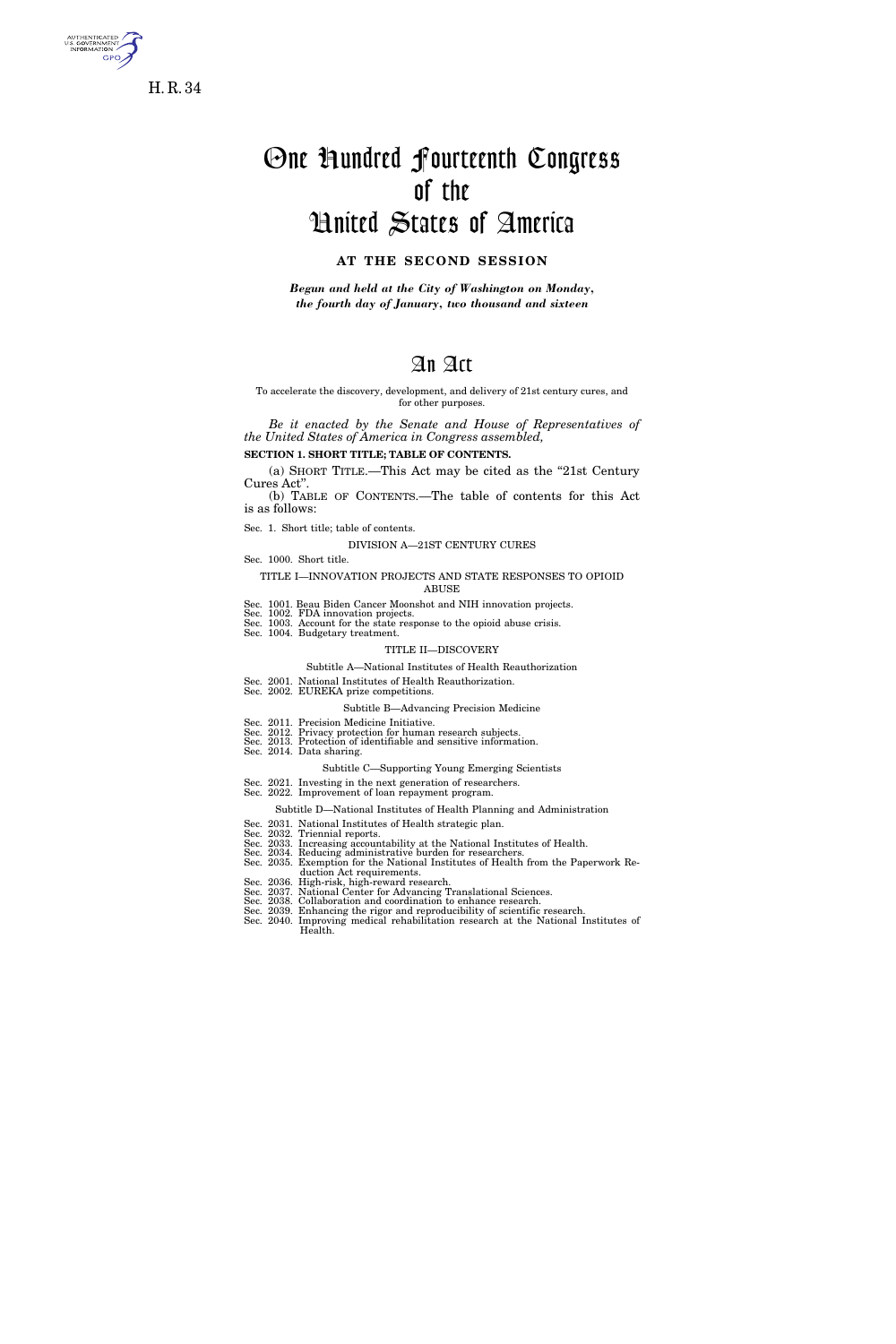- Sec. 2041. Task force on research specific to pregnant women and lactating women.
- Sec. 2042. Streamlining National Institutes of Health reporting requirements.
- Sec. 2043. Reimbursement for research substances and living organisms. Sec. 2044. Sense of Congress on increased inclusion of underrepresented populations in clinical trials.

#### Subtitle E—Advancement of the National Institutes of Health Research and Data

- Access
- Sec. 2051. Technical updates to clinical trials database. Sec. 2052. Compliance activities reports.
- Sec. 2053. Updates to policies to improve data.
- Sec. 2054. Consultation.

#### Subtitle F—Facilitating Collaborative Research

- Sec. 2061. National neurological conditions surveillance system.
- Sec. 2062. Tick-borne diseases. Sec. 2063. Accessing, sharing, and using health data for research purposes.
	- Subtitle G—Promoting Pediatric Research
- Sec. 2071. National pediatric research network.
- Sec. 2072. Global pediatric clinical study network.

#### TITLE III—DEVELOPMENT

#### Subtitle A—Patient-Focused Drug Development

- Sec. 3001. Patient experience data.
- Sec. 3002. Patient-focused drug development guidance.
- Sec. 3003. Streamlining patient input. Sec. 3004. Report on patient experience drug development.
	-

### Subtitle B—Advancing New Drug Therapies

- Sec. 3011. Qualification of drug development tools.
- Sec. 3012. Targeted drugs for rare diseases. Sec. 3013. Reauthorization of program to encourage treatments for rare pediatric
- diseases.
- Sec. 3014. GAO study of priority review voucher programs.
- Sec. 3015. Amendments to the Orphan Drug grants.
- Sec. 3016. Grants for studying continuous drug manufacturing.

#### Subtitle C—Modern Trial Design and Evidence Development

- Sec. 3021. Novel clinical trial designs.
- Sec. 3022. Real world evidence. Sec. 3023. Protection of human research subjects.
- Sec. 3024. Informed consent waiver or alteration for clinical investigations.

### Subtitle D—Patient Access to Therapies and Information

- Sec. 3031. Summary level review.
- Sec. 3032. Expanded access policy.
- Sec. 3033. Accelerated approval for regenerative advanced therapies.
- Sec. 3034. Guidance regarding devices used in the recovery, isolation, or delivery of regenerative advanced therapies.
- Sec. 3035. Report on regenerative advanced therapies.
- Sec. 3036. Standards for regenerative medicine and regenerative advanced thera-
- pies Sec. 3037. Health care economic information.
- Sec. 3038. Combination product innovation.

#### Subtitle E—Antimicrobial Innovation and Stewardship

- Sec. 3041. Antimicrobial resistance monitoring.
- Sec. 3042. Limited population pathway.
- Sec. 3043. Prescribing authority. Sec. 3044. Susceptibility test interpretive criteria for microorganisms; antimicrobial susceptibility testing devices.

#### Subtitle F—Medical Device Innovations

- Sec. 3051. Breakthrough devices.
- Sec. 3052. Humanitarian device exemption.
- Sec. 3053. Recognition of standards. Sec. 3054. Certain class I and class II devices.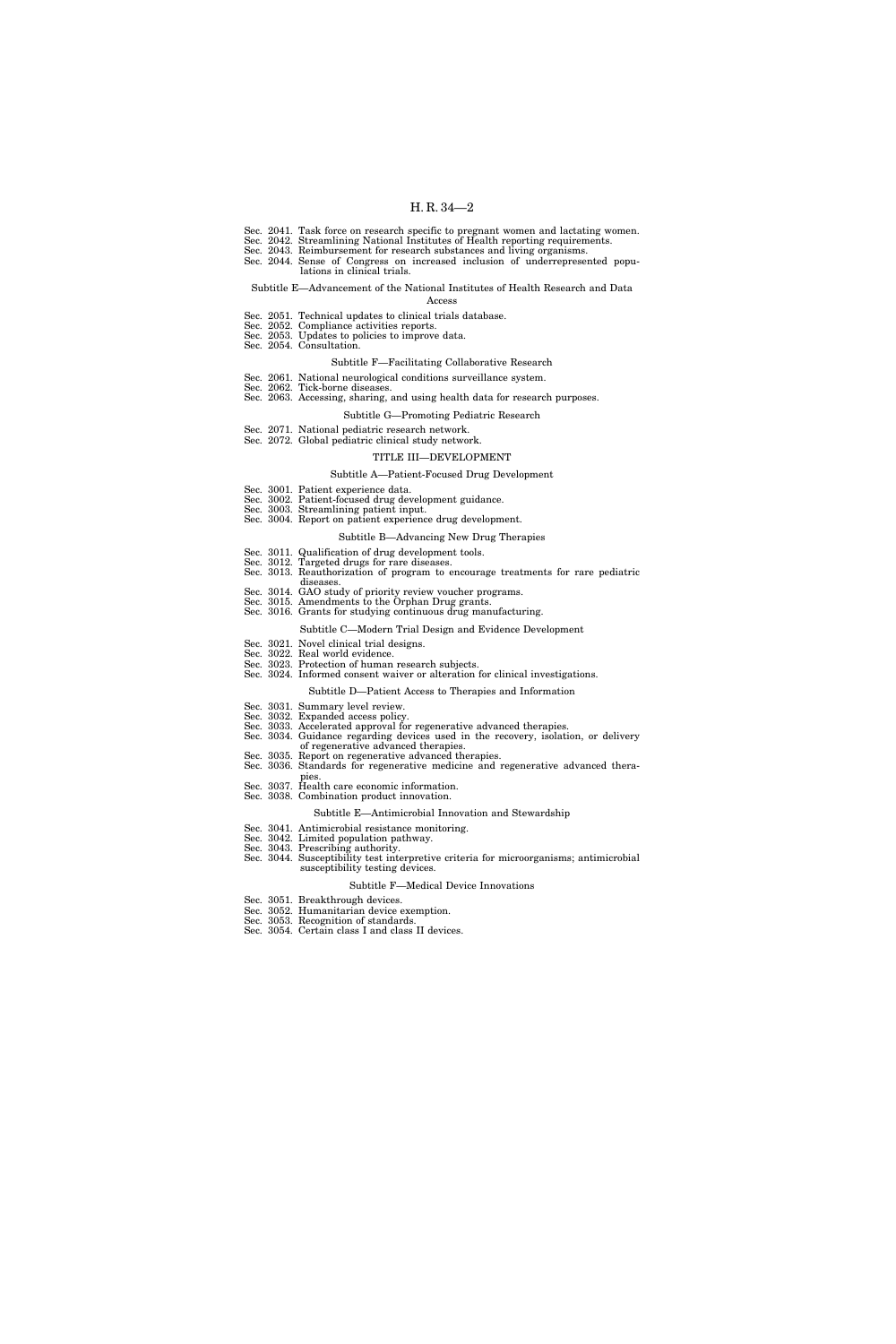- Sec. 3055. Classification panels.
- Sec. 3056. Institutional review board flexibility. Sec. 3057. CLIA waiver improvements.
- Sec. 3058. Least burdensome device revi
- Sec. 3059. Cleaning instructions and validation data requirement.
- Sec. 3060. Clarifying medical software regulation.
	- Subtitle G—Improving Scientific Expertise and Outreach at FDA
- Sec. 3071. Silvio O. Conte Senior Biomedical Research and Biomedical Product Assessment Service.
- Sec. 3072. Hiring authority for scientific, technical, and professional personnel.
- Sec. 3073. Establishment of Food and Drug Administration Intercenter Institutes.
- Sec. 3074. Scientific engagement. Sec. 3075. Drug surveillance.
- Sec. 3076. Reagan-Udall Foundation for the Food and Drug Administration.
	- Subtitle H—Medical Countermeasures Innovation
- Sec. 3081. Medical countermeasure guidelines.
- Sec. 3082. Clarifying BARDA contracting authority. Sec. 3083. Countermeasure budget plan.
- 
- Sec. 3084. Medical countermeasures innovation. Sec. 3085. Streamlining Project BioShield procurement.
- Sec. 3086. Encouraging treatments for agents that present a national security
- threat.
- Sec. 3087. Paperwork Reduction Act waiver during a public health emergency. Sec. 3088. Clarifying Food and Drug Administration emergency use authorization. Subtitle I—Vaccine Access, Certainty, and Innovation
- Sec. 3091. Predictable review timelines of vaccines by the Advisory Committee on
- Immunization Practices.
- Sec. 3092. Review of processes and consistency of Advisory Committee on Immunization Practices recommendations.
- Sec. 3093. Encouraging vaccine innovation.

#### Subtitle J—Technical Corrections

Sec. 3101. Technical corrections. Sec. 3102. Completed studies.

#### TITLE IV—DELIVERY

- Sec. 4001. Assisting doctors and hospitals in improving quality of care for patients. Sec. 4002. Transparent reporting on usability, security, and functionality.
- 
- 
- Sec. 4003. Interoperability. Sec. 4004. Information blocking. Sec. 4005. Leveraging electronic health records to improve patient care. Sec. 4006. Empowering patients and improving patient access to their electronic
- health information.
- Sec. 4007. GAO study on patient matching.
- Sec. 4008. GAO study on patient access to health information. Sec. 4009. Improving Medicare local coverage determinations.
- Sec. 4010. Medicare pharmaceutical and technology ombudsman.
- Sec. 4011. Medicare site-of-service price transparency.
- Sec. 4012. Telehealth services in Medicare.

#### TITLE V—SAVINGS

- Sec. 5001. Savings in the Medicare Improvement Fund.
- Sec. 5002. Medicaid reimbursement to States for durable medical equipment. Sec. 5003. Penalties for violations of grants, contracts, and other agreements.
- Sec. 5004. Reducing overpayments of infusion drugs.
- Sec. 5005. Increasing oversight of termination of Medicaid providers.
- Sec. 5006. Requiring publication of fee-for-service provider directory.
- Sec. 5007. Fairness in Medicaid supplemental needs trusts.
- Sec. 5008. Eliminating Federal financial participation with respect to expenditures under Medicaid for agents used for cosmetic purposes or hair growth.
- Sec. 5009. Amendment to the Prevention and Public Health Fund. Sec. 5010. Strategic Petroleum Reserve drawdown.
- Sec. 5011. Rescission of portion of ACA territory funding.
- Sec. 5012. Medicare coverage of home infusion therapy.

DIVISION B—HELPING FAMILIES IN MENTAL HEALTH CRISIS

Sec. 6000. Short title.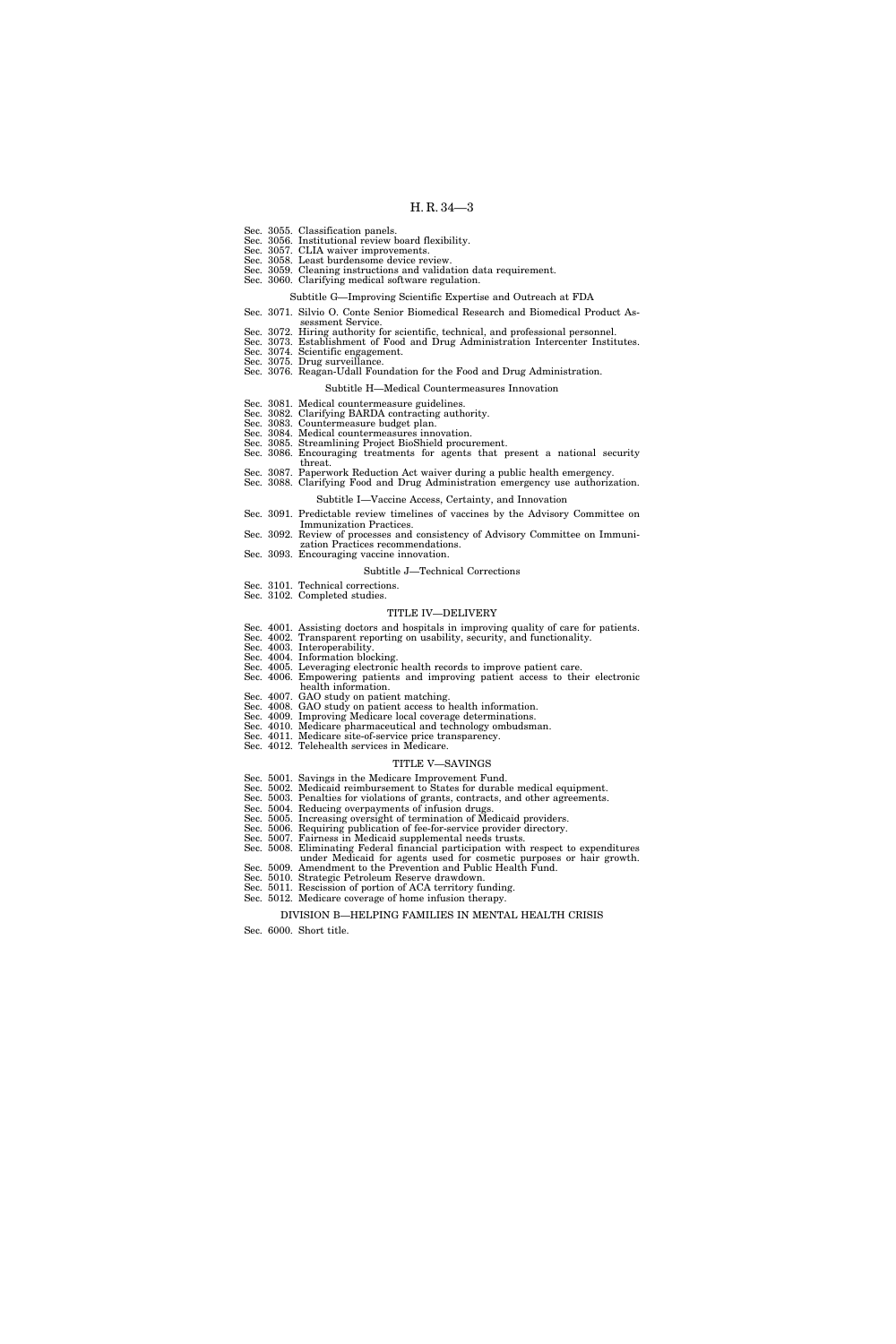### TITLE VI—STRENGTHENING LEADERSHIP AND ACCOUNTABILITY

#### Subtitle A—Leadership

- Sec. 6001. Assistant Secretary for Mental Health and Substance Use. Sec. 6002. Strengthening the leadership of the Substance Abuse and Mental Health
	- Services Administration.
- Sec. 6003. Chief Medical Officer.
- Sec. 6004. Improving the quality of behavioral health programs. Sec. 6005. Strategic plan. Sec. 6006. Biennial report concerning activities and progress.
- Sec. 6007. Authorities of centers for mental health services, substance abuse pre-
- vention, and substance abuse treatment.
- Sec. 6008. Advisory councils. Sec. 6009. Peer review.

#### Subtitle B—Oversight and Accountability

- Sec. 6021. Improving oversight of mental and substance use disorders programs through the Assistant Secretary for Planning and Evaluation.
- Sec. 6022. Reporting for protection and advocacy organizations. Sec. 6023. GAO study.
- 
- Subtitle C—Interdepartmental Serious Mental Illness Coordinating Committee
- Sec. 6031. Interdepartmental Serious Mental Illness Coordinating Committee.
- TITLE VII—ENSURING MENTAL AND SUBSTANCE USE DISORDERS PRE-VENTION, TREATMENT, AND RECOVERY PROGRAMS KEEP PACE WITH SCIENCE AND TECHNOLOGY
- Sec. 7001. Encouraging innovation and evidence-based programs. Sec. 7002. Promoting access to information on evidence-based programs and prac-
- tices
- Sec. 7003. Priority mental health needs of regional and national significance.
- Sec. 7004. Priority substance use disorder treatment needs of regional and national significance.
- Sec. 7005. Priority substance use disorder prevention needs of regional and national significance.

#### TITLE VIII—SUPPORTING STATE PREVENTION ACTIVITIES AND RESPONSES TO MENTAL HEALTH AND SUBSTANCE USE DISORDER NEEDS

- Sec. 8001. Community mental health services block grant.
- Sec. 8002. Substance abuse prevention and treatment block grant. Sec. 8003. Additional provisions related to the block grants.
- Sec. 8004. Study of distribution of funds under the substance abuse prevention and treatment block grant and the community mental health services block grant.

#### TITLE IX—PROMOTING ACCESS TO MENTAL HEALTH AND SUBSTANCE USE DISORDER CARE

#### Subtitle A—Helping Individuals and Families

- Sec. 9001. Grants for treatment and recovery for homeless individuals.
- Sec. 9002. Grants for jail diversion programs. Sec. 9003. Promoting integration of primary and behavioral health care.
- 
- 
- Sec. 9004. Projects for assistance in transition from homelessness. Sec. 9005. National Suicide Prevention Lifeline Program. Sec. 9006. Connecting individuals and families with care.
- 
- 
- 
- Sec. 9007. Strengthening community crisis response systems.<br>Sec. 9008. Garrett Lee Smith Memorial Act reauthorization.<br>Sec. 9009. Adult suicide prevention.<br>Sec. 9010. Mental health awareness training grants.<br>Sec. 9011. Sen
- youth within suicide prevention programs.
- Sec. 9012. Evidence-based practices for older adults.
- Sec. 9013. National violent death reporting system. Sec. 9014. Assisted outpatient treatment.
- 
- Sec. 9015. Assertive community treatment grant program. Sec. 9016. Sober truth on preventing underage drinking reauthorization. Sec. 9017. Center and program repeals.
- - Subtitle B—Strengthening the Health Care Workforce
- Sec. 9021. Mental and behavioral health education and training grants.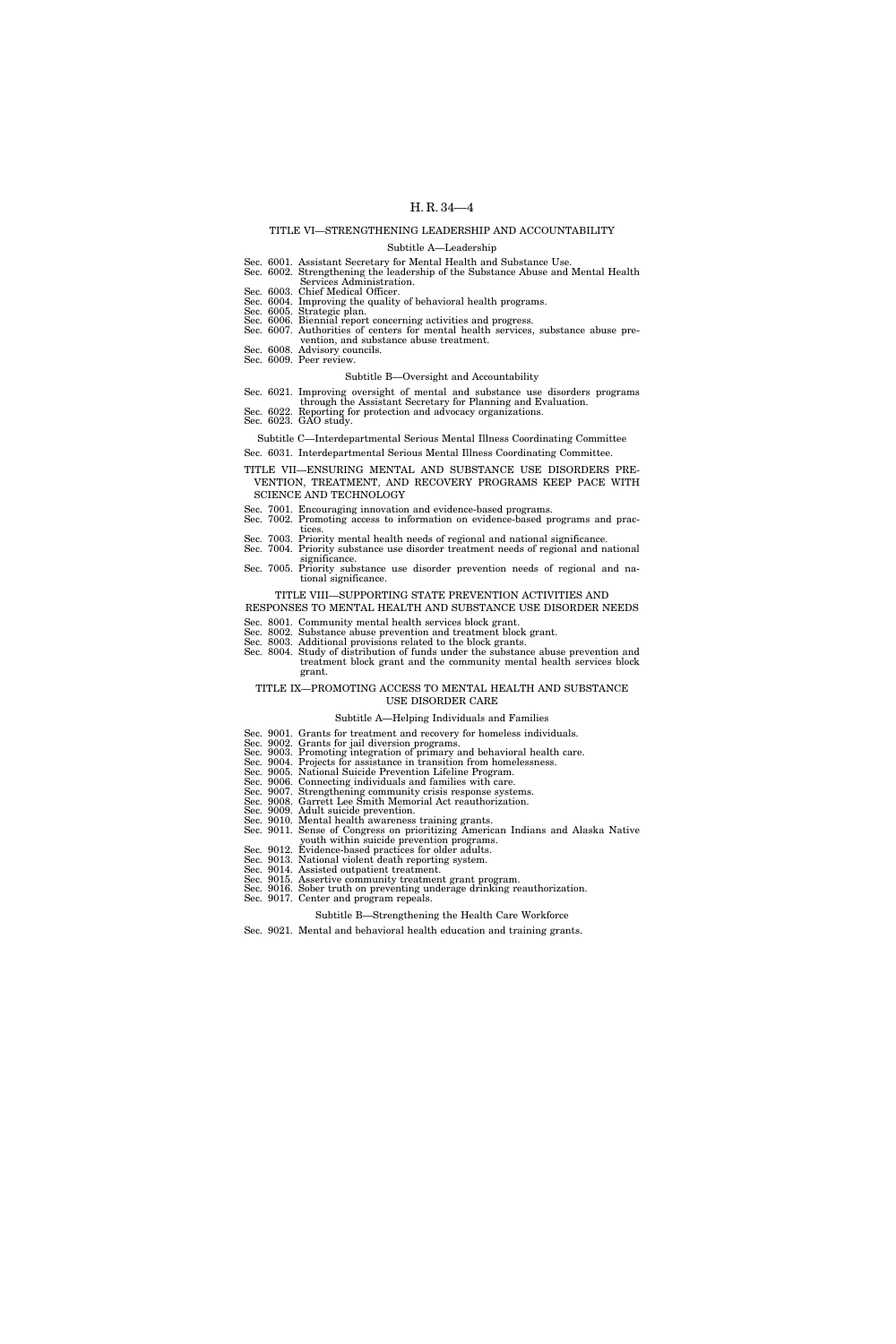- Sec. 9022. Strengthening the mental and substance use disorders workforce.
- Sec. 9023. Clarification on current eligibility for loan repayment programs. Sec. 9024. Minority fellowship program.
- 

Sec. 9025. Liability protections for health professional volunteers at community health centers.

Sec. 9026. Reports.

#### Subtitle C—Mental Health on Campus Improvement

- Sec. 9031. Mental health and substance use disorder services on campus. Sec. 9032. Interagency Working Group on College Mental Health. Sec. 9033. Improving mental health on college campuses.
- 

#### TITLE X—STRENGTHENING MENTAL AND SUBSTANCE USE DISORDER CARE FOR CHILDREN AND ADOLESCENTS

- Sec. 10001. Programs for children with a serious emotional disturbance.
- Sec. 10002. Increasing access to pediatric mental health care. Sec. 10003. Substance use disorder treatment and early intervention services for
- children and adolescents.
- 
- Sec. 10004. Children's recovery from trauma. Sec. 10005. Screening and treatment for maternal depression.
- Sec. 10006. Infant and early childhood mental health promotion, intervention, and treatment.

#### TITLE XI—COMPASSIONATE COMMUNICATION ON HIPAA

- Sec. 11001. Sense of Congress.
- Sec. 11002. Confidentiality of records. Sec. 11003. Clarification on permitted uses and disclosures of protected health in-
- formation.
- Sec. 11004. Development and dissemination of model training programs.

### TITLE XII—MEDICAID MENTAL HEALTH COVERAGE

- Sec. 12001. Rule of construction related to Medicaid coverage of mental health
- services and primary care services furnished on the same day. Sec. 12002. Study and report related to Medicaid managed care regulation.
- Sec. 12003. Guidance on opportunities for innovation.
- Sec. 12004. Study and report on Medicaid emergency psychiatric demonstration
- project.
- Sec. 12005. Providing EPSDT services to children in IMDs. Sec. 12006. Electronic visit verification system required for personal care services and home health care services under Medicaid.

#### TITLE XIII—MENTAL HEALTH PARITY

- Sec. 13001. Enhanced compliance with mental health and substance use disorder
- coverage requirements. Sec. 13002. Action plan for enhanced enforcement of mental health and substance use disorder coverage.
- Sec. 13003. Report on investigations regarding parity in mental health and substance use disorder benefits.
- Sec. 13004. GAO study on parity in mental health and substance use disorder benefits.
- Sec. 13005. Information and awareness on eating disorders.
- Sec. 13006. Education and training on eating disorders. Sec. 13007. Clarification of existing parity rules.

#### TITLE XIV—MENTAL HEALTH AND SAFE COMMUNITIES

#### Subtitle A—Mental Health and Safe Communities

- Sec. 14001. Law enforcement grants for crisis intervention teams, mental health
- purposes.
- Sec. 14002. Assisted outpatient treatment programs. Sec. 14003. Federal drug and mental health courts.
- Sec. 14004. Mental health in the judicial system.
- Sec. 14005. Forensic assertive community treatment initiatives.
- Sec. 14006. Assistance for individuals transitioning out of systems.
- Sec. 14007. Co-occurring substance abuse and mental health challenges in drug courts.
- Sec. 14008. Mental health training for Federal uniformed services.
- Sec. 14009. Advancing mental health as part of offender reentry. Sec. 14010. School mental health crisis intervention teams.
- Sec. 14011. Active-shooter training for law enforcement.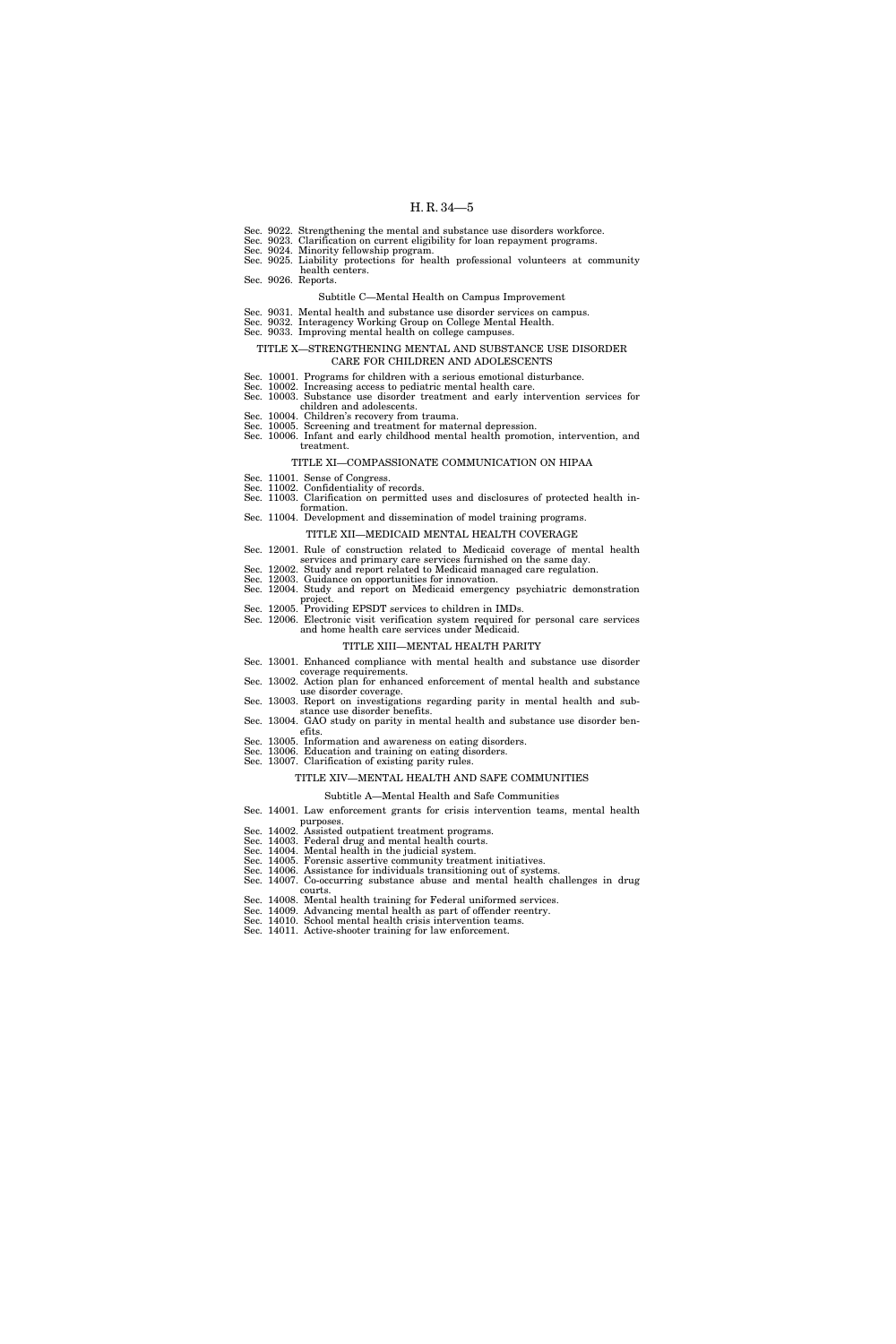- Sec. 14012. Co-occurring substance abuse and mental health challenges in residen-
- tial substance abuse treatment programs. Sec. 14013. Mental health and drug treatment alternatives to incarceration programs.
- Sec. 14014. National criminal justice and mental health training and technical assistance.
- Sec. 14015. Improving Department of Justice data collection on mental illness involved in crime. Sec. 14016. Reports on the number of mentally ill offenders in prison.
- Sec. 14017. Codification of due process for determinations by secretary of veterans affairs of mental capacity of beneficiaries.
- Sec. 14018. Reauthorization of appropriations.
	- Subtitle B—Comprehensive Justice and Mental Health
- Sec. 14021. Sequential intercept model. Sec. 14022. Prison and jails. Sec. 14023. Allowable uses.
- 
- 
- Sec. 14024. Law enforcement training. Sec. 14025. Federal law enforcement training.
- Sec. 14026. GAO report. Sec. 14027. Evidence based practices.
- Sec. 14028. Transparency, program accountability, and enhancement of local authority.
- Sec. 14029. Grant accountability.

#### DIVISION C—INCREASING CHOICE, ACCESS, AND QUALITY IN HEALTH CARE FOR AMERICANS

Sec. 15000. Short title.

#### TITLE XV—PROVISIONS RELATING TO MEDICARE PART A

- Sec. 15001. Development of Medicare HCPCS version of MS–DRG codes for similar
- hospital services. Sec. 15002. Establishing beneficiary equity in the Medicare hospital readmission
- program.
- Sec. 15003. Five-year extension of the rural community hospital demonstration program. Sec. 15004. Regulatory relief for LTCHs.
- Sec. 15005. Savings from IPPS MACRA pay-for through not applying documentation and coding adjustments.
- Sec. 15006. Extension of certain LTCH Medicare payment rules.
- Sec. 15007. Application of rules on the calculation of hospital length of stay to all LTCHs. Sec. 15008. Change in Medicare classification for certain hospitals.
- Sec. 15009. Temporary exception to the application of the Medicare LTCH site neu-
- tral provisions for certain spinal cord specialty hospitals. Sec. 15010. Temporary extension to the application of the Medicare LTCH site neu
	- tral provisions for certain discharges with severe wounds.

#### TITLE XVI—PROVISIONS RELATING TO MEDICARE PART B

- Sec. 16001. Continuing Medicare payment under HOPD prospective payment system for services furnished by mid-build off-campus outpatient departments of providers.
- Sec. 16002. Treatment of cancer hospitals in off-campus outpatient department of
- a provider policy. Sec. 16003. Treatment of eligible professionals in ambulatory surgical centers for
- meaningful use and MIPS.
- Sec. 16004. Continuing Access to Hospitals Act of 2016. Sec. 16005. Delay of implementation of Medicare fee schedule adjustments for wheelchair accessories and seating systems when used in conjunction with complex rehabilitation technology (CRT) wheelchairs.
- Sec. 16006. Allowing physical therapists to utilize locum tenens arrangements under Medicare.
- Sec. 16007. Extension of the transition to new payment rates for durable medical equipment under the Medicare program.
- Sec. 16008. Requirements in determining adjustments using information from competitive bidding programs.

#### TITLE XVII—OTHER MEDICARE PROVISIONS

Sec. 17001. Delay in authority to terminate contracts for Medicare Advantage plans failing to achieve minimum quality ratings.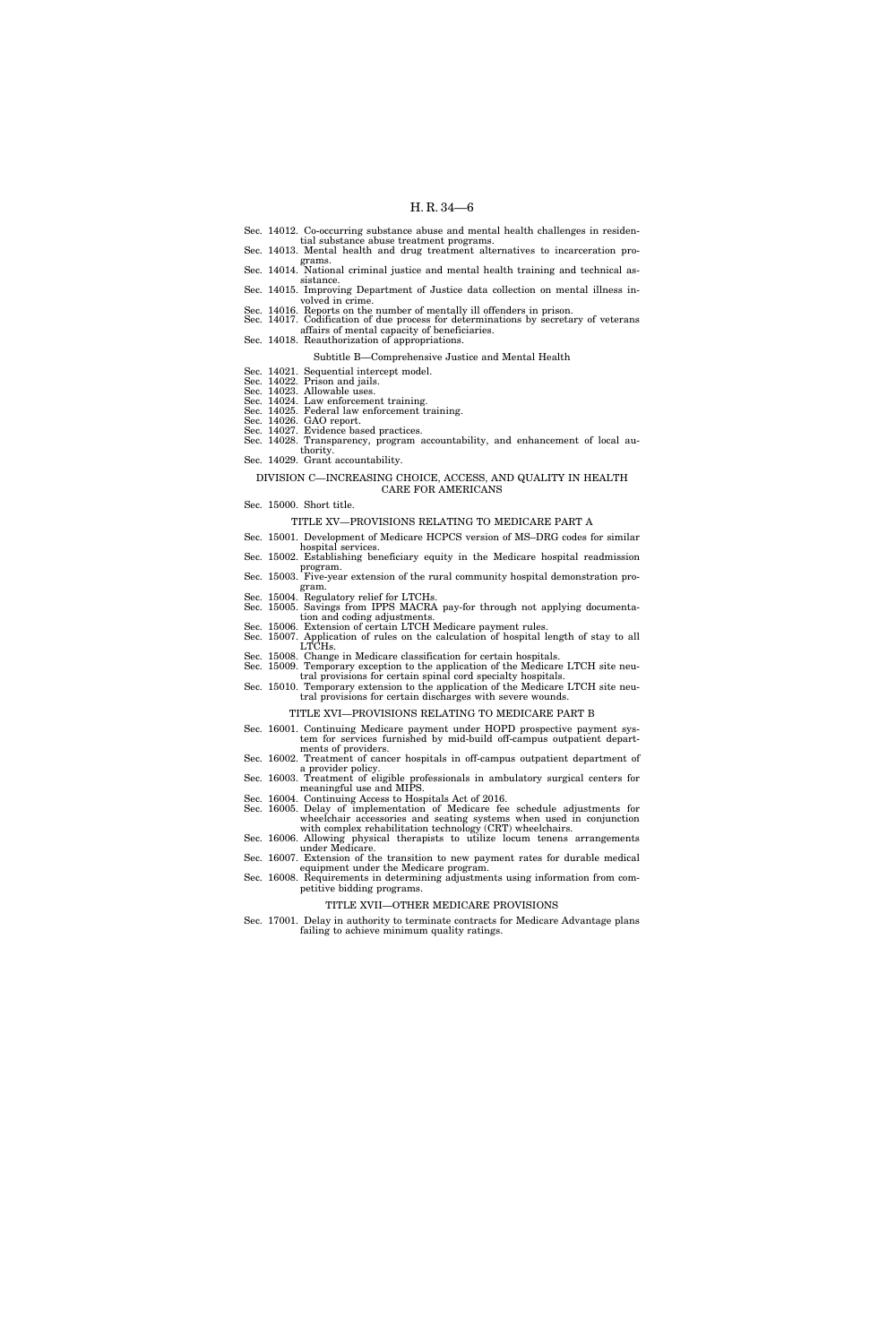Sec. 17002. Requirement for enrollment data reporting for Medicare.

- Sec. 17003. Updating the Welcome to Medicare package. Sec. 17004. No payment for items and services furnished by newly enrolled pro-
- 
- viders or suppliers within a temporary moratorium area. Sec. 17005. Preservation of Medicare beneficiary choice under Medicare Advantage. Sec. 17006. Allowing end-stage renal disease beneficiaries to choose a Medicare Ad-
- vantage plan. Sec. 17007. Improvements to the assignment of beneficiaries under the Medicare Shared Savings Program.

TITLE XVIII—OTHER PROVISIONS

Sec. 18001. Exception from group health plan requirements for qualified small employer health reimbursement arrangements.

### **DIVISION A—21ST CENTURY CURES**

#### **SEC. 1000. SHORT TITLE.**

This Division may be cited as the "21st Century Cures Act".

### **TITLE I—INNOVATION PROJECTS AND STATE RESPONSES TO OPIOID ABUSE**

#### **SEC. 1001. BEAU BIDEN CANCER MOONSHOT AND NIH INNOVATION PROJECTS.**

(a) IN GENERAL.—The Director of the National Institutes of Health (referred to in this section as the ''Director of NIH'') shall use any funds appropriated pursuant to the authorization of appropriations in subsection (b)(3) to carry out the National Institutes of Health innovation projects described in subsection (b)(4) (referred to in this section as the ''NIH Innovation Projects'').

(b) NATIONAL INSTITUTES OF HEALTH INNOVATION ACCOUNT.— (1) ESTABLISHMENT OF NIH INNOVATION ACCOUNT.—There is established in the Treasury an account, to be known as the ''NIH Innovation Account'' (referred to in this subsection as the "Account"), for purposes of carrying out the NIH Innovation Projects described in paragraph (4).<br>(2) TRANSFER OF DIRECT SPENDING SAVINGS.—

 $(A)$  In GENERAL.—The following amounts shall be transferred to the Account from the general fund of the

 $(i)$  For fiscal year 2017, \$352,000,000.

(ii) For fiscal year 2018, \$496,000,000.

(iii) For fiscal year 2019, \$711,000,000.

(iv) For fiscal year 2020, \$492,000,000. (v) For fiscal year 2021, \$404,000,000.

(vi) For fiscal year 2022, \$496,000,000.

(vii) For fiscal year 2023, \$1,085,000,000.

(viii) For fiscal year 2024, \$407,000,000.

(ix) For fiscal year 2025, \$127,000,000.

(x) For fiscal year 2026, \$226,000,000.

(B) AMOUNTS DEPOSITED.—Any amounts transferred under subparagraph (A) shall remain unavailable in the Account until such amounts are appropriated pursuant to paragraph (3).

(3) APPROPRIATIONS.— (A) AUTHORIZATION OF APPROPRIATIONS.—For each of the fiscal years 2017 through 2026, there is authorized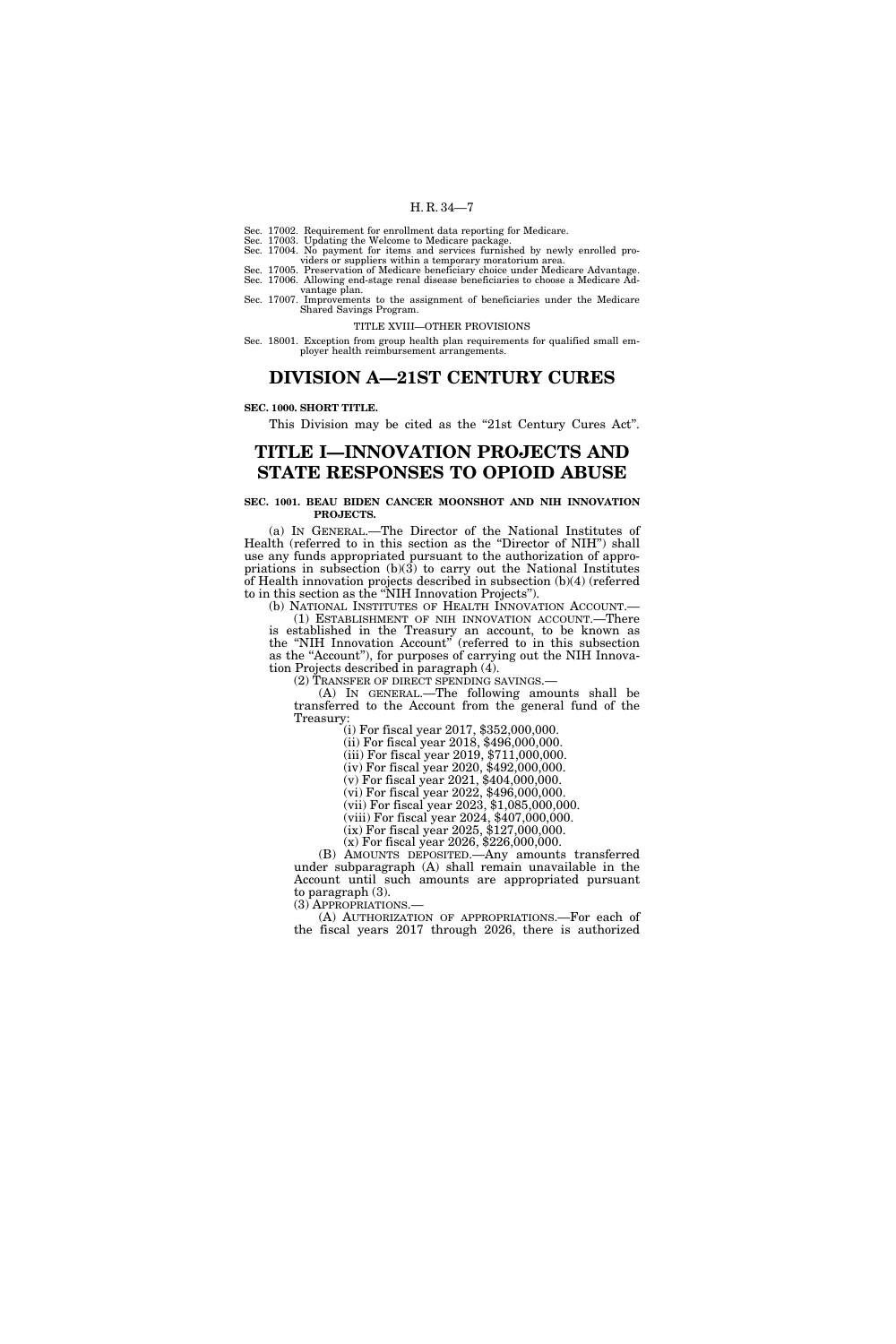to be appropriated from the Account to the Director of NIH, for the purpose of carrying out the NIH Innovation Projects, an amount not to exceed the total amount transferred to the Account under paragraph  $(2)(A)$ , to remain available until expended.

(B) OFFSETTING FUTURE APPROPRIATIONS.—For any of fiscal years 2017 through 2026, for any discretionary appropriation under the heading ''NIH Innovation Account'' provided to the Director of NIH pursuant to the authorization of appropriations under subparagraph (A) for the purpose of carrying out the NIH Innovation Projects, the total amount of such appropriations for the applicable fiscal year (not to exceed the total amount remaining in the Account) shall be subtracted from the estimate of discretionary budget authority and the resulting outlays for any estimate under the Congressional Budget and Impoundment Control Act of 1974 or the Balanced Budget and Emergency Deficit Control Act of 1985, and the amount transferred to the Account shall be reduced by the same amount.

(4) NIH INNOVATION PROJECTS.—NIH Innovation Projects authorized to be funded under this section shall consist of the following and, of the total amounts authorized to be appropriated under paragraph (3), there are authorized to be appropriated to each such project a total amount not to exceed the following, over the period of fiscal years 2017 through 2026:

(A) For the Precision Medicine Initiative, including for the advancement of a cohort of individuals to support the goals of the Precision Medicine Initiative, not to exceed a total of \$1,455,000,000, as follows:

(i) For fiscal year 2017, \$40,000,000.

(ii) For fiscal year 2018, \$100,000,000.

(iii) For fiscal year 2019, \$186,000,000.

(iv) For fiscal year 2020, \$149,000,000. (v) For fiscal year 2021, \$109,000,000.

(vi) For fiscal year 2022, \$150,000,000.

(vii) For fiscal year 2023, \$419,000,000.

(viii) For fiscal year 2024, \$235,000,000.

(ix) For fiscal year 2025, \$36,000,000.

(x) For fiscal year 2026, \$31,000,000.

(B) For the Brain Research through Advancing Innovative Neurotechnologies Initiative (known as the ''BRAIN Initiative"), not to exceed a total of  $$1,511,000,000$ , as follows:

(i) For fiscal year 2017, \$10,000,000.

(ii) For fiscal year 2018, \$86,000,000.

(iii) For fiscal year 2019, \$115,000,000.

(iv) For fiscal year 2020, \$140,000,000.

(v) For fiscal year 2021, \$100,000,000. (vi) For fiscal year 2022, \$152,000,000.

(vii) For fiscal year 2023, \$450,000,000.

(viii) For fiscal year 2024, \$172,000,000.

(ix) For fiscal year 2025, \$91,000,000.

(x) For fiscal year 2026, \$195,000,000.

(C) To support cancer research, such as the development of cancer vaccines, the development of more sensitive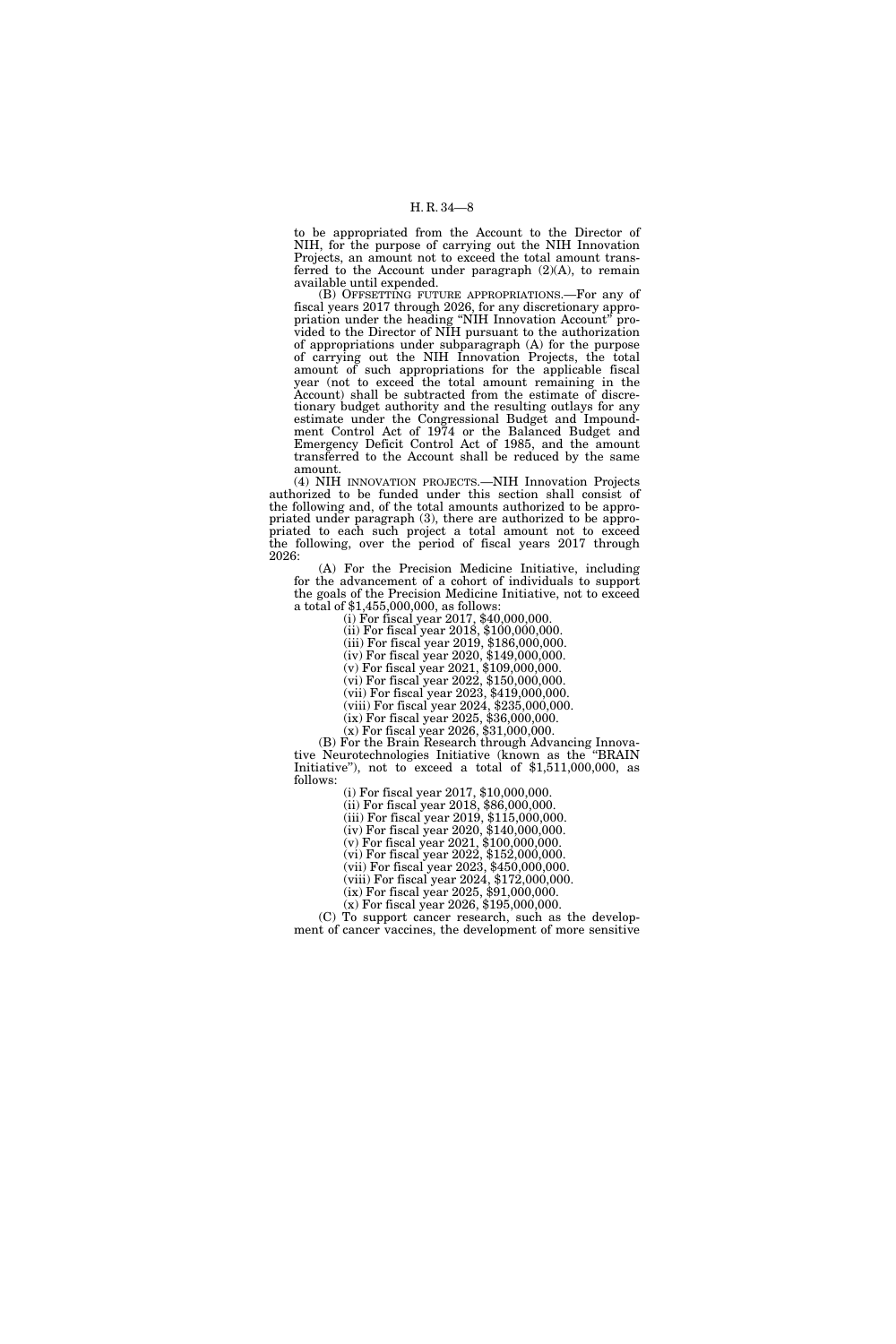diagnostic tests for cancer, immunotherapy and the development of combination therapies, and research that has the potential to transform the scientific field, that has inherently higher risk, and that seeks to address major challenges related to cancer, not to exceed a total of \$1,800,000,000, as follows:

(i) For fiscal year 2017, \$300,000,000.

(ii) For fiscal year 2018, \$300,000,000.

(iii) For fiscal year 2019, \$400,000,000. (iv) For fiscal year 2020, \$195,000,000.

(v) For fiscal year 2021, \$195,000,000.

(vi) For fiscal year 2022, \$194,000,000.

(vii) For fiscal year 2023, \$216,000,000.

(D) For the National Institutes of Health, in coordination with the Food and Drug Administration, to award grants and contracts for clinical research to further the field of regenerative medicine using adult stem cells, including autologous stem cells, for which grants and contracts shall be contingent upon the recipient making available non-Federal contributions toward the costs of such research in an amount not less than \$1 for each \$1 of Federal funds provided in the award, not to exceed a total of \$30,000,000, as follows:

(i) For fiscal year 2017, \$2,000,000.

(ii) For each of fiscal years 2018 and 2019, \$10,000,000.

(iii) For fiscal year 2020, \$8,000,000.

(iv) For each of fiscal years 2021 through 2026, \$0.

(c) ACCOUNTABILITY AND OVERSIGHT.—

(1) WORK PLAN.—

(A) IN GENERAL.—Not later than 180 days after the date of enactment of this Act, the Director of NIH shall submit to the Committee on Health, Education, Labor, and Pensions and the Committee on Appropriations of the Senate and the Committee on Energy and Commerce and the Committee on Appropriations of the House of Representatives, a work plan including the proposed allocation of funds authorized to be appropriated pursuant to subsection (b)(3) for each of fiscal years 2017 through 2026 for the NIH Innovation Projects and the contents described in subparagraph (B).

(B) CONTENTS.—The work plan submitted under subparagraph (A) shall include—

(i) recommendations from the Advisory Committee described in subparagraph (C);

(ii) the amount of money to be obligated or expended in each fiscal year for each NIH Innovation Project;

(iii) a description and justification of each such project; and

(iv) a description of how each such project supports the strategic research priorities identified in the NIH Strategic Plan under subsection (m) of section 402 of the Public Health Service Act (42 U.S.C. 282), as added by section 2031.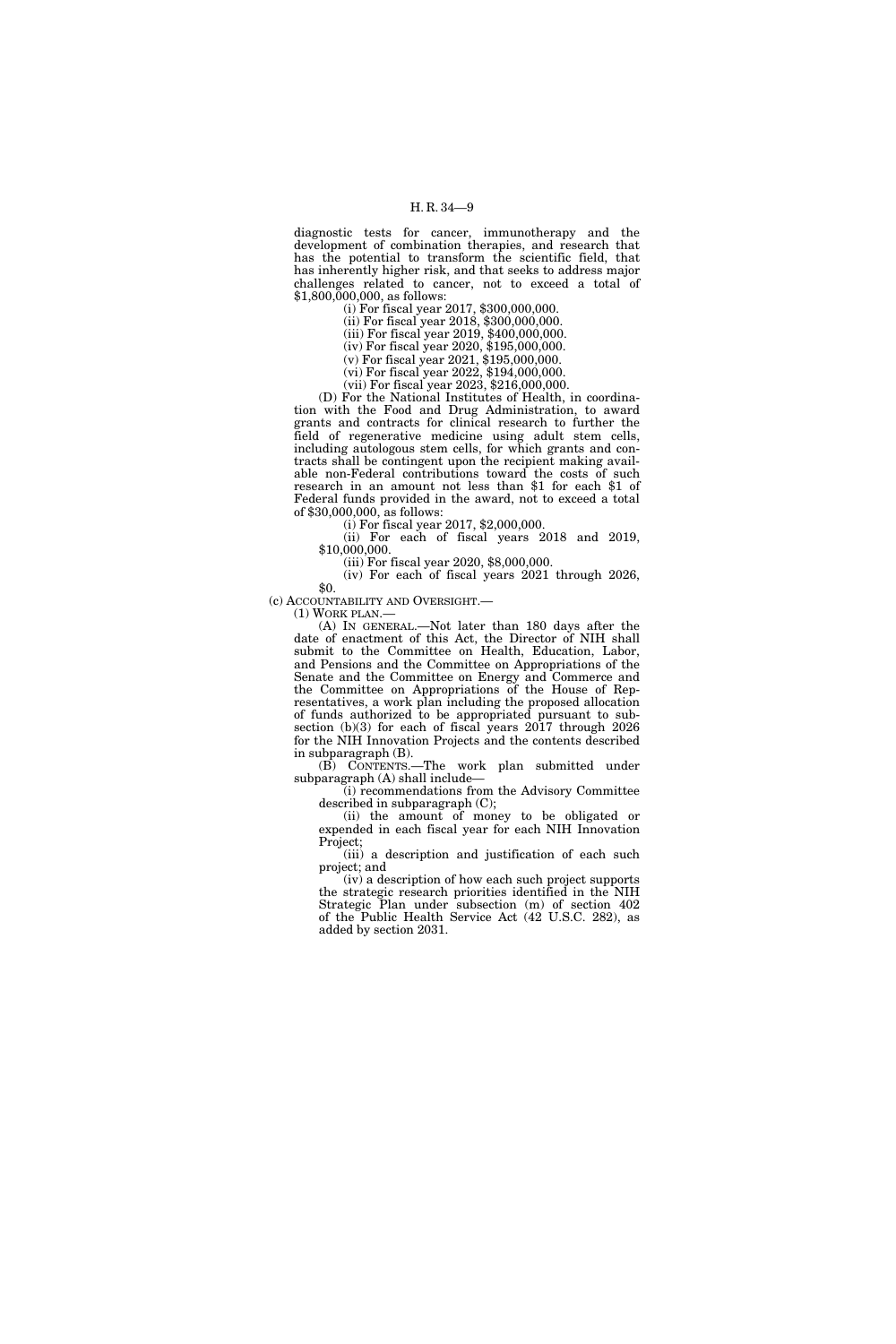(C) RECOMMENDATIONS.—Prior to submitting the work plan under this paragraph, the Director of NIH shall seek recommendations from the Advisory Committee to the Director of NIH appointed under section 222 of the Public Health Service Act (42 U.S.C. 217a) on—

(i) the allocations of funds appropriated pursuant to the authorization of appropriations under subsection

(b)(3) for each of fiscal years 2017 through 2026; and (ii) on the contents of the proposed work plan. (2) REPORTS.—

(A) ANNUAL REPORTS.—Not later than October 1 of each of fiscal years 2018 through 2027, the Director of NIH shall submit to the Committee on Health, Education, Labor, and Pensions and the Committee on Appropriations of the Senate and the Committee on Energy and Commerce and the Committee on Appropriations of the House of Representatives, a report including—

(i) the amount of money obligated or expended in the prior fiscal year for each NIH Innovation Project;

(ii) a description of any such project using funds provided pursuant to the authorization of appropriations under subsection (b)(3); and

(iii) whether such projects are advancing the strategic research priorities identified in the NIH Strategic Plan under subsection (m) of section 402 of the Public Health Service Act (42 U.S.C. 282), as added by section 2031.

(B) ADDITIONAL REPORTS.—At the request of the Committee on Health, Education, Labor, and Pensions or the Committee on Appropriations of the Senate, or the Committee on Energy and Commerce or the Committee on Appropriations of the House of Representatives, the Director of NIH shall provide an update in the form of testimony and any additional reports to the respective congressional committee regarding the allocation of funding under this section or the description of the NIH Innovation Projects.

(d) LIMITATIONS.—Notwithstanding any transfer authority authorized by this Act or any appropriations Act, any funds made available pursuant to the authorization of appropriations under subsection (b)(3) may not be used for any purpose other than a NIH Innovation Project.

(e) SUNSET.—This section shall expire on September 30, 2026. **SEC. 1002. FDA INNOVATION PROJECTS.** 

(a) IN GENERAL.—The Commissioner of Food and Drugs (referred to in this section as the ''Commissioner'') shall use any funds appropriated pursuant to the authorization of appropriations under subsection  $(\hat{b})(3)$  to carry out the activities described in subsection  $(b)(4)$ .<br>(b) FDA INNOVATION ACCOUNT.—

 $(1)$  ESTABLISHMENT OF FDA INNOVATION ACCOUNT.—There is established in the Treasury an account, to be known as the "FDA Innovation Account" (referred to in this subsection as the "Account"), for purposes of carrying out the activities described in paragraph (4).

(2) TRANSFER OF DIRECT SPENDING SAVINGS.—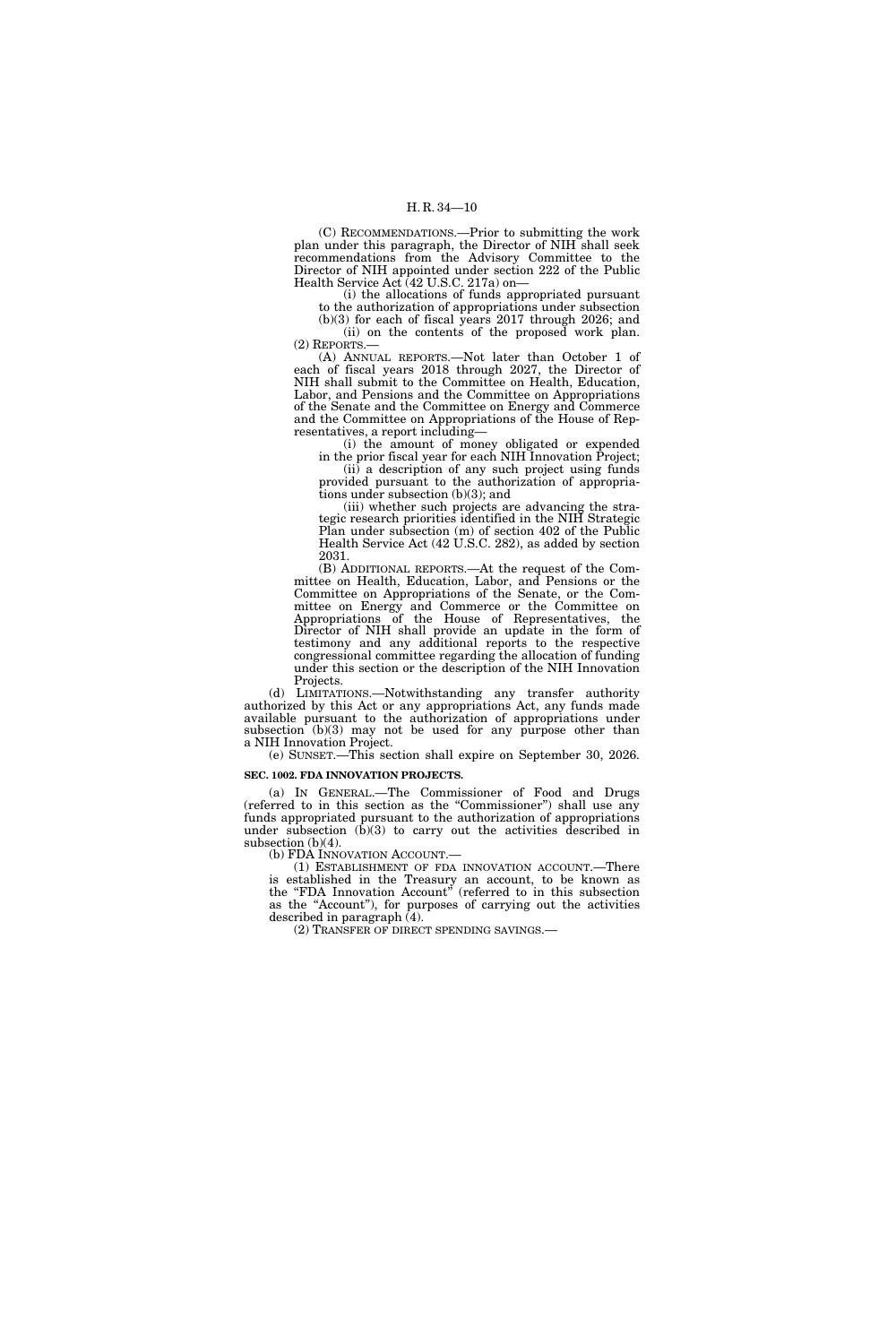(A) IN GENERAL.—For each of fiscal years 2017 through 2025, the following amounts shall be transferred to the Account from the general fund of the Treasury:

(i) For fiscal year 2017, \$20,000,000.

(ii) For fiscal year 2018, \$60,000,000. (iii) For fiscal year 2019, \$70,000,000.

(iv) For fiscal year 2020, \$75,000,000.

(v) For fiscal year 2021, \$70,000,000.

(vi) For fiscal year 2022, \$50,000,000.

(vii) For fiscal year 2023, \$50,000,000. (viii) For fiscal year 2024, \$50,000,000.

(ix) For fiscal year 2025, \$55,000,000.

(B) AMOUNTS DEPOSITED.—Any amounts transferred under subparagraph (A) shall remain unavailable in the Account until such amounts are appropriated pursuant to paragraph (3). (3) APPROPRIATIONS.—

(A) AUTHORIZATION OF APPROPRIATIONS.—For each of the fiscal years 2017 through 2025, there is authorized to be appropriated from the Account to the Commissioner, for the purpose of carrying out the activities described in paragraph (5), an amount not to exceed the total amount transferred to the Account under paragraph (2)(A), to remain available until expended.

(B) OFFSETTING FUTURE APPROPRIATIONS.—For any of fiscal years 2017 through 2025, for any discretionary appropriation under the heading "FDA Innovation Account" provided to the Commissioner pursuant to the authorization of appropriations under subparagraph (A) for the purpose of carrying out the projects activities described in paragraph (4), the total amount of such appropriations in the applicable fiscal year (not to exceed the total amount remaining in the Account) shall be subtracted from the estimate of discretionary budget authority and the resulting outlays for any estimate under the Congressional Budget and Impoundment Control Act of 1974 or the Balanced Budget and Emergency Deficit Control Act of 1985, and the amount transferred to the Account shall be reduced by the same amount.

(4) FDA ACTIVITIES.—The activities authorized to be funded under this section are the activities under subtitles A through F (including the amendments made by such subtitles) of title III of this Act and section 1014 of the Federal Food, Drug, and Cosmetic Act, as added by section 3073 of this Act.<br>(c) ACCOUNTABILITY AND OVERSIGHT.—

(1) WORK PLAN.—<br>(A) IN GENERAL.—Not later than 180 days after the date of enactment of this Act, the Commissioner shall submit to the Committee on Health, Education, Labor, and Pensions and the Committee on Appropriations of the Senate and the Committee on Energy and Commerce and the Committee on Appropriations of the House of Representatives, a work plan including the proposed allocation of funds appropriated pursuant to the authorization of appropriations under subsection (b)(3) for each of fiscal years 2017 through 2025 and the contents described in subparagraph (B).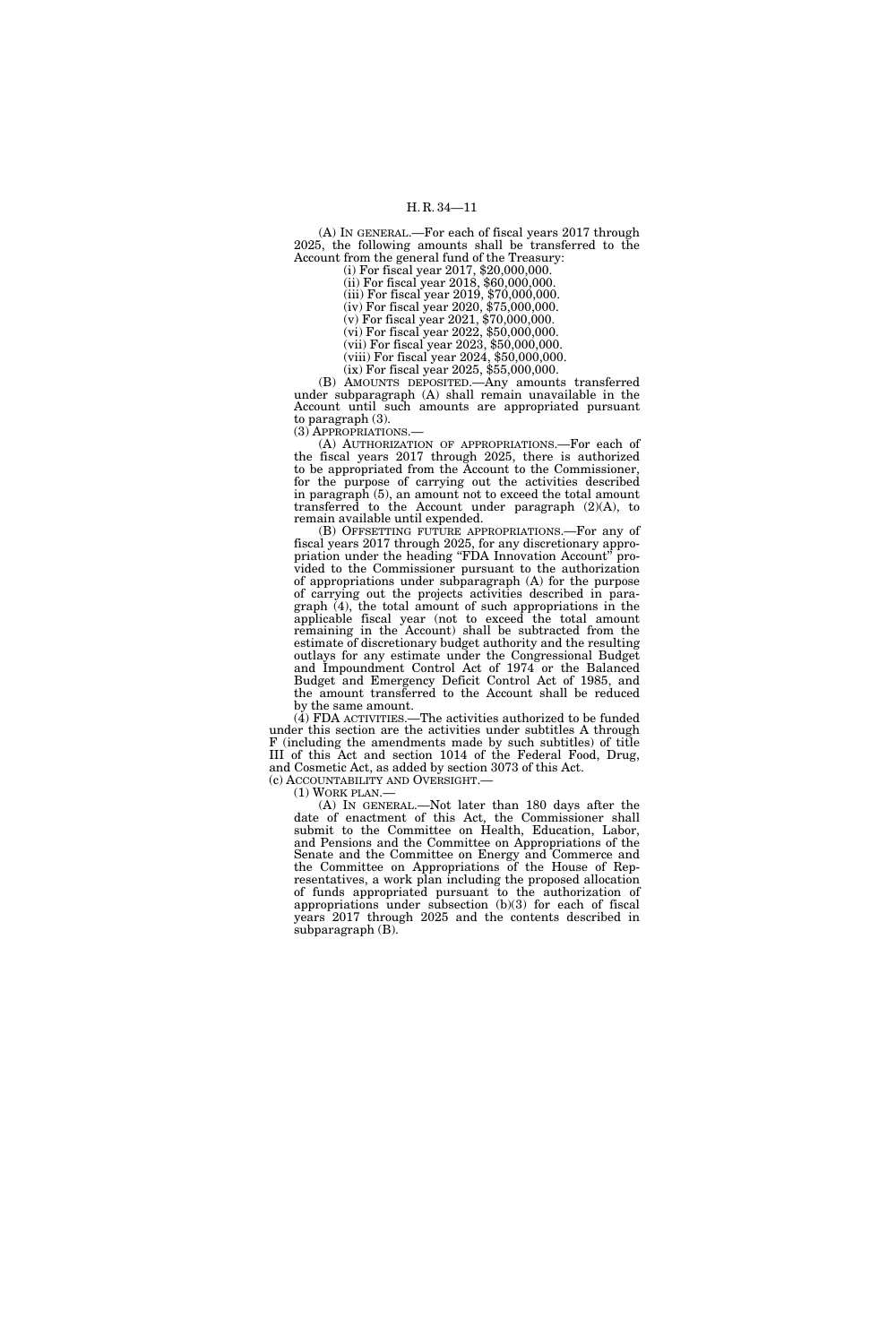(B) CONTENTS.—The work plan submitted under subparagraph (A) shall include—

(i) recommendations from the Advisory Committee described in subparagraph (C);

(ii) the amount of money to be obligated or expended in each fiscal year for each activity described in subsection (b)(4); and

(iii) a description and justification of each such project activity.

(C) RECOMMENDATIONS.—Prior to submitting the work plan under this paragraph, the Commissioner shall seek recommendations from the Science Board to the Food and Drug Administration, on the proposed allocation of funds appropriated pursuant to the authorization of appropriations under subsection (b)(3) for each of fiscal years 2017 through 2025 and on the contents of the proposed work plan.

(2) REPORTS.—

(A) ANNUAL REPORTS.—Not later than October 1 of each of fiscal years 2018 through 2026, the Commissioner shall submit to the Committee on Health, Education, Labor, and Pensions and the Committee on Appropriations of the Senate and the Committee on Energy and Commerce and the Committee on Appropriations of the House of Representatives, a report including—

(i) the amount of money obligated or expended in the prior fiscal year for each activity described in subsection  $(b)(4)$ ;

(ii) a description of all such activities using funds provided pursuant to the authorization of appropriations under subsection (b)(3); and

(iii) how the activities are advancing public health. (B) ADDITIONAL REPORTS.—At the request of the Committee on Health, Education, Labor, and Pensions or the Committee on Appropriations of the Senate, or the Committee on Energy and Commerce or the Committee on Appropriations of the House of Representatives, the Commissioner shall provide an update in the form of testimony and any additional reports to the respective congressional committee regarding the allocation of funding under this section or the description of the activities undertaken with such funding.

(d) LIMITATIONS.—Notwithstanding any transfer authority authorized by this Act or any appropriations Act, any funds made available pursuant to the authorization of appropriations in subsection  $(b)(3)$  shall not be used for any purpose other than an activity described in subsection (b)(4).

(e) SUNSET.—This section shall expire on September 30, 2025.

#### **SEC. 1003. ACCOUNT FOR THE STATE RESPONSE TO THE OPIOID ABUSE CRISIS.**

(a) IN GENERAL.—The Secretary of Health and Human Services (referred to in this section as the ''Secretary'') shall use any funds appropriated pursuant to the authorization of appropriations under subsection (b) to carry out the grant program described in subsection (c) for purposes of addressing the opioid abuse crisis within the States.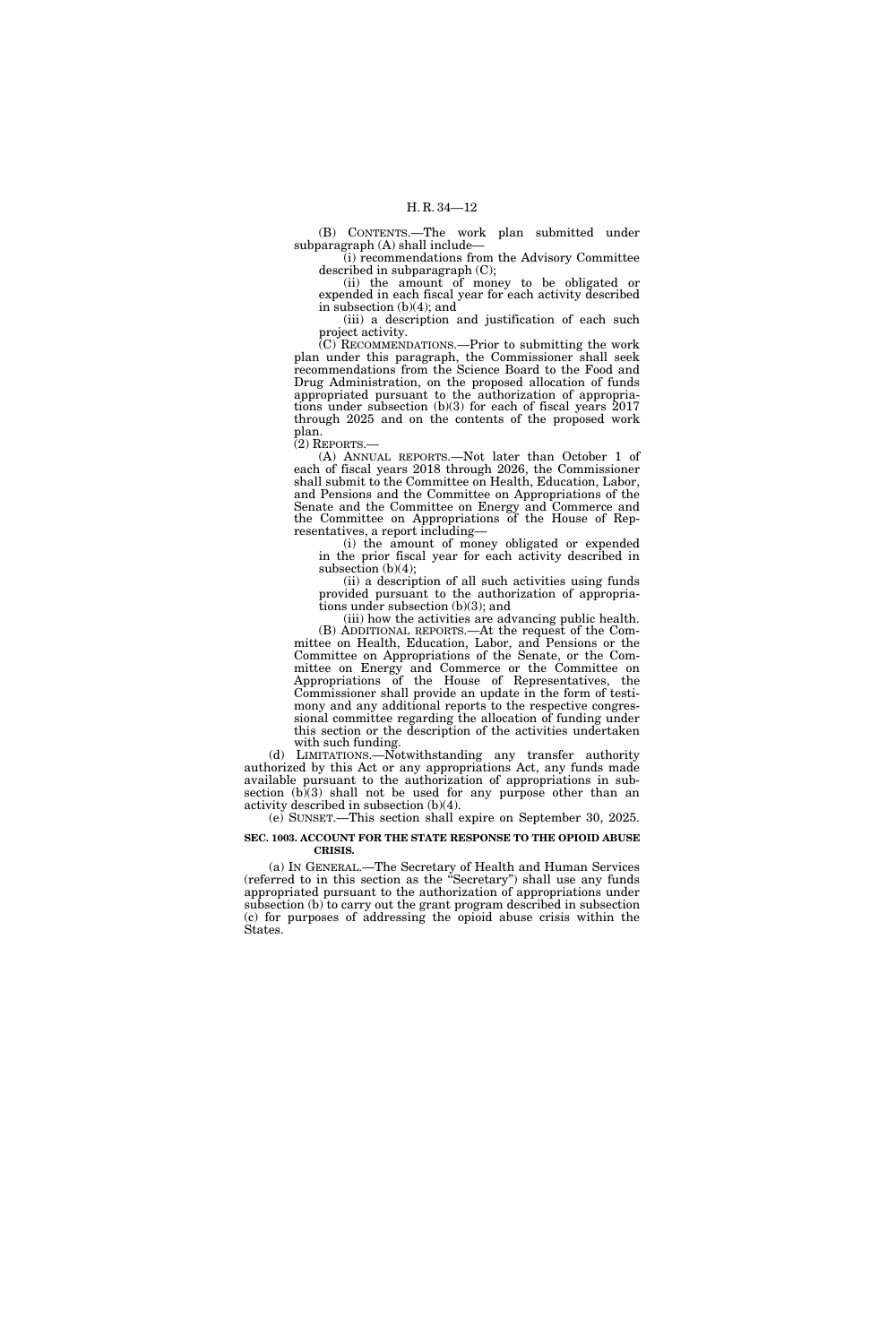(b) ACCOUNT FOR THE STATE RESPONSE TO THE OPIOID ABUSE CRISIS.—

(1) ESTABLISHMENT.—There is established in the Treasury an account, to be known as the ''Account For the State Response to the Opioid Abuse Crisis'' (referred to in this subsection as the ''Account''), to carry out the opioid grant program described in subsection (c).

(2) TRANSFER OF DIRECT SPENDING SAVINGS.—

(A) IN GENERAL.—The following amounts shall be transferred to the Account from the general fund of the Treasury:

(i) For fiscal year 2017, \$500,000,000.

(ii) For fiscal year 2018, \$500,000,000.

(B) AMOUNTS DEPOSITED.—Any amounts transferred under subparagraph (A) shall remain unavailable in the Account until such amounts are appropriated pursuant to paragraph (3).

(3) APPROPRIATIONS.—

(A) AUTHORIZATION OF APPROPRIATIONS.—In each of the fiscal years 2017 and 2018, there is authorized to be appropriated from the Account to the Secretary, for the grant program described in subsection (c), an amount not to exceed the total amount transferred to the Account under paragraph (2)(A), to remain available until expended.

(B) OFFSETTING FUTURE APPROPRIATIONS.—In each of fiscal years 2017 and 2018, for any discretionary appropriation under the heading ''Account For the State Response to the Opioid Abuse Crisis'' for the grant program described in subsection (c), the total amount of such appropriations in the applicable fiscal year (not to exceed the total amount remaining in the Account) shall be subtracted from the estimate of discretionary budget authority and the resulting outlays for any estimate under the Congressional Budget and Impoundment Control Act of 1974 or the Balanced Budget and Emergency Deficit Control Act of 1985, and the amount transferred to the Account shall be reduced

by the same amount. (c) OPIOID GRANT PROGRAM.—

(1) STATE RESPONSE TO THE OPIOID ABUSE CRISIS.—Subject to the availability of appropriations, the Secretary shall award grants to States for the purpose of addressing the opioid abuse crisis within such States, in accordance with subparagraph (B). In awarding such grants, the Secretary shall give preference to States with an incidence or prevalence of opioid use disorders that is substantially higher relative to other **States** 

(2) OPIOID GRANTS.—Grants awarded to a State under this subsection shall be used for carrying out activities that supplement activities pertaining to opioids undertaken by the State agency responsible for administering the substance abuse prevention and treatment block grant under subpart II of part B of title XIX of the Public Health Service Act (42 U.S.C. 300x–21 et seq.), which may include public health-related activities such as the following:

(A) Improving State prescription drug monitoring programs.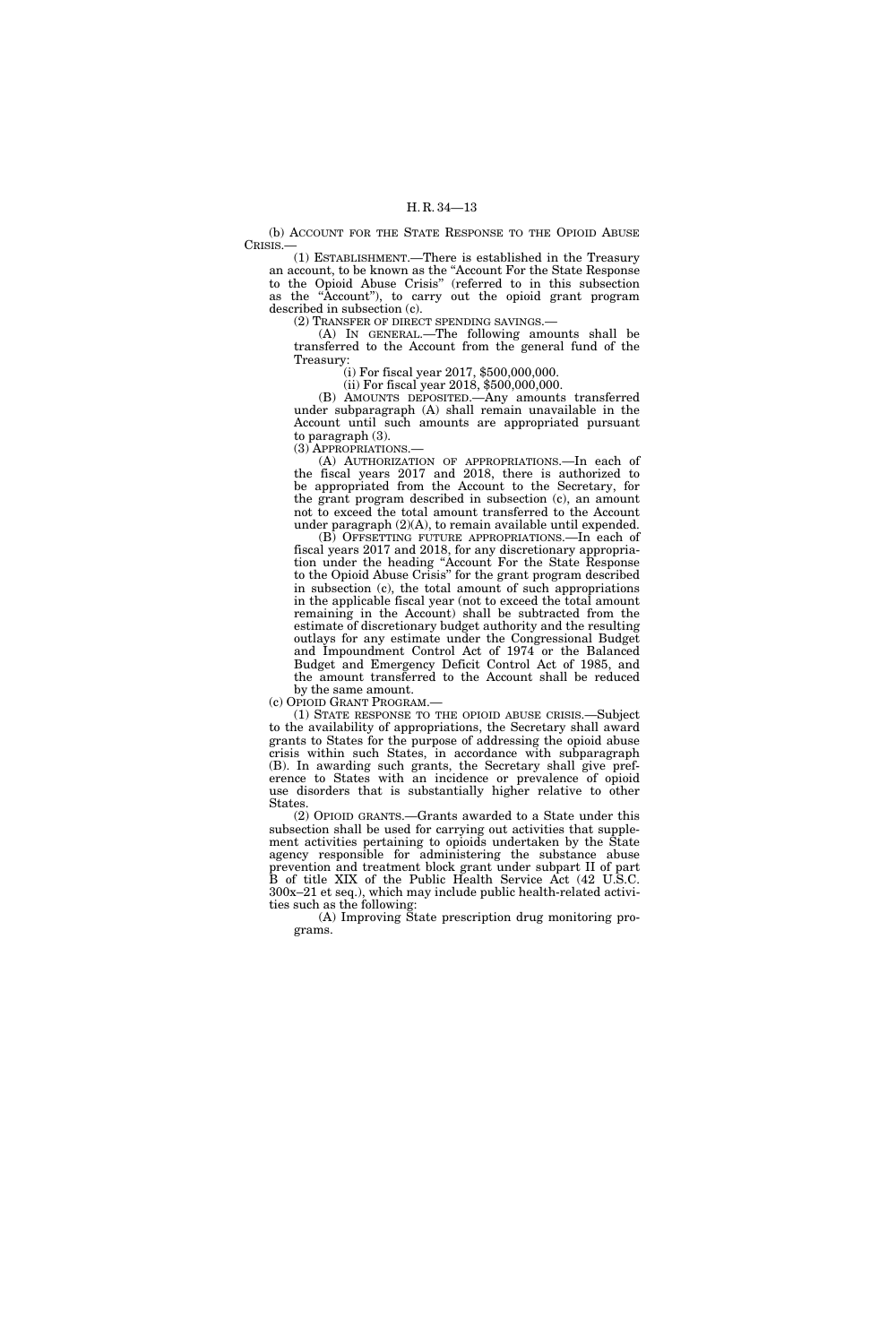(B) Implementing prevention activities, and evaluating such activities to identify effective strategies to prevent opioid abuse.

(C) Training for health care practitioners, such as best practices for prescribing opioids, pain management, recognizing potential cases of substance abuse, referral of patients to treatment programs, and overdose prevention.

(D) Supporting access to health care services, including those services provided by Federally certified opioid treatment programs or other appropriate health care providers to treat substance use disorders.

(E) Other public health-related activities, as the State determines appropriate, related to addressing the opioid abuse crisis within the State.

(d) ACCOUNTABILITY AND OVERSIGHT.—A State receiving a grant under subsection (c) shall include in a report related to substance abuse submitted to the Secretary pursuant to section 1942 of the Public Health Service Act (42 U.S.C. 300x–52), a description of—

(1) the purposes for which the grant funds received by the State under such subsection for the preceding fiscal year were expended and a description of the activities of the State under the program; and

(2) the ultimate recipients of amounts provided to the State in the grant.

(e) LIMITATIONS.—Any funds made available pursuant to the authorization of appropriations under subsection (b)—

(1) notwithstanding any transfer authority in any appropriations Act, shall not be used for any purpose other than the grant program in subsection (c); and

(2) shall be subject to the same requirements as substance abuse prevention and treatment programs under titles V and XIX of the Public Health Service Act (42 U.S.C. 290aa et seq., 300w et seq.).

(f) SUNSET.—This section shall expire on September 30, 2026.

#### **SEC. 1004. BUDGETARY TREATMENT.**

(a) STATUTORY PAYGO SCORECARDS.—The budgetary effects of division A of this Act shall not be entered on either PAYGO scorecard maintained pursuant to section 4(d) of the Statutory Pay-As-You-Go Act of 2010.

(b) SENATE PAYGO SCORECARDS.—The budgetary effects of division A of this Act shall not be entered on any PAYGO scorecard maintained for purposes of section 201 of S. Con. Res. 21 (110th Congress).

(c) RESERVATION OF SAVINGS.—None of the funds in the NIH Innovation Account, the FDA Innovation Account, or the Account For the State Response to the Opioid Abuse Crisis established by this title shall be made available except to the extent provided in advance in appropriations Acts, and legislation or an Act that rescinds or reduces amounts in such accounts shall not be estimated as a reduction in direct spending under the Congressional Budget and Impoundment Control Act of 1974 or the Balanced Budget and Emergency Deficit Control Act of 1985.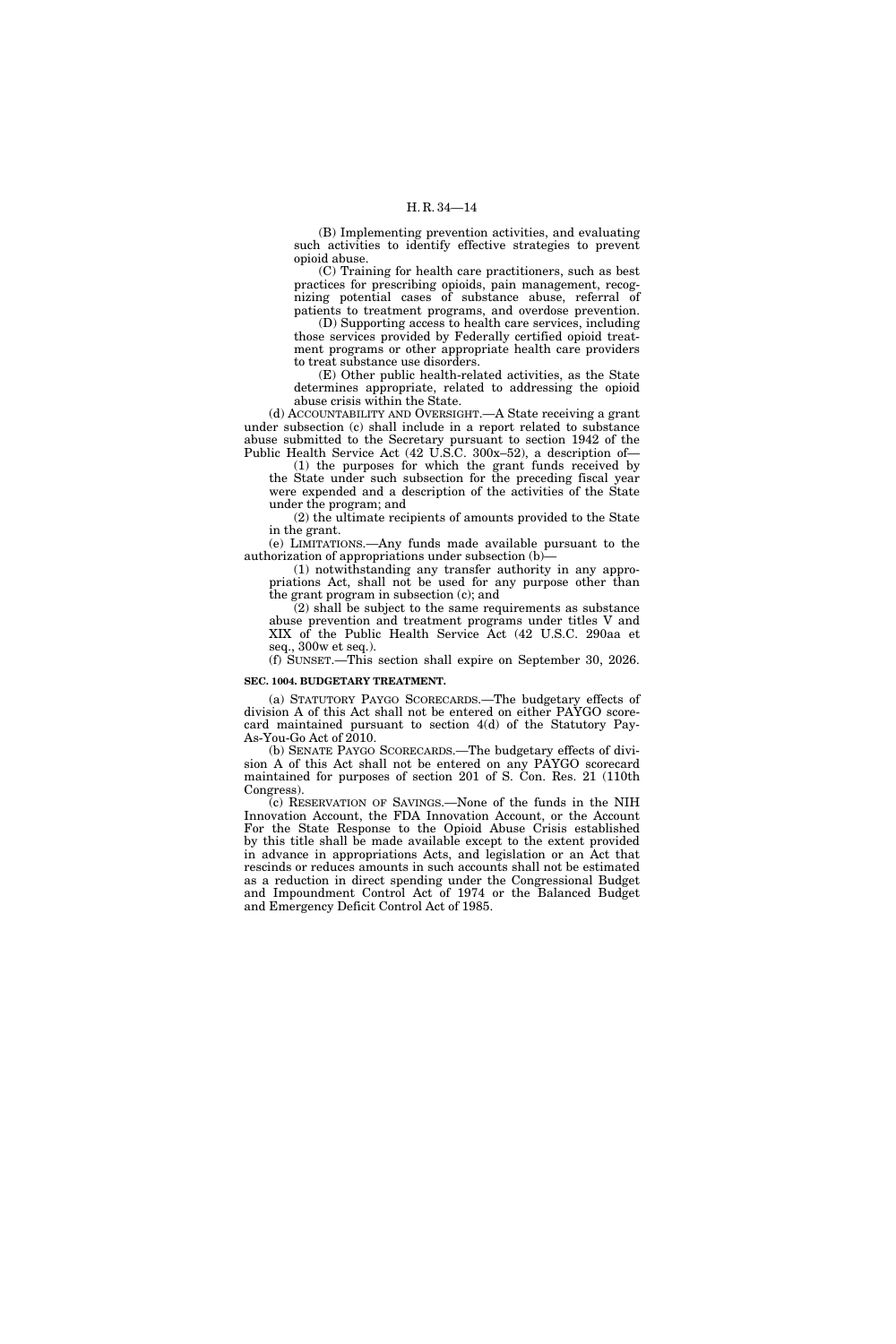### **TITLE II—DISCOVERY**

### **Subtitle A—National Institutes of Health Reauthorization**

#### **SEC. 2001. NATIONAL INSTITUTES OF HEALTH REAUTHORIZATION.**

Section 402A(a)(1) of the Public Health Service Act (42 U.S.C.  $282a(a)(1)$ ) is amended-

 $(1)$  in subparagraph  $(B)$ , by striking "and" at the end; (2) in subparagraph (C), by striking the period at the end and inserting a semicolon; and

(3) by adding at the end the following new subparagraphs:  $\text{``(D)} \$34,851,000,000$  for fiscal year 2018;

''(E) \$35,585,871,000 for fiscal year 2019; and

''(F) \$36,472,442,775 for fiscal year 2020.''.

#### **SEC. 2002. EUREKA PRIZE COMPETITIONS.**

(a) IN GENERAL.—Pursuant to the authorities and processes established under section 24 of the Stevenson-Wydler Technology Innovation Act of 1980 (15 U.S.C. 3719), the Director of the National Institutes of Health shall support prize competitions for one or both of the following goals:

(1) Identifying and funding areas of biomedical science that could realize significant advancements through a prize competition.

(2) Improving health outcomes, particularly with respect to human diseases and conditions—

(A) for which public and private investment in research is disproportionately small relative to Federal Government expenditures on prevention and treatment activities with respect to such diseases and conditions, such that Federal expenditures on health programs would be reduced;

(B) that are serious and represent a significant disease burden in the United States; or

(C) for which there is potential for significant return on investment to the United States.

(b) TRACKING; REPORTING.—The Director of the National Institutes of Health shall—

(1) collect information on—

(A) the effect of innovations funded through the prize competitions under this section in advancing biomedical science or improving health outcomes pursuant to subsection (a); and

(B) the effect of the innovations on Federal expenditures; and

(2) include the information collected under paragraph (1) in the triennial report under section 403 of the Public Health Service Act (42 U.S.C. 283) (as amended by section 2032).

## **Subtitle B—Advancing Precision Medicine**

**SEC. 2011. PRECISION MEDICINE INITIATIVE.** 

Part H of title IV of the Public Health Service Act (42 U.S.C. 289 et seq.) is amended by adding at the end the following: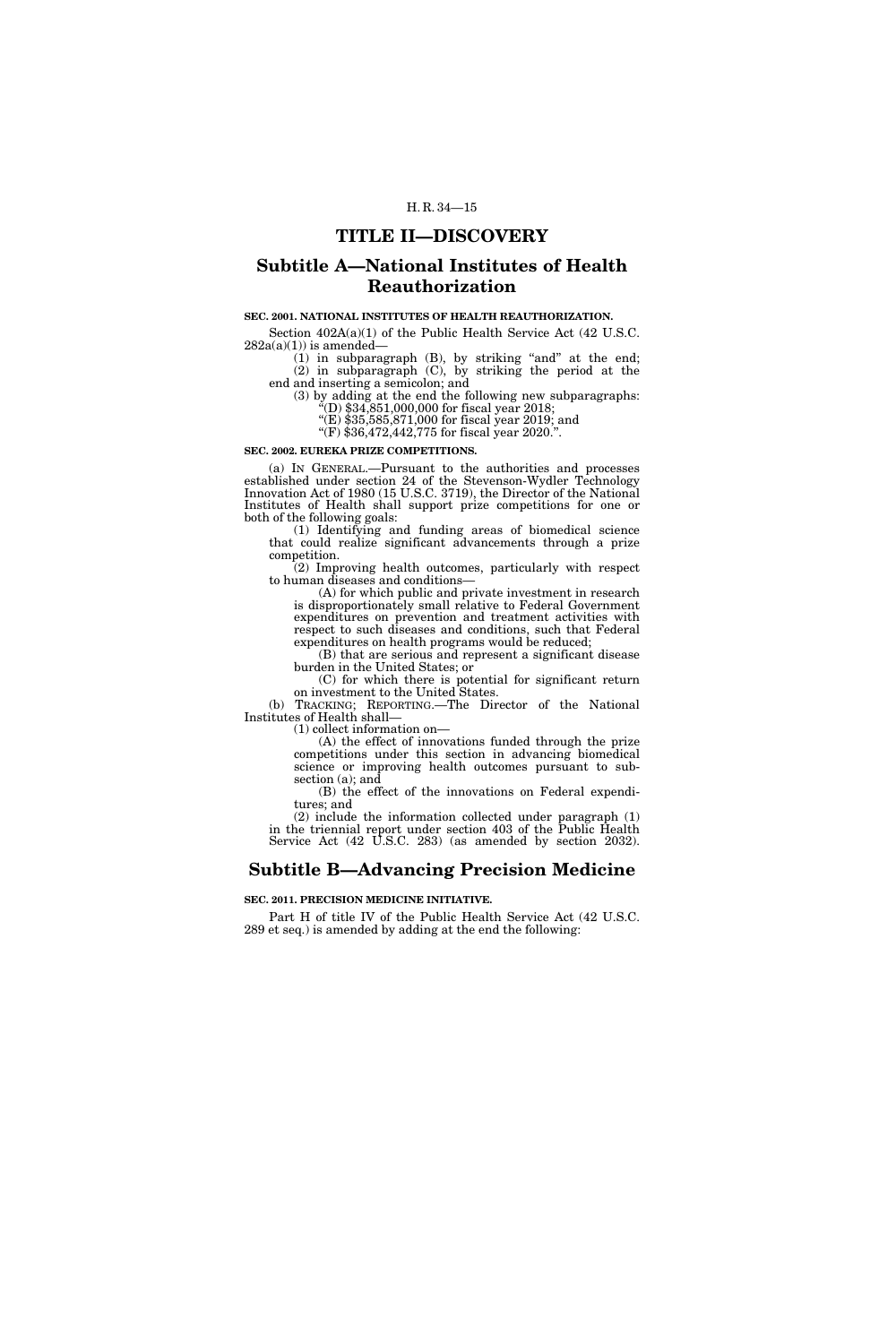#### **''SEC. 498E. PRECISION MEDICINE INITIATIVE.**

''(a) IN GENERAL.—The Secretary is encouraged to establish and carry out an initiative, to be known as the 'Precision Medicine Initiative' (in this section referred to as the 'Initiative'), to augment efforts to address disease prevention, diagnosis, and treatment. ''(b) COMPONENTS.—The Initiative described under subsection (a) may include—

''(1) developing a network of scientists to assist in carrying out the purposes of the Initiative;

 $(2)$  developing new approaches for addressing scientific, medical, public health, and regulatory science issues;

''(3) applying genomic technologies, such as whole genomic sequencing, to provide data on the molecular basis of disease; "(4) collecting information voluntarily provided by a diverse

cohort of individuals that can be used to better understand health and disease; and ''(5) other activities to advance the goals of the Initiative,

as the Secretary determines appropriate.

 $(c)$  AUTHORITY OF THE SECRETARY.—In carrying out this section, the Secretary may—

"(1) coordinate with the Secretary of Energy, private industry, and others, as the Secretary determines appropriate, to identify and address the advanced supercomputing and other advanced technology needs for the Initiative;

"(2) develop and utilize public-private partnerships; and ''(3) leverage existing data sources.

''(d) REQUIREMENTS.—In the implementation of the Initiative under subsection (a), the Secretary shall—

''(1) ensure the collaboration of the National Institutes of Health, the Food and Drug Administration, the Office of the National Coordinator for Health Information Technology, and the Office for Civil Rights of the Department of Health and Human Services;

 $''(2)$  comply with existing laws and regulations for the protection of human subjects involved in research, including the protection of participant privacy;

''(3) implement policies and mechanisms for appropriate secure data sharing across systems that include protections for privacy and security of data;

''(4) consider the diversity of the cohort to ensure inclusion of a broad range of participants, including consideration of biological, social, and other determinants of health that contribute to health disparities;

''(5) ensure that only authorized individuals may access controlled or sensitive, identifiable biological material and associated information collected or stored in connection with the Initiative; and

 $(6)$  on the appropriate Internet website of the Department of Health and Human Services, identify any entities with access to such information and provide information with respect to the purpose of such access, a summary of the research project for which such access is granted, as applicable, and a description of the biological material and associated information to which the entity has access.

''(e) REPORT.—Not later than 1 year after the date of enactment of the 21st Century Cures Act, the Secretary shall submit a report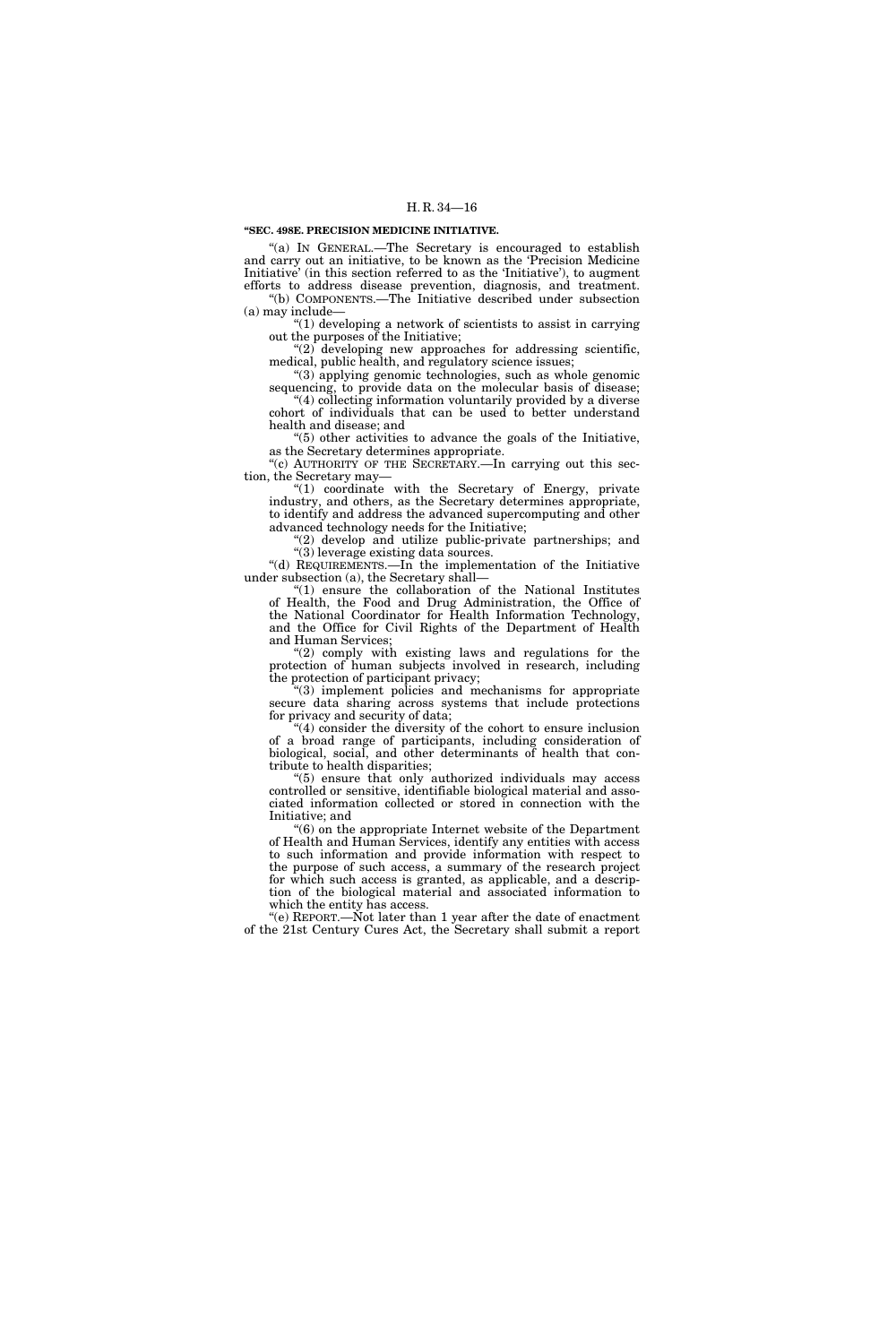on the relevant data access policies and procedures to the Committee on Health, Education, Labor, and Pensions of the Senate and the Committee on Energy and Commerce of the House of Representatives. Such report shall include steps the Secretary has taken to consult with experts or other heads of departments or agencies of the Federal Government in the development of such policies.''.

#### **SEC. 2012. PRIVACY PROTECTION FOR HUMAN RESEARCH SUBJECTS.**

(a) IN GENERAL.—Subsection (d) of section 301 of the Public Health Service Act (42 U.S.C. 241) is amended to read as follows:

 $"(d)(1)(A)$  If a person is engaged in biomedical, behavioral, clinical, or other research, in which identifiable, sensitive information is collected (including research on mental health and research on the use and effect of alcohol and other psychoactive drugs), the Secretary, in coordination with other agencies, as applicable—

''(i) shall issue to such person a certificate of confidentiality to protect the privacy of individuals who are the subjects of such research if the research is funded wholly or in part by the Federal Government; and

''(ii) may, upon application by a person engaged in research, issue to such person a certificate of confidentiality to protect the privacy of such individuals if the research is not so funded.

''(B) Except as provided in subparagraph (C), any person to whom a certificate is issued under subparagraph (A) to protect the privacy of individuals described in such subparagraph shall not disclose or provide to any other person not connected with the research the name of such an individual or any information, document, or biospecimen that contains identifiable, sensitive information about such an individual and that was created or compiled for purposes of the research.

 $(C)$  The disclosure prohibition in subparagraph  $(B)$  shall not apply to disclosure or use that is—

"(i) required by Federal, State, or local laws, excluding instances described in subparagraph (D);

"(ii) necessary for the medical treatment of the individual to whom the information, document, or biospecimen pertains and made with the consent of such individual;

''(iii) made with the consent of the individual to whom the information, document, or biospecimen pertains; or

"(iv) made for the purposes of other scientific research that is in compliance with applicable Federal regulations governing the protection of human subjects in research.

''(D) Any person to whom a certificate is issued under subparagraph (A) to protect the privacy of an individual described in such subparagraph shall not, in any Federal, State, or local civil, criminal, administrative, legislative, or other proceeding, disclose or provide the name of such individual or any such information, document, or biospecimen that contains identifiable, sensitive information about the individual and that was created or compiled for purposes of the research, except in the circumstance described in subparagraph (C)(iii).

 $\mathcal{F}(E)$  Identifiable, sensitive information protected under subparagraph (A), and all copies thereof, shall be immune from the legal process, and shall not, without the consent of the individual to whom the information pertains, be admissible as evidence or used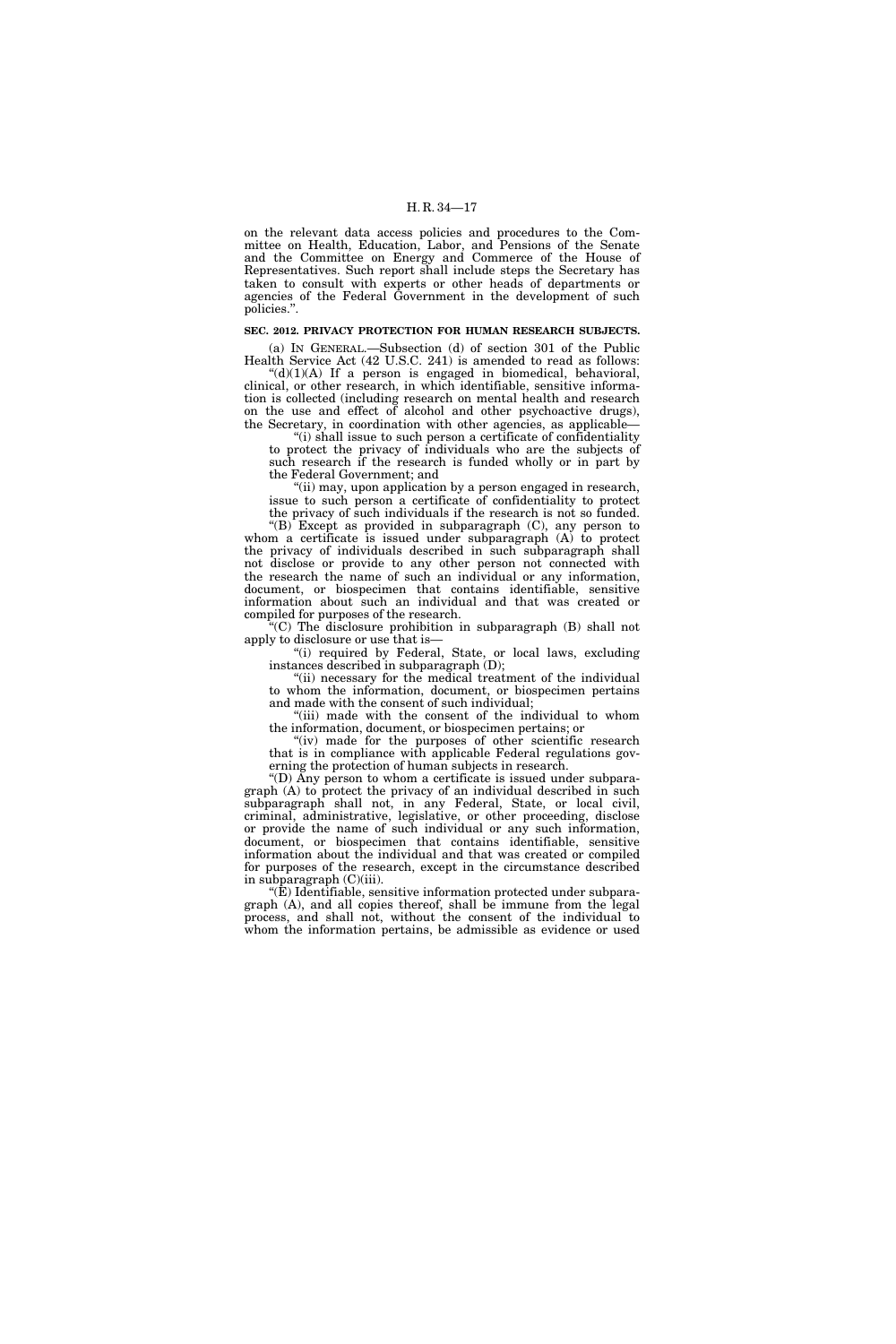for any purpose in any action, suit, or other judicial, legislative, or administrative proceeding.

"(F) Identifiable, sensitive information collected by a person to whom a certificate has been issued under subparagraph (A), and all copies thereof, shall be subject to the protections afforded by this section for perpetuity.

''(G) The Secretary shall take steps to minimize the burden to researchers, streamline the process, and reduce the time it takes to comply with the requirements of this subsection.

" $(2)$  The Secretary shall coordinate with the heads of other applicable Federal agencies to ensure that such departments have policies in place with respect to the issuance of a certificate of confidentiality pursuant to paragraph (1) and other requirements of this subsection.

''(3) Nothing in this subsection shall be construed to limit the access of an individual who is a subject of research to information about himself or herself collected during such individual's participation in the research.

" $(4)$  For purposes of this subsection, the term 'identifiable, sensitive information' means information that is about an individual and that is gathered or used during the course of research described in paragraph  $(1)(A)$  and—

''(A) through which an individual is identified; or

''(B) for which there is at least a very small risk, as determined by current scientific practices or statistical methods, that some combination of the information, a request for the information, and other available data sources could be used to deduce the identity of an individual.''.

(b) APPLICABILITY.—Beginning 180 days after the date of enactment of this Act, all persons engaged in research and authorized by the Secretary of Health and Human Services to protect information under section 301(d) of the Public Health Service Act (42 U.S.C. 241(d)) prior to the date of enactment of this Act shall be subject to the requirements of such section (as amended by this Act).

#### **SEC. 2013. PROTECTION OF IDENTIFIABLE AND SENSITIVE INFORMA-TION.**

Section 301 of the Public Health Service Act (42 U.S.C. 241) is amended by adding at the end the following:

 $f(f)(1)$  The Secretary may exempt from disclosure under section 552(b)(3) of title 5, United States Code, biomedical information that is about an individual and that is gathered or used during the course of biomedical research if—

''(A) an individual is identified; or

''(B) there is at least a very small risk, as determined by current scientific practices or statistical methods, that some combination of the information, the request, and other available data sources could be used to deduce the identity of an individual.

 $\Gamma(2)(A)$  Each determination of the Secretary under paragraph (1) to exempt information from disclosure shall be made in writing and accompanied by a statement of the basis for the determination.

''(B) Each such determination and statement of basis shall be available to the public, upon request, through the Office of the Chief FOIA Officer of the Department of Health and Human Services.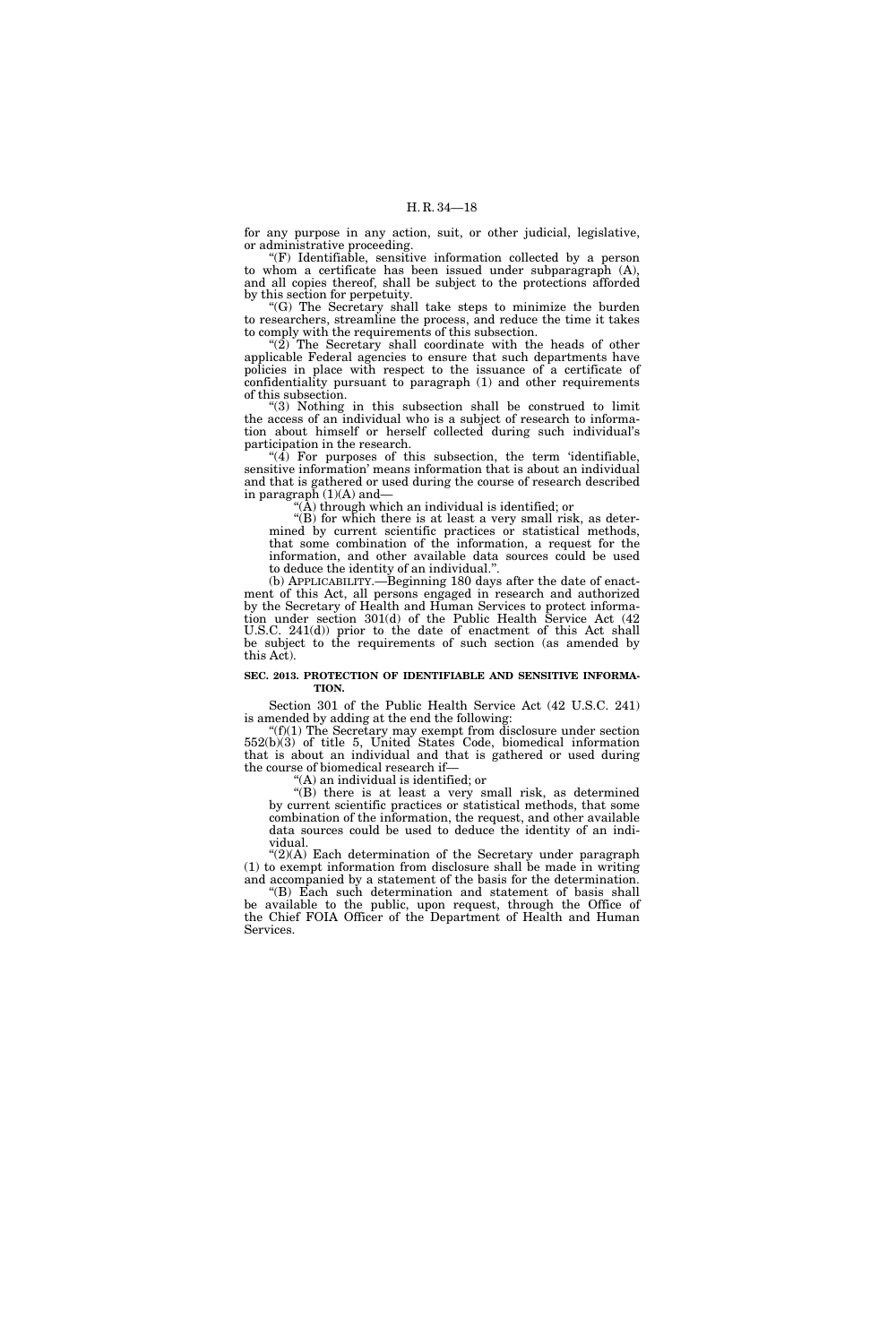"(3) Nothing in this subsection shall be construed to limit a research participant's access to information about such participant collected during the participant's participation in the research.''.

**SEC. 2014. DATA SHARING.** 

(a) IN GENERAL.—Section 402(b) of the Public Health Service Act (42 U.S.C. 282(b)) is amended—

 $(1)$  in paragraph  $(23)$ , by striking "and" at the end;

(2) in paragraph (24), by striking the period and inserting ''; and''; and

(3) by inserting after paragraph (24) the following:

"(25) may require recipients of National Institutes of Health awards to share scientific data, to the extent feasible, generated from such National Institutes of Health awards in a manner that is consistent with all applicable Federal laws and regulations, including such laws and regulations for the protection of—

"(A) human research participants, including with respect to privacy, security, informed consent, and protected health information; and

''(B) proprietary interests, confidential commercial information, and the intellectual property rights of the funding recipient.''.

(b) CONFIDENTIALITY.—Nothing in the amendments made by subsection (a) authorizes the Secretary of Health and Human Services to disclose any information that is a trade secret, or other privileged or confidential information, described in section 552(b)(4) of title 5, United States Code, or section 1905 of title 18, United States Code, or be construed to require recipients of grants or cooperative agreements through the National Institutes of Health to share such information.

### **Subtitle C—Supporting Young Emerging Scientists**

#### **SEC. 2021. INVESTING IN THE NEXT GENERATION OF RESEARCHERS.**

(a) IN GENERAL.—Part A of title IV of the Public Health Service Act (42 U.S.C. 281 et seq.) is amended by adding at the end the following:

#### **''SEC. 404M. NEXT GENERATION OF RESEARCHERS.**

"(a) NEXT GENERATION OF RESEARCHERS INITIATIVE.—There shall be established within the Office of the Director of the National Institutes of Health, the Next Generation of Researchers Initiative (referred to in this section as the 'Initiative'), through which the Director shall coordinate all policies and programs within the National Institutes of Health that are focused on promoting and providing opportunities for new researchers and earlier research independence.

''(b) ACTIVITIES.—The Director of the National Institutes of Health, through the Initiative shall—

''(1) promote policies and programs within the National Institutes of Health that are focused on improving opportunities for new researchers and promoting earlier research independence, including existing policies and programs, as appropriate;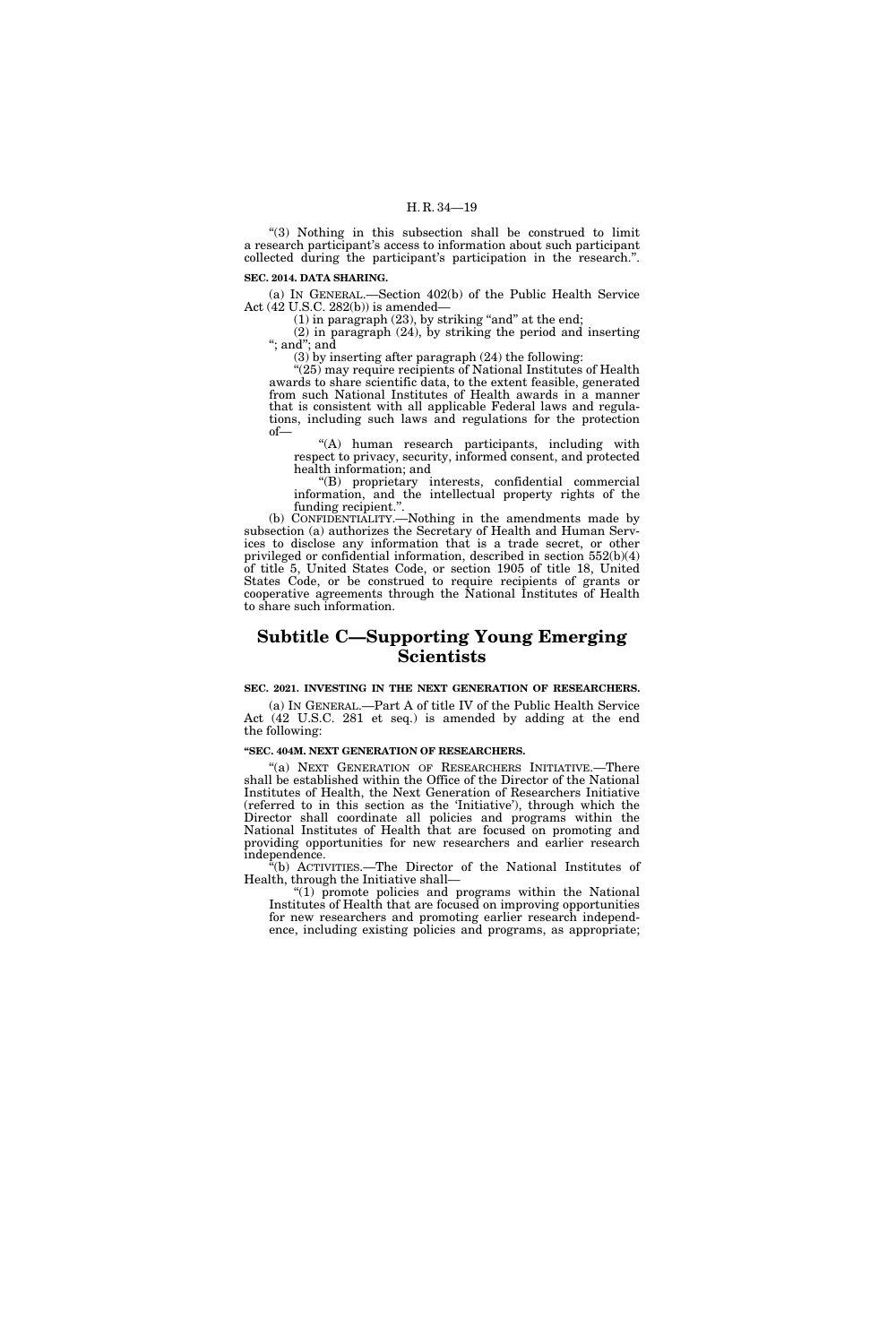''(2) develop, modify, or prioritize policies, as needed, within the National Institutes of Health to promote opportunities for new researchers and earlier research independence, such as policies to increase opportunities for new researchers to receive funding, enhance training and mentorship programs for researchers, and enhance workforce diversity;

''(3) coordinate, as appropriate, with relevant agencies, professional and academic associations, academic institutions, and others, to improve and update existing information on the biomedical research workforce in order to inform programs related to the training, recruitment, and retention of biomedical researchers; and

"(4) carry out other activities, including evaluation and oversight of existing programs, as appropriate, to promote the development of the next generation of researchers and earlier research independence.''.

(b) CONSIDERATION OF RECOMMENDATIONS.—In carrying out activities under section 404M(b) of the Public Health Service Act, the Director of the National Institutes of Health shall take into consideration the recommendations made by the National Academies of Sciences, Engineering, and Medicine as part of the comprehensive study on policies affecting the next generation of researchers under the Department of Health and Human Services Appropriations Act, 2016 (Public Law 114–113), and submit a report to the Committee on Health, Education, Labor, and Pensions and the Committee on Appropriations of the Senate, and the Committee on Energy and Commerce and the Committee on Appropriations of the House of Representatives, with respect to any actions taken by the National Institutes of Health based on the recommendations not later than 2 years after the completion of the study required pursuant to the Department of Health and Human Services Appropriations Act, 2016.

#### **SEC. 2022. IMPROVEMENT OF LOAN REPAYMENT PROGRAM.**

(a) INTRAMURAL LOAN REPAYMENT PROGRAM.—Section 487A of the Public Health Service Act (42 U.S.C. 288–1) is amended— (1) by amending the section heading to read as follows:

''**INTRAMURAL LOAN REPAYMENT PROGRAM**'';

(2) in subsection (a)—

(A) by striking ''The Secretary shall carry out a program'' and inserting ''The Director of the National Institutes of Health shall, as appropriate and based on workforce and scientific priorities, carry out a program through the subcategories listed in subsection  $(b)(1)$  (or modified subcategories as provided for in subsection  $(b)(2)$ "; (B) by striking ''conduct'' and inserting ''conduct research'';

(C) by striking ''research with respect to acquired immune deficiency syndrome''; and

(D) by striking ''\$35,000'' and inserting ''\$50,000''; (3) by redesignating subsection (b) as subsection (d);

(4) by inserting after subsection (a), the following:

"(b) SUBCATEGORIES OF RESEARCH.-

" $(1)$  In GENERAL.—In carrying out the program under subsection (a), the Director of the National Institutes of Health—  $^{\circ}\text{(A)}$  shall continue to focus on—

''(i) general research;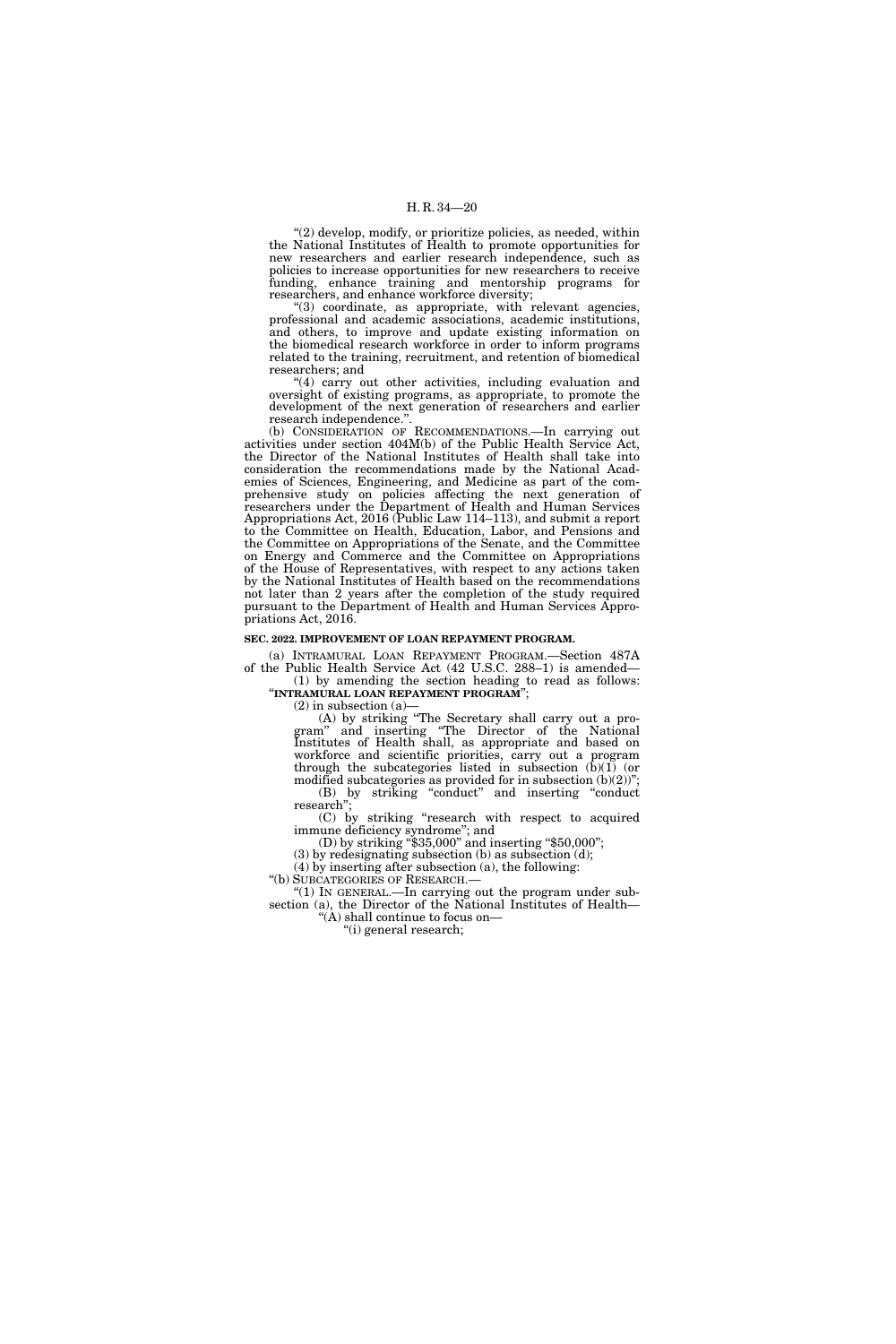"(ii) research on acquired immune deficiency syndrome; and

''(iii) clinical research conducted by appropriately qualified health professional who are from disadvantaged backgrounds; and

"(B) may focus on an area of emerging scientific or workforce need.

"(2) ELIMINATION OR ESTABLISHMENT OF SUBCATEGORIES.-The Director of the National Institutes of Health may eliminate one or more subcategories provided for in paragraph (1) due to changes in workforce or scientific needs related to biomedical research. The Director may establish other subcategory areas based on workforce and scientific priorities if the total number of subcategories does not exceed the number of subcategories listed in paragraph (1).

''(c) LIMITATION.—The Director of the National Institutes of Health may not enter into a contract with a health professional pursuant to subsection (a) unless such professional has a substantial amount of education loans relative to income (as determined pursuant to guidelines issued by the Director).''; and

(5) by adding at the end the following:

''(e) AVAILABILITY OF APPROPRIATIONS.—Amounts available for carrying out this section shall remain available until the expiration of the second fiscal year beginning after the fiscal year for which such amounts are made available."

(b) EXTRAMURAL LOAN REPAYMENT PROGRAM.—Section 487B of the Public Health Service Act (42 U.S.C. 288–2) is amended—

(1) by amending the section heading to read as follows: ''**EXTRAMURAL LOAN REPAYMENT PROGRAM**'';

 $(2)$  in subsection  $(a)$ 

(A) by striking ''The Secretary, in consultation with the Director of the Eunice Kennedy Shriver National Institute of Child Health and Human Development, shall establish a program'' and inserting ''IN GENERAL.—The Director of the National Institutes of Health shall, as appropriate and based on workforce and scientific priorities, carry out a program through the subcategories listed in subsection  $(b)(1)$  (or modified subcategories as provided for in subsection  $(b)(2)$ ,

(B) by striking ''(including graduate students)'';

(C) by striking ''with respect to contraception, or with respect to infertility,''; and

(D) by striking ''service, not more than \$35,000'' and inserting "research, not more than \$50,000";

(3) by redesignating subsections (b) and (c) as subsections (d) and (e), respectively;

(4) by inserting after subsection (a), the following:

''(b) SUBCATEGORIES OF RESEARCH.—

''(1) IN GENERAL.—In carrying out the program under subsection (a), the Director of the National Institutes of Health— '(A) shall continue to focus on-

''(i) contraception or infertility research;

''(ii) pediatric research, including pediatric pharmacological research;

''(iii) minority health disparities research; "(iv) clinical research; and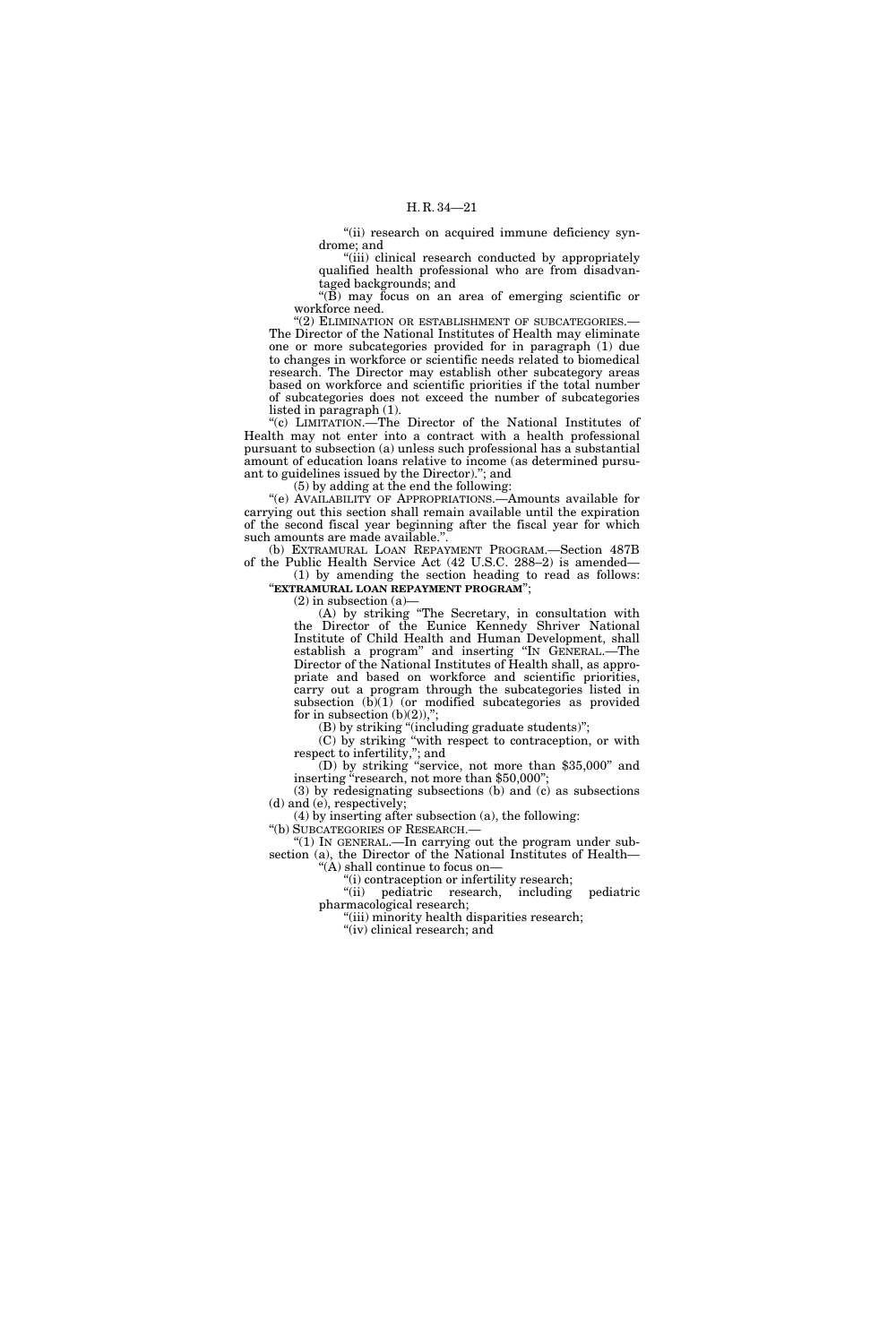''(v) clinical research conducted by appropriately qualified health professional who are from disadvantaged backgrounds; and

" $(B)$  may focus on an area of emerging scientific or workforce need.<br>"(2) ELIMINATION OR ESTABLISHMENT OF SUBCATEGORIES.—

The Director of the National Institutes of Health may eliminate one or more subcategories provided for in paragraph (1) due to changes in workforce or scientific needs related to biomedical research. The Director may establish other subcategory areas based on workforce and scientific priorities if the total number of subcategories does not exceed the number of subcategories listed in paragraph (1).

''(c) LIMITATION.—The Director of the National Institutes of Health may not enter into a contract with a health professional pursuant to subsection (a) unless such professional has a substantial amount of education loans relative to income (as determined pursuant to guidelines issued by the Director).'';

(5) in subsection (d) (as so redesignated), by striking ''The provisions'' and inserting ''APPLICABILITY OF CERTAIN PROVI- SIONS REGARDING OBLIGATED SERVICE.—The provisions''; and (6) in subsection (e) (as so redesignated), by striking

"Amounts" and inserting "AVAILABILITY OF APPROPRIATIONS.—<br>Amounts". (c) TECHNICAL AND CONFORMING AMENDMENTS.—Title IV of

the Public Health Service Act is amended—

(1) by striking section 464z–5 (42 U.S.C. 285t–2);

(2) by striking section 487C (42 U.S.C. 288–3); (3) by striking section 487E (42 U.S.C. 288–5);

(4) by striking section 487F (42 U.S.C. 288–5a), as added by section 205 of Public Law 106–505, relating to loan repayment for clinical researchers; and

(5) by striking section 487F (42 U.S.C. 288–6), as added by section 1002(b) of Public Law 106–310 relating to pediatric research loan repayment.

(d) GAO REPORT.—Not later than 18 months after the date of enactment of this Act, the Comptroller General of the United States shall submit to Congress a report on the efforts of the National Institutes of Health to attract, retain, and develop emerging scientists, including underrepresented individuals in the sciences, such as women, racial and ethnic minorities, and other groups. Such report shall include an analysis of the impact of the additional authority provided to the Secretary of Health and Human Services under this Act to address workforce shortages and gaps in priority research areas, including which centers and research areas offered loan repayment program participants the increased award amount.

### **Subtitle D—National Institutes of Health Planning and Administration**

**SEC. 2031. NATIONAL INSTITUTES OF HEALTH STRATEGIC PLAN.** 

(a) STRATEGIC PLAN.—Section 402 of the Public Health Service Act (42 U.S.C. 282) is amended—

(1) in subsection (b)(5), by inserting before the semicolon the following: '', and through the development, implementation,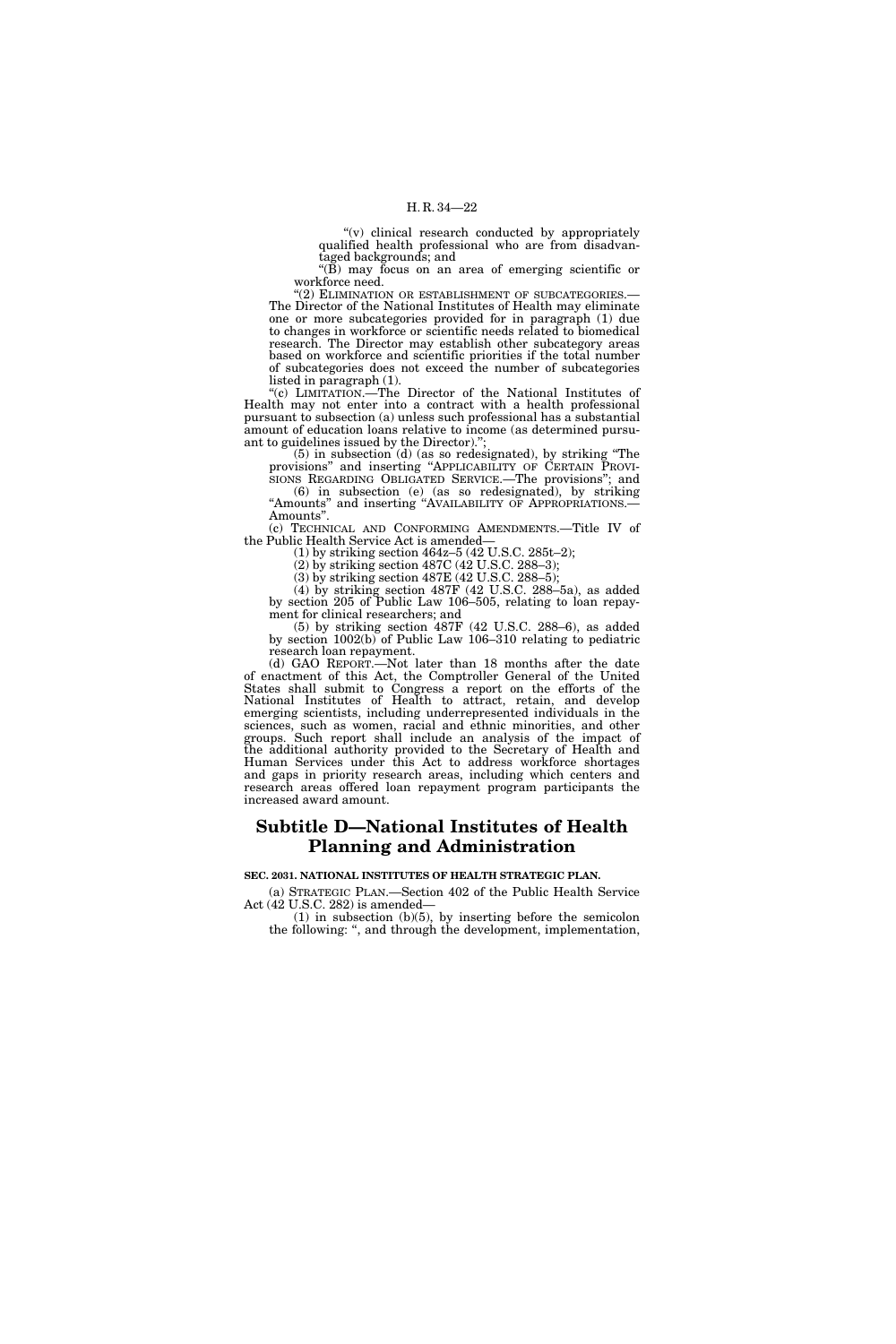and updating of the strategic plan developed under subsection  $(m)$ "; and

 $(2)$  by adding at the end the following:

"(m) NATIONAL INSTITUTES OF HEALTH STRATEGIC PLAN.

"(1) IN GENERAL.—Not later than 2 years after the date of enactment of the 21st Century Cures Act, and at least every 6 years thereafter, the Director of the National Institutes of Health shall develop and submit to the appropriate committees of Congress and post on the Internet website of the National Institutes of Health, a coordinated strategy (to be known as the 'National Institutes of Health Strategic Plan') to provide direction to the biomedical research investments made by the National Institutes of Health, to facilitate collaboration across the institutes and centers, to leverage scientific opportunity, and to advance biomedicine.

''(2) REQUIREMENTS.—The strategy under paragraph (1) shall—

''(A) identify strategic research priorities and objectives across biomedical research, including—

''(i) an assessment of the state of biomedical and behavioral research, including areas of opportunity with respect to basic, clinical, and translational research;

"(ii) priorities and objectives to advance the treatment, cure, and prevention of health conditions;

"(iii) emerging scientific opportunities, rising public health challenges, and scientific knowledge gaps; and

"(iv) the identification of near-, mid-, and longterm scientific needs;

''(B) consider, in carrying out subparagraph (A)—

''(i) disease burden in the United States and the potential for return on investment to the United States; ''(ii) rare diseases and conditions;

"(iii) biological, social, and other determinants of health that contribute to health disparities; and

''(iv) other factors the Director of National Institutes of Health determines appropriate;

''(C) include multi-institute priorities, including coordination of research among institutes and centers;

''(D) include strategic priorities for funding research through the Common Fund, in accordance with section  $402A(c)(1)(C);$ 

''(E) address the National Institutes of Health's proposed and ongoing activities related to training and the biomedical workforce; and

''(F) describe opportunities for collaboration with other agencies and departments, as appropriate.

''(3) USE OF PLANS.—Strategic plans developed and updated by the national research institutes and national centers of the National Institutes of Health shall be prepared regularly and in such a manner that such plans will be informed by the strategic plans developed and updated under this subsection. Such plans developed by and updated by the national research institutes and national centers shall have a common template.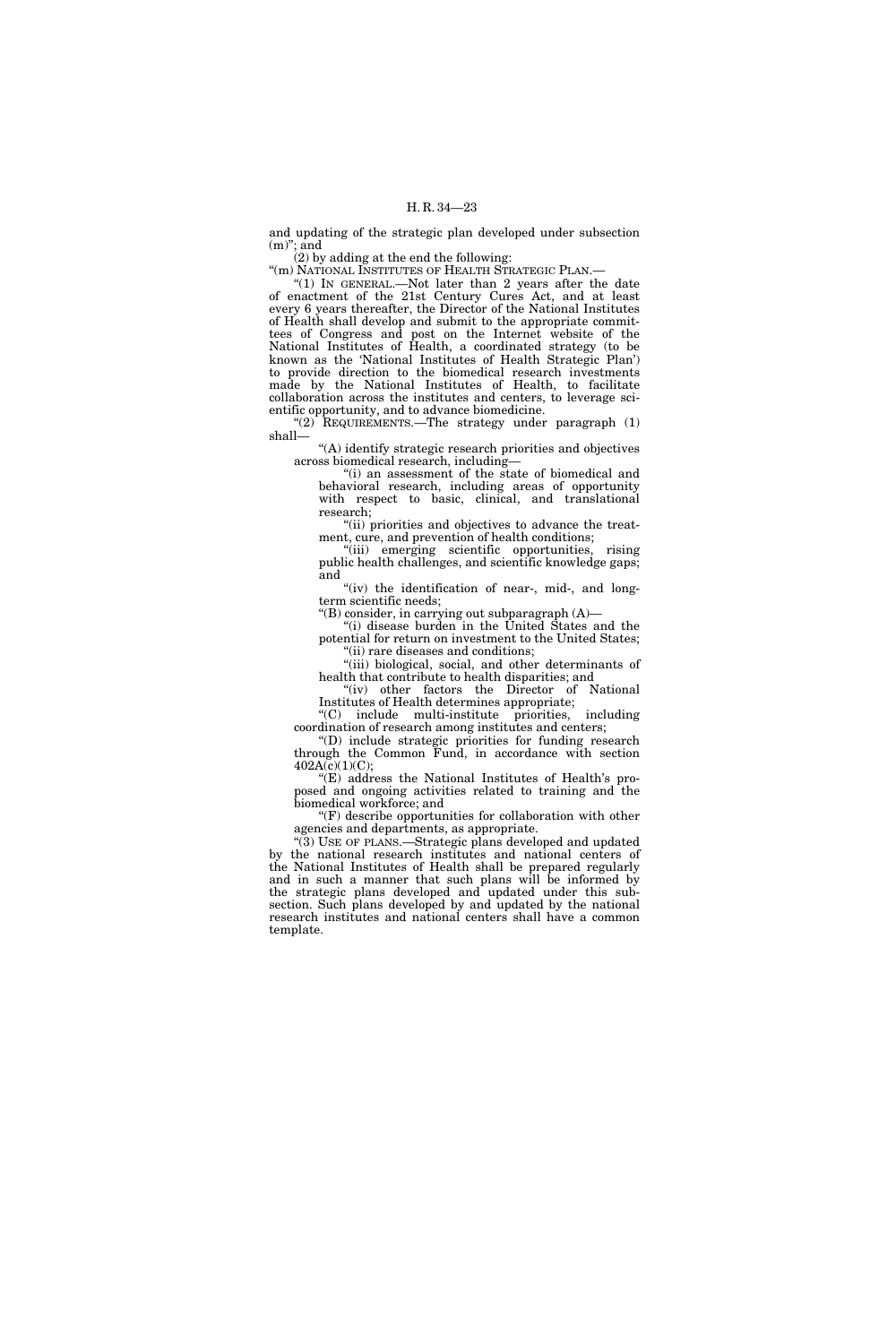''(4) CONSULTATION.—The Director of National Institutes of Health shall develop the strategic plan under paragraph (1) in consultation with the directors of the national research institutes and national centers, researchers, patient advocacy groups, and industry leaders.''.

(b) CONFORMING AMENDMENT. Section  $402A(c)(1)(C)$  of the Public Health Service Act (42 U.S.C. 282a(c)(1)(C)) is amended by striking ''Not later than June 1, 2007, and every 2 years thereafter,'' and inserting ''As part of the National Institutes of Health Strategic Plan required under section 402(m),''.

(c) STRATEGIC PLAN.—Section 492B(a) of the Public Health Service Act (42 U.S.C. 289a–2(a)) is amended by adding at the end the following:

''(3) STRATEGIC PLANNING.—

''(A) IN GENERAL.—The directors of the national institutes and national centers shall consult at least once annually with the Director of the National Institute on Minority Health and Health Disparities and the Director of the Office of Research on Women's Health regarding objectives of the national institutes and national centers to ensure that future activities by such institutes and centers take into account women and minorities and are focused on reducing health disparities.

''(B) STRATEGIC PLANS.—Any strategic plan issued by a national institute or national center shall include details on the objectives described in subparagraph (A).''.

#### **SEC. 2032. TRIENNIAL REPORTS.**

Section 403 of the Public Health Service Act (42 U.S.C. 283) is amended—

(1) in the section heading, by striking ''**BIENNIAL**'' and inserting ''**TRIENNIAL**'' ; and

 $(2)$  in subsection  $(a)$ –

(A) in the matter preceding paragraph (1), by striking ''biennial'' and inserting ''triennial'';

(B) by amending paragraph (3) to read as follows: ''(3) A description of intra-National Institutes of Health activities, including—

 $*(A)$  identification of the percentage of funds made available by each national research institute and national center with respect to each applicable fiscal year for conducting or supporting research that involves collaboration between the institute or center and 1 or more other national research institutes or national centers; and

''(B) recommendations for promoting coordination of information among the centers of excellence.'';

 $(C)$  in paragraph  $(4)$ 

(i) in subparagraph (B), by striking ''demographic variables and other variables'' and inserting ''demographic variables, including biological and social variables and relevant age categories (such as pediatric subgroups), and determinants of health,''; and

(ii) in subparagraph  $(C)(v)$ 

(I) by striking ''demographic variables and such" and inserting "demographic variables, including relevant age categories (such as pediatric subgroups), information submitted by each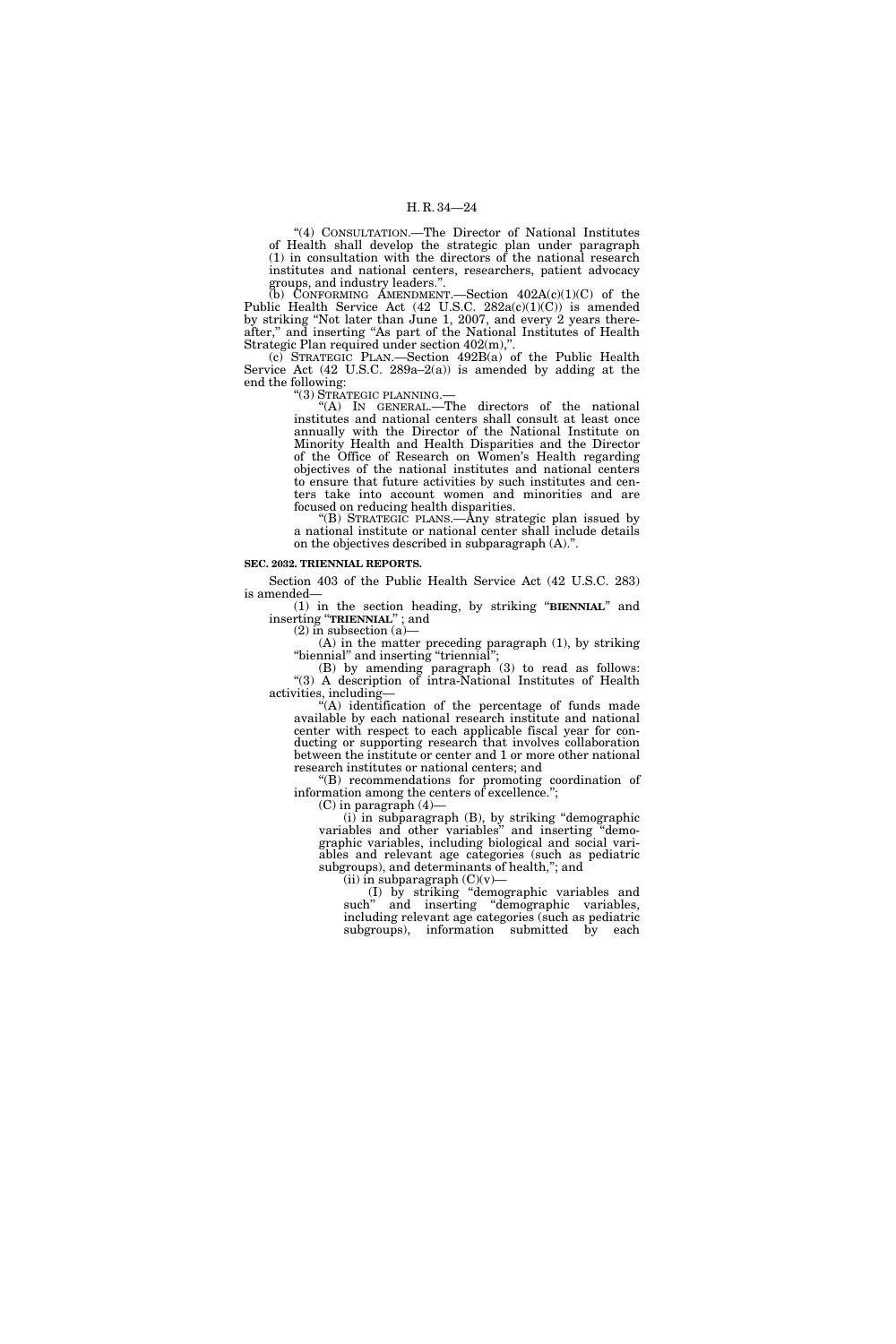national research institute and national center to the Director of National Institutes of Health under section 492B(f), and such''; and

(II) by striking ''(regarding inclusion of women and minorities in clinical research)'' and inserting "and other applicable requirements regarding inclusion of demographic groups''; and

 $(D)$  in paragraph  $(6)$ —

(i) in the matter preceding subparagraph (A), by striking "the following:" and inserting "the following— '';

 $(ii)$  in subparagraph  $(A)$ —

(I) by striking ''An evaluation'' and inserting "an evaluation"; and

(II) by striking the period and inserting ''; and'';

(iii) by striking subparagraphs  $(B)$  and  $(D)$ ;

(iv) by redesignating subparagraph (C) as subparagraph (B); and

 $(v)$  in subparagraph  $(B)$ , as redesignated by clause (iv), by striking ''Recommendations'' and inserting ''recommendations'

#### **SEC. 2033. INCREASING ACCOUNTABILITY AT THE NATIONAL INSTITUTES OF HEALTH.**

(a) APPOINTMENT AND TERMS OF DIRECTORS OF NATIONAL RESEARCH INSTITUTES AND NATIONAL CENTERS.—Subsection (a) of section 405 of the Public Health Service Act (42 U.S.C. 284) is amended to read as follows:

''(a) APPOINTMENT.—

''(1) IN GENERAL.—The Director of the National Cancer Institute shall be appointed by the President, and the Directors of the other national research institutes and national centers shall be appointed by the Secretary, acting through the Director of National Institutes of Health. Each Director of a national research institute or national center shall report directly to the Director of National Institutes of Health.

"(2) APPOINTMENT.

"(A) TERM.—A Director of a national research institute or national center who is appointed by the Secretary, acting through the Director of National Institutes of Health, shall be appointed for 5 years.

''(B) REAPPOINTMENT.—At the end of the term of a Director of a national research institute or national center, the Director may be reappointed in accordance with standards applicable to the relevant appointment mechanism. There shall be no limit on the number of terms that a Director may serve.

''(C) VACANCIES.—If the office of a Director of a national research institute or national center becomes vacant before the end of such Director's term, the Director appointed to fill the vacancy shall be appointed for a 5-year term starting on the date of such appointment.

''(D) CURRENT DIRECTORS.—Each Director of a national research institute or national center who is serving on the date of enactment of the 21st Century Cures Act shall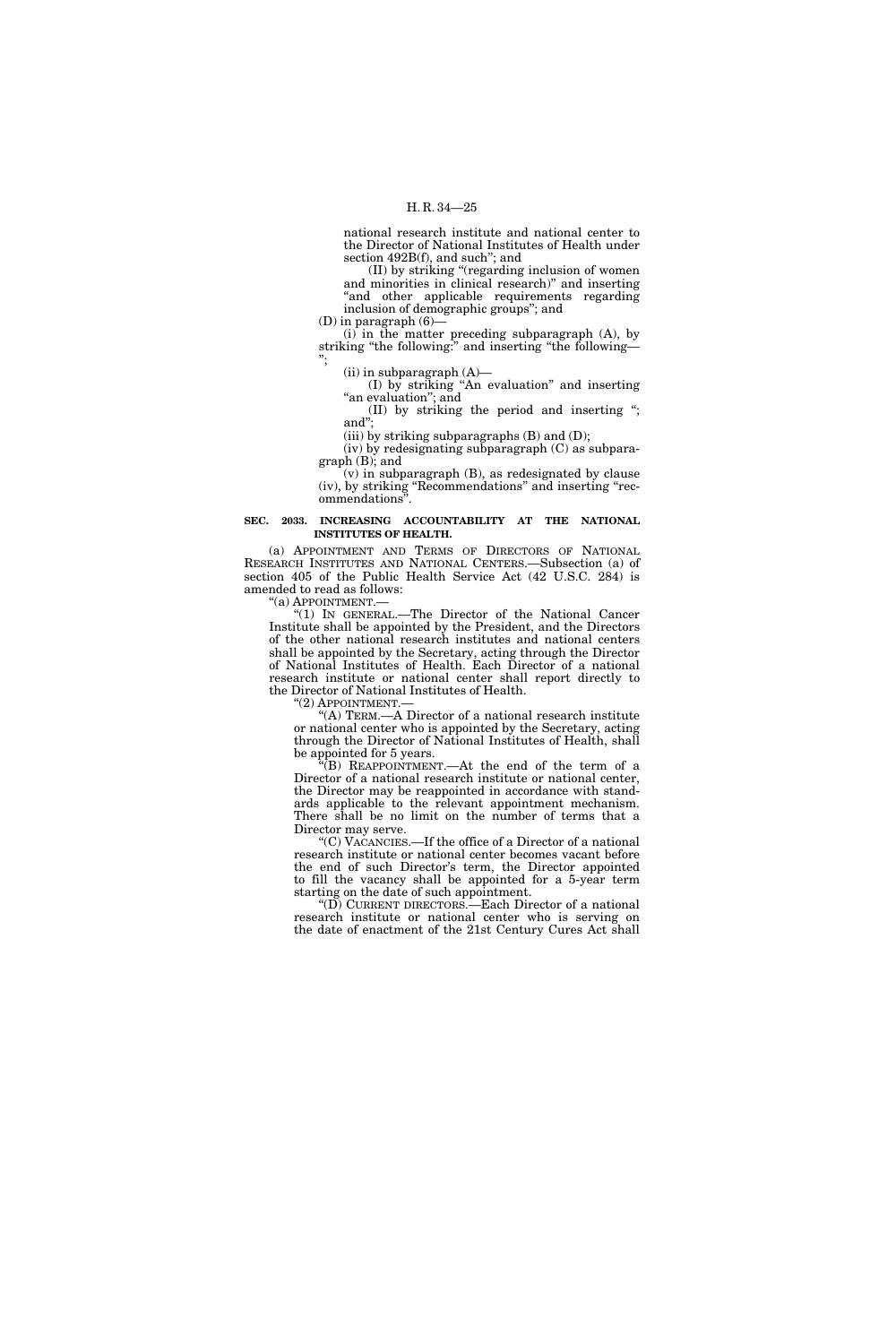be deemed to be appointed for a 5-year term under this subsection beginning on such date of enactment.

''(E) RULE OF CONSTRUCTION.—Nothing in this subsection shall be construed to limit the authority of the Secretary or the Director of National Institutes of Health to terminate the appointment of a director referred to in subparagraph (A) before the expiration of such director's 5-year term.

''(F) NATURE OF APPOINTMENT.—Appointments and reappointments under this subsection shall be made on the basis of ability and experience as it relates to the mission of the National Institutes of Health and its components, including compliance with any legal requirement that the Secretary or Director of National Institutes of Health determines relevant.

"(3) NONAPPLICATION OF CERTAIN PROVISION.—The restrictions contained in section 202 of the Departments of Labor, Health and Human Services, and Education, and Related Agencies Appropriations Act, 1993 (Public Law 102–394; 42 U.S.C. 238f note) related to consultants and individual scientists appointed for limited periods of time shall not apply to Directors appointed under this subsection.''.

(b) REVIEW OF CERTAIN AWARDS BY DIRECTORS.—Section 405(b) of the Public Health Service Act (42 U.S.C. 284(b)) is amended by adding at the end the following:

''(3) Before an award is made by a national research institute or by a national center for a grant for a research program or project (commonly referred to as an 'R-series grant'), other than an award constituting a noncompetitive renewal of such a grant, or a noncompetitive administrative supplement to such a grant, the Director of such national research institute or national center shall, consistent with the peer review process—

"(A) review and make the final decision with respect to making the award; and

" $(B)$  take into consideration, as appropriate—

''(i) the mission of the national research institute or national center and the scientific priorities identified in the strategic plan under section  $402(m)$ ;

''(ii) programs or projects funded by other agencies on similar research topics; and

"(iii) advice by staff and the advisory council or board of such national research institute or national center.''.

(c) REPORT ON DUPLICATION IN FEDERAL BIOMEDICAL RESEARCH.—The Secretary of Health and Human Services (referred to in this subsection as the ''Secretary''), shall, not later than 2 years after the date of enactment of this Act, submit a report to Congress on efforts to prevent and eliminate duplicative biomedical research that is not necessary for scientific purposes. Such report shall—

(1) describe the procedures in place to identify such duplicative research, including procedures for monitoring research applications and funded research awards to prevent unnecessary duplication;

(2) describe the steps taken to improve the procedures described in paragraph (1), in response to relevant recommendations made by the Comptroller General of the United States;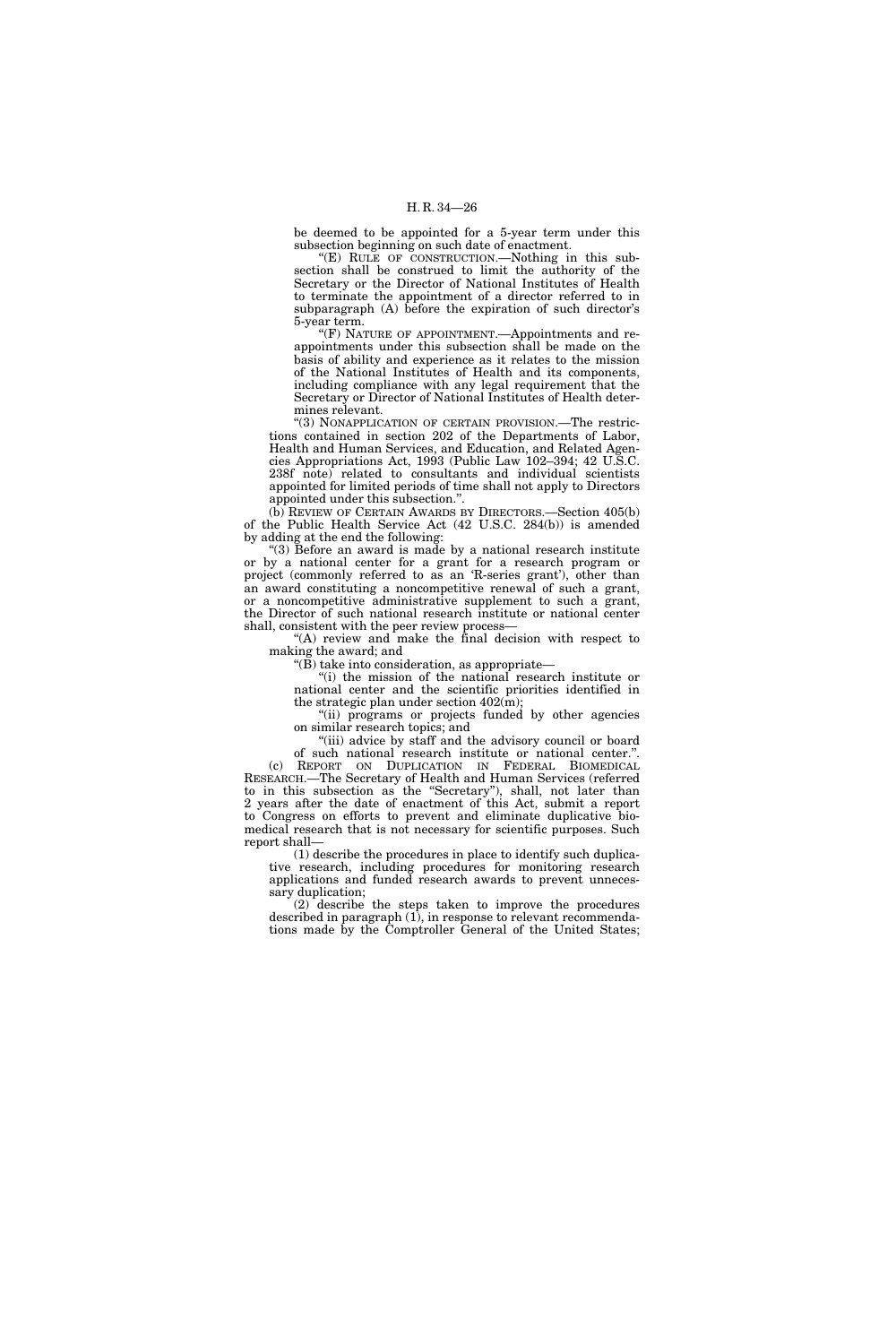(3) describe how the Secretary operationally distinguishes necessary and appropriate scientific replication from unnecessary duplication; and

(4) provide examples of instances where the Secretary has identified unnecessarily duplicative research and the steps taken to eliminate the unnecessary duplication.

#### **SEC. 2034. REDUCING ADMINISTRATIVE BURDEN FOR RESEARCHERS.**

(a) PLAN PREPARATION AND IMPLEMENTATION OF MEASURES TO REDUCE ADMINISTRATIVE BURDENS.

(1) IN GENERAL.—Not later than 2 years after the date of enactment of this Act, the Secretary of Health and Human Services (referred to in this section as the "Secretary") shall-

(A) lead a review by research funding agencies of all regulations and policies related to the disclosure of financial conflicts of interest, including the minimum threshold for reporting financial conflicts of interest;

(B) make revisions, as appropriate, to harmonize existing policies and reduce administrative burden on researchers while maintaining the integrity and credibility of research findings and protections of human participants; and

(C) confer with the Office of the Inspector General about the activities of such office related to financial conflicts of interest involving research funding agencies.

(2) CONSIDERATIONS.—In updating policies under paragraph (1)(B), the Secretary shall consider—

(A) modifying the timelines for the reporting of financial conflicts of interest to just-in-time information by institutions receiving grant or cooperative agreement funding from the National Institutes of Health;

(B) ensuring that financial interest disclosure reporting requirements are appropriate for, and relevant to, awards that will directly fund research, which may include modification of the definition of the term ''investigator'' for purposes of the regulations and policies described in subparagraphs (A) and (B) of paragraph (1); and

(C) updating any applicable training modules of the National Institutes of Health related to Federal financial interest disclosure.

(b) MONITORING OF SUBRECIPIENTS OF FUNDING FROM THE NATIONAL INSTITUTES OF HEALTH.—The Director of the National Institutes of Health (referred to in this section as the ''Director of National Institutes of Health'') shall implement measures to reduce the administrative burdens related to monitoring of subrecipients of grants by primary awardees of funding from the National Institutes of Health, which may incorporate findings and recommendations from existing and ongoing activities. Such measures may include, as appropriate—

(1) an exemption from subrecipient monitoring requirements, upon request from the primary awardees, provided that—

(A) the subrecipient is subject to Federal audit requirements pursuant to the Uniform Guidance of the Office of Management and Budget;

(B) the primary awardee conducts, pursuant to guidance of the National Institutes of Health, a pre-award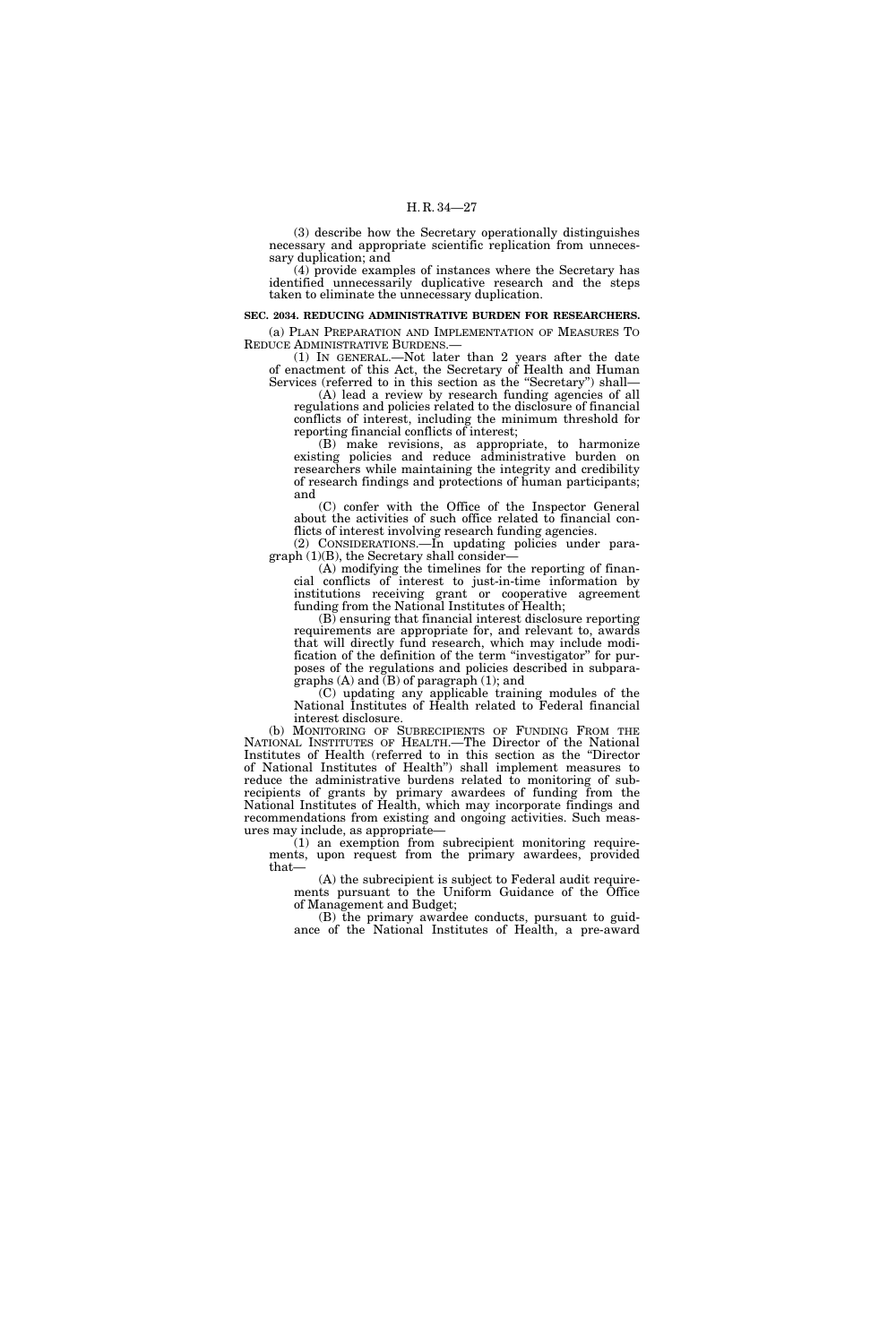evaluation of each subrecipient's risk of noncompliance with Federal statutes and regulations, the conditions of the subaward, and any recurring audit findings; and

(C) such exemption does not absolve the primary awardee of liability for misconduct by subrecipients; and (2) the implementation of alternative grant structures that obviate the need for subrecipient monitoring, which may include collaborative grant models allowing for multiple primary awardees.

(c) REPORTING OF FINANCIAL EXPENDITURES.—The Secretary, in consultation with the Director of National Institutes of Health, shall evaluate financial expenditure reporting procedures and requirements for recipients of funding from the National Institutes of Health and take action, as appropriate, to avoid duplication between department and agency procedures and requirements and minimize burden to funding recipients.

(d) ANIMAL CARE AND USE IN RESEARCH.—Not later than 2 years after the date of enactment of this Act, the Director of National Institutes of Health, in collaboration with the Secretary of Agriculture and the Commissioner of Food and Drugs, shall complete a review of applicable regulations and policies for the care and use of laboratory animals and make revisions, as appropriate, to reduce administrative burden on investigators while maintaining the integrity and credibility of research findings and protection of research animals. In carrying out this effort, the Director of the National Institutes of Health shall seek the input of experts, as appropriate. The Director of the National Institutes of Health shall—

(1) identify ways to ensure such regulations and policies are not inconsistent, overlapping, or unnecessarily duplicative, including with respect to inspection and review requirements by Federal agencies and accrediting associations;

(2) take steps to eliminate or reduce identified inconsistencies, overlap, or duplication among such regulations and policies; and

(3) take other actions, as appropriate, to improve the coordination of regulations and policies with respect to research with laboratory animals.

(e) DOCUMENTATION OF PERSONNEL EXPENSES.—The Secretary shall clarify the applicability of the requirements under the Office of Management and Budget Uniform Guidance for management and certification systems adopted by entities receiving Federal research grants through the Department of Health and Human Services regarding documentation of personnel expenses, including clarification of the extent to which any flexibility to such requirements specified in such Uniform Guidance applies to entities receiving grants through the Department of Health and Human Services.<br>
(f) RESEARCH POLICY BOARD.—

(1) ESTABLISHMENT.—Not later than 1 year after the date of enactment of this Act, the Director of the Office of Management and Budget shall establish an advisory committee, to be known as the ''Research Policy Board'' (referred to in this subsection as the ''Board''), to provide Federal Government officials with information on the effects of regulations related to Federal research requirements.

(2) MEMBERSHIP.—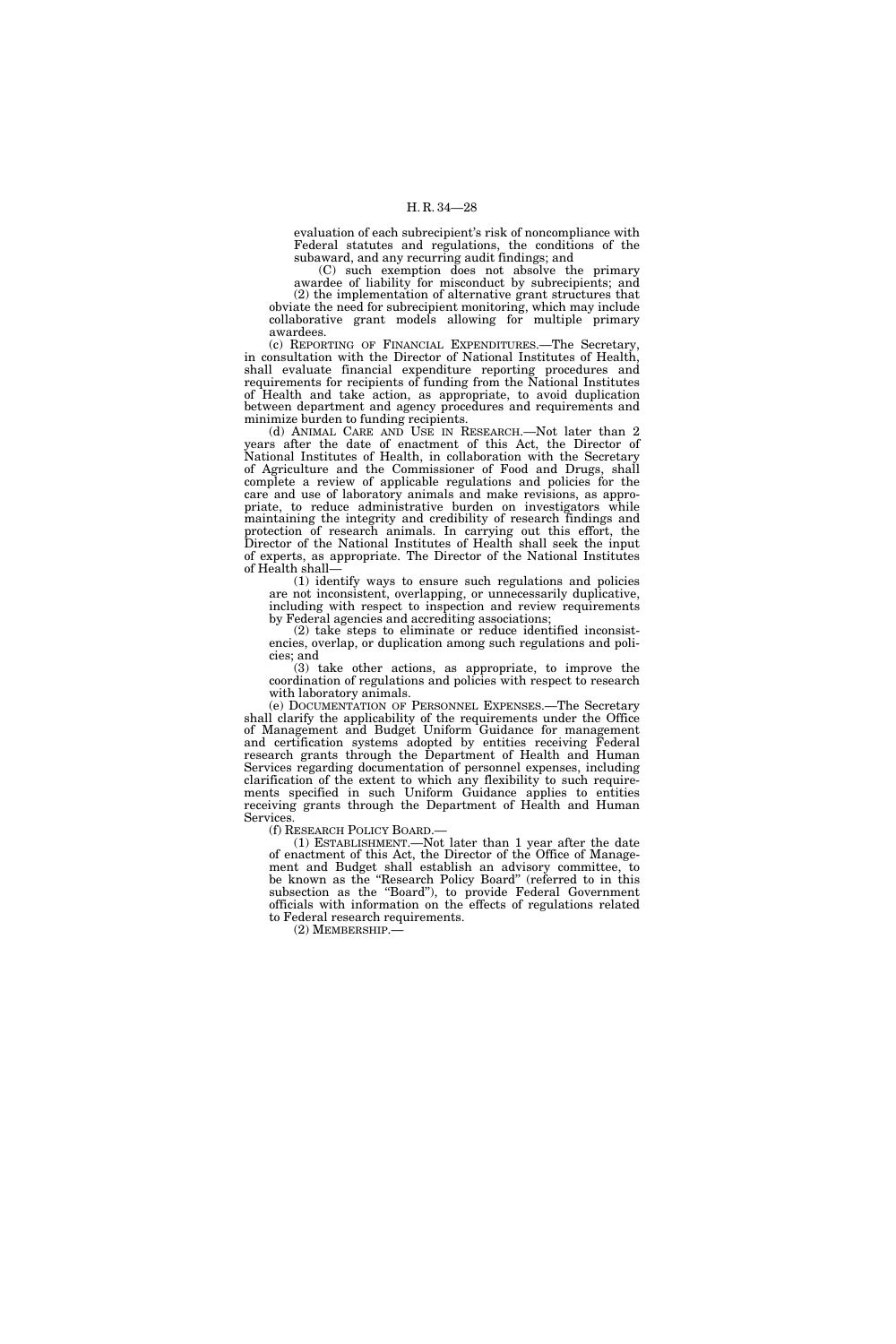(A) IN GENERAL.—The Board shall include not more than 10 Federal members, including each of the following Federal members or their designees:

(i) The Administrator of the Office of Information and Regulatory Affairs of the Office of Management and Budget.

(ii) The Director of the Office of Science and Technology Policy.

(iii) The Secretary of Health and Human Services. (iv) The Director of the National Science Foundation.

(v) The secretaries and directors of other departments and agencies that support or regulate scientific research, as determined by the Director of the Office of Management and Budget.

(B) NON-FEDERAL MEMBERS.—The Board shall be comprised of not less than 9 and not more than 12 representatives of academic research institutions, other private, nonprofit research institutions, or other nonprofit organizations with relevant expertise. Such members shall be appointed by a formal process, to be established by the Director of the Office of Management and Budget, in consultation with the Federal membership, and that incorporates

(i) nomination by members of the nonprofit scientific research community, including academic research institutions; and

(ii) procedures to fill membership positions vacated before the end of a member's term.

(3) PURPOSE AND RESPONSIBILITIES.—The Board shall make recommendations regarding the modification and harmonization of regulations and policies having similar purposes across research funding agencies to ensure that the administrative burden of such research policy and regulation is minimized to the greatest extent possible and consistent with maintaining responsible oversight of federally funded research. Activities of the Board may include—

(A) providing thorough and informed analysis of regulations and policies;

(B) identifying negative or adverse consequences of existing policies and making actionable recommendations regarding possible improvement of such policies;

(C) making recommendations with respect to efforts within the Federal Government to improve coordination of regulation and policy related to research;

(D) creating a forum for the discussion of research policy or regulatory gaps, challenges, clarification, or harmonization of such policies or regulation, and best practices; and

(E) conducting ongoing assessment and evaluation of regulatory burden, including development of metrics, periodic measurement, and identification of process improvements and policy changes.

(4) EXPERT SUBCOMMITTEES.—The Board may form temporary expert subcommittees, as appropriate, to develop timely analysis on pressing issues and assist the Board in anticipating future regulatory challenges, including challenges emerging from new scientific advances.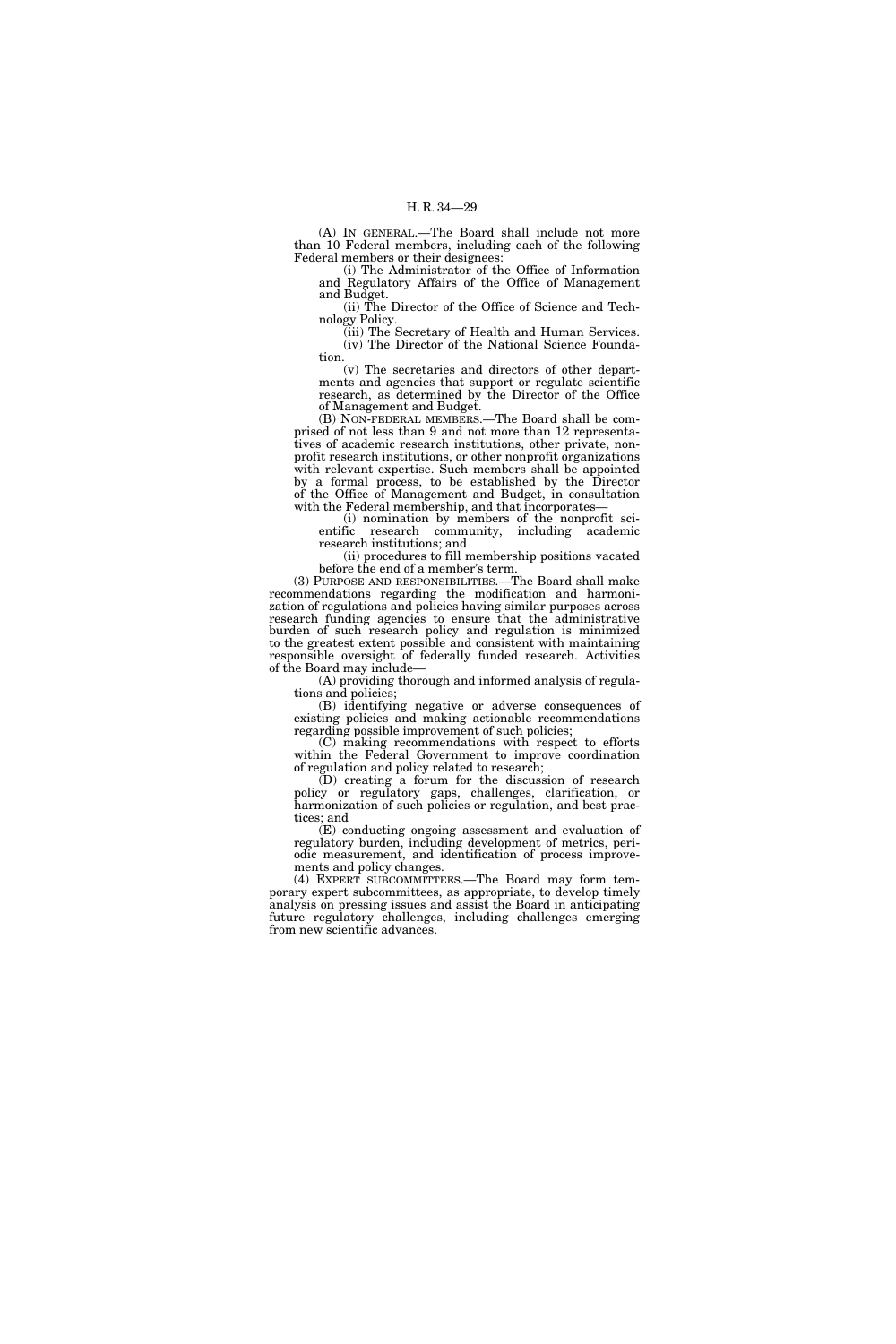(5) REPORTING REQUIREMENTS.—Not later than 2 years after the date of enactment of this Act, and once thereafter, the Board shall submit a report to the Director of the Office of Management and Budget, the Administrator of the Office of Information and Regulatory Affairs of the Office of Management and Budget, the Director of the Office of Science and Technology Policy, the heads of relevant Federal departments and agencies, the Committee on Health, Education, Labor, and Pensions of the Senate, and the Committee on Energy and Commerce of the House of Representatives containing formal recommendations on the conceptualization, development, harmonization, and reconsideration of scientific research policy, including the regulatory benefits and burdens.

(6) SUNSET.—The Board shall terminate on September 30, 2021.

(7) GAO REPORT.—Not later than 4 years after the date of enactment of this Act, the Comptroller General of the United States shall conduct an independent evaluation of the activities carried out by the Board pursuant to this subsection and submit to the appropriate committees of Congress a report regarding the results of the independent evaluation. Such report shall review and assess the Board's activities with respect to the responsibilities described in paragraph (3).

#### **SEC. 2035. EXEMPTION FOR THE NATIONAL INSTITUTES OF HEALTH FROM THE PAPERWORK REDUCTION ACT REQUIRE-MENTS.**

Section 301 of the Public Health Service Act (42 U.S.C. 241), as amended by section 2013, is further amended by adding at the end the following:

"(g) Subchapter I of chapter 35 of title 44, United States Code, shall not apply to the voluntary collection of information during the conduct of research by the National Institutes of Health.".

#### **SEC. 2036. HIGH-RISK, HIGH-REWARD RESEARCH.**

(a) IN GENERAL.—Section 402 of the Public Health Service Act (42 U.S.C. 282), as amended by section 2031, is further amended by adding at the end the following:<br>"(n) UNIQUE RESEARCH INITIATIVES.—

" $(1)$  In GENERAL.—The Director of NIH may approve, after consideration of a proposal under paragraph  $(2)(A)$ , requests by the national research institutes and centers, or program officers within the Office of the Director to engage in transactions other than a contract, grant, or cooperative agreement with respect to projects that carry out—

''(A) the Precision Medicine Initiative under section 498E; or

"(B) section  $402(b)(7)$ , except that not more than 50 percent of the funds available for a fiscal year through the Common Fund under section  $402A(c)(1)$  for purposes of carrying out such section 402(b)(7) may be used to engage in such other transactions.

"(2) REQUIREMENTS.—The authority provided under this subsection may be used to conduct or support high impact cutting-edge research described in paragraph (1) using the other transactions authority described in such paragraph if the institute, center, or office—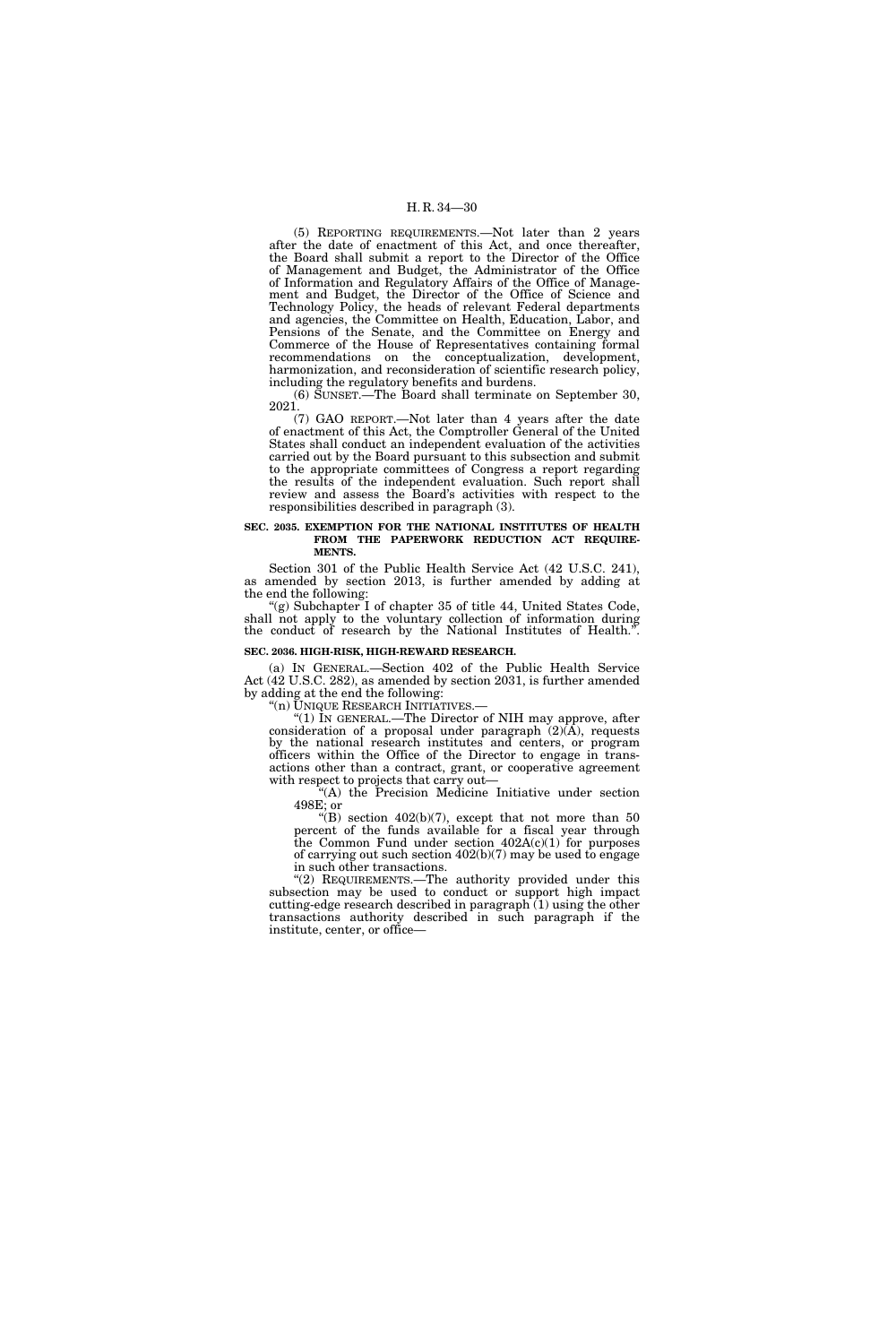''(A) submits a proposal to the Director of NIH for the use of such authority before conducting or supporting the research, including why the use of such authority is essential to promoting the success of the project;

''(B) receives approval for the use of such authority from the Director of NIH; and

 $C$ ) for each year in which the institute, center, or office has used such authority in accordance with this subsection, submits a report to the Director of NIH on the activities of the institute, center, or office relating to such research."

(b) REPORT TO CONGRESS.—Not later than September 30, 2020, the Secretary of Health and Human Services, acting through the Director of the National Institutes of Health, shall conduct an evaluation of the activities under subsection (n) of section 402 of the Public Health Service Act (42 U.S.C. 282), as added by subsection (a), and submit a report to the Committee on Health, Education, Labor, and Pensions of the Senate and the Committee on Energy and Commerce of the House of Representatives on the results of such evaluation.

(c) DUTIES OF DIRECTORS OF INSTITUTES.—Section  $405(b)(1)$ of the Public Health Service Act (42 U.S.C. 284(b)(1)) is amended—

(1) by redesignating subparagraphs (C) through (L) as subparagraphs (D) through (M), respectively; and

(2) by inserting after subparagraph (B), the following:

''(C) shall, as appropriate, conduct and support research that has the potential to transform the scientific field, has inherently higher risk, and that seeks to address major current challenges;''.

#### **SEC. 2037. NATIONAL CENTER FOR ADVANCING TRANSLATIONAL SCIENCES.**

(a) IN GENERAL.—Section 479(b) of the Public Health Service Act (42 U.S.C. 287(b)) is amended—

(1) in paragraph (1), by striking ''phase IIA'' and inserting "phase IIB"; and

(2) in paragraph (2)—

(A) in the matter preceding subparagraph (A), by striking "phase IIB" and inserting "phase III";

(B) in subparagraph (A), by striking ''phase IIB'' and inserting "phase III";

(C) in subparagraph (B), by striking ''phase IIA'' and inserting "phase IIB"; and

(D) in subparagraph (C), by striking ''phase IIB'' and inserting "phase III".

(b) INCREASED TRANSPARENCY.—Section 479 of the Public Health Service Act (42 U.S.C. 287) is amended—

(1) in subsection (c)—

 $(A)$  in paragraph  $(4)(D)$ , by striking "and" at the end; (B) in paragraph (5), by striking the period and inserting a semicolon; and

(C) by adding at the end the following:

''(6) the methods and tools, if any, that have been developed since the last biennial report was prepared; and

''(7) the methods and tools, if any, that have been developed and are being utilized by the Food and Drug Administration to support medical product reviews.''; and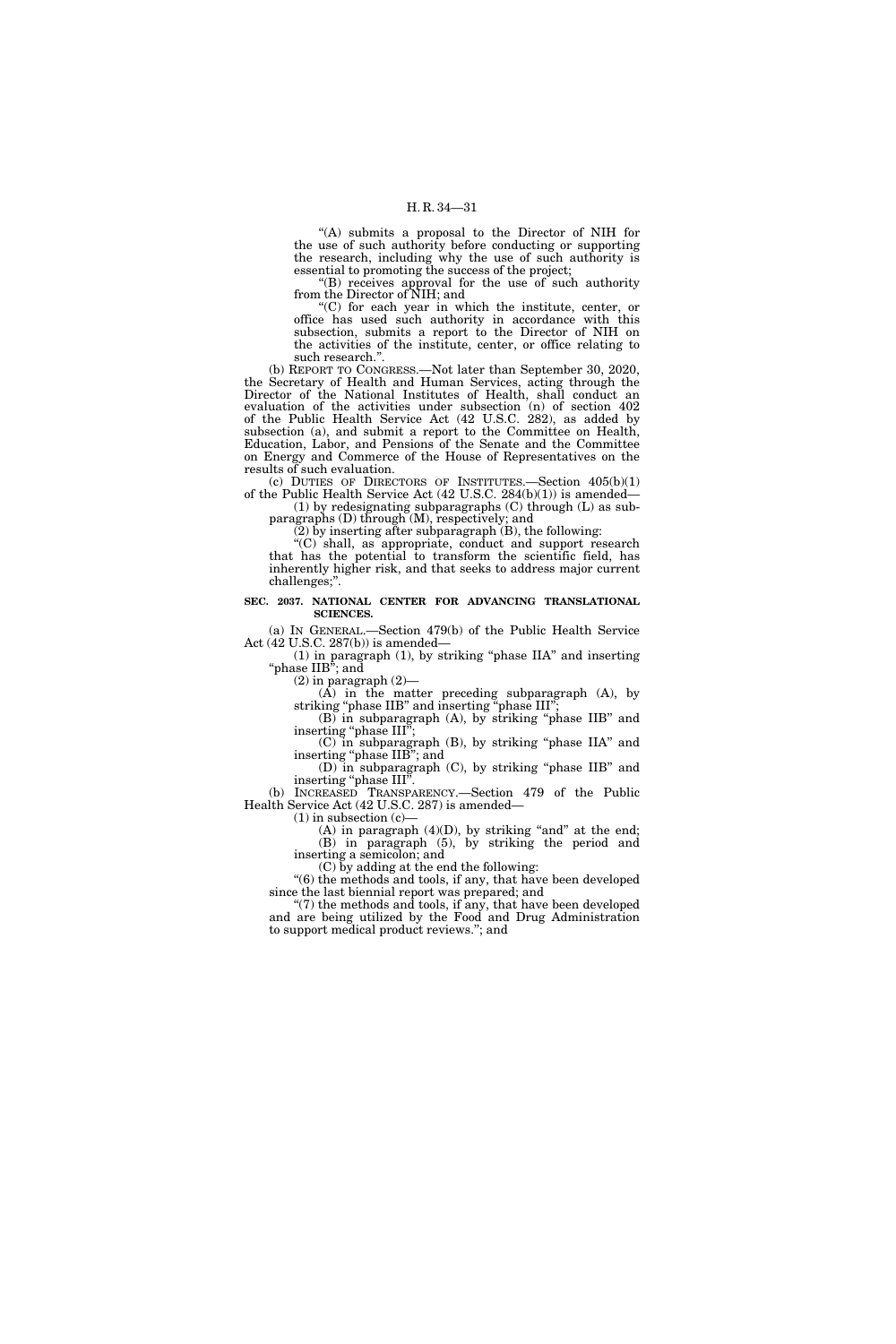#### (2) by adding at the end the following:

''(d) INCLUSION OF LIST.—The first biennial report submitted under this section after the date of enactment of the 21st Century Cures Act shall include a complete list of all of the methods and tools, if any, which have been developed by research supported by the Center.

''(e) RULE OF CONSTRUCTION.—Nothing in this section shall be construed as authorizing the Secretary to disclose any information that is a trade secret, or other privileged or confidential information subject to section 552(b)(4) of title 5, United States Code, or section 1905 of title 18, United States Code.''.

#### **SEC. 2038. COLLABORATION AND COORDINATION TO ENHANCE RESEARCH.**

(a) RESEARCH PRIORITIES; COLLABORATIVE RESEARCH PROJECTS.—Section 402(b) of the Public Health Service Act (42 U.S.C.  $282(b)$  is amended—

(1) by amending paragraph (4) to read as follows:

"(4) shall assemble accurate data to be used to assess research priorities, including—

 $\mathcal{F}(A)$  information to better evaluate scientific opportunity, public health burdens, and progress in reducing health disparities; and

''(B) data on study populations of clinical research, funded by or conducted at each national research institute and national center, which—

"(i) specifies the inclusion of-

''(I) women;

"(II) members of minority groups;

''(III) relevant age categories, including pediatric subgroups; and

''(IV) other demographic variables as the Director of the National Institutes of Health determines appropriate;

"(ii) is disaggregated by research area, condition, and disease categories; and

"(iii) is to be made publicly available on the Internet website of the National Institutes of Health;''; and  $(2)$  in paragraph  $(8)$ -

 $(A)$  in subparagraph  $(A)$ , by striking "and" at the end; and

(B) by adding at the end the following:

"(C) foster collaboration between clinical research projects funded by the respective national research institutes and national centers that—

"(i) conduct research involving human subjects; and

''(ii) collect similar data; and

''(D) encourage the collaboration described in subparagraph (C) to—

''(i) allow for an increase in the number of subjects studied; and

"(ii) utilize diverse study populations, with special consideration to biological, social, and other determinants of health that contribute to health disparities;''.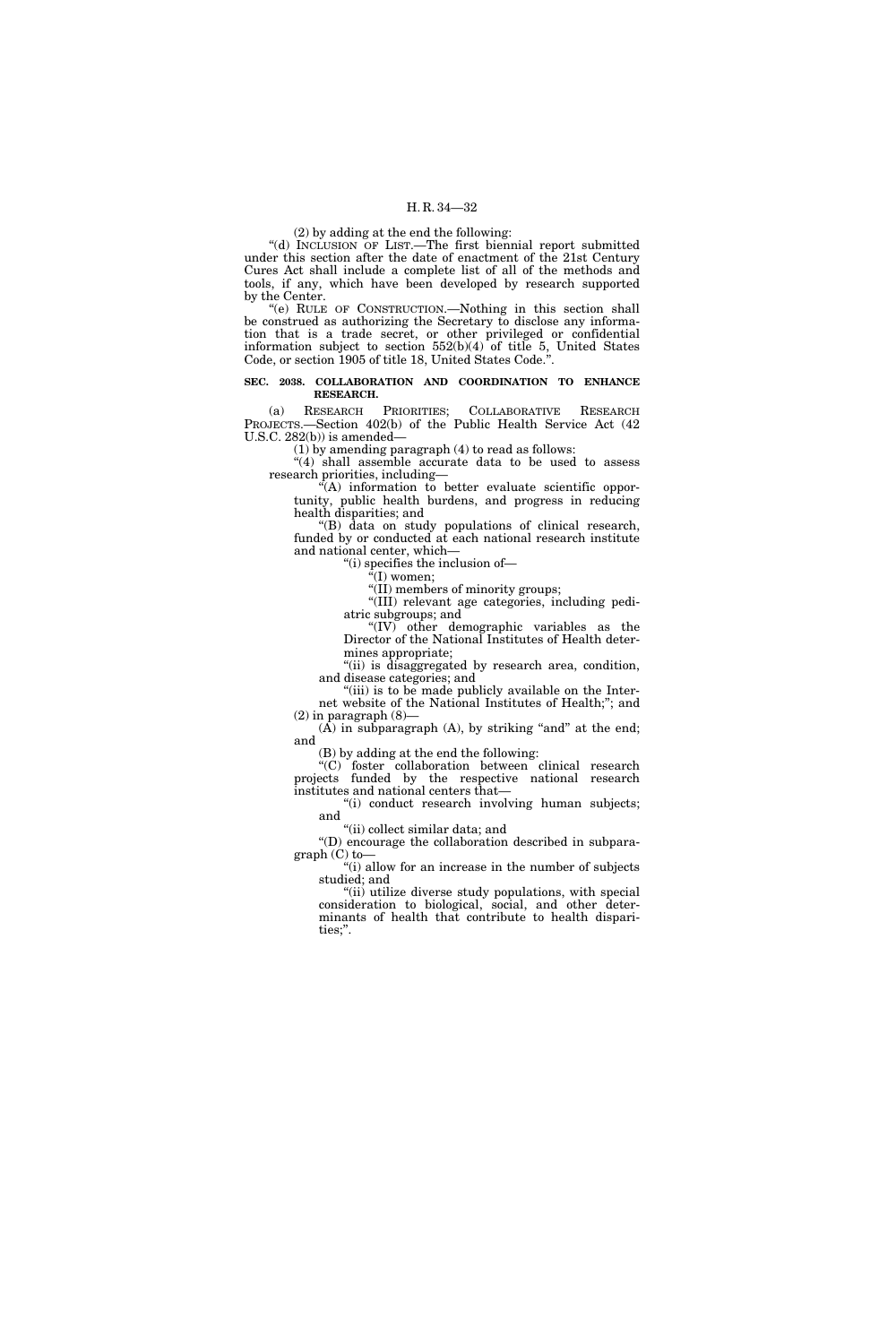(b) REPORTING.—Section 492B(f) of the Public Health Service Act (42 U.S.C. 289a–2(f)) is amended—

(1) by striking ''biennial'' each place such term appears and inserting "triennial";

(2) by striking ''The advisory council'' and inserting the following: "(1) IN GENERAL.—The advisory council"; and

(3) by adding at the end the following:

"(2) CONTENTS.-Each triennial report prepared by an advisory council of each national research institute as described in paragraph (1) shall include each of the following:

"( $\bar{A}$ ) The number of women included as subjects, and the proportion of subjects that are women, in any project of clinical research conducted during the applicable reporting period, disaggregated by categories of research area, condition, or disease, and accounting for single-sex studies.

''(B) The number of members of minority groups included as subjects, and the proportion of subjects that are members of minority groups, in any project of clinical research conducted during the applicable reporting period, disaggregated by categories of research area, condition, or disease and accounting for single-race and single-ethnicity studies.

 $\epsilon$ <sup>'</sup>(C) For the applicable reporting period, the number of projects of clinical research that include women and members of minority groups and that—

"(i) have been completed during such reporting period; and

"(ii) are being carried out during such reporting period and have not been completed.

 $\sqrt[n]{(D)}$  The number of studies completed during the applicable reporting period for which reporting has been submitted in accordance with subsection  $(c)(2)(A)$ ."

(c) COORDINATION.—Section 486(c)(2) of the Public Health Service Act  $(42 \text{ U.S.C. } 287\text{d(c)}(2))$  is amended by striking "designees" and inserting ''senior-level staff designees''.

(d) IN GENERAL.—Part A of title IV of the Public Health Service Act (42 U.S.C. 281 et seq.), as amended by section 2021, is further amended by adding at the end the following:

#### **''SEC. 404N. POPULATION FOCUSED RESEARCH.**

''The Director of the National Institutes of Health shall, as appropriate, encourage efforts to improve research related to the health of sexual and gender minority populations, including by—

''(1) facilitating increased participation of sexual and gender minority populations in clinical research supported by the National Institutes of Health, and reporting on such participation, as applicable;

''(2) facilitating the development of valid and reliable methods for research relevant to sexual and gender minority populations; and

''(3) addressing methodological challenges.''.

(e) REPORTING.— (1) IN GENERAL.—The Secretary, in collaboration with the Director of the National Institutes of Health, shall as appropriate—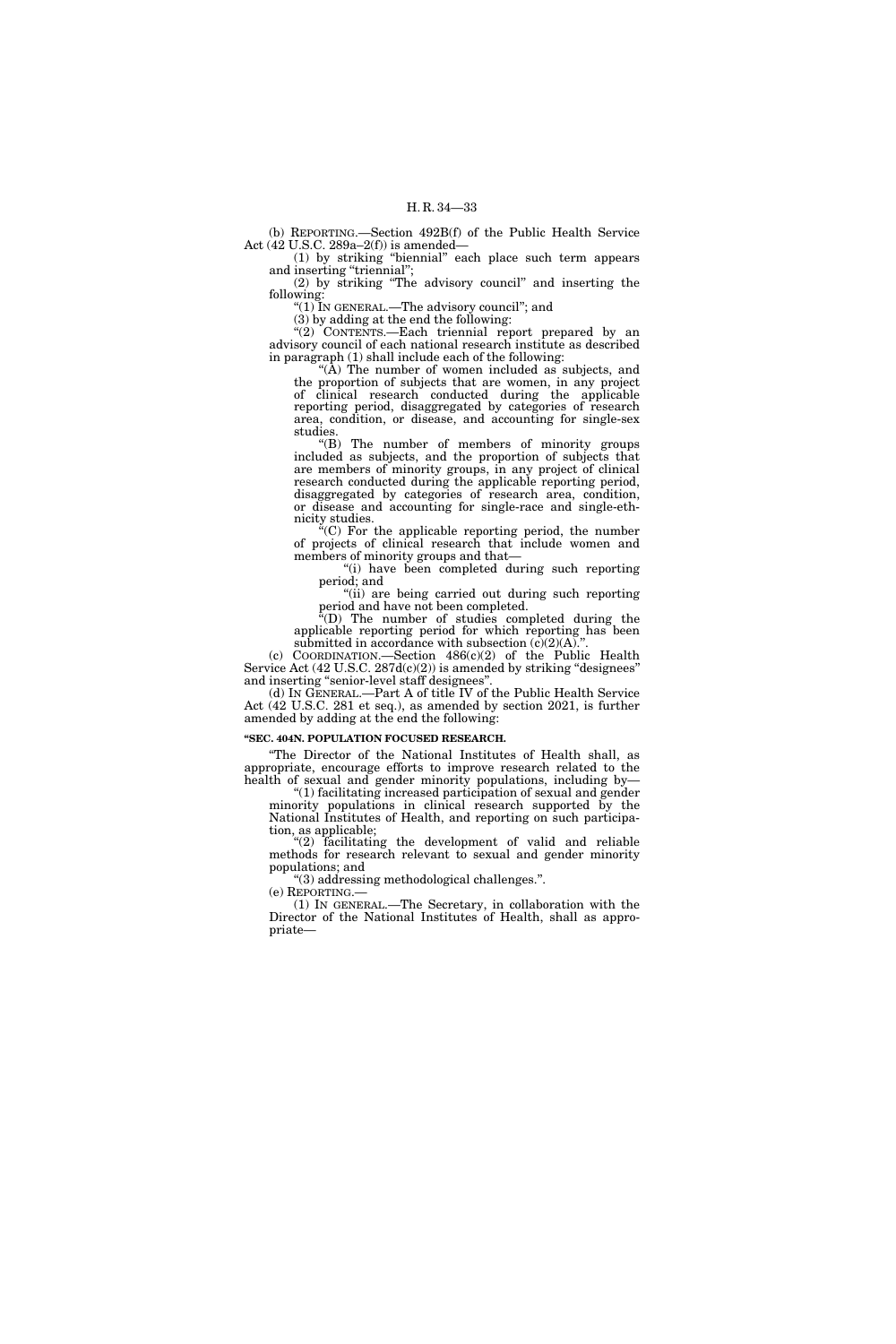(A) continue to support research for the development of appropriate measures related to reporting health information about sexual and gender minority populations; and

(B) not later than 2 years after the date of enactment of this Act, disseminate and make public such measures. (2) NATIONAL ACADEMY OF MEDICINE RECOMMENDATIONS.—

In developing the measures described in paragraph  $(1)(A)$ , the Secretary shall take into account recommendations made by the National Academy of Medicine.

(f) IMPROVING COORDINATION RELATED TO MINORITY HEALTH AND HEALTH DISPARITIES.—Section 464z–3 of the Public Health Service Act (42 U.S.C. 285t) is amended—

(1) by redesignating subsection (h), relating to interagency coordination, that follows subsection  $(j)$  as subsection  $(k)$ ; and (2) in subsection (k) (as so redesignated)—

(A) in the subsection heading, by striking ''INTER-AGENCY'' and inserting ''INTRA-NATIONAL INSTITUTES OF

HEALTH''; (B) by striking ''as the primary Federal officials'' and inserting "as the primary Federal official";

(C) by inserting a comma after ''review'';

(D) by striking ''Institutes and Centers of the National Institutes of Health" and inserting "national research institutes and national centers''; and

(E) by adding at the end the following: ''The Director of the Institute may foster partnerships between the national research institutes and national centers and may encourage the funding of collaborative research projects

to achieve the goals of the National Institutes of Health that are related to minority health and health disparities.''. (g) BASIC RESEARCH.—

(1) DEVELOPING POLICIES.—Not later than 2 years after the date of enactment of this Act, the Director of the National Institutes of Health (referred to in this section as the ''Director of the National Institutes of Health''), taking into consideration the recommendations developed under section 2039, shall develop policies for projects of basic research funded by National Institutes of Health to assess—

(A) relevant biological variables including sex, as appropriate; and

(B) how differences between male and female cells, tissues, or animals may be examined and analyzed.

(2) REVISING POLICIES.—The Director of the National Institutes of Health may update or revise the policies developed under paragraph (1) as appropriate.

(3) CONSULTATION AND OUTREACH.—In developing, updating, or revising the policies under this section, the Director of the National Institutes of Health shall—

(A) consult with—

(i) the Office of Research on Women's Health;

(ii) the Office of Laboratory Animal Welfare; and (iii) appropriate members of the scientific and academic communities; and

(B) conduct outreach to solicit feedback from members of the scientific and academic communities on the influence of sex as a variable in basic research, including feedback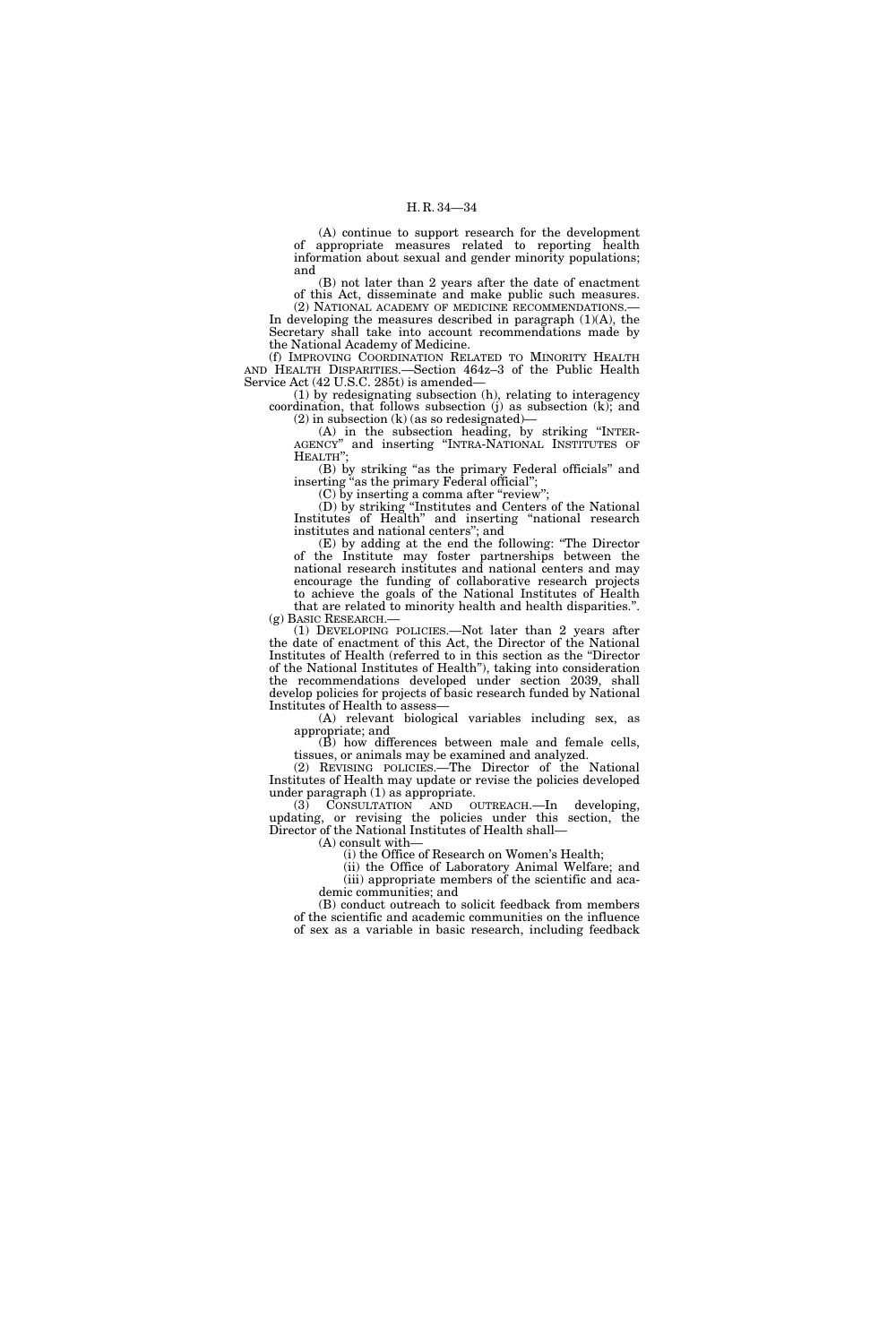on when it is appropriate for projects of basic research involving cells, tissues, or animals to include both male and female cells, tissues, or animals.

(4) ADDITIONAL REQUIREMENTS.—The Director of the National Institutes of Health shall—

(A) ensure that projects of basic research funded by the National Institutes of Health are conducted in accordance with the policies developed, updated, or revised under this section, as applicable; and

(B) encourage that the results of such research, when published or reported, be disaggregated as appropriate with respect to the analysis of any sex differences.

(h) CLINICAL RESEARCH.—

(1) IN GENERAL.—Not later than 1 year after the date of enactment of this Act, the Director of the National Institutes of Health, in consultation with the Director of the Office of Research on Women's Health and the Director of the National Institute on Minority Health and Health Disparities, shall update the guidelines established under section 492B(d) of Public Health Service Act (42 U.S.C. 289a–2(d)) in accordance with paragraph (2).

(2) REQUIREMENTS.—The updated guidelines described in paragraph (1) shall—

(A) reflect the science regarding sex differences;

(B) improve adherence to the requirements under section 492B of the Public Health Service Act (42 U.S.C. 289a–2), including the reporting requirements under subsection (f) of such section; and

(C) clarify the circumstances under which studies should be designed to support the conduct of analyses to detect significant differences in the intervention effect due to demographic factors related to section 492B of the Public Health Service Act, including in the absence of prior studies that demonstrate a difference in study outcomes on the basis of such factors and considering the effects of the absence of such analyses on the availability of data related to demographic differences.

(i) APPROPRIATE AGE GROUPINGS IN CLINICAL RESEARCH.—

(1) INPUT FROM EXPERTS.—Not later than 180 days after the date of enactment of this Act, the Director of the National Institutes of Health shall convene a workshop of experts on pediatric and older populations to provide input on—

(A) appropriate age groups to be included in research studies involving human subjects; and

(B) acceptable justifications for excluding participants from a range of age groups from human subjects research studies.

(2) POLICY UPDATES.—Not later than 180 days after the conclusion of the workshop under paragraph (1), the Director of the National Institutes of Health shall make a determination with respect to whether the policies of the National Institutes of Health on the inclusion of relevant age groups in clinical studies need to be updated, and shall update such policies as appropriate. In making the determination, the Director of the National Institutes of Health shall take into consideration whether such policies—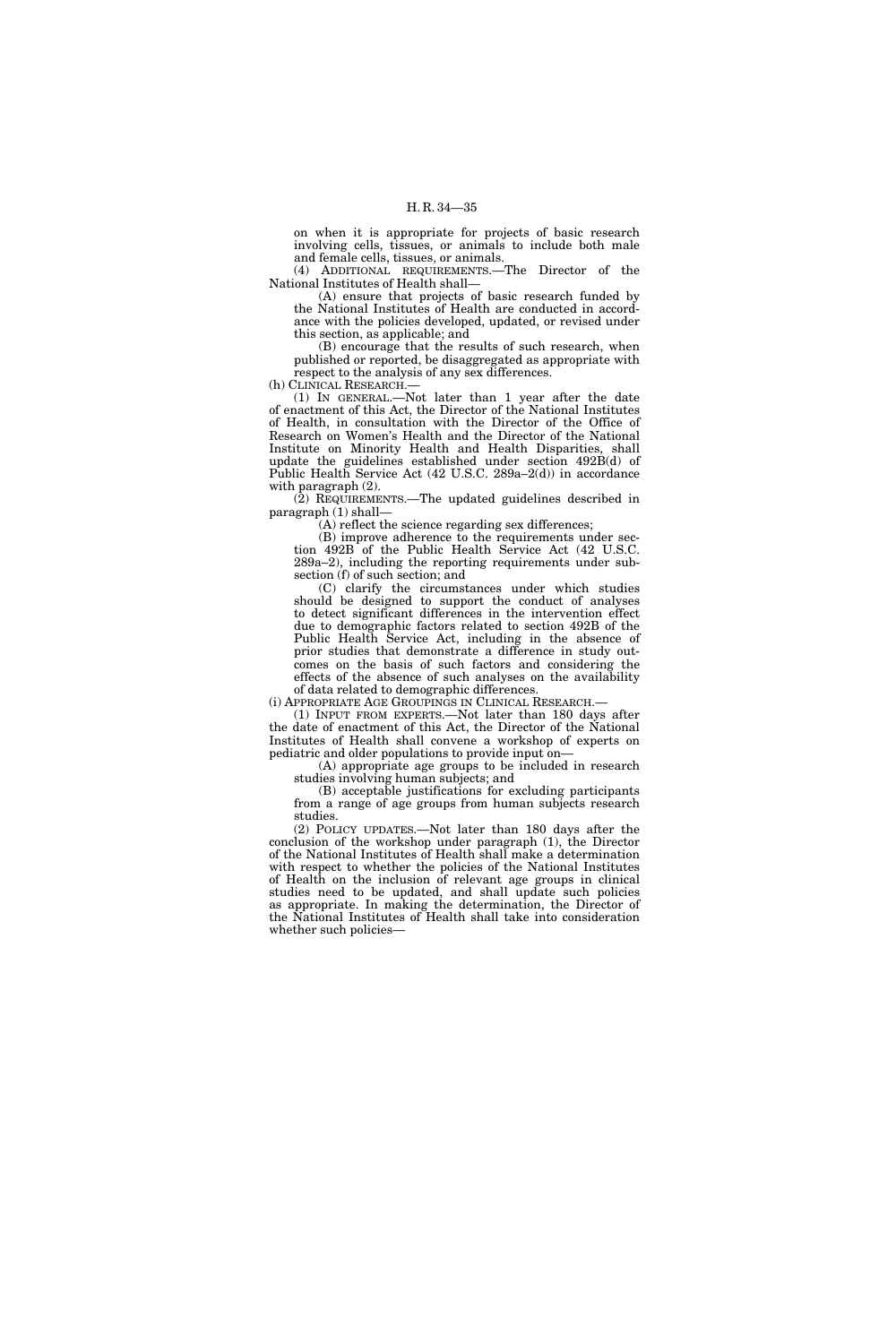(A) address the consideration of age as an inclusion variable in research involving human subjects; and

(B) identify the criteria for justification for any agerelated exclusions in such research.

(3) PUBLIC AVAILABILITY OF FINDINGS AND CONCLUSIONS.— The Director of the National Institutes of Health shall—

(A) make the findings and conclusions resulting from the workshop under paragraph (1) and updates to policies in accordance with paragraph (2), as applicable, available to the public on the Internet website of the National Institutes of Health; and

(B) ensure that age-related data reported in the triennial report under section 403 of the Public Health Service Act (42 U.S.C. 283) (as amended by section 2032) are made available to the public on the Internet website of the National Institutes of Health.

#### **SEC. 2039. ENHANCING THE RIGOR AND REPRODUCIBILITY OF SCI-ENTIFIC RESEARCH.**

(a) ESTABLISHMENT.—Not later than 1 year after the date of enactment of this Act, the Secretary of Health and Human Services, acting through the Director of the National Institutes of Health, shall convene a working group under the Advisory Committee to the Director of the National Institutes of Health (referred to in this section as the ''Advisory Committee''), appointed under section 222 of the Public Health Service Act (42 U.S.C. 217a), to develop and issue recommendations through the Advisory Committee for a formal policy, which may incorporate or be informed by relevant existing and ongoing activities, to enhance rigor and reproducibility of scientific research funded by the National Institutes of Health.

(b) CONSIDERATIONS.—In developing and issuing recommendations through the Advisory Committee under subsection (a), the working group established under such subsection shall consider, as appropriate—

(1) preclinical experiment design, including analysis of sex as a biological variable;

(2) clinical experiment design, including—

(A) the diversity of populations studied for clinical research, with respect to biological, social, and other determinants of health that contribute to health disparities;

(B) the circumstances under which summary information regarding biological, social, and other factors that contribute to health disparities should be reported; and

(C) the circumstances under which clinical studies, including clinical trials, should conduct an analysis of the data collected during the study on the basis of biological, social, and other factors that contribute to health disparities;

(3) applicable levels of rigor in statistical methods, methodology, and analysis;

(4) data and information sharing in accordance with applicable privacy laws and regulations; and

(5) any other matter the working group determines relevant.

(c) POLICIES.—Not later than 18 months after the date of enactment of this Act, the Director of the National Institutes of Health shall consider the recommendations developed by the working group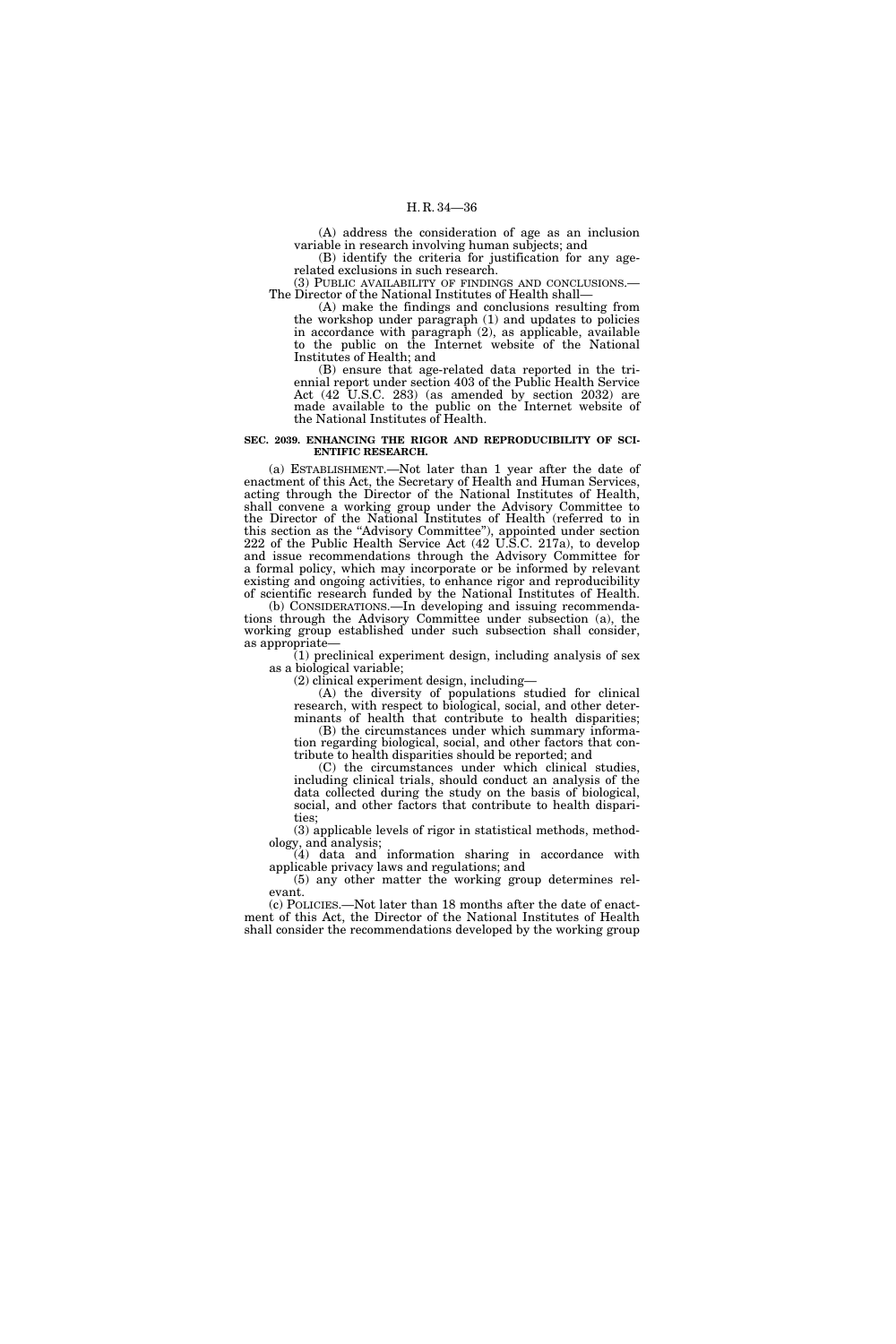and issued by the Advisory Committee under subsection (a) and develop or update policies as appropriate.

 $(d)$  REPORT.—Not later than 2 years after the date of enactment of this Act, the Director of the National Institutes of Health shall issue a report to the Secretary of Health and Human Services, the Committee on Health, Education, Labor, and Pensions of the Senate, and the Committee on Energy and Commerce of the House of Representatives regarding recommendations developed under subsection (a) and any subsequent policy changes implemented, to enhance rigor and reproducibility in scientific research funded by the National Institutes of Health.

(e) CONFIDENTIALITY.—Nothing in this section authorizes the Secretary of Health and Human Services to disclose any information that is a trade secret, or other privileged or confidential information, described in section 552(b)(4) of title 5, United States Code, or section 1905 of title 18, United States Code.

#### **SEC. 2040. IMPROVING MEDICAL REHABILITATION RESEARCH AT THE NATIONAL INSTITUTES OF HEALTH.**

(a) IN GENERAL.—Section 452 of the Public Health Service Act (42 U.S.C. 285g–4) is amended—

(1) in subsection (b), by striking ''conduct and support'' and inserting "conduct, support, and coordination";

(2) in subsection  $(c)(1)\overline{(C)}$ , by striking "of the Center" and inserting "within the Center";

 $(3)$  in subsection  $(d)$ 

(A) by striking  $\degree$ (d)(1) In consultation" and all that follows through the end of paragraph (1) and inserting the following:

 $((d)(1)$  The Director of the Center, in consultation with the Director of the Institute, the coordinating committee established under subsection (e), and the advisory board established under subsection (f), shall develop a comprehensive plan (referred to in this section as the 'Research Plan') for the conduct, support, and coordination of medical rehabilitation research.'';

(B) in paragraph (2)—

 $(i)$  in subparagraph  $(A)$ , by striking "; and" and inserting a semicolon;

(ii) in subparagraph (B), by striking the period and inserting "; and"; and

(iii) by adding at the end the following:

''(C) include goals and objectives for conducting, supporting, and coordinating medical rehabilitation research, consistent with the purpose described in subsection (b).";

(C) by striking paragraph (4) and inserting the following:

"(4) The Director of the Center, in consultation with the Director of the Institute, the coordinating committee established under subsection (e), and the advisory board established under subsection (f), shall revise and update the Research Plan periodically, as appropriate, or not less than every 5 years. Not later than 30 days after the Research Plan is so revised and updated, the Director of the Center shall transmit the revised and updated Research Plan to the President, the Committee on Health, Education, Labor, and Pensions of the Senate, and the Committee on Energy and Commerce of the House of Representatives.''; and

(D) by adding at the end the following: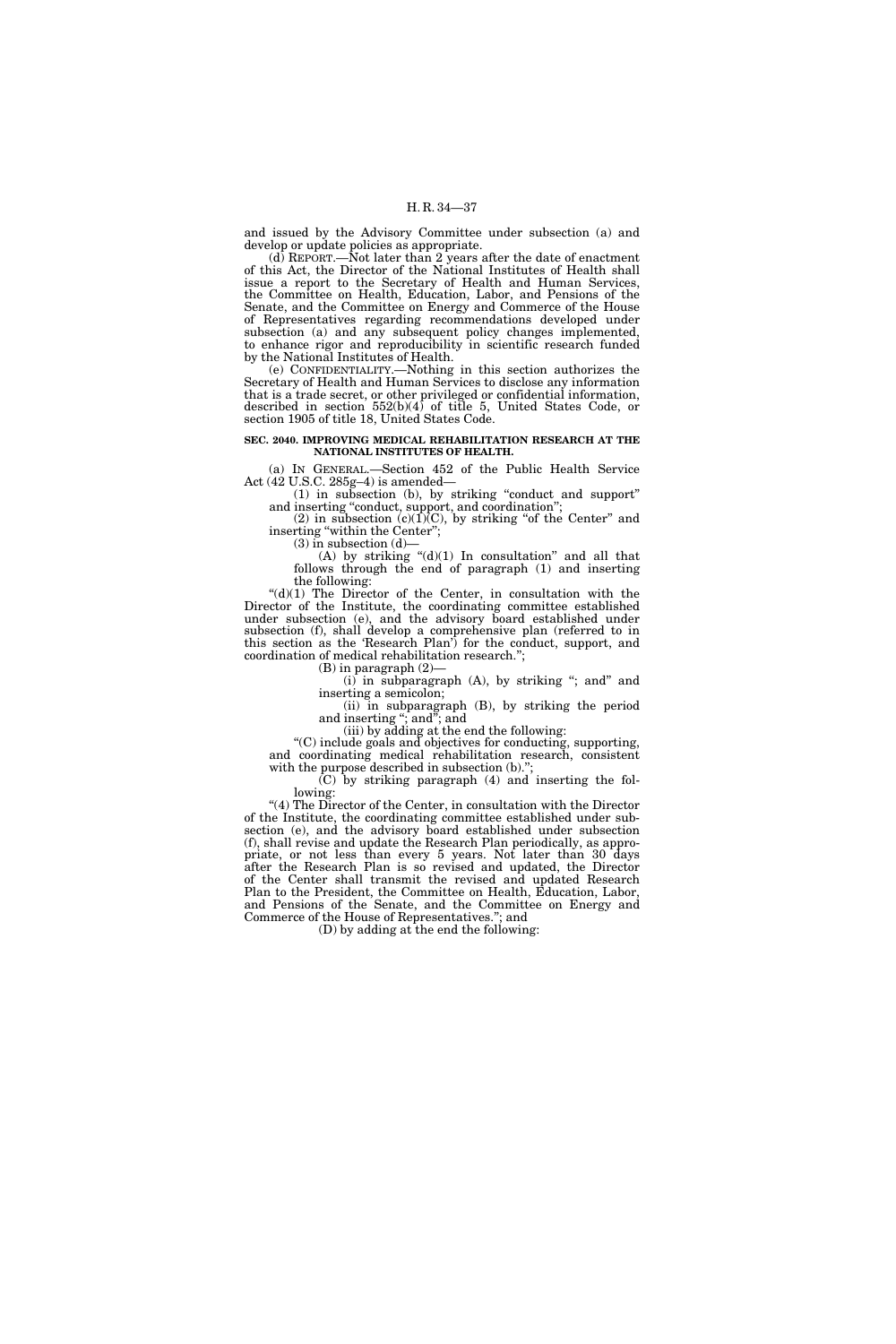''(5) The Director of the Center, in consultation with the Director of the Institute, shall, prior to revising and updating the Research Plan, prepare a report for the coordinating committee established under subsection (e) and the advisory board established under subsection (f) that describes and analyzes the progress during the preceding fiscal year in achieving the goals and objectives described in paragraph (2)(C) and includes expenditures for rehabilitation research at the National Institutes of Health. The report shall include recommendations for revising and updating the Research Plan, and such initiatives as the Director of the Center and the Director of the Institute determine appropriate. In preparing the report, the Director of the Center and the Director of the Institute shall consult with the Director of the National Institutes of Health.'';

 $(4)$  in subsection  $(e)$ 

(A) in paragraph (2), by inserting ''periodically host a scientific conference or workshop on medical rehabilitation research and'' after ''The Coordinating Committee shall''; and

(B) in paragraph (3), by inserting ''the Director of the Division of Program Coordination, Planning, and Strategic Initiatives within the Office of the Director of the National Institutes of Health," after "shall be composed of";  $(5)$  in subsection  $(f)(3)(B)$ —

(A) by redesignating clauses (ix) through (xi) as clauses (x) through (xii), respectively; and

(B) by inserting after clause (viii) the following:

"(ix) The Director of the Division of Program Coordination, Planning, and Strategic Initiatives.''; and

(6) by adding at the end the following:

" $(g)(1)$  The Secretary and the heads of other Federal agencies shall jointly review the programs carried out (or proposed to be carried out) by each such official with respect to medical rehabilitation research and, as appropriate, enter into agreements preventing duplication among such programs.

''(2) The Secretary shall, as appropriate, enter into interagency agreements relating to the coordination of medical rehabilitation research conducted by agencies of the National Institutes of Health and other agencies of the Federal Government.

"(h) For purposes of this section, the term 'medical rehabilitation research' means the science of mechanisms and interventions that prevent, improve, restore, or replace lost, underdeveloped, or deteriorating function."

(b) CONFORMING AMENDMENT.—Section 3 of the National Institutes of Health Amendments of 1990 (42 U.S.C. 285g–4 note) is amended—

(1) in subsection (a), by striking ''IN GENERAL.—''; and (2) by striking subsection (b).

# **SEC. 2041. TASK FORCE ON RESEARCH SPECIFIC TO PREGNANT WOMEN AND LACTATING WOMEN.**

(a) TASK FORCE ON RESEARCH SPECIFIC TO PREGNANT WOMEN AND LACTATING WOMEN.—

 $(1)$  ESTABLISHMENT.—Not later than 90 days after the date of enactment of this Act, the Secretary of Health and Human Services (referred to in this section as the ''Secretary'') shall establish a task force, in accordance with the Federal Advisory Committee Act (5 U.S.C. App.), to be known as the ''Task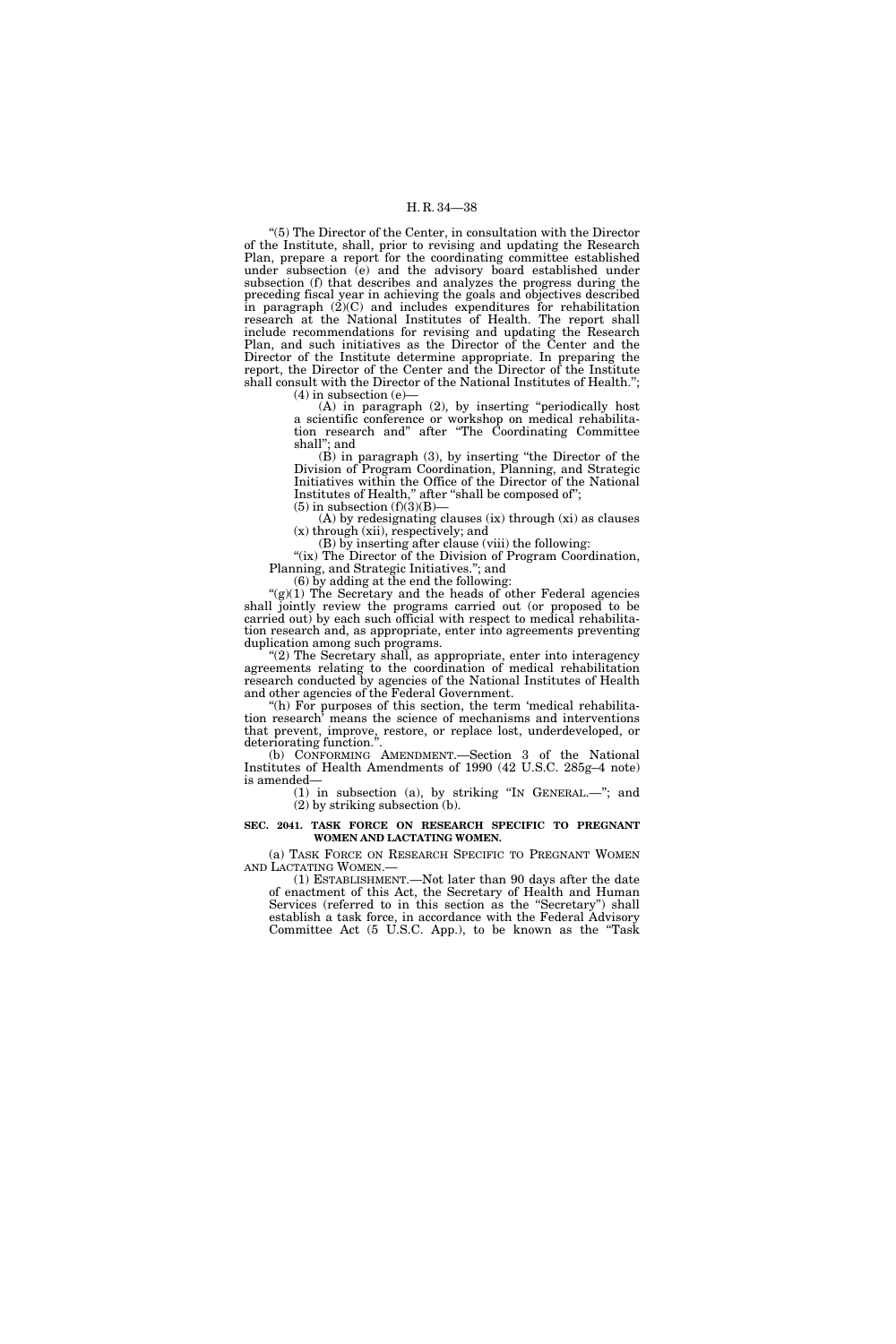Force on Research Specific to Pregnant Women and Lactating Women'' (in this section referred to as the ''Task Force'').

(2) DUTIES.—The Task Force shall provide advice and guidance to the Secretary regarding Federal activities related to identifying and addressing gaps in knowledge and research regarding safe and effective therapies for pregnant women and lactating women, including the development of such therapies and the collaboration on and coordination of such activities. (3) MEMBERSHIP.—

(A) FEDERAL MEMBERS.—The Task Force shall be composed of each of the following Federal members, or the designees of such members:

(i) The Director of the Centers for Disease Control and Prevention.

(ii) The Director of the National Institutes of Health, the Director of the Eunice Kennedy Shriver National Institute of Child Health and Human Development, and the directors of such other appropriate national research institutes.

(iii) The Commissioner of Food and Drugs.

(iv) The Director of the Office on Women's Health. (v) The Director of the National Vaccine Program Office.

(vi) The head of any other research-related agency or department not described in clauses (i) through (v) that the Secretary determines appropriate, which may include the Department of Veterans Affairs and the Department of Defense.

(B) NON-FEDERAL MEMBERS.—The Task Force shall be composed of each of the following non-Federal members, including—

(i) representatives from relevant medical societies with subject matter expertise on pregnant women, lactating women, or children;

(ii) nonprofit organizations with expertise related to the health of women and children;

(iii) relevant industry representatives; and

(iv) other representatives, as appropriate.

(C) LIMITATIONS.—The non-Federal members described in subparagraph (B) shall—

(i) compose not more than one-half, and not less than one-third, of the total membership of the Task Force; and

(ii) be appointed by the Secretary.<br>(4) TERMINATION.—

 $(A)$  IN GENERAL.—Subject to subparagraph  $(B)$ , the Task Force shall terminate on the date that is 2 years after the date on which the Task Force is established under paragraph (1).

(B) EXTENSION.—The Secretary may extend the operation of the Task Force for one additional 2-year period following the 2-year period described in subparagraph (A), if the Secretary determines that the extension is appropriate for carrying out the purpose of this section.

(5) MEETINGS.—The Task Force shall meet not less than 2 times each year and shall convene public meetings, as appropriate, to fulfill its duties under paragraph (2).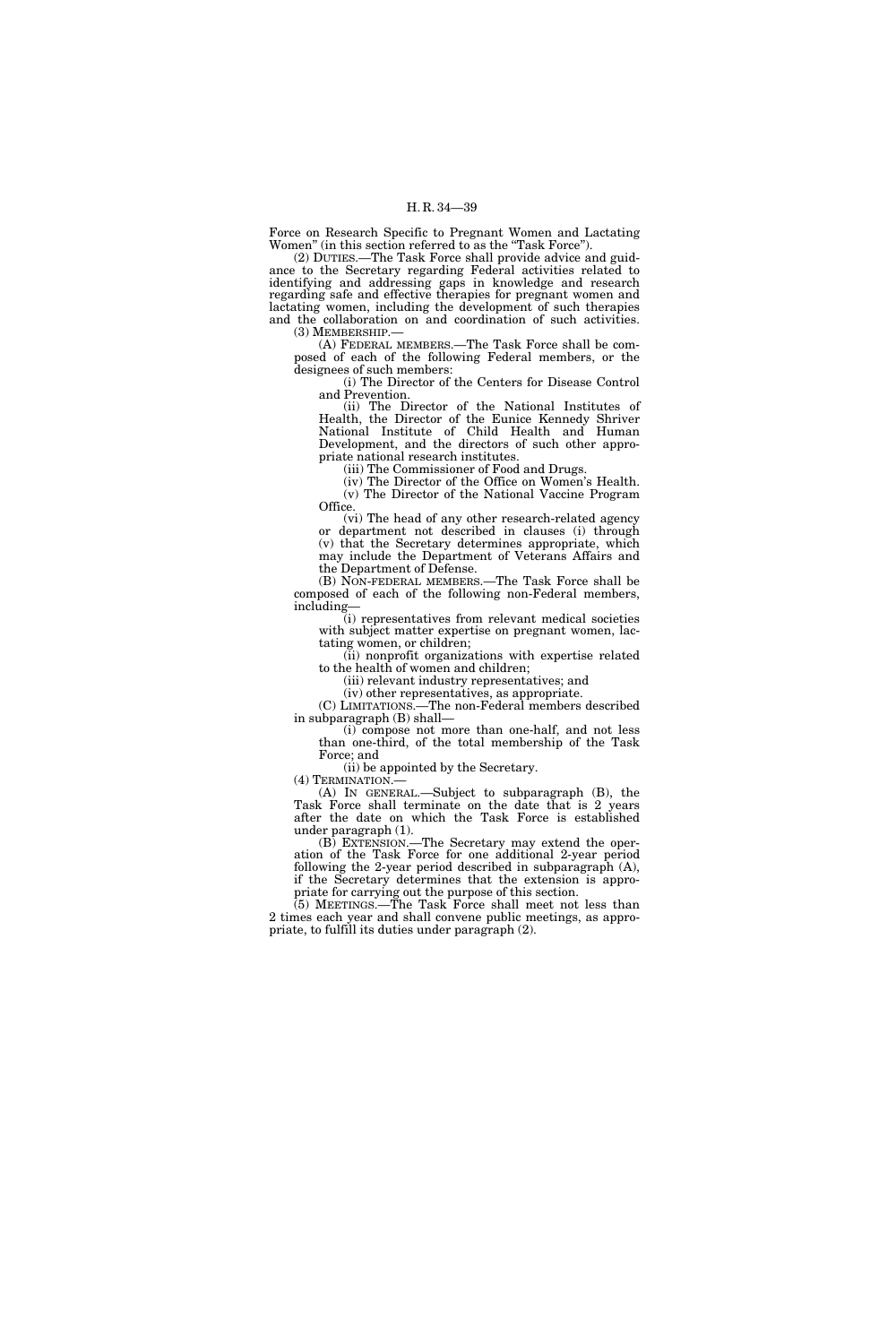(6) TASK FORCE REPORT TO CONGRESS.—Not later than 18 months after the date on which the Task Force is established under paragraph (1), the Task Force shall prepare and submit to the Secretary, the Committee on Health, Education, Labor, and Pensions of the Senate, and the Committee on Energy and Commerce of the House of Representatives a report that includes each of the following:

(A) A plan to identify and address gaps in knowledge and research regarding safe and effective therapies for pregnant women and lactating women, including the development of such therapies.

(B) Ethical issues surrounding the inclusion of pregnant women and lactating women in clinical research.

(C) Effective communication strategies with health care providers and the public on information relevant to pregnant women and lactating women.

(D) Identification of Federal activities, including—

(i) the state of research on pregnancy and lactation; (ii) recommendations for the coordination of, and collaboration on research related to pregnant women and lactating women;

(iii) dissemination of research findings and information relevant to pregnant women and lactating women to providers and the public; and

(iv) existing Federal efforts and programs to improve the scientific understanding of the health impacts on pregnant women, lactating women, and related birth and pediatric outcomes, including with respect to pharmacokinetics, pharmacodynamics, and toxicities.

(E) Recommendations to improve the development of safe and effective therapies for pregnant women and lactating women.

(b) CONFIDENTIALITY.—Nothing in this section shall authorize the Secretary of Health and Human Services to disclose any information that is a trade secret, or other privileged or confidential information, described in section 552(b)(4) of title 5, United States Code, or section 1905 of title 18, United States Code.

(c) UPDATING PROTECTIONS FOR PREGNANT WOMEN AND LAC-TATING WOMEN IN RESEARCH.—

(1) IN GENERAL.—Not later than 2 years after the date of enactment of this Act, the Secretary, considering any recommendations of the Task Force available at such time and in consultation with the heads of relevant agencies of the Department of Health and Human Services, shall, as appropriate, update regulations and guidance, as applicable, regarding the inclusion of pregnant women and lactating women in clinical research.

(2) CRITERIA FOR EXCLUDING PREGNANT OR LACTATING WOMEN.—In updating any regulations or guidance described in paragraph (1), the Secretary shall consider any appropriate criteria to be used by institutional review boards and individuals reviewing grant proposals for excluding pregnant women or lactating women as a study population requiring additional protections from participating in human subject research.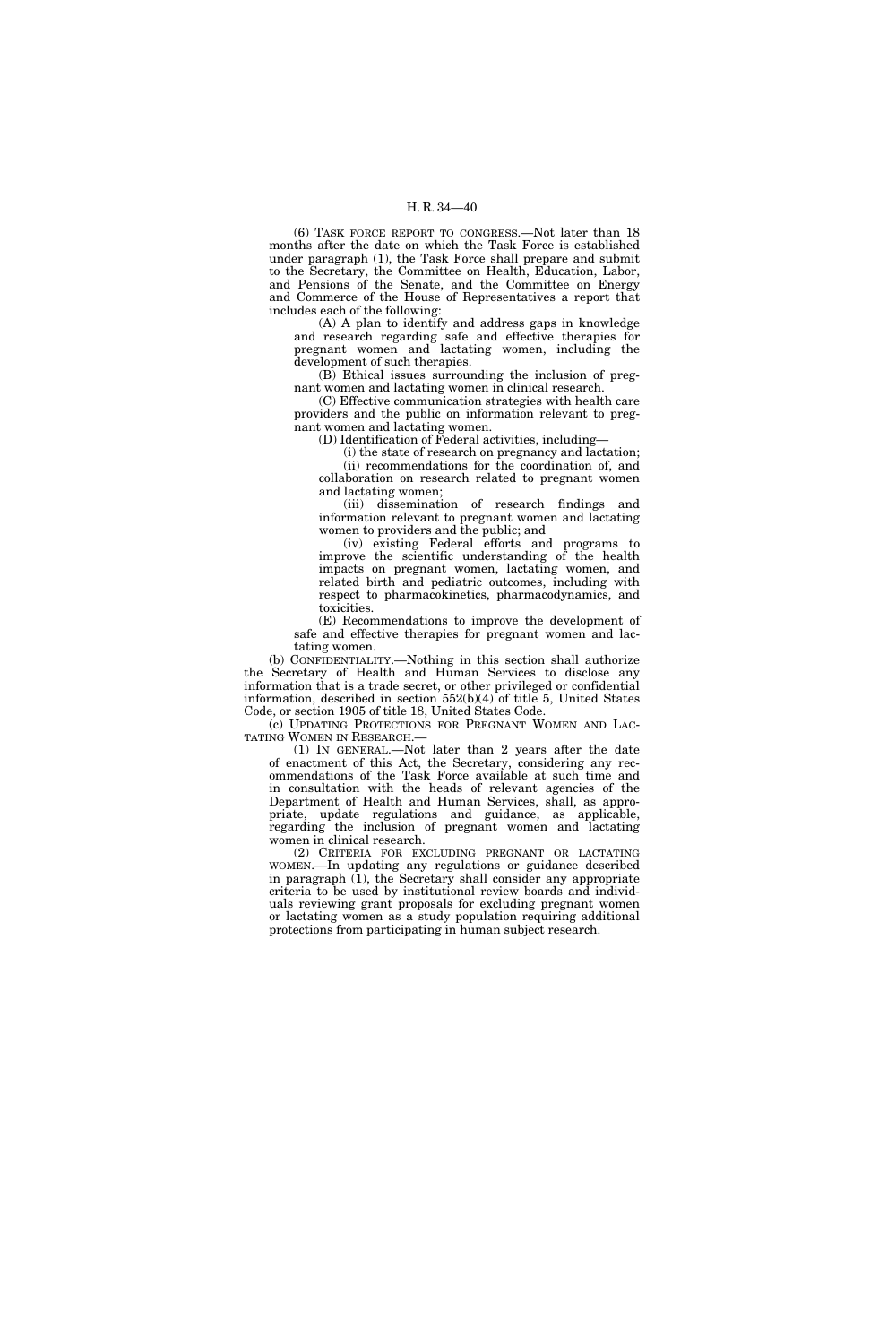## **SEC. 2042. STREAMLINING NATIONAL INSTITUTES OF HEALTH REPORTING REQUIREMENTS.**

(a) TRANS-NATIONAL INSTITUTES OF HEALTH RESEARCH REPORTING.—Section 402A(c)(2) of the Public Health Service Act  $(42 \text{ U.S.C. } 282a(c)(2))$  is amended—

(1) by amending subparagraph (B) to read as follows:

 $E(E)$  REPORTING.—Not later than 2 years after the date of enactment of 21st Century Cures Act, the head of each national research institute or national center shall submit to the Director of the National Institutes of Health a report, to be included in the triennial report under section 403, on the amount made available by the institute or center for conducting or supporting research that involves collaboration between the institute or center and 1 or more other national research institutes or national centers.''; and (2) in subparagraphs (D) and  $(E)$  by striking " $(B)(i)$ " each place it appears and inserting ''(B)''.

(b) FRAUD AND ABUSE REPORTING.—Section 403B of the Public Health Service Act (42 U.S.C. 283a–1) is amended—

(1) by striking subsection (b);

(2) by redesignating subsection (c) as subsection (b); and (3) in subsection (b) (as so redesignated), by striking ''subsections (a) and (b)" and inserting "subsection  $(a)$ "

(c) DOCTORAL DEGREES REPORTING.—Section 403C(a)(2) of the Public Health Service Act (42 U.S.C. 283a–2(a)(2)) is amended by striking "(not including any leaves of absence)".

(d) VACCINE REPORTING.—Section 404B of the Public Health Service Act (42 U.S.C. 283d) is amended—

(1) by striking subsection (b); and

(2) by striking ''(a) DEVELOPMENT OF NEW VACCINES.— The Secretary'' and inserting ''The Secretary''.

(e) NATIONAL CENTER FOR ADVANCING TRANSLATIONAL SCIENCES.—Section 479(c) of the Public Health Service Act (42 U.S.C. 287(c)) is amended—

(1) in the subsection heading, by striking ''ANNUAL'' and inserting "BIENNIAL"; and

(2) in the matter preceding paragraph (1), by striking ''an annual report'' and inserting ''a report on a biennial basis''. (f) REVIEW OF CENTERS OF EXCELLENCE.—

(1) REPEAL.—Section 404H of the Public Health Service Act (42 U.S.C. 283j) is repealed.

(2) CONFORMING AMENDMENT.—Section 399EE(c) of the Public Health Service Act (42 U.S.C. 280–4(c)) is amended by striking "399CC, 404H," and inserting "399CC"

(g) RAPID HIV TEST REPORT.—Section 502(a) of the Ryan White CARE Act Amendments of 2000 (42 U.S.C. 300cc note) is amended— (1) by striking paragraph (2); and

(2) by redesignating paragraph (3) as paragraph (2).

(h) NATIONAL INSTITUTE OF NURSING RESEARCH.—

(1) REPEAL.—Section 464Y of the Public Health Service Act (42 U.S.C. 285q–3) is repealed.

(2) CONFORMING AMENDMENT.—Section 464X(g) of the Public Health Service Act (42 U.S.C. 285q–2(g)) is amended by striking "biennial report made under section 464Y," and inserting "triennial report made under section 403".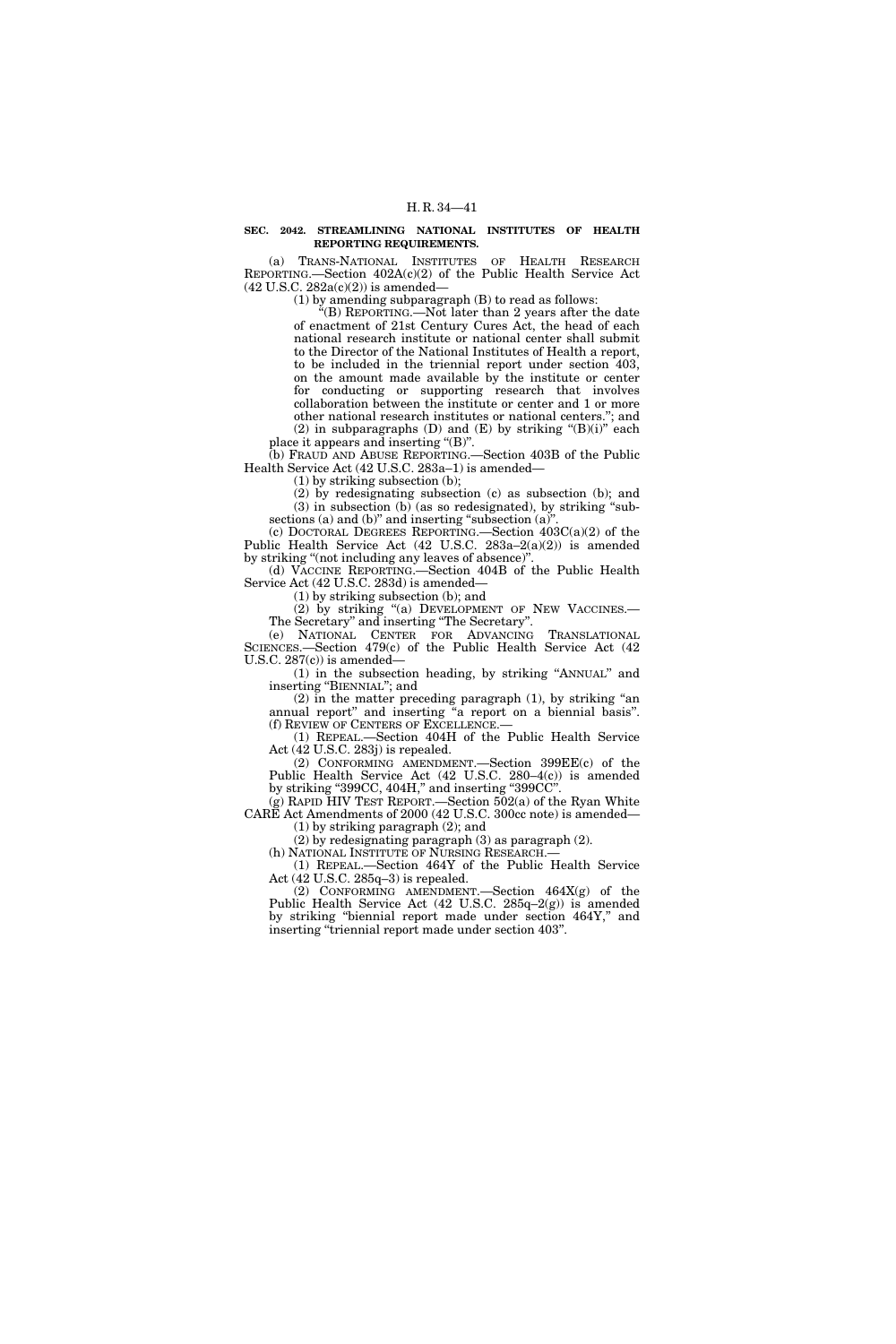## **SEC. 2043. REIMBURSEMENT FOR RESEARCH SUBSTANCES AND LIVING ORGANISMS.**

Section 301 of the Public Health Service Act (42 U.S.C. 241), as amended by section 2035, is further amended—

(1) in the flush matter at the end of subsection (a)—

(A) by redesignating such matter as subsection  $(h)(1)$ ; and

(B) by moving such matter so as to appear at the end of such section; and

(2) in subsection (h) (as so redesignated), by adding at the end the following:

"(2) Where research substances and living organisms are made available under paragraph (1) through contractors, the Secretary may direct such contractors to collect payments on behalf of the Secretary for the costs incurred to make available such substances and organisms and to forward amounts so collected to the Secretary, in the time and manner specified by the Secretary.

 $(3)$  Amounts collected under paragraph  $(2)$  shall be credited to the appropriations accounts that incurred the costs to make available the research substances and living organisms involved, and shall remain available until expended for carrying out activities under such accounts.''.

## **SEC. 2044. SENSE OF CONGRESS ON INCREASED INCLUSION OF UNDER-REPRESENTED POPULATIONS IN CLINICAL TRIALS.**

It is the sense of Congress that the National Institute on Minority Health and Health Disparities should include within its strategic plan under section  $402(m)$  of the Public Health Service Act (42 U.S.C. 282(m)) ways to increase representation of underrepresented populations in clinical trials.

# **Subtitle E—Advancement of the National Institutes of Health Research and Data Access**

# **SEC. 2051. TECHNICAL UPDATES TO CLINICAL TRIALS DATABASE.**

Section 402(j)(2)(D) of the Public Health Service Act (42 U.S.C.  $282(j)(2)(D)$ ) is amended–

 $(1)$  in clause  $(ii)(I)$ , by inserting before the semicolon ", unless the responsible party affirmatively requests that the Director of the National Institutes of Health publicly post such clinical trial information for an applicable device clinical trial prior to such date of clearance or approval"; and

(2) by adding at the end the following:

"(iii) OPTION TO MAKE CERTAIN CLINICAL TRIAL INFORMATION AVAILABLE EARLIER.—The Director of the National Institutes of Health shall inform responsible parties of the option to request that clinical trial information for an applicable device clinical trial be publicly posted prior to the date of clearance or approval, in accordance with clause (ii)(I).

"(iv) COMBINATION PRODUCTS.—An applicable clinical trial for a product that is a combination of drug, device, or biological product shall be considered—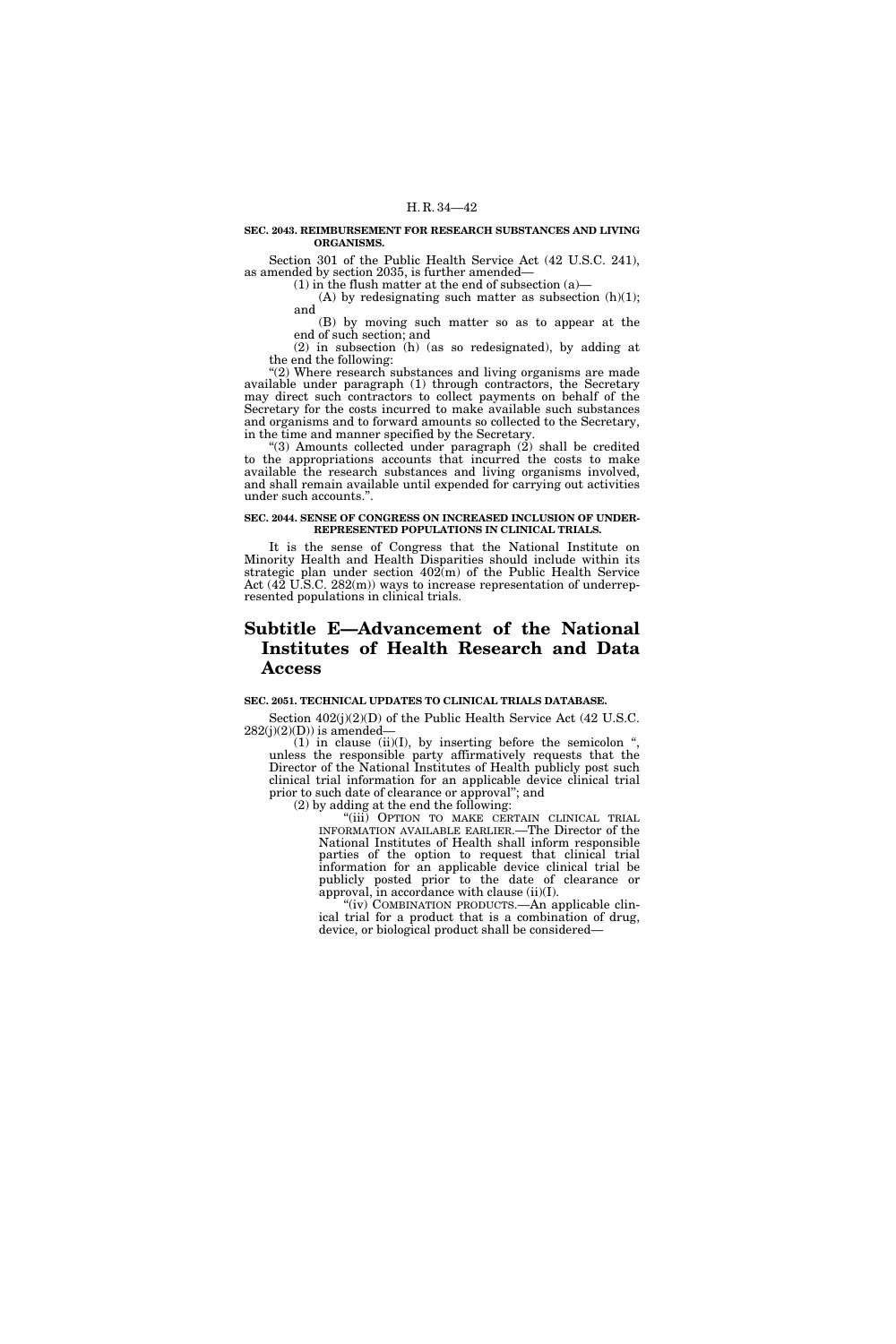''(I) an applicable drug clinical trial, if the Secretary determines under section 503(g) of the Federal Food, Drug, and Cosmetic Act that the primary mode of action of such product is that of a drug or biological product; or

''(II) an applicable device clinical trial, if the Secretary determines under such section that the primary mode of action of such product is that of a device.''.

## **SEC. 2052. COMPLIANCE ACTIVITIES REPORTS.**

(a) DEFINITIONS.—In this section:

(1) APPLICABLE CLINICAL TRIAL.—The term ''applicable clinical trial'' has the meaning given the term in section 402(j) of the Public Health Service Act (42 U.S.C. 282(j)).

(2) SECRETARY.—The term ''Secretary'' means the Secretary of Health and Human Services.

(b) REPORT ON ACTIVITIES TO ENCOURAGE COMPLIANCE.—Not later than 2 years after the date of enactment of this Act, the Secretary, acting through the Director of the National Institutes of Health and in collaboration with the Commissioner of Food and Drugs, shall submit to the Committee on Health, Education, Labor, and Pensions of the Senate and the Committee on Energy and Commerce of the House of Representatives, a report that describes education and outreach, guidance, enforcement, and other activities undertaken to encourage compliance with section 402(j) of the Public Health Service Act (42 U.S.C. 282(j)).

(c) REPORTS ON CLINICAL TRIALS.—

(1) IN GENERAL.—Not later than 2 years after the final compliance date under the final rule implementing section 402(j) of the Public Health Service Act, and every 2 years thereafter for the next 4 years, the Secretary, acting through the Director of the National Institutes of Health and in collaboration with the Commissioner of Food and Drugs, shall submit to the Committee on Health, Education, Labor, and Pensions of the Senate and the Committee on Energy and Commerce of the House of Representatives, a report describing—

(A) the total number of applicable clinical trials with complete data bank registration information registered during the period for which the report is being prepared (broken down by each year of such reporting period);

(B) the total number of applicable clinical trials registered during the period for which the report is being prepared for which results have been submitted to the data bank (broken down by each year of such reporting period);

(C) the activities undertaken by the Secretary to educate responsible persons about data bank registration and results submission requirements, including through issuance of guidance documents, informational meetings, and training sessions; and

(D) the activities described in the report submitted under subsection (b).

(2) ACTIONS TO ENFORCE COMPLIANCE.—After the Secretary has undertaken the educational activities described in paragraph (1)(C), the Secretary shall include in subsequent reports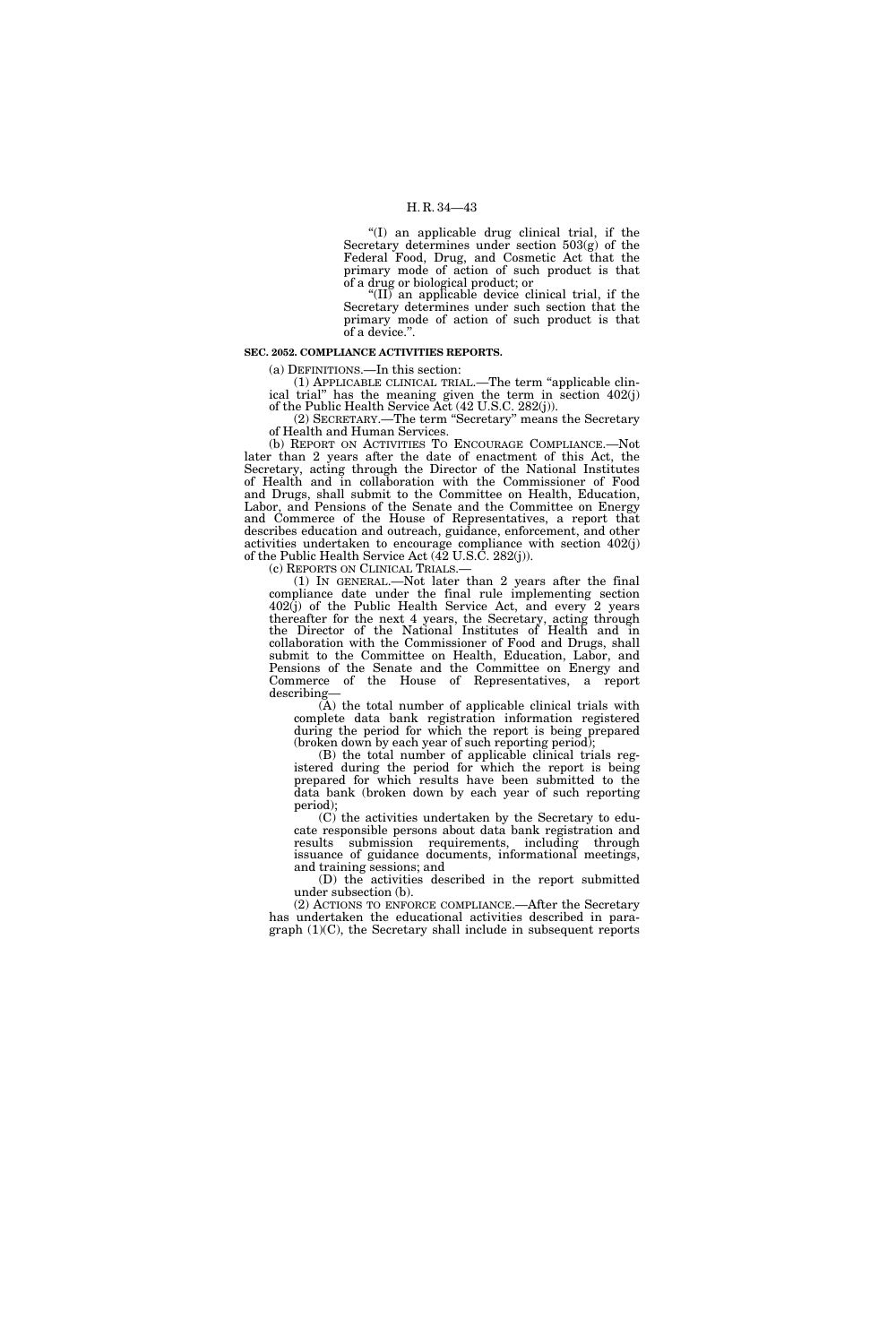submitted under paragraph (1) the number of actions taken by the Secretary during the period for which the report is being prepared to enforce compliance with data bank registration and results submission requirements.

# **SEC. 2053. UPDATES TO POLICIES TO IMPROVE DATA.**

Section 492B(c) of the Public Health Service Act (42 U.S.C.  $289a-2(c)$ ) is amended-

(1) by striking ''In the case'' and inserting the following: ''(1) IN GENERAL.—In the case''; and

(2) by adding at the end the following:

"(2) REPORTING REQUIREMENTS.—For any new and competing project of clinical research subject to the requirements under this section that receives a grant award 1 year after the date of enactment of the 21st Century Cures Act, or any date thereafter, for which a valid analysis is provided under paragraph (1)—

''(A) and which is an applicable clinical trial as defined in section 402(j), the entity conducting such clinical research shall submit the results of such valid analysis to the clinical trial registry data bank expanded under section 402(j)(3), and the Director of the National Institutes of Health shall, as appropriate, consider whether such entity has complied with the reporting requirement described in this subparagraph in awarding any future grant to such entity, including pursuant to section  $402(j)(5)(A)(ii)$  when applicable; and

 $H(B)$  the Director of the National Institutes of Health shall encourage the reporting of the results of such valid analysis described in paragraph (1) through any additional means determined appropriate by the Director.''.

# **SEC. 2054. CONSULTATION.**

Not later than 90 days after the date of enactment of this Act, the Secretary of Health and Human Services shall consult with relevant Federal agencies, including the Food and Drug Administration, the Office of the National Coordinator for Health Information Technology, and the National Institutes of Health, as well as other stakeholders (including patients, researchers, physicians, industry representatives, and developers of health information technology) to receive recommendations with respect to enhancements to the clinical trial registry data bank under section 402(j) of the Public Health Service Act (42 U.S.C. 282(j)), including with respect to usability, functionality, and search capability.

# **Subtitle F—Facilitating Collaborative Research**

## **SEC. 2061. NATIONAL NEUROLOGICAL CONDITIONS SURVEILLANCE SYSTEM.**

Part P of title III of the Public Health Service Act (42 U.S.C. 280g et seq.) is amended by inserting after section 399S the following: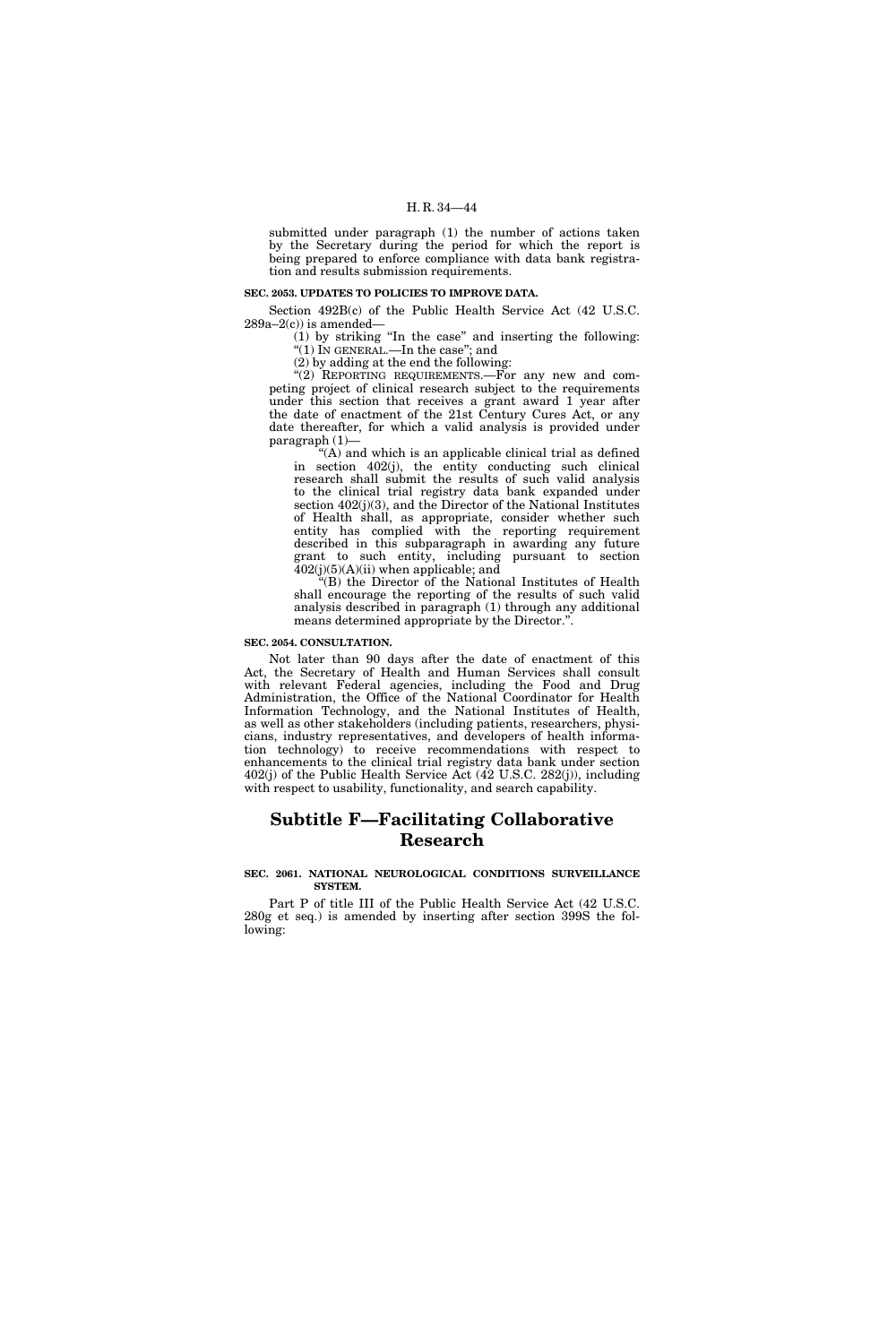### **''SEC. 399S–1. SURVEILLANCE OF NEUROLOGICAL DISEASES.**

"(a) IN GENERAL.—The Secretary, acting through the Director of the Centers for Disease Control and Prevention and in coordination with other agencies as the Secretary determines, shall, as appropriate—

''(1) enhance and expand infrastructure and activities to track the epidemiology of neurological diseases; and

 $(2)$  incorporate information obtained through such activities into an integrated surveillance system, which may consist of or include a registry, to be known as the National Neurological Conditions Surveillance System.

''(b) RESEARCH.—The Secretary shall ensure that the National Neurological Conditions Surveillance System is designed in a manner that facilitates further research on neurological diseases.

"(c) CONTENT.—In carrying out subsection (a), the Secretary— ''(1) shall provide for the collection and storage of information on the incidence and prevalence of neurological diseases in the United States;

 $(2)$  to the extent practicable, shall provide for the collection and storage of other available information on neurological diseases, including information related to persons living with neurological diseases who choose to participate, such as—

''(A) demographics, such as age, race, ethnicity, sex, geographic location, family history, and other information, as appropriate;

(B) risk factors that may be associated with neurological diseases, such as genetic and environmental risk factors and other information, as appropriate; and

''(C) diagnosis and progression markers;

''(3) may provide for the collection and storage of information relevant to analysis on neurological diseases, such as information concerning—

"(A) the natural history of the diseases; "(B) the prevention of the diseases;

''(C) the detection, management, and treatment approaches for the diseases; and

''(D) the development of outcomes measures;

''(4) may address issues identified during the consultation process under subsection (d); and

''(5) initially may address a limited number of neurological diseases.

''(d) CONSULTATION.—In carrying out this section, the Secretary shall consult with individuals with appropriate expertise, which may include—

''(1) epidemiologists with experience in disease surveillance or registries;

''(2) representatives of national voluntary health associations that—

''(A) focus on neurological diseases; and

''(B) have demonstrated experience in research, care, or patient services;

 $(3)$  health information technology experts or other information management specialists;

''(4) clinicians with expertise in neurological diseases; and  $(5)$  research scientists with experience conducting translational research or utilizing surveillance systems for scientific research purposes.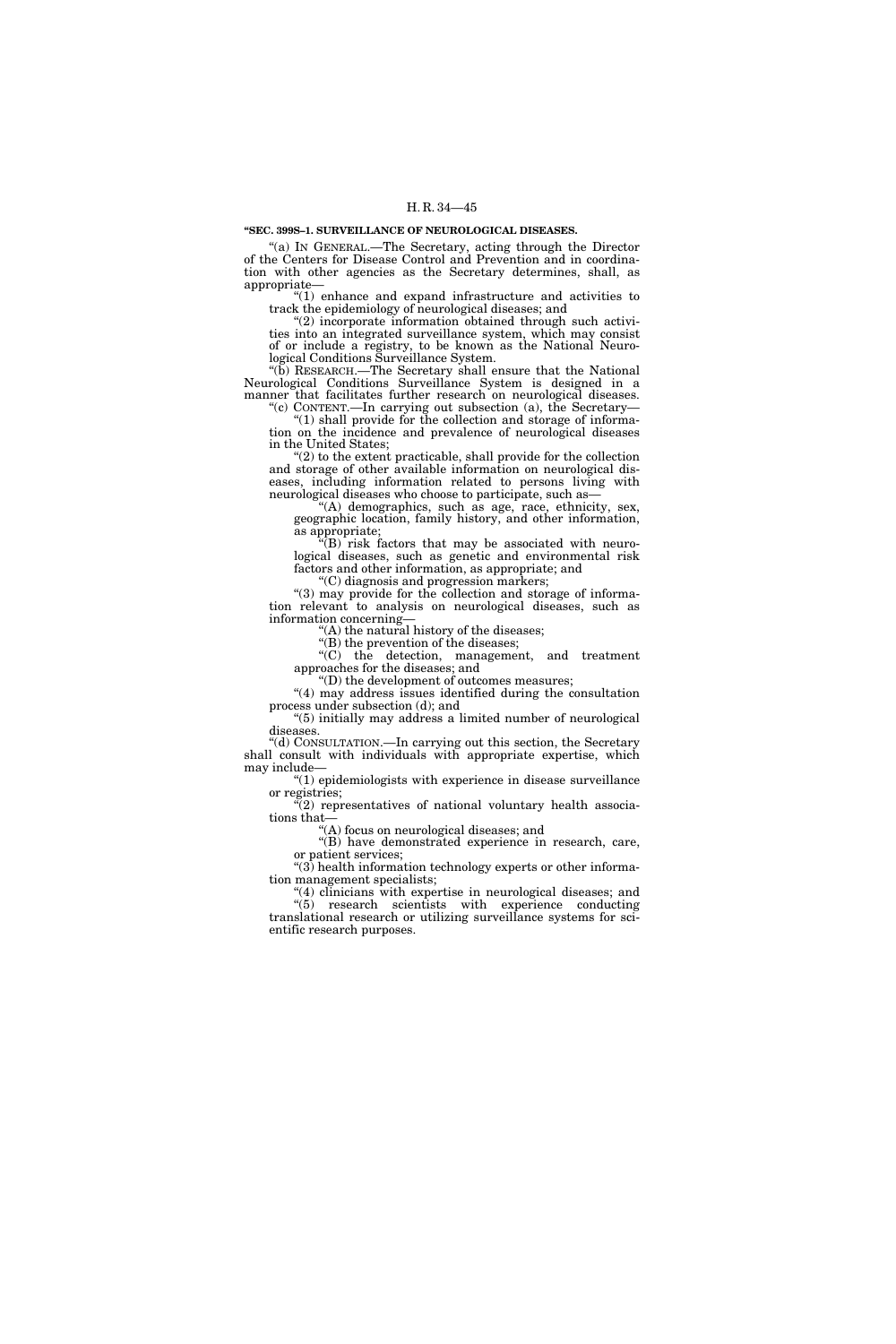''(e) GRANTS.—The Secretary may award grants to, or enter into contracts or cooperative agreements with, public or private nonprofit entities to carry out activities under this section.

''(f) COORDINATION WITH OTHER FEDERAL, STATE, AND LOCAL AGENCIES.—Subject to subsection (h), the Secretary shall—

''(1) make information and analysis in the National Neurological Conditions Surveillance System available, as appropriate—

"(A) to Federal departments and agencies, such as the National Institutes of Health and the Department of Veterans Affairs; and

''(B) to State and local agencies; and

''(2) identify, build upon, leverage, and coordinate among existing data and surveillance systems, surveys, registries, and other Federal public health infrastructure, wherever practicable.

''(g) PUBLIC ACCESS.—Subject to subsection (h), the Secretary shall ensure that information and analysis in the National Neurological Conditions Surveillance System are available, as appropriate, to the public, including researchers.

"( $\hat{h}$ ) PRIVACY.—The Secretary shall ensure that information and analysis in the National Neurological Conditions Surveillance System are made available only to the extent permitted by applicable Federal and State law, and in a manner that protects personal privacy, to the extent required by applicable Federal and State privacy law, at a minimum.

''(i) REPORTS.—

"(1) REPORT ON INFORMATION AND ANALYSES.—Not later than 1 year after the date on which any system is established under this section, the Secretary shall submit an interim report to the Committee on Health, Education, Labor, and Pensions of the Senate and the Committee on Energy and Commerce of the House of Representatives regarding aggregate information collected pursuant to this section and epidemiological analyses, as appropriate. Such report shall be posted on the Internet website of the Department of Health and Human Services and shall be updated biennially.

''(2) IMPLEMENTATION REPORT.—Not later than 4 years after the date of the enactment of this section, the Secretary shall submit a report to the Congress concerning the implementation of this section. Such report shall include information on—

"(A) the development and maintenance of the National Neurological Conditions Surveillance System;

''(B) the type of information collected and stored in the surveillance system;

''(C) the use and availability of such information, including guidelines for such use; and

''(D) the use and coordination of databases that collect or maintain information on neurological diseases.

''(j) DEFINITION.—In this section, the term 'national voluntary health association' means a national nonprofit organization with chapters, other affiliated organizations, or networks in States throughout the United States with experience serving the population of individuals with neurological disease and have demonstrated experience in neurological disease research, care, and patient services.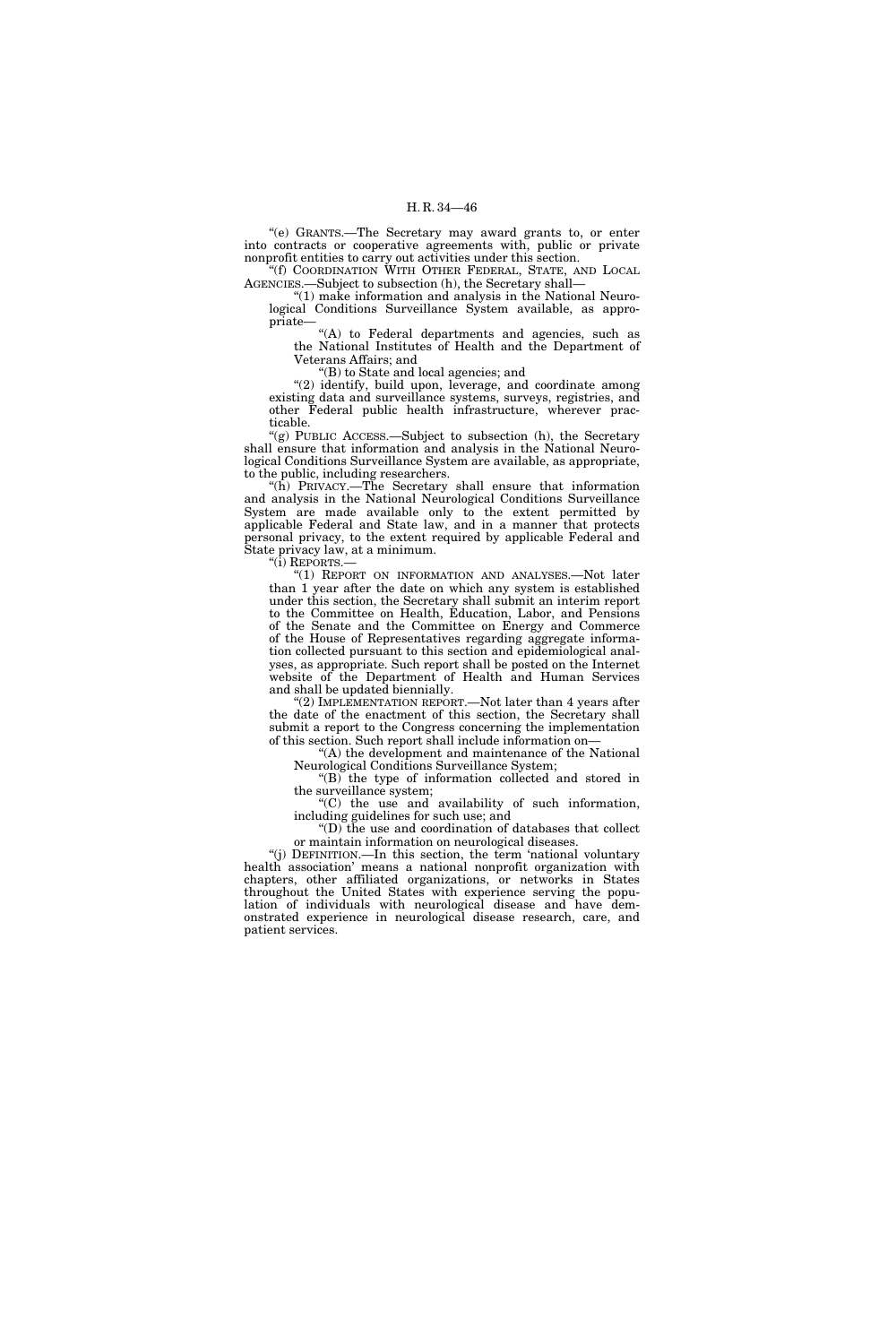"(k) AUTHORIZATION OF APPROPRIATIONS.—To carry out this section, there is authorized to be appropriated \$5,000,000 for each of fiscal years 2018 through 2022.''.

# **SEC. 2062. TICK-BORNE DISEASES.**

(a) IN GENERAL.—The Secretary of Health and Human Services (referred to in this section as ''the Secretary'') shall continue to conduct or support epidemiological, basic, translational, and clinical research related to vector-borne diseases, including tick-borne diseases.

(b) REPORTS.—The Secretary shall ensure that each triennial report under section 403 of the Public Health Service Act (42 U.S.C. 283) (as amended by section 2032) includes information on actions undertaken by the National Institutes of Health to carry out subsection (a) with respect to tick-borne diseases.

(c) TICK-BORNE DISEASES WORKING GROUP.—

(1) ESTABLISHMENT.—The Secretary shall establish a working group, to be known as the Tick-Borne Disease Working Group (referred to in this section as the ''Working Group''), comprised of representatives of appropriate Federal agencies and other non-Federal entities, to provide expertise and to review all efforts within the Department of Health and Human Services related to all tick-borne diseases, to help ensure interagency coordination and minimize overlap, and to examine research priorities.

(2) RESPONSIBILITIES.—The working group shall—

(A) not later than 2 years after the date of enactment of this Act, develop or update a summary of—

(i) ongoing tick-borne disease research, including research related to causes, prevention, treatment, surveillance, diagnosis, diagnostics, duration of illness, and intervention for individuals with tick-borne diseases;

(ii) advances made pursuant to such research;

(iii) Federal activities related to tick-borne diseases, including—

(I) epidemiological activities related to tickborne diseases; and

(II) basic, clinical, and translational tick-borne disease research related to the pathogenesis, prevention, diagnosis, and treatment of tick-borne diseases;

(iv) gaps in tick-borne disease research described in clause (iii)(II);

(v) the Working Group's meetings required under paragraph (4); and

(vi) the comments received by the Working Group; (B) make recommendations to the Secretary regarding any appropriate changes or improvements to such activities and research; and

(C) solicit input from States, localities, and nongovernmental entities, including organizations representing patients, health care providers, researchers, and industry regarding scientific advances, research questions, surveillance activities, and emerging strains in species of pathogenic organisms.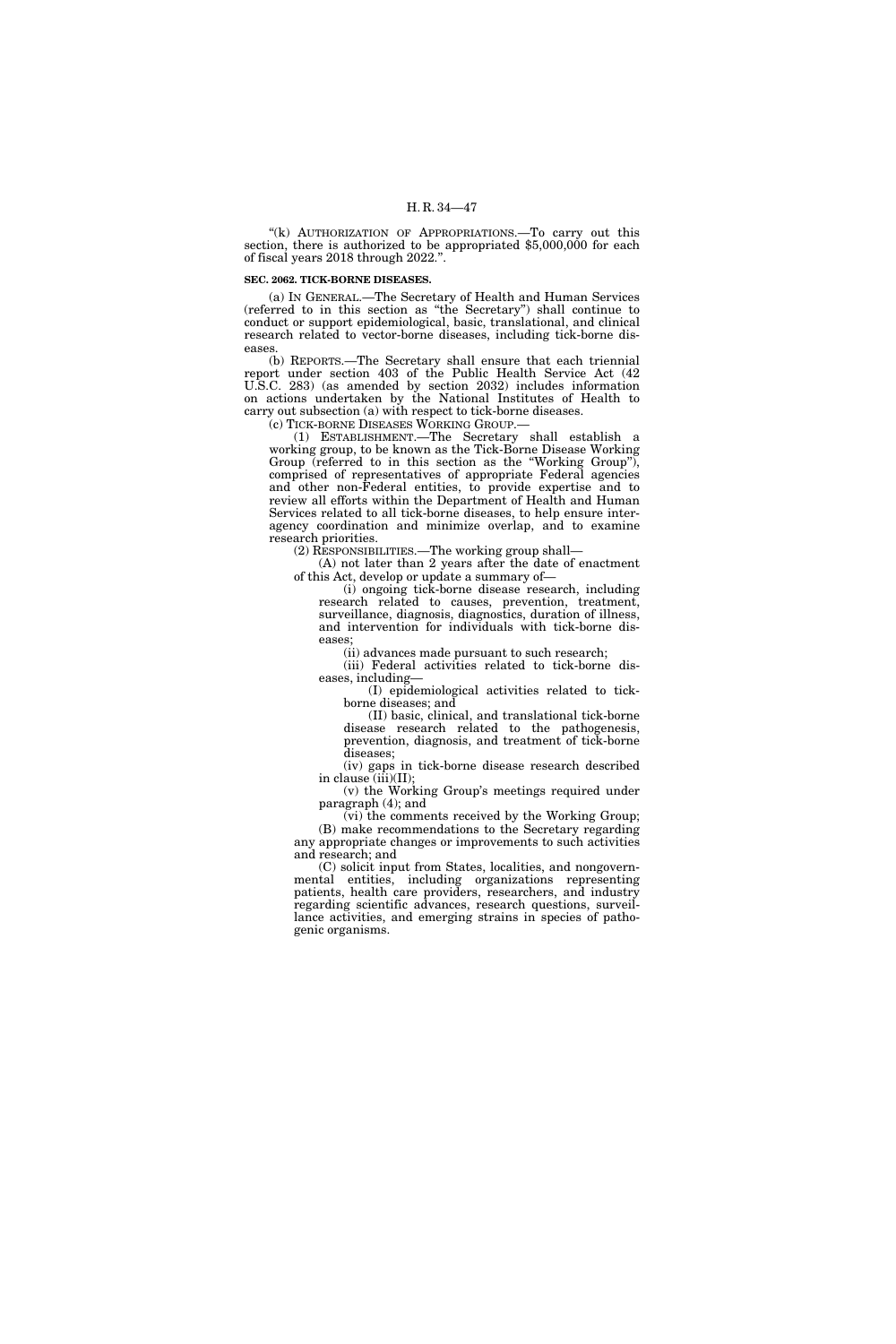(3) MEMBERSHIP.—The members of the working group shall represent a diversity of scientific disciplines and views and shall be composed of the following members:

(A) FEDERAL MEMBERS.—Seven Federal members, consisting of one or more representatives of each of the following:

(i) The Office of the Assistant Secretary for Health. (ii) The Food and Drug Administration.

(iii) The Centers for Disease Control and Prevention.

(iv) The National Institutes of Health.

(v) Such other agencies and offices of the Department of Health and Human Services as the Secretary determines appropriate.

(B) NON–FEDERAL PUBLIC MEMBERS.—Seven non–Federal public members, consisting of representatives of the following categories:

(i) Physicians and other medical providers with experience in diagnosing and treating tick-borne diseases.

(ii) Scientists or researchers with expertise.

(iii) Patients and their family members.

(iv) Nonprofit organizations that advocate for patients with respect to tick-borne diseases.

(v) Other individuals whose expertise is determined by the Secretary to be beneficial to the functioning of the Working Group.

(4) MEETINGS.—The Working Group shall meet not less than twice each year.

(5) REPORTING.—Not later than 2 years after the date of enactment of this Act, and every 2 years thereafter until termination of the Working Group pursuant to paragraph (7), the Working Group shall—

(A) submit a report on its activities under paragraph  $(2)(A)$  and any recommendations under paragraph  $(2)(B)$ to the Secretary, the Committee on Energy and Commerce of the House of Representatives, and the Committee on Health, Education, Labor, and Pensions of the Senate; and

(B) make such report publicly available on the Internet website of the Department of Health and Human Services. (6) APPLICABILITY OF FACA.—The Working Group shall be

treated as an advisory committee subject to the Federal Advisory Committee Act (5 U.S.C. App.).

(7) SUNSET.—The Working Group under this section shall terminate 6 years after the date of enactment of this Act.

### **SEC. 2063. ACCESSING, SHARING, AND USING HEALTH DATA FOR RESEARCH PURPOSES.**

(a) GUIDANCE RELATED TO REMOTE ACCESS.—Not later than 1 year after the date of enactment of this Act, the Secretary of Health and Human Services (referred to in this section as the ''Secretary'') shall issue guidance clarifying that subparagraph (B) of section  $164.512(i)(1)(ii)$  of part 164 of the Rule (prohibiting the removal of protected health information by a researcher) does not prohibit remote access to health information by a researcher for such purposes as described in section  $164.512(i)(1)(ii)$  of part  $164$ of the Rule so long as—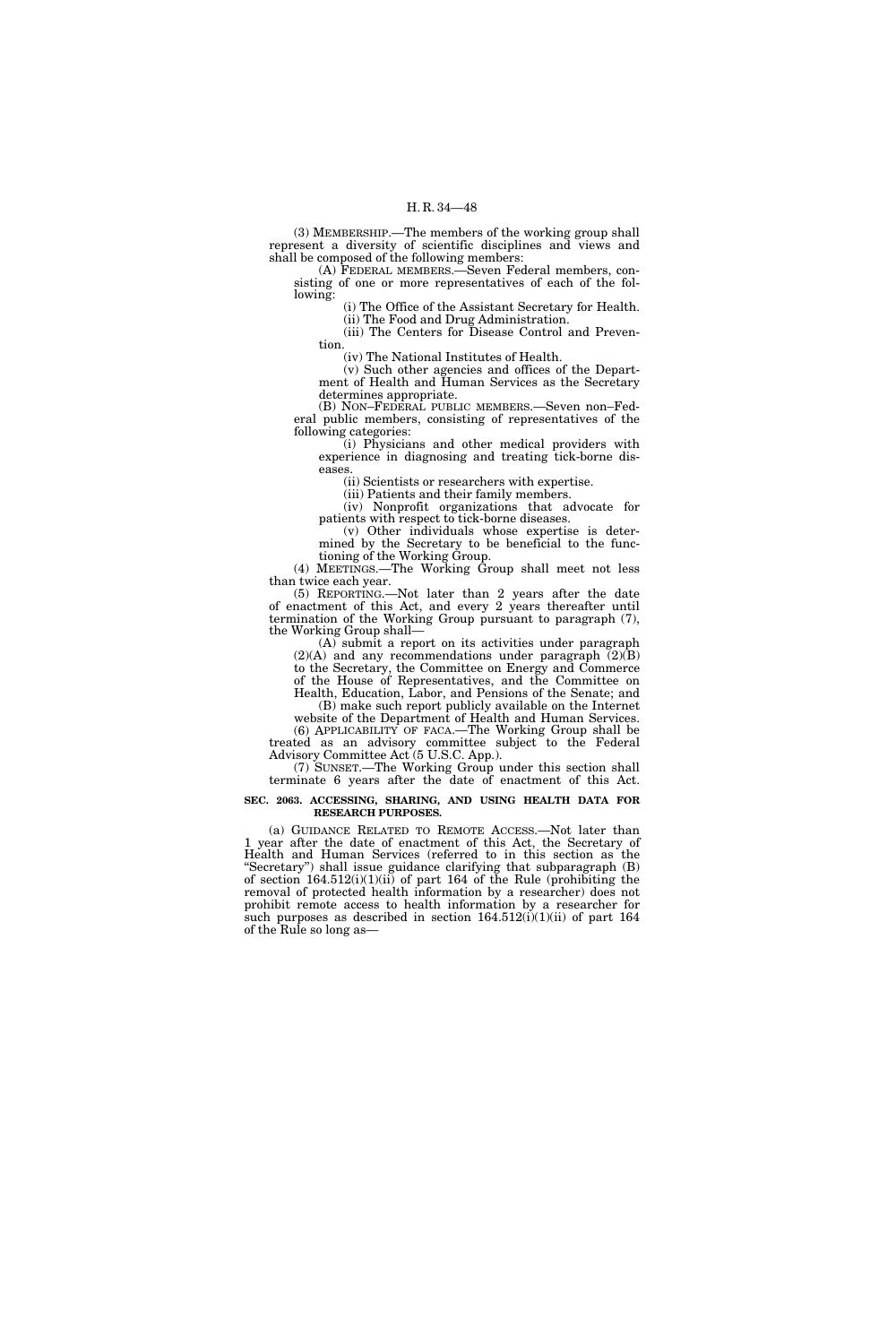(1) at a minimum, security and privacy safeguards, consistent with the requirements of the Rule, are maintained by the covered entity and the researcher; and

(2) the protected health information is not copied or otherwise retained by the researcher.

(b) GUIDANCE RELATED TO STREAMLINING AUTHORIZATION. Not later than 1 year after the date of enactment of this Act, the Secretary shall issue guidance on the following:

(1) AUTHORIZATION FOR USE AND DISCLOSURE OF HEALTH INFORMATION.—Clarification of the circumstances under which the authorization for the use or disclosure of protected health information, with respect to an individual, for future research purposes contains a sufficient description of the purpose of the use or disclosure, such as if the authorization—

(A) sufficiently describes the purposes such that it would be reasonable for the individual to expect that the protected health information could be used or disclosed for such future research;

(B) either—

(i) states that the authorization will expire on a particular date or on the occurrence of a particular event; or

(ii) states that the authorization will remain valid unless and until it is revoked by the individual; and (C) provides instruction to the individual on how to revoke such authorization at any time.

(2) REMINDER OF THE RIGHT TO REVOKE.—Clarification of the circumstances under which it is appropriate to provide an individual with an annual notice or reminder that the individual has the right to revoke such authorization.

(3) REVOCATION OF AUTHORIZATION.—Clarification of appropriate mechanisms by which an individual may revoke an authorization for future research purposes, such as described in paragraph (1)(C).

(c) WORKING GROUP ON PROTECTED HEALTH INFORMATION FOR RESEARCH.—

(1) ESTABLISHMENT.—Not later than 1 year after the date of enactment of this Act, the Secretary shall convene a working group to study and report on the uses and disclosures of protected health information for research purposes, under the Health Insurance Portability and Accountability Act of 1996 (Public Law 104–191).

(2) MEMBERS.—The working group shall include representatives of—

(A) relevant Federal agencies, including the National Institutes of Health, the Centers for Disease Control and Prevention, the Food and Drug Administration, and the Office for Civil Rights;

(B) the research community;

(C) patients;

(D) experts in civil rights, such as privacy rights;

(E) developers of health information technology;

(F) experts in data privacy and security;

(G) health care providers;

(H) bioethicists; and

(I) other experts and entities, as the Secretary determines appropriate.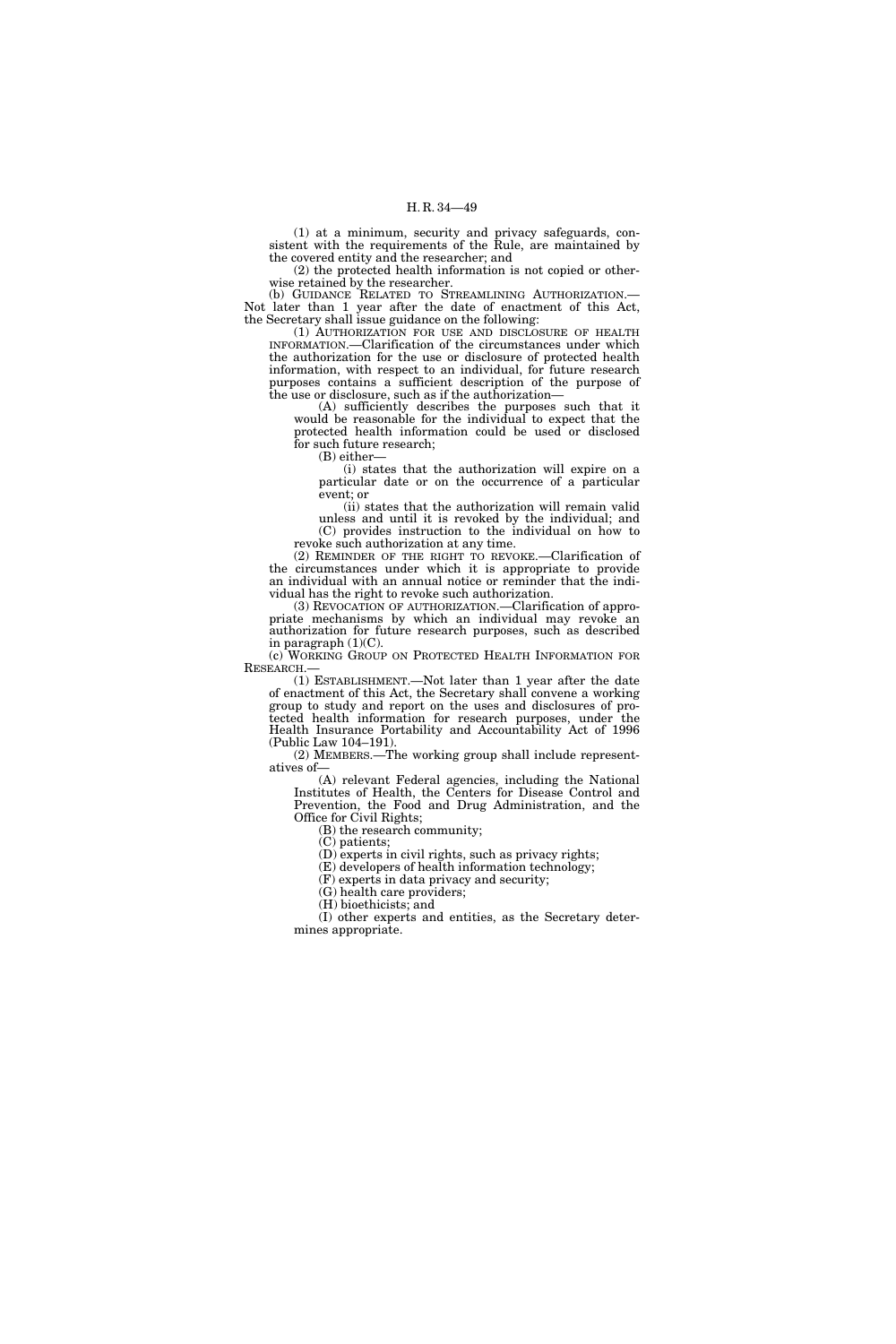(3) REPORT.—Not later than 1 year after the date on which the working group is convened under paragraph (1), the working group shall conduct a review and submit a report to the Secretary containing recommendations on whether the uses and disclosures of protected health information for research purposes should be modified to allow protected health information to be available, as appropriate, for research purposes, including studies to obtain generalizable knowledge, while protecting individuals' privacy rights. In conducting the review and making recommendations, the working group shall—

(A) address, at a minimum—

(i) the appropriate manner and timing of authorization, including whether additional notification to the individual should be required when the individual's protected health information will be used or disclosed for such research;

(ii) opportunities for individuals to set preferences on the manner in which their protected health information is used in research;

(iii) opportunities for patients to revoke authorization;

(iv) notification to individuals of a breach in privacy;

(v) existing gaps in statute, regulation, or policy related to protecting the privacy of individuals, and (vi) existing barriers to research related to the

current restrictions on the uses and disclosures of protected health information; and

(B) consider, at a minimum—

(i) expectations and preferences on how an individual's protected health information is shared and used;

(ii) issues related to specific subgroups of people, such as children, incarcerated individuals, and individuals with a cognitive or intellectual disability impacting capacity to consent;

(iii) relevant Federal and State laws;

(iv) models of facilitating data access and levels of data access, including data segmentation, where applicable;

(v) potential impacts of disclosure and non-disclosure of protected health information on access to health care services; and

(vi) the potential uses of such data.

(4) REPORT SUBMISSION.—The Secretary shall submit the report under paragraph (3) to the Committee on Health, Education, Labor, and Pensions of the Senate and the Committee on Energy and Commerce of the House of Representatives, and shall post such report on the appropriate Internet website of the Department of Health and Human Services.

(5) TERMINATION.—The working group convened under paragraph (1) shall terminate the day after the report under paragraph (3) is submitted to Congress and made public in accordance with paragraph (4).

(d) DEFINITIONS.—In this section: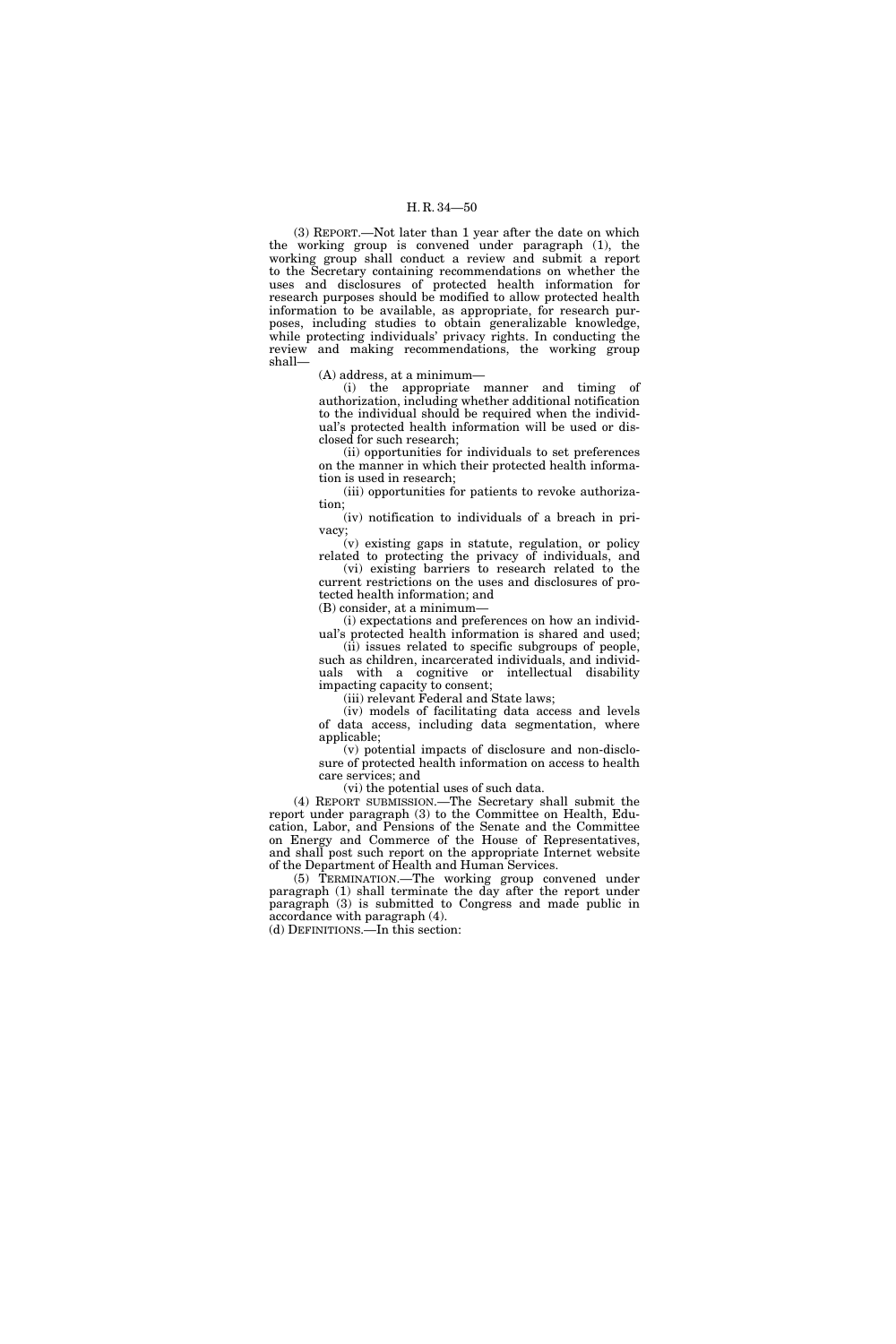(1) THE RULE.—References to ''the Rule'' refer to part 160 or part 164, as appropriate, of title 45, Code of Federal Regulations (or any successor regulation).

(2) PART 164.—References to a specified section of ''part 164'', refer to such specified section of part 164 of title 45, Code of Federal Regulations (or any successor section).

# **Subtitle G—Promoting Pediatric Research**

# **SEC. 2071. NATIONAL PEDIATRIC RESEARCH NETWORK.**

Section 409D(d) of the Public Health Service Act (42 U.S.C.  $284h(d)$  is amended–

(1) in paragraph (1), by striking ''in consultation with the Director of the Eunice Kennedy Shriver National Institute of Child Health and Human Development and in collaboration with other appropriate national research institutes and national centers that carry out activities involving pediatric research, may provide for the establishment of'' and inserting ''in collaboration with the national research institutes and national centers that carry out activities involving pediatric research, shall support''; and

 $(2)$  in paragraph  $(2)(A)$  and the first sentence of paragraph (2)(E), by striking ''may'' each place such term appears and inserting ''shall''.

#### **SEC. 2072. GLOBAL PEDIATRIC CLINICAL STUDY NETWORK.**

It is the sense of Congress that—

(1) the National Institutes of Health should encourage a global pediatric clinical study network by providing grants, contracts, or cooperative agreements to support new and early stage investigators who participate in the global pediatric clinical study network;

(2) the Secretary of Health and Human Services (referred to in this section as the ''Secretary'') should engage with clinical investigators and appropriate authorities outside of the United States, including authorities in the European Union, during the formation of the global pediatric clinical study network to encourage the participation of such investigator and authorities; and

(3) once a global pediatric clinical study network is established and becomes operational, the Secretary should continue to encourage and facilitate the participation of clinical investigators and appropriate authorities outside of the United States, including in the European Union, to participate in the network with the goal of enhancing the global reach of the network.

# **TITLE III—DEVELOPMENT**

# **Subtitle A—Patient-Focused Drug Development**

# **SEC. 3001. PATIENT EXPERIENCE DATA.**

Section 569C of the Federal Food, Drug, and Cosmetic Act (21 U.S.C. 360bbb–8c) is amended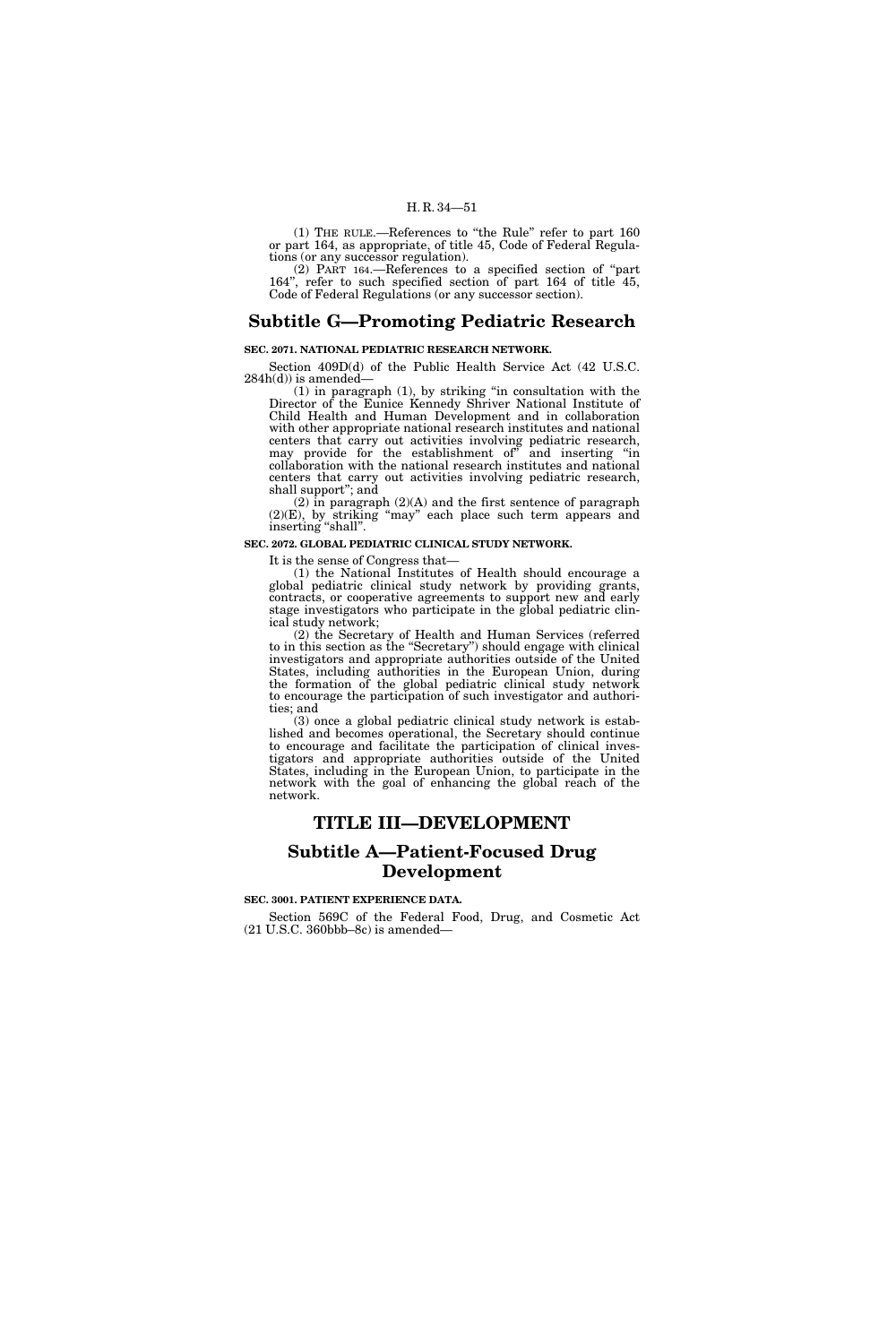$(1)$  in subsection  $(a)$ —

(A) in the subsection heading, by striking ''IN GENERAL'' and inserting ''PATIENT ENGAGEMENT IN DRUGS AND DEVICES'';

(B) by redesignating paragraphs (1) and (2) as subparagraphs  $(A)$  and  $(\breve{B})$ , respectively, and moving such subparagraphs 2 ems to the right; and

(C) by striking ''The Secretary'' and inserting the following:

''(1) IN GENERAL.—The Secretary'';

(2) by redesignating subsections (b) through (e) as paragraphs (2) through (5), respectively, and moving such paragraphs 2 ems to the right; and

(3) by adding at the end the following: ''(b) STATEMENT OF PATIENT EXPERIENCE.—

''(1) IN GENERAL.—Following the approval of an application that was submitted under section 505(b) of this Act or section 351(a) of the Public Health Service Act at least 180 days after the date of enactment of the 21st Century Cures Act, the Secretary shall make public a brief statement regarding the patient experience data and related information, if any, submitted and reviewed as part of such application.

"(2) DATA AND INFORMATION.—The data and information referred to in paragraph (1) are—

''(A) patient experience data;

''(B) information on patient-focused drug development tools; and

''(C) other relevant information, as determined by the Secretary.

''(c) PATIENT EXPERIENCE DATA.—For purposes of this section, the term 'patient experience data' includes data that—

 $(1)$  are collected by any persons (including patients, family members and caregivers of patients, patient advocacy organizations, disease research foundations, researchers, and drug manufacturers); and

"(2) are intended to provide information about patients' experiences with a disease or condition, including—

''(A) the impact of such disease or condition, or a related therapy, on patients' lives; and

''(B) patient preferences with respect to treatment of such disease or condition.''.

## **SEC. 3002. PATIENT-FOCUSED DRUG DEVELOPMENT GUIDANCE.**

(a) PUBLICATION OF GUIDANCE DOCUMENTS.—Not later than 180 days after the date of enactment of this Act, the Secretary of Health and Human Services (referred to in this section as the ''Secretary''), acting through the Commissioner of Food and Drugs, shall develop a plan to issue draft and final versions of one or more guidance documents, over a period of 5 years, regarding the collection of patient experience data, and the use of such data and related information in drug development. Not later than 18 months after the date of enactment of this Act, the Secretary shall issue a draft version of at least one such guidance document. Not later than 18 months after the public comment period on the draft guidance ends, the Secretary shall issue a revised draft guidance or final guidance.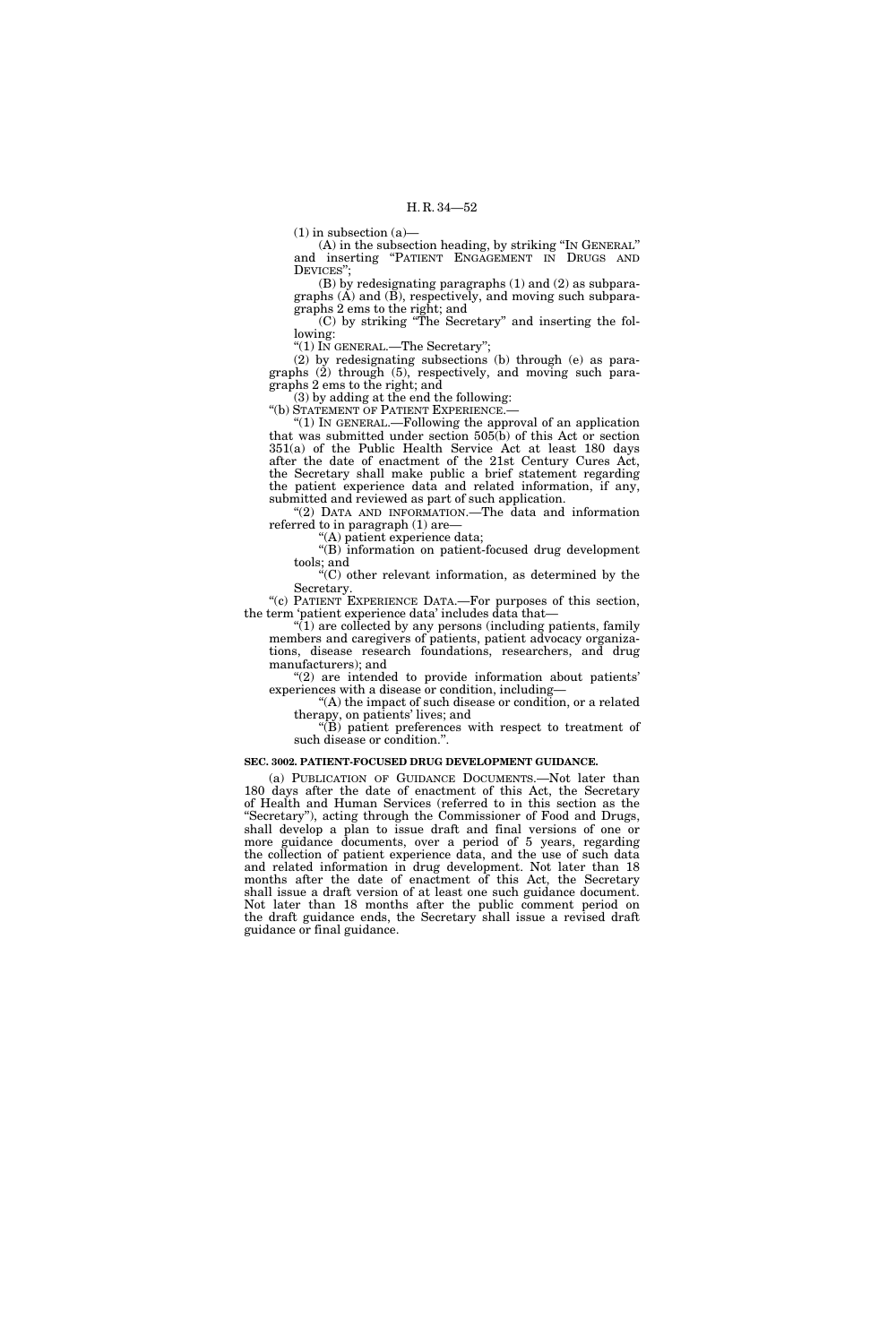(b) PATIENT EXPERIENCE DATA.—For purposes of this section, the term ''patient experience data'' has the meaning given such term in section 569C of the Federal Food, Drug, and Cosmetic Act (as added by section 3001).

(c) CONTENTS.—The guidance documents described in subsection (a) shall address—

(1) methodological approaches that a person seeking to collect patient experience data for submission to, and proposed use by, the Secretary in regulatory decisionmaking may use, that are relevant and objective and ensure that such data are accurate and representative of the intended population, including methods to collect meaningful patient input throughout the drug development process and methodological considerations for data collection, reporting, management, and analysis;

(2) methodological approaches that may be used to develop and identify what is most important to patients with respect to burden of disease, burden of treatment, and the benefits and risks in the management of the patient's disease;

(3) approaches to identifying and developing methods to measure impacts to patients that will help facilitate collection of patient experience data in clinical trials;

(4) methodologies, standards, and technologies to collect and analyze clinical outcome assessments for purposes of regulatory decisionmaking;

(5) how a person seeking to develop and submit proposed draft guidance relating to patient experience data for consideration by the Secretary may submit such proposed draft guidance to the Secretary;

(6) the format and content required for submissions under this section to the Secretary, including with respect to the information described in paragraph (1);

(7) how the Secretary intends to respond to submissions of information described in paragraph (1), if applicable, including any timeframe for response when such submission is not part of a regulatory application or other submission that has an associated timeframe for response; and

(8) how the Secretary, if appropriate, anticipates using relevant patient experience data and related information, including with respect to the structured risk-benefit assessment framework described in section 505(d) of the Federal Food, Drug, and Cosmetic Act (21 U.S.C. 355(d)), to inform regulatory decisionmaking.

#### **SEC. 3003. STREAMLINING PATIENT INPUT.**

Chapter 35 of title 44, United States Code, shall not apply to the collection of information to which a response is voluntary, that is initiated by the Secretary under section 569C of the Federal Food, Drug, and Cosmetic Act (21 U.S.C. 360bbb–8c) (as amended by section 3001) or section 3002.

## **SEC. 3004. REPORT ON PATIENT EXPERIENCE DRUG DEVELOPMENT.**

Not later than June 1 of 2021, 2026, and 2031, the Secretary of Health and Human Services, acting through the Commissioner of Food and Drugs, shall prepare and publish on the Internet website of the Food and Drug Administration a report assessing the use of patient experience data in regulatory decisionmaking, in particular with respect to the review of patient experience data and information on patient-focused drug development tools as part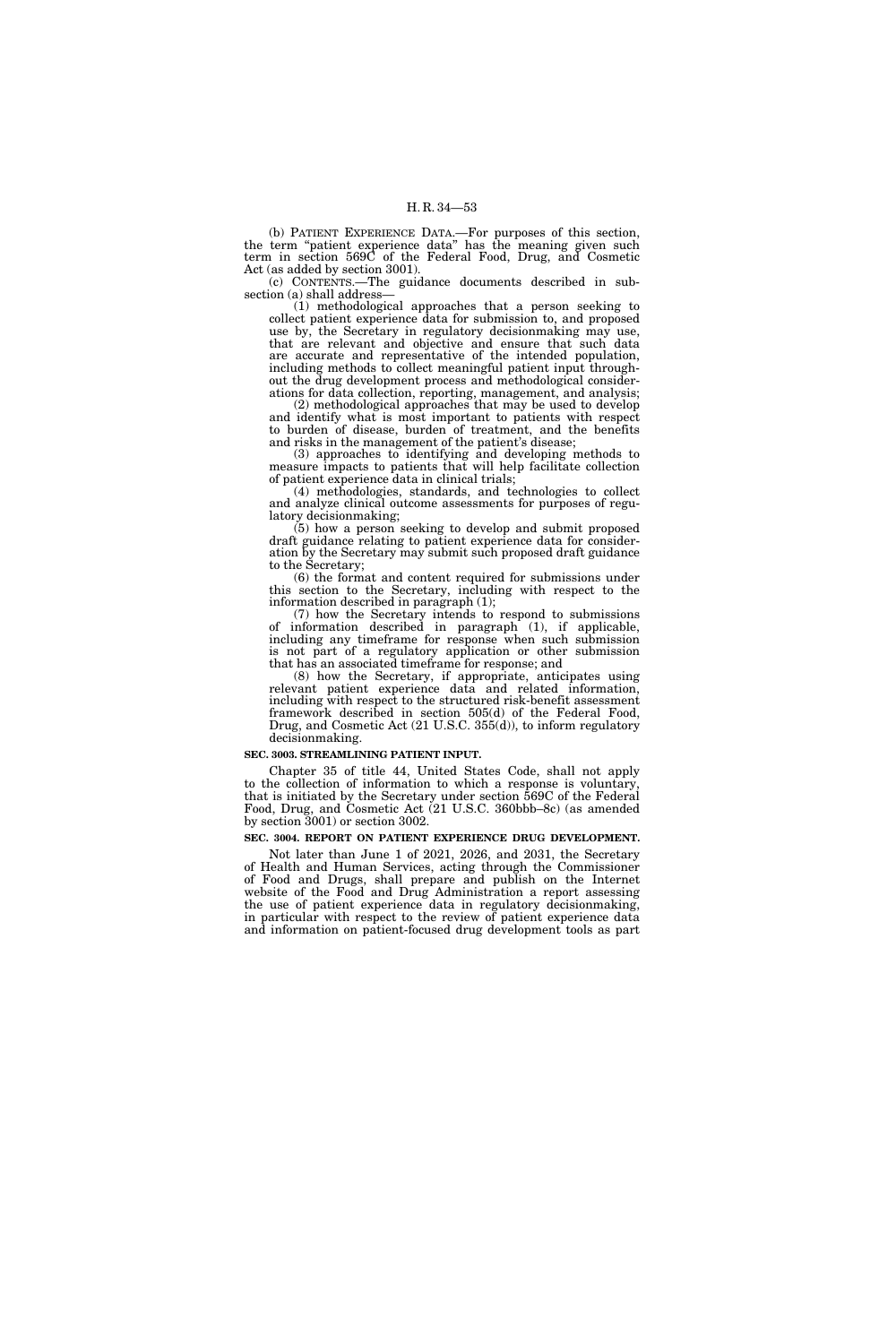of applications approved under section 505(c) of the Federal Food, Drug, and Cosmetic Act (21 U.S.C. 355(c)) or section 351(a) of the Public Health Service Act (42 U.S.C. 262(a)).

# **Subtitle B—Advancing New Drug Therapies**

# **SEC. 3011. QUALIFICATION OF DRUG DEVELOPMENT TOOLS.**

(a) IN GENERAL.—Chapter V of the Federal Food, Drug, and Cosmetic Act (21 U.S.C. 351 et seq.) is amended by inserting after section 506F the following new section:

#### **''SEC. 507. QUALIFICATION OF DRUG DEVELOPMENT TOOLS.**

''(a) PROCESS FOR QUALIFICATION.—

''(1) IN GENERAL.—The Secretary shall establish a process for the qualification of drug development tools for a proposed context of use under which—

 $(A)(i)$  a requestor initiates such process by submitting a letter of intent to the Secretary; and

''(ii) the Secretary accepts or declines to accept such letter of intent;  $H(B)(i)$  if the Secretary accepts the letter of intent,

a requestor submits a qualification plan to the Secretary; and

"(ii) the Secretary accepts or declines to accept the qualification plan; and

 $C'(C)(i)$  if the Secretary accepts the qualification plan, the requestor submits to the Secretary a full qualification package;

''(ii) the Secretary determines whether to accept such qualification package for review; and

''(iii) if the Secretary accepts such qualification package for review, the Secretary conducts such review in accordance with this section.

''(2) ACCEPTANCE AND REVIEW OF SUBMISSIONS.—

 $f(A)$  In GENERAL.—Subparagraphs  $(B)$ ,  $(C)$ , and  $(D)$ shall apply with respect to the treatment of a letter of intent, a qualification plan, or a full qualification package submitted under paragraph (1) (referred to in this paragraph as 'qualification submissions').

''(B) ACCEPTANCE FACTORS; NONACCEPTANCE.—The Secretary shall determine whether to accept a qualification submission based on factors which may include the scientific merit of the qualification submission. A determination not to accept a submission under paragraph (1) shall not be construed as a final determination by the Secretary under this section regarding the qualification of a drug development tool for its proposed context of use.

"(C) PRIORITIZATION OF QUALIFICATION REVIEW.—The Secretary may prioritize the review of a full qualification package submitted under paragraph (1) with respect to a drug development tool, based on factors determined appropriate by the Secretary, including—

"(i) as applicable, the severity, rarity, or prevalence of the disease or condition targeted by the drug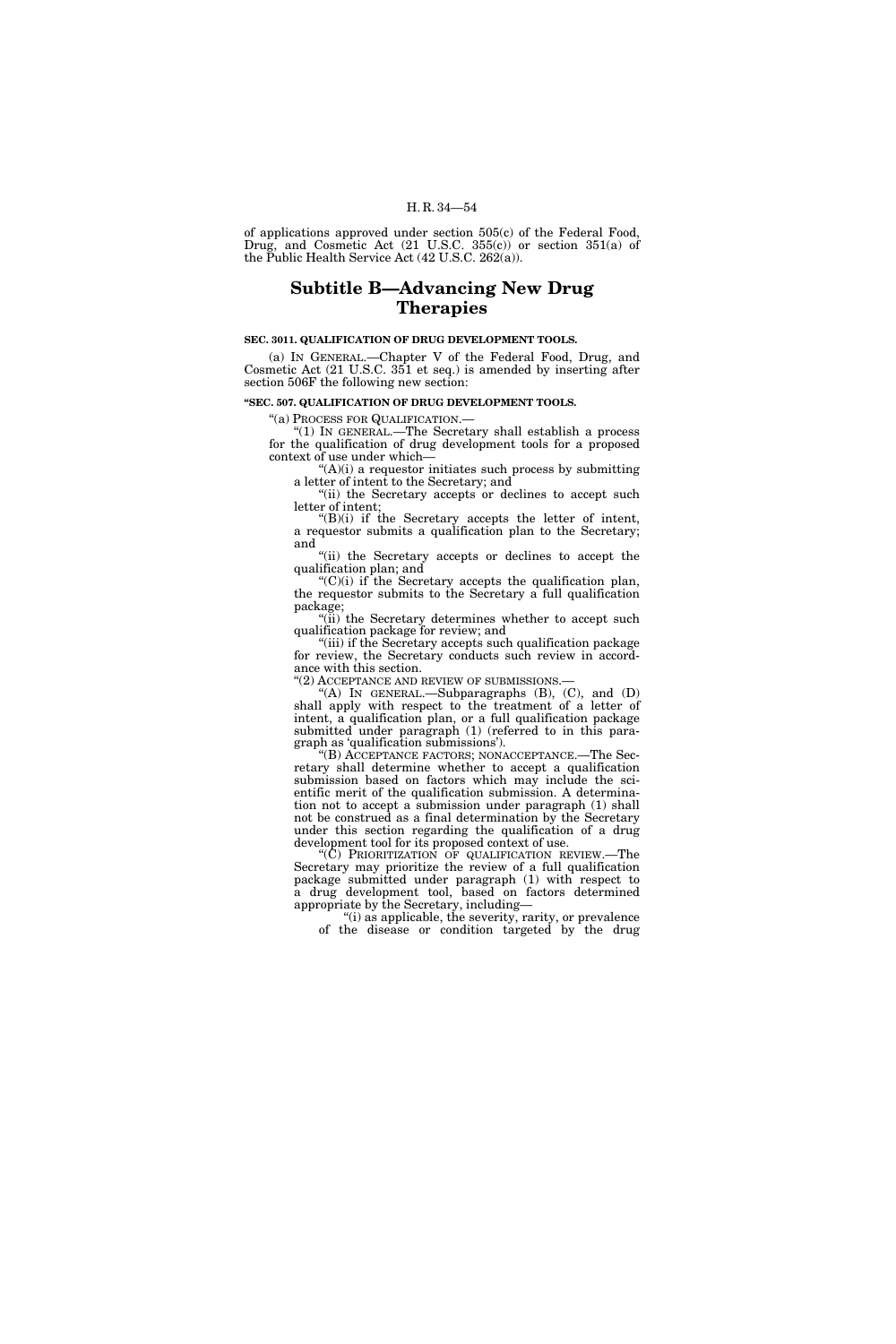development tool and the availability or lack of alternative treatments for such disease or condition; and

"(ii) the identification, by the Secretary or by biomedical research consortia and other expert stakeholders, of such a drug development tool and its proposed context of use as a public health priority.

''(D) ENGAGEMENT OF EXTERNAL EXPERTS.—The Secretary may, for purposes of the review of qualification submissions, through the use of cooperative agreements, grants, or other appropriate mechanisms, consult with biomedical research consortia and may consider the recommendations of such consortia with respect to the review of any qualification plan submitted under paragraph (1) or the review of any full qualification package under para $graph (3)$ .

 $(3)$  REVIEW OF FULL QUALIFICATION PACKAGE.—The Secretary shall—

"(A) conduct a comprehensive review of a full qualification package accepted under paragraph (1)(C); and

 ${}^{\alpha}$ (B) determine whether the drug development tool at issue is qualified for its proposed context of use.

''(4) QUALIFICATION.—The Secretary shall determine whether a drug development tool is qualified for a proposed context of use based on the scientific merit of a full qualification package reviewed under paragraph (3).

''(b) EFFECT OF QUALIFICATION.—

''(1) IN GENERAL.—A drug development tool determined to be qualified under subsection  $(a)(4)$  for a proposed context of use specified by the requestor may be used by any person in such context of use for the purposes described in paragraph (2).

"(2) USE OF A DRUG DEVELOPMENT TOOL.—Subject to paragraph (3), a drug development tool qualified under this section may be used for—

''(A) supporting or obtaining approval or licensure (as applicable) of a drug or biological product (including in accordance with section 506(c)) under section 505 of this Act or section 351 of the Public Health Service Act; or

''(B) supporting the investigational use of a drug or biological product under section 505(i) of this Act or section 351(a)(3) of the Public Health Service Act.

''(3) RESCISSION OR MODIFICATION.—

''(A) IN GENERAL.—The Secretary may rescind or modify a determination under this section to qualify a drug development tool if the Secretary determines that the drug development tool is not appropriate for the proposed context of use specified by the requestor. Such a determination may be based on new information that calls into question the basis for such qualification.

''(B) MEETING FOR REVIEW.—If the Secretary rescinds or modifies under subparagraph (A) a determination to qualify a drug development tool, the requestor involved shall, on request, be granted a meeting with the Secretary to discuss the basis of the Secretary's decision to rescind or modify the determination before the effective date of the rescission or modification.

''(c) TRANSPARENCY.—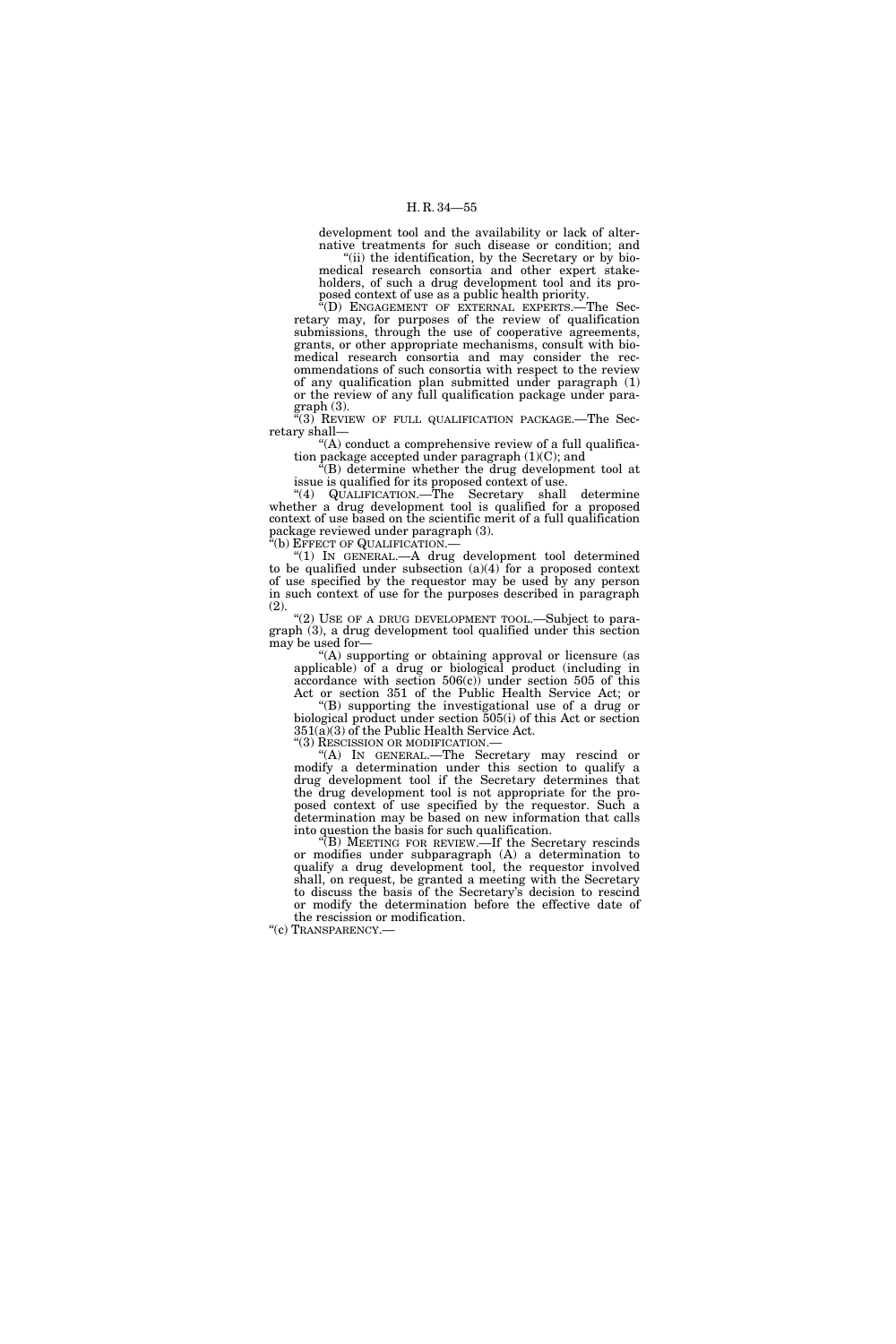''(1) IN GENERAL.—Subject to paragraph (3), the Secretary shall make publicly available, and update on at least a biannual basis, on the Internet website of the Food and Drug Administration the following:

''(A) Information with respect to each qualification submission under the qualification process under subsection (a), including—

''(i) the stage of the review process applicable to the submission;

''(ii) the date of the most recent change in stage status;

"(iii) whether external scientific experts were utilized in the development of a qualification plan or the review of a full qualification package; and

"(iv) submissions from requestors under the qualification process under subsection (a), including any data and evidence contained in such submissions, and any updates to such submissions.

''(B) The Secretary's formal written determinations in response to such qualification submissions.

''(C) Any rescissions or modifications under subsection (b)(3) of a determination to qualify a drug development tool.

''(D) Summary reviews that document conclusions and recommendations for determinations to qualify drug development tools under subsection (a). " $(\hat{E})$  A comprehensive list of-

"(i) all drug development tools qualified under subsection (a); and

"(ii) all surrogate endpoints which were the basis of approval or licensure (as applicable) of a drug or biological product (including in accordance with section  $506(c)$  under section  $505$  of this Act or section  $351$ of the Public Health Service Act.

"(2) RELATION TO TRADE SECRETS ACT.-Information made publicly available by the Secretary under paragraph (1) shall be considered a disclosure authorized by law for purposes of section 1905 of title 18, United States Code.

''(3) APPLICABILITY.—Nothing in this section shall be construed as authorizing the Secretary to disclose any information contained in an application submitted under section 505 of this Act or section 351 of the Public Health Service Act that is confidential commercial or trade secret information subject to section 552(b)(4) of title 5, United States Code, or section 1905 of title 18, United States Code.

"(d) RULE OF CONSTRUCTION.—Nothing in this section shall be construed—

 $''(1)$  to alter the standards of evidence under subsection (c) or (d) of section 505, including the substantial evidence standard in such subsection (d), or under section 351 of the Public Health Service Act (as applicable); or

"(2) to limit the authority of the Secretary to approve or license products under this Act or the Public Health Service Act, as applicable (as in effect before the date of the enactment of the 21st Century Cures Act). ''(e) DEFINITIONS.—In this section:

''(1) BIOMARKER.—The term 'biomarker'—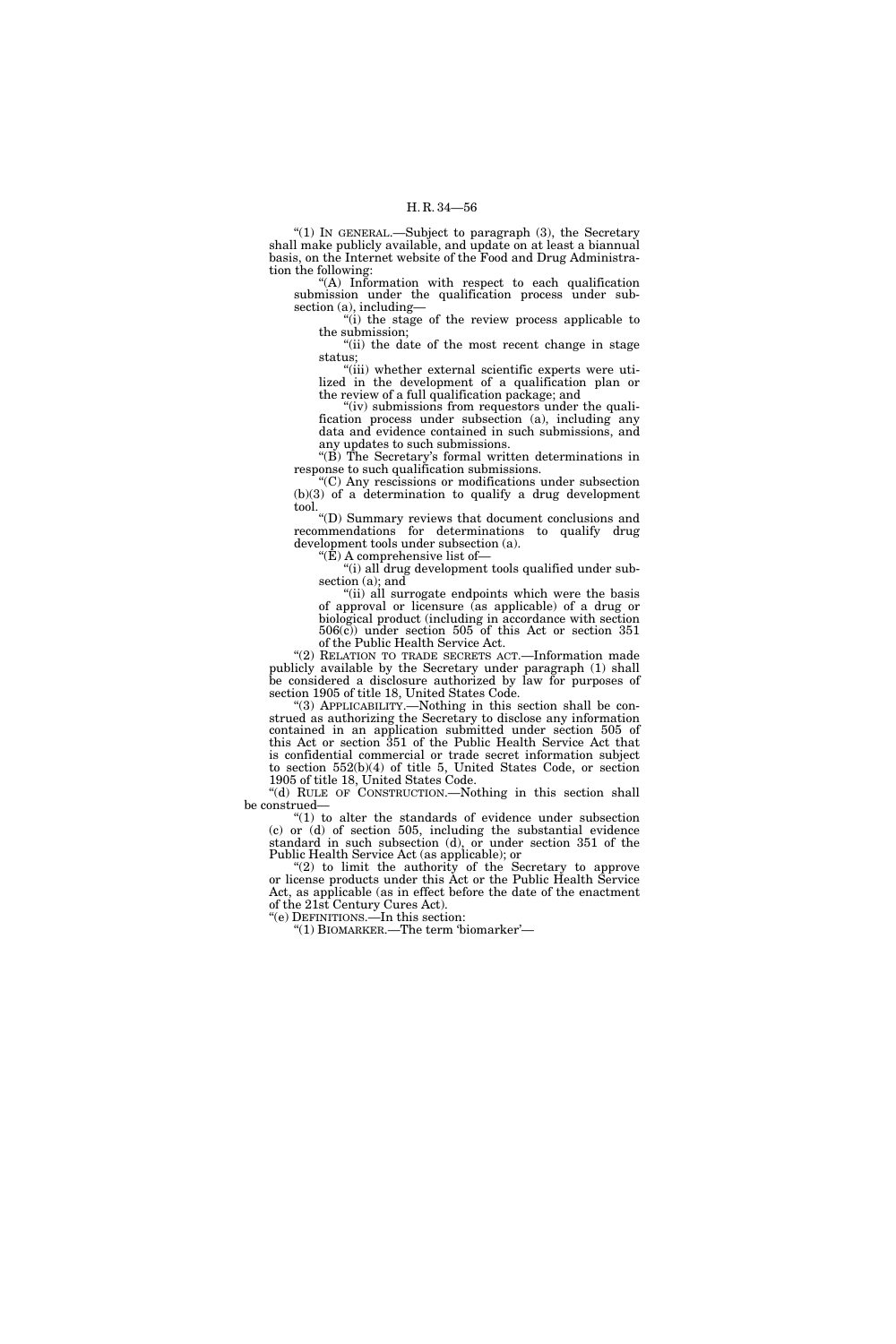''(A) means a characteristic (such as a physiologic, pathologic, or anatomic characteristic or measurement) that is objectively measured and evaluated as an indicator of normal biologic processes, pathologic processes, or biological responses to a therapeutic intervention; and

''(B) includes a surrogate endpoint.

''(2) BIOMEDICAL RESEARCH CONSORTIA.—The term 'biomedical research consortia' means collaborative groups that may take the form of public-private partnerships and may include government agencies, institutions of higher education (as defined in section 101(a) of the Higher Education Act of 1965), patient advocacy groups, industry representatives, clinical and scientific experts, and other relevant entities and individuals.

''(3) CLINICAL OUTCOME ASSESSMENT.—The term 'clinical outcome assessment' means—

"(A) a measurement of a patient's symptoms, overall mental state, or the effects of a disease or condition on how the patient functions; and

''(B) includes a patient-reported outcome.

"(4) CONTEXT OF USE.—The term 'context of use' means, with respect to a drug development tool, the circumstances under which the drug development tool is to be used in drug development and regulatory review.

''(5) DRUG DEVELOPMENT TOOL.—The term 'drug development tool' includes—

''(A) a biomarker;

''(B) a clinical outcome assessment; and

''(C) any other method, material, or measure that the Secretary determines aids drug development and regulatory review for purposes of this section.

''(6) PATIENT-REPORTED OUTCOME.—The term 'patientreported outcome' means a measurement based on a report from a patient regarding the status of the patient's health condition without amendment or interpretation of the patient's report by a clinician or any other person.

''(7) QUALIFICATION.—The terms 'qualification' and 'qualified' mean a determination by the Secretary that a drug development tool and its proposed context of use can be relied upon to have a specific interpretation and application in drug development and regulatory review under this Act.

" $(\overline{8})$  REQUESTOR.—The term 'requestor' means an entity or entities, including a drug sponsor or a biomedical research consortia, seeking to qualify a drug development tool for a proposed context of use under this section.

''(9) SURROGATE ENDPOINT.—The term 'surrogate endpoint' means a marker, such as a laboratory measurement, radiographic image, physical sign, or other measure, that is not itself a direct measurement of clinical benefit, and—

 $(A)$  is known to predict clinical benefit and could be used to support traditional approval of a drug or biological product; or

''(B) is reasonably likely to predict clinical benefit and could be used to support the accelerated approval of a drug or biological product in accordance with section  $506(c)$ .

(b) GUIDANCE.—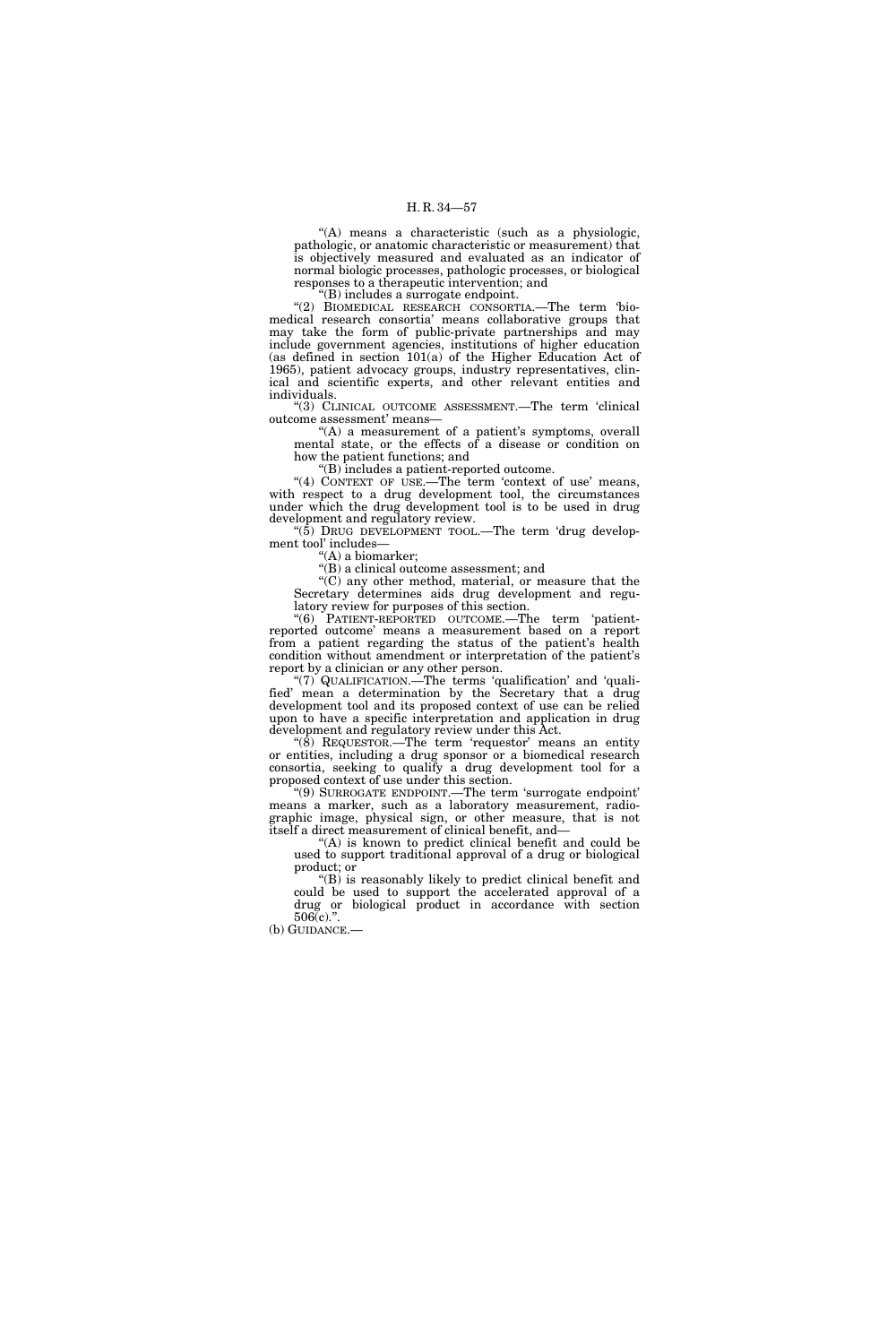(1) IN GENERAL.—The Secretary of Health and Human Services (referred to in this section as the "Secretary") shall, in consultation with biomedical research consortia (as defined in subsection (e) of section 507 of the Federal Food, Drug, and Cosmetic Act (as added by subsection (a)) and other interested parties through a collaborative public process, issue guidance to implement such section 507 that—

(A) provides a conceptual framework describing appropriate standards and scientific approaches to support the development of biomarkers delineated under the taxonomy established under paragraph (3);

(B) with respect to the qualification process under such section 507—

(i) describes the requirements that entities seeking to qualify a drug development tool under such section shall observe when engaging in such process;

(ii) outlines reasonable timeframes for the Secretary's review of letters, qualification plans, or full qualification packages submitted under such process; and

(iii) establishes a process by which such entities or the Secretary may consult with biomedical research consortia and other individuals and entities with expert knowledge and insights that may assist the Secretary in the review of qualification plans and full qualification submissions under such section; and

(C) includes such other information as the Secretary determines appropriate.

(2) TIMING.—Not later than 3 years after the date of the enactment of this Act, the Secretary shall issue draft guidance under paragraph (1) on the implementation of section 507 of the Federal Food, Drug, and Cosmetic Act (as added by subsection (a)). The Secretary shall issue final guidance on the implementation of such section not later than 6 months after the date on which the comment period for the draft guidance closes.

(3) TAXONOMY.—

(A) IN GENERAL.—For purposes of informing guidance under this subsection, the Secretary shall, in consultation with biomedical research consortia and other interested parties through a collaborative public process, establish a taxonomy for the classification of biomarkers (and related scientific concepts) for use in drug development.

(B) PUBLIC AVAILABILITY.—Not later than 2 years after the date of the enactment of this Act, the Secretary shall make such taxonomy publicly available in draft form for public comment. The Secretary shall finalize the taxonomy not later than 1 year after the close of the public comment period.

(c) MEETING AND REPORT.—

(1) MEETING.—Not later than 2 years after the date of the enactment of this Act, the Secretary shall convene a public meeting to describe and solicit public input regarding the qualification process under section 507 of the Federal Food, Drug, and Cosmetic Act, as added by subsection (a).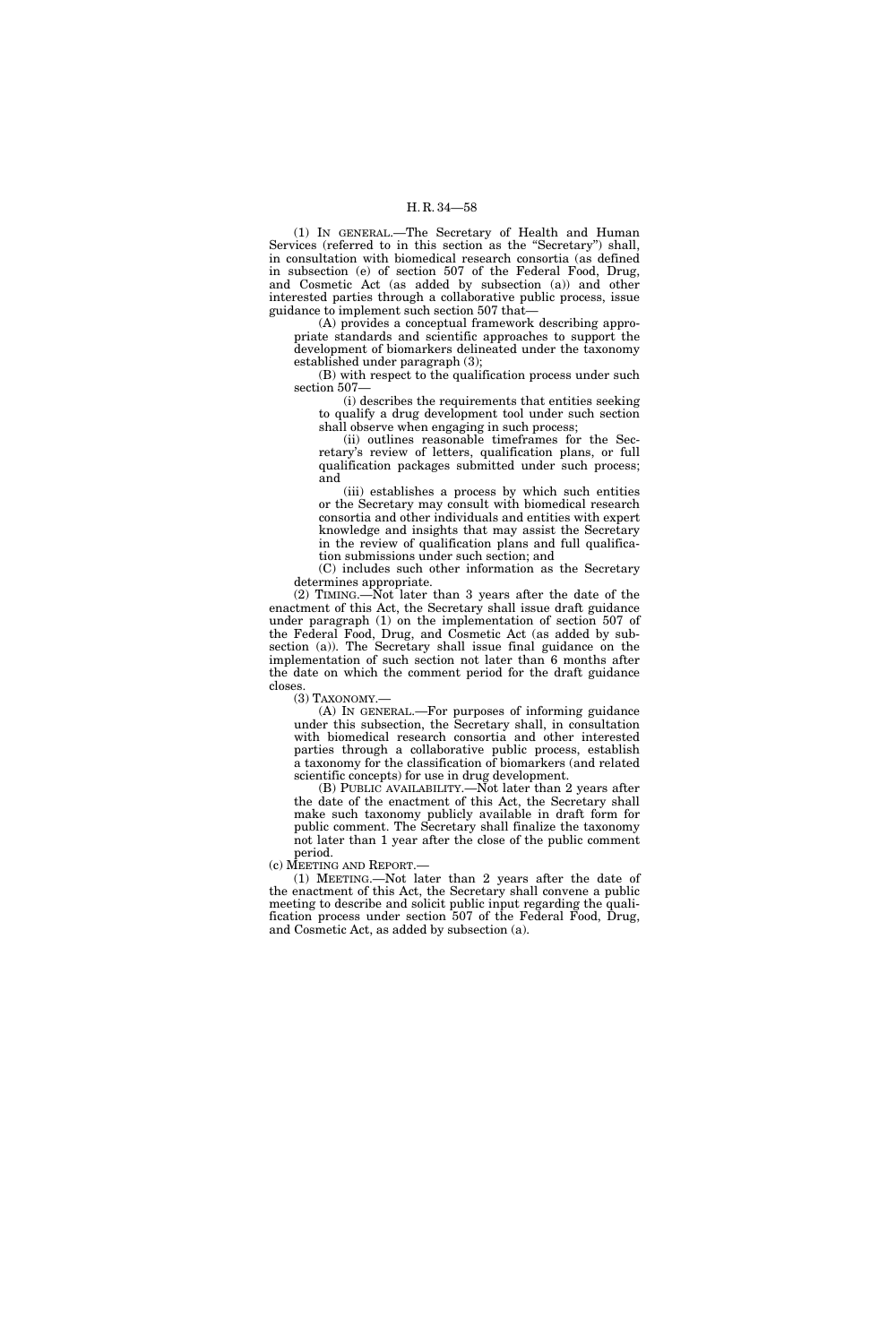(2) REPORT.—Not later than 5 years after the date of the enactment of this Act, the Secretary shall make publicly available on the Internet website of the Food and Drug Administration a report. Such report shall include, with respect to the qualification process under section 507 of the Federal Food, Drug, and Cosmetic Act, as added by subsection (a), information on—

(A) the number of requests submitted, as a letter of intent, for qualification of a drug development tool (as defined in subsection (e) of such section 507);

(B) the number of such requests accepted and determined to be eligible for submission of a qualification plan or full qualification package (as such terms are defined in subsection (e) of such section 507), respectively;

(C) the number of such requests for which external scientific experts were utilized in the development of a qualification plan or review of a full qualification package;

(D) the number of qualification plans and full qualification packages, respectively, submitted to the Secretary; and

(E) the drug development tools qualified through such qualification process, specified by type of tool, such as a biomarker or clinical outcome assessment (as such terms are defined in subsection (e) of such section 507).

### **SEC. 3012. TARGETED DRUGS FOR RARE DISEASES.**

Subchapter B of chapter V of the Federal Food, Drug, and Cosmetic Act (21 U.S.C. 360aa et seq.) is amended by inserting after section 529 the following:

#### **''SEC. 529A. TARGETED DRUGS FOR RARE DISEASES.**

"(a) PURPOSE.—The purpose of this section, through the approach provided for in subsection (b), is to—

''(1) facilitate the development, review, and approval of genetically targeted drugs and variant protein targeted drugs to address an unmet medical need in one or more patient subgroups, including subgroups of patients with different mutations of a gene, with respect to rare diseases or conditions that are serious or life-threatening; and

"(2) maximize the use of scientific tools or methods, including surrogate endpoints and other biomarkers, for such purposes.

"(b) LEVERAGING OF DATA FROM PREVIOUSLY APPROVED DRUG APPLICATION OR APPLICATIONS.—The Secretary may, consistent with applicable standards for approval under this Act or section 351(a) of the Public Health Service Act, allow the sponsor of an application under section 505(b)(1) of this Act or section 351(a) of the Public Health Service Act for a genetically targeted drug or a variant protein targeted drug to rely upon data and information—

''(1) previously developed by the same sponsor (or another sponsor that has provided the sponsor with a contractual right of reference to such data and information); and

" $(2)$  submitted by a sponsor described in paragraph  $(1)$ in support of one or more previously approved applications that were submitted under section 505(b)(1) of this Act or section 351(a) of the Public Health Service Act,

for a drug that incorporates or utilizes the same or similar genetically targeted technology as the drug or drugs that are the subject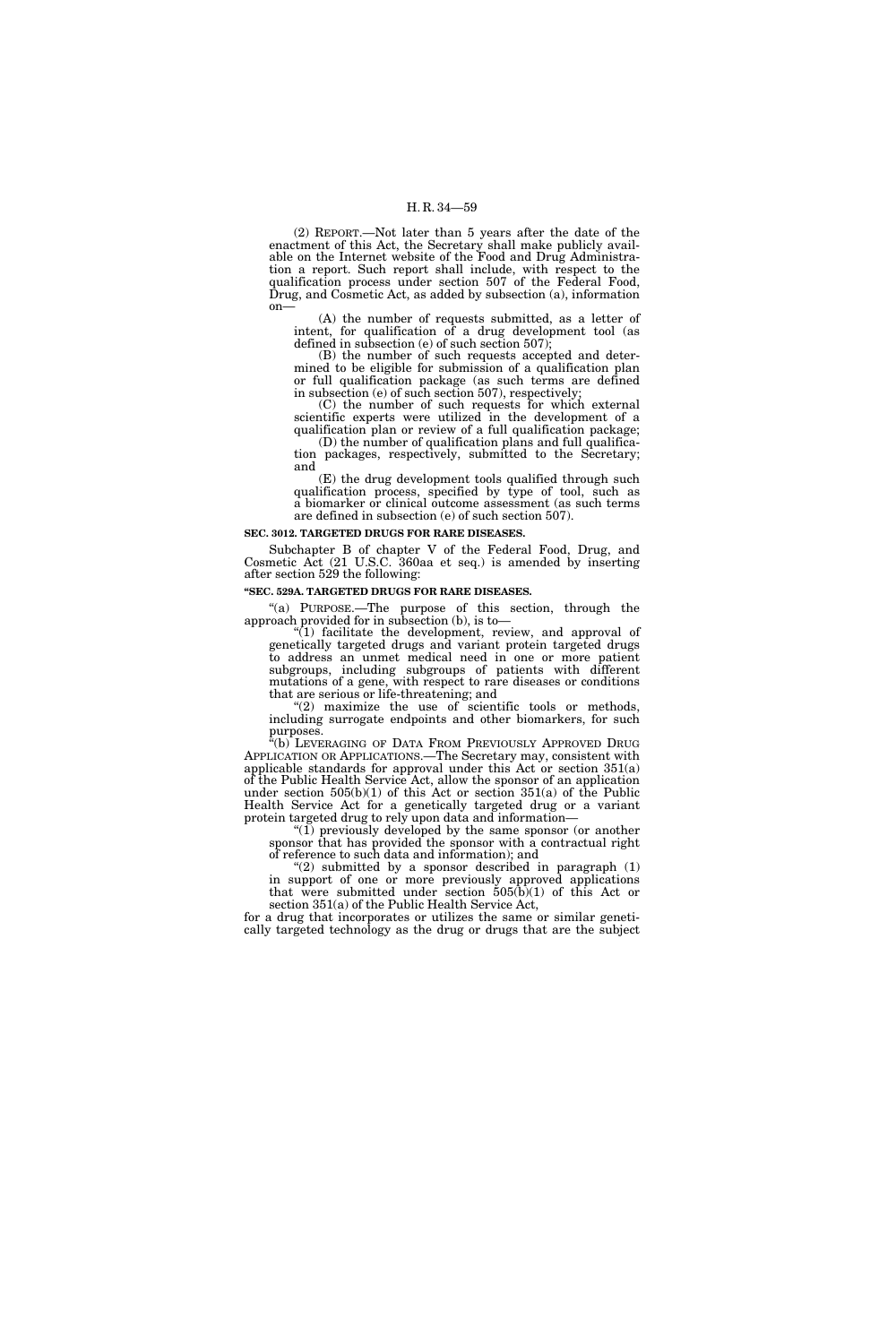of an application or applications described in paragraph (2) or for a variant protein targeted drug that is the same or incorporates or utilizes the same variant protein targeted drug, as the drug or drugs that are the subject of an application or applications described in paragraph (2).

''(c) DEFINITIONS.—For purposes of this section—

"(1) the term 'genetically targeted drug' means a drug that—

 $(A)$  is the subject of an application under section 505(b)(1) of this Act or section 351(a) of the Public Health Service Act for the treatment of a rare disease or condition (as such term is defined in section 526) that is serious or life-threatening;

''(B) may result in the modulation (including suppression, up-regulation, or activation) of the function of a gene or its associated gene product; and

''(C) incorporates or utilizes a genetically targeted technology;

" $(2)$  the term 'genetically targeted technology' means a technology comprising non-replicating nucleic acid or analogous compounds with a common or similar chemistry that is intended to treat one or more patient subgroups, including subgroups of patients with different mutations of a gene, with the same disease or condition, including a disease or condition due to other variants in the same gene; and

"(3) the term 'variant protein targeted drug' means a drug that—

 $(A)$  is the subject of an application under section  $505(b)(1)$  of this Act or section  $351(a)$  of the Public Health Service Act for the treatment of a rare disease or condition (as such term is defined in section 526) that is serious or life-threatening;

''(B) modulates the function of a product of a mutated gene where such mutation is responsible in whole or in part for a given disease or condition; and

''(C) is intended to treat one or more patient subgroups, including subgroups of patients with different mutations of a gene, with the same disease or condition.

"(d) RULE OF CONSTRUCTION.—Nothing in this section shall be construed to—

''(1) alter the authority of the Secretary to approve drugs pursuant to this Act or section 351 of the Public Health Service Act (as authorized prior to the date of enactment of the 21st Century Cures Act), including the standards of evidence, and applicable conditions, for approval under such applicable Act; or

"(2) confer any new rights, beyond those authorized under this Act or the Public Health Service Act prior to enactment of this section, with respect to the permissibility of a sponsor referencing information contained in another application submitted under section  $505(b)(1)$  of this Act or section  $351(a)$ of the Public Health Service Act.''.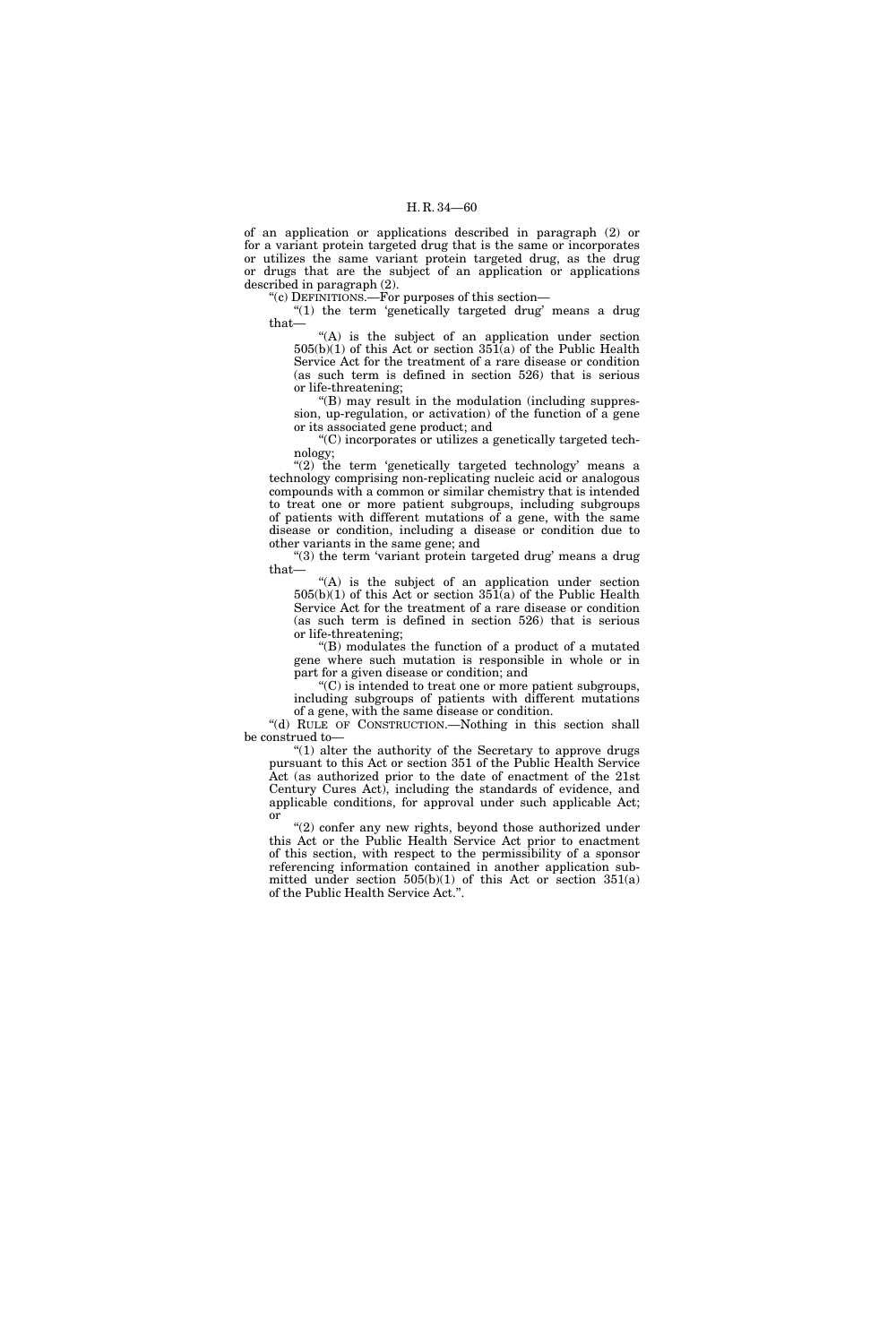### **SEC. 3013. REAUTHORIZATION OF PROGRAM TO ENCOURAGE TREAT-MENTS FOR RARE PEDIATRIC DISEASES.**

(a) IN GENERAL.—Section 529(b) of the Federal Food, Drug, and Cosmetic Act (21 U.S.C. 360ff(b)) is amended by striking paragraph (5) and inserting the following:

''(5) TERMINATION OF AUTHORITY.—The Secretary may not award any priority review vouchers under paragraph (1) after September 30, 2020, unless the rare pediatric disease product application—

''(A) is for a drug that, not later than September 30, 2020, is designated under subsection (d) as a drug for a rare pediatric disease; and

''(B) is, not later than September 30, 2022, approved under section  $505(b)(1)$  of this Act or section  $351(a)$  of the Public Health Service Act.''.

(b) REPORT.—The Advancing Hope Act of 2016 (Public Law 114–229) is amended by striking section 3.

#### **SEC. 3014. GAO STUDY OF PRIORITY REVIEW VOUCHER PROGRAMS.**

(a) STUDY.—The Comptroller General of the United States (referred to in this section as the ''Comptroller General'') shall conduct a study addressing the effectiveness and overall impact of the following priority review voucher programs, including any such programs amended or established by this Act:

(1) The neglected tropical disease priority review voucher program under section 524 of the Federal Food, Drug, and Cosmetic Act (21 U.S.C. 360n).

(2) The rare pediatric disease priority review voucher program under section 529 of the Federal Food, Drug, and Cosmetic Act (21 U.S.C. 360ff).

(3) The medical countermeasure priority review voucher program under section 565A of the Federal Food, Drug, and Cosmetic Act, as added by section 3086.

(b) ISSUANCE OF REPORT.—Not later than January 31, 2020, the Comptroller General shall submit to the Committee on Health, Education, Labor, and Pensions of the Senate and the Committee on Energy and Commerce of the House of Representatives a report containing the results of the study under subsection (a).

(c) CONTENTS OF REPORTS.—The report submitted under subsection (b) shall address—

(1) for each drug for which a priority review voucher has been awarded as of initiation of the study—

(A) the indications for which the drug is approved under section 505(c) of the Federal Food, Drug, and Cosmetic Act (21 U.S.C. 355(c)), pursuant to an application under section 505(b)(1) of such Act, or licensed under section 351(a) of the Public Health Service Act (42 U.S.C.  $262(a)$ ;

(B) whether, and to what extent, the voucher impacted the sponsor's decision to develop the drug; and

(C) whether, and to what extent, the approval or licensure of the drug, as applicable and appropriate—

(i) addressed a global unmet need related to the treatment or prevention of a neglected tropical disease, including whether the sponsor of a drug coordinated with international development organizations;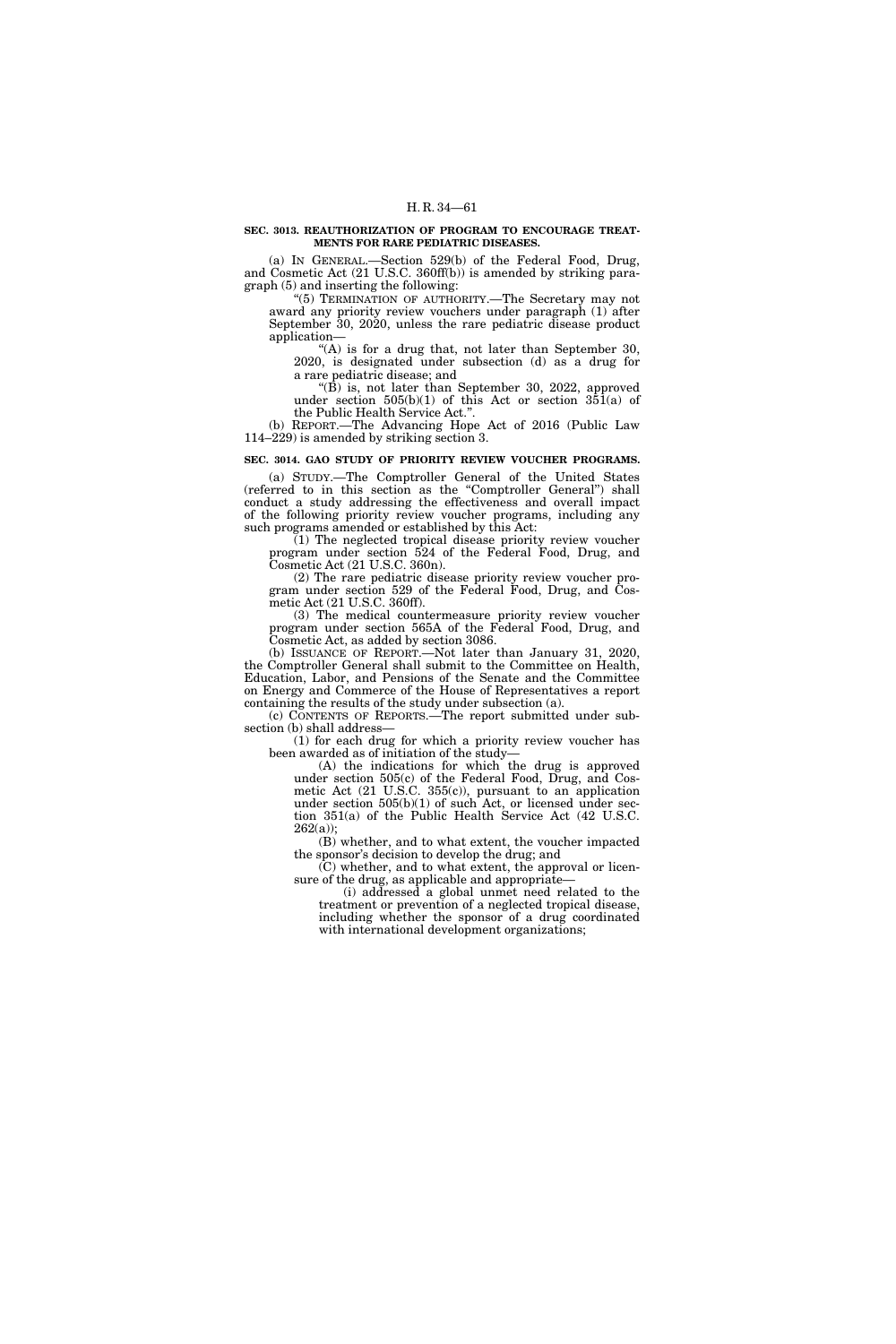(ii) addressed an unmet need related to the treatment of a rare pediatric disease; or

(iii) affected the Nation's preparedness against a chemical, biological, radiological, or nuclear threat, including naturally occurring threats;

(2) for each drug for which a priority review voucher has been used—

(A) the indications for which such drug is approved under section 505(c) of the Federal Food, Drug, and Cosmetic Act (21 U.S.C. 355(c)), pursuant to an application under section  $505(b)(1)$  of such Act, or licensed under section 351(a) of the Public Health Service Act (42 U.S.C. 262);

(B) the value of the voucher, if transferred; and

(C) the length of time between the date on which the voucher was awarded and the date on which the voucher was used; and

(3) an analysis of the priority review voucher programs described in subsection (a), including—

(A) the resources used by the Food and Drug Administration in reviewing drugs for which vouchers were used, including the effect of the programs on the Food and Drug Administration's review of drugs for which priority review vouchers were not awarded or used;

(B) whether any improvements to such programs are necessary to appropriately target incentives for the development of drugs that would likely not otherwise be developed, or developed in as timely a manner, and, as applicable and appropriate—

(i) address global unmet needs related to the treatment or prevention of neglected tropical diseases, including in countries in which neglected tropical diseases are endemic; or

(ii) address unmet needs related to the treatment of rare pediatric diseases; and

(C) whether the sunset of the rare pediatric disease program and medical countermeasure program has had an impact on the program, including any potential unintended consequences.

(d) PROTECTION OF NATIONAL SECURITY.—The Comptroller General shall conduct the study and issue reports under this section in a manner that does not compromise national security.

## **SEC. 3015. AMENDMENTS TO THE ORPHAN DRUG GRANTS.**

Section 5 of the Orphan Drug Act (21 U.S.C. 360ee) is amended—

(1) in subsection (a), by striking paragraph (1) and inserting the following: ''(1) defraying the costs of developing drugs for rare diseases or conditions, including qualified testing expenses,''; and

 $(2)$  in subsection  $(b)(1)$ —

(A) in subparagraph (A)(ii), by striking "and" after the semicolon;

(B) in subparagraph (B), by striking the period and inserting ''; and''; and

(C) by adding at the end the following: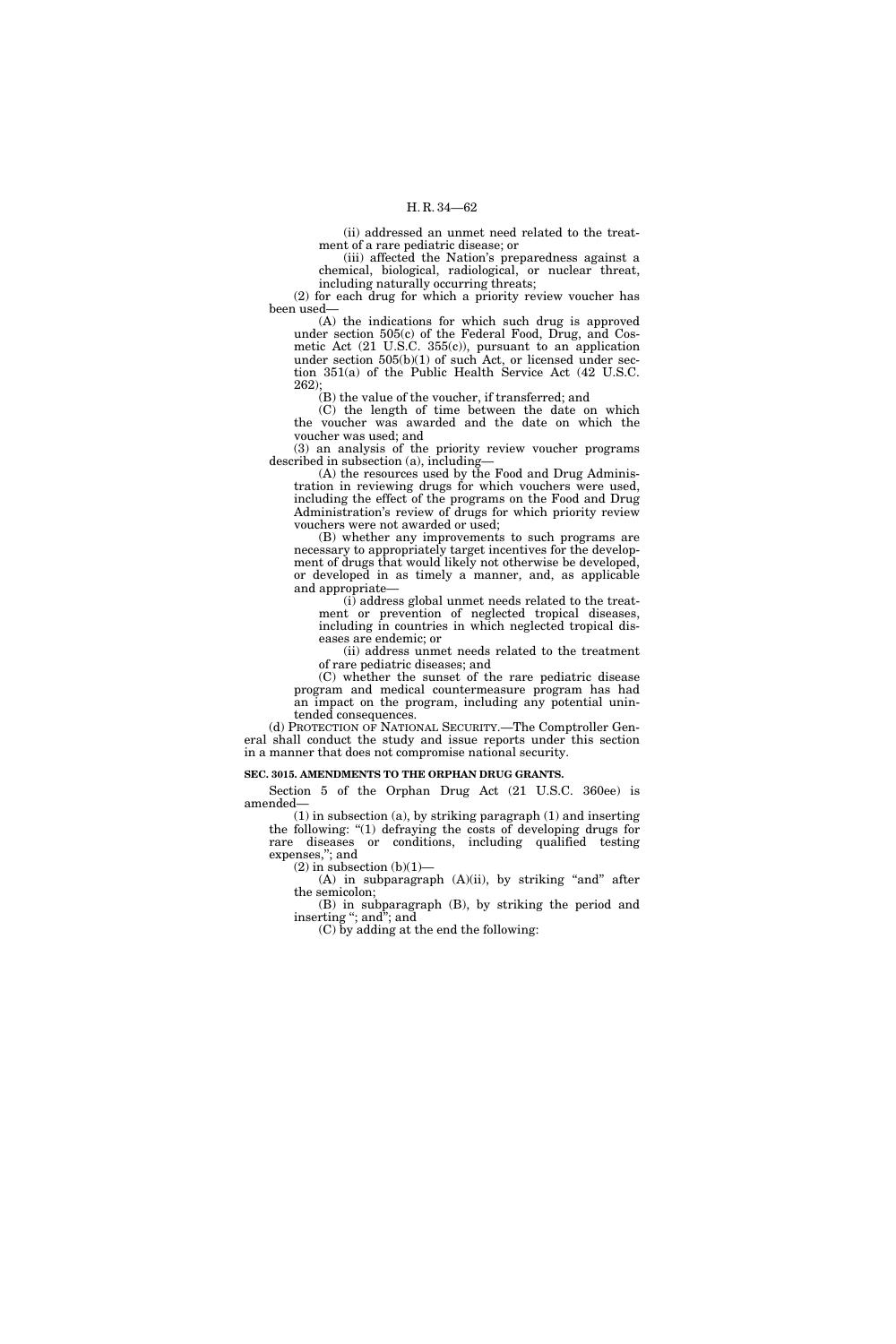''(C) prospectively planned and designed observational studies and other analyses conducted to assist in the understanding of the natural history of a rare disease or condition and in the development of a therapy, including studies and analyses to—

''(i) develop or validate a drug development tool related to a rare disease or condition; or

''(ii) understand the full spectrum of the disease manifestations, including describing genotypic and phenotypic variability and identifying and defining distinct subpopulations affected by a rare disease or condition.''.

### **SEC. 3016. GRANTS FOR STUDYING CONTINUOUS DRUG MANUFAC-TURING.**

(a) IN GENERAL.—The Secretary of Health and Human Services may award grants to institutions of higher education and nonprofit organizations for the purpose of studying and recommending improvements to the process of continuous manufacturing of drugs and biological products and similar innovative monitoring and control techniques.

(b) DEFINITIONS.—In this section—

(1) the term ''drug'' has the meaning given such term in section 201 of the Federal Food, Drug, and Cosmetic Act (21 U.S.C. 321);

(2) the term ''biological product'' has the meaning given such term in section 351(i) of the Public Health Service Act (42 U.S.C. 262(i)); and

(3) the term ''institution of higher education'' has the meaning given such term in section  $101(a)$  of the Higher Education Act of 1965 (20 U.S.C. 1001(a)).

# **Subtitle C—Modern Trial Design and Evidence Development**

# **SEC. 3021. NOVEL CLINICAL TRIAL DESIGNS.**

(a) PROPOSALS FOR USE OF NOVEL CLINICAL TRIAL DESIGNS FOR DRUGS AND BIOLOGICAL PRODUCTS.—For purposes of assisting sponsors in incorporating complex adaptive and other novel trial designs into proposed clinical protocols and applications for new drugs under section 505 of the Federal Food, Drug, and Cosmetic Act (21 U.S.C. 355) and biological products under section 351 of the Public Health Service Act (42 U.S.C. 262), the Secretary of Health and Human Services (referred to in this section as the "Secretary") shall conduct a public meeting and issue guidance in accordance with subsection  $(b)$ .

(b) GUIDANCE ADDRESSING USE OF NOVEL CLINICAL TRIAL DESIGNS.—

(1) IN GENERAL.—The Secretary, acting through the Commissioner of Food and Drugs, shall update or issue guidance addressing the use of complex adaptive and other novel trial design in the development and regulatory review and approval or licensure for drugs and biological products.

(2) CONTENTS.—The guidance under paragraph (1) shall address—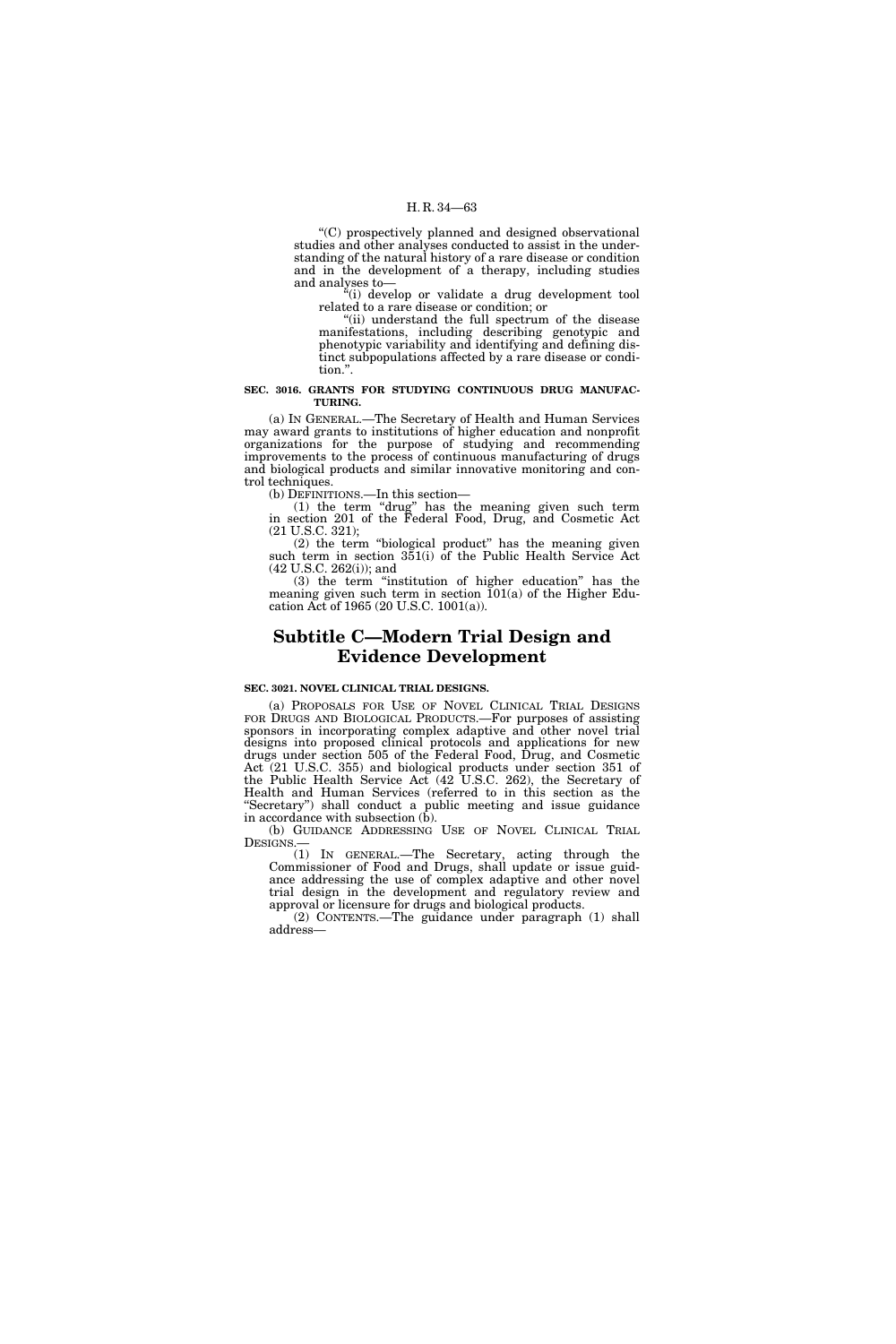(A) the use of complex adaptive and other novel trial designs, including how such clinical trials proposed or submitted help to satisfy the substantial evidence standard under section 505(d) of the Federal Food, Drug, and Cosmetic Act (21 U.S.C. 355(d));

(B) how sponsors may obtain feedback from the Secretary on technical issues related to modeling and simulations prior to—

(i) completion of such modeling or simulations; or

(ii) the submission of resulting information to the Secretary;

(C) the types of quantitative and qualitative information that should be submitted for review; and

(D) recommended analysis methodologies.

(3) PUBLIC MEETING.—Prior to updating or issuing the guidance required by paragraph (1), the Secretary shall consult with stakeholders, including representatives of regulated industry, academia, patient advocacy organizations, consumer groups, and disease research foundations, through a public meeting to be held not later than 18 months after the date of enactment of this Act.

(4) TIMING.—The Secretary shall update or issue a draft version of the guidance required by paragraph (1) not later than 18 months after the date of the public meeting required by paragraph (3) and finalize such guidance not later than 1 year after the date on which the public comment period for the draft guidance closes.

# **SEC. 3022. REAL WORLD EVIDENCE.**

Chapter V of the Federal Food, Drug, and Cosmetic Act is amended by inserting after section 505E (21 U.S.C. 355f) the following:

#### **''SEC. 505F. UTILIZING REAL WORLD EVIDENCE.**

''(a) IN GENERAL.—The Secretary shall establish a program to evaluate the potential use of real world evidence—

" $(1)$  to help to support the approval of a new indication for a drug approved under section  $505(c)$ ; and

 $(2)$  to help to support or satisfy postapproval study requirements.

''(b) REAL WORLD EVIDENCE DEFINED.—In this section, the term 'real world evidence' means data regarding the usage, or the potential benefits or risks, of a drug derived from sources other than randomized clinical trials.

"(c) PROGRAM FRAMEWORK.—<br>"(1) IN GENERAL.—Not later than 2 years after the date of enactment of the 21st Century Cures Act, the Secretary shall establish a draft framework for implementation of the program under this section.

"(2) CONTENTS OF FRAMEWORK.—The framework shall include information describing—

"(A) the sources of real world evidence, including ongoing safety surveillance, observational studies, registries, claims, and patient-centered outcomes research activities;

''(B) the gaps in data collection activities;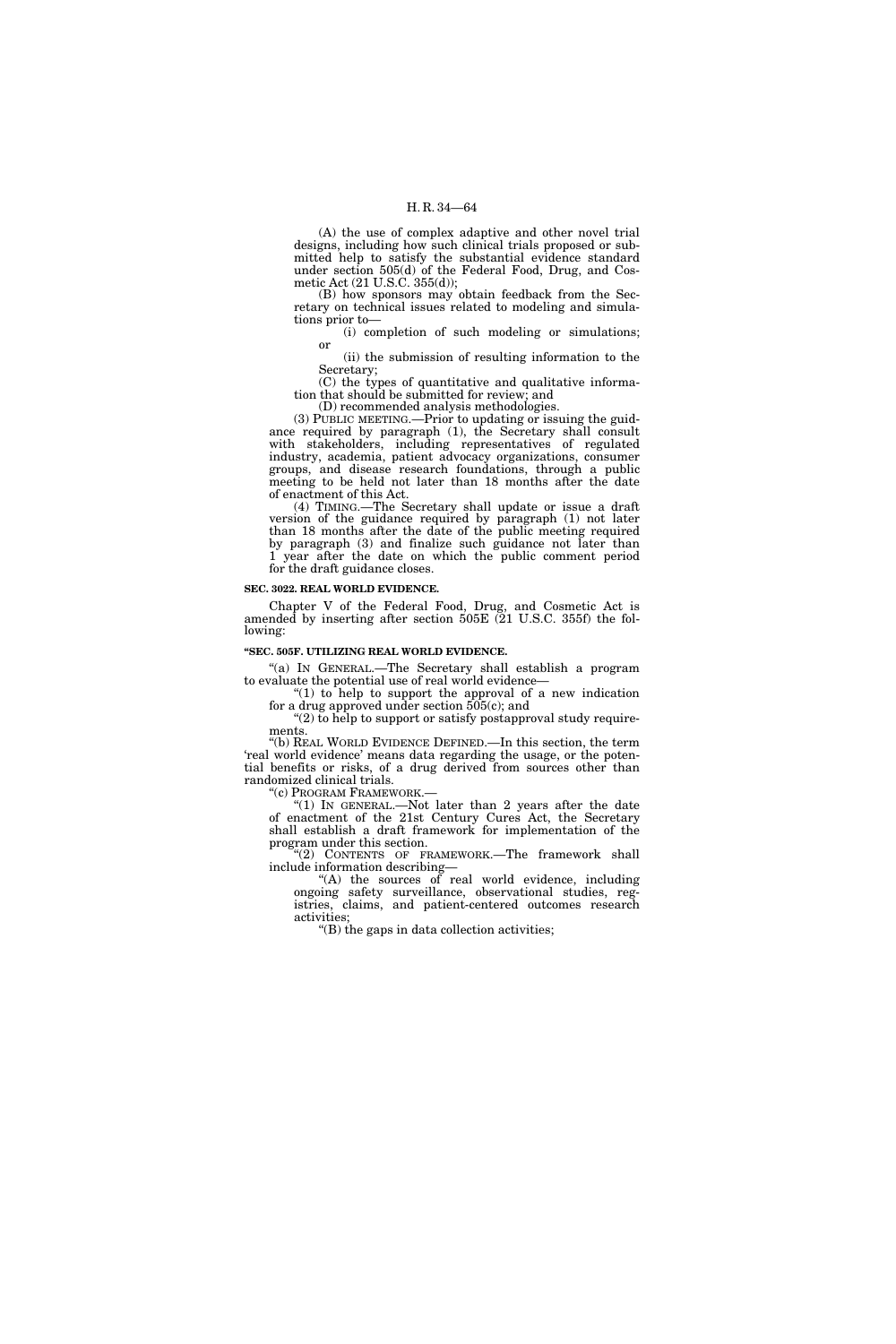''(C) the standards and methodologies for collection and analysis of real world evidence; and

''(D) the priority areas, remaining challenges, and potential pilot opportunities that the program established under this section will address.

''(3) CONSULTATION.—

"(A) In GENERAL.—In developing the program framework under this subsection, the Secretary shall consult with regulated industry, academia, medical professional organizations, representatives of patient advocacy organizations, consumer organizations, disease research foundations, and other interested parties.

''(B) PROCESS.—The consultation under subparagraph (A) may be carried out through approaches such as—

''(i) a public-private partnership with the entities described in such subparagraph in which the Secretary may participate;

"(ii) a contract, grant, or other arrangement, as the Secretary determines appropriate, with such a partnership or an independent research organization; or

"(iii) public workshops with the entities described in such subparagraph.

''(d) PROGRAM IMPLEMENTATION.—The Secretary shall, not later than 2 years after the date of enactment of the 21st Century Cures Act and in accordance with the framework established under subsection (c), implement the program to evaluate the potential use of real world evidence.

''(e) GUIDANCE FOR INDUSTRY.—The Secretary shall—

" $(1)$  utilize the program established under subsection  $(a)$ , its activities, and any subsequent pilots or written reports, to inform a guidance for industry on—

" $(A)$  the circumstances under which sponsors of drugs and the Secretary may rely on real world evidence for the purposes described in paragraphs (1) and (2) of subsection (a); and

''(B) the appropriate standards and methodologies for collection and analysis of real world evidence submitted for such purposes;

''(2) not later than 5 years after the date of enactment of the 21st Century Cures Act, issue draft guidance for industry as described in paragraph (1); and

''(3) not later than 18 months after the close of the public comment period for the draft guidance described in paragraph (2), issue revised draft guidance or final guidance.

"(1) In GENERAL.—Subject to paragraph  $(2)$ , nothing in this section prohibits the Secretary from using real world evidence for purposes not specified in this section, provided the Secretary determines that sufficient basis exists for any such nonspecified use.

"(2) STANDARDS OF EVIDENCE AND SECRETARY'S AUTHORITY.—This section shall not be construed to alter—

''(A) the standards of evidence under—

''(i) subsection (c) or (d) of section 505, including the substantial evidence standard in such subsection  $(d)$ ; or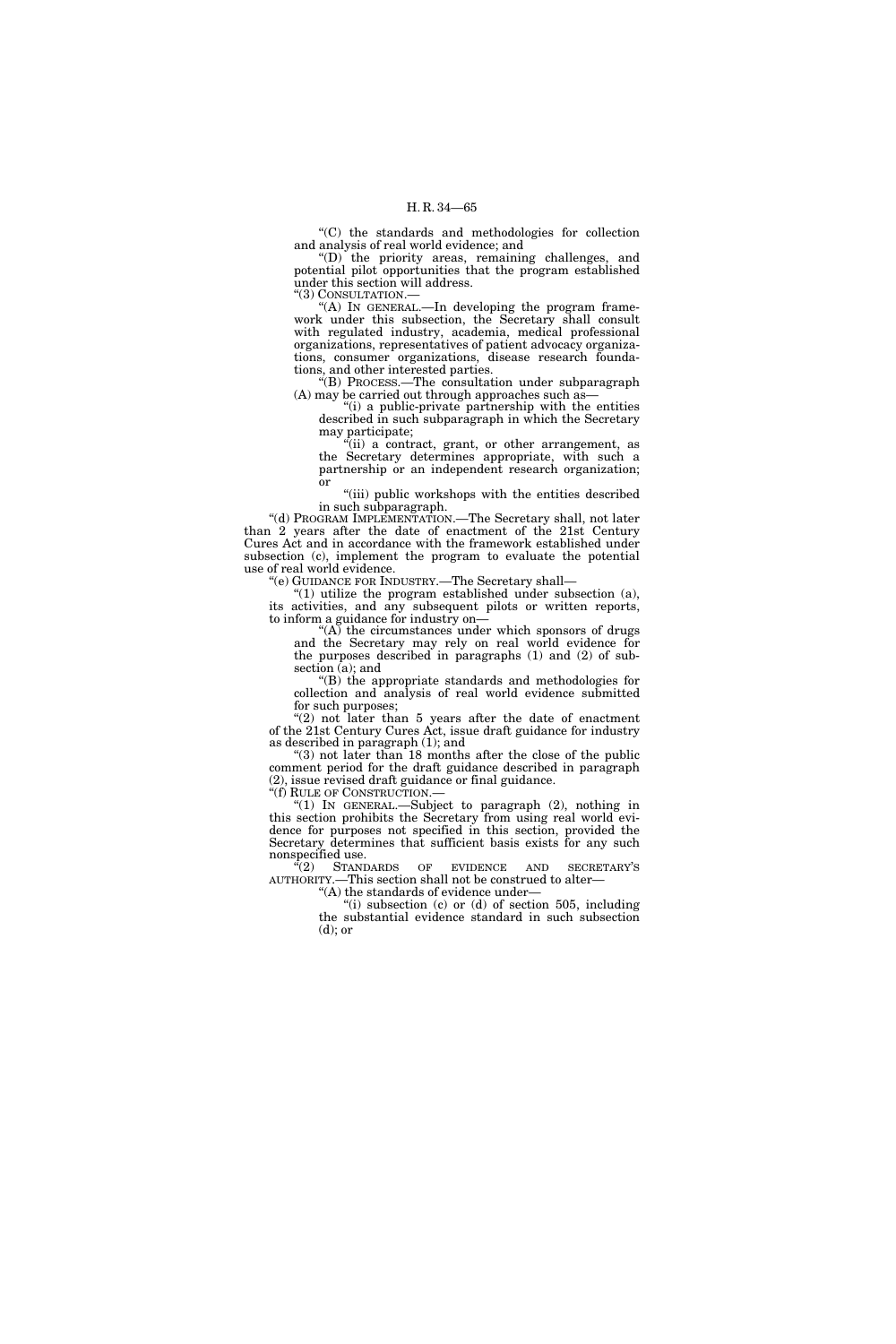"(ii) section  $351(a)$  of the Public Health Service Act; or

" $(B)$  the Secretary's authority to require postapproval studies or clinical trials, or the standards of evidence under which studies or trials are evaluated."

### **SEC. 3023. PROTECTION OF HUMAN RESEARCH SUBJECTS.**

(a) IN GENERAL.—In order to simplify and facilitate compliance by researchers with applicable regulations for the protection of human subjects in research, the Secretary of Health and Human Services (referred to in this section as the ''Secretary'') shall, to the extent practicable and consistent with other statutory provisions, harmonize differences between the HHS Human Subject Regulations and the FDA Human Subject Regulations in accordance with subsection (b).

(b) AVOIDING REGULATORY DUPLICATION AND UNNECESSARY DELAYS.—The Secretary shall, as appropriate—

(1) make such modifications to the provisions of the HHS Human Subject Regulations, the FDA Human Subject Regulations, and the vulnerable populations rules as may be necessary—

(A) to reduce regulatory duplication and unnecessary delays;

(B) to modernize such provisions in the context of multisite and cooperative research projects; and

(C) to protect vulnerable populations, incorporate local considerations, and support community engagement through mechanisms such as consultation with local researchers and human research protection programs, in a manner consistent with subparagraph (B); and

(2) ensure that human subject research that is subject to the HHS Human Subject Regulations and to the FDA Human Subject Regulations may—

(A) use joint or shared review;

(B) rely upon the review of—

(i) an independent institutional review board; or (ii) an institutional review board of an entity other

than the sponsor of the research; or

(C) use similar arrangements to avoid duplication of effort.

(c) CONSULTATION.—In harmonizing or modifying regulations or guidance under this section, the Secretary shall consult with stakeholders (including researchers, academic organizations, hospitals, institutional research boards, pharmaceutical, biotechnology, and medical device developers, clinical research organizations, patient groups, and others).

(d) TIMING.—The Secretary shall complete the harmonization described in subsection (a) not later than 3 years after the date of enactment of this Act.

(e) PROGRESS REPORT.—Not later than 2 years after the date of enactment of this Act, the Secretary shall submit to Congress a report on the progress made toward completing such harmonization.

(f) DEFINITIONS.—

(1) HUMAN SUBJECT REGULATIONS.—In this section: (A) FDA HUMAN SUBJECT REGULATIONS.—The term

''FDA Human Subject Regulations'' means the provisions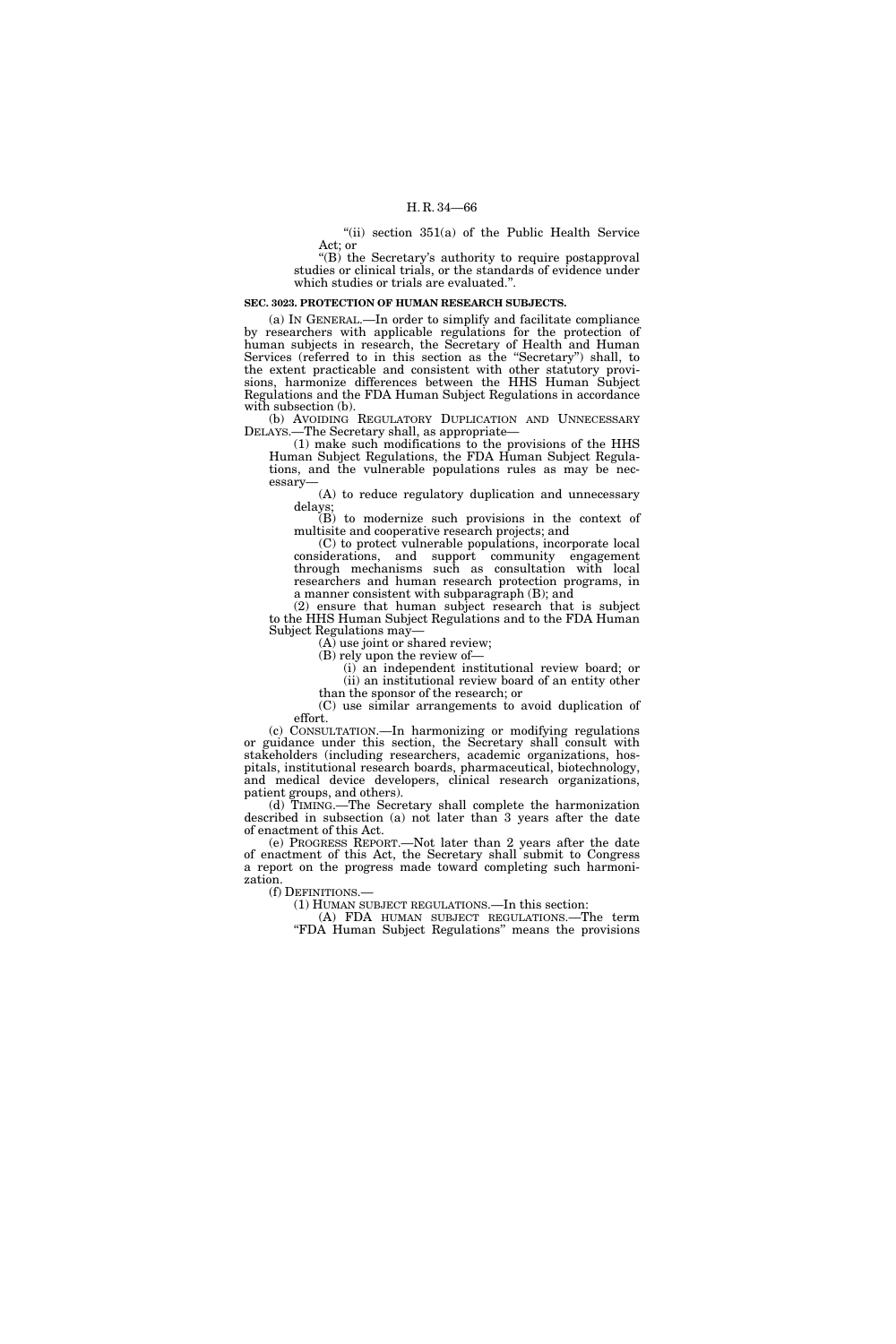of parts 50, 56, 312, and 812 of title 21, Code of Federal Regulations (or any successor regulations).

(B) HHS HUMAN SUBJECT REGULATIONS.—The term ''HHS Human Subject Regulations'' means the provisions of subpart A of part 46 of title 45, Code of Federal Regulations (or any successor regulations).

(C) VULNERABLE POPULATION RULES.—The term ''vulnerable population rules'' means—

(i) except in the case of research described in clause (ii), the provisions of subparts B through D of part 46, Code of Federal Regulations (or any successor regulations); and

(ii) in the case of research that is subject to FDA Human Subject Regulations, the provisions applicable to vulnerable populations under part 56 of title 21, Code of Federal Regulations (or any successor regulations) and subpart D of part 50 of such title 21 (or any successor regulations).

(2) INSTITUTIONAL REVIEW BOARD DEFINED.—In this section, the term ''institutional review board'' has the meaning that applies to the term ''institutional review board'' under the HHS Human Subject Regulations.

# **SEC. 3024. INFORMED CONSENT WAIVER OR ALTERATION FOR CLIN-ICAL INVESTIGATIONS.**

(a) DEVICES.—Section 520(g)(3) of the Federal Food, Drug, and Cosmetic Act (21 U.S.C. 360j(g)(3)) is amended—

 $(1)$  in subparagraph  $(D)$ , by striking "except where subject to such conditions as the Secretary may prescribe, the investigator'' and inserting the following: ''except where, subject to such conditions as the Secretary may prescribe—

"(i) the proposed clinical testing poses no more than minimal risk to the human subject and includes appropriate safeguards to protect the rights, safety, and welfare of the human subject; or

'(ii) the investigator"; and

(2) in the matter following subparagraph (D), by striking "subparagraph  $(D)$ " and inserting "subparagraph  $(D)(ii)$ ".

(b) DRUGS.—Section 505(i)(4) of the Federal Food, Drug, and Cosmetic Act (21 U.S.C. 355(i)(4)) is amended by striking ''except where it is not feasible or it is contrary to the best interests of such human beings'' and inserting ''except where it is not feasible, it is contrary to the best interests of such human beings, or the proposed clinical testing poses no more than minimal risk to such human beings and includes appropriate safeguards as prescribed to protect the rights, safety, and welfare of such human beings''.

# **Subtitle D—Patient Access to Therapies and Information**

**SEC. 3031. SUMMARY LEVEL REVIEW.** 

(a) FFDCA.—Section 505(c) of the Federal Food, Drug, and Cosmetic Act (21 U.S.C. 355(c)) is amended by adding at the end the following:

" $(5)(A)$  The Secretary may rely upon qualified data summaries to support the approval of a supplemental application, with respect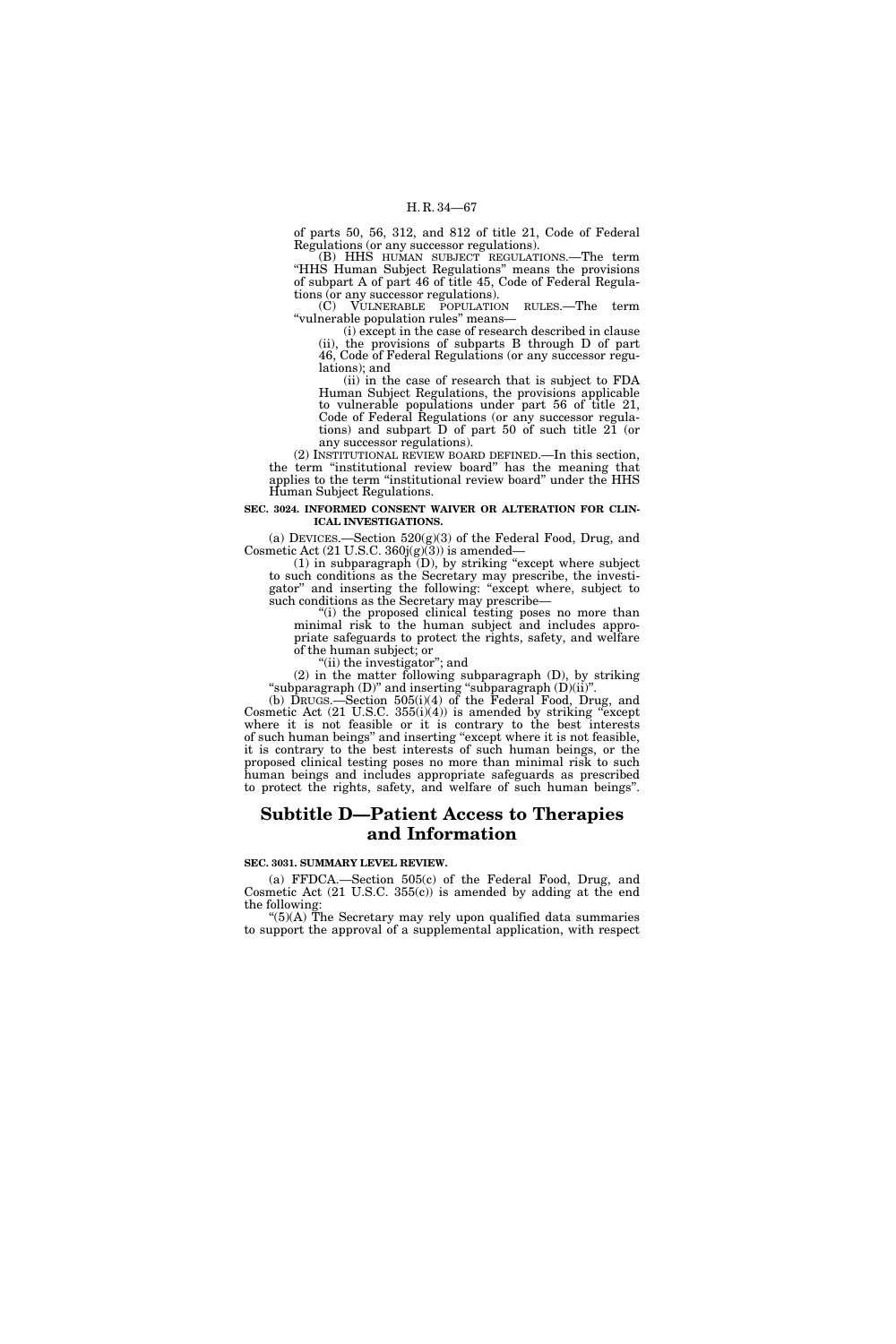to a qualified indication for a drug, submitted under subsection (b), if such supplemental application complies with subparagraph (B).

''(B) A supplemental application is eligible for review as described in subparagraph (A) only if—

''(i) there is existing data available and acceptable to the Secretary demonstrating the safety of the drug; and

''(ii) all data used to develop the qualified data summaries are submitted to the Secretary as part of the supplemental application.

 $\mathcal{C}(\overline{C})$  The Secretary shall post on the Internet website of the Food and Drug Administration and update annually—

"(i) the number of applications reviewed solely under subparagraph (A) or section  $351(a)(2)(E)$  of the Public Health Service Act;

"(ii) the average time for completion of review under subparagraph (A) or section  $351(a)(2)(E)$  of the Public Health Service Act;

"(iii) the average time for review of supplemental applications where the Secretary did not use review flexibility under subparagraph (A) or section 351(a)(2)(E) of the Public Health Service Act; and

"(iv) the number of applications reviewed under subparagraph  $(A)$  or section  $351(a)(2)(E)$  of the Public Health Service Act for which the Secretary made use of full data sets in addition to the qualified data summary. ''(D) In this paragraph—

"(i) the term 'qualified indication' means an indication for a drug that the Secretary determines to be appropriate for summary level review under this paragraph; and

"(ii) the term 'qualified data summary' means a summary of clinical data that demonstrates the safety and effectiveness of a drug with respect to a qualified indication.<sup>1</sup>

(b) PHSA.—Section  $351(a)\dot{2}$  of the Public Health Service Act  $(42 \text{ U.S.C. } 262(a)(2))$  is amended by adding at the end the following:

" $(E)(i)$  The Secretary may rely upon qualified data summaries to support the approval of a supplemental application, with respect to a qualified indication for a drug, submitted under this subsection, if such supplemental application complies with the requirements of subparagraph  $(B)$  of section  $505(c)(5)$  of the Federal Food, Drug, and Cosmetic Act.

(ii) In this subparagraph, the terms 'qualified indication' and 'qualified data summary' have the meanings given such terms in section 505(c)(5) of the Federal Food, Drug, and Cosmetic Act.". **SEC. 3032. EXPANDED ACCESS POLICY.** 

Chapter V of the Federal Food, Drug, and Cosmetic Act is amended by inserting after section 561 (21 U.S.C. 360bbb) the following:

### **''SEC. 561A. EXPANDED ACCESS POLICY REQUIRED FOR INVESTIGA-TIONAL DRUGS.**

''(a) IN GENERAL.—The manufacturer or distributor of one or more investigational drugs for the diagnosis, monitoring, or treatment of one or more serious diseases or conditions shall make available the policy of the manufacturer or distributor on evaluating and responding to requests submitted under section 561(b) for provision of such a drug.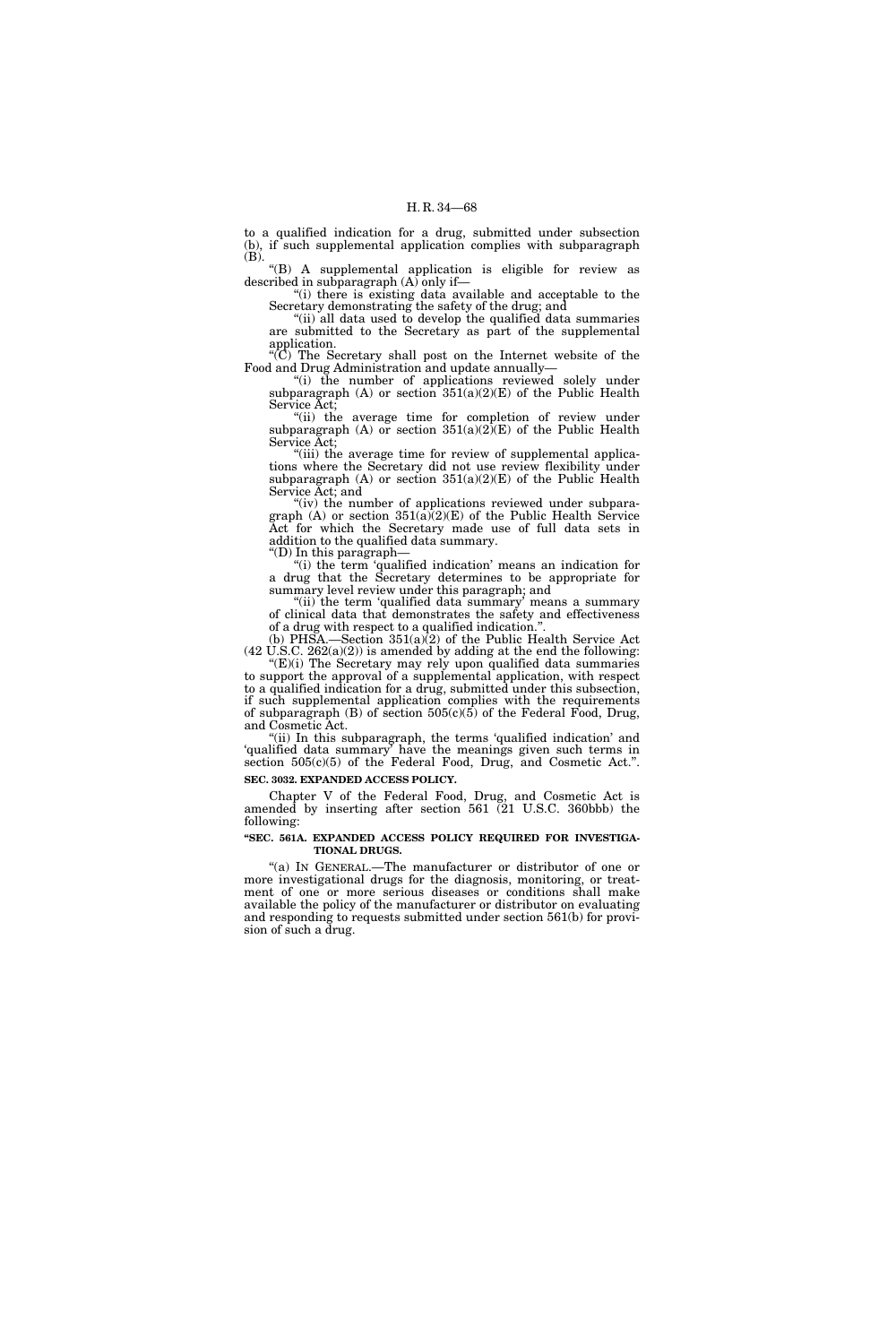''(b) PUBLIC AVAILABILITY OF EXPANDED ACCESS POLICY.—The policies under subsection (a) shall be made public and readily available, such as by posting such policies on a publicly available Internet website. Such policies may be generally applicable to all investigational drugs of such manufacturer or distributor.

"(c) CONTENT OF POLICY.—A policy described in subsection (a) shall include—

 $*(1)$  contact information for the manufacturer or distributor to facilitate communication about requests described in subsection (a);

''(2) procedures for making such requests;

''(3) the general criteria the manufacturer or distributor will use to evaluate such requests for individual patients, and for responses to such requests;

 $\mathcal{A}(\overline{4})$  the length of time the manufacturer or distributor anticipates will be necessary to acknowledge receipt of such requests; and

" $(5)$  a hyperlink or other reference to the clinical trial record containing information about the expanded access for such drug that is required under section  $402(j)(2)(A)(ii)(II)(gg)$ of the Public Health Service Act.

''(d) NO GUARANTEE OF ACCESS.—The posting of policies by manufacturers and distributors under subsection  $(a)$  shall not serve as a guarantee of access to any specific investigational drug by any individual patient.

''(e) REVISED POLICY.—Nothing in this section shall prevent a manufacturer or distributor from revising a policy required under this section at any time.

''(f) APPLICATION.—This section shall apply to a manufacturer or distributor with respect to an investigational drug beginning on the later of—

" $(1)$  the date that is 60 calendar days after the date of enactment of the 21st Century Cures Act; or

" $(2)$  the first initiation of a phase 2 or phase 3 study (as such terms are defined in section 312.21(b) and (c) of title 21, Code of Federal Regulations (or any successor regulations)) with respect to such investigational drug.".

## **SEC. 3033. ACCELERATED APPROVAL FOR REGENERATIVE ADVANCED THERAPIES.**

(a) IN GENERAL.—Section 506 of the Federal Food, Drug, and Cosmetic Act (21 U.S.C. 356) is amended—

(1) by transferring subsection (e) (relating to construction) so that it appears before subsection (f) (relating to awareness efforts); and

(2) by adding at the end the following:

"(g) REGENERATIVE ADVANCED THERAPY.-

''(1) IN GENERAL.—The Secretary, at the request of the sponsor of a drug, shall facilitate an efficient development program for, and expedite review of, such drug if the drug qualifies as a regenerative advanced therapy under the criteria described in paragraph (2).

"(2) CRITERIA.— $\overline{A}$  drug is eligible for designation as a regenerative advanced therapy under this subsection if—

''(A) the drug is a regenerative medicine therapy (as defined in paragraph (8));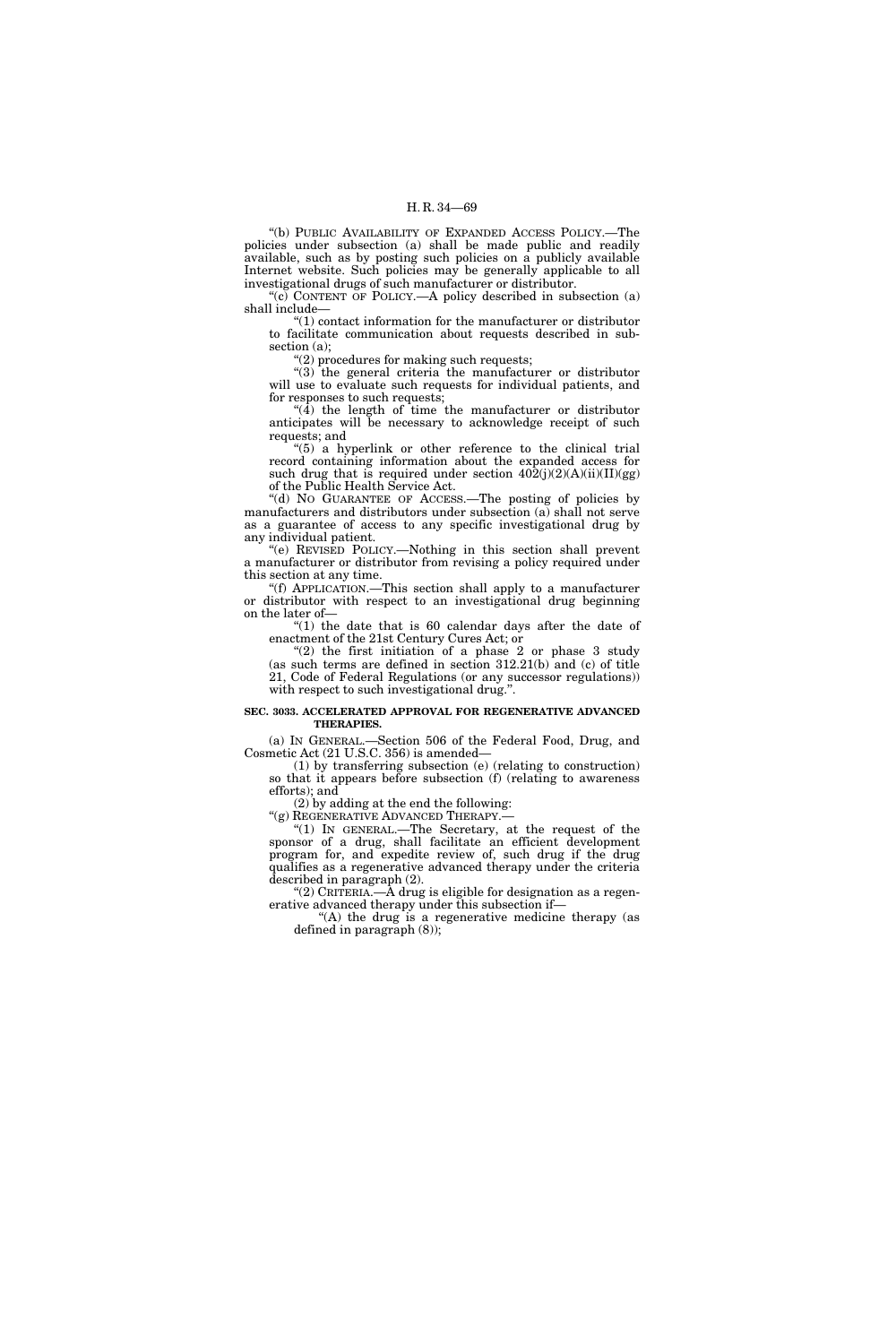''(B) the drug is intended to treat, modify, reverse, or cure a serious or life-threatening disease or condition; and

''(C) preliminary clinical evidence indicates that the drug has the potential to address unmet medical needs for such a disease or condition.

"(3) REQUEST FOR DESIGNATION.—The sponsor of a drug may request the Secretary to designate the drug as a regenerative advanced therapy concurrently with, or at any time after, submission of an application for the investigation of the drug under section  $505(i)$  of this Act or section  $351(a)(3)$  of the Public Health Service Act.

"(4) DESIGNATION.—Not later than 60 calendar days after the receipt of a request under paragraph (3), the Secretary shall determine whether the drug that is the subject of the request meets the criteria described in paragraph (2). If the Secretary determines that the drug meets the criteria, the Secretary shall designate the drug as a regenerative advanced therapy and shall take such actions as are appropriate under paragraph (1). If the Secretary determines that a drug does not meet the criteria for such designation, the Secretary shall include with the determination a written description of the rationale for such determination.

''(5) ACTIONS.—The sponsor of a regenerative advanced therapy shall be eligible for the actions to expedite development and review of such therapy under subsection  $(a)(3)(B)$ , including early interactions to discuss any potential surrogate or intermediate endpoint to be used to support the accelerated approval of an application for the product under subsection (c).

''(6) ACCESS TO EXPEDITED APPROVAL PATHWAYS.—An application for a regenerative advanced therapy under section  $505(b)(1)$  of this Act or section  $351(a)$  of the Public Health Service Act may be—

''(A) eligible for priority review, as described in the Manual of Policies and Procedures of the Food and Drug Administration and goals identified in the letters described in section 101(b) of the Prescription Drug User Fee Amendments of 2012; and

''(B) eligible for accelerated approval under subsection (c), as agreed upon pursuant to subsection  $(a)(3)(B)$ , through, as appropriate—

''(i) surrogate or intermediate endpoints reasonably likely to predict long-term clinical benefit; or

''(ii) reliance upon data obtained from a meaningful number of sites, including through expansion to additional sites, as appropriate.

"(7) POSTAPPROVAL REQUIREMENTS.—The sponsor of a regenerative advanced therapy that is granted accelerated approval and is subject to the postapproval requirements under subsection (c) may, as appropriate, fulfill such requirements, as the Secretary may require, through—

''(A) the submission of clinical evidence, clinical studies, patient registries, or other sources of real world evidence, such as electronic health records;

(B) the collection of larger confirmatory data sets, as agreed upon pursuant to subsection  $(a)(3)(B)$ ; or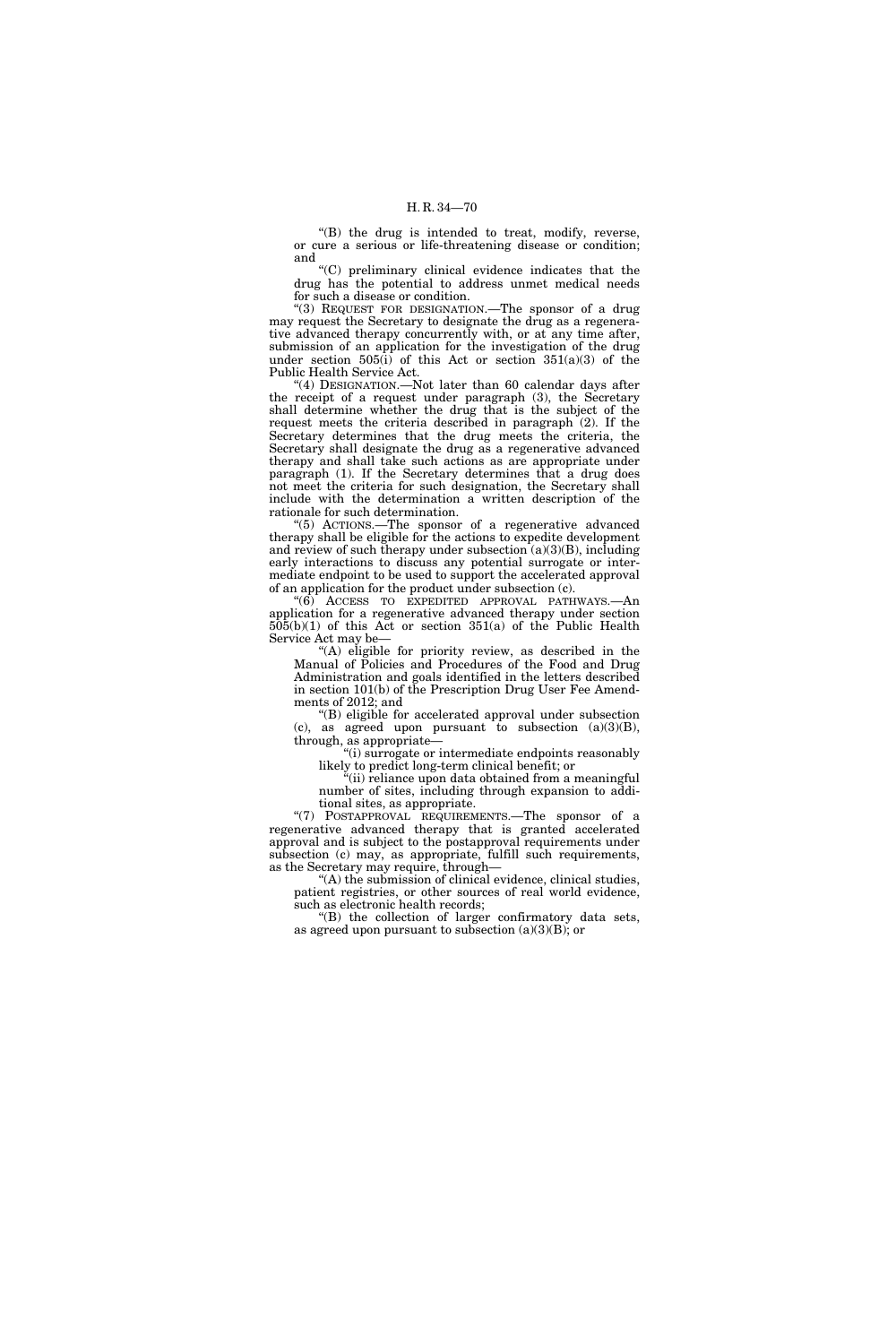''(C) postapproval monitoring of all patients treated with such therapy prior to approval of the therapy.

''(8) DEFINITION.—For purposes of this section, the term 'regenerative medicine therapy' includes cell therapy, therapeutic tissue engineering products, human cell and tissue products, and combination products using any such therapies or products, except for those regulated solely under section 361 of the Public Health Service Act and part 1271 of title 21, Code of Federal Regulations.''.

(b) RULE OF CONSTRUCTION.—Nothing in this section and the amendments made by this section shall be construed to alter the authority of the Secretary of Health and Human Services—

(1) to approve drugs pursuant to the Federal Food, Drug, and Cosmetic Act (21 U.S.C. 301 et seq.) and section 351 of the Public Health Service Act (42 U.S.C. 262) as authorized prior to the date of enactment of the 21st Century Cures Act, including the standards of evidence, and applicable conditions, for approval under such Acts; or

(2) to alter the authority of the Secretary to require postapproval studies pursuant to such Acts, as authorized prior to the date of enactment of the 21st Century Cures Act.

(c) CONFORMING AMENDMENT.—Section 506(e)(1) of the Federal Food, Drug, and Cosmetic Act (21 U.S.C. 356(e)(1)) is amended by inserting "and the 21st Century Cures Act" after "Food and Drug Administration Safety and Innovation Act''.

#### **SEC. 3034. GUIDANCE REGARDING DEVICES USED IN THE RECOVERY, ISOLATION, OR DELIVERY OF REGENERATIVE ADVANCED THERAPIES.**

(a) DRAFT GUIDANCE.—Not later than 1 year after the date of enactment of the 21st Century Cures Act, the Secretary of Health and Human Services, acting through the Commissioner of Food and Drugs, shall issue draft guidance clarifying how, in the context of regenerative advanced therapies, the Secretary will evaluate devices used in the recovery, isolation, or delivery of regenerative advanced therapies. In doing so, the Secretary shall specifically address—

(1) how the Food and Drug Administration intends to simplify and streamline regulatory requirements for combination device and cell or tissue products;

(2) what, if any, intended uses or specific attributes would result in a device used with a regenerative therapy product to be classified as a class III device;

(3) when the Food and Drug Administration considers it is necessary, if ever, for the intended use of a device to be limited to a specific intended use with only one particular type of cell; and

(4) application of the least burdensome approach to demonstrate how a device may be used with more than one cell type.

(b) FINAL GUIDANCE.—Not later than 12 months after the close of the period for public comment on the draft guidance under subsection (a), the Secretary of Health and Human Services shall finalize such guidance.

## **SEC. 3035. REPORT ON REGENERATIVE ADVANCED THERAPIES.**

(a) REPORT TO CONGRESS.—Before March 1 of each calendar year, the Secretary of Health and Human Services shall, with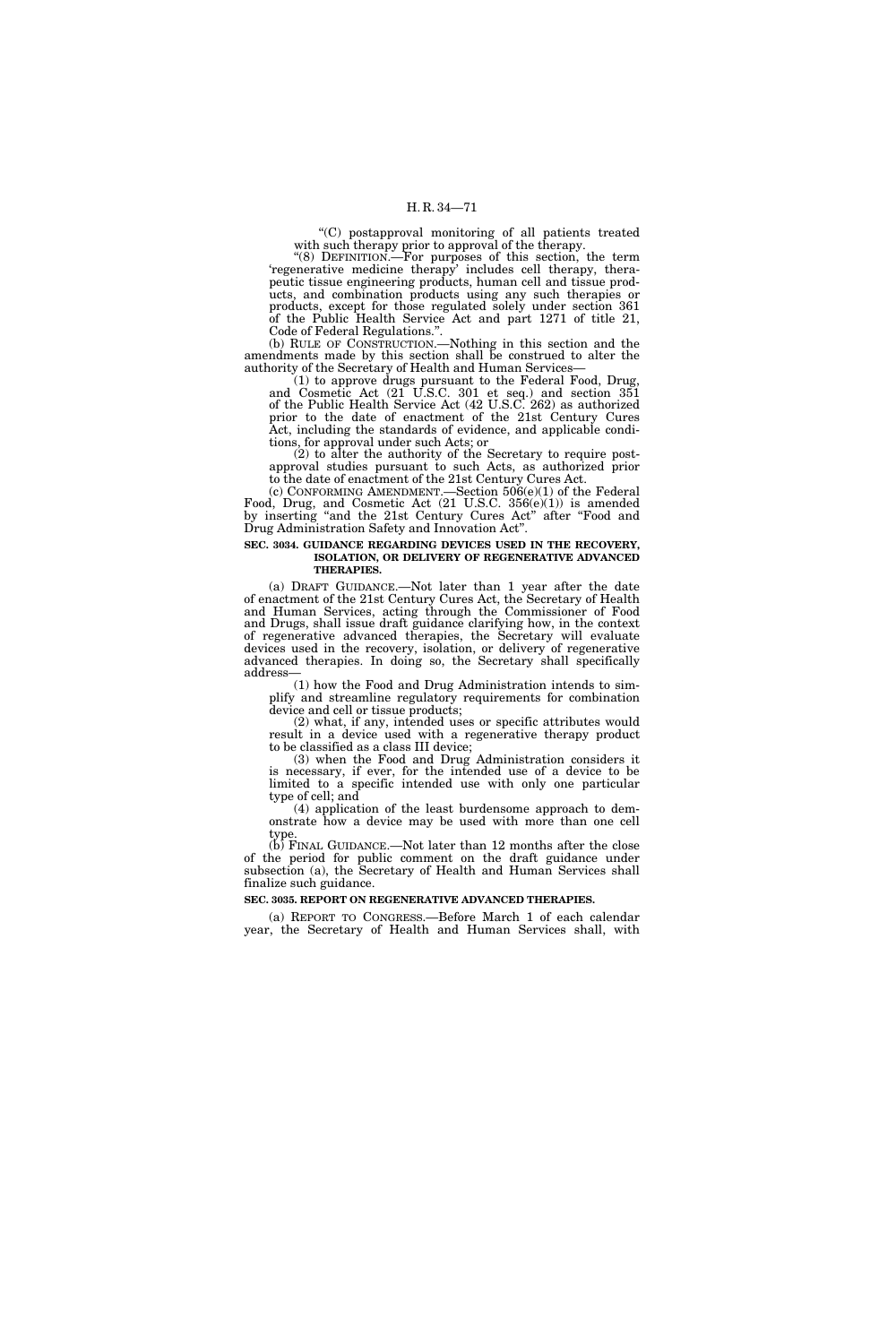respect to the previous calendar year, submit a report to the Committee on Health, Education, Labor, and Pensions of the Senate and the Committee on Energy and Commerce of the House of Representatives on—

(1) the number and type of applications for approval of regenerative advanced therapies filed, approved or licensed as applicable, withdrawn, or denied; and

(2) how many of such applications or therapies, as applicable, were granted accelerated approval or priority review.

(b) REGENERATIVE ADVANCED THERAPY.—In this section, the term "regenerative advanced therapy" has the meaning given such term in section 506(g) of the Federal Food, Drug, and Cosmetic Act, as added by section 3033 of this Act.

#### **SEC. 3036. STANDARDS FOR REGENERATIVE MEDICINE AND REGEN-ERATIVE ADVANCED THERAPIES.**

Subchapter A of chapter V of the Federal Food, Drug, and Cosmetic Act (21 U.S.C. 351 et seq.) is amended by inserting after section 506F the following:

#### **''SEC. 506G. STANDARDS FOR REGENERATIVE MEDICINE AND REGEN-ERATIVE ADVANCED THERAPIES.**

"(a) In GENERAL.—Not later than 2 years after the date of enactment of the 21st Century Cures Act, the Secretary, in consultation with the National Institute of Standards and Technology and stakeholders (including regenerative medicine and advanced therapies manufacturers and clinical trial sponsors, contract manufacturers, academic institutions, practicing clinicians, regenerative medicine and advanced therapies industry organizations, and standard setting organizations), shall facilitate an effort to coordinate and prioritize the development of standards and consensus definition of terms, through a public process, to support, through regulatory predictability, the development, evaluation, and review of regenerative medicine therapies and regenerative advanced therapies, including with respect to the manufacturing processes and controls of such products.

"(b) ACTIVITIES.—<br>"(1) IN GENERAL.—In carrying out this section, the Secretary shall continue to—

''(A) identity opportunities to help advance the development of regenerative medicine therapies and regenerative advanced therapies;

''(B) identify opportunities for the development of laboratory regulatory science research and documentary standards that the Secretary determines would help support the development, evaluation, and review of regenerative medicine therapies and regenerative advanced therapies through regulatory predictability; and

''(C) work with stakeholders, such as those described in subsection (a), as appropriate, in the development of such standards.

"(2) REGULATIONS AND GUIDANCE.—Not later than 1 year after the development of standards as described in subsection (a), the Secretary shall review relevant regulations and guidance and, through a public process, update such regulations and guidance as the Secretary determines appropriate.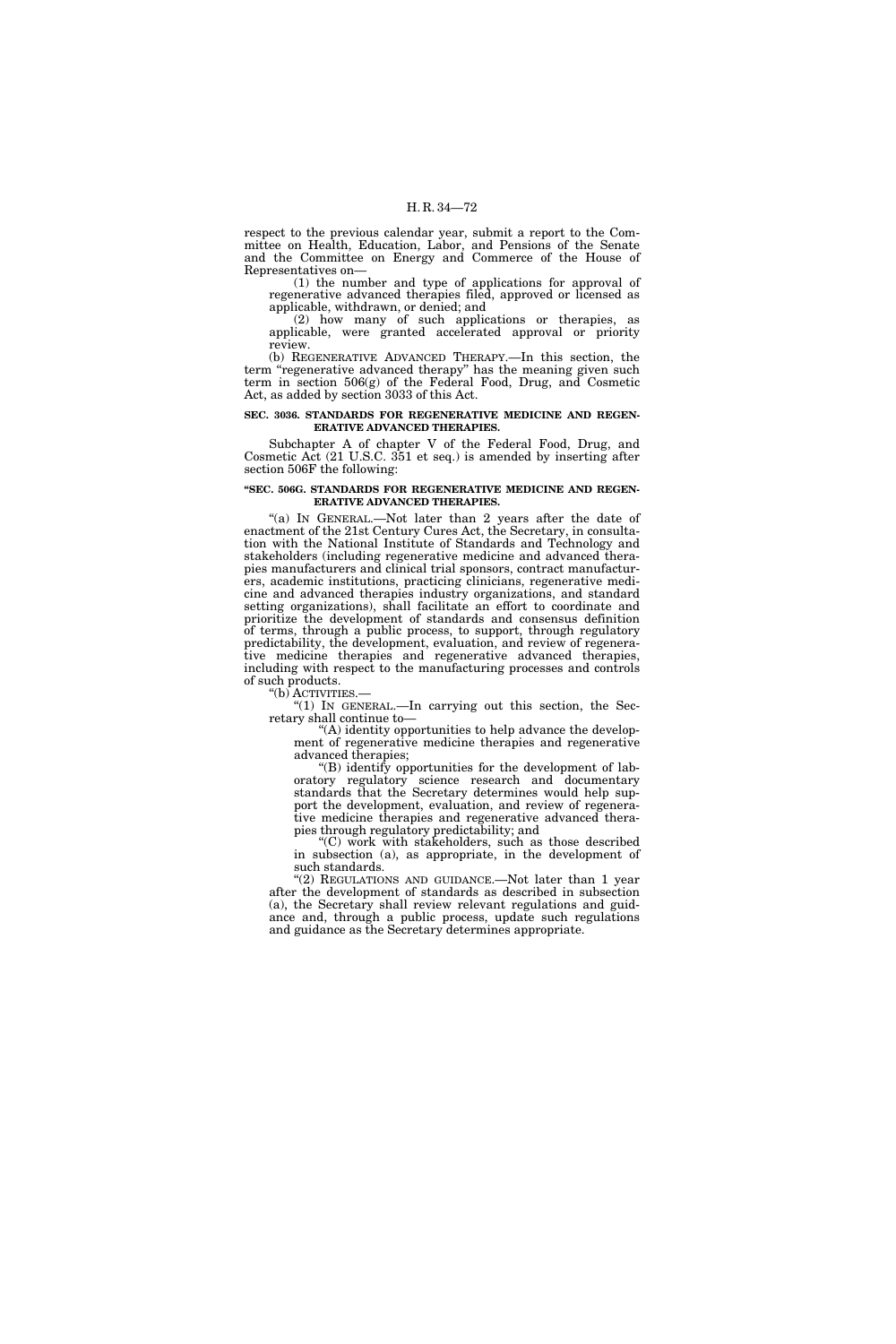''(c) DEFINITIONS.—For purposes of this section, the terms 'regenerative medicine therapy' and 'regenerative advanced therapy' have the meanings given such terms in section  $506(g)$ .".

# **SEC. 3037. HEALTH CARE ECONOMIC INFORMATION.**

Section 502(a) of the Federal Food, Drug, and Cosmetic Act  $(21$  U.S.C.  $352(a)$ ) is amended–

(1) by striking "(a) If its" and inserting " $(a)(1)$  If its"; (2) by striking ''a formulary committee, or other similar entity, in the course of the committee or the entity carrying out its responsibilities for the selection of drugs for managed care or other similar organizations'' and inserting ''a payor, formulary committee, or other similar entity with knowledge and expertise in the area of health care economic analysis, carrying out its responsibilities for the selection of drugs for coverage or reimbursement'';

(3) by striking ''directly relates'' and inserting ''relates''; (4) by striking ''and is based on competent and reliable scientific evidence. The requirements set forth in section 505(a) or in section 351(a) of the Public Health Service Act shall not apply to health care economic information provided to such a committee or entity in accordance with this paragraph'' and inserting '', is based on competent and reliable scientific evidence, and includes, where applicable, a conspicuous and prominent statement describing any material differences between the health care economic information and the labeling approved for the drug under section 505 or under section 351 of the Public Health Service Act. The requirements set forth in section  $505(a)$  or in subsections (a) and (k) of section 351 of the Public Health Service Act shall not apply to health care economic information provided to such a payor, committee, or entity in accordance with this paragraph''; and

(5) by striking ''In this paragraph, the term'' and all that follows and inserting the following:

 $C(2)(A)$  For purposes of this paragraph, the term 'health care economic information' means any analysis (including the clinical data, inputs, clinical or other assumptions, methods, results, and other components underlying or comprising the analysis) that identifies, measures, or describes the economic consequences, which may be based on the separate or aggregated clinical consequences of the represented health outcomes, of the use of a drug. Such analysis may be comparative to the use of another drug, to another health care intervention, or to no intervention.

''(B) Such term does not include any analysis that relates only to an indication that is not approved under section 505 or under section 351 of the Public Health Service Act for such drug.''.

#### **SEC. 3038. COMBINATION PRODUCT INNOVATION.**

(a) IN GENERAL.—Section  $503(g)$  of the Federal Food, Drug, and Cosmetic Act (21 U.S.C. 353(g)) is amended—

(1) by striking paragraph (3);

(2) by redesignating paragraph (2) as paragraph (7);

(3) by redesignating paragraphs (4) and (5) as paragraphs  $(8)$  and  $(9)$ , respectively;

(4) by striking " $(g)(1)$ " and all that follows through the end of paragraph  $(I)$  and inserting the following: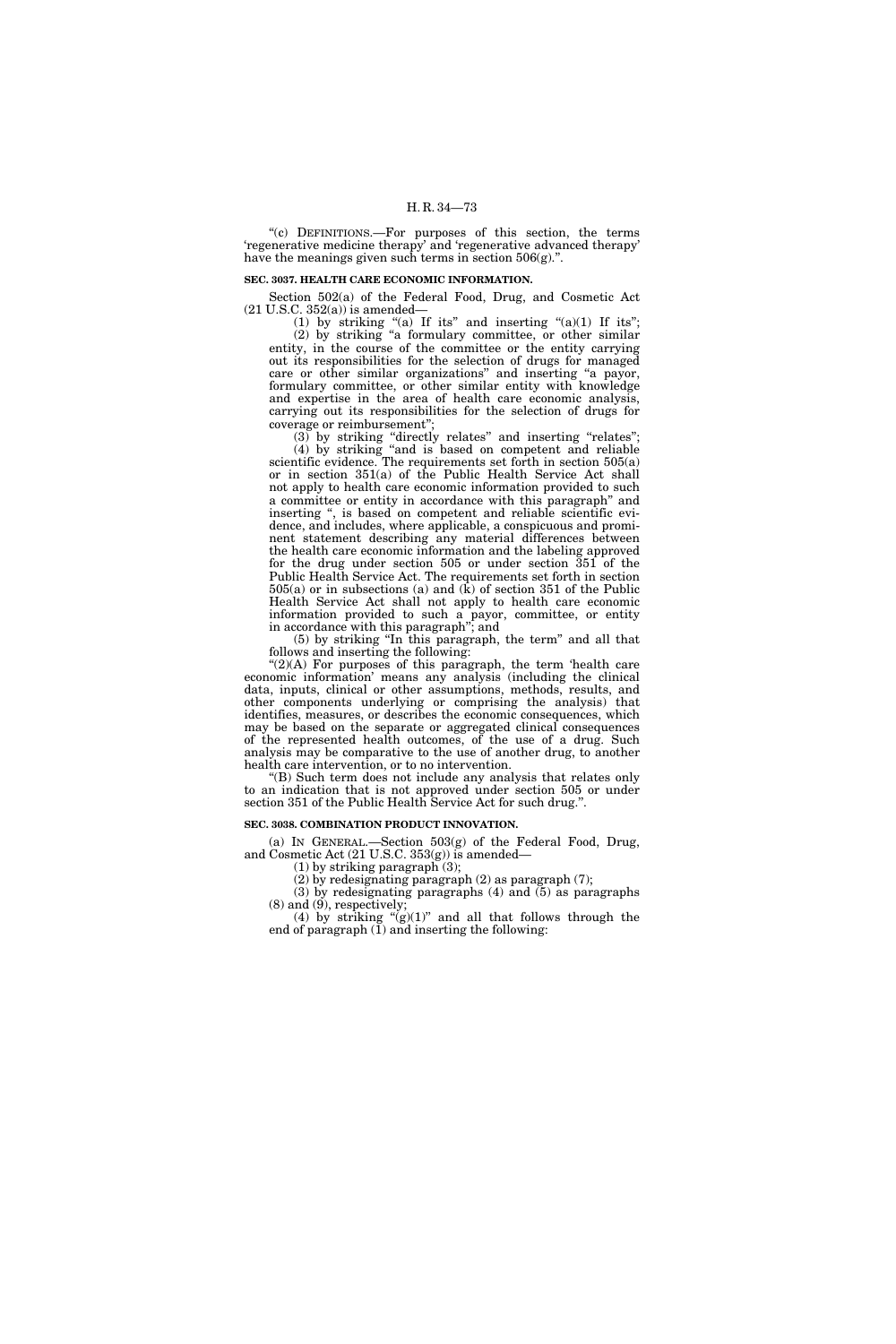" $(g)(1)(A)$  The Secretary shall, in accordance with this subsection, assign a primary agency center to regulate products that constitute a combination of a drug, device, or biological product.

"(B) The Secretary shall conduct the premarket review of any combination product under a single application, whenever appropriate.

''(C) For purposes of this subsection, the term 'primary mode of action' means the single mode of action of a combination product expected to make the greatest contribution to the overall intended therapeutic effects of the combination product.

''(D) The Secretary shall determine the primary mode of action of the combination product. If the Secretary determines that the primary mode of action is that of—

"(i) a drug (other than a biological product), the agency center charged with premarket review of drugs shall have primary jurisdiction;

''(ii) a device, the agency center charged with premarket review of devices shall have primary jurisdiction; or

"(iii) a biological product, the agency center charged with premarket review of biological products shall have primary jurisdiction.

''(E) In determining the primary mode of action of a combination product, the Secretary shall not determine that the primary mode of action is that of a drug or biological product solely because the combination product has any chemical action within or on the human body.

" $(F)$  If a sponsor of a combination product disagrees with the determination under subparagraph (D)—

'(i) such sponsor may request, and the Secretary shall provide, a substantive rationale to such sponsor that references scientific evidence provided by the sponsor and any other scientific evidence relied upon by the Secretary to support such determination; and

 $(ii)(I)$  the sponsor of the combination product may propose one or more studies (which may be nonclinical, clinical, or both) to establish the relevance, if any, of the chemical action in achieving the primary mode of action of such product;

(II) if the sponsor proposes any such studies, the Secretary and the sponsor of such product shall collaborate and seek to reach agreement, within a reasonable time of such proposal, not to exceed 90 calendar days, on the design of such studies; and

''(III) if an agreement is reached under subclause (II) and the sponsor conducts one or more of such studies, the Secretary shall consider the data resulting from any such study when reevaluating the determination of the primary mode of action of such product, and unless and until such reevaluation has occurred and the Secretary issues a new determination, the determination of the Secretary under subparagraph (D) shall remain in effect.

" $(2)(A)(i)$  To establish clarity and certainty for the sponsor, the sponsor of a combination product may request a meeting on such combination product. If the Secretary concludes that a determination of the primary mode of action pursuant to paragraph (1)(D) is necessary, the sponsor may request such meeting only after the Secretary makes such determination. If the sponsor submits a written meeting request, the Secretary shall, not later than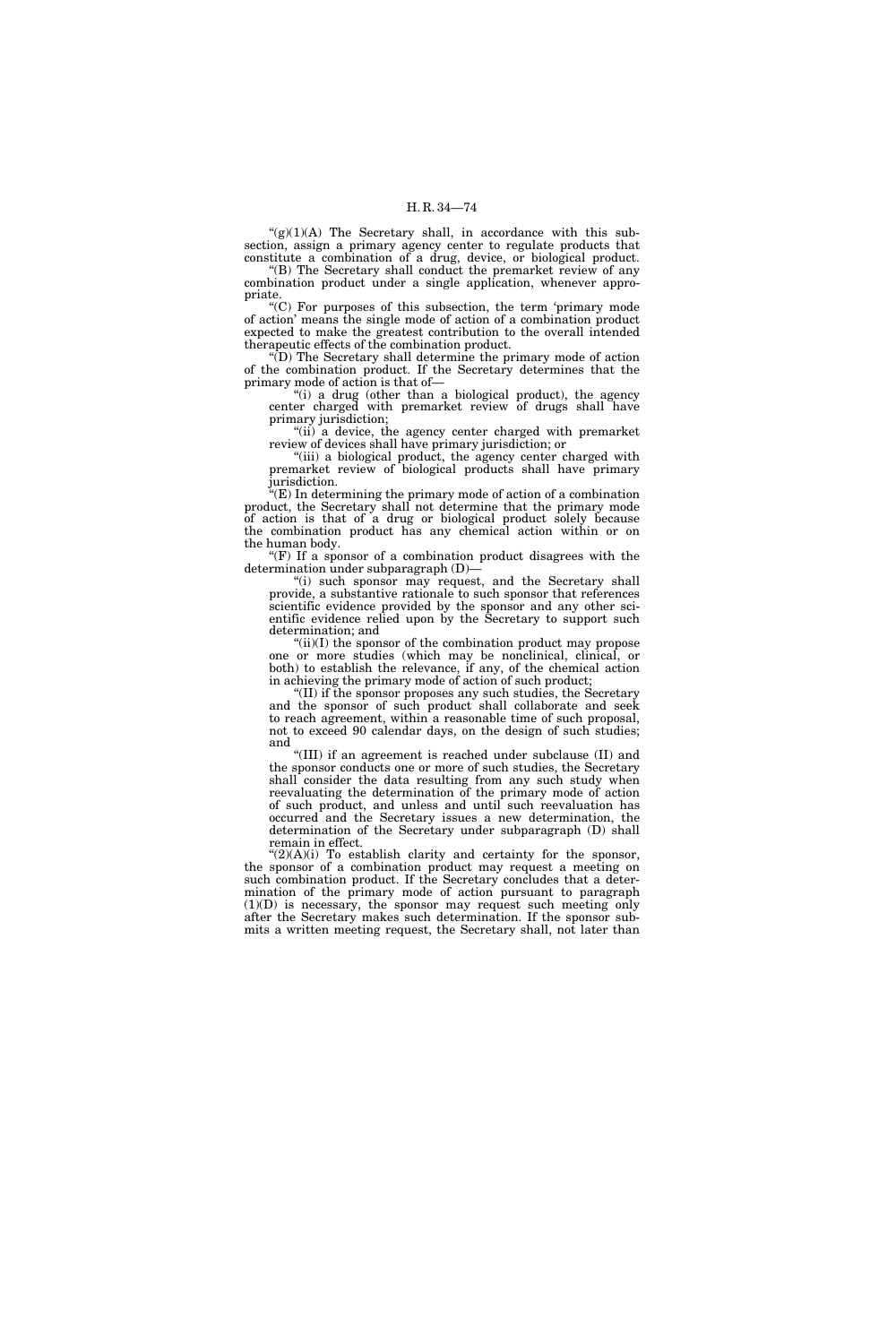75 calendar days after receiving such request, meet with the sponsor of such combination product.

''(ii) A meeting under clause (i) may—

''(I) address the standards and requirements for market approval or clearance of the combination product;

''(II) address other issues relevant to such combination product, such as requirements related to postmarket modification of such combination product and good manufacturing practices applicable to such combination product; and

''(III) identify elements under subclauses (I) and (II) that may be more appropriate for discussion and agreement with the Secretary at a later date given that scientific or other information is not available, or agreement is otherwise not feasible regarding such elements, at the time a request for such meeting is made.

"(iii) Any agreement under this subparagraph shall be in writing and made part of the administrative record by the Secretary. "(iv) Any such agreement shall remain in effect, except-

''(I) upon the written agreement of the Secretary and the sponsor or applicant; or

''(II) pursuant to a decision by the director of the reviewing division of the primary agency center, or a person more senior than such director, in consultation with consulting centers and the Office, as appropriate, that an issue essential to determining whether the standard for market clearance or other applicable standard under this Act or the Public Health Service Act applicable to the combination product has been identified since the agreement was reached, or that deviating from the agreement is otherwise justifiable based on scientific evidence, for public health reasons.

''(3) For purposes of conducting the premarket review of a combination product that contains an approved constituent part described in paragraph (4), the Secretary may require that the sponsor of such combination product submit to the Secretary only data or information that the Secretary determines is necessary to meet the standard for clearance or approval, as applicable, under this Act or the Public Health Service Act, including any incremental risks and benefits posed by such combination product, using a risk-based approach and taking into account any prior finding of safety and effectiveness or substantial equivalence for the approved constituent part relied upon by the applicant in accordance with paragraph (5).

 $\mathcal{H}(4)$  For purposes of paragraph (3), an approved constituent part is—

''(A) a drug constituent part of a combination product being reviewed in a single application or request under section 515,  $510(k)$ , or  $513(f)(2)$  (submitted in accordance with paragraph (5)), that is an approved drug, provided such application or request complies with paragraph (5);

 $E(B)$  a device constituent part approved under section 515 that is referenced by the sponsor and that is available for use by the Secretary under section 520(h)(4); or

''(C) any constituent part that was previously approved, cleared, or classified under section 505,  $510(k)$ ,  $513(f)(2)$ , or 515 of this Act for which the sponsor has a right of reference or any constituent part that is a nonprescription drug, as defined in section  $760(a)(2)$ .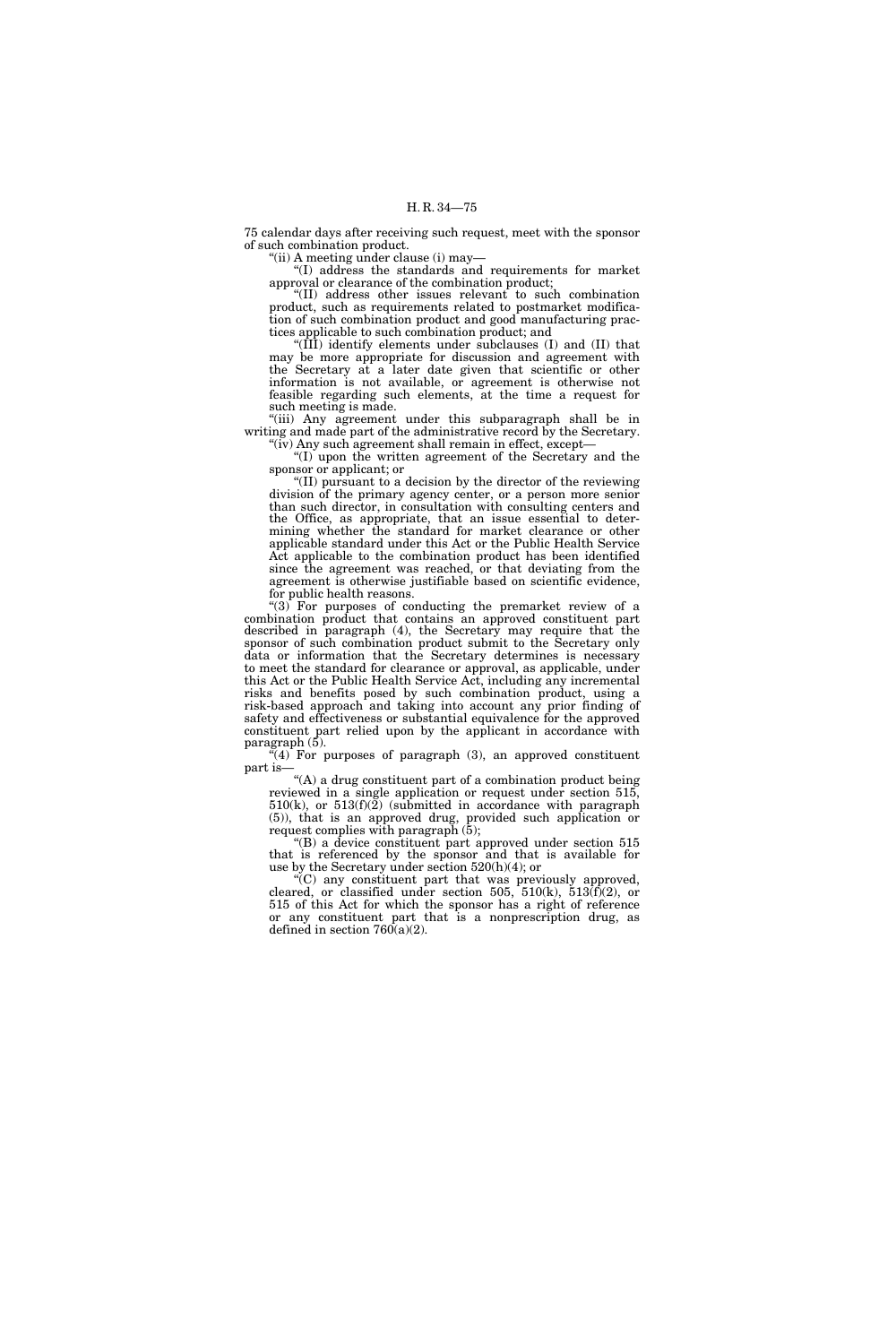$!(5)(A)$  If an application is submitted under section 515 or  $510(k)$  or a request is submitted under section  $513(f)(2)$ , consistent with any determination made under paragraph  $(1)(D)$ , for a combination product containing as a constituent part an approved drug—

''(i) the application or request shall include the certification or statement described in section 505(b)(2); and

"(ii) the applicant or requester shall provide notice as described in section 505(b)(3).

''(B) For purposes of this paragraph and paragraph (4), the term 'approved drug' means an active ingredient—

"(i) that was in an application previously approved under section 505(c);

"(ii) where such application is relied upon by the applicant submitting the application or request described in subparagraph (A);

"(iii) for which full reports of investigations that have been made to show whether such drug is safe for use and whether such drug is effective in use were not conducted by or for the applicant submitting the application or request described in subparagraph (A); and

" $(iv)$  for which the applicant submitting the application or request described in subparagraph (A) has not obtained a right of reference or use from the person by or for whom the investigations described in clause (iii) were conducted.

''(C) The following provisions shall apply with respect to an application or request described in subparagraph (A) to the same extent and in the same manner as if such application or request were an application described in section 505(b)(2) that referenced the approved drug:

(i) Subparagraphs (A), (B), (C), and (D) of section  $505(c)(3)$ .

"(ii) Clauses (ii), (iii), and (iv) of section  $505(c)(3)(E)$ .

''(iii) Subsections (b) and (c) of section 505A.

"(iv) Section  $505E(a)$ . "(v) Section 527(a).

''(D) Notwithstanding any other provision of this subsection, an application or request for classification for a combination product described in subparagraph (A) shall be considered an application submitted under section  $505(b)(2)$  for purposes of section 271(e)(2)(A) of title 35, United States Code.

''(6) Nothing in this subsection shall be construed as prohibiting a sponsor from submitting separate applications for the constituent parts of a combination product, unless the Secretary determines that a single application is necessary.'';

 $(5)$  in paragraph  $(8)$  (as redesignated by paragraph  $(3)$ )—

 $(A)$  in subparagraph  $(C)$ —

(i) by amending clause (i) to read as follows:

''(i) In carrying out this subsection, the Office shall help to ensure timely and effective premarket review that involves more than one agency center by coordinating such reviews, overseeing the timeliness of such reviews, and overseeing the alignment of feedback regarding such reviews.'

(ii) in clause (ii), by inserting "and alignment" after ''the timeliness'' each place it appears; and

(iii) by adding at the end the following new clauses: "(iii) The Office shall ensure that, with respect to a combination product, a designated person or persons in the primary agency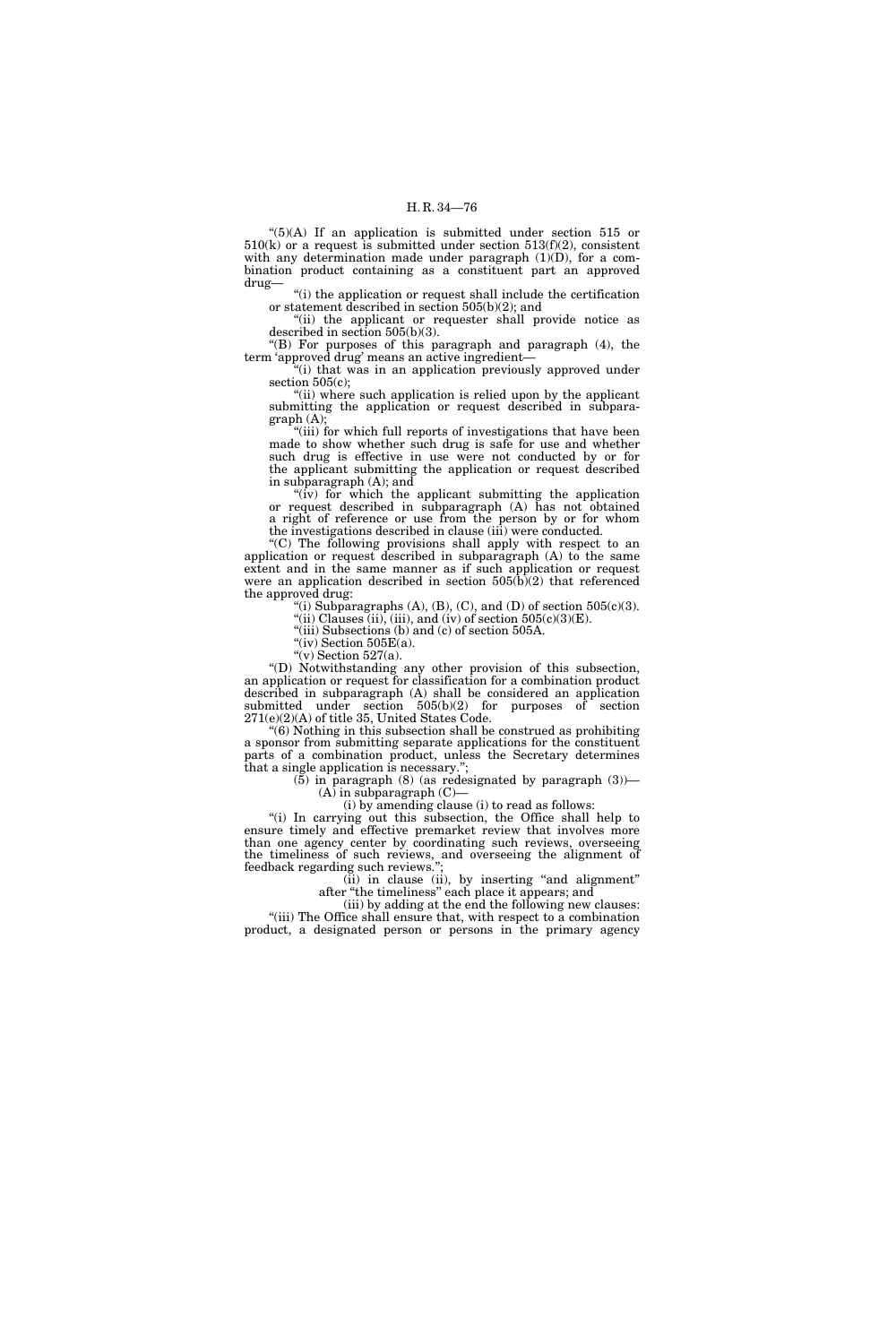center is the primary point or points of contact for the sponsor of such combination product. The Office shall also coordinate communications to and from any consulting center involved in such premarket review, if requested by such primary agency center or any such consulting center. Agency communications and commitments, to the extent consistent with other provisions of law and the requirements of all affected agency centers, from the primary agency center shall be considered as communication from the Secretary on behalf of all agency centers involved in the review.

 $\tilde{f}(iv)$  The Office shall, with respect to the premarket review of a combination product—

''(I) ensure that any meeting between the Secretary and the sponsor of such product is attended by each agency center involved in the review, as appropriate;

''(II) ensure that each consulting agency center has completed its premarket review and provided the results of such review to the primary agency center in a timely manner; and

''(III) ensure that each consulting center follows the guidance described in clause (vi) and advises, as appropriate, on other relevant regulations, guidances, and policies.

" $(v)$  In seeking agency action with respect to a combination product, the sponsor of such product—

''(I) shall identify the product as a combination product; and

''(II) may request in writing the participation of representatives of the Office in meetings related to such combination product, or to have the Office otherwise engage on such regulatory matters concerning the combination product.

"(vi) Not later than 4 years after the date of enactment of the 21st Century Cures Act, and after a public comment period of not less than 60 calendar days, the Secretary shall issue a final guidance that describes-

''(I) the structured process for managing pre-submission interactions with sponsors developing combination products;

''(II) the best practices for ensuring that the feedback in such pre-submission interactions represents the Agency's best advice based on the information provided during such presubmission interactions;

''(III) the information that is required to be submitted with a meeting request under paragraph  $(2)$ , how such meetings relate to other types of meetings in the Food and Drug Administration, and the form and content of any agreement reached through a meeting under such paragraph  $(2)$ ;"; and

 $(B)$  in subparagraph  $(G)$ —

(i) in the matter preceding clause (i), by inserting "(except with respect to clause (iv), beginning not later than one year after the date of the enactment of the 21st Century Cures Act)'' after ''enactment of this paragraph'';

(ii) in clause (ii), by striking "and" at the end; (iii) in clause (iii), by striking the period at the end and inserting "; and"; and

(iv) by adding at the end the following new clause: ''(iv) identifying the percentage of combination products for which a dispute resolution, with respect to premarket review, was requested by the combination product's sponsor.''; and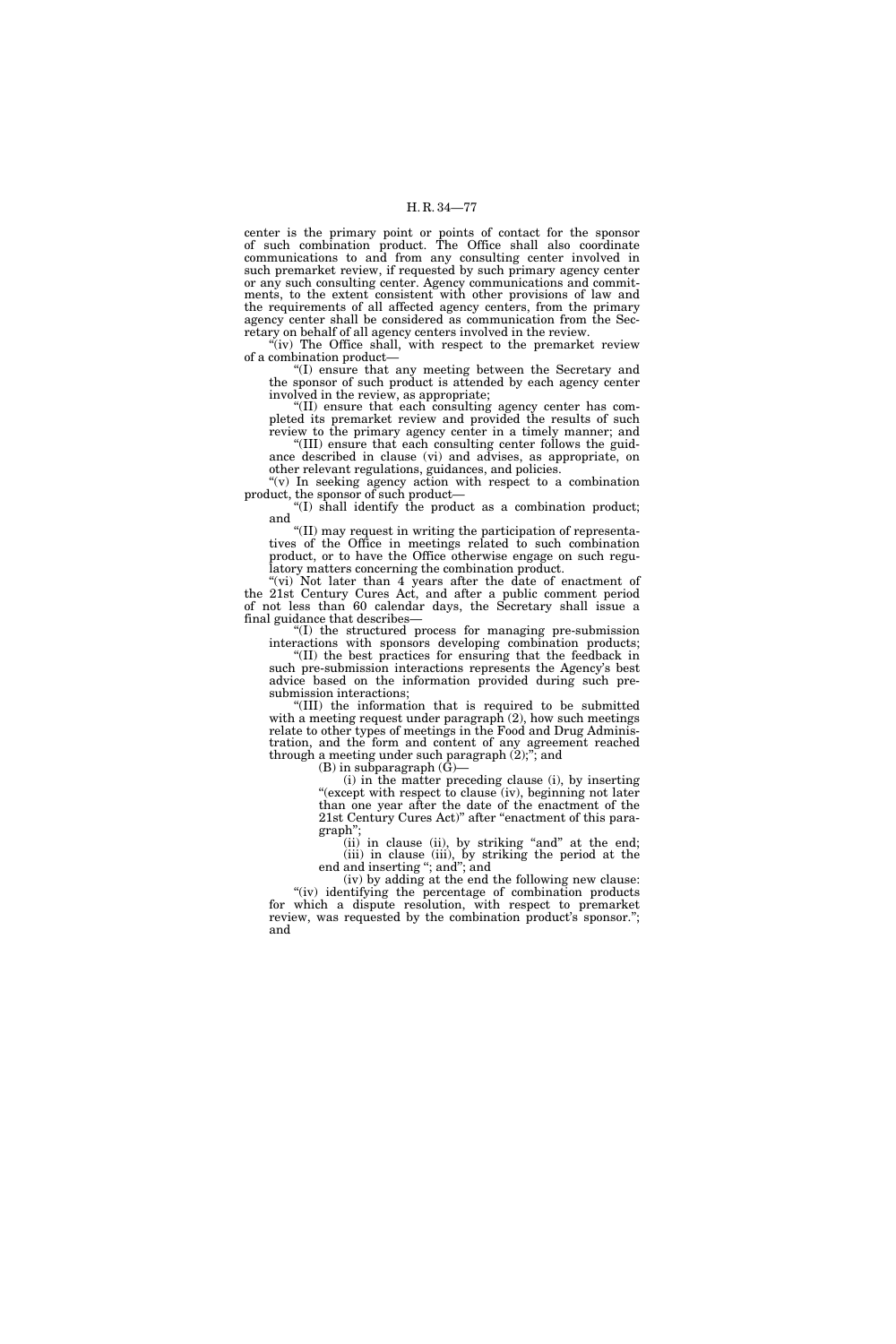(6) in paragraph  $(9)$  (as redesignated by paragraph  $(3)$ )—  $(A)$  in subparagraph  $(C)$ 

(i) in clause (i), by striking the comma at the end and inserting a semicolon; (ii) in clause (ii), by striking ", and" at the end

and inserting a semicolon; (iii) in clause (iii), by striking the period at the

end and inserting ''; and''; and (iv) by adding at the end the following:

''(iv) de novo classification under section  $513(a)(1)$ ."; and

(B) by adding at the end the following:

''(D) The terms 'premarket review' and 'reviews' include all activities of the Food and Drug Administration conducted prior to approval or clearance of an application, notification, or request for classification submitted under section 505, 510(k), 513(f)(2), 515, or 520 of this Act or under section 351 of the Public Health Service Act, including with respect to investigational use of the product.''.

(b) INFORMATION FOR APPROVAL OF COMBINATION PRODUCTS.— Section 520(h)(4) of the Federal Food, Drug, and Cosmetic Act  $(21 \text{ U.S.C. } 360j(h)(4))$  is amended–

(1) in subparagraph (A), by striking ''Any information'' and inserting "Subject to subparagraph  $(C)$ , any information"; and

(2) by adding at the end the following new subparagraph: ''(C) No information contained in an application for premarket approval filed with the Secretary pursuant to section 515(c) may be used to approve or clear any application submitted under section 515 or 510 $(k)$  or to classify a product under section 513(f)(2) for a combination product containing as a constituent part an approved drug (as defined in section  $503(g)(5)(B)$ ) unless-

''(i) the application includes the certification or statement referenced in section  $503(g)(5)(A);$ 

"(ii) the applicant provides notice as described in section  $503(g)(5)(A);$  and

(iii) the Secretary's approval of such application is subject to the provisions in section  $503(g)(5)(C)$ .".

(c) VARIATIONS FROM CGMP STREAMLINED APPROACH.—Not later than 18 months after the date of enactment of this Act, the Secretary of Health and Human Services (referred to in this subsection as the "Secretary") shall identify types of combination products and manufacturing processes with respect to which the Secretary proposes that good manufacturing processes may be adopted that vary from the requirements set forth in section 4.4 of title 21, Code of Federal Regulations (or any successor regulations) or that the Secretary proposes can satisfy the requirements in section 4.4 through alternative or streamlined mechanisms. The Secretary shall identify such types, variations from such requirements, and such mechanisms, in a proposed list published in the Federal Register. After a public comment period regarding the appropriate good manufacturing practices for such types, the Secretary shall publish a final list in the Federal Register, notwithstanding section 553 of title 5, United States Code. The Secretary shall evaluate such types, variations, and mechanisms using a risk-based approach. The Secretary shall periodically review such final list.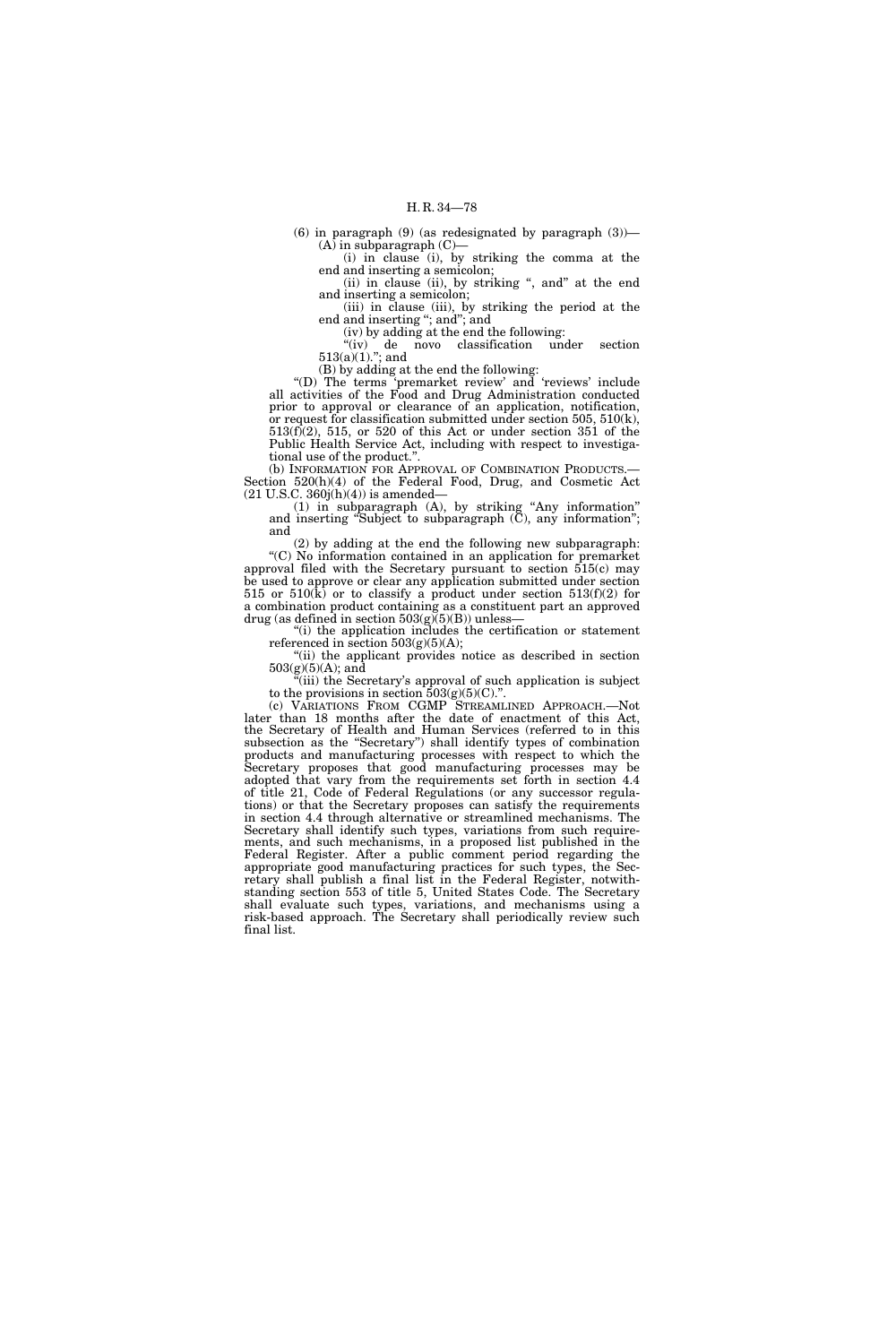# **Subtitle E—Antimicrobial Innovation and Stewardship**

## **SEC. 3041. ANTIMICROBIAL RESISTANCE MONITORING.**

(a) IN GENERAL.—Section 319E of the Public Health Service Act (42 U.S.C. 247d–5) is amended—

(1) by redesignating subsections (f) and (g) as subsections (l) and (m), respectively; and

(2) by inserting after subsection (e), the following:

"(f) MONITORING AT FEDERAL HEALTH CARE FACILITIES.—The Secretary shall encourage reporting on aggregate antimicrobial drug use and antimicrobial resistance to antimicrobial drugs and the implementation of antimicrobial stewardship programs by health care facilities of the Department of Defense, the Department of Veterans Affairs, and the Indian Health Service and shall provide technical assistance to the Secretary of Defense and the Secretary of Veterans Affairs, as appropriate and upon request.

'(g) REPORT ON ANTIMICROBIAL RESISTANCE IN HUMANS AND USE OF ANTIMICROBIAL DRUGS.—Not later than 1 year after the date of enactment of the 21st Century Cures Act, and annually thereafter, the Secretary shall prepare and make publicly available data and information concerning—

''(1) aggregate national and regional trends of antimicrobial resistance in humans to antimicrobial drugs, including such drugs approved under section 506(h) of the Federal Food, Drug, and Cosmetic Act;

"(2) antimicrobial stewardship, which may include summaries of State efforts to address antimicrobial resistance in humans to antimicrobial drugs and antimicrobial stewardship; and

''(3) coordination between the Director of the Centers for Disease Control and Prevention and the Commissioner of Food and Drugs with respect to the monitoring of—

 $^{56}(A)$  any applicable resistance under paragraph (1); and

''(B) drugs approved under section 506(h) of the Federal Food, Drug, and Cosmetic Act.

"(h) INFORMATION RELATED TO ANTIMICROBIAL STEWARDSHIP PROGRAMS.—The Secretary shall, as appropriate, disseminate guidance, educational materials, or other appropriate materials related to the development and implementation of evidence-based antimicrobial stewardship programs or practices at health care facilities, such as nursing homes and other long-term care facilities, ambulatory surgical centers, dialysis centers, outpatient clinics, and hospitals, including community and rural hospitals.

"(i) SUPPORTING STATE-BASED ACTIVITIES TO COMBAT ANTI-MICROBIAL RESISTANCE.—The Secretary shall continue to work with State and local public health departments on statewide or regional programs related to antimicrobial resistance. Such efforts may include activities to related to—

''(1) identifying patterns of bacterial and fungal resistance in humans to antimicrobial drugs;

 $(2)$  preventing the spread of bacterial and fungal infections that are resistant to antimicrobial drugs; and

''(3) promoting antimicrobial stewardship.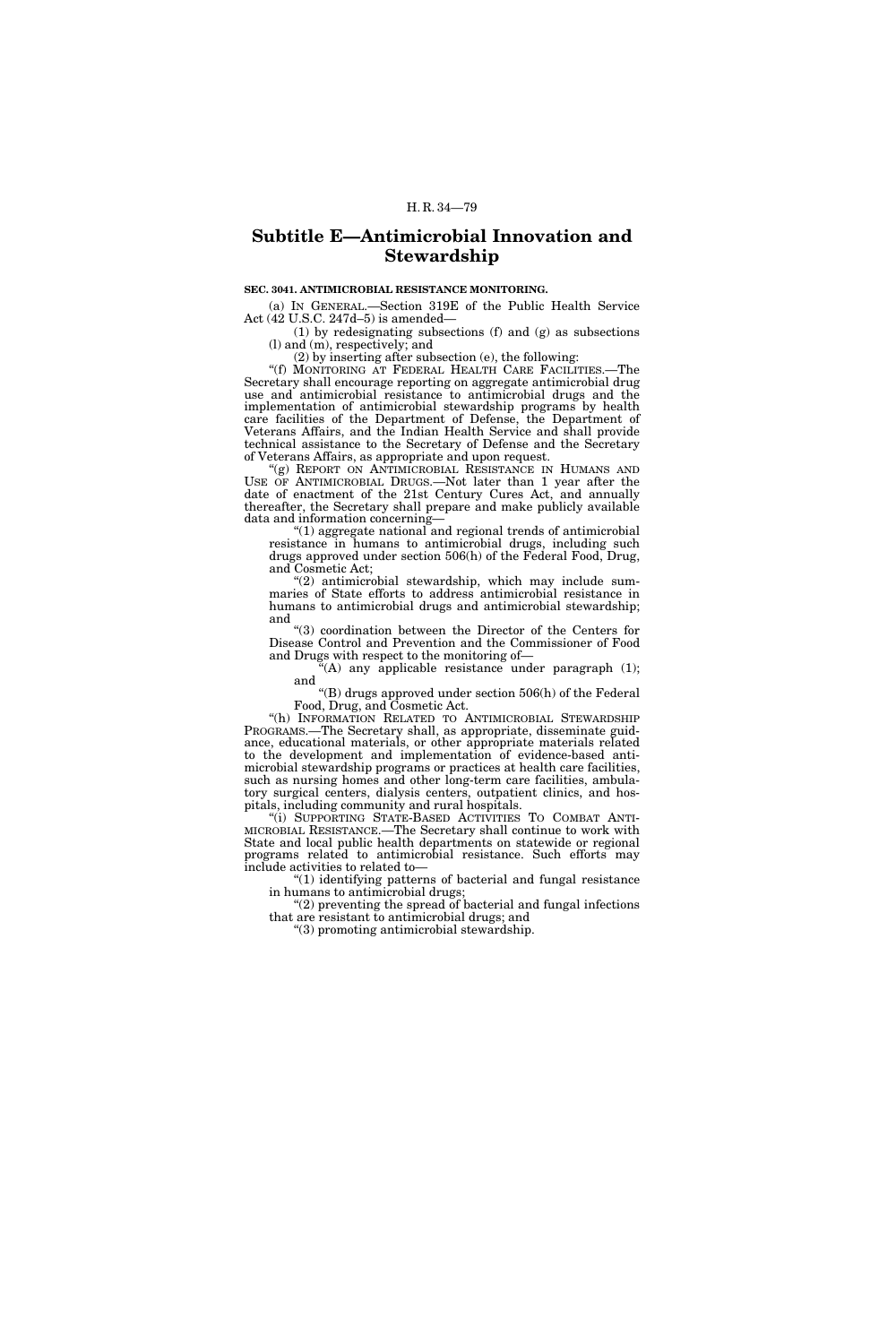''(j) ANTIMICROBIAL RESISTANCE AND STEWARDSHIP ACTIVI-TIES.—

"(1) In GENERAL.—For the purposes of supporting stewardship activities, examining changes in antimicrobial resistance, and evaluating the effectiveness of section 506(h) of the Federal Food, Drug, and Cosmetic Act, the Secretary shall—

"( $\overline{A}$ ) provide a mechanism for facilities to report data related to their antimicrobial stewardship activities (including analyzing the outcomes of such activities); and ''(B) evaluate—

''(i) antimicrobial resistance data using a standardized approach; and

"(ii) trends in the utilization of drugs approved under such section 506(h) with respect to patient populations.

"(2) USE OF SYSTEMS.—The Secretary shall use available systems, including the National Healthcare Safety Network or other systems identified by the Secretary, to fulfill the requirements or conduct activities under this section.

"(k) ANTIMICROBIAL.—For purposes of subsections (f) through (j), the term 'antimicrobial' includes any antibacterial or antifungal drugs, and may include drugs that eliminate or inhibit the growth of other microorganisms, as appropriate.''.

(b) AVAILABILITY OF DATA.—The Secretary shall make the data collected pursuant to this subsection public. Nothing in this subsection shall be construed as authorizing the Secretary to disclose any information that is a trade secret or confidential information subject to section 552(b)(4) of title 5, United States Code, or section 1905 of title 18, United States Code.

#### **SEC. 3042. LIMITED POPULATION PATHWAY.**

Section 506 of the Federal Food, Drug, and Cosmetic Act (21 U.S.C. 356), as amended by section 3033, is further amended by adding at the end the following:

''(h) LIMITED POPULATION PATHWAY FOR ANTIBACTERIAL AND ANTIFUNGAL DRUGS.—

''(1) IN GENERAL.—The Secretary may approve an antibacterial or antifungal drug, alone or in combination with one or more other drugs, as a limited population drug pursuant to this subsection only if—

"(A) the drug is intended to treat a serious or lifethreatening infection in a limited population of patients with unmet needs;

 $f(B)$  the standards for approval under section  $505(c)$ and (d), or the standards for licensure under section 351 of the Public Health Service Act, as applicable, are met; and

''(C) the Secretary receives a written request from the sponsor to approve the drug as a limited population drug pursuant to this subsection.

 $\sqrt{a}(2)$  BENEFIT-RISK CONSIDERATION.—The Secretary's determination of safety and effectiveness of an antibacterial or antifungal drug shall reflect the benefit-risk profile of such drug in the intended limited population, taking into account the severity, rarity, or prevalence of the infection the drug is intended to treat and the availability or lack of alternative treatment in such limited population. Such drug may be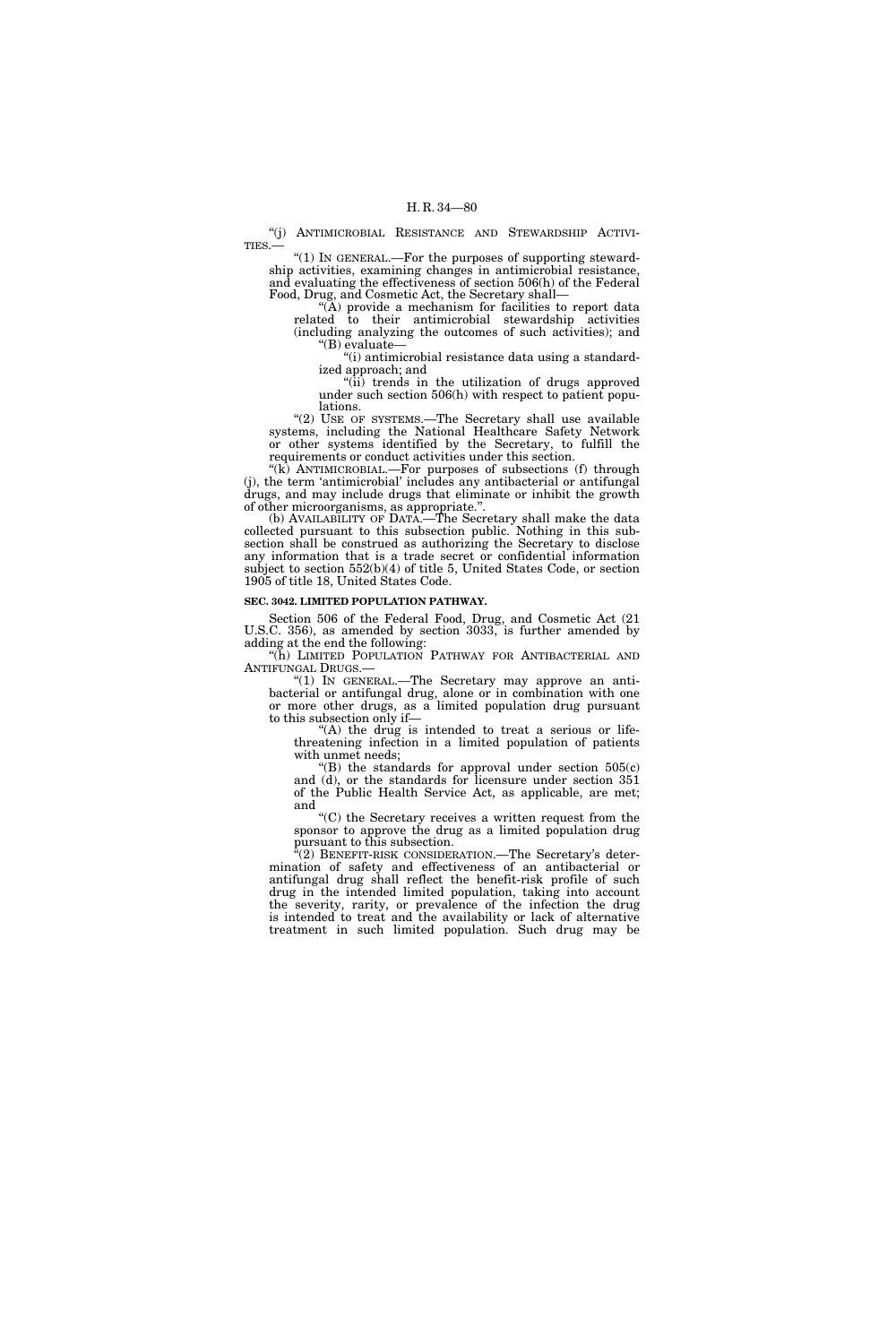approved under this subsection notwithstanding a lack of evidence to fully establish a favorable benefit-risk profile in a population that is broader than the intended limited population. ''(3) ADDITIONAL REQUIREMENTS.—A drug approved under this subsection shall be subject to the following requirements,

in addition to any other applicable requirements of this Act: ''(A) LABELING.—To indicate that the safety and effectiveness of a drug approved under this subsection has been demonstrated only with respect to a limited population—

''(i) all labeling and advertising of an antibacterial or antifungal drug approved under this subsection shall contain the statement 'Limited Population' in a prominent manner and adjacent to, and not more prominent than—

''(I) the proprietary name of such drug, if any; or

" $(II)$  if there is no proprietary name, the established name of the drug, if any, as defined in section  $503(e)(3)$ , or, in the case of a drug that is a biological product, the proper name, as defined by regulation; and

''(ii) the prescribing information for the drug required by section 201.57 of title 21, Code of Federal Regulations (or any successor regulation) shall also include the following statement: 'This drug is indicated for use in a limited and specific population of patients.'.

''(B) PROMOTIONAL MATERIAL.—The sponsor of an antibacterial or antifungal drug subject to this subsection shall submit to the Secretary copies of all promotional materials related to such drug at least 30 calendar days prior to dissemination of the materials.

"(4) OTHER PROGRAMS.—A sponsor of a drug that seeks approval of a drug under this subsection may also seek designation or approval, as applicable, of such drug under other applicable sections or subsections of this Act or the Public Health Service Act.

 $(5)$  GUIDANCE.—Not later than 18 months after the date of enactment of the 21st Century Cures Act, the Secretary shall issue draft guidance describing criteria, processes, and other general considerations for demonstrating the safety and effectiveness of limited population antibacterial and antifungal drugs. The Secretary shall publish final guidance within 18 months of the close of the public comment period on such draft guidance. The Secretary may approve antibacterial and antifungal drugs under this subsection prior to issuing guidance under this paragraph.

''(6) ADVICE.—The Secretary shall provide prompt advice to the sponsor of a drug for which the sponsor seeks approval under this subsection to enable the sponsor to plan a development program to obtain the necessary data for such approval, and to conduct any additional studies that would be required to gain approval of such drug for use in a broader population.

"(7) TERMINATION OF LIMITATIONS.—If, after approval of a drug under this subsection, the Secretary approves a broader indication for such drug under section  $50\overline{5(b)}$  or section  $351(a)$ of the Public Health Service Act, the Secretary may remove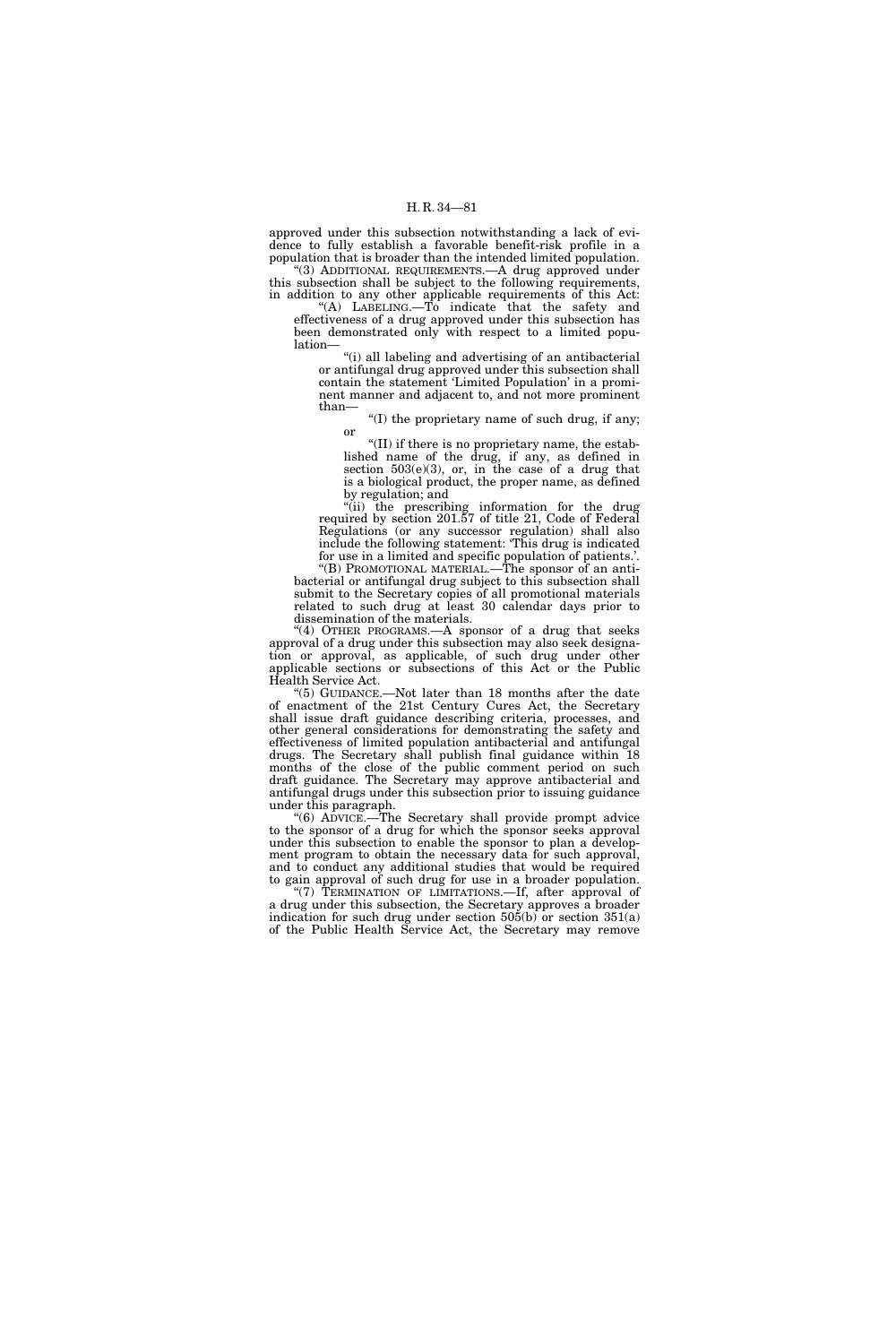any postmarketing conditions, including requirements with respect to labeling and review of promotional materials under paragraph (3), applicable to the approval of the drug under this subsection.

''(8) RULES OF CONSTRUCTION.—Nothing in this subsection shall be construed to alter the authority of the Secretary to approve drugs pursuant to this Act or section 351 of the Public Health Service Act, including the standards of evidence and applicable conditions for approval under such Acts, the standards of approval of a drug under such Acts, or to alter the authority of the Secretary to monitor drugs pursuant to such Acts.

''(9) REPORTING AND ACCOUNTABILITY.— ''(A) BIENNIAL REPORTING.—The Secretary shall report to Congress not less often than once every 2 years on the number of requests for approval, and the number of approvals, of an antibacterial or antifungal drug under this subsection.

''(B) GAO REPORT.—Not later than December 2021, the Comptroller General of the United States shall submit to the Committee on Energy and Commerce of the House of Representatives and the Committee on Health, Education, Labor and Pensions of the Senate a report on the coordination of activities required under section 319E of the Public Health Service Act. Such report shall include a review of such activities, and the extent to which the use of the pathway established under this subsection has streamlined premarket approval for antibacterial or antifungal drugs for limited populations, if such pathway has functioned as intended, if such pathway has helped provide for safe and effective treatment for patients, if such premarket approval would be appropriate for other categories of drugs, and if the authorities under this subsection have affected antibacterial or antifungal resistance.''.

#### **SEC. 3043. PRESCRIBING AUTHORITY.**

Nothing in this subtitle, or an amendment made by this subtitle, shall be construed to restrict the prescribing of antimicrobial drugs or other products, including drugs approved under subsection (h) of section 506 of the Federal Food, Drug, and Cosmetic Act (21 U.S.C. 356) (as added by section 3042), by health care professionals, or to limit the practice of health care.

## **SEC. 3044. SUSCEPTIBILITY TEST INTERPRETIVE CRITERIA FOR MICROORGANISMS; ANTIMICROBIAL SUSCEPTIBILITY TESTING DEVICES.**

(a) IN GENERAL.—Subchapter A of chapter V of the Federal Food, Drug, and Cosmetic Act (21 U.S.C. 351 et seq.) is amended by inserting after section 511 the following:

## **''SEC. 511A. SUSCEPTIBILITY TEST INTERPRETIVE CRITERIA FOR MICROORGANISMS.**

''(a) PURPOSE; IDENTIFICATION OF CRITERIA.—

''(1) PURPOSE.—The purpose of this section is to clarify the Secretary's authority to—

''(A) efficiently update susceptibility test interpretive criteria for antimicrobial drugs when necessary for public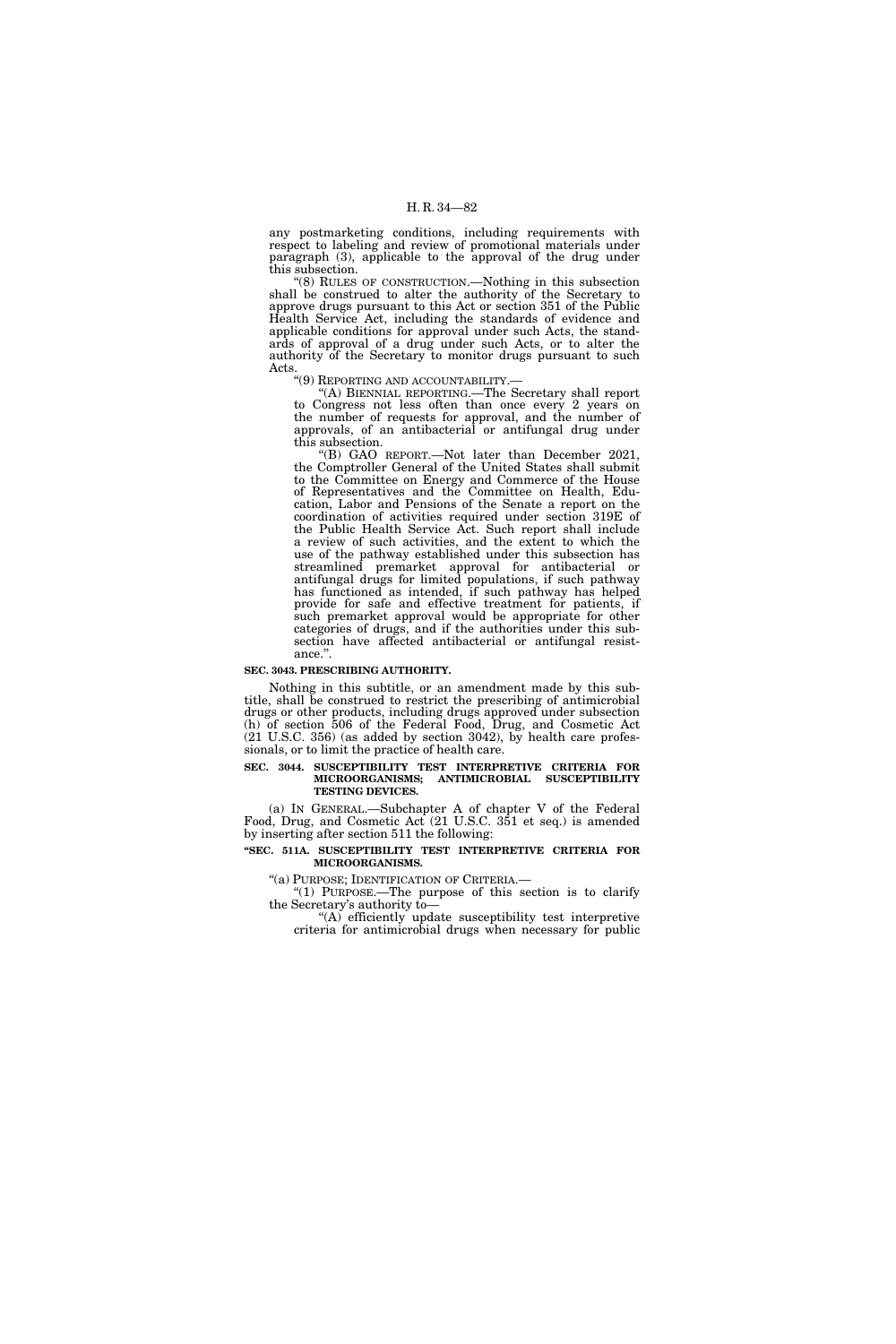health, due to, among other things, the constant evolution of microorganisms that leads to the development of resistance to drugs that have been effective in decreasing morbidity and mortality for patients, which warrants unique management of antimicrobial drugs that is inappropriate for most other drugs in order to delay or prevent the development of further resistance to existing therapies;

''(B) provide for public notice of the availability of recognized interpretive criteria and interpretive criteria standards; and

"(C) clear under section  $510(k)$ , classify under section 513(f)(2), or approve under section 515, antimicrobial susceptibility testing devices utilizing updated, recognized susceptibility test interpretive criteria to characterize the in vitro susceptibility of particular bacteria, fungi, or other microorganisms, as applicable, to antimicrobial drugs.

"(2) IDENTIFICATION OF CRITERIA.—The Secretary shall identify appropriate susceptibility test interpretive criteria with respect to antimicrobial drugs—

"(A) if such criteria are available on the date of approval of the drug under section 505 of this Act or licensure of the drug under section 351 of the Public Health Service Act (as applicable), upon such approval or licensure; or

''(B) if such criteria are unavailable on such date, on the date on which such criteria are available for such drug.

''(3) BASES FOR INITIAL IDENTIFICATION.—The Secretary shall identify appropriate susceptibility test interpretive criteria under paragraph (2), based on the Secretary's review of, to the extent available and relevant—

'(A) preclinical and clinical data, including pharmacokinetic, pharmacodynamic, and epidemiological data;

 $\mathrm{``(B)}$  the relationship of susceptibility test interpretive criteria to morbidity and mortality associated with the disease or condition for which such drug is used; and

''(C) such other evidence and information as the Secretary considers appropriate.

''(b) SUSCEPTIBILITY TEST INTERPRETIVE CRITERIA WEBSITE.—

"(1) IN GENERAL.—Not later than 1 year after the date of the enactment of the 21st Century Cures Act, the Secretary shall establish, and maintain thereafter, on the website of the Food and Drug Administration, a dedicated website that contains a list of any appropriate new or updated susceptibility test interpretive criteria standards and interpretive criteria in accordance with paragraph (2) (referred to in this section as the 'Interpretive Criteria Website').

 $\text{``(2)}$  LISTING OF SUSCEPTIBILITY TEST INTERPRETIVE CRITERIA.—

 $\hat{A}$ ) In GENERAL.—The list described in paragraph  $(1)$ shall consist of any new or updated susceptibility test interpretive criteria standards that are—

''(i) established by a nationally or internationally recognized standard development organization that— ''(I) establishes and maintains procedures to address potential conflicts of interest and ensure

transparent decisionmaking;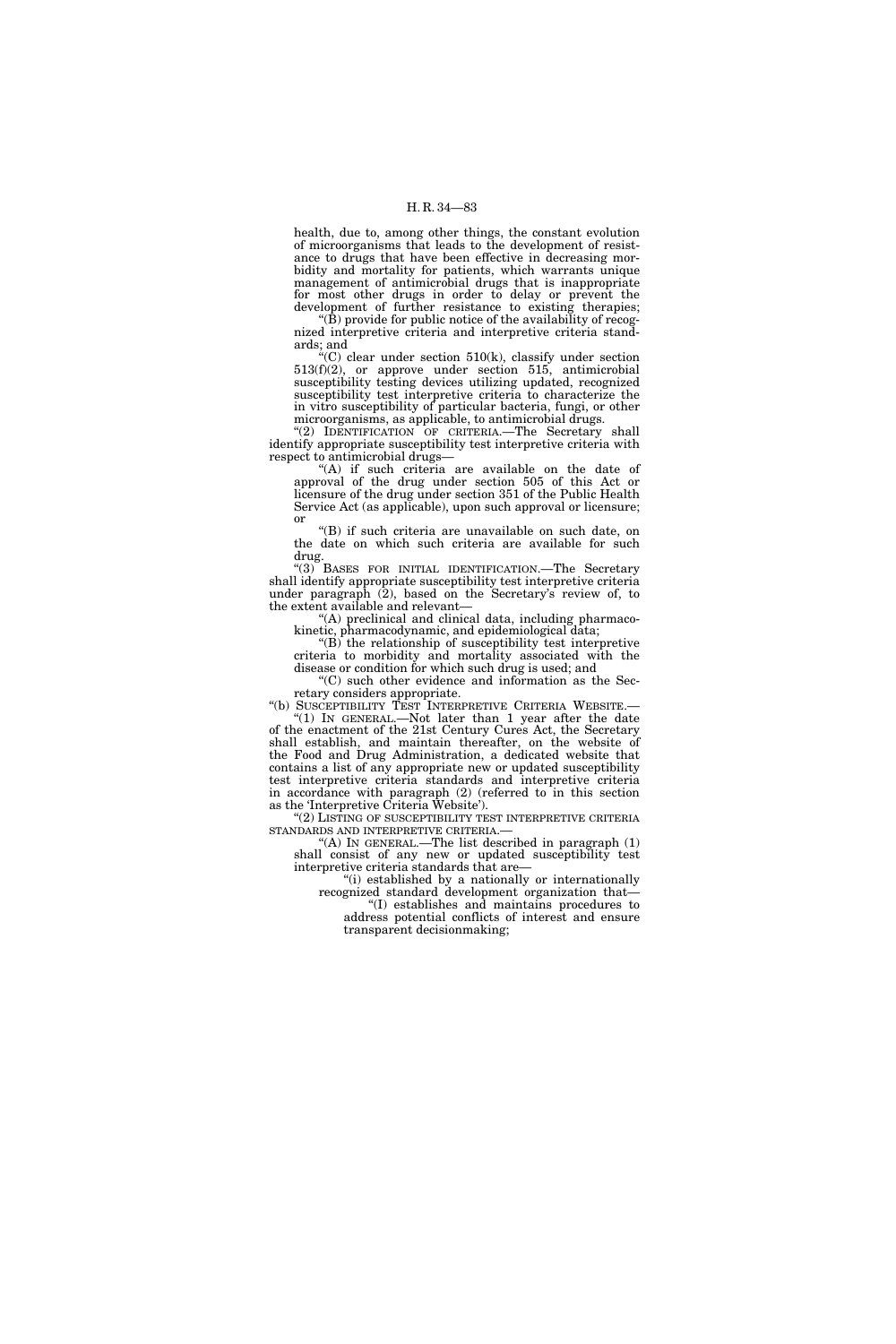''(II) holds open meetings to ensure that there is an opportunity for public input by interested parties, and establishes and maintains processes to ensure that such input is considered in decisionmaking; and

''(III) permits its standards to be made publicly available, through the National Library of Medicine or another similar source acceptable to the Secretary; and

"(ii) recognized in whole, or in part, by the Secretary under subsection (c).

''(B) OTHER LIST.—The Interpretive Criteria Website shall, in addition to the list described in subparagraph (A), include a list of interpretive criteria, if any, that the Secretary has determined to be appropriate with respect to legally marketed antimicrobial drugs, where—

''(i) the Secretary does not recognize, in whole or in part, an interpretive criteria standard described under subparagraph (A) otherwise applicable to such a drug;

''(ii) the Secretary withdraws under subsection  $(c)(1)(A)$  recognition of a standard, in whole or in part, otherwise applicable to such a drug;

''(iii) the Secretary approves an application under section 505 of this Act or section 351 of the Public Health Service Act, as applicable, with respect to marketing of such a drug for which there are no relevant interpretive criteria included in a standard recognized by the Secretary under subsection (c); or

"(iv) because the characteristics of such a drug differ from other drugs with the same active ingredient, the interpretive criteria with respect to such drug—

''(I) differ from otherwise applicable interpretive criteria included in a standard listed under subparagraph (A) or interpretive criteria otherwise listed under this subparagraph; and

''(II) are determined by the Secretary to be appropriate for the drug.

''(C) REQUIRED STATEMENTS.—The Interpretive Criteria Website shall include statements conveying—

''(i) that the website provides information about the in vitro susceptibility of bacteria, fungi, or other microorganisms, as applicable to a certain drug (or drugs);

''(ii) that—

''(I) the safety and efficacy of such drugs in treating clinical infections due to such bacteria, fungi, or other microorganisms, as applicable, may or may not have been established in adequate and well-controlled clinical trials in order for the susceptibility information described in clause (i) to be included on the website; and

''(II) the clinical significance of such susceptibility information in such instances is unknown;

"(iii) that the approved product labeling for specific drugs provides the uses for which the Secretary has approved the product; and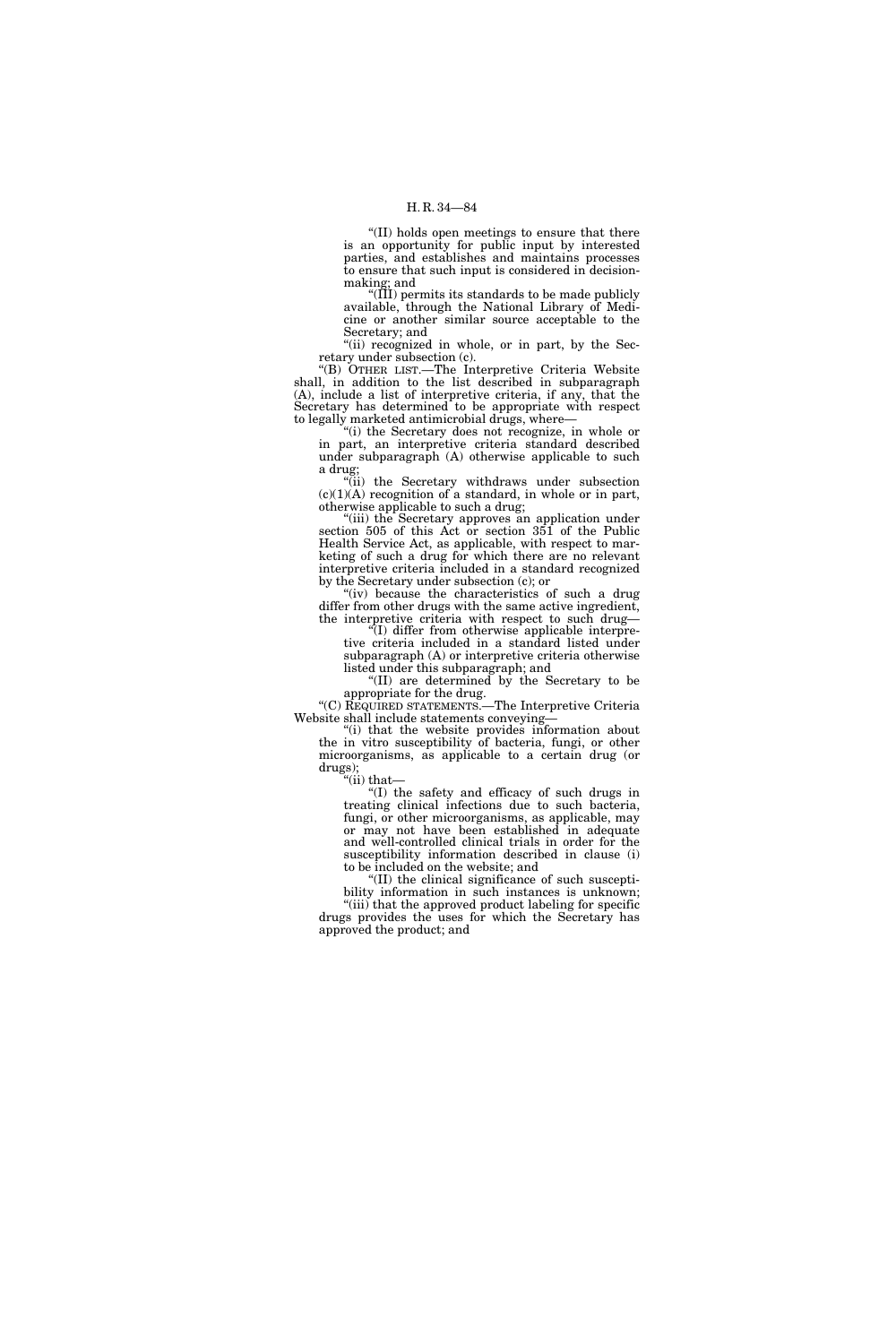"(iv) any other information that the Secretary determines appropriate to adequately convey the meaning of the data supporting the recognition or listing of susceptibility test interpretive criteria standards or susceptibility test interpretive criteria included on the website.

''(3) NOTICE.—Not later than the date on which the Interpretive Criteria Website is established, the Secretary shall publish a notice of that establishment in the Federal Register. "(4) INAPPLICABILITY OF MISBRANDING PROVISION.—The inclusion in the approved labeling of an antimicrobial drug of a reference or hyperlink to the Interpretive Criteria Website, in and of itself, shall not cause the drug to be misbranded in violation of section 502.

''(5) TRADE SECRETS AND CONFIDENTIAL INFORMATION.— Nothing in this section shall be construed as authorizing the Secretary to disclose any information that is a trade secret or confidential information subject to section 552(b)(4) of title 5, United States Code.

"(c) RECOGNITION OF SUSCEPTIBILITY TEST INTERPRETIVE CRI-TERIA.—

''(1) EVALUATION AND PUBLICATION.—

''(A) IN GENERAL.—Beginning on the date of the establishment of the Interpretive Criteria Website, and at least every 6 months thereafter, the Secretary shall—

''(i) evaluate any appropriate new or updated susceptibility test interpretive criteria standards established by a nationally or internationally recognized standard development organization described in subsection  $(b)(2)(A)(i)$ ; and

"(ii) publish on the public website of the Food and Drug Administration a notice—

 $\sqrt[n]{(I)}$  withdrawing recognition of any different susceptibility test interpretive criteria standard, in whole or in part;

''(II) recognizing the new or updated standards;

''(III) recognizing one or more parts of the new or updated interpretive criteria specified in such a standard and declining to recognize the remainder of such standard; and

''(IV) making any necessary updates to the lists under subsection (b)(2).

''(B) UPON APPROVAL OF A DRUG.—Upon the approval of an initial or supplemental application for an antimicrobial drug under section 505 of this Act or section 351 of the Public Health Service Act, as applicable, where such approval is based on susceptibility test interpretive criteria which differ from those contained in a standard recognized, or from those otherwise listed, by the Secretary pursuant to this subsection, or for which there are no relevant interpretive criteria standards recognized, or interpretive criteria otherwise listed, by the Secretary pursuant to this subsection, the Secretary shall update the lists under subparagraphs (A) and (B) of subsection (b)(2) to include the susceptibility test interpretive criteria upon which such approval was based.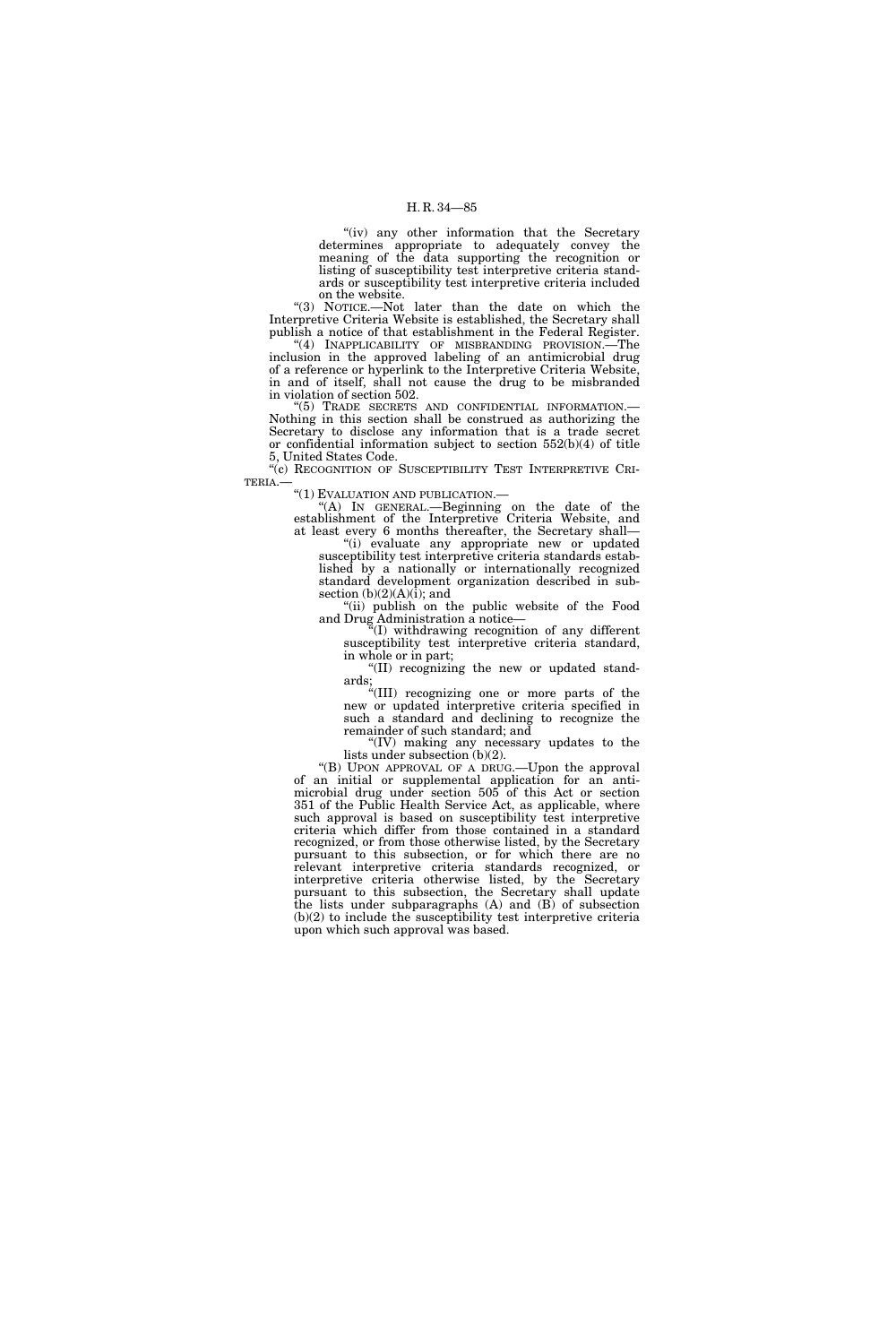"(2) BASES FOR UPDATING INTERPRETIVE CRITERIA STAND-ARDS.—In evaluating new or updated susceptibility test interpretive criteria standards under paragraph  $(1)(A)$ , the Secretary may consider—

 $(A)$  the Secretary's determination that such a standard is not applicable to a particular drug because the characteristics of the drug differ from other drugs with the same active ingredient;

''(B) information provided by interested third parties, including public comment on the annual compilation of notices published under paragraph (3);

''(C) any bases used to identify susceptibility test interpretive criteria under subsection (a)(2); and

''(D) such other information or factors as the Secretary determines appropriate.

"(3) ANNUAL COMPILATION OF NOTICES.—Each year, the Secretary shall compile the notices published under paragraph (1)(A) and publish such compilation in the Federal Register and provide for public comment. If the Secretary receives comments, the Secretary shall review such comments and, if the Secretary determines appropriate, update pursuant to this subsection susceptibility test interpretive criteria standards or criteria—

''(A) recognized by the Secretary under this subsection; or

''(B) otherwise listed on the Interpretive Criteria Website under subsection (b)(2).

"(4) RELATION TO SECTION 514(c).—Any susceptibility test interpretive standard recognized under this subsection or any criteria otherwise listed under subsection (b)(2)(B) shall be deemed to be recognized as a standard by the Secretary under section  $514(c)(1)$ .

''(5) VOLUNTARY USE OF INTERPRETIVE CRITERIA.—Nothing in this section prohibits a person from seeking approval or clearance of a drug or device, or changes to the drug or the device, on the basis of susceptibility test interpretive criteria which differ from those contained in a standard recognized, or from those otherwise listed, by the Secretary pursuant to subsection (b)(2).

''(d) ANTIMICROBIAL DRUG LABELING.—

''(1) DRUGS MARKETED PRIOR TO ESTABLISHMENT OF INTERPRETIVE CRITERIA WEBSITE.—

"(A) IN GENERAL.—With respect to an antimicrobial drug lawfully introduced or delivered for introduction into interstate commerce for commercial distribution before the establishment of the Interpretive Criteria Website, a holder of an approved application under section 505 of this Act or section 351 of the Public Health Service Act, as applicable, for each such drug, not later than 1 year after establishment of the Interpretive Criteria Website described in subsection  $(b)(1)$ , shall remove susceptibility test interpretive criteria, if any, and related information from the approved drug labeling and replace it with a reference to the Interpretive Criteria Website.

''(B) LABELING CHANGES.—The labeling changes required by this section shall be considered a minor change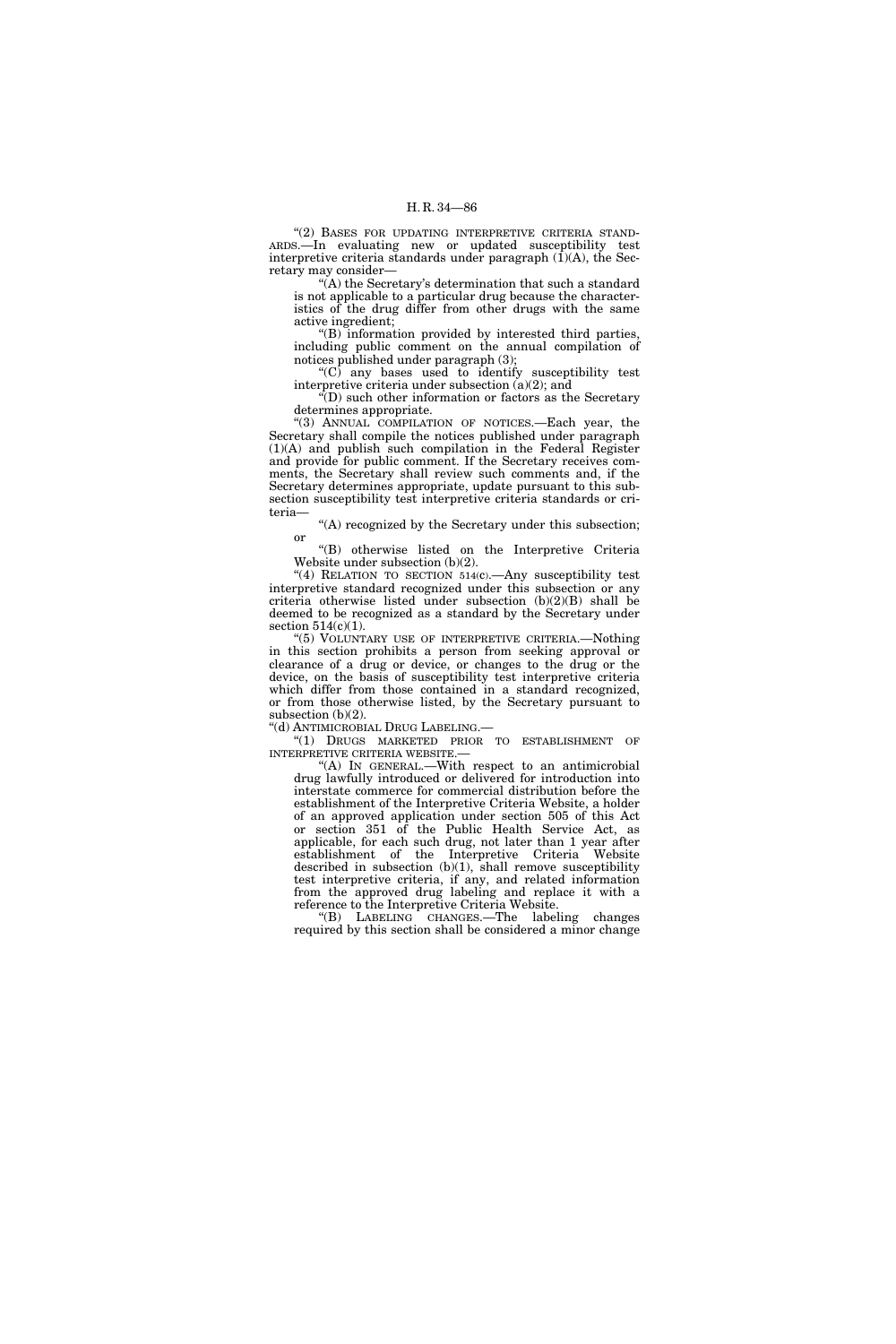under section 314.70 of title 21, Code of Federal Regulations (or any successor regulations) that may be implemented through documentation in the next applicable annual report.

''(2) DRUGS MARKETED SUBSEQUENT TO ESTABLISHMENT OF INTERPRETIVE CRITERIA WEBSITE.—With respect to antimicrobial drugs approved on or after the date of the establishment of the Interpretive Criteria Website described in subsection (b)(1), the labeling for such a drug shall include, in lieu of susceptibility test interpretive criteria and related information, a reference to such Website.

''(e) SPECIAL CONDITION FOR MARKETING OF ANTIMICROBIAL SUSCEPTIBILITY TESTING DEVICES.

 $^{\prime}\text{(1)}$  In GENERAL.—Notwithstanding sections 501, 502, 505, 510, 513, and 515, if the conditions specified in paragraph (2) are met (in addition to other applicable provisions under this chapter) with respect to an antimicrobial susceptibility testing device described in subsection (f)(1), the Secretary may authorize the marketing of such device for a use described in such subsection.

"(2) CONDITIONS APPLICABLE TO ANTIMICROBIAL SUSCEPTI-BILITY TESTING DEVICES.—The conditions specified in this paragraph are the following:

"(A) The device is used to make a determination of susceptibility using susceptibility test interpretive criteria that are

"(i) included in a standard recognized by the Secretary under subsection (c); or

''(ii) otherwise listed on the Interpretive Criteria Website under subsection (b)(2).

''(B) The labeling of such device includes statements conveying

''(i) that the device provides information about the in vitro susceptibility of bacteria, fungi, or other microorganisms, as applicable to antimicrobial drugs;

''(ii) that—

''(I) the safety and efficacy of such drugs in treating clinical infections due to such bacteria, fungi, or other microorganisms, as applicable, may or may not have been established in adequate and well-controlled clinical trials in order for the device to report the susceptibility of such bacteria, fungi, or other microorganisms, as applicable, to such drugs; and

''(II) the clinical significance of such susceptibility information in those instances is unknown; ''(iii) that the approved labeling for drugs tested

using such a device provides the uses for which the Secretary has approved such drugs; and "(iv) any other information the Secretary deter-

mines appropriate to adequately convey the meaning of the data supporting the recognition or listing of susceptibility test interpretive criteria standards or susceptibility test interpretive criteria described in subparagraph (A).

 $(C)$  The antimicrobial susceptibility testing device meets all other requirements to be cleared under section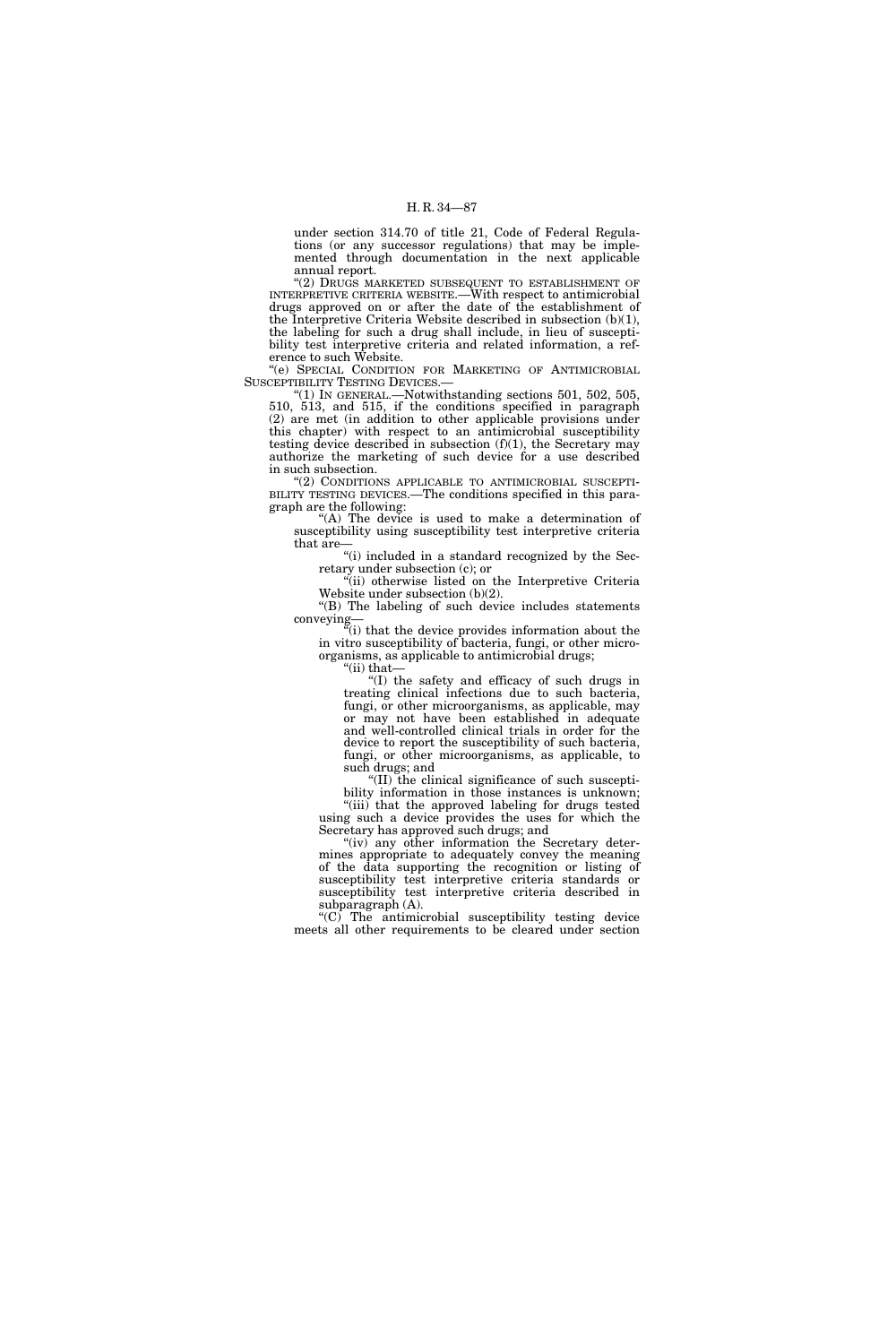510(k), classified under section 513(f)(2), or approved under section 515.

''(f) DEFINITIONS.—In this section:

''(1) The term 'antimicrobial susceptibility testing device' means a device that utilizes susceptibility test interpretive criteria to determine and report the in vitro susceptibility of certain microorganisms to a drug (or drugs).

" $(2)$  The term 'qualified infectious disease product' means a qualified infectious disease product designated under section 505E(d).

''(3) The term 'susceptibility test interpretive criteria' means—

"(A) one or more specific numerical values which characterize the susceptibility of bacteria or other microorganisms to the drug tested; and

''(B) related categorizations of such susceptibility, including categorization of the drug as susceptible, intermediate, resistant, or such other term as the Secretary determines appropriate.

 $"(4)(A)$  The term 'antimicrobial drug' means, subject to subparagraph (B), a systemic antibacterial or antifungal drug that—

"(i) is intended for human use in the treatment of a disease or condition caused by a bacterium or fungus;

''(ii) may include a qualified infectious disease product designated under section 505E(d); and

 $(iii)$  is subject to section  $503(b)(1)$ .

''(B) If provided by the Secretary through regulations, such term may include—

''(i) drugs other than systemic antibacterial and antifungal drugs; and

"(ii) biological products (as such term is defined in section 351 of the Public Health Service Act) to the extent such products exhibit antimicrobial activity.

" $(5)$  The term 'interpretive criteria standard' means a compilation of susceptibility test interpretive criteria developed by a standard development organization that meets the criteria set forth in subsection (b)(2)(A)(i).

"(g) RULE OF CONSTRUCTION.—Nothing in this section shall be construed to—

" $(1)$  alter the standards of evidence under subsection  $(c)$ or (d) of section 505 (including the substantial evidence standard under section 505(d)) or under section 351 of the Public Health Service Act (as applicable); or

" $(2)$  with respect to clearing devices under section  $510(k)$ , classifying devices under section  $513(f)(2)$ , or approving devices under section 515—

''(A) apply with respect to any drug, device, or biological product, in any context other than an antimicrobial drug and an antimicrobial susceptibility testing device that uses susceptibility test interpretive criteria to characterize and report the susceptibility of certain bacteria, fungi, or other microorganisms, as applicable, to such drug to reflect patient morbidity and mortality in accordance with this section; or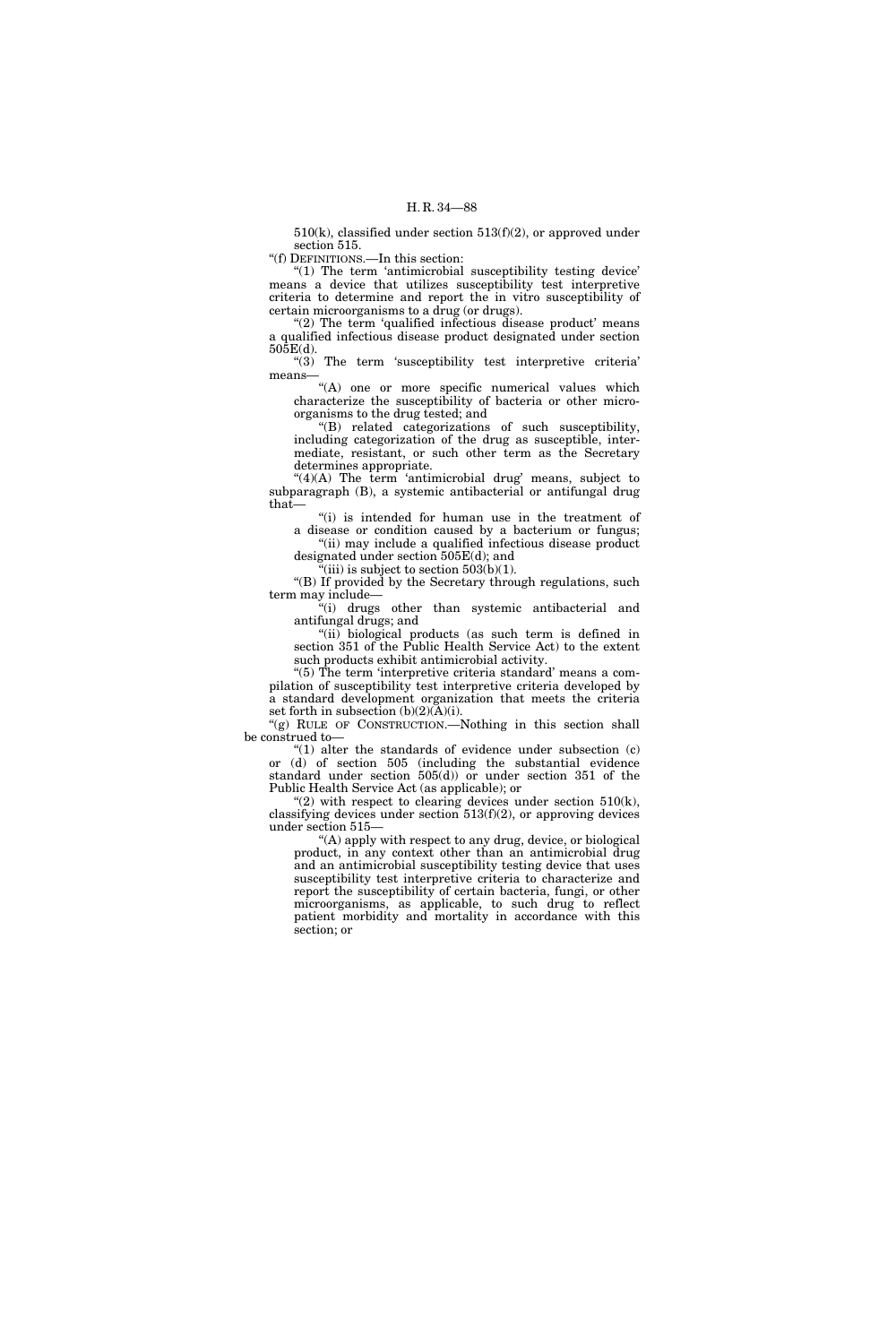''(B) unless specifically stated, have any effect on authorities provided under other sections of this Act, including any regulations issued under such sections.''. (b) CONFORMING AMENDMENTS.—

(1) REPEAL OF PRIOR RELATED AUTHORITY.—Section 1111 of the Food and Drug Administration Amendments Act of 2007 (42 U.S.C. 247d–5a), relating to identification of clinically susceptible concentrations of antimicrobials, is repealed.

 $(2)$  ADDITION TO CATEGORIES OF MISBRANDED DRUGS. $$ tion 502 of the Federal Food, Drug, and Cosmetic Act (21

U.S.C. 352) is amended by adding at the end the following: ''(dd) If it is an antimicrobial drug, as defined in section 511A(f), and its labeling fails to conform with the requirements under section 511A(d).''.

(3) RECOGNITION OF INTERPRETIVE CRITERIA STANDARD AS DEVICE STANDARD.—Section  $514(c)(1)(A)$  of the Federal Food, Drug, and Cosmetic Act  $(21 \text{ U.S.C. } 360d(c)(1)(A))$  is amended by inserting after ''the Secretary shall, by publication in the Federal Register" the following: "(or, with respect to a susceptibility test interpretive criteria standard under section 511A, by posting on the Interpretive Criteria Website in accordance with such section)''.

(c) REPORT TO CONGRESS.—Not later than 2 years after the date of enactment of this Act, the Secretary of Health and Human Services shall submit to the Committee on Health, Education, Labor, and Pensions of the Senate and the Committee on Energy and Commerce of the House of Representatives a report on the progress made in implementing section 511A of the Federal Food, Drug, and Cosmetic Act (21 U.S.C. 360a), as added by subsection (a).

(d) REQUESTS FOR UPDATES TO INTERPRETIVE CRITERIA WEBSITE.—Chapter 35 of title 44, United States Code, shall not apply to the collection of information from interested parties regarding updating the lists established under section 511A(b) of the Federal Food, Drug, and Cosmetic Act and posted on the Interpretive Criteria Website established under section 511A(c) of such Act.

# **Subtitle F—Medical Device Innovations**

## **SEC. 3051. BREAKTHROUGH DEVICES.**

(a) IN GENERAL.—Chapter V of the Federal Food, Drug, and Cosmetic Act (21 U.S.C. 351 et seq.) is amended by inserting after section 515B, as added by section 3034(b), the following:

## **''SEC. 515C. BREAKTHROUGH DEVICES.**

''(a) PURPOSE.—The purpose of this section is to encourage the Secretary, and provide the Secretary with sufficient authority, to apply efficient and flexible approaches to expedite the development of, and prioritize the Food and Drug Administration's review of, devices that represent breakthrough technologies.

''(b) ESTABLISHMENT OF PROGRAM.—The Secretary shall establish a program to expedite the development of, and provide for the priority review for, devices, as determined by the Secretary—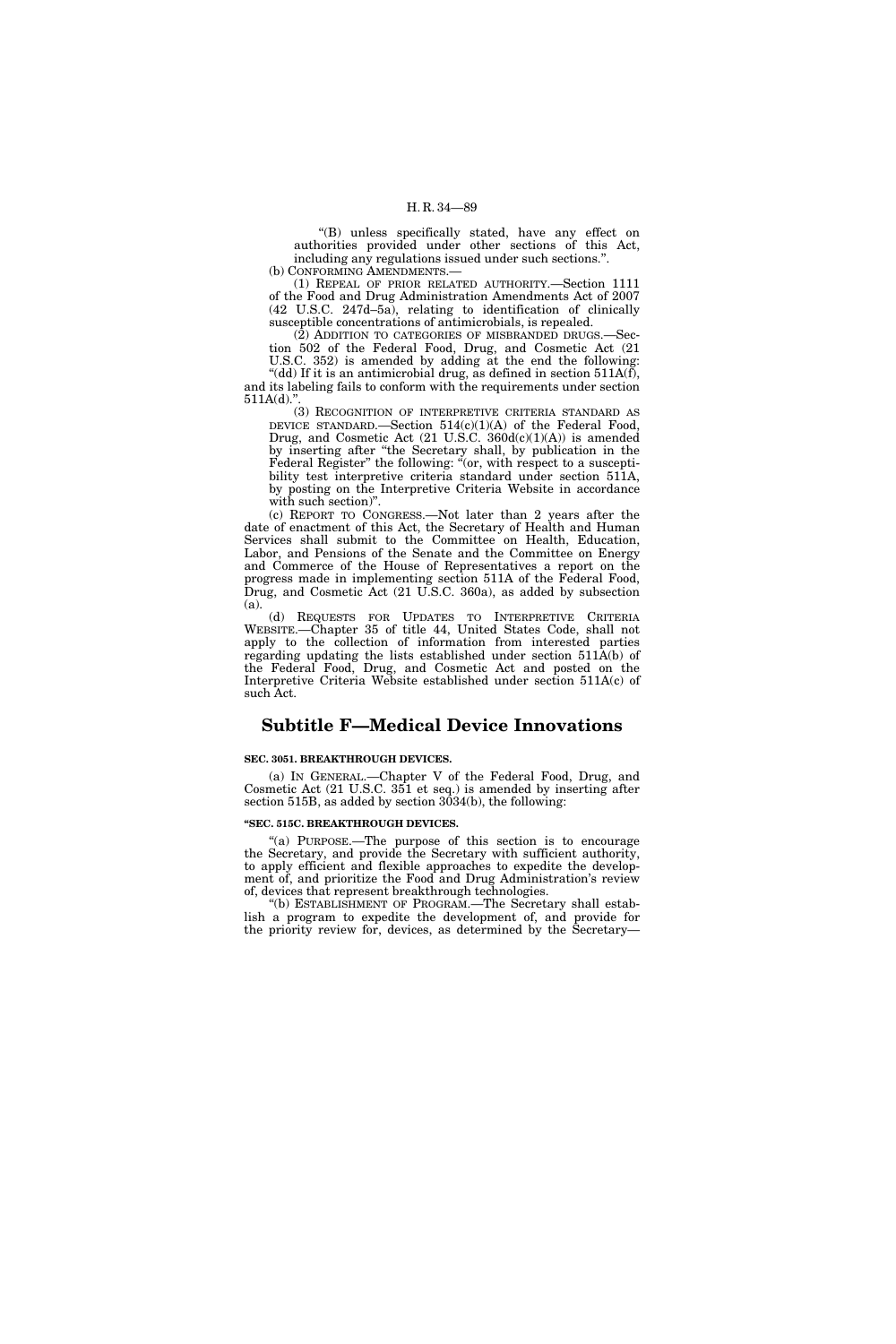$(1)$  that provide for more effective treatment or diagnosis of life-threatening or irreversibly debilitating human disease or conditions; and

 $'(2)$ (A) that represent breakthrough technologies;

"(B) for which no approved or cleared alternatives exist; ''(C) that offer significant advantages over existing approved or cleared alternatives, including the potential, compared to existing approved alternatives, to reduce or eliminate the need for hospitalization, improve patient quality of life, facilitate patients' ability to manage their own care (such as through self-directed personal assistance), or establish longterm clinical efficiencies; or

''(D) the availability of which is in the best interest of patients.

"(c) REQUEST FOR DESIGNATION.—A sponsor of a device may request that the Secretary designate such device for expedited development and priority review under this section. Any such request for designation may be made at any time prior to the submission of an application under section 515(c), a notification under section  $510(k)$ , or a petition for classification under section 513(f)(2).

''(d) DESIGNATION PROCESS.—

''(1) IN GENERAL.—Not later than 60 calendar days after the receipt of a request under subsection (c), the Secretary shall determine whether the device that is the subject of the request meets the criteria described in subsection (b). If the Secretary determines that the device meets the criteria, the Secretary shall designate the device for expedited development and priority review.

 $E^2(2)$  REVIEW.—Review of a request under subsection (c) shall be undertaken by a team that is composed of experienced staff and senior managers of the Food and Drug Administration.

"(3) WITHDRAWAL.—The Secretary may not withdraw a designation granted under this section on the basis of the criteria under subsection (b) no longer applying because of the subsequent clearance or approval of another device that-

'(A) was designated under this section; or

 $\cdot$ "(B) was given priority review under section 515(d)(5), as in effect prior to the date of enactment of the 21st Century Cures Act.

"(e) EXPEDITED DEVELOPMENT AND PRIORITY REVIEW.-

''(1) ACTIONS.—For purposes of expediting the development and review of devices designated under subsection (d) the Secretary shall—

''(A) assign a team of staff, including a team leader with appropriate subject matter expertise and experience, for each device for which a request is submitted under subsection (c);

''(B) provide for oversight of the team by senior agency personnel to facilitate the efficient development of the device and the efficient review of any submission described in subsection (c) for the device;

''(C) adopt an efficient process for timely dispute resolution;

''(D) provide for interactive and timely communication with the sponsor of the device during the development program and review process;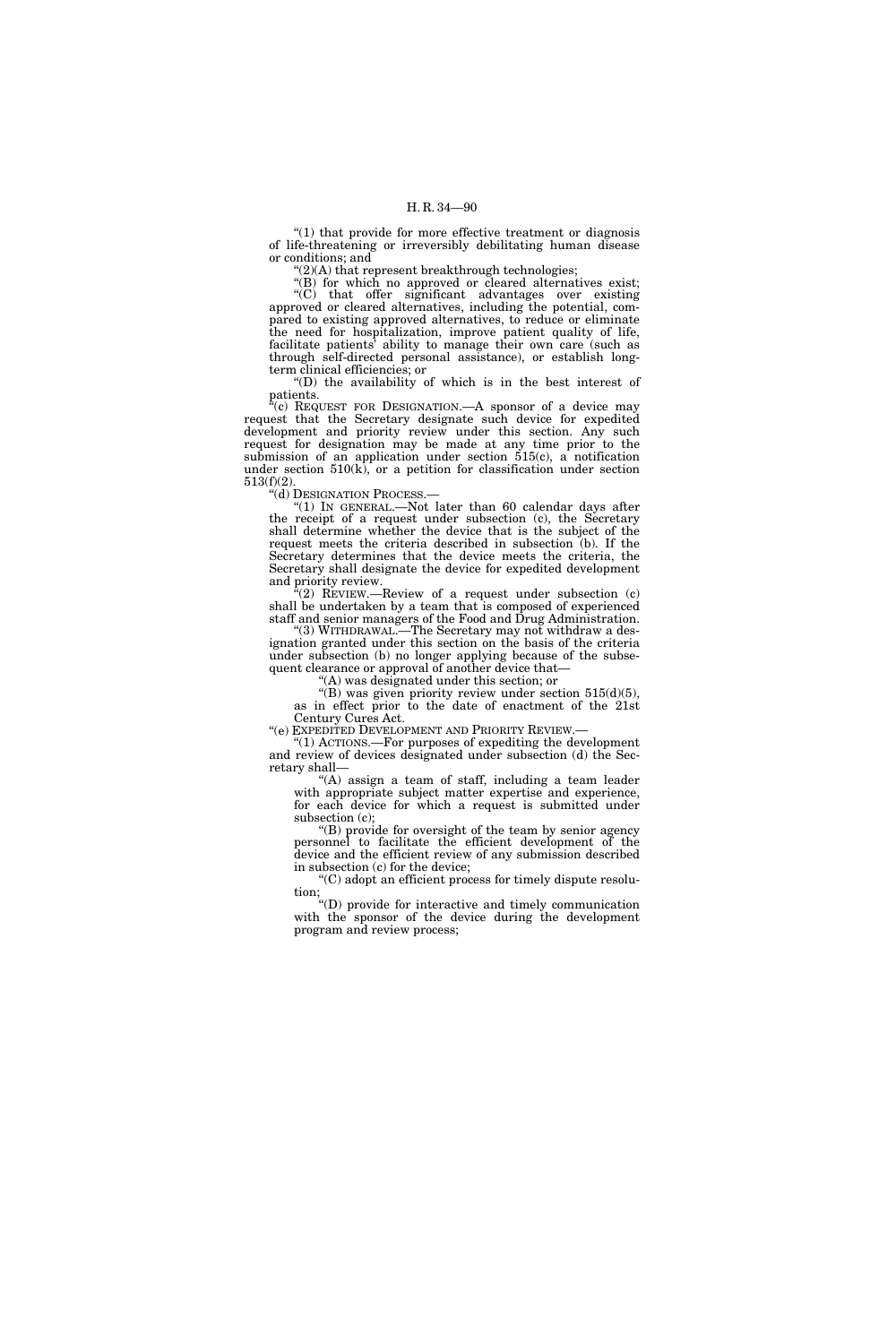''(E) expedite the Secretary's review of manufacturing and quality systems compliance, as applicable;

 $\mathcal{F}(F)$  disclose to the sponsor, not less than 5 business days in advance, the topics of any consultation the Secretary intends to undertake with external experts or an advisory committee concerning the sponsor's device and provide the sponsor the opportunity to recommend such external experts;

''(G) provide for advisory committee input, as the Secretary determines appropriate (including in response to the request of the sponsor) for applications submitted under section 515(c); and

''(H) assign staff to be available within a reasonable time to address questions by institutional review committees concerning the conditions and clinical testing requirements applicable to the investigational use of the device pursuant to an exemption under section  $520(g)$ .

(2) ADDITIONAL ACTIONS.—In addition to the actions described in paragraph (1), for purposes of expediting the development and review of devices designated under subsection (d), the Secretary, in collaboration with the device sponsor, may, as appropriate—

 $\sqrt{\tilde{A}}$  coordinate with the sponsor regarding early agreement on a data development plan;

 $'(B)$  take steps to ensure that the design of clinical trials is as efficient and flexible as practicable, when scientifically appropriate;

''(C) facilitate, when scientifically appropriate, expedited and efficient development and review of the device through utilization of timely postmarket data collection with regard to application for approval under section 515(c); and

''(D) agree in writing to clinical protocols that the Secretary will consider binding on the Secretary and the sponsor, subject to—

"(i) changes to such protocols agreed to in writing by the sponsor and the Secretary; or

"(ii) a decision, made by the director of the office" responsible for reviewing the device submission, that a substantial scientific issue essential to determining the safety or effectiveness of such device exists, provided that such decision is in writing, and is made only after the Secretary provides to the device sponsor or applicant an opportunity for a meeting at which the director and the sponsor or applicant are present and at which the director documents the substantial scientific issue.

''(f) PRIORITY REVIEW GUIDANCE.—

"(1) CONTENT.—Not later than 1 year after the date of enactment of the 21st Century Cures Act, the Secretary shall issue guidance on the implementation of this section. Such guidance shall—

"(A) set forth the process by which a person may seek a designation under subsection (d);

''(B) provide a template for requests under subsection (c);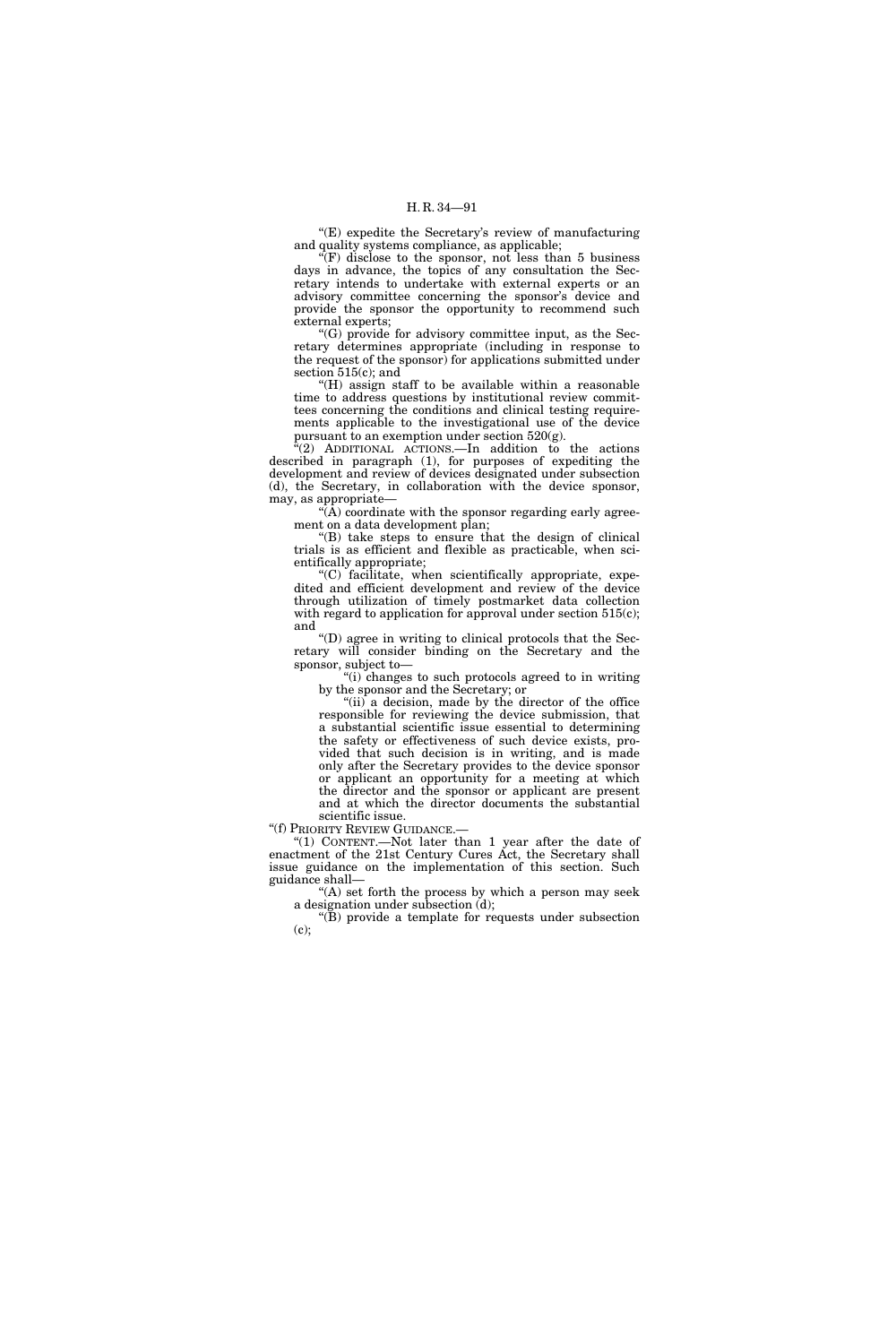''(C) identify the criteria the Secretary will use in evaluating a request for designation under this section; and

 $\sqrt[\alpha]{(D)}$  identify the criteria and processes the Secretary will use to assign a team of staff, including team leaders, to review devices designated for expedited development and priority review, including any training required for such personnel to ensure effective and efficient review.

"(2) PROCESS.—Prior to finalizing the guidance under paragraph (1), the Secretary shall seek public comment on a proposed guidance.

 $f(g)$  RULE OF CONSTRUCTION.—Nothing in this section shall be construed to affect—

''(1) the criteria and standards for evaluating an application pursuant to section 515(c), a report and request for classification under section  $513(f)(2)$ , or a report under section  $510(k)$ , including the recognition of valid scientific evidence as described in section  $\overline{5}13(a)(3)(B)$  and consideration and application of the least burdensome means of evaluating device effectiveness or demonstrating substantial equivalence between devices with differing technological characteristics, as applicable;

''(2) the authority of the Secretary with respect to clinical holds under section  $520(g)(8)(A);$ 

''(3) the authority of the Secretary to act on an application pursuant to section 515(d) before completion of an establishment inspection, as the Secretary determines appropriate; or " $(4)$  the authority of the Secretary with respect to

postmarket surveillance under sections 519(h) and 522.''. (b) DOCUMENTATION AND REVIEW OF SIGNIFICANT DECISIONS.—

Section 517A(a)(1) of the Federal Food, Drug, and Cosmetic Act  $(21 \text{ U.S.C. } 360g-1(a)(1))$  is amended by inserting "a request for designation under section 515C,'' after ''application under section 515,''.

(c) TERMINATION OF PREVIOUS PROGRAM.—

(1) IN GENERAL.—Section 515(d) of the Federal Food, Drug, and Cosmetic Act (21 U.S.C. 360e(d)) is amended—

(A) by striking paragraph (5); and

(B) by redesignating paragraph (6) as paragraph (5). (2) CONFORMING AMENDMENT.—Section 737(5) of the Federal Food, Drug, and Cosmetics Act (21 U.S.C. 379i(5)) is amended by striking " $515(d)(6)$ " and inserting " $515(d)(5)$ ".

(d) REPORT.—On January 1, 2019, the Secretary of Health and Human Services shall issue a report to the Committee on Health, Education, Labor, and Pensions of the Senate and the Committee on Energy and Commerce of the House of Representatives—

(1) on the program under section 515C of the Federal Food, Drug, and Cosmetic Act, as added by subsection (a), in bringing safe and effective devices included in such program to patients as soon as possible; and

(2) that includes recommendations, if any, to strengthen the program to better meet patient device needs in a manner as timely as possible.

## **SEC. 3052. HUMANITARIAN DEVICE EXEMPTION.**

(a) IN GENERAL.—Section 520(m) of the Federal Food, Drug, and Cosmetic Act (21 U.S.C. 360j) is amended—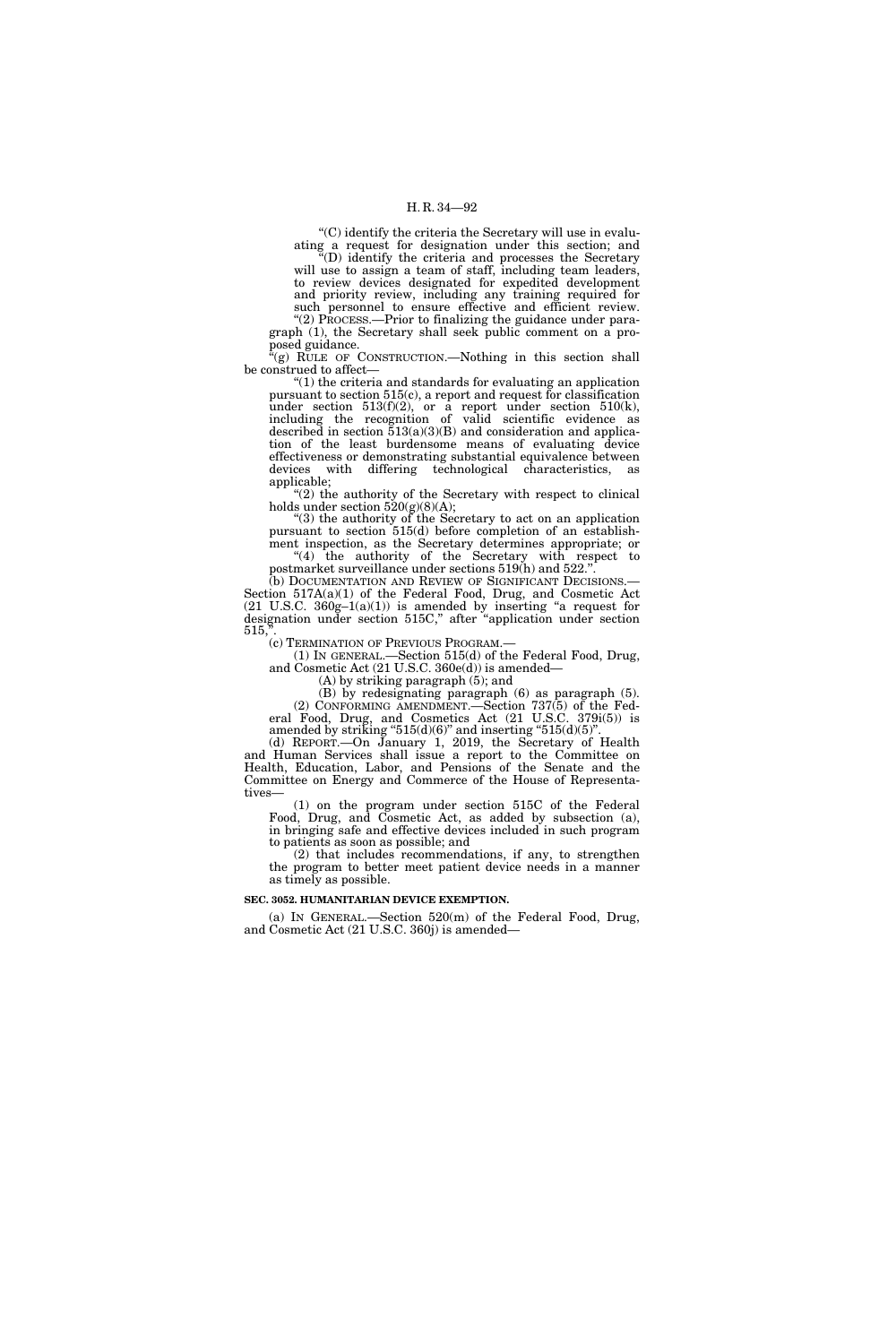(1) in paragraph (1) by striking ''fewer than 4,000'' and inserting "not more than 8,000";

(2) in paragraph  $(2)(A)$  by striking "fewer than 4,000" and inserting ''not more than 8,000''; and

(3) in paragraph  $(6)(A)(ii)$ , by striking "4,000" and inserting ''8,000''.

(b) GUIDANCE DOCUMENT ON PROBABLE BENEFIT.—Not later than 18 months after the date of enactment of this Act, the Secretary of Health and Human Services, acting through the Commissioner of Food and Drugs, shall publish a draft guidance that defines the criteria for establishing ''probable benefit'' as that term is used in section  $520(m)(2)(C)$  of the Federal Food, Drug, and Cosmetic Act (21 U.S.C. 360j(m)(2)(C)).

#### **SEC. 3053. RECOGNITION OF STANDARDS.**

(a) IN GENERAL.—Section 514(c) of the Federal Food, Drug, and Cosmetic Act (21 U.S.C. 360d(c)) is amended—

(1) in paragraph (1), by inserting after subparagraph (B) the following new subparagraphs:

 $C'(C)(i)$  Any person may submit a request for recognition under subparagraph (A) of all or part of an appropriate standard established by a nationally or internationally recognized standard organization.

"(ii) Not later than 60 calendar days after the Secretary receives such a request, the Secretary shall—

''(I) make a determination to recognize all, part, or none of the standard that is the subject of the request; and

"(II) issue to the person who submitted such request a response in writing that states the Secretary's rationale for that determination, including the scientific, technical, regulatory, or other basis for such determination.

"(iii) The Secretary shall make a response issued under clause (ii)(II) publicly available, in such a manner as the Secretary determines appropriate.

" $(iv)$  The Secretary shall take such actions as may be necessary to implement all or part of a standard recognized under clause  $(ii)(I)$ , in accordance with subparagraph  $(A)$ .

''(D) The Secretary shall make publicly available, in such manner as the Secretary determines appropriate, the rationale for recognition under subparagraph (A) of all, part, or none of a standard, including the scientific, technical, regulatory, or other basis for the decision regarding such recognition.''; and

(2) by adding at the end the following:

"(4) The Secretary shall provide to all employees of the Food and Drug Administration who review premarket submissions for devices periodic training on the concept and use of recognized standards for purposes of meeting a premarket submission requirement or other applicable requirement under this Act, including standards relevant to an employee's area of device review.''.

(b) GUIDANCE.—The Secretary of Health and Human Services, acting through the Commissioner of Food and Drugs, shall review and update, if necessary, previously published guidance and standard operating procedures identifying the principles for recognizing standards, and for withdrawing the recognition of standards, under section 514(c) of the Federal Food, Drug, and Cosmetic Act (21 U.S.C. 360d(c)), taking into account the experience with and reliance on a standard by foreign regulatory authorities and the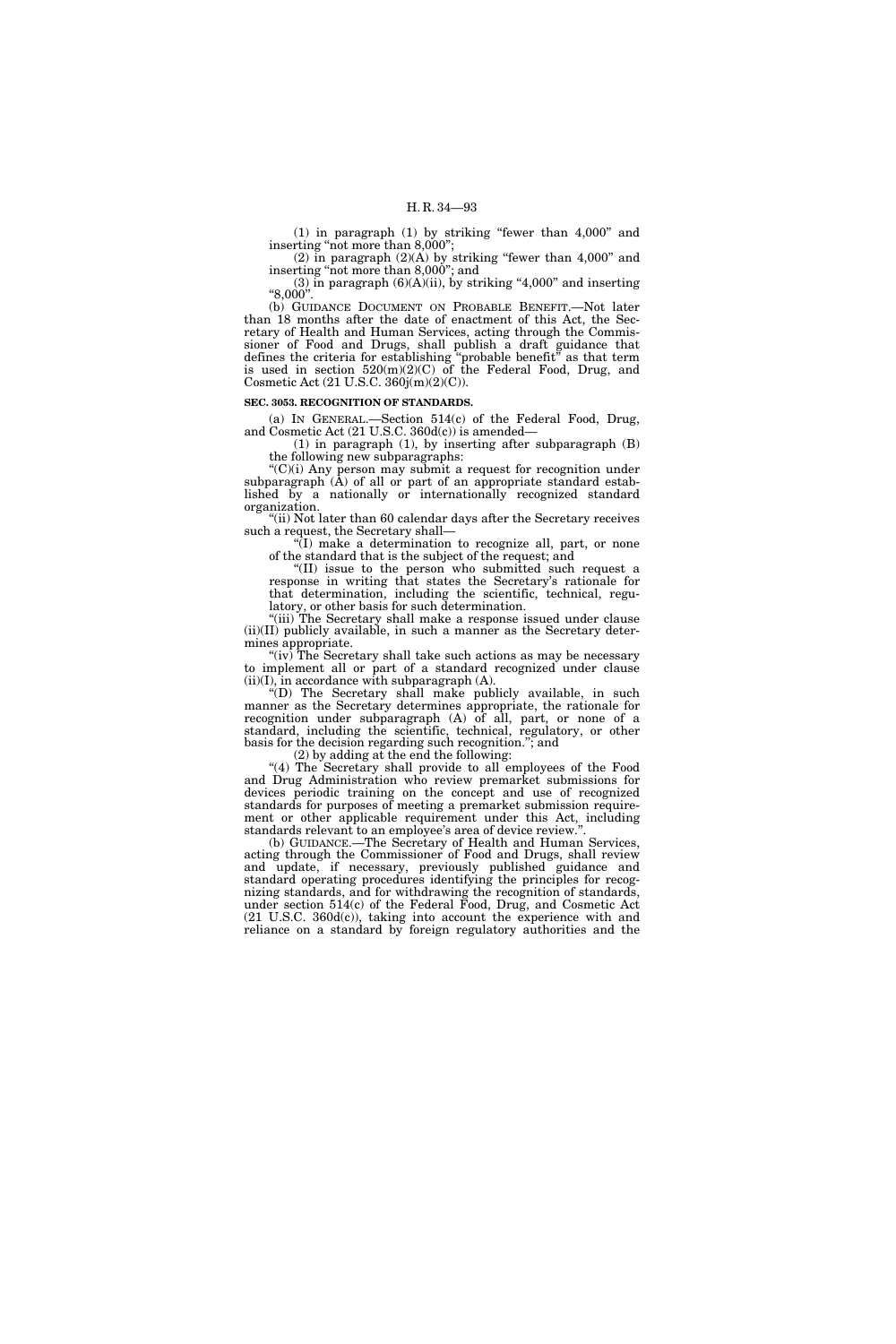device industry, and whether recognition of a standard will promote harmonization among regulatory authorities in the regulation of devices.

## **SEC. 3054. CERTAIN CLASS I AND CLASS II DEVICES.**

(a) CLASS I DEVICES.—Section 510(l) of the Federal Food, Drug, and Cosmetic Act (21 U.S.C. 360(l)) is amended—

(1) by striking ''A report under subsection (k)'' and inserting "(1) A report under subsection (k)"; and

(2) by adding at the end the following new paragraph: "(2) Not later than 120 calendar days after the date of enactment of the 21st Century Cures Act and at least once every 5 years thereafter, as the Secretary determines appropriate, the Secretary shall identify, through publication in the Federal Register, any type of class I device that the Secretary determines no longer requires a report under subsection (k) to provide reasonable assurance of safety and effectiveness. Upon such publication—

"(A) each type of class I device so identified shall be exempt from the requirement for a report under subsection (k); and

''(B) the classification regulation applicable to each such type of device shall be deemed amended to incorporate such exemption."

(b) CLASS II DEVICES.—Section 510(m) of the Federal Food, Drug, and Cosmetic Act (21 U.S.C. 360(m)) is amended—

(1) by striking  $\text{``(m)(1)}$ " and all that follows through "by the Secretary.'' and inserting the following:

 $\lq(m)(1)$  The Secretary shall-

"(A) not later than 90 days after the date of enactment of the 21st Century Cures Act and at least once every 5 years thereafter, as the Secretary determines appropriate—

"(i) publish in the Federal Register a notice that contains a list of each type of class II device that the Secretary determines no longer requires a report under subsection (k) to provide reasonable assurance of safety and effectiveness; and

''(ii) provide for a period of not less than 60 calendar days for public comment beginning on the date of the publication of such notice; and

''(B) not later than 210 calendar days after the date of enactment of the 21st Century Cures Act, publish in the Federal Register a list representing the Secretary's final determination with respect to the devices contained in the list published under subparagraph (A).''; and

(2) in paragraph (2)—

 $(A)$  by striking "1 day after the date of publication of a list under this subsection,'' and inserting ''1 calendar day after the date of publication of the final list under paragraph  $(1)(B)$ ,"; and

(B) by striking "30-day period" and inserting "60-calendar-day period''; and

(C) by adding at the end the following new paragraph: ''(3) Upon the publication of the final list under paragraph  $(1)(B)$ —

''(A) each type of class II device so listed shall be exempt from the requirement for a report under subsection (k); and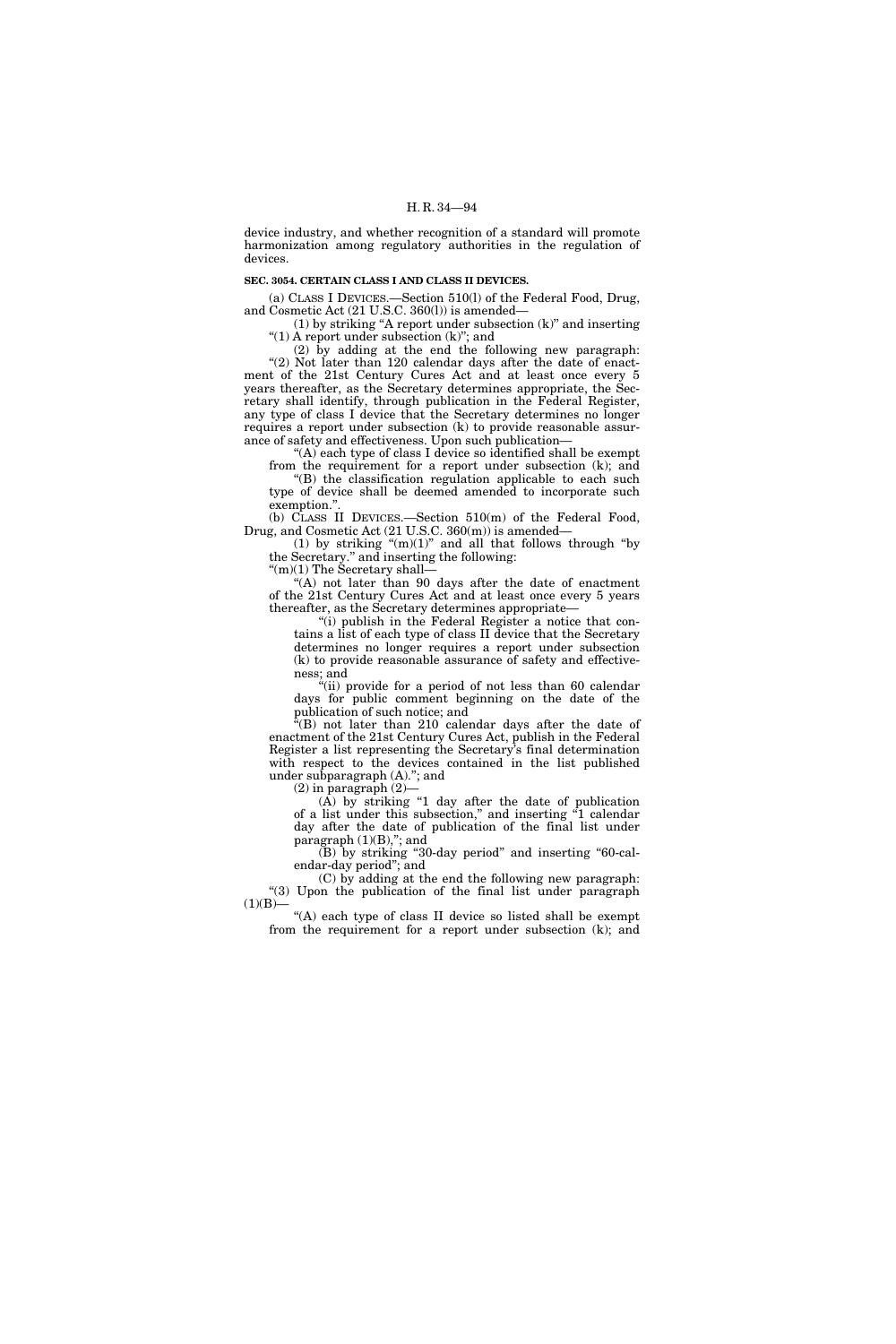''(B) the classification regulation applicable to each such type of device shall be deemed amended to incorporate such exemption.''.

## **SEC. 3055. CLASSIFICATION PANELS.**

(a) CLASSIFICATION PANELS.—Paragraph (5) of section 513(b) of the Federal Food, Drug, and Cosmetic Act (21 U.S.C. 360c(b)) is amended—

(1) by striking " $(5)$ " and inserting " $(5)(A)$ "; and

(2) by adding at the end the following:

"(B) When a device is specifically the subject of review by a classification panel, the Secretary shall—

''(i) ensure that adequate expertise is represented on the classification panel to assess—

''(I) the disease or condition which the device is intended to cure, treat, mitigate, prevent, or diagnose; and ''(II) the technology of the device; and

"(ii) provide an opportunity for the person whose device is specifically the subject of panel review to provide recommendations on the expertise needed among the voting members of the panel.

"(C) For purposes of subparagraph  $(B)(i)$ , the term 'adequate expertise' means that the membership of the classification panel includes—

"(i) two or more voting members, with a specialty or other expertise clinically relevant to the device under review; and "(ii) at least one voting member who is knowledgeable about the technology of the device.

''(D) The Secretary shall provide an annual opportunity for patients, representatives of patients, and sponsors of medical device submissions to provide recommendations for individuals with appropriate expertise to fill voting member positions on classification panels.'

(b) PANEL REVIEW PROCESS.—Section 513(b)(6) of the Federal Food, Drug, and Cosmetic Act (21 U.S.C. 360c(b)(6)) is amended—

 $(1)$  in subparagraph  $(A)(iii)$ , by inserting before the period at the end '', including, subject to the discretion of the panel chairperson, by designating a representative who will be provided a time during the panel meeting to address the panel for the purpose of correcting misstatements of fact or providing clarifying information, and permitting the person or representative to call on experts within the person's organization to address such specific issues in the time provided''; and

(2) by striking subparagraph (B) and inserting the following new subparagraph:

''(B)(i) Any meeting of a classification panel with respect to the review of a device shall—

''(I) provide adequate time for initial presentations by the person whose device is specifically the subject of such review and by the Secretary; and

''(II) encourage free and open participation by all interested persons.

 $\tilde{f}$ (ii) Following the initial presentations described in clause (i), the panel may—

"(I) pose questions to a designated representative described in subparagraph (A)(iii); and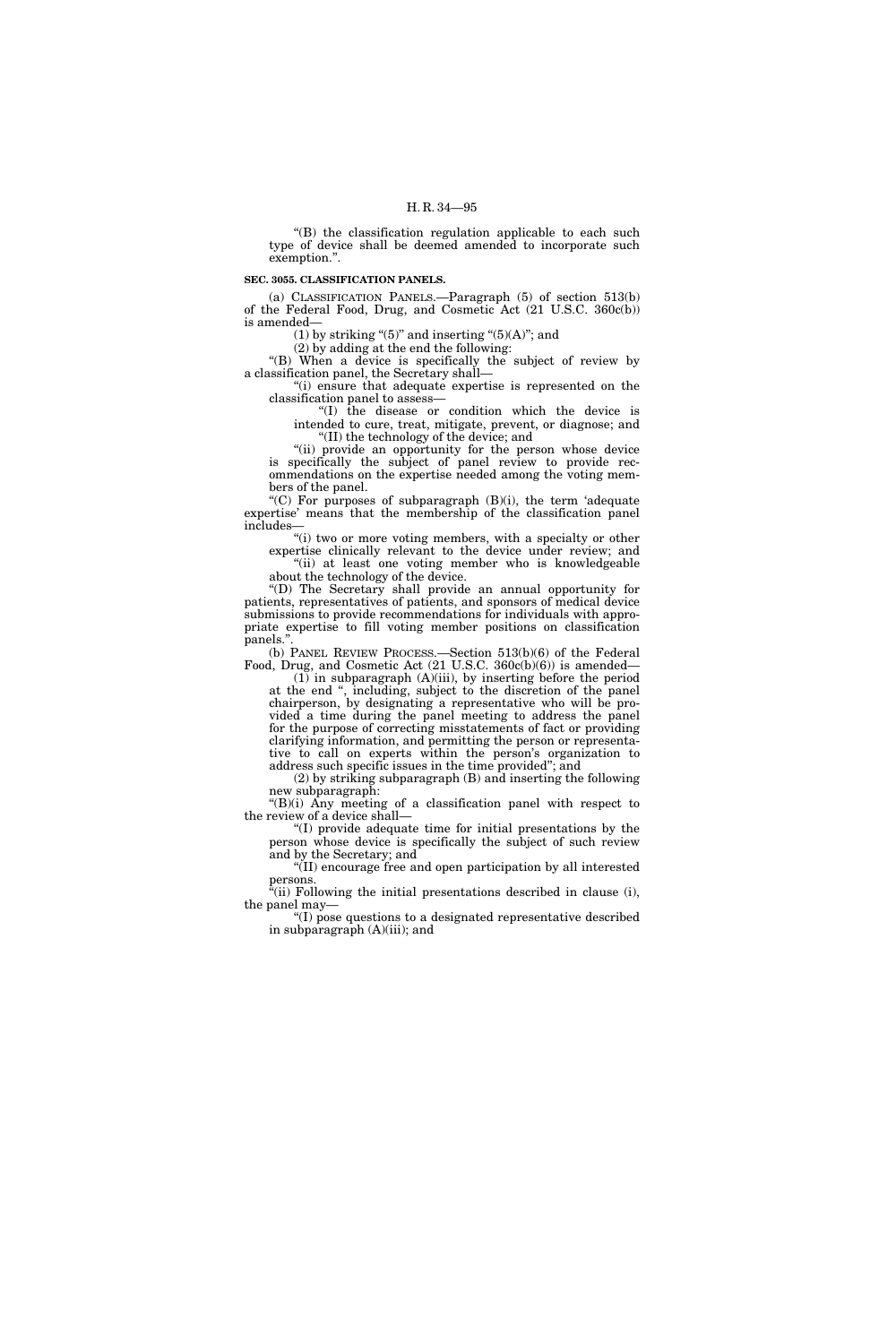''(II) consider the responses to such questions in the panel's review of the device.''.

## **SEC. 3056. INSTITUTIONAL REVIEW BOARD FLEXIBILITY.**

Section 520 of the Federal Food, Drug, and Cosmetic Act (21 U.S.C. 360j) is amended—

 $(1)$  in subsection  $(g)(3)$ –

 $(A)$  in subparagraph  $(A)(i)$ —

(i) by striking ''local''; and

(ii) by striking ''which has been''; and (B) in subparagraph (B), by striking ''a local institutional'' and inserting ''an institutional''; and

(2) in subsection  $(m)(4)$ —

(A) by striking subparagraph (A) and inserting the following:

 $<sup>4</sup>(A)$  in facilities in which clinical testing of devices is super-</sup> vised by an institutional review committee established in accordance with the regulations of the Secretary; and'';

(B) in subparagraph (B), by striking ''a local institutional'' and inserting ''an institutional''; and

(C) in the matter following subparagraph (B), by striking "local".

## **SEC. 3057. CLIA WAIVER IMPROVEMENTS.**

(a) DRAFT REVISED GUIDANCE.—Not later than 1 year after the date of the enactment of this Act, the Secretary of Health and Human Services, acting through the Commissioner of Food and Drugs, shall publish a draft guidance that—

(1) revises ''Section V. Demonstrating Insignificant Risk of an Erroneous Result – Accuracy'' of the guidance entitled ''Recommendations for Clinical Laboratory Improvement Amendments of 1988 (CLIA) Waiver Applications for Manufacturers of In Vitro Diagnostic Devices'' and dated January 30, 2008; and

(2) includes the appropriate use of comparable performance between a waived user and a moderately complex laboratory user to demonstrate accuracy.

(b) FINAL REVISED GUIDANCE.—The Secretary of Health and Human Services, acting through the Commissioner of Food and Drugs, shall finalize the draft guidance published under subsection (a) not later than 1 year after the comment period for such draft guidance closes.

## **SEC. 3058. LEAST BURDENSOME DEVICE REVIEW.**

(a) IN GENERAL.—Section 513 of the Federal Food, Drug, and Cosmetic Act (21 U.S.C. 360c) is amended by adding at the end the following:

 $\lq\lq$ ''(j) TRAINING AND OVERSIGHT OF LEAST BURDENSOME REQUIREMENTS.

''(1) The Secretary shall—

''(A) ensure that each employee of the Food and Drug Administration who is involved in the review of premarket submissions, including supervisors, receives training regarding the meaning and implementation of the least burdensome requirements under subsections (a)(3)(D) and  $(i)(1)(D)$  of this section and section 515(c)(5); and

(B) periodically assess the implementation of the least burdensome requirements, including the employee training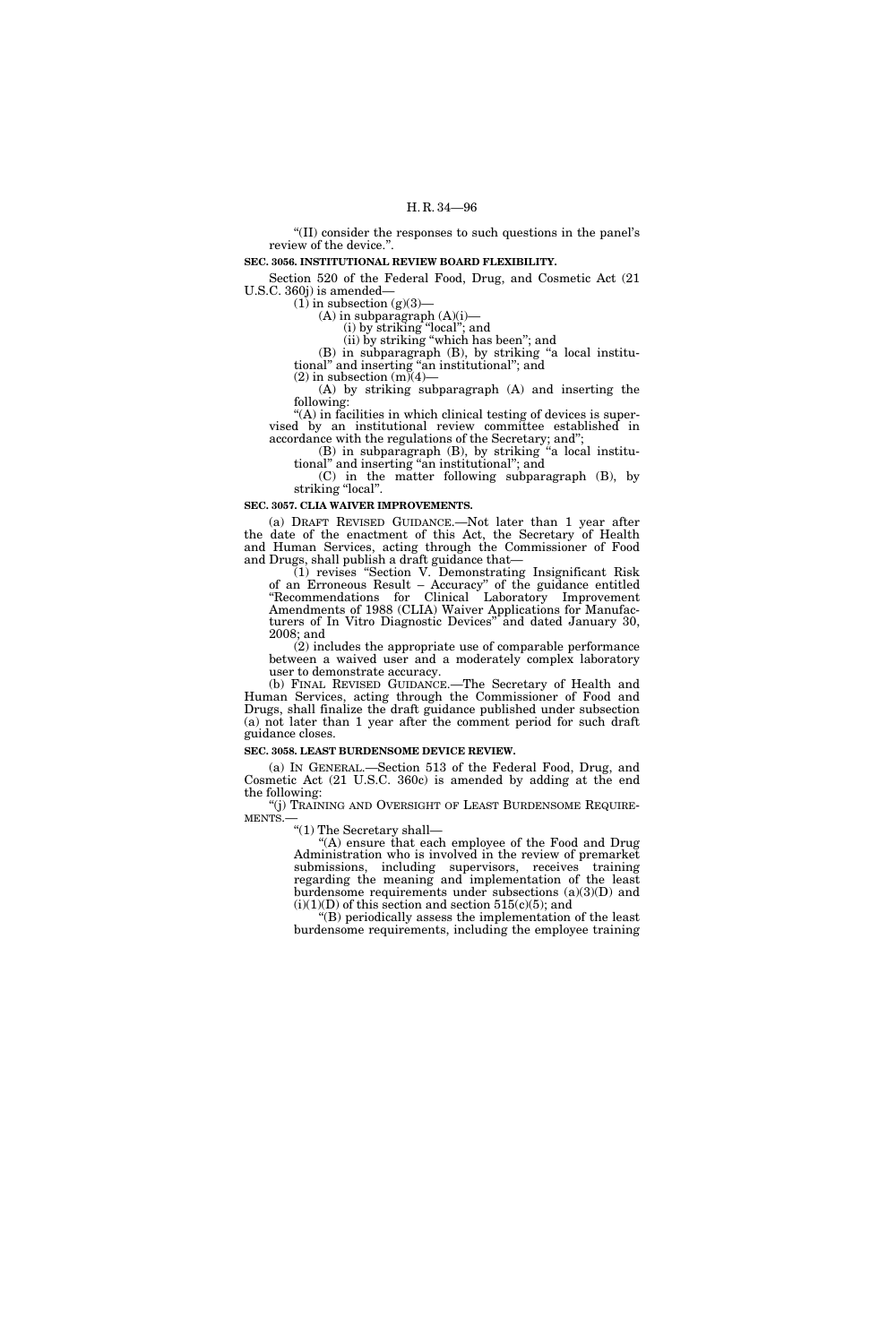under subparagraph (A), to ensure that the least burdensome requirements are fully and consistently applied.

" $(2)$  Not later than 18 months after the date of enactment of the 21st Century Cures Act, the ombudsman for any organizational unit of the Food and Drug Administration responsible for the premarket review of devices shall—

''(A) conduct an audit of the training described in paragraph  $(1)(A)$ , including the effectiveness of such training in implementing the least burdensome requirements;

''(B) include in such audit interviews of persons who are representatives of the device industry regarding their experiences in the device premarket review process, including with respect to the application of least burdensome concepts to premarket review and decisionmaking;

''(C) include in such audit a list of the measurement tools the Secretary uses to assess the implementation of the least burdensome requirements, including under paragraph (1)(B) and section 517A(a)(3), and may also provide feedback on the effectiveness of such tools in the implementation of the least burdensome requirements;

''(D) summarize the findings of such audit in a final audit report; and

" $(E)$  within 30 calendar days of completion of such final audit report, make such final audit report available—

''(i) to the Committee on Health, Education, Labor, and Pensions of the Senate and the Committee on Energy and Commerce of the House of Representatives; and

"(ii) on the Internet website of the Food and Drug Administration.''.

(b) PREMARKET APPLICATIONS.—Section 515(c) of the Federal Food, Drug, and Cosmetic Act (21 U.S.C. 360e(c)) is amended by adding at the end the following:

''(5)(A) In requesting additional information with respect to an application under this section, the Secretary shall consider the least burdensome appropriate means necessary to demonstrate a reasonable assurance of device safety and effectiveness.

 $E(B)$  For purposes of subparagraph  $(A)$ , the term 'necessary' means the minimum required information that would support a determination by the Secretary that an application provides a reasonable assurance of the safety and effectiveness of the device.

''(C) For purposes of this paragraph, the Secretary shall consider the role of postmarket information in determining the least burdensome means of demonstrating a reasonable assurance of device safety and effectiveness.

''(D) Nothing in this paragraph alters the standards for premarket approval of a device."

(c) RATIONALE FOR SIGNIFICANT DECISIONS REGARDING DEVICES.—Section 517A(a) of the Federal Food, Drug, and Cosmetic Act (21 U.S.C. 360g–1(a)) is amended by adding at the end the following:

''(3) APPLICATION OF LEAST BURDENSOME REQUIREMENTS.— The substantive summary required under this subsection shall include a brief statement regarding how the least burdensome requirements were considered and applied consistent with section  $513(i)(1)(D)$ , section  $513(a)(3)(D)$ , and section  $515(c)(5)$ , as applicable.''.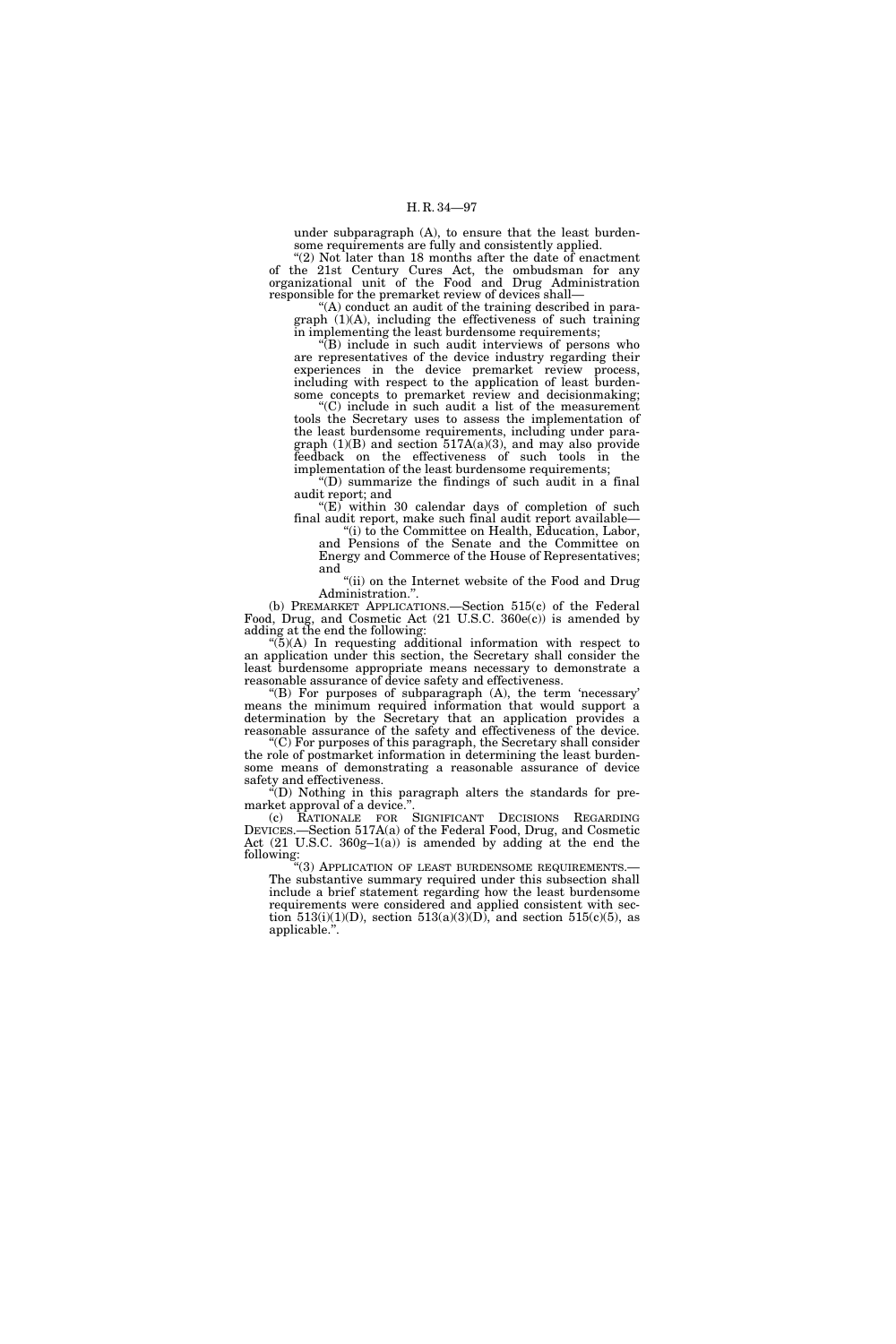## **SEC. 3059. CLEANING INSTRUCTIONS AND VALIDATION DATA REQUIRE-MENT.**

(a) IN GENERAL.—Section 510 of the Federal Food, Drug, and Cosmetic Act (21 U.S.C. 360) is amended by adding at the end the following:

''(q) REUSABLE MEDICAL DEVICES.—

" $(1)$  In GENERAL.—Not later than 180 days after the date of enactment of the 21st Century Cures Act, the Secretary shall identify and publish a list of reusable device types for which reports under subsection (k) are required to include—

 $(A)$  instructions for use, which have been validated in a manner specified by the Secretary; and

''(B) validation data, the types of which shall be specified by the Secretary;

regarding cleaning, disinfection, and sterilization, and for which a substantial equivalence determination may be based.

"(2) REVISION OF LIST.—The Secretary shall revise the list" under paragraph (2), as the Secretary determines appropriate, with notice in the Federal Register.

''(3) CONTENT OF REPORTS.—Reports under subsection (k) that are submitted after the publication of the list described in paragraph (1), for devices or types of devices included on such list, shall include such instructions for use and validation data."

(b) DEVICE MODIFICATIONS.—The Secretary of Health and Human Services, acting through the Commissioner of Food and Drugs, shall issue final guidance regarding when a premarket notification under section 510(k) of the Federal Food, Drug, and Cosmetic Act  $(21 \text{ U.S.C. } 360(k))$  is required to be submitted for a modification or change to a legally marketed device. Such final guidance shall be issued not later than 1 year after the date on which the comment period closes for the draft guidance on such subject.

# **SEC. 3060. CLARIFYING MEDICAL SOFTWARE REGULATION.**

(a) IN GENERAL.—Section 520 of the Federal Food, Drug, and Cosmetic Act (21 U.S.C. 360j) is amended by adding at the end the following:

''(o) REGULATION OF MEDICAL AND CERTAIN DECISIONS SUPPORT SOFTWARE.—

" $(1)$  The term device, as defined in section 201 $(h)$ , shall not include a software function that is intended—

''(A) for administrative support of a health care facility, including the processing and maintenance of financial records, claims or billing information, appointment schedules, business analytics, information about patient populations, admissions, practice and inventory management, analysis of historical claims data to predict future utilization or cost-effectiveness, determination of health benefit eligibility, population health management, and laboratory workflow;

''(B) for maintaining or encouraging a healthy lifestyle and is unrelated to the diagnosis, cure, mitigation, prevention, or treatment of a disease or condition;

''(C) to serve as electronic patient records, including patient-provided information, to the extent that such records are intended to transfer, store, convert formats,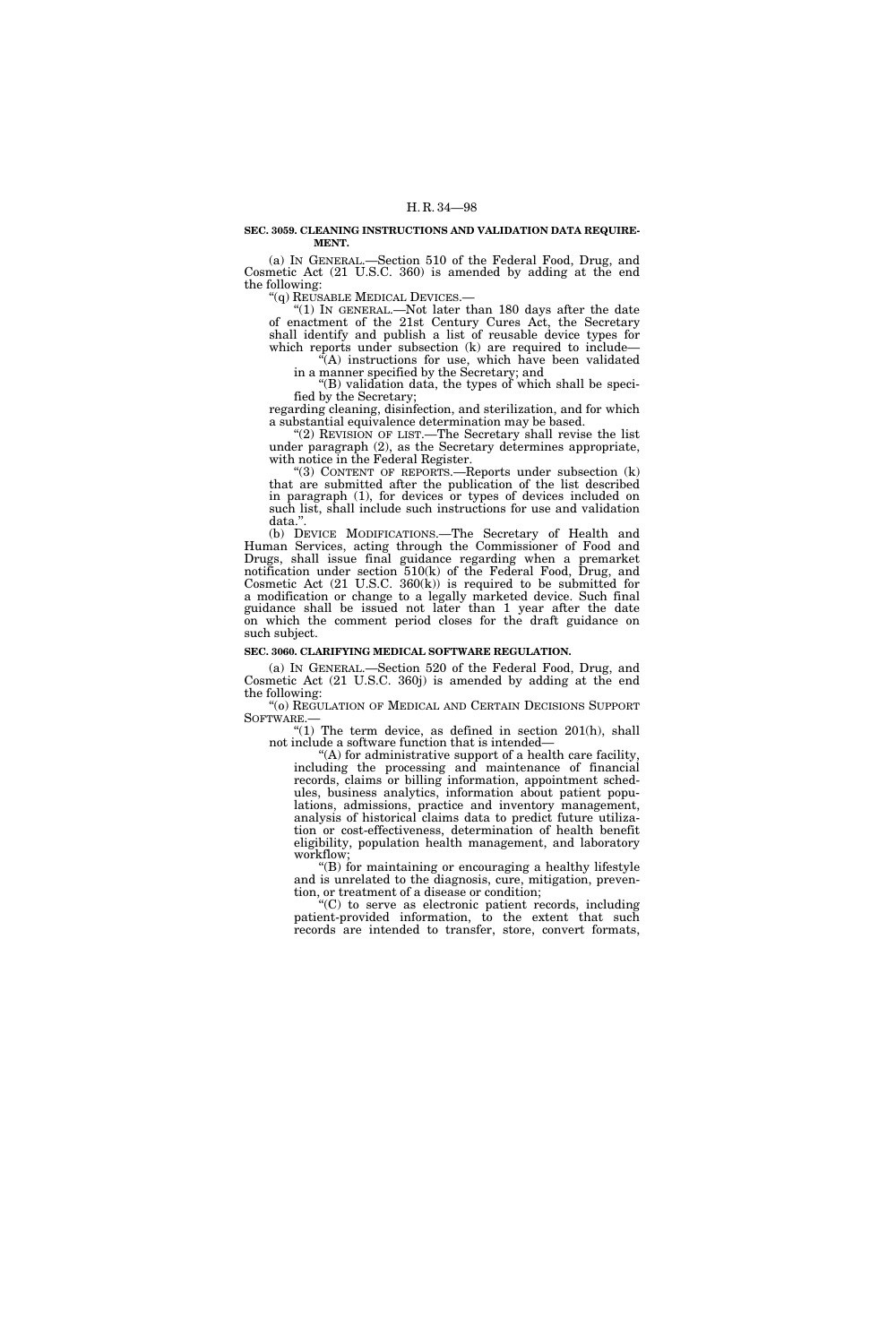or display the equivalent of a paper medical chart, so long as-

''(i) such records were created, stored, transferred, or reviewed by health care professionals, or by individ-

uals working under supervision of such professionals; "(ii) such records are part of health information technology that is certified under section  $3001(c)(5)$ of the Public Health Service Act; and

"(iii) such function is not intended to interpret or analyze patient records, including medical image data, for the purpose of the diagnosis, cure, mitigation, prevention, or treatment of a disease or condition;

 $\sqrt{a}$ (D) for transferring, storing, converting formats, or displaying clinical laboratory test or other device data and results, findings by a health care professional with respect to such data and results, general information about such findings, and general background information about such laboratory test or other device, unless such function is intended to interpret or analyze clinical laboratory test or other device data, results, and findings; or

''(E) unless the function is intended to acquire, process, or analyze a medical image or a signal from an in vitro diagnostic device or a pattern or signal from a signal acquisition system, for the purpose of—

''(i) displaying, analyzing, or printing medical information about a patient or other medical information (such as peer-reviewed clinical studies and clinical practice guidelines);

"(ii) supporting or providing recommendations to a health care professional about prevention, diagnosis, or treatment of a disease or condition; and

''(iii) enabling such health care professional to independently review the basis for such recommendations that such software presents so that it is not the intent that such health care professional rely primarily on any of such recommendations to make a clinical diagnosis or treatment decision regarding an individual patient.

"(2) In the case of a product with multiple functions that contains—

''(A) at least one software function that meets the criteria under paragraph (1) or that otherwise does not meet the definition of device under section 201(h); and

''(B) at least one function that does not meet the criteria under paragraph (1) and that otherwise meets the definition of a device under section 201(h),

the Secretary shall not regulate the software function of such product described in subparagraph (A) as a device. Notwithstanding the preceding sentence, when assessing the safety and effectiveness of the device function or functions of such product described in subparagraph (B), the Secretary may assess the impact that the software function or functions described in subparagraph (A) have on such device function or functions.

 $(3)(A)$  Notwithstanding paragraph  $(1)$ , a software function described in subparagraph  $(C)$ ,  $(D)$ , or  $(E)$  of paragraph  $(1)$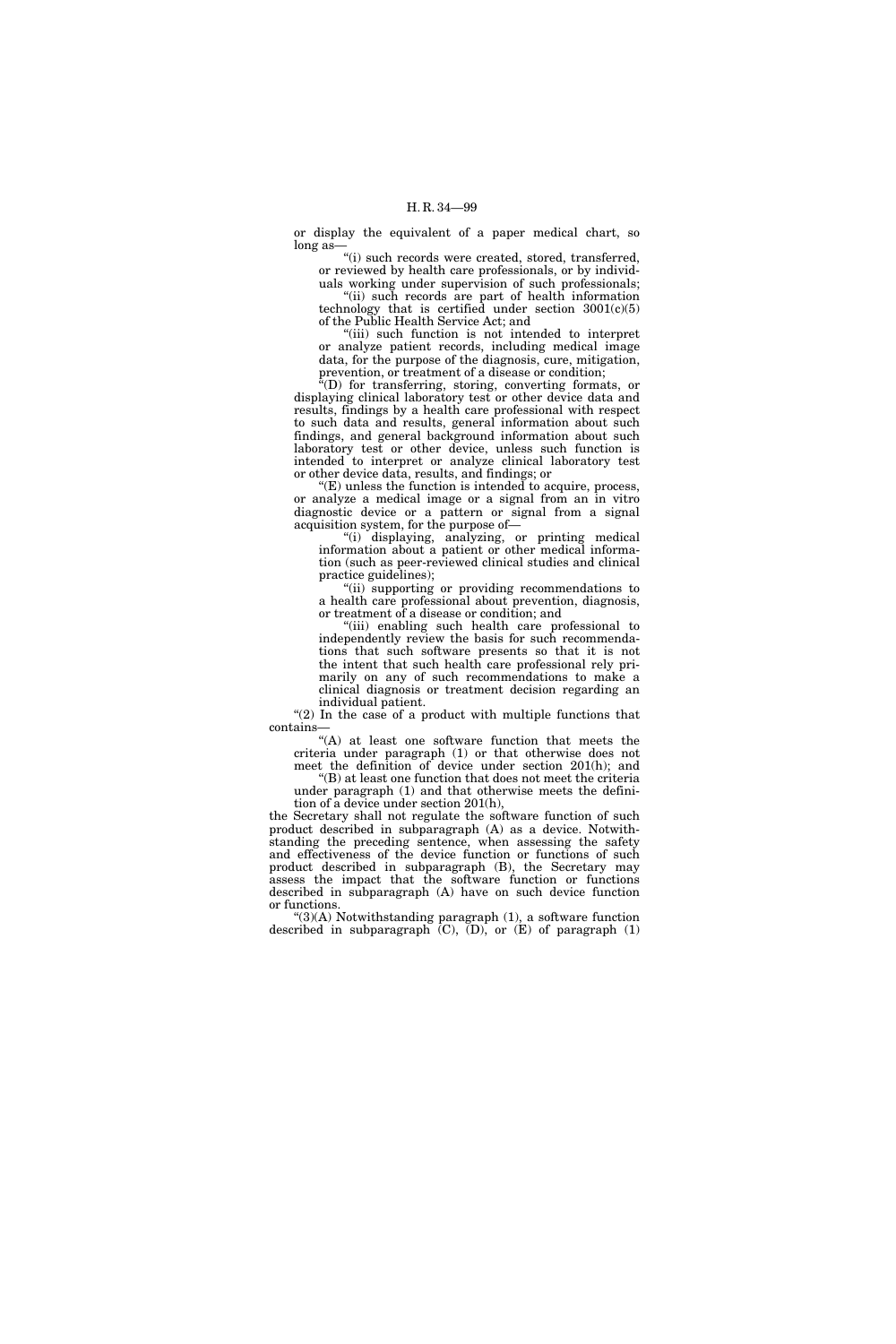shall not be excluded from the definition of device under section 201(h) if—

"(i) the Secretary makes a finding that use of such software function would be reasonably likely to have serious adverse health consequences; and

''(ii) the software function has been identified in a final order issued by the Secretary under subparagraph (B).

''(B) Subparagraph (A) shall apply only if the Secretary— ''(i) publishes a notification and proposed order in the Federal Register;

''(ii) includes in such notification the Secretary's finding, including the rationale and identification of the evidence on which such finding was based, as described in subparagraph (A)(i); and

''(iii) provides for a period of not less than 30 calendar days for public comment before issuing a final order or withdrawing such proposed order.

''(C) In making a finding under subparagraph (A)(i) with respect to a software function, the Secretary shall consider— ''(i) the likelihood and severity of patient harm if the

software function were to not perform as intended; ''(ii) the extent to which the software function is intended to support the clinical judgment of a health care

professional; ''(iii) whether there is a reasonable opportunity for a health care professional to review the basis of the information or treatment recommendation provided by the

software function; and "(iv) the intended user and user environment, such as whether a health care professional will use a software

function of a type described in subparagraph (E) of para $graph (1).$ 

 $\tilde{f}(4)$  Nothing in this subsection shall be construed as limiting the authority of the Secretary to—

"(A) exercise enforcement discretion as to any device subject to regulation under this Act;

''(B) regulate software used in the manufacture and transfusion of blood and blood components to assist in the prevention of disease in humans; or

''(C) regulate software as a device under this Act if such software meets the criteria under section 513(a)(1)(C).".

(b) REPORTS.—The Secretary of Health and Human Services (referred to in this subsection as the ''Secretary''), after consultation with agencies and offices of the Department of Health and Human Services involved in health information technology, shall publish a report, not later than 2 years after the date of enactment of this Act and every 2 years thereafter, that—

(1) includes input from outside experts, such as representatives of patients, consumers, health care providers, startup companies, health plans or other third-party payers, venture capital investors, information technology vendors, health information technology vendors, small businesses, purchasers, employers, and other stakeholders with relevant expertise, as determined by the Secretary;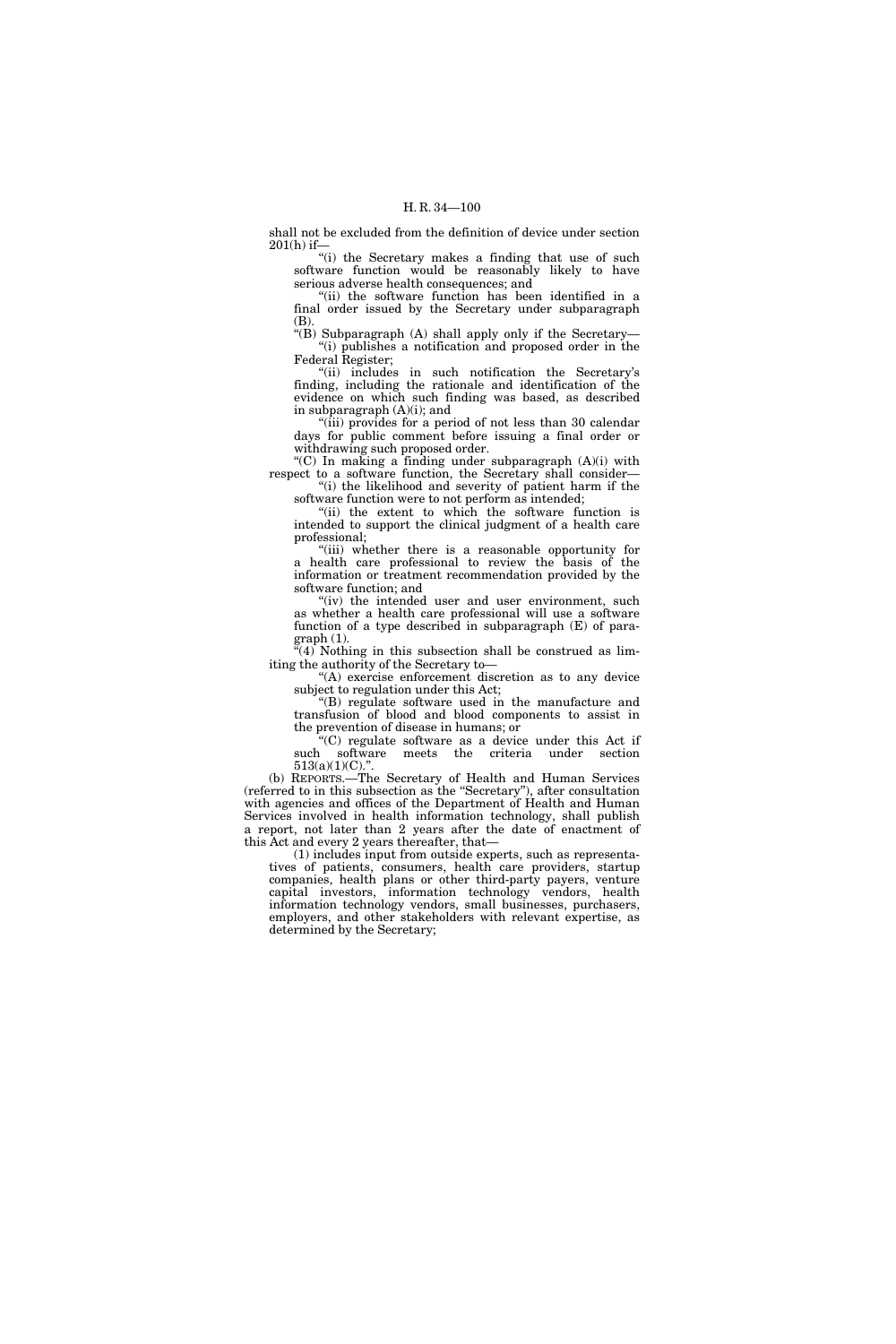(2) examines information available to the Secretary on any risks and benefits to health associated with software functions described in section  $520(0)(1)$  of the Federal Food, Drug, and Cosmetic Act (21 U.S.C. 360j) (as amended by subsection  $(a)$ ; and

(3) summarizes findings regarding the impact of such software functions on patient safety, including best practices to promote safety, education, and competency related to such functions.

(c) CLASSIFICATION OF ACCESSORIES.—Section 513(b) of the Federal Food, Drug, and Cosmetic Act (21 U.S.C. 360c(b)) is amended by adding at the end the following:

''(9) The Secretary shall classify an accessory under this section based on the intended use of the accessory, notwithstanding the classification of any other device with which such accessory is intended to be used."

(d) CONFORMING AMENDMENT.—Section 201(h) of the Federal Food, Drug, and Cosmetic Act (21 U.S.C. 321(h)) is amended by adding at the end the following: ''The term 'device' does not include software functions excluded pursuant to section 520(o).".

# **Subtitle G—Improving Scientific Expertise and Outreach at FDA**

## **SEC. 3071. SILVIO O. CONTE SENIOR BIOMEDICAL RESEARCH AND BIO-MEDICAL PRODUCT ASSESSMENT SERVICE.**

(a) HIRING AND RETENTION AUTHORITY.—Section 228 of the Public Health Service Act (42 U.S.C. 237) is amended—

(1) in the section heading, by inserting ''**AND BIOMEDICAL PRODUCT ASSESSMENT**'' after ''**RESEARCH**'';

 $(2)$  in subsection  $(a)$ 

(A) in paragraph (1), by striking ''Silvio O. Conte Senior Biomedical Research Service, not to exceed 500 members'' and inserting ''Silvio O. Conte Senior Biomedical Research and Biomedical Product Assessment Service (in this section referred to as the 'Service'), not to exceed 2,000 members, the purpose of which is to recruit and retain outstanding and qualified scientific and technical experts in the fields of biomedical research, clinical research evaluation, and biomedical product assessment'';

(B) by amending paragraph (2) to read as follows: "(2) The authority established in paragraph (1) may not be construed to require the Secretary to reduce the number of employees serving under any other employment system in order to offset the number of members serving in the Service.''; and (C) by adding at the end the following:

''(3) The Secretary shall assign experts under this section to agencies within the Department of Health and Human Services taking into account the need for the expertise of such expert.'';  $(3)$  in subsection  $(b)$ –

(A) in the matter preceding paragraph (1), by striking "or clinical research evaluation" and inserting ", clinical research evaluation, or biomedical product assessment''; and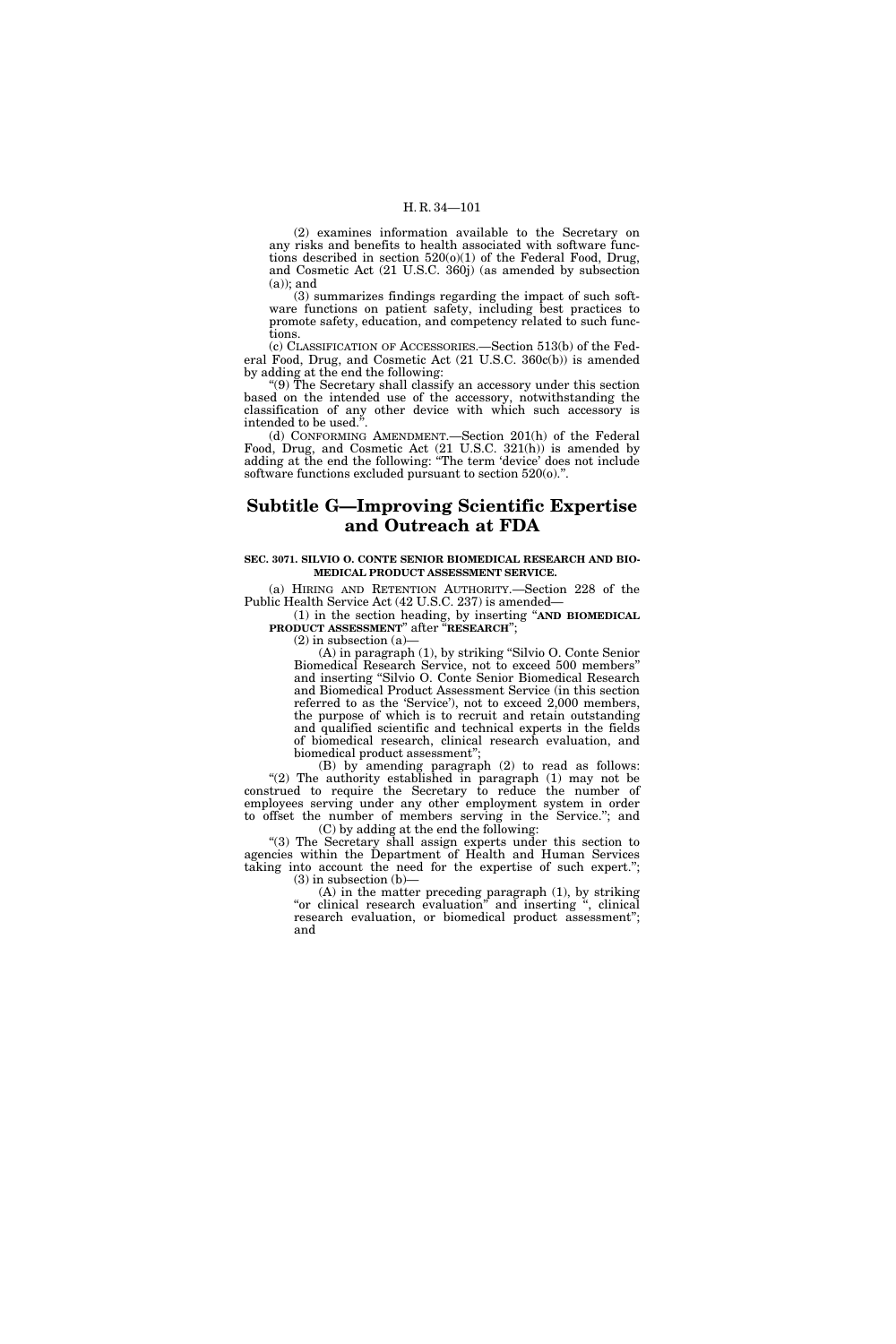(B) in paragraph (1), by inserting "or a doctoral or master's level degree in engineering, bioinformatics, or a related or emerging field," after the comma;

 $(4)$  in subsection  $(d)(2)$ , by striking "and shall not exceed the rate payable for level I of the Executive Schedule unless approved by the President under section  $5377(d)(2)$  of title 5, United States Code'' and inserting ''and shall not exceed the amount of annual compensation (excluding expenses) specified in section 102 of title 3, United States Code'';

(5) by striking subsection (e); and

(6) by redesignating subsections (f) and (g) as subsections (e) and (f), respectively.

(b) GAO STUDY.—

(1) IN GENERAL.—The Comptroller General of the United States shall conduct a study of the effectiveness of the amendments to section 228 of the Public Health Service Act (42 U.S.C. 237) made by subsection (a) and the impact of such amendments, if any, on all agencies or departments of the Department of Health and Human Services, and, not later than 4 years after the date of enactment of this Act, shall submit a report based on such study to the Committee on Health, Education, Labor, and Pensions of the Senate and the Committee on Energy and Commerce of the House of Representatives.

(2) CONTENT OF STUDY AND REPORT.—The study and report under paragraph (1) shall include an examination of the extent to which recruitment and retention of outstanding and qualified scientific, medical, or technical experts in the fields of biomedical research, clinical research evaluation, and biomedical product assessment have improved or otherwise have been affected by the amendments to section 228 of the Public Health Service Act (42 U.S.C. 237) made by subsection (a), including by determining, during the period between the date of enactment of this Act and the completion of the study—

(A) the total number of members recruited and retained under the Senior Biomedical Research and Biomedical Product Assessment Service under such section 228, and the effect of increasing the number of members eligible for such Service;

(B) the number of members of such Senior Biomedical Research and Biomedical Product Assessment Service hired with a doctoral level degree in biomedicine or a related field, and the number of such members hired with a doctoral or master's level degree in engineering, bioinformatics, or a related or emerging field; and

(C) the number of Senior Biomedical Research and Biomedical Product Assessment Service members that have been hired by each agency or department of the Department of Health and Human Services, and how such Department assigns such members to each agency or department.

## **SEC. 3072. HIRING AUTHORITY FOR SCIENTIFIC, TECHNICAL, AND PROFESSIONAL PERSONNEL.**

(a) IN GENERAL.—The Federal Food, Drug, and Cosmetic Act is amended by inserting after section 714 (21 U.S.C. 379d–3) the following: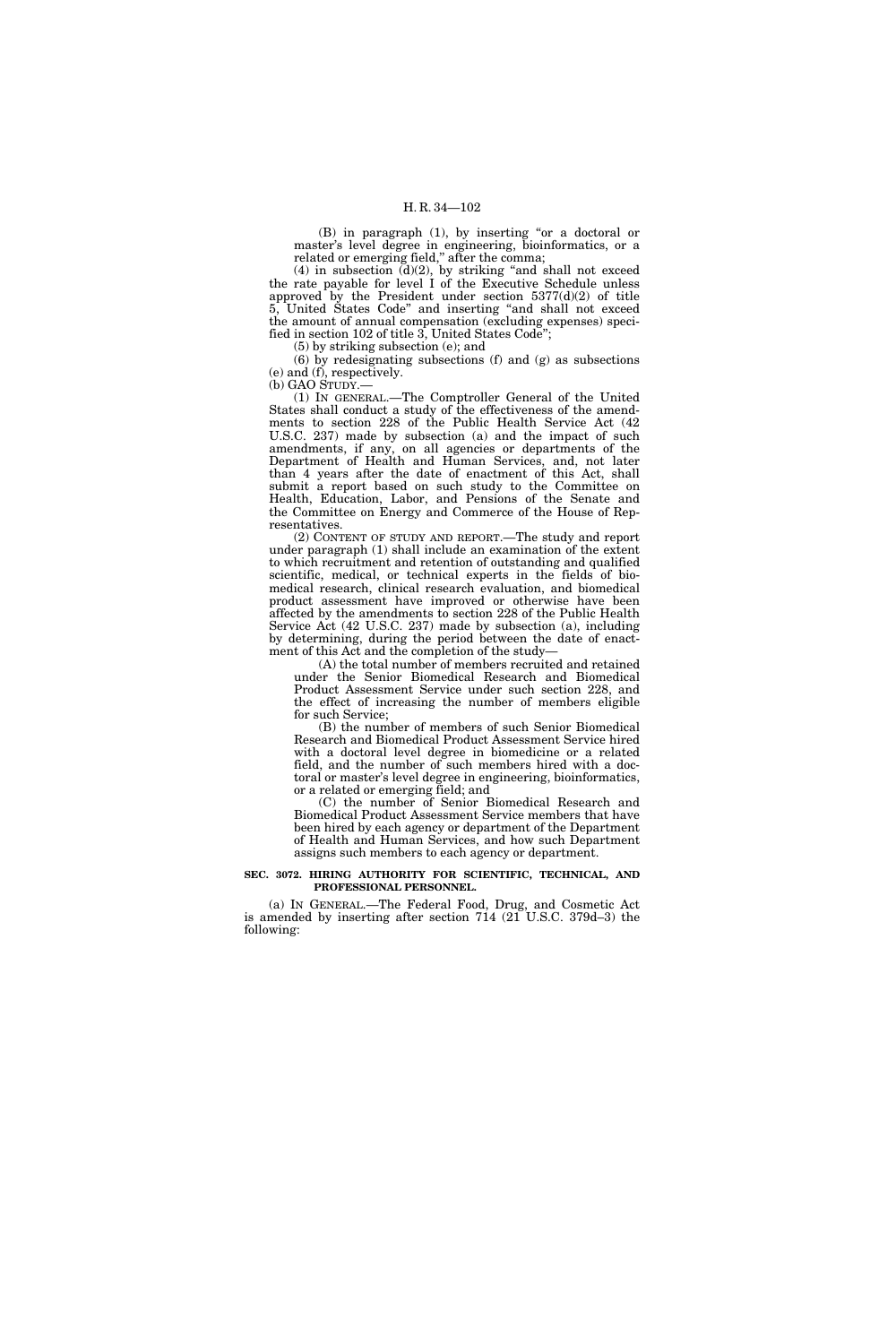## **''SEC. 714A. HIRING AUTHORITY FOR SCIENTIFIC, TECHNICAL, AND PROFESSIONAL PERSONNEL.**

"(a) IN GENERAL.-The Secretary may, notwithstanding title 5, United States Code, governing appointments in the competitive service, appoint outstanding and qualified candidates to scientific, technical, or professional positions that support the development, review, and regulation of medical products. Such positions shall be within the competitive service.<br>"(b) COMPENSATION.—

"(1) IN GENERAL.—Notwithstanding any other provision of law, including any requirement with respect to General Schedule pay rates under subchapter III of chapter 53 of title 5, United States Code, and consistent with the requirements of paragraph (2), the Commissioner of Food and Drugs may determine and set—

''(A) the annual rate of pay of any individual appointed under subsection (a); and

''(B) for purposes of retaining qualified employees, the annual rate of pay for any qualified scientific, technical, or professional personnel appointed to a position described in subsection  $(a)$  before the date of enactment of the 21st Century Cures Act.

"(2) LIMITATION.—The annual rate of pay established pursuant to paragraph (1) may not exceed the amount of annual compensation (excluding expenses) specified in section 102 of title 3, United States Code.

"(3) PUBLIC AVAILABILITY.—The annual rate of pay provided to an individual in accordance with this section shall be publicly available information.

"(c) RULE OF CONSTRUCTION.—The authorities under this section shall not be construed to affect the authority provided under section 714.

''(d) REPORT ON WORKFORCE PLANNING.—

''(1) IN GENERAL.—Not later than 18 months after the date of enactment of the 21st Century Cures Act, the Secretary shall submit a report on workforce planning to the Committee on Health, Education, Labor, and Pensions of the Senate and the Committee on Energy and Commerce of the House of Representatives that examines the extent to which the Food and Drug Administration has a critical need for qualified individuals for scientific, technical, or professional positions, including—

''(A) an analysis of the workforce needs at the Food and Drug Administration and the Secretary's strategic plan for addressing such needs, including through use of the authority under this section; and

''(B) a recruitment and retention plan for hiring qualified scientific, technical, and professional candidates, which may include the use of—

''(i) recruitment through nongovernmental recruitment or placement agencies;

"(ii) recruitment through academic institutions;

"(iii) recruitment or hiring bonuses, if applicable; "(iv) recruitment using targeted direct hiring authorities; and

 $(v)$  retention of qualified scientific, technical, and professional employees using the authority under this section, or other applicable authorities of the Secretary.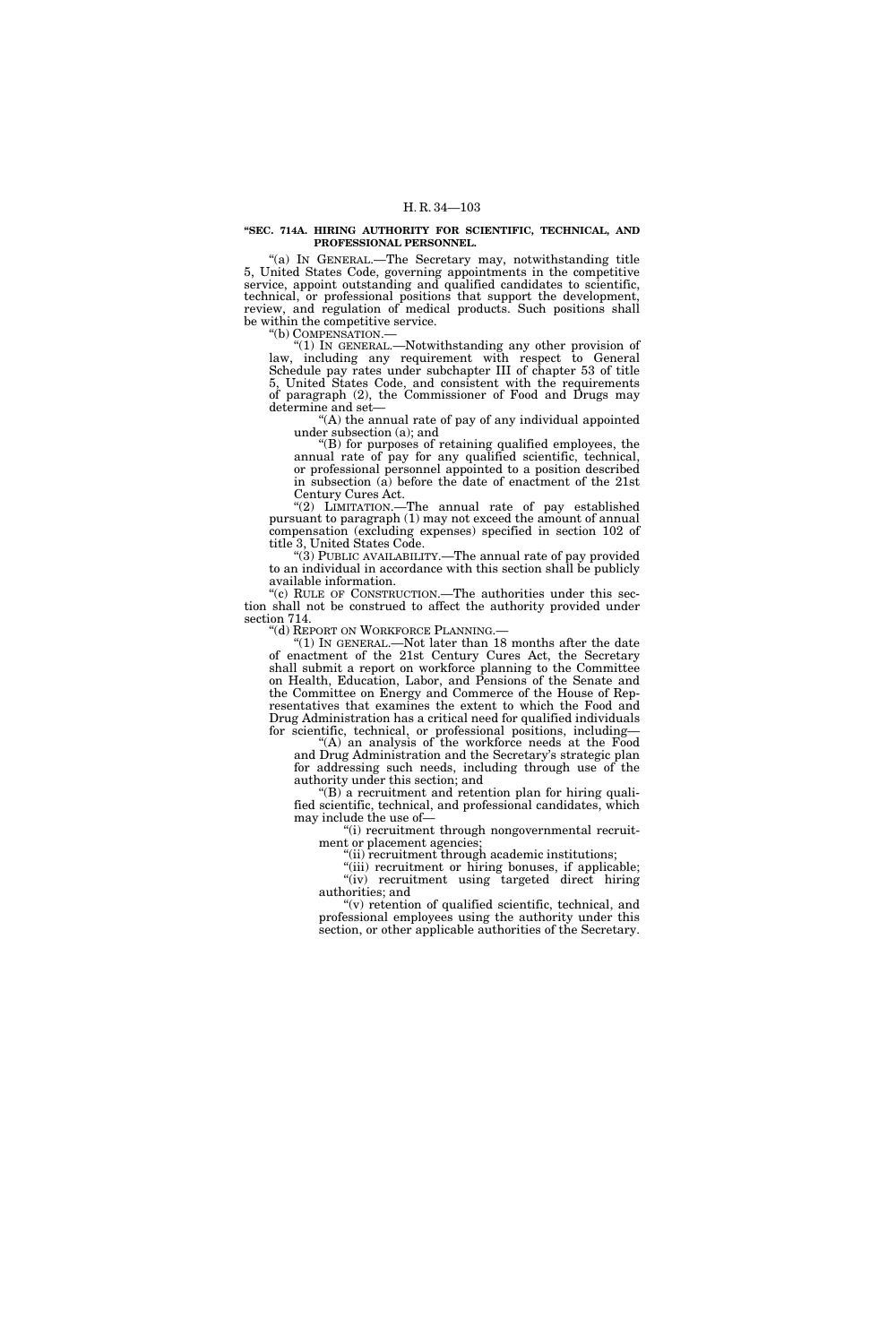"(2) RECOMMENDATIONS.—The report under paragraph (1) may include the recommendations of the Commissioner of Food and Drugs that would help the Food and Drug Administration to better recruit and retain qualified individuals for scientific, technical, or professional positions at the agency.".<br>(b) GAO STUDY AND REPORT.—

(1) IN GENERAL.—The Comptroller General of the United States shall conduct a study of the ability of the Food and Drug Administration to hire, train, and retain qualified scientific, technical, and professional staff, not including contractors, necessary to fulfill the mission of the Food and Drug Administration to protect and promote public health. Not later than January 1, 2022, the Comptroller General shall submit a report on such study to the Committee on Health, Education, Labor, and Pensions of the Senate and the Committee on Energy and Commerce of the House of Representatives.

(2) CONTENTS OF STUDY.—The Comptroller General shall include in the study and report under paragraph (1)—

(A) information about the progress of the Food and Drug Administration in recruiting and retaining qualified scientific, technical, and professional staff outstanding in the field of biomedical research, clinical research evaluation, and biomedical product assessment;

(B) the extent to which critical staffing needs exist at the Food and Drug Administration, and barriers to hiring, training, and retaining qualified staff, if any;

(C) an examination of the recruitment and retention strategies of the Food and Drug Administration, including examining any strategic workforce plan, focused on improving scientific, technical, and professional staff recruitment and retention; and

(D) recommendations for potential improvements that would address staffing needs of the Food and Drug Administration.

#### **SEC. 3073. ESTABLISHMENT OF FOOD AND DRUG ADMINISTRATION INTERCENTER INSTITUTES.**

(a) IN GENERAL.—Chapter X of the Federal Food, Drug, and Cosmetic Act (21 U.S.C. 391 et seq.) is amended by adding at the end the following:

## **''SEC. 1014. FOOD AND DRUG ADMINISTRATION INTERCENTER INSTITUTES.**

''(a) IN GENERAL.—The Secretary shall establish one or more Intercenter Institutes within the Food and Drug Administration (referred to in this section as an 'Institute') for a major disease area or areas. With respect to the major disease area of focus of an Institute, such Institute shall develop and implement processes for coordination of activities, as applicable to such major disease area or areas, among the Center for Drug Evaluation and Research, the Center for Biologics Evaluation and Research, and the Center for Devices and Radiological Health (for the purposes of this section, referred to as the 'Centers'). Such activities may include—

''(1) coordination of staff from the Centers with diverse product expertise in the diagnosis, cure, mitigation, treatment, or prevention of the specific diseases relevant to the major disease area of focus of the Institute;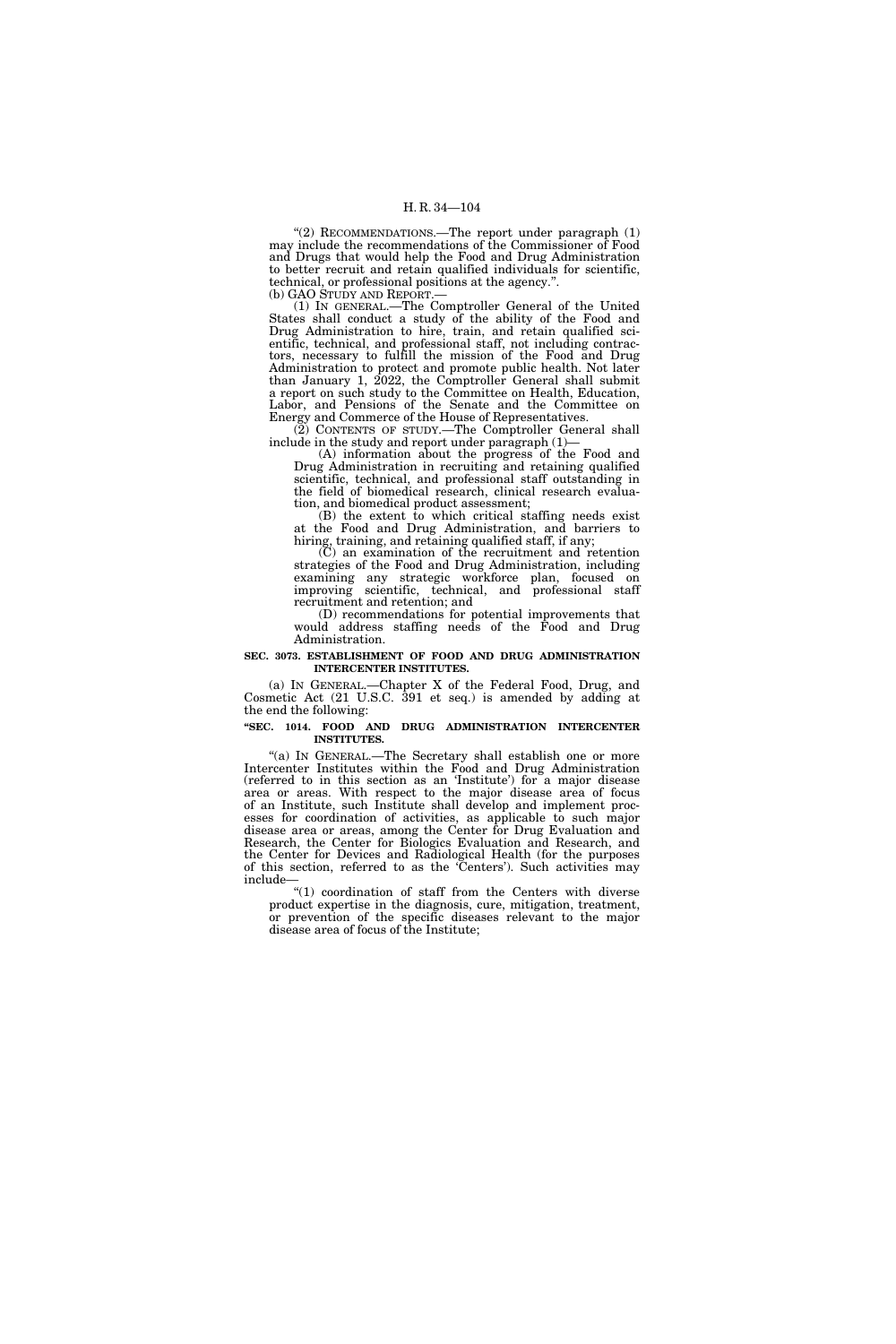$"(2)$  streamlining, where appropriate, the review of medical products to diagnose, cure, mitigate, treat, or prevent the specific diseases relevant to the major disease area of focus of the Institute, applying relevant standards under sections 505,  $510(k)$ ,  $513(f)(2)$ , and  $515$  of this Act and section  $351$  of the Public Health Service Act, and other applicable authorities; ''(3) promotion of scientific programs within the Centers

related to the major disease area of focus of the Institute; "(4) development of programs and enhancement of strate-

gies to recruit, train, and provide continuing education opportunities for the personnel of the Centers with expertise related to the major disease area of focus of the Institute;

''(5) enhancement of the interactions of the Centers with patients, sponsors, and the external biomedical community regarding the major disease area of focus of the Institute; and

''(6) facilitation of the collaborative relationships of the Centers with other agencies within the Department of Health and Human Services regarding the major disease area of focus of the Institute.

''(b) PUBLIC PROCESS.—The Secretary shall provide a period for public comment during the time that each Institute is being implemented.

''(c) TIMING.—The Secretary shall establish at least one Institute under subsection (a) before the date that is 1 year after the date of enactment of the 21st Century Cures Act.

''(d) TERMINATION OF INSTITUTES.—The Secretary may terminate any Institute established pursuant to this section if the Secretary determines such Institute is no longer benefitting the public health. Not less than 60 days prior to so terminating an Institute, the Secretary shall provide public notice, including the rationale for such termination.

(b) TECHNICAL AMENDMENTS.—Chapter X of the Federal Food, Drug, and Cosmetic Act (21 U.S.C. 391 et seq.) is amended—

(1) by redesignating section 1012 as section 1013; and (2) by redesignating the second section 1011 (with respect to improving the training of State, local, territorial, and tribal food safety officials), as added by section 209(a) of the FDA Food Safety Modernization Act (Public Law 111–353), as section 1012.

#### **SEC. 3074. SCIENTIFIC ENGAGEMENT.**

(a) IN GENERAL.—Scientific meetings that are attended by scientific or medical personnel, or other professionals, of the Department of Health and Human Services for whom attendance at such meeting is directly related to their professional duties and the mission of the Department—

(1) shall not be considered conferences for the purposes of complying with Federal reporting requirements contained in annual appropriations Acts or in this section; and

(2) shall not be considered conferences for purposes of a restriction contained in an annual appropriations Act, based on Office of Management and Budget Memorandum M-12-12 or any other regulation restricting travel to such meeting.

(b) LIMITATION.—Nothing in this section shall be construed to exempt travel for scientific meetings from Federal regulations relating to travel.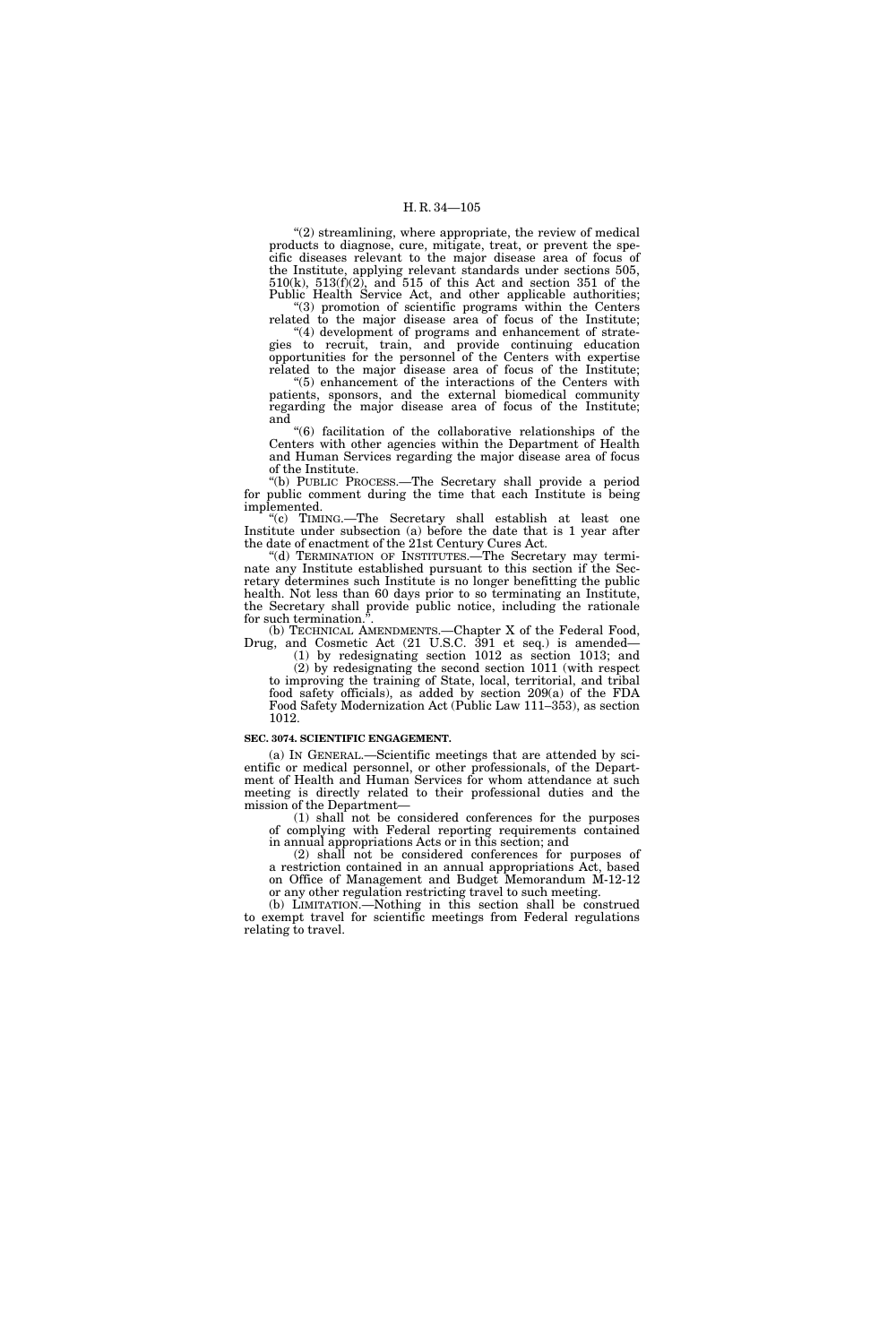(c) REPORTS.—Not later than 90 days after the end of the fiscal year, each operating division of the Department of Health and Human Services shall prepare, and post on an Internet website of the operating division, an annual report on scientific meeting attendance and related travel spending for each fiscal year. Such report shall include—

(1) general information concerning the scientific meeting activities involved;

(2) information concerning the total amount expended for such meetings;

(3) a description of all such meetings that were attended by scientific or medical personnel, or other professionals, of each such operating division where the total amount expended by the operating division associated with each such meeting were in excess of \$30,000, including—

(A) the total amount of meeting expenses incurred by the operating division for such meeting;

(B) the location of such meeting;

(C) the date of such meeting;

(D) a brief explanation on how such meeting advanced the mission of the operating division; and

(E) the total number of individuals whose travel expenses or other scientific meeting expenses were paid by the operating division; and

(4) with respect to any such meeting where the total expenses to the operating division exceeded \$150,000, a description of the exceptional circumstances that necessitated the expenditure of such amounts.

#### **SEC. 3075. DRUG SURVEILLANCE.**

(a) NEW DRUGS.—Section  $505(k)(5)$  of the Federal Food, Drug, and Cosmetic Act (21 U.S.C. 355(k)(5)), as amended by section 2074, is further amended—

 $(1)$  in subparagraph  $(A)$ , by striking ", bi-weekly screening" and inserting "screenings";

(2) in subparagraph (B), as redesignated by section  $2074(1)(C)$ , by striking the period at the end and inserting ''; and''; and

(3) by adding at the end the following:

"(C) make available on the Internet website of the Food and Drug Administration—

(i) guidelines, developed with input from experts qualified by scientific training and experience to evaluate the safety and effectiveness of drugs, that detail best practices for drug safety surveillance using the Adverse Event Reporting System; and Reporting System; and

"(ii) criteria for public posting of adverse event signals.''.

(b) FAERS REVISION.—Section 505(r)(2)(D) of the Federal Food, Drug, and Cosmetic Act  $(21 \text{ U.S.C. } 355(\text{r})(2)(\text{D}))$  is amended by striking ", by 18 months" and all that follows through the semicolon at the end of the subparagraph and inserting ''and making publicly available on the Internet website established under paragraph (1) best practices for drug safety surveillance activities for drugs approved under this section or section 351 of the Public Health Service Act;''.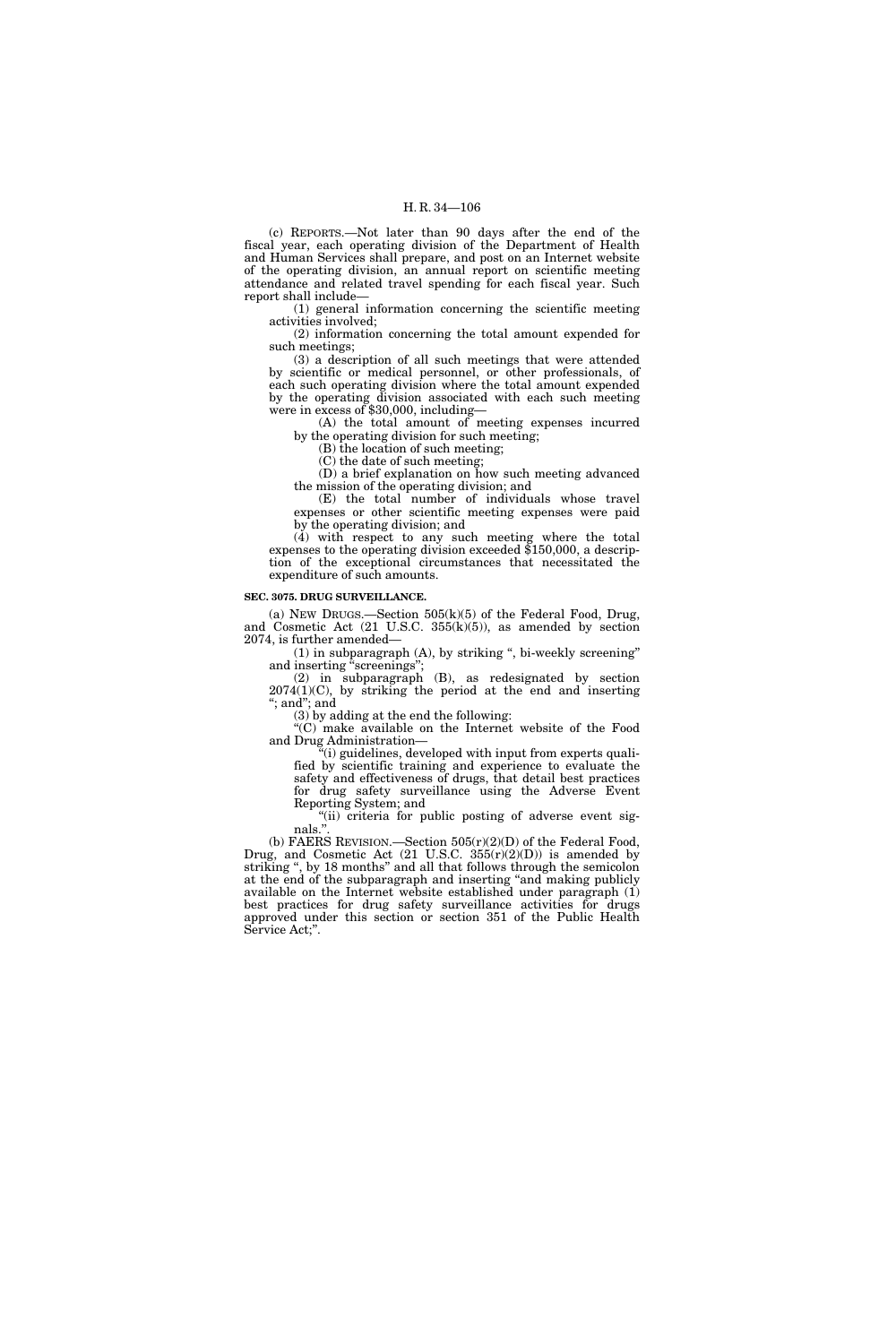(c) RISK EVALUATION AND MITIGATION STRATEGIES.—Section 505–1(f)(5) of the Federal Food, Drug, and Cosmetic Act (21 U.S.C.  $355-1(f)(5)$  is amended—

(1) in the matter preceding subparagraph (A), by inserting "or other advisory committee" after "(or successor committee)"; and

(2) in subparagraph (B), by striking ''at least annually,'' and inserting ''periodically''.

## **SEC. 3076. REAGAN-UDALL FOUNDATION FOR THE FOOD AND DRUG ADMINISTRATION.**

(a) BOARD OF DIRECTORS.—

(1) COMPOSITION AND SIZE.—Section  $770(d)(1)(C)$  of the Federal Food, Drug, and Cosmetic Act  $(21 \text{ U.S.C. } 379\text{dd}(d)(1)(C))$ is amended—

(A) by redesignating clause (ii) as clause (iii);

(B) by inserting after clause (i) the following:

''(ii) ADDITIONAL MEMBERS.—The Board, through amendments to the bylaws of the Foundation, may provide that the number of voting members of the Board shall be a number (to be specified in such amendment) greater than 14. Any Board positions that are established by any such amendment shall be appointed (by majority vote) by the individuals who, as of the date of such amendment, are voting members of the Board and persons so appointed may represent any of the categories specified in subclauses (I) through (V) of clause (i), so long as no more than 30 percent of the total voting members of the Board (including members whose positions are established by such amendment) are representatives of the general pharmaceutical, device, food, cosmetic, and biotechnology industries.''; and

 $(C)$  in clause (iii)(I), as redesignated by subparagraph (A), by striking ''The ex officio members shall ensure'' and inserting "The ex officio members, acting pursuant to clause (i), and the Board, acting pursuant to clause (ii), shall ensure''.

(2) FEDERAL EMPLOYEES ALLOWED TO SERVE ON BOARD.— Clause (iii)(II) of section  $770(d)(1)(C)$  of the Federal Food, Drug, and Cosmetic Act  $(21 \text{ U.S.C. } 379\text{dd}(d)(1)(C))$ , as redesignated by paragraph (1)(A), is amended by adding at the end the following: "For purposes of this section, the term 'employee of the Federal Government' does not include a special Government employee, as that term is defined in section 202(a) of title 18, United States Code.''.

(3) STAGGERED TERMS.—Subparagraph (A) of section 770(d)(3) of the Federal Food, Drug, and Cosmetic Act (21 U.S.C.  $379dd(d)(3)$ ) is amended to read as follows:

''(A) TERM.—The term of office of each member of the Board appointed under paragraph  $(1)(C)(i)$ , and the term of office of any member of the Board whose position is established pursuant to paragraph  $(1)(C)(ii)$ , shall be 4 years, except that—

"(i) the terms of offices for the members of the Board initially appointed under paragraph  $(1)(C)(i)$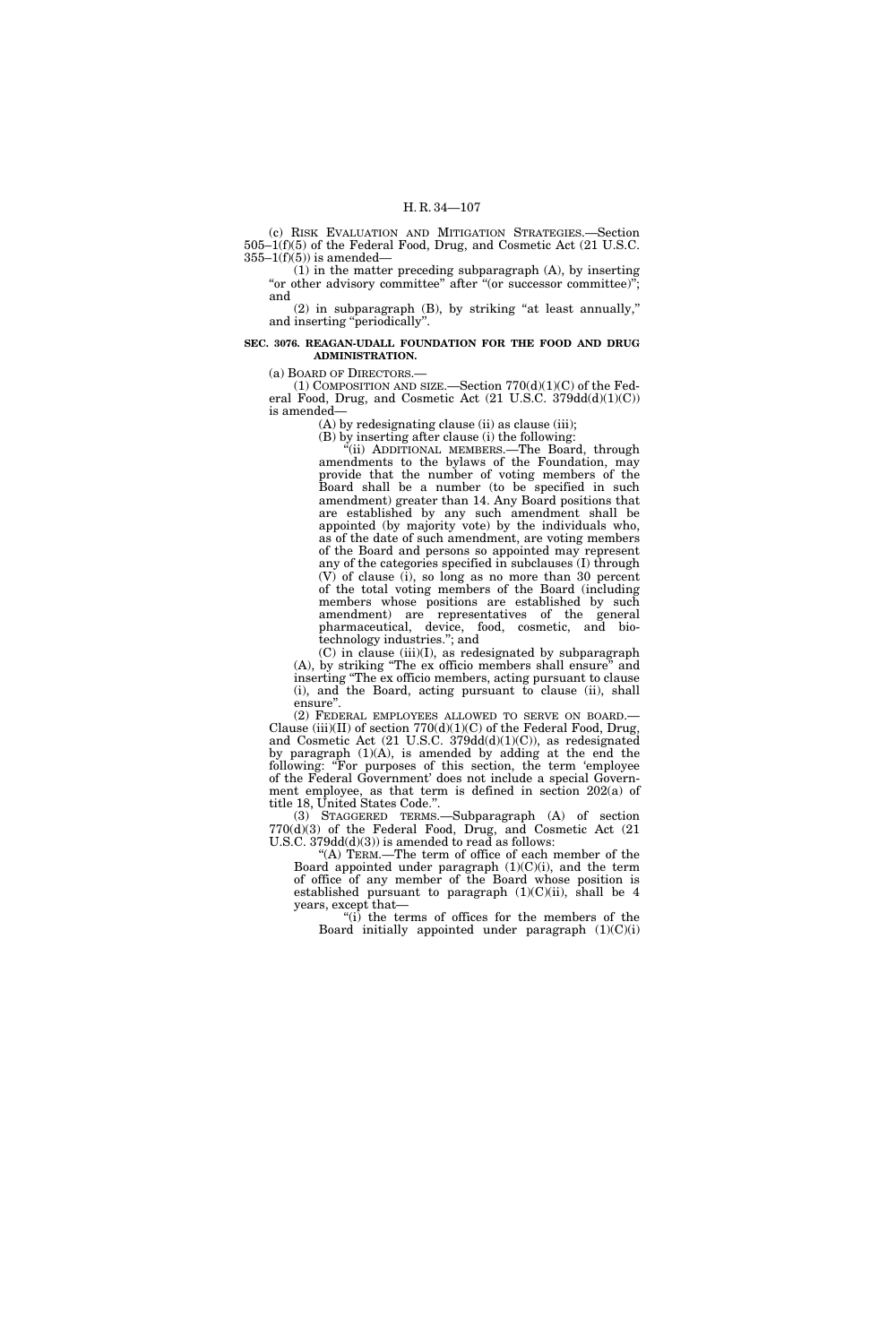shall expire on a staggered basis as determined by the ex officio members; and

"(ii) the terms of office for the persons initially appointed to positions established pursuant to paragraph (1)(C)(ii) may be made to expire on a staggered basis, as determined by the individuals who, as of the date of the amendment establishing such positions, are members of the Board.''.

(b) EXECUTIVE DIRECTOR COMPENSATION.—Section  $770(g)(2)$  of the Federal Food, Drug, and Cosmetic Act (21 U.S.C. 379dd(g)(2)) is amended by striking ''but shall not be greater than the compensation of the Commissioner''.

(c) SEPARATION OF FUNDS.—Section 770(m) of the Federal Food, Drug, and Cosmetic Act (21 U.S.C. 379dd(m)) is amended by striking "are held in separate accounts from funds received from entities under subsection (i)" and inserting "are managed as individual programmatic funds under subsection (i), according to best accounting practices''.

# **Subtitle H—Medical Countermeasures Innovation**

## **SEC. 3081. MEDICAL COUNTERMEASURE GUIDELINES.**

Section 319F–2 of the Public Health Service Act (42 U.S.C. 247d–6b) is amended—

(1) in subsection (a), by adding at the end the following: ''(3) UTILIZATION GUIDELINES.—The Secretary shall ensure timely and accurate recommended utilization guidelines for qualified countermeasures (as defined in section 319F–1), qualified pandemic and epidemic products (as defined in section 319F–3), and security countermeasures (as defined in subsection (c)), including for such products in the stockpile."; and

 $(2)$  in subsection  $(g)$ 

 $(A)$  by amending paragraph  $(A)$  to read as follows: ''(4) REPORT ON SECURITY COUNTERMEASURE PROCURE- MENT.—Not later than March 1 of each year in which the Secretary determines that the amount of funds available for procurement of security countermeasures is less than \$1,500,000,000, the Secretary shall submit to the Committee on Appropriations and the Committee on Health, Education, Labor, and Pensions of the Senate and the Committee on Appropriations and the Committee on Energy and Commerce of the House of Representatives a report detailing the amount of such funds available for procurement and the impact such amount of funding will have—

"(A) in meeting the security countermeasure needs identified under this section; and

'(B) on the annual Public Health Emergency Medical Countermeasures Enterprise and Strategy Implementation Plan (pursuant to section 2811(d)).".

## **SEC. 3082. CLARIFYING BARDA CONTRACTING AUTHORITY.**

(a) IN GENERAL.—Section 319F–2(g) of the Public Health Service Act (42 U.S.C. 247d–6b(g)) is amended by adding at the end the following: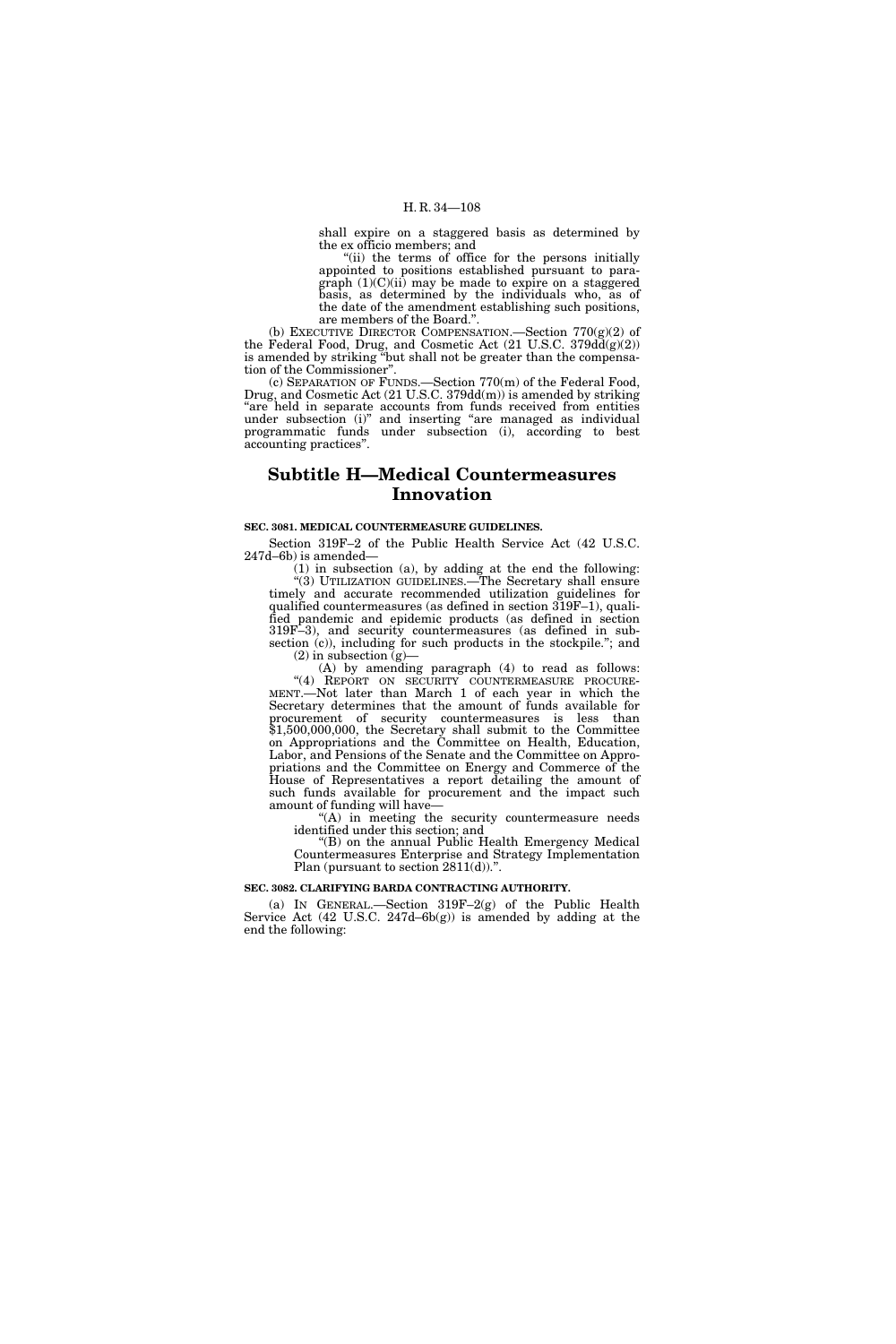"(5) CLARIFICATION ON CONTRACTING AUTHORITY.—The Secretary, acting through the Director of the Biomedical Advanced Research and Development Authority, shall carry out the programs funded by the special reserve fund (for the procurement of security countermeasures under subsection (c) and for carrying out section 319L), including the execution of procurement contracts, grants, and cooperative agreements pursuant to this section and section 319L."

(b) BARDA CONTRACTING AUTHORITY.—Section 319L(c)(3) of the Public Health Service Act (42 U.S.C. 247d–7c) is amended by inserting ", including the execution of procurement contracts, grants, and cooperative agreements pursuant to this section'' before the period.

#### **SEC. 3083. COUNTERMEASURE BUDGET PLAN.**

Section 2811(b)(7) of the Public Health Service Act (42 U.S.C.  $300hh-10(b)(7)$  is amended—

(1) in the matter preceding subparagraph (A), by striking the first sentence and inserting ''Develop, and update not later than March 1 of each year, a coordinated 5-year budget plan based on the medical countermeasure priorities described in subsection (d), including with respect to chemical, biological, radiological, and nuclear agent or agents that may present a threat to the Nation, including such agents that are novel or emerging infectious diseases, and the corresponding efforts to develop qualified countermeasures (as defined in section 319F–1), security countermeasures (as defined in section 319F– 2), and qualified pandemic or epidemic products (as defined in section 319F–3) for each such threat.'';

(2) in subparagraph (C), by striking ''; and'' and inserting a semicolon;

(3) in subparagraph (D), by striking ''to the appropriate committees of Congress upon request." and inserting ", not later than March 15 of each year, to the Committee on Appropriations and the Committee on Health, Education, Labor, and Pensions of the Senate and the Committee on Appropriations and the Committee on Energy and Commerce of the House of Representatives; and''; and

(4) by adding at the end the following:

''(E) not later than March 15 of each year, be made publicly available in a manner that does not compromise national security.''.

#### **SEC. 3084. MEDICAL COUNTERMEASURES INNOVATION.**

Section 319L(c)(4) of the Public Health Service Act (42 U.S.C.

 $247d-7e(c)(4)$  is amended by adding at the end the following: ''(E) MEDICAL COUNTERMEASURES INNOVATION PARTNER.—

''(i) IN GENERAL.—To support the purposes described in paragraph (2), the Secretary, acting through the Director of BARDA, may enter into an agreement (including through the use of grants, contracts, cooperative agreements, or other transactions as described in paragraph (5)) with an independent, nonprofit entity to—

''(I) foster and accelerate the development and innovation of medical countermeasures and technologies that may assist advanced research and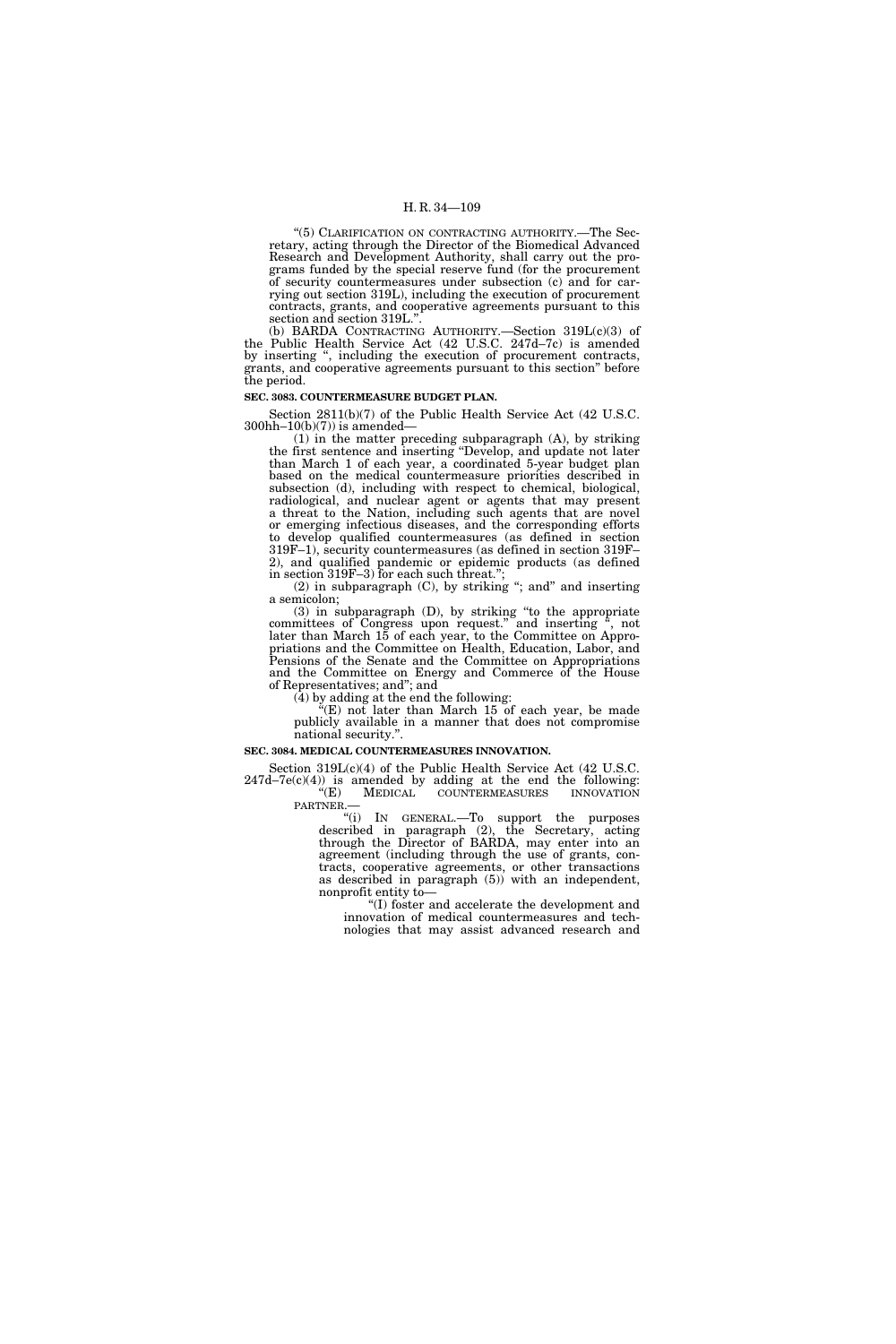the development of qualified countermeasures and qualified pandemic or epidemic products, including through the use of strategic venture capital practices and methods;

''(II) promote the development of new and promising technologies that address urgent medical countermeasure needs, as identified by the Secretary;

''(III) address unmet public health needs that are directly related to medical countermeasure requirements, such as novel antimicrobials for multidrug resistant organisms and multiuse platform technologies for diagnostics, prophylaxis, vaccines, and therapeutics; and

 $(IV)$  provide expert consultation and advice  $f_{\text{oster}}$  viable medical countermeasure to foster viable medical countermeasure innovators, including helping qualified countermeasure innovators navigate unique industry challenges with respect to developing chemical, biological, radiological, and nuclear countermeasure products.

''(ii) ELIGIBILITY.—

''(I) IN GENERAL.—To be eligible to enter into an agreement under clause (i) an entity shall— ''(aa) be an independent, nonprofit entity;

''(bb) have a demonstrated record of being able to create linkages between innovators and investors and leverage such partnerships and resources for the purpose of addressing identified strategic needs of the Federal Government;

''(cc) have experience in promoting novel technology innovation;

"(dd) be problem-driven and solutionfocused based on the needs, requirements, and problems identified by the Secretary under clause (iv);

''(ee) demonstrate the ability, or the potential ability, to promote the development of medical countermeasure products;

''(ff) demonstrate expertise, or the capacity to develop or acquire expertise, related to technical and regulatory considerations with respect to medical countermeasures; and

''(gg) not be within the Department of Health and Human Services.

''(II) PARTNERING EXPERIENCE.—In selecting an entity with which to enter into an agreement under clause (i), the Secretary shall place a high value on the demonstrated experience of the entity in partnering with the Federal Government to meet identified strategic needs.

"(iii) NOT AGENCY.—An entity that enters into an agreement under clause (i) shall not be deemed to be a Federal agency for any purpose, including for any purpose under title 5, United States Code.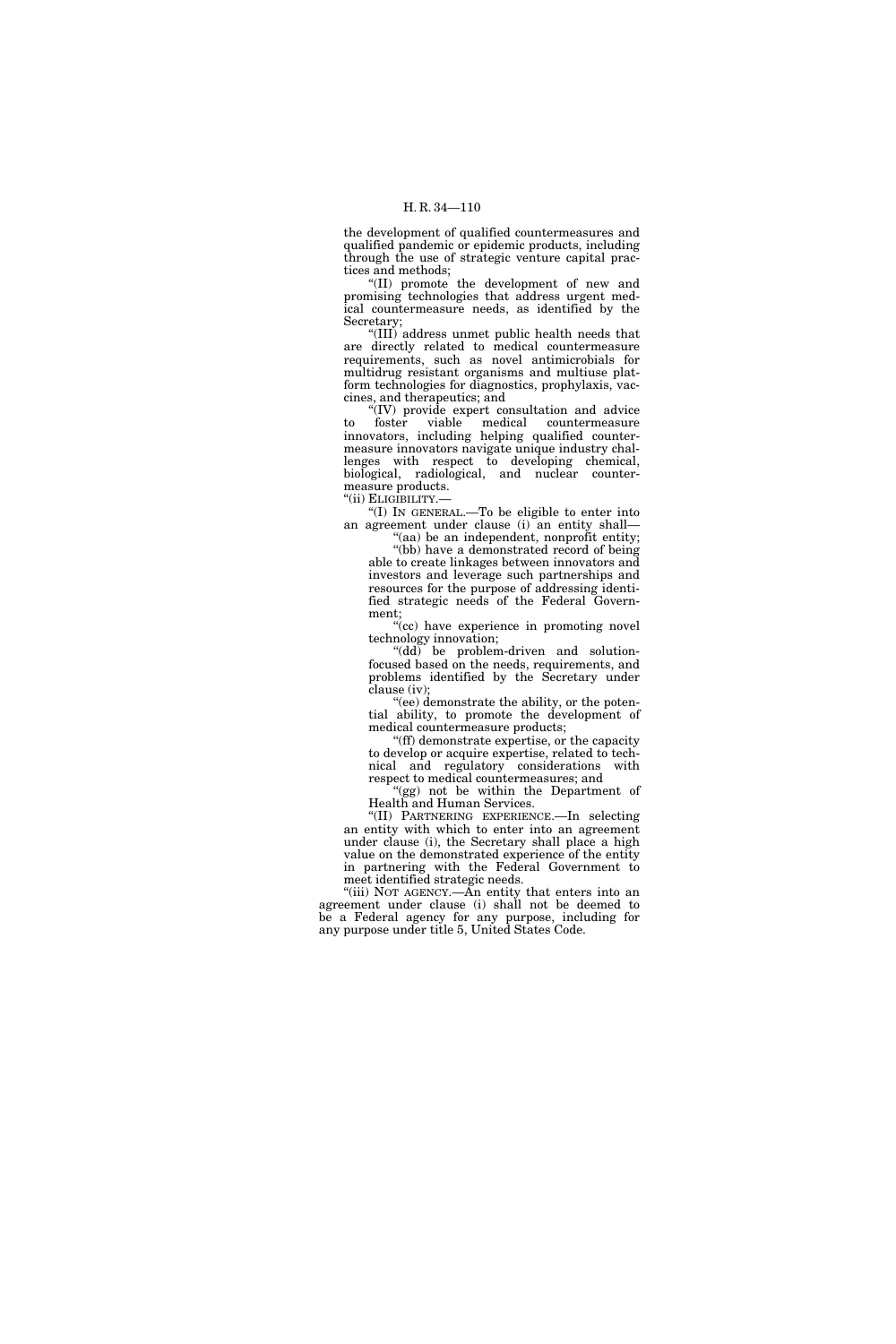"(iv) DIRECTION.--Pursuant to an agreement entered into under this subparagraph, the Secretary, acting through the Director of BARDA, shall provide direction to the entity that enters into an agreement under clause (i). As part of this agreement the Director of BARDA shall—

''(I) communicate the medical countermeasure needs, requirements, and problems to be addressed by the entity under the agreement;

''(II) develop a description of work to be performed by the entity under the agreement;

''(III) provide technical feedback and appropriate oversight over work carried out by the entity under the agreement, including subsequent development and partnerships consistent with the needs and requirements set forth in this subparagraph;

''(IV) ensure fair consideration of products developed under the agreement in order to maintain competition to the maximum practical extent, as applicable and appropriate under applicable provisions of this section; and

" $(V)$  ensure, as a condition of the agreement that the entity—

'(aa) has in place a comprehensive set of policies that demonstrate a commitment to transparency and accountability;

''(bb) protects against conflicts of interest through a comprehensive set of policies that address potential conflicts of interest, ethics, disclosure, and reporting requirements;

''(cc) provides monthly accounting on the use of funds provided under such agreement; and

"(dd) provides on a quarterly basis, reports regarding the progress made toward meeting the identified needs set forth in the agreement.

''(v) SUPPLEMENT NOT SUPPLANT.—Activities carried out under this subparagraph shall supplement, and not supplant, other activities carried out under this section.

"(vi) NO ESTABLISHMENT OF ENTITY.—To prevent unnecessary duplication and target resources effectively, nothing in this subparagraph shall be construed to authorize the Secretary to establish within the Department of Health and Human Services an entity for the purposes of carrying out this subparagraph.

''(vii) TRANSPARENCY AND OVERSIGHT.—Upon request, the Secretary shall provide to Congress the information provided to the Secretary under clause  $(iv)(V)(dd)$ .

''(viii) INDEPENDENT EVALUATION.—Not later than 4 years after the date of enactment of the 21st Century Cures Act, the Comptroller General of the United States shall conduct an independent evaluation, and submit to the Secretary and the appropriate committees of Congress a report, concerning the activities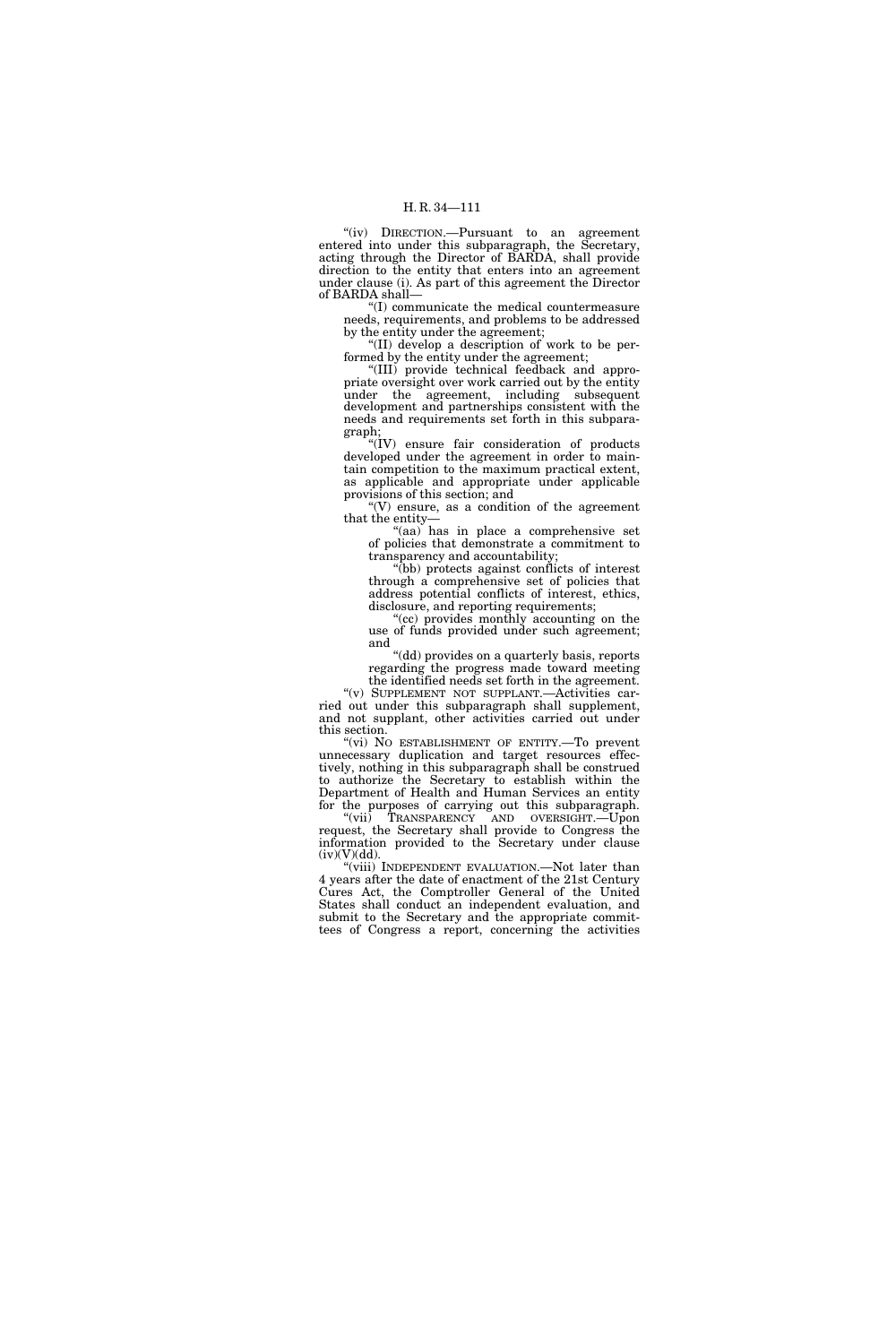conducted under this subparagraph. Such report shall include recommendations with respect to any agreement or activities carried out pursuant to this subparagraph.

''(ix) SUNSET.—This subparagraph shall have no force or effect after September 30, 2022.''.

#### **SEC. 3085. STREAMLINING PROJECT BIOSHIELD PROCUREMENT.**

Section 319F–2(c) of the Public Health Service Act (42 U.S.C.  $247d-6b(c)$ ) is amended-

(1) in paragraph  $(4)(A)(ii)$ , by striking "make a recommendation under paragraph (6) that the special reserve fund as defined in subsection (h) be made available for the procurement of such countermeasure'' and inserting ''and subject to the availability of appropriations, make available the special reserve fund as defined in subsection (h) for procurement of such countermeasure, as applicable'';

 $(2)$  in paragraph  $(6)$ -

 $(A)$  by striking subparagraphs  $(A)$ ,  $(B)$ , and  $(E)$ ;

(B) by redesignating subparagraphs (C) and (D) as subparagraphs  $(A)$  and  $(B)$ , respectively;

(C) by amending subparagraph (A), as so redesignated, to read as follows:

''(A) NOTICE TO APPROPRIATE CONGRESSIONAL COMMIT-TEES.—The Secretary shall notify the Committee on Appropriations and the Committee on Health, Education, Labor, and Pensions of the Senate and the Committee on Appropriations and the Committee on Energy and Commerce of the House of Representatives of each decision to make available the special reserve fund as defined in subsection (h) for procurement of a security countermeasure, including, where available, the number of, the nature of, and other information concerning potential suppliers of such countermeasure, and whether other potential suppliers of the same or similar countermeasures were considered and rejected for procurement under this section and the reasons for each such rejection.''; and

(D) in the heading, by striking ''RECOMMENDATION FOR PRESIDENT'S APPROVAL'' and inserting ''RECOMMENDATIONS FOR PROCUREMENT''; and

 $(3)$  in paragraph  $(7)$ –

(A) by striking subparagraphs (A) and (B) and inserting the following:

''(A) PAYMENTS FROM SPECIAL RESERVE FUND.—The special reserve fund as defined in subsection (h) shall be available for payments made by the Secretary to a vendor for procurement of a security countermeasure in accordance with the provisions of this paragraph."; and

(B) by redesignating subparagraph (C) as subparagraph (B).

## **SEC. 3086. ENCOURAGING TREATMENTS FOR AGENTS THAT PRESENT A NATIONAL SECURITY THREAT.**

Subchapter E of chapter V of the Federal Food, Drug, and Cosmetic Act (21 U.S.C. 360bbb et seq.) is amended by inserting after section 565 the following: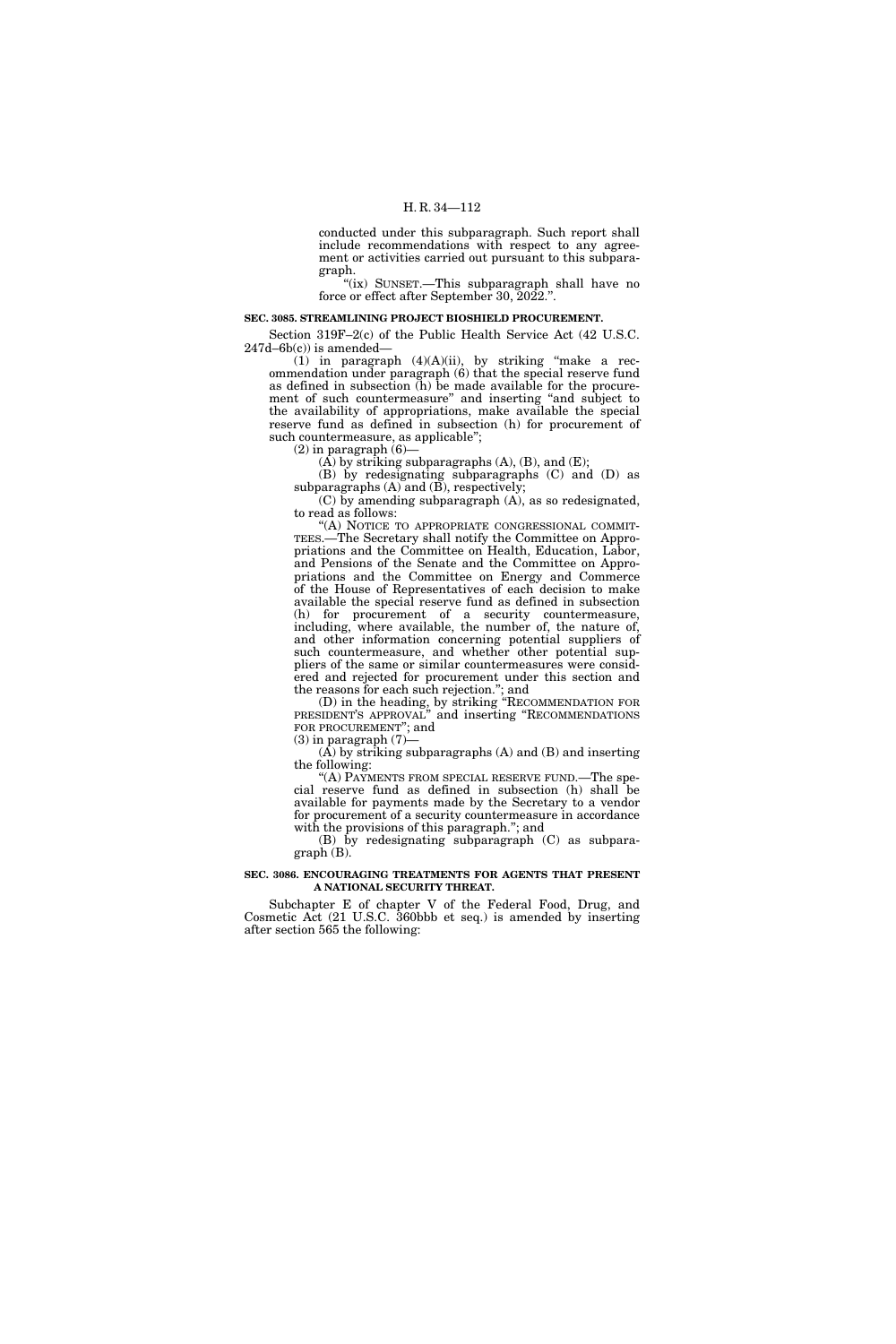# **''SEC. 565A. PRIORITY REVIEW TO ENCOURAGE TREATMENTS FOR AGENTS THAT PRESENT NATIONAL SECURITY THREATS.**

''(a) DEFINITIONS.—In this section:

''(1) HUMAN DRUG APPLICATION.—The term 'human drug application' has the meaning given such term in section 735(1). "(2) PRIORITY REVIEW.—The term 'priority review', with

respect to a human drug application, means review and action by the Secretary on such application not later than 6 months after receipt by the Secretary of such application, as described in the Manual of Policies and Procedures in the Food and Drug Administration and goals identified in the letters described in section 101(b) of the Food and Drug Administration Safety and Innovation Act.

(3) PRIORITY REVIEW VOUCHER.—The term 'priority review voucher' means a voucher issued by the Secretary to the sponsor of a material threat medical countermeasure application that entitles the holder of such voucher to priority review of a single human drug application submitted under section  $505(b)(1)$  or section  $351(a)$  of the Public Health Service Act after the date of approval of the material threat medical countermeasure application.

"(4) MATERIAL THREAT MEDICAL COUNTERMEASURE APPLICA-TION.—The term 'material threat medical countermeasure application' means an application that—

"(A) is a human drug application for a drug intended for use-

"(i) to prevent, or treat harm from a biological, chemical, radiological, or nuclear agent identified as a material threat under section  $319F-2(c)(2)(A)(ii)$  of the Public Health Service Act; or

"(ii) to mitigate, prevent, or treat harm from a condition that may result in adverse health consequences or death and may be caused by administering a drug, or biological product against such agent; and

''(B) the Secretary determines eligible for priority review;

''(C) is approved after the date of enactment of the 21st Century Cures Act; and

''(D) is for a human drug, no active ingredient (including any ester or salt of the active ingredient) of which has been approved in any other application under section  $505(b)(1)$  or section  $351(a)$  of the Public Health

Service Act.<br>"(b) Priority Review Voucher.—

"(1) In GENERAL.—The Secretary shall award a priority review voucher to the sponsor of a material threat medical countermeasure application upon approval by the Secretary of such material threat medical countermeasure application.

(2) TRANSFERABILITY.—The sponsor of a material threat medical countermeasure application that receives a priority review voucher under this section may transfer (including by sale) the entitlement to such voucher to a sponsor of a human drug for which an application under section 505(b)(1) or section 351(a) of the Public Health Service Act will be submitted after the date of the approval of the material threat medical countermeasure application. There is no limit on the number of times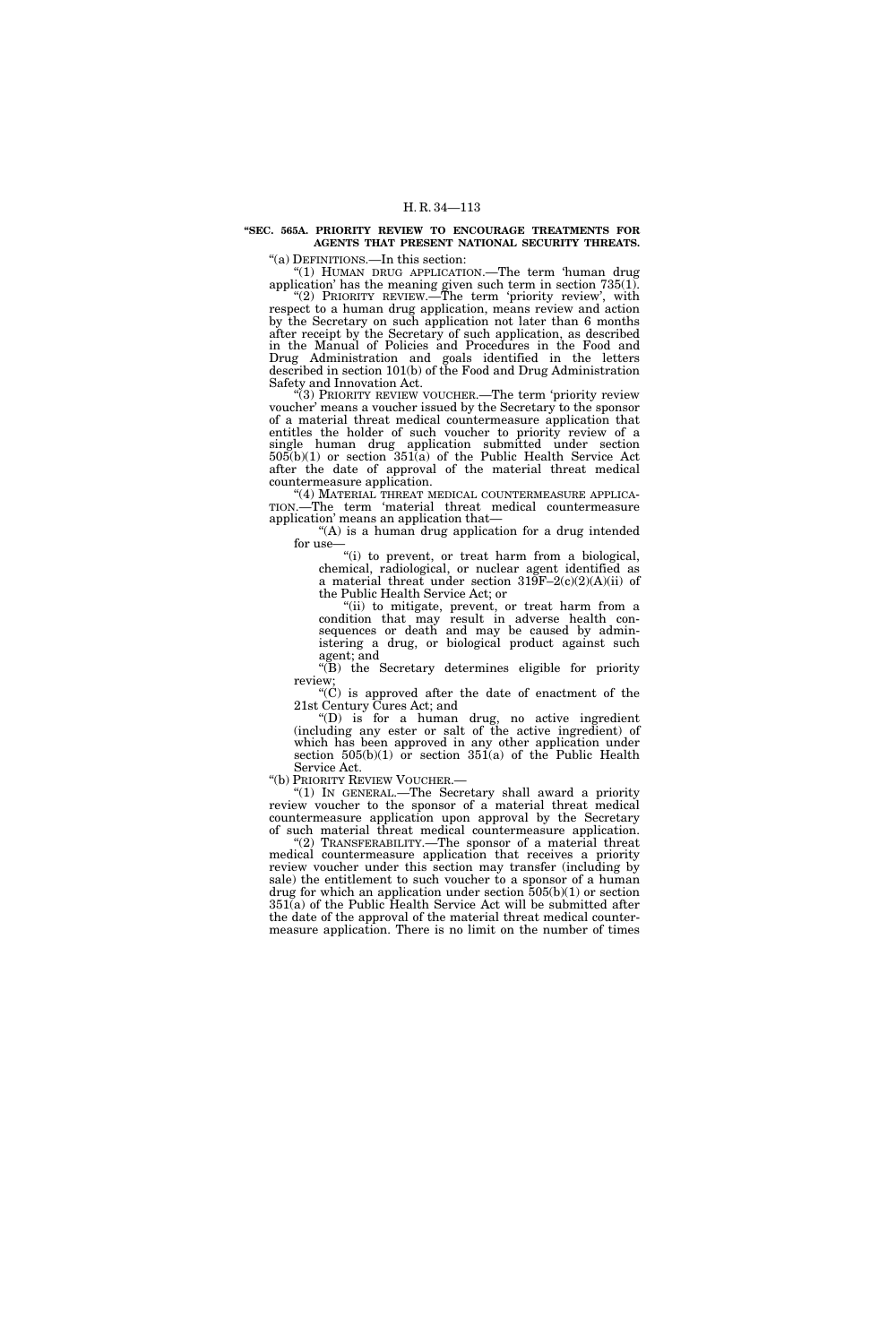a priority review voucher may be transferred before such voucher is used.

''(3) NOTIFICATION.—

"(A) In GENERAL.—The sponsor of a human drug application shall notify the Secretary not later than 90 calendar days prior to submission of the human drug application that is the subject of a priority review voucher of an intent to submit the human drug application, including the date on which the sponsor intends to submit the application. Such notification shall be a legally binding commitment to pay for the user fee to be assessed in accordance with this section.

''(B) TRANSFER AFTER NOTICE.—The sponsor of a human drug application that provides notification of the intent of such sponsor to use the voucher for the human drug application under subparagraph (A) may transfer the voucher after such notification is provided, if such sponsor has not yet submitted the human drug application

described in the notification. ''(c) PRIORITY REVIEW USER FEE.—

''(1) IN GENERAL.—The Secretary shall establish a user fee program under which a sponsor of a human drug application that is the subject of a priority review voucher shall pay to the Secretary a fee determined under paragraph (2). Such fee shall be in addition to any fee required to be submitted by the sponsor under chapter VII.

 $\tilde{f}(2)$  FEE AMOUNT.—The amount of the priority review user fee shall be determined each fiscal year by the Secretary and based on the average cost incurred by the agency in the review of a human drug application subject to priority review in the previous fiscal year.

''(3) ANNUAL FEE SETTING.—The Secretary shall establish, before the beginning of each fiscal year beginning after September 30, 2016, for that fiscal year, the amount of the priority review user fee.

"(4) PAYMENT.-

''(A) IN GENERAL.—The priority review user fee required by this subsection shall be due upon the submission of a human drug application under section  $505(b)(1)$ or section 351(a) of the Public Health Service Act for which the priority review voucher is used.

''(B) COMPLETE APPLICATION.—An application described under subparagraph (A) for which the sponsor requests the use of a priority review voucher shall be considered incomplete if the fee required by this subsection and all other applicable user fees are not paid in accordance with the Secretary's procedures for paying such fees.

''(C) NO WAIVERS, EXEMPTIONS, REDUCTIONS, OR REFUNDS.—The Secretary may not grant a waiver, exemption, reduction, or refund of any fees due and payable under this section.

''(5) OFFSETTING COLLECTIONS.—Fees collected pursuant to this subsection for any fiscal year—

''(A) shall be deposited and credited as offsetting collections to the account providing appropriations to the Food and Drug Administration; and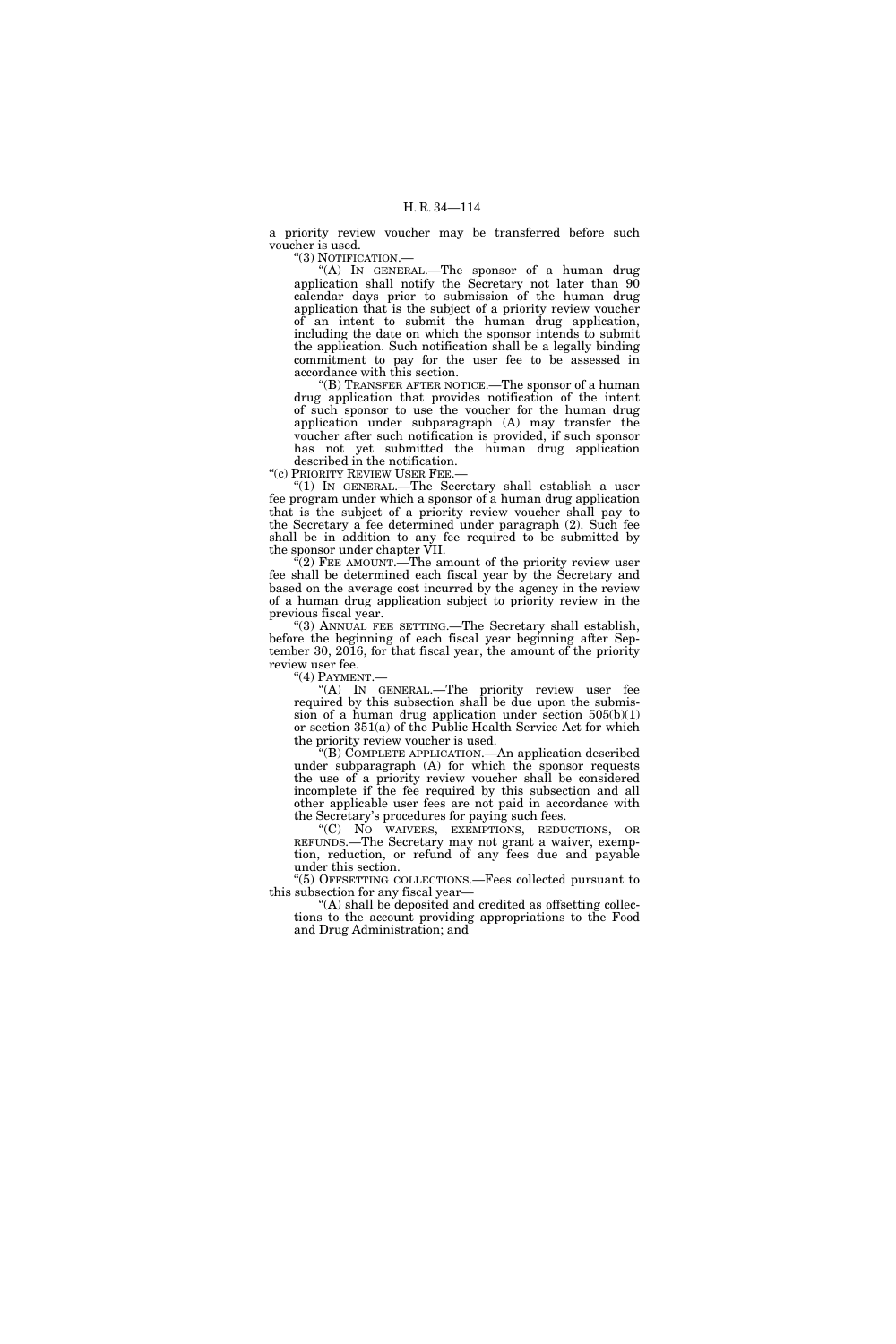"(6) shall not be collected for any fiscal year except to the extent provided in advance in appropriation Acts.

''(d) NOTICE OF ISSUANCE OF VOUCHER AND APPROVAL OF PROD-UCTS UNDER VOUCHER.—The Secretary shall publish a notice in the Federal Register and on the Internet website of the Food and Drug Administration not later than 30 calendar days after the occurrence of each of the following:

" $(1)$  The Secretary issues a priority review voucher under this section.

" $(2)$  The Secretary approves a drug pursuant to an application submitted under section 505(b) of this Act or section 351(a) of the Public Health Service Act for which the sponsor of the application used a priority review voucher issued under this section.

''(e) ELIGIBILITY FOR OTHER PROGRAMS.—Nothing in this section precludes a sponsor who seeks a priority review voucher under this section from participating in any other incentive program, including under this Act, except that no sponsor of a material threat medical countermeasure application may receive more than one priority review voucher issued under any section of this Act with respect to such drug.

''(f) RELATION TO OTHER PROVISIONS.—The provisions of this section shall supplement, not supplant, any other provisions of this Act or the Public Health Service Act that encourage the development of medical countermeasures.

"(g) SUNSET.—The Secretary may not award any priority review vouchers under subsection (b) after October 1, 2023.'

#### **SEC. 3087. PAPERWORK REDUCTION ACT WAIVER DURING A PUBLIC HEALTH EMERGENCY.**

Section 319 of the Public Health Service Act (42 U.S.C. 247d) is amended by adding at the end the following:

''(f) DETERMINATION WITH RESPECT TO PAPERWORK REDUCTION ACT WAIVER DURING A PUBLIC HEALTH EMERGENCY.-

''(1) DETERMINATION.—If the Secretary determines, after consultation with such public health officials as may be necessary, that—

" $(A)(i)$  the criteria set forth for a public health emergency under paragraph (1) or (2) of subsection (a) has been met; or

''(ii) a disease or disorder, including a novel and emerging public health threat, is significantly likely to become a public health emergency; and

''(B) the circumstances of such public health emergency, or potential for such significantly likely public health emergency, including the specific preparation for and response to such public health emergency or threat, necessitate a waiver from the requirements of subchapter I of chapter 35 of title 44, United States Code (commonly referred to as the Paperwork Reduction Act),

then the requirements of such subchapter I with respect to voluntary collection of information shall not be applicable during the immediate investigation of, and response to, such public health emergency during the period of such public health emergency or the period of time necessary to determine if a disease or disorder, including a novel and emerging public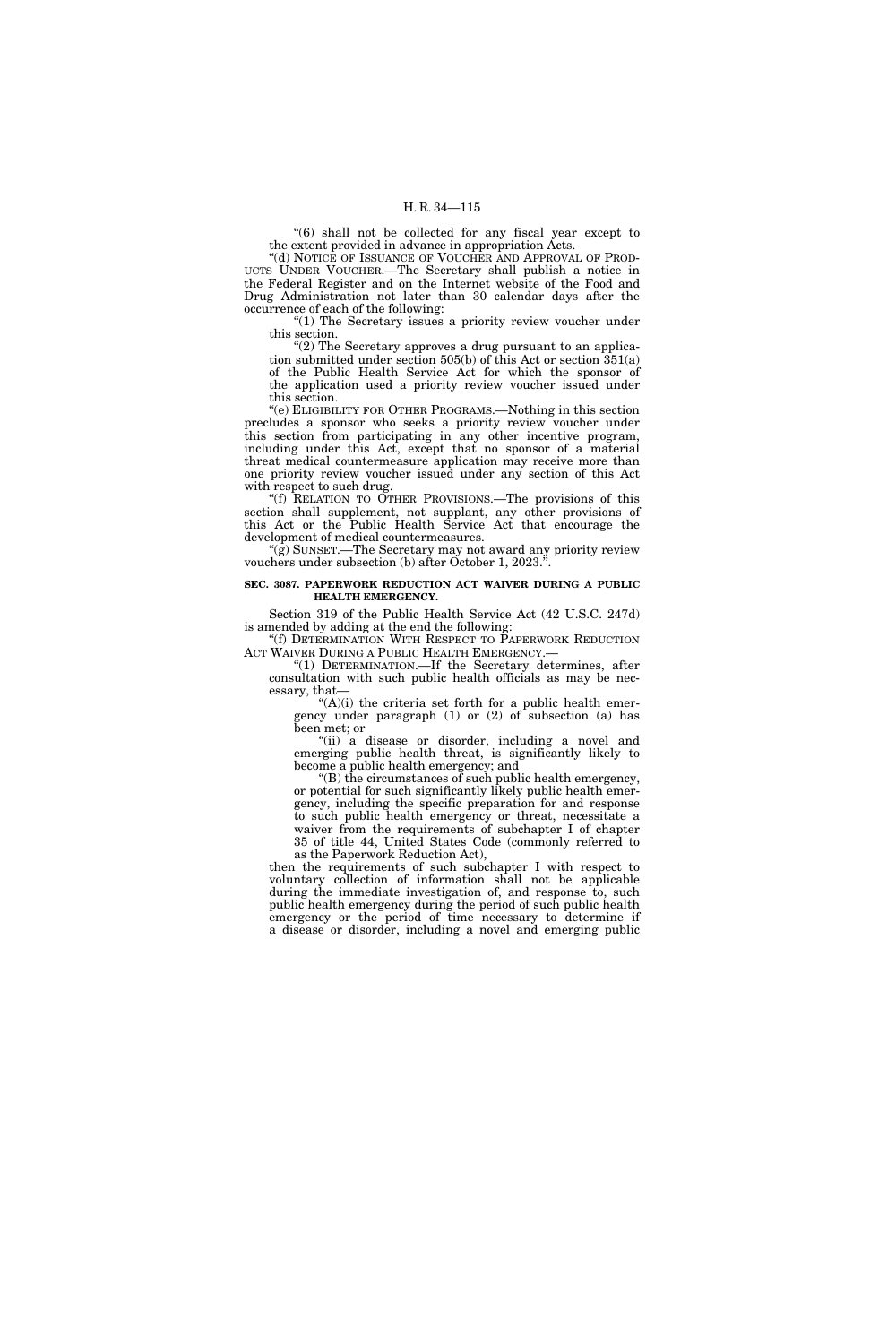health threat, will become a public health emergency as provided for in this paragraph. The requirements of such subchapter I with respect to voluntary collection of information shall not be applicable during the immediate postresponse review regarding such public health emergency if such immediate postresponse review does not exceed a reasonable length of time.

"(2) TRANSPARENCY.—If the Secretary determines that a waiver is necessary under paragraph (1), the Secretary shall promptly post on the Internet website of the Department of Health and Human Services a brief justification for such waiver, the anticipated period of time such waiver will be in effect, and the agencies and offices within the Department of Health and Human Services to which such waiver shall apply, and update such information posted on the Internet website of the Department of Health and Human Services, as applicable.

(3) EFFECTIVENESS OF WAIVER.—Any waiver under this subsection shall take effect on the date on which the Secretary posts information on the Internet website as provided for in this subsection.

"(4) TERMINATION OF WAIVER.—Upon determining that the circumstances necessitating a waiver under paragraph (1) no longer exist, the Secretary shall promptly update the Internet website of the Department of Health and Human Services to reflect the termination of such waiver.

''(5) LIMITATIONS.—

"(A) PERIOD OF WAIVER.—The period of a waiver under paragraph (1) shall not exceed the period of time for the related public health emergency, including a public health emergency declared pursuant to subsection (a), and any immediate postresponse review regarding the public health emergency consistent with the requirements of this subsection.

''(B) SUBSEQUENT COMPLIANCE.—An initiative subject to a waiver under paragraph (1) that is ongoing after the date on which the waiver expires, shall be subject to the requirements of subchapter I of chapter 35 of title 44, United States Code, and the Secretary shall ensure that compliance with such requirements occurs in as timely a manner as possible based on the applicable circumstances, but not to exceed 30 calendar days after the expiration of the applicable waiver.''.

#### **SEC. 3088. CLARIFYING FOOD AND DRUG ADMINISTRATION EMER-GENCY USE AUTHORIZATION.**

(a) AUTHORIZATION FOR MEDICAL PRODUCTS FOR USE IN EMER-GENCIES.—Section 564 of the Federal Food, Drug, and Cosmetic Act (21 U.S.C. 360bbb–3) is amended—

 $(1)$  in subsection  $(a)(2)$ –

(A) in subparagraph (A)—

(i) by striking "or  $515$ " and inserting " $512$ , or  $515$ "; and

(ii) by inserting ''or conditionally approved under section 571 of this Act" after "Public Health Service Act''; and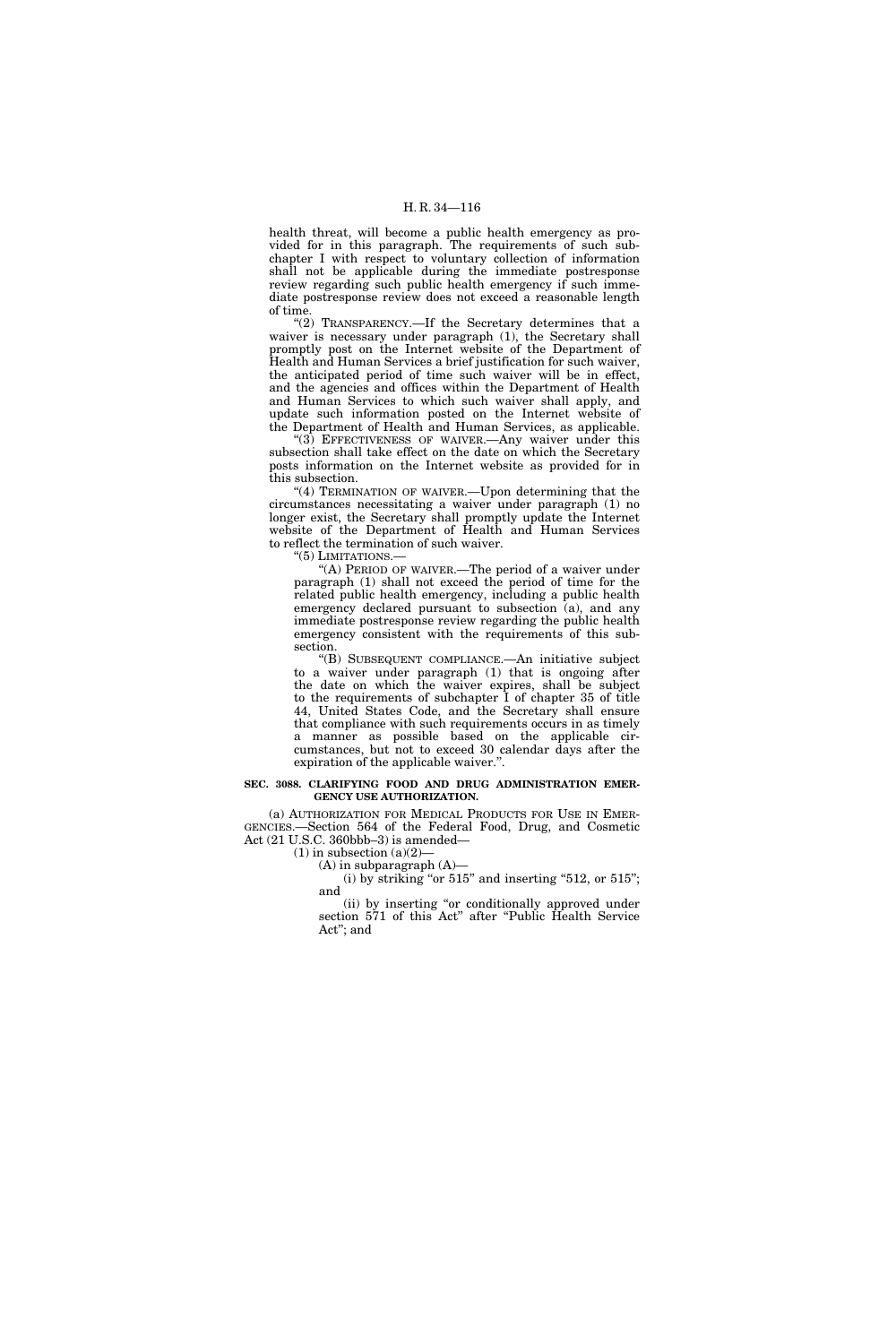(B) in subparagraph (B), by inserting ''conditionally approved under section 571,'' after ''approved,'' each place the term appears;

(2) in subsection (b)(4), by striking the second comma after "determination";

(3) in subsection (e)(3)(B), by striking "section  $503(b)$ " and inserting ''subsection (b) or (f) of section 503 or under section 504'';

 $(4)$  in subsection  $(f)(2)$ —

(A) by inserting ", or an animal to which," after "to a patient to whom''; and

(B) by inserting ''or by the veterinarian caring for such animal, as applicable" after "attending physician";  $(5)$  in subsection  $(g)(1)$ , by inserting "conditional approval under section 571," after "approval,";

(6) in subsection  $(h)(1)$ , by striking "or section  $520(g)$ " and inserting " $512(j)$ , or  $520(g)$ "; and (7) in subsection  $(k)$ , by striking "section  $520(g)$ ," and

inserting "512(j), or  $520(g)$ ". (b) NEW ANIMAL DRUGS.—Section  $512(a)(1)$  of the Federal Food,

Drug, and Cosmetic Act (21 U.S.C. 360b(a)(1)) is amended—

 $(1)$  in subparagraph  $(B)$ , by striking "or" at the end; (2) in subparagraph (C), by striking the period and inserting ''; or''; and

 $(3)$  by inserting after subparagraph  $(C)$  the following:

''(D) there is in effect an authorization pursuant to section 564 with respect to such use or intended use of such drug, and such drug, its labeling, and such use conform to any conditions of such authorization.''.

(c) EMERGENCY USE OF MEDICAL PRODUCTS.—Section 564A of the Federal Food, Drug, and Cosmetic Act (21 U.S.C. 360bbb– 3a) is amended—

 $(1)$  in subsection  $(a)(1)(A)$ , by inserting ", conditionally approved under section 571,'' after ''chapter''; and

(2) in subsection (d), by striking "sections  $503(b)$  and  $520(e)$ " and inserting ''subsections (b) and (f) of section 503, section 504, and section 520(e)''.

(d) PRODUCTS HELD FOR EMERGENCY USE.—Section 564B(2) of the Federal Food, Drug, and Cosmetic Act (21 U.S.C. 360bbb–  $3b(2)$ ) is amended–

 $(1)$  in subparagraph  $(A)$ —

(A) by inserting ''or conditionally approved under section 571 of this Act'' after ''Public Health Service Act''; and

(B) by striking "or  $515$ " and inserting " $512$ , or  $515$ "; and

 $(2)$  in subparagraph  $(B)$ , by striking "or  $520$ " and inserting "512, or 520".

# **Subtitle I—Vaccine Access, Certainty, and Innovation**

# **SEC. 3091. PREDICTABLE REVIEW TIMELINES OF VACCINES BY THE ADVISORY COMMITTEE ON IMMUNIZATION PRACTICES.**

(a) CONSIDERATION OF NEW VACCINES.—Upon the licensure of any vaccine or any new indication for a vaccine, the Advisory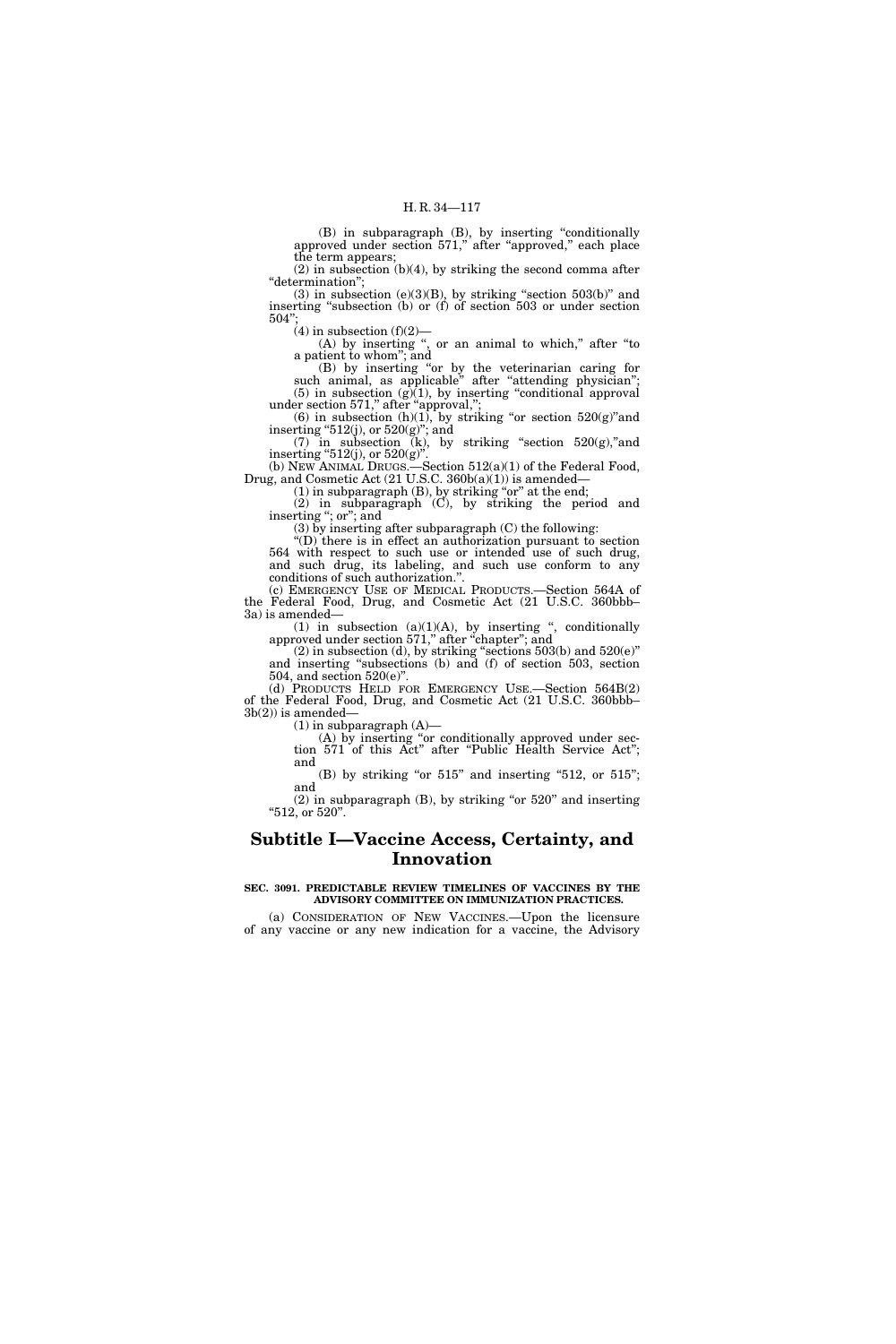Committee on Immunization Practices (in this section referred to as the ''Advisory Committee'') shall, as appropriate, consider the use of the vaccine at its next regularly scheduled meeting.

(b) ADDITIONAL INFORMATION.—If the Advisory Committee does not make a recommendation with respect to the use of a vaccine at the Advisory Committee's first regularly scheduled meeting after the licensure of the vaccine or any new indication for the vaccine, the Advisory Committee shall provide an update on the status of such committee's review.

(c) CONSIDERATION FOR BREAKTHROUGH THERAPIES AND FOR POTENTIAL USE DURING PUBLIC HEALTH EMERGENCY.—The Advisory Committee shall make recommendations with respect to the use of certain vaccines in a timely manner, as appropriate, including vaccines that—

(1) are designated as a breakthrough therapy under section 506 of the Federal Food, Drug, and Cosmetic Act (21 U.S.C. 356) and licensed under section 351 of the Public Health Service Act (42 U.S.C. 262); or

(2) could be used in a public health emergency.

(d) DEFINITION.—In this section, the terms ''Advisory Committee on Immunization Practices'' and ''Advisory Committee'' mean the Advisory Committee on Immunization Practices established by the Secretary pursuant to section 222 of the Public Health Service Act (42 U.S.C. 217a), acting through the Director of the Centers for Disease Control and Prevention."

#### **SEC. 3092. REVIEW OF PROCESSES AND CONSISTENCY OF ADVISORY COMMITTEE ON IMMUNIZATION PRACTICES REC-OMMENDATIONS.**

(a) REVIEW.—The Director of the Centers for Disease Control and Prevention shall conduct a review of the processes used by the Advisory Committee on Immunization Practices in formulating and issuing recommendations pertaining to vaccines, including with respect to consistency.

(b) CONSIDERATIONS.—The review under subsection (a) shall include an assessment of—

(1) the criteria used to evaluate new and existing vaccines, including the identification of any areas for which flexibility in evaluating such criteria is necessary and the reason for such flexibility;

(2) the Grading of Recommendations, Assessment, Development, and Evaluation (GRADE) approach to the review and analysis of scientific and economic data, including the scientific basis for such approach; and

(3) the extent to which the processes used by the work groups of the Advisory Committee on Immunization Practices are consistent among such groups, including the identification of reasons for any variation.

(c) STAKEHOLDERS.—In carrying out the review under subsection (a), the Director of the Centers for Disease Control and Prevention shall solicit input from vaccine stakeholders.

(d) REPORT.—Not later than 18 months after the date of enactment of this Act, the Director of the Centers for Disease Control and Prevention shall submit to the appropriate committees of the Congress, and make publicly available, a report on the results of the review under subsection (a), including any recommendations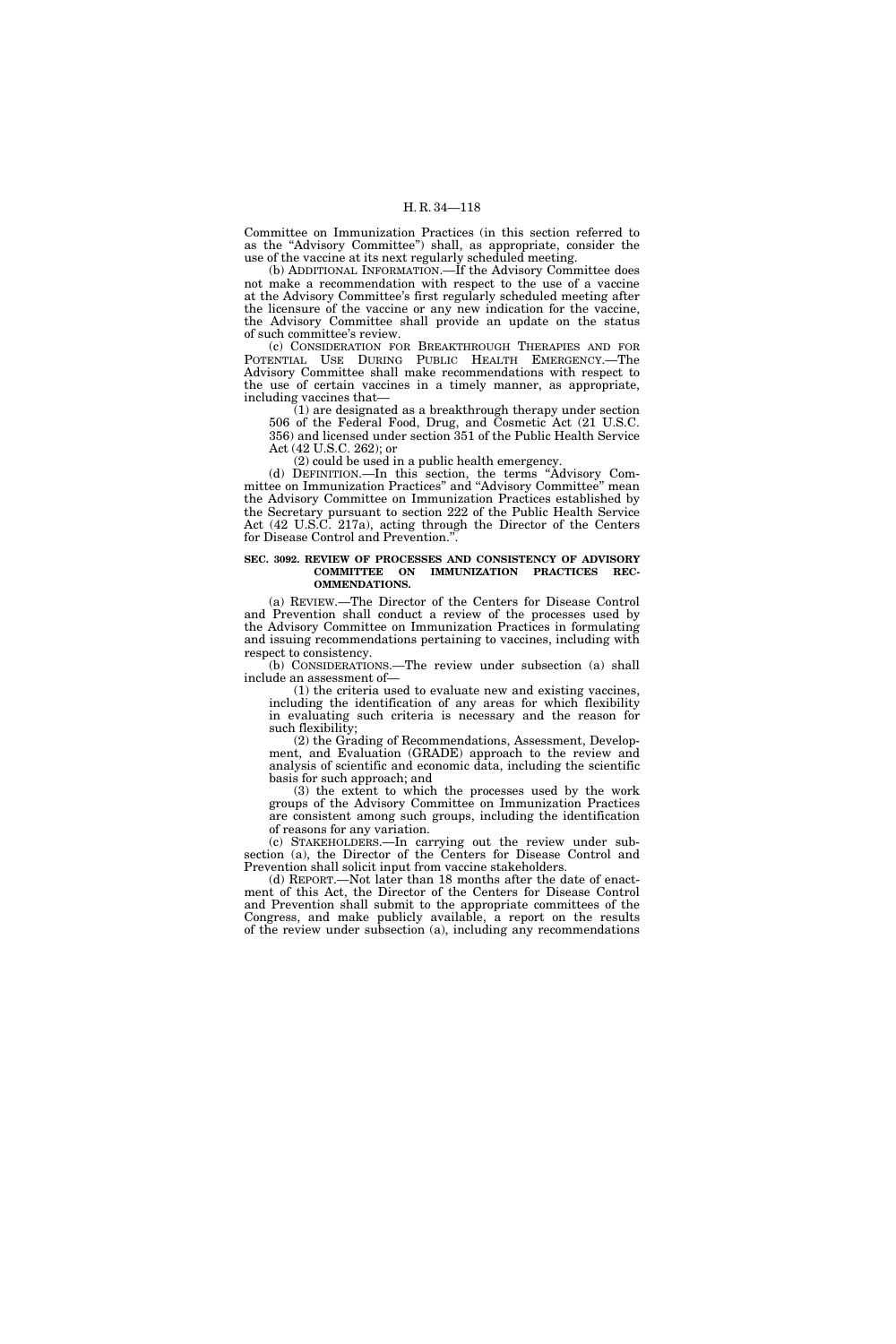on improving the consistency of the processes described in such subsection.

(e) DEFINITION.—In this section, the term ''Advisory Committee on Immunization Practices'' means the Advisory Committee on Immunization Practices established by the Secretary of Health and Human Services pursuant to section 222 of the Public Health Service Act (42 U.S.C. 217a), acting through the Director of the Centers for Disease Control and Prevention.

#### **SEC. 3093. ENCOURAGING VACCINE INNOVATION.**

(a) VACCINE MEETINGS.—The Director of the Centers for Disease Control and Prevention shall ensure that appropriate staff within the relevant centers and divisions of the Office of Infectious Diseases, and others, as appropriate, coordinate with respect to the public health needs, epidemiology, and program planning and implementation considerations related to immunization, including with regard to meetings with stakeholders related to such topics. (b) REPORT ON VACCINE INNOVATION.—

(1) IN GENERAL.—Not later than 1 year after the date of enactment of this Act, the Secretary of Health and Human Services (referred to in this section as the ''Secretary''), in collaboration with appropriate agencies or offices within the Department of Health and Human Services, including the National Institutes of Health, the Centers for Disease Control and Prevention, the Food and Drug Administration, and the Biomedical Advanced Research and Development Authority, shall submit to the Committee on Health, Education, Labor, and Pensions of the Senate and the Committee on Energy and Commerce of the House of Representatives, and post publicly on the Internet website of the Department of Health and Human Services, a report on ways to promote innovation in the development of vaccines that minimize the burden of infectious disease.

(2) CONTENTS.—The report described in paragraph (1) shall review the current status of vaccine development and, as appropriate—

(A) consider the optimal process to determine which vaccines would be beneficial to public health and how information on such vaccines is disseminated to key stakeholders;

(B) examine and identify whether obstacles exist that inhibit the development of beneficial vaccines; and

(C) make recommendations about how best to remove any obstacles identified under subparagraph (B) in order to promote and incentivize vaccine innovation and development.

(3) CONSULTATION.—In preparing the report under this subsection, the Secretary may consult with—

(A) representatives of relevant Federal agencies and departments, including the Department of Defense and the Department of Veterans Affairs;

(B) academic researchers;

(C) developers and manufacturers of vaccines; (D) medical and public health practitioners;

(E) representatives of patient, policy, and advocacy organizations; and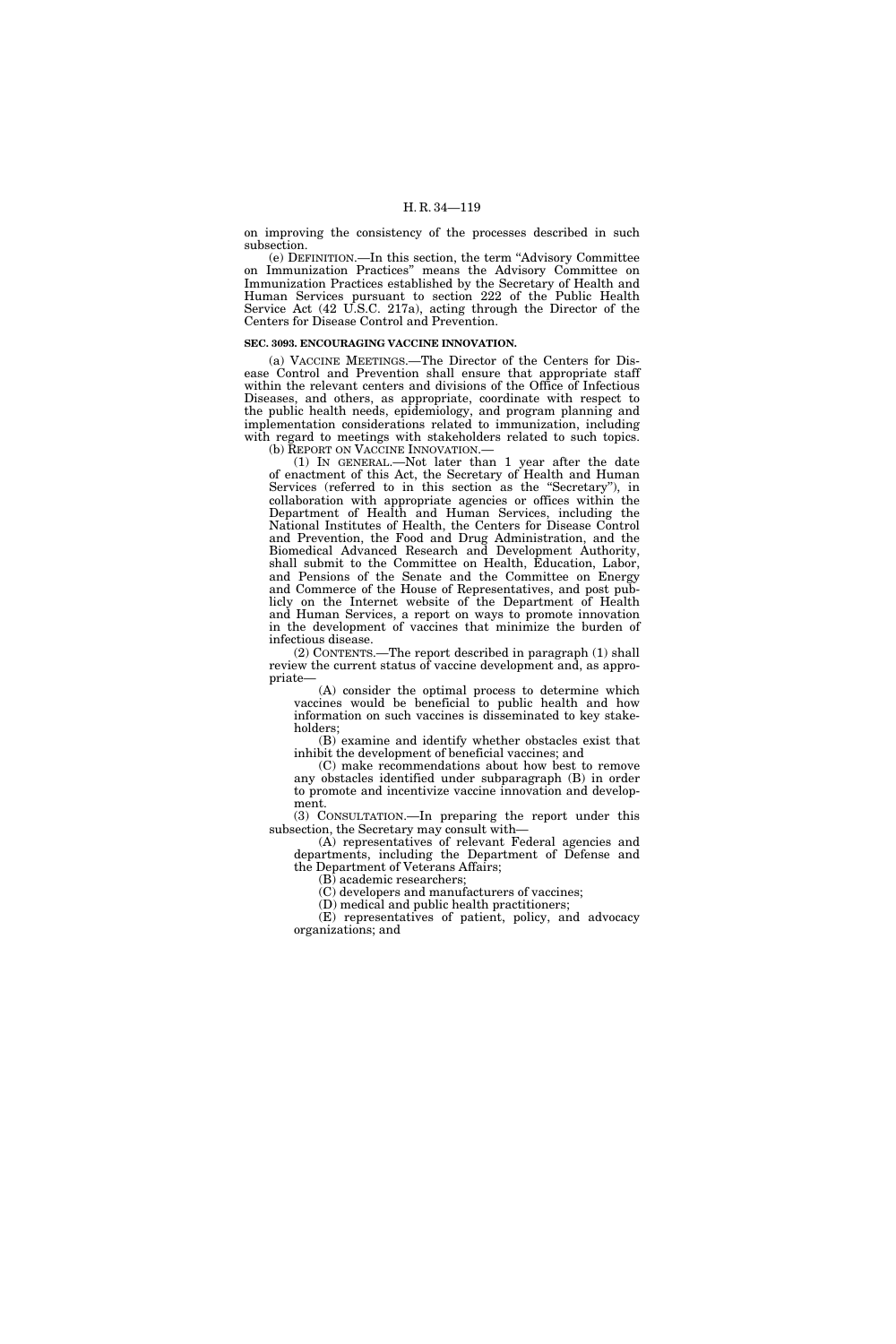(F) representatives of other entities, as the Secretary determines appropriate.

(c) UPDATES RELATED TO MATERNAL IMMUNIZATION.—

(1) ADDITIONAL VACCINES.—Section 2114(e) of the Public Health Service Act (42 U.S.C. 300aa–14(e)) is amended by adding at the end the following:

''(3) VACCINES RECOMMENDED FOR USE IN PREGNANT WOMEN.—The Secretary shall revise the Vaccine Injury Table included in subsection (a), through the process described in subsection (c), to include vaccines recommended by the Centers for Disease Control and Prevention for routine administration in pregnant women and the information described in subparagraphs (B) and (C) of paragraph (2) with respect to such vaccines."

(2) PETITION CONTENT.—Section 2111 of the Public Health Service Act (42 U.S.C. 300aa–11) is amended by adding at the end the following:

''(f) MATERNAL IMMUNIZATION.—

''(1) IN GENERAL.—Notwithstanding any other provision of law, for purposes of this subtitle, both a woman who received a covered vaccine while pregnant and any child who was in utero at the time such woman received the vaccine shall be considered persons to whom the covered vaccine was administered and persons who received the covered vaccine.

''(2) DEFINITION.—As used in this subsection, the term 'child' shall have the meaning given that term by subsections (a) and (b) of section 8 of title 1, United States Code, except that, for purposes of this subsection, such section 8 shall be applied as if the term 'include' in subsection (a) of such section were replaced with the term 'mean'.

(3) PETITIONERS.—Section 2111(b)(2) of the Public Health Service Act  $(42 \text{ U.S.C. } 300 \text{aa} - 11 \text{ (b)} \text{ (2)})$  is amended by adding A covered vaccine administered to a pregnant woman shall constitute more than one administration, one to the mother and one to each child (as such term is defined in subsection  $(f)(2)$  who was in utero at the time such woman was administered the vaccine.'' at the end.

# **Subtitle J—Technical Corrections**

# **SEC. 3101. TECHNICAL CORRECTIONS.**

 $(a)$  FFDCA. $-$ 

(1) REFERENCES.—Except as otherwise expressly provided, whenever in this subsection an amendment is expressed in terms of an amendment to a section or other provision, the reference shall be considered to be made to that section or other provision of the Federal Food, Drug, and Cosmetic Act (21 U.S.C. 301 et seq.).

(2) AMENDMENTS.—

(A) PROHIBITED ACTS.—Section  $301(r)$  (21 U.S.C.  $331(r)$ ) is amended by inserting ", drug," after "device" each place the term appears.

(B) NEW DRUGS.—Section 505 (21 U.S.C. 355) is amended—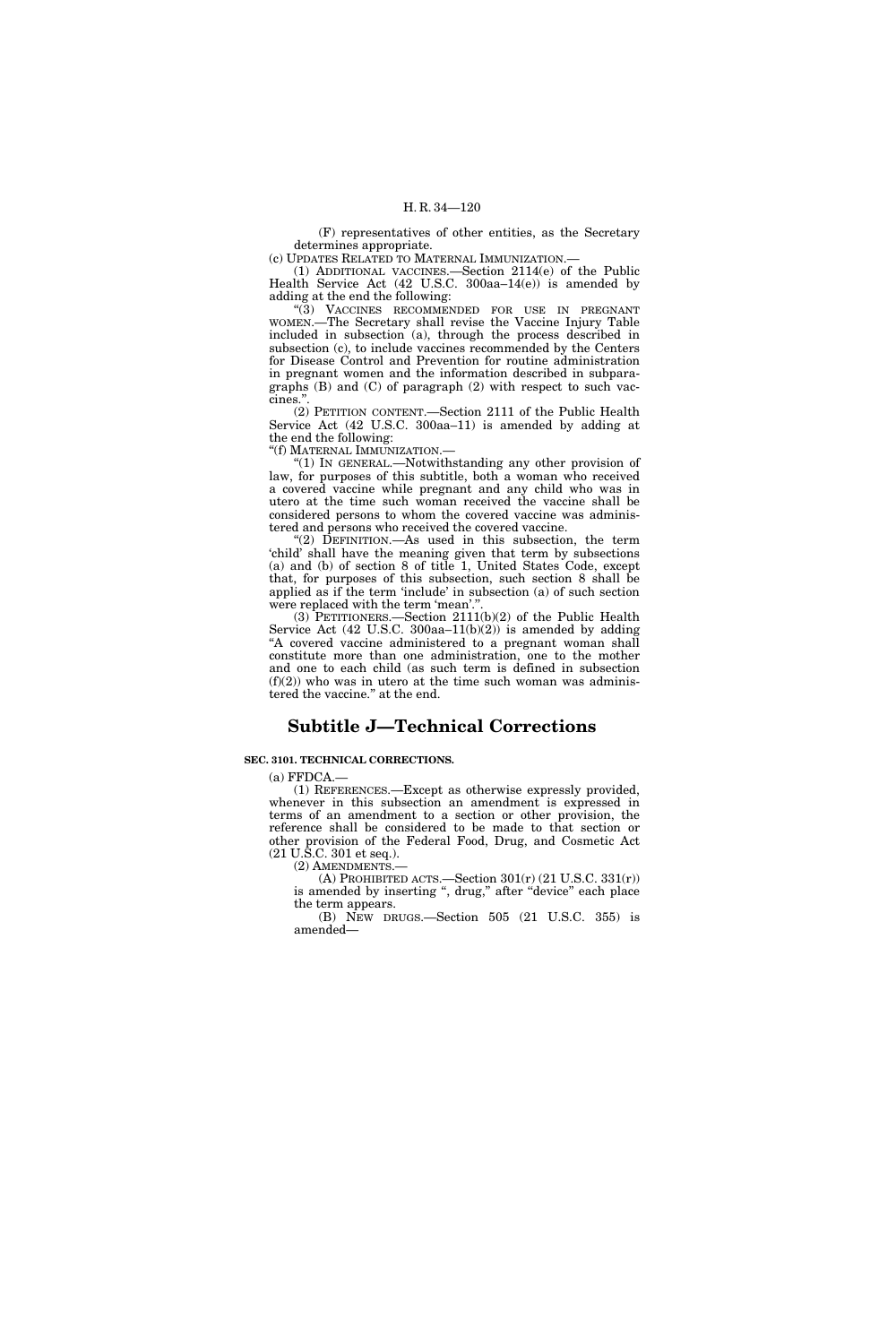(i) in subsection (d), in the last sentence, by striking ''premarket approval'' and inserting ''marketing approval''; and

(ii) in subsection  $(q)(5)(A)$ , by striking "subsection  $(b)(2)$  or (j) of the Act or  $351(k)$ " and inserting "subsection (b)(2) or (j) of this section or section  $351(k)$ ". (C) RISK EVALUATION AND MITIGATION STRATEGIES.— Section 505–1(h)(21 U.S.C. 355–1(h)) is amended—

 $(i)$  in paragraph  $(2)(A)(iii)$ 

 $(\hat{I})$  in the clause heading, by striking "LABEL"

and inserting "LABELING"; (II) by striking ''label'' each place the term

appears and inserting ''labeling''; and (III) by striking ''sponsor'' and inserting

''responsible person''; and (ii) in paragraph  $(8)$ , by striking "and  $(7)$ ." and

inserting "and  $(7)$ ". (D) PEDIATRIC STUDY PLANS.—Section 505B (21 U.S.C.

355c) is amended— (i) in subsection (e)—

(I) in paragraph (2)—

(aa) in subparagraph (A), by inserting "study" after "initial pediatric" each place the term appears; and

 $(b\bar{b})$  in subparagraph  $(B)$ , in the subparagraph heading, by striking ''INITIAL PLAN'' and inserting ''INITIAL PEDIATRIC STUDY PLAN'';

(II) in paragraph (5), in the paragraph heading, by inserting ''AGREED INITIAL PEDIATRIC STUDY'' before ''PLAN''; and

(III) in paragraph (6), by striking ''agreed initial pediatric plan'' and inserting ''agreed initial pediatric study plan''; and

(ii) in subsection  $(f)(1)$ , by inserting "and any significant amendments to such plans," after "agreed initial pediatric study plans,''.

(E) DISCONTINUANCE OR INTERRUPTION IN THE PRODUC-TION OF LIVE-SAVING DRUGS.—Section 506C (21 U.S.C. 356c) is amended—

(i) in subsection (c), by striking ''discontinuation'' and inserting "discontinuance"; and

(ii) in subsection  $(g)(1)$ , by striking "section 505(j) that could help'' and inserting ''section 505(j), that could help''.

(F) ANNUAL REPORTING ON DRUG SHORTAGES.—Section 506C–1(a) (21 U.S.C. 331(a)) is amended, in the matter before paragraph (1)—

(i) by striking ''Not later than the end of calendar year 2013, and not later than the end of each calendar year thereafter,'' and inserting ''Not later than March 31 of each calendar year,"; and

(ii) by inserting '', with respect to the preceding calendar year,'' after ''a report''.

(G) DRUG SHORTAGE LIST.—Section 506E(b)(3)(E) (21 U.S.C. 356e(b)(3)(E)) is amended by striking "discontinuation'' and inserting ''discontinuance''.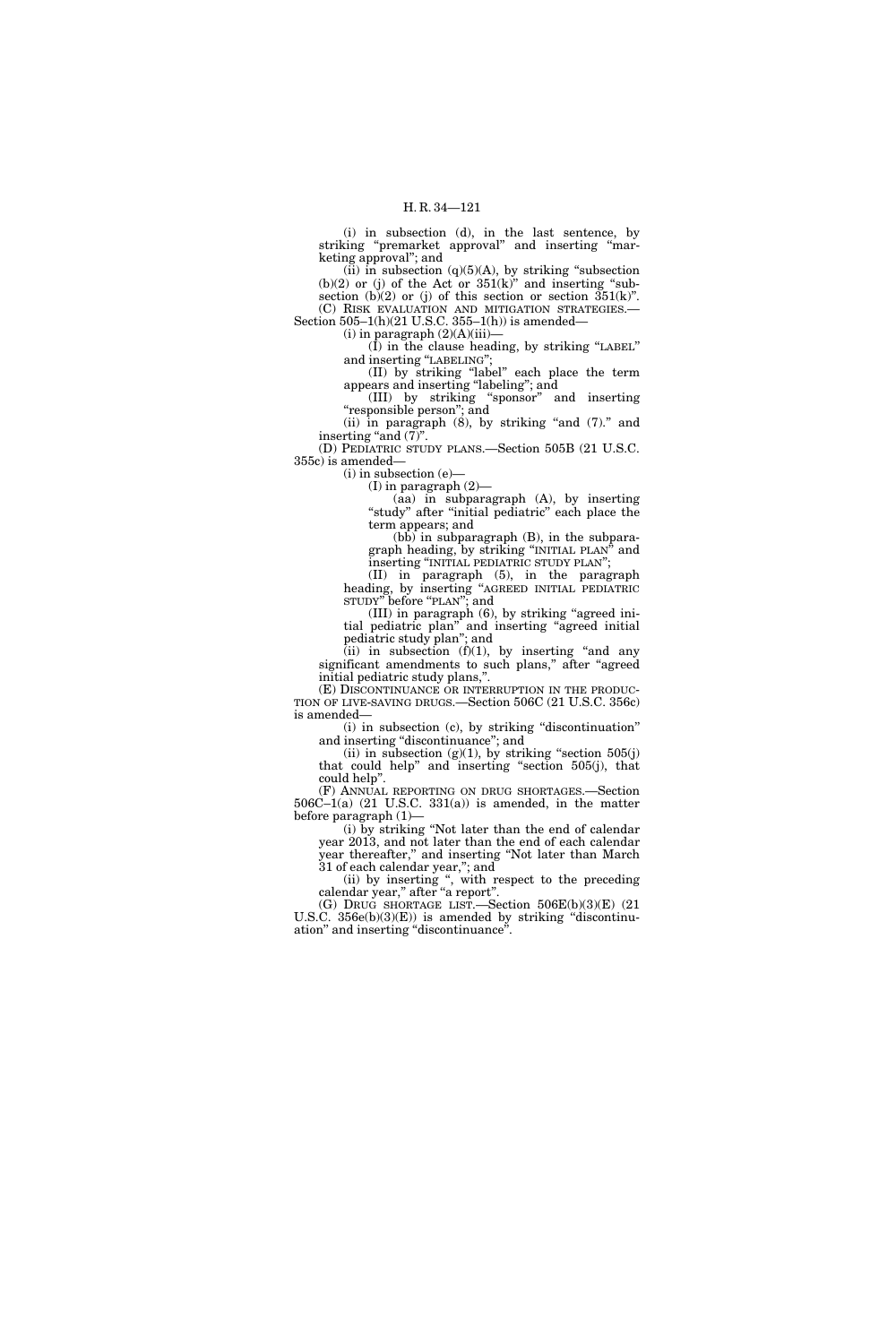(H) INSPECTIONS OF ESTABLISHMENTS.—Section 510(h)  $(21 \text{ U.S.C. } 360(\text{h}))$  is amended—

(i) in paragraph (4), in the matter preceding subparagraph  $(A)$ , by striking "establishing the riskbased scheduled" and inserting "establishing a riskbased schedule''; and

(ii) in paragraph (6)—

 $(I)$  in subparagraph  $(A)$ , by striking "fiscal" and inserting "calendar" each place the term appears; and

 $(II)$  in subparagraph  $(B)$ , by striking "an active ingredient of a drug, a finished drug product, or an excipient of a drug'' and inserting ''an active ingredient of a drug or a finished drug product''.

(I) CLASSIFICATION OF DEVICES INTENDED FOR HUMAN USE.—Section 513(f)(2)(A) (21 U.S.C. 360c(f)(2)(A)) is amended—

(i) in clause (i), by striking ''within 30 days''; and (ii) in clause (iv), by striking ''low-moderate'' and inserting ''low to moderate''.

(J) PREMARKET APPROVAL.—Section 515(a)(1) (21 U.S.C.  $360e(a)(1)$ ) is amended by striking "subject to a an order" and inserting "subject to an order"

(K) PROGRAM TO IMPROVE THE DEVICE RECALL SYSTEM.—Section 518A (21 U.S.C. 360h–1) is amended— (i) by striking subsection (c); and

(ii) by redesignating subsection (d) as subsection

(c). (L) UNIQUE DEVICE IDENTIFIER.—Section 519(f) (21

U.S.C. 360i(f)) is amended by striking "and life sustaining" and inserting ''or life sustaining''.

(M) PRIORITY REVIEW TO ENCOURAGE TREATMENTS FOR TROPICAL DISEASES.—Section 524(c)(4)(A) of the Federal Food, Drug, and Cosmetic Act  $(21 \text{ U.S.C. } 360n(c)(4)(A))$ is amended by striking ''Services Act'' and inserting ''Service Act''.

(N) PRIORITY REVIEW FOR QUALIFIED INFECTIOUS DISEASE PRODUCTS.—Section  $524A$  (21 U.S.C. 360n–1) is amended—

(i) by striking ''If the Secretary'' and inserting the following:

''(a) IN GENERAL.—If the Secretary'';

(ii) by striking "any" and inserting "the first"; and (iii) by adding at the end the following:

''(b) CONSTRUCTION.—Nothing in this section shall prohibit the Secretary from giving priority review to a human drug application or efficacy supplement submitted for approval under section 505(b) that otherwise meets the criteria for the Secretary to grant priority review.''.

(O) CONSULTATION WITH EXTERNAL EXPERTS ON RARE DISEASES, TARGETED THERAPIES, AND GENETIC TARGETING OF TREATMENTS.—Section 569(a)(2)(A) (21 U.S.C. 360bbb–  $8(a)(2)(A)$  is amended, in the first sentence, by striking "subsection (c)" and inserting "subsection (b)".

(P) OPTIMIZING GLOBAL CLINICAL TRIALS.—Section  $569A(c)$  (21 U.S.C. 360bbb–8a(c)) is amended by inserting "or under the Public Health Service Act" after "this Act".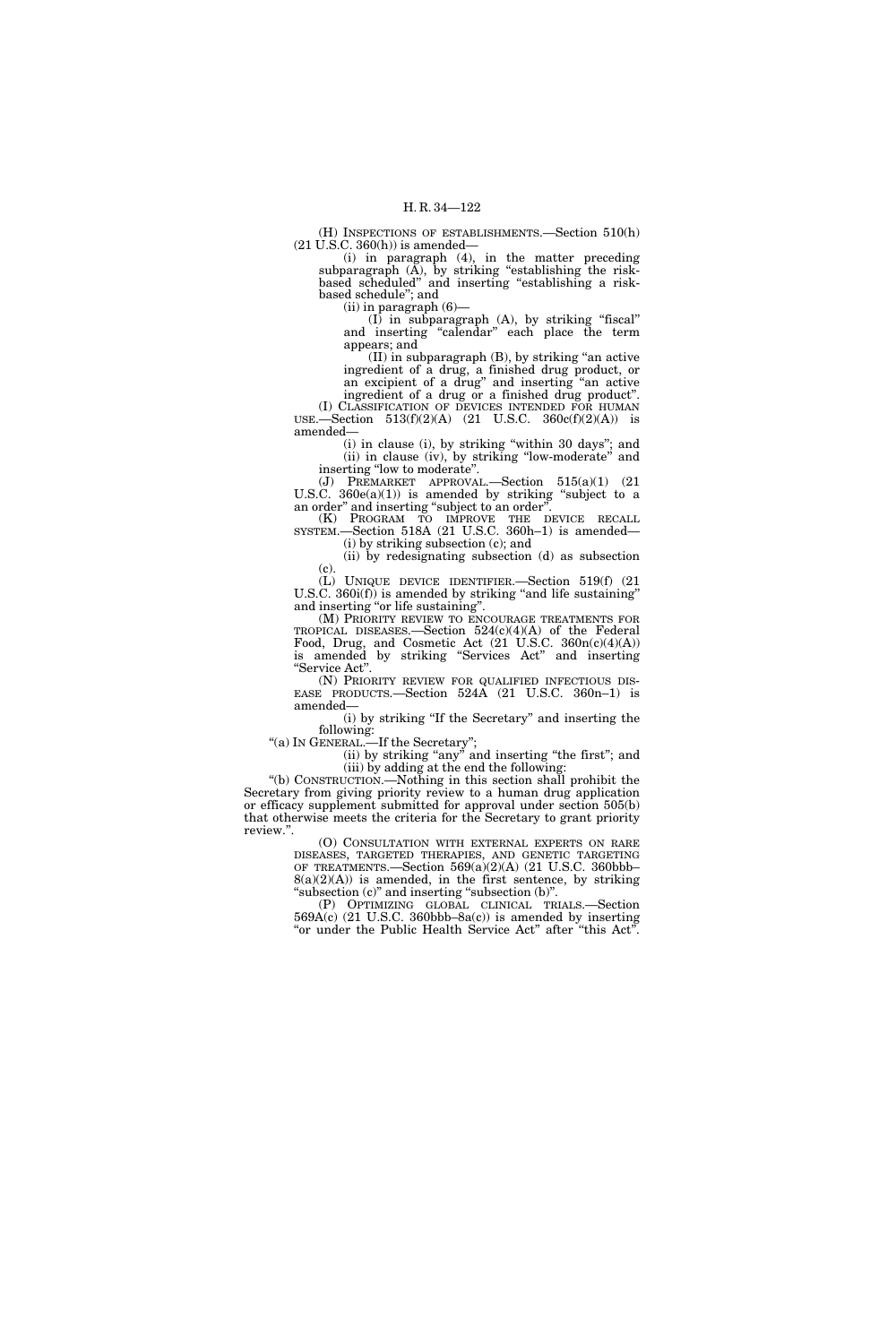(Q) USE OF CLINICAL INVESTIGATION DATA FROM OUT-SIDE THE UNITED STATES.—Section 569B (21 U.S.C. 360bbb– 8b) is amended by striking ''drug or device'' and inserting "drug, biological product, or device" each place the term appears.

(R) MEDICAL GASES DEFINITIONS.—Section 575(1)(H)  $(21$  U.S.C. 360ddd $(1)(H)$ ) is amended—

(i) by inserting ''for a new drug'' after ''any period of exclusivity''; and

(ii) by inserting ''or any period of exclusivity for a new animal drug under section  $512(c)(2)(F)$ ," after ''section 505A,''.

(S) REGULATION OF MEDICAL GASES.—Section 576(a)  $(21 \text{ U.S.C. } 360 \text{ddd} - 1(a))$  is amended–

(i) in the matter preceding subparagraph (A) of paragraph (1), by inserting ''who seeks to initially introduce or deliver for introduction a designated medical gas into interstate commerce" after "any person"; and  $(ii)$  in paragraph  $(3)$ 

 $(I)$  in subparagraph  $(A)$ 

(aa) in clause (i)(VIII), by inserting ''for a new drug" after "any period of exclusivity"; and

(bb) in clause (ii), in the matter preceding subclause (I), by inserting "the" before "final use''; and

(II) in subparagraph (B)—

(aa) in clause (i), by inserting ''for a new drug'' after ''any period of exclusivity''; and (bb) in clause (ii), by inserting a comma after ''drug product''.

(T) INAPPLICABILITY OF DRUG FEES TO DESIGNATED MED-ICAL GASES.—Section 577 (21 U.S.C. 360ddd–2) is amended by inserting "or  $740(a)$ " after "section  $736(a)$ ".

(U) CONFLICTS OF INTEREST.—Section 712(e)(1)(B) (21 U.S.C.  $379d-1(e)(1)(B)$  is amended by striking "services" and inserting "service".

(V) AUTHORITY TO ASSESS AND USE BIOSIMILAR BIOLOGICAL PRODUCT FEES.—Section 744H(a) (21 U.S.C.  $379j-52(a)$  is amended-

(i) in paragraph  $(1)(A)(v)$ , by striking "Biosimilars" User Fee Act of 2012'' and inserting ''Biosimilar User Fee Act of 2012''; and

(ii) in paragraph  $(2)(B)$ , by striking "Biosimilars" User Fee Act of 2012'' and inserting ''Biosimilar User Fee Act of 2012''.

(W) REGISTRATION OF COMMERCIAL IMPORTERS.— (i) AMENDMENT.—Section 801(s)(2) (21 U.S.C.

 $381(s)(2)$ ) is amended by adding at the end the following:

''(D) EFFECTIVE DATE.—In establishing the effective date of the regulations under subparagraph (A), the Secretary shall, in consultation with the Secretary of Homeland Security acting through U.S. Customs and Border Protection, as determined appropriate by the Secretary of Health and Human Services, provide a reasonable period of time for an importer of a drug to comply with good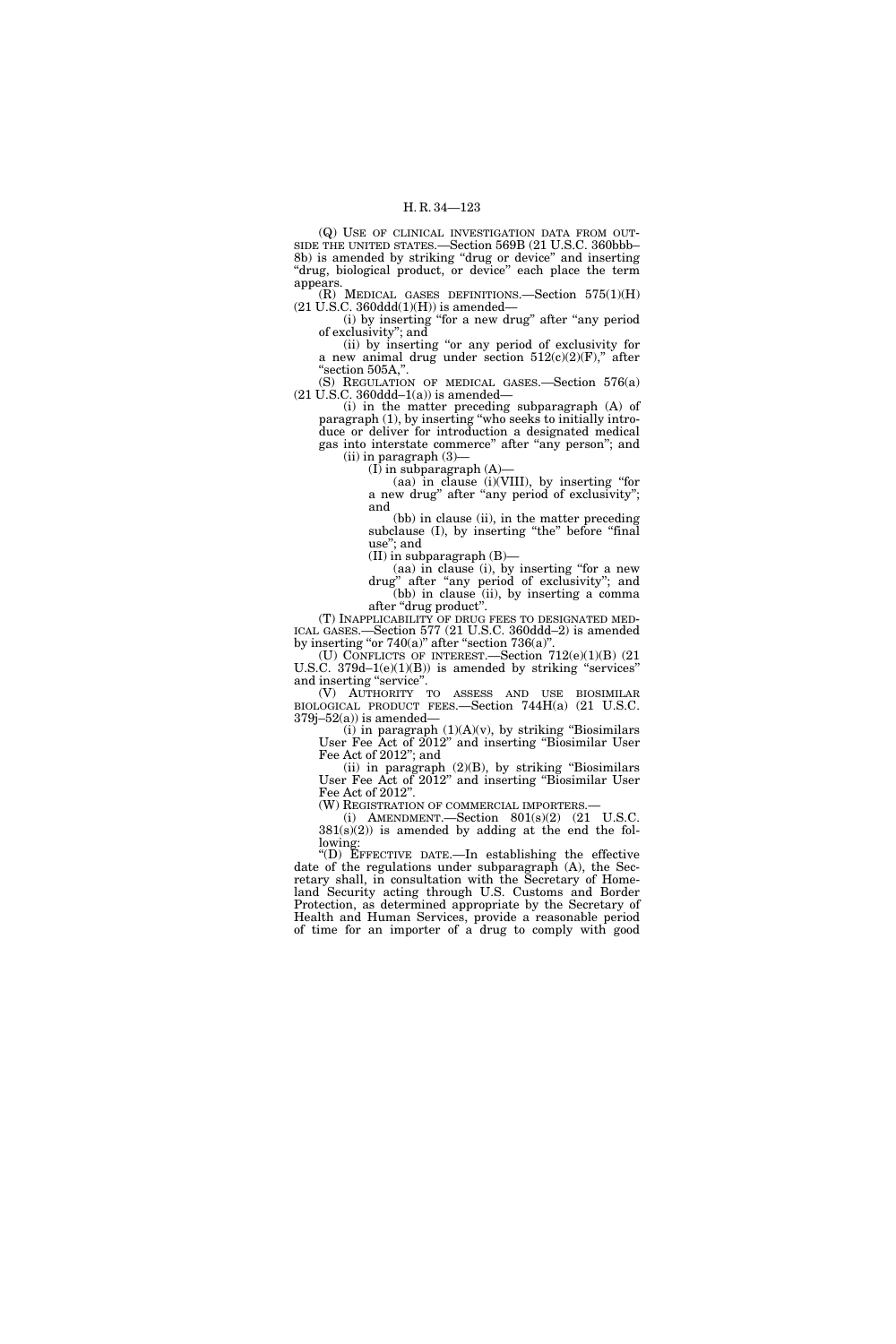importer practices, taking into account differences among importers and types of imports, including based on the level of risk posed by the imported product.'

(ii) CONFORMING AMENDMENT.—Section 714 of the Food and Drug Administration Safety and Innovation Act (Public Law 112–144; 126 Stat. 1074) is amended by striking subsection (d).

(X) RECOGNITION OF FOREIGN GOVERNMENT INSPEC-TIONS.—Section 809(a)(2) (21 U.S.C. 384e(a)(2)) is amended by striking "conduction" and inserting "conducting".

(b) FDASIA.—

(1) FINDINGS RELATING TO DRUG APPROVAL.—Section  $901(a)(1)(A)$  of the Food and Drug Administration Safety and Innovation Act (Public Law 112–144; 21 U.S.C. 356 note) is amended by striking ''serious and life-threatening diseases'' and inserting ''serious or life-threatening diseases''.

(2) REPORTING OF INCLUSION OF DEMOGRAPHIC SUB-GROUPS.—Section 907 of the Food and Drug Administration Safety and Innovation Act (Public Law 112–144; 126 Stat. 1092, 1093) is amended—

(A) in the section heading, by striking ''**BIOLOGICS**'' in the heading and inserting ''**BIOLOGICAL PRODUCTS**''; and

(B) in subsection  $(a)(2)(B)$ , by striking "applications" for new drug applications'' and inserting ''new drug applications''.

(3) COMBATING PRESCRIPTION DRUG ABUSE.—Section 1122 of the Food and Drug Administration Safety and Innovation Act (Public Law 112–144; 126 Stat. 1112, 1113) is amended—

 $(A)$  in subsection  $(a)(2)$ , by striking "dependance" and inserting ''dependence''; and

(B) in subsection (c), by striking ''promulgate'' and inserting "issue".

# **SEC. 3102. COMPLETED STUDIES.**

The Federal Food, Drug, and Cosmetic Act is amended—

(1) in section  $505(k)(5)$  (21 U.S.C. 355(k)(5))-(A) in subparagraph (A), by inserting "and" after the semicolon;

(B) by striking subparagraph (B); and

(C) by redesignating subparagraph (C) as subparagraph (B);

 $(2)$  in section 505A (21 U.S.C. 355a), by striking subsection (p);

(3) in section 505B (21 U.S.C. 355c)—

(A) by striking subsection (l); and

(B) by redesignating subsection (m) as subsection (l); and

(4) in section 523 (21 U.S.C. 360m), by striking subsection (d).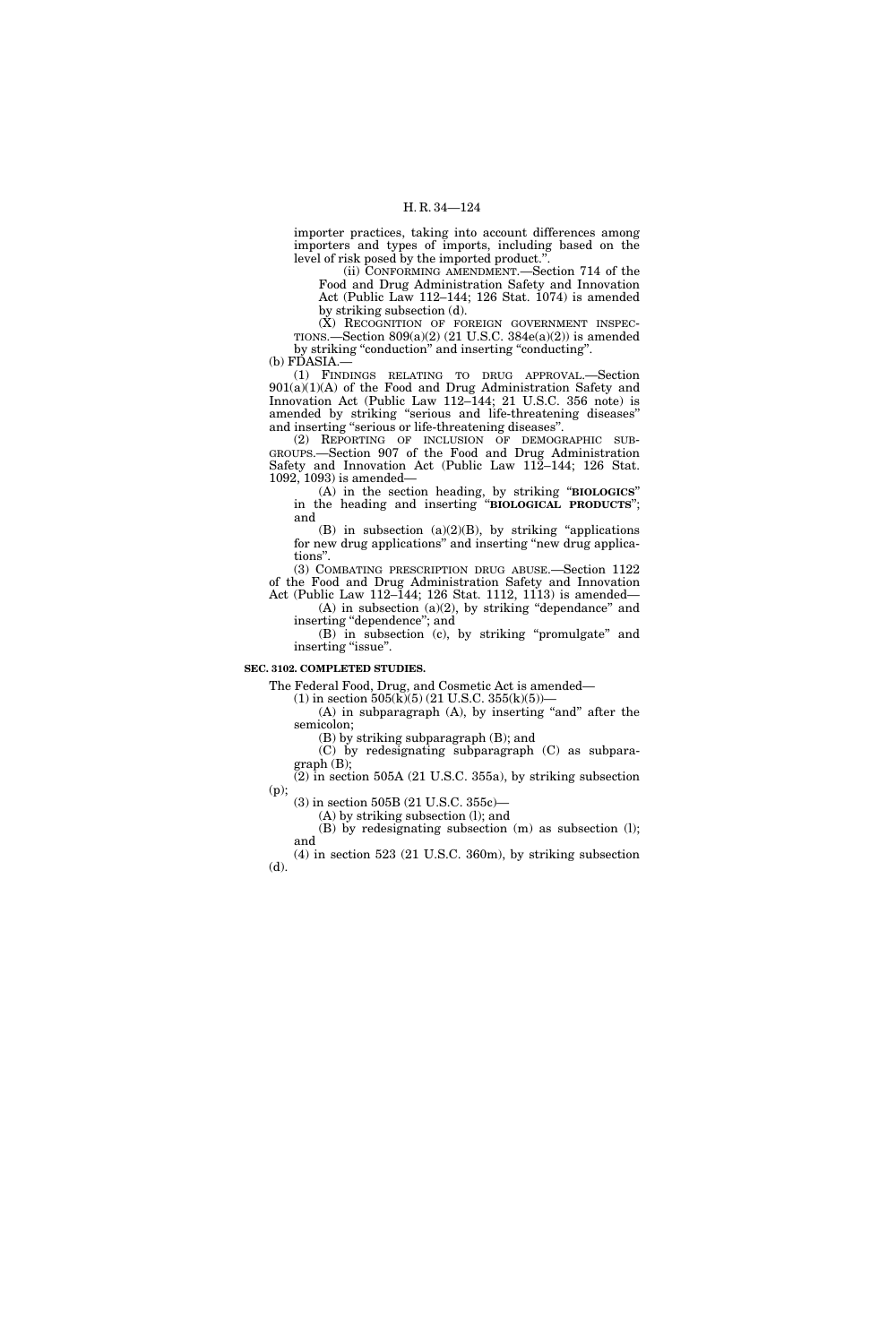# **TITLE IV—DELIVERY**

# **SEC. 4001. ASSISTING DOCTORS AND HOSPITALS IN IMPROVING QUALITY OF CARE FOR PATIENTS.**

(a) IN GENERAL.—The Health Information Technology for Economic and Clinical Health Act (title XIII of division A of Public Law 111–5) is amended—

# (1) by adding at the end of part 1 of subtitle A the following: **''SEC. 13103. ASSISTING DOCTORS AND HOSPITALS IN IMPROVING QUALITY OF CARE FOR PATIENTS.**

"(a) REDUCTION IN BURDENS GOAL.—The Secretary of Health and Human Services (referred to in this section as the 'Secretary'), in consultation with providers of health services, health care suppliers of services, health care payers, health professional societies, health information technology developers, health care quality organizations, health care accreditation organizations, public health entities, States, and other appropriate entities, shall, in accordance with subsection (b)—

''(1) establish a goal with respect to the reduction of regulatory or administrative burdens (such as documentation requirements) relating to the use of electronic health records;

"(2) develop a strategy for meeting the goal established under paragraph (1); and

 $\degree$ (3) develop recommendations for meeting the goal established under paragraph (1).

''(b) STRATEGY AND RECOMMENDATIONS.—

" $(1)$  In GENERAL.—To achieve the goal established under subsection  $(a)(1)$ , the Secretary, in consultation with the entities described in such subsection, shall, not later than 1 year after the date of enactment of the 21st Century Cures Act, develop a strategy and recommendations to meet the goal in accordance with this subsection.

''(2) STRATEGY.—The strategy developed under paragraph (1) shall address the regulatory and administrative burdens (such as documentation requirements) relating to the use of electronic health records. Such strategy shall include broad public comment and shall prioritize—

 $H(A)(i)$  incentives for meaningful use of certified EHR technology for eligible professionals and hospitals under sections  $1848(a)(7)$  and  $1886(b)(3)(B)(ix)$ , respectively, of the Social Security Act  $(42 \text{ U.S.C. } 1395\text{w}-4(a)(7)),$ 1395ww(b)(3)(B)(ix));

''(ii) the program for making payments under section  $1903(a)(3)(F)$  of the Social Security Act (42 U.S.C.  $1396b(a)(3)(F)$  to encourage the adoption and use of certified EHR technology by Medicaid providers;

"(iii) the Merit-based Incentive Payment System under section 1848(q) of the Social Security Act (42 U.S.C. 1395w–  $4(q)$ ;

"(iv) alternative payment models (as defined in section 1833(z)(3)(C) of the Social Security Act (42 U.S.C.  $1395l(z)(3)(C);$ 

''(v) the Hospital Value-Based Purchasing Program under section 1886(o) of the Social Security Act (42 U.S.C.  $1395ww(o)$ ; and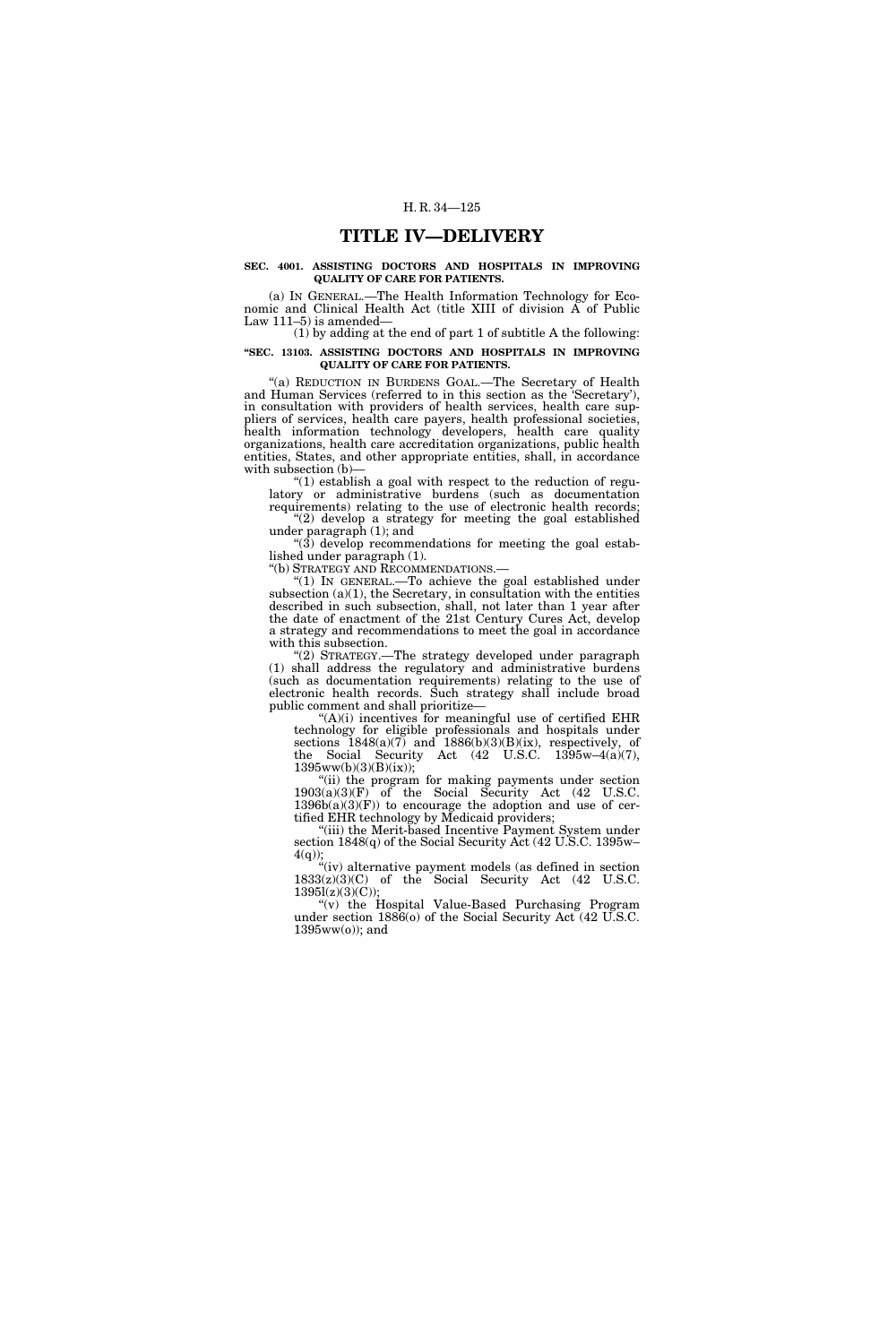"(vi) other value-based payment programs, as the Secretary determines appropriate;

''(B) health information technology certification;

''(C) standards and implementation specifications, as appropriate;

''(D) activities that provide individuals access to their electronic health information;

''(E) activities related to protecting the privacy of electronic health information;

''(F) activities related to protecting the security of electronic health information;

''(G) activities related to facilitating health and clinical research;

''(H) activities related to public health;

''(I) activities related to aligning and simplifying quality measures across Federal programs and other payers;

" $(J)$  activities related to reporting clinical data for administrative purposes; and " $(K)$  other areas, as the Secretary determines appro-

priate. ''(3) RECOMMENDATIONS.—The recommendations developed

under paragraph (1) shall address— " $(A)$  actions that improve the clinical documentation

experience;

''(B) actions that improve patient care;

''(C) actions to be taken by the Secretary and by other entities; and

''(D) other areas, as the Secretary determines appropriate, to reduce the reporting burden required of health care providers.

''(4) FACA.—The Federal Advisory Committee Act (5 U.S.C. App.) shall not apply to the development of the goal, strategies, or recommendations described in this section.

"(c) APPLICATION OF CERTAIN REGULATORY REQUIREMENTS.— A physician (as defined in section  $1861(r)(1)$  of the Social Security Act), to the extent consistent with applicable State law, may delegate electronic medical record documentation requirements specified in regulations promulgated by the Centers for Medicare & Medicaid Services to a person performing a scribe function who is not such physician if such physician has signed and verified the documentation.''; and

(2) in the table of contents in section 13001(b), by inserting after the item relating to section 13102 the following:

"13103. Assisting doctors and hospitals in improving the quality and care for patients."

(b) CERTIFICATION OF HEALTH INFORMATION TECHNOLOGY FOR MEDICAL SPECIALTIES AND SITES OF SERVICE.—Section 3001(c)(5) of the Public Health Service Act  $(42 \text{ U.S.C. } 300\text{jj}-11\text{(c)(5)})$  is amended by adding at the end the following:

''(C) HEALTH INFORMATION TECHNOLOGY FOR MEDICAL SPECIALTIES AND SITES OF SERVICE.

''(i) IN GENERAL.—The National Coordinator shall encourage, keep, or recognize, through existing authorities, the voluntary certification of health information technology under the program developed under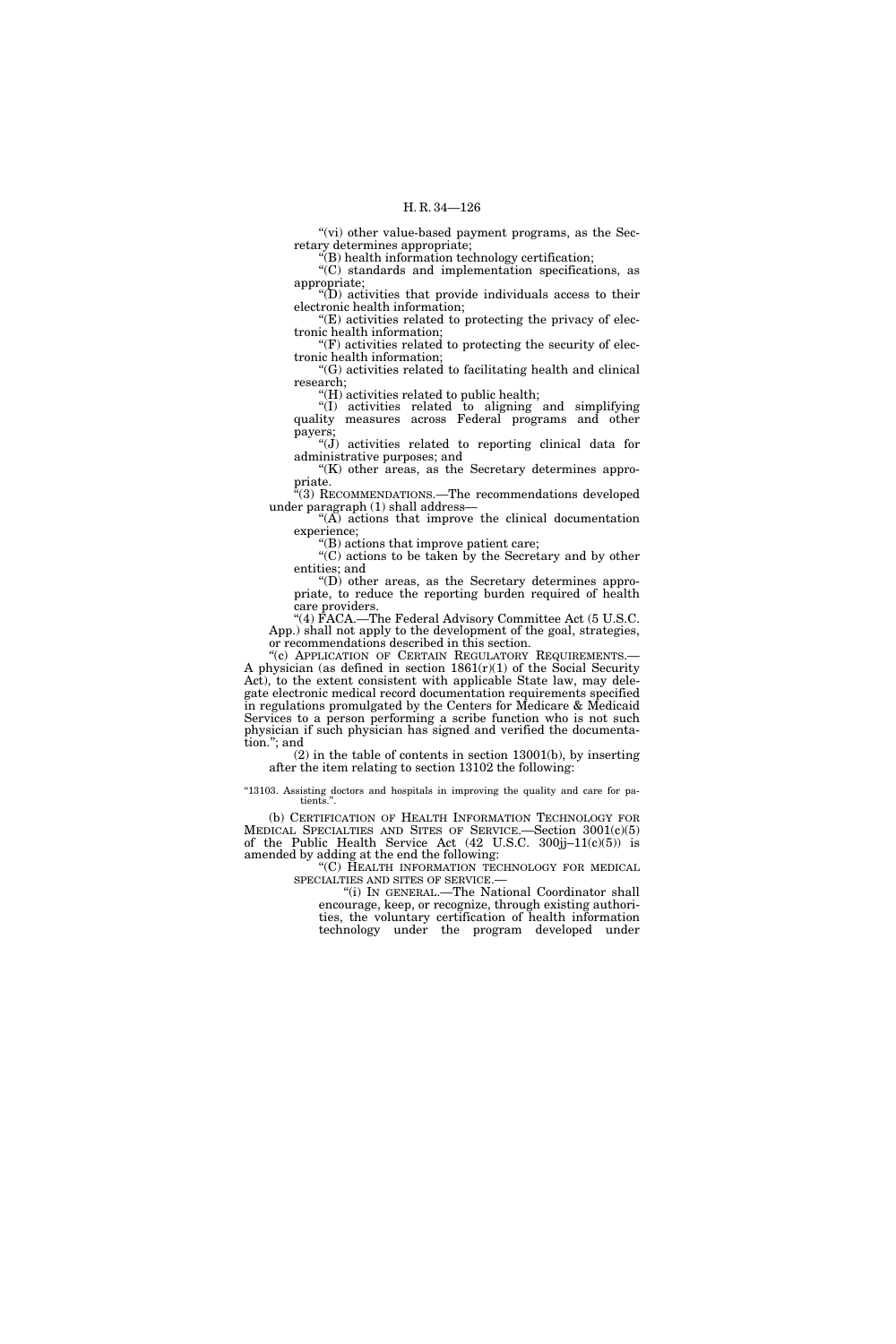subparagraph (A) for use in medical specialties and sites of service for which no such technology is available or where more technological advancement or integration is needed.

'(ii) SPECIFIC MEDICAL SPECIALTIES.—The Secretary shall accept public comment on specific medical specialties and sites of service, in addition to those described in clause (i), for the purpose of selecting additional specialties and sites of service as necessary.

''(iii) HEALTH INFORMATION TECHNOLOGY FOR PEDIATRICS.—Not later than 18 months after the date of enactment of the 21st Century Cures Act, the Secretary, in consultation with relevant stakeholders, shall make recommendations for the voluntary certification of health information technology for use by pediatric health providers to support the health care of children. Not later than 2 years after the date of enactment of the 21st Century Cures Act, the Secretary shall adopt certification criteria under section 3004 to support the voluntary certification of health information technology for use by pediatric health providers to support the health care of children.''.

(c) MEANINGFUL USE STATISTICS.—

(1) IN GENERAL.—Not later than 6 months after the date of enactment of this Act, the Secretary of Health and Human Services shall submit to the HIT Advisory Committee of the Office of the National Coordinator for Health Information Technology, a report concerning attestation statistics for the Medicare and Medicaid EHR Meaningful Use Incentive programs to assist in informing standards adoption and related practices. Such statistics shall include attestation information delineated by State, including, to the extent practicable, the number of providers who did not meet the minimum criteria necessary to attest for the Medicare and Medicaid EHR Meaningful Use Incentive programs for a calendar year, and shall be made publicly available on the Internet website of the Secretary on at least a quarterly basis.

(2) AUTHORITY TO ALTER FORMAT.—The Secretary of Health and Human Services may alter the format of the reports on the attestation of eligible health care professionals following the first performance year of the Merit-based Incentive Payment System to account for changes arising from the implementation of such payment system.

#### **SEC. 4002. TRANSPARENT REPORTING ON USABILITY, SECURITY, AND FUNCTIONALITY.**

(a) ENHANCEMENTS TO CERTIFICATION.—Section  $3001(c)(5)$  of the Public Health Service Act (42 U.S.C. 300jj–11), as amended by section 4001(b), is further amended by adding at the end the following:

''(D) CONDITIONS OF CERTIFICATION.—Not later than 1 year after the date of enactment of the 21st Century Cures Act, the Secretary, through notice and comment rulemaking, shall require, as a condition of certification and maintenance of certification for programs maintained or recognized under this paragraph, consistent with other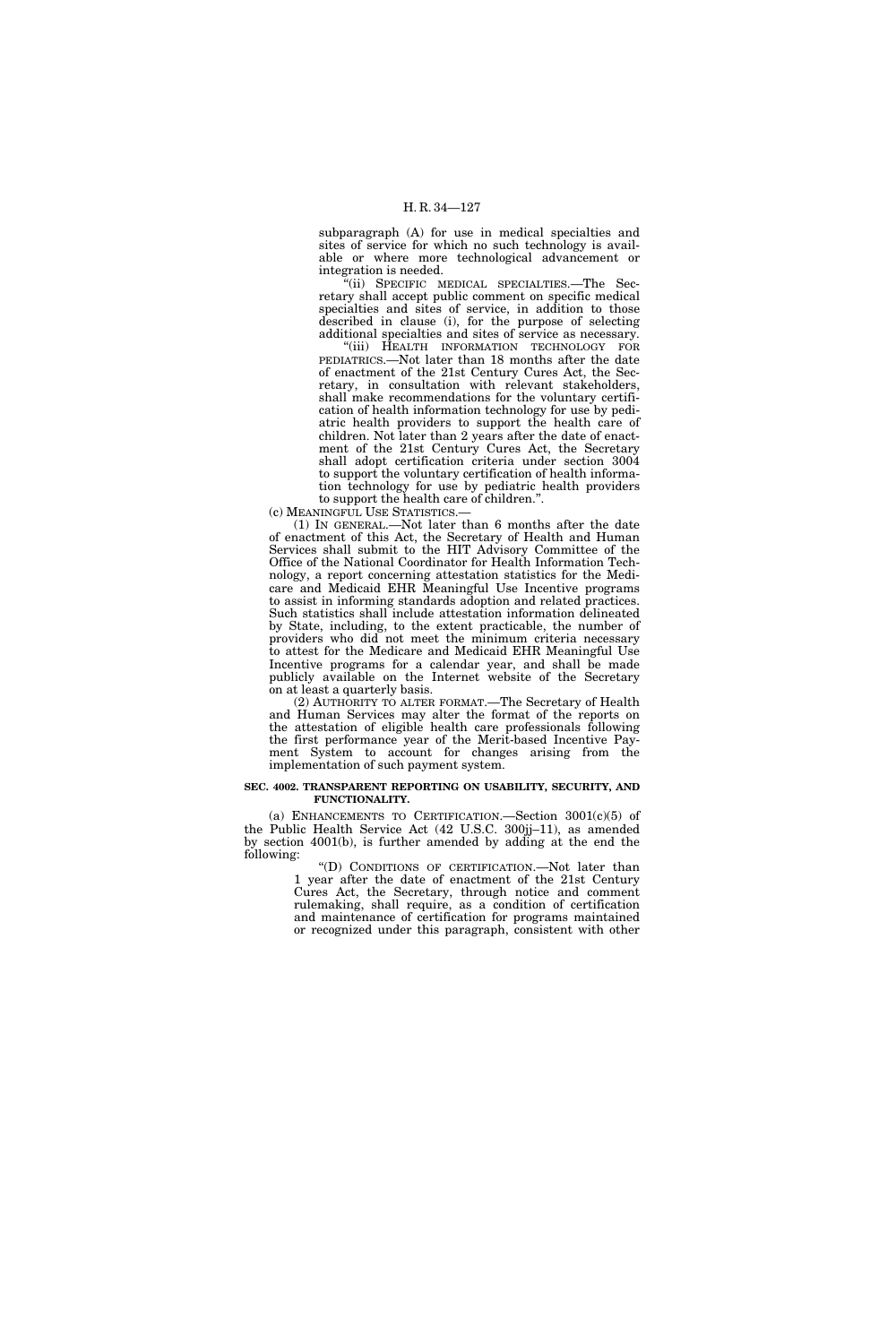conditions and requirements under this title, that the health information technology developer or entity—

''(i) does not take any action that constitutes information blocking as defined in section 3022(a);

''(ii) provides assurances satisfactory to the Secretary that such developer or entity, unless for legitimate purposes specified by the Secretary, will not take any action described in clause (i) or any other action that may inhibit the appropriate exchange, access, and use of electronic health information;

"(iii) does not prohibit or restrict communication regarding—

 $\mathbb{F}(I)$  the usability of the health information technology;

''(II) the interoperability of the health information technology;

''(III) the security of the health information technology;

"(IV) relevant information regarding users' experiences when using the health information technology;

 $\text{``(V)}$  the business practices of developers of the information technology related to health information technology related to exchanging electronic health information; and

" $(VI)$  the manner in which a user of the health" information technology has used such technology;

"(iv) has published application programming interfaces and allows health information from such technology to be accessed, exchanged, and used without special effort through the use of application programming interfaces or successor technology or standards, as provided for under applicable law, including providing access to all data elements of a patient's electronic health record to the extent permissible under applicable privacy laws;

 $(y)$  has successfully tested the real world use of the technology for interoperability (as defined in section 3000) in the type of setting in which such technology would be marketed;

"(vi) provides to the Secretary an attestation that the developer or entity—

''(I) has not engaged in any of the conduct described in clause (i);

''(II) has provided assurances satisfactory to the Secretary in accordance with clause (ii); ''(III) does not prohibit or restrict communica-

tion as described in clause (iii); ''(IV) has published information in accordance

with clause (iv);

" $(V)$  ensures that its technology allows for health information to be exchanged, accessed, and used, in the manner described in clause (iv); and ''(VI) has undertaken real world testing as

described in clause (v); and

"(vii) submits reporting criteria in accordance with section 3009A(b).''.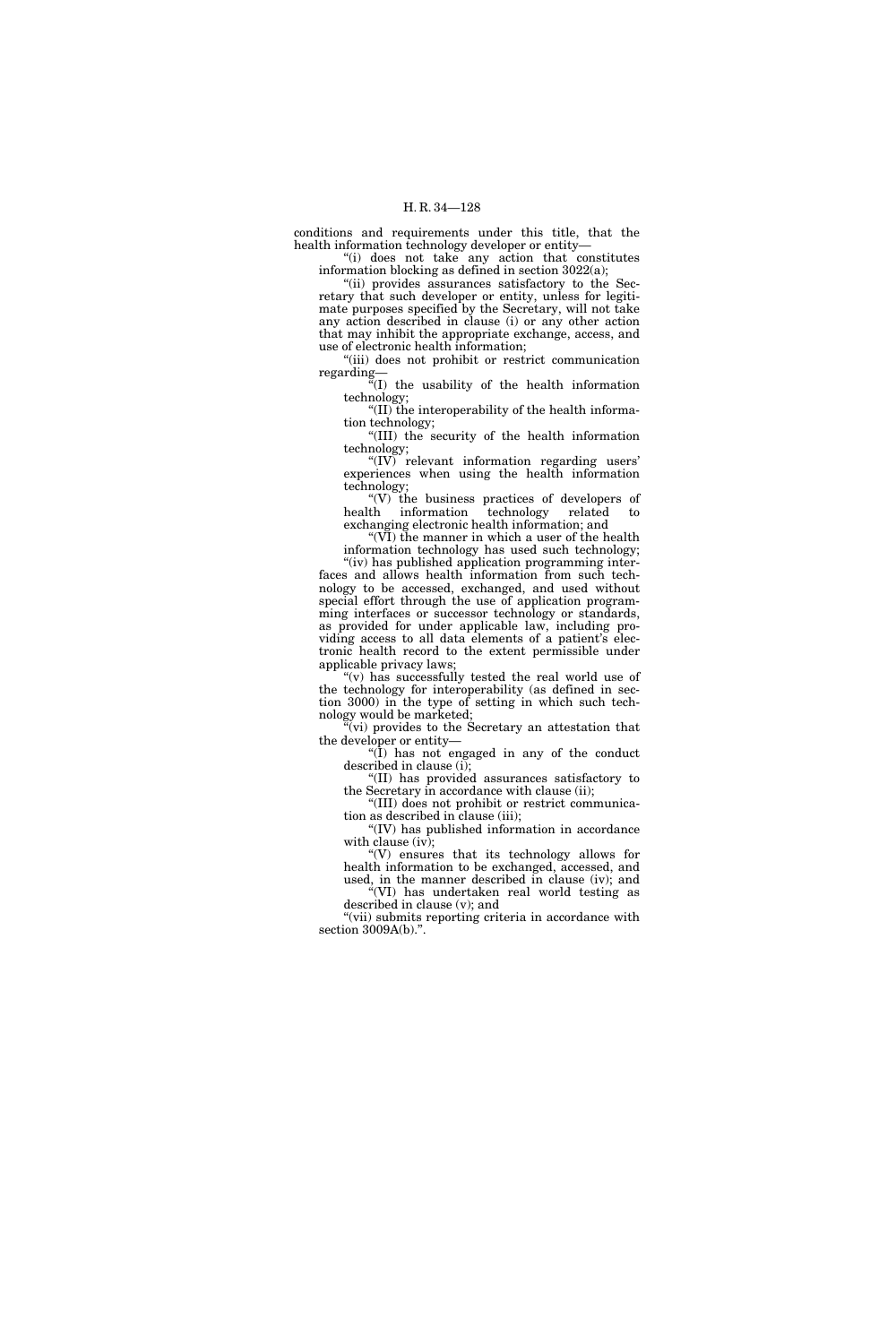"(E) COMPLIANCE WITH CONDITIONS OF CERTIFI-CATION.—The Secretary may encourage compliance with the conditions of certification described in subparagraph (D) and take action to discourage noncompliance, as appropriate.''.

(b) EHR SIGNIFICANT HARDSHIP EXCEPTION.—

(1) APPLICATION TO ELIGIBLE PROFESSIONALS.—

(A) IN CASE OF DECERTIFICATION.—Section 1848(a)(7)(B) of the Social Security Act (42 U.S.C. 1395w–  $4(a)(7)(B)$  is amended by inserting after the first sentence the following new sentence: ''The Secretary shall exempt an eligible professional from the application of the payment adjustment under subparagraph (A) with respect to a year, subject to annual renewal, if the Secretary determines that compliance with the requirement for being a meaningful EHR user is not possible because the certified EHR technology used by such professional has been decertified under a program kept or recognized pursuant to section 3001(c)(5) of the Public Health Service Act.''.

(B) CONTINUED APPLICATION UNDER MIPS.—Section 1848(o)(2)(D) of the Social Security Act (42 U.S.C. 1395w–  $4(0)(2)(D)$  is amended by adding at the end the following new sentence: "The provisions of subparagraphs (B) and (D) of subsection (a)(7), shall apply to assessments of MIPS eligible professionals under subsection (q) with respect to the performance category described in subsection  $(q)(2)(A)(iv)$  in an appropriate manner which may be similar to the manner in which such provisions apply with respect to payment adjustments made under subsection  $(a)(7)(A)$ .".

(2) APPLICATION TO ELIGIBLE HOSPITALS.—Section 1886(b)(3)(B)(ix)(II) of the Social Security Act (42 U.S.C.  $1395ww(b)(3)(B)(ix)(II))$  is amended by inserting after the first sentence the following new sentence: "The Secretary shall exempt an eligible hospital from the application of the payment adjustment under subclause (I) with respect to a fiscal year, subject to annual renewal, if the Secretary determines that compliance with the requirement for being a meaningful EHR user is not possible because the certified EHR technology used by such hospital is decertified under a program kept or recognized pursuant to section 3001(c)(5) of the Public Health Service Act.'

(c) ELECTRONIC HEALTH RECORD REPORTING PROGRAM.—Subtitle A of title XXX of the Public Health Service Act (42 U.S.C. 300jj–11 et seq.) is amended by adding at the end the following:

# **''SEC. 3009A. ELECTRONIC HEALTH RECORD REPORTING PROGRAM.**

''(a) REPORTING CRITERIA.—

''(1) CONVENING OF STAKEHOLDERS.—Not later than 1 year after the date of enactment of the 21st Century Cures Act, the Secretary shall convene stakeholders, as described in paragraph (2), for the purpose of developing the reporting criteria in accordance with paragraph (3).

''(2) DEVELOPMENT OF REPORTING CRITERIA.—The reporting criteria under this subsection shall be developed through a public, transparent process that reflects input from relevant stakeholders, including—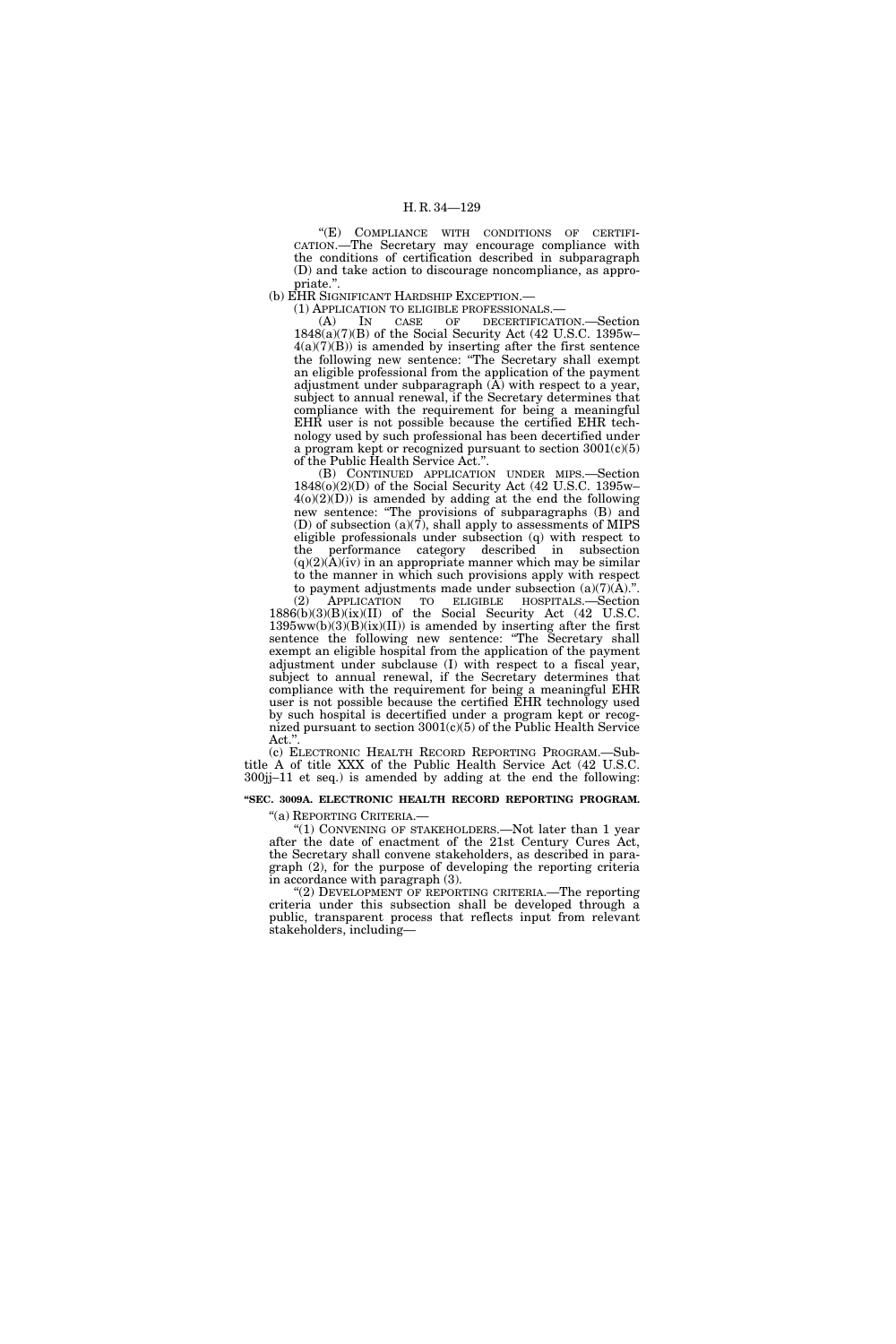"(A) health care providers, including primary care and specialty care health care professionals;

''(B) hospitals and hospital systems;

''(C) health information technology developers;

"(D) patients, consumers, and their advocates; ''(E) data sharing networks, such as health information

exchanges;  $F(F)$  authorized certification bodies and testing laboratories;

" $(G)$  security experts;

"(H) relevant manufacturers of medical devices;

''(I) experts in health information technology market economics;

 $'(J)$  public and private entities engaged in the evaluation of health information technology performance;

"(K) quality organizations, including the consensus based entity described in section 1890 of the Social Security Act;

''(L) experts in human factors engineering and the measurement of user-centered design; and

''(M) other entities or individuals, as the Secretary determines appropriate.

''(3) CONSIDERATIONS FOR REPORTING CRITERIA.—The reporting criteria developed under this subsection—

''(A) shall include measures that reflect categories including—

''(i) security;

''(ii) usability and user-centered design;

"(iii) interoperability; ''(iv) conformance to certification testing; and

''(v) other categories, as appropriate to measure

the performance of electronic health record technology; ''(B) may include categories such as—

"(i) enabling the user to order and view the results of laboratory tests, imaging tests, and other diagnostic tests;

''(ii) submitting, editing, and retrieving data from registries such as clinician-led clinical data registries; "(iii) accessing and exchanging information and

data from and through health information exchanges; "(iv) accessing and exchanging information and data from medical devices;

''(v) accessing and exchanging information and data held by Federal, State, and local agencies and other applicable entities useful to a health care provider or other applicable user in the furtherance of patient care;

"(vi) accessing and exchanging information from other health care providers or applicable users;

"(vii) accessing and exchanging patient generated information;

"(viii) providing the patient or an authorized designee with a complete copy of their health information from an electronic record in a computable format;

"(ix) providing accurate patient information for the correct patient, including exchanging such information, and avoiding the duplication of patients records; and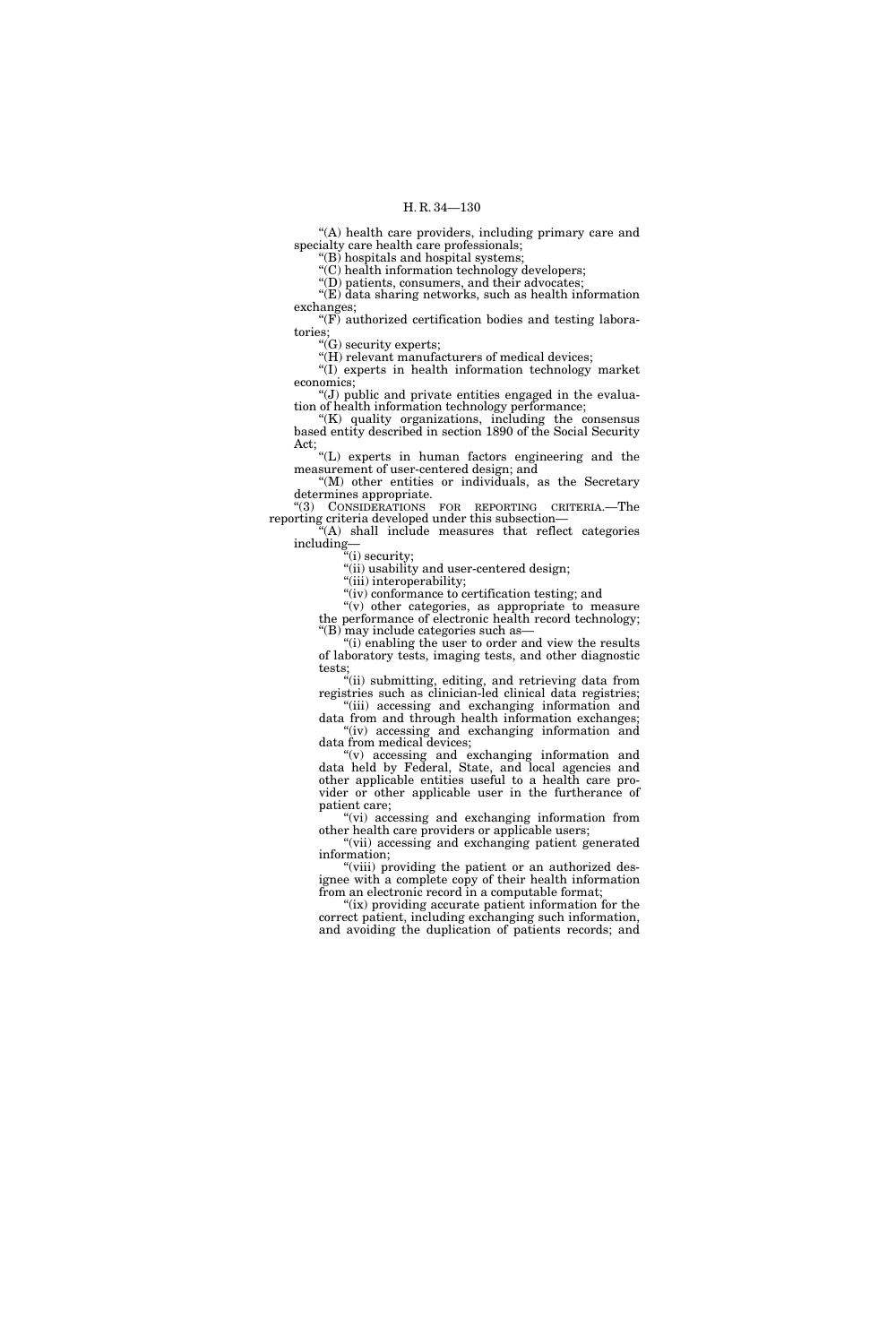" $(x)$  other categories regarding performance, accessibility, as the Secretary determines appropriate; and ''(C) shall be designed to ensure that small and startup health information technology developers are not unduly disadvantaged by the reporting criteria.

''(4) MODIFICATIONS.—After the reporting criteria have been developed under paragraph (3), the Secretary may convene stakeholders and conduct a public comment period for the purpose of modifying the reporting criteria developed under such paragraph.

 $\tilde{f}(b)$  PARTICIPATION.—As a condition of maintaining certification under section  $3001(c)(5)(D)$ , a developer of certified electronic health records shall submit to an appropriate recipient of a grant, contract, or agreement under subsection  $(c)(1)$  responses to the criteria developed under subsection (a), with respect to all certified technology offered by such developer.

''(c) REPORTING PROGRAM.—

"(1) IN GENERAL.-Not later than 1 year after the date of enactment of the 21st Century Cures Act, the Secretary shall award grants, contracts, or agreements to independent entities on a competitive basis to support the convening of stakeholders as described in subsection (a)(2), collect the information required to be reported in accordance with the criteria established as described subsection (a)(3), and develop and implement a process in accordance with paragraph (5) and report such information to the Secretary.

" $(2)$  APPLICATIONS.—An independent entity that seeks a grant, contract, or agreement under this subsection shall submit an application to the Secretary at such time, in such manner, and containing such information as the Secretary may reasonably require, including a description of—

'(A) the proposed method for reviewing and summarizing information gathered based on reporting criteria established under subsection (a);

''(B) if applicable, the intended focus on a specific subset of certified electronic health record technology users, such as health care providers, including primary care, specialty care, and care provided in rural settings; hospitals and hospital systems; and patients, consumers, and patients and consumer advocates;

''(C) the plan for widely distributing reports described in paragraph (6);

 $f(D)$  the period for which the grant, contract, or agreement is requested, which may be up to 2 years; and

''(E) the budget for reporting program participation, and whether the eligible independent entity intends to continue participation after the period of the grant, contract, or agreement.

''(3) CONSIDERATIONS FOR INDEPENDENT ENTITIES.—In awarding grants, contracts, and agreements under paragraph (1), the Secretary shall give priority to independent entities with appropriate expertise in health information technology usability, interoperability, and security (especially entities with such expertise in electronic health records) with respect to—

'(A) health care providers, including primary care, specialty care, and care provided in rural settings;

 $E(E)$  hospitals and hospital systems; and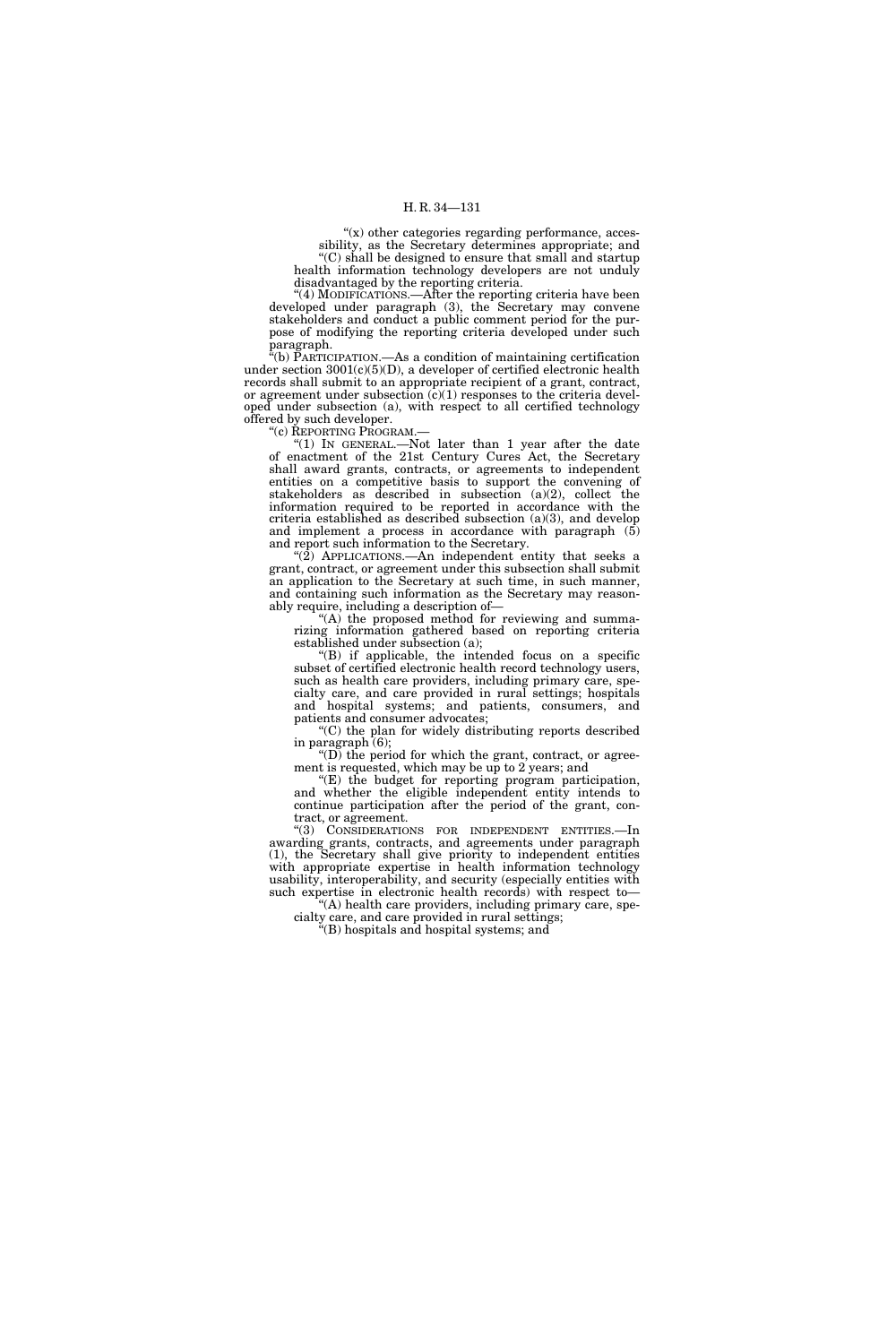''(C) patients, consumers, and patient and consumer advocates. "(4) LIMITATIONS.-

''(A) ASSESSMENT AND REDETERMINATION.—Not later than 4 years after the date of enactment of the 21st Century Cures Act and every 2 years thereafter, the Secretary, in consultation with stakeholders, shall—

''(i) assess performance of the recipients of the grants, contracts, and agreements under paragraph (1) based on quality and usability of reports described in paragraph (6); and

"(ii) re-determine grants, contracts, and agreements as necessary.

''(B) PROHIBITIONS ON PARTICIPATION.—The Secretary may not award a grant, contract, or cooperative agreement under paragraph  $(1)$  to-

"(i) a proprietor of certified health information technology or a business affiliate of such a proprietor; "(ii) a developer of certified health information technology; or

''(iii) a State or local government agency.

"(5) FEEDBACK.-Based on reporting criteria established under subsection (a), the recipients of grants, contracts, and agreements under paragraph (1) shall develop and implement a process to collect and verify confidential feedback on such criteria from—

"(A) health care providers, patients, and other users of certified electronic health record technology; and

''(B) developers of certified electronic health record technology.

"(6) REPORTS.-

''(A) DEVELOPMENT OF REPORTS.—Each recipient of a grant, contract, or agreement under paragraph (1) shall report on the information reported to such recipient pursuant to subsection (a) and the user feedback collected under paragraph (5) by preparing summary reports and detailed reports of such information.

''(B) DISTRIBUTION OF REPORTS.—Each recipient of a grant, contract, or agreement under paragraph (1) shall submit the reports prepared under subparagraph (A) to the Secretary for public distribution in accordance with subsection (d).

''(d) PUBLICATION.—The Secretary shall distribute widely, as appropriate, and publish, on the Internet website of the Office of the National Coordinator—

" $(1)$  the reporting criteria developed under subsection  $(a)$ ; and

"(2) the summary and detailed reports under subsection  $(c)(6)$ .

''(e) REVIEW.—Each recipient of a grant, contract, or agreement under paragraph (1) shall develop and implement a process through which participating electronic health record technology developers may review and recommend changes to the reports created under subsection (c)(6) for products developed by such developer prior to the publication of such report under subsection (d).

''(f) ADDITIONAL RESOURCES.—The Secretary may provide additional resources on the Internet website of the Office of the National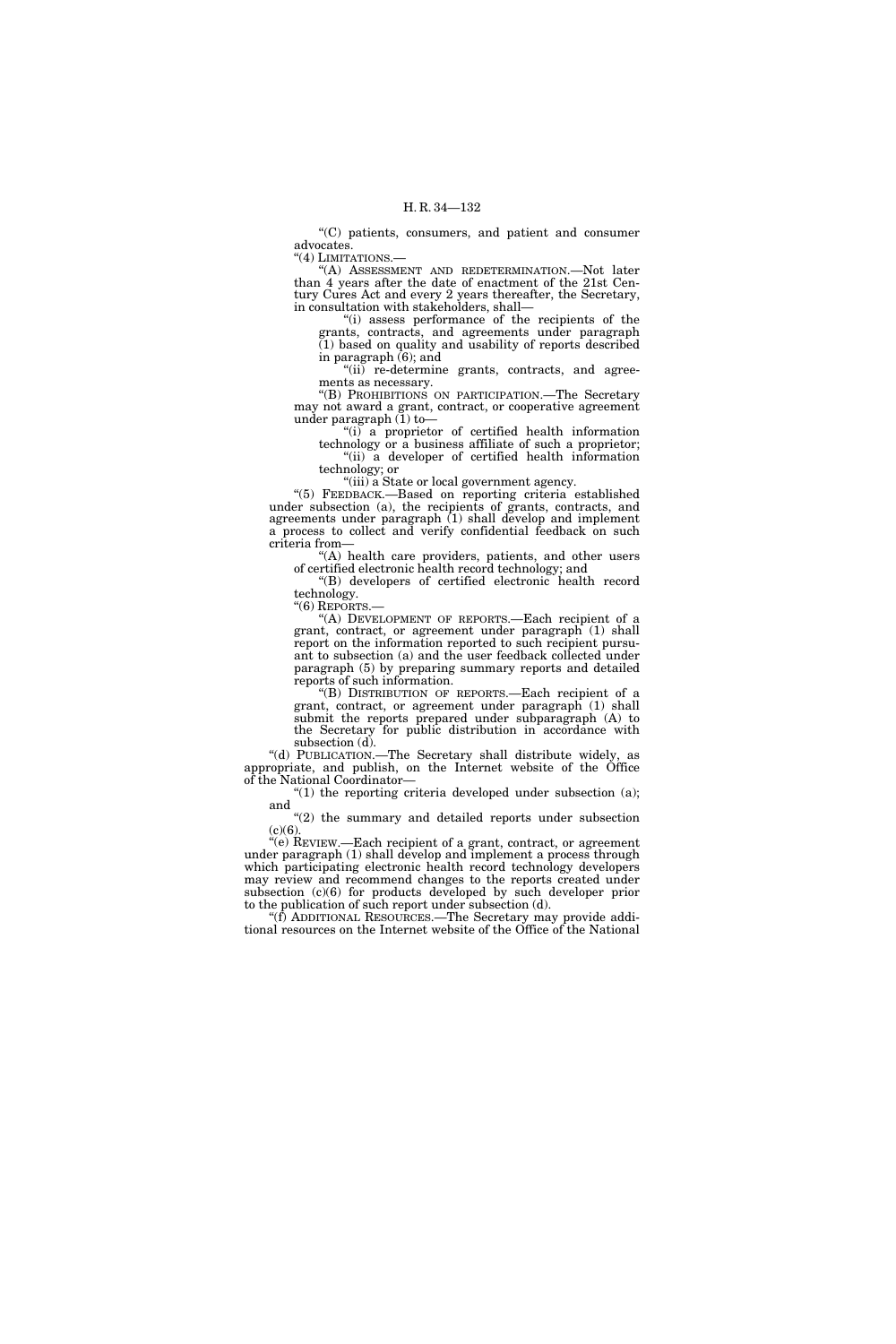Coordinator to better inform consumers of health information technology. Such reports may be carried out through partnerships with private organizations with appropriate expertise.''.

(d) AUTHORIZATION OF APPROPRIATIONS.—There is authorized to be appropriated \$15,000,000 for purposes of carrying out subparagraph (D) of section 3001(c)(5) of the Public Health Service Act  $(42$  U.S.C. 300jj-11) (as added by subsection (a)) and section 3009A of the Public Health Service Act (as added by subsection (b)), including for purposes of administering any contracts, grants, or agreements, to remain available until expended.

#### **SEC. 4003. INTEROPERABILITY.**

(a) DEFINITION.—Section 3000 of the Public Health Service Act (42 U.S.C. 300jj) is amended—

(1) by redesignating paragraphs (10) through (14), as paragraphs (11) through (15), respectively; and

(2) by inserting after paragraph (9) the following:

"(10) INTEROPERABILITY.—The term 'interoperability', with respect to health information technology, means such health information technology that—

''(A) enables the secure exchange of electronic health information with, and use of electronic health information from, other health information technology without special effort on the part of the user;

''(B) allows for complete access, exchange, and use of all electronically accessible health information for authorized use under applicable State or Federal law; and

''(C) does not constitute information blocking as defined in section  $3022(a)$ .".

(b) SUPPORT FOR INTEROPERABLE NETWORK EXCHANGE.—Section 3001(c) of the Public Health Service Act (42 U.S.C. 300jj– 11(c)) is amended by adding at the end the following:

''(9) SUPPORT FOR INTEROPERABLE NETWORKS EXCHANGE.— ''(A) IN GENERAL.—The National Coordinator shall, in collaboration with the National Institute of Standards and Technology and other relevant agencies within the Department of Health and Human Services, for the purpose of ensuring full network-to-network exchange of health information, convene public-private and public-public partnerships to build consensus and develop or support a trusted exchange framework, including a common agreement among health information networks nationally. Such convention may occur at a frequency determined appropriate by the Secretary.

"(B) ESTABLISHING A TRUSTED EXCHANGE FRAME-WORK.—

''(i) IN GENERAL.—Not later than 6 months after the date of enactment of the 21st Century Cures Act, the National Coordinator shall convene appropriate public and private stakeholders to develop or support a trusted exchange framework for trust policies and practices and for a common agreement for exchange between health information networks. The common agreement may include—

''(I) a common method for authenticating trusted health information network participants;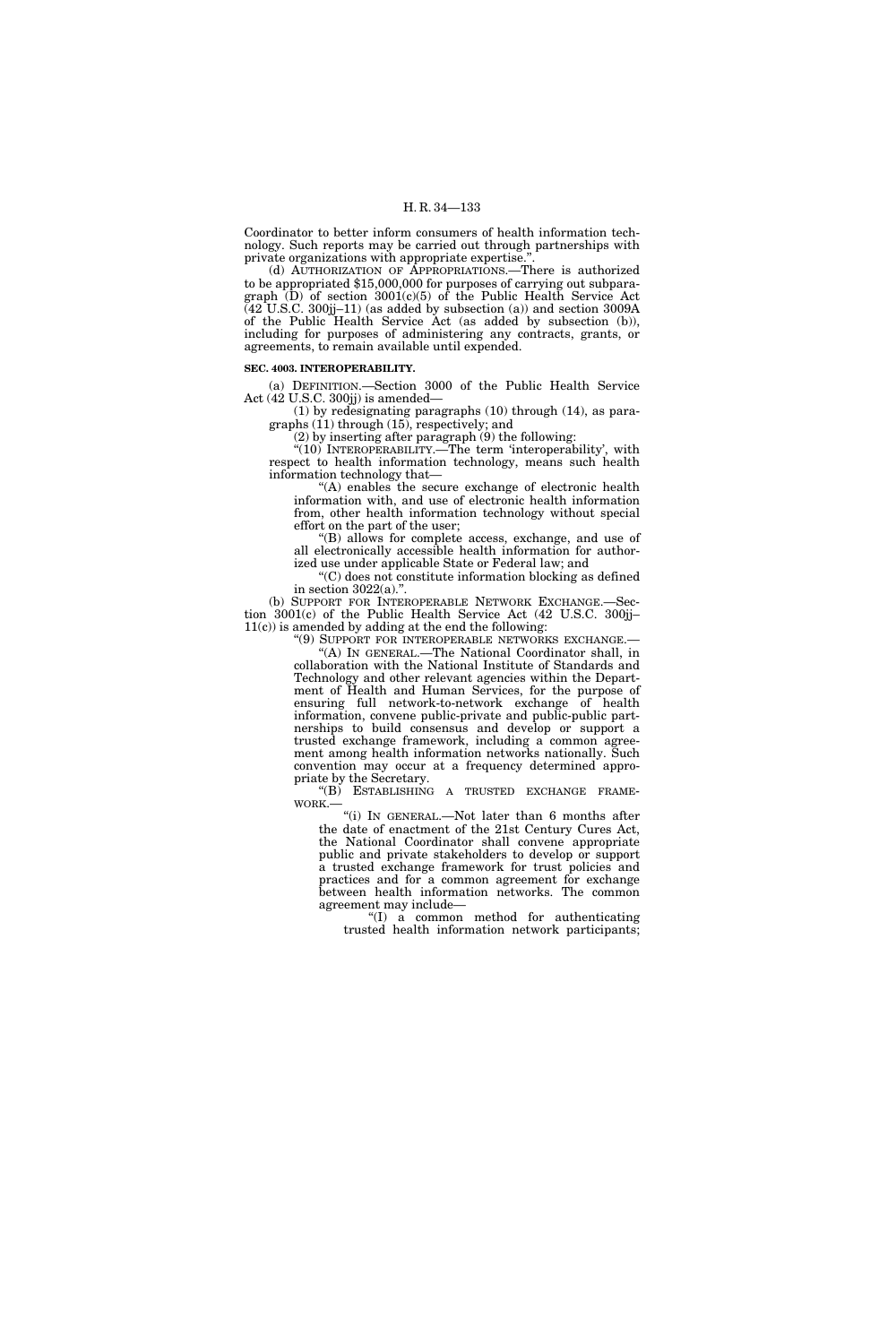''(II) a common set of rules for trusted exchange;

''(III) organizational and operational policies to enable the exchange of health information among networks, including minimum conditions for such exchange to occur; and

 $f(IV)$  a process for filing and adjudicating noncompliance with the terms of the common agreement.

''(ii) TECHNICAL ASSISTANCE.—The National Coordinator, in collaboration with the National Institute of Standards and Technology, shall provide technical assistance on how to implement the trusted exchange framework and common agreement under this paragraph.

''(iii) PILOT TESTING.—The National Coordinator, in consultation with the National Institute of Standards and Technology, shall provide for the pilot testing of the trusted exchange framework and common agreement established or supported under this subsection (as authorized under section 13201 of the Health Information Technology for Economic and Clinical Health Act). The National Coordinator, in consultation with the National Institute of Standards and Technology, may delegate pilot testing activities under this clause to independent entities with appropriate expertise.

''(C) PUBLICATION OF A TRUSTED EXCHANGE FRAMEWORK AND COMMON AGREEMENT.—Not later than 1 year after convening stakeholders under subparagraph (A), the National Coordinator shall publish on its public Internet website, and in the Federal register, the trusted exchange framework and common agreement developed or supported under subparagraph (B). Such trusted exchange framework and common agreement shall be published in a manner that protects proprietary and security information, including trade secrets and any other protected intellectual property.<br>"(D) DIRECTORY OF PARTICIPATING HEALTH INFORMA-

TION NETWORKS.—<br>"(i) IN GENERAL.—Not later than 2 years after

convening stakeholders under subparagraph (A), and annually thereafter, the National Coordinator shall publish on its public Internet website a list of the health information networks that have adopted the common agreement and are capable of trusted exchange pursuant to the common agreement developed or supported under paragraph (B).

''(ii) PROCESS.—The Secretary shall, through notice and comment rulemaking, establish a process for health information networks that voluntarily elect to adopt the trusted exchange framework and common agreement to attest to such adoption of the framework and agreement.

''(E) APPLICATION OF THE TRUSTED EXCHANGE FRAME-WORK AND COMMON AGREEMENT.—As appropriate, Federal agencies contracting or entering into agreements with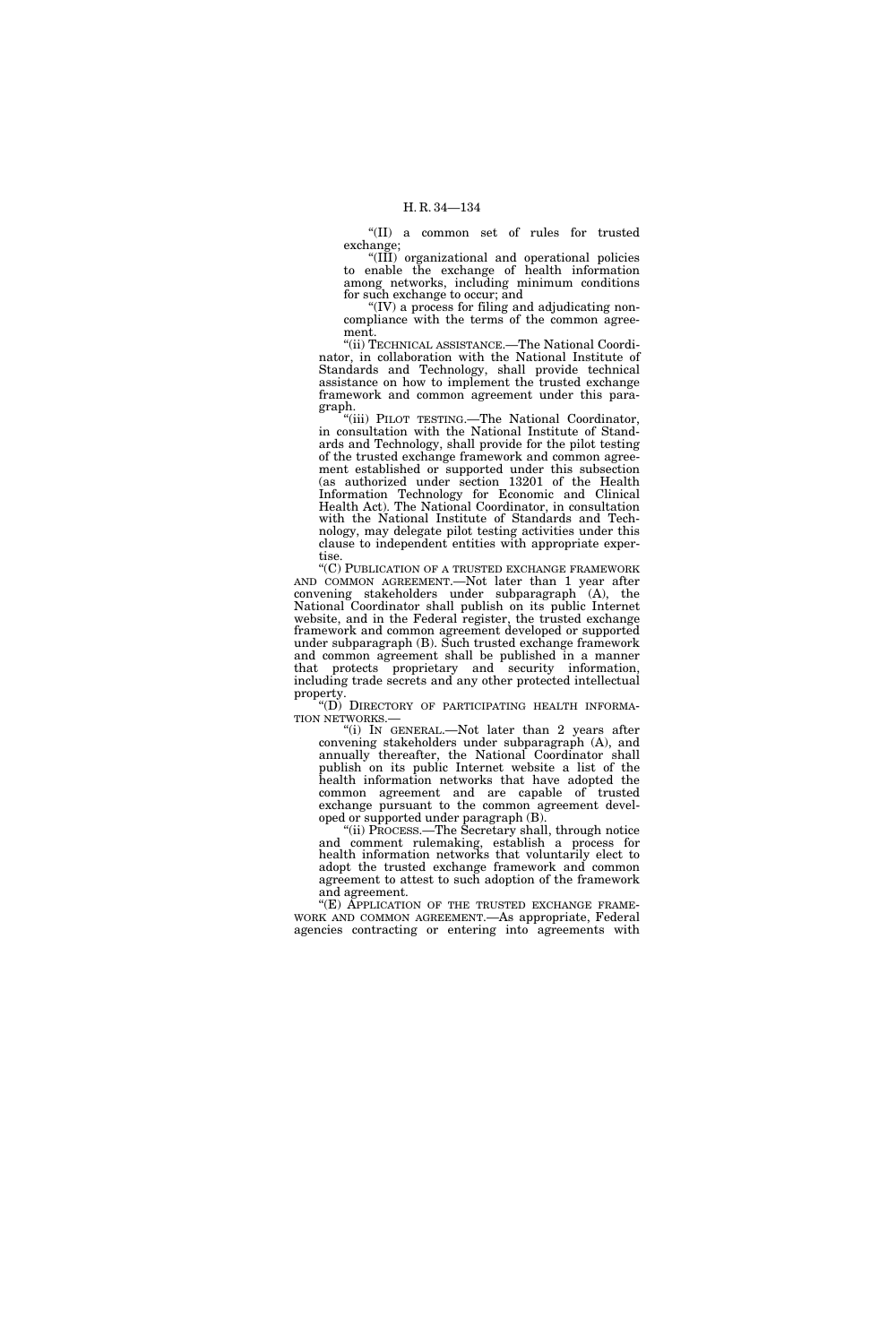health information exchange networks may require that as each such network upgrades health information technology or trust and operational practices, such network may adopt, where available, the trusted exchange framework and common agreement published under subparagraph (C).

''(F) RULE OF CONSTRUCTION.—

''(i) GENERAL ADOPTION.—Nothing in this paragraph shall be construed to require a health information network to adopt the trusted exchange framework or common agreement.

"(ii) ADOPTION WHEN EXCHANGE OF INFORMATION IS WITHIN NETWORK.—Nothing in this paragraph shall be construed to require a health information network to adopt the trusted exchange framework or common agreement for the exchange of electronic health information between participants of the same network.

"(iii) EXISTING FRAMEWORKS AND AGREEMENTS.-The trusted exchange framework and common agreement published under subparagraph (C) shall take into account existing trusted exchange frameworks and agreements used by health information networks to avoid the disruption of existing exchanges between participants of health information networks.

"(iv) APPLICATION BY FEDERAL AGENCIES.—Notwithstanding clauses (i), (ii), and (iii), Federal agencies may require the adoption of the trusted exchange framework and common agreement published under subparagraph (C) for health information exchanges contracting with or entering into agreements pursuant to subparagraph (E).

''(v) CONSIDERATION OF ONGOING WORK.—In carrying out this paragraph, the Secretary shall ensure the consideration of activities carried out by public and private organizations related to exchange between health information exchanges to avoid duplication of efforts."

(c) PROVIDER DIGITAL CONTACT INFORMATION INDEX.— (1) IN GENERAL.—Not later than 3 years after the date of enactment of this Act, the Secretary of Health and Human Services (referred to in this subsection as the ''Secretary'') shall, directly or through a partnership with a private entity, establish a provider digital contact information index to provide digital contact information for health professionals and health facilities.

(2) USE OF EXISTING INDEX.—In establishing the initial index under paragraph (1), the Secretary may utilize an existing provider directory to make such digital contact information available.

(3) CONTACT INFORMATION.—An index established under this subsection shall ensure that contact information is available at the individual health care provider level and at the health facility or practice level.<br>(4) RULE OF CONSTRUCTION.

(4) RULE OF CONSTRUCTION.— (A) IN GENERAL.—The purpose of this subsection is to encourage the exchange of electronic health information by providing the most useful, reliable, and comprehensive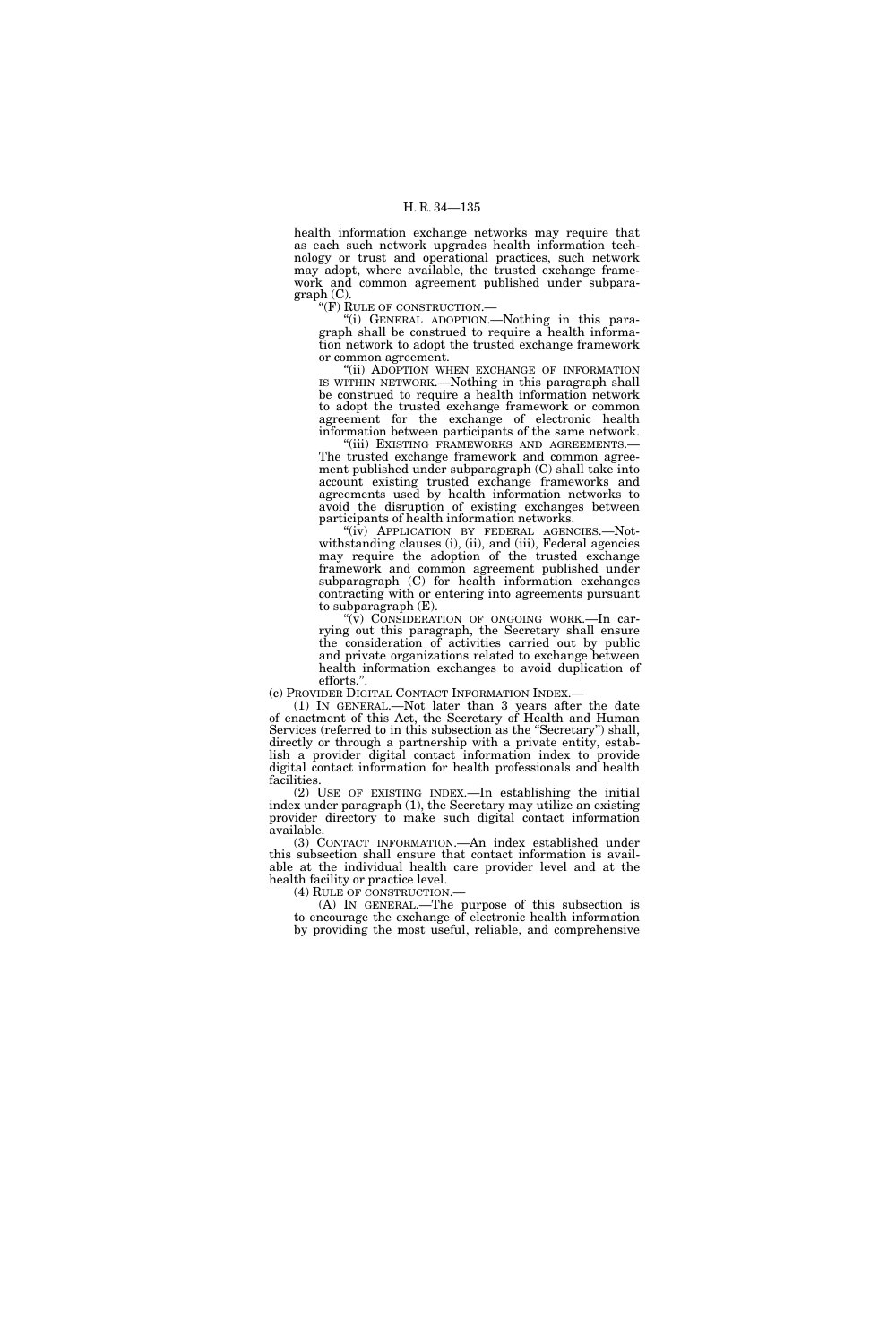index of providers possible. In furthering such purpose, the Secretary shall include all health professionals and health facilities applicable to provide a useful, reliable, and comprehensive index for use in the exchange of health information.

(B) LIMITATION.—In no case shall exclusion from the index of providers be used as a measure to achieve objec-

tives other the objectives described in subparagraph (A). (d) STANDARDS DEVELOPMENT ORGANIZATIONS.—Section 3004 of the Public Health Service Act (42 U.S.C. 300jj–14) is amended by adding at the end the following:

"(c) DEFERENCE TO STANDARDS DEVELOPMENT ORGANIZA-TIONS.—In adopting and implementing standards under this section, the Secretary shall give deference to standards published by standards development organizations and voluntary consensus-based standards bodies.''.

(e) HEALTH INFORMATION TECHNOLOGY ADVISORY COM-MITTEE.—

(1) IN GENERAL.—Title XXX of the Public Health Service Act (42 U.S.C. 300jj et seq.) is amended by striking sections 3002 (42 U.S.C. 300jj–12) and 3003 (42 U.S.C. 300jj–13) and inserting the following:

#### **''SEC. 3002. HEALTH INFORMATION TECHNOLOGY ADVISORY COM-MITTEE.**

"(a) ESTABLISHMENT.—There is established a Health Information Technology Advisory Committee (referred to in this section as the 'HIT Advisory Committee') to recommend to the National Coordinator, consistent with the implementation of the strategic plan described in section 3001(c)(3), policies, and, for purposes of adoption under section 3004, standards, implementation specifications, and certification criteria, relating to the implementation of a health information technology infrastructure, nationally and locally, that advances the electronic access, exchange, and use of health information. Such Committee shall serve to unify the roles of, and replace, the HIT Policy Committee and the HIT Standards Committee, as in existence before the date of the enactment of the 21st Century Cures Act.

''(b) DUTIES.—

''(1) RECOMMENDATIONS ON POLICY FRAMEWORK TO ADVANCE AN INTEROPERABLE HEALTH INFORMATION TECHNOLOGY INFRA-STRUCTURE.

''(A) IN GENERAL.—The HIT Advisory Committee shall recommend to the National Coordinator a policy framework for adoption by the Secretary consistent with the strategic plan under section  $3001(c)(3)$  for advancing the target areas described in this subsection. Such policy framework shall seek to prioritize achieving advancements in the target areas specified in subparagraph (B) of paragraph (2) and may, to the extent consistent with this section, incorporate policy recommendations made by the HIT Policy Committee, as in existence before the date of the enactment of the 21st Century Cures Act.

''(B) UPDATES.—The HIT Advisory Committee shall propose updates to such recommendations to the policy framework and make new recommendations, as appropriate.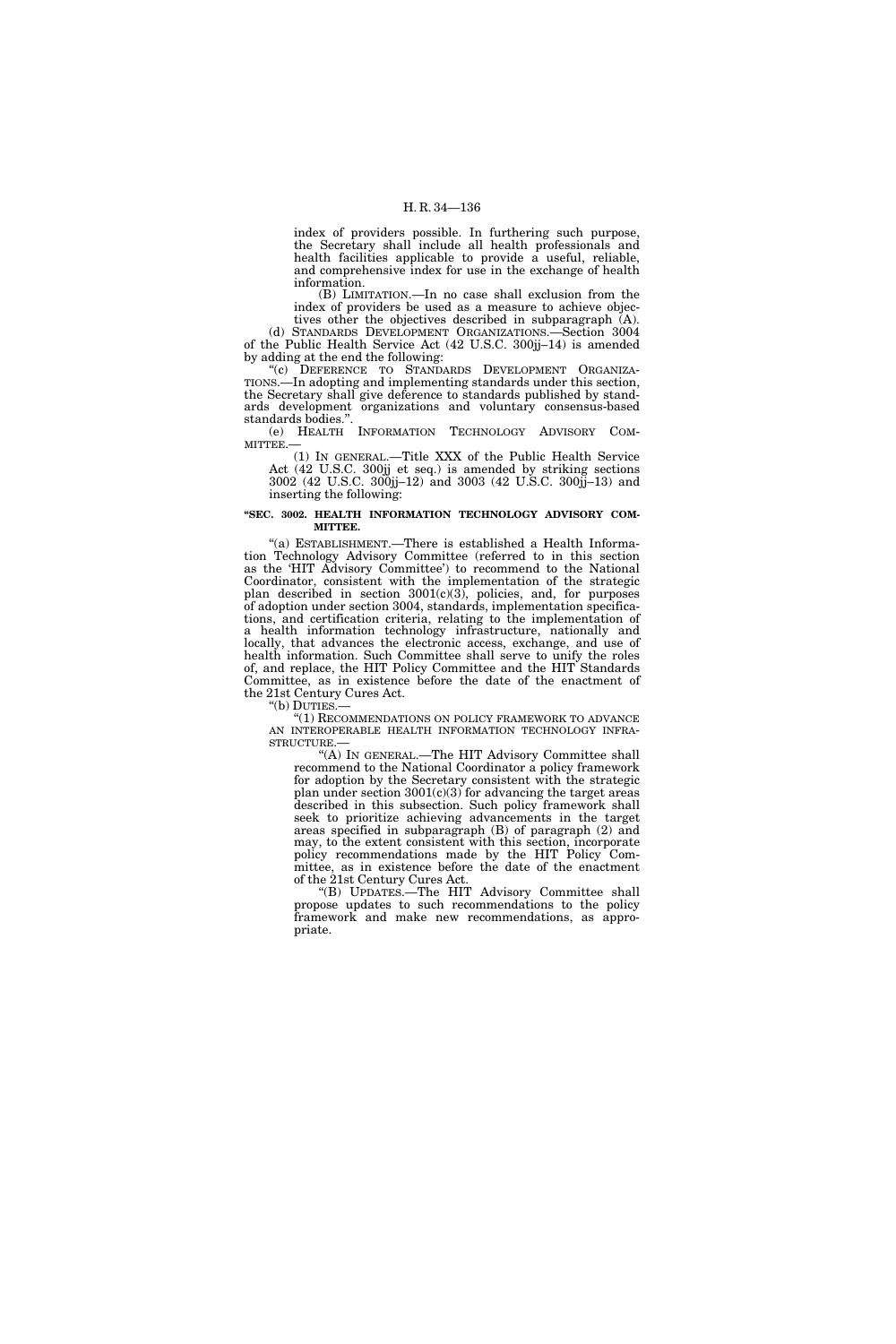# ''(2) GENERAL DUTIES AND TARGET AREAS.—

''(A) IN GENERAL.—The HIT Advisory Committee shall recommend to the National Coordinator for purposes of adoption under section 3004, standards, implementation specifications, and certification criteria and an order of priority for the development, harmonization, and recognition of such standards, specifications, and certification criteria. Such recommendations shall include recommended standards, architectures, and software schemes for access to electronic individually identifiable health information across disparate systems including user vetting, authentication, privilege management, and access control.

''(B) PRIORITY TARGET AREAS.—For purposes of this section, the HIT Advisory Committee shall make recommendations under subparagraph (A) with respect to at least each of the following target areas:

''(i) Achieving a health information technology infrastructure, nationally and locally, that allows for the electronic access, exchange, and use of health information, including through technology that provides accurate patient information for the correct patient, including exchanging such information, and avoids the duplication of patient records.

"(ii) The promotion and protection of privacy and security of health information in health information technology, including technologies that allow for an accounting of disclosures and protections against disclosures of individually identifiable health information made by a covered entity for purposes of treatment, payment, and health care operations (as such terms are defined for purposes of the regulation promulgated under section 264(c) of the Health Insurance Portability and Accountability Act of 1996), including for the segmentation and protection from disclosure of specific and sensitive individually identifiable health information with the goal of minimizing the reluctance of patients to seek care.

 $^{\prime}$ (iii) The facilitation of secure access by an individual to such individual's protected health information and access to such information by a family member, caregiver, or guardian acting on behalf of a patient, including due to age-related and other disability, cognitive impairment, or dementia.

(iv) Subject to subparagraph (D), any other target area that the HIT Advisory Committee identifies as an appropriate target area to be considered under this subparagraph.

''(C) ADDITIONAL TARGET AREAS.—For purposes of this section, the HIT Advisory Committee may make recommendations under subparagraph (A), in addition to areas described in subparagraph (B), with respect to any of the following areas:

''(i) The use of health information technology to improve the quality of health care, such as by promoting the coordination of health care and improving continuity of health care among health care providers, reducing medical errors, improving population health,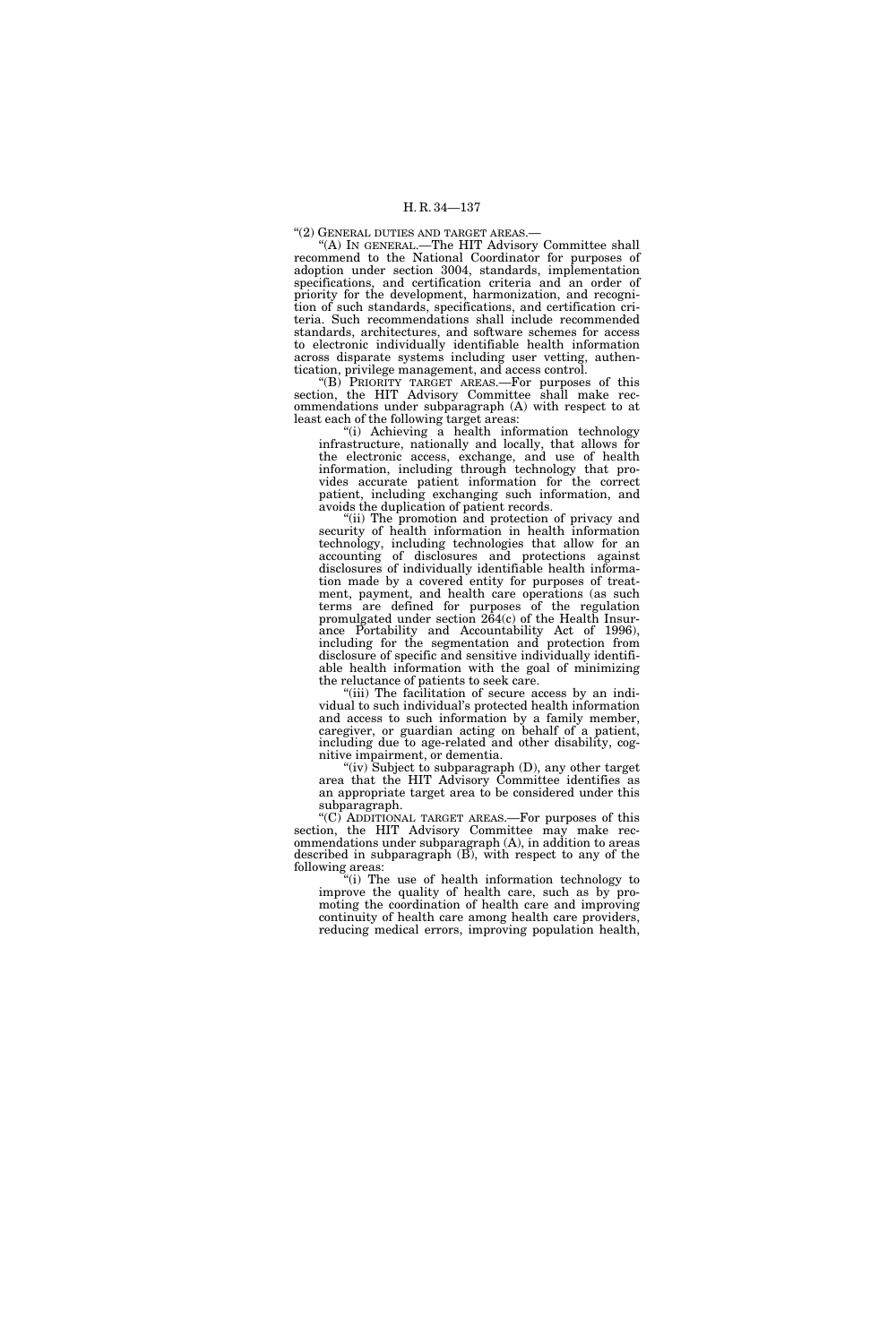reducing chronic disease, and advancing research and education.

"(ii) The use of technologies that address the needs" of children and other vulnerable populations.

"(iii) The use of electronic systems to ensure the comprehensive collection of patient demographic data, including at a minimum, race, ethnicity, primary language, and gender information.

"(iv) The use of self-service, telemedicine, home health care, and remote monitoring technologies. "(v) The use of technologies that meet the needs

of diverse populations.

''(vi) The use of technologies that support— ''(I) data for use in quality and public reporting programs;

''(II) public health; or

"(III) drug safety.

"(vii) The use of technologies that allow individually identifiable health information to be rendered unusable, unreadable, or indecipherable to unauthorized individuals when such information is transmitted in a health information network or transported outside of the secure facilities or systems where the disclosing covered entity is responsible for security conditions.

"(viii) The use of a certified health information technology for each individual in the United States. ''(D) AUTHORITY FOR TEMPORARY ADDITIONAL PRIORITY

TARGET AREAS.—For purposes of subparagraph (B)(iv), the HIT Advisory Committee may identify an area to be considered for purposes of recommendations under this subsection as a target area described in subparagraph (B) if—

''(i) the area is so identified for purposes of responding to new circumstances that have arisen in the health information technology community that affect the interoperability, privacy, or security of health information, or affect patient safety; and

''(ii) at least 30 days prior to treating such area as if it were a target area described in subparagraph (B), the National Coordinator provides adequate notice to Congress of the intent to treat such area as so described.

"(E) FOCUS OF COMMITTEE WORK.—It is the sense of Congress that the HIT Advisory Committee shall focus its work on the priority areas described in subparagraph (B) before proceeding to other work under subparagraph  $(C).$ 

"(3) RULES RELATING TO RECOMMENDATIONS FOR STAND-ARDS, IMPLEMENTATION SPECIFICATIONS, AND CERTIFICATION CRI-TERIA.—

''(A) IN GENERAL.—The HIT Advisory Committee shall recommend to the National Coordinator standards, implementation specifications, and certification criteria described in subsection (a), which may include standards, implementation specifications, and certification criteria that have been developed, harmonized, or recognized by the HIT Advisory Committee or predecessor committee.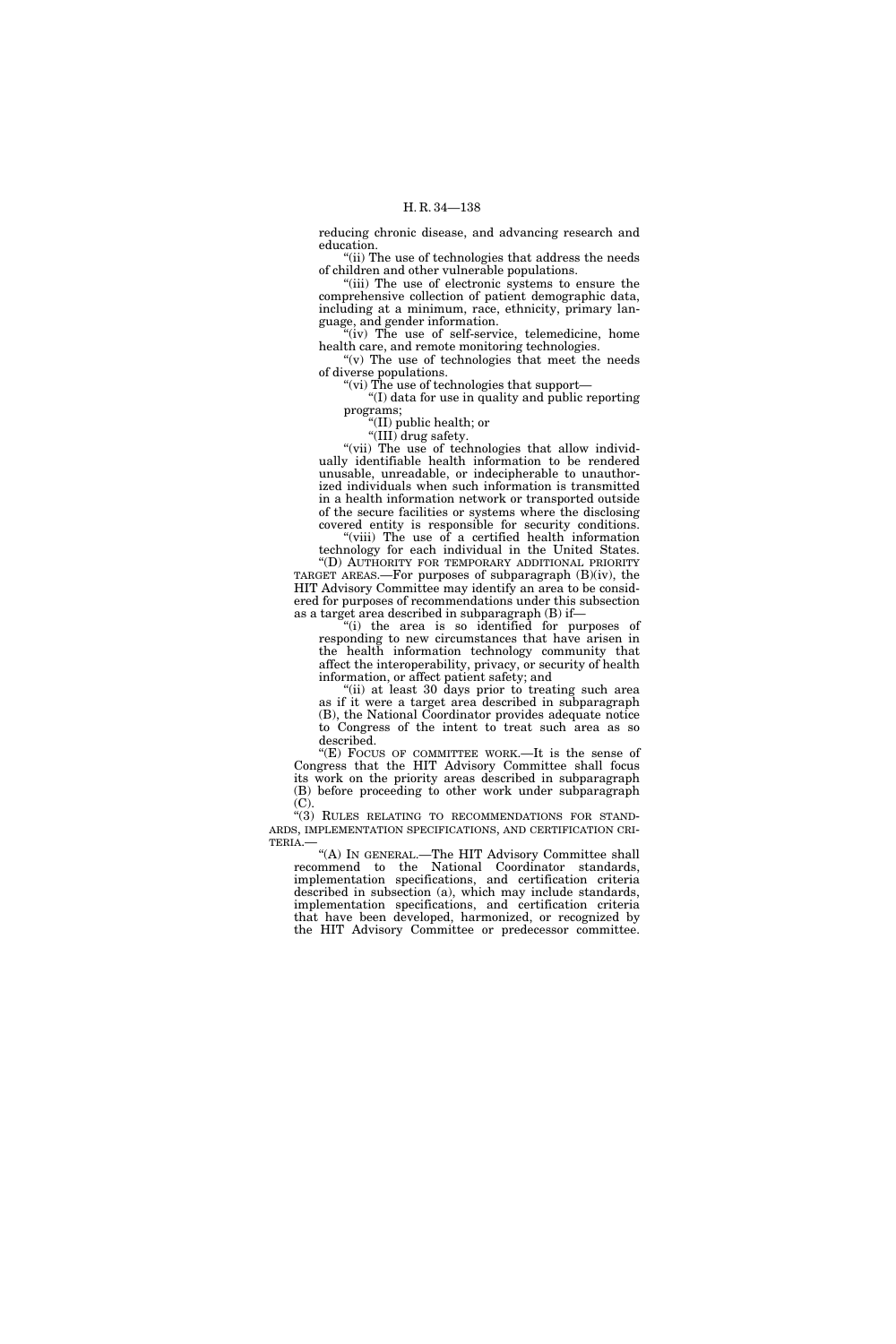The HIT Advisory Committee shall update such recommendations and make new recommendations as appropriate, including in response to a notification sent under section  $3004(a)(2)(B)$ . Such recommendations shall be consistent with the latest recommendations made by the Committee.

''(B) HARMONIZATION.—The HIT Advisory Committee may recognize harmonized or updated standards from an entity or entities for the purpose of harmonizing or updating standards and implementation specifications in order to achieve uniform and consistent implementation of the standards and implementation specification.

'(C) PILOT TESTING OF STANDARDS AND IMPLEMENTA-TION SPECIFICATIONS.—In the development, harmonization, or recognition of standards and implementation specifications, the HIT Advisory Committee for purposes of recommendations under paragraph (2)(B), shall, as appropriate, provide for the testing of such standards and specifications by the National Institute for Standards and Technology under section 13201(a) of the Health Information Technology for Economic and Clinical Health Act.

''(D) CONSISTENCY.—The standards, implementation specifications, and certification criteria recommended under paragraph (2)(B) shall be consistent with the standards for information transactions and data elements adopted pursuant to section 1173 of the Social Security Act.

''(E) SPECIAL RULE RELATED TO INTEROPERABILITY.— Any recommendation made by the HIT Advisory Committee after the date of the enactment of this subparagraph with respect to interoperability of health information technology shall be consistent with interoperability as described in section 3000.

''(4) FORUM.—The HIT Advisory Committee shall serve as a forum for the participation of a broad range of stakeholders with specific expertise in policies, including technical expertise, relating to the matters described in paragraphs (1), (2), and (3) to provide input on the development, harmonization, and recognition of standards, implementation specifications, and certification criteria necessary for the development and adoption of health information technology infrastructure nationally and locally that allows for the electronic access, exchange, and use of health information.

''(5) SCHEDULE.—Not later than 30 days after the date on which the HIT Advisory Committee first meets, such HIT Advisory Committee shall develop a schedule for the assessment of policy recommendations developed under paragraph (1). The HIT Advisory Committee shall update such schedule annually. The Secretary shall publish such schedule in the Federal Register.

''(6) PUBLIC INPUT.—The HIT Advisory Committee shall conduct open public meetings and develop a process to allow for public comment on the schedule described in paragraph (5) and recommendations described in this subsection. Under such process comments shall be submitted in a timely manner after the date of publication of a recommendation under this subsection.

"(c) MEASURED PROGRESS IN ADVANCING PRIORITY AREAS.—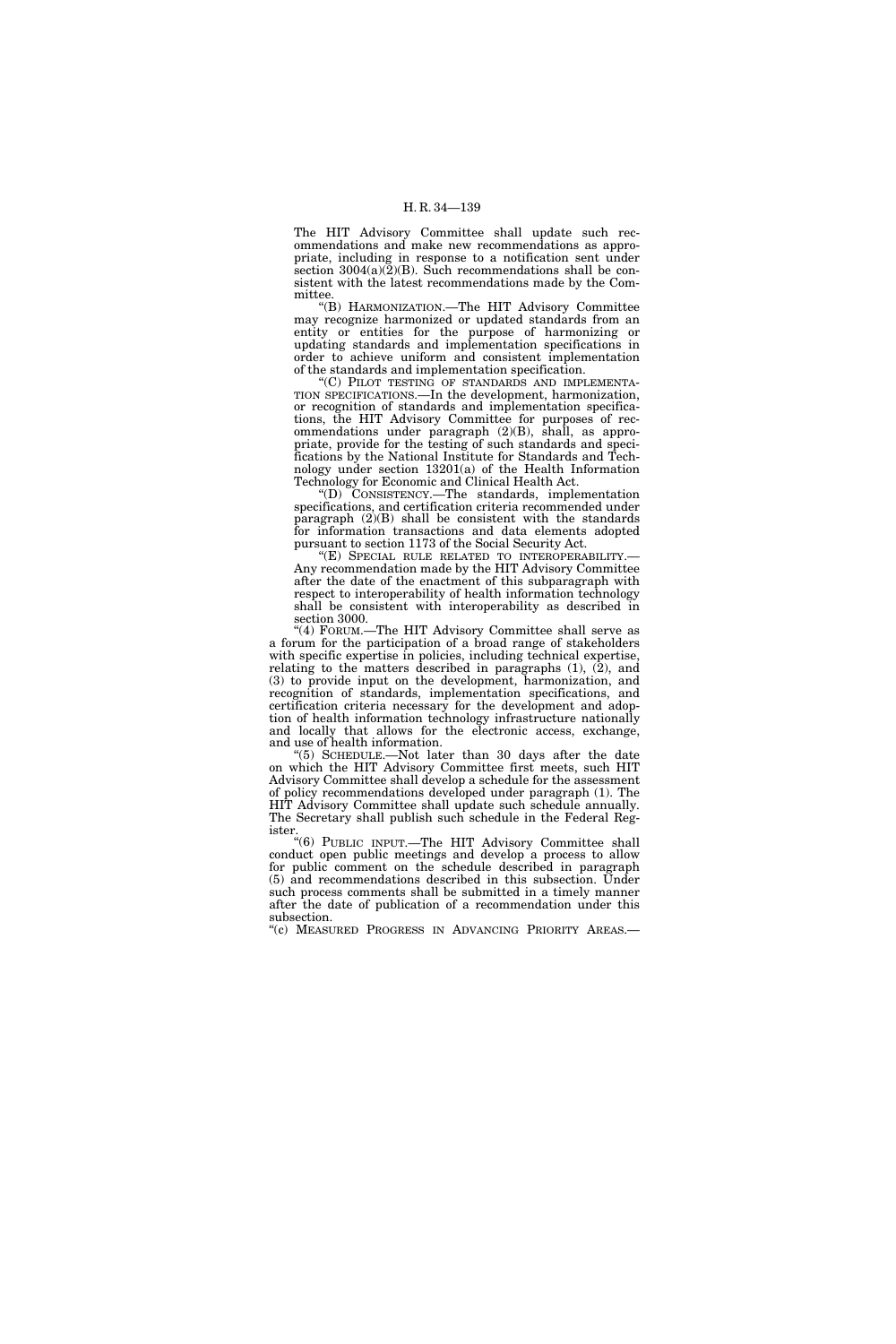''(1) IN GENERAL.—For purposes of this section, the National Coordinator, in collaboration with the Secretary, shall establish, and update as appropriate, objectives and benchmarks for advancing and measuring the advancement of the priority target areas described in subsection (b)(2)(B).

''(2) ANNUAL PROGRESS REPORTS ON ADVANCING INTEROPER-ABILITY.—

''(A) IN GENERAL.—The HIT Advisory Committee, in consultation with the National Coordinator, shall annually submit to the Secretary and Congress a report on the progress made during the preceding fiscal year in—

''(i) achieving a health information technology infrastructure, nationally and locally, that allows for the electronic access, exchange, and use of health information; and

"(ii) meeting the objectives and benchmarks described in paragraph (1).

''(B) CONTENT.—Each such report shall include, for a fiscal year—

''(i) a description of the work conducted by the HIT Advisory Committee during the preceding fiscal year with respect to the areas described in subsection  $(b)(2)(B);$ 

''(ii) an assessment of the status of the infrastructure described in subparagraph (A), including the extent to which electronic health information is appropriately and readily available to enhance the access, exchange, and the use of electronic health information between users and across technology offered by different developers;

"(iii) the extent to which advancements have been achieved with respect to areas described in subsection  $(b)(2)(B);$ 

''(iv) an analysis identifying existing gaps in policies and resources for—

''(I) achieving the objectives and benchmarks established under paragraph (1); and

''(II) furthering interoperability throughout the health information technology infrastructure;

''(v) recommendations for addressing the gaps identified in clause (iii); and

"(vi) a description of additional initiatives as the HIT Advisory Committee and National Coordinator determine appropriate.

''(3) SIGNIFICANT ADVANCEMENT DETERMINATION.—The Secretary shall periodically, based on the reports submitted under this subsection, review the target areas described in subsection  $(b)(2)(B)$ , and, based on the objectives and benchmarks established under paragraph (1), the Secretary shall determine if significant advancement has been achieved with respect to such an area. Such determination shall be taken into consideration by the HIT Advisory Committee when determining to what extent the Committee makes recommendations for an area other than an area described in subsection (b)(2)(B). ''(d) MEMBERSHIP AND OPERATIONS.—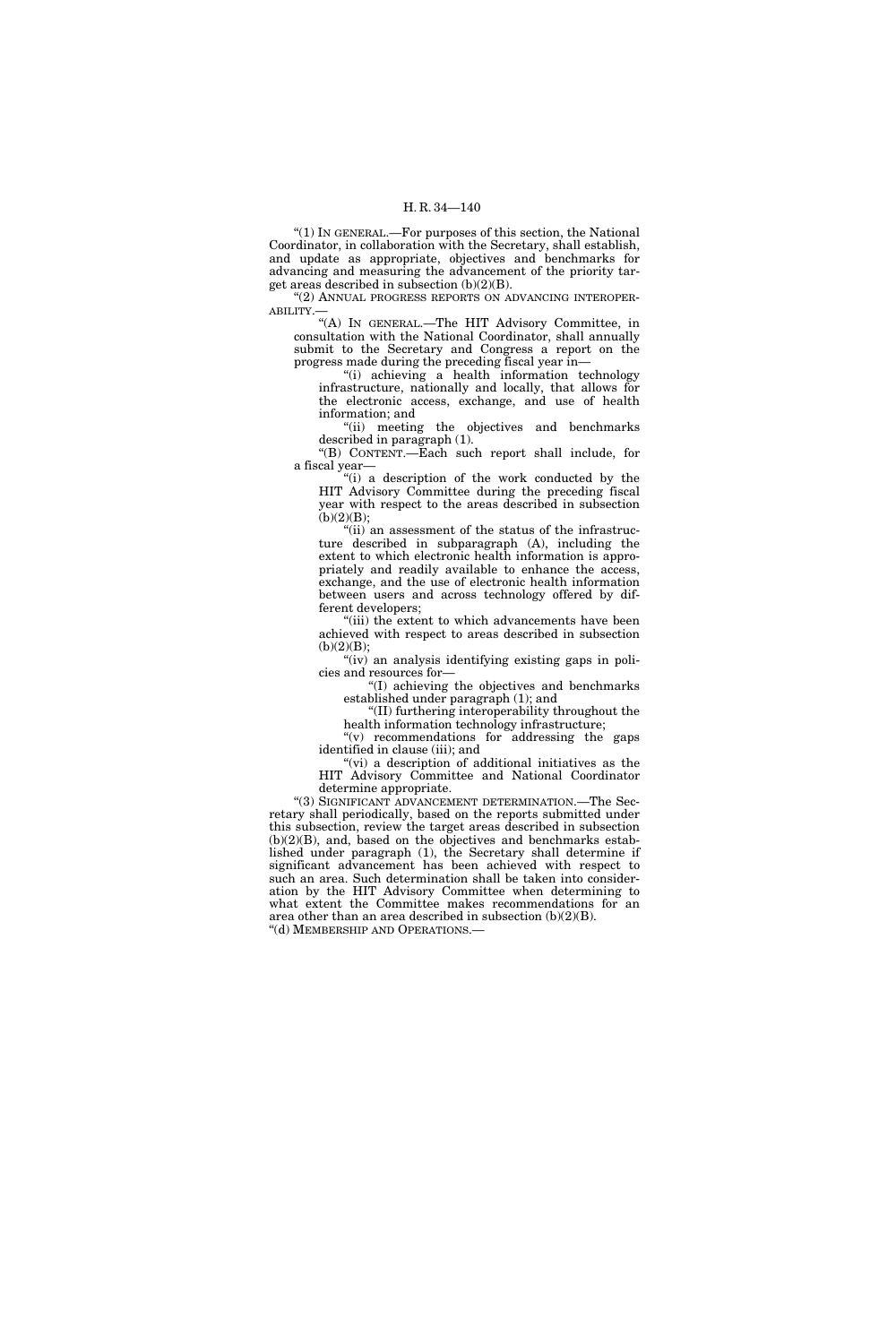''(1) IN GENERAL.—The National Coordinator shall take a leading position in the establishment and operations of the HIT Advisory Committee.

"(2) MEMBERSHIP.—The membership of the HIT Advisory Committee shall—

''(A) include at least 25 members, of which—

''(i) no fewer than 2 members are advocates for patients or consumers of health information technology;

"(ii) 3 members are appointed by the Secretary, 1 of whom shall be appointed to represent the Department of Health and Human Services and 1 of whom shall be a public health official;

"(iii) 2 members are appointed by the majority leader of the Senate;

"(iv) 2 members are appointed by the minority leader of the Senate;

" $(v)$  2 members are appointed by the Speaker of the House of Representatives;

" $(vi)$  2 members are appointed by the minority leader of the House of Representatives; and

''(vii) such other members are appointed by the Comptroller General of the United States; and

''(B) at least reflect providers, ancillary health care workers, consumers, purchasers, health plans, health information technology developers, researchers, patients, relevant Federal agencies, and individuals with technical expertise on health care quality, system functions, privacy, security, and on the electronic exchange and use of health information, including the use standards for such activity.

"(3) PARTICIPATION.<sup>The</sup> members of the HIT Advisory Committee shall represent a balance among various sectors of the health care system so that no single sector unduly influences the recommendations of the Committee.

 $"(4)$  TERMS.-

''(A) IN GENERAL.—The terms of the members of the HIT Advisory Committee shall be for 3 years, except that the Secretary shall designate staggered terms of the members first appointed.

''(B) VACANCIES.—Any member appointed to fill a vacancy in the membership of the HIT Advisory Committee that occurs prior to the expiration of the term for which the member's predecessor was appointed shall be appointed only for the remainder of that term. A member may serve after the expiration of that member's term until a successor has been appointed. A vacancy in the HIT Advisory Committee shall be filled in the manner in which the original appointment was made.

''(C) LIMITS.—Members of the HIT Advisory Committee shall be limited to two 3-year terms, for a total of not to exceed 6 years of service on the Committee.

''(5) OUTSIDE INVOLVEMENT.—The HIT Advisory Committee shall ensure an opportunity for the participation in activities of the Committee of outside advisors, including individuals with expertise in the development of policies and standards for the electronic exchange and use of health information,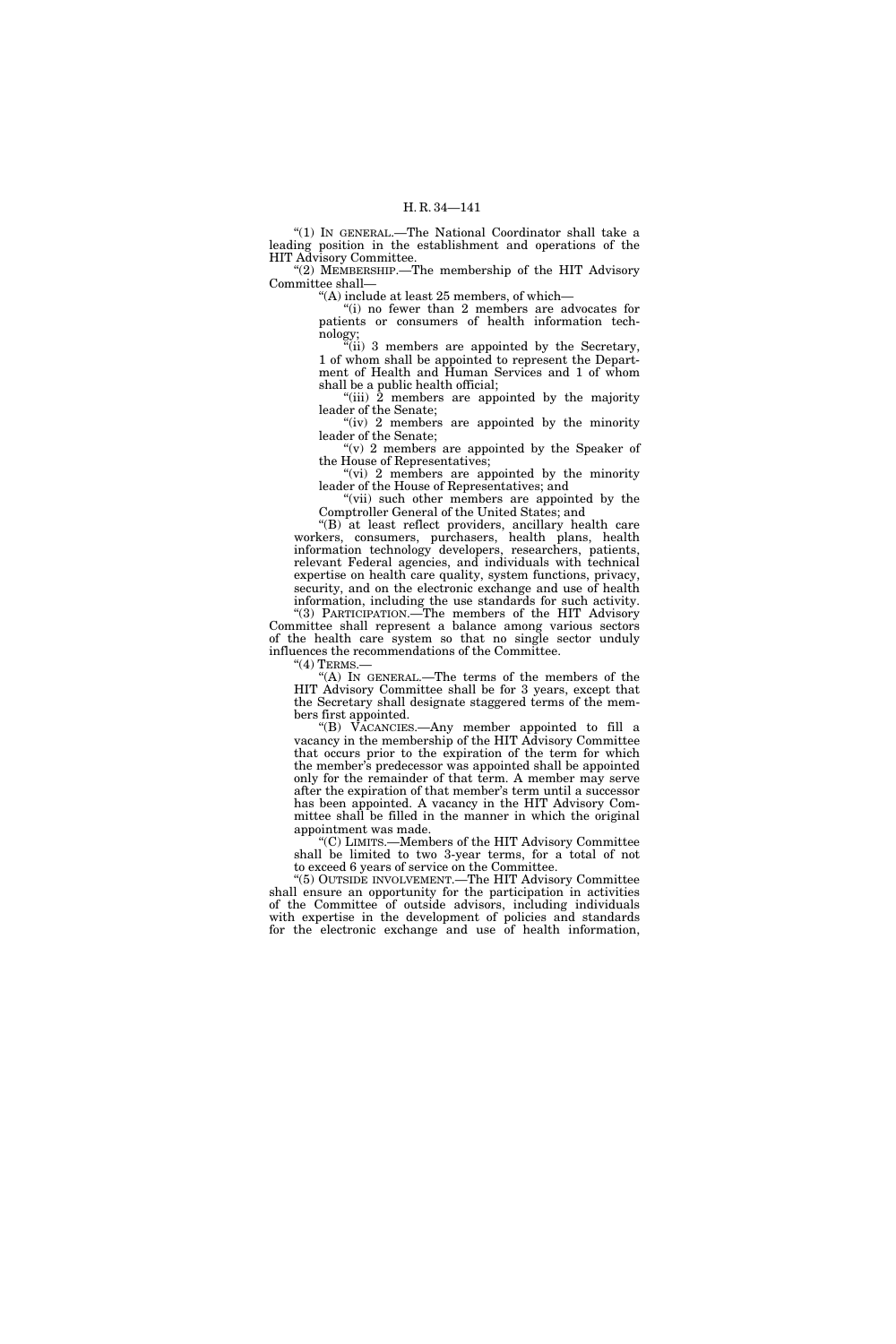including in the areas of health information privacy and security.

''(6) QUORUM.—A majority of the members of the HIT Advisory Committee shall constitute a quorum for purposes of voting, but a lesser number of members may meet and hold hearings.

''(7) CONSIDERATION.—The National Coordinator shall ensure that the relevant and available recommendations and comments from the National Committee on Vital and Health Statistics are considered in the development of policies.

"(8) ASSISTANCE.—For the purposes of carrying out this section, the Secretary may provide or ensure that financial assistance is provided by the HIT Advisory Committee to defray in whole or in part any membership fees or dues charged by such Committee to those consumer advocacy groups and not-for-profit entities that work in the public interest as a party of their mission.

<sup>"</sup>(e) APPLICATION OF FACA.—The Federal Advisory Committee Act (5 U.S.C. App.), other than section 14 of such Act, shall apply to the HIT Advisory Committee.

''(f) PUBLICATION.—The Secretary shall provide for publication in the Federal Register and the posting on the Internet website of the Office of the National Coordinator for Health Information Technology of all policy recommendations made by the HIT Advisory Committee under this section.''.

(2) TECHNICAL AND CONFORMING AMENDMENTS.—Title XXX of the Public Health Service Act (42 U.S.C. 300jj et seq.) is amended—

(A) by striking—

(i) ''HIT Policy Committee'' and ''HIT Standards Committee'' each place that such terms appear (other than within the term ''HIT Policy Committee and the HIT Standards Committee'' or within the term ''HIT Policy Committee or the HIT Standards Committee'') and inserting "HIT Advisory Committee"

(ii) ''HIT Policy Committee and the HIT Standards Committee'' each place that such term appears and inserting ''HIT Advisory Committee''; and

(iii) ''HIT Policy Committee or the HIT Standards Committee'' each place that such term appears and inserting ''HIT Advisory Committee''; (B) in section 3000 (42 U.S.C. 300jj)—

(i) by striking paragraphs  $(7)$  and  $(8)$  and redesignating paragraphs  $(9)$  through  $(14)$  as paragraphs  $(\bar{8})$ through (13), respectively; and

(ii) by inserting after paragraph (6) the following paragraph:

"(7) HIT ADVISORY COMMITTEE.—The term 'HIT Advisory Committee' means such Committee established under section  $3002(a)$ ."

(C) in section 3001(c) (42 U.S.C. 300jj-11(c))-

 $(i)$  in paragraph  $(1)(A)$ , by striking "under section 3003'' and inserting ''under section 3002''; (ii) in paragraph (2), by striking subparagraph (B)

and inserting the following: ''(B) HIT ADVISORY COMMITTEE.—The National Coordi-

nator shall be a leading member in the establishment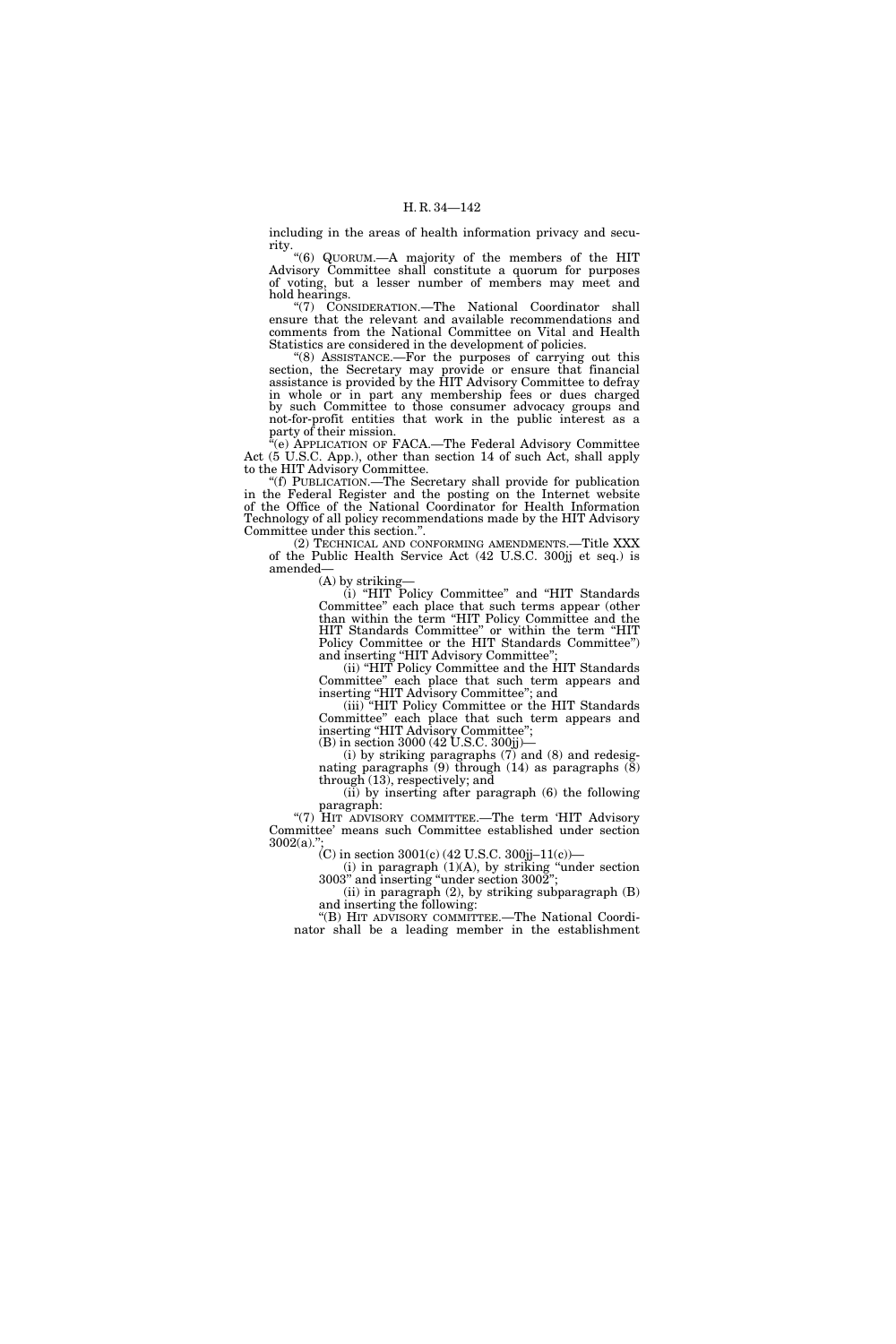and operations of the HIT Advisory Committee and shall serve as a liaison between that Committee and the Federal Government.'';

(D) in section 3004(b)(3) (42 U.S.C. 300jj–14(b)(3)), by striking "3003(b)(2)" and inserting "3002(b)(4)";

(E) in section 3007(b) (42 U.S.C. 300jj–17(b)), by striking "3003(a)" and inserting "3002(a)(2)"; and

(F) in section 3008 (42 U.S.C. 300jj–18)—

(i) in subsection (b), by striking "or 3003"; and (ii) in subsection (c), by striking " $3003(b)(1)(A)$ " and inserting " $3002(b)(2)$ ".

(3) TRANSITION TO THE HIT ADVISORY COMMITTEE.—The Secretary of Health and Human Services shall provide for an orderly and timely transition to the HIT Advisory Committee established under amendments made by this section.

(f) PRIORITIES FOR ADOPTION OF STANDARDS, IMPLEMENTATION SPECIFICATIONS, AND CERTIFICATION CRITERIA.—Title XXX of the Public Health Service Act (42 U.S.C. 300jj et seq.), as amended by subsection (e), is further amended by inserting after section 3002 the following:

#### **''SEC. 3003. SETTING PRIORITIES FOR STANDARDS ADOPTION.**

"(a) IDENTIFYING PRIORITIES.

"(1) In GENERAL.—Not later than 6 months after the date on which the HIT Advisory Committee first meets, the National Coordinator shall periodically convene the HIT Advisory Committee to—

"(A) identify priority uses of health information technology, focusing on priorities—

''(i) arising from the implementation of the incentive programs for the meaningful use of certified EHR technology, the Merit-based Incentive Payment System, Alternative Payment Models, the Hospital Value-Based Purchasing Program, and any other value-based payment program determined appropriate by the Secretary;

"(ii) related to the quality of patient care;

''(iii) related to public health; "(iv) related to clinical research;

"(v) related to the privacy and security of electronic health information;

"(vi) related to innovation in the field of health information technology;

 $\lq$ (vii) related to patient safety;

"(viii) related to the usability of health information technology;

"(ix) related to individuals' access to electronic health information; and

" $(x)$  other priorities determined appropriate by the Secretary;

''(B) identify existing standards and implementation specifications that support the use and exchange of electronic health information needed to meet the priorities identified in subparagraph (A); and

''(C) publish a report summarizing the findings of the analysis conducted under subparagraphs (A) and (B) and make appropriate recommendations.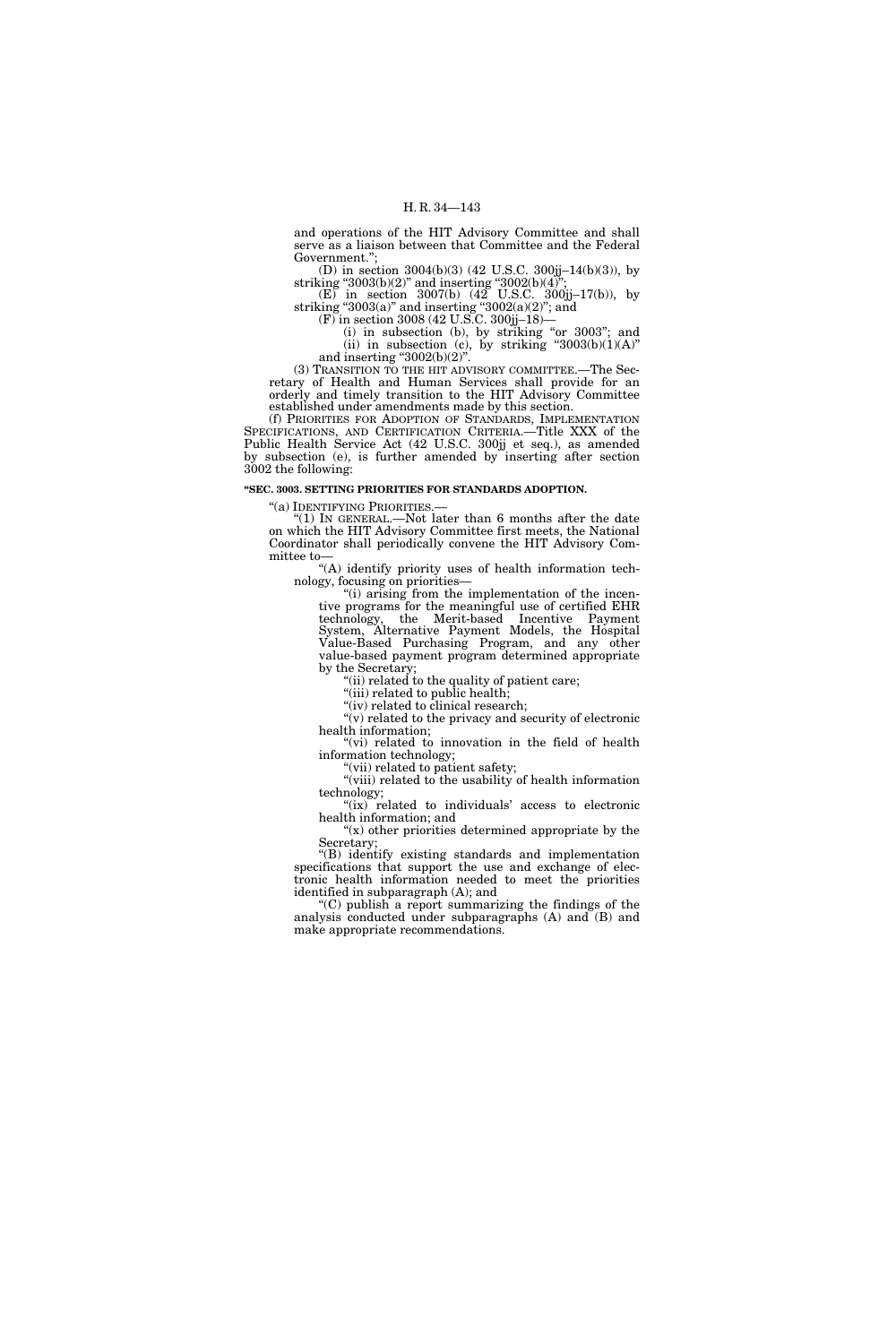"(2) PRIORITIZATION.—In identifying such standards and implementation specifications under paragraph (1)(B), the HIT Advisory Committee shall prioritize standards and implementation specifications developed by consensus-based standards development organizations.

"(3) GUIDELINES FOR REVIEW OF EXISTING STANDARDS AND SPECIFICATIONS.—In consultation with the consensus-based entity described in section 1890 of the Social Security Act and other appropriate Federal agencies, the analysis of existing standards under paragraph (1)(B) shall include an evaluation of the need for a core set of common data elements and associated value sets to enhance the ability of certified health information technology to capture, use, and exchange structured electronic health information.<br>"(b) REVIEW OF ADOPTED STANDARDS.—

" $(1)$  In GENERAL.—Beginning 5 years after the date of enactment of the 21st Century Cures Act and every 3 years thereafter, the National Coordinator shall convene stakeholders to review the existing set of adopted standards and implementation specifications and make recommendations with respect to whether to—

"(A) maintain the use of such standards and implementation specifications; or

''(B) phase out such standards and implementation specifications.

 $\sqrt{\frac{2}{2}}$  PRIORITIES.—The HIT Advisory Committee, in collaboration with the National Institute for Standards and Technology, shall annually and through the use of public input, review and publish priorities for the use of health information technology, standards, and implementation specifications to support those priorities.

"(c) RULE OF CONSTRUCTION.—Nothing in this section shall be construed to prevent the use or adoption of novel standards that improve upon the existing health information technology infrastructure and facilitate the secure exchange of health information.''. **SEC. 4004. INFORMATION BLOCKING.** 

Subtitle C of title XXX of the Public Health Service Act (42 U.S.C. 300jj–51 et seq.) is amended by adding at the end the following:

**''SEC. 3022. INFORMATION BLOCKING.** 

"(a) DEFINITION.—<br>"(1) IN GENERAL.—In this section, the term 'information blocking' means a practice that—

"(A) except as required by law or specified by the Secretary pursuant to rulemaking under paragraph (3), is likely to interfere with, prevent, or materially discourage access, exchange, or use of electronic health information; and

''(B)(i) if conducted by a health information technology developer, exchange, or network, such developer, exchange, or network knows, or should know, that such practice is likely to interfere with, prevent, or materially discourage the access, exchange, or use of electronic health information; or

''(ii) if conducted by a health care provider, such provider knows that such practice is unreasonable and is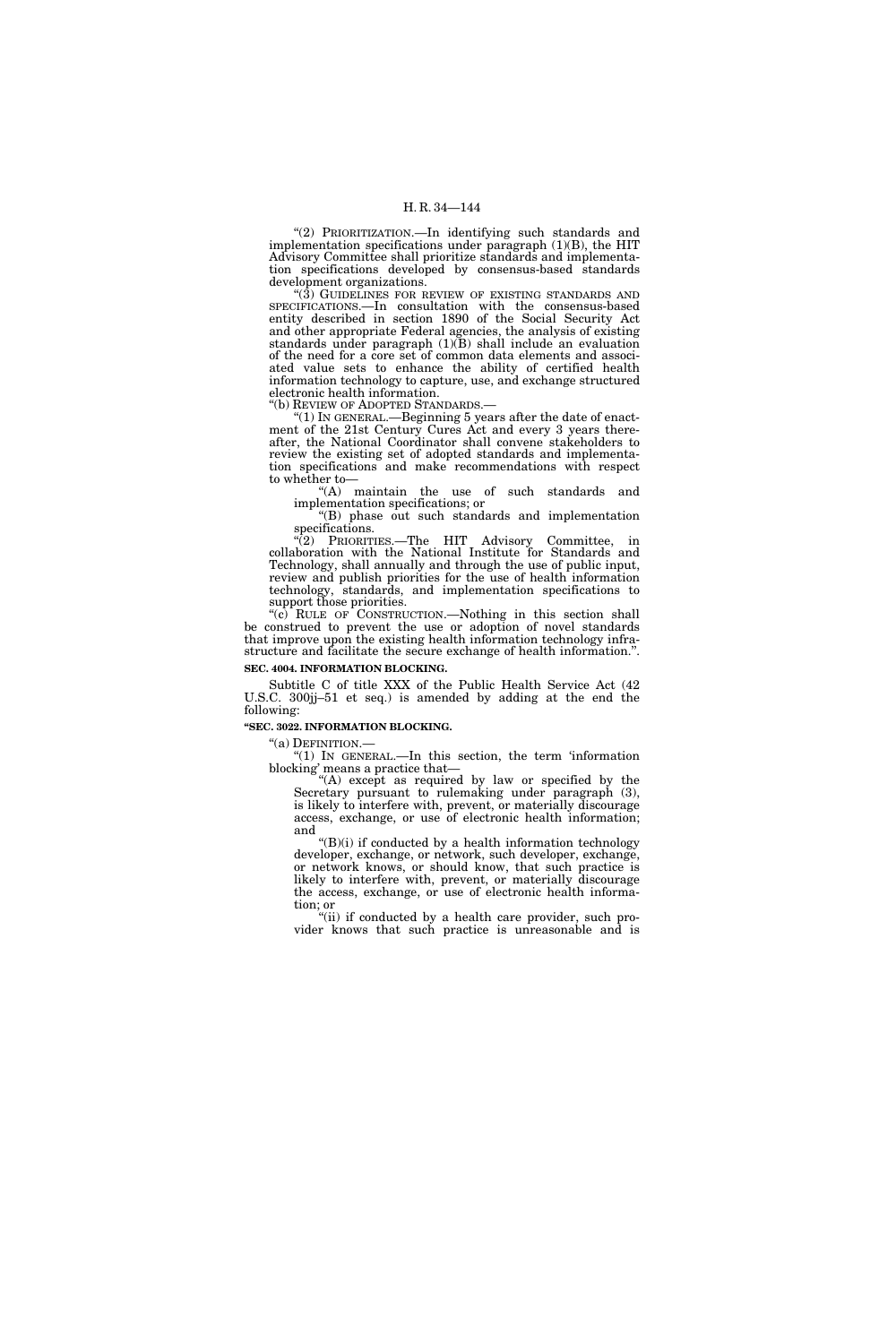likely to interfere with, prevent, or materially discourage access, exchange, or use of electronic health information. ''(2) PRACTICES DESCRIBED.—The information blocking practices described in paragraph (1) may include—

''(A) practices that restrict authorized access, exchange, or use under applicable State or Federal law of such information for treatment and other permitted purposes under such applicable law, including transitions between certified health information technologies;

''(B) implementing health information technology in nonstandard ways that are likely to substantially increase the complexity or burden of accessing, exchanging, or using electronic health information; and

''(C) implementing health information technology in ways that are likely to—

''(i) restrict the access, exchange, or use of electronic health information with respect to exporting complete information sets or in transitioning between health information technology systems; or

''(ii) lead to fraud, waste, or abuse, or impede innovations and advancements in health information access, exchange, and use, including care delivery enabled by health information technology.

''(3) RULEMAKING.—The Secretary, through rulemaking, shall identify reasonable and necessary activities that do not constitute information blocking for purposes of paragraph (1).

"(4) NO ENFORCEMENT BEFORE EXCEPTION IDENTIFIED. The term 'information blocking' does not include any practice or conduct occurring prior to the date that is 30 days after the date of enactment of the 21st Century Cures Act.

''(5) CONSULTATION.—The Secretary may consult with the Federal Trade Commission in promulgating regulations under this subsection, to the extent that such regulations define practices that are necessary to promote competition and consumer welfare.

"(6) APPLICATION.—The term 'information blocking', with respect to an individual or entity, shall not include an act or practice other than an act or practice committed by such individual or entity.

''(7) CLARIFICATION.—In carrying out this section, the Secretary shall ensure that health care providers are not penalized for the failure of developers of health information technology or other entities offering health information technology to such providers to ensure that such technology meets the requirements to be certified under this title.

''(b) INSPECTOR GENERAL AUTHORITY.— ''(1) IN GENERAL.—The inspector general of the Department of Health and Human Services (referred to in this section as the 'Inspector General') may investigate any claim that—

 $f(A)$  a health information technology developer of certified health information technology or other entity offering

certified health information technology— ''(i) submitted a false attestation under section  $3001(c)(5)(D)(vii)$ ; or

''(ii) engaged in information blocking;

''(B) a health care provider engaged in information blocking; or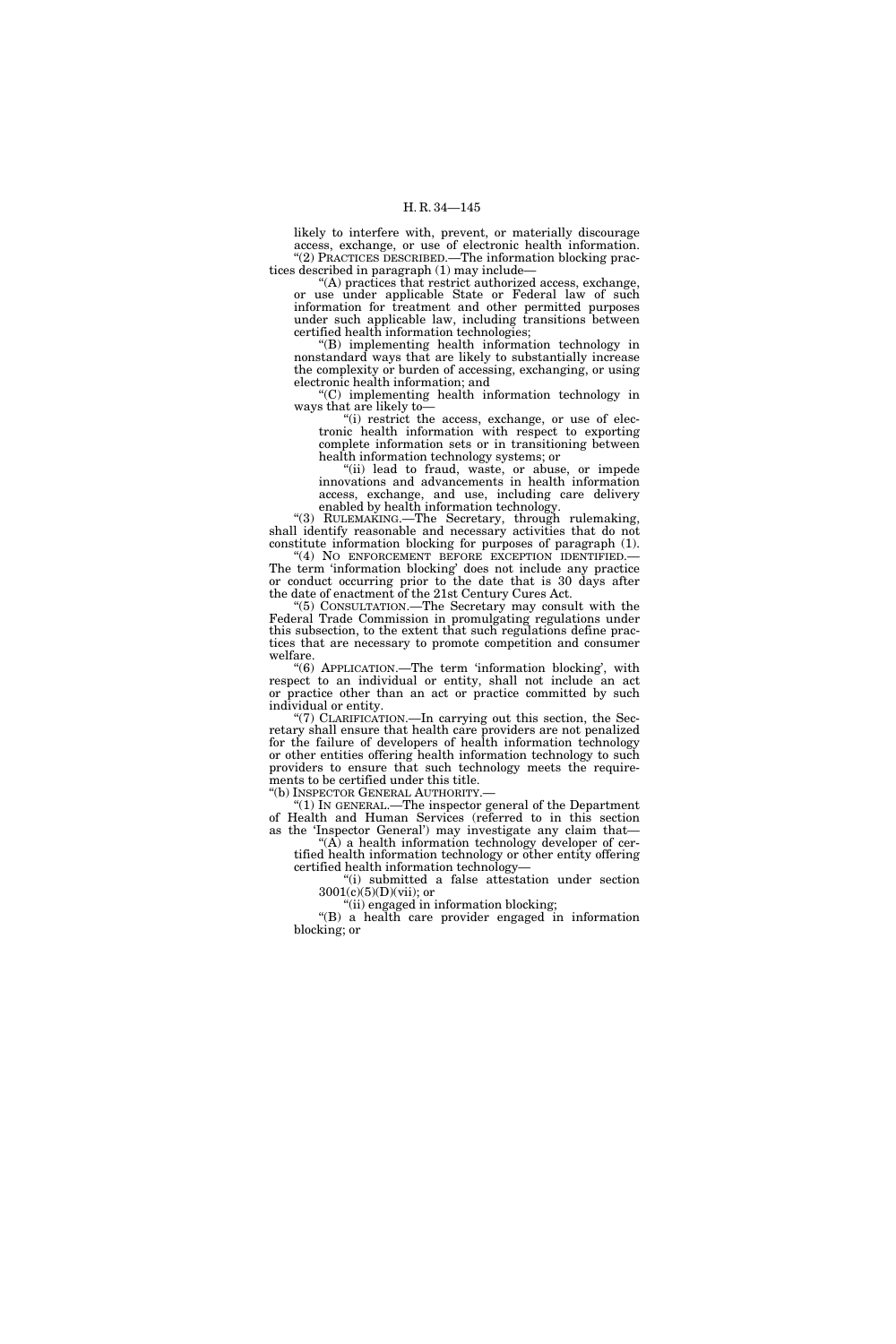''(C) a health information exchange or network engaged in information blocking.  $''(2)$  PENALTIES. $-$ 

''(A) DEVELOPERS, NETWORKS, AND EXCHANGES.—Any individual or entity described in subparagraph (A) or (C) of paragraph (1) that the Inspector General, following an investigation conducted under this subsection, determines to have committed information blocking shall be subject to a civil monetary penalty determined by the Secretary for all such violations identified through such investigation, which may not exceed \$1,000,000 per violation. Such determination shall take into account factors such as the nature and extent of the information blocking and harm resulting from such information blocking, including, where applicable, the number of patients affected, the number of providers affected, and the number of days the information blocking persisted.

''(B) PROVIDERS.—Any individual or entity described in subparagraph (B) of paragraph (1) determined by the Inspector General to have committed information blocking shall be referred to the appropriate agency to be subject to appropriate disincentives using authorities under applicable Federal law, as the Secretary sets forth through notice and comment rulemaking.

''(C) PROCEDURE.—The provisions of section 1128A of the Social Security Act (other than subsections (a) and (b) of such section) shall apply to a civil money penalty applied under this paragraph in the same manner as such provisions apply to a civil money penalty or proceeding under such section 1128A(a).

'(D) RECOVERED PENALTY FUNDS.—The amounts recovered under this paragraph shall be allocated as follows:

''(i) ANNUAL OPERATING EXPENSES.—Each year following the establishment of the authority under this subsection, the Office of the Inspector General shall provide to the Secretary an estimate of the costs to carry out investigations under this section. Such estimate may include reasonable reserves to account for variance in annual amounts recovered under this paragraph. There is authorized to be appropriated for purposes of carrying out this section an amount equal to the amount specified in such estimate for the fiscal year.

''(ii) APPLICATION TO OTHER PROGRAMS.—The amounts recovered under this paragraph and remaining after amounts are made available under clause (i) shall be transferred to the Federal Hospital Insurance Trust Fund under section 1817 of the Social Security Act and the Federal Supplementary Medical Insurance Trust Fund under section 1841 of such Act, in such proportion as the Secretary determines appropriate.

''(E) AUTHORIZATION OF APPROPRIATIONS.—There is authorized to be appropriated to the Office of the Inspector General to carry out this section \$10,000,000, to remain available until expended.

"(3) RESOLUTION OF CLAIMS.-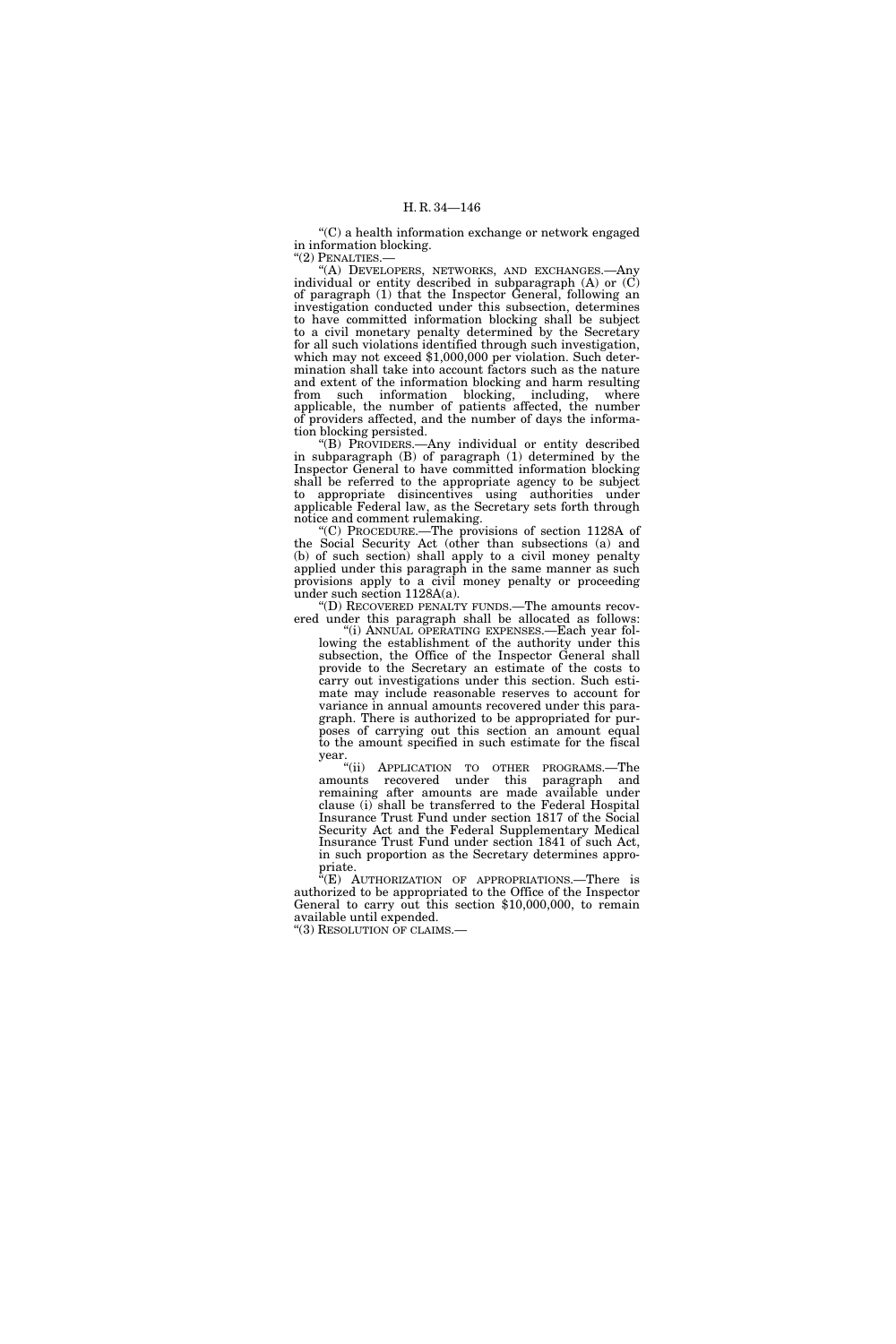''(A) IN GENERAL.—The Office of the Inspector General, if such Office determines that a consultation regarding the health privacy and security rules promulgated under section 264(c) of the Health Insurance Portability and Accountability Act of 1996 (42 U.S.C. 1320d–2 note) will resolve an information blocking claim, may refer such instances of information blocking to the Office for Civil Rights of the Department of Health and Human Services for resolution.

''(B) LIMITATION ON LIABILITY.—If a health care provider or health information technology developer makes information available based on a good faith reliance on consultations with the Office for Civil Rights of the Department of Health and Human Services pursuant to a referral under subparagraph (A), with respect to such information, the health care provider or developer shall not be liable for such disclosure or disclosures made pursuant to subparagraph (A).

''(c) IDENTIFYING BARRIERS TO EXCHANGE OF CERTIFIED HEALTH INFORMATION TECHNOLOGY.—

''(1) TRUSTED EXCHANGE DEFINED.—In this section, the term 'trusted exchange' with respect to certified electronic health records means that the certified electronic health record technology has the technical capability to enable secure health information exchange between users and multiple certified electronic health record technology systems.

''(2) GUIDANCE.—The National Coordinator, in consultation with the Office for Civil Rights of the Department of Health and Human Services, shall issue guidance on common legal, governance, and security barriers that prevent the trusted exchange of electronic health information.

''(3) REFERRAL.—The National Coordinator and the Office for Civil Rights of the Department of Health and Human Services may refer to the Inspector General instances or patterns of refusal to exchange health information with an individual or entity using certified electronic health record technology that is technically capable of trusted exchange and under conditions when exchange is legally permissible.

''(d) ADDITIONAL PROVISIONS.—

''(1) INFORMATION SHARING PROVISIONS.—The National Coordinator may serve as a technical consultant to the Inspector General and the Federal Trade Commission for purposes of carrying out this section. The National Coordinator may, notwithstanding any other provision of law, share information related to claims or investigations under subsection (b) with the Federal Trade Commission for purposes of such investigations and shall share information with the Inspector General, as required by law.

''(2) PROTECTION FROM DISCLOSURE OF INFORMATION.—Any information that is received by the National Coordinator in connection with a claim or suggestion of possible information blocking and that could reasonably be expected to facilitate identification of the source of the information—

''(A) shall not be disclosed by the National Coordinator except as may be necessary to carry out the purpose of this section;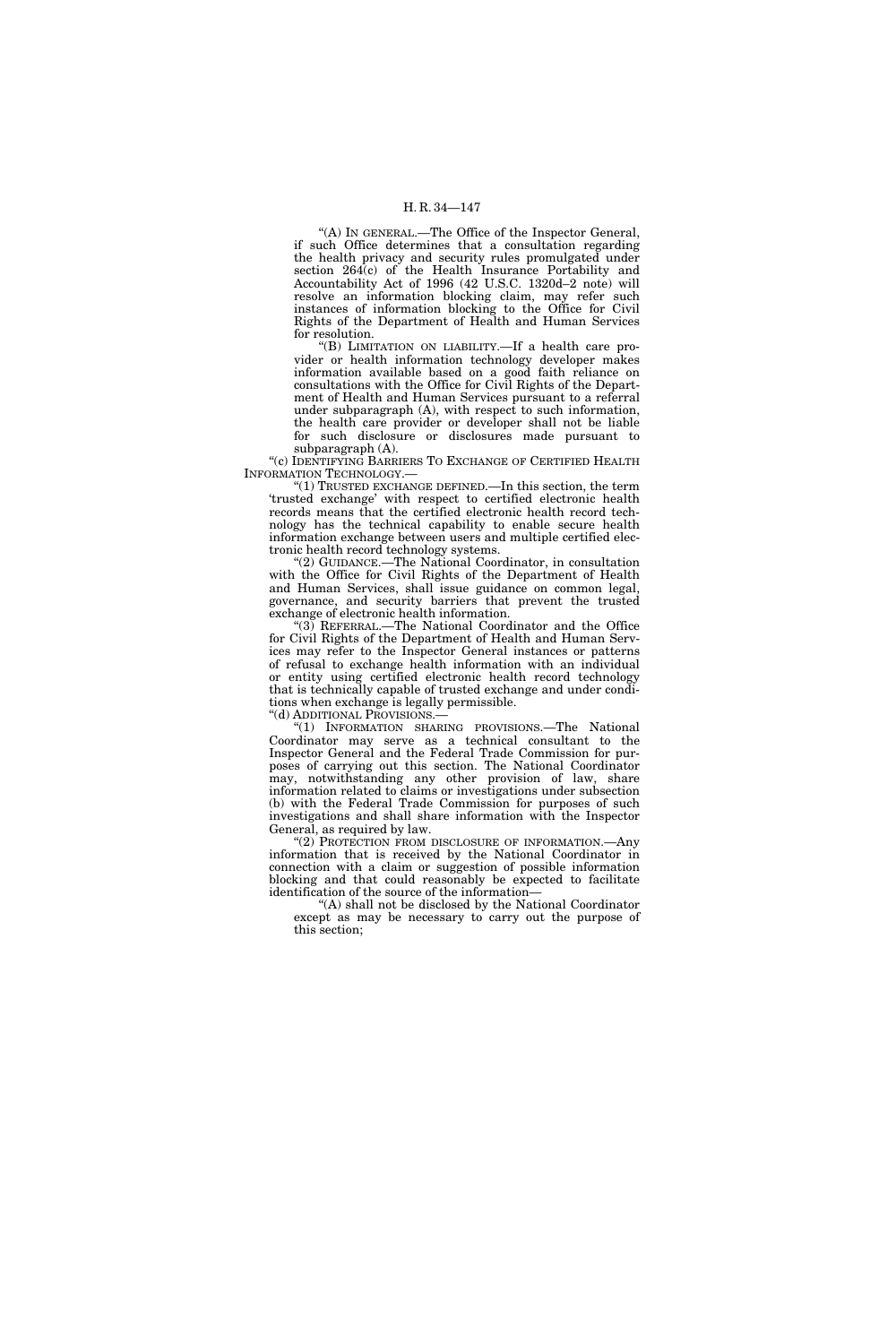''(B) shall be exempt from mandatory disclosure under section 552 of title 5, United States Code, as provided by subsection (b)(3) of such section; and

''(C) may be used by the Inspector General or Federal Trade Commission for reporting purposes to the extent that such information could not reasonably be expected to facilitate identification of the source of such information. ''(3) STANDARDIZED PROCESS.—

''(A) IN GENERAL.—The National Coordinator shall implement a standardized process for the public to submit reports on claims of—

''(i) health information technology products or developers of such products (or other entities offering such products to health care providers) not being interoperable or resulting in information blocking;

"(ii) actions described in subsection  $(b)(1)$  that result in information blocking as described in subsection (a); and

"(iii) any other act described in subsection (a). ''(B) COLLECTION OF INFORMATION.—The standardized process implemented under subparagraph (A) shall provide for the collection of such information as the originating institution, location, type of transaction, system and version, timestamp, terminating institution, locations, system and version, failure notice, and other related information.

"(4) NONDUPLICATION OF PENALTY STRUCTURES.—In carrying out this subsection, the Secretary shall, to the extent possible, ensure that penalties do not duplicate penalty structures that would otherwise apply with respect to information blocking and the type of individual or entity involved as of the day before the date of the enactment of this section.''.

## **SEC. 4005. LEVERAGING ELECTRONIC HEALTH RECORDS TO IMPROVE PATIENT CARE.**

(a) REQUIREMENT RELATING TO REGISTRIES.—

(1) IN GENERAL.—To be certified in accordance with title XXX of the Public Health Service Act (42 U.S.C. 300jj et seq.), electronic health records shall be capable of transmitting to, and where applicable, receiving and accepting data from, registries in accordance with standards recognized by the Office of the National Coordinator for Health Information Technology, including clinician-led clinical data registries, that are also certified to be technically capable of receiving and accepting from, and where applicable, transmitting data to certified electronic health record technology in accordance with such standards.

(2) RULE OF CONSTRUCTION.—Nothing in this subsection shall be construed to require the certification of registries beyond the technical capability to exchange data in accordance with applicable recognized standards.

(b) DEFINITION.—For purposes of this Act, the term ''clinicianled clinical data registry'' means a clinical data repository—

(1) that is established and operated by a clinician-led or controlled, tax-exempt (pursuant to section 501(c) of the Internal Revenue Code of 1986), professional society or other similar clinician-led or -controlled organization, or such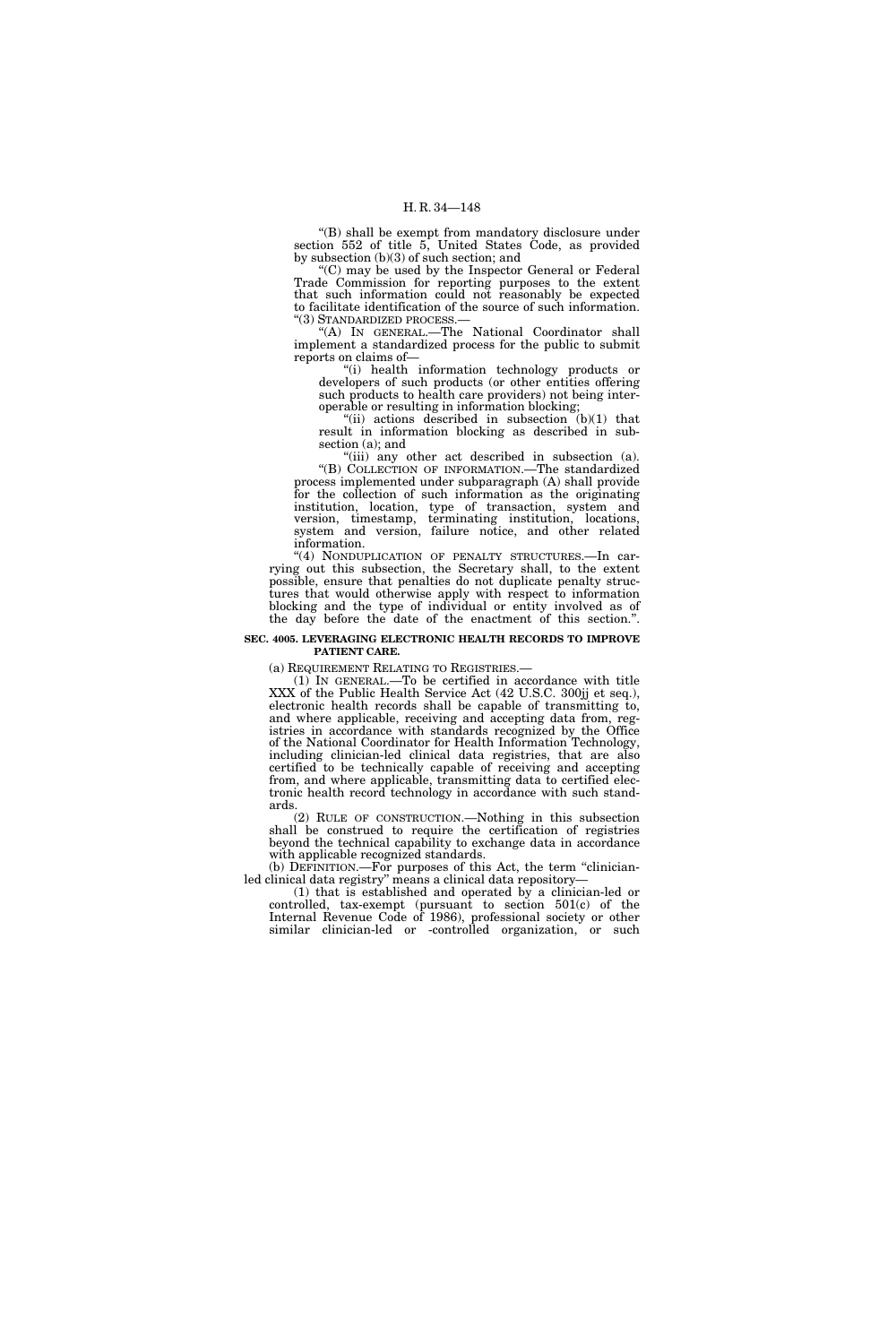organization's controlled affiliate, devoted to the care of a population defined by a particular disease, condition, exposure or therapy;

(2) that is designed to collect detailed, standardized data on an ongoing basis for medical procedures, services, or therapies for particular diseases, conditions, or exposures;

(3) that provides feedback to participants who submit reports to the repository;

(4) that meets standards for data quality including—

(A) systematically collecting clinical and other health care data, using standardized data elements and having procedures in place to verify the completeness and validity of those data; and

(B) being subject to regular data checks or audits to verify completeness and validity; and

(5) that provides ongoing participant training and support. (c) TREATMENT OF HEALTH INFORMATION TECHNOLOGY DEVEL-OPERS WITH RESPECT TO PATIENT SAFETY ORGANIZATIONS.—

(1) IN GENERAL.—In applying part C of title IX of the Public Health Service Act (42 U.S.C. 299b–21 et seq.), a health information technology developer shall be treated as a provider (as defined in section 921 of such Act) for purposes of reporting and conducting patient safety activities concerning improving clinical care through the use of health information technology that could result in improved patient safety, health care quality, or health care outcomes.

(2) REPORT.—Not later than 4 years after the date of enactment of this Act, the Secretary of Health and Human Services shall submit to the Committee on Health, Education, Labor, and Pensions of the Senate and the Committee on Energy and Commerce of the House of Representatives, a report concerning best practices and current trends voluntarily provided, without identifying individual providers or disclosing or using protected health information or individually identifiable information, by patient safety organizations to improve the integration of health information technology into clinical practice.

## **SEC. 4006. EMPOWERING PATIENTS AND IMPROVING PATIENT ACCESS TO THEIR ELECTRONIC HEALTH INFORMATION.**

(a) USE OF HEALTH INFORMATION EXCHANGES FOR PATIENT ACCESS.—Section 3009 of the Public Health Service Act (42 U.S.C.  $300j-19$ ) is amended by adding at the end the following:

''(c) PROMOTING PATIENT ACCESS TO ELECTRONIC HEALTH INFORMATION THROUGH HEALTH INFORMATION EXCHANGES .— ''(1) IN GENERAL.—The Secretary shall use existing authori-

ties to encourage partnerships between health information exchange organizations and networks and health care providers, health plans, and other appropriate entities with the goal of offering patients access to their electronic health information in a single, longitudinal format that is easy to understand, secure, and may be updated automatically.

''(2) EDUCATION OF PROVIDERS.—The Secretary, in coordination with the Office for Civil Rights of the Department of Health and Human Services, shall—

''(A) educate health care providers on ways of leveraging the capabilities of health information exchanges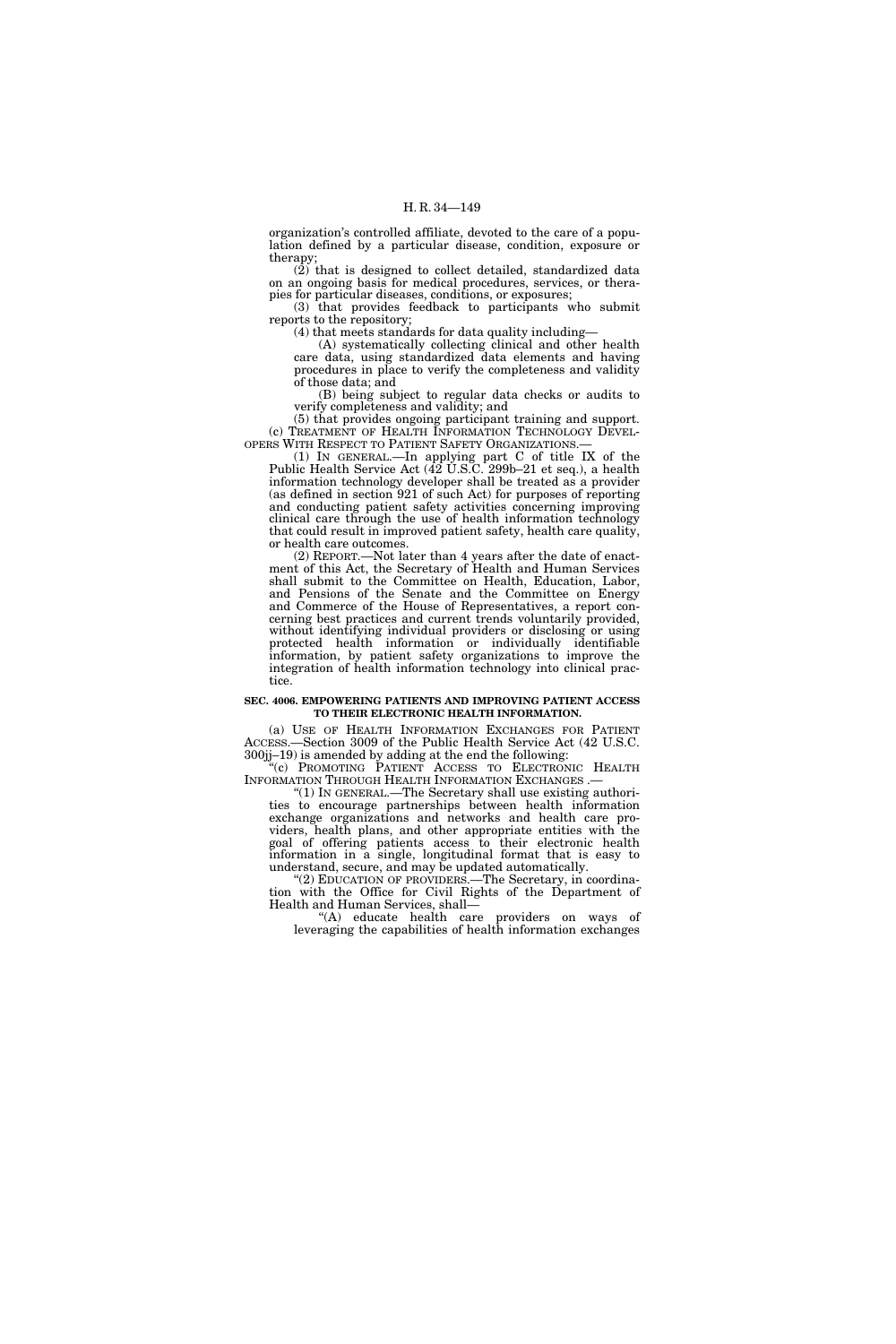(or other relevant platforms) to provide patients with access to their electronic health information;

''(B) clarify misunderstandings by health care providers about using health information exchanges (or other relevant platforms) for patient access to electronic health information; and

'(C) to the extent practicable, educate providers about health information exchanges (or other relevant platforms) that employ some or all of the capabilities described in paragraph (1).

 $^{4}(3)$  REQUIREMENTS.—In carrying out paragraph (1), the Secretary, in coordination with the Office for Civil Rights, shall issue guidance to health information exchanges related to best practices to ensure that the electronic health information provided to patients is—

 $(A)$  private and secure;

 $\sqrt{\text{B}}$  accurate;

''(C) verifiable; and

''(D) where a patient's authorization to exchange information is required by law, easily exchanged pursuant to such authorization.

''(4) RULE OF CONSTRUCTION.—Nothing in this subsection shall be construed to preempt State laws applicable to patient consent for the access of information through a health information exchange (or other relevant platform) that provide protections to patients that are greater than the protections otherwise provided for under applicable Federal law.

(d) EFFORTS TO PROMOTE ACCESS TO HEALTH INFORMATION. The National Coordinator and the Office for Civil Rights of the Department of Health and Human Services shall jointly promote patient access to health information in a manner that would ensure that such information is available in a form convenient for the patient, in a reasonable manner, without burdening the health care provider involved.

 $\tilde{f}$ (e) ACCESSIBILITY OF PATIENT RECORDS.–

''(1) ACCESSIBILITY AND UPDATING OF INFORMATION.—

'(A) IN GENERAL.—The Secretary, in consultation with the National Coordinator, shall promote policies that ensure that a patient's electronic health information is accessible to that patient and the patient's designees, in a manner that facilitates communication with the patient's health care providers and other individuals, including researchers, consistent with such patient's consent.

''(B) UPDATING EDUCATION ON ACCESSING AND EXCHANGING PERSONAL HEALTH INFORMATION.—To promote awareness that an individual has a right of access to inspect, obtain a copy of, and transmit to a third party a copy of such individual's protected health information pursuant to the Health Information Portability and Accountability Act, Privacy Rule (subpart E of part 164 of title 45, Code of Federal Regulations), the Director of the Office for Civil Rights, in consultation with the National Coordinator, shall assist individuals and health care providers in understanding a patient's rights to access and protect personal health information under the Health Insurance Portability and Accountability Act of 1996 (Public Law 104–191), including providing best practices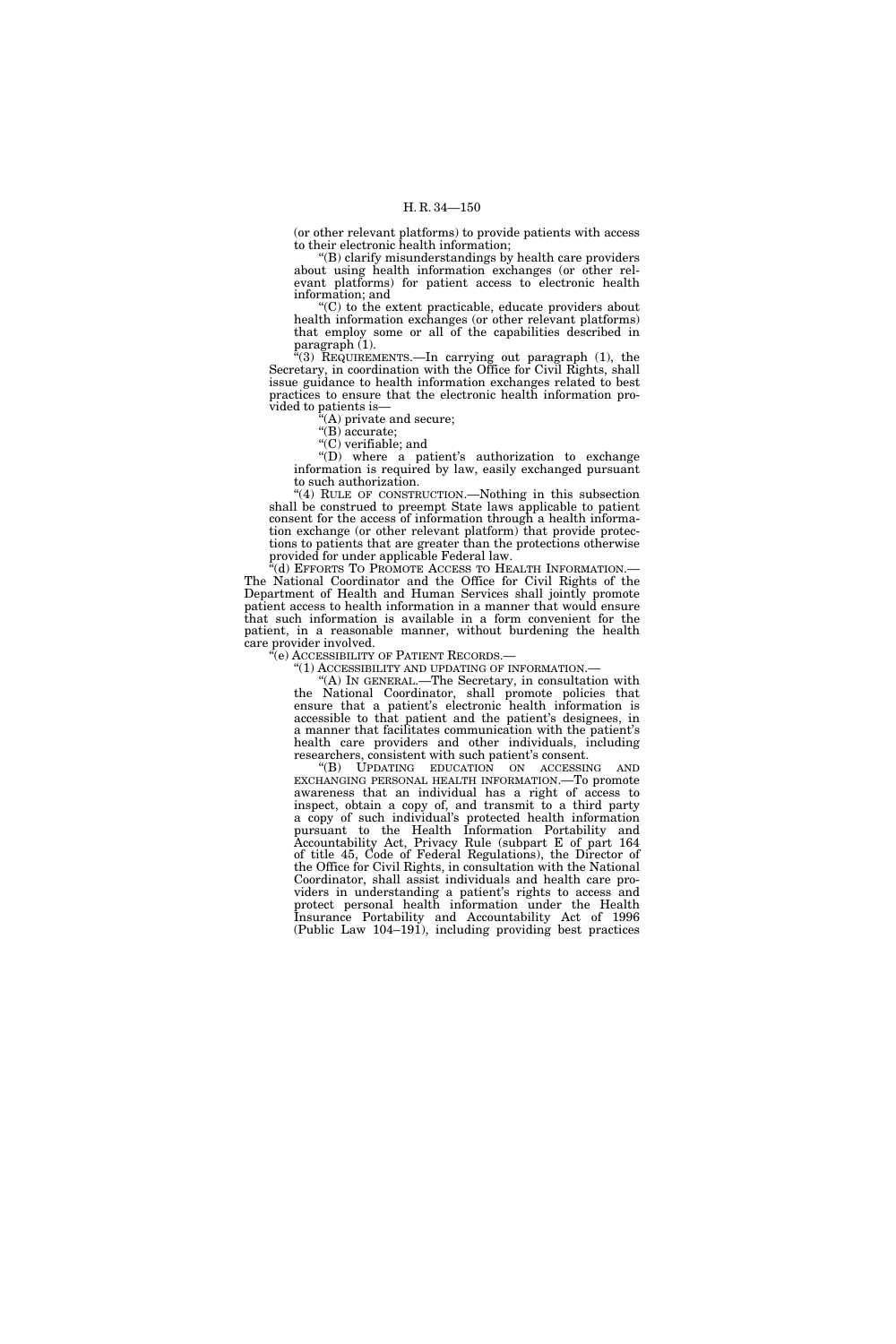for requesting personal health information in a computable format, including using patient portals or third-party applications and common cases when a provider is permitted to exchange and provide access to health information."

"(2) CERTIFYING USABILITY FOR PATIENTS.—In carrying out certification programs under section  $3001(c)(5)$ , the National Coordinator may require that—

''(A) the certification criteria support—

''(i) patient access to their electronic health information, including in a single longitudinal format that is easy to understand, secure, and may be updated automatically;

"(ii) the patient's ability to electronically communicate patient-reported information (such as family history and medical history); and

''(iii) patient access to their personal electronic health information for research at the option of the patient; and

"(B) the HIT Advisory Committee develop and prioritize standards, implementation specifications, and certification criteria required to help support patient access to electronic health information, patient usability, and support for technologies that offer patients access to their electronic health information in a single, longitudinal format that is easy to understand, secure, and may be updated automatically.''.

(b) ACCESS TO INFORMATION IN AN ELECTRONIC FORMAT.—Section 13405(e) of the Health Information Technology for Economic and Clinical Health Act (42 U.S.C. 17935) is amended—

 $(1)$  in paragraph  $(1)$ , by striking "and" at the end;

(2) by redesignating paragraph (2) as paragraph (3); and (3) by inserting after paragraph (1), the following:

"(2) if the individual makes a request to a business associate for access to, or a copy of, protected health information about the individual, or if an individual makes a request to a business associate to grant such access to, or transmit such copy directly to, a person or entity designated by the individual, a business associate may provide the individual with such access or copy, which may be in an electronic form, or grant or transmit such access or copy to such person or entity designated by the individual; and''.

## **SEC. 4007. GAO STUDY ON PATIENT MATCHING.**

(a) IN GENERAL.—Not later than 1 year after the date of enactment of this Act, the Comptroller General of the United States shall conduct a study to—

(1) review the policies and activities of the Office of the National Coordinator for Health Information Technology and other relevant stakeholders, which may include standards development organizations, experts in the technical aspects of health information technology, health information technology developers, providers of health services, health care suppliers, health care payers, health care quality organizations, States, health information technology policy experts, and other appropriate entities, to ensure appropriate patient matching to protect patient privacy and security with respect to electronic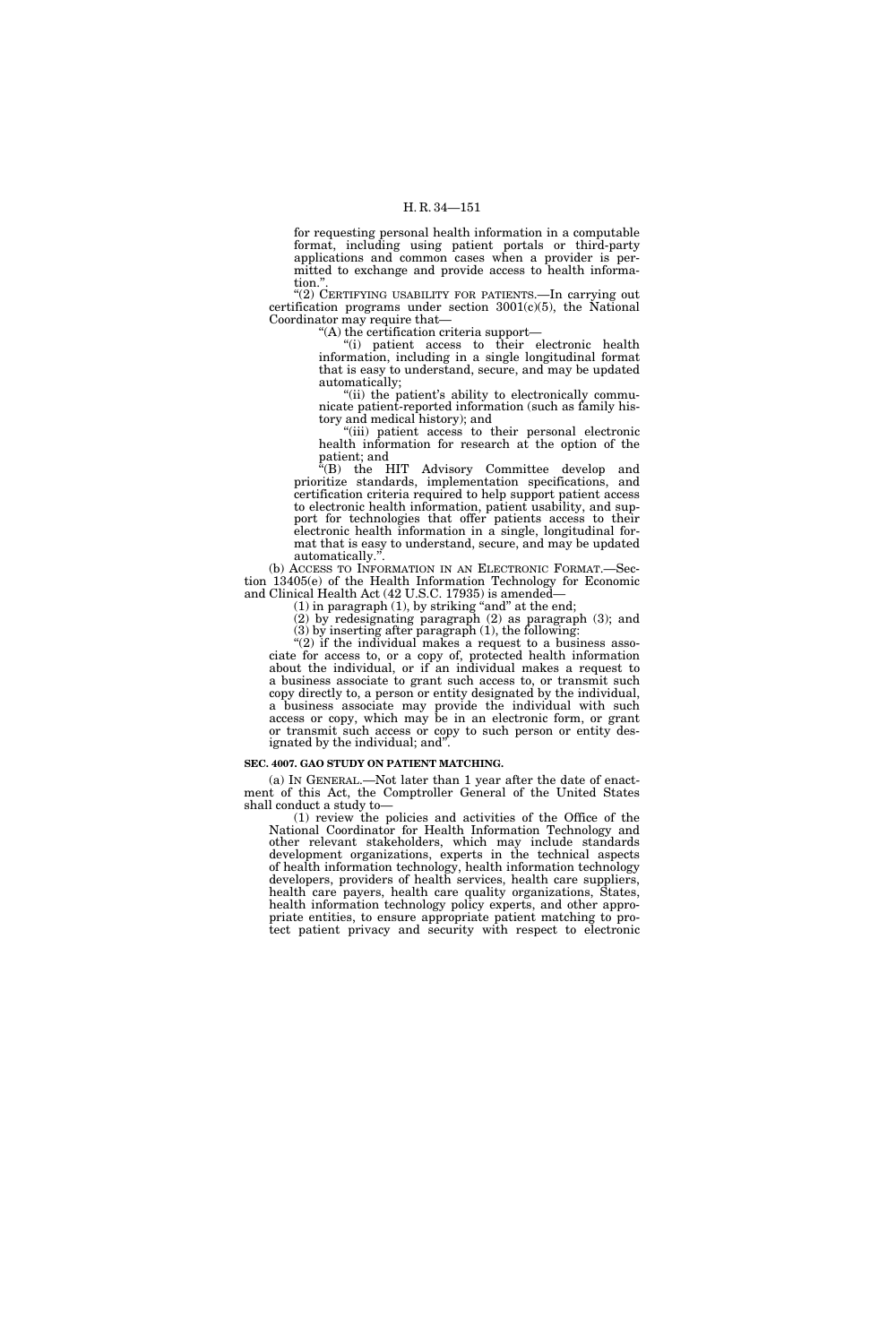health records and the exchange of electronic health information; and

(2) survey ongoing efforts related to the policies and activities described in paragraph (1) and the effectiveness of such efforts occurring in the private sector.

(b) AREAS OF CONCENTRATION.—In conducting the study under subsection (a), the Comptroller General shall-

(1) evaluate current methods used in certified electronic health records for patient matching based on performance related to factors such as—

(A) the privacy of patient information;

(B) the security of patient information;

(C) improving matching rates;

(D) reducing matching errors; and

(E) reducing duplicate records; and

(2) determine whether the Office of the National Coordinator for Health Information Technology could improve patient matching by taking steps including—

(A) defining additional data elements to assist in patient data matching;

(B) agreeing on a required minimum set of elements that need to be collected and exchanged;

(C) requiring electronic health records to have the ability to make certain fields required and use specific standards; and

(D) other options recommended by the relevant stakeholders consulted pursuant to subsection (a).

(c) REPORT.—Not later than 2 years after the date of enactment of this Act, the Comptroller General shall submit to the appropriate committees of Congress a report concerning the findings of the study conducted under subsection (a).

# **SEC. 4008. GAO STUDY ON PATIENT ACCESS TO HEALTH INFORMATION.**

 $(a)$  STUDY. $-$ 

(1) IN GENERAL.—The Comptroller General of the United States (referred to in this section as the "Comptroller General") shall build on prior Government Accountability Office studies and other literature review and conduct a study to review patient access to their own protected health information, including barriers to such patient access and complications or difficulties providers experience in providing access to patients. In conducting such study, the Comptroller General shall consider the increase in adoption of health information technology and the increasing prevalence of protected health information that is maintained electronically.

(2) AREAS OF CONCENTRATION.—In conducting the review under paragraph (1), the Comptroller General shall consider—

(A) instances when covered entities charge individuals, including patients, third parties, and health care providers, for record requests, including records that are requested in an electronic format;

(B) examples of the amounts and types of fees charged to individuals for record requests, including instances when the record is requested to be transmitted to a third party;

(C) the extent to which covered entities are unable to provide the access requested by individuals in the form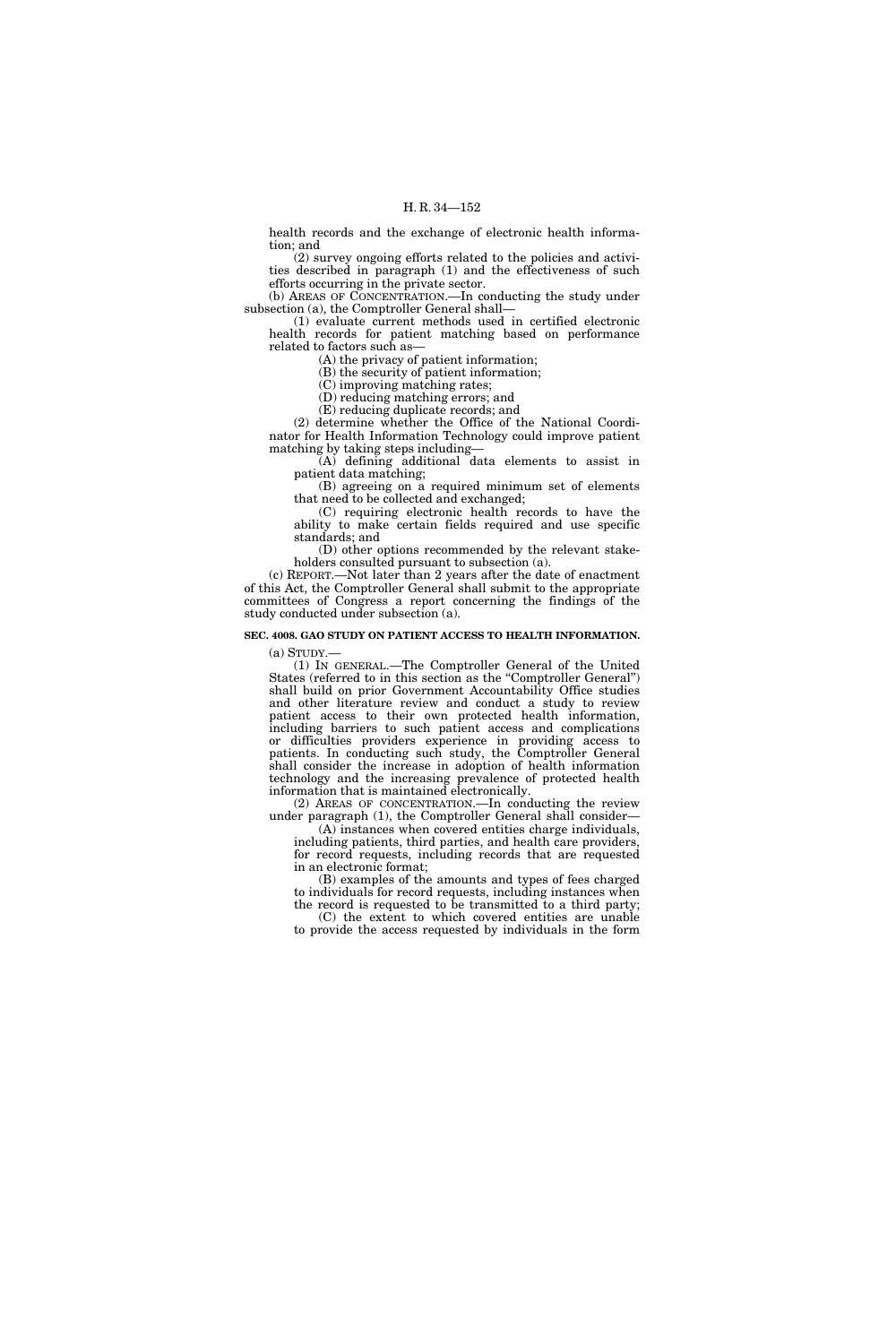and format requested by the individual, including examples of such instances;

(D) instances in which third parties may request protected health information through patients' individual right of access, including instances where such requests may be used to circumvent appropriate fees that may be charged to third parties;

(E) opportunities that permit covered entities to charge appropriate fees to third parties for patient records while providing patients with access to their protected health information at low or no cost;

(F) the ability of providers to distinguish between requests originating from an individual that require limitation to a cost-based fee and requests originating from third parties that may not be limited to cost-based fees; and

(G) other circumstances that may inhibit the ability of providers to provide patients with access to their records, and the ability of patients to gain access to their records.

(b) REPORT.—Not later than 18 months after the date of enactment of this Act, the Comptroller General shall submit a report to Congress on the findings of the study conducted under subsection (a).

# **SEC. 4009. IMPROVING MEDICARE LOCAL COVERAGE DETERMINA-TIONS.**

(a) IN GENERAL.—Section 1862(l)(5) of the Social Security Act  $(42 \text{ U.S.C. } 1395 \text{y}(l)(5))$  is amended by adding at the end the following new subparagraph:

''(D) LOCAL COVERAGE DETERMINATIONS.—The Secretary shall require each Medicare administrative contractor that develops a local coverage determination to make available on the Internet website of such contractor and on the Medicare Internet website, at least 45 days before the effective date of such determination, the following information:

''(i) Such determination in its entirety.

"(ii) Where and when the proposed determination was first made public.

''(iii) Hyperlinks to the proposed determination and a response to comments submitted to the contractor with respect to such proposed determination.

" $(iv)$  A summary of evidence that was considered by the contractor during the development of such determination and a list of the sources of such evidence. ''(v) An explanation of the rationale that supports

such determination.''. (b) EFFECTIVE DATE.—The amendment made by subsection (a) shall apply with respect to local coverage determinations that are proposed or revised on or after the date that is 180 days after the date of enactment of this Act.

## **SEC. 4010. MEDICARE PHARMACEUTICAL AND TECHNOLOGY OMBUDS-MAN.**

Section 1808 of the Social Security Act (42 U.S.C. 1395b– 9) is amended by adding at the end the following new subsection: ''(d) PHARMACEUTICAL AND TECHNOLOGY OMBUDSMAN.—

 $(1)$  In GENERAL.—Not later than 12 months after the date of enactment of this paragraph, the Secretary shall provide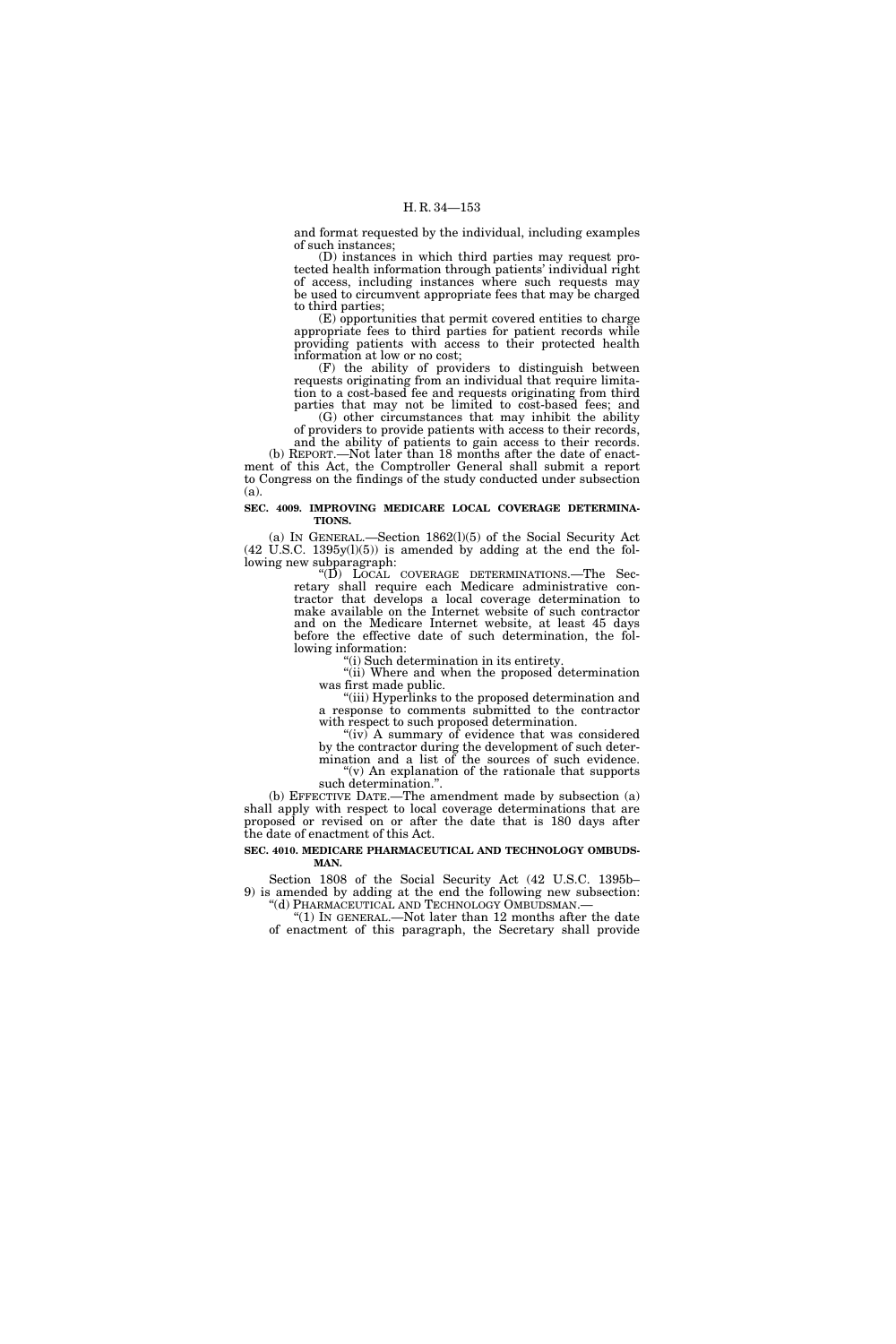for a pharmaceutical and technology ombudsman within the Centers for Medicare & Medicaid Services who shall receive and respond to complaints, grievances, and requests that—

''(A) are from entities that manufacture pharmaceutical, biotechnology, medical device, or diagnostic products that are covered or for which coverage is being sought under this title; and

 $( B )$  are with respect to coverage, coding, or payment under this title for such products.

 $(2)$  APPLICATION.—The second sentence of subsection  $(c)(2)$ shall apply to the ombudsman under subparagraph (A) in the same manner as such sentence applies to the Medicare Beneficiary Ombudsman under subsection (c).".

#### **SEC. 4011. MEDICARE SITE-OF-SERVICE PRICE TRANSPARENCY.**

Section 1834 of the Social Security Act (42 U.S.C. 1395m) is amended by adding at the end the following new subsection: ''(t) SITE-OF-SERVICE PRICE TRANSPARENCY.—

''(1) IN GENERAL.—In order to facilitate price transparency with respect to items and services for which payment may be made either to a hospital outpatient department or to an ambulatory surgical center under this title, the Secretary shall, for 2018 and each year thereafter, make available to the public via a searchable Internet website, with respect to an appropriate number of such items and services—

''(A) the estimated payment amount for the item or service under the outpatient department fee schedule under subsection (t) of section 1833 and the ambulatory surgical center payment system under subsection (i) of such section; and

''(B) the estimated amount of beneficiary liability applicable to the item or service.

 $\cdot$ <sup>(2)</sup> CALCULATION OF ESTIMATED BENEFICIARY LIABILITY.— For purposes of paragraph (1)(B), the estimated amount of beneficiary liability, with respect to an item or service, is the amount for such item or service for which an individual who does not have coverage under a Medicare supplemental policy certified under section 1882 or any other supplemental insurance coverage is responsible.

"(3) IMPLEMENTATION.—In carrying out this subsection, the Secretary—

''(A) shall include in the notice described in section 1804(a) a notification of the availability of the estimated amounts made available under paragraph (1); and

''(B) may utilize mechanisms in existence on the date of enactment of this subsection, such as the portion of the Internet website of the Centers for Medicare & Medicaid Services on which information comparing physician performance is posted (commonly referred to as the Physician Compare Internet website), to make available such estimated amounts under such paragraph.

"(4) FUNDING.—For purposes of implementing this subsection, the Secretary shall provide for the transfer, from the Federal Supplementary Medical Insurance Trust Fund under section 1841 to the Centers for Medicare & Medicaid Services Program Management Account, of \$6,000,000 for fiscal year 2017, to remain available until expended.''.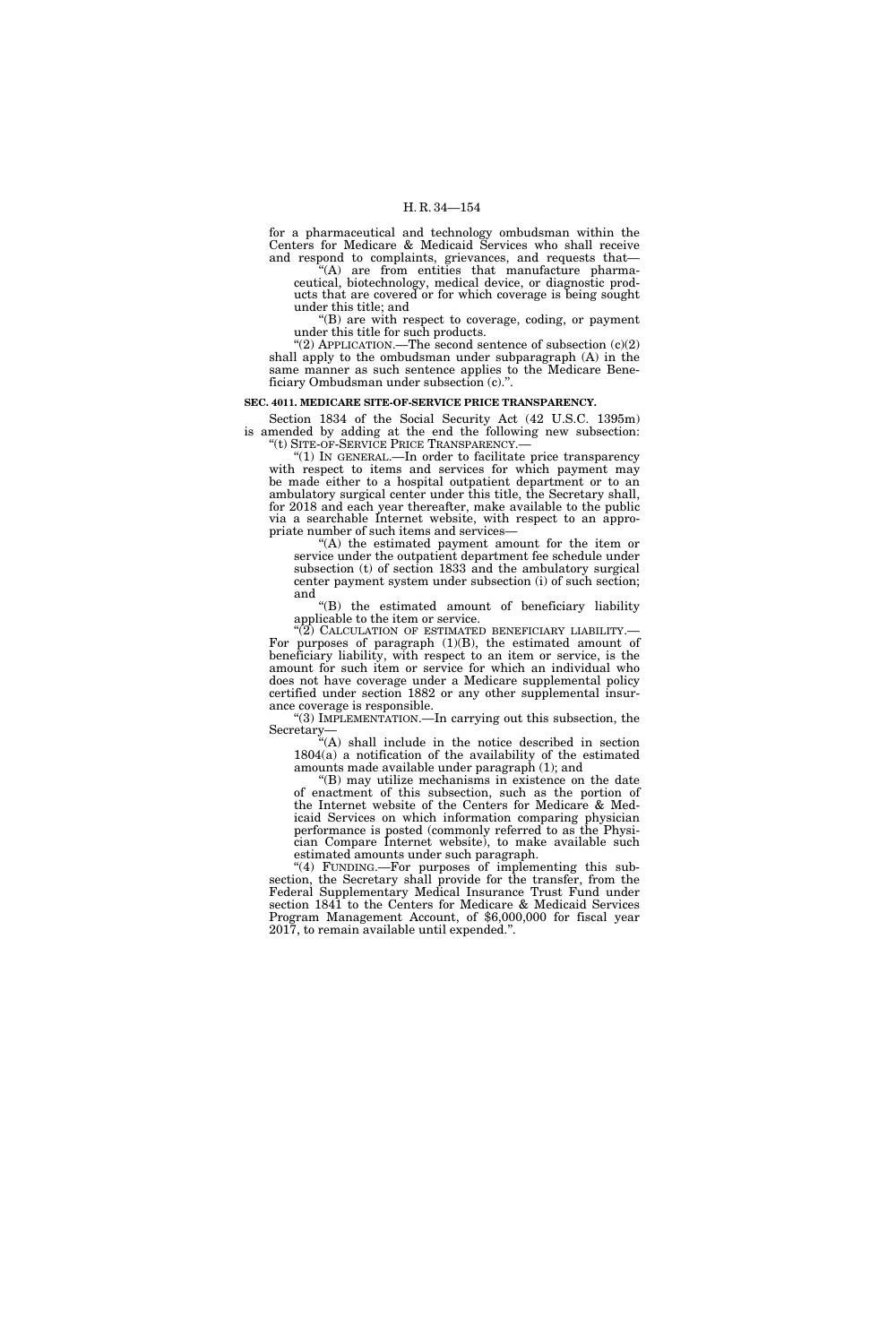## **SEC. 4012. TELEHEALTH SERVICES IN MEDICARE.**

(a) PROVISION OF INFORMATION BY CENTERS FOR MEDICARE & MEDICAID SERVICES.—Not later than 1 year after the date of enactment of this Act, the Administrator of the Centers for Medicare & Medicaid Services shall provide to the committees of jurisdiction of the House of Representatives and the Senate information on the following:

(1) The populations of Medicare beneficiaries, such as those who are dually eligible for the Medicare program under title XVIII of the Social Security Act (42 U.S.C. 1395 et seq.) and the Medicaid program under title XIX of such Act (42 U.S.C. 1396 et seq.) and those with chronic conditions, whose care may be improved most in terms of quality and efficiency by the expansion, in a manner that meets or exceeds the existing in-person standard of care under the Medicare program under such title XVIII, of telehealth services under section 1834(m)(4) of such Act  $(42 \text{ U.S.C. } 1395 \text{m(m)}(4))$ .

(2) Activities by the Center for Medicare and Medicaid Innovation which examine the use of telehealth services in models, projects, or initiatives funded through section 1115A of such Act (42 U.S.C. 1315a).

(3) The types of high-volume services (and related diagnoses) under such title XVIII which might be suitable to be furnished using telehealth.

(4) Barriers that might prevent the expansion of telehealth services under section  $1834(m)(4)$  of the Social Security Act (42 U.S.C. 1395m(m)(4)) beyond such services that are in effect as of the date of enactment of this Act.

(b) PROVISION OF INFORMATION BY MEDPAC.—Not later than March 15, 2018, the Medicare Payment Advisory Commission established under section 1805 of the Social Security Act (42 U.S.C. 1395b–6) shall, using quantitative and qualitative research methods, provide information to the committees of jurisdiction of the House of Representatives and the Senate that identifies—

(1) the telehealth services for which payment can be made, as of the date of enactment of this Act, under the fee-forservice program under parts A and B of title XVIII of such Act;

(2) the telehealth services for which payment can be made, as of such date, under private health insurance plans; and

(3) with respect to services identified under paragraph (2) but not under paragraph (1), ways in which payment for such services might be incorporated into such fee-for-service program (including any recommendations for ways to accomplish this incorporation).

(c) SENSE OF CONGRESS.—It is the sense of Congress that— (1) eligible originating sites should be expanded beyond those originating sites described in section  $1834(m)(4)(C)$  of the Social Security Act (42 U.S.C. 1395m(m)(4)(C)); and

(2) any expansion of telehealth services under the Medicare program under title XVIII of such Act should—

(A) recognize that telemedicine is the delivery of safe, effective, quality health care services, by a health care provider, using technology as the mode of care delivery;

(B) meet or exceed the conditions of coverage and payment with respect to the Medicare program if the service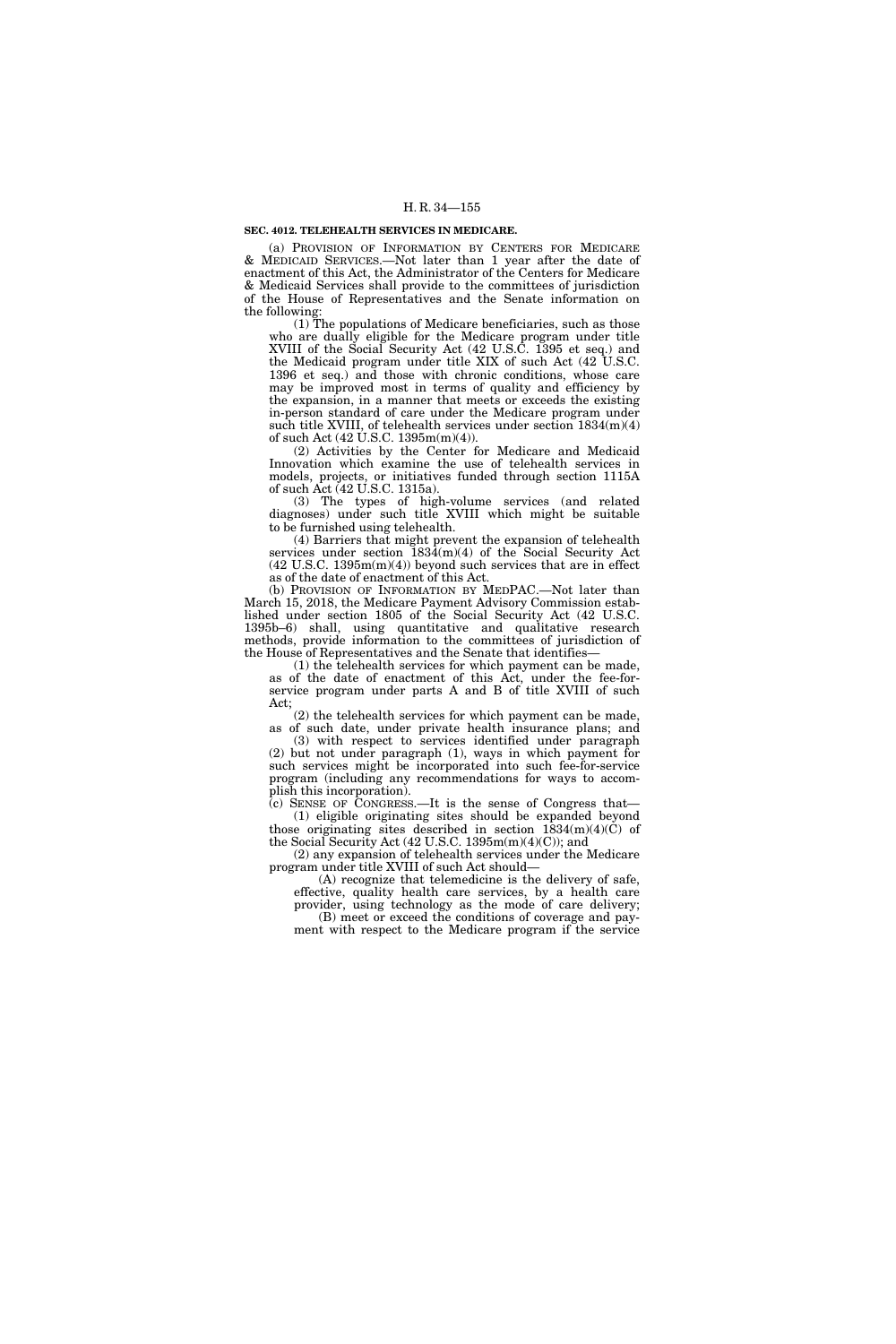was furnished in person, including standards of care, unless specifically addressed in subsequent legislation; and (C) involve clinically appropriate means to furnish such

services.

# **TITLE V—SAVINGS**

# **SEC. 5001. SAVINGS IN THE MEDICARE IMPROVEMENT FUND.**

Section 1898(b)(1) of the Social Security Act (42 U.S.C.  $1395iii(b)(1)$ , as amended by section  $704(h)$  of the Comprehensive Addiction and Recovery Act of 2016, is amended by striking ''\$140,000,000'' and inserting ''\$270,000,000''.

## **SEC. 5002. MEDICAID REIMBURSEMENT TO STATES FOR DURABLE MEDICAL EQUIPMENT.**

Section 1903(i)(27) of the Social Security Act (42 U.S.C. 1396b(i)(27)) is amended by striking ''January 1, 2019'' and inserting ''January 1, 2018''.

## **SEC. 5003. PENALTIES FOR VIOLATIONS OF GRANTS, CONTRACTS, AND OTHER AGREEMENTS.**

(a) IN GENERAL.—Section 1128A of the Social Security Act (42 U.S.C. 1320a–7a) is amended by adding at the end the following new subsections:

''(o) Any person (including an organization, agency, or other entity, but excluding a program beneficiary, as defined in subsection  $(q)(4)$  that, with respect to a grant, contract, or other agreement for which the Secretary provides funding—

''(1) knowingly presents or causes to be presented a specified claim (as defined in subsection (r)) under such grant, contract, or other agreement that the person knows or should know is false or fraudulent;

(2) knowingly makes, uses, or causes to be made or used any false statement, omission, or misrepresentation of a material fact in any application, proposal, bid, progress report, or other document that is required to be submitted in order to directly or indirectly receive or retain funds provided in whole or in part by such Secretary pursuant to such grant, contract, or other agreement;

''(3) knowingly makes, uses, or causes to be made or used, a false record or statement material to a false or fraudulent specified claim under such grant, contract, or other agreement;

 $^{\prime}\!$ (4) knowingly makes, uses, or causes to be made or used, a false record or statement material to an obligation (as defined in subsection (s)) to pay or transmit funds or property to such Secretary with respect to such grant, contract, or other agreement, or knowingly conceals or knowingly and improperly avoids or decreases an obligation to pay or transmit funds or property to such Secretary with respect to such grant, contract, or other agreement; or

''(5) fails to grant timely access, upon reasonable request (as defined by such Secretary in regulations), to the Inspector General of the Department, for the purpose of audits, investigations, evaluations, or other statutory functions of such Inspector General in matters involving such grants, contracts, or other agreements;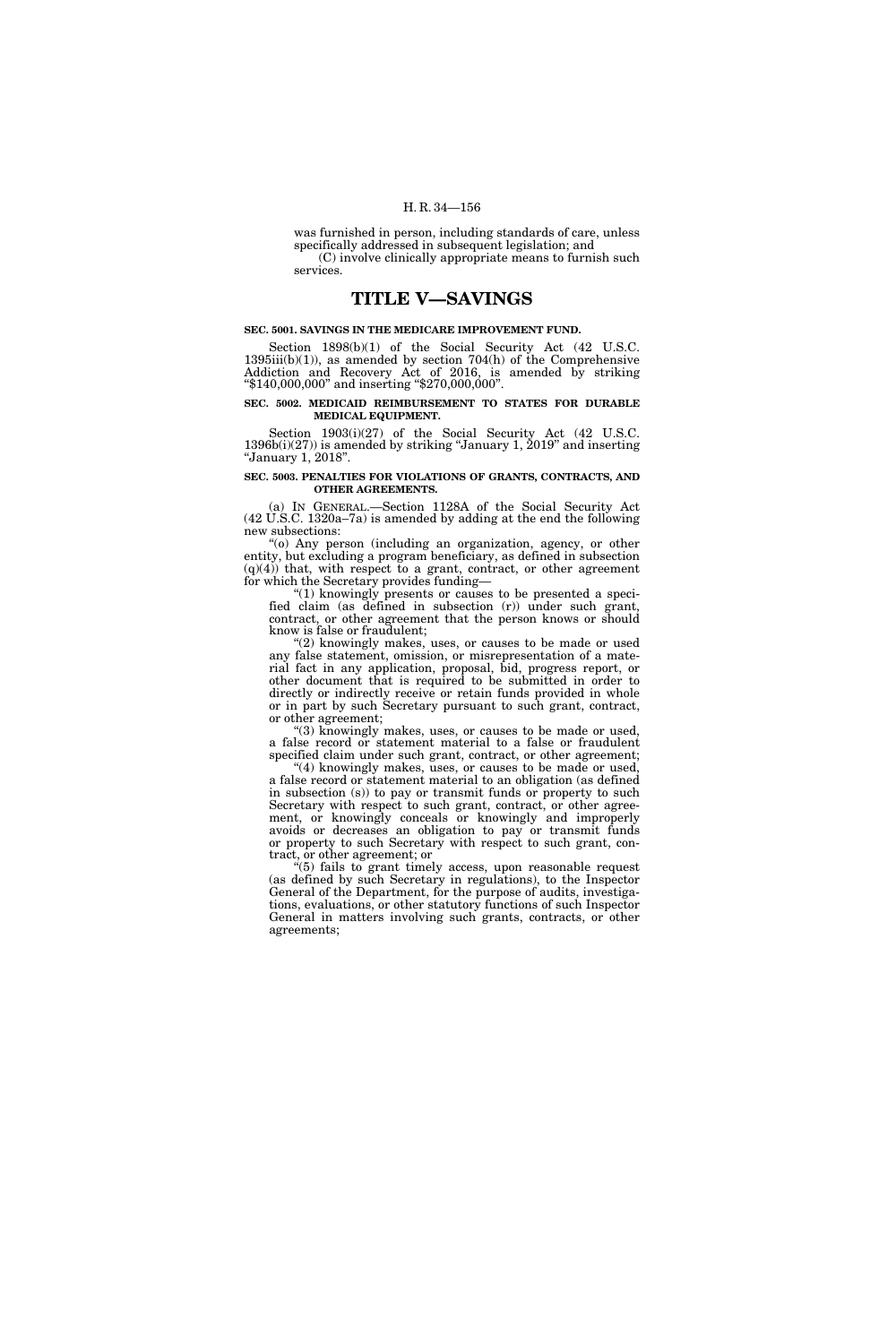shall be subject, in addition to any other penalties that may be prescribed by law, to a civil money penalty in cases under paragraph  $(1)$ , of not more than \$10,000 for each specified claim; in cases under paragraph (2), not more than \$50,000 for each false statement, omission, or misrepresentation of a material fact; in cases under paragraph (3), not more than \$50,000 for each false record or statement; in cases under paragraph (4), not more than \$50,000 for each false record or statement or \$10,000 for each day that the person knowingly conceals or knowingly and improperly avoids or decreases an obligation to pay; or in cases under paragraph (5), not more than \$15,000 for each day of the failure described in such paragraph. In addition, in cases under paragraphs (1) and (3), such a person shall be subject to an assessment of not more than 3 times the amount claimed in the specified claim described in such paragraph in lieu of damages sustained by the United States or a specified State agency because of such specified claim, and in cases under paragraphs (2) and (4), such a person shall be subject to an assessment of not more than 3 times the total amount of the funds described in paragraph (2) or (4), respectively (or, in the case of an obligation to transmit property to the Secretary described in paragraph (4), of the value of the property described in such paragraph) in lieu of damages sustained by the United States or a specified State agency because of such case. In addition, the Secretary may make a determination in the same proceeding to exclude the person from participation in the Federal health care programs (as defined in section  $1128B(f)(1)$ ) and to direct the appropriate State agency to exclude the person from participation in any State health care program.

 $'(p)$  The provisions of subsections (c), (d), (g), and (h) shall apply to a civil money penalty or assessment under subsection (o) in the same manner as such provisions apply to a penalty, assessment, or proceeding under subsection (a). In applying subsection (d), each reference to a claim under such subsection shall be treated as including a reference to a specified claim (as defined in subsection  $(r)$ ).

''(q) For purposes of this subsection and subsections (o) and (p):

" $(1)$  The term 'Department' means the Department of Health and Human Services.

"(2) The term 'material' means having a natural tendency to influence, or be capable of influencing, the payment or receipt of money or property.

"(3) The term 'other agreement' includes a cooperative agreement, scholarship, fellowship, loan, subsidy, payment for a specified use, donation agreement, award, or subaward (regardless of whether one or more of the persons entering into the agreement is a contractor or subcontractor).

"(4) The term 'program beneficiary' means, in the case of a grant, contract, or other agreement designed to accomplish the objective of awarding or otherwise furnishing benefits or assistance to individuals and for which the Secretary provides funding, an individual who applies for, or who receives, such benefits or assistance from such grant, contract, or other agreement. Such term does not include, with respect to such grant, contract, or other agreement, an officer, employee, or agent of a person or entity that receives such grant or that enters into such contract or other agreement.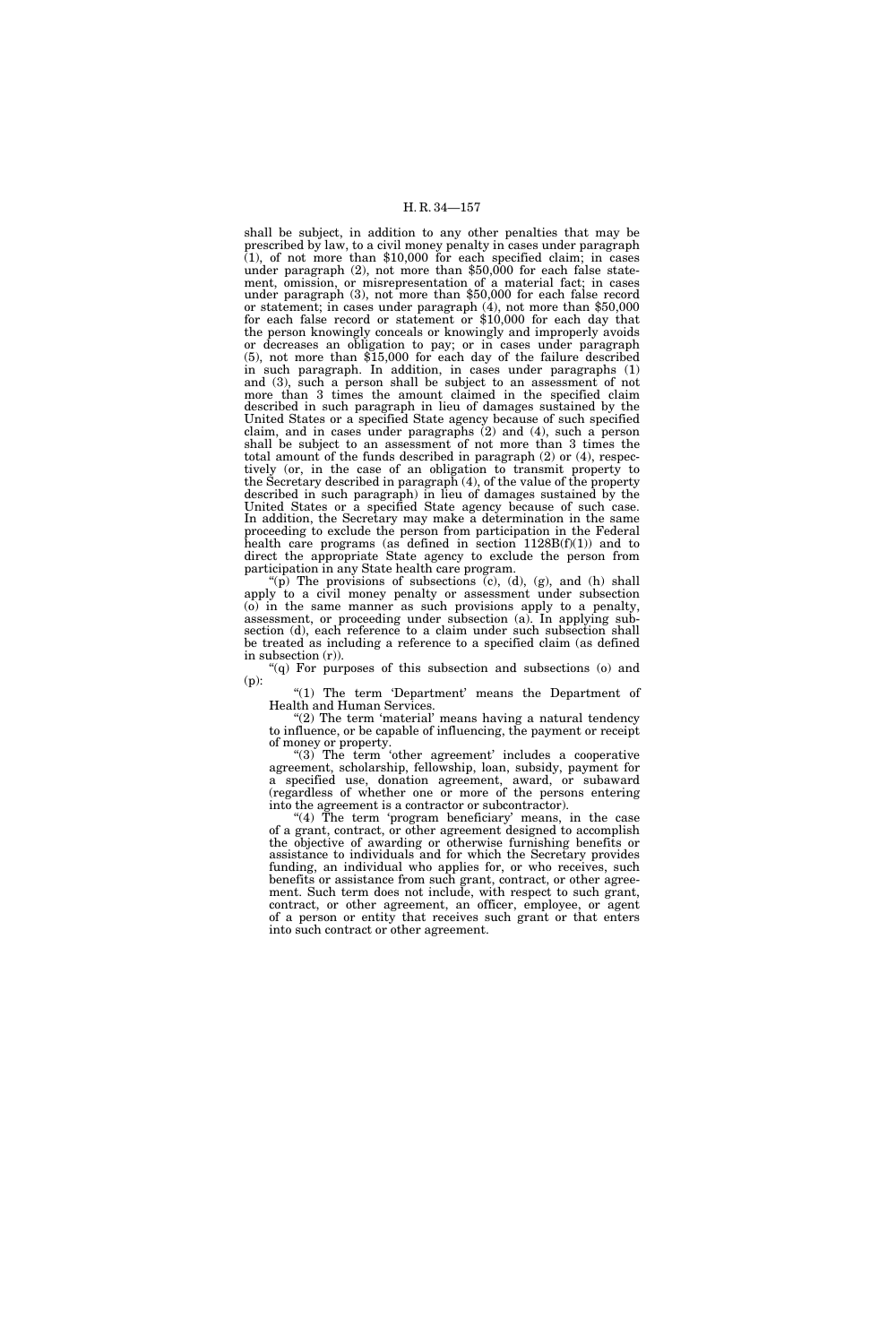"(5) The term 'recipient' includes a subrecipient or subcontractor.

"(6) The term 'specified State agency' means an agency of a State government established or designated to administer or supervise the administration of a grant, contract, or other agreement funded in whole or in part by the Secretary.

" $(r)$  For purposes of this section, the term 'specified claim' means any application, request, or demand under a grant, contract, or other agreement for money or property, whether or not the United States or a specified State agency has title to the money or property, that is not a claim (as defined in subsection  $(i)(2)$ ) and that—

" $(1)$  is presented or caused to be presented to an officer, employee, or agent of the Department or agency thereof, or of any specified State agency; or

 $C^{(2)}$  is made to a contractor, grantee, or any other recipient if the money or property is to be spent or used on the Department's behalf or to advance a Department program or interest, and if the Department—

''(A) provides or has provided any portion of the money or property requested or demanded; or

''(B) will reimburse such contractor, grantee, or other recipient for any portion of the money or property which is requested or demanded.

"(s) For purposes of subsection (o), the term 'obligation' means an established duty, whether or not fixed, arising from an express or implied contractual, grantor-grantee, or licensor-licensee relationship, for a fee-based or similar relationship, from statute or regulation, or from the retention of any overpayment."

(b) CONFORMING AMENDMENTS.—Section 1128A of the Social Security Act (42 U.S.C. 1320a–7a) is amended—

 $(1)$  in subsection  $(e)$ , by inserting "or specified claim" after "claim" in the first sentence; and

 $(2)$  in subsection  $(f)$ 

 $(A)$  in the matter preceding paragraph  $(1)$ —

(i) by inserting ''or specified claim (as defined in subsection (r))" after "district where the claim"; and (ii) by inserting ''(or, with respect to a person described in subsection (o), the person)" after "claimant''; and

(B) in the matter following paragraph (4), by inserting "(or, in the case of a penalty or assessment under subsection (o), by a specified State agency (as defined in subsection  $(q)(6)$ ," after "or a State agency".

#### **SEC. 5004. REDUCING OVERPAYMENTS OF INFUSION DRUGS.**

(a) TREATMENT OF INFUSION DRUGS FURNISHED THROUGH DURABLE MEDICAL EQUIPMENT.—Section 1842(o)(1) of the Social Security Act  $(42 \text{ U.S.C. } 1395u(o)(1))$  is amended-

(1) in subparagraph (C), by inserting ''(and including a drug or biological described in subparagraph (D)(i) furnished on or after January 1, 2017)" after "2005"; and  $(2)$  in subparagraph  $(D)$ -

(A) by striking ''infusion drugs'' and inserting ''infusion drugs or biologicals'' each place it appears; and

(B) in clause (i)—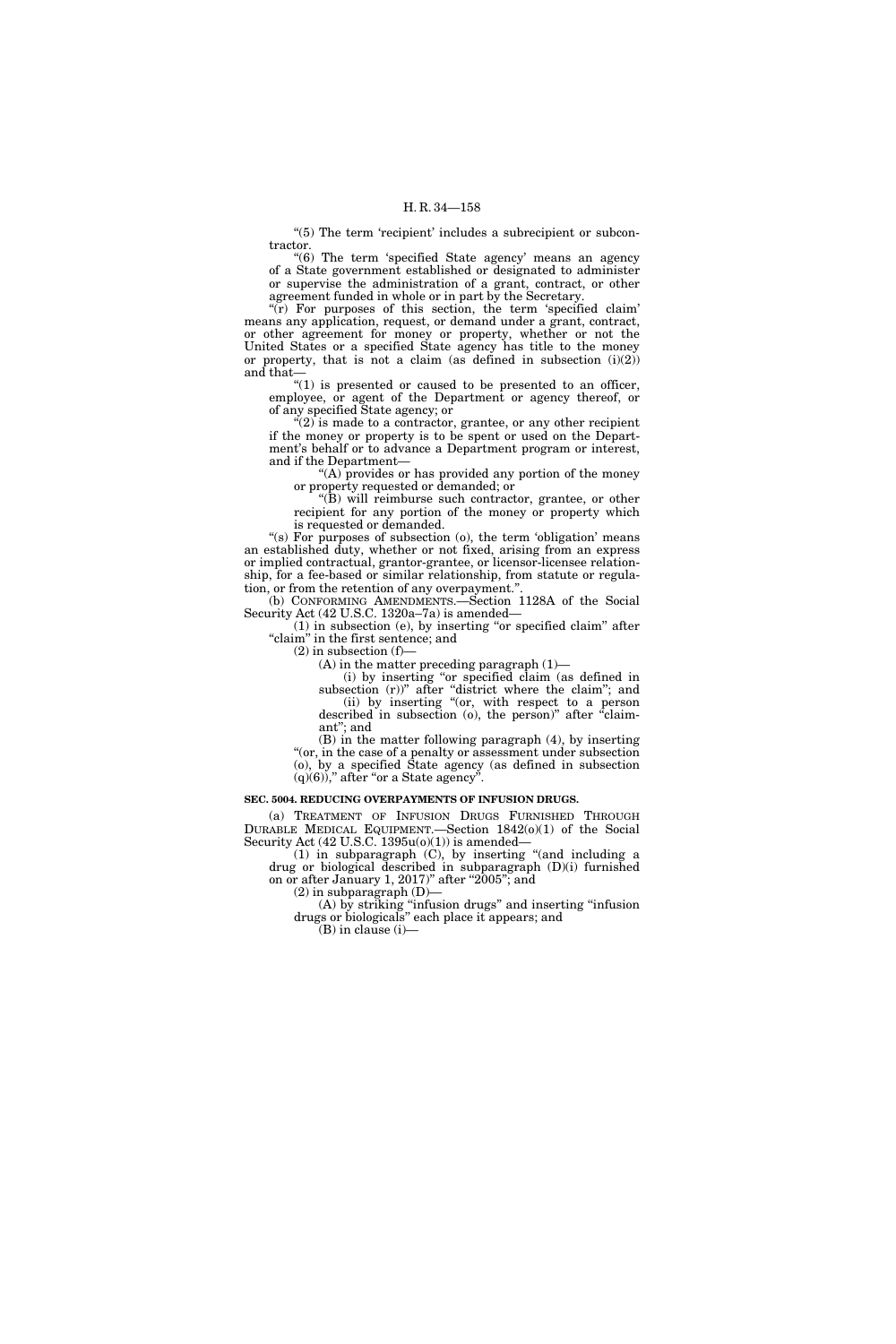(i) by striking "2004" and inserting "2004, and before January 1, 2017''; and

(ii) by striking "for such drug".

(b) NONINCLUSION OF DME INFUSION DRUGS UNDER DME COMPETITIVE ACQUISITION PROGRAMS.—

(1) IN GENERAL.—Section 1847(a)(2)(A) of the Social Security Act (42 U.S.C. 1395w-3(a)(2)(A)) is amended-

(A) by striking "and excluding" and inserting ", excluding''; and

(B) by inserting before the period at the end the following: ", and excluding drugs and biologicals described in section  $1842(o)(1)(D)$ ".

(2) CONFORMING AMENDMENT.—Section  $1842(0)(1)(D)(ii)$  of the Social Security Act (42 U.S.C. 1395u(o)(1)(D)(ii)) is amended by striking "2007" and inserting "2007, and before the date of the enactment of the 21st Century Cures Act.''.

# **SEC. 5005. INCREASING OVERSIGHT OF TERMINATION OF MEDICAID PROVIDERS.**

(a) INCREASED OVERSIGHT AND REPORTING.—

(1) STATE REPORTING REQUIREMENTS.—Section 1902(kk) of the Social Security Act (42 U.S.C. 1396a(kk)) is amended— (A) by redesignating paragraph (8) as paragraph (9);

and

(B) by inserting after paragraph (7) the following new paragraph:

''(8) PROVIDER TERMINATIONS.—

''(A) IN GENERAL.—Beginning on July 1, 2018, in the case of a notification under subsection  $(a)(41)$  with respect to a termination for a reason specified in section 455.101 of title 42, Code of Federal Regulations (as in effect on November 1, 2015) or for any other reason specified by the Secretary, of the participation of a provider of services or any other person under the State plan (or under a waiver of the plan), the State, not later than 30 days after the effective date of such termination, submits to the Secretary with respect to any such provider or person, as appropriate—

(i) the name of such provider or person;

"(ii) the provider type of such provider or person; "(iii) the specialty of such provider's or person's practice;

"(iv) the date of birth, Social Security number, national provider identifier (if applicable), Federal taxpayer identification number, and the State license or certification number of such provider or person (if applicable);

 $f(y)$  the reason for the termination;

''(vi) a copy of the notice of termination sent to the provider or person;

"(vii) the date on which such termination is effective, as specified in the notice; and

"(viii) any other information required by the Secretary.

''(B) EFFECTIVE DATE DEFINED.—For purposes of this paragraph, the term 'effective date' means, with respect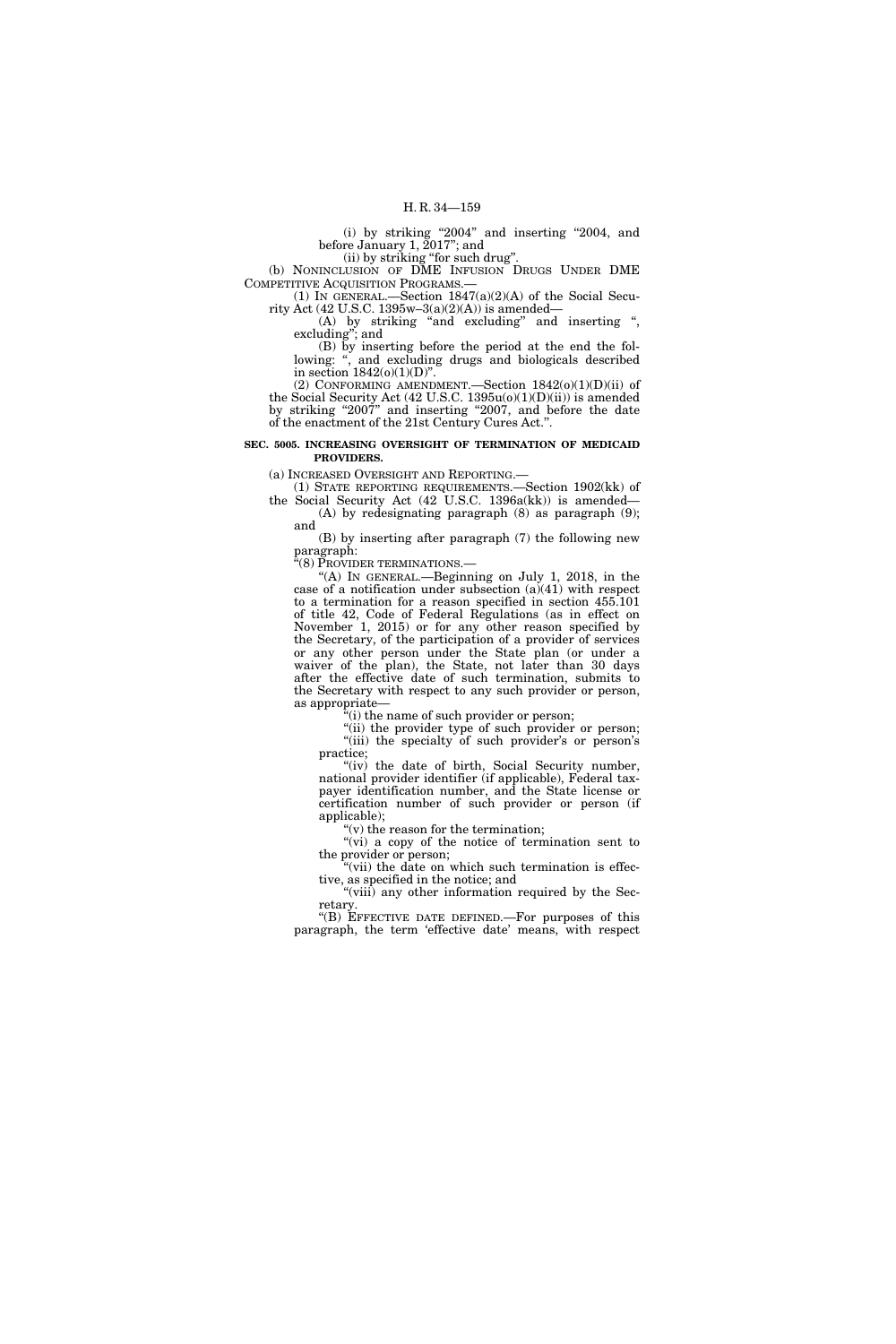to a termination described in subparagraph (A), the later of—

"(i) the date on which such termination is effective, as specified in the notice of such termination; or

''(ii) the date on which all appeal rights applicable to such termination have been exhausted or the timeline for any such appeal has expired.''.

(2) CONTRACT REQUIREMENT FOR MANAGED CARE ENTI-TIES.—Section 1932(d) of the Social Security Act (42 U.S.C.  $1396u-2(d)$  is amended by adding at the end the following new paragraph:

"(5) CONTRACT REQUIREMENT FOR MANAGED CARE ENTI-TIES.—With respect to any contract with a managed care entity under section  $1903(m)$  or  $1905(t)(3)$  (as applicable), no later than July 1, 2018, such contract shall include a provision that providers of services or persons terminated (as described in section 1902(kk)(8)) from participation under this title, title XVIII, or title XXI shall be terminated from participating under this title as a provider in any network of such entity that serves individuals eligible to receive medical assistance under this title.''.

(3) TERMINATION NOTIFICATION DATABASE.—Section 1902 of the Social Security Act (42 U.S.C. 1396a) is amended by adding at the end the following new subsection:

''(ll) TERMINATION NOTIFICATION DATABASE.—In the case of a provider of services or any other person whose participation under this title or title XXI is terminated (as described in subsection (kk)(8)), the Secretary shall, not later than 30 days after the date on which the Secretary is notified of such termination under subsection (a)(41) (as applicable), review such termination and, if the Secretary determines appropriate, include such termination in any database or similar system developed pursuant to section 6401(b)(2) of the Patient Protection and Affordable Care Act (42 U.S.C. 1395cc note; Public Law 111–148).''.

(4) NO FEDERAL FUNDS FOR ITEMS AND SERVICES FURNISHED BY TERMINATED PROVIDERS.—Section 1903 of the Social Security Act (42 U.S.C. 1396b) is amended—

 $(A)$  in subsection  $(i)(2)$ 

(i) in subparagraph (A), by striking the comma at the end and inserting a semicolon;

(ii) in subparagraph (B), by striking "or" at the end; and

(iii) by adding at the end the following new subparagraph:

"(D) beginning on July 1, 2018, under the plan by any provider of services or person whose participation in the State plan is terminated (as described in section  $1902(kk)(8)$  after the date that is 60 days after the date on which such termination is included in the database or other system under section 1902(ll); or''; and

(B) in subsection (m), by inserting after paragraph (2) the following new paragraph:

''(3) No payment shall be made under this title to a State with respect to expenditures incurred by the State for payment for services provided by a managed care entity (as defined under section 1932(a)(1)) under the State plan under this title (or under a waiver of the plan) unless the State—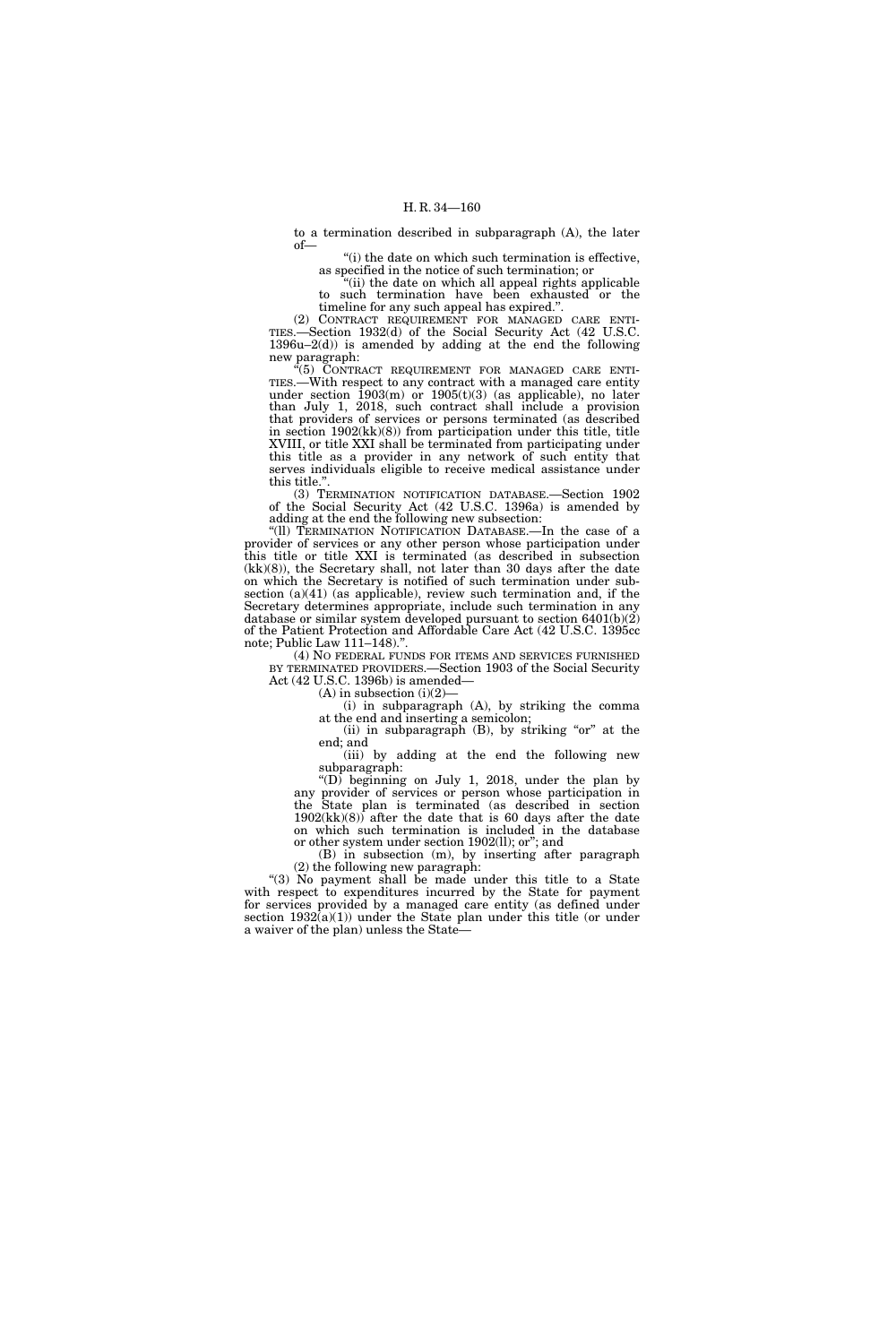"(A) beginning on July 1, 2018, has a contract with such entity that complies with the requirement specified in section  $1932(d)(5)$ ; and

" $(B)$  beginning on January 1, 2018, complies with the requirement specified in section  $1932(d)(6)(A)$ .".

(5) DEVELOPMENT OF UNIFORM TERMINOLOGY FOR REASONS FOR PROVIDER TERMINATION.—Not later than July 1, 2017, the Secretary of Health and Human Services shall, in consultation with the heads of State agencies administering State Medicaid plans (or waivers of such plans), issue regulations establishing uniform terminology to be used with respect to specifying reasons under subparagraph  $(A)(v)$  of paragraph  $(8)$  of section  $1902(kk)$  of the Social Security Act (42 U.S.C. 1396a(kk)), as added by paragraph (1), for the termination (as described in such paragraph  $(\overline{8})$  of the participation of certain providers in the Medicaid program under title XIX of such Act or the Children's Health Insurance Program under title XXI of such Act.

(6) CONFORMING AMENDMENT.—Section 1902(a)(41) of the Social Security Act (42 U.S.C. 1396a(a)(41)) is amended by striking "provide that whenever" and inserting "provide, in accordance with subsection (kk)(8) (as applicable), that whenever''.

(b) INCREASING AVAILABILITY OF MEDICAID PROVIDER INFORMA-TION.—

(1) FFS PROVIDER ENROLLMENT.—Section 1902(a) of the Social Security Act (42 U.S.C. 1396a(a)) is amended by inserting after paragraph (77) the following new paragraph:

 $(78)$  provide that, not later than January 1, 2017, in the case of a State that pursuant to its State plan or waiver of the plan for medical assistance pays for medical assistance on a fee-for-service basis, the State shall require each provider furnishing items and services to, or ordering, prescribing, referring, or certifying eligibility for, services for individuals eligible to receive medical assistance under such plan to enroll with the State agency and provide to the State agency the provider's identifying information, including the name, specialty, date of birth, Social Security number, national provider identifier (if applicable), Federal taxpayer identification number, and the State license or certification number of the provider (if applicable);''.

(2) MANAGED CARE PROVIDER ENROLLMENT.—Section 1932(d) of the Social Security Act (42 U.S.C. 1396u–2(d)), as amended by subsection (a)(2), is amended by adding at the end the following new paragraph:

"(6) ENROLLMENT OF PARTICIPATING PROVIDERS.-

''(A) IN GENERAL.—Beginning not later than January 1, 2018, a State shall require that, in order to participate as a provider in the network of a managed care entity that provides services to, or orders, prescribes, refers, or certifies eligibility for services for, individuals who are eligible for medical assistance under the State plan under this title (or under a waiver of the plan) and who are enrolled with the entity, the provider is enrolled consistent with section 1902(kk) with the State agency administering the State plan under this title. Such enrollment shall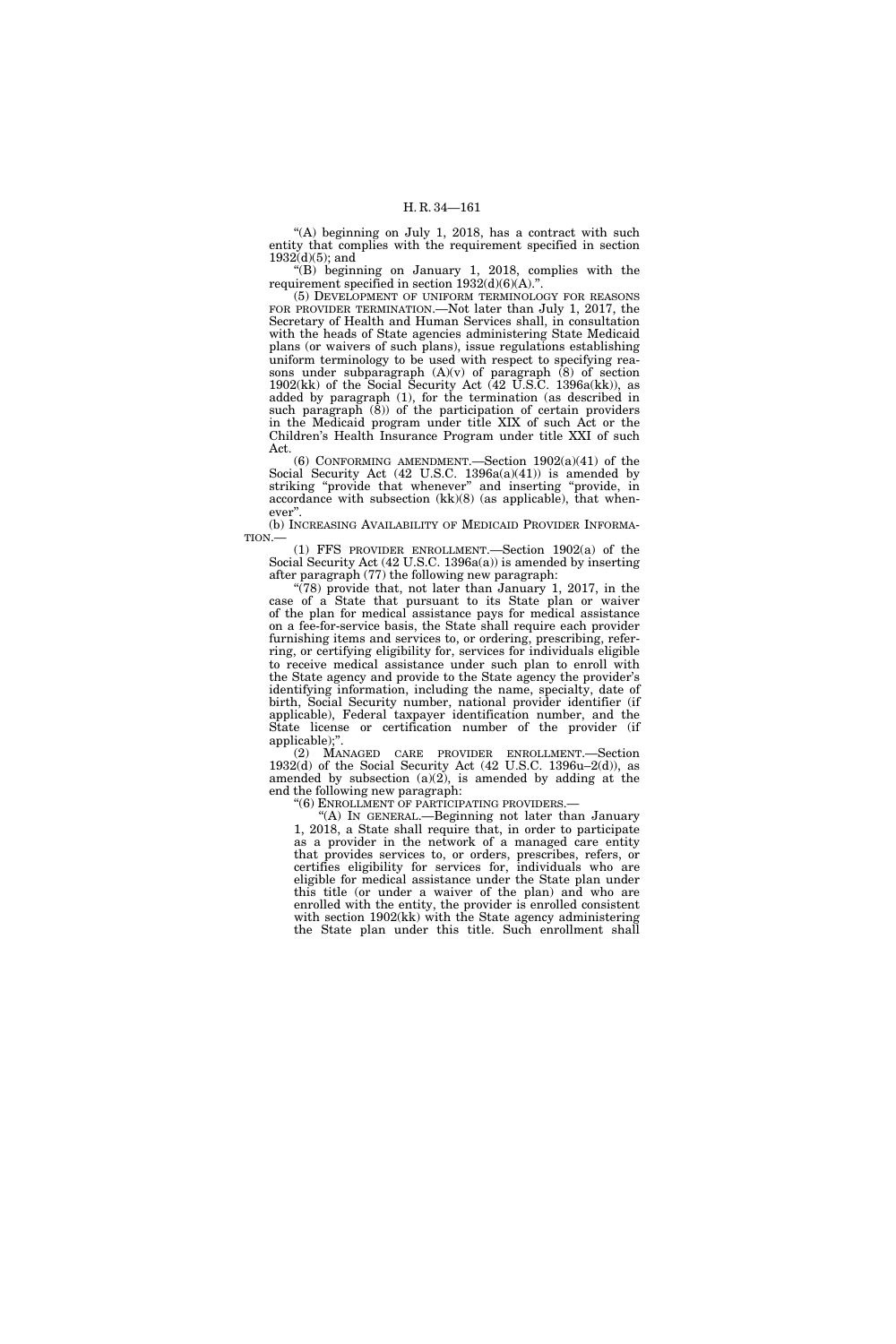include providing to the State agency the provider's identifying information, including the name, specialty, date of birth, Social Security number, national provider identifier, Federal taxpayer identification number, and the State license or certification number of the provider.

''(B) RULE OF CONSTRUCTION.—Nothing in subparagraph (A) shall be construed as requiring a provider described in such subparagraph to provide services to individuals who are not enrolled with a managed care entity under this title.

(c) COORDINATION WITH CHIP.—

(1) IN GENERAL.—Section 2107(e)(1) of the Social Security Act (42 U.S.C. 1397gg(e)(1)) is amended—

(A) by redesignating subparagraphs (B), (C), (D), (E), (F), (G), (H), (I), (J), (K), (L), (M), (N), and (O) as subparagraphs (D), (E), (F), (G), (H), (I), (J), (K), (M), (N), (O),  $(P)$ ,  $(Q)$ , and  $(R)$ , respectively;

(B) by inserting after subparagraph (A) the following new subparagraphs:

"(B) Section  $1902(a)(39)$  (relating to termination of participation of certain providers). ''(C) Section 1902(a)(78) (relating to enrollment of pro-

viders participating in State plans providing medical assistance on a fee-for-service basis).'';

(C) by inserting after subparagraph (K) (as redesignated by subparagraph (A)) the following new subparagraph:

"(L) Section  $1903(m)(3)$  (relating to limitation on payment with respect to managed care).''; and

(D) in subparagraph (P) (as redesignated by subparagraph  $(A)$ ), by striking " $(a)(2)(C)$  and  $(h)$ " and inserting  $\mathcal{C}(a)(2)(C)$  (relating to Indian enrollment), (d)(5) (relating to contract requirement for managed care entities),  $(d)(6)$ (relating to enrollment of providers participating with a managed care entity), and (h) (relating to special rules with respect to Indian enrollees, Indian health care providers, and Indian managed care entities)''.

(2) EXCLUDING FROM MEDICAID PROVIDERS EXCLUDED FROM CHIP.—Section 1902(a)(39) of the Social Security Act (42 U.S.C.  $1396a(a)(39)$  is amended by striking "title XVIII or any other State plan under this title'' and inserting ''title XVIII, any other State plan under this title (or waiver of the plan), or any State child health plan under title XXI (or waiver of the plan) and such termination is included by the Secretary in any database or similar system developed pursuant to section 6401(b)(2) of the Patient Protection and Affordable Care Act''.

(d) RULE OF CONSTRUCTION.—Nothing in this section shall be construed as changing or limiting the appeal rights of providers or the process for appeals of States under the Social Security Act.

(e) OIG REPORT.—Not later than March 31, 2020, the Inspector General of the Department of Health and Human Services shall submit to Congress a report on the implementation of the amendments made by this section. Such report shall include the following:

(1) An assessment of the extent to which providers who are included under subsection (ll) of section 1902 of the Social Security Act (42 U.S.C. 1396a) (as added by subsection (a)(3))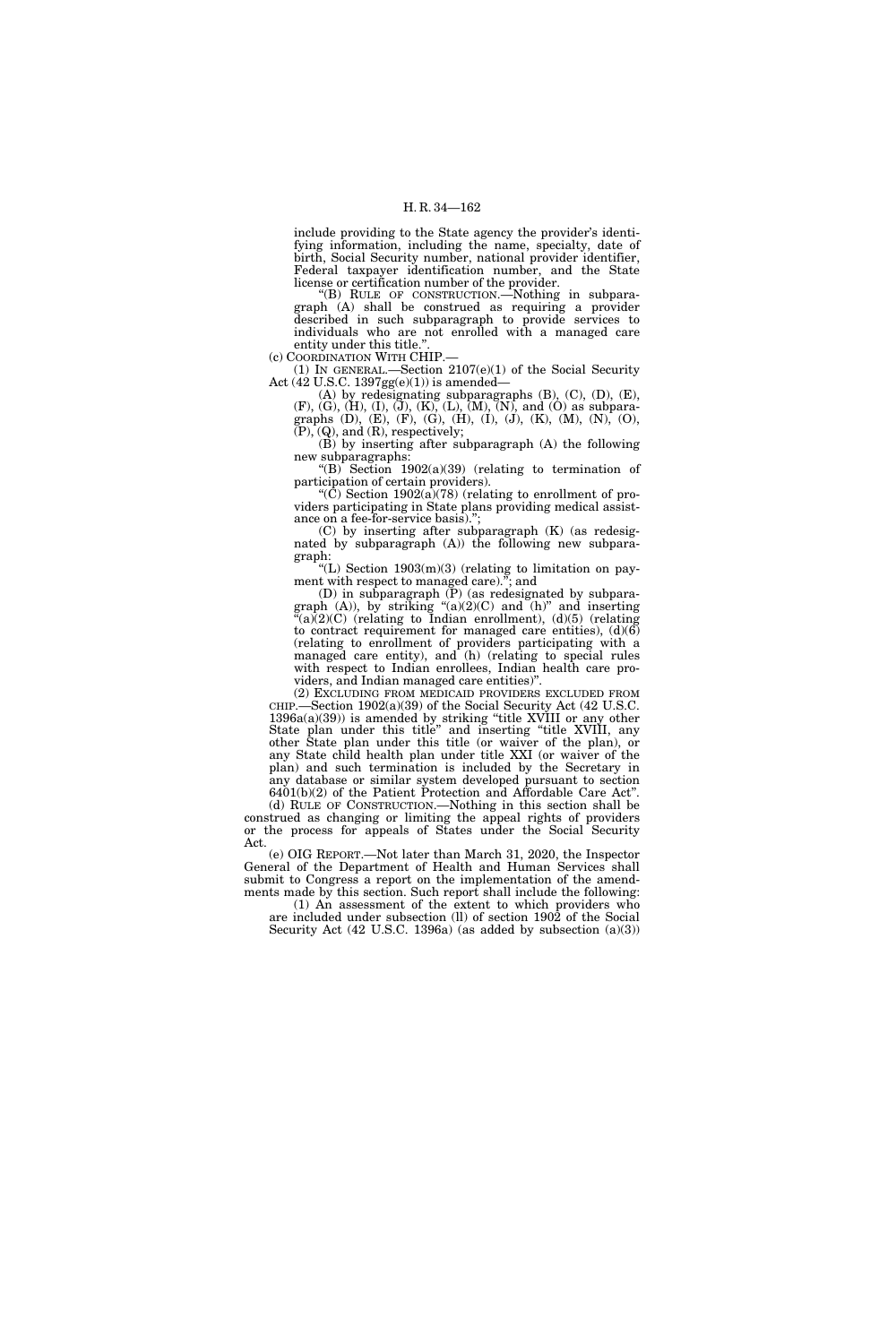in the database or similar system referred to in such subsection are terminated (as described in paragraph (8) of subsection  $(kk)$  of such section, as added by subsection  $(a)(1)$  from participation in all State plans under title XIX of such Act (or waivers of such plans).

(2) Information on the amount of Federal financial participation paid to States under section 1903 of such Act in violation of the limitation on such payment specified in subparagraph (D) of subsection (i)(2) of such section and paragraph (3) of subsection (m) of such section, as added by subsection (a)(4).

(3) An assessment of the extent to which contracts with managed care entities under title XIX of such Act comply with the requirement specified in paragraph (5) of section  $1932(d)$  of such Act, as added by subsection (a)(2).

(4) An assessment of the extent to which providers have been enrolled under section  $1902(a)(78)$  or  $1932(\tilde{d})(6)(A)$  of such Act (42 U.S.C. 1396a(a)(78), 1396u–2(d)(6)(A)) with State agencies administering State plans under title XIX of such Act (or waivers of such plans).

## **SEC. 5006. REQUIRING PUBLICATION OF FEE-FOR-SERVICE PROVIDER DIRECTORY.**

(a) IN GENERAL.—Section 1902(a) of the Social Security Act (42 U.S.C. 1396a(a)) is amended—

 $(1)$  in paragraph  $(81)$ , by striking "and" at the end;

(2) in paragraph (82), by striking the period at the end and inserting ''; and''; and

(3) by inserting after paragraph (82) the following new paragraph:

" $(83)$  provide that, not later than January 1, 2017, in the case of a State plan (or waiver of the plan) that provides medical assistance on a fee-for-service basis or through a primary care case-management system described in section  $1915(b)(1)$  (other than a primary care case management entity (as defined by the Secretary)), the State shall publish (and update on at least an annual basis) on the public website of the State agency administering the State plan, a directory of the physicians described in subsection (mm) and, at State option, other providers described in such subsection that— ''(A) includes—

''(i) with respect to each such physician or provider—

''(I) the name of the physician or provider;

''(II) the specialty of the physician or provider; ''(III) the address at which the physician or provider provides services; and

" $(IV)^T$  the telephone number of the physician or provider; and

"(ii) with respect to any such physician or provider participating in such a primary care case-management system, information regarding—

''(I) whether the physician or provider is accepting as new patients individuals who receive medical assistance under this title; and

"(II) the physician's or provider's cultural and linguistic capabilities, including the languages spoken by the physician or provider or by the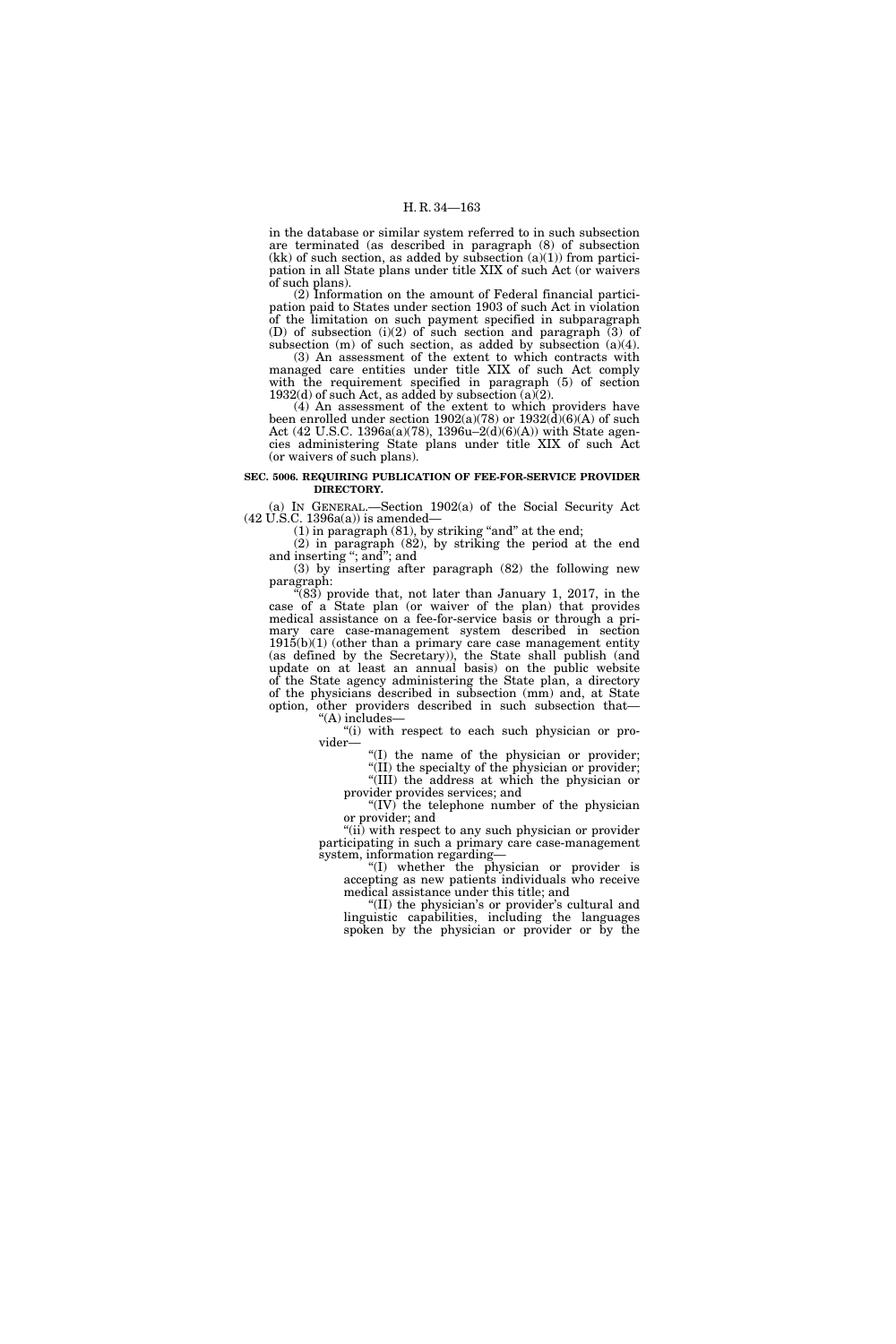skilled medical interpreter providing interpretation services at the physician's or provider's office; and

''(B) may include, at State option, with respect to each such physician or provider—

"(i) the Internet website of such physician or provider; or

"(ii) whether the physician or provider is accepting as new patients individuals who receive medical assistance under this title.''.

(b) DIRECTORY PHYSICIAN OR PROVIDER DESCRIBED.—Section 1902 of the Social Security Act (42 U.S.C. 1396a), as amended by section  $5005(a)(3)$ , is further amended by adding at the end the following new subsection:

'(mm) DIRECTORY PHYSICIAN OR PROVIDER DESCRIBED.—A physician or provider described in this subsection is—

" $(1)$  in the case of a physician or provider of a provider type for which the State agency, as a condition on receiving payment for items and services furnished by the physician or provider to individuals eligible to receive medical assistance under the State plan, requires the enrollment of the physician or provider with the State agency, a physician or a provider that—

''(A) is enrolled with the agency as of the date on which the directory is published or updated (as applicable) under subsection  $(a)(83)$ ; and

''(B) received payment under the State plan in the 12-month period preceding such date; and

"(2) in the case of a physician or provider of a provider type for which the State agency does not require such enrollment, a physician or provider that received payment under the State plan (or a waiver of the plan) in the 12-month period preceding the date on which the directory is published or updated (as applicable) under subsection (a)(83).''.

(c) RULE OF CONSTRUCTION.—

(1) IN GENERAL.—The amendment made by subsection (a) shall not be construed to apply in the case of a State (as defined for purposes of title  $XIX$  of the Social Security Act) in which all the individuals enrolled in the State plan under such title (or under a waiver of such plan), other than individuals described in paragraph (2), are enrolled with a medicaid managed care organization (as defined in section  $1903(m)(1)(A)$ of such Act  $(42$  U.S.C. 1396b $(m)(1)(A))$ , including prepaid inpatient health plans and prepaid ambulatory health plans (as defined by the Secretary of Health and Human Services).

(2) INDIVIDUALS DESCRIBED.—An individual described in this paragraph is an individual who is an Indian (as defined in section 4 of the Indian Health Care Improvement Act (25 U.S.C. 1603)) or an Alaska Native.

(d) EXCEPTION FOR STATE LEGISLATION.—In the case of a State plan under title XIX of the Social Security Act (42 U.S.C. 1396 et seq.), which the Secretary of Health and Human Services determines requires State legislation in order for the respective plan to meet one or more additional requirements imposed by amendments made by this section, the respective plan shall not be regarded as failing to comply with the requirements of such title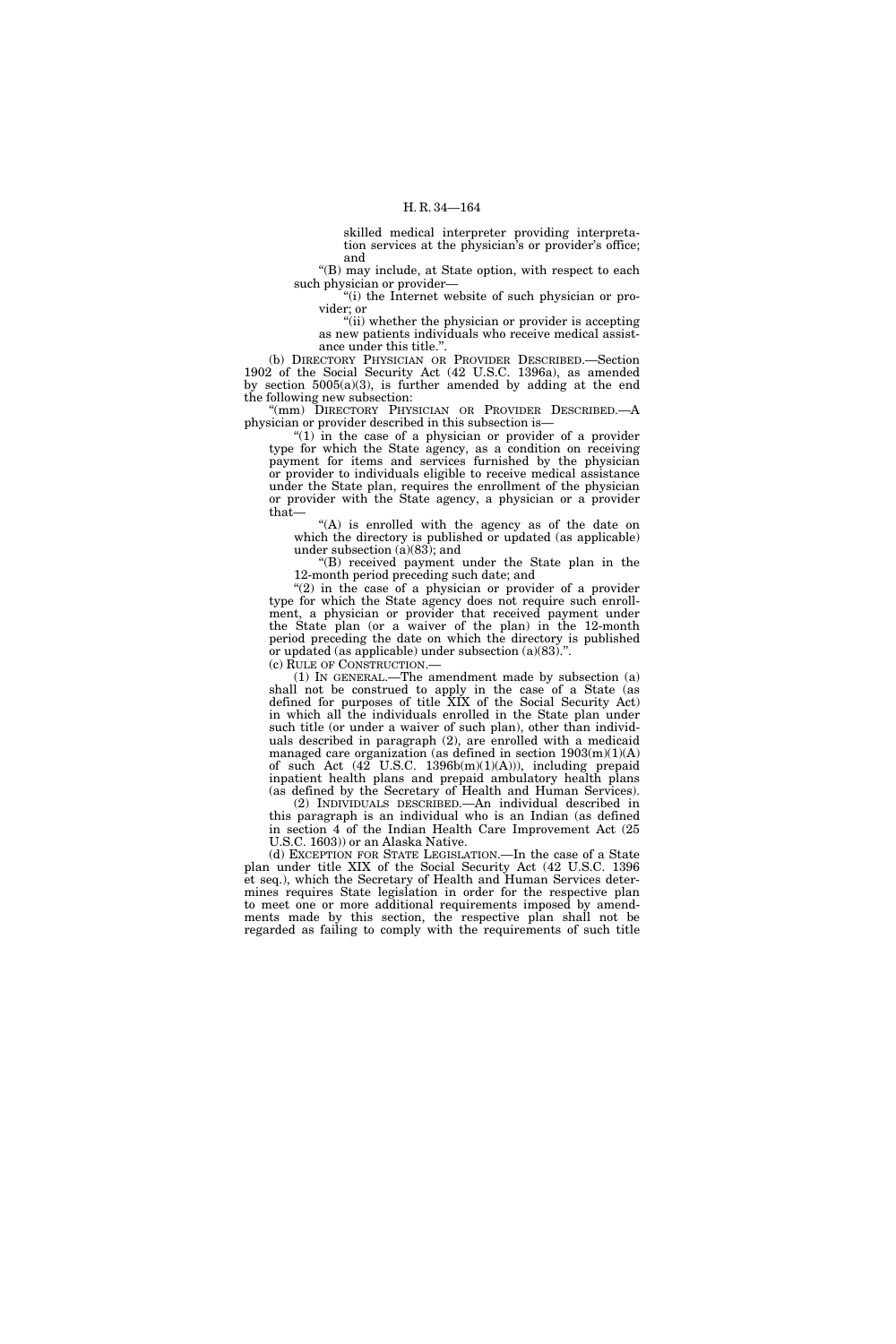solely on the basis of its failure to meet such an additional requirement before the first day of the first calendar quarter beginning after the close of the first regular session of the State legislature that begins after the date of enactment of this Act. For purposes of the previous sentence, in the case of a State that has a 2 year legislative session, each year of the session shall be considered to be a separate regular session of the State legislature.

# **SEC. 5007. FAIRNESS IN MEDICAID SUPPLEMENTAL NEEDS TRUSTS.**

(a) IN GENERAL.—Section  $1917(d)(4)(A)$  of the Social Security Act (42 U.S.C. 1396p(d)(4)(A)) is amended by inserting "the individual,'' after ''for the benefit of such individual by''.

(b) EFFECTIVE DATE.—The amendment made by subsection (a) shall apply to trusts established on or after the date of the enactment of this Act.

## **SEC. 5008. ELIMINATING FEDERAL FINANCIAL PARTICIPATION WITH RESPECT TO EXPENDITURES UNDER MEDICAID FOR AGENTS USED FOR COSMETIC PURPOSES OR HAIR GROWTH.**

(a) IN GENERAL.—Section 1903(i)(21) of the Social Security Act  $(42 \text{ U.S.C. } 1396b(i)(21))$  is amended by inserting "section  $1927(d)(2)(C)$  (relating to drugs when used for cosmetic purposes or hair growth), except where medically necessary, and'' after ''drugs described in''.

(b) EFFECTIVE DATE.—The amendment made by subsection (a) shall apply with respect to calendar quarters beginning on or after the date of the enactment of this Act.

# **SEC. 5009. AMENDMENT TO THE PREVENTION AND PUBLIC HEALTH FUND.**

Section 4002(b) of the Patient Protection and Affordable Care Act (42 U.S.C. 300u–11(b)) is amended—

(1) in paragraph (3), by striking ''\$1,250,000,000'' and inserting ''\$900,000,000'';

(2) in paragraph (4), by striking ''\$1,500,000,000'' and inserting ''\$1,000,000,000''; and (3) by striking paragraph (5) and inserting the following:

"(5) for fiscal year  $20\overline{2}2$ ,  $$1,500,000,000;$ 

''(6) for fiscal year 2023, \$1,000,000,000;

''(7) for fiscal year 2024, \$1,700,000,000; and

"(8) for fiscal year 2025 and each fiscal year thereafter, \$2,000,000,000.''.

## **SEC. 5010. STRATEGIC PETROLEUM RESERVE DRAWDOWN.**

(a) DRAWDOWN AND SALE.—

(1) IN GENERAL.—Notwithstanding section 161 of the Energy Policy and Conservation Act (42 U.S.C. 6241), except as provided in subsections (b) and (c), the Secretary of Energy shall drawdown and sell from the Strategic Petroleum Reserve—

(A) 10,000,000 barrels of crude oil during fiscal year 2017;

(B) 9,000,000 barrels of crude oil during fiscal year 2018; and

(C) 6,000,000 barrels of crude oil during fiscal year 2019.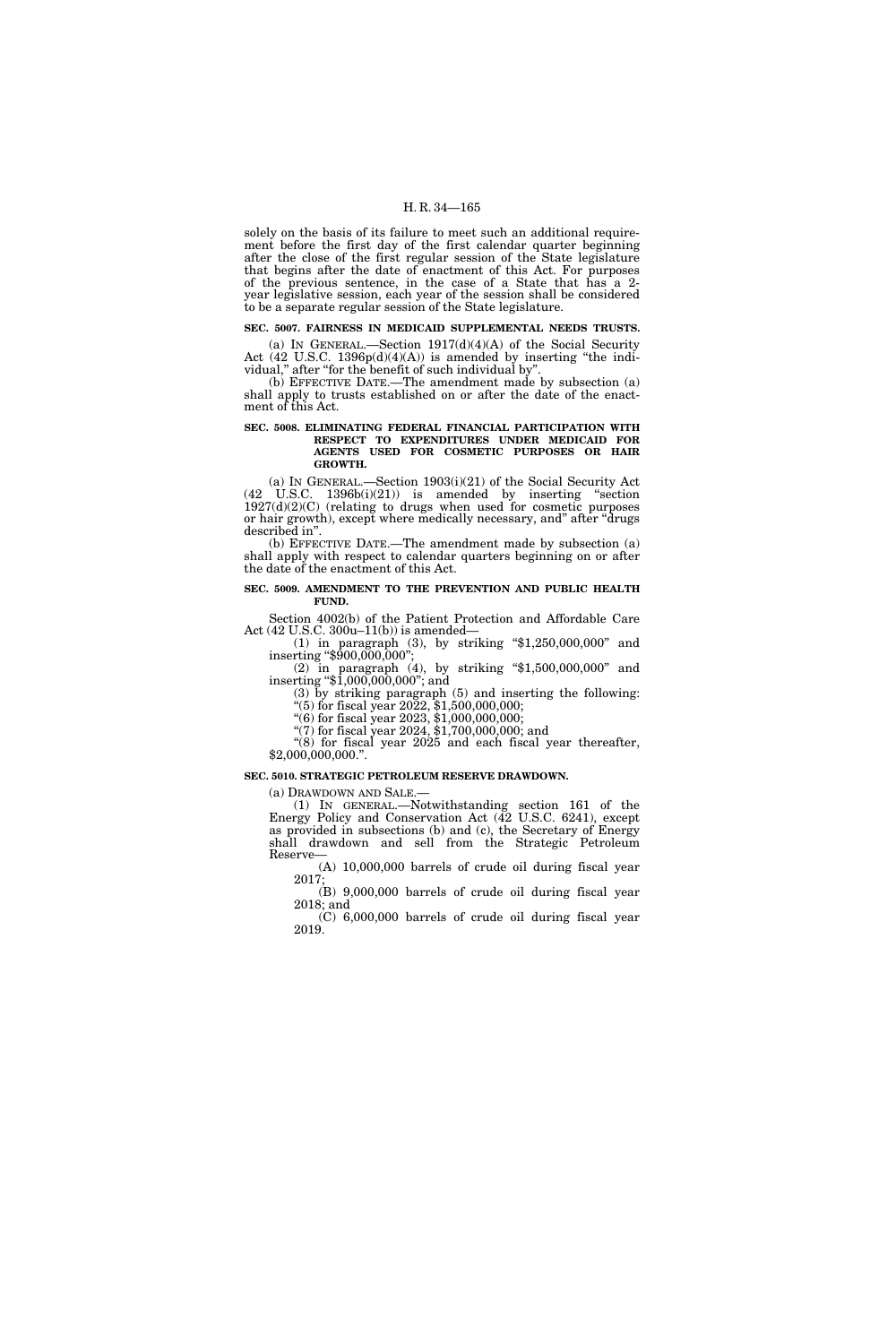(2) DEPOSIT OF AMOUNTS RECEIVED FROM SALE.—Amounts received from a sale under paragraph (1) shall be deposited in the general fund of the Treasury during the fiscal year in which the sale occurs.

(b) EMERGENCY PROTECTION.—The Secretary shall not draw down and sell crude oil under this section in quantities that would limit the authority to sell petroleum products under section 161(h) of the Energy Policy and Conservation Act (42 U.S.C. 6241(h)) in the full quantity authorized by that subsection.

(c) STRATEGIC PETROLEUM DRAWDOWN LIMITATIONS.—Subparagraphs (C) and (D) of section 161(h)(2) of the Energy Policy and Conservation Act  $(42 \text{ U.S.C. } 6241(h)(2)(\text{C})$  and  $(\text{D}))$  are both amended by striking ''500,000,000'' and inserting ''450,000,000''. **SEC. 5011. RESCISSION OF PORTION OF ACA TERRITORY FUNDING.** 

Of the unobligated amounts available under section  $1323(c)(1)$ of the Patient Protection and Affordable Care Act (42 U.S.C.  $18043(c)(1)$ , \$464,000,000 is rescinded immediately upon the date

# **SEC. 5012. MEDICARE COVERAGE OF HOME INFUSION THERAPY.**

(a) IN GENERAL.—Section 1861 of the Social Security Act (42 U.S.C. 1395x) is amended—

 $(1)$  in subsection  $(s)(2)$ 

of the enactment of this Act.

(A) by striking "and" at the end of subparagraph (EE); (B) by inserting ''and'' at the end of subparagraph (FF); and

(C) by inserting at the end the following new subparagraph:

''(GG) home infusion therapy (as defined in subsection  $(iii)(1));$ "; and

(2) by adding at the end the following new subsection: "(iii) HOME INFUSION THERAPY.—(1) The term 'home infusion therapy' means the items and services described in paragraph (2) furnished by a qualified home infusion therapy supplier (as defined in paragraph  $(3)(D)$ ) which are furnished in the individual's home (as defined in paragraph  $(3)(B)$ ) to an individual-

"(A) who is under the care of an applicable provider (as defined in paragraph (3)(A)); and

''(B) with respect to whom a plan prescribing the type, amount, and duration of infusion therapy services that are to be furnished such individual has been established by a physician (as defined in subsection  $(r)(1)$ ) and is periodically reviewed by a physician (as so defined) in coordination with the furnishing of home infusion drugs (as defined in paragraph  $(3)(C)$  under part B.

 $\sqrt{\hat{f}(2)}$  The items and services described in this paragraph are the following:

"(A) Professional services, including nursing services, furnished in accordance with the plan.

''(B) Training and education (not otherwise paid for as durable medical equipment (as defined in subsection (n)), remote monitoring, and monitoring services for the provision of home infusion therapy and home infusion drugs furnished by a qualified home infusion therapy supplier.

''(3) For purposes of this subsection: "(A) The term 'applicable provider' means—

''(i) a physician;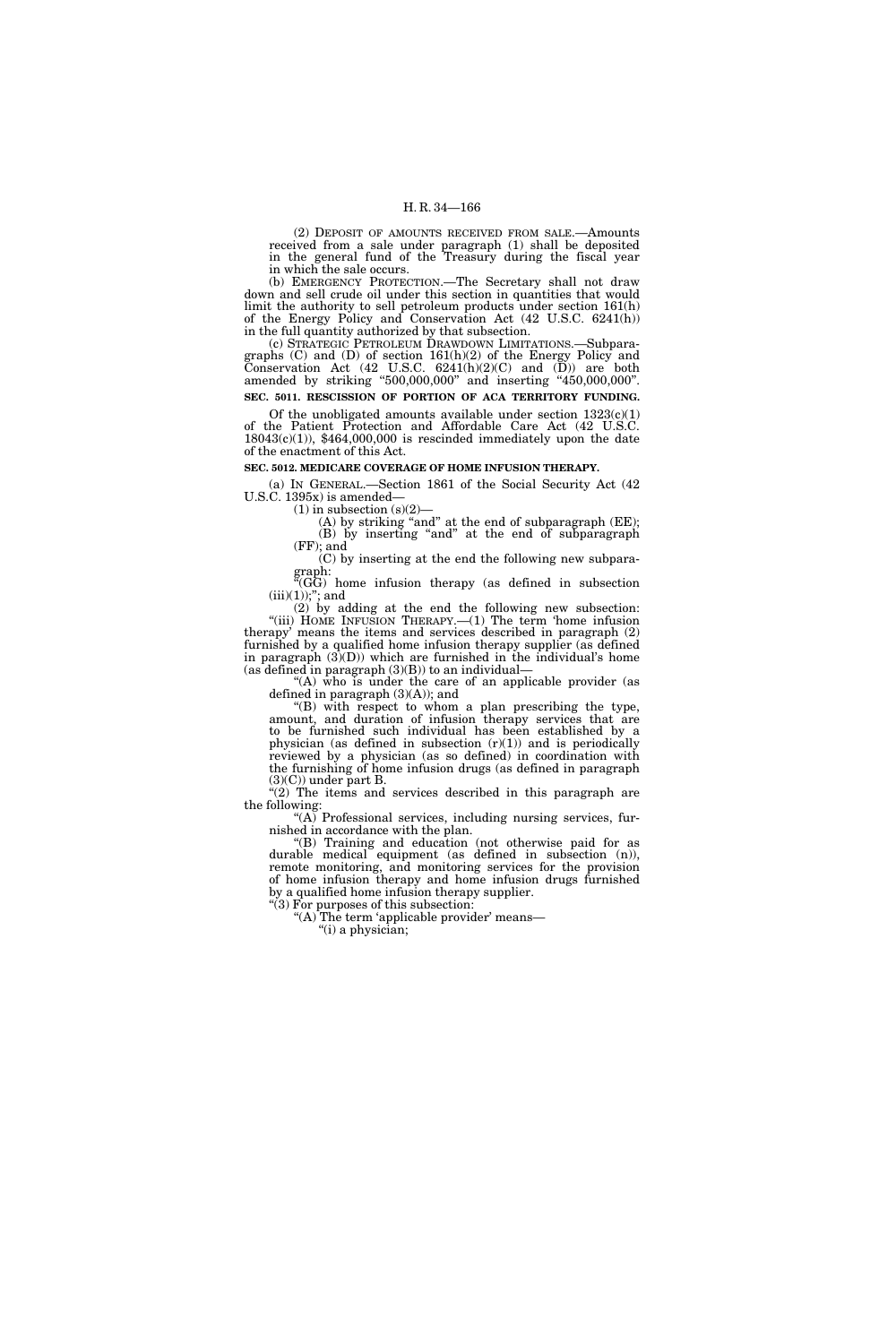"(ii) a nurse practitioner; and

''(iii) a physician assistant.

"(B) The term 'home' means a place of residence used as the home of an individual (as defined for purposes of subsection  $(n)$ ).

''(C) The term 'home infusion drug' means a parenteral drug or biological administered intravenously, or subcutaneously for an administration period of 15 minutes or more, in the home of an individual through a pump that is an item of durable medical equipment (as defined in subsection (n)). Such term does not include the following:

''(i) Insulin pump systems.

''(ii) A self-administered drug or biological on a selfadministered drug exclusion list.

 $f(D)(i)$  The term 'qualified home infusion therapy supplier' means a pharmacy, physician, or other provider of services or supplier licensed by the State in which the pharmacy, physician, or provider or services or supplier furnishes items or services and that—

'(I) furnishes infusion therapy to individuals with acute or chronic conditions requiring administration of home infusion drugs;

''(II) ensures the safe and effective provision and administration of home infusion therapy on a 7-day-a-week, 24-hour-a-day basis;

''(III) is accredited by an organization designated by the Secretary pursuant to section  $\text{I}834(u)(5)$ ; and

''(IV) meets such other requirements as the Secretary determines appropriate, taking into account the standards of care for home infusion therapy established by Medicare Advantage plans under part C and in the private sector. ''(ii) A qualified home infusion therapy supplier may sub-

contract with a pharmacy, physician, provider of services, or supplier to meet the requirements of this subparagraph.''.

(b) PAYMENT AND RELATED REQUIREMENTS FOR HOME INFUSION THERAPY.—Section 1834 of the Social Security Act (42 U.S.C. 1395m), as amended by section 4011, is further amended by adding at the end the following new subsection:

"(u) PAYMENT AND RELATED REQUIREMENTS FOR HOME INFU-SION THERAPY.—<br>"(1) PAYMENT.—

''(A) SINGLE PAYMENT.—

''(i) IN GENERAL.—Subject to clause (iii) and subparagraphs (B) and (C), the Secretary shall implement a payment system under which a single payment is made under this title to a qualified home infusion therapy supplier for items and services described in subparagraphs  $(A)$  and  $(B)$  of section 1861(iii)(2)) furnished by a qualified home infusion therapy supplier (as defined in section  $1861(iii)(3)(D)$ ) in coordination with the furnishing of home infusion drugs (as defined in section 1861(iii)(3)(C)) under this part.

"(ii) UNIT OF SINGLE PAYMENT. A unit of single payment under the payment system implemented under this subparagraph is for each infusion drug administration calendar day in the individual's home. The Secretary shall, as appropriate, establish single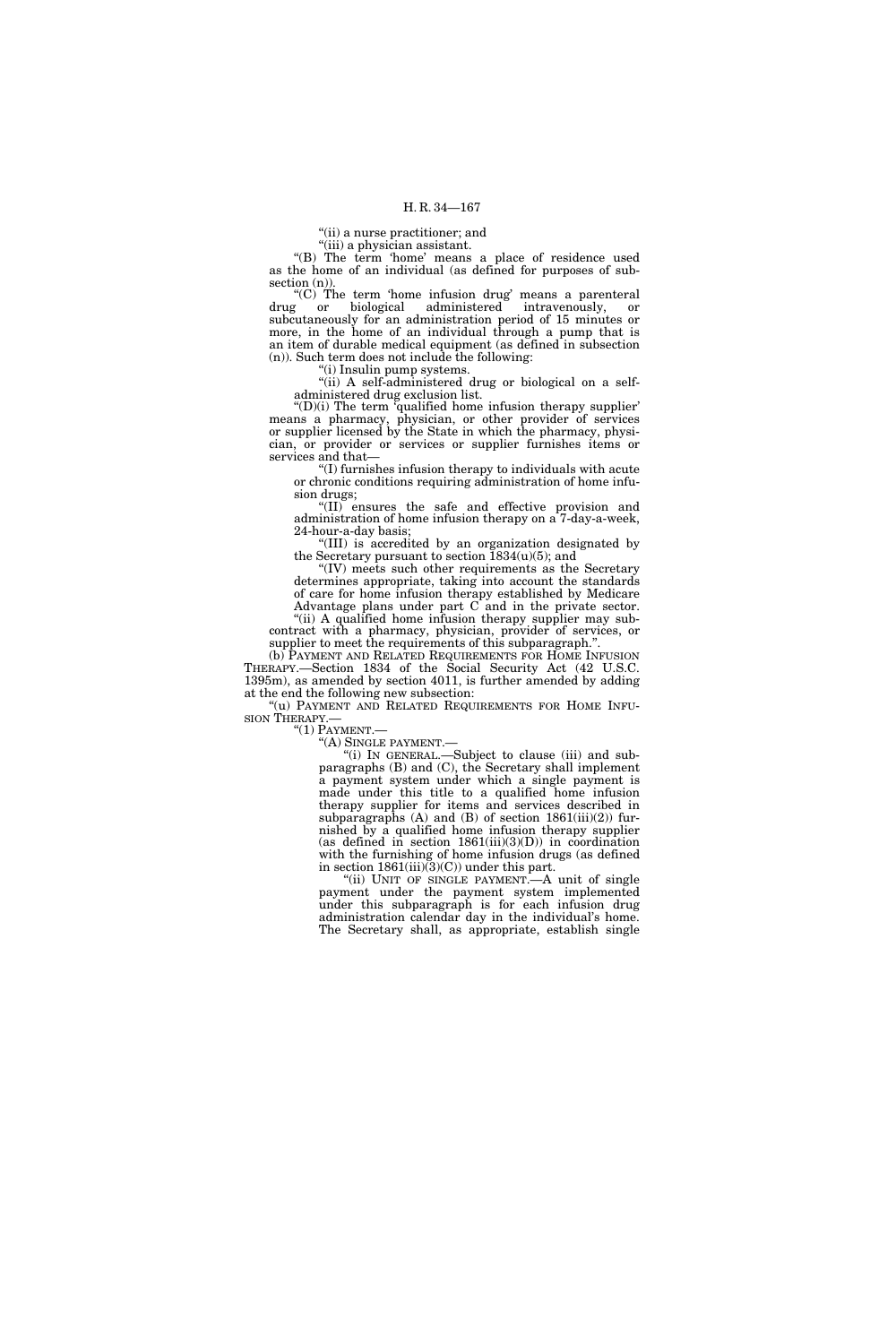payment amounts for types of infusion therapy, including to take into account variation in utilization of nursing services by therapy type.

''(iii) LIMITATION.—The single payment amount determined under this subparagraph after application of subparagraph (B) and paragraph (3) shall not exceed the amount determined under the fee schedule under section 1848 for infusion therapy services furnished in a calendar day if furnished in a physician office setting, except such single payment shall not reflect more than 5 hours of infusion for a particular therapy in a calendar day.

''(B) REQUIRED ADJUSTMENTS.—The Secretary shall adjust the single payment amount determined under subparagraph  $(A)$  for home infusion therapy services under section  $1861(iii)(1)$  to reflect other factors such as

''(i) a geographic wage index and other costs that may vary by region; and

''(ii) patient acuity and complexity of drug administration.

''(C) DISCRETIONARY ADJUSTMENTS.—

(i) IN GENERAL.—Subject to clause (ii), the Secretary may adjust the single payment amount determined under subparagraph (A) (after application of subparagraph (B)) to reflect outlier situations and other factors as the Secretary determines appropriate.

"(ii) REQUIREMENT OF BUDGET NEUTRALITY.—Any adjustment under this subparagraph shall be made in a budget neutral manner.

"(2) CONSIDERATIONS.—In developing the payment system under this subsection, the Secretary may consider the costs of furnishing infusion therapy in the home, consult with home infusion therapy suppliers, consider payment amounts for similar items and services under this part and part A, and consider payment amounts established by Medicare Advantage plans under part C and in the private insurance market for home infusion therapy (including average per treatment day payment amounts by type of home infusion therapy).

''(3) ANNUAL UPDATES.—

"(A) IN GENERAL.—Subject to subparagraph  $(B)$ , the Secretary shall update the single payment amount under this subsection from year to year beginning in 2022 by increasing the single payment amount from the prior year by the percentage increase in the Consumer Price Index for all urban consumers (United States city average) for the 12-month period ending with June of the preceding year.

''(B) ADJUSTMENT.—For each year, the Secretary shall reduce the percentage increase described in subparagraph (A) by the productivity adjustment described in section  $1886(b)(3)(B)(xi)(II)$ . The application of the preceding sentence may result in a percentage being less than 0.0 for a year, and may result in payment being less than such payment rates for the preceding year.

''(4) AUTHORITY TO APPLY PRIOR AUTHORIZATION.—The Secretary may, as determined appropriate by the Secretary, apply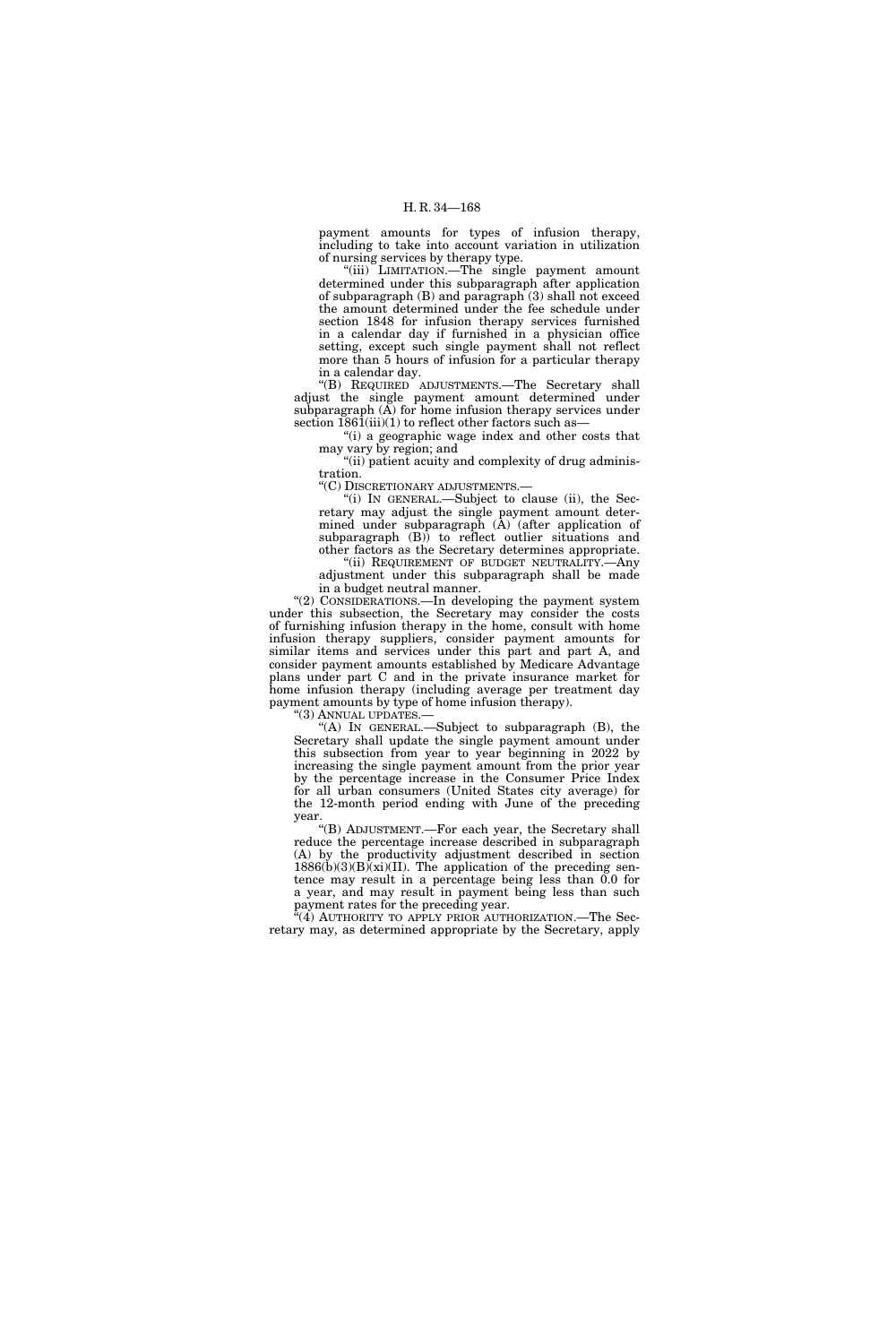prior authorization for home infusion therapy services under section  $1861(iii)(1)$ .

"(5) ACCREDITATION OF QUALIFIED HOME INFUSION THERAPY SUPPLIERS.—

''(A) FACTORS FOR DESIGNATION OF ACCREDITATION ORGANIZATIONS.—The Secretary shall consider the following factors in designating accreditation organizations under subparagraph  $(\bar{B})$  and in reviewing and modifying the list of accreditation organizations designated pursuant to subparagraph (C):

''(i) The ability of the organization to conduct timely reviews of accreditation applications.

"(ii) The ability of the organization to take into account the capacities of suppliers located in a rural area (as defined in section  $1886(d)(2)(D)$ ).

''(iii) Whether the organization has established reasonable fees to be charged to suppliers applying for accreditation.

"(iv) Such other factors as the Secretary determines appropriate.

''(B) DESIGNATION.—Not later than January 1, 2021, the Secretary shall designate organizations to accredit suppliers furnishing home infusion therapy. The list of accreditation organizations so designated may be modified pursuant to subparagraph (C).

"(C) REVIEW AND MODIFICATION OF LIST OF ACCREDITA-TION ORGANIZATIONS.—

''(i) IN GENERAL.—The Secretary shall review the list of accreditation organizations designated under subparagraph (B) taking into account the factors under subparagraph (A). Taking into account the results of such review, the Secretary may, by regulation, modify the list of accreditation organizations designated under subparagraph (B).

"(ii) SPECIAL RULE FOR ACCREDITATIONS DONE PRIOR TO REMOVAL FROM LIST OF DESIGNATED ACCREDI-TATION ORGANIZATIONS.—In the case where the Secretary removes an organization from the list of accreditation organizations designated under subparagraph (B), any supplier that is accredited by the organization during the period beginning on the date on which the organization is designated as an accreditation organization under subparagraph (B) and ending on the date on which the organization is removed from such list shall be considered to have been accredited by an organization designated by the Secretary under subparagraph (B) for the remaining period such accreditation is in effect.

''(D) RULE FOR ACCREDITATIONS MADE PRIOR TO DES-IGNATION.—In the case of a supplier that is accredited before January 1, 2021, by an accreditation organization designated by the Secretary under subparagraph (B) as of January 1, 2019, such supplier shall be considered to have been accredited by an organization designated by the Secretary under such paragraph as of January 1, 2023, for the remaining period such accreditation is in effect.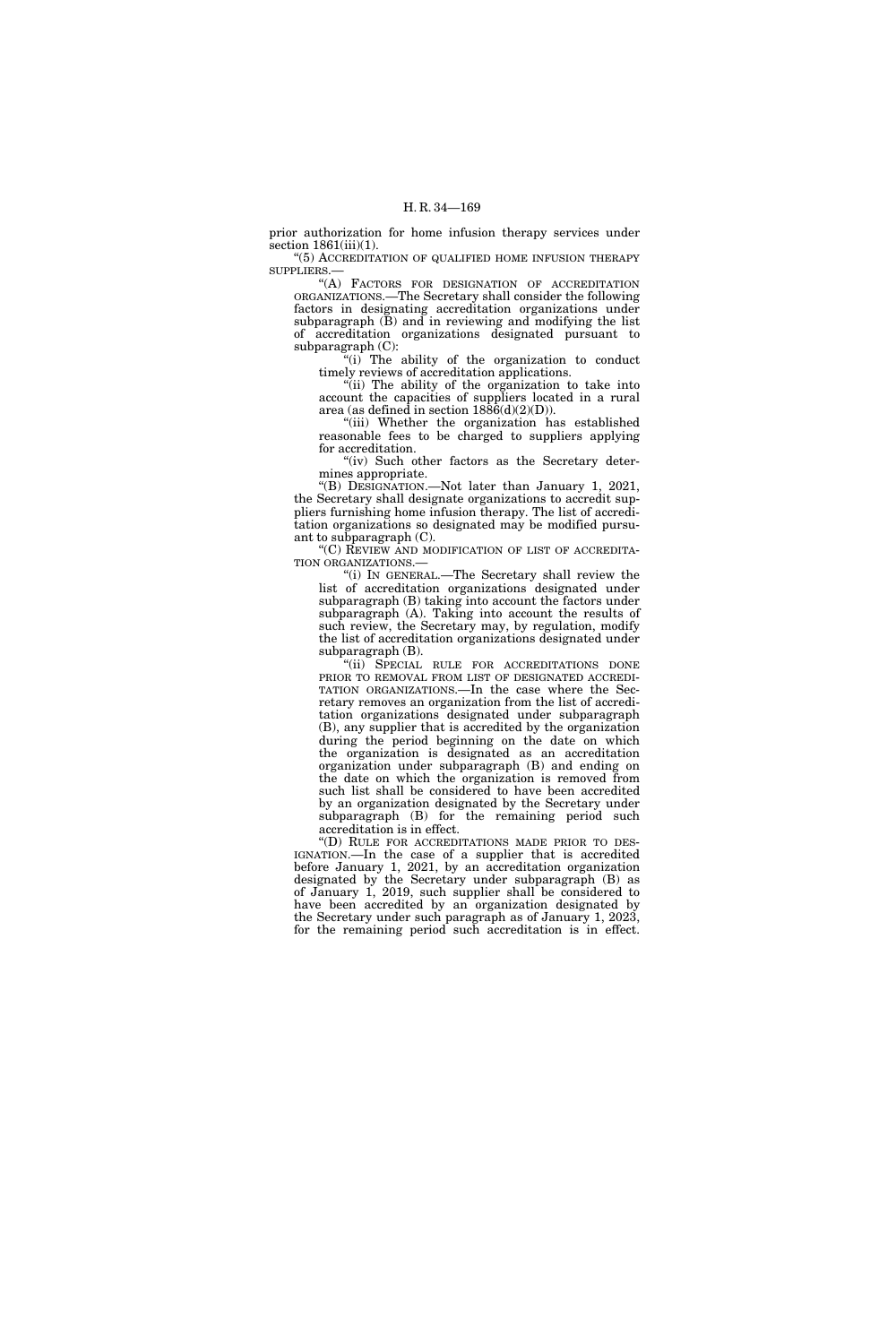"(6) NOTIFICATION OF INFUSION THERAPY OPTIONS AVAIL-ABLE PRIOR TO FURNISHING HOME INFUSION THERAPY.—Prior to the furnishing of home infusion therapy to an individual, the physician who establishes the plan described in section  $1861(iii)(1)$  for the individual shall provide notification (in a form, manner, and frequency determined appropriate by the Secretary) of the options available (such as home, physician's office, hospital outpatient department) for the furnishing of infusion therapy under this part.''. (c) CONFORMING AMENDMENTS.—

(1) PAYMENT REFERENCE.—Section 1833(a)(1) of the Social Security Act (42 U.S.C. 1395l(a)(1)) is amended—

(A) by striking "and" before "(AA)"; and

(B) by inserting before the semicolon at the end the following: ", and (BB) with respect to home infusion therapy, the amount paid shall be an amount equal to 80 percent of the lesser of the actual charge for the services or the amount determined under section 1834(u)''.

(2) DIRECT PAYMENT.—The first sentence of section 1842(b)(6) of the Social Security Act (42 U.S.C. 1395u(b)(6)) is amended—

(A) by striking "and" before "(H)"; and

(B) by inserting before the period at the end the following: ", and (I) in the case of home infusion therapy, payment shall be made to the qualified home infusion therapy supplier''.

(3) EXCLUSION FROM HOME HEALTH SERVICES.—Section  $1861(m)$  of the Social Security Act  $(42 \text{ U.S.C. } 1395x(m))$  is amended, in the first sentence, by inserting the following before the period at the end: ''and home infusion therapy (as defined in subsection  $(iii)(i)$ ".

(d) EFFECTIVE DATE.—The amendments made by this section shall apply to items and services furnished on or after January 1, 2021.

# **DIVISION B—HELPING FAMILIES IN MENTAL HEALTH CRISIS**

## **SEC. 6000. SHORT TITLE.**

This division may be cited as the ''Helping Families in Mental Health Crisis Reform Act of 2016''.

# **TITLE VI—STRENGTHENING LEADERSHIP AND ACCOUNTABILITY**

# **Subtitle A—Leadership**

# **SEC. 6001. ASSISTANT SECRETARY FOR MENTAL HEALTH AND SUB-STANCE USE.**

(a) ASSISTANT SECRETARY.—Section 501(c) of the Public Health Service Act (42 U.S.C. 290aa(c)) is amended to read as follows: "(c) ASSISTANT SECRETARY AND DEPUTY ASSISTANT SECRETARY.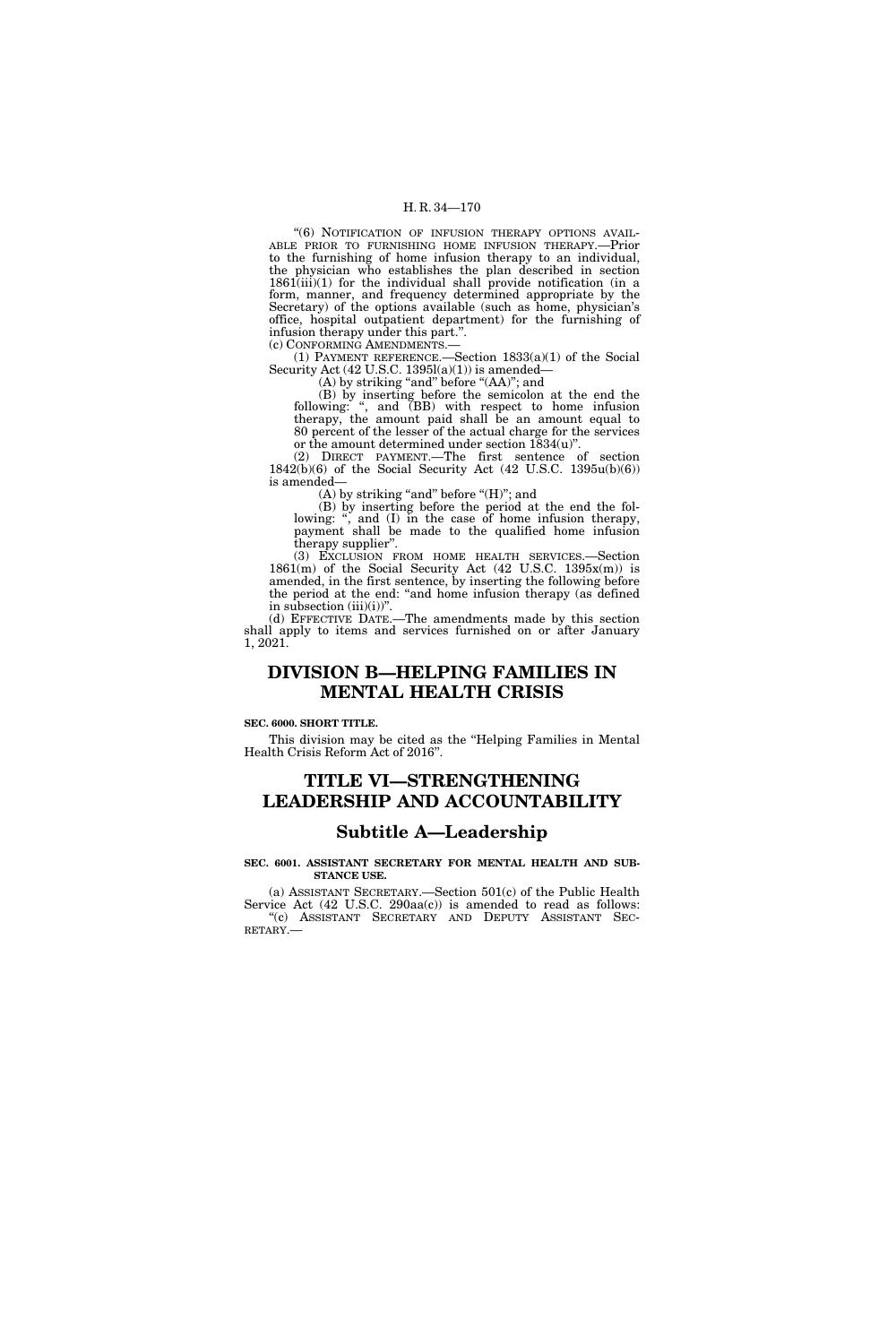''(1) ASSISTANT SECRETARY.—The Administration shall be headed by an official to be known as the Assistant Secretary for Mental Health and Substance Use (hereinafter in this title referred to as the 'Assistant Secretary') who shall be appointed by the President, by and with the advice and consent of the Senate.

''(2) DEPUTY ASSISTANT SECRETARY.—The Assistant Secretary, with the approval of the Secretary, may appoint a Deputy Assistant Secretary and may employ and prescribe the functions of such officers and employees, including attorneys, as are necessary to administer the activities to be carried out through the Administration.''.

(b) TRANSFER OF AUTHORITIES.—The Secretary of Health and Human Services shall delegate to the Assistant Secretary for Mental Health and Substance Use all duties and authorities that—

(1) as of the day before the date of enactment of this Act, were vested in the Administrator of the Substance Abuse and Mental Health Services Administration; and

(2) are not terminated by this Act.

(c) CONFORMING AMENDMENTS.—Title V of the Public Health Service Act (42 U.S.C. 290aa et seq.), as amended by the previous provisions of this section, is further amended—

(1) by striking ''Administrator of the Substance Abuse and Mental Health Services Administration'' each place it appears and inserting ''Assistant Secretary for Mental Health and Substance Use''; and

(2) by striking ''Administrator'' or ''ADMINISTRATOR'' each place it appears (including in any headings) and inserting ''Assistant Secretary'' or ''ASSISTANT SECRETARY'', respectively, except where the term "Administrator" appears—

(A) in each of subsections (e) and (f) of section 501 of such Act (42 U.S.C. 290aa), including the headings of such subsections, within the term "Associate Administrator'';

(B) in section 507(b)(6) of such Act (42 U.S.C.  $290\text{bb}(b)(6)$ , within the term "Administrator of the Health Resources and Services Administration'';

 $(C)$  in section  $507(b)(6)$  of such Act  $(42 \text{ U.S.C.})$ 290bb(b)(6)), within the term ''Administrator of the Centers for Medicare & Medicaid Services'';

(D) in section  $519B(c)(1)(B)$  of such Act (42 U.S.C. 290bb–25b(c)(1)(B)), within the term ''Administrator of the National Highway Traffic Safety Administration''; or

(E) in each of sections  $\check{5}19B(c)(1)(B)$ ,  $520C(a)$ , and 520D(a) of such Act (42 U.S.C. 290bb–25b(c)(1)(B), 290bb– 34(a), 290bb–35(a)), within the term ''Administrator of the

Office of Juvenile Justice and Delinquency Prevention''. (d) REFERENCES.—After executing subsections (a), (b), and (c), any reference in statute, regulation, or guidance to the Administrator of the Substance Abuse and Mental Health Services Administration shall be construed to be a reference to the Assistant Secretary for Mental Health and Substance Use.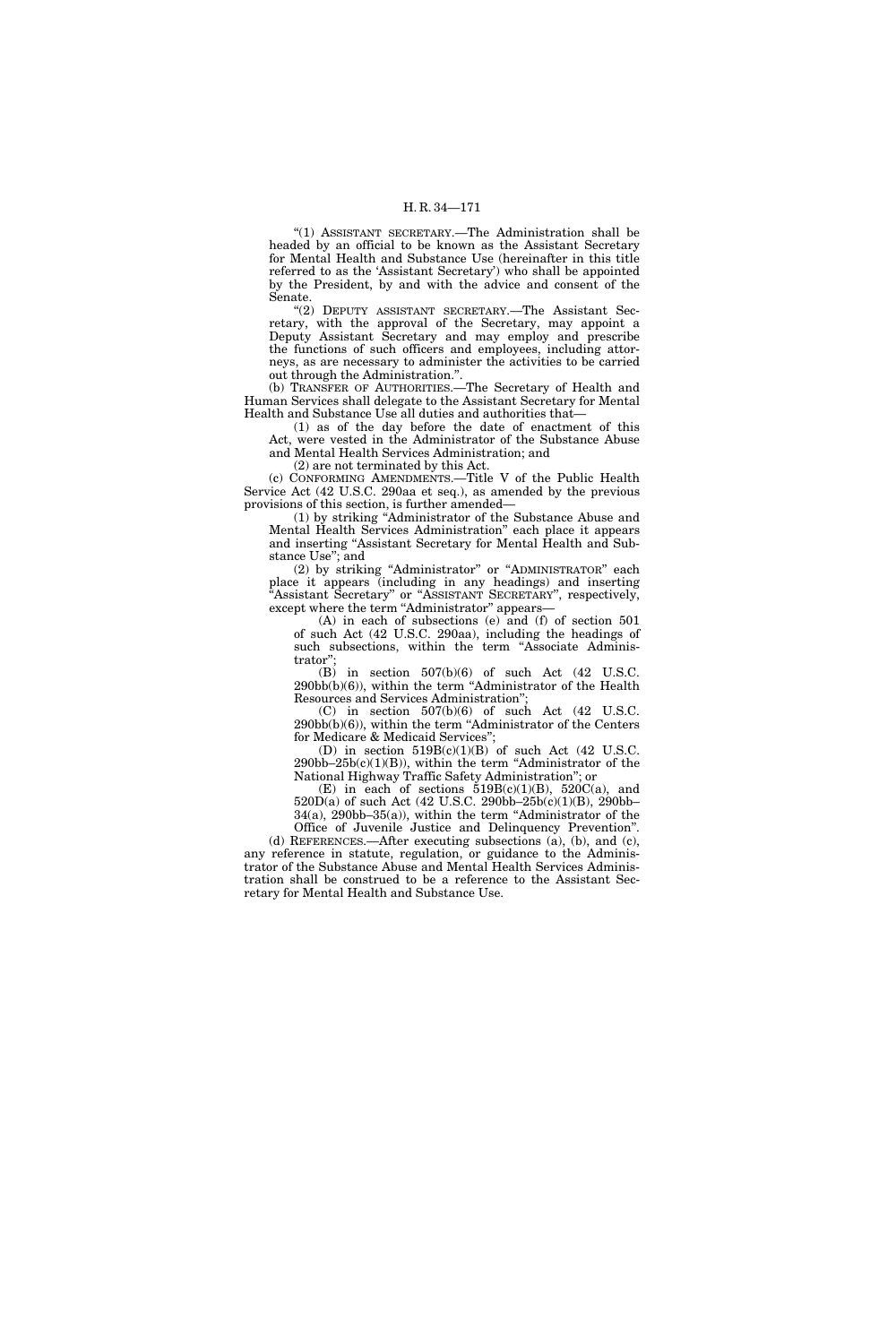#### **SEC. 6002. STRENGTHENING THE LEADERSHIP OF THE SUBSTANCE ABUSE AND MENTAL HEALTH SERVICES ADMINISTRA-TION.**

Section 501 of the Public Health Service Act (42 U.S.C. 290aa), as amended by section 6001, is further amended—

(1) in subsection (b)—

(A) in the subsection heading, by striking "AGENCIES" and inserting "CENTERS"; and

(B) in the matter preceding paragraph (1), by striking "entities" and inserting "Centers";

(2) in subsection (d)— (A) in paragraph (1)—

(i) by striking ''agencies'' each place the term

appears and inserting ''Centers''; and (ii) by striking ''such agency'' and inserting ''such

Center''; (B) in paragraph (2)—

(i) by striking "agencies" and inserting "Centers"; (ii) by striking ''with respect to substance abuse'' and inserting "with respect to substance use disorders"; and

(iii) by striking ''and individuals who are substance abusers'' and inserting ''and individuals with substance use disorders'';

(C) in paragraph (5), by striking ''substance abuse'' and inserting "substance use disorder";

(D) in paragraph  $(6)$ —

(i) by striking ''the Centers for Disease Control'' and inserting ''the Centers for Disease Control and Prevention,";

(ii) by striking ''Administration develop'' and inserting "Administration, develop";

(iii) by striking ''HIV or tuberculosis among substance abusers and individuals with mental illness'' and inserting ''HIV, hepatitis, tuberculosis, and other communicable diseases among individuals with mental or substance use disorders,''; and

(iv) by striking ''illnesses'' at the end and inserting "diseases or disorders"

(E) in paragraph (7), by striking ''abuse utilizing antiaddiction medications, including methadone'' and inserting ''use disorders, including services that utilize drugs or devices approved or cleared by the Food and Drug Administration for the treatment of substance use disorders'';

 $(F)$  in paragraph  $(8)$ -

(i) by striking ''Agency for Health Care Policy Research'' and inserting ''Agency for Healthcare Research and Quality''; and

(ii) by striking ''treatment and prevention'' and inserting "prevention and treatment"; (G) in paragraph (9)—

(i) by inserting "and maintenance" after "development'';

(ii) by striking ''Agency for Health Care Policy Research'' and inserting ''Agency for Healthcare Research and Quality''; and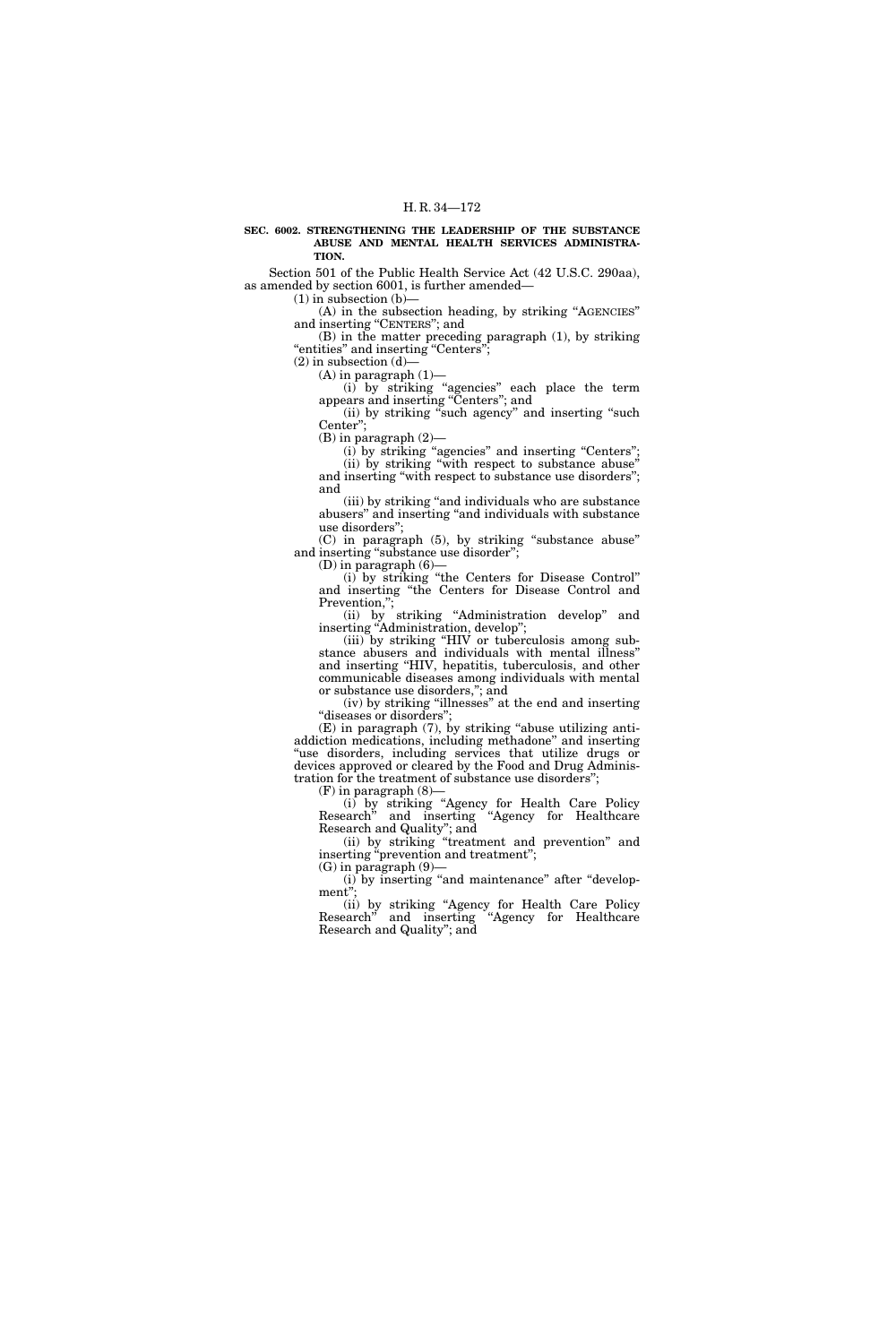(iii) by striking ''treatment and prevention services'' and inserting ''prevention, treatment, and recovery support services and are appropriately incorporated into programs carried out by the Administration'';

(H) in paragraph (10), by striking "abuse" and inserting "use disorder";

(I) by striking paragraph (11) and inserting the following:

"(11) work with relevant agencies of the Department of Health and Human Services on integrating mental health promotion and substance use disorder prevention with general health promotion and disease prevention and integrating mental and substance use disorders treatment services with physical health treatment services;'';

 $(J)$  in paragraph  $(13)$ —

(i) in the matter preceding subparagraph (A), by striking ''this title, assure that'' and inserting ''this title or part B of title XIX, or grant programs otherwise funded by the Administration'';

(ii) in subparagraph (A)—

(I) by inserting ''require that'' before ''all grants''; and

(II) by striking "and" at the end;

(iii) by redesignating subparagraph (B) as subparagraph (C);

(iv) by inserting after subparagraph (A) the following:

''(B) ensure that the director of each Center of the Administration consistently documents the application of criteria when awarding grants and the ongoing oversight of grantees after such grants are awarded;'';

(v) in subparagraph (C), as so redesignated—

(I) by inserting ''require that'' before ''all grants''; and

(II) in clause (ii), by inserting ''and'' after the semicolon at the end; and

(vi) by adding at the end the following:

''(D) inform a State when any funds are awarded through such a grant to any entity within such State;'';  $(K)$  in paragraph (16), by striking "abuse and mental health information'' and inserting ''use disorder informa-

tion, including evidence-based and promising best practices for prevention, treatment, and recovery support services for individuals with mental and substance use disorders,''; (L) in paragraph (17)—

(i) by striking ''substance abuse'' and inserting ''substance use disorder''; and

(ii) by striking "and" at the end;

(M) in paragraph (18), by striking the period and inserting a semicolon; and

(N) by adding at the end the following:

"(19) consult with State, local, and tribal governments, nongovernmental entities, and individuals with mental illness, particularly adults with a serious mental illness, children with a serious emotional disturbance, and the family members of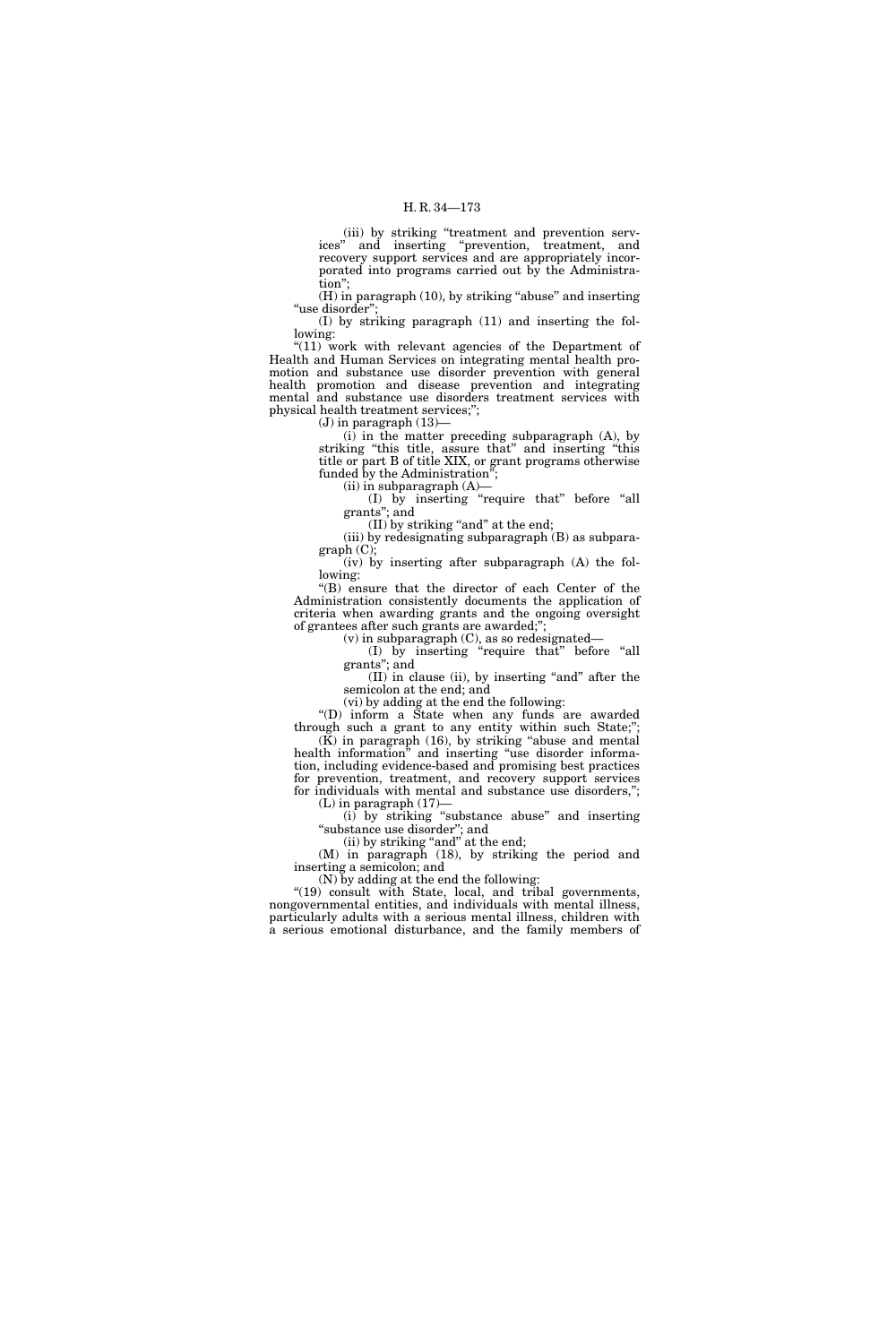such adults and children, with respect to improving communitybased and other mental health services;

"(20) collaborate with the Secretary of Defense and the Secretary of Veterans Affairs to improve the provision of mental and substance use disorder services provided by the Department of Defense and the Department of Veterans Affairs to members of the Armed Forces, veterans, and the family members of such members and veterans, including through the provision of services using the telehealth capabilities of the Department of Defense and the Department of Veterans Affairs;

 $"(21)$  collaborate with the heads of relevant Federal agencies and departments, States, communities, and nongovernmental experts to improve mental and substance use disorders services for chronically homeless individuals, including by designing strategies to provide such services in supportive housing;

" $(22)$  work with States and other stakeholders to develop and support activities to recruit and retain a workforce addressing mental and substance use disorders;

"(23) collaborate with the Attorney General and representatives of the criminal justice system to improve mental and substance use disorders services for individuals who have been arrested or incarcerated;

"(24) after providing an opportunity for public input, set standards for grant programs under this title for mental and substance use disorders services and prevention programs, which standards may address-

''(A) the capacity of the grantee to implement the award;

''(B) requirements for the description of the program implementation approach;

''(C) the extent to which the grant plan submitted by the grantee as part of its application must explain how the grantee will reach the population of focus and provide a statement of need, which may include information on how the grantee will increase access to services and a description of measurable objectives for improving outcomes;

 $\sqrt{\text{m}}$ ) the extent to which the grantee must collect and report on required performance measures; and

 $E(E)$  the extent to which the grantee is proposing to use evidence-based practices; and

"(25) advance, through existing programs, the use of performance metrics, including those based on the recommendations on performance metrics from the Assistant Secretary for Planning and Evaluation under section 6021(d) of the Helping Families in Mental Health Crisis Reform Act of 2016."; and

(3) in subsection (m), by adding at the end the following: "(4) EMERGENCY RESPONSE.—Amounts made available for carrying out this subsection shall remain available through the end of the fiscal year following the fiscal year for which such amounts are appropriated.''.

## **SEC. 6003. CHIEF MEDICAL OFFICER.**

Section 501 of the Public Health Service Act (42 U.S.C. 290aa), as amended by sections 6001 and 6002, is further amended—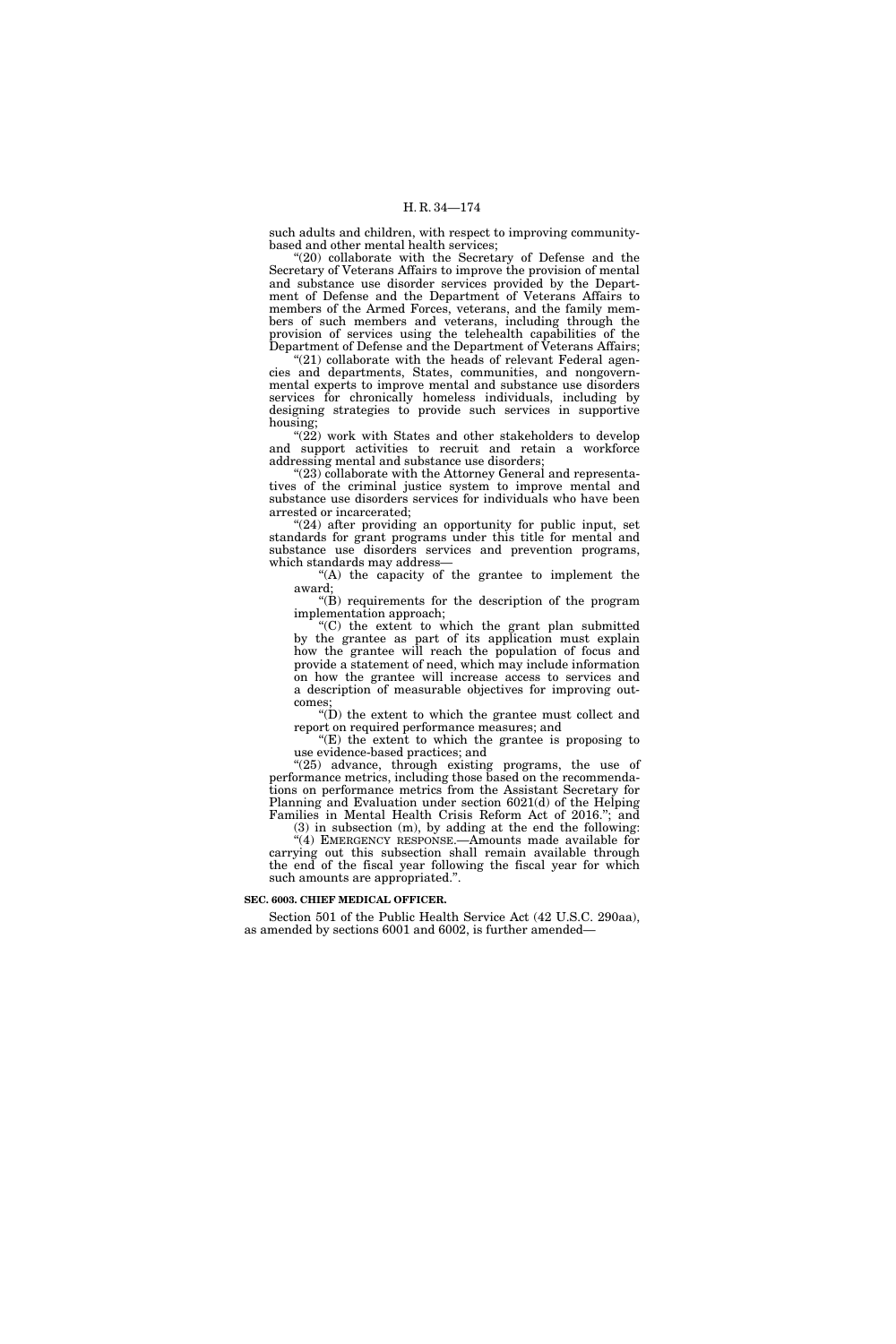(1) by redesignating subsections (g) through (j) and subsections (k) through (o) as subsections (h) through (k) and subsections (m) through (q), respectively;

(2) in subsection  $(e)(3)(C)$ , by striking "subsection (k)" and inserting "subsection (m)";

(3) in subsection  $(f)(2)(C)(iii)$ , by striking "subsection  $(k)$ " and inserting "subsection  $(m)$ "; and

(4) by inserting after subsection (f) the following:

''(g) CHIEF MEDICAL OFFICER.—

''(1) IN GENERAL.—The Assistant Secretary, with the approval of the Secretary, shall appoint a Chief Medical Officer to serve within the Administration.

"(2) ELIGIBLE CANDIDATES.—The Assistant Secretary shall select the Chief Medical Officer from among individuals who—

"(A) have a doctoral degree in medicine or osteopathic medicine;

''(B) have experience in the provision of mental or substance use disorder services;

''(C) have experience working with mental or substance use disorder programs;

''(D) have an understanding of biological, psychosocial, and pharmaceutical treatments of mental or substance use disorders; and

 $E(E)$  are licensed to practice medicine in one or more States.

''(3) DUTIES.—The Chief Medical Officer shall—

''(A) serve as a liaison between the Administration and providers of mental and substance use disorders prevention, treatment, and recovery services;

''(B) assist the Assistant Secretary in the evaluation, organization, integration, and coordination of programs operated by the Administration;

''(C) promote evidence-based and promising best practices, including culturally and linguistically appropriate practices, as appropriate, for the prevention and treatment of, and recovery from, mental and substance use disorders, including serious mental illness and serious emotional disturbances;

''(D) participate in regular strategic planning with the Administration;

''(E) coordinate with the Assistant Secretary for Planning and Evaluation to assess the use of performance metrics to evaluate activities within the Administration related to mental and substance use disorders; and

''(F) coordinate with the Assistant Secretary to ensure mental and substance use disorders grant programs within the Administration consistently utilize appropriate performance metrics and evaluation designs.''.

# **SEC. 6004. IMPROVING THE QUALITY OF BEHAVIORAL HEALTH PRO-GRAMS.**

Section 505 of the Public Health Service Act (42 U.S.C. 290aa– 4), as amended by section 6001(c), is amended—

(1) by striking the section designation and heading and inserting the following: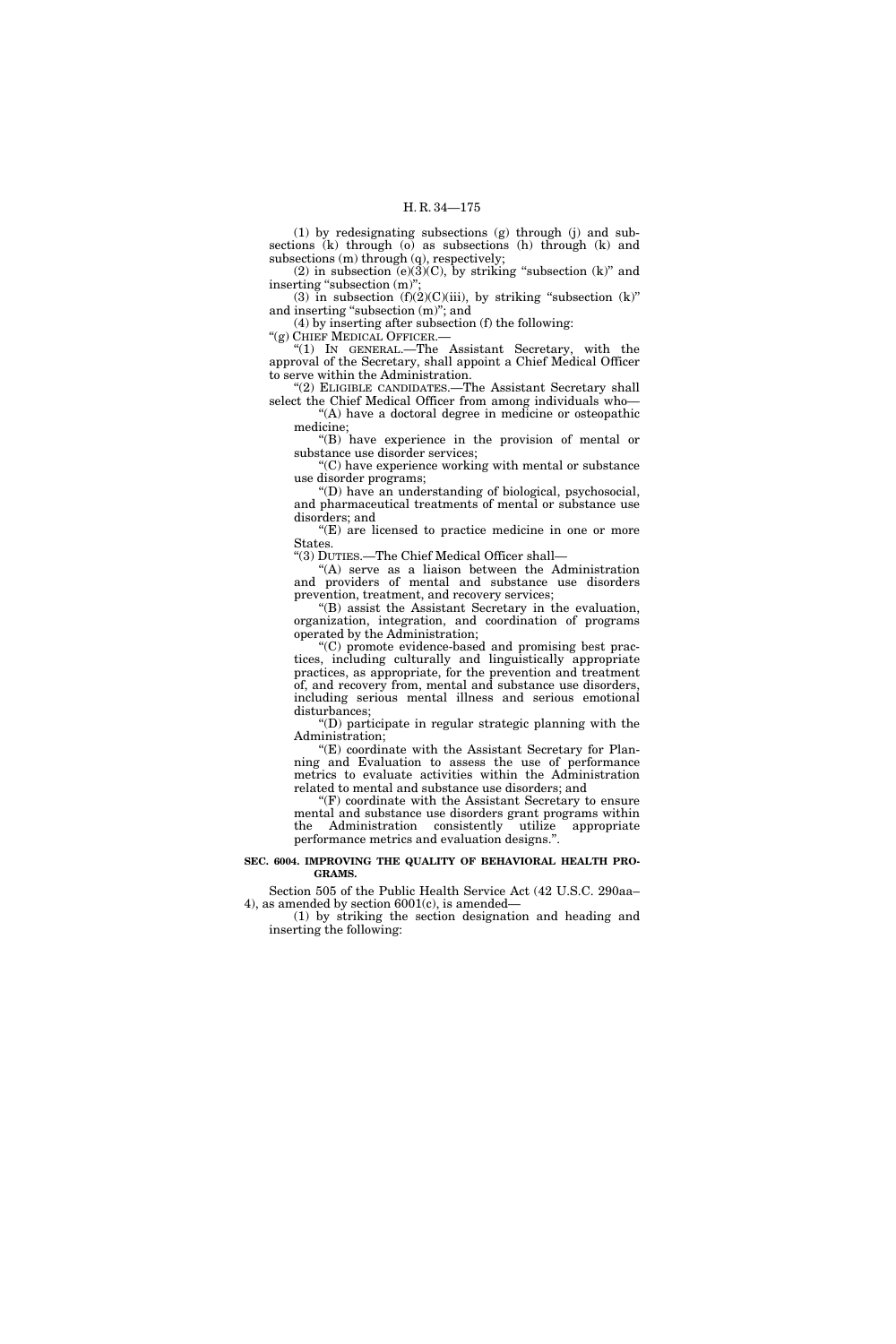## **''SEC. 505. CENTER FOR BEHAVIORAL HEALTH STATISTICS AND QUALITY.'';**

(2) by redesignating subsections (a) through (d) as subsections (b) through (e), respectively;

(3) before subsection (b), as redesignated by paragraph (2), by inserting the following:

''(a) IN GENERAL.—The Assistant Secretary shall maintain within the Administration a Center for Behavioral Health Statistics and Quality (in this section referred to as the 'Center'). The Center shall be headed by a Director (in this section referred to as the 'Director') appointed by the Secretary from among individuals with extensive experience and academic qualifications in research and analysis in behavioral health care or related fields.'';

(4) in subsection (b), as redesignated by paragraph (2)— (A) by redesignating paragraphs (1) and (2) as subparagraphs  $(A)$  and  $(B)$ , respectively;

(B) by striking ''The Secretary, acting'' and all that follows through "year on—" and inserting "The Director shall—

''(1) coordinate the Administration's integrated data strategy, including by collecting data each year on—";

(C) in the subparagraph (B), as redesignated by subparagraph (A), by striking ''Assistant Secretary'' and inserting "Director"; and

(D) by adding at the end the following new paragraphs: "(2) provide statistical and analytical support for activities of the Administration;

''(3) recommend a core set of performance metrics to evaluate activities supported by the Administration; and

''(4) coordinate with the Assistant Secretary, the Assistant Secretary for Planning and Evaluation, and the Chief Medical Officer appointed under section 501(g), as appropriate, to improve the quality of services provided by programs of the Administration and the evaluation of activities carried out by the Administration.''.

(5) in subsection (c), as so redesignated—

(A) by striking ''With respect to the activities'' and inserting ''MENTAL HEALTH.—With respect to the activities'';

(B) by striking ''Assistant Secretary'' each place it appears and inserting ''Director''; and

(C) by striking ''subsection (a)'' and inserting ''subsection  $(b)(1)$ ";

(6) in subsection (d), as so redesignated—

(A) by striking the subsection designation and all that follows through ''With respect to the activities'' and inserting the following:

''(d) SUBSTANCE ABUSE.—

''(1) IN GENERAL.—With respect to the activities'';

 $(B)$  in paragraph  $(1)$ –

(i) in the matter before subparagraph (A)— (I) by striking "subsection  $(a)^{\prime\prime}$  and inserting "subsection  $(b)(1)$ "; and

(II) by striking ''Assistant Secretary'' each place it appears and inserting "Director"; and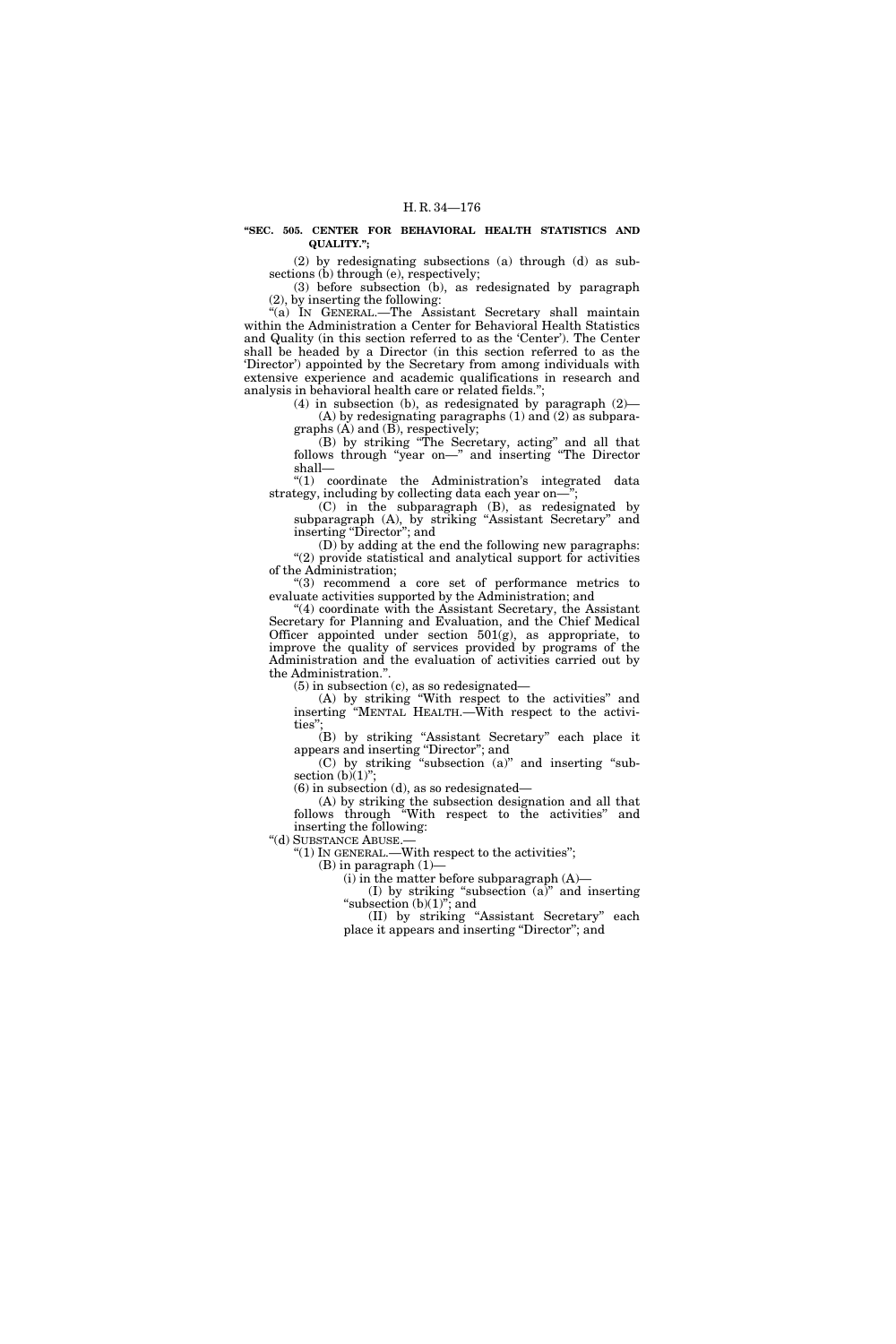(ii) in subparagraph (B), by inserting ''in coordination with the Centers for Disease Control and Prevention'' before the semicolon at the end; and

(C) in paragraph (2), by striking ''ANNUAL SURVEYS'' and inserting ''ANNUAL SURVEYS; PUBLIC AVAILABILITY OF DATA.—Annual surveys''; and

(7) in subsection (e), as so redesignated—

(A) by striking ''After consultation'' and inserting ''CON-SULTATION.—After consultation''; and

(B) by striking ''Assistant Secretary shall develop'' and inserting ''Assistant Secretary shall use existing standards and best practices to develop''.

## **SEC. 6005. STRATEGIC PLAN.**

Section 501 of the Public Health Service Act (42 U.S.C. 290aa), as amended by sections 6001 through 6003, is further amended by inserting after subsection (k), as redesignated by section 6003, the following:

''(l) STRATEGIC PLAN.—

''(1) IN GENERAL.—Not later than September 30, 2018, and every 4 years thereafter, the Assistant Secretary shall develop and carry out a strategic plan in accordance with this subsection for the planning and operation of activities carried out by the Administration, including evidence-based programs.

''(2) COORDINATION.—In developing and carrying out the strategic plan under this subsection, the Assistant Secretary shall take into consideration the findings and recommendations of the Assistant Secretary for Planning and Evaluation under section 6021(d) of the Helping Families in Mental Health Crisis Reform Act of 2016 and the report of the Interdepartmental Serious Mental Illness Coordinating Committee under section 6031 of such Act.

''(3) PUBLICATION OF PLAN.—Not later than September 30, 2018, and every 4 years thereafter, the Assistant Secretary shall—

''(A) submit the strategic plan developed under paragraph (1) to the Committee on Energy and Commerce and the Committee on Appropriations of the House of Representatives and the Committee on Health, Education, Labor, and Pensions and the Committee on Appropriations of the Senate; and

''(B) post such plan on the Internet website of the Administration.

''(4) CONTENTS.—The strategic plan developed under paragraph (1) shall—

''(A) identify strategic priorities, goals, and measurable objectives for mental and substance use disorders activities and programs operated and supported by the Administration, including priorities to prevent or eliminate the burden of mental and substance use disorders;

''(B) identify ways to improve the quality of services for individuals with mental and substance use disorders, and to reduce homelessness, arrest, incarceration, violence, including self-directed violence, and unnecessary hospitalization of individuals with a mental or substance use disorder, including adults with a serious mental illness or children with a serious emotional disturbance;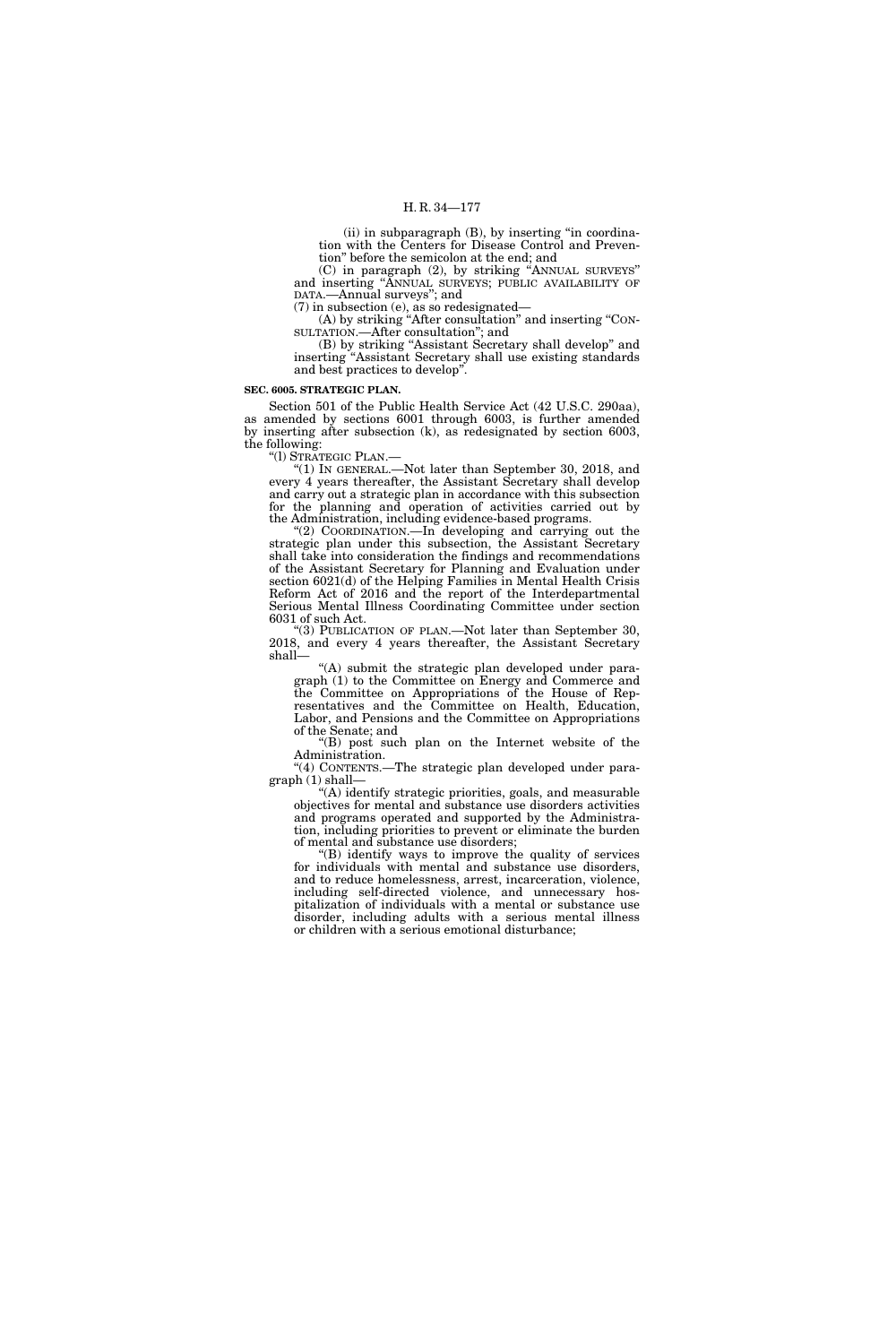''(C) ensure that programs provide, as appropriate, access to effective and evidence-based prevention, diagnosis, intervention, treatment, and recovery services, including culturally and linguistically appropriate services, as appropriate, for individuals with a mental or substance use disorder;

''(D) identify opportunities to collaborate with the Health Resources and Services Administration to develop or improve—

''(i) initiatives to encourage individuals to pursue careers (especially in rural and underserved areas and with rural and underserved populations) as psychiatrists, including child and adolescent psychiatrists, psychologists, psychiatric nurse practitioners, physician assistants, clinical social workers, certified peer support specialists, licensed professional counselors, or other licensed or certified mental health or substance use disorder professionals, including such professionals specializing in the diagnosis, evaluation, or treatment of adults with a serious mental illness or children with a serious emotional disturbance; and

"(ii) a strategy to improve the recruitment, training, and retention of a workforce for the treatment of individuals with mental or substance use disorders, or co-occurring disorders;

''(E) identify opportunities to improve collaboration with States, local governments, communities, and Indian tribes and tribal organizations (as such terms are defined in section 4 of the Indian Self-Determination and Education Assistance Act); and

''(F) specify a strategy to disseminate evidence-based and promising best practices related to prevention, diagnosis, early intervention, treatment, and recovery services related to mental illness, particularly for adults with a serious mental illness and children with a serious emotional disturbance, and for individuals with a substance use disorder.''.

## **SEC. 6006. BIENNIAL REPORT CONCERNING ACTIVITIES AND PROGRESS.**

(a) IN GENERAL.—Section 501 of the Public Health Service Act (42 U.S.C. 290aa), as so amended, is further amended by amending subsection (m), as redesignated by section 6003, to read as follows:

''(m) BIENNIAL REPORT CONCERNING ACTIVITIES AND PROGRESS.—Not later than September 30, 2020, and every 2 years thereafter, the Assistant Secretary shall prepare and submit to the Committee on Energy and Commerce and the Committee on Appropriations of the House of Representatives and the Committee on Health, Education, Labor, and Pensions and the Committee on Appropriations of the Senate, and post on the Internet website of the Administration, a report containing at a minimum—

" $(1)$  a review of activities conducted or supported by the Administration, including progress toward strategic priorities, goals, and objectives identified in the strategic plan developed under subsection (l);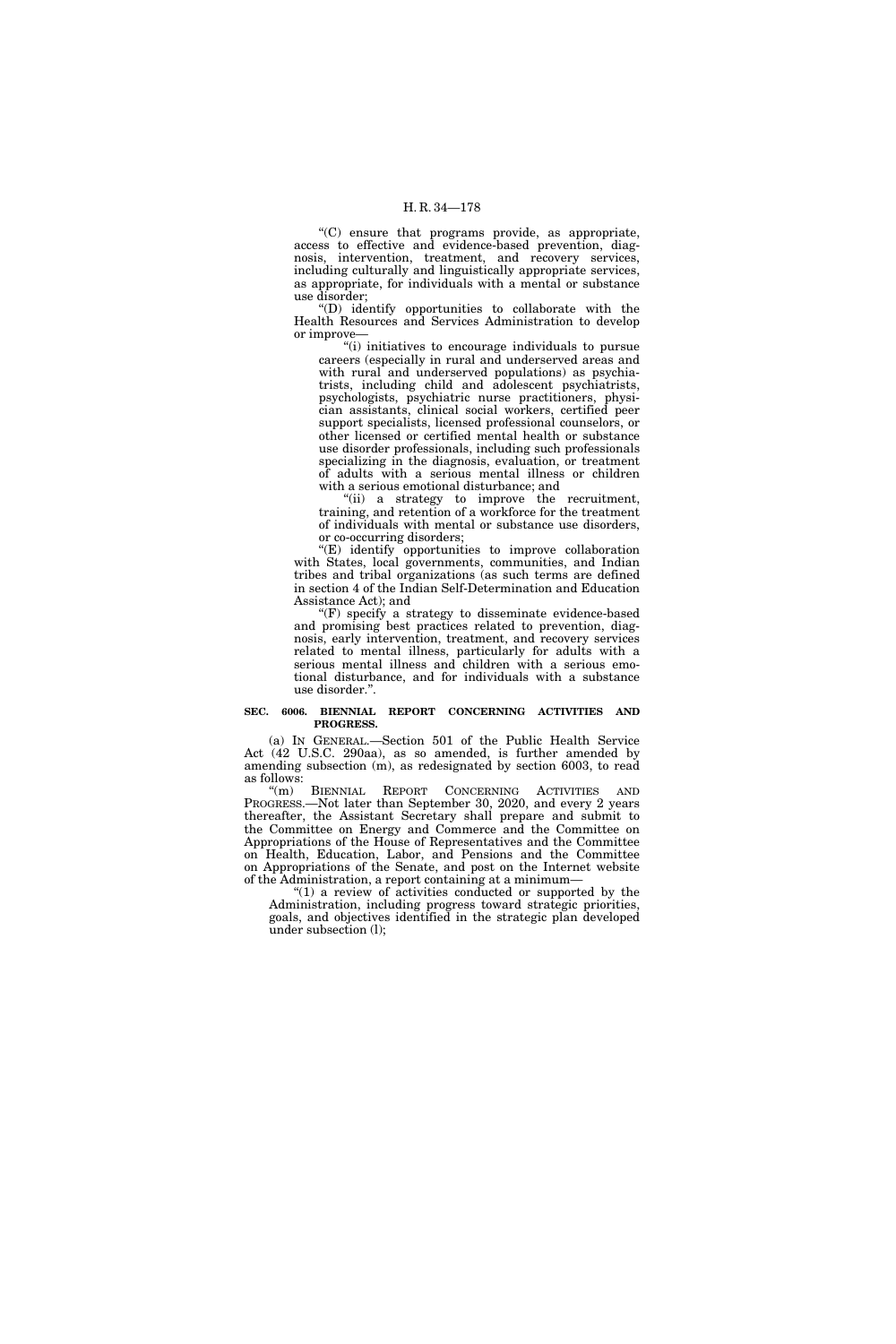''(2) an assessment of programs and activities carried out by the Assistant Secretary, including the extent to which programs and activities under this title and part B of title XIX meet identified goals and performance measures developed for the respective programs and activities;

''(3) a description of the progress made in addressing gaps in mental and substance use disorders prevention, treatment, and recovery services and improving outcomes by the Administration, including with respect to serious mental illnesses, serious emotional disturbances, and co-occurring disorders;

 $(4)$  a description of the manner in which the Administration coordinates and partners with other Federal agencies and departments related to mental and substance use disorders, including activities related to—

 $\mathcal{H}(A)$  the implementation and dissemination of research findings into improved programs, including with respect to how advances in serious mental illness and serious emotional disturbance research have been incorporated into programs;

'(B) the recruitment, training, and retention of a mental and substance use disorders workforce;

''(C) the integration of mental disorder services, substance use disorder services, and physical health services; ''(D) homelessness; and

"(E) veterans;

''(5) a description of the manner in which the Administration promotes coordination by grantees under this title, and part B of title XIX, with State or local agencies; and

''(6) a description of the activities carried out under section 501A(e), with respect to mental and substance use disorders, including—

''(A) the number and a description of grants awarded;

''(B) the total amount of funding for grants awarded; ''(C) a description of the activities supported through such grants, including outcomes of programs supported; and

''(D) information on how the National Mental Health and Substance Use Policy Laboratory is consulting with the Assistant Secretary for Planning and Evaluation and collaborating with the Center for Substance Abuse Treatment, the Center for Substance Abuse Prevention, the Center for Behavioral Health Statistics and Quality, and the Center for Mental Health Services to carry out such activities; and

''(7) recommendations made by the Assistant Secretary for Planning and Evaluation under section 6021 of the Helping Families in Mental Health Crisis Reform Act of 2016 to improve programs within the Administration, and actions taken in response to such recommendations to improve programs within the Administration.

The Assistant Secretary may meet reporting requirements established under this title by providing the contents of such reports as an addendum to the biennial report established under this subsection, notwithstanding the timeline of other reporting requirements in this title. Nothing in this subsection shall be construed to alter the content requirements of such reports or authorize the Assistant Secretary to alter the timeline of any such reports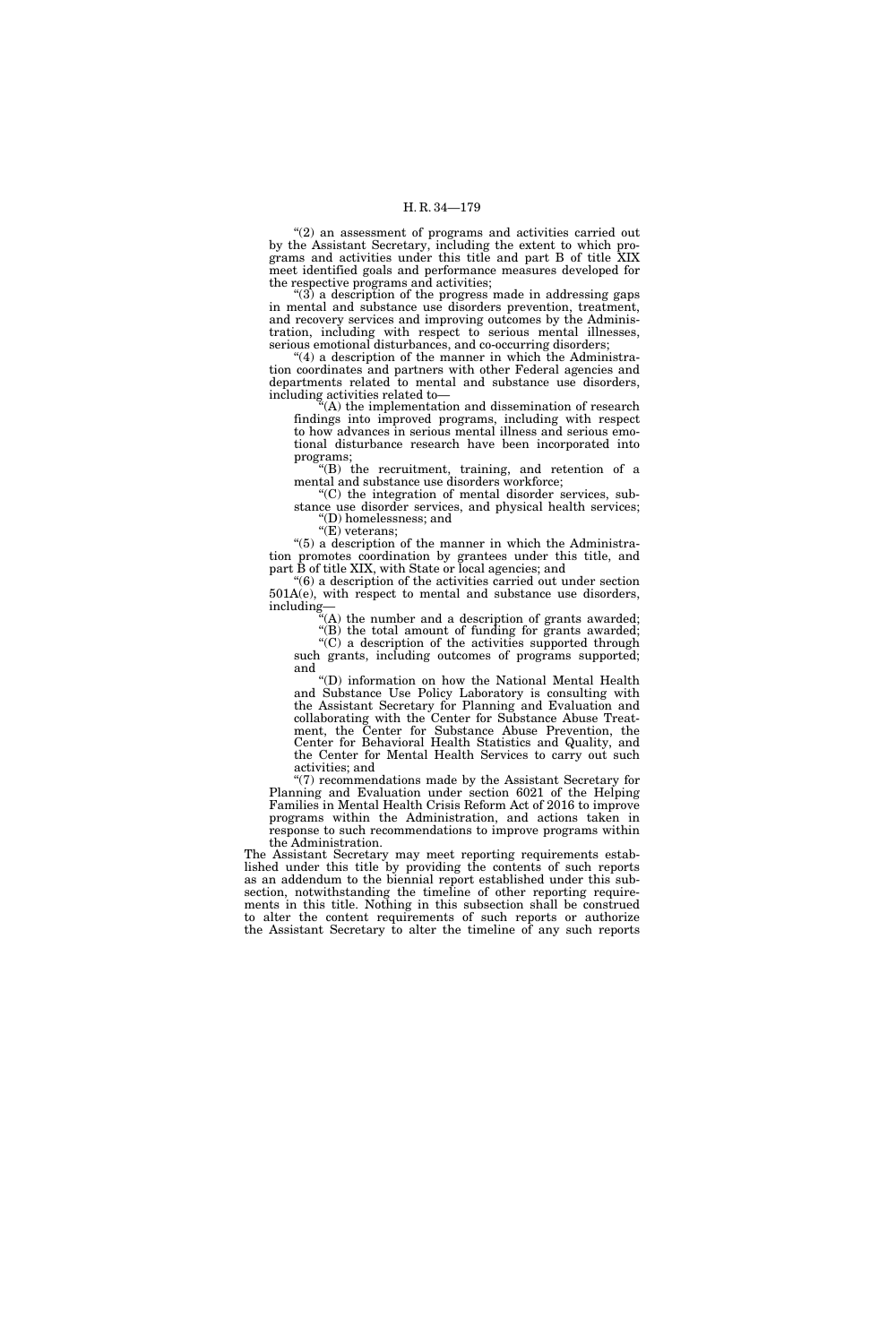to be less frequent than biennially, unless as specified in this title.''.

(b) CONFORMING AMENDMENT.—Section 508(p) of the Public Health Service Act (42 U.S.C. 290bb–1(p)) is amended by striking "section  $501(k)$ " and inserting "section  $50\overline{1}(m)$ ".

## **SEC. 6007. AUTHORITIES OF CENTERS FOR MENTAL HEALTH SERV-ICES, SUBSTANCE ABUSE PREVENTION, AND SUBSTANCE ABUSE TREATMENT.**

(a) CENTER FOR MENTAL HEALTH SERVICES.—Section 520(b) of the Public Health Service Act (42 U.S.C. 290bb–31(b)) is amended—

(1) by redesignating paragraphs (3) through (15) as paragraphs (4) through (16), respectively;

(2) by inserting after paragraph (2) the following:

''(3) collaborate with the Director of the National Institute of Mental Health and the Chief Medical Officer, appointed under section 501(g), to ensure that, as appropriate, programs related to the prevention and treatment of mental illness and the promotion of mental health and recovery support are carried out in a manner that reflects the best available science and evidence-based practices, including culturally and linguistically appropriate services, as appropriate;"

 $(3)$  in paragraph  $(5)$ , as so redesignated, by inserting " including through programs that reduce risk and promote resiliency'' before the semicolon;

(4) in paragraph (6), as so redesignated, by inserting ''in collaboration with the Director of the National Institute of Mental Health,'' before ''develop'';

(5) in paragraph (8), as so redesignated, by inserting '', increase meaningful participation of individuals with mental illness in programs and activities of the Administration,'' before ''and protect the legal'';

(6) in paragraph (10), as so redesignated, by striking ''professional and paraprofessional personnel pursuant to section 303'' and inserting ''health paraprofessional personnel and health professionals'';

 $(7)$  in paragraph  $(11)$ , as so redesignated, by inserting "and tele-mental health" after "rural mental health"

 $(8)$  in paragraph  $(12)$ , as so redesignated, by striking "establish a clearinghouse for mental health information to assure the widespread dissemination of such information'' and inserting ''disseminate mental health information, including evidence-based practices,'';

 $(9)$  in paragraph  $(15)$ , as so redesignated, by striking "and" at the end;

(10) in paragraph (16), as so redesignated, by striking the period and inserting "; and"; and

(11) by adding at the end the following: ''(17) ensure the consistent documentation of the application

of criteria when awarding grants and the ongoing oversight of grantees after such grants are awarded.''. (b) DIRECTOR OF THE CENTER FOR SUBSTANCE ABUSE PREVEN-

TION.—Section 515 of the Public Health Service Act (42 U.S.C. 290bb–21) is amended—

(1) in the section heading, by striking ''OFFICE'' and inserting "CENTER";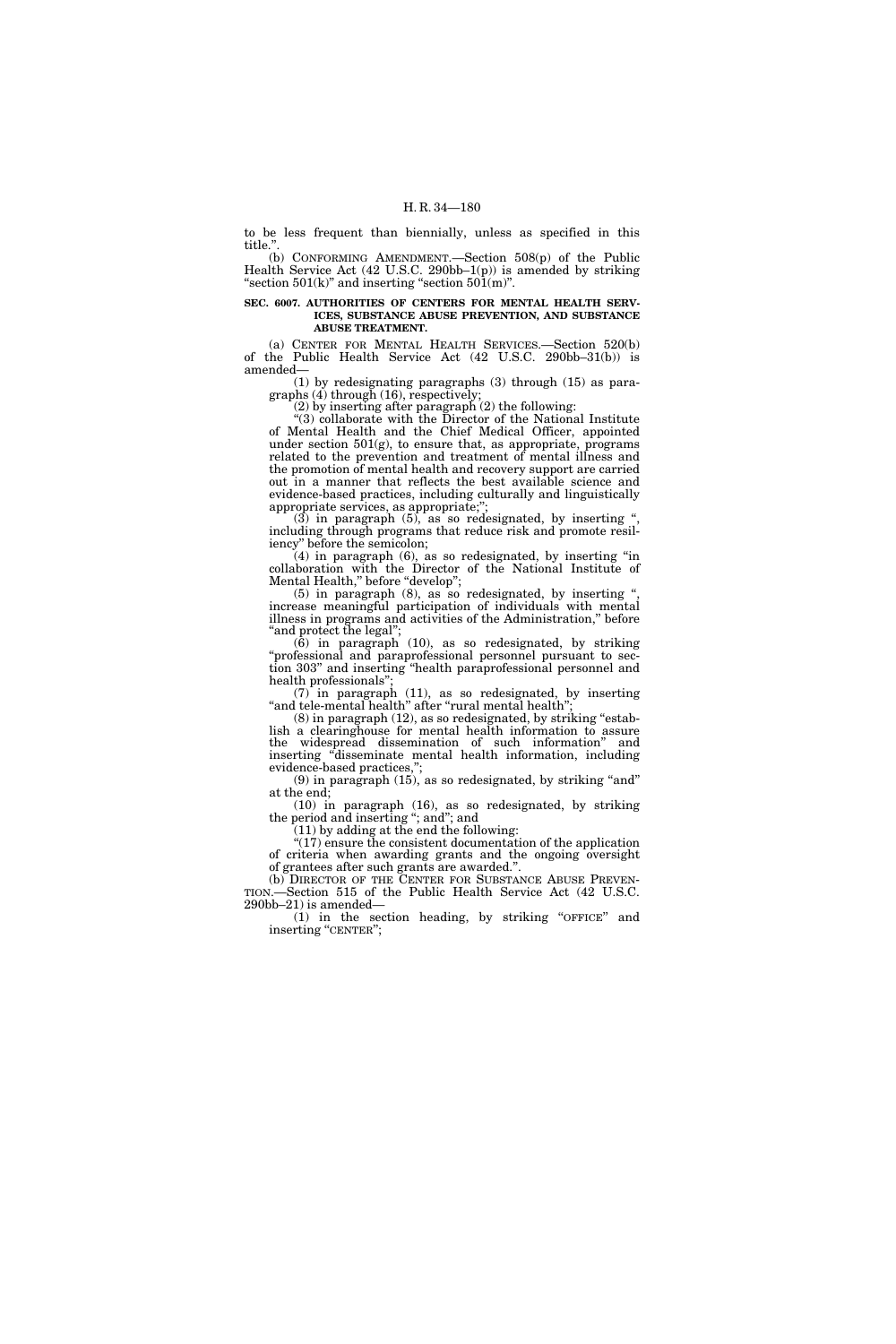$(2)$  in subsection  $(a)$ —

(A) by striking "an Office" and inserting "a Center"; and

(B) by striking ''The Office'' and inserting ''The Prevention Center''; and

 $(3)$  in subsection  $(b)$ 

(A) in paragraph (1), by inserting ''through the reduction of risk and the promotion of resiliency'' before the semicolon;

(B) by redesignating paragraphs (3) through (11) as paragraphs (4) through  $(12)$ , respectively;

(C) by inserting after paragraph (2) the following:

''(3) collaborate with the Director of the National Institute on Drug Abuse, the Director of the National Institute on Alcohol Abuse and Alcoholism, and States to promote the study of substance abuse prevention and the dissemination and implementation of research findings that will improve the delivery and effectiveness of substance abuse prevention activities;'';

(D) in paragraph (4), as so redesignated, by striking "literature on the adverse effects of cocaine free base (known as crack)'' and inserting ''educational information on the effects of drugs abused by individuals, including drugs that are emerging as abused drugs'';

(E) in paragraph (6), as so redesignated—

(i) by striking ''substance abuse counselors'' and inserting ''health professionals who provide substance use and misuse prevention and treatment services''; and

(ii) by striking ''drug abuse education, prevention,'' and inserting ''illicit drug use education and prevention'';

(F) by amending paragraph (7), as so redesignated, to read as follows:

 $\degree$ (7) in cooperation with the Director of the Centers for Disease Control and Prevention, develop and disseminate educational materials to increase awareness for individuals at greatest risk for substance use disorders to prevent the transmission of communicable diseases, such as HIV, hepatitis, tuberculosis, and other communicable diseases;'

(G) in paragraph  $(9)$ , as so redesignated—

(i) by striking ''to discourage'' and inserting ''that reduce the risk of''; and

(ii) by inserting before the semicolon ''and promote resiliency'';

(H) in paragraph (11), as so redesignated, by striking "and" after the semicolon;

(I) in paragraph (12), as so redesignated, by striking the period and inserting a semicolon; and

(J) by adding at the end the following:

''(13) ensure the consistent documentation of the application of criteria when awarding grants and the ongoing oversight of grantees after such grants are awarded; and

"(14) assist and support States in preventing illicit drug use, including emerging illicit drug use issues.''.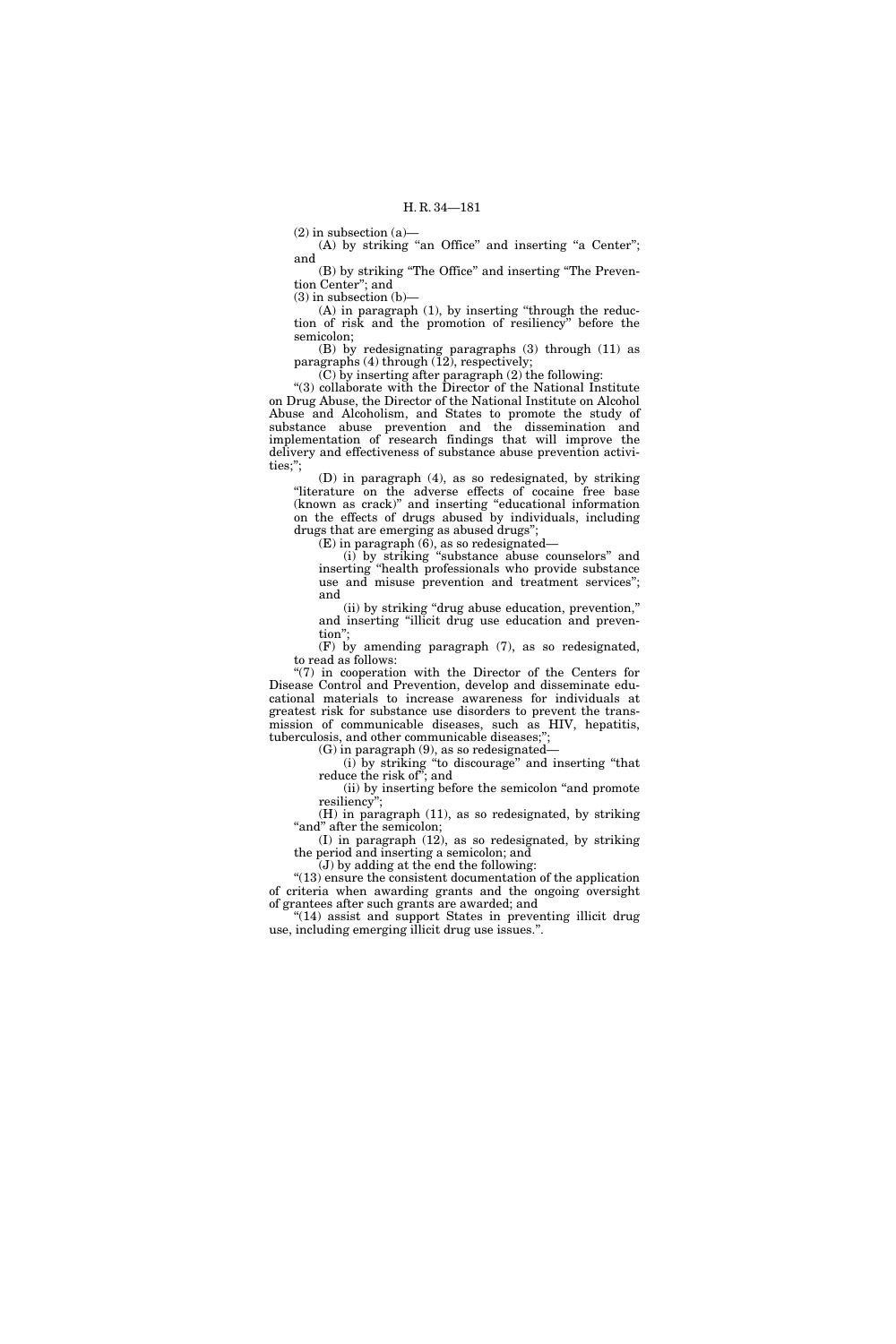(c) DIRECTOR OF THE CENTER FOR SUBSTANCE ABUSE TREAT-MENT.—Section 507 of the Public Health Service Act (42 U.S.C. 290bb) is amended—

 $(1)$  in subsection  $(a)$ —

(A) by striking ''treatment of substance abuse'' and inserting "treatment of substance use disorders"; and

(B) by striking ''abuse treatment systems'' and inserting ''use disorder treatment systems''; and

(2) in subsection (b)—

 $(A)$  in paragraph  $(1)$ , by striking "abuse" and inserting "use disorder";

 $(B)$  in paragraph  $(3)$ , by striking "abuse" and inserting "use disorder";

(C) in paragraph (4), by striking ''individuals who abuse drugs'' and inserting ''individuals who illicitly use drugs''; (D) in paragraph (9), by striking ''carried out by the Director";

(E) by striking paragraph (10);

(F) by redesignating paragraphs (11) through (14) as paragraphs (10) through (13), respectively;

 $(G)$  in paragraph  $(12)$ , as so redesignated, by striking ''; and'' and inserting a semicolon; and

(H) by striking paragraph (13), as so redesignated, and inserting the following:

''(13) ensure the consistent documentation of the application of criteria when awarding grants and the ongoing oversight of grantees after such grants are awarded; and

"(14) work with States, providers, and individuals in recovery, and their families, to promote the expansion of recovery support services and systems of care oriented toward recovery.''.

#### **SEC. 6008. ADVISORY COUNCILS.**

Section 502(b) of the Public Health Service Act (42 U.S.C.  $290aa-1(b)$  is amended-

 $(1)$  in paragraph  $(2)$ -

 $(\hat{A})$  in subparagraph  $(E)$ , by striking "and" after the semicolon;

(B) by redesignating subparagraph (F) as subparagraph (J); and

(C) by inserting after subparagraph (E), the following: ''(F) the Chief Medical Officer, appointed under section 501(g);

''(G) the Director of the National Institute of Mental Health for the advisory councils appointed under subsections (a)(1)(A) and (a)(1)(D);

''(H) the Director of the National Institute on Drug Abuse for the advisory councils appointed under subsections (a)(1)(A), (a)(1)(B), and (a)(1)( $\overline{\text{C}}$ );

"(I) the Director of the National Institute on Alcohol Abuse and Alcoholism for the advisory councils appointed under subsections (a)(1)(A), (a)(1)(B), and (a)(1)( $\overline{C}$ ); and"; and

(2) in paragraph (3), by adding at the end the following: ''(C) Not less than half of the members of the advisory council appointed under subsection  $(a)(1)(D)$ 

''(i) shall—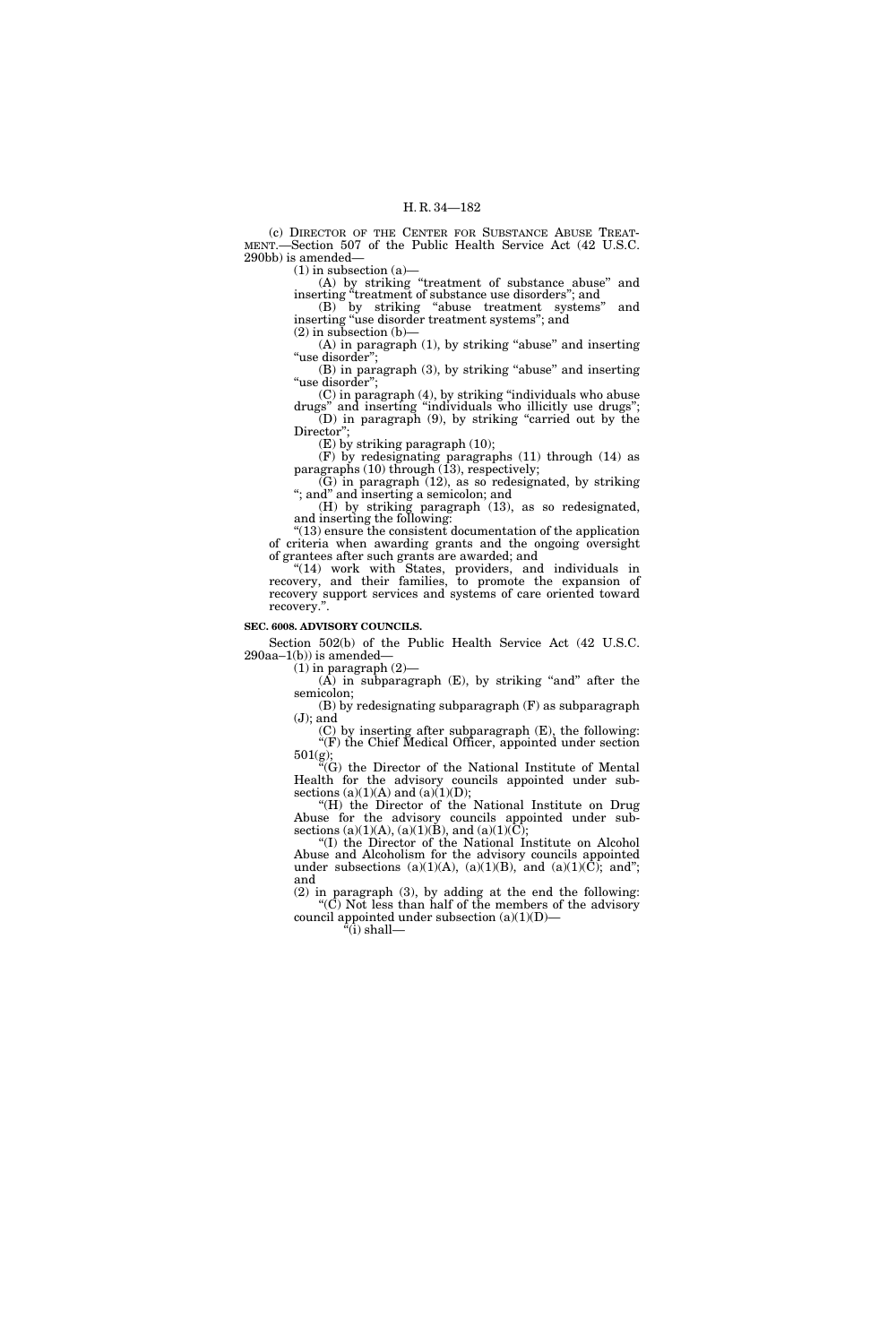''(I) have a medical degree;

''(II) have a doctoral degree in psychology; or ''(III) have an advanced degree in nursing or

social work from an accredited graduate school or be a certified physician assistant; and

"(ii) shall specialize in the mental health field. ''(D) Not less than half of the members of the advisory councils appointed under subsections (a)(1)(B) and  $(a)(1)(C)$ 

''(i) shall—

''(I) have a medical degree;

''(II) have a doctoral degree; or ''(III) have an advanced degree in nursing, public health, behavioral or social sciences, or social work from an accredited graduate school or be a certified physician assistant; and

"(ii) shall have experience in the provision of substance use disorder services or the development and implementation of programs to prevent substance misuse.''.

## **SEC. 6009. PEER REVIEW.**

Section 504(b) of the Public Health Service Act (42 U.S.C. 290aa–3(b)) is amended by adding at the end the following: ''In the case of any such peer review group that is reviewing a grant, cooperative agreement, or contract related to mental illness treatment, not less than half of the members of such peer review group shall be licensed and experienced professionals in the prevention, diagnosis, or treatment of, or recovery from, mental illness or cooccurring mental illness and substance use disorders and have a medical degree, a doctoral degree in psychology, or an advanced degree in nursing or social work from an accredited program, and the Secretary, in consultation with the Assistant Secretary, shall, to the extent possible, ensure such peer review groups include broad geographic representation, including both urban and rural representatives.''.

## **Subtitle B—Oversight and Accountability**

#### **SEC. 6021. IMPROVING OVERSIGHT OF MENTAL AND SUBSTANCE USE DISORDERS PROGRAMS THROUGH THE ASSISTANT SEC-RETARY FOR PLANNING AND EVALUATION.**

(a) IN GENERAL.—The Secretary of Health and Human Services, acting through the Assistant Secretary for Planning and Evaluation, shall ensure efficient and effective planning and evaluation of mental and substance use disorders prevention and treatment programs and related activities.

(b) EVALUATION STRATEGY.—In carrying out subsection (a), the Assistant Secretary for Planning and Evaluation shall, not later than 180 days after the date of enactment of this Act, develop a strategy for conducting ongoing evaluations that identifies priority programs to be evaluated by the Assistant Secretary for Planning and Evaluation and priority programs to be evaluated by other relevant offices and agencies within the Department of Health and Human Services. The strategy shall—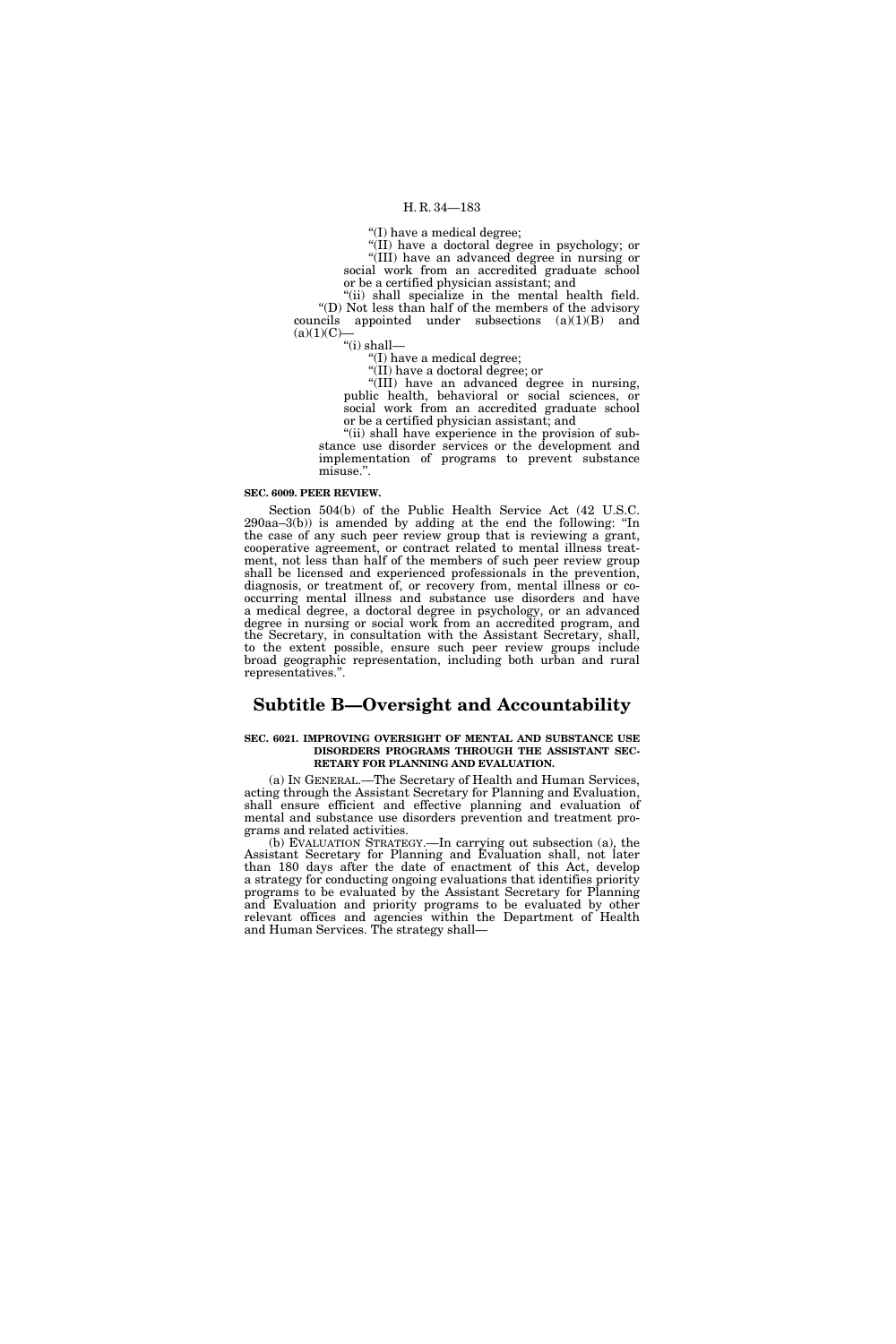(1) include a plan for evaluating programs related to mental and substance use disorders, including co-occurring disorders, across agencies, as appropriate, including programs related to—

(A) prevention, intervention, treatment, and recovery support services, including such services for adults with a serious mental illness or children with a serious emotional disturbance;

(B) the reduction of homelessness and incarceration among individuals with a mental or substance use disorder; and

(C) public health and health services; and

(2) include a plan for assessing the use of performance metrics to evaluate activities carried out by entities receiving grants, contracts, or cooperative agreements related to mental and substance use disorders prevention and treatment services under title V or title XIX of the Public Health Service Act (42 U.S.C. 290aa et seq.; 42 U.S.C. 300w et seq.).

(c) CONSULTATION.—In carrying out this section, the Assistant Secretary for Planning and Evaluation shall consult, as appropriate, with the Assistant Secretary for Mental Health and Substance Use, the Chief Medical Officer of the Substance Abuse and Mental Health Services Administration appointed under section 501(g) of the Public Health Service Act  $(42 \text{ U.S.C. } 290 \text{aa(g)})$ , as amended by section 6003, the Behavioral Health Coordinating Council of the Department of Health and Human Services, other agencies within the Department of Health and Human Services, and other relevant Federal departments and agencies.

(d) RECOMMENDATIONS.—In carrying out this section, the Assistant Secretary for Planning and Evaluation shall provide recommendations to the Secretary of Health and Human Services, the Assistant Secretary for Mental Health and Substance Use, and the Congress on improving the quality of prevention and treatment programs and activities related to mental and substance use disorders, including recommendations for the use of performance metrics. The Assistant Secretary for Mental Health and Substance Use shall include such recommendations in the biennial report required by subsection 501(m) of the Public Health Service Act, as redesignated by section 6003 of this Act.

## **SEC. 6022. REPORTING FOR PROTECTION AND ADVOCACY ORGANIZA-TIONS.**

(a) PUBLIC AVAILABILITY OF REPORTS.—Section 105(a)(7) of the Protection and Advocacy for Individuals with Mental Illness Act  $(42 \text{ U.S.C. } 10805(a)(7))$  is amended by striking "is located a report" and inserting ''is located, and make publicly available, a report''.

(b) DETAILED ACCOUNTING.—Section 114(a) of the Protection and Advocacy for Individuals with Mental Illness Act (42 U.S.C.  $10824(a)$ ) is amended-

 $(1)$  in paragraph  $(3)$ , by striking "and" at the end;

(2) in paragraph (4), by striking the period at the end and inserting ''; and''; and

(3) by adding at the end the following:

''(5) using data from the existing required annual program progress reports submitted by each system funded under this title, a detailed accounting for each such system of how funds are spent, disaggregated according to whether the funds were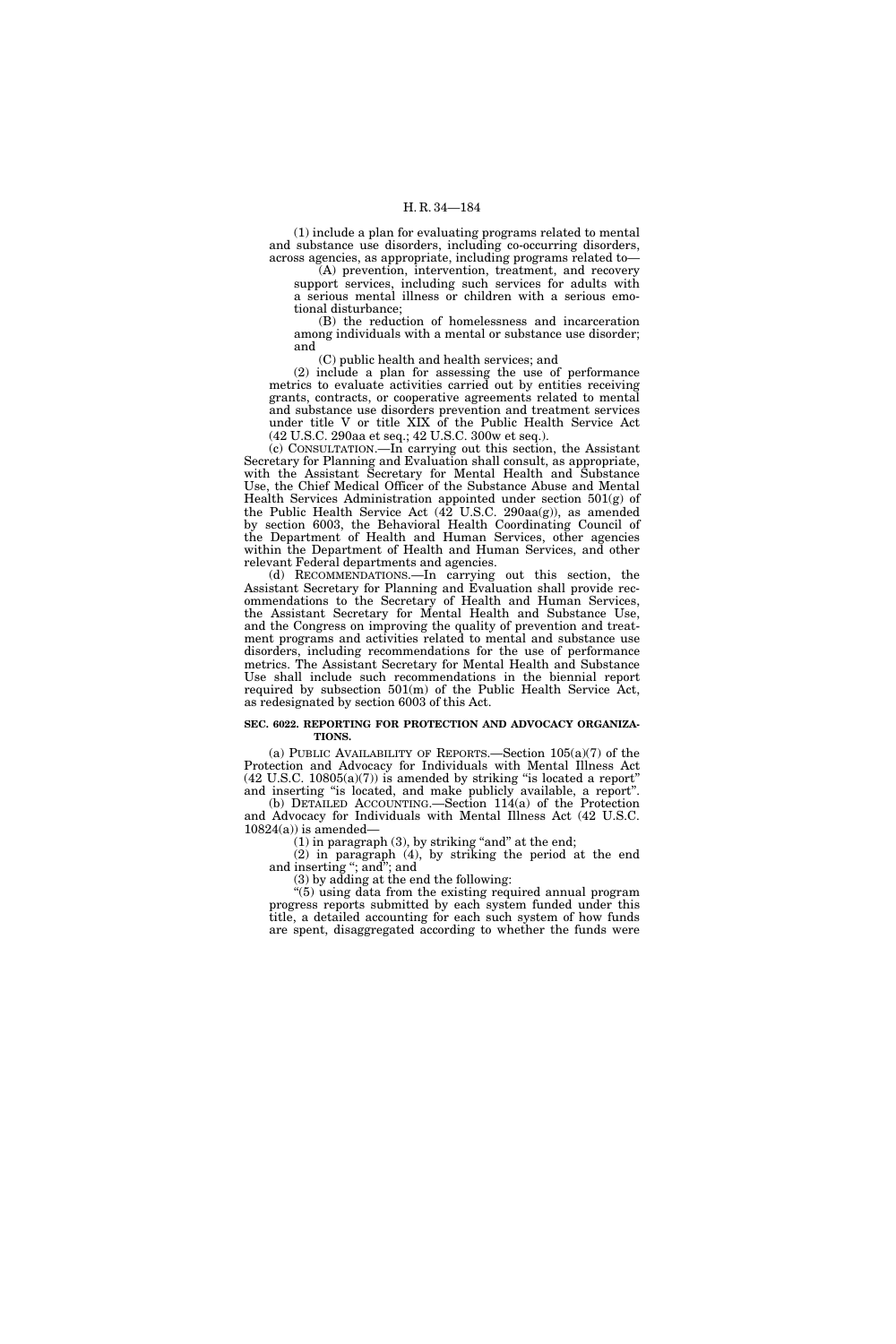received from the Federal Government, the State government, a local government, or a private entity.''.

**SEC. 6023. GAO STUDY.** 

(a) IN GENERAL.—Not later than 18 months after the date of enactment of this Act, the Comptroller General of the United States, in consultation with the Secretary of Health and Human Services and the Assistant Secretary for Mental Health and Substance Use, shall conduct an independent evaluation, and submit a report, to the Committee on Health, Education, Labor, and Pensions of the Senate and the Committee on Energy and Commerce of the House of Representatives, on programs funded by allotments made under title I of the Protection and Advocacy for Individuals with Mental Illness Act (42 U.S.C. 10801 et seq.).

(b) CONTENTS.—The report and evaluation required under subsection (a) shall include—

(1) a review of the programs described in such subsection that are carried out by State agencies and such programs that are carried out by private, nonprofit organizations; and

(2) a review of the compliance of the programs described in subsection (a) with statutory and regulatory responsibilities, such as-

(A) responsibilities relating to family engagement;

(B) responsibilities relating to the grievance procedure for clients or prospective clients of the system to assure that individuals with mental illness have full access to the services of the system, for individuals who have received or are receiving mental health services, and for family members of such individuals with mental illness, or representatives of such individuals or family members, to assure that the eligible system is operating in compliance with the provisions of the Protection and Advocacy for Individuals with Mental Illness Act, as required to be established by section  $105(a)(9)$  of such Act  $(42 \text{ U.S.C.})$  $10805(a)(9)$ ;

(C) investigation of alleged abuse and neglect of persons with mental illness;

(D) availability of adequate medical and behavioral health treatment;

(E) denial of rights for persons with mental illness; and

(F) compliance with the Federal prohibition on lobbying.

## **Subtitle C—Interdepartmental Serious Mental Illness Coordinating Committee**

#### **SEC. 6031. INTERDEPARTMENTAL SERIOUS MENTAL ILLNESS COORDI-NATING COMMITTEE.**

(a) ESTABLISHMENT.—  $(1)$  In GENERAL.—Not later than 3 months after the date of enactment of this Act, the Secretary of Health and Human Services, or the designee of the Secretary, shall establish a committee to be known as the Interdepartmental Serious Mental Illness Coordinating Committee (in this section referred to as the "Committee").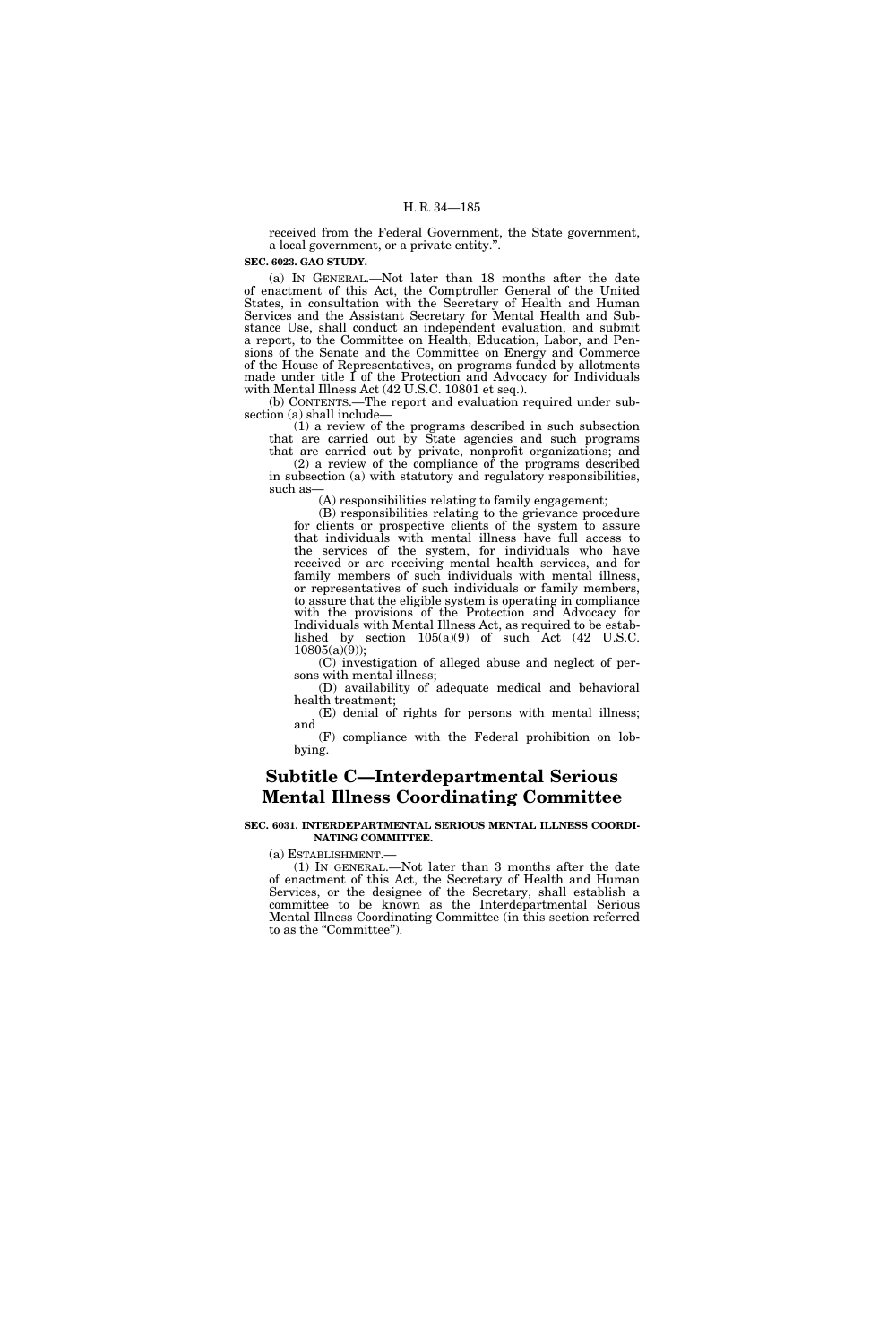(2) FEDERAL ADVISORY COMMITTEE ACT.—Except as provided in this section, the provisions of the Federal Advisory Committee Act (5 U.S.C. App.) shall apply to the Committee.

(b) MEETINGS.—The Committee shall meet not fewer than 2 times each year.

(c) RESPONSIBILITIES.—Not later than 1 year after the date of enactment of this Act, and 5 years after such date of enactment, the Committee shall submit to Congress and any other relevant Federal department or agency a report including—

(1) a summary of advances in serious mental illness and serious emotional disturbance research related to the prevention of, diagnosis of, intervention in, and treatment and recovery of serious mental illnesses, serious emotional disturbances, and advances in access to services and support for adults with a serious mental illness or children with a serious emotional disturbance;

(2) an evaluation of the effect Federal programs related to serious mental illness have on public health, including public health outcomes such as—

(A) rates of suicide, suicide attempts, incidence and prevalence of serious mental illnesses, serious emotional disturbances, and substance use disorders, overdose, overdose deaths, emergency hospitalizations, emergency room boarding, preventable emergency room visits, interaction with the criminal justice system, homelessness, and unemployment;

(B) increased rates of employment and enrollment in educational and vocational programs;

(C) quality of mental and substance use disorders treatment services; or

(D) any other criteria as may be determined by the Secretary; and

(3) specific recommendations for actions that agencies can take to better coordinate the administration of mental health services for adults with a serious mental illness or children with a serious emotional disturbance.

(d) COMMITTEE EXTENSION.—Upon the submission of the second report under subsection (c), the Secretary shall submit a recommendation to Congress on whether to extend the operation of the Committee.

(e) MEMBERSHIP.—

(1) FEDERAL MEMBERS.—The Committee shall be composed of the following Federal representatives, or the designees of such representatives—

(A) the Secretary of Health and Human Services, who shall serve as the Chair of the Committee; (B) the Assistant Secretary for Mental Health and

Substance Use;

(C) the Attorney General;

(D) the Secretary of Veterans Affairs; (E) the Secretary of Defense;

(F) the Secretary of Housing and Urban Development;

(G) the Secretary of Education; (H) the Secretary of Labor;

(I) the Administrator of the Centers for Medicare & Medicaid Services; and

(J) the Commissioner of Social Security.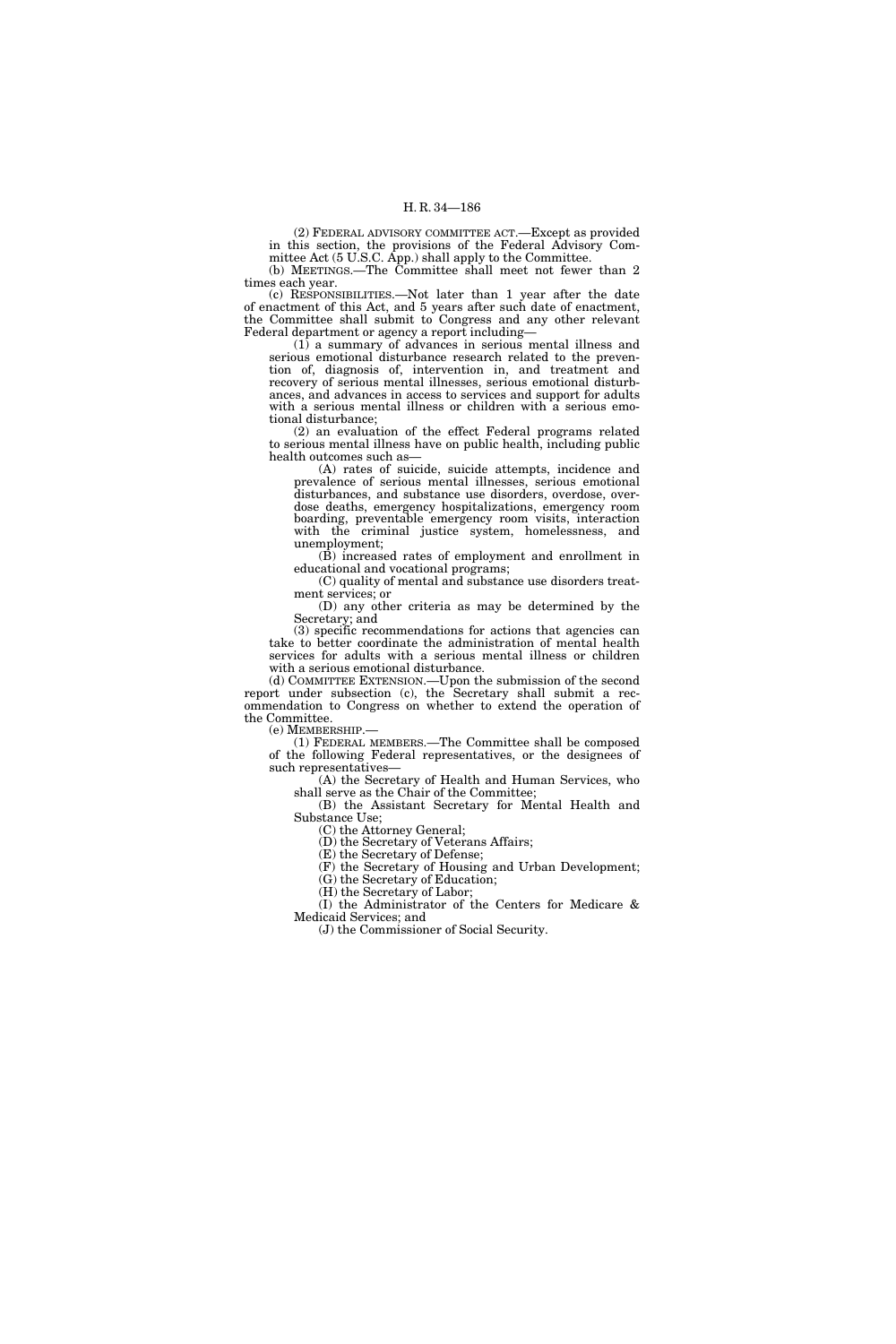(2) NON-FEDERAL MEMBERS.—The Committee shall also include not less than 14 non-Federal public members appointed by the Secretary of Health and Human Services, of which—

(A) at least 2 members shall be an individual who has received treatment for a diagnosis of a serious mental illness;

(B) at least 1 member shall be a parent or legal guardian of an adult with a history of a serious mental illness or a child with a history of a serious emotional disturbance;

(C) at least 1 member shall be a representative of a leading research, advocacy, or service organization for adults with a serious mental illness;

(D) at least 2 members shall be—

(i) a licensed psychiatrist with experience in treating serious mental illnesses;

(ii) a licensed psychologist with experience in treating serious mental illnesses or serious emotional disturbances;

(iii) a licensed clinical social worker with experience treating serious mental illnesses or serious emotional disturbances; or

(iv) a licensed psychiatric nurse, nurse practitioner, or physician assistant with experience in treating serious mental illnesses or serious emotional disturbances;

(E) at least 1 member shall be a licensed mental health professional with a specialty in treating children and adolescents with a serious emotional disturbance;

(F) at least 1 member shall be a mental health professional who has research or clinical mental health experience in working with minorities;

(G) at least 1 member shall be a mental health professional who has research or clinical mental health experience in working with medically underserved populations; (H) at least 1 member shall be a State certified mental

health peer support specialist;

(I) at least 1 member shall be a judge with experience in adjudicating cases related to criminal justice or serious mental illness;

(J) at least 1 member shall be a law enforcement officer or corrections officer with extensive experience in interfacing with adults with a serious mental illness, children with a serious emotional disturbance, or individuals in a mental health crisis; and

(K) at least 1 member shall have experience providing services for homeless individuals and working with adults with a serious mental illness, children with a serious emotional disturbance, or individuals in a mental health crisis.

(3) TERMS.—A member of the Committee appointed under subsection (e)(2) shall serve for a term of 3 years, and may be reappointed for 1 or more additional 3-year terms. Any member appointed to fill a vacancy for an unexpired term shall be appointed for the remainder of such term. A member may serve after the expiration of the member's term until a successor has been appointed.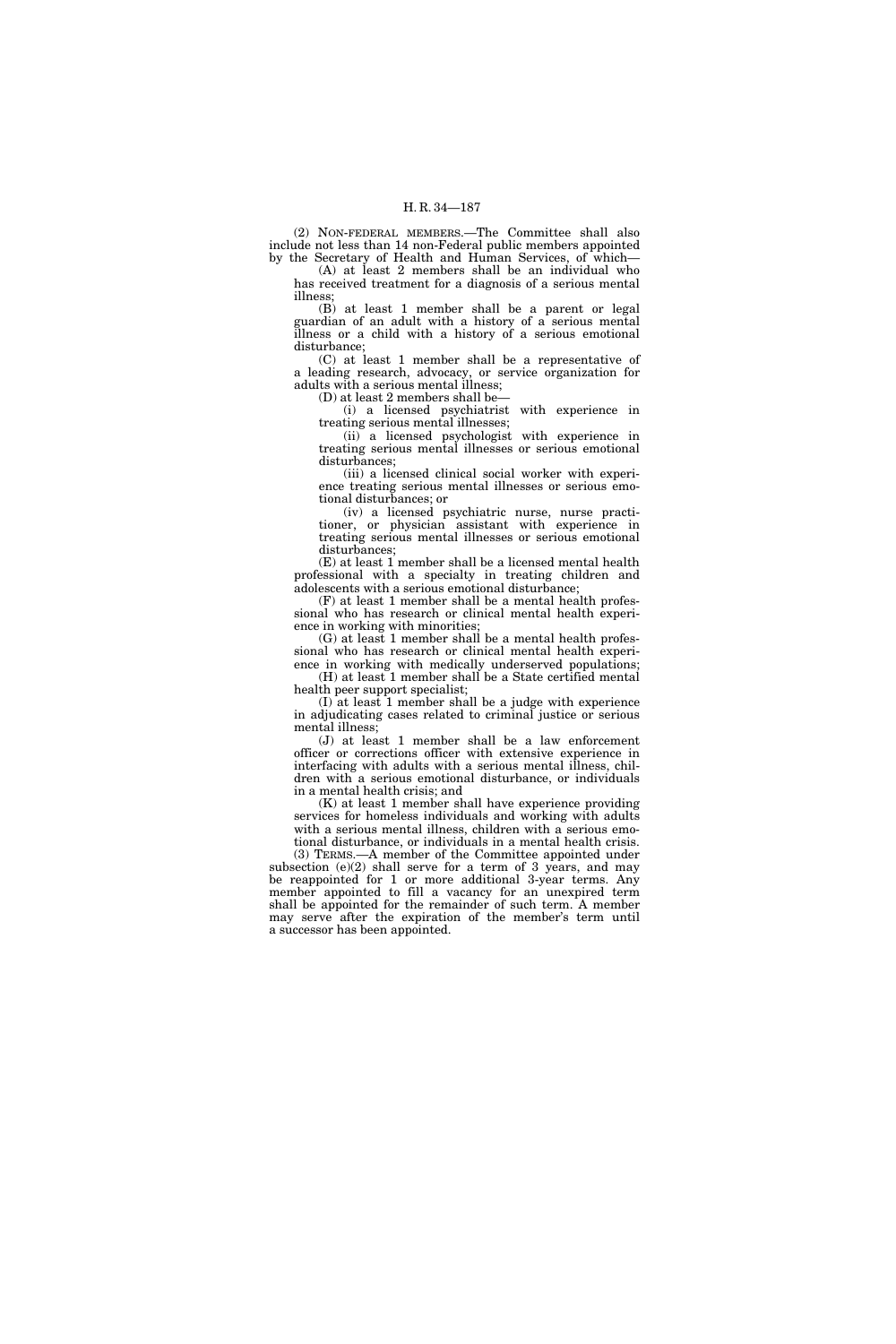(f) WORKING GROUPS.—In carrying out its functions, the Committee may establish working groups. Such working groups shall be composed of Committee members, or their designees, and may hold such meetings as are necessary.

(g) SUNSET.—The Committee shall terminate on the date that is 6 years after the date on which the Committee is established under subsection (a)(1).

# **TITLE VII—ENSURING MENTAL AND SUBSTANCE USE DISORDERS PRE-VENTION, TREATMENT, AND RECOV-ERY PROGRAMS KEEP PACE WITH SCIENCE AND TECHNOLOGY**

#### **SEC. 7001. ENCOURAGING INNOVATION AND EVIDENCE-BASED PRO-GRAMS.**

Title V of the Public Health Service Act (42 U.S.C. 290aa et seq.) is amended by inserting after section 501 (42 U.S.C. 290aa) the following:

#### **''SEC. 501A. NATIONAL MENTAL HEALTH AND SUBSTANCE USE POLICY LABORATORY.**

"(a) In GENERAL.—There shall be established within the Administration a National Mental Health and Substance Use Policy Laboratory (referred to in this section as the 'Laboratory').

''(b) RESPONSIBILITIES.—The Laboratory shall—

" $(1)$  continue to carry out the authorities and activities that were in effect for the Office of Policy, Planning, and Innovation as such Office existed prior to the date of enactment of the Helping Families in Mental Health Crisis Reform Act of 2016;

"(2) identify, coordinate, and facilitate the implementation of policy changes likely to have a significant effect on mental health, mental illness, recovery supports, and the prevention and treatment of substance use disorder services;

''(3) work with the Center for Behavioral Health Statistics and Quality to collect, as appropriate, information from grantees under programs operated by the Administration in order to evaluate and disseminate information on evidencebased practices, including culturally and linguistically appropriate services, as appropriate, and service delivery models;

''(4) provide leadership in identifying and coordinating policies and programs, including evidence-based programs, related to mental and substance use disorders;

''(5) periodically review programs and activities operated by the Administration relating to the diagnosis or prevention of, treatment for, and recovery from, mental and substance use disorders to—

"(A) identify any such programs or activities that are duplicative;

''(B) identify any such programs or activities that are not evidence-based, effective, or efficient; and

''(C) formulate recommendations for coordinating, eliminating, or improving programs or activities identified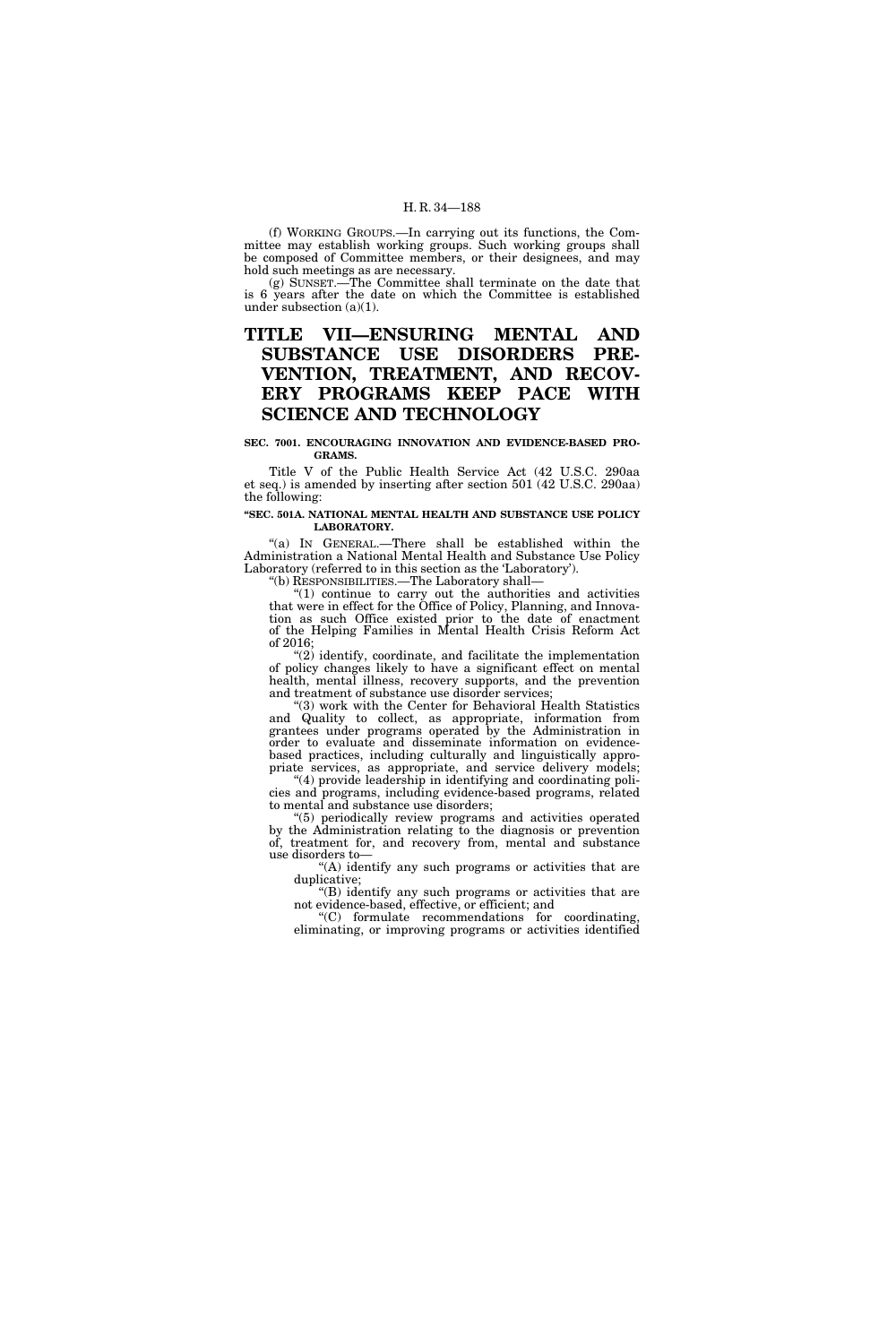under subparagraph (A) or (B) and merging such programs or activities into other successful programs or activities; and

''(6) carry out other activities as deemed necessary to continue to encourage innovation and disseminate evidence-based programs and practices.

"(c) EVIDENCE-BASED PRACTICES AND SERVICE DELIVERY MODELS.—

"(1) IN GENERAL.—In carrying out subsection  $(b)(3)$ , the Laboratory—

"(A) may give preference to models that improve-"(i) the coordination between mental health and physical health providers;

"(ii) the coordination among such providers and the justice and corrections system; and

"(iii) the cost effectiveness, quality, effectiveness, and efficiency of health care services furnished to adults with a serious mental illness, children with a serious emotional disturbance, or individuals in a mental health crisis; and

''(B) may include clinical protocols and practices that address the needs of individuals with early serious mental illness.

''(2) CONSULTATION.—In carrying out this section, the Laboratory shall consult with—

''(A) the Chief Medical Officer appointed under section 501(g);

''(B) representatives of the National Institute of Mental Health, the National Institute on Drug Abuse, and the National Institute on Alcohol Abuse and Alcoholism, on an ongoing basis;

"(C) other appropriate Federal agencies;

''(D) clinical and analytical experts with expertise in psychiatric medical care and clinical psychological care, health care management, education, corrections health care, and mental health court systems, as appropriate; and

''(E) other individuals and agencies as determined appropriate by the Assistant Secretary.

"(d) DEADLINE FOR BEGINNING IMPLEMENTATION.—The Laboratory shall begin implementation of this section not later than January 1, 2018.

''(e) PROMOTING INNOVATION.—

''(1) IN GENERAL.—The Assistant Secretary, in coordination with the Laboratory, may award grants to States, local governments, Indian tribes or tribal organizations (as such terms are defined in section 4 of the Indian Self-Determination and Education Assistance Act), educational institutions, and nonprofit organizations to develop evidence-based interventions, including culturally and linguistically appropriate services, as appropriate, for—

" $(A)$  evaluating a model that has been scientifically demonstrated to show promise, but would benefit from further applied development, for—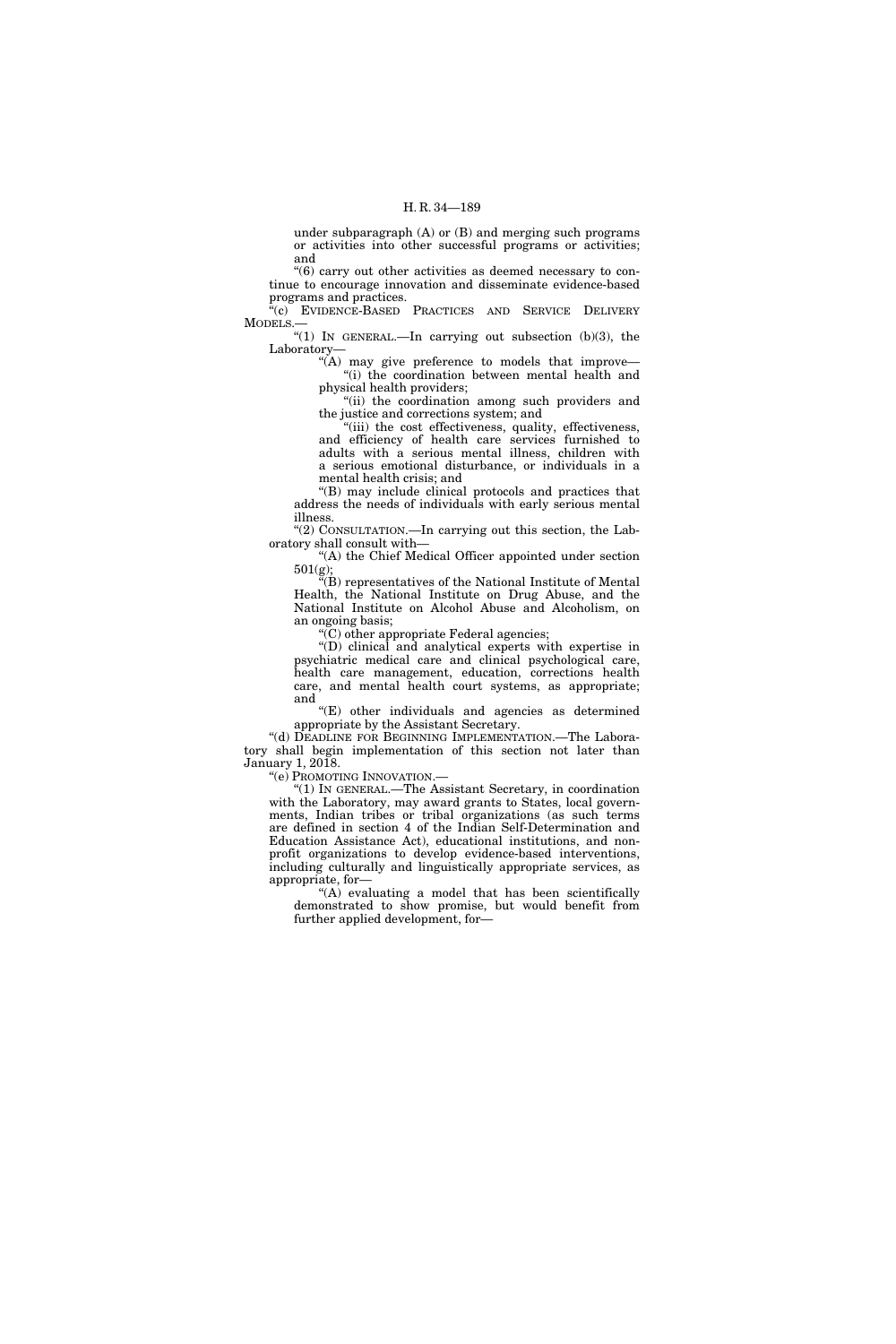''(i) enhancing the prevention, diagnosis, intervention, and treatment of, and recovery from, mental illness, serious emotional disturbances, substance use disorders, and co-occurring illness or disorders; or

''(ii) integrating or coordinating physical health services and mental and substance use disorders services; and

''(B) expanding, replicating, or scaling evidence-based programs across a wider area to enhance effective screening, early diagnosis, intervention, and treatment with respect to mental illness, serious mental illness, serious emotional disturbances, and substance use disorders, primarily by—

''(i) applying such evidence-based programs to the delivery of care, including by training staff in effective evidence-based treatments; or

''(ii) integrating such evidence-based programs into models of care across specialties and jurisdictions.

"(2) CONSULTATION.—In awarding grants under this subsection, the Assistant Secretary shall, as appropriate, consult with the Chief Medical Officer, appointed under section 501(g), the advisory councils described in section 502, the National Institute of Mental Health, the National Institute on Drug Abuse, and the National Institute on Alcohol Abuse and Alcoholism, as appropriate.

''(3) AUTHORIZATION OF APPROPRIATIONS.—There are authorized to be appropriated—

"(A) to carry out paragraph  $(1)(A)$ , \$7,000,000 for the period of fiscal years 2018 through 2020; and

"(B) to carry out paragraph  $(1)(B)$ , \$7,000,000 for the period of fiscal years 2018 through 2020.''.

#### **SEC. 7002. PROMOTING ACCESS TO INFORMATION ON EVIDENCE-BASED PROGRAMS AND PRACTICES.**

Part D of title V of the Public Health Service Act (42 U.S.C. 290dd et seq.) is amended by inserting after section 543 of such Act (42 U.S.C. 290dd–2) the following:

#### **''SEC. 543A. PROMOTING ACCESS TO INFORMATION ON EVIDENCE-BASED PROGRAMS AND PRACTICES.**

"(a) IN GENERAL.—The Assistant Secretary shall, as appropriate, improve access to reliable and valid information on evidencebased programs and practices, including information on the strength of evidence associated with such programs and practices, related to mental and substance use disorders for States, local communities, nonprofit entities, and other stakeholders, by posting on the Internet website of the Administration information on evidence-based programs and practices that have been reviewed by the Assistant Secretary in accordance with the requirements of this section.

''(b) APPLICATIONS.—

"(1) APPLICATION PERIOD.—In carrying out subsection (a), the Assistant Secretary may establish a period for the submission of applications for evidence-based programs and practices to be posted publicly in accordance with subsection (a).

''(2) NOTICE.—In establishing the application period under paragraph (1), the Assistant Secretary shall provide for the public notice of such application period in the Federal Register.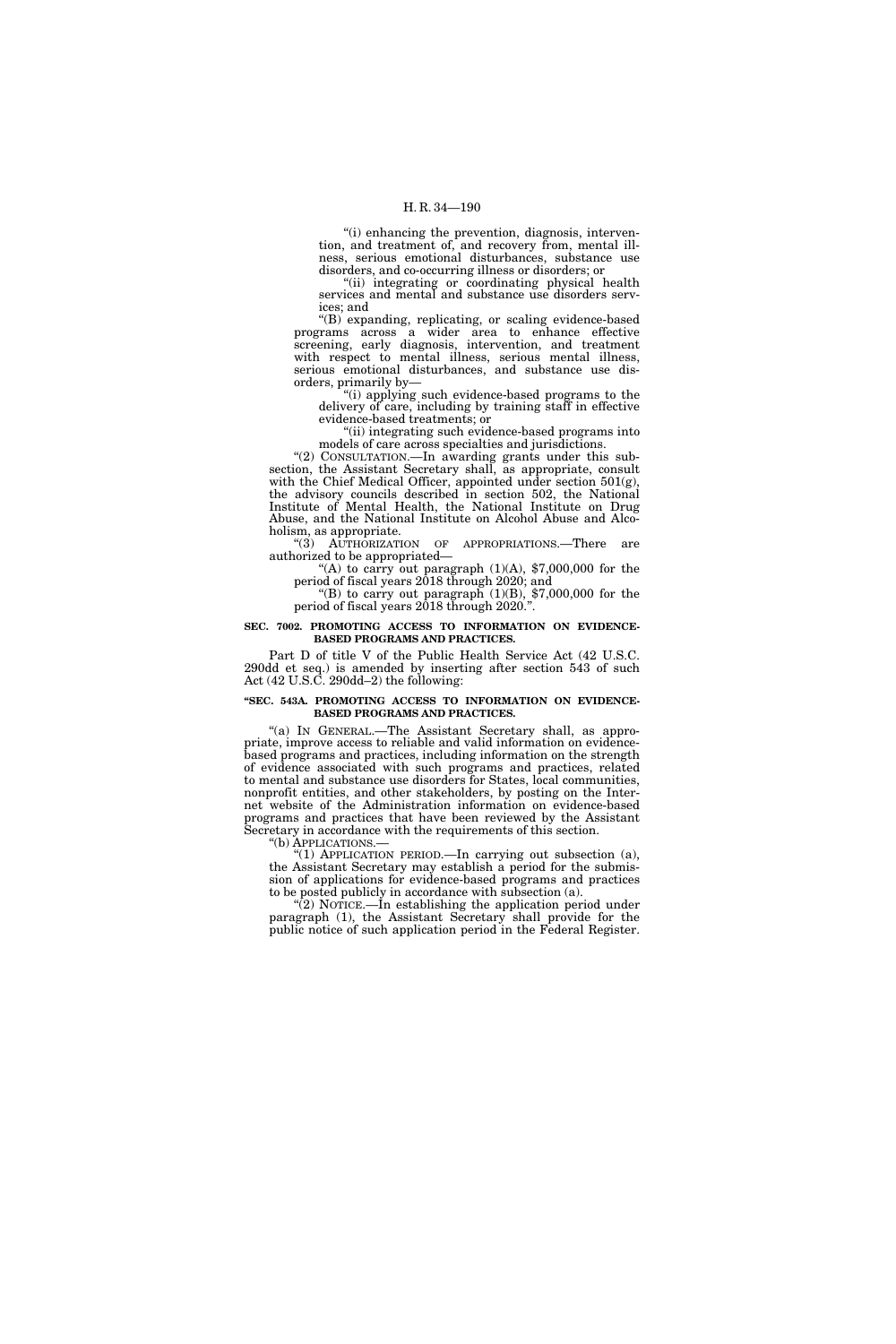Such notice may solicit applications for evidence-based programs and practices to address gaps in information identified by the Assistant Secretary, the National Mental Health and Substance Use Policy Laboratory established under section 501A, or the Assistant Secretary for Planning and Evaluation, including pursuant to the evaluation and recommendations under section 6021 of the Helping Families in Mental Health Crisis Reform Act of 2016 or priorities identified in the strategic plan under section 501(l).

(c) REQUIREMENTS.—The Assistant Secretary may establish minimum requirements for the applications submitted under subsection (b), including applications related to the submission of research and evaluation.

''(d) REVIEW AND RATING.—

"(1) IN GENERAL.—The Assistant Secretary shall review applications prior to public posting in accordance with subsection (a), and may prioritize the review of applications for evidence-based programs and practices that are related to topics included in the notice provided under subsection (b)(2).

(2) SYSTEM.—In carrying out paragraph (1), the Assistant Secretary may utilize a rating and review system, which may include information on the strength of evidence associated with the evidence-based programs and practices and a rating of the methodological rigor of the research supporting the applications.

''(3) PUBLIC ACCESS TO METRICS AND RATING.—The Assistant Secretary shall make the metrics used to evaluate applications under this section, and any resulting ratings of such applications, publicly available.''.

#### **SEC. 7003. PRIORITY MENTAL HEALTH NEEDS OF REGIONAL AND NATIONAL SIGNIFICANCE.**

Section 520A of the Public Health Service Act (42 U.S.C. 290bb– 32) is amended—

 $(1)$  in subsection  $(a)$ 

(A) in paragraph (4), by inserting before the period ", which may include technical assistance centers"; and

(B) in the flush sentence following paragraph (4)— (i) by inserting '', contracts,'' before ''or cooperative agreements''; and

(ii) by striking ''Indian tribes and tribal organizations'' and inserting ''Indian tribes or tribal organizations (as such terms are defined in section 4 of the Indian Self-Determination and Education Assistance Act), health facilities, or programs operated by or in accordance with a contract or grant with the Indian Health Service, or''; and

(2) by amending subsection (f) to read as follows:

''(f) AUTHORIZATION OF APPROPRIATIONS.—There are authorized to be appropriated to carry out this section \$394,550,000 for each of fiscal years 2018 through 2022.''.

## **SEC. 7004. PRIORITY SUBSTANCE USE DISORDER TREATMENT NEEDS OF REGIONAL AND NATIONAL SIGNIFICANCE.**

Section 509 of the Public Health Service Act (42 U.S.C. 290bb– 2) is amended—

 $(1)$  in subsection  $(a)$ —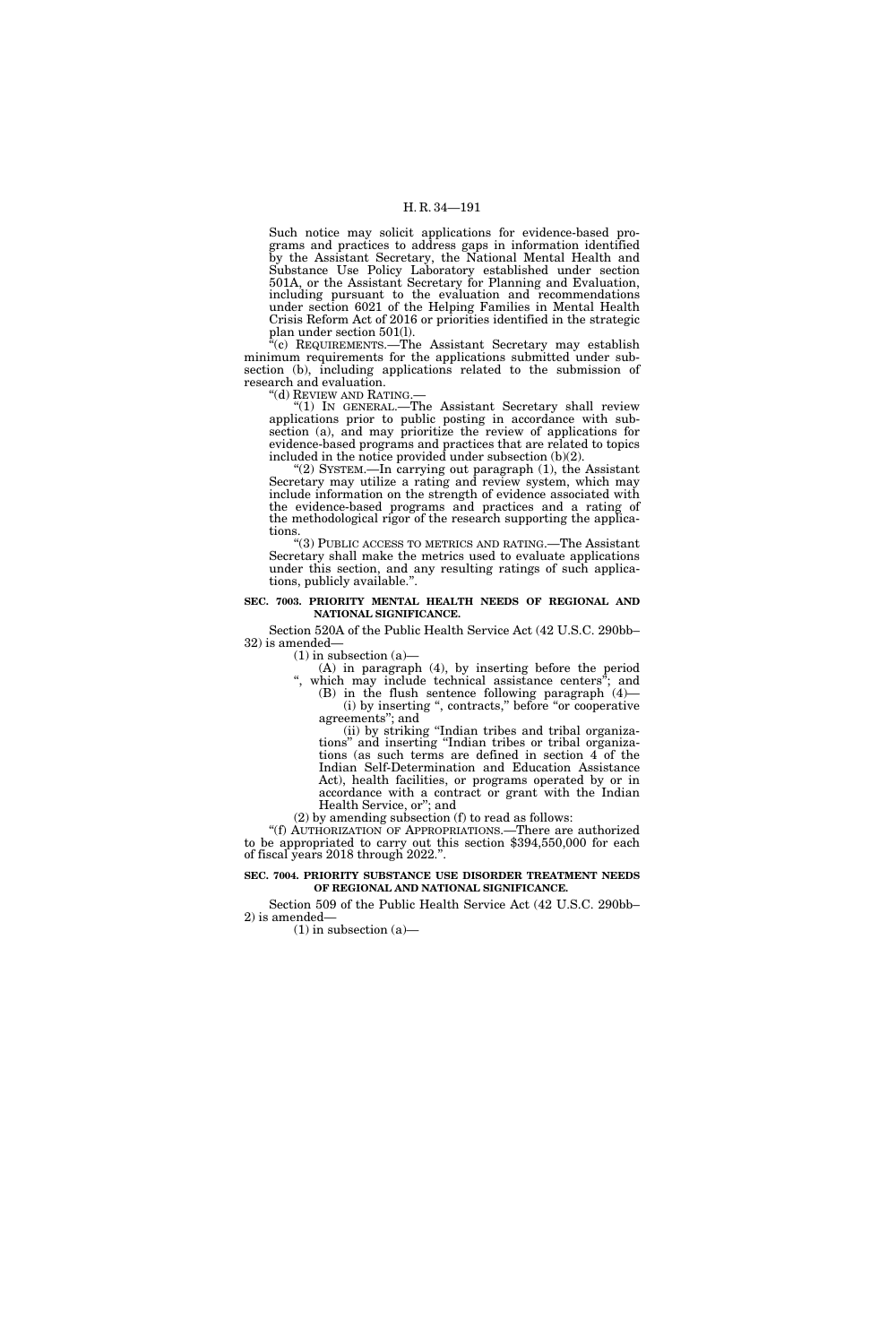(A) in the matter preceding paragraph (1), by striking "abuse" and inserting "use disorder";

(B) in paragraph (3), by inserting before the period ''that permit States, local governments, communities, and Indian tribes and tribal organizations (as the terms 'Indian tribes' and 'tribal organizations' are defined in section 4 of the Indian Self-Determination and Education Assistance Act) to focus on emerging trends in substance abuse and co-occurrence of substance use disorders with mental illness or other conditions''; and

 $(C)$  in the flush sentence following paragraph  $(3)$ -(i) by inserting '', contracts,'' before ''or cooperative agreements''; and

(ii) by striking ''Indian tribes and tribal organizations,'' and inserting ''Indian tribes or tribal organizations (as such terms are defined in section 4 of the Indian Self-Determination and Education Assistance Act), health facilities, or programs operated by or in accordance with a contract or grant with the Indian Health Service, or'';

 $(2)$  in subsection  $(b)$ - $(A)$  in paragraph  $(1)$ , by striking "abuse" and inserting

"use disorder"; and  $(B)$  in paragraph  $(2)$ , by striking "abuse" and inserting "use disorder";

(3) in subsection (e), by striking ''abuse'' and inserting "use disorder"; and

 $(4)$  in subsection  $(f)$ , by striking "\$300,000,000" and all that follows through the period and inserting ''\$333,806,000 for each of fiscal years 2018 through 2022.''.

## **SEC. 7005. PRIORITY SUBSTANCE USE DISORDER PREVENTION NEEDS OF REGIONAL AND NATIONAL SIGNIFICANCE.**

Section 516 of the Public Health Service Act (42 U.S.C. 290bb– 22) is amended—

(1) in the section heading, by striking ''**ABUSE**'' and inserting "USE DISORDER";

 $(2)$  in subsection  $(a)$ 

(A) in the matter preceding paragraph (1), by striking "abuse" and inserting "use disorder";

(B) in paragraph (3), by inserting before the period '', including such programs that focus on emerging drug abuse issues''; and

(C) in the flush sentence following paragraph (3)— (i) by inserting '', contracts,'' before ''or cooperative agreements''; and

(ii) by striking ''Indian tribes and tribal organizations,'' and inserting ''Indian tribes or tribal organizations (as such terms are defined in section 4 of the Indian Self-Determination and Education Assistance Act), health facilities, or programs operated by or in accordance with a contract or grant with the Indian Health Service,'';

 $(3)$  in subsection  $(b)$ 

 $(A)$  in paragraph  $(1)$ , by striking "abuse" and inserting ''use disorder''; and

(B) in paragraph (2)—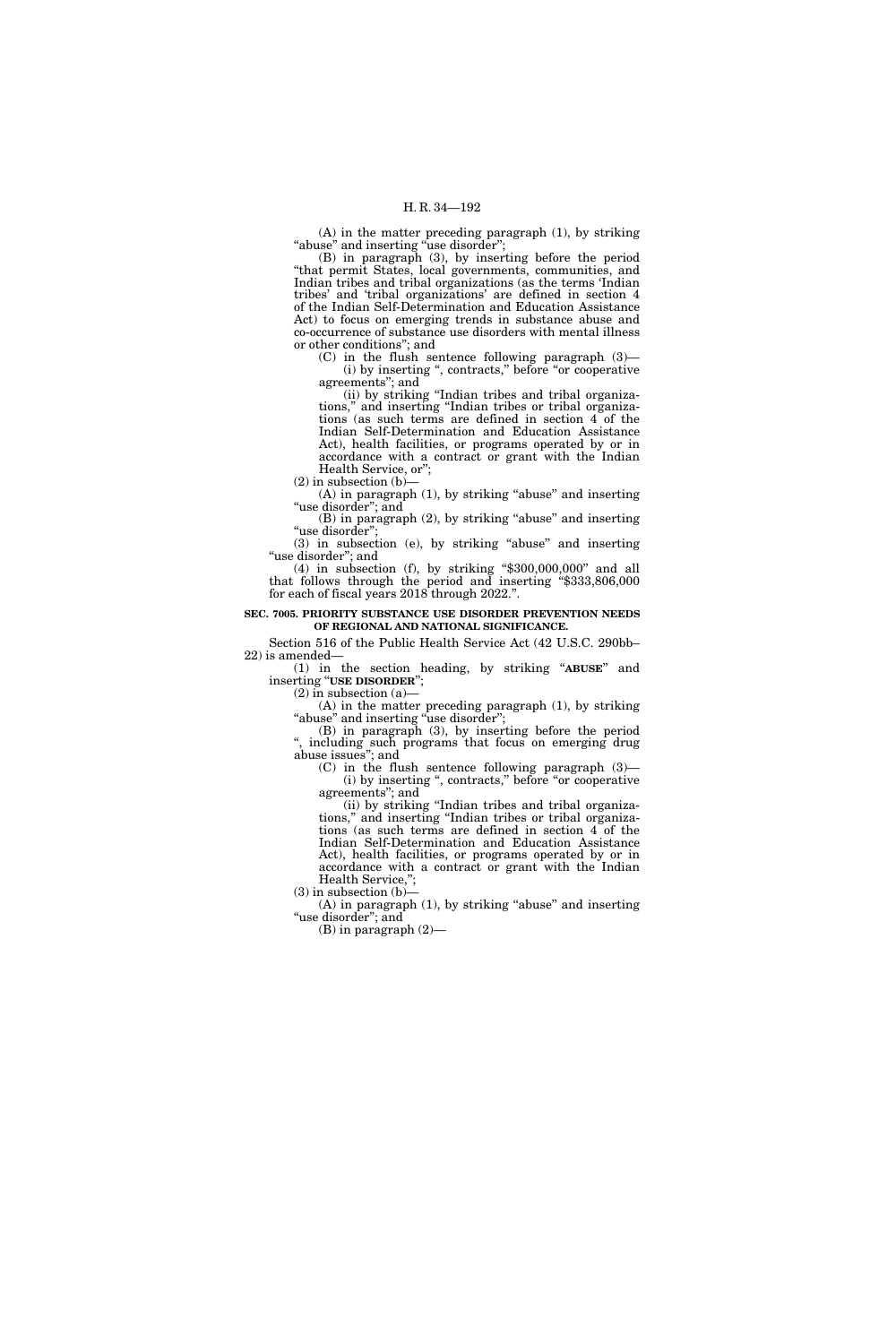(i) in subparagraph  $(A)$ , by striking "; and" at the end and inserting ";";

(ii) in subparagraph (B)—

(I) by striking ''abuse'' and inserting ''use disorder''; and

(II) by striking the period and inserting ''; and''; and

(iii) by adding at the end the following: ''(C) substance use disorder prevention among high-

risk groups.''; (4) in subsection (e), by striking ''abuse'' and inserting

"use disorder"; and  $(5)$  in subsection  $(f)$ , by striking "\$300,000,000" and all

that follows through the period and inserting ''\$211,148,000 for each of fiscal years 2018 through 2022.''.

# **TITLE VIII—SUPPORTING STATE PRE-VENTION ACTIVITIES AND RE-SPONSES TO MENTAL HEALTH AND SUBSTANCE USE DISORDER NEEDS**

**SEC. 8001. COMMUNITY MENTAL HEALTH SERVICES BLOCK GRANT.**  (a) FORMULA GRANTS.—Section 1911(b) of the Public Health

Service Act (42 U.S.C. 300x(b)) is amended— (1) by redesignating paragraphs (1) through (3) as paragraphs (2) through (4), respectively; and

(2) by inserting before paragraph (2) (as so redesignated) the following:

"(1) providing community mental health services for adults with a serious mental illness and children with a serious emotional disturbance as defined in accordance with section  $1912(c)$ ;

(b) STATE PLAN.—Section 1912(b) of the Public Health Service Act (42 U.S.C. 300x–1(b)) is amended—

(1) in paragraph (3), by redesignating subparagraphs (A) through (C) as clauses (i) through (iii), respectively, and realigning the margins accordingly;

(2) by redesignating paragraphs (1) through (5) as subparagraphs (A) through (E), respectively, and realigning the margins accordingly;

(3) in the matter preceding subparagraph (A) (as so redesignated), by striking "With respect to" and all that follows through "are as follows:" and inserting "In accordance with subsection (a), a State shall submit to the Secretary a plan every two years that, at a minimum, includes each of the following:'';

(4) by inserting before subparagraph (A) (as so redesignated) the following:

"(1) SYSTEM OF CARE.—A description of the State's system of care that contains the following:"

(5) by striking subparagraph (A) (as so redesignated) and inserting the following:

"(A) COMPREHENSIVE COMMUNITY-BASED HEALTH SYSTEMS.—The plan shall—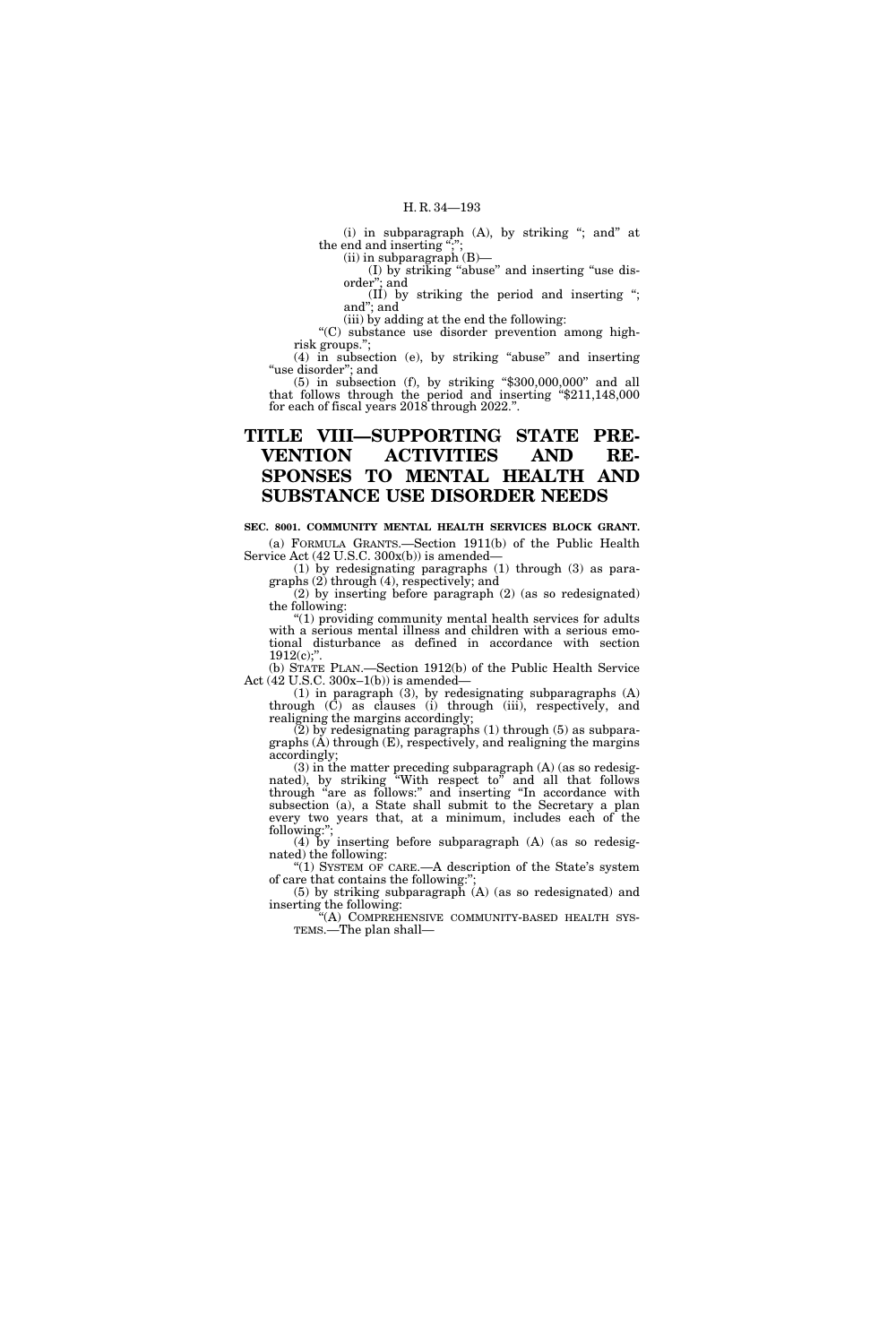"(i) identify the single State agency to be responsible for the administration of the program under the grant, including any third party who administers mental health services and is responsible for complying with the requirements of this part with respect to the grant;

"(ii) provide for an organized community-based system of care for individuals with mental illness, and describe available services and resources in a comprehensive system of care, including services for individuals with co-occurring disorders;

"(iii) include a description of the manner in which the State and local entities will coordinate services to maximize the efficiency, effectiveness, quality, and cost-effectiveness of services and programs to produce the best possible outcomes (including health services, rehabilitation services, employment services, housing services, educational services, substance use disorder services, legal services, law enforcement services, social services, child welfare services, medical and dental care services, and other support services to be provided with Federal, State, and local public and private resources) with other agencies to enable individuals receiving services to function outside of inpatient or residential institutions, to the maximum extent of their capabilities, including services to be provided by local school systems under the Individuals with Disabilities Education Act;

"(iv) include a description of how the State promotes evidence-based practices, including those evidence-based programs that address the needs of individuals with early serious mental illness regardless of the age of the individual at onset, provide comprehensive individualized treatment, or integrate mental and physical health services;

''(v) include a description of case management services;

''(vi) include a description of activities that seek to engage adults with a serious mental illness or children with a serious emotional disturbance and their caregivers where appropriate in making health care decisions, including activities that enhance communication among individuals, families, caregivers, and treatment providers; and

"(vii) as appropriate to, and reflective of, the uses the State proposes for the block grant funds, include—

" $(I)$  a description of the activities intended to reduce hospitalizations and hospital stays using the block grant funds;

''(II) a description of the activities intended to reduce incidents of suicide using the block grant funds;

''(III) a description of how the State integrates mental health and primary care using the block grant funds, which may include providing, in the case of individuals with co-occurring mental and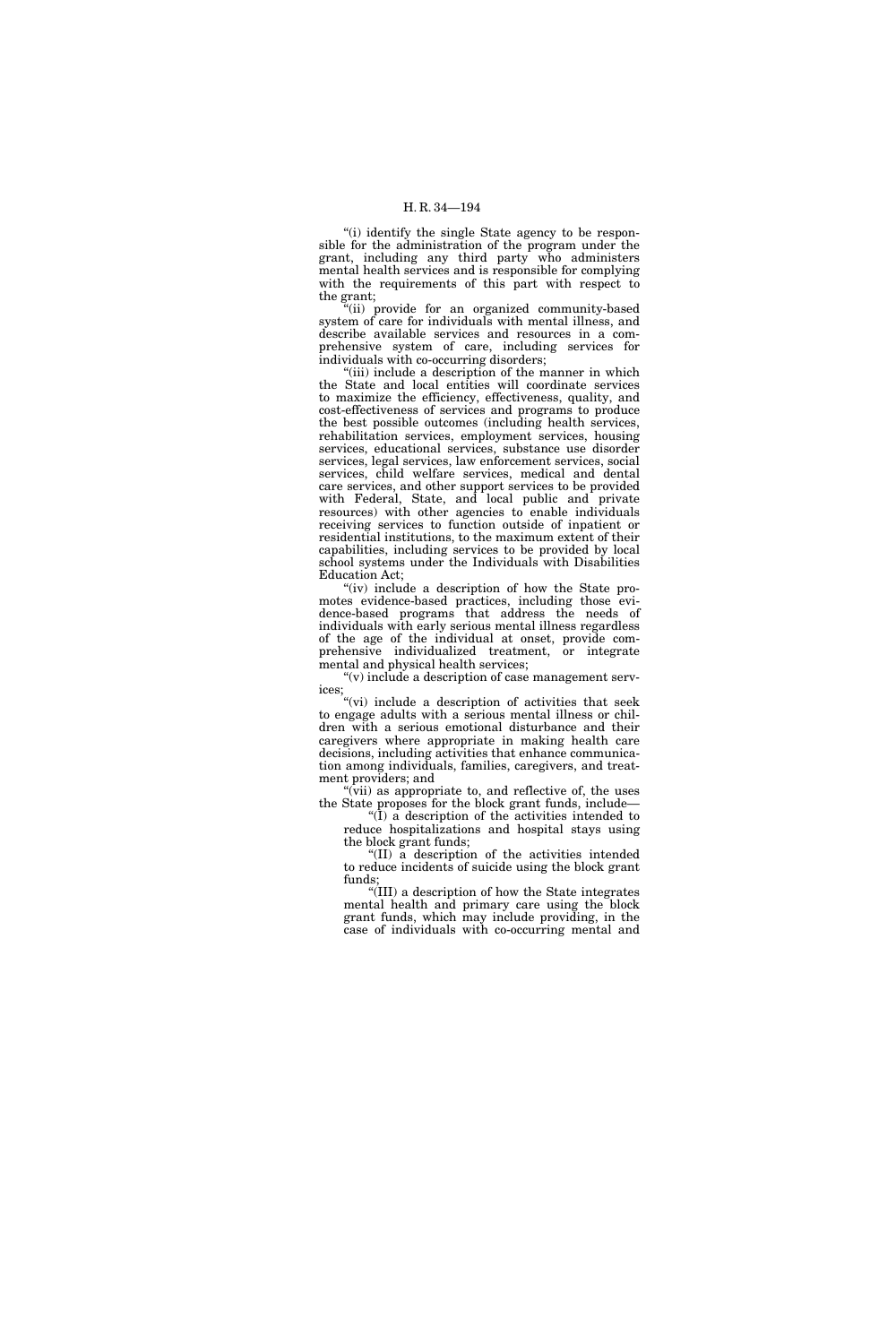substance use disorders, both mental and substance use disorders services in primary care settings or arrangements to provide primary and specialty care services in community-based mental and substance use disorders settings; and

"(IV) a description of recovery and recovery support services for adults with a serious mental illness and children with a serious emotional disturbance."

(6) in subparagraph  $(B)$  (as so redesignated)—

(A) by striking ''The plan contains'' and inserting ''The plan shall contain''; and

(B) by striking ''presents quantitative targets to be achieved in the implementation of the system described in paragraph  $(1)$ " and inserting "present quantitative targets and outcome measures for programs and services provided under this subpart'';

(7) in subparagraph  $(C)$  (as so redesignated)—

(A) by striking ''serious emotional disturbance'' in the matter preceding clause (i) (as so redesignated) and all that follows through ''substance abuse services'' in clause (i) (as so redesignated) and inserting the following: ''a serious emotional disturbance (as defined pursuant to subsection (c)), the plan shall provide for a system of integrated social services, educational services, child welfare services, juvenile justice services, law enforcement services, and substance use disorder services'';

(B) by striking ''Education Act);'' and inserting ''Education Act).''; and

(C) by striking clauses (ii) and (iii) (as so redesignated); (8) in subparagraph (D) (as so redesignated), by striking ''plan describes'' and inserting ''plan shall describe'';

(9) in subparagraph (E) (as so redesignated)—

(A) in the subparagraph heading by striking ''SYSTEMS'' and inserting "SERVICES";

(B) in the first sentence, by striking ''plan describes'' and all that follows through ''and provides for'' and inserting "plan shall describe the financial resources available, the existing mental health workforce, and the workforce trained in treating individuals with co-occurring mental and substance use disorders, and shall provide for"; and

(C) in the second sentence—

(i) by striking ''further describes'' and inserting ''shall further describe''; and

(ii) by striking ''involved.'' and inserting ''involved, and the manner in which the State intends to comply with each of the funding agreements in this subpart and subpart III.'';

(10) by striking the flush matter at the end; and

(11) by adding at the end the following:

"(2) GOALS AND OBJECTIVES.—The establishment of goals and objectives for the period of the plan, including targets and milestones that are intended to be met, and the activities that will be undertaken to achieve those targets.''.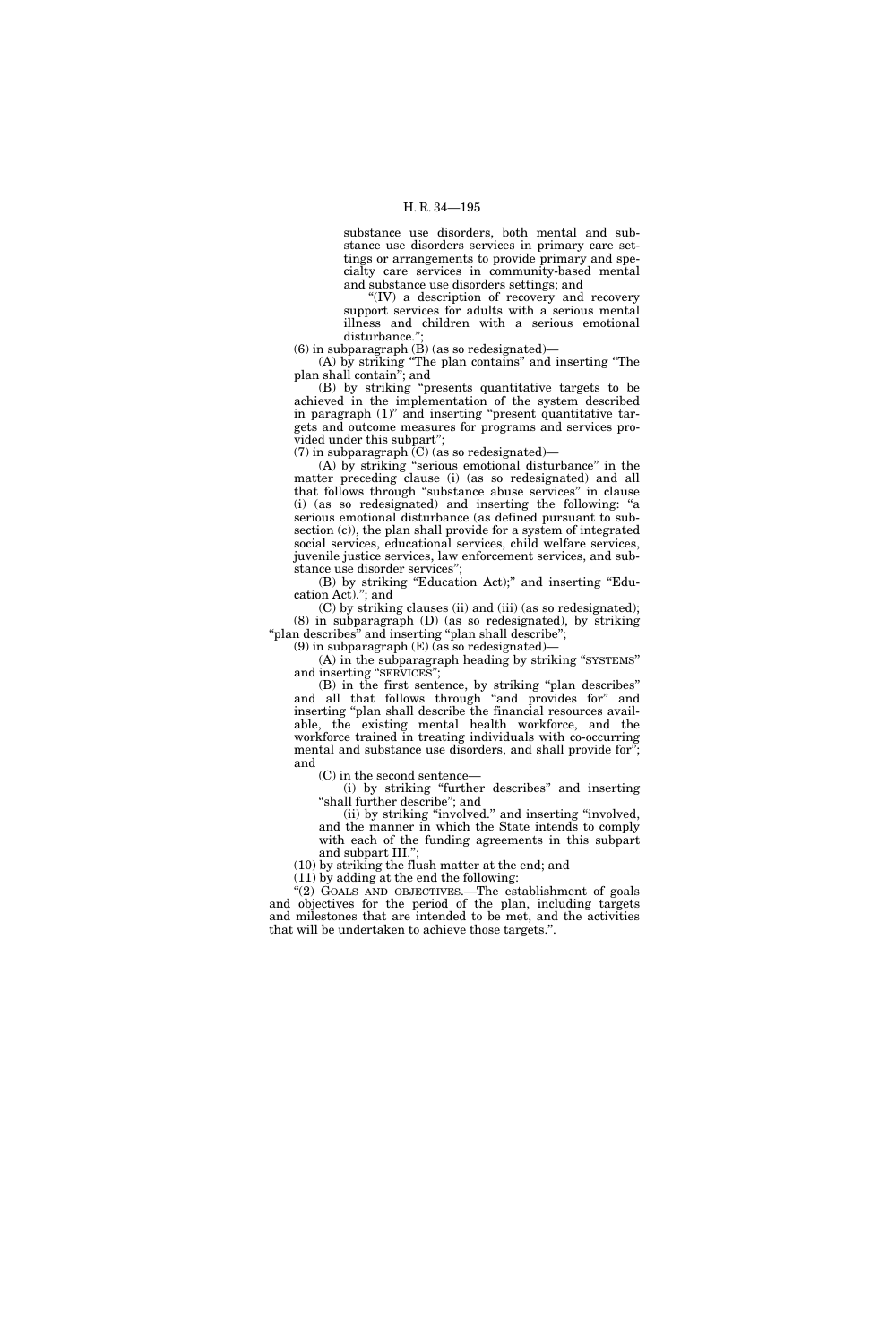(c) EARLY SERIOUS MENTAL ILLNESS.—Section 1920 of the Public Health Service Act (42 U.S.C. 300x–9) is amended by adding at the end the following:

''(c) EARLY SERIOUS MENTAL ILLNESS.—

"(1) IN GENERAL.—Except as provided in paragraph (2), a State shall expend not less than 10 percent of the amount the State receives for carrying out this section for each fiscal year to support evidence-based programs that address the needs of individuals with early serious mental illness, including psychotic disorders, regardless of the age of the individual at onset.

"(2) STATE FLEXIBILITY.—In lieu of expending 10 percent of the amount the State receives under this section for a fiscal year as required under paragraph (1), a State may elect to expend not less than 20 percent of such amount by the end of such succeeding fiscal year.''.

(d) ADDITIONAL PROVISIONS.—Section 1915(b) of the Public Health Service Act (42 U.S.C. 300x–4(b)) is amended—

 $(1)$  in paragraph  $(3)$ -

 $(A)$  by striking "The Secretary" and inserting the following:

''(A) IN GENERAL.—The Secretary''; (B) by striking ''paragraph (1) if'' and inserting ''paragraph (1) in whole or in part if'';

(C) by striking ''State justify the waiver.'' and inserting ''State in the fiscal year involved or in the previous fiscal year justify the waiver''; and

(D) by adding at the end the following:

"(B) DATE CERTAIN FOR ACTION UPON REQUEST.—The Secretary shall approve or deny a request for a waiver under this paragraph not later than 120 days after the date on which the request is made.

"(C) APPLICABILITY OF WAIVER.—A waiver provided by the Secretary under this paragraph shall be applicable only to the fiscal year involved.''; and

 $(2)$  in paragraph  $(4)$ —

 $(A)$  in subparagraph  $(A)$ —

(i) by inserting after the subparagraph designation the following: ''IN GENERAL.—'';

(ii) by striking ''In making a grant'' and inserting the following:

"(i) DETERMINATION.—In making a grant"; and

(iii) by inserting at the end the following:

''(ii) ALTERNATIVE.—A State that has failed to comply with paragraph (1) and would otherwise be subject to a reduction in the State's allotment under section 1911 may, upon request by the State, in lieu of having the amount of the allotment under section 1911 for the State reduced for the fiscal year of the grant, agree to comply with a negotiated agreement that is approved by the Secretary and carried out in accordance with guidelines issued by the Secretary. If a State fails to enter into or comply with a negotiated agreement, the Secretary may take action under this paragraph or the terms of the negotiated agreement.''; and

(B) in subparagraph (B)—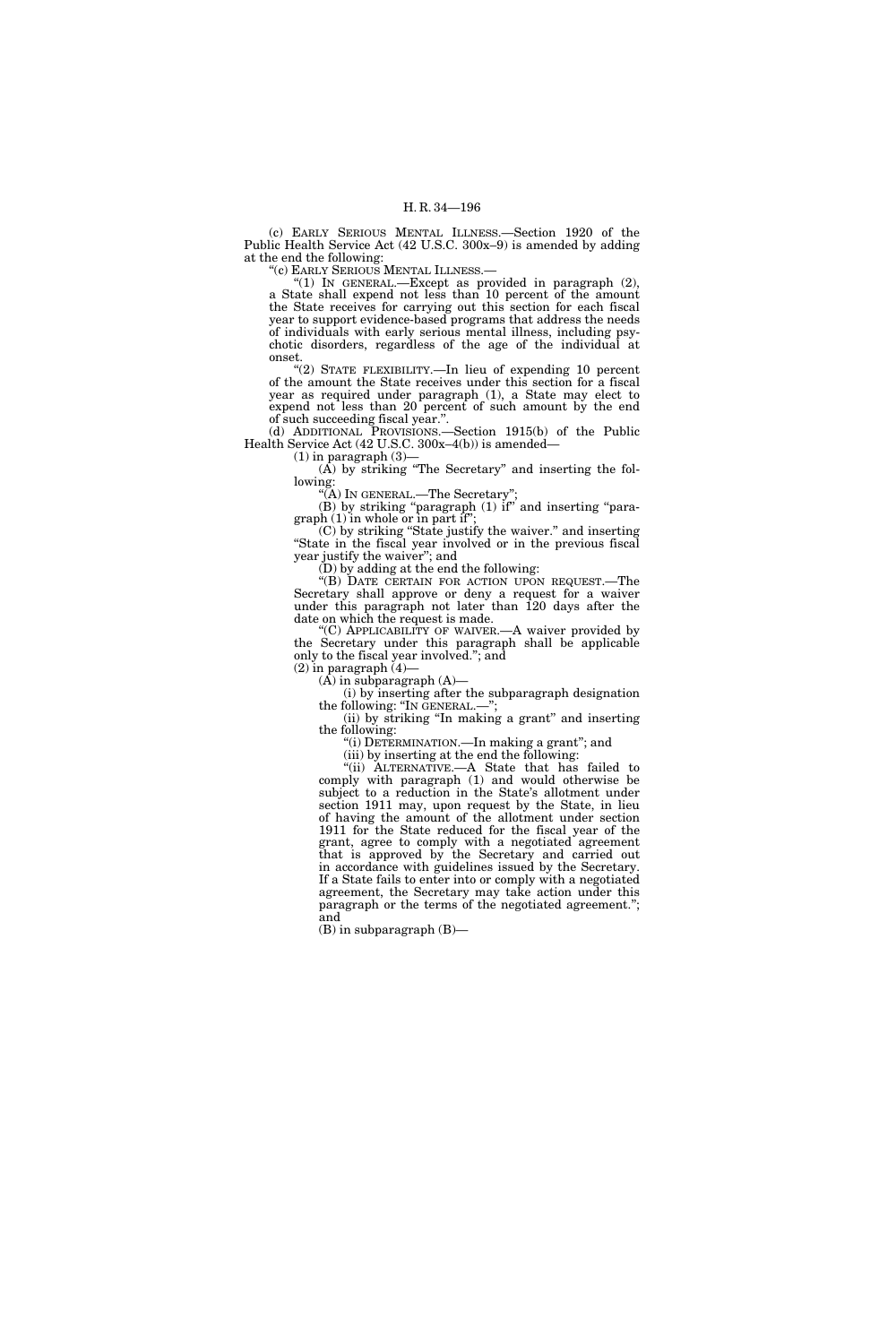(i) by inserting after the subparagraph designation the following: ''SUBMISSION OF INFORMATION TO THE SECRETARY.—''; and

(ii) by striking ''subparagraph (A)'' and inserting ''subparagraph (A)(i)''. (e) APPLICATION FOR GRANT.—Section 1917(a) of the Public

Health Service Act (42 U.S.C. 300x–6(a)) is amended—  $(1)$  in paragraph  $(1)$ , by striking "1941" and inserting

" $1942(a)$ "; and (2) in paragraph (5), by striking " $1915(b)(3)(B)$ " and inserting " $1915(b)$ "

(f) FUNDING.—Section 1920 of the Public Health Service Act (42 U.S.C. 300x–9) is amended—

 $(1)$  in subsection  $(a)$ 

(A) by striking ''section 505'' and inserting ''section 505(c)''; and

(B) by striking ''\$450,000,000'' and all that follows through the period and inserting ''\$532,571,000 for each of fiscal years 2018 through 2022.''; and

 $(2)$  in subsection  $(b)(2)$  by striking "sections 505 and" and inserting "sections 505(c) and".

## **SEC. 8002. SUBSTANCE ABUSE PREVENTION AND TREATMENT BLOCK GRANT.**

(a) FORMULA GRANTS.—Section 1921(b) of the Public Health Service Act (42 U.S.C. 300x–21(b)) is amended—

(1) by inserting "carrying out the plan developed in accordance with section 1932(b) and for" after "for the purpose of"; and

(2) by striking ''abuse'' and inserting ''use disorders''.

(b) OUTREACH TO PERSONS WHO INJECT DRUGS.—Section 1923(b) of the Public Health Service Act (42 U.S.C. 300x–23(b)) is amended—

(1) in the subsection heading, by striking ''REGARDING INTRAVENOUS SUBSTANCE ABUSE'' and inserting ''TO PERSONS WHO INJECT DRUGS''; and

(2) by striking ''for intravenous drug abuse'' and inserting ''for persons who inject drugs''.

(c) REQUIREMENTS REGARDING TUBERCULOSIS AND HUMAN IMMUNODEFICIENCY VIRUS.—Section 1924 of the Public Health Service Act (42 U.S.C. 300x–24) is amended—  $(1)$  in subsection  $(a)(1)$ —

(A) in the matter preceding subparagraph (A), by

striking ''substance abuse'' and inserting ''substance use disorders''; and

(B) in subparagraph (A), by striking "such abuse" and inserting "such disorders"; (2) in subsection (b)—

 $(A)$  in paragraph  $(1)(A)$ , by striking "substance abuse" and inserting "substance use disorders";

(B) in paragraph (2), by inserting "and Prevention" after "Disease Control"

(C) in paragraph (3)—

(i) in the paragraph heading, by striking ''ABUSE'' and inserting ''USE DISORDERS''; and

(ii) by striking ''substance abuse'' and inserting ''substance use disorders''; and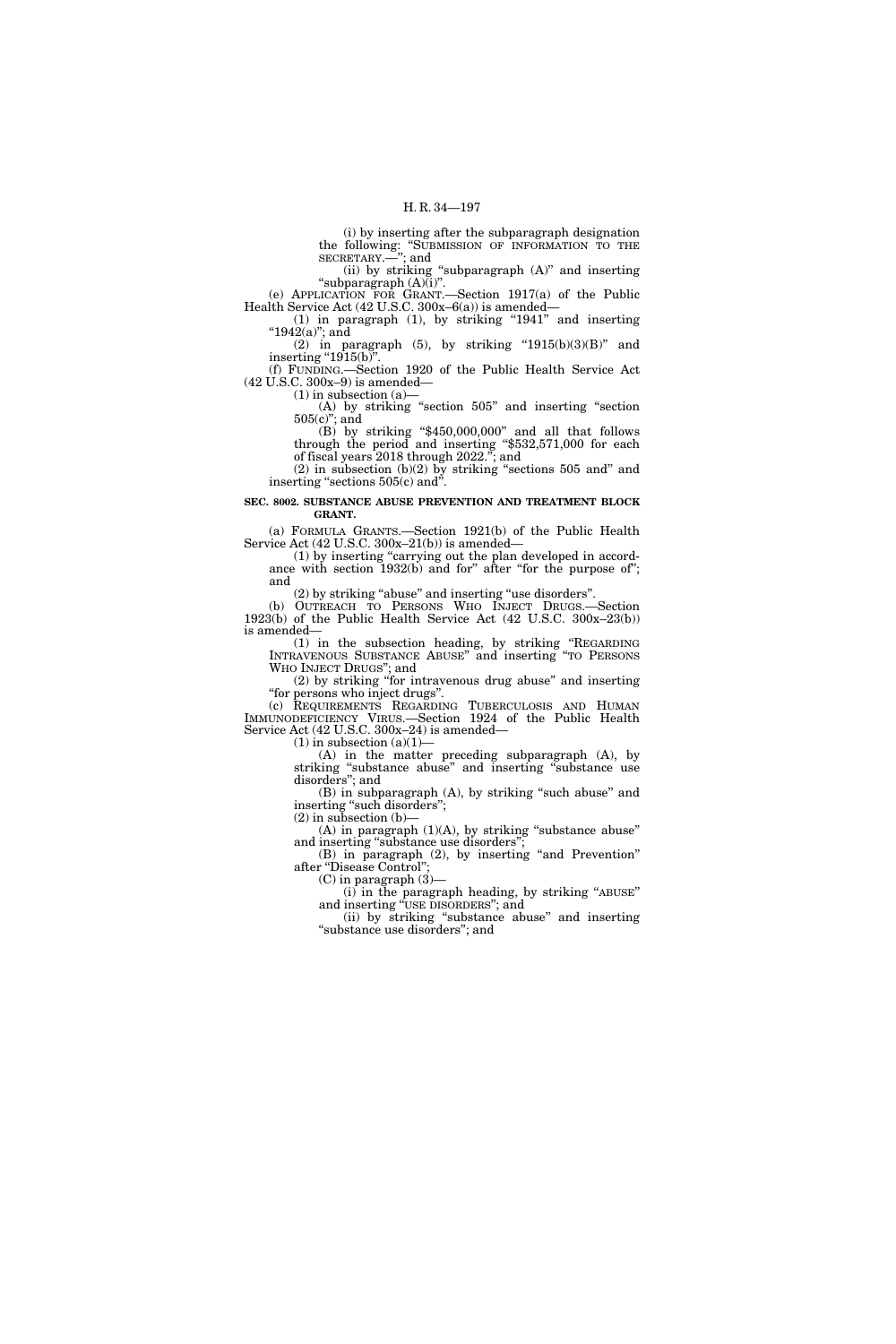(D) in paragraph  $(6)(B)$ , by striking "substance abuse" and inserting "substance use disorders";

(3) by striking subsection (d); and

(4) by redesignating subsection (e) as subsection (d).

(d) GROUP HOMES.—Section 1925 of the Public Health Service Act (42 U.S.C. 300x–25) is amended—

(1) in the section heading, by striking ''**RECOVERING SUB-STANCE ABUSERS**'' and inserting ''**PERSONS IN RECOVERY FROM SUBSTANCE USE DISORDERS**''; and

(2) in subsection (a), in the matter preceding paragraph (1), by striking ''recovering substance abusers'' and inserting 'persons in recovery from substance use disorders'

(e) ADDITIONAL AGREEMENTS.—Section 1928 of the Public Health Service Act (42 U.S.C. 300x–28) is amended—

(1) in subsection (a), by striking ''(relative to fiscal year  $1992$ "

(2) by striking subsection (b) and inserting the following: ''(b) PROFESSIONAL DEVELOPMENT.—A funding agreement for a grant under section 1921 is that the State involved will ensure that prevention, treatment, and recovery personnel operating in the State's substance use disorder prevention, treatment, and recovery systems have an opportunity to receive training, on an ongoing basis, concerning—

''(1) recent trends in substance use disorders in the State; "(2) improved methods and evidence-based practices for providing substance use disorder prevention and treatment services;

 $'(3)$  performance-based accountability;

''(4) data collection and reporting requirements; and

''(5) any other matters that would serve to further improve the delivery of substance use disorder prevention and treatment services within the State.''; and

 $(3)$  in subsection  $(d)(1)$ , by striking "substance abuse" and inserting ''substance use disorders''. (f) REPEAL.—Section 1929 of the Public Health Service Act

(42 U.S.C. 300x–29) is repealed. (g) MAINTENANCE OF EFFORT.—Section 1930 of the Public

Health Service Act (42 U.S.C. 300x–30) is amended—

 $(1)$  in subsection  $(c)(1)$ , by striking "in the State justify the waiver'' and inserting ''exist in the State, or any part of the State, to justify the waiver''; and

(2) in subsection (d), by inserting at the end the following: ''(3) ALTERNATIVE.—A State that has failed to comply with this section and would otherwise be subject to a reduction in the State's allotment under section 1921, may, upon request by the State, in lieu of having the State's allotment under section 1921 reduced, agree to comply with a negotiated agreement that is approved by the Secretary and carried out in accordance with guidelines issued by the Secretary. If a State fails to enter into or comply with a negotiated agreement, the Secretary may take action under this paragraph or the terms of the negotiated agreement.''.

(h) RESTRICTIONS ON EXPENDITURES.—Section 1931(b)(1) of the Public Health Service Act (42 U.S.C. 300x–31(b)(1)) is amended by striking ''substance abuse'' and inserting ''substance use disorders''.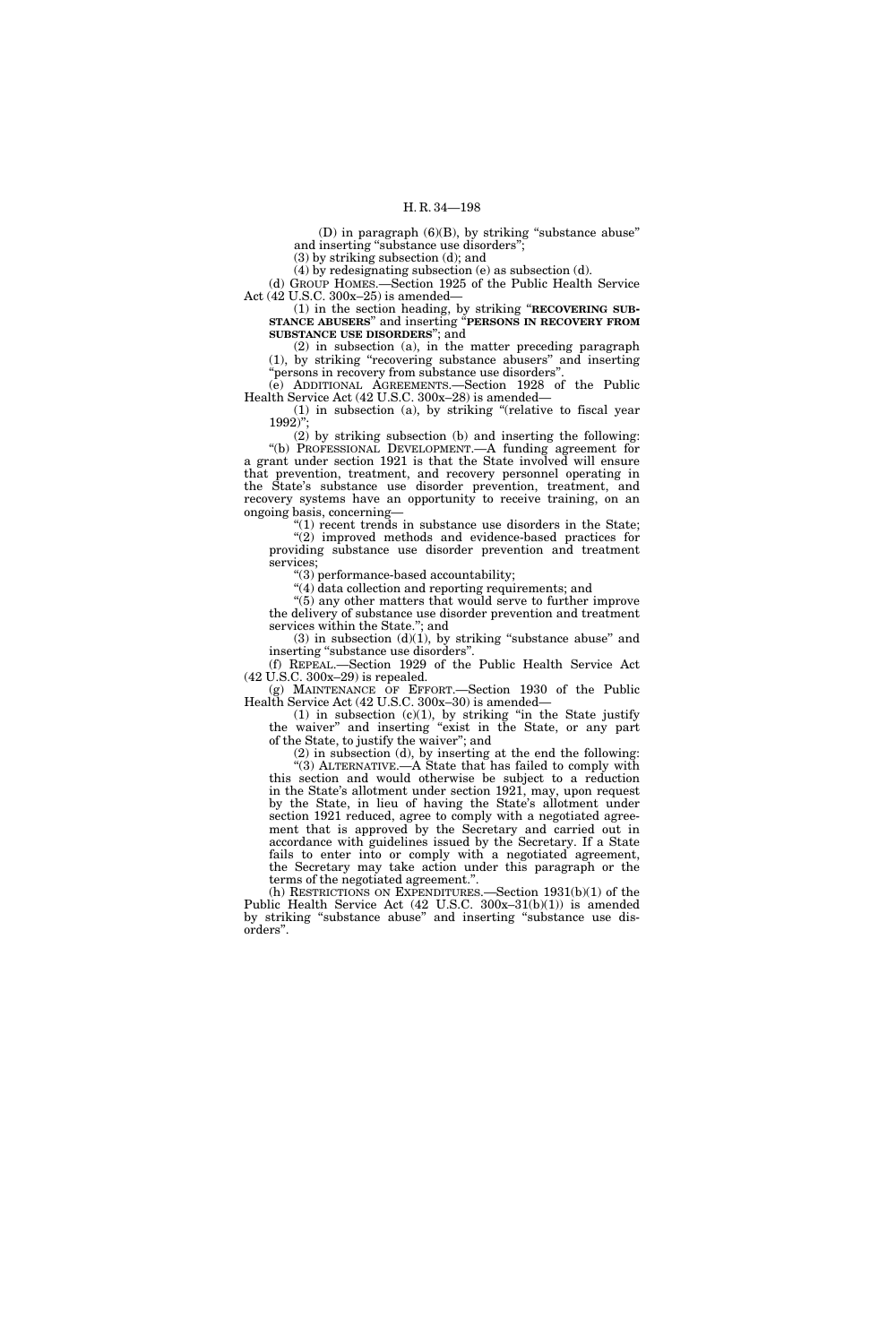(i) APPLICATION.—Section 1932 of the Public Health Service Act (42 U.S.C. 300x–32) is amended—

(1) in subsection (a)—

(A) in the matter preceding paragraph (1), by striking "subsections  $(c)$  and  $(d)(2)$ " and inserting "subsection  $(c)$ "; and

(B) in paragraph (5), by striking ''the information required in section 1929, the information required in section  $1930(c)(2)$ , and";

 $(2)$  in subsection  $(b)$ —

(A) by striking paragraph (1) and inserting the following: ''(1) IN GENERAL.—In order for a State to be in compliance

with subsection (a)(6), the State shall submit to the Secretary a plan that, at a minimum, includes the following:

"(A) A description of the State's system of care that— ''(i) identifies the single State agency responsible for the administration of the program, including any third party who administers substance use disorder services and is responsible for complying with the requirements of the grant;

''(ii) provides information on the need for substance use disorder prevention and treatment services in the State, including estimates on the number of individuals who need treatment, who are pregnant women, women with dependent children, individuals with a co-occurring mental health and substance use disorder, persons who inject drugs, and persons who are experiencing homelessness;

''(iii) provides aggregate information on the number of individuals in treatment within the State, including the number of such individuals who are pregnant women, women with dependent children, individuals with a co-occurring mental health and substance use disorder, persons who inject drugs, and persons who are experiencing homelessness;

"(iv) provides a description of the system that is available to provide services by modality, including the provision of recovery support services;

 $(y)$  provides a description of the State's comprehensive statewide prevention efforts, including the number of individuals being served in the system, target populations, and priority needs, and provides a description of the amount of funds from the prevention set-aside expended on primary prevention;

"(vi) provides a description of the financial resources available;

"(vii) describes the existing substance use disorders workforce and workforce trained in treating co-occurring substance use and mental disorders;

"(viii) includes a description of how the State promotes evidence-based practices; and

"(ix) describes how the State integrates substance" use disorder services and primary health care, which in the case of those individuals with co-occurring mental health and substance use disorders may include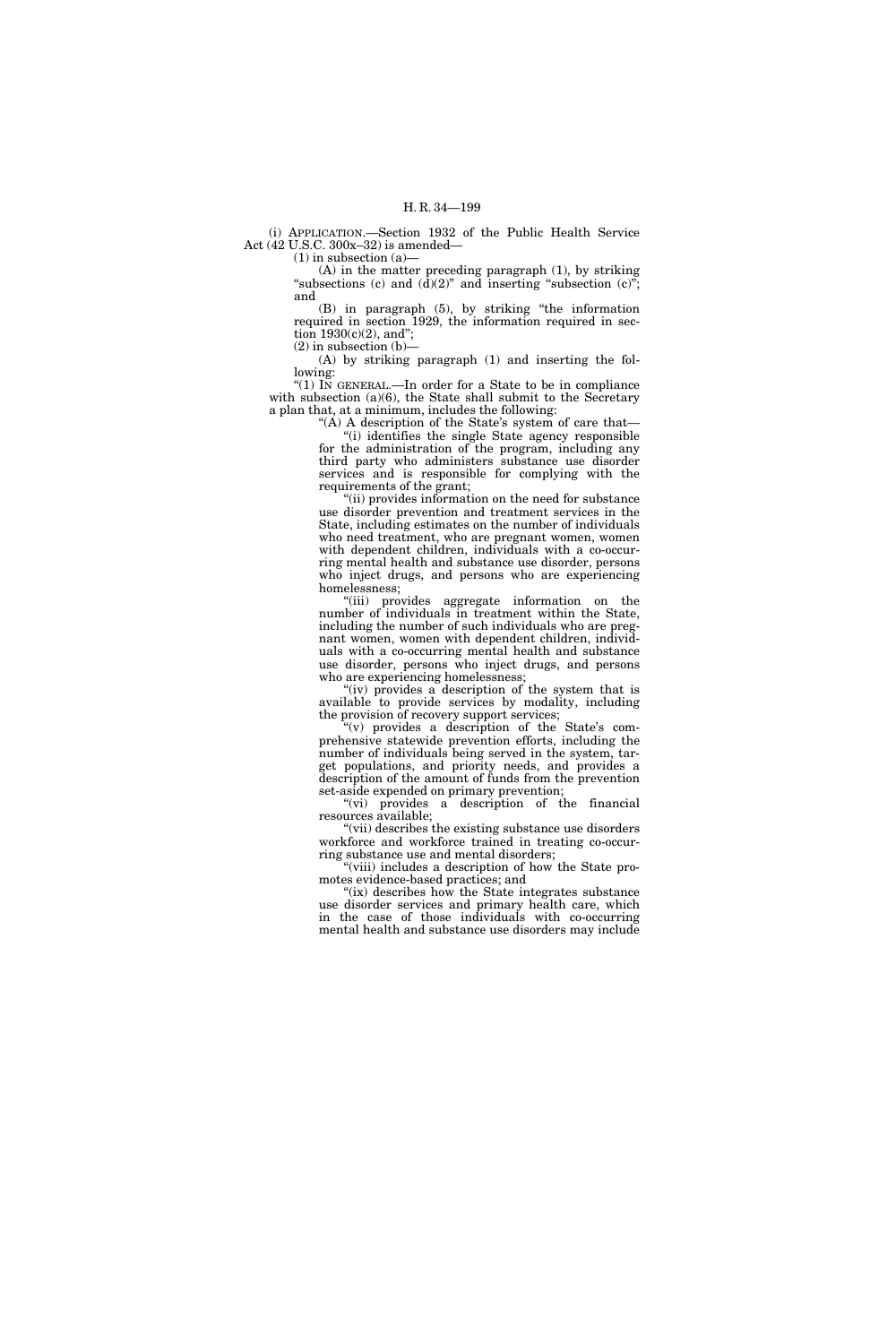providing both mental health and substance use disorder services in primary care settings or providing primary and specialty care services in communitybased mental health and substance use disorder service settings.

''(B) The establishment of goals and objectives for the period of the plan, including targets and milestones that are intended to be met, and the activities that will be undertaken to achieve those targets.

''(C) A description of how the State will comply with each funding agreement for a grant under section 1921 that is applicable to the State, including a description of the manner in which the State intends to expend grant funds.''; and

(B) in paragraph (2)—

(i) in the paragraph heading, by striking "AUTHORITY OF SECRETARY REGARDING MODIFICATIONS" and inserting ''MODIFICATIONS'';

(ii) by striking ''As a condition'' and inserting the following:

"(A) AUTHORITY OF SECRETARY.—As a condition;"; and (iii) by adding at the end the following:

''(B) STATE REQUEST FOR MODIFICATION.—If the State determines that a modification to such plan is necessary, the State may request the Secretary to approve the modification. Any such modification shall be in accordance with paragraph (1) and section 1941.''; and

(C) in paragraph (3), by inserting, '', including any modification under paragraph  $(2)$ " after "subsection  $(a)(6)$ "; and

(3) in subsection (e)(2), by striking "section  $1922(c)$ " and inserting "section 1922(b)". (j) DEFINITIONS.—Section 1934 of the Public Health Service

Act (42 U.S.C. 300x–34) is amended—

(1) in paragraph (3), by striking ''substance abuse'' and inserting "substance use disorders"; and (2) in paragraph (7), by striking ''substance abuse'' and

inserting ''substance use disorders''. (k) FUNDING.—Section 1935 of the Public Health Service Act

(42 U.S.C. 300x–35) is amended—

 $(1)$  in subsection  $(a)$ —

(A) by striking ''section 505'' and inserting ''section 505(d)''; and

(B) by striking ''\$2,000,000,000 for fiscal year 2001, and such sums as may be necessary for each of the fiscal years 2002 and 2003'' and inserting ''\$1,858,079,000 for each of fiscal years 2018 through 2022.''; and

(2) in subsection  $(b)(1)(B)$  by striking "sections 505 and" and inserting "sections 505(d) and".

**SEC. 8003. ADDITIONAL PROVISIONS RELATED TO THE BLOCK GRANTS.** 

Subpart III of part B of title XIX of the Public Health Service Act  $(42 \text{ U.S.C. } 300x-51 \text{ et seq.})$  is amended—

(1) in section  $1943(a)(3)$  (42 U.S.C.  $300x-53(a)(3)$ ), by striking "section 505" and inserting "subsections (c) and (d) of section 505'';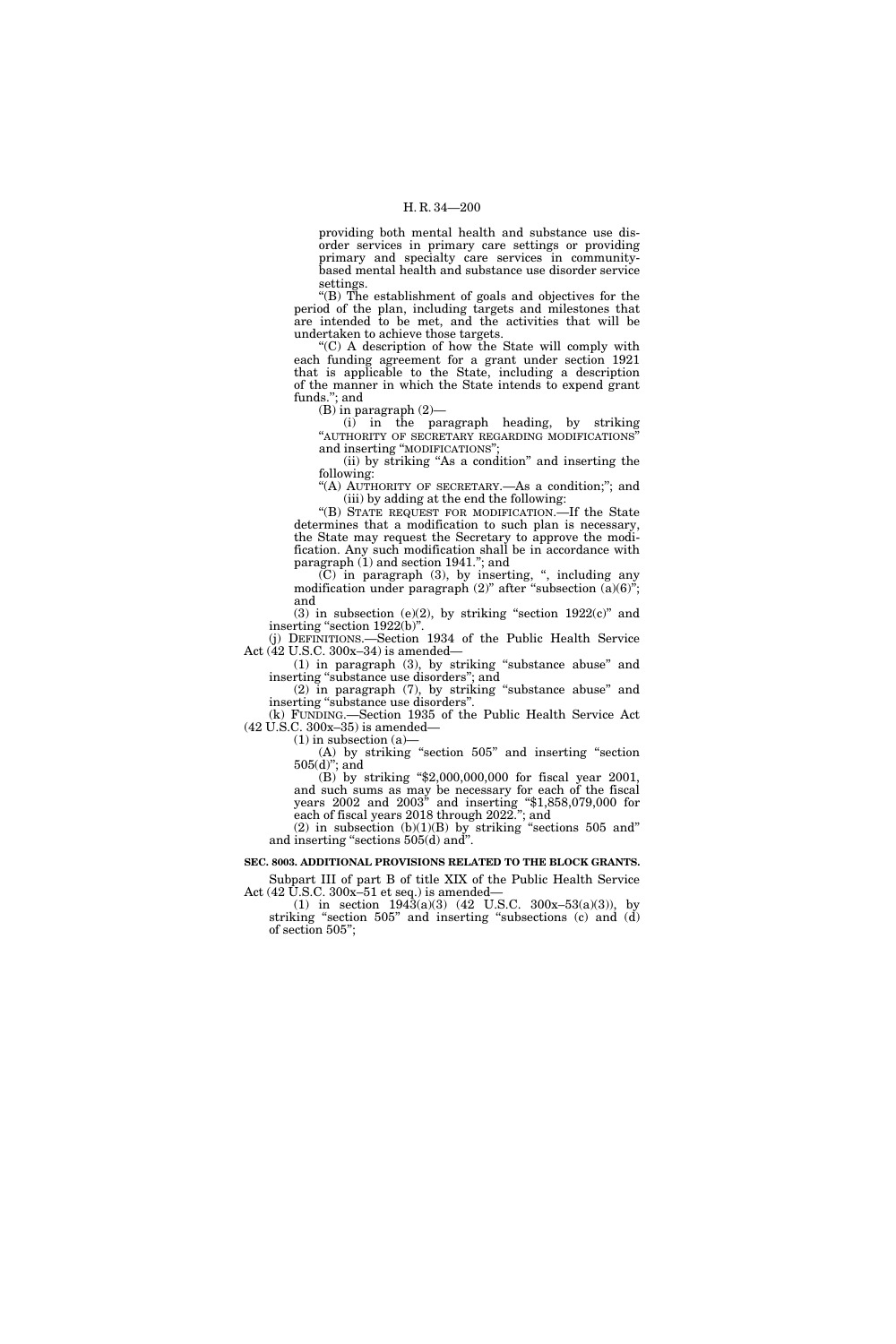(2) in section 1953(b) (42 U.S.C. 300x–63(b)), by striking ''substance abuse'' and inserting ''substance use disorder''; and (3) by adding at the end the following:

## **''SEC. 1957. PUBLIC HEALTH EMERGENCIES.**

"In the case of a public health emergency (as determined under section 319), the Secretary, on a State by State basis, may, as the circumstances of the emergency reasonably require and for the period of the emergency, grant an extension, or waive application deadlines or compliance with any other requirement, of a grant authorized under section 521, 1911, or 1921 or an allotment authorized under Public Law 99–319 (42 U.S.C. 10801 et seq.).

#### **''SEC. 1958. JOINT APPLICATIONS.**

''The Secretary, acting through the Assistant Secretary for Mental Health and Substance Use, shall permit a joint application to be submitted for grants under subpart I and subpart II upon the request of a State. Such application may be jointly reviewed and approved by the Secretary with respect to such subparts, consistent with the purposes and authorized activities of each such grant program. A State submitting such a joint application shall otherwise meet the requirements with respect to each such subpart.''.

## **SEC. 8004. STUDY OF DISTRIBUTION OF FUNDS UNDER THE SUB-STANCE ABUSE PREVENTION AND TREATMENT BLOCK GRANT AND THE COMMUNITY MENTAL HEALTH SERVICES BLOCK GRANT.**

(a) IN GENERAL.—The Secretary of Health and Human Services, acting through the Assistant Secretary for Mental Health and Substance Use, shall through a grant or contract, or through an agreement with a third party, conduct a study on the formulas for distribution of funds under the substance abuse prevention and treatment block grant, and the community mental health services block grant, under part B of title XIX of the Public Health Service Act (42 U.S.C. 300x et seq.) and recommend changes if necessary. Such study shall include—

(1) an analysis of whether the distributions under such block grants accurately reflect the need for the services under the grants in the States;

(2) an examination of whether the indices used under the formulas for distribution of funds under such block grants are appropriate, and if not, alternatives recommended by the Secretary;

(3) where recommendations are included under paragraph (2) for the use of different indices, a description of the variables and data sources that should be used to determine the indices;

(4) an evaluation of the variables and data sources that are being used for each of the indices involved, and whether such variables and data sources accurately represent the need for services, the cost of providing services, and the ability of the States to pay for such services;

(5) the effect that the minimum allotment requirements for each such block grant have on each State's final allotment and the effect of such requirements, if any, on each State's formula-based allotment;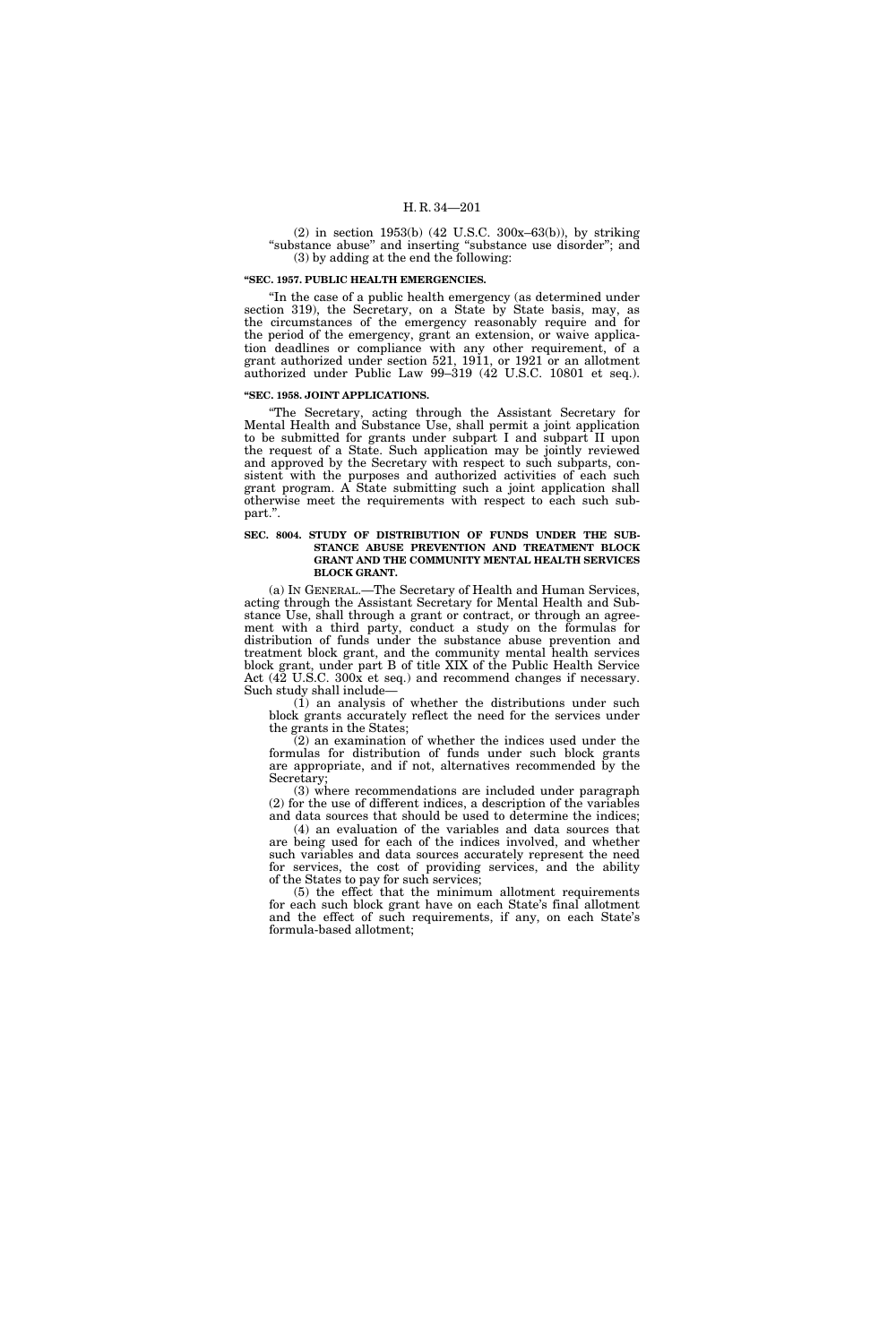(6) recommendations for modifications to the minimum allotment provisions to ensure an appropriate distribution of funds; and

(7) any other information that the Secretary determines appropriate.

(b) REPORT.—Not later than 2 years after the date of enactment of this Act, the Secretary of Health and Human Services shall submit to the Committee on Health, Education, Labor, and Pensions of the Senate and the Committee on Energy and Commerce of the House of Representatives, a report containing the findings and recommendations of the study conducted under subsection (a) and the study conducted under section 9004(g).

## **TITLE IX—PROMOTING ACCESS TO MENTAL HEALTH AND SUBSTANCE USE DISORDER CARE**

# **Subtitle A—Helping Individuals and Families**

## **SEC. 9001. GRANTS FOR TREATMENT AND RECOVERY FOR HOMELESS INDIVIDUALS.**

Section 506 of the Public Health Service Act (42 U.S.C. 290aa– 5) is amended—

(1) in subsection (a), by striking ''substance abuse'' and inserting "substance use disorder";

 $(2)$  in subsection  $(b)$ 

(A) in paragraphs (1) and (3), by striking ''substance abuse" each place the term appears and inserting "substance use disorder''; and

(B) in paragraph (4), by striking ''substance abuse'' and inserting "a substance use disorder";  $(3)$  in subsection  $(c)$ 

(A) in paragraph (1), by striking ''substance abuse disorder'' and inserting ''substance use disorder''; and

 $(B)$  in paragraph  $(2)$ 

(i) in subparagraph (A), by striking ''substance abuse" and inserting "a substance use disorder"; and (ii) in subparagraph (B), by striking ''substance abuse'' and inserting ''substance use disorder''; and

 $(4)$  in subsection (e), by striking ", \$50,000,000 for fiscal year 2001, and such sums as may be necessary for each of the fiscal years 2002 and 2003'' and inserting ''\$41,304,000 for each of fiscal years 2018 through 2022''.

#### **SEC. 9002. GRANTS FOR JAIL DIVERSION PROGRAMS.**

Section 520G of the Public Health Service Act (42 U.S.C. 290bb– 38) is amended—

(1) by striking ''substance abuse'' each place such term appears and inserting ''substance use disorder''; (2) in subsection  $(a)$ —

(A) by striking ''Indian tribes, and tribal organizations'' and inserting ''and Indian tribes and tribal organizations (as the terms 'Indian tribes' and 'tribal organizations' are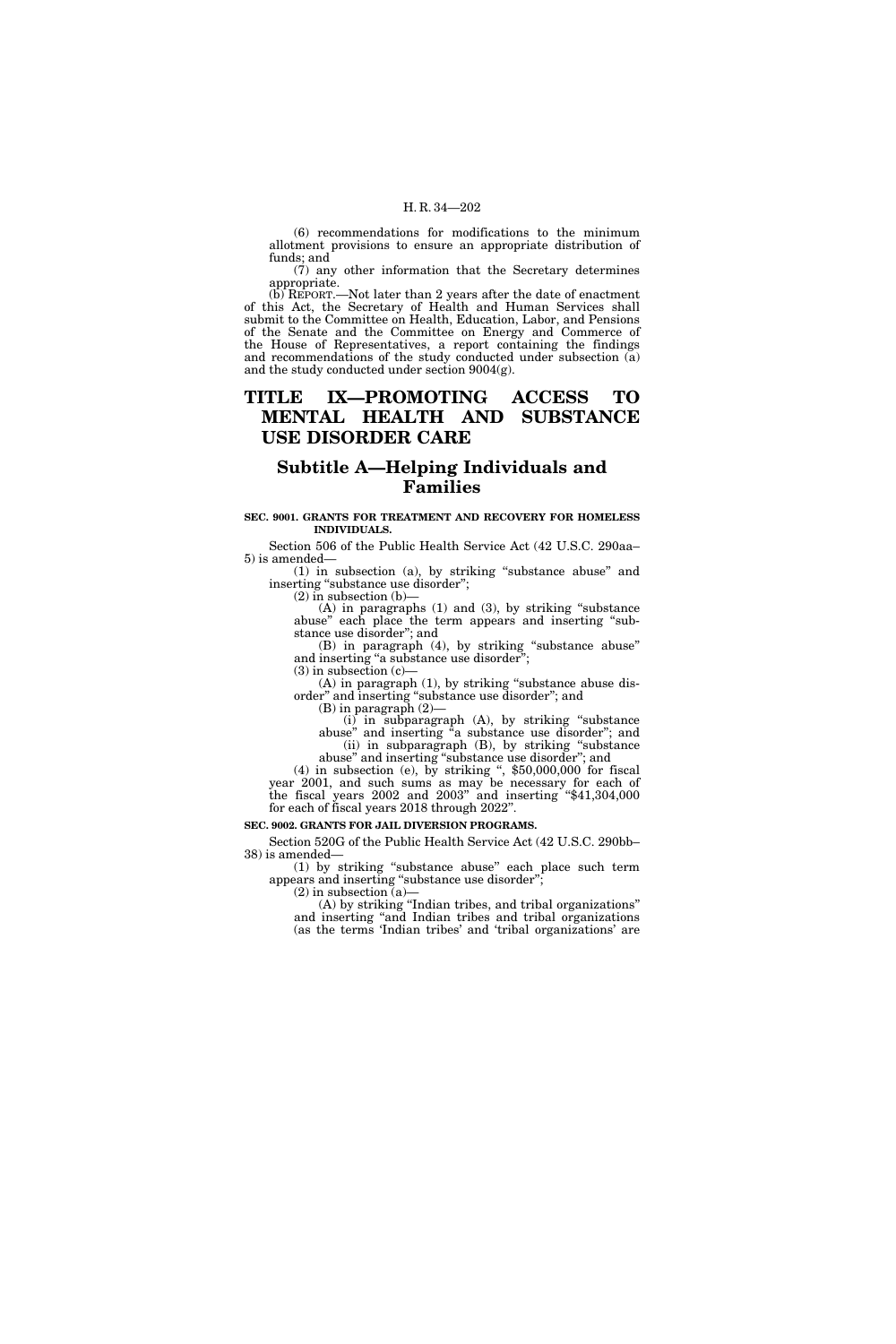defined in section 4 of the Indian Self-Determination and Education Assistance Act)''; and

(B) by inserting "or a health facility or program operated by or in accordance with a contract or grant with the Indian Health Service," after "entities,";

(3) in subsection  $(c)(2)(A)(i)$ , by striking "the best known" and inserting "evidence-based";

(4) by redesignating subsections (d) through (i) as subsections (e) through (j), respectively;

(5) by inserting after subsection (c) the following:

''(d) SPECIAL CONSIDERATION REGARDING VETERANS.—In awarding grants under subsection (a), the Secretary shall, as appropriate, give special consideration to entities proposing to use grant funding to support jail diversion services for veterans.'';

(6) in subsection (e), as so redesignated—

(A) in paragraph (3), by striking "; and" and inserting a semicolon;

(B) in paragraph (4), by striking the period and inserting "; and"; and (C) by adding at the end the following:

''(5) develop programs to divert individuals prior to booking or arrest.''; and

(7) in subsection (j), as so redesignated, by striking ''\$10,000,000 for fiscal year 2001, and such sums as may be necessary for fiscal years 2002 through 2003'' and inserting ''\$4,269,000 for each of fiscal years 2018 through 2022''.

## **SEC. 9003. PROMOTING INTEGRATION OF PRIMARY AND BEHAVIORAL HEALTH CARE.**

Section 520K of the Public Health Service Act (42 U.S.C. 290bb– 42) is amended to read as follows:

#### **''SEC. 520K. INTEGRATION INCENTIVE GRANTS AND COOPERATIVE AGREEMENTS.**

''(a) DEFINITIONS.—In this section:

"(1) ELIGIBLE ENTITY.—The term 'eligible entity' means a State, or other appropriate State agency, in collaboration with 1 or more qualified community programs as described in section 1913(b)(1) or 1 or more community health centers as described in section 330.

"(2) INTEGRATED CARE.—The term 'integrated care' means collaborative models or practices offering mental and physical health services, which may include practices that share the same space in the same facility.

"(3) SPECIAL POPULATION.—The term 'special population' means—

 $\lq\lq$  adults with a mental illness who have co-occurring physical health conditions or chronic diseases;

''(B) adults with a serious mental illness who have co-occurring physical health conditions or chronic diseases; ''(C) children and adolescents with a serious emotional

disturbance with co-occurring physical health conditions or chronic diseases; or

''(D) individuals with a substance use disorder. ''(b) GRANTS AND COOPERATIVE AGREEMENTS.—

''(1) IN GENERAL.—The Secretary may award grants and cooperative agreements to eligible entities to support the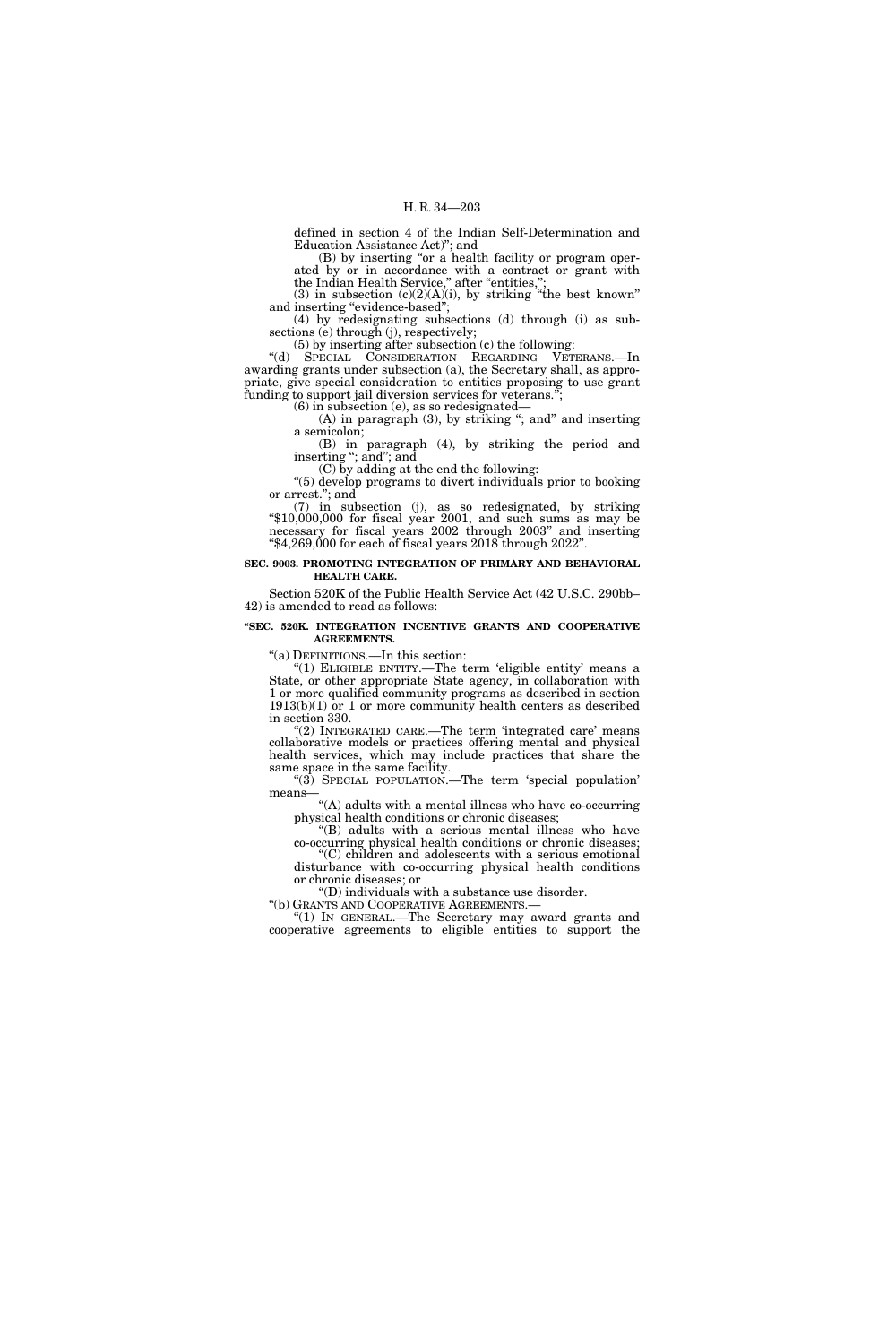improvement of integrated care for primary care and behavioral health care in accordance with paragraph (2).

''(2) PURPOSES.—A grant or cooperative agreement awarded under this section shall be designed to—

''(A) promote full integration and collaboration in clinical practices between primary and behavioral health care;

(B) support the improvement of integrated care models for primary care and behavioral health care to improve the overall wellness and physical health status of adults with a serious mental illness or children with a serious emotional disturbance; and

''(C) promote integrated care services related to screening, diagnosis, prevention, and treatment of mental and substance use disorders, and co-occurring physical health conditions and chronic diseases.

"(c) APPLICATIONS.-

''(1) IN GENERAL.—An eligible entity seeking a grant or cooperative agreement under this section shall submit an application to the Secretary at such time, in such manner, and accompanied by such information as the Secretary may require, including the contents described in paragraph (2).

''(2) CONTENTS.—The contents described in this paragraph are—

''(A) a description of a plan to achieve fully collaborative agreements to provide services to special populations;

''(B) a document that summarizes the policies, if any, that serve as barriers to the provision of integrated care, and the specific steps, if applicable, that will be taken to address such barriers;

 $(C)$  a description of partnerships or other arrangements with local health care providers to provide services to special populations;

''(D) an agreement and plan to report to the Secretary performance measures necessary to evaluate patient outcomes and facilitate evaluations across participating projects; and

 $E(E)$  a plan for sustainability beyond the grant or cooperative agreement period under subsection (e).

"(d) GRANT AND COOPERATIVE AGREEMENT AMOUNTS.-

"(1) TARGET AMOUNT.—The target amount that an eligible entity may receive for a year through a grant or cooperative agreement under this section shall be \$2,000,000.

"(2) ADJUSTMENT PERMITTED.—The Secretary, taking into consideration the quality of the application and the number of eligible entities that received grants under this section prior to the date of enactment of the Helping Families in Mental Health Crisis Reform Act of 2016, may adjust the target amount that an eligible entity may receive for a year through a grant or cooperative agreement under this section.

''(3) LIMITATION.—An eligible entity receiving funding under this section may not allocate more than 10 percent of funds awarded under this section to administrative functions, and the remaining amounts shall be allocated to health facilities that provide integrated care.

''(e) DURATION.—A grant or cooperative agreement under this section shall be for a period not to exceed 5 years.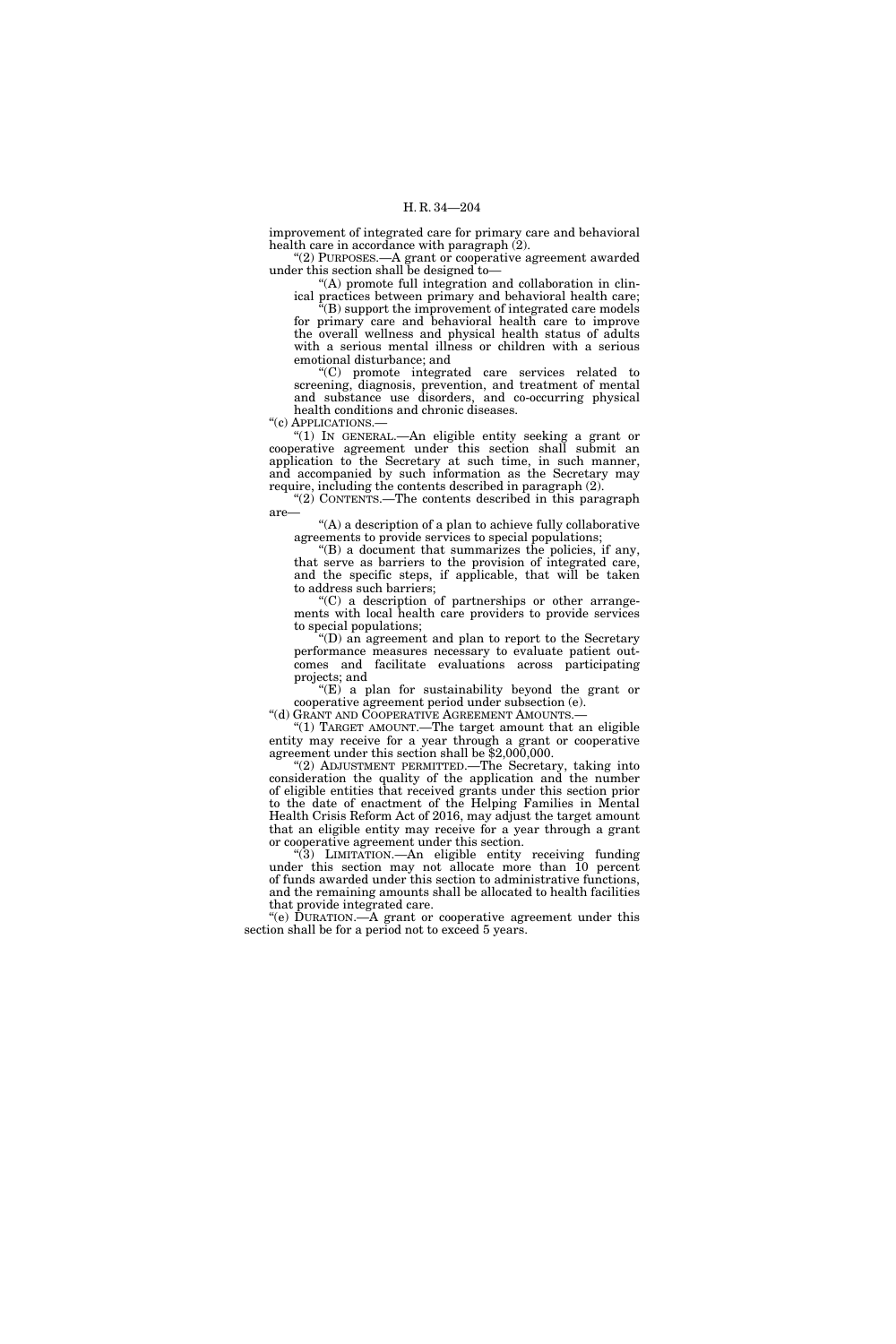''(f) REPORT ON PROGRAM OUTCOMES.—An eligible entity receiving a grant or cooperative agreement under this section shall submit an annual report to the Secretary that includes—

"(1) the progress made to reduce barriers to integrated care as described in the entity's application under subsection (c); and

 $''(2)$  a description of functional outcomes of special populations, including—

''(A) with respect to adults with a serious mental illness, participation in supportive housing or independent living programs, attendance in social and rehabilitative programs, participation in job training opportunities, satisfactory performance in work settings, attendance at scheduled medical and mental health appointments, and compliance with prescribed medication regimes;

''(B) with respect to individuals with co-occurring mental illness and physical health conditions and chronic diseases, attendance at scheduled medical and mental health appointments, compliance with prescribed medication regimes, and participation in learning opportunities related to improved health and lifestyle practices; and

''(C) with respect to children and adolescents with a serious emotional disturbance who have co-occurring physical health conditions and chronic diseases, attendance at scheduled medical and mental health appointments, compliance with prescribed medication regimes, and participation in learning opportunities at school and extracurricular activities.

"(g) TECHNICAL ASSISTANCE FOR PRIMARY-BEHAVIORAL HEALTH CARE INTEGRATION.—

''(1) IN GENERAL.—The Secretary may provide appropriate information, training, and technical assistance to eligible entities that receive a grant or cooperative agreement under this section, in order to help such entities meet the requirements of this section, including assistance with—

"(A) development and selection of integrated care models;

''(B) dissemination of evidence-based interventions in integrated care;

''(C) establishment of organizational practices to support operational and administrative success; and

''(D) other activities, as the Secretary determines appropriate.

 $\cdot$ (2) ADDITIONAL DISSEMINATION OF TECHNICAL INFORMA-TION.—The information and resources provided by the Secretary under paragraph (1) shall, as appropriate, be made available to States, political subdivisions of States, Indian tribes or tribal organizations (as defined in section 4 of the Indian Self-Determination and Education Assistance Act), outpatient mental health and addiction treatment centers, community mental health centers that meet the criteria under section 1913(c), certified community behavioral health clinics described in section 223 of the Protecting Access to Medicare Act of 2014, primary care organizations such as Federally qualified health centers or rural health clinics as defined in section 1861(aa)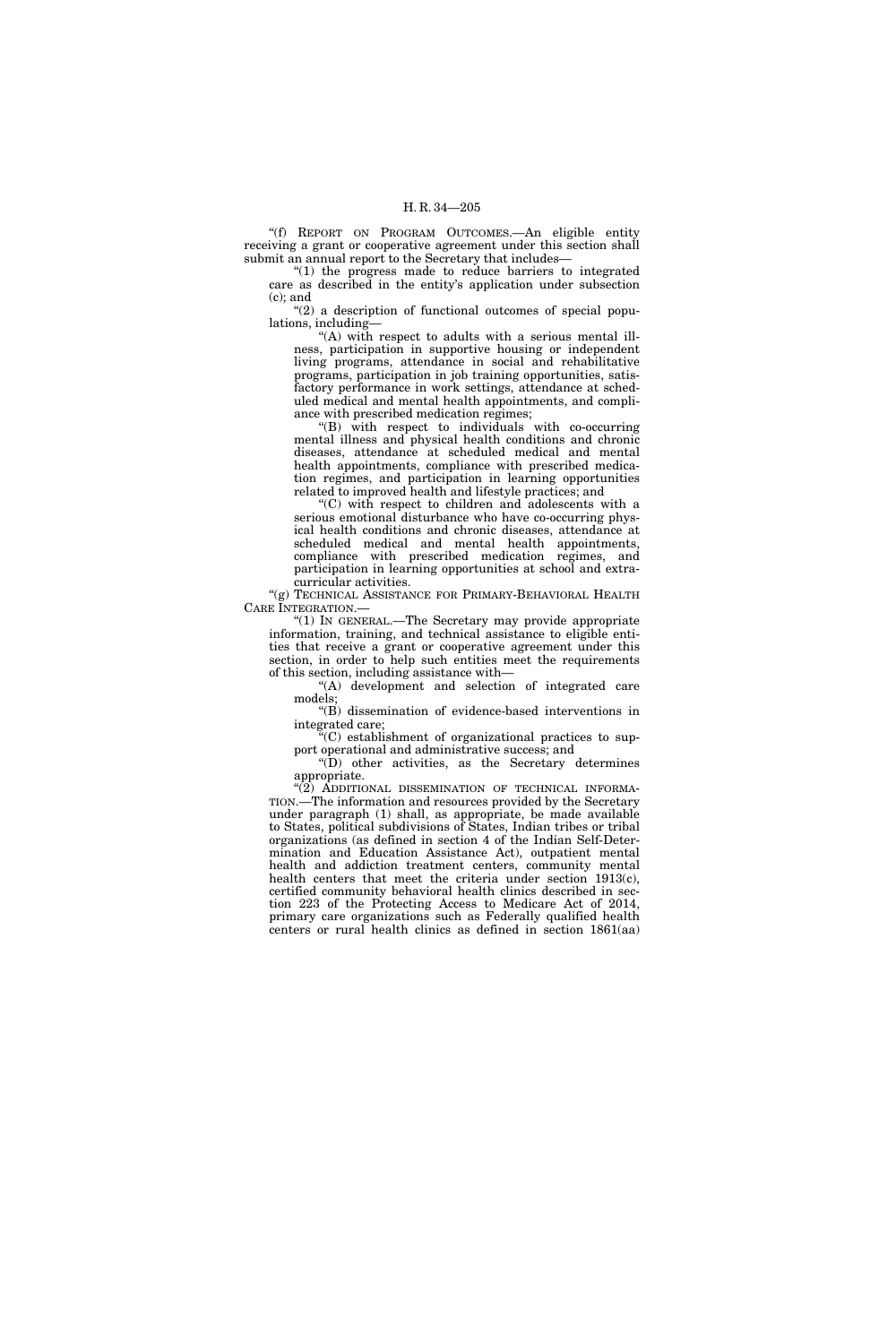of the Social Security Act, other community-based organizations, or other entities engaging in integrated care activities, as the Secretary determines appropriate.

''(h) AUTHORIZATION OF APPROPRIATIONS.—To carry out this section, there are authorized to be appropriated \$51,878,000 for each of fiscal years 2018 through 2022.'

#### **SEC. 9004. PROJECTS FOR ASSISTANCE IN TRANSITION FROM HOMELESSNESS.**

(a) FORMULA GRANTS TO STATES.—Section 521 of the Public Health Service Act (42 U.S.C. 290cc–21) is amended by striking ''1991 through 1994'' and inserting ''2018 through 2022''.

(b) PURPOSE OF GRANTS.—Section 522 of the Public Health Service Act (42 U.S.C. 290cc–22) is amended—

(1) in subsection  $(a)(1)(B)$ , by striking "substance abuse" and inserting "a substance use disorder";

(2) in subsection (b)(6), by striking ''substance abuse'' and inserting "substance use disorder";

(3) in subsection (c), by striking ''substance abuse'' and inserting "a substance use disorder";

(4) in subsection (e)—

(A) in paragraph (1), by striking ''substance abuse'' and inserting "a substance use disorder"; and

(B) in paragraph (2), by striking ''substance abuse'' and inserting "substance use disorder";

(5) by striking subsection (g) and redesignating subsections (h) and (i) as (g) and (h), accordingly; and

(6) in subsection (g), as redesignated by paragraph (5), by striking ''substance abuse'' each place such term appears and inserting ''substance use disorder''.

(c) DESCRIPTION OF INTENDED EXPENDITURES OF GRANT.—Section 527 of the Public Health Service Act (42 U.S.C. 290cc–27) is amended by striking ''substance abuse'' each place such term appears and inserting "substance use disorder"

(d) TECHNICAL ASSISTANCE.—Section 530 of the Public Health Service Act (42 U.S.C. 290cc–30) is amended by striking "through the National Institute of Mental Health, the National Institute of Alcohol Abuse and Alcoholism, and the National Institute on Drug Abuse" and inserting "acting through the Assistant Secretary".

(e) DEFINITIONS.—Section 534(4) of the Public Health Service Act (42 U.S.C. 290cc–34(4)) is amended to read as follows:

"(4) SUBSTANCE USE DISORDER SERVICES.—The term 'substance use disorder services' has the meaning given the term 'substance abuse services' in section  $330(h)(5)(C)$ .".

(f) FUNDING.—Section 535(a) of the Public Health Service Act (42 U.S.C. 290cc–35(a)) is amended by striking ''\$75,000,000 for each of the fiscal years 2001 through 2003'' and inserting ''\$64,635,000 for each of fiscal years 2018 through 2022''.

(g) STUDY CONCERNING FORMULA.—

(1) IN GENERAL.—Not later than 2 years after the date of enactment of this Act, the Assistant Secretary for Mental Health and Substance Use (referred to in this section as the "Assistant Secretary") shall conduct a study concerning the formula used under section 524 of the Public Health Service Act (42 U.S.C. 290cc–24) for making allotments to States under section 521 of such Act (42 U.S.C. 290cc–21). Such study shall include an evaluation of quality indicators of need for purposes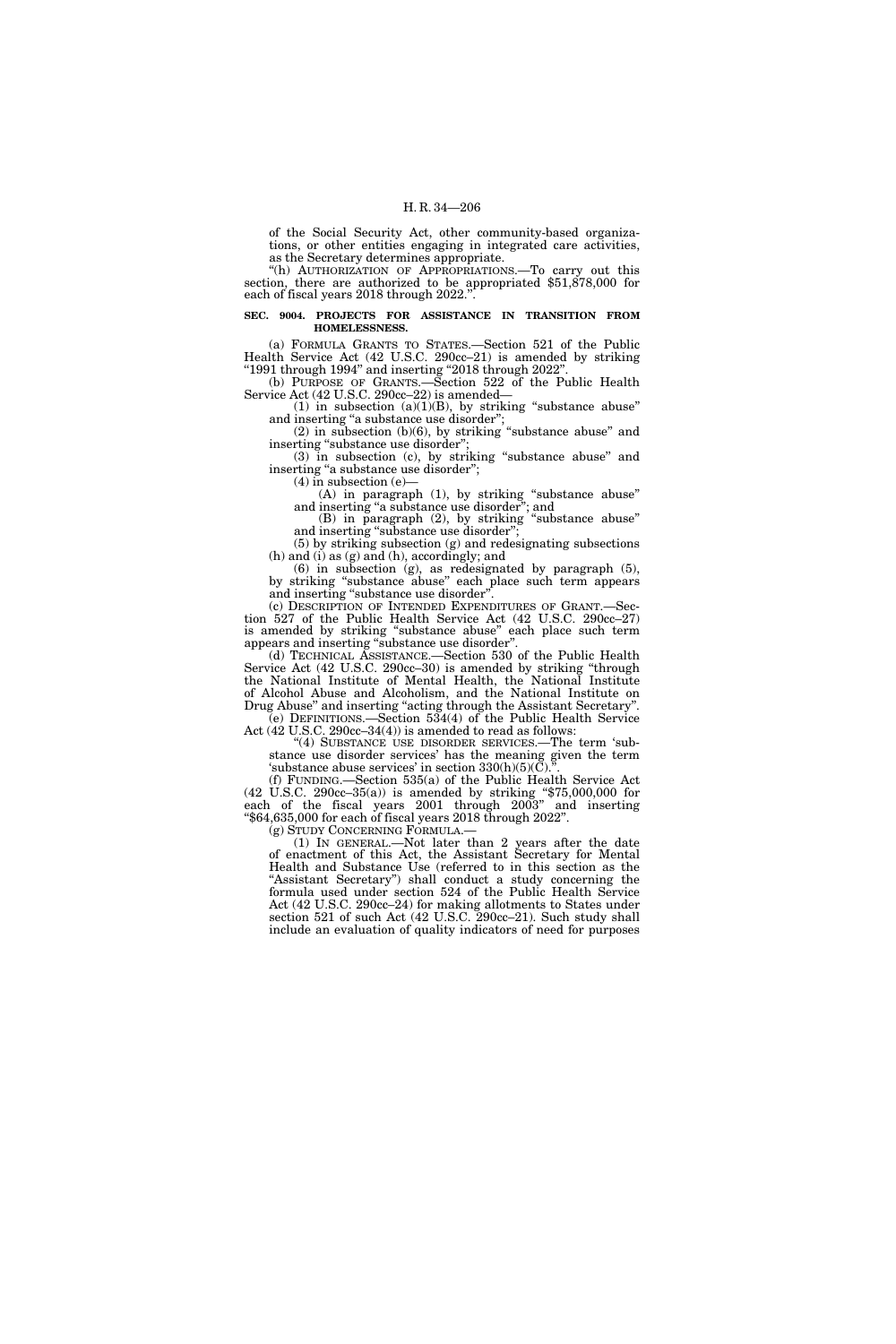of revising the formula for determining the amount of each allotment for the fiscal years following the submission of the study.

(2) REPORT.—In accordance with section 8004(b), the Assistant Secretary shall submit to the committees of Congress described in such section a report concerning the results of the study conducted under paragraph (1).

#### **SEC. 9005. NATIONAL SUICIDE PREVENTION LIFELINE PROGRAM.**

Subpart 3 of part B of title V of the Public Health Service Act (42 U.S.C. 290bb–31 et seq.) is amended by inserting after section 520E–2 (42 U.S.C. 290bb–36b) the following:

### **''SEC. 520E–3. NATIONAL SUICIDE PREVENTION LIFELINE PROGRAM.**

''(a) IN GENERAL.—The Secretary, acting through the Assistant Secretary, shall maintain the National Suicide Prevention Lifeline program (referred to in this section as the 'program'), authorized under section 520A and in effect prior to the date of enactment of the Helping Families in Mental Health Crisis Reform Act of 2016.

''(b) ACTIVITIES.—In maintaining the program, the activities of the Secretary shall include—

" $(1)$  coordinating a network of crisis centers across the United States for providing suicide prevention and crisis intervention services to individuals seeking help at any time, day or night;

 $''(2)$  maintaining a suicide prevention hotline to link callers to local emergency, mental health, and social services resources; and

''(3) consulting with the Secretary of Veterans Affairs to ensure that veterans calling the suicide prevention hotline have access to a specialized veterans' suicide prevention hotline.

"(c) AUTHORIZATION OF APPROPRIATIONS.—To carry out this section, there are authorized to be appropriated \$7,198,000 for each of fiscal years 2018 through 2022.''.

## **SEC. 9006. CONNECTING INDIVIDUALS AND FAMILIES WITH CARE.**

Subpart 3 of part B of title V of the Public Health Service Act (42 U.S.C. 290bb–31 et seq.), as amended by section 9005, is further amended by inserting after section 520E–3 the following:

#### **''SEC. 520E–4. TREATMENT REFERRAL ROUTING SERVICE.**

''(a) IN GENERAL.—The Secretary, acting through the Assistant Secretary, shall maintain the National Treatment Referral Routing Service (referred to in this section as the 'Routing Service') to assist individuals and families in locating mental and substance use disorders treatment providers.

''(b) ACTIVITIES OF THE SECRETARY.—To maintain the Routing Service, the activities of the Assistant Secretary shall include administering—

''(1) a nationwide, telephone number providing year-round access to information that is updated on a regular basis regarding local behavioral health providers and communitybased organizations in a manner that is confidential, without requiring individuals to identify themselves, is in languages that include at least English and Spanish, and is at no cost to the individual using the Routing Service; and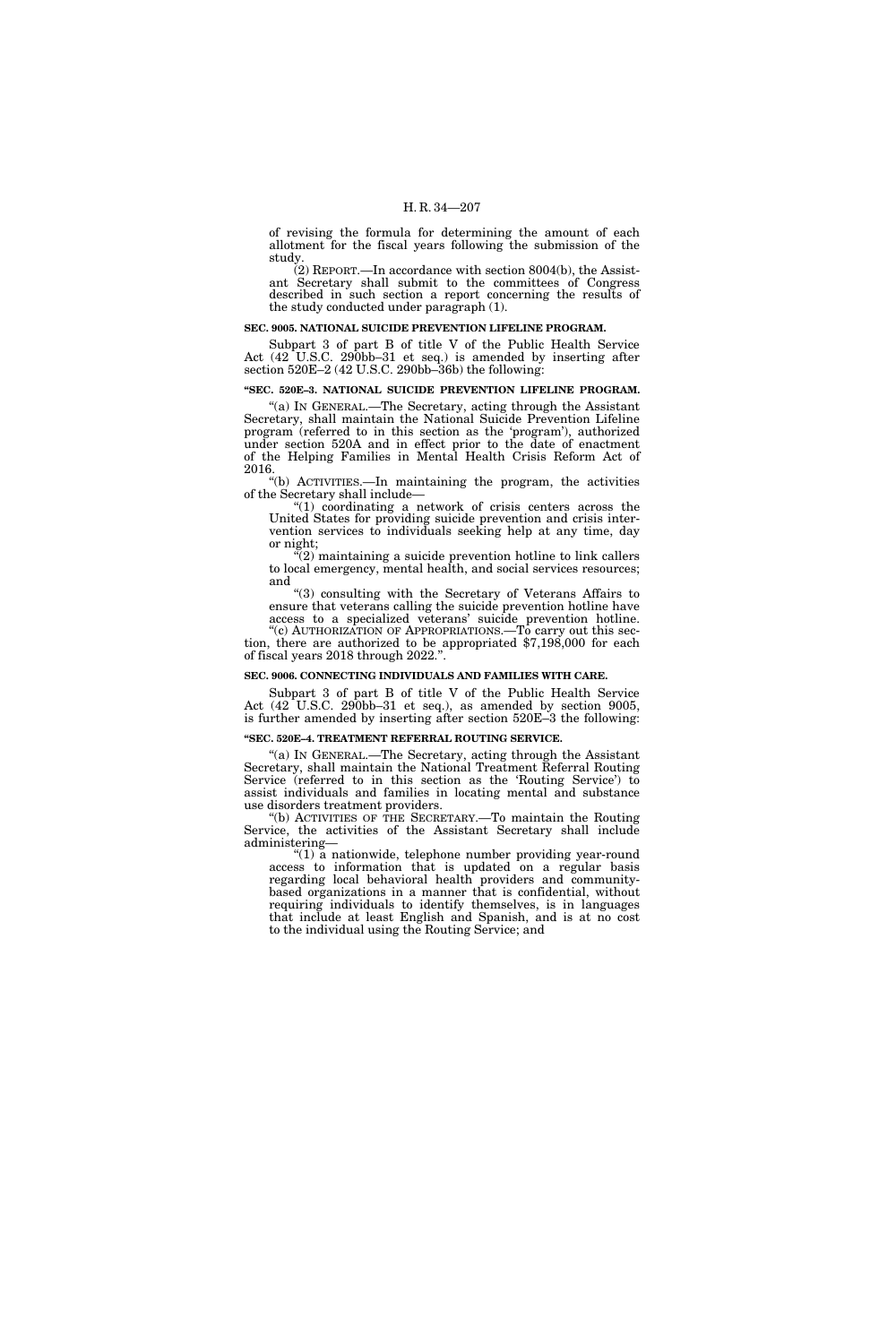"(2) an Internet website to provide a searchable, online treatment services locator of behavioral health treatment providers and community-based organizations, which shall include information on the name, location, contact information, and basic services provided by such providers and organizations.

"(c) REMOVING PRACTITIONER CONTACT INFORMATION.—In the event that the Internet website described in subsection (b)(2) contains information on any qualified practitioner that is certified to prescribe medication for opioid dependency under section  $303(g)(2)(B)$  of the Controlled Substances Act, the Assistant Secretary—

''(1) shall provide an opportunity to such practitioner to have the contact information of the practitioner removed from the website at the request of the practitioner; and

 $(2)$  may evaluate other methods to periodically update the information displayed on such website.

"(d) RULE OF CONSTRUCTION.—Nothing in this section shall be construed to prevent the Assistant Secretary from using any unobligated amounts otherwise made available to the Administration to maintain the Routing Service.''.

## **SEC. 9007. STRENGTHENING COMMUNITY CRISIS RESPONSE SYSTEMS.**

Section 520F of the Public Health Service Act (42 U.S.C. 290bb– 37) is amended to read as follows:

#### **''SEC. 520F. STRENGTHENING COMMUNITY CRISIS RESPONSE SYSTEMS.**

"(a) IN GENERAL.—The Secretary shall award competitive grants to—

''(1) State and local governments and Indian tribes and tribal organizations, to enhance community-based crisis response systems; or

''(2) States to develop, maintain, or enhance a database of beds at inpatient psychiatric facilities, crisis stabilization units, and residential community mental health and residential substance use disorder treatment facilities, for adults with a serious mental illness, children with a serious emotional disturbance, or individuals with a substance use disorder.

''(b) APPLICATIONS.—

"(1) In GENERAL.—To receive a grant under subsection  $(a)$ , an entity shall submit to the Secretary an application, at such time, in such manner, and containing such information as the Secretary may require.

"(2) COMMUNITY-BASED CRISIS RESPONSE PLAN.—An application for a grant under subsection  $(a)(1)$  shall include a plan for—

''(A) promoting integration and coordination between local public and private entities engaged in crisis response, including first responders, emergency health care providers, primary care providers, law enforcement, court systems, health care payers, social service providers, and behavioral health providers;

''(B) developing memoranda of understanding with public and private entities to implement crisis response services;

''(C) addressing gaps in community resources for crisis intervention and prevention; and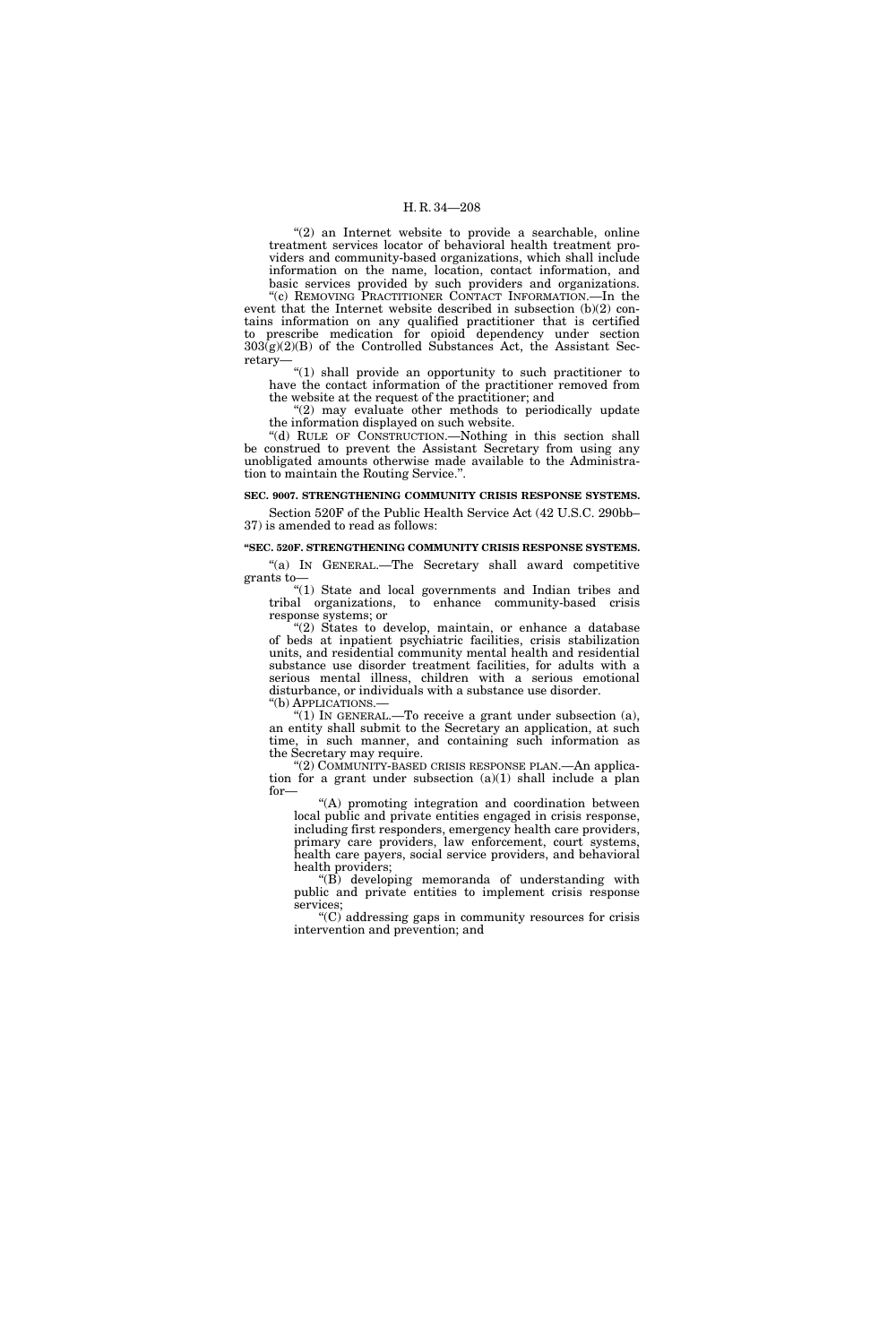''(D) developing models for minimizing hospital readmissions, including through appropriate discharge planning.

''(3) BEDS DATABASE PLAN.—An application for a grant under subsection  $(a)(2)$  shall include a plan for developing, maintaining, or enhancing a real-time, Internet-based bed database to collect, aggregate, and display information about beds in inpatient psychiatric facilities and crisis stabilization units, and residential community mental health and residential substance use disorder treatment facilities to facilitate the identification and designation of facilities for the temporary treatment of individuals in mental or substance use disorder crisis. ''(c) DATABASE REQUIREMENTS.—A bed database described in

this section is a database that—

" $(1)$  includes information on inpatient psychiatric facilities, crisis stabilization units, and residential community mental health and residential substance use disorder facilities in the State involved, including contact information for the facility or unit;

" $(2)$  provides real-time information about the number of beds available at each facility or unit and, for each available bed, the type of patient that may be admitted, the level of security provided, and any other information that may be necessary to allow for the proper identification of appropriate facilities for treatment of individuals in mental or substance use disorder crisis; and

 $(3)$  enables searches of the database to identify available beds that are appropriate for the treatment of individuals in mental or substance use disorder crisis.

''(d) EVALUATION.—An entity receiving a grant under subsection (a)(1) shall submit to the Secretary, at such time, in such manner, and containing such information as the Secretary may reasonably require, a report, including an evaluation of the effect of such grant on—

 $"(1)$  local crisis response services and measures for individ-

uals receiving crisis planning and early intervention supports; "(2) individuals reporting improved functional outcomes; and

''(3) individuals receiving regular followup care following a crisis.

'(e) AUTHORIZATION OF APPROPRIATIONS.—There are authorized to be appropriated to carry out this section, \$12,500,000 for the period of fiscal years 2018 through 2022.''.

## **SEC. 9008. GARRETT LEE SMITH MEMORIAL ACT REAUTHORIZATION.**

(a) SUICIDE PREVENTION TECHNICAL ASSISTANCE CENTER.—Section 520C of the Public Health Service Act (42 U.S.C. 290bb– 34), as amended by section 6001, is further amended—

(1) in the section heading, by striking ''**YOUTH INTER-AGENCY RESEARCH, TRAINING, AND TECHNICAL ASSISTANCE CENTERS**'' and inserting ''**SUICIDE PREVENTION TECHNICAL ASSISTANCE CENTER**'';

 $(2)$  in subsection  $(a)$ , by striking "acting through the Assistant Secretary for Mental Health and Substance Use'' and all that follows through the period at the end of paragraph (2) and inserting "acting through the Assistant Secretary, shall establish a research, training, and technical assistance resource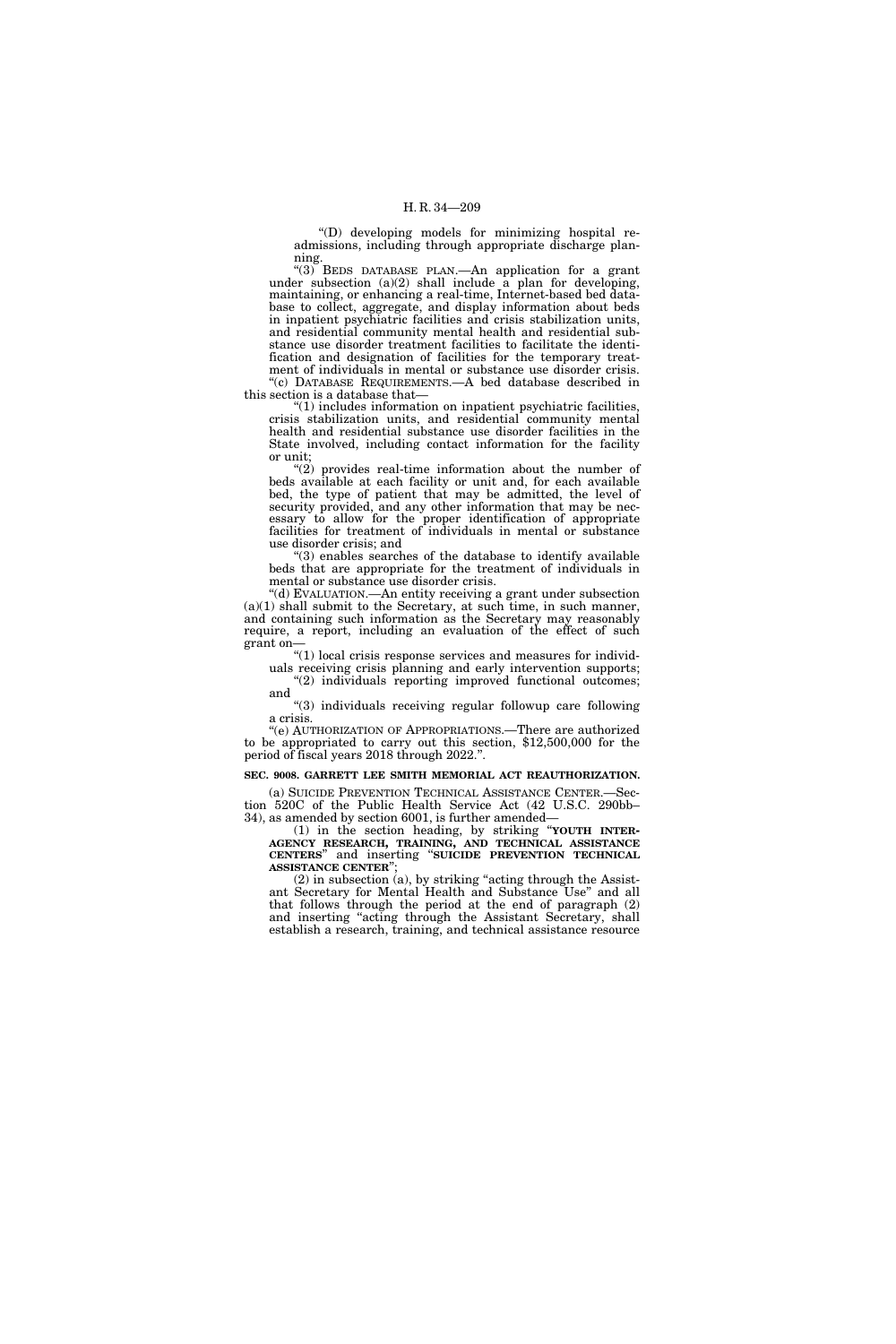center to provide appropriate information, training, and technical assistance to States, political subdivisions of States, federally recognized Indian tribes, tribal organizations, institutions of higher education, public organizations, or private nonprofit organizations regarding the prevention of suicide among all ages, particularly among groups that are at a high risk for suicide.'';

(3) by striking subsections (b) and (c);

(4) by redesignating subsection (d) as subsection (b);

(5) in subsection (b), as so redesignated—

(A) in the subsection heading, by striking ''ADDITIONAL CENTER'' and inserting ''RESPONSIBILITIES OF THE CENTER'';

(B) in the matter preceding paragraph (1), by striking ''The additional research'' and all that follows through ''nonprofit organizations for'' and inserting ''The center established under subsection (a) shall conduct activities for the purpose of'';

(C) by striking ''youth suicide'' each place such term appears and inserting "suicide";

(D) in paragraph  $(1)$ -

(i) by striking ''the development or continuation of'' and inserting ''developing and continuing''; and

(ii) by inserting ''for all ages, particularly among groups that are at a high risk for suicide'' before the semicolon at the end;

(E) in paragraph (2), by inserting ''for all ages, particularly among groups that are at a high risk for suicide'' before the semicolon at the end;

(F) in paragraph (3), by inserting "and tribal" after "statewide";

(G) in paragraph (5), by inserting ''and prevention'' after "intervention";

(H) in paragraph (8), by striking ''in youth'';

(I) in paragraph (9), by striking ''and behavioral health''

and inserting ''health and substance use disorder''; and (J) in paragraph (10), by inserting ''conducting'' before "other"; and

(6) by striking subsection (e) and inserting the following: "(c) AUTHORIZATION OF APPROPRIATIONS.—For the purpose of carrying out this section, there are authorized to be appropriated \$5,988,000 for each of fiscal years 2018 through 2022.

''(d) ANNUAL REPORT.—Not later than 2 years after the date of enactment of this subsection, the Secretary shall submit to Congress a report on the activities carried out by the center established under subsection (a) during the year involved, including the potential effects of such activities, and the States, organizations, and institutions that have worked with the center."

(b) YOUTH SUICIDE EARLY INTERVENTION AND PREVENTION STRATEGIES.—Section 520E of the Public Health Service Act (42 U.S.C. 290bb–36) is amended—

(1) in paragraph (1) of subsection (a) and in subsection (c), by striking ''substance abuse'' each place such term appears and inserting "substance use disorder";

 $(2)$  in subsection  $(b)$ –

(A) in paragraph (2)—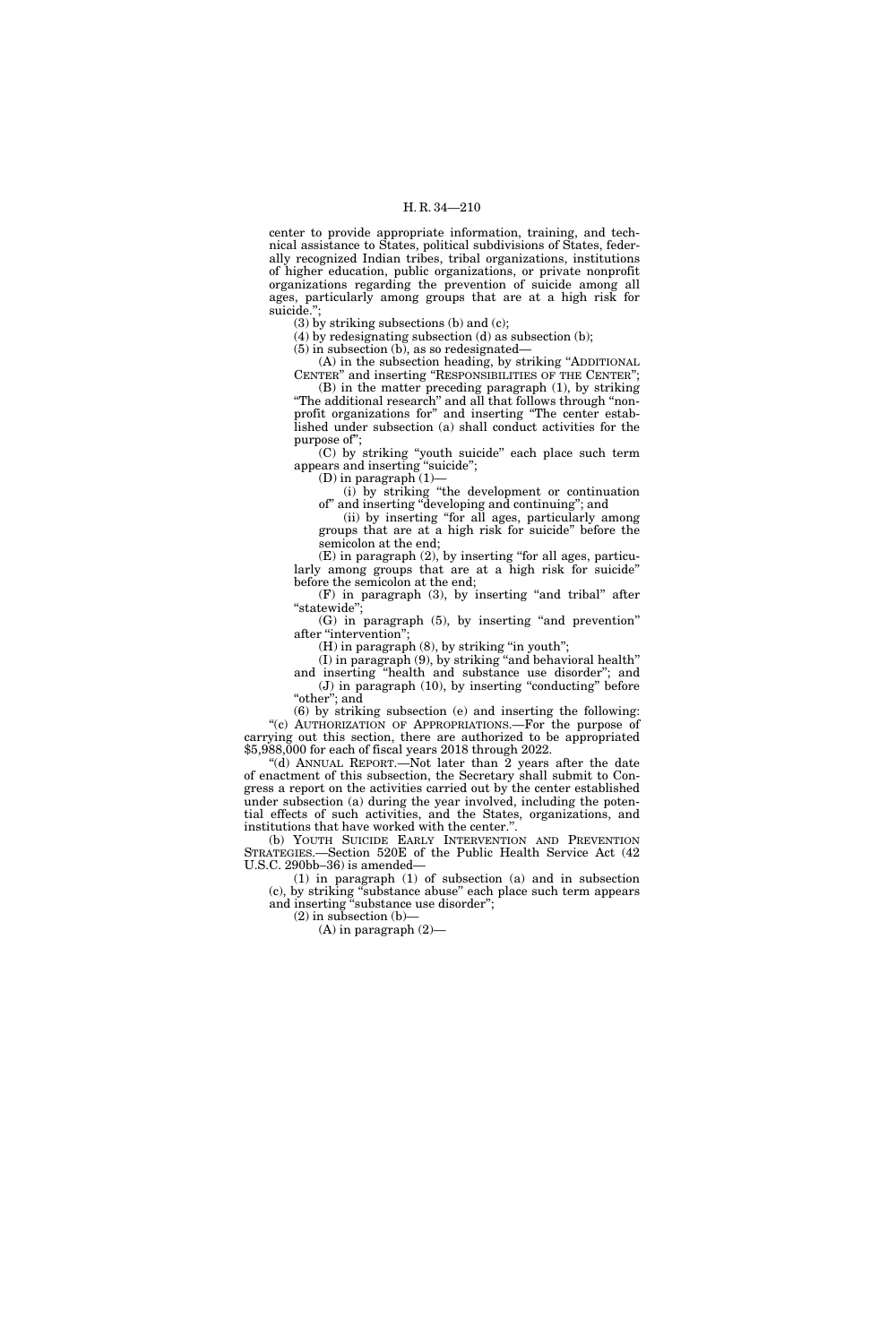(i) by striking ''ensure that each State is awarded only 1 grant or cooperative agreement under this section'' and inserting ''ensure that a State does not receive more than 1 grant or cooperative agreement under this section at any 1 time''; and

(ii) by striking ''been awarded'' and inserting ''received''; and

(B) by adding after paragraph (2) the following:

"(3) CONSIDERATION.—In awarding grants under this section, the Secretary shall take into consideration the extent of the need of the applicant, including the incidence and prevalence of suicide in the State and among the populations of focus, including rates of suicide determined by the Centers for Disease Control and Prevention for the State or population of focus.'';

 $(3)$  in subsection  $(g)(2)$ , by striking "2 years after the date of enactment of this section,'' and insert ''2 years after the date of enactment of Helping Families in Mental Health Crisis Reform Act of 2016,''; and

(4) by striking subsection (m) and inserting the following: "(m) AUTHORIZATION OF APPROPRIATIONS.—For the purpose of carrying out this section, there are authorized to be appropriated \$30,000,000 for each of fiscal years 2018 through 2022."

## **SEC. 9009. ADULT SUICIDE PREVENTION.**

Subpart 3 of part B of title V of the Public Health Service Act  $(42^{\circ}$ U.S.C. 290bb–31 et seq.) is amended by adding at the end the following:

#### **''SEC. 520L. ADULT SUICIDE PREVENTION.**

''(a) GRANTS.— ''(1) IN GENERAL.—The Assistant Secretary shall award grants to eligible entities described in paragraph (2) to implement suicide prevention and intervention programs, for individuals who are 25 years of age or older, that are designed to raise awareness of suicide, establish referral processes, and improve care and outcomes for such individuals who are at risk of suicide.

"(2) ELIGIBLE ENTITIES.—To be eligible to receive a grant under this section, an entity shall be a community-based primary care or behavioral health care setting, an emergency department, a State mental health agency (or State health agency with mental or behavioral health functions), public health agency, a territory of the United States, or an Indian tribe or tribal organization (as the terms 'Indian tribe' and 'tribal organization' are defined in section 4 of the Indian Self-Determination and Education Assistance Act).

''(3) USE OF FUNDS.—The grants awarded under paragraph (1) shall be used to implement programs, in accordance with such paragraph, that include one or more of the following components:

''(A) Screening for suicide risk, suicide intervention services, and services for referral for treatment for individuals at risk for suicide.

''(B) Implementing evidence-based practices to provide treatment for individuals at risk for suicide, including appropriate followup services.

''(C) Raising awareness and reducing stigma of suicide.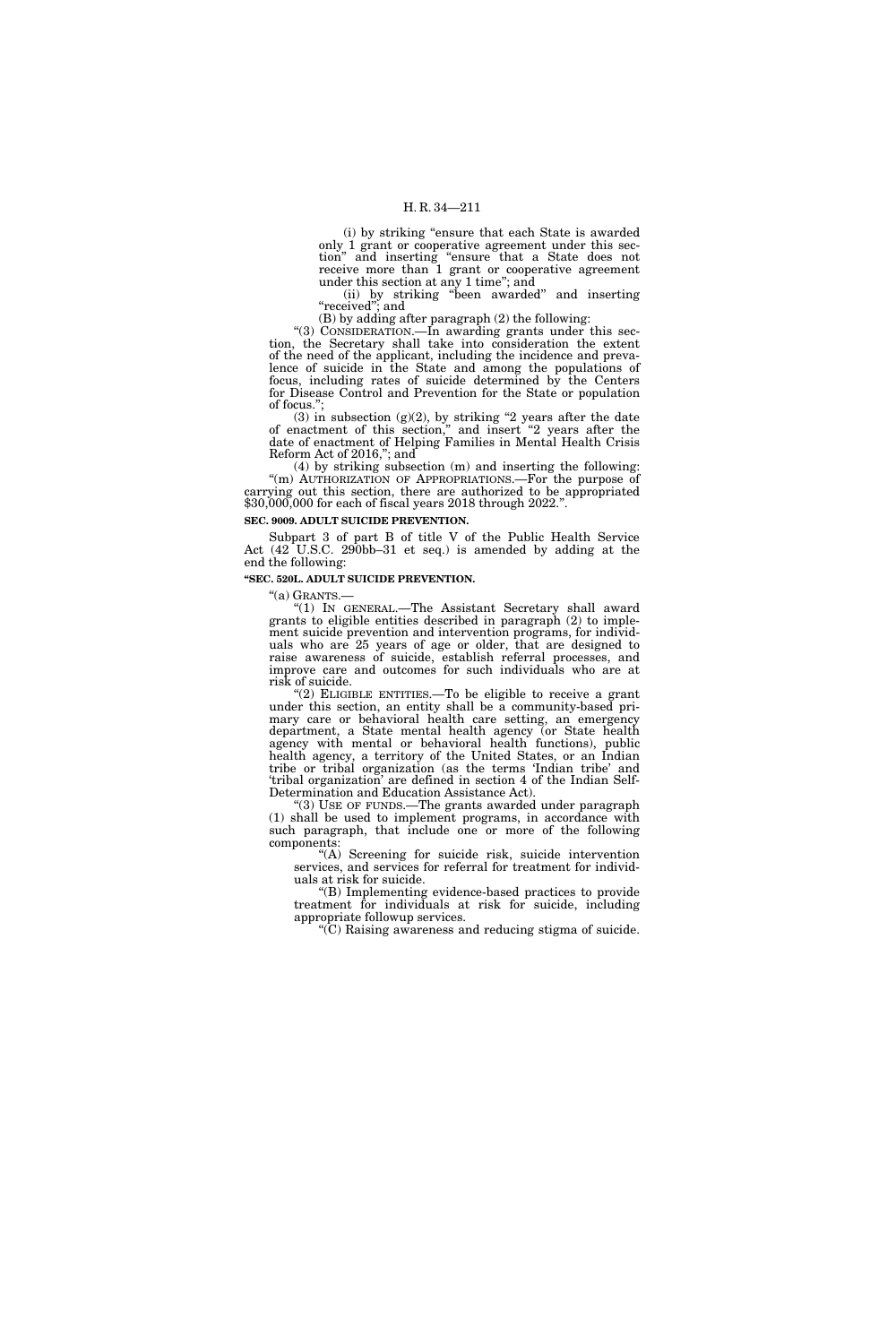''(b) EVALUATIONS AND TECHNICAL ASSISTANCE.—The Assistant Secretary shall—

''(1) evaluate the activities supported by grants awarded under subsection (a), and disseminate, as appropriate, the findings from the evaluation; and

 $\degree$ (2) provide appropriate information, training, and technical assistance, as appropriate, to eligible entities that receive a grant under this section, in order to help such entities to meet the requirements of this section, including assistance with selection and implementation of evidence-based interventions and frameworks to prevent suicide.

''(c) DURATION.—A grant under this section shall be for a period of not more than 5 years.

''(d) AUTHORIZATION OF APPROPRIATIONS.—There are authorized to be appropriated to carry out this section \$30,000,000 for the period of fiscal years 2018 through 2022.''.

## **SEC. 9010. MENTAL HEALTH AWARENESS TRAINING GRANTS.**

Section 520J of the Public Health Service Act (42 U.S.C. 290bb– 41) is amended—

(1) in the section heading, by inserting ''**MENTAL HEALTH AWARENESS**'' before ''**TRAINING**''; and

 $(2)$  in subsection  $(b)$ – (A) in the subsection heading, by striking ''ILLNESS'' and inserting "HEALTH";

(B) in paragraph (1), by inserting ''veterans, law enforcement, and other categories of individuals, as determined by the Secretary," after "emergency services personnel'';

 $(C)$  in paragraph  $(5)$ —

(i) in the matter preceding subparagraph (A), by striking ''to'' and inserting ''for evidence-based programs that provide training and education in accordance with paragraph (1) on matters including''; and (ii) by striking subparagraphs  $(A)$  through  $(C)$  and inserting the following:

"(A) recognizing the signs and symptoms of mental illness; and

 $\mathcal{L}(\hat{\mathbf{B}})(i)$  resources available in the community for individuals with a mental illness and other relevant resources; or

"(ii) safely de-escalating crisis situations involving individuals with a mental illness."; and (D) in paragraph (7), by striking ", \$25,000,000" and

all that follows through the period at the end and inserting ''\$14,693,000 for each of fiscal years 2018 through 2022.''.

**SEC. 9011. SENSE OF CONGRESS ON PRIORITIZING AMERICAN INDIANS AND ALASKA NATIVE YOUTH WITHIN SUICIDE PREVEN-TION PROGRAMS.** 

(a) FINDINGS.—The Congress finds as follows:

(1) Suicide is the eighth leading cause of death among American Indians and Alaska Natives across all ages.

(2) Among American Indians and Alaska Natives who are 10 to 34 years of age, suicide is the second leading cause of death.

(3) The suicide rate among American Indian and Alaska Native adolescents and young adults ages 15 to 34 (17.9 per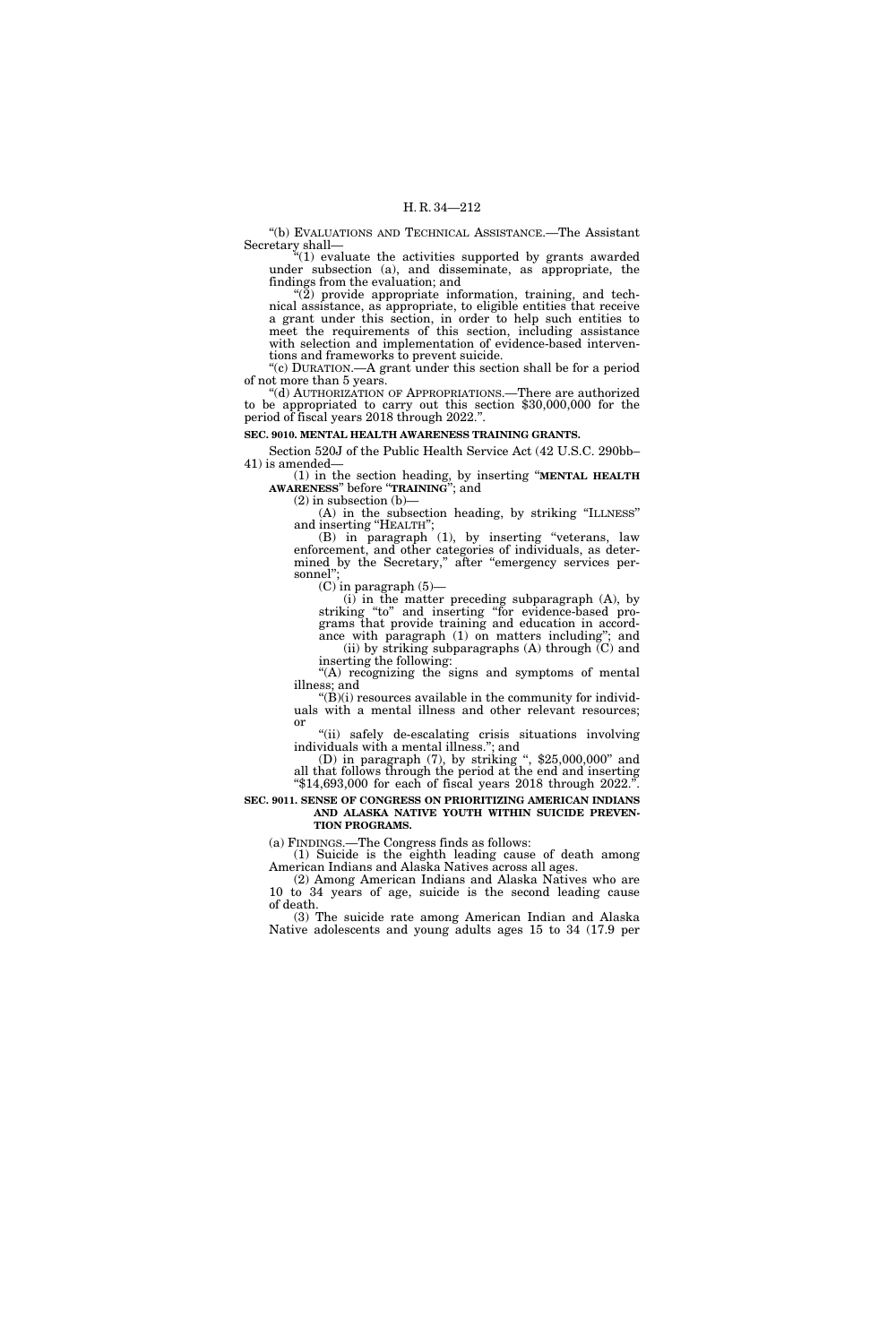100,000) is approximately 1.3 times higher than the national average for that age group  $(13.3 \text{ per } 100,000)$ .

(b) SENSE OF CONGRESS.—It is the sense of Congress that the Secretary of Health and Human Services, in carrying out suicide prevention and intervention programs, should prioritize programs and activities for populations with disproportionately high rates of suicide, such as American Indians and Alaska Natives.

#### **SEC. 9012. EVIDENCE-BASED PRACTICES FOR OLDER ADULTS.**

Section 520A(e) of the Public Health Service Act (42 U.S.C. 290bb–32(e)) is amended by adding at the end the following:

''(3) GERIATRIC MENTAL DISORDERS.—The Secretary shall, as appropriate, provide technical assistance to grantees regarding evidence-based practices for the prevention and treatment of geriatric mental disorders and co-occurring mental health and substance use disorders among geriatric populations, as well as disseminate information about such evidencebased practices to States and nongrantees throughout the United States.''.

#### **SEC. 9013. NATIONAL VIOLENT DEATH REPORTING SYSTEM.**

The Secretary of Health and Human Services, acting through the Director of the Centers for Disease Control and Prevention, is encouraged to improve, particularly through the inclusion of additional States, the National Violent Death Reporting System as authorized by title III of the Public Health Service Act (42 U.S.C. 241 et seq.). Participation in the system by the States shall be voluntary.

#### **SEC. 9014. ASSISTED OUTPATIENT TREATMENT.**

Section 224 of the Protecting Access to Medicare Act of 2014 (42 U.S.C. 290aa note) is amended—

(1) in subsection (e), by striking ''and 2018,'' and inserting ''2018, 2019, 2020, 2021, and 2022,''; and

 $(2)$  in subsection  $(g)$ 

(A) in paragraph  $(1)$ , by striking "2018" and inserting " $2022$ "; and

 $(B)$  in paragraph  $(2)$ , by striking "is authorized to be appropriated to carry out this section \$15,000,000 for each of fiscal years 2015 through 2018'' and inserting ''are authorized to be appropriated to carry out this section \$15,000,000 for each of fiscal years 2015 through 2017, \$20,000,000 for fiscal year 2018, \$19,000,000 for each of fiscal years 2019 and 2020, and \$18,000,000 for each of fiscal years 2021 and 2022''.

#### **SEC. 9015. ASSERTIVE COMMUNITY TREATMENT GRANT PROGRAM.**

Part B of title V of the Public Health Service Act (42 U.S.C. 290bb et seq.), as amended by section 9009, is further amended by adding at the end the following:

## **''SEC. 520M. ASSERTIVE COMMUNITY TREATMENT GRANT PROGRAM.**

''(a) IN GENERAL.—The Assistant Secretary shall award grants to eligible entities—

''(1) to establish assertive community treatment programs for adults with a serious mental illness; or

''(2) to maintain or expand such programs.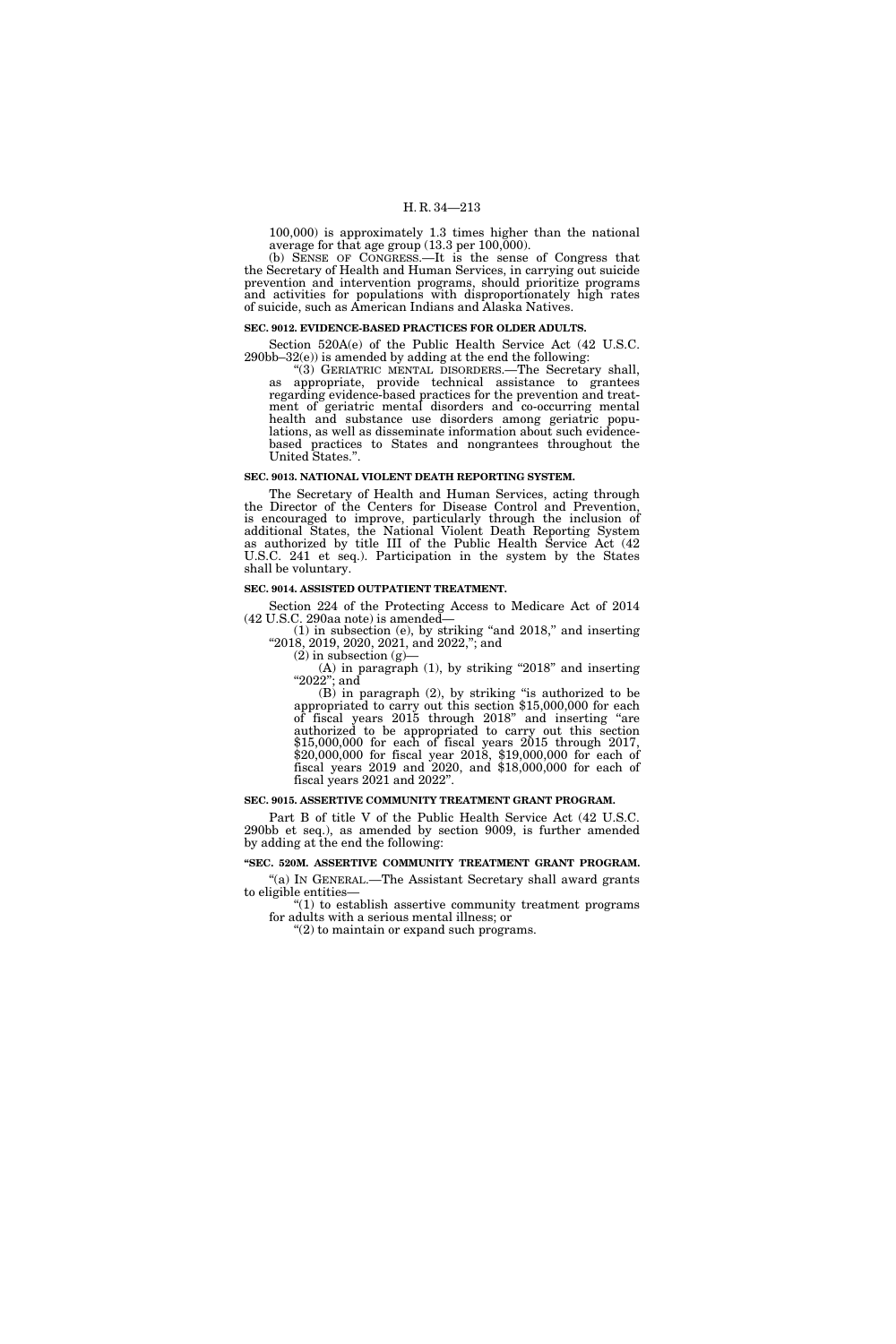''(b) ELIGIBLE ENTITIES.—To be eligible to receive a grant under this section, an entity shall be a State, political subdivision of a State, Indian tribe or tribal organization (as such terms are defined in section 4 of the Indian Self-Determination and Education Assistance Act), mental health system, health care facility, or any other entity the Assistant Secretary deems appropriate.

''(c) SPECIAL CONSIDERATION.—In selecting among applicants for a grant under this section, the Assistant Secretary may give special consideration to the potential of the applicant's program to reduce hospitalization, homelessness, and involvement with the criminal justice system while improving the health and social outcomes of the patient.

''(d) ADDITIONAL ACTIVITIES.—The Assistant Secretary shall—  $(1)$  not later than the end of fiscal year 2021, submit a report to the appropriate congressional committees on the

grant program under this section, including an evaluation of— ''(A) any cost savings and public health outcomes such

as mortality, suicide, substance use disorders, hospitalization, and use of services;

''(B) rates of involvement with the criminal justice system of patients;

''(C) rates of homelessness among patients; and

''(D) patient and family satisfaction with program participation; and

(2) provide appropriate information, training, and technical assistance to grant recipients under this section to help such recipients to establish, maintain, or expand their assertive community treatment programs.

''(e) AUTHORIZATION OF APPROPRIATIONS.—

''(1) IN GENERAL.—To carry out this section, there is authorized to be appropriated \$5,000,000 for the period of fiscal years 2018 through 2022.

" $(2)$  USE OF CERTAIN FUNDS.—Of the funds appropriated to carry out this section in any fiscal year, not more than 5 percent shall be available to the Assistant Secretary for carrying out subsection (d).''.

#### **SEC. 9016. SOBER TRUTH ON PREVENTING UNDERAGE DRINKING REAUTHORIZATION.**

Section 519B of the Public Health Service Act (42 U.S.C. 290bb– 25b) is amended—

 $(1)$  in subsection  $(c)(3)$ , by striking "fiscal year 2007" and all that follows through the period at the end and inserting ''each of the fiscal years 2018 through 2022.'';

 $(2)$  in subsection  $(d)(4)$ , by striking "fiscal year 2007" and all that follows through the period at the end and inserting ''each of the fiscal years 2018 through 2022.'';

(3) in subsection (e)(1)(I), by striking "fiscal year  $2007"$ and all that follows through the period at the end and inserting

"each of the fiscal years 2018 through 2022.";<br>(4) in subsection (f)(2), by striking "\$6,000,000 for fiscal year 2007'' and all that follows through the period at the end and inserting ''\$3,000,000 for each of the fiscal years 2018 through 2022''; and

 $(5)$  by adding at the end the following new subsection: "(g) REDUCING UNDERAGE DRINKING THROUGH SCREENING AND BRIEF INTERVENTION.—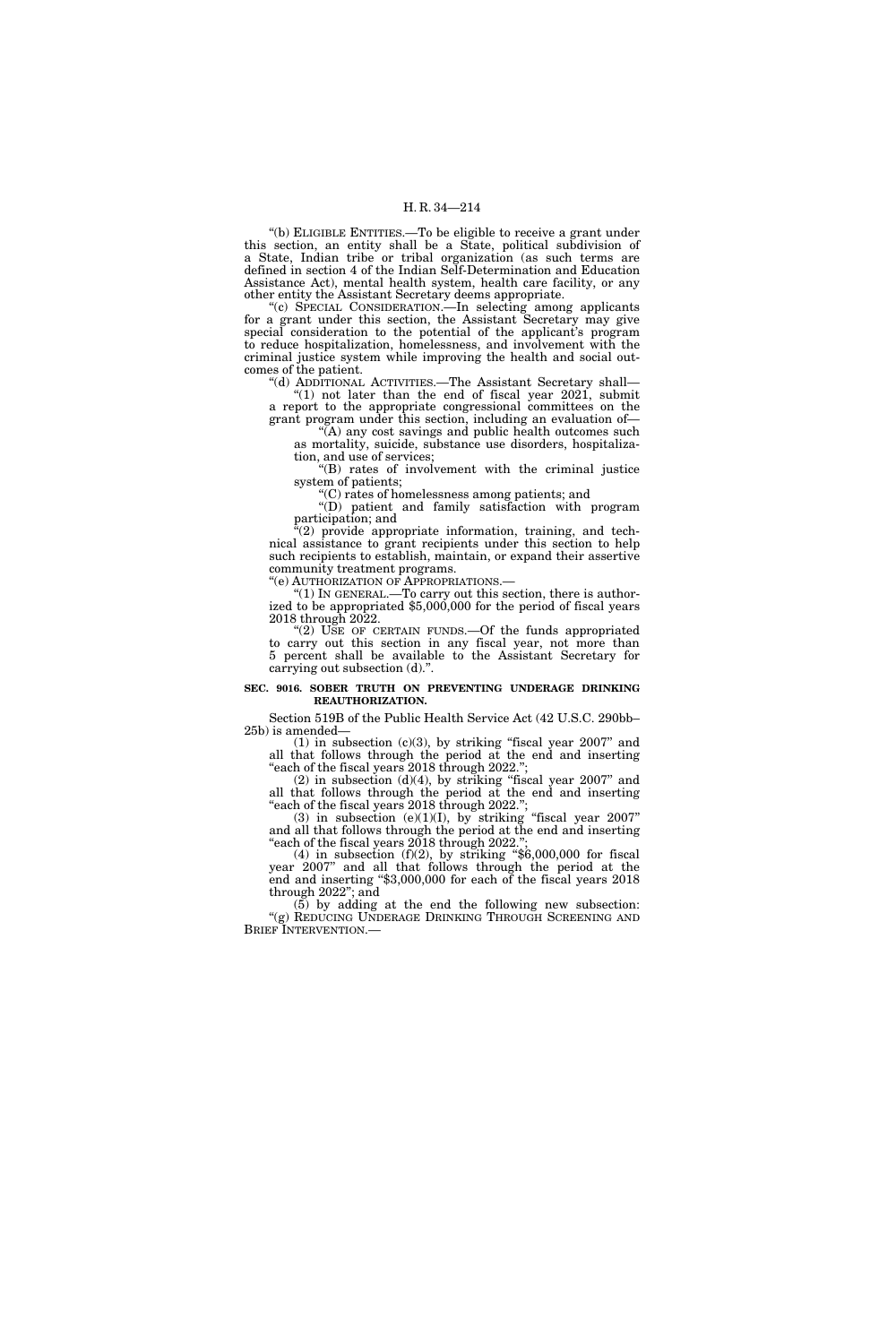''(1) GRANTS TO PEDIATRIC HEALTH CARE PROVIDERS TO REDUCE UNDERAGE DRINKING.—The Assistant Secretary may make grants to eligible entities to increase implementation of practices for reducing the prevalence of alcohol use among individuals under the age of 21, including college students. ''(2) PURPOSES.—Grants under this subsection shall be made to improve—

"(A) screening children and adolescents for alcohol use; ''(B) offering brief interventions to children and adolescents to discourage such use;

''(C) educating parents about the dangers of, and methods of discouraging, such use;

''(D) diagnosing and treating alcohol use disorders; and ''(E) referring patients, when necessary, to other appropriate care.

 $(3)$  USE OF FUNDS.—An entity receiving a grant under this subsection may use such funding for the purposes identified in paragraph (2) by—

"( $\bar{A}$ ) providing training to health care providers;

''(B) disseminating best practices, including culturally and linguistically appropriate best practices, as appropriate, and developing and distributing materials; and

''(C) supporting other activities, as determined appropriate by the Assistant Secretary.

''(4) APPLICATION.—To be eligible to receive a grant under this subsection, an entity shall submit an application to the Assistant Secretary at such time, and in such manner, and accompanied by such information as the Assistant Secretary may require. Each application shall include—

''(A) a description of the entity;

 $\mathrm{``(B)}$  a description of activities to be completed;

''(C) a description of how the services specified in paragraphs  $(2)$  and  $(3)$  will be carried out and the qualifications for providing such services; and

''(D) a timeline for the completion of such activities. ''(5) DEFINITIONS.—For the purpose of this subsection:

"(A) BRIEF INTERVENTION.—The term 'brief intervention' means, after screening a patient, providing the patient with brief advice and other brief motivational enhancement techniques designed to increase the insight of the patient regarding the patient's alcohol use, and any realized or potential consequences of such use, to effect the desired related behavioral change.

''(B) CHILDREN AND ADOLESCENTS.—The term 'children and adolescents' means any person under 21 years of age.

''(C) ELIGIBLE ENTITY.—The term 'eligible entity' means an entity consisting of pediatric health care providers and that is qualified to support or provide the activities identified in paragraph (2).

''(D) PEDIATRIC HEALTH CARE PROVIDER.—The term 'pediatric health care provider' means a provider of primary health care to individuals under the age of 21 years.

''(E) SCREENING.—The term 'screening' means using validated patient interview techniques to identify and assess the existence and extent of alcohol use in a patient.''.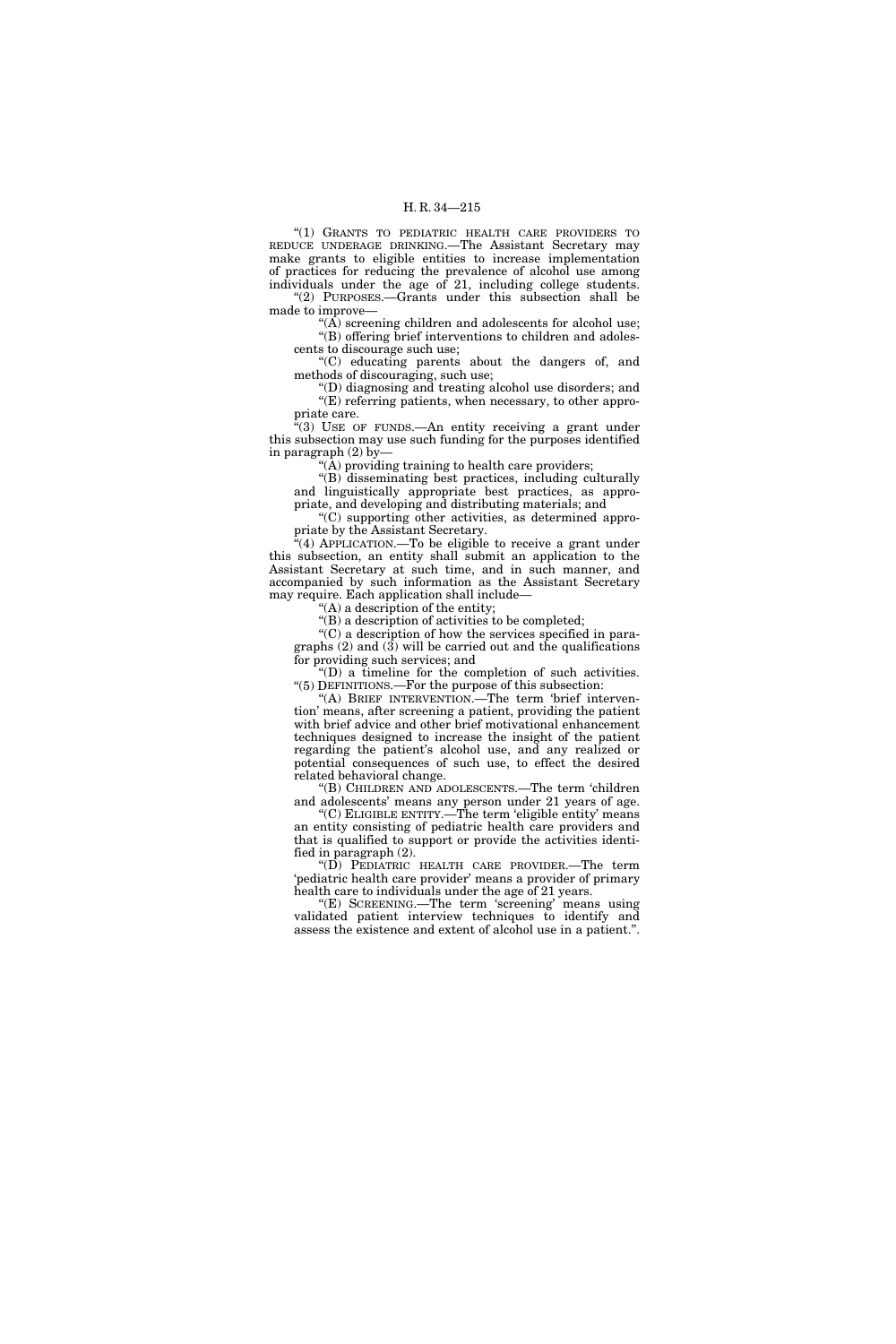#### **SEC. 9017. CENTER AND PROGRAM REPEALS.**

Part B of title V of the Public Health Service Act (42 U.S.C. 290bb et seq.) is amended by striking section 506B (42 U.S.C. 290aa–5b), the second section 514 (42 U.S.C. 290bb–9) relating to methamphetamine and amphetamine treatment initiatives, and each of sections 514A, 517, 519A, 519C, 519E, 520B, 520D, and 520H (42 U.S.C. 290bb–8, 290bb–23, 290bb–25a, 290bb–25c, 290bb– 25e, 290bb–33, 290bb–35, and 290bb–39).

## **Subtitle B—Strengthening the Health Care Workforce**

## **SEC. 9021. MENTAL AND BEHAVIORAL HEALTH EDUCATION AND TRAINING GRANTS.**

Section 756 of the Public Health Service Act (42 U.S.C. 294e– 1) is amended—

(1) in subsection (a)—

(A) in the matter preceding paragraph (1), by striking ''of higher education''; and

(B) by striking paragraphs (1) through (4) and inserting the following:

''(1) accredited institutions of higher education or accredited professional training programs that are establishing or expanding internships or other field placement programs in mental health in psychiatry, psychology, school psychology, behavioral pediatrics, psychiatric nursing (which may include master's and doctoral level programs), social work, school social work, substance use disorder prevention and treatment, marriage and family therapy, occupational therapy, school counseling, or professional counseling, including such programs with a focus on child and adolescent mental health and transitionalage youth;

''(2) accredited doctoral, internship, and post-doctoral residency programs of health service psychology (including clinical psychology, counseling, and school psychology) for the development and implementation of interdisciplinary training of psychology graduate students for providing behavioral health services, including substance use disorder prevention and treatment services, as well as the development of faculty in health service psychology;

''(3) accredited master's and doctoral degree programs of social work for the development and implementation of interdisciplinary training of social work graduate students for providing behavioral health services, including substance use disorder prevention and treatment services, and the development of faculty in social work; and

"(4) State-licensed mental health nonprofit and for-profit organizations to enable such organizations to pay for programs for preservice or in-service training in a behavioral healthrelated paraprofessional field with preference for preservice or in-service training of paraprofessional child and adolescent mental health workers.'';

(2) in subsection (b)—

 $(A)$  by striking paragraph  $(5)$ ;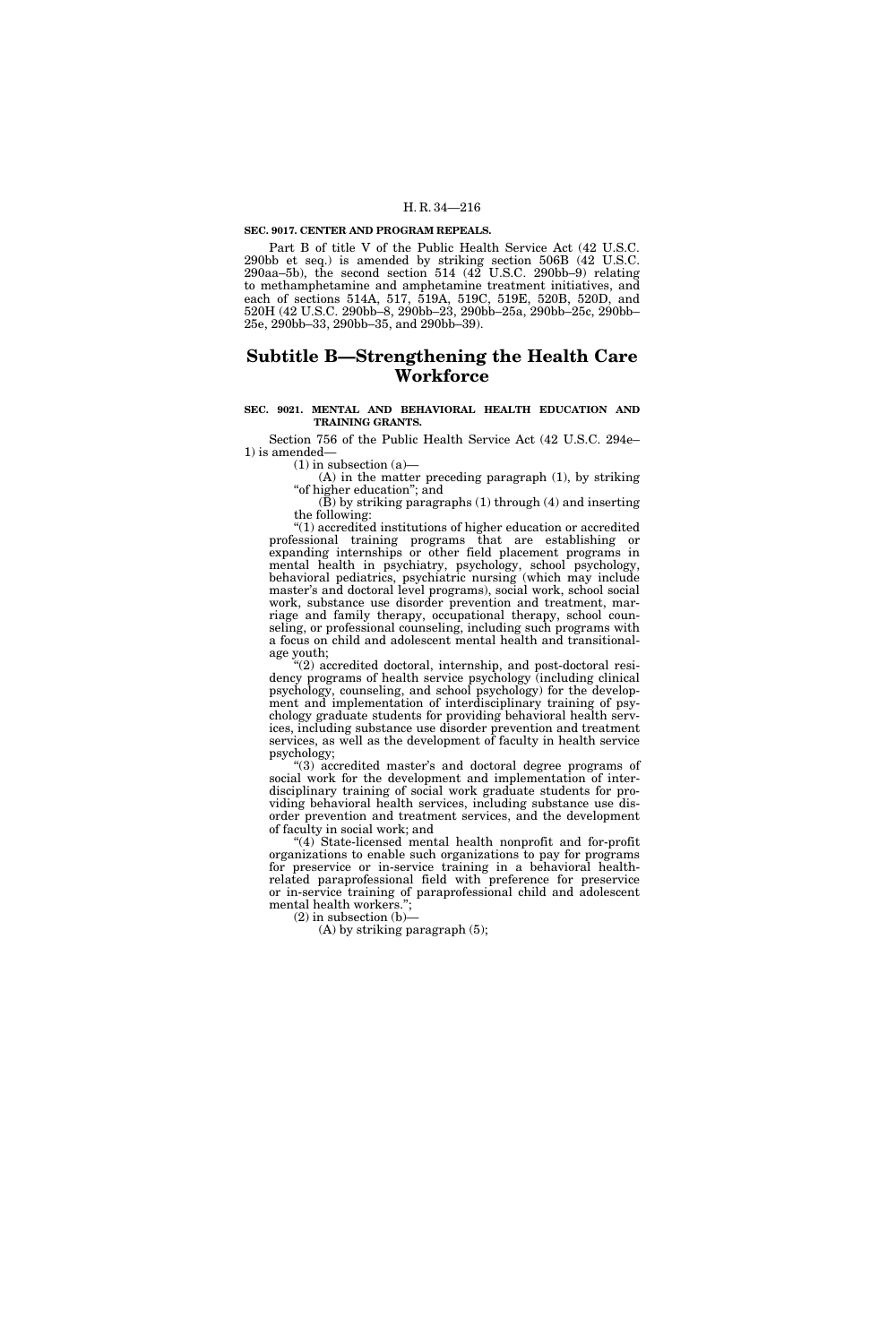(B) by redesignating paragraphs (1) through (4) as paragraphs (2) through (5), respectively;

(C) by inserting before paragraph (2), as so redesignated, the following:

 $''(1)$  an ability to recruit and place the students described in subsection (a) in areas with a high need and high demand population;'';

(D) in paragraph (3), as so redesignated, by striking "subsection (a)" and inserting "paragraph (2), especially individuals with mental disorder symptoms or diagnoses, particularly children and adolescents, and transitional-age youth'';

 $(E)$  in paragraph  $(4)$ , as so redesignated, by striking ";" and inserting "; and"; and

(F) in paragraph (5), as so redesignated, by striking ''; and'' and inserting a period;

(3) in subsection (c), by striking ''authorized under subsection  $(a)(1)$ " and inserting "awarded under paragraphs  $(2)$ and (3) of subsection (a)";

(4) by amending subsection (d) to read as follows:

''(d) PRIORITY.—In selecting grant recipients under this section, the Secretary shall give priority to—

''(1) programs that have demonstrated the ability to train psychology, psychiatry, and social work professionals to work in integrated care settings for purposes of recipients under paragraphs  $(1)$ ,  $(2)$ , and  $(3)$  of subsection  $(a)$ ; and

''(2) programs for paraprofessionals that emphasize the role of the family and the lived experience of the consumer and family-paraprofessional partnerships for purposes of recipients under subsection  $(a)(4)$ ."; and

(5) by striking subsection (e) and inserting the following: ''(e) REPORT TO CONGRESS.—Not later than 4 years after the date of enactment of the Helping Families in Mental Health Crisis Reform Act of 2016, the Secretary shall include in the biennial report submitted to Congress under section 501(m) an assessment on the effectiveness of the grants under this section in—

''(1) providing graduate students support for experiential training (internship or field placement);

"(2) recruiting students interested in behavioral health practice;

"(3) recruiting students in accordance with subsection  $(b)(1);$ 

 $*(4)$  developing and implementing interprofessional training and integration within primary care;

''(5) developing and implementing accredited field placements and internships; and

''(6) collecting data on the number of students trained in behavioral health care and the number of available accredited internships and field placements.

''(f) AUTHORIZATION OF APPROPRIATIONS.—For each of fiscal years 2018 through 2022, there are authorized to be appropriated to carry out this section \$50,000,000, to be allocated as follows:

"(1) For grants described in subsection  $(a)(1)$ , \$15,000,000. "(2) For grants described in subsection  $(a)(2)$ , \$15,000,000.

"(3) For grants described in subsection  $(a)(3)$ , \$10,000,000.

"(4) For grants described in subsection  $(a)(4)$ , \$10,000,000.".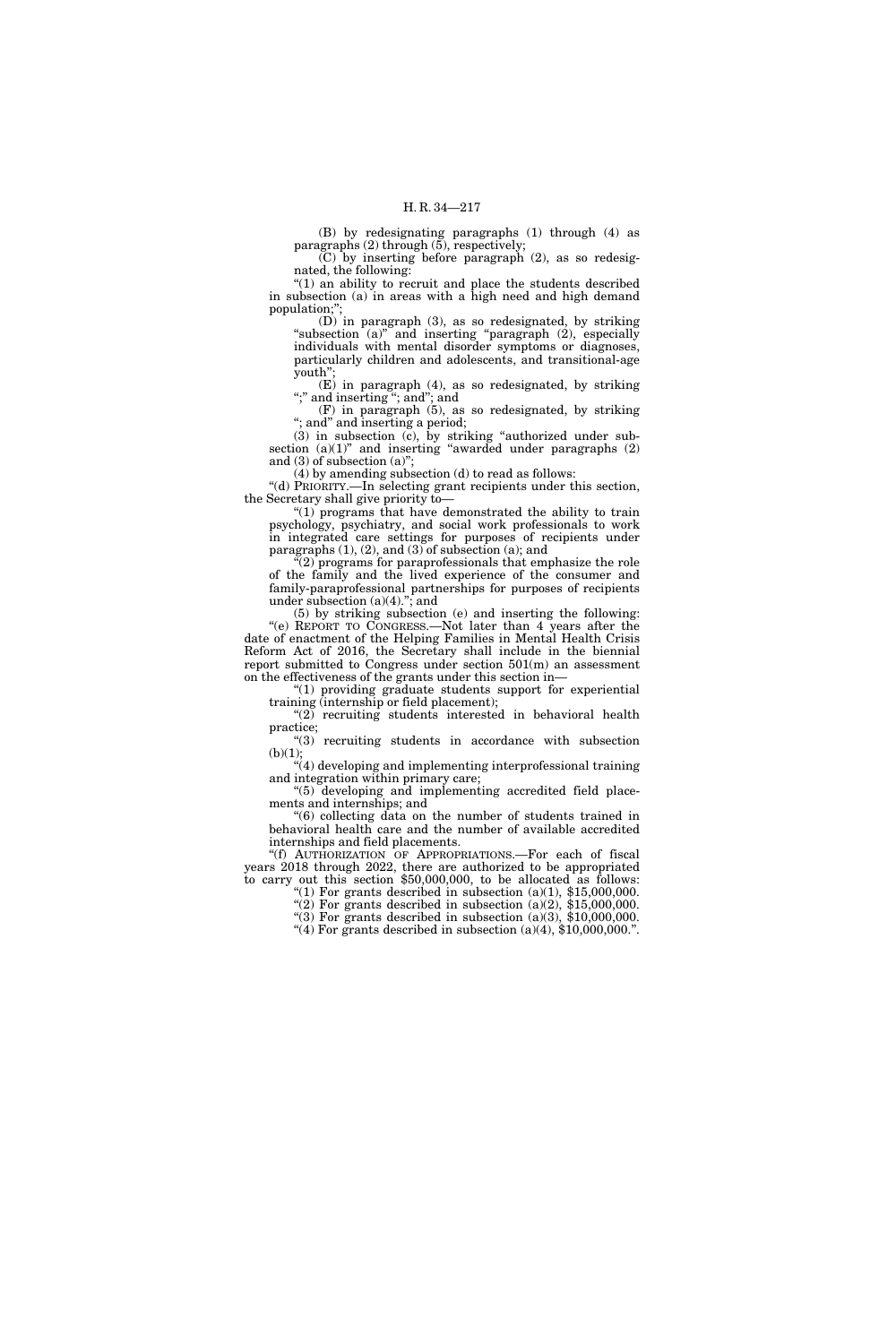#### **SEC. 9022. STRENGTHENING THE MENTAL AND SUBSTANCE USE DIS-ORDERS WORKFORCE.**

Part D of title VII of the Public Health Service Act (42 U.S.C. 294 et seq.) is amended by adding at the end the following:

## **''SEC. 760. TRAINING DEMONSTRATION PROGRAM.**

''(a) IN GENERAL.—The Secretary shall establish a training demonstration program to award grants to eligible entities to support—

 $''(1)$  training for medical residents and fellows to practice psychiatry and addiction medicine in underserved, communitybased settings that integrate primary care with mental and substance use disorders prevention and treatment services;

 $\mathcal{C}(2)$  training for nurse practitioners, physician assistants, health service psychologists, and social workers to provide mental and substance use disorders services in underserved community-based settings that integrate primary care and mental and substance use disorders services; and

''(3) establishing, maintaining, or improving academic units or programs that—

''(A) provide training for students or faculty, including through clinical experiences and research, to improve the ability to be able to recognize, diagnose, and treat mental and substance use disorders, with a special focus on addiction; or

''(B) develop evidence-based practices or recommendations for the design of the units or programs described in subparagraph (A), including curriculum content standards.

''(b) ACTIVITIES.—

''(1) TRAINING FOR RESIDENTS AND FELLOWS.—A recipient of a grant under subsection  $(a)(1)$ –

''(A) shall use the grant funds—

 $\binom{1}{i}$ (I) to plan, develop, and operate a training program for medical psychiatry residents and fellows in addiction medicine practicing in eligible entities described in subsection  $(c)(1)$ ; or

''(II) to train new psychiatric residents and fellows in addiction medicine to provide and expand access to integrated mental and substance use disorders services; and

''(ii) to provide at least 1 training track that is—

''(I) a virtual training track that includes an in-person rotation at a teaching health center or in a community-based setting, followed by a virtual rotation in which the resident or fellow continues to support the care of patients at the teaching health center or in the community-based setting through the use of health information technology and, as appropriate, telehealth services;

''(II) an in-person training track that includes a rotation, during which the resident or fellow practices at a teaching health center or in a community-based setting; or

''(III) an in-person training track that includes a rotation during which the resident practices in a community-based setting that specializes in the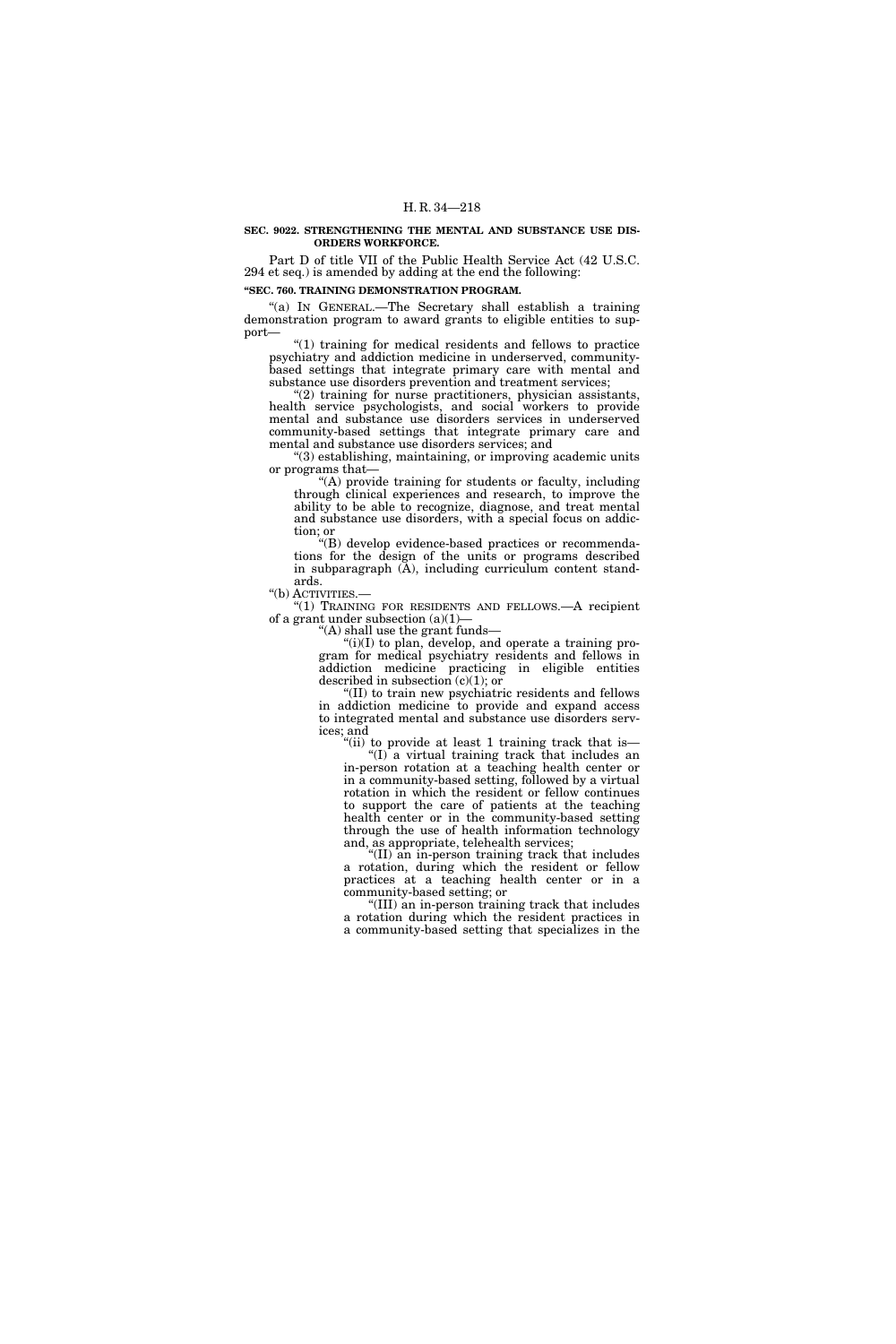treatment of infants, children, adolescents, or pregnant or postpartum women; and

''(B) may use the grant funds to provide additional support for the administration of the program or to meet the costs of projects to establish, maintain, or improve faculty development, or departments, divisions, or other units necessary to implement such training.

"(2) TRAINING FOR OTHER PROVIDERS.— $\overline{A}$  recipient of a grant under subsection (a)(2)—

''(A) shall use the grant funds to plan, develop, or operate a training program to provide mental and substance use disorders services in underserved, communitybased settings, as appropriate, that integrate primary care and mental and substance use disorders prevention and treatment services; and

''(B) may use the grant funds to provide additional support for the administration of the program or to meet the costs of projects to establish, maintain, or improve faculty development, or departments, divisions, or other units necessary to implement such program.

"(3) ACADEMIC UNITS OR PROGRAMS.—A recipient of a grant under subsection (a)(3) shall enter into a partnership with organizations such as an education accrediting organization (such as the Liaison Committee on Medical Education, the Accreditation Council for Graduate Medical Education, the Commission on Osteopathic College Accreditation, the Accreditation Commission for Education in Nursing, the Commission on Collegiate Nursing Education, the Accreditation Council for Pharmacy Education, the Council on Social Work Education, American Psychological Association Commission on Accreditation, or the Accreditation Review Commission on Education for the Physician Assistant) to carry out activities under subsection  $(a)(3)$ .

''(c) ELIGIBLE ENTITIES.—

''(1) TRAINING FOR RESIDENTS AND FELLOWS.—To be eligible to receive a grant under subsection  $(a)(1)$ , an entity shall-"(A) be a consortium consisting of  $-$ 

(i) at least one teaching health center; and

''(ii) the sponsoring institution (or parent institution of the sponsoring institution) of—

" $(I)$  a psychiatry residency program that is accredited by the Accreditation Council of Graduate Medical Education (or the parent institution of such a program); or

''(II) a fellowship in addiction medicine, as determined appropriate by the Secretary; or

''(B) be an entity described in subparagraph (A)(ii) that provides opportunities for residents or fellows to train in community-based settings that integrate primary care with mental and substance use disorders prevention and treatment services.

''(2) TRAINING FOR OTHER PROVIDERS.—To be eligible to receive a grant under subsection  $(a)(2)$ , an entity shall be-" $(\overline{A})$  a teaching health center (as defined in section

749A(f)); ''(B) a Federally qualified health center (as defined in section  $1905(l)(2)(B)$  of the Social Security Act);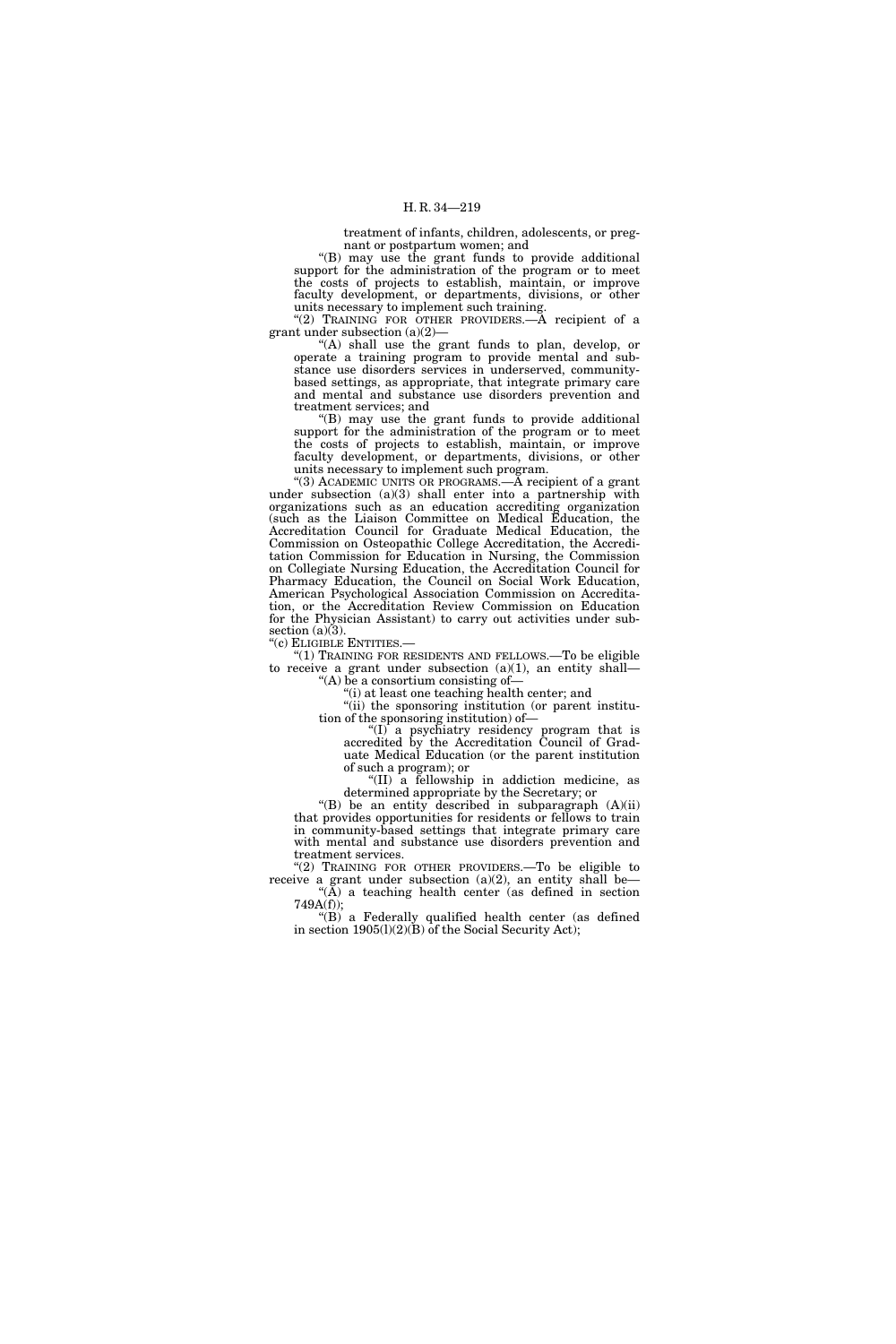''(C) a community mental health center (as defined in section 1861(ff)(3)(B) of the Social Security Act);

''(D) a rural health clinic (as defined in section 1861(aa) of the Social Security Act);

"(E) a health center operated by the Indian Health Service, an Indian tribe, a tribal organization, or an urban Indian organization (as defined in section 4 of the Indian Health Care Improvement Act); or

" $(F)$  an entity with a demonstrated record of success" in providing training for nurse practitioners, physician assistants, health service psychologists, and social workers.

''(3) ACADEMIC UNITS OR PROGRAMS.—To be eligible to receive a grant under subsection (a)(3), an entity shall be a school of medicine or osteopathic medicine, a nursing school, a physician assistant training program, a school of pharmacy, a school of social work, an accredited public or nonprofit private hospital, an accredited medical residency program, or a public or private nonprofit entity which the Secretary has determined is capable of carrying out such grant. "(d) PRIORITY.-

''(1) IN GENERAL.—In awarding grants under subsection  $(a)(1)$  or  $(a)(2)$ , the Secretary shall give priority to eligible entities that—

''(A) demonstrate sufficient size, scope, and capacity to undertake the requisite training of an appropriate number of psychiatric residents, fellows, nurse practitioners, physician assistants, or social workers in addiction medicine per year to meet the needs of the area served;

''(B) demonstrate experience in training providers to practice team-based care that integrates mental and substance use disorder prevention and treatment services with primary care in community-based settings;

" $(\check{C})$  demonstrate experience in using health information technology and, as appropriate, telehealth to support—

''(i) the delivery of mental and substance use disorders services at the eligible entities described in subsections  $(c)(1)$  and  $(c)(2)$ ; and

(ii) community health centers in integrating primary care and mental and substance use disorders treatment; or

''(D) have the capacity to expand access to mental and substance use disorders services in areas with demonstrated need, as determined by the Secretary, such as tribal, rural, or other underserved communities.

"(2) ACADEMIC UNITS OR PROGRAMS.—In awarding grants under subsection (a)(3), the Secretary shall give priority to eligible entities that—

''(A) have a record of training the greatest percentage of mental and substance use disorders providers who enter and remain in these fields or who enter and remain in settings with integrated primary care and mental and substance use disorder prevention and treatment services;

''(B) have a record of training individuals who are from underrepresented minority groups, including native populations, or from a rural or disadvantaged background;

 $(C)$  provide training in the care of vulnerable populations such as infants, children, adolescents, pregnant and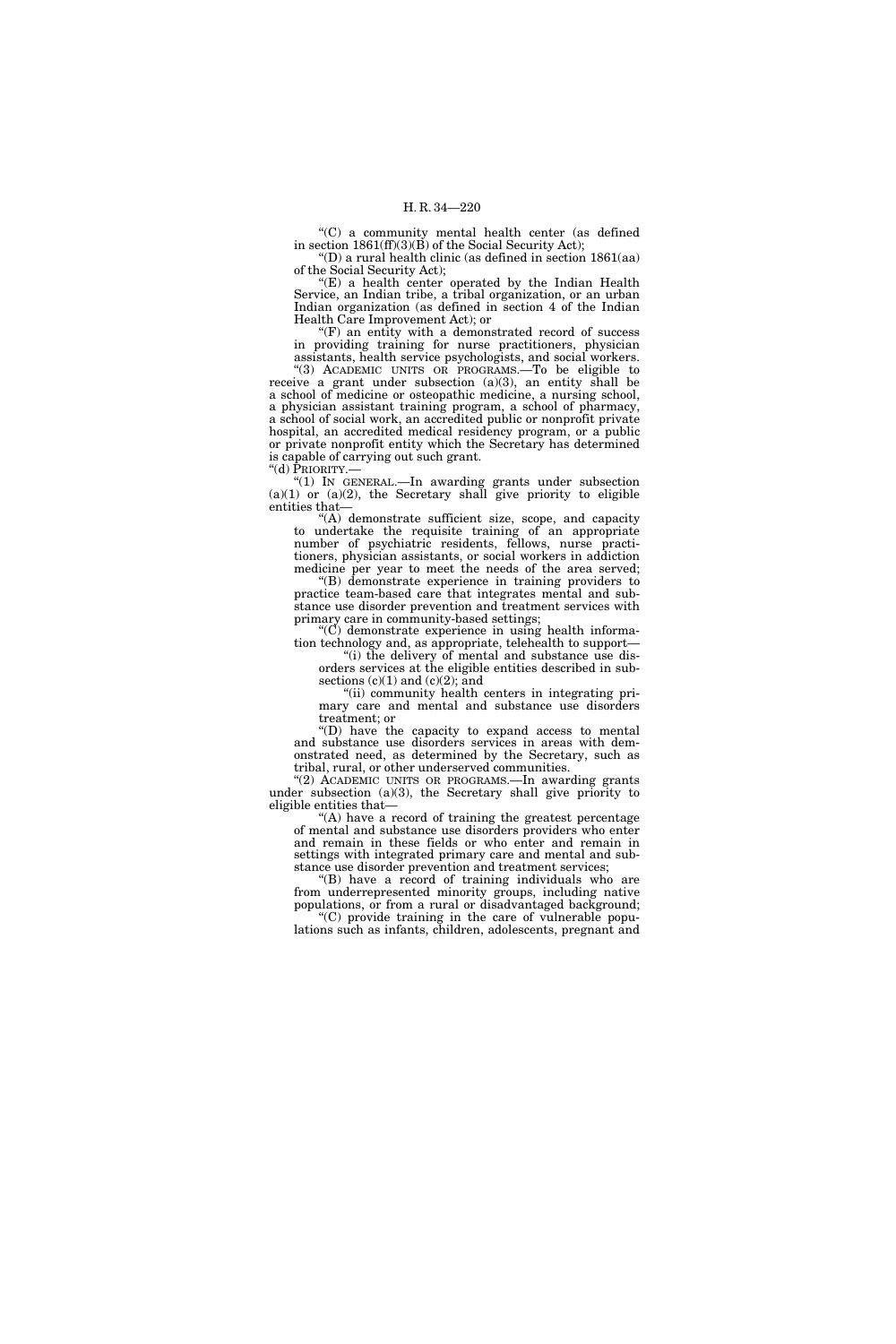postpartum women, older adults, homeless individuals, victims of abuse or trauma, individuals with disabilities, and other groups as defined by the Secretary;

''(D) teach trainees the skills to provide interprofessional, integrated care through collaboration among health professionals; or

 $(E)$  provide training in cultural competency and health literacy.

''(e) DURATION.—Grants awarded under this section shall be for a minimum of 5 years.<br>"(f) STUDY AND REPORT.—

"(1) STUDY.—<br>"(A) IN GENERAL.—The Secretary, acting through the Administrator of the Health Resources and Services Administration, shall conduct a study on the results of the demonstration program under this section.

''(B) DATA SUBMISSION.—Not later than 90 days after the completion of the first year of the training program and each subsequent year that the program is in effect, each recipient of a grant under subsection (a) shall submit to the Secretary such data as the Secretary may require for analysis for the report described in paragraph (2).

"(2) REPORT TO CONGRESS.—Not later than 1 year after receipt of the data described in paragraph  $(1)(B)$ , the Secretary shall submit to Congress a report that includes—

''(A) an analysis of the effect of the demonstration program under this section on the quality, quantity, and distribution of mental and substance use disorders services;

''(B) an analysis of the effect of the demonstration program on the prevalence of untreated mental and substance use disorders in the surrounding communities of

health centers participating in the demonstration; and ''(C) recommendations on whether the demonstration program should be expanded.

"(g) AUTHORIZATION OF APPROPRIATIONS.—There are authorized to be appropriated to carry out this section \$10,000,000 for each of fiscal years 2018 through 2022.''.

## **SEC. 9023. CLARIFICATION ON CURRENT ELIGIBILITY FOR LOAN REPAYMENT PROGRAMS.**

The Administrator of the Health Resources and Services Administration shall clarify the eligibility pursuant to section 338B(b)(1)(B) of the Public Health Service Act (42 U.S.C. 254l–  $1(b)(1)(B)$  of child and adolescent psychiatrists for the National Health Service Corps Loan Repayment Program under subpart III of part D of title III of such Act (42 U.S.C. 254l et seq.).

## **SEC. 9024. MINORITY FELLOWSHIP PROGRAM.**

Title V of the Public Health Service Act (42 U.S.C. 290aa et seq.) is amended by adding at the end the following:

## **''PART K—MINORITY FELLOWSHIP PROGRAM**

#### **''SEC. 597. FELLOWSHIPS.**

"(a) IN GENERAL.—The Secretary shall maintain a program, to be known as the Minority Fellowship Program, under which the Secretary shall award fellowships, which may include stipends, for the purposes of—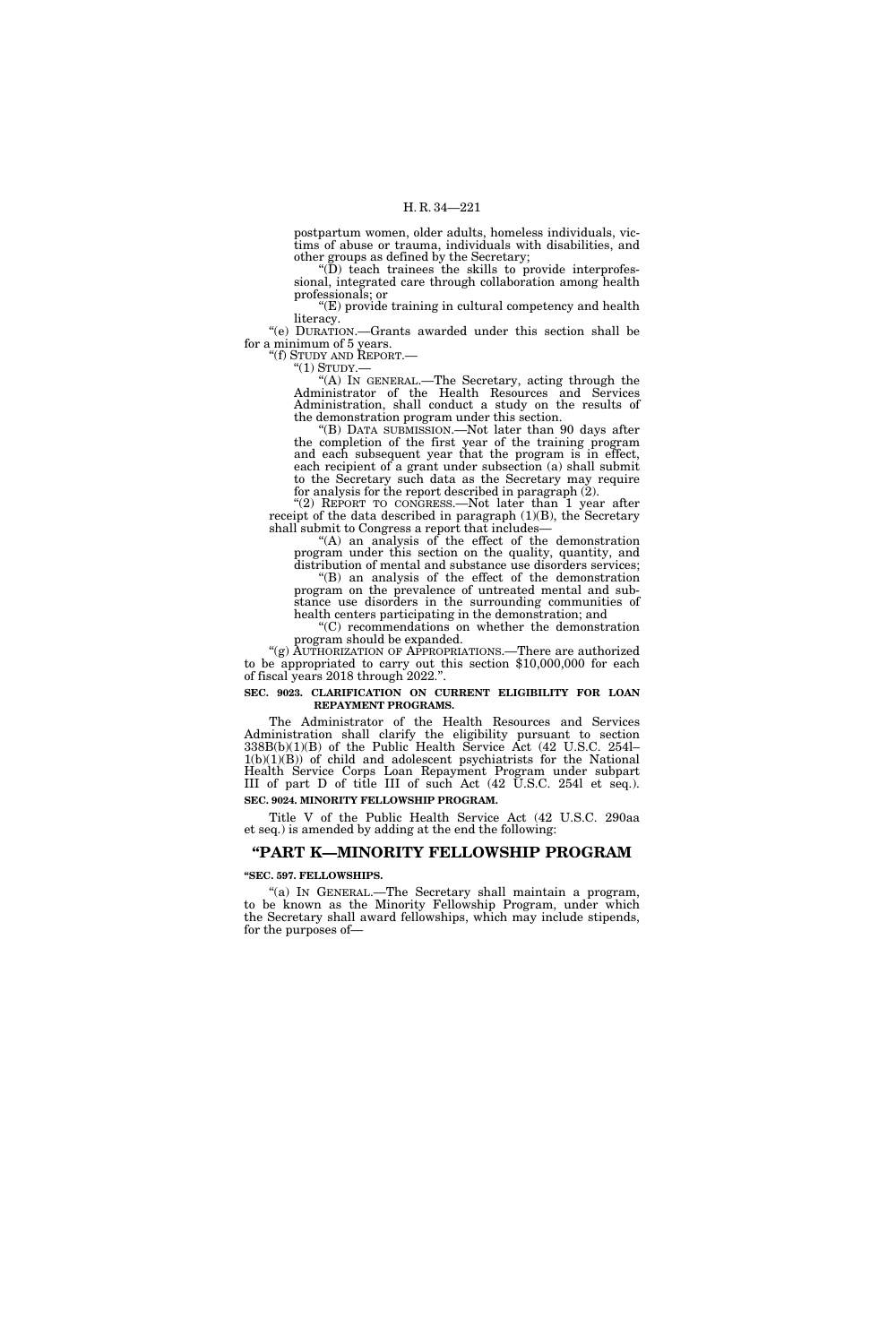"(1) increasing the knowledge of mental and substance use disorders practitioners on issues related to prevention, treatment, and recovery support for individuals who are from racial and ethnic minority populations and who have a mental or substance use disorder;

" $(2)$  improving the quality of mental and substance use disorder prevention and treatment services delivered to racial and ethnic minority populations; and

''(3) increasing the number of culturally competent mental and substance use disorders professionals who teach, administer services, conduct research, and provide direct mental or substance use disorder services to racial and ethnic minority populations.

''(b) TRAINING COVERED.—The fellowships awarded under subsection (a) shall be for postbaccalaureate training (including for master's and doctoral degrees) for mental and substance use disorder treatment professionals, including in the fields of psychiatry, nursing, social work, psychology, marriage and family therapy, mental health counseling, and substance use disorder and addiction counseling.

"(c) AUTHORIZATION OF APPROPRIATIONS.—To carry out this section, there are authorized to be appropriated \$12,669,000 for each of fiscal years 2018 through 2022.

### **SEC. 9025. LIABILITY PROTECTIONS FOR HEALTH PROFESSIONAL VOL-UNTEERS AT COMMUNITY HEALTH CENTERS.**

Section 224 of the Public Health Service Act (42 U.S.C. 233) is amended by adding at the end the following:

 $(q(1)$  For purposes of this section, a health professional volunteer at a deemed entity described in subsection (g)(4) shall, in providing a health professional service eligible for funding under section 330 to an individual, be deemed to be an employee of the Public Health Service for a calendar year that begins during a fiscal year for which a transfer was made under paragraph (4)(C). The preceding sentence is subject to the provisions of this subsection.

"(2) In providing a health service to an individual, a health care practitioner shall for purposes of this subsection be considered to be a health professional volunteer at an entity described in subsection  $(g)(4)$  if the following conditions are met:

"(A) The service is provided to the individual at the facilities of an entity described in subsection (g)(4), or through offsite programs or events carried out by the entity.

''(B) The entity is sponsoring the health care practitioner pursuant to paragraph  $(\hat{3})(B)$ .

''(C) The health care practitioner does not receive any compensation for the service from the individual, the entity described in subsection (g)(4), or any third-party payer (including reimbursement under any insurance policy or health plan, or under any Federal or State health benefits program), except that the health care practitioner may receive repayment from the entity described in subsection  $(g)(4)$  for reasonable expenses incurred by the health care practitioner in the provision of the service to the individual, which may include travel expenses to or from the site of services.

''(D) Before the service is provided, the health care practitioner or the entity described in subsection (g)(4) posts a clear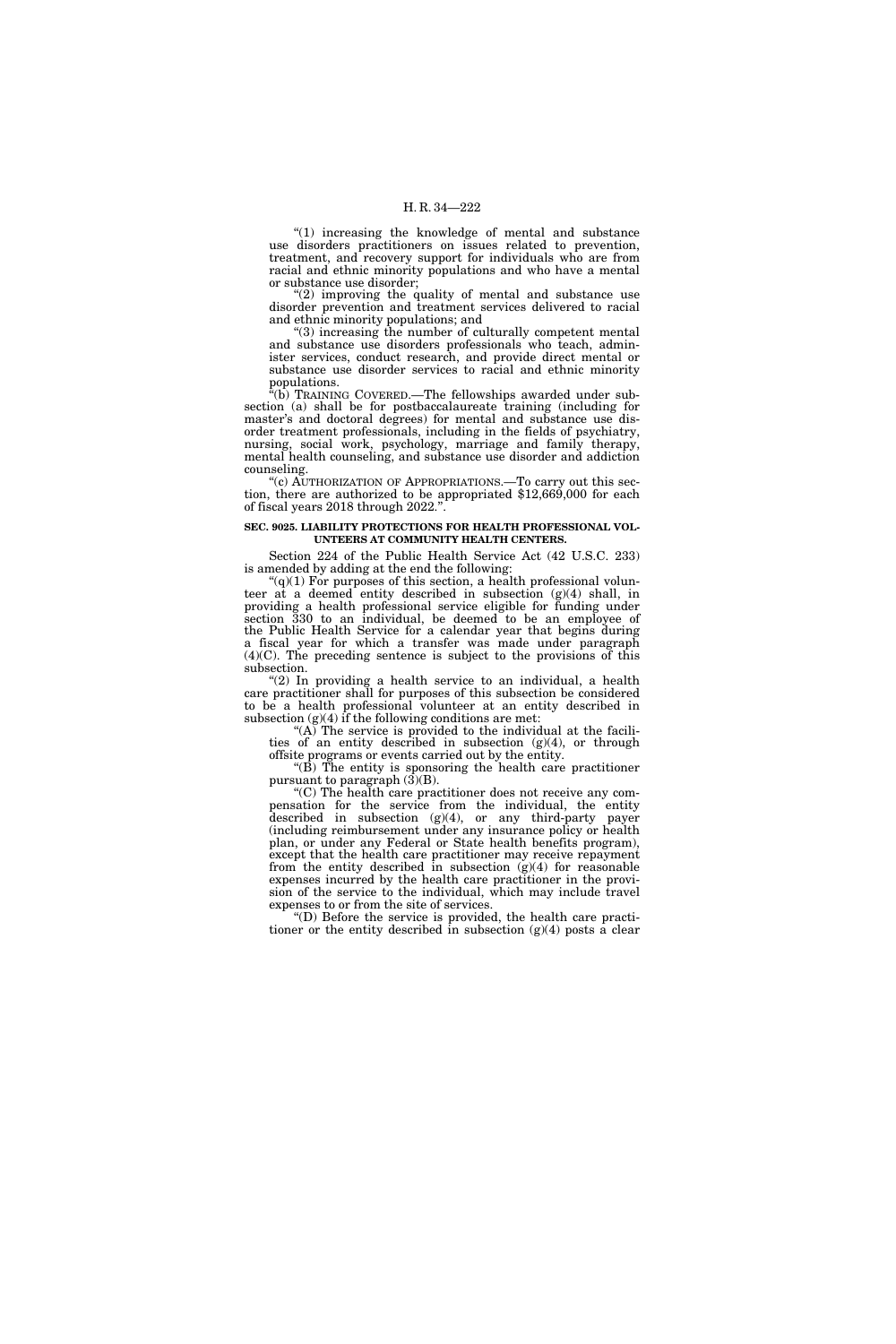and conspicuous notice at the site where the service is provided of the extent to which the legal liability of the health care practitioner is limited pursuant to this subsection.

''(E) At the time the service is provided, the health care practitioner is licensed or certified in accordance with applicable Federal and State laws regarding the provision of the service.

 $F(F)$  At the time the service is provided, the entity described in subsection  $(g)(4)$  maintains relevant documentation certifying that the health care practitioner meets the requirements of this subsection.

''(3) Subsection (g) (other than paragraphs (3) and (5)) and subsections (h), (i), and (l) apply to a health care practitioner for purposes of this subsection to the same extent and in the same manner as such subsections apply to an officer, governing board member, employee, or contractor of an entity described in subsection  $(g)(4)$ , subject to paragraph  $(4)$ , and subject to the following:

"(A) The first sentence of paragraph (1) applies in lieu of the first sentence of subsection  $(g)(1)(A)$ .

"(B) With respect to an entity described in subsection  $(g)(4)$ , a health care practitioner is not a health professional volunteer at such entity unless the entity sponsors the health care practitioner. For purposes of this subsection, the entity shall be considered to be sponsoring the health care practitioner if—

"(i) with respect to the health care practitioner, the entity submits to the Secretary an application meeting the requirements of subsection  $(g)(1)(D)$ ; and

"(ii) the Secretary, pursuant to subsection  $(g)(1)(E)$ , determines that the health care practitioner is deemed to be an employee of the Public Health Service.

 $(C)$  In the case of a health care practitioner who is determined by the Secretary pursuant to subsection  $(g)(1)(E)$  to be a health professional volunteer at such entity, this subsection applies to the health care practitioner (with respect to services performed on behalf of the entity sponsoring the health care practitioner pursuant to subparagraph (B)) for any cause of action arising from an act or omission of the health care practitioner occurring on or after the date on which the Secretary makes such determination.

"(D) Subsection  $(g)(1)(F)$  applies to a health care practitioner for purposes of this subsection only to the extent that, in providing health services to an individual, each of the conditions specified in paragraph (2) is met.

" $(4)(A)$  Amounts in the fund established under subsection  $(k)(2)$ shall be available for transfer under subparagraph (C) for purposes of carrying out this subsection.

''(B)(i) Not later than May 1 of each fiscal year, the Attorney General, in consultation with the Secretary, shall submit to the Congress a report providing an estimate of the amount of claims (together with related fees and expenses of witnesses) that, by reason of the acts or omissions of health professional volunteers, will be paid pursuant to this section during the calendar year that begins in the following fiscal year.

"(ii) Subsection  $(k)(1)(B)$  applies to the estimate under clause (i) regarding health professional volunteers to the same extent and in the same manner as such subsection applies to the estimate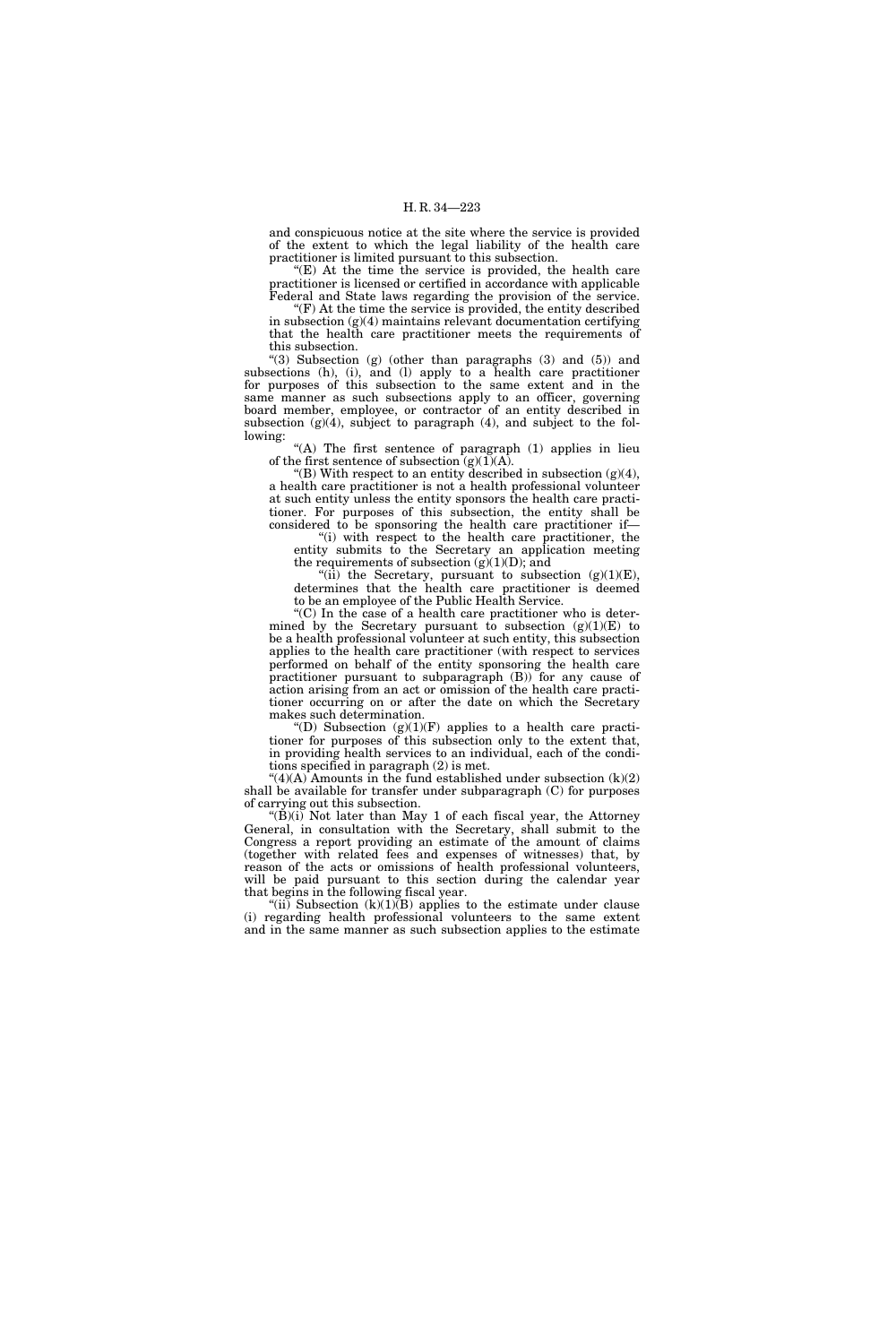under such subsection regarding officers, governing board members, employees, and contractors of entities described in subsection (g)(4).

"(iii) The report shall include a summary of the data relied upon for the estimate in clause (i), including the number of claims filed and paid from the previous calendar year.

"(C) Not later than December 31 of each fiscal year, the Secretary shall transfer from the fund under subsection (k)(2) to the appropriate accounts in the Treasury an amount equal to the estimate made under subparagraph (B) for the calendar year beginning in such fiscal year, subject to the extent of amounts in the fund.  $f'(5)$ (A) This subsection shall take effect on October 1, 2017,

 $\text{except as provided in subparagraph (B) and paragraph (6).}$ ''(B) Effective on the date of the enactment of this subsection—

"(i) the Secretary may issue regulations for carrying out this subsection, and the Secretary may accept and consider applications submitted pursuant to paragraph  $(3)(B)$ ; and

"(ii) reports under paragraph  $(4)(B)$  may be submitted to Congress.

''(6) Beginning on October 1, 2022, this subsection shall cease to have any force or effect.''.

#### **SEC. 9026. REPORTS.**

(a) WORKFORCE DEVELOPMENT REPORT.—

(1) IN GENERAL.—Not later than 2 years after the date of enactment of this Act, the Administrator of the Health Resources and Services Administration, in consultation with the Assistant Secretary for Mental Health and Substance Use, shall conduct a study and publicly post on the appropriate Internet website of the Department of Health and Human Services a report on the adult and pediatric mental health and substance use disorder workforce in order to inform Federal, State, and local efforts related to workforce enhancement.

(2) CONTENTS.—The report under this subsection shall contain—

(A) national and State-level projections of the supply and demand of the mental health and substance use disorder health workforce, disaggregated by profession;

(B) an assessment of the mental health and substance use disorder workforce capacity, strengths, and weaknesses as of the date of the report, including the extent to which primary care providers are preventing, screening, or referring for mental and substance use disorder services;

(C) information on trends within the mental health and substance use disorder provider workforce, including the number of individuals expected to enter the mental health workforce over the next 5 years; and

(D) any additional information determined by the Administrator of the Health Resources and Services Administration, in consultation with the Assistant Secretary for Mental Health and Substance Use, to be relevant to the mental health and substance use disorder provider workforce.

(b) PEER-SUPPORT SPECIALIST PROGRAMS.—

(1) IN GENERAL.—The Comptroller General of the United States shall conduct a study on peer-support specialist programs in up to 10 States that receive funding from the Substance Abuse and Mental Health Services Administration.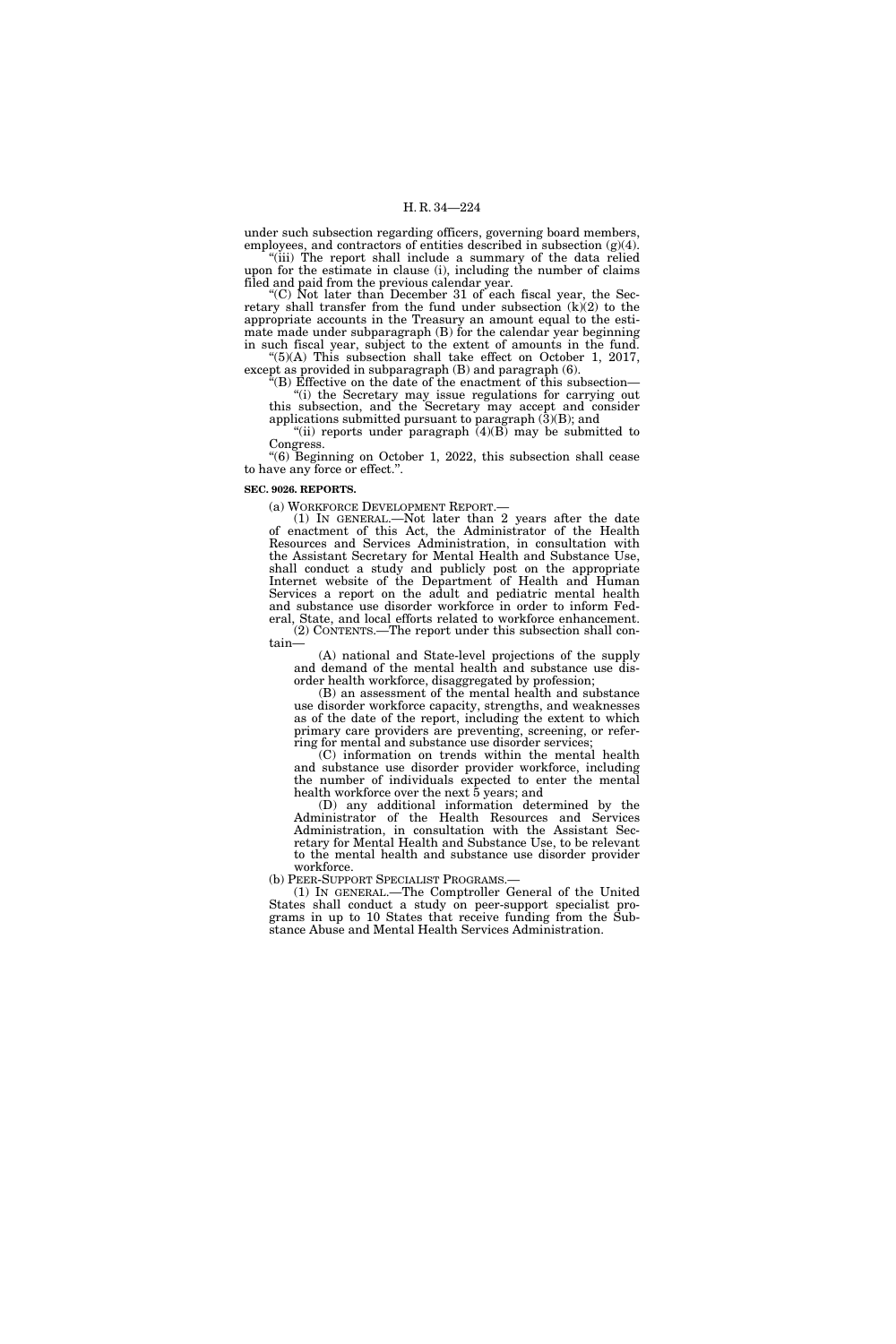(2) CONTENTS OF STUDY.—In conducting the study under paragraph (1), the Comptroller General of the United States shall examine and identify best practices, in the States selected pursuant to such paragraph, related to training and credential requirements for peer-support specialist programs, such as—

(A) hours of formal work or volunteer experience related to mental and substance use disorders conducted through such programs;

(B) types of peer-support specialist exams required for such programs in the selected States;

(C) codes of ethics used by such programs in the selected States;

(D) required or recommended skill sets for such programs in the selected States; and

(E) requirements for continuing education.

(3) REPORT.—Not later than 2 years after the date of enactment of this Act, the Comptroller General of the United States shall submit to the Committee on Health, Education, Labor, and Pensions of the Senate and the Committee on Energy and Commerce of the House of Representatives a report on the study conducted under paragraph (1).

# **Subtitle C—Mental Health on Campus Improvement**

## **SEC. 9031. MENTAL HEALTH AND SUBSTANCE USE DISORDER SERV-ICES ON CAMPUS.**

Section 520E–2 of the Public Health Service Act (42 U.S.C. 290bb–36b) is amended—

(1) in the section heading, by striking ''**AND BEHAVIORAL HEALTH**'' and inserting ''**HEALTH AND SUBSTANCE USE DIS- ORDER**'';

 $(2)$  in subsection  $(a)$ 

(A) by striking ''Services,'' and inserting ''Services and''; (B) by striking ''and behavioral health problems'' and inserting "health or substance use disorders"

(C) by striking ''substance abuse'' and inserting ''substance use disorders''; and

(D) by adding after, ''suicide attempts,'' the following: ''prevent mental and substance use disorders, reduce stigma, and improve the identification and treatment for students at risk,'';

(3) in subsection (b)—

(A) in the matter preceding paragraph (1), by striking "for—" and inserting "for one or more of the following:"; and

(B) by striking paragraphs (1) through (6) and inserting the following:

"(1) Educating students, families, faculty, and staff to increase awareness of mental and substance use disorders. ''(2) The operation of hotlines.

''(3) Preparing informational material.

"(4) Providing outreach services to notify students about available mental and substance use disorder services.

''(5) Administering voluntary mental and substance use disorder screenings and assessments.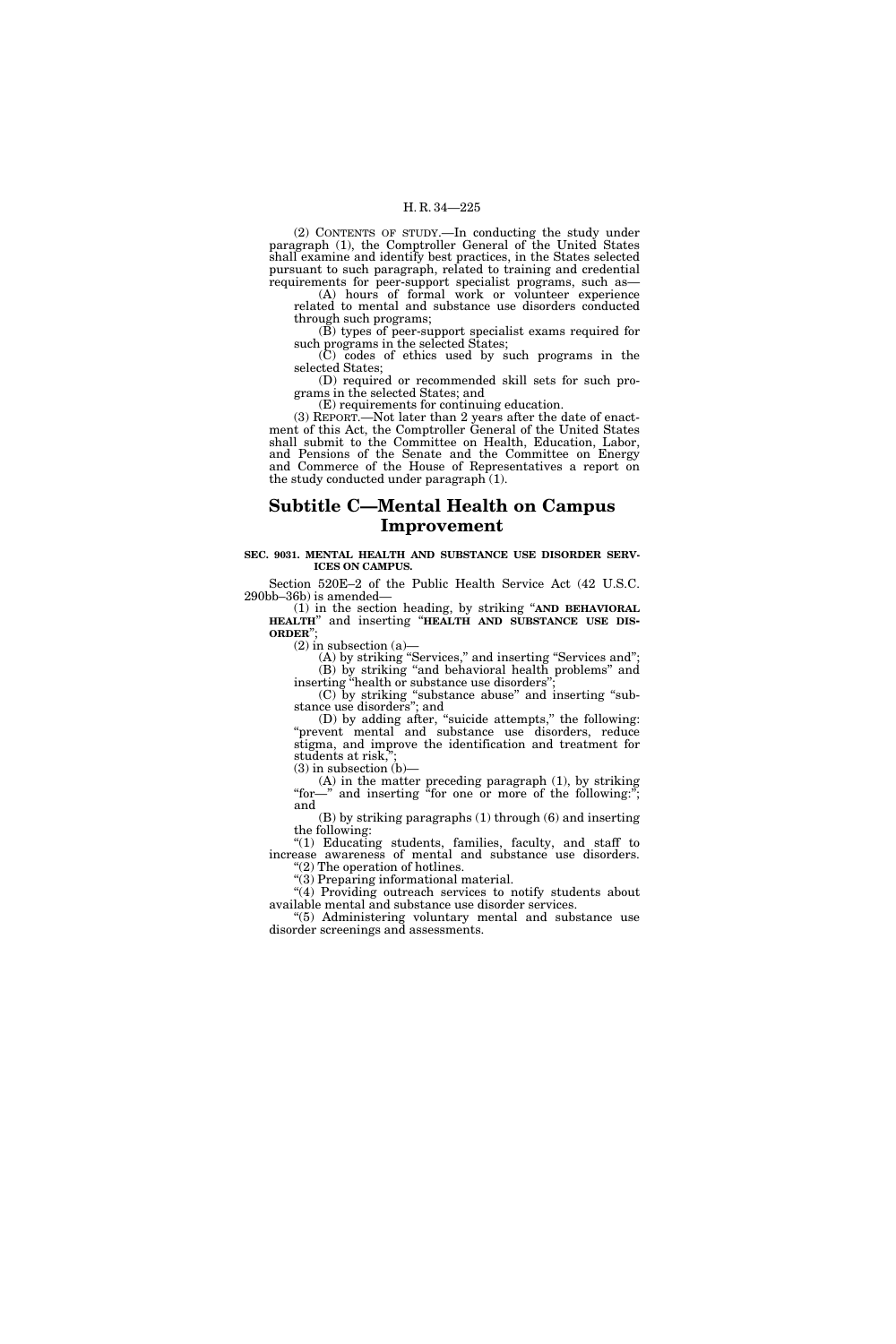''(6) Supporting the training of students, faculty, and staff to respond effectively to students with mental and substance use disorders.

''(7) Creating a network infrastructure to link institutions of higher education with health care providers who treat mental and substance use disorders.

'(8) Providing mental and substance use disorders prevention and treatment services to students, which may include recovery support services and programming and early intervention, treatment, and management, including through the use of telehealth services.

''(9) Conducting research through a counseling or health center at the institution of higher education involved regarding improving the behavioral health of students through clinical services, outreach, prevention, or academic success, in a manner that is in compliance with all applicable personal privacy laws.

"(10) Supporting student groups on campus, including athletic teams, that engage in activities to educate students, including activities to reduce stigma surrounding mental and behavioral disorders, and promote mental health.

''(11) Employing appropriately trained staff.

"(12) Developing and supporting evidence-based and emerging best practices, including a focus on culturally and linguistically appropriate best practices.'';

 $(4)$  in subsection  $(c)(5)$ , by striking "substance abuse" and inserting "substance use disorder";

(5) in subsection (d)—

(A) in the matter preceding paragraph (1), by striking ''An institution of higher education desiring a grant under this section'' and inserting ''To be eligible to receive a grant under this section, an institution of higher education'

 $(B)$  by striking paragraph (1) and inserting-

''(1) A description of the population to be targeted by the program carried out under the grant, including veterans whenever possible and appropriate, and of identified mental and substance use disorder needs of students at the institution of higher education.'';

(C) in paragraph (2), by inserting '', which may include, as appropriate and in accordance with subsection (b)(7), a plan to seek input from relevant stakeholders in the community, including appropriate public and private entities, in order to carry out the program under the grant'' before the period at the end; and

(D) by adding after paragraph (5) the following new paragraphs:

 $(6)$  An outline of the objectives of the program carried out under the grant.

 $(7)$  For an institution of higher education proposing to use the grant for an activity described in paragraph (8) or (9) of subsection (b), a description of the policies and procedures of the institution of higher education that are related to applicable laws regarding access to, and sharing of, treatment records of students at any campus-based mental health center or partner organization, including the policies and State laws governing when such records can be accessed and shared for non-treatment purposes and a description of the process used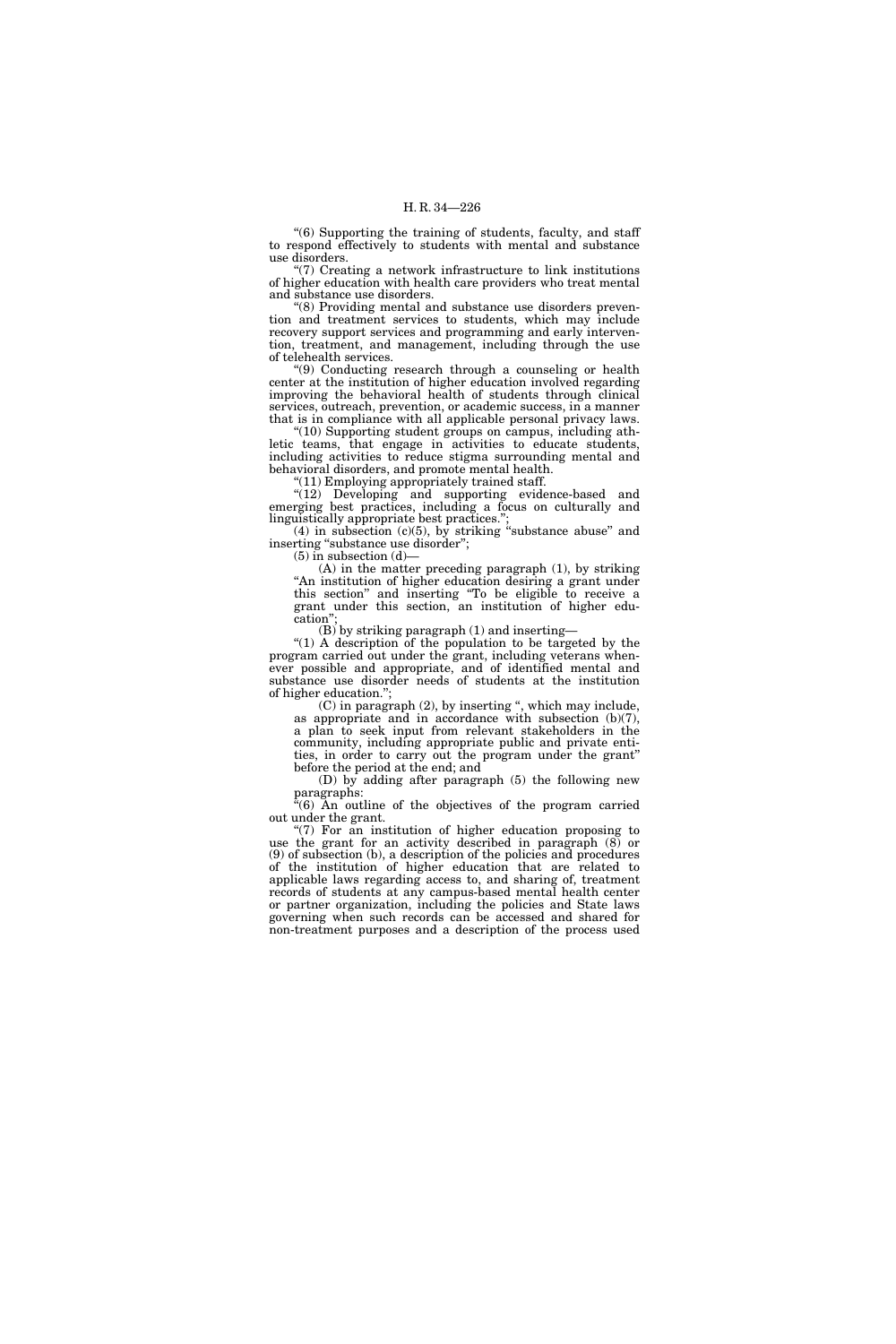by the institution of higher education to notify students of these policies and procedures, including the extent to which written consent is required.

"(8) An assurance that grant funds will be used to supplement and not supplant any other Federal, State, or local funds available to carry out activities of the type carried out under the grant.'';

 $(6)$  in subsection  $(e)(1)$ , by striking "and behavioral health problems'' and inserting ''health and substance use disorders'';  $(7)$  in subsection  $(f)(2)$ —

(A) by striking ''and behavioral health'' and inserting "health and substance use disorder"; and

(B) by striking "suicide and substance abuse" and inserting "suicide and substance use disorders";

(8) by redesignating subsection (h) as subsection (i);

(9) by inserting after subsection (g) the following new subsection:

''(h) TECHNICAL ASSISTANCE.—The Secretary may provide technical assistance to grantees in carrying out this section.''; and

(10) in subsection (i), as redesignated by paragraph (8), by striking ''\$5,000,000 for fiscal year 2005'' and all that follows through the period at the end and inserting ''\$7,000,000 for each of fiscal years 2018 through 2022.''.

## **SEC. 9032. INTERAGENCY WORKING GROUP ON COLLEGE MENTAL HEALTH.**

(a) PURPOSE.—It is the purpose of this section to provide for the establishment of a College Campus Task Force to discuss mental and behavioral health concerns on campuses of institutions of higher education.

(b) ESTABLISHMENT.—The Secretary of Health and Human Services (referred to in this section as the "Secretary") shall establish a College Campus Task Force (referred to in this section as the ''Task Force'') to discuss mental and behavioral health concerns on campuses of institutions of higher education.

(c) MEMBERSHIP.—The Task Force shall be composed of a representative from each Federal agency (as appointed by the head of the agency) that has jurisdiction over, or is affected by, mental health and education policies and projects, including—

(1) the Department of Education;

(2) the Department of Health and Human Services;

(3) the Department of Veterans Affairs; and

(4) such other Federal agencies as the Assistant Secretary for Mental Health and Substance Use, in consultation with the Secretary, determines to be appropriate.

(d) DUTIES.—The Task Force shall—

(1) serve as a centralized mechanism to coordinate a national effort to—

(A) discuss and evaluate evidence and knowledge on mental and behavioral health services available to, and the prevalence of mental illness among, the age population of students attending institutions of higher education in the United States;

(B) determine the range of effective, feasible, and comprehensive actions to improve mental and behavioral health on campuses of institutions of higher education;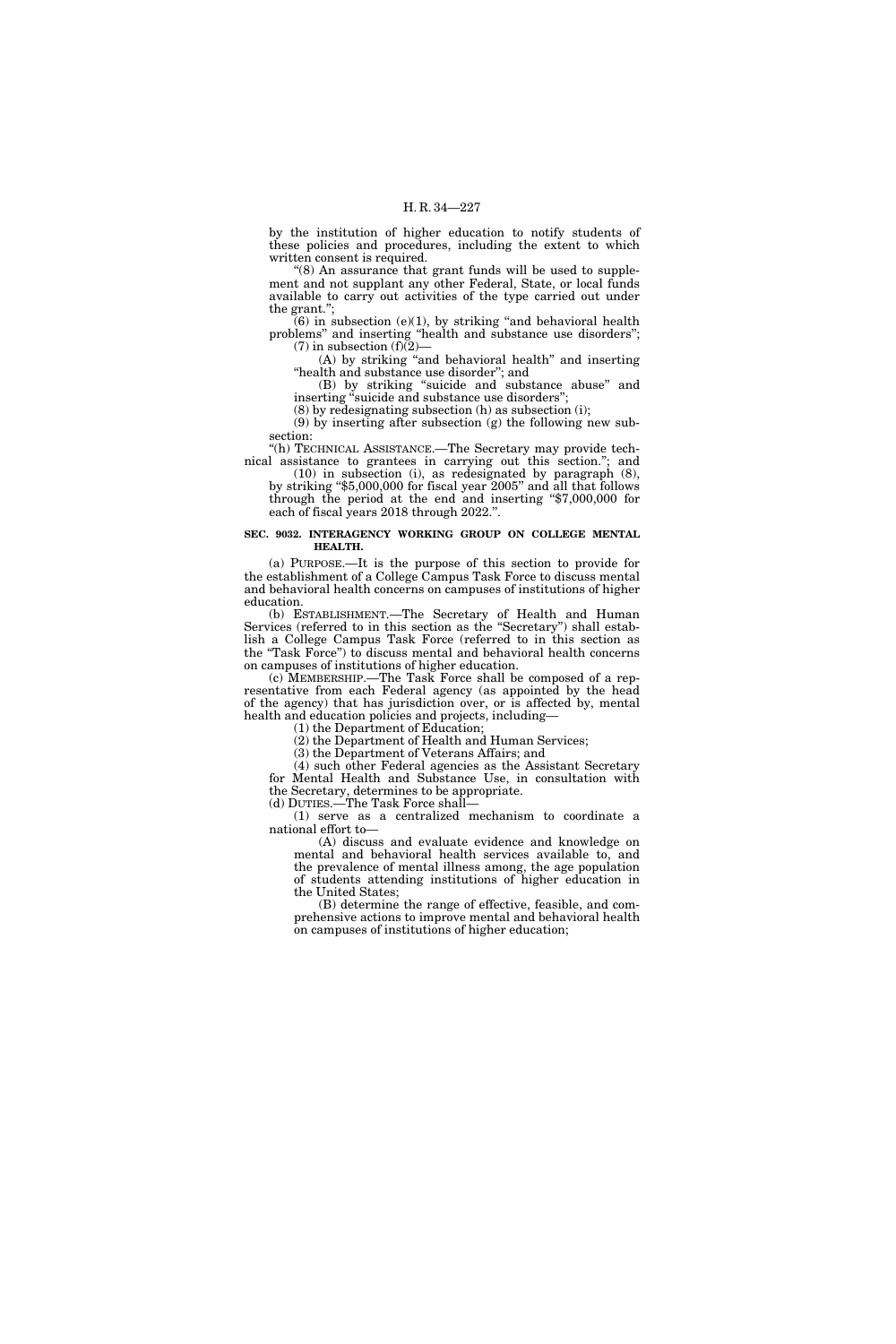(C) examine and better address the needs of the age population of students attending institutions of higher education dealing with mental illness;

(D) survey Federal agencies to determine which policies are effective in encouraging, and how best to facilitate outreach without duplicating, efforts relating to mental and behavioral health promotion;

(E) establish specific goals within and across Federal agencies for mental health promotion, including determinations of accountability for reaching those goals;

(F) develop a strategy for allocating responsibilities and ensuring participation in mental and behavioral health promotion, particularly in the case of competing agency priorities;

(G) coordinate plans to communicate research results relating to mental and behavioral health amongst the age population of students attending institutions of higher education to enable reporting and outreach activities to produce more useful and timely information;

(H) provide a description of evidence-based practices, model programs, effective guidelines, and other strategies for promoting mental and behavioral health on campuses of institutions of higher education;

(I) make recommendations to improve Federal efforts relating to mental and behavioral health promotion on campuses of institutions of higher education and to ensure Federal efforts are consistent with available standards, evidence, and other programs in existence as of the date of enactment of this Act;

(J) monitor Federal progress in meeting specific mental and behavioral health promotion goals as they relate to settings of institutions of higher education; and

 $(K)$  examine and disseminate best practices related to intracampus sharing of treatment records;

(2) consult with national organizations with expertise in mental and behavioral health, especially those organizations working with the age population of students attending institutions of higher education; and

(3) consult with and seek input from mental health professionals working on campuses of institutions of higher education as appropriate.

(e) MEETINGS.—

(1) IN GENERAL.—The Task Force shall meet not fewer than three times each year.

(2) ANNUAL CONFERENCE.—The Secretary shall sponsor an annual conference on mental and behavioral health in settings of institutions of higher education to enhance coordination, build partnerships, and share best practices in mental and behavioral health promotion, data collection, analysis, and services.

(f) DEFINITION.—In this section, the term ''institution of higher education'' has the meaning given such term in section 101 of the Higher Education Act of 1965 (20 U.S.C. 1001).

(g) AUTHORIZATION OF APPROPRIATIONS.—To carry out this section, there are authorized to be appropriated \$1,000,000 for the period of fiscal years 2018 through 2022.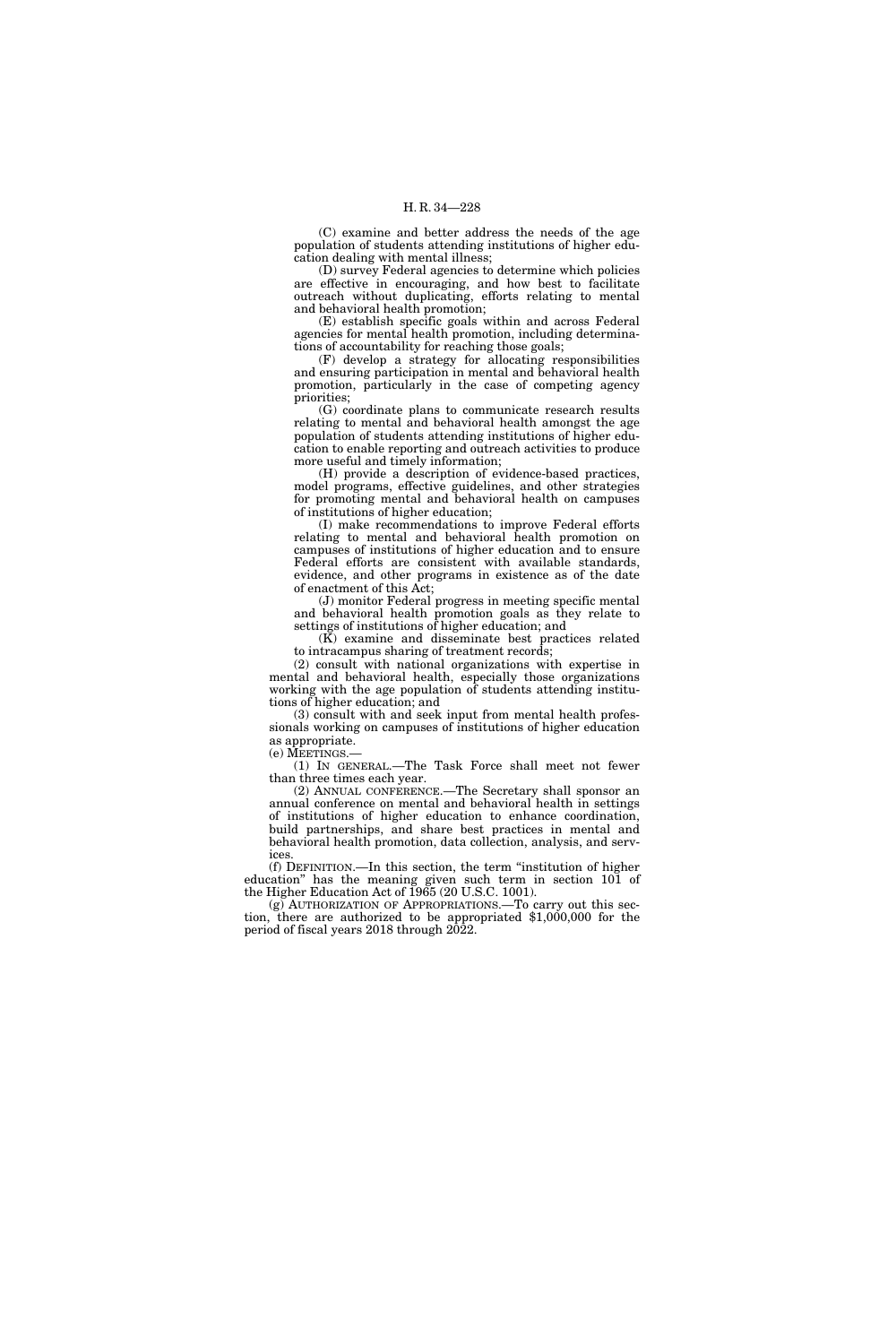## **SEC. 9033. IMPROVING MENTAL HEALTH ON COLLEGE CAMPUSES.**

Part D of title V of the Public Health Service Act (42 U.S.C. 290dd et seq.) is amended by adding at the end the following:

## **''SEC. 549. MENTAL AND BEHAVIORAL HEALTH OUTREACH AND EDU-CATION ON COLLEGE CAMPUSES.**

''(a) PURPOSE.—It is the purpose of this section to increase access to, and reduce the stigma associated with, mental health services to ensure that students at institutions of higher education have the support necessary to successfully complete their studies.

''(b) NATIONAL PUBLIC EDUCATION CAMPAIGN.—The Secretary, acting through the Assistant Secretary and in collaboration with the Director of the Centers for Disease Control and Prevention, shall convene an interagency, public-private sector working group to plan, establish, and begin coordinating and evaluating a targeted public education campaign that is designed to focus on mental and behavioral health on the campuses of institutions of higher education. Such campaign shall be designed to—

" $(1)$  improve the general understanding of mental health and mental disorders;

''(2) encourage help-seeking behaviors relating to the promotion of mental health, prevention of mental disorders, and treatment of such disorders;

''(3) make the connection between mental and behavioral health and academic success; and

"(4) assist the general public in identifying the early warning signs and reducing the stigma of mental illness. "(c) COMPOSITION.—The working group convened under sub-

section (b) shall include— "(1) mental health consumers, including students and

family members;

''(2) representatives of institutions of higher education; ''(3) representatives of national mental and behavioral

health associations and associations of institutions of higher education;

''(4) representatives of health promotion and prevention organizations at institutions of higher education;

''(5) representatives of mental health providers, including community mental health centers; and

''(6) representatives of private-sector and public-sector groups with experience in the development of effective public health education campaigns.

''(d) PLAN.—The working group under subsection (b) shall develop a plan that—

" $(1)$  targets promotional and educational efforts to the age population of students at institutions of higher education and individuals who are employed in settings of institutions of higher education, including through the use of roundtables;

"(2) develops and proposes the implementation of researchbased public health messages and activities;

''(3) provides support for local efforts to reduce stigma by using the National Health Information Center as a primary point of contact for information, publications, and service program referrals; and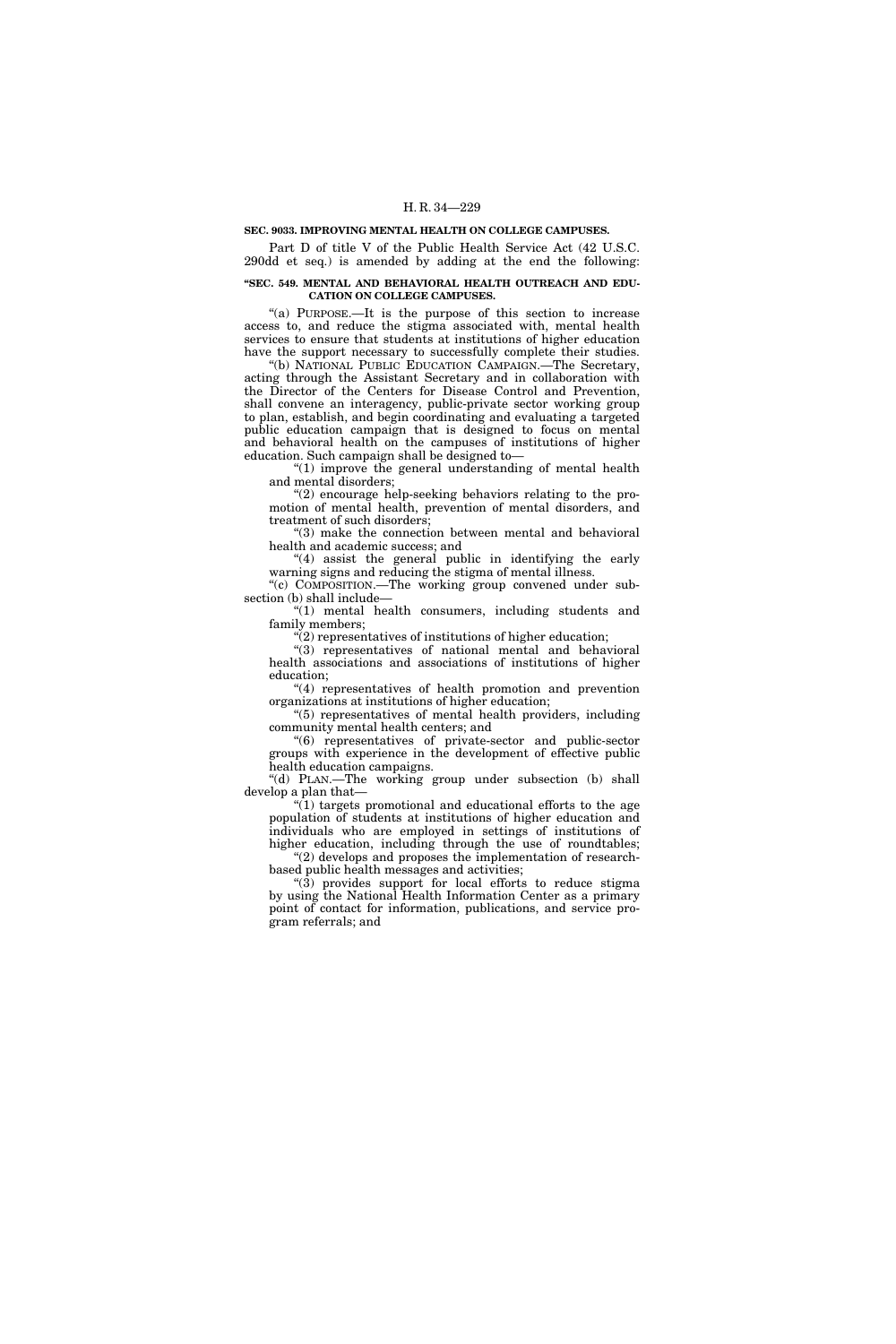"(4) develops and proposes the implementation of a social marketing campaign that is targeted at the population of students attending institutions of higher education and individuals who are employed in settings of institutions of higher education. ''(e) DEFINITION.—In this section, the term 'institution of higher

education' has the meaning given such term in section 101 of the Higher Education Act of 1965 (20 U.S.C. 1001).

 $f(f)$  AUTHORIZATION OF APPROPRIATIONS.—To carry out this section, there are authorized to be appropriated \$1,000,000 for the period of fiscal years 2018 through  $2022$ .".

# **TITLE X—STRENGTHENING MENTAL AND SUBSTANCE USE DISORDER CARE FOR CHILDREN AND ADOLES-CENTS**

#### **SEC. 10001. PROGRAMS FOR CHILDREN WITH A SERIOUS EMOTIONAL DISTURBANCE.**

(a) COMPREHENSIVE COMMUNITY MENTAL HEALTH SERVICES FOR CHILDREN WITH A SERIOUS EMOTIONAL DISTURBANCE.—Section  $561(a)(1)$  of the Public Health Service Act (42 U.S.C. 290ff(a)(1)) is amended by inserting ", which may include efforts to identify and serve children at risk'' before the period.

(b) REQUIREMENTS WITH RESPECT TO CARRYING OUT PURPOSE OF GRANTS.—Section 562(b) of the Public Health Service Act (42 U.S.C. 290ff–1(b)) is amended by striking ''will not provide an individual with access to the system if the individual is more than 21 years of age'' and inserting ''will provide an individual with access to the system through the age of 21 years".

(c) ADDITIONAL PROVISIONS.—Section 564(f) of the Public Health Service Act (42 U.S.C. 290ff-3(f)) is amended by inserting "(and provide a copy to the State involved)'' after ''to the Secretary''. (d) GENERAL PROVISIONS.—Section 565 of the Public Health Service Act (42 U.S.C. 290ff–4) is amended—

 $(1)$  in subsection  $(b)(1)$ —

(A) in the matter preceding subparagraph (A), by striking "receiving a grant under section  $561(a)$ " and inserting '', regardless of whether such public entity is receiving a grant under section 561(a)''; and

(B) in subparagraph (B), by striking ''pursuant to'' and inserting "described in";

(2) in subsection  $(d)(1)$ , by striking "not more than 21 years of age'' and inserting ''through the age of 21 years''; and

(3) in subsection (f)(1), by striking " $$100,000,000$  for fiscal year 2001, and such sums as may be necessary for each of the fiscal years 2002 and 2003'' and inserting ''\$119,026,000 for each of fiscal years 2018 through 2022''.

## **SEC. 10002. INCREASING ACCESS TO PEDIATRIC MENTAL HEALTH CARE.**

Title III of the Public Health Service Act is amended by inserting after section 330L of such Act (42 U.S.C. 254c–18) the following new section: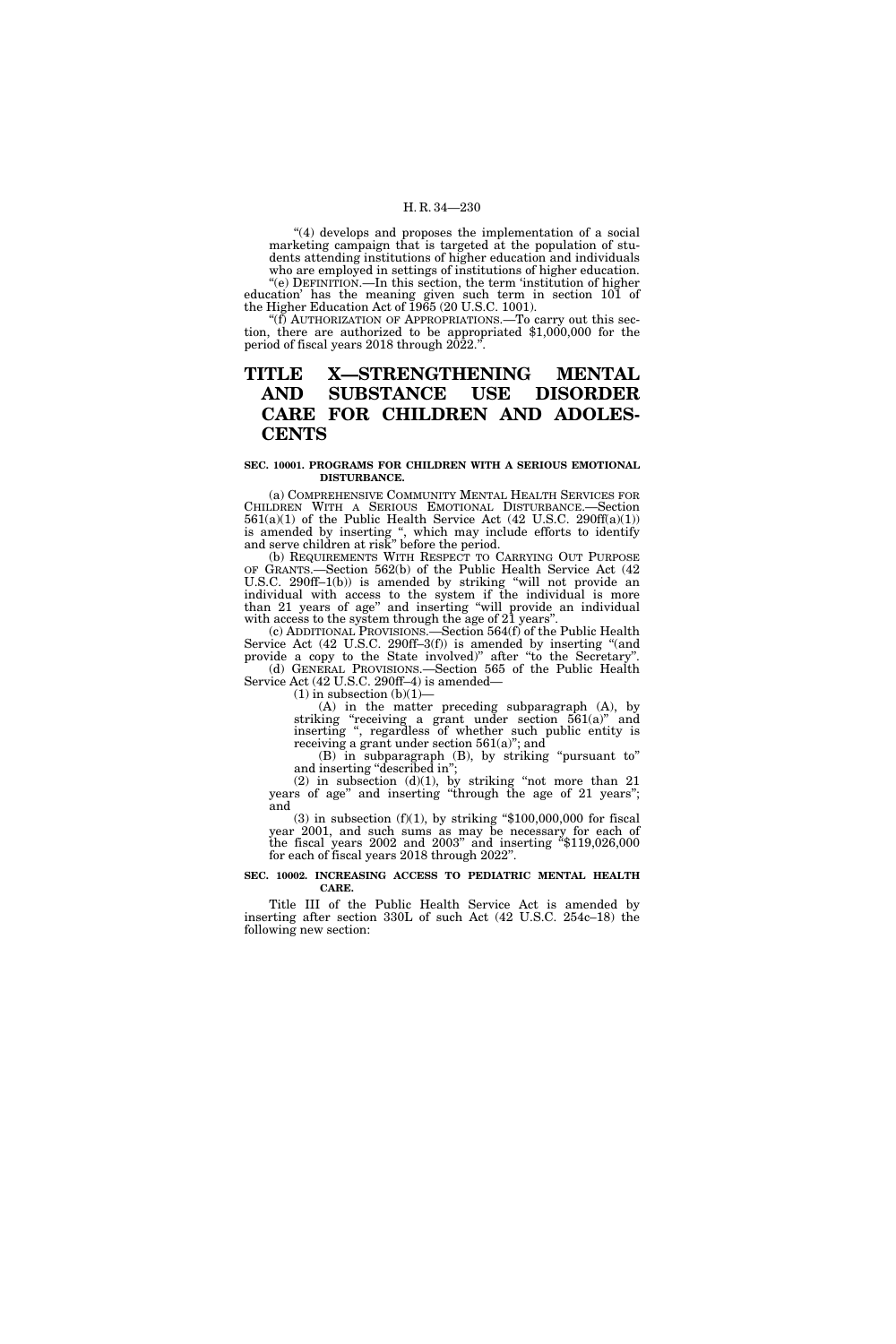#### **''SEC. 330M PEDIATRIC MENTAL HEALTH CARE ACCESS GRANTS.**

"(a) IN GENERAL.—The Secretary, acting through the Administrator of the Health Resources and Services Administration and in coordination with other relevant Federal agencies, shall award grants to States, political subdivisions of States, and Indian tribes and tribal organizations (for purposes of this section, as such terms are defined in section 4 of the Indian Self-Determination and Education Assistance Act (25 U.S.C. 450b)) to promote behavioral health integration in pediatric primary care by—

"(1) supporting the development of statewide or regional pediatric mental health care telehealth access programs; and "(2) supporting the improvement of existing statewide or

regional pediatric mental health care telehealth access programs.<br>"(b) PROGRAM REQUIREMENTS.

"(1) IN GENERAL  $-A$  pediatric mental health care telehealth access program referred to in subsection (a), with respect to which a grant under such subsection may be used, shall—

''(A) be a statewide or regional network of pediatric mental health teams that provide support to pediatric primary care sites as an integrated team;

'(B) support and further develop organized State or regional networks of pediatric mental health teams to provide consultative support to pediatric primary care sites;

'(C) conduct an assessment of critical behavioral consultation needs among pediatric providers and such providers' preferred mechanisms for receiving consultation, training, and technical assistance;

''(D) develop an online database and communication mechanisms, including telehealth, to facilitate consultation support to pediatric practices;

 $E(E)$  provide rapid statewide or regional clinical telephone or telehealth consultations when requested between the pediatric mental health teams and pediatric primary care providers;

 $f(F)$  conduct training and provide technical assistance to pediatric primary care providers to support the early identification, diagnosis, treatment, and referral of children with behavioral health conditions;

''(G) provide information to pediatric providers about, and assist pediatric providers in accessing, pediatric mental health care providers, including child and adolescent psychiatrists, and licensed mental health professionals, such as psychologists, social workers, or mental health counselors and in scheduling and conducting technical assistance;

''(H) assist with referrals to specialty care and community or behavioral health resources; and

''(I) establish mechanisms for measuring and monitoring increased access to pediatric mental health care services by pediatric primary care providers and expanded capacity of pediatric primary care providers to identify, treat, and refer children with mental health problems.

"(2) PEDIATRIC MENTAL HEALTH TEAMS.—In this subsection, the term 'pediatric mental health team' means a team consisting of at least one case coordinator, at least one child and adolescent psychiatrist, and at least one licensed clinical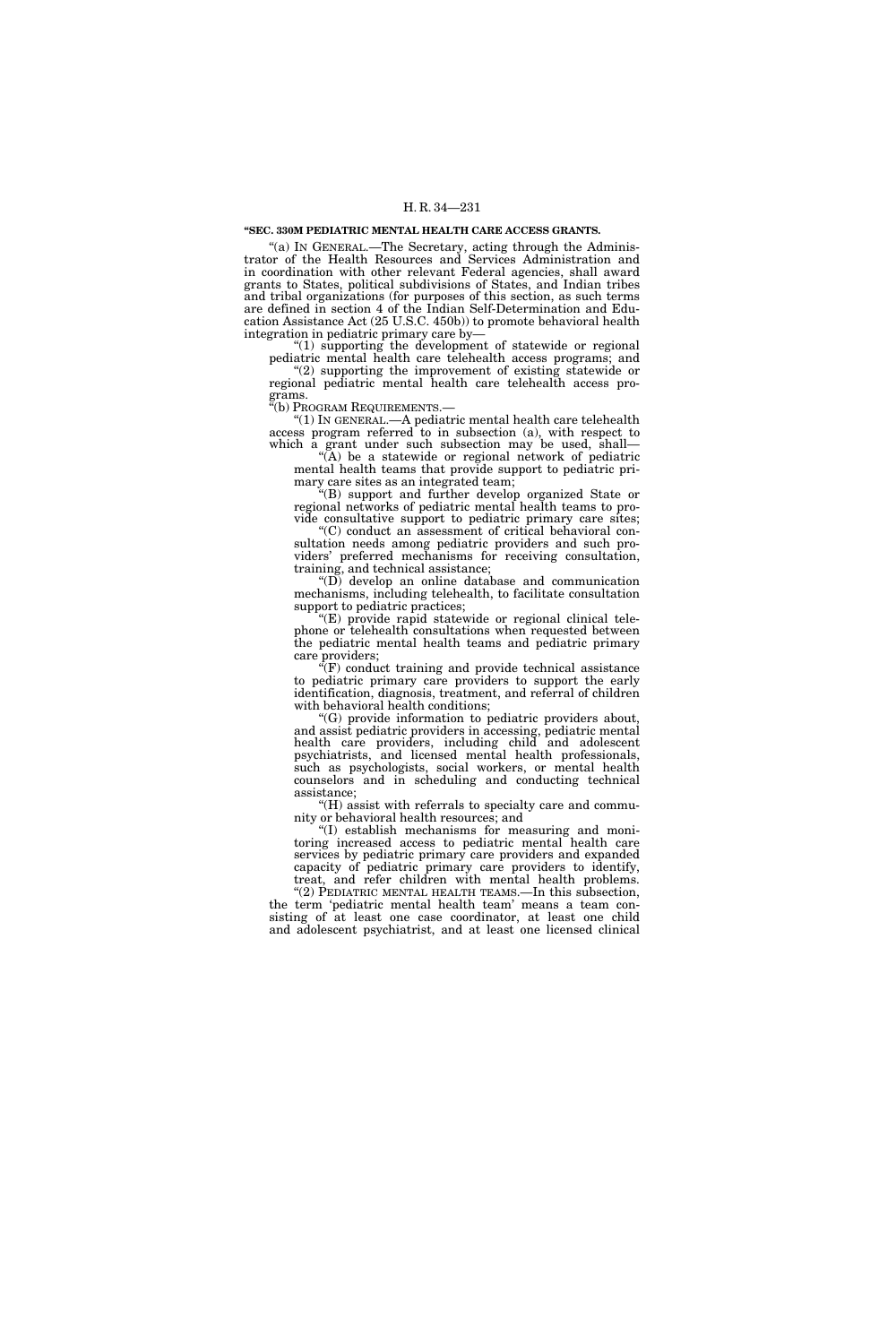mental health professional, such as a psychologist, social worker, or mental health counselor. Such a team may be regionally based.

''(c) APPLICATION.—A State, political subdivision of a State, Indian tribe, or tribal organization seeking a grant under this section shall submit an application to the Secretary at such time, in such manner, and containing such information as the Secretary may require, including a plan for the comprehensive evaluation of activities that are carried out with funds received under such grant.

''(d) EVALUATION.—A State, political subdivision of a State, Indian tribe, or tribal organization that receives a grant under this section shall prepare and submit an evaluation of activities that are carried out with funds received under such grant to the Secretary at such time, in such manner, and containing such information as the Secretary may reasonably require, including a process and outcome evaluation.

''(e) ACCESS TO BROADBAND.—In administering grants under this section, the Secretary may coordinate with other agencies to ensure that funding opportunities are available to support access to reliable, high-speed Internet for providers.

''(f) MATCHING REQUIREMENT.—The Secretary may not award a grant under this section unless the State, political subdivision of a State, Indian tribe, or tribal organization involved agrees, with respect to the costs to be incurred by the State, political subdivision of a State, Indian tribe, or tribal organization in carrying out the purpose described in this section, to make available non-Federal contributions (in cash or in kind) toward such costs in an amount that is not less than 20 percent of Federal funds provided in the grant.

''(g) AUTHORIZATION OF APPROPRIATIONS.—To carry out this section, there are authorized to be appropriated, \$9,000,000 for the period of fiscal years 2018 through 2022.''.

#### **SEC. 10003. SUBSTANCE USE DISORDER TREATMENT AND EARLY INTERVENTION SERVICES FOR CHILDREN AND ADOLES-CENTS.**

The first section 514 of the Public Health Service Act (42 U.S.C. 290bb–7), relating to substance abuse treatment services for children and adolescents, is amended—

(1) in the section heading, by striking ''**ABUSE TREATMENT**'' and inserting ''**USE DISORDER TREATMENT AND EARLY INTER- VENTION**'';

(2) by striking subsection (a) and inserting the following: "(a) IN GENERAL.—The Secretary shall award grants, contracts, or cooperative agreements to public and private nonprofit entities, including Indian tribes or tribal organizations (as such terms are defined in section 4 of the Indian Self-Determination and Education Assistance Act), or health facilities or programs operated by or in accordance with a contract or grant with the Indian Health Service, for the purpose of—

''(1) providing early identification and services to meet the needs of children and adolescents who are at risk of substance use disorders;

'(2) providing substance use disorder treatment services for children, including children and adolescents with co-occurring mental illness and substance use disorders; and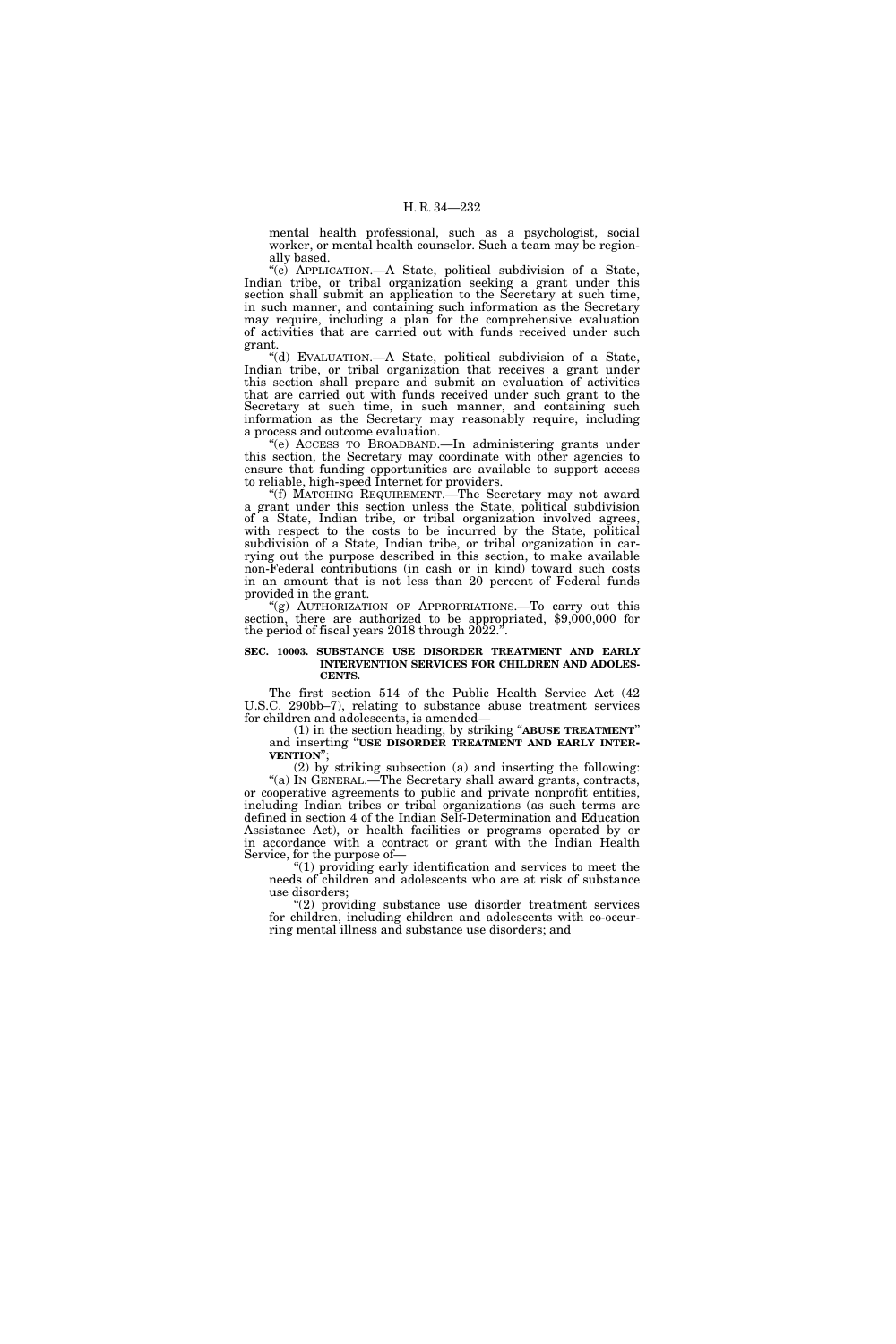''(3) providing assistance to pregnant women, and parenting women, with substance use disorders, in obtaining treatment services, linking mothers to community resources to support independent family lives, and staying in recovery so that children are in safe, stable home environments and receive appropriate health care services.'';

(3) in subsection (b)—

(A) by striking paragraph (1) and inserting the following:

''(1) apply evidence-based and cost-effective methods;'';

 $(B)$  in paragraph  $(2)$ – (i) by striking ''treatment''; and

(ii) by inserting "substance abuse," after "child welfare,'';

(C) in paragraph (3), by striking ''substance abuse disorders'' and inserting ''substance use disorders, including children and adolescents with co-occurring mental illness and substance use disorders,'';

(D) in paragraph (5), by striking ''treatment;'' and inserting "services; and";

(E) in paragraph (6), by striking ''substance abuse treatment; and'' and inserting ''treatment.''; and

(F) by striking paragraph (7); and

(4) in subsection  $\overline{(f)}$ , by striking "\$40,000,000" and all that follows through the period and inserting "\$29,605,000 for each of fiscal years 2018 through 2022.''.

## **SEC. 10004. CHILDREN'S RECOVERY FROM TRAUMA.**

The first section 582 of the Public Health Service Act (42 U.S.C. 290hh–1; relating to grants to address the problems of persons who experience violence related stress) is amended—

(1) in subsection (a), by striking ''developing programs'' and all that follows through the period at the end and inserting the following: ''developing and maintaining programs that provide for—

" $(1)$  the continued operation of the National Child Traumatic Stress Initiative (referred to in this section as the 'NCTSI'), which includes a cooperative agreement with a coordinating center, that focuses on the mental, behavioral, and biological aspects of psychological trauma response, prevention of the long-term consequences of child trauma, and early intervention services and treatment to address the long-term consequences of child trauma; and

 $(2)$  the development of knowledge with regard to evidencebased practices for identifying and treating mental, behavioral, and biological disorders of children and youth resulting from witnessing or experiencing a traumatic event.'';

(2) in subsection (b)—

(A) by striking ''subsection (a) related'' and inserting "subsection (a)(2) (related";

(B) by striking "treating disorders associated with psychological trauma'' and inserting ''treating mental, behavioral, and biological disorders associated with psychological trauma)"; and

(C) by striking ''mental health agencies and programs that have established clinical and basic research'' and inserting "universities, hospitals, mental health agencies,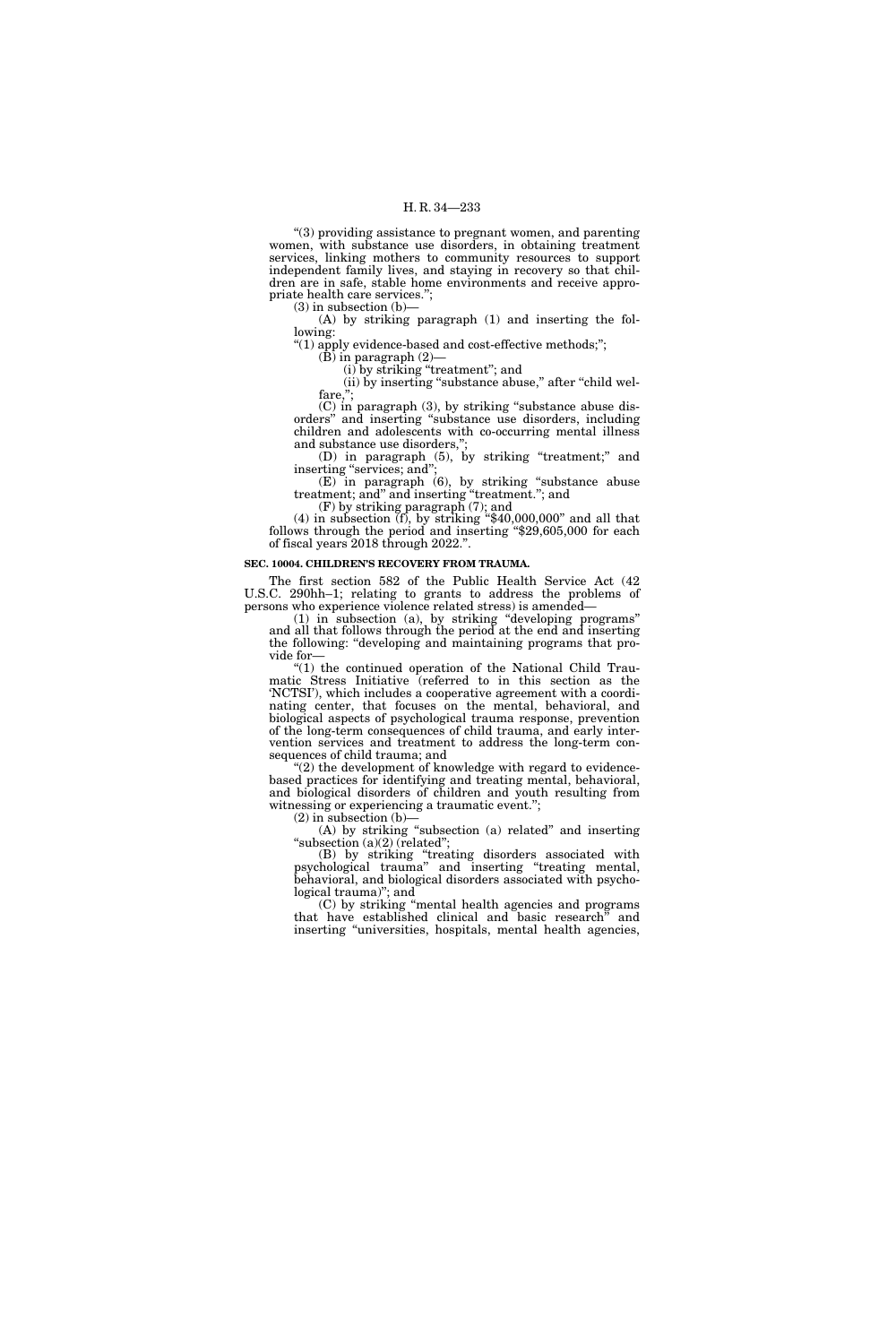and other programs that have established clinical expertise and research'';

(3) by redesignating subsections (c) through (g) as subsections (g) through (k), respectively;

(4) by inserting after subsection (b), the following:

"(c) CHILD OUTCOME DATA.—The NCTSI coordinating center described in subsection (a)(1) shall collect, analyze, report, and make publicly available, as appropriate, NCTSI-wide child treatment process and outcome data regarding the early identification and delivery of evidence-based treatment and services for children and families served by the NCTSI grantees.

''(d) TRAINING.—The NCTSI coordinating center shall facilitate the coordination of training initiatives in evidence-based and trauma-informed treatments, interventions, and practices offered to NCTSI grantees, providers, and partners.

''(e) DISSEMINATION AND COLLABORATION.—The NCTSI coordinating center shall, as appropriate, collaborate with—

''(1) the Secretary, in the dissemination of evidence-based and trauma-informed interventions, treatments, products, and other resources to appropriate stakeholders; and

''(2) appropriate agencies that conduct or fund research within the Department of Health and Human Services, for purposes of sharing NCTSI expertise, evaluation data, and other activities, as appropriate.

''(f) REVIEW.—The Secretary shall, consistent with the peerreview process, ensure that NCTSI applications are reviewed by appropriate experts in the field as part of a consensus-review process. The Secretary shall include review criteria related to expertise and experience in child trauma and evidence-based practices.'';

 $(5)$  in subsection (g) (as so redesignated), by striking "with respect to centers of excellence are distributed equitably among the regions of the country'' and inserting ''are distributed equitably among the regions of the United States'';

(6) in subsection (i) (as so redesignated), by striking "recipient may not exceed 5 years" and inserting "recipient shall not be less than 4 years, but shall not exceed 5 years''; and

(7) in subsection (j) (as so redesignated), by striking " $$50,000,000$ " and all that follows through "2006" and inserting " $$46,887,000$  for each of fiscal years  $2018$  through  $2022$ ".

## **SEC. 10005. SCREENING AND TREATMENT FOR MATERNAL DEPRES-SION.**

Part B of title III of the Public Health Service Act (42 U.S.C. 243 et seq.) is amended by inserting after section 317L (42 U.S.C.  $247b-13$ ) the following:

## **''SEC. 317L–1. SCREENING AND TREATMENT FOR MATERNAL DEPRES-SION.**

''(a) GRANTS.—The Secretary shall make grants to States to establish, improve, or maintain programs for screening, assessment, and treatment services, including culturally and linguistically appropriate services, as appropriate, for women who are pregnant, or who have given birth within the preceding 12 months, for maternal depression.

''(b) APPLICATION.—To seek a grant under this section, a State shall submit an application to the Secretary at such time, in such manner, and containing such information as the Secretary may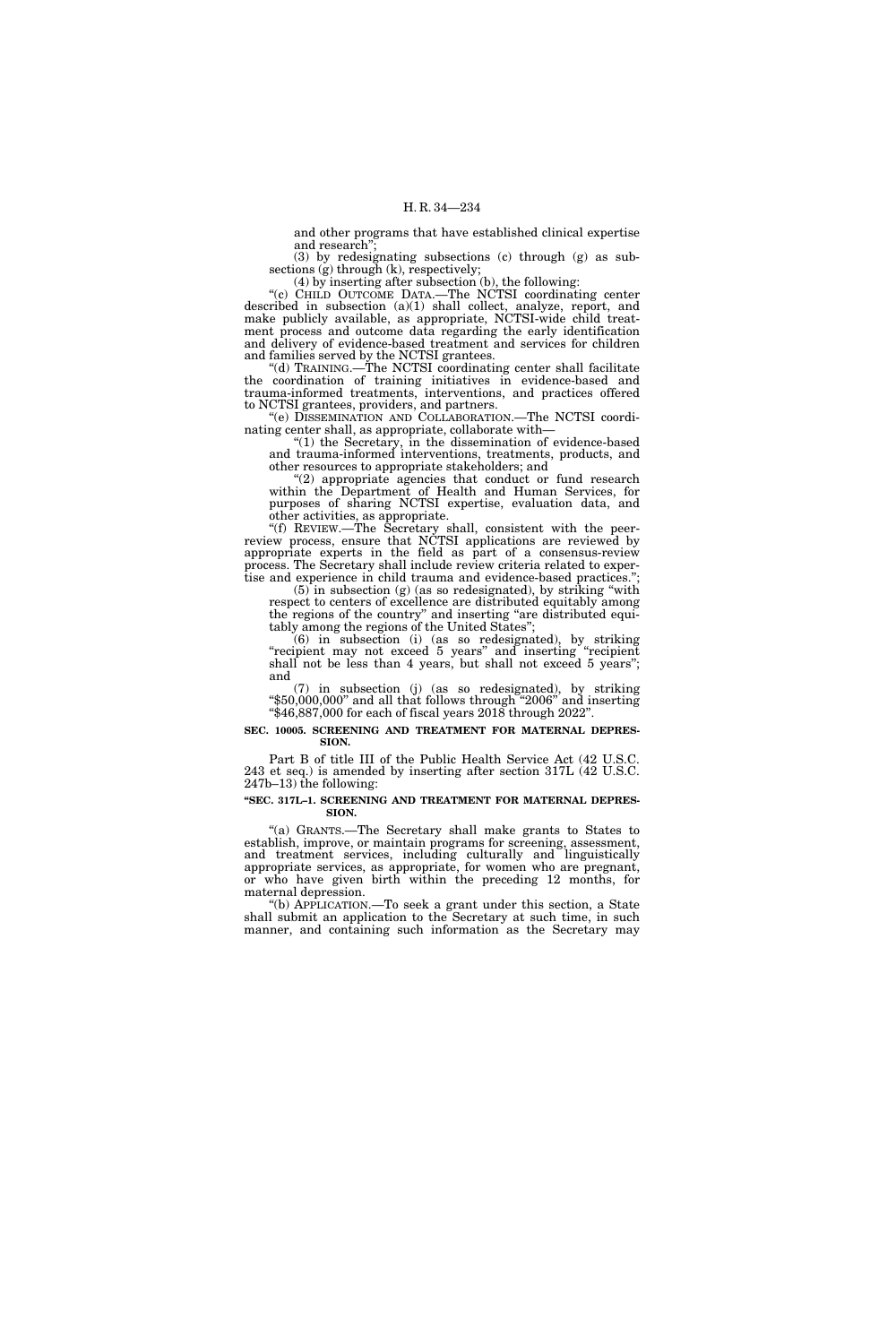require. At a minimum, any such application shall include explanations of—

"(1) how a program, or programs, will increase the percentage of women screened and treated, as appropriate, for maternal depression in 1 or more communities; and

"(2) how a program, or programs, if expanded, would increase access to screening and treatment services for maternal depression.

"(c) PRIORITY.—In awarding grants under this section, the Secretary may give priority to States proposing to improve or enhance access to screening services for maternal depression in primary care settings.

"(d) USE OF FUNDS.—The activities eligible for funding through a grant under subsection (a)—

" $(1)$  shall include-

''(A) providing appropriate training to health care providers; and

''(B) providing information to health care providers, including information on maternal depression screening, treatment, and followup support services, and linkages to community-based resources; and

''(2) may include—

 $(A)$  enabling health care providers (including obstetrician-gynecologists, pediatricians, psychiatrists, mental health care providers, and adult primary care clinicians) to provide or receive real-time psychiatric consultation (inperson or remotely) to aid in the treatment of pregnant and parenting women;

''(B) establishing linkages with and among communitybased resources, including mental health resources, primary care resources, and support groups; and

 $(C)$  utilizing telehealth services for rural areas and medically underserved areas (as defined in section 330I(a)). ''(e) AUTHORIZATION OF APPROPRIATIONS.—To carry out this section, there are authorized to be appropriated \$5,000,000 for each of fiscal years 2018 through 2022.''.

## **SEC. 10006. INFANT AND EARLY CHILDHOOD MENTAL HEALTH PRO-MOTION, INTERVENTION, AND TREATMENT.**

Part Q of title III of the Public Health Service Act (42 U.S.C. 280h et seq.) is amended by adding at the end the following:

## **''SEC. 399Z–2. INFANT AND EARLY CHILDHOOD MENTAL HEALTH PRO-MOTION, INTERVENTION, AND TREATMENT.**

''(a) GRANTS.—The Secretary shall—

''(1) award grants to eligible entities to develop, maintain, or enhance infant and early childhood mental health promotion, intervention, and treatment programs, including—

''(A) programs for infants and children at significant risk of developing, showing early signs of, or having been diagnosed with mental illness, including a serious emotional disturbance; and

''(B) multigenerational therapy and other services that support the caregiving relationship; and

" $(2)$  ensure that programs funded through grants under this section are evidence-informed or evidence-based models, practices, and methods that are, as appropriate, culturally and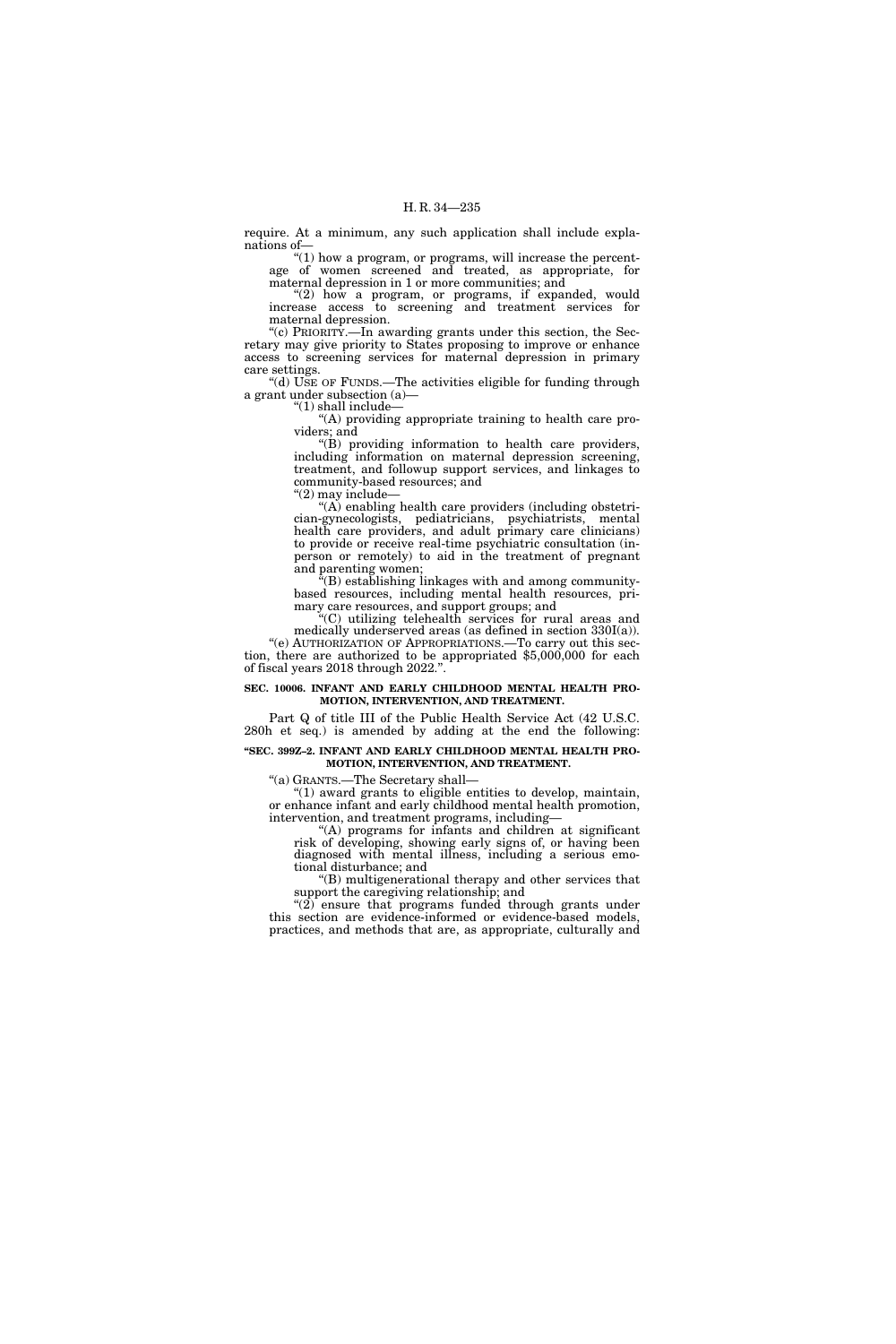linguistically appropriate, and can be replicated in other appropriate settings.

 $^{2}(b)$  ELIGIBLE CHILDREN AND ENTITIES.—In this section:

''(1) ELIGIBLE CHILD.—The term 'eligible child' means a child from birth to not more than 12 years of age who— "(A) is at risk for, shows early signs of, or has been

diagnosed with a mental illness, including a serious emotional disturbance; and

''(B) may benefit from infant and early childhood intervention or treatment programs or specialized preschool or elementary school programs that are evidence-based or that have been scientifically demonstrated to show promise but would benefit from further applied development.

"(2) ELIGIBLE ENTITY.—The term 'eligible entity' means a human services agency or nonprofit institution that—

''(A) employs licensed mental health professionals who have specialized training and experience in infant and early childhood mental health assessment, diagnosis, and treatment, or is accredited or approved by the appropriate State agency, as applicable, to provide for children from infancy to 12 years of age mental health promotion, intervention, or treatment services; and

''(B) provides services or programs described in subsection (a) that are evidence-based or that have been scientifically demonstrated to show promise but would benefit from further applied development.

''(c) APPLICATION.—An eligible entity seeking a grant under subsection (a) shall submit to the Secretary an application at such time, in such manner, and containing such information as the Secretary may require.

''(d) USE OF FUNDS FOR EARLY INTERVENTION AND TREATMENT PROGRAMS.—An eligible entity may use amounts awarded under a grant under subsection  $(a)(1)$  to carry out the following:

''(1) Provide age-appropriate mental health promotion and early intervention services or mental illness treatment services, which may include specialized programs, for eligible children at significant risk of developing, showing early signs of, or having been diagnosed with a mental illness, including a serious emotional disturbance. Such services may include social and behavioral services as well as multigenerational therapy and other services that support the caregiving relationship.

"(2) Provide training for health care professionals with expertise in infant and early childhood mental health care with respect to appropriate and relevant integration with other disciplines such as primary care clinicians, early intervention specialists, child welfare staff, home visitors, early care and education providers, and others who work with young children and families.

''(3) Provide mental health consultation to personnel of early care and education programs (including licensed or regulated center-based and home-based child care, home visiting, preschool special education, and early intervention programs) who work with children and families.

''(4) Provide training for mental health clinicians in infant and early childhood in promising and evidence-based practices and models for infant and early childhood mental health treatment and early intervention, including with regard to practices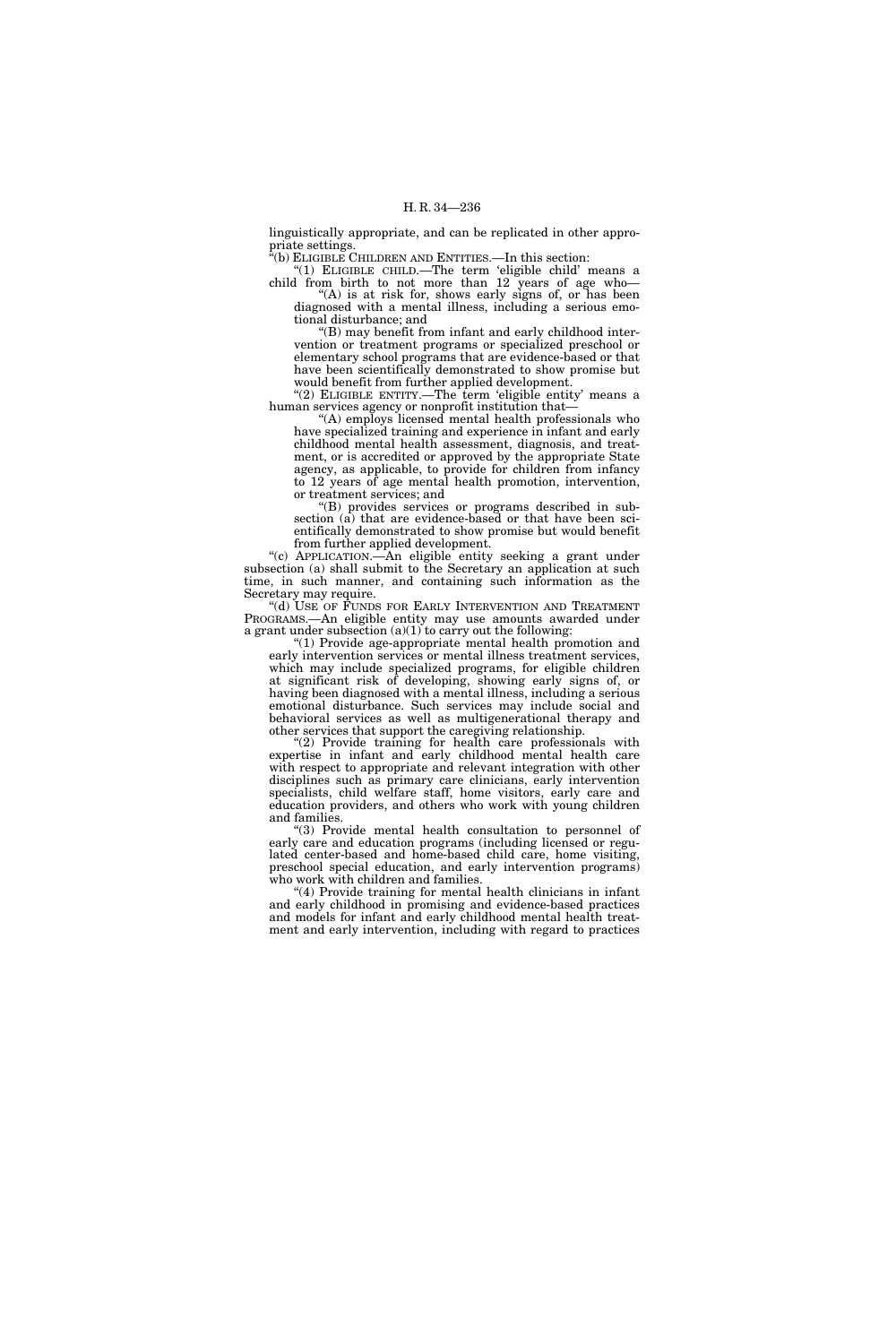for identifying and treating mental illness and behavioral disorders of infants and children resulting from exposure or repeated exposure to adverse childhood experiences or childhood trauma.

''(5) Provide age-appropriate assessment, diagnostic, and intervention services for eligible children, including early mental health promotion, intervention, and treatment services.

''(e) MATCHING FUNDS.—The Secretary may not award a grant under this section to an eligible entity unless the eligible entity agrees, with respect to the costs to be incurred by the eligible entity in carrying out the activities described in subsection (d), to make available non-Federal contributions (in cash or in kind) toward such costs in an amount that is not less than 10 percent of the total amount of Federal funds provided in the grant. "(f) AUTHORIZATION OF APPROPRIATIONS.—To carry out this sec-

tion, there are authorized to be appropriated \$20,000,000 for the period of fiscal years 2018 through  $2022$ .

# **TITLE XI—COMPASSIONATE COMMUNICATION ON HIPAA**

## **SEC. 11001. SENSE OF CONGRESS.**

(a) FINDINGS.—Congress finds the following:

(1) According to the National Survey on Drug Use and Health, in 2015, there were approximately 9,800,000 adults in the United States with serious mental illness.

(2) The Substance Abuse and Mental Health Services Administration defines the term ''serious mental illness'' as an illness affecting individuals 18 years of age or older as having, at any time in the past year, a diagnosable mental, behavioral, or emotional disorder that results in serious functional impairment and substantially interferes with or limits one or more major life activities.

(3) In reporting on the incidence of serious mental illness, the Substance Abuse and Mental Health Services Administration includes major depression, schizophrenia, bipolar disorder, and other mental disorders that cause serious impairment.  $(4)$  Adults with a serious mental illness are at a higher

risk for chronic physical illnesses and premature death. (5) According to the World Health Organization, adults

with a serious mental illness have lifespans that are 10 to 25 years shorter than those without serious mental illness. The vast majority of these deaths are due to chronic physical medical conditions, such as cardiovascular, respiratory, and infectious diseases, as well as diabetes and hypertension.

(6) According to the World Health Organization, the majority of deaths of adults with a serious mental illness that are due to physical medical conditions are preventable.

(7) Supported decision making can facilitate care decisions in areas where serious mental illness may impact the capacity of an individual to determine a course of treatment while still allowing the individual to make decisions independently. (8) Help should be provided to adults with a serious mental illness to address their acute or chronic physical illnesses, make informed choices about treatment, and understand and follow through with appropriate treatment.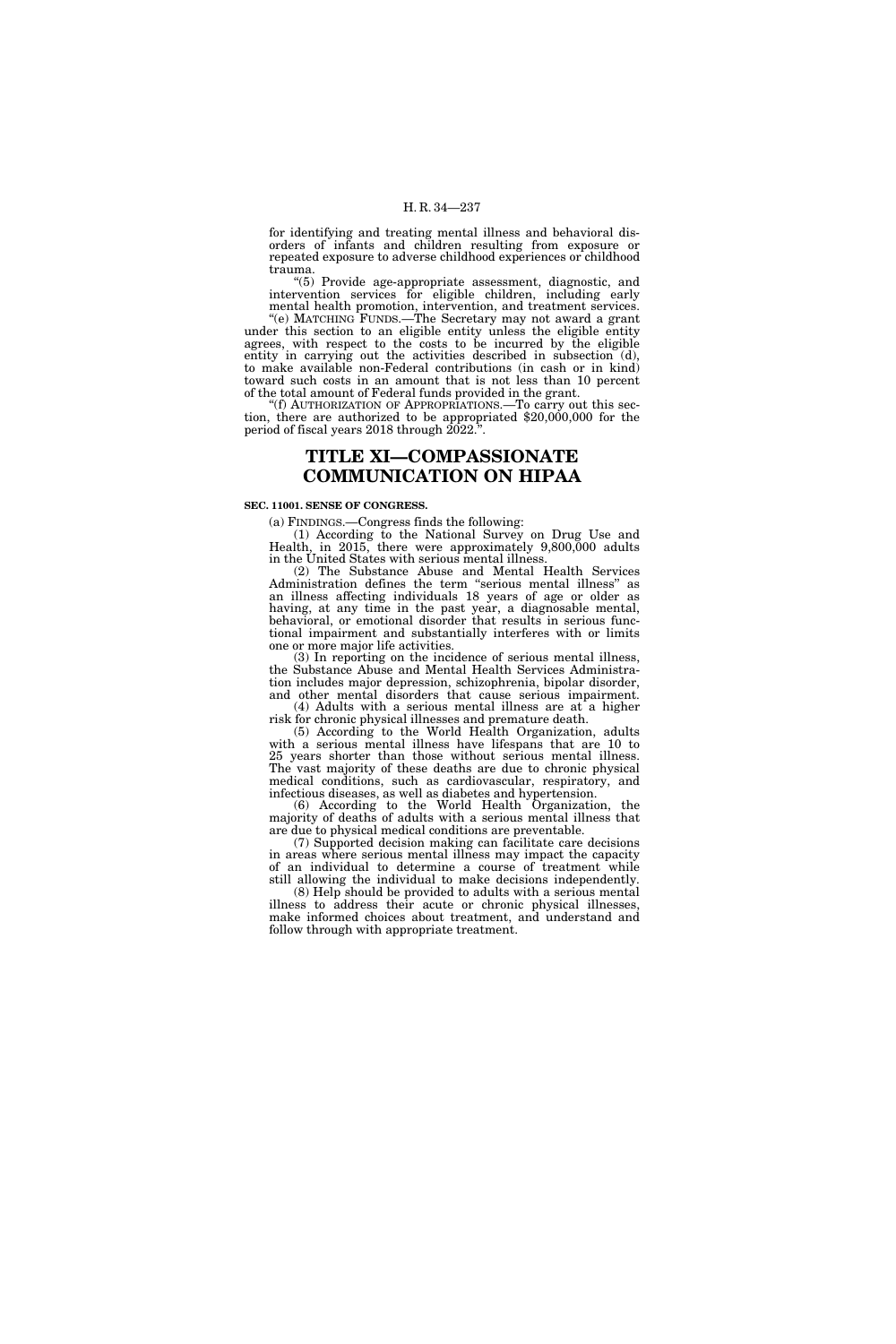(9) There is confusion in the health care community regarding permissible practices under the regulations promulgated under the Health Insurance Portability and Accountability Act of 1996 (commonly known as "HIPAA"). This confusion may hinder appropriate communication of health care information or treatment preferences with appropriate caregivers.

(b) SENSE OF CONGRESS.—It is the sense of Congress that clarification is needed regarding the privacy rule promulgated under section 264(c) of the Health Insurance Portability and Accountability Act of 1996 (42 U.S.C. 1320d–2 note) regarding existing permitted uses and disclosures of health information by health care professionals to communicate with caregivers of adults with a serious mental illness to facilitate treatment.

## **SEC. 11002. CONFIDENTIALITY OF RECORDS.**

Not later than 1 year after the date on which the Secretary of Health and Human Services (in this title referred to as the "Secretary") first finalizes regulations updating part 2 of title 42, Code of Federal Regulations, relating to confidentiality of alcohol and drug abuse patient records, after the date of enactment of this Act, the Secretary shall convene relevant stakeholders to determine the effect of such regulations on patient care, health outcomes, and patient privacy.

#### **SEC. 11003. CLARIFICATION ON PERMITTED USES AND DISCLOSURES OF PROTECTED HEALTH INFORMATION.**

(a) IN GENERAL.—The Secretary, acting through the Director of the Office for Civil Rights, shall ensure that health care providers, professionals, patients and their families, and others involved in mental or substance use disorder treatment have adequate, accessible, and easily comprehensible resources relating to appropriate uses and disclosures of protected health information under the regulations promulgated under section 264(c) of the Health Insurance Portability and Accountability Act of 1996 (42 U.S.C. 1320d– 2 note).<br>(b) GUIDANCE.—

 $(1)$  ISSUANCE.—In carrying out subsection  $(a)$ , not later than 1 year after the date of enactment of this section, the Secretary shall issue guidance clarifying the circumstances under which, consistent with regulations promulgated under section 264(c) of the Health Insurance Portability and Accountability Act of 1996, a health care provider or covered entity may use or disclose protected health information.

(2) CIRCUMSTANCES ADDRESSED.—The guidance issued under this section shall address circumstances including those that—

(A) require the consent of the patient;

(B) require providing the patient with an opportunity to object;

(C) are based on the exercise of professional judgment regarding whether the patient would object when the opportunity to object cannot practicably be provided because of the incapacity of the patient or an emergency treatment circumstance; and

(D) are determined, based on the exercise of professional judgment, to be in the best interest of the patient when the patient is not present or otherwise incapacitated.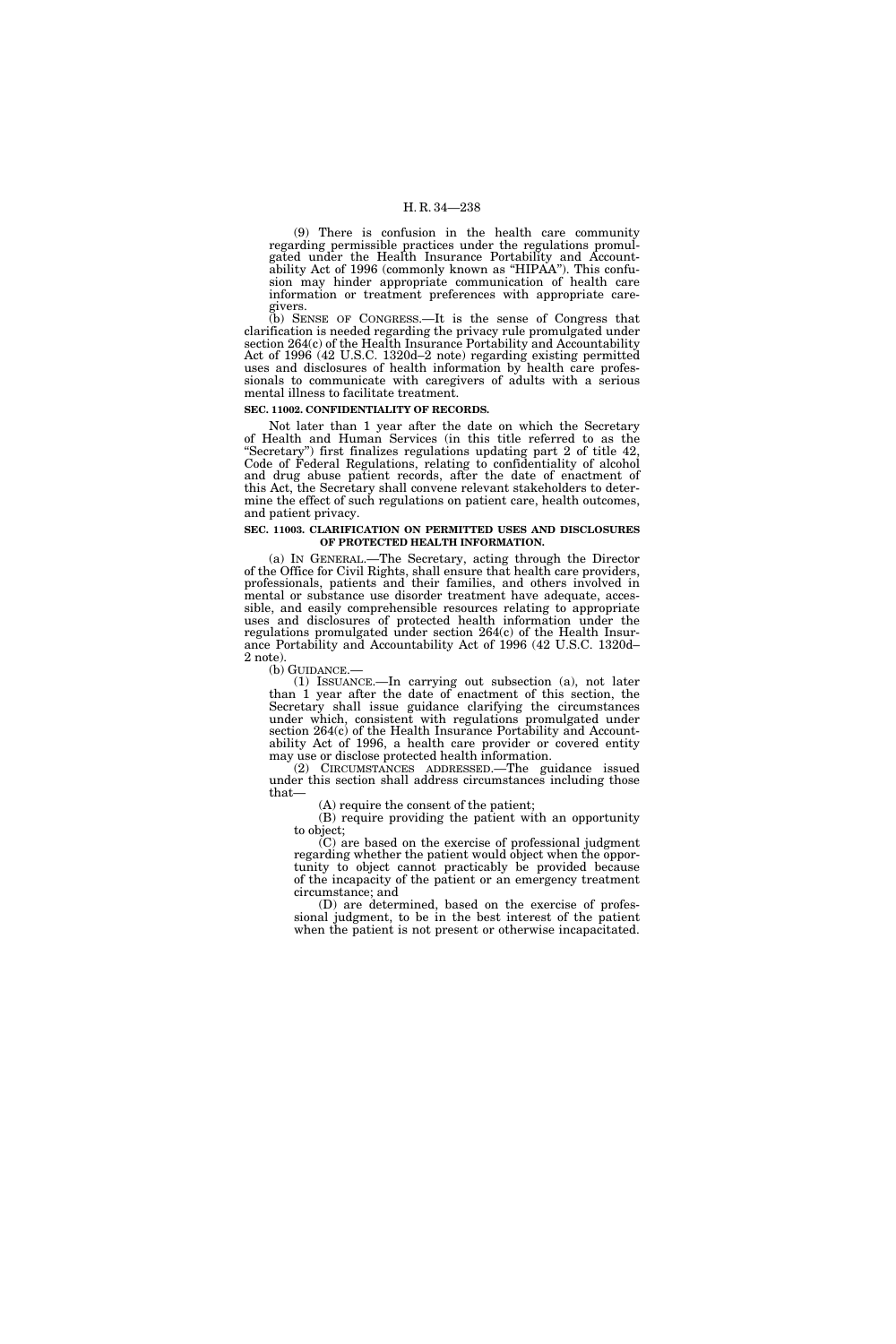(3) COMMUNICATION WITH FAMILY MEMBERS AND CARE-GIVERS.—In addressing the circumstances described in paragraph (2), the guidance issued under this section shall clarify permitted uses or disclosures of protected health information for purposes of—

(A) communicating with a family member of the patient, caregiver of the patient, or other individual, to the extent that such family member, caregiver, or individual is involved in the care of the patient;

(B) in the case that the patient is an adult, communicating with a family member of the patient, caregiver of the patient, or other individual involved in the care of the patient;

(C) in the case that the patient is a minor, communicating with the parent or caregiver of the patient;

(D) involving the family members or caregivers of the patient, or others involved in the patient's care or care plan, including facilitating treatment and medication adherence;

(E) listening to the patient, or receiving information with respect to the patient from the family or caregiver of the patient;

(F) communicating with family members of the patient, caregivers of the patient, law enforcement, or others when the patient presents a serious and imminent threat of harm to self or others; and

(G) communicating to law enforcement and family members or caregivers of the patient about the admission of the patient to receive care at, or the release of a patient from, a facility for an emergency psychiatric hold or involuntary treatment.

#### **SEC. 11004. DEVELOPMENT AND DISSEMINATION OF MODEL TRAINING PROGRAMS.**

(a) INITIAL PROGRAMS AND MATERIALS.—Not later than 1 year after the date of the enactment of this Act, the Secretary, in consultation with appropriate experts, shall identify the following model programs and materials, or (in the case that no such programs or materials exist) recognize private or public entities to develop and disseminate each of the following:

(1) Model programs and materials for training health care providers (including physicians, emergency medical personnel, psychiatrists, including child and adolescent psychiatrists, psychologists, counselors, therapists, nurse practitioners, physician assistants, behavioral health facilities and clinics, care managers, and hospitals, including individuals such as general counsels or regulatory compliance staff who are responsible for establishing provider privacy policies) regarding the permitted uses and disclosures, consistent with the standards governing the privacy and security of individually identifiable health information promulgated by the Secretary under part C of title XI of the Social Security Act (42 U.S.C. 1320d et seq.) and regulations promulgated under section 264(c) of the Health Insurance Portability and Accountability Act of 1996 (42 U.S.C. 1320d–2 note) and such part C, of the protected health information of patients seeking or undergoing mental or substance use disorder treatment.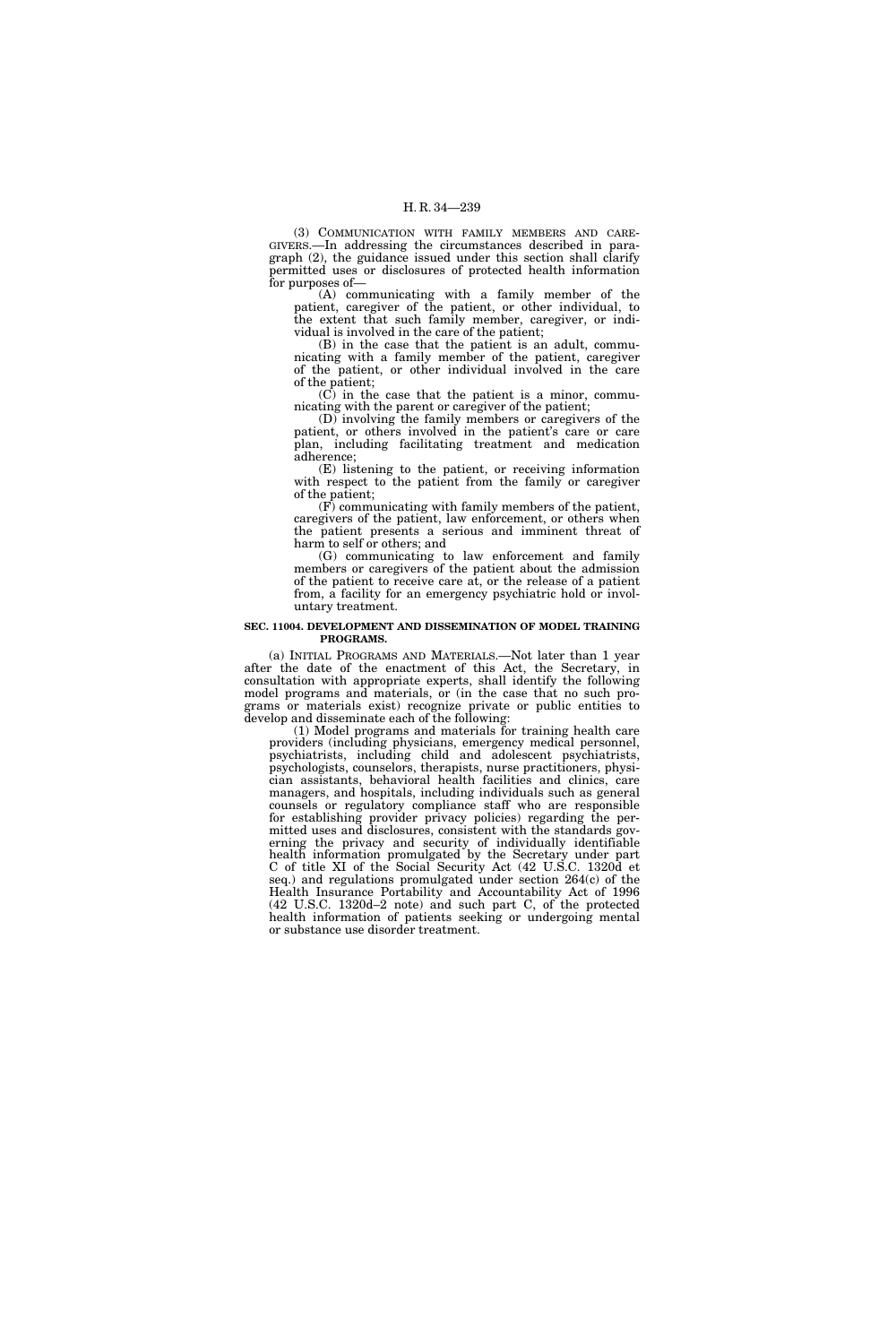(2) A model program and materials for training patients and their families regarding their rights to protect and obtain information under the standards and regulations specified in paragraph (1).

(b) PERIODIC UPDATES.—The Secretary shall—

(1) periodically review and update the model programs and materials identified or developed under subsection (a); and

(2) disseminate the updated model programs and materials to the individuals described in subsection (a).

(c) COORDINATION.—The Secretary shall carry out this section in coordination with the Director of the Office for Civil Rights within the Department of Health and Human Services, the Assistant Secretary for Mental Health and Substance Use, the Administrator of the Health Resources and Services Administration, and the heads of other relevant agencies within the Department of Health and Human Services.

(d) INPUT OF CERTAIN ENTITIES.—In identifying, reviewing, or updating the model programs and materials under subsections (a) and (b), the Secretary shall solicit the input of relevant national, State, and local associations; medical societies; licensing boards; providers of mental and substance use disorder treatment; organizations with expertise on domestic violence, sexual assault, elder abuse, and child abuse; and organizations representing patients and consumers and the families of patients and consumers.

(e) FUNDING.—There are authorized to be appropriated to carry out this section—

(1) \$4,000,000 for fiscal year 2018;

(2) \$2,000,000 for each of fiscal years 2019 and 2020; and (3) \$1,000,000 for each of fiscal years 2021 and 2022.

# **TITLE XII—MEDICAID MENTAL HEALTH COVERAGE**

#### **SEC. 12001. RULE OF CONSTRUCTION RELATED TO MEDICAID COV-ERAGE OF MENTAL HEALTH SERVICES AND PRIMARY CARE SERVICES FURNISHED ON THE SAME DAY.**

Nothing in title XIX of the Social Security Act (42 U.S.C. 1396 et seq.) shall be construed as prohibiting separate payment under the State plan under such title (or under a waiver of the plan) for the provision of a mental health service or primary care service under such plan, with respect to an individual, because such service is—

(1) a primary care service furnished to the individual by a provider at a facility on the same day a mental health service is furnished to such individual by such provider (or another provider) at the facility; or

(2) a mental health service furnished to the individual by a provider at a facility on the same day a primary care service is furnished to such individual by such provider (or another provider) at the facility.

## **SEC. 12002. STUDY AND REPORT RELATED TO MEDICAID MANAGED CARE REGULATION.**

(a) STUDY.—The Secretary of Health and Human Services, acting through the Administrator of the Centers for Medicare &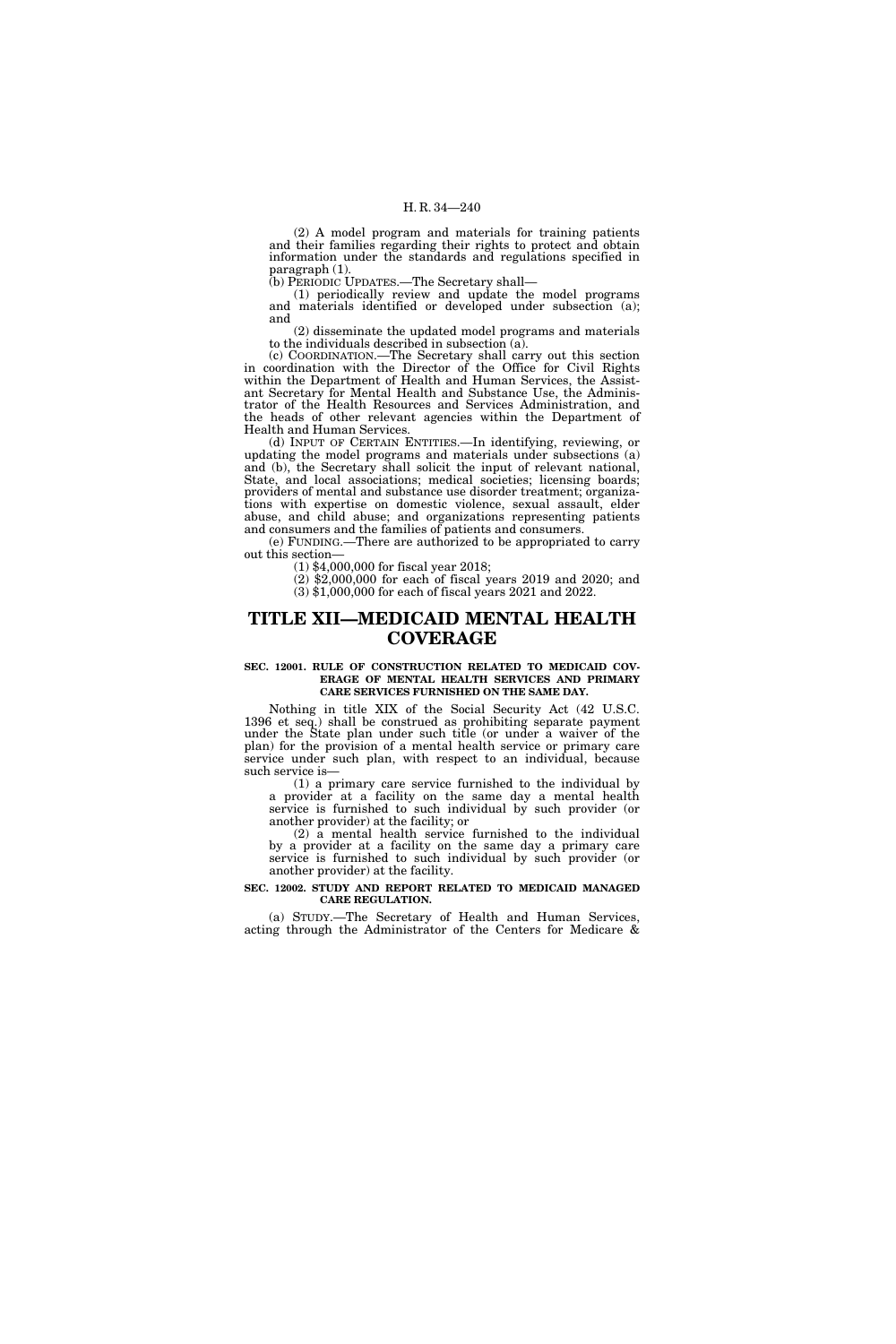Medicaid Services, shall conduct a study on coverage under the Medicaid program under title XIX of the Social Security Act (42 U.S.C. 1396 et seq.) of services provided through a medicaid managed care organization (as defined in section 1903(m) of such Act  $(42 \text{ U.S.C. } 1396b(m))$  or a prepaid inpatient health plan (as defined in section 438.2 of title 42, Code of Federal Regulations (or any successor regulation)) with respect to individuals over the age of 21 and under the age of 65 for the treatment of a mental health disorder in institutions for mental diseases (as defined in section 1905(i) of such Act (42 U.S.C. 1396d(i))). Such study shall include information on the following:

(1) The extent to which States, including the District of Columbia and each territory or possession of the United States, are providing capitated payments to such organizations or plans for enrollees who are receiving services in institutions for mental diseases.

(2) The number of individuals receiving medical assistance under a State plan under such title XIX, or a waiver of such plan, who receive services in institutions for mental diseases through such organizations and plans.

(3) The range of and average number of months, and the length of stay during such months, that such individuals are receiving such services in such institutions.

(4) How such organizations or plans determine when to provide for the furnishing of such services through an institution for mental diseases in lieu of other benefits (including the full range of community-based services) under their contract with the State agency administering the State plan under such title XIX, or a waiver of such plan, to address psychiatric or substance use disorder treatment.

(5) The extent to which the provision of services within such institutions has affected the capitated payments for such organizations or plans.

(b) REPORT.—Not later than 3 years after the date of the enactment of this Act, the Secretary shall submit to Congress a report on the study conducted under subsection (a).

#### **SEC. 12003. GUIDANCE ON OPPORTUNITIES FOR INNOVATION.**

Not later than 1 year after the date of the enactment of this Act, the Administrator of the Centers for Medicare & Medicaid Services shall issue a State Medicaid Director letter regarding opportunities to design innovative service delivery systems, including systems for providing community-based services, for adults with a serious mental illness or children with a serious emotional disturbance who are receiving medical assistance under title XIX of the Social Security Act (42 U.S.C. 1396 et seq.). The letter shall include opportunities for demonstration projects under section 1115 of such Act (42 U.S.C. 1315) to improve care for such adults and children.

## **SEC. 12004. STUDY AND REPORT ON MEDICAID EMERGENCY PSY-CHIATRIC DEMONSTRATION PROJECT.**

(a) COLLECTION OF INFORMATION.—The Secretary of Health and Human Services, acting through the Administrator of the Centers for Medicare & Medicaid Services, shall, to the extent practical and data is available, with respect to each State that has participated in the demonstration project established under section 2707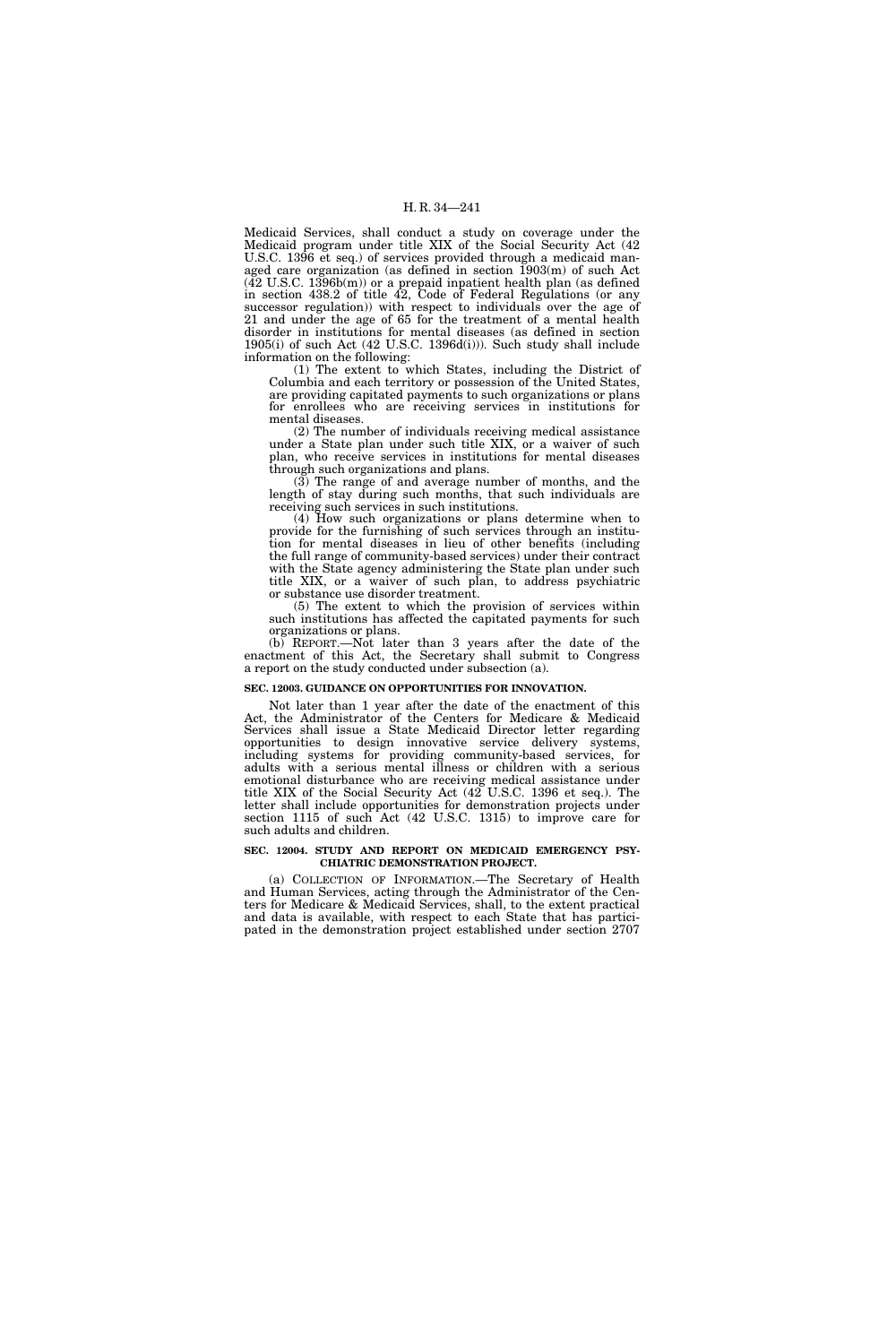of the Patient Protection and Affordable Care Act (42 U.S.C. 1396a note), collect from each such State information on the following:

(1) The number of institutions for mental diseases (as defined in section 1905(i) of the Social Security Act (42 U.S.C. 1396d(i))) and beds in such institutions that received payment for the provision of services to individuals who receive medical assistance under a State plan under the Medicaid program under title XIX of the Social Security Act (42 U.S.C. 1396 et seq.) (or under a waiver of such plan) through the demonstration project in each such State as compared to the total number of institutions for mental diseases and beds in the State.

(2) The extent to which there is a reduction in expenditures under the Medicaid program under title XIX of the Social Security Act (42 U.S.C. 1396 et seq.) or other spending on the full continuum of physical or mental health care for individuals who receive treatment in an institution for mental diseases under the demonstration project, including outpatient, inpatient, emergency, and ambulatory care, that is attributable to such individuals receiving treatment in institutions for mental diseases under the demonstration project.

(3) The number of forensic psychiatric hospitals, the number of beds in such hospitals, and the number of forensic psychiatric beds in other hospitals in such State, based on the most recent data available, to the extent practical, as determined by such Administrator.

(4) The amount of any disproportionate share hospital payments under section 1923 of the Social Security Act (42 U.S.C. 1396r–4) that institutions for mental diseases in the State received during the period beginning on July 1, 2012, and ending on June 30, 2015, and the extent to which the demonstration project reduced the amount of such payments.

(5) The most recent data regarding all facilities or sites in the State in which any adults with a serious mental illness who are receiving medical assistance under a State plan under the Medicaid program under title XIX of the Social Security Act (42 U.S.C. 1396 et seq.) (or under a waiver of such plan) are treated during the period referred to in paragraph (4), to the extent practical, as determined by the Administrator, including—

(A) the types of such facilities or sites (such as an institution for mental diseases, a hospital emergency department, or other inpatient hospital);

(B) the average length of stay in such a facility or site by such an individual, disaggregated by facility type; and

(C) the payment rate under the State plan (or a waivers of such plan) for services furnished to such an individual for that treatment, disaggregated by facility type, during the period in which the demonstration project is in operation.

(6) The extent to which the utilization of hospital emergency departments during the period in which the demonstration project was is in operation differed, with respect to individuals who are receiving medical assistance under a State plan under the Medicaid program under title XIX of the Social Security Act (42 U.S.C. 1396 et seq.) (or under a waiver of such plan), between—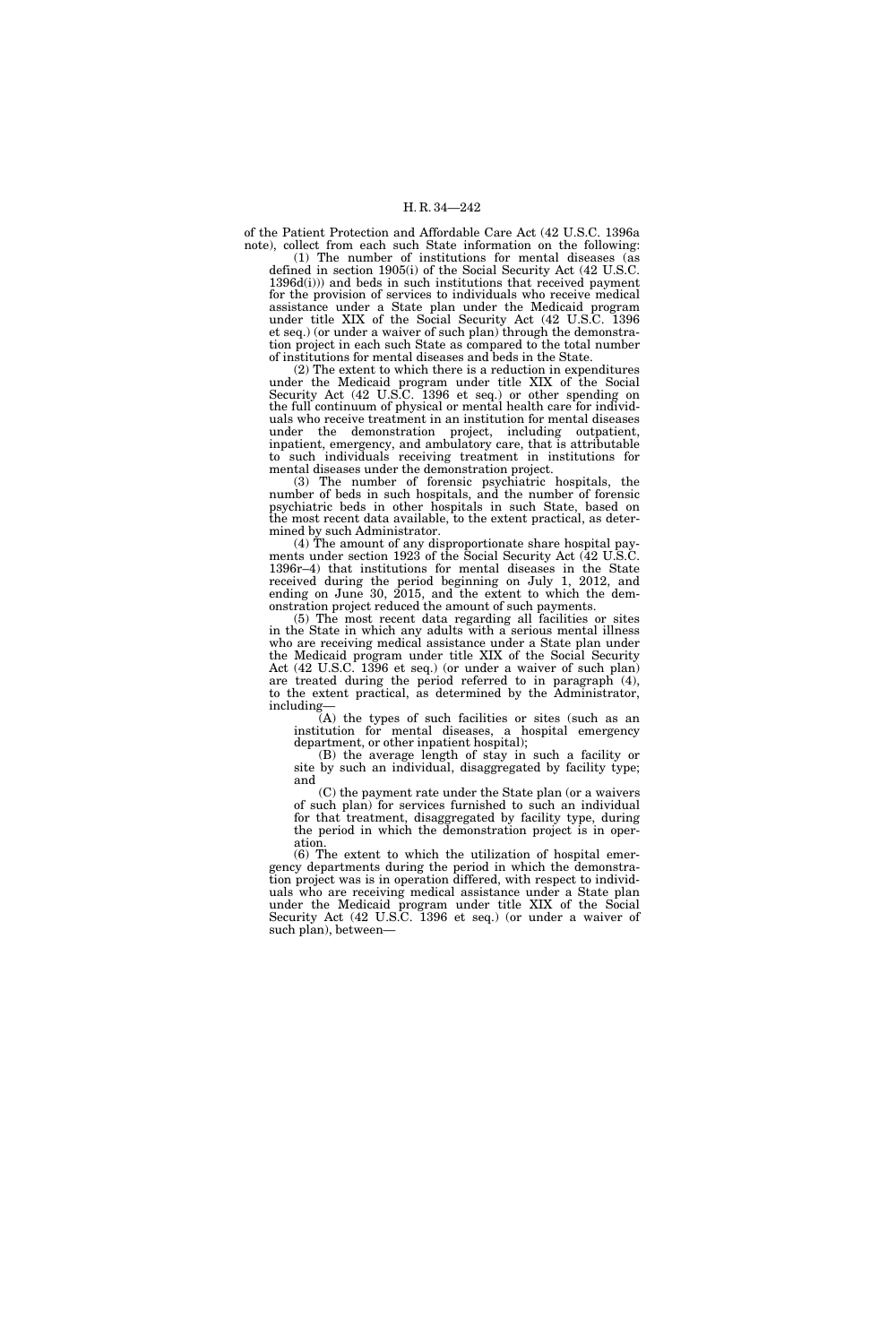(A) those individuals who received treatment in an institution for mental diseases under the demonstration project;

(B) those individuals who met the eligibility requirements for the demonstration project but who did not receive treatment in an institution for mental diseases under the demonstration project; and

(C) those adults with a serious mental illness who did not meet such eligibility requirements and did not receive treatment for such illness in an institution for mental diseases.

(b) REPORT.—Not later than 2 years after the date of the enactment of this Act, the Secretary of Health and Human Services shall submit to Congress a report that summarizes and analyzes the information collected under subsection (a). Such report may be submitted as part of the report required under section  $2707(f)$ of the Patient Protection and Affordable Care Act (42 U.S.C. 1396a note) or separately.

#### **SEC. 12005. PROVIDING EPSDT SERVICES TO CHILDREN IN IMDS.**

(a) IN GENERAL.—Section 1905(a)(16) of the Social Security Act (42 U.S.C. 1396d(a)(16)) is amended—

(1) by striking ''effective January 1, 1973'' and inserting ''(A) effective January 1, 1973''; and

(2) by inserting before the semicolon at the end the following: ", and, (B) for individuals receiving services described in subparagraph (A), early and periodic screening, diagnostic, and treatment services (as defined in subsection (r)), whether or not such screening, diagnostic, and treatment services are furnished by the provider of the services described in such subparagraph''.

(b) EFFECTIVE DATE.—The amendments made by subsection (a) shall apply with respect to items and services furnished in calendar quarters beginning on or after January 1, 2019.

#### **SEC. 12006. ELECTRONIC VISIT VERIFICATION SYSTEM REQUIRED FOR PERSONAL CARE SERVICES AND HOME HEALTH CARE SERVICES UNDER MEDICAID.**

(a) IN GENERAL.—Section 1903 of the Social Security Act (42 U.S.C. 1396b) is amended by inserting after subsection (k) the following new subsection:

" $(l)(1)$  Subject to paragraphs (3) and (4), with respect to any amount expended for personal care services or home health care services requiring an in-home visit by a provider that are provided under a State plan under this title (or under a waiver of the plan) and furnished in a calendar quarter beginning on or after January 1, 2019 (or, in the case of home health care services, on or after January 1, 2023), unless a State requires the use of an electronic visit verification system for such services furnished in such quarter under the plan or such waiver, the Federal medical assistance percentage shall be reduced—

''(A) in the case of personal care services—

''(i) for calendar quarters in 2019 and 2020, by .25 percentage points;

"(ii) for calendar quarters in 2021, by .5 percentage points;

''(iii) for calendar quarters in 2022, by .75 percentage points; and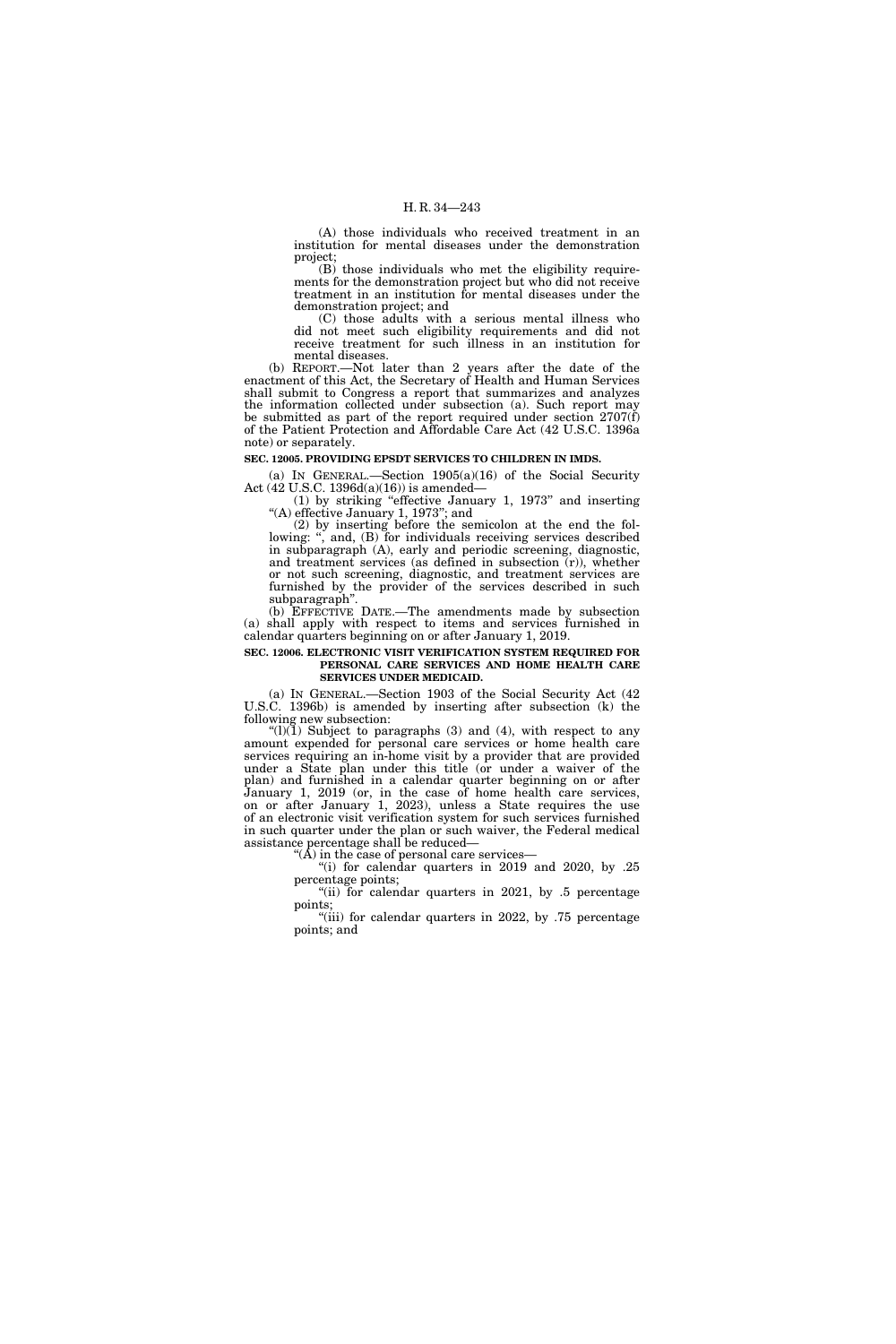"(iv) for calendar quarters in 2023 and each year thereafter, by 1 percentage point; and

''(B) in the case of home health care services—

"(i) for calendar quarters in  $2023$  and  $2024$ , by  $.25$ percentage points;

"(ii) for calendar quarters in 2025, by .5 percentage points;

"(iii) for calendar quarters in 2026, by .75 percentage points; and

" $(iv)$  for calendar quarters in 2027 and each year thereafter, by 1 percentage point.

"(2) Subject to paragraphs (3) and (4), in implementing the requirement for the use of an electronic visit verification system under paragraph (1), a State shall—

 $f(A)$  consult with agencies and entities that provide personal care services, home health care services, or both under the State plan (or under a waiver of the plan) to ensure that such system—

''(i) is minimally burdensome;

''(ii) takes into account existing best practices and electronic visit verification systems in use in the State; and

'(iii) is conducted in accordance with the requirements of HIPAA privacy and security law (as defined in section 3009 of the Public Health Service Act);

''(B) take into account a stakeholder process that includes input from beneficiaries, family caregivers, individuals who furnish personal care services or home health care services, and other stakeholders, as determined by the State in accordance with guidance from the Secretary; and

 $\sqrt{\rm C}$  ensure that individuals who furnish personal care services, home health care services, or both under the State plan (or under a waiver of the plan) are provided the opportunity for training on the use of such system.

''(3) Paragraphs (1) and (2) shall not apply in the case of a State that, as of the date of the enactment of this subsection, requires the use of any system for the electronic verification of visits conducted as part of both personal care services and home health care services, so long as the State continues to require the use of such system with respect to the electronic verification of such visits.

 $^{\prime\prime}(4)(A)$  In the case of a State described in subparagraph (B), the reduction under paragraph (1) shall not apply—

"(i) in the case of personal care services, for calendar quar-

ters in 2019; and "(ii) in the case of home health care services, for calendar quarters in 2023.

 $\mathcal{L}(B)$  For purposes of subparagraph  $(A)$ , a State described in this subparagraph is a State that demonstrates to the Secretary that the State—

"(i) has made a good faith effort to comply with the requirements of paragraphs (1) and (2) (including by taking steps to adopt the technology used for an electronic visit verification system); and

"(ii) in implementing such a system, has encountered unavoidable system delays.

''(5) In this subsection: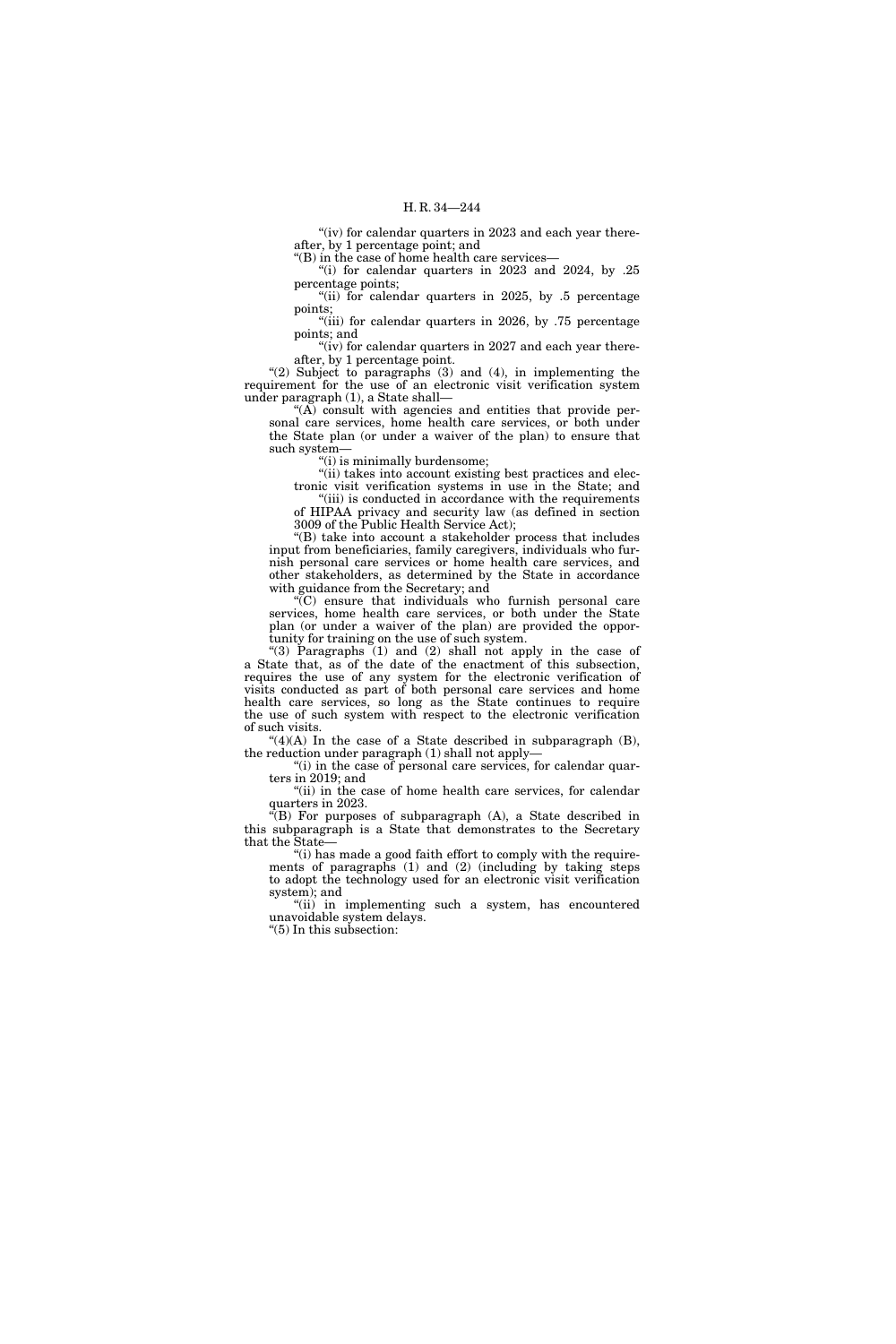"(A) The term 'electronic visit verification system' means, with respect to personal care services or home health care services, a system under which visits conducted as part of such services are electronically verified with respect to—

(i) the type of service performed; "(ii) the individual receiving the service;

"(iii) the date of the service;

"(iv) the location of service delivery;

''(v) the individual providing the service; and

"(vi) the time the service begins and ends.

''(B) The term 'home health care services' means services described in section 1905(a)(7) provided under a State plan under this title (or under a waiver of the plan).

''(C) The term 'personal care services' means personal care services provided under a State plan under this title (or under a waiver of the plan), including services provided under section 1905(a)(24), 1915(c), 1915(i), 1915(j), or 1915(k) or under a wavier under section 1115.

 $"(6)(A)$  In the case in which a State requires personal care service and home health care service providers to utilize an electronic visit verification system operated by the State or a contractor on behalf of the State, the Secretary shall pay to the State, for each quarter, an amount equal to 90 per centum of so much of the sums expended during such quarter as are attributable to the design, development, or installation of such system, and 75 per centum of so much of the sums for the operation and maintenance of such system.

 $f(B)$  Subparagraph  $(A)$  shall not apply in the case in which a State requires personal care service and home health care service providers to utilize an electronic visit verification system that is not operated by the State or a contractor on behalf of the State.''.

(b) COLLECTION AND DISSEMINATION OF BEST PRACTICES.—Not later than January 1, 2018, the Secretary of Health and Human Services shall, with respect to electronic visit verification systems (as defined in subsection  $(l)(5)$  of section 1903 of the Social Security Act (42 U.S.C. 1396b), as inserted by subsection (a)), collect and disseminate best practices to State Medicaid Directors with respect to—

(1) training individuals who furnish personal care services, home health care services, or both under the State plan under title XIX of such Act (or under a waiver of the plan) on such systems and the operation of such systems and the prevention of fraud with respect to the provision of personal care services or home health care services (as defined in such subsection  $(l)(5)$ ; and

(2) the provision of notice and educational materials to family caregivers and beneficiaries with respect to the use of such electronic visit verification systems and other means to prevent such fraud.

(c) RULES OF CONSTRUCTION.—

(1) NO EMPLOYER-EMPLOYEE RELATIONSHIP ESTABLISHED.— Nothing in the amendment made by this section may be construed as establishing an employer-employee relationship between the agency or entity that provides for personal care services or home health care services and the individuals who, under a contract with such an agency or entity, furnish such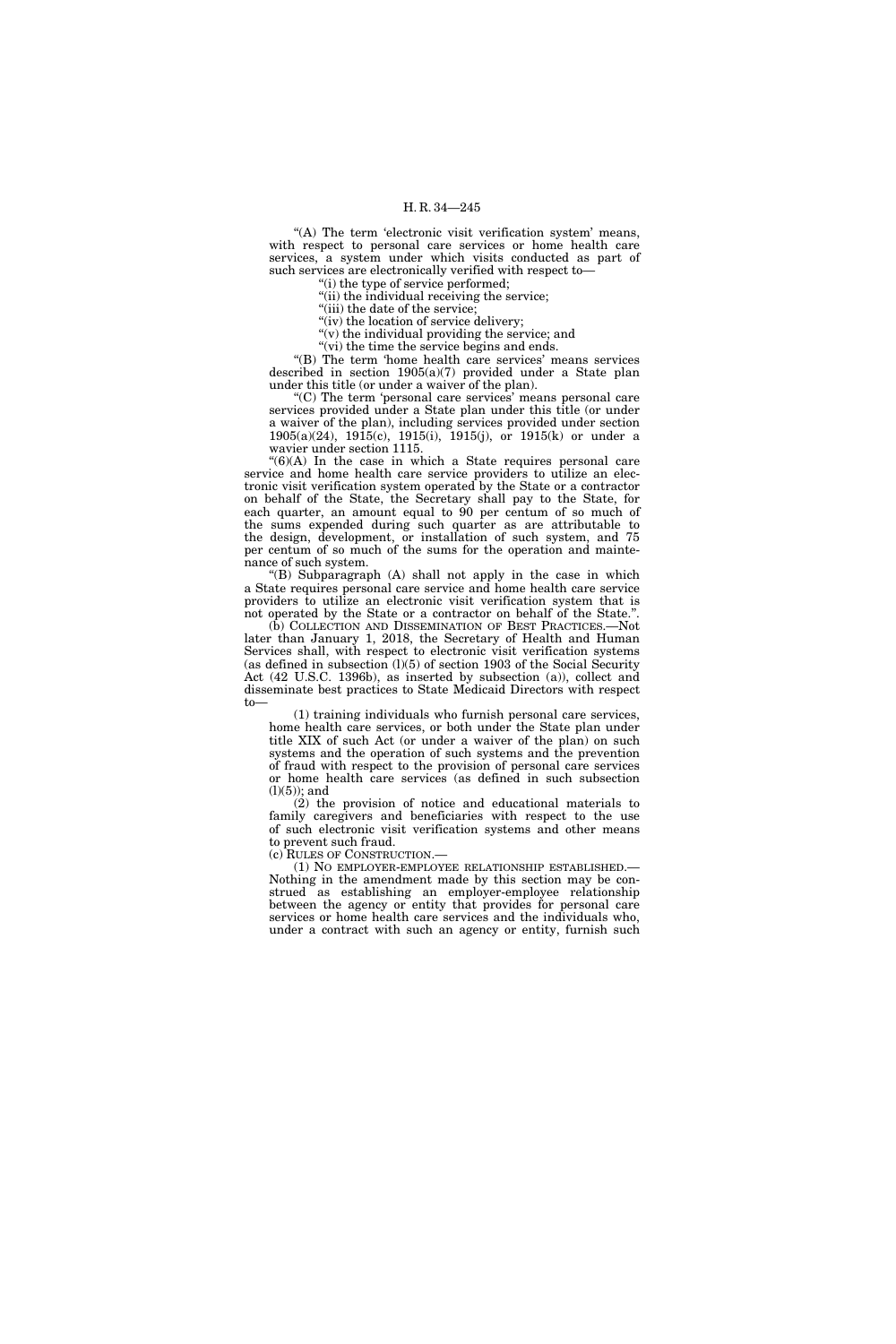services for purposes of part 552 of title 29, Code of Federal Regulations (or any successor regulations).

(2) NO PARTICULAR OR UNIFORM ELECTRONIC VISIT VERIFICATION SYSTEM REQUIRED.—Nothing in the amendment made by this section shall be construed to require the use of a particular or uniform electronic visit verification system (as defined in subsection (l)(5) of section 1903 of the Social Security Act (42 U.S.C. 1396b), as inserted by subsection (a)) by all agencies or entities that provide personal care services or home health care under a State plan under title XIX of the Social Security Act (or under a waiver of the plan) (42 U.S.C. 1396 et seq.).

(3) NO LIMITS ON PROVISION OF CARE.—Nothing in the amendment made by this section may be construed to limit, with respect to personal care services or home health care services provided under a State plan under title XIX of the Social Security Act (or under a waiver of the plan) (42 U.S.C. 1396 et seq.), provider selection, constrain beneficiaries' selection of a caregiver, or impede the manner in which care is delivered.

(4) NO PROHIBITION ON STATE QUALITY MEASURES REQUIRE-MENTS.—Nothing in the amendment made by this section shall be construed as prohibiting a State, in implementing an electronic visit verification system (as defined in subsection  $(l)(5)$ ) of section 1903 of the Social Security Act (42 U.S.C. 1396b), as inserted by subsection (a)), from establishing requirements related to quality measures for such system.

## **TITLE XIII—MENTAL HEALTH PARITY**

## **SEC. 13001. ENHANCED COMPLIANCE WITH MENTAL HEALTH AND SUB-STANCE USE DISORDER COVERAGE REQUIREMENTS.**

(a) COMPLIANCE PROGRAM GUIDANCE DOCUMENT.—Section 2726(a) of the Public Health Service Act (42 U.S.C. 300gg–26(a)) is amended by adding at the end the following:

''(6) COMPLIANCE PROGRAM GUIDANCE DOCUMENT.—

''(A) IN GENERAL.—Not later than 12 months after the date of enactment of the Helping Families in Mental Health Crisis Reform Act of 2016, the Secretary, the Secretary of Labor, and the Secretary of the Treasury, in consultation with the Inspector General of the Department of Health and Human Services, the Inspector General of the Department of Labor, and the Inspector General of the Department of the Treasury, shall issue a compliance program guidance document to help improve compliance with this section, section 712 of the Employee Retirement Income Security Act of 1974, and section 9812 of the Internal Revenue Code of 1986, as applicable. In carrying out this paragraph, the Secretaries may take into consideration the 2016 publication of the Department of Health and Human Services and the Department of Labor, entitled 'Warning Signs - Plan or Policy Non-Quantitative Treatment Limitations (NQTLs) that Require Additional Analysis to Determine Mental Health Parity Compliance'.

''(B) EXAMPLES ILLUSTRATING COMPLIANCE AND NON-COMPLIANCE.—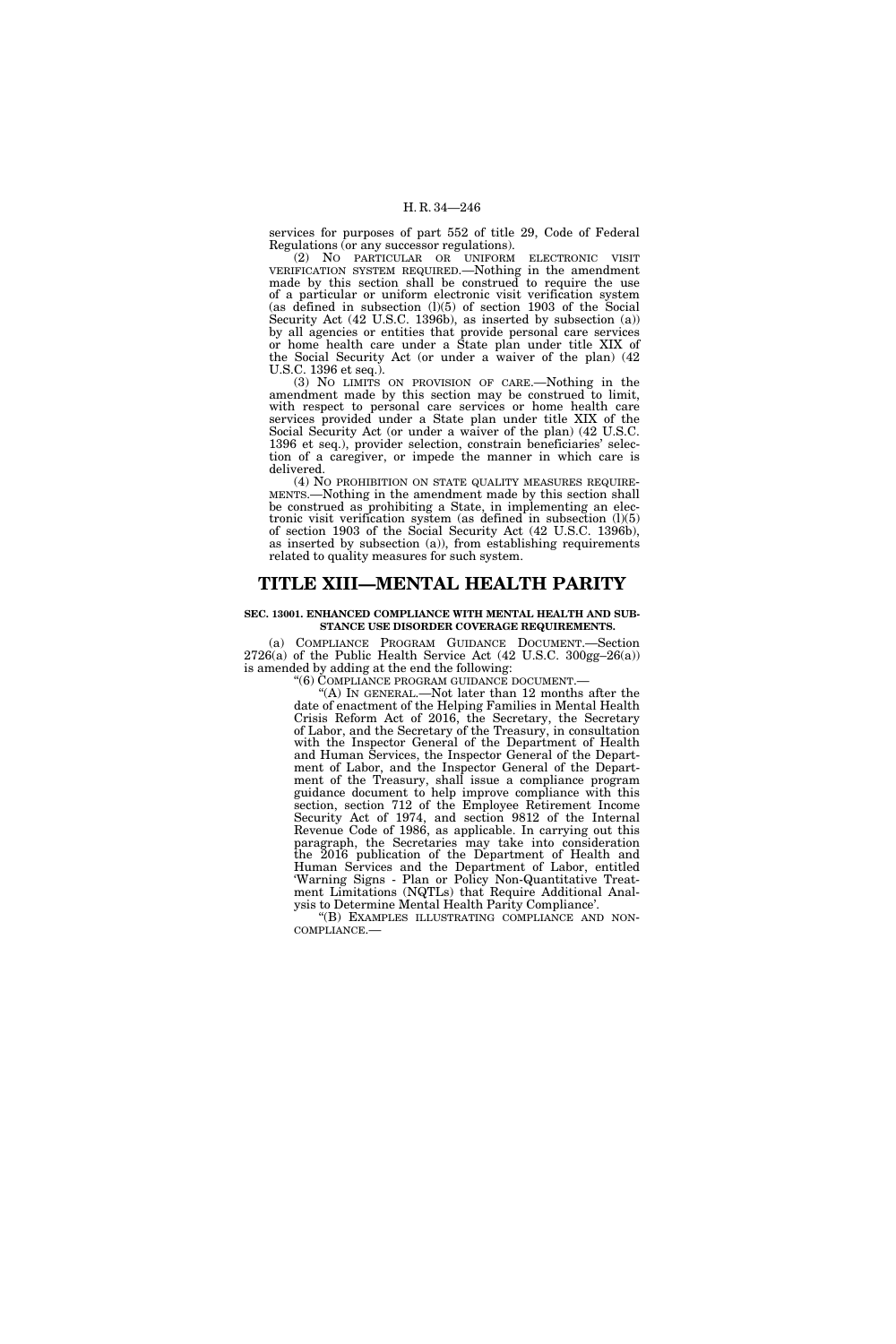''(i) IN GENERAL.—The compliance program guidance document required under this paragraph shall provide illustrative, de-identified examples (that do not disclose any protected health information or individually identifiable information) of previous findings of compliance and noncompliance with this section, section 712 of the Employee Retirement Income Security Act of 1974, or section 9812 of the Internal Revenue Code of 1986, as applicable, based on investigations of violations of such sections, including—

''(I) examples illustrating requirements for information disclosures and nonquantitative treatment limitations; and

''(II) descriptions of the violations uncovered during the course of such investigations.

''(ii) NONQUANTITATIVE TREATMENT LIMITATIONS.— To the extent that any example described in clause (i) involves a finding of compliance or noncompliance with regard to any requirement for nonquantitative treatment limitations, the example shall provide sufficient detail to fully explain such finding, including a full description of the criteria involved for approving medical and surgical benefits and the criteria involved for approving mental health and substance use disorder benefits.

''(iii) ACCESS TO ADDITIONAL INFORMATION REGARDING COMPLIANCE.—In developing and issuing the compliance program guidance document required under this paragraph, the Secretaries specified in subparagraph (A)—

 $f(I)$  shall enter into interagency agreements with the Inspector General of the Department of Health and Human Services, the Inspector General of the Department of Labor, and the Inspector General of the Department of the Treasury to share findings of compliance and noncompliance with this section, section 712 of the Employee Retirement Income Security Act of 1974, or section 9812 of the Internal Revenue Code of 1986, as applicable; and

''(II) shall seek to enter into an agreement with a State to share information on findings of compliance and noncompliance with this section, section 712 of the Employee Retirement Income Security Act of 1974, or section 9812 of the Internal Revenue Code of 1986, as applicable.

''(C) RECOMMENDATIONS.—The compliance program guidance document shall include recommendations to advance compliance with this section, section 712 of the Employee Retirement Income Security Act of 1974, or section 9812 of the Internal Revenue Code of 1986, as applicable, and encourage the development and use of internal controls to monitor adherence to applicable statutes, regulations, and program requirements. Such internal controls may include illustrative examples of nonquantitative treatment limitations on mental health and substance use disorder benefits, which may fail to comply with this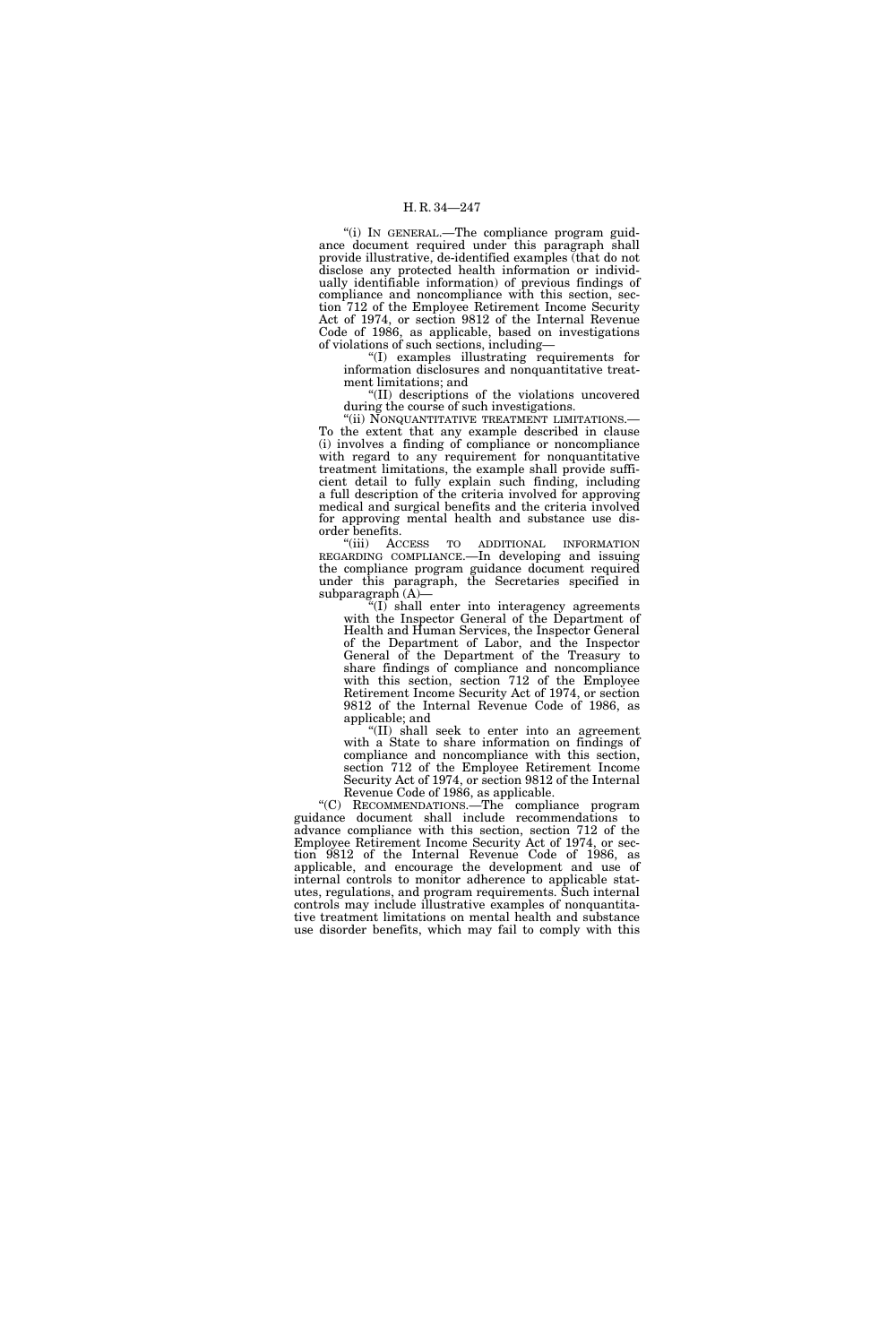section, section 712 of the Employee Retirement Income Security Act of 1974, or section 9812 of the Internal Revenue Code of 1986, as applicable, in relation to nonquantitative treatment limitations on medical and surgical benefits.

''(D) UPDATING THE COMPLIANCE PROGRAM GUIDANCE DOCUMENT.—The Secretary, the Secretary of Labor, and the Secretary of the Treasury, in consultation with the Inspector General of the Department of Health and Human Services, the Inspector General of the Department of Labor, and the Inspector General of the Department of the Treasury, shall update the compliance program guidance document every 2 years to include illustrative, de-identified examples (that do not disclose any protected health information or individually identifiable information) of previous findings of compliance and noncompliance with this section, section 712 of the Employee Retirement Income Security Act of 1974, or section 9812 of the Internal Revenue Code of 1986, as applicable.''.

(b) ADDITIONAL GUIDANCE.—Section 2726(a) of the Public Health Service Act (42 U.S.C. 300gg–26(a)), as amended by subsection (a), is further amended by adding at the end the following: ''(7) ADDITIONAL GUIDANCE.—

"(A) In GENERAL.—Not later than 12 months after the date of enactment of the Helping Families in Mental Health Crisis Reform Act of 2016, the Secretary, the Secretary of Labor, and the Secretary of the Treasury shall issue guidance to group health plans and health insurance issuers offering group or individual health insurance coverage to assist such plans and issuers in satisfying the requirements of this section, section 712 of the Employee Retirement Income Security Act of 1974, or section 9812 of the Internal Revenue Code of 1986, as applicable.

''(B) DISCLOSURE.—

''(i) GUIDANCE FOR PLANS AND ISSUERS.—The guidance issued under this paragraph shall include clarifying information and illustrative examples of methods that group health plans and health insurance issuers offering group or individual health insurance coverage may use for disclosing information to ensure compliance with the requirements under this section, section 712 of the Employee Retirement Income Security Act of 1974, or section 9812 of the Internal Revenue Code of 1986, as applicable, (and any regulations promul-

gated pursuant to such sections, as applicable). CONTRACTING PROVIDERS, OR AUTHORIZED REPRESENTA-<br>TIVES.—The guidance issued under this paragraph shall include clarifying information and illustrative examples of methods that group health plans and health insurance issuers offering group or individual health insurance coverage may use to provide any participant, beneficiary, contracting provider, or authorized representative, as applicable, with documents containing information that the health plans or issuers are required to disclose to participants, beneficiaries, contracting providers, or authorized representatives to ensure compliance with this section,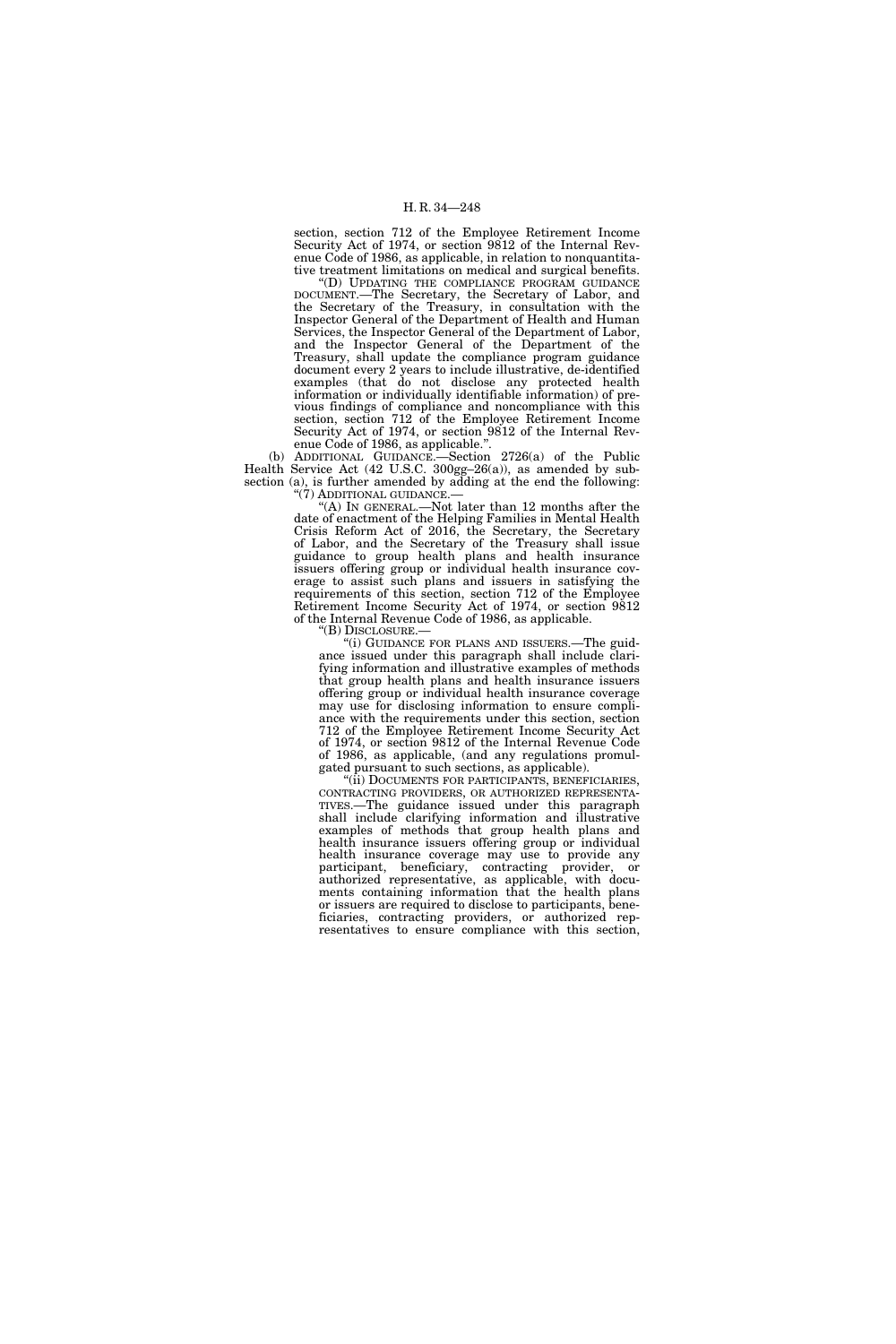section 712 of the Employee Retirement Income Security Act of 1974, or section 9812 of the Internal Revenue Code of 1986, as applicable, compliance with any regulation issued pursuant to such respective section, or compliance with any other applicable law or regulation. Such guidance shall include information that is comparative in nature with respect to—

''(I) nonquantitative treatment limitations for both medical and surgical benefits and mental health and substance use disorder benefits;

''(II) the processes, strategies, evidentiary standards, and other factors used to apply the limitations described in subclause (I); and

''(III) the application of the limitations described in subclause (I) to ensure that such limitations are applied in parity with respect to both medical and surgical benefits and mental health and substance use disorder benefits.

''(C) NONQUANTITATIVE TREATMENT LIMITATIONS.—The guidance issued under this paragraph shall include clarifying information and illustrative examples of methods, processes, strategies, evidentiary standards, and other factors that group health plans and health insurance issuers offering group or individual health insurance coverage may use regarding the development and application of nonquantitative treatment limitations to ensure compliance with this section, section 712 of the Employee Retirement Income Security Act of 1974, or section 9812 of the Internal Revenue Code of 1986, as applicable, (and any regulations promulgated pursuant to such respective section), including—

''(i) examples of methods of determining appropriate types of nonquantitative treatment limitations with respect to both medical and surgical benefits and mental health and substance use disorder benefits, including nonquantitative treatment limitations pertaining to—

''(I) medical management standards based on medical necessity or appropriateness, or whether a treatment is experimental or investigative;

''(II) limitations with respect to prescription drug formulary design; and

''(III) use of fail-first or step therapy protocols; "(ii) examples of methods of determining-

''(I) network admission standards (such as credentialing); and

''(II) factors used in provider reimbursement methodologies (such as service type, geographic market, demand for services, and provider supply, practice size, training, experience, and licensure) as such factors apply to network adequacy;

"(iii) examples of sources of information that may serve as evidentiary standards for the purposes of making determinations regarding the development and application of nonquantitative treatment limitations;

"(iv) examples of specific factors, and the evidentiary standards used to evaluate such factors, used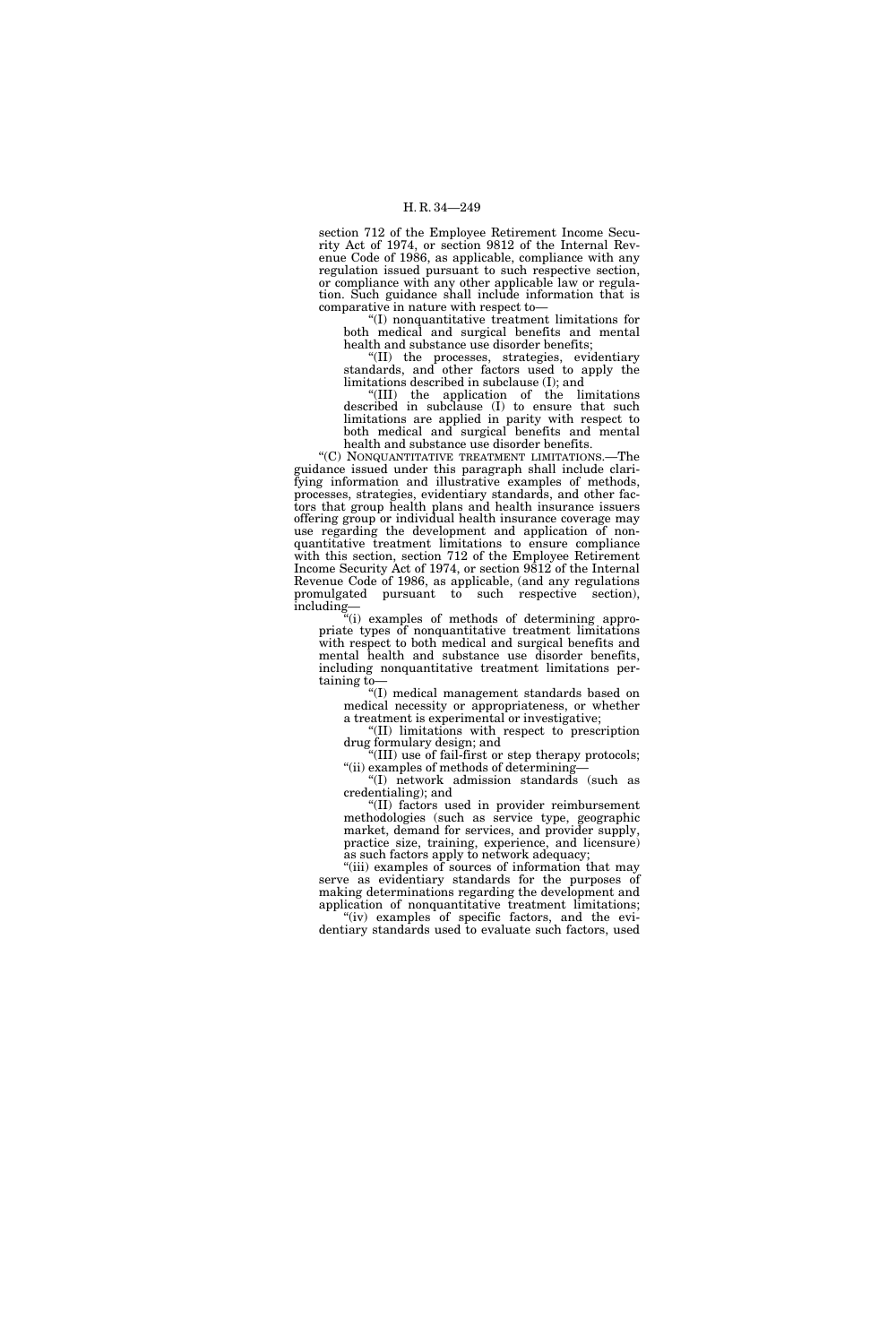by such plans or issuers in performing a nonquantitative treatment limitation analysis;

 $''(v)$  examples of how specific evidentiary standards may be used to determine whether treatments are considered experimental or investigative;

"(vi) examples of how specific evidentiary standards may be applied to each service category or classification of benefits;

''(vii) examples of methods of reaching appropriate coverage determinations for new mental health or substance use disorder treatments, such as evidence-based early intervention programs for individuals with a serious mental illness and types of medical management techniques;

''(viii) examples of methods of reaching appropriate coverage determinations for which there is an indirect relationship between the covered mental health or substance use disorder benefit and a traditional covered medical and surgical benefit, such as residential treatment or hospitalizations involving voluntary or involuntary commitment; and

"(ix) additional illustrative examples of methods, processes, strategies, evidentiary standards, and other factors for which the Secretary determines that additional guidance is necessary to improve compliance with this section, section 712 of the Employee Retirement Income Security Act of 1974, or section 9812 of the Internal Revenue Code of 1986, as applicable.

''(D) PUBLIC COMMENT.—Prior to issuing any final guidance under this paragraph, the Secretary shall provide a public comment period of not less than 60 days during which any member of the public may provide comments

on a draft of the guidance.''.

(c) AVAILABILITY OF PLAN INFORMATION.—

(1) SOLICITATION OF PUBLIC FEEDBACK.—Not later than 6 months after the date of enactment of this Act, the Secretary of Health and Human Services, the Secretary of Labor, and the Secretary of the Treasury shall solicit feedback from the public on how the disclosure request process for documents containing information that health plans or health insurance issuers are required under Federal or State law to disclose to participants, beneficiaries, contracting providers, or authorized representatives to ensure compliance with existing mental health parity and addiction equity requirements can be improved while continuing to ensure consumers' rights to access all information required by Federal or State law to be disclosed.

(2) PUBLIC AVAILABILITY.—Not later than 12 months after the date of the enactment of this Act, the Secretary of Health and Human Services, the Secretary of Labor, and the Secretary of the Treasury shall make such feedback publicly available.

(3) NAIC.—The Secretary of Health and Human Services, the Secretary of Labor, and the Secretary of the Treasury shall share feedback obtained pursuant to paragraph (1) directly with the National Association of Insurance Commissioners to the extent such feedback includes recommendations for the development of simplified information disclosure tools to provide consistent information for consumers. Such feedback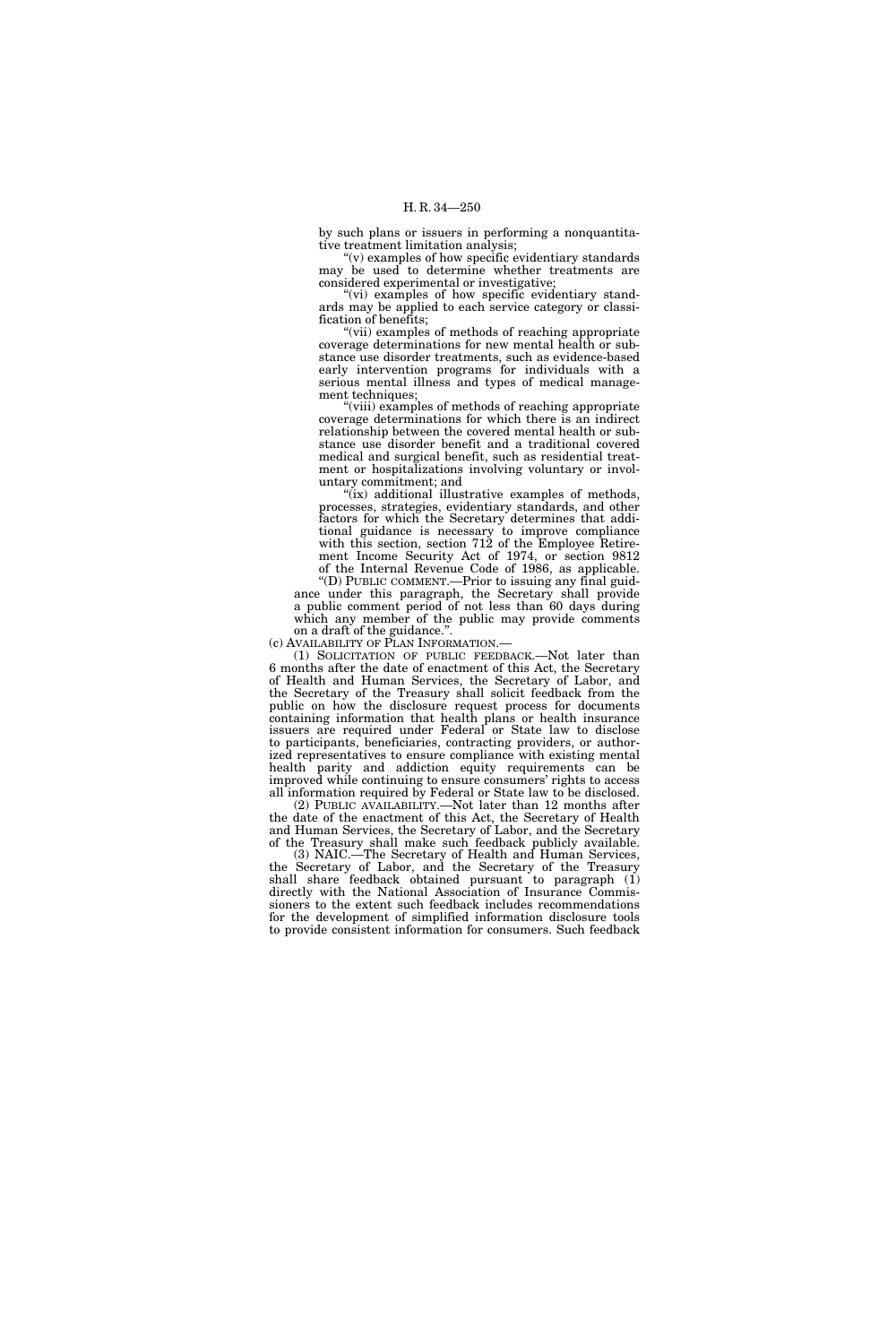may be taken into consideration by the National Association of Insurance Commissioners and other appropriate entities for the voluntary development and voluntary use of common templates and other sample standardized forms to improve consumer access to plan information. (d) IMPROVING COMPLIANCE.—

(1) IN GENERAL.—In the case that the Secretary of Health and Human Services, the Secretary of Labor, or the Secretary of the Treasury determines that a group health plan or health insurance issuer offering group or individual health insurance coverage has violated, at least 5 times, section 2726 of the Public Health Service Act (42 U.S.C. 300gg–26), section 712 of the Employee Retirement Income Security Act of 1974 (29 U.S.C. 1185a), or section 9812 of the Internal Revenue Code of 1986, respectively, the appropriate Secretary shall audit plan documents for such health plan or issuer in the plan year following the Secretary's determination in order to help improve compliance with such section.

(2) RULE OF CONSTRUCTION.—Nothing in this subsection shall be construed to limit the authority, as in effect on the day before the date of enactment of this Act, of the Secretary of Health and Human Services, the Secretary of Labor, or the Secretary of the Treasury to audit documents of health plans or health insurance issuers.

#### **SEC. 13002. ACTION PLAN FOR ENHANCED ENFORCEMENT OF MENTAL HEALTH AND SUBSTANCE USE DISORDER COVERAGE.**

(a) PUBLIC MEETING.—

(1) IN GENERAL.—Not later than 6 months after the date of enactment of this Act, the Secretary of Health and Human Services shall convene a public meeting of stakeholders described in paragraph (2) to produce an action plan for improved Federal and State coordination related to the enforcement of section 2726 of the Public Health Service Act (42 U.S.C. 300gg–26), section 712 of the Employee Retirement Income Security Act of 1974 (29 U.S.C. 1185a), and section 9812 of the Internal Revenue Code of 1986, and any comparable provisions of State law (in this section such sections and provisions are collectively referred to as ''mental health parity and addiction equity requirements'').

(2) STAKEHOLDERS.—The stakeholders described in this paragraph shall include each of the following:

(A) The Federal Government, including representatives from—

(i) the Department of Health and Human Services;

(ii) the Department of the Treasury;

(iii) the Department of Labor; and (iv) the Department of Justice.

(B) State governments, including—

(i) State health insurance commissioners;

(ii) appropriate State agencies, including agencies on public health or mental health; and

(iii) State attorneys general or other representatives of State entities involved in the enforcement of mental health parity and addiction equity requirements.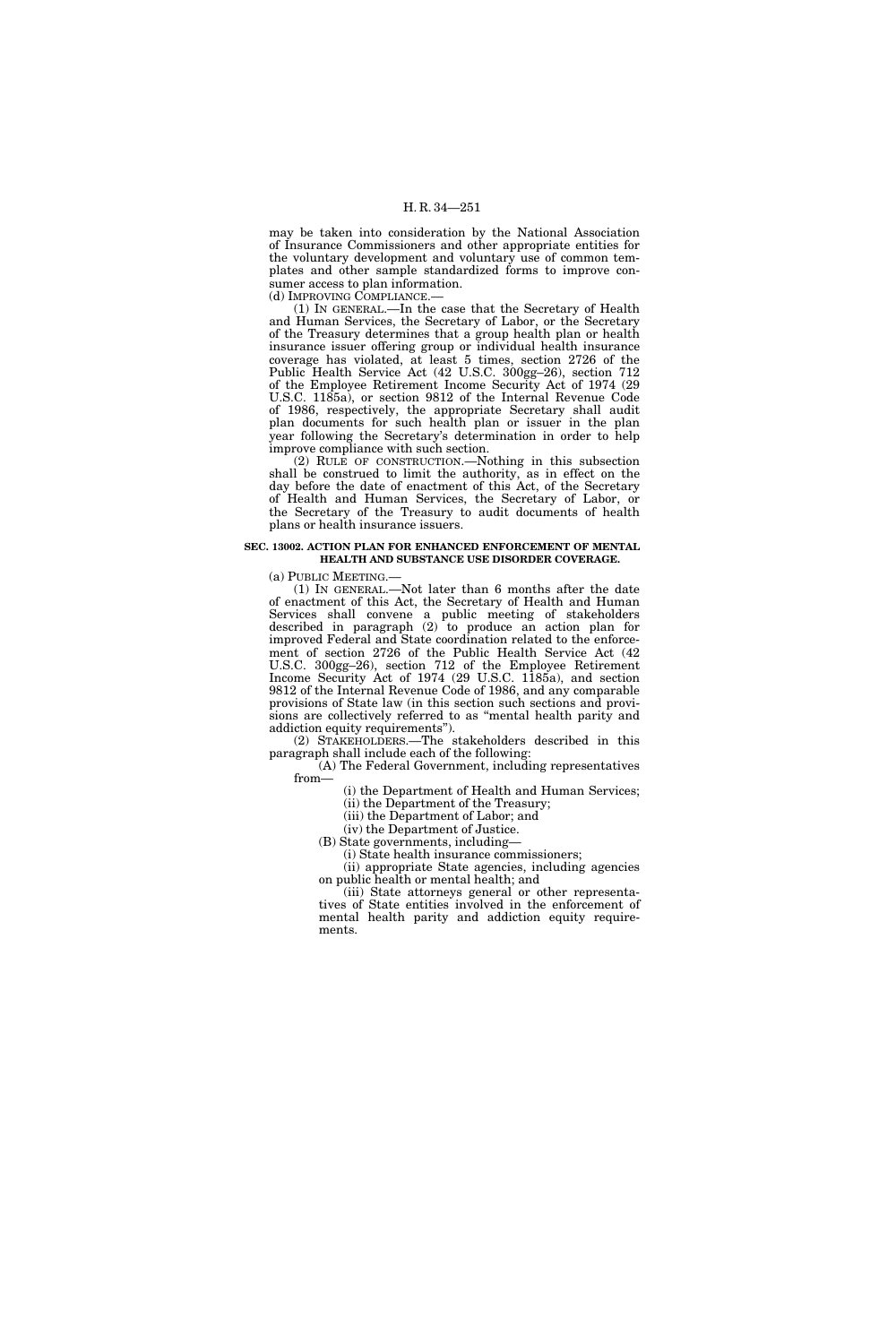(C) Representatives from key stakeholder groups, including—

(i) the National Association of Insurance Commissioners;

(ii) health insurance issuers;

(iii) providers of mental health and substance use disorder treatment;

(iv) employers; and

(v) patients or their advocates.

(b) ACTION PLAN.—Not later than 6 months after the conclusion of the public meeting under subsection (a), the Secretary of Health and Human Services shall finalize the action plan described in such subsection and make it plainly available on the Internet website of the Department of Health and Human Services.

(c) CONTENT.—The action plan under this section shall—

(1) take into consideration the recommendations of the Mental Health and Substance Use Disorder Parity Task Force in its final report issued in October of 2016, and any subsequent Federal and State actions in relation to such recommendations; (2) reflect the input of the stakeholders participating in

the public meeting under subsection (a); (3) identify specific strategic objectives regarding how the various Federal and State agencies charged with enforcement of mental health parity and addiction equity requirements will collaborate to improve enforcement of such requirements;

(4) provide a timeline for implementing the action plan; and

(5) provide specific examples of how such objectives may be met, which may include—

(A) providing common educational information and documents, such as the Consumer Guide to Disclosure Rights, to patients about their rights under mental health parity and addiction equity requirements;

(B) facilitating the centralized collection of, monitoring of, and response to patient complaints or inquiries relating to mental health parity and addiction equity requirements, which may be through the development and administration of—

(i) a single, toll-free telephone number; and

(ii) a new parity website—

(I) to help consumers find the appropriate Federal or State agency to assist with their parity complaints, appeals, and other actions; and

(II) that takes into consideration, but is not duplicative of, the parity beta site being tested, and released for public comment, by the Department of Health and Human Services as of the date of the enactment of this Act;

(C) Federal and State law enforcement agencies entering into memoranda of understanding to better coordinate enforcement responsibilities and information enforcement responsibilities sharing—

(i) including whether such agencies should make the results of enforcement actions related to mental health parity and addiction equity requirements publicly available; and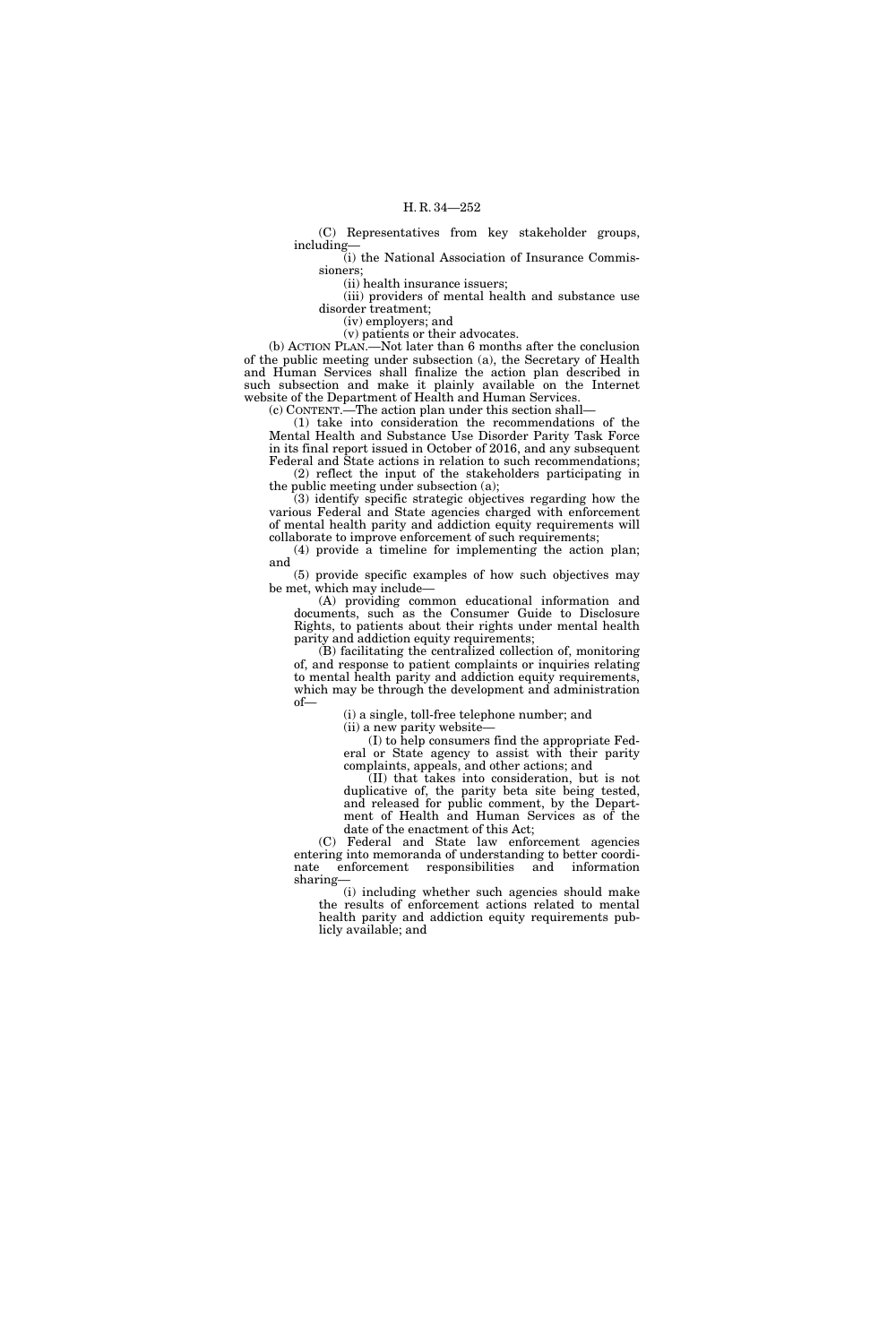(ii) which may include State Policy Academies on Parity Implementation for State Officials and other forums to bring together national experts to provide technical assistance to teams of State officials on strategies to advance compliance with mental health parity and addiction equity requirements in both the commercial market, and in the Medicaid program under title XIX of the Social Security Act and the State Children's Health Insurance Program under title XXI of such Act; and

(D) recommendations to the Congress regarding the need for additional legal authority to improve enforcement of mental health parity and addiction equity requirements, including the need for additional legal authority to ensure that nonquantitative treatment limitations are applied, and the extent and frequency of the applications of such limitations, both to medical and surgical benefits and to mental health and substance use disorder benefits in a comparable manner.

#### **SEC. 13003. REPORT ON INVESTIGATIONS REGARDING PARITY IN MENTAL HEALTH AND SUBSTANCE USE DISORDER BENE-FITS.**

(a) IN GENERAL.—Not later than 1 year after the date of enactment of this Act, and annually thereafter for the subsequent 5 years, the Assistant Secretary of Labor of the Employee Benefits Security Administration, in collaboration with the Administrator of the Centers for Medicare & Medicaid Services and the Secretary of the Treasury, shall submit to the Committee on Energy and Commerce of the House of Representatives and the Committee on Health, Education, Labor, and Pensions of the Senate a report summarizing the results of all closed Federal investigations completed during the preceding 12-month period with findings of any serious violation regarding compliance with mental health and substance use disorder coverage requirements under section 2726 of the Public Health Service Act (42 U.S.C. 300gg–26), section 712 of the Employee Retirement Income Security Act of 1974 (29 U.S.C. 1185a), and section 9812 of the Internal Revenue Code of 1986.

(b) CONTENTS.—Subject to subsection (c), a report under subsection (a) shall, with respect to investigations described in such subsection, include each of the following:

(1) The number of closed Federal investigations conducted during the covered reporting period.

(2) Each benefit classification examined by any such investigation conducted during the covered reporting period.

(3) Each subject matter, including compliance with requirements for quantitative and nonquantitative treatment limitations, of any such investigation conducted during the covered reporting period.

 $(4)$   $\overline{A}$  summary of the basis of the final decision rendered for each closed investigation conducted during the covered reporting period that resulted in a finding of a serious violation.

(c) LIMITATION.—Any individually identifiable information shall be excluded from reports under subsection (a) consistent with protections under the health privacy and security rules promulgated under section 264(c) of the Health Insurance Portability and Accountability Act of 1996 (42 U.S.C. 1320d–2 note).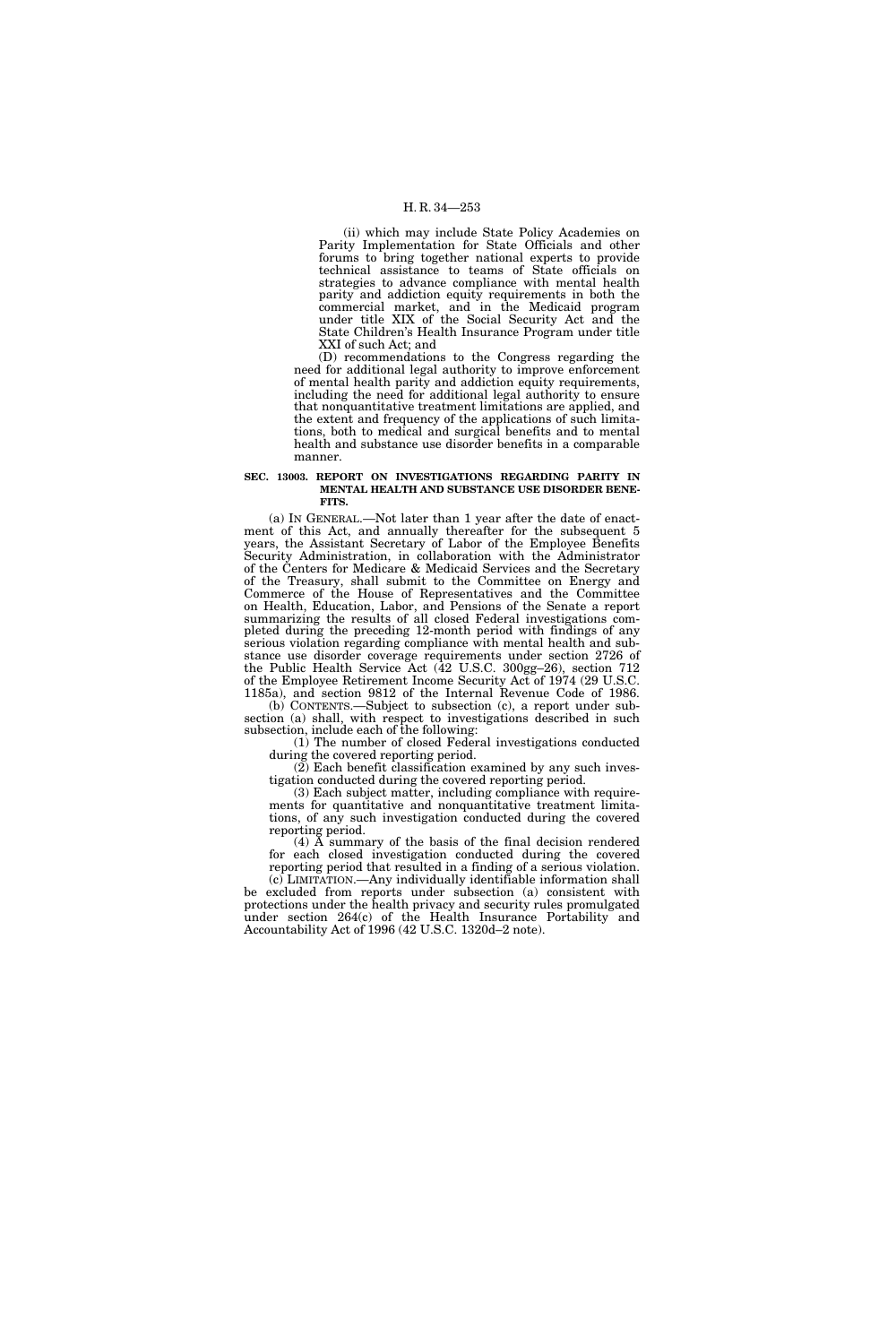#### **SEC. 13004. GAO STUDY ON PARITY IN MENTAL HEALTH AND SUB-STANCE USE DISORDER BENEFITS.**

Not later than 3 years after the date of enactment of this Act, the Comptroller General of the United States, in consultation with the Secretary of Health and Human Services, the Secretary of Labor, and the Secretary of the Treasury, shall submit to the Committee on Energy and Commerce of the House of Representatives and the Committee on Health, Education, Labor, and Pensions of the Senate a report detailing the extent to which group health plans or health insurance issuers offering group or individual health insurance coverage that provides both medical and surgical benefits and mental health or substance use disorder benefits, medicaid managed care organizations with a contract under section 1903(m) of the Social Security Act (42 U.S.C. 1396b(m)), and health plans provided under the State Children's Health Insurance Program under title XXI of the Social Security Act (42 U.S.C. 1397aa et seq.) comply with section 2726 of the Public Health Service Act (42 U.S.C. 300gg–26), section 712 of the Employee Retirement Income Security Act of 1974 (29 U.S.C. 1185a), and section 9812 of the Internal Revenue Code of 1986, including—

(1) how nonquantitative treatment limitations, including medical necessity criteria, of such plans or issuers comply with such sections;

(2) how the responsible Federal departments and agencies ensure that such plans or issuers comply with such sections, including an assessment of how the Secretary of Health and Human Services has used its authority to conduct audits of such plans to ensure compliance;

 $(3)$  a review of how the various Federal and State agencies responsible for enforcing mental health parity requirements have improved enforcement of such requirements in accordance with the objectives and timeline described in the action plan under section 13002; and

(4) recommendations for how additional enforcement, education, and coordination activities by responsible Federal and State departments and agencies could better ensure compliance with such sections, including recommendations regarding the need for additional legal authority.

#### **SEC. 13005. INFORMATION AND AWARENESS ON EATING DISORDERS.**

(a) INFORMATION.—The Secretary of Health and Human Services, acting through the Director of the Office on Women's Health, may—

(1) update information, related fact sheets, and resource lists related to eating disorders that are available on the public Internet website of the National Women's Health Information Center sponsored by the Office on Women's Health, to include— (A) updated findings and current research related to

eating disorders, as appropriate; and

(B) information about eating disorders, including information related to males and females;

(2) incorporate, as appropriate, and in coordination with the Secretary of Education, information from publicly available resources into appropriate obesity prevention programs developed by the Office on Women's Health; and

(3) make publicly available (through a public Internet website or other method) information, related fact sheets, and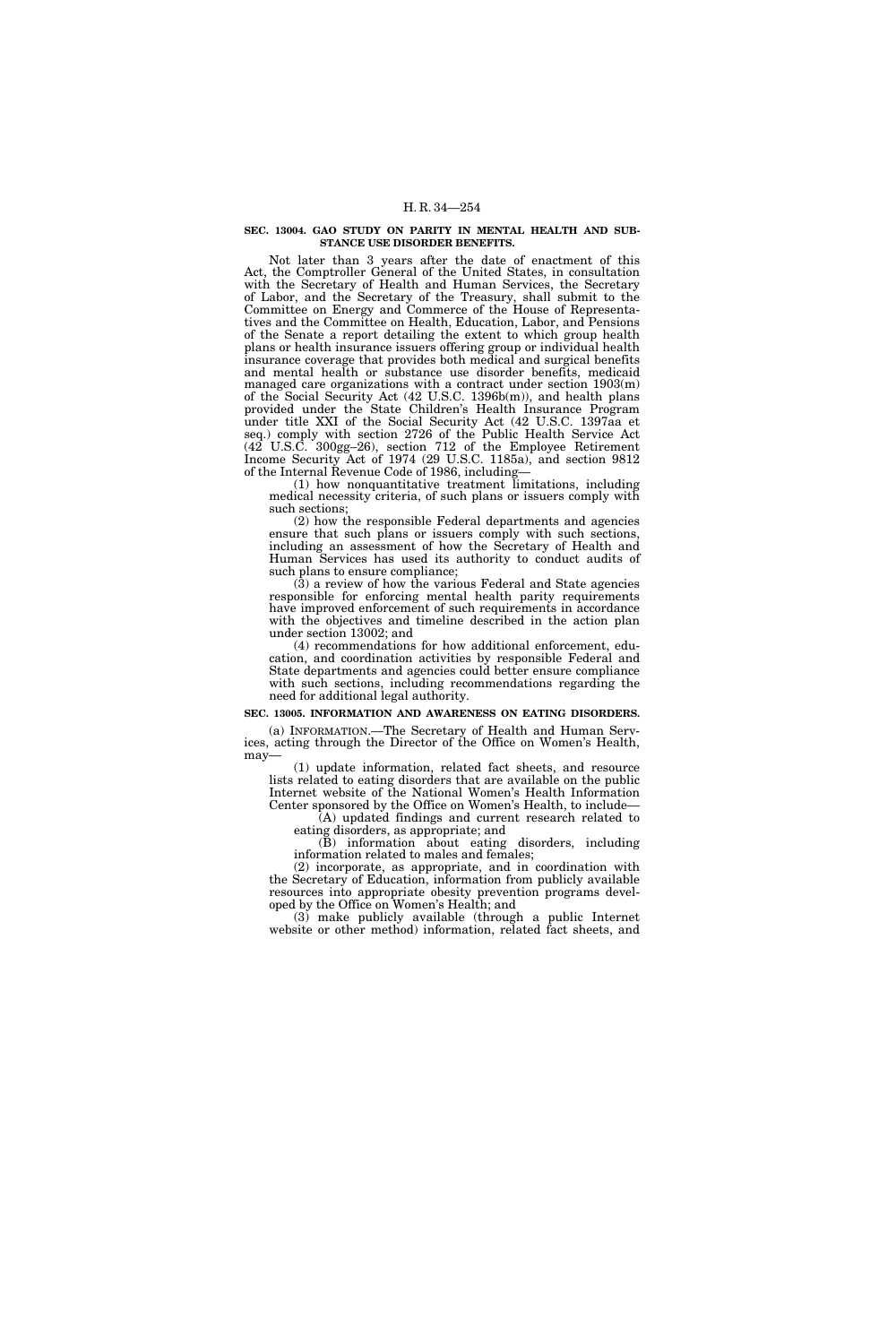resource lists, as updated under paragraph (1), and the information incorporated into appropriate obesity prevention programs under paragraph (2).

(b) AWARENESS.—The Secretary of Health and Human Services may advance public awareness on—

(1) the types of eating disorders;

(2) the seriousness of eating disorders, including prevalence, comorbidities, and physical and mental health consequences;

(3) methods to identify, intervene, refer for treatment, and prevent behaviors that may lead to the development of eating disorders;

(4) discrimination and bullying based on body size;

(5) the effects of media on self-esteem and body image; and

(6) the signs and symptoms of eating disorders.

# **SEC. 13006. EDUCATION AND TRAINING ON EATING DISORDERS.**

The Secretary of Health and Human Services may facilitate the identification of model programs and materials for educating and training health professionals in effective strategies to—

(1) identify individuals with eating disorders;

(2) provide early intervention services for individuals with eating disorders;

(3) refer patients with eating disorders for appropriate treatment; (4) prevent the development of eating disorders; and

(5) provide appropriate treatment services for individuals with eating disorders.

### **SEC. 13007. CLARIFICATION OF EXISTING PARITY RULES.**

If a group health plan or a health insurance issuer offering group or individual health insurance coverage provides coverage for eating disorder benefits, including residential treatment, such group health plan or health insurance issuer shall provide such benefits consistent with the requirements of section 2726 of the Public Health Service Act (42 U.S.C. 300gg–26), section 712 of the Employee Retirement Income Security Act of 1974 (29 U.S.C. 1185a), and section 9812 of the Internal Revenue Code of 1986.

# **TITLE XIV—MENTAL HEALTH AND SAFE COMMUNITIES**

# **Subtitle A—Mental Health and Safe Communities**

# **SEC. 14001. LAW ENFORCEMENT GRANTS FOR CRISIS INTERVENTION TEAMS, MENTAL HEALTH PURPOSES.**

(a) EDWARD BYRNE MEMORIAL JUSTICE ASSISTANCE GRANT PRO- GRAM.—Section  $501(a)(1)$  of title I of the Omnibus Crime Control and Safe Streets Act of 1968 (42 U.S.C. 3751(a)(1)) is amended by adding at the end the following:

"(H) Mental health programs and related law enforcement and corrections programs, including behavioral programs and crisis intervention teams.''.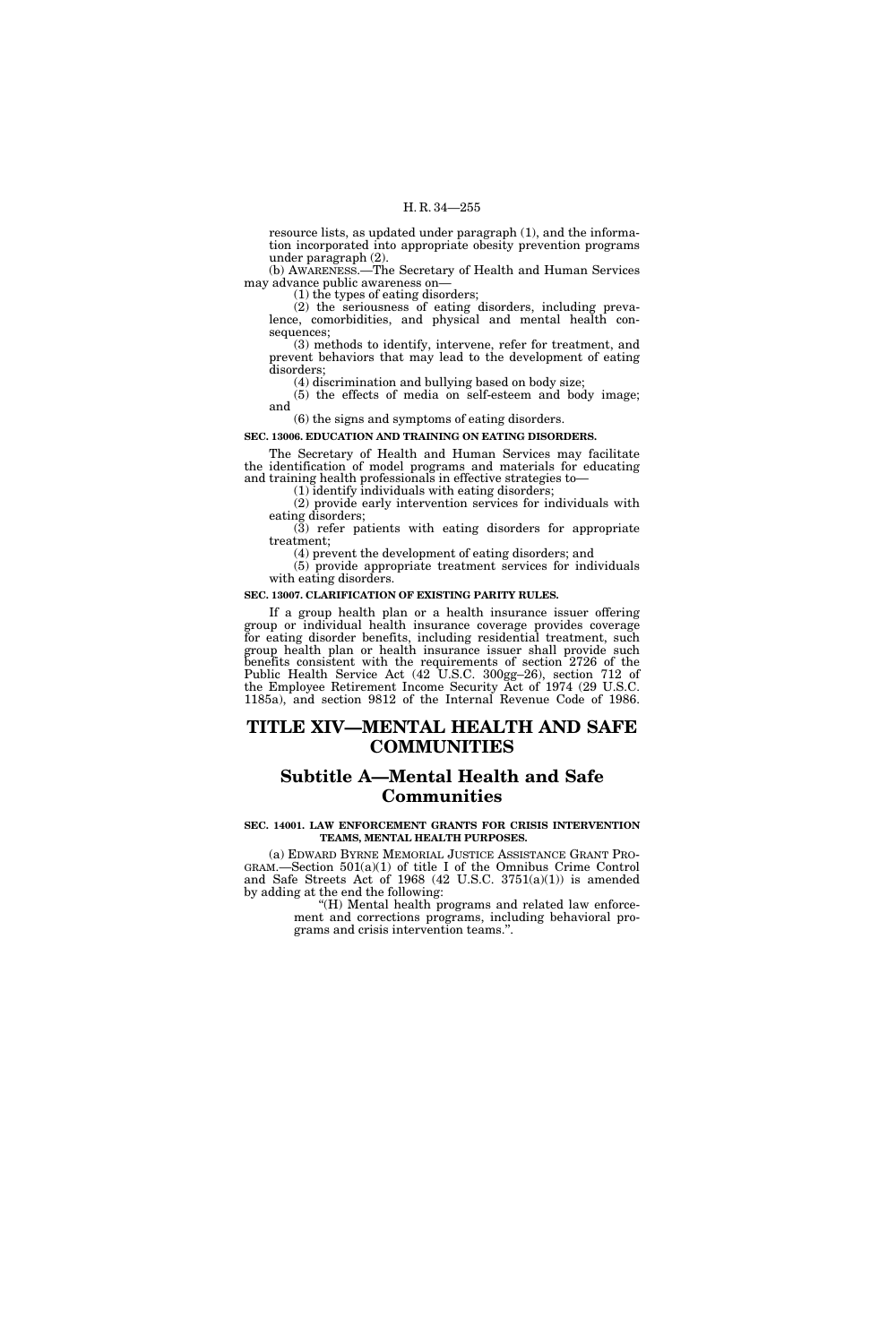(b) COMMUNITY ORIENTED POLICING SERVICES PROGRAM.—Section 1701(b) of title I of the Omnibus Crime Control and Safe Streets Act of 1968 (42 U.S.C. 3796dd(b)) is amended—

 $(1)$  in paragraph  $(17)$ , by striking "and" at the end;

(2) by redesignating paragraph (18) as paragraph (22);

(3) by inserting after paragraph (17) the following: "(18) to provide specialized training to law enforcement officers to—

''(A) recognize individuals who have a mental illness; and

''(B) properly interact with individuals who have a mental illness, including strategies for verbal de-escalation of crises;

''(19) to establish collaborative programs that enhance the ability of law enforcement agencies to address the mental health, behavioral, and substance abuse problems of individuals encountered by law enforcement officers in the line of duty; "(20) to provide specialized training to corrections officers

to recognize individuals who have a mental illness;  $\sqrt[4]{(21)}$  to enhance the ability of corrections officers to address

the mental health of individuals under the care and custody of jails and prisons, including specialized training and strategies for verbal de-escalation of crises; and''; and

(4) in paragraph (22), as redesignated, by striking ''through (17)'' and inserting ''through (21)''.

(c) MODIFICATIONS TO THE STAFFING FOR ADEQUATE FIRE AND EMERGENCY RESPONSE GRANTS.—Section 34(a)(1)(B) of the Federal Fire Prevention and Control Act of 1974 (15 U.S.C. 2229a(a)(1)(B)) is amended by inserting before the period at the end the following: "and to provide specialized training to paramedics, emergency medical services workers, and other first responders to recognize individuals who have mental illness and how to properly intervene with individuals with mental illness, including strategies for verbal deescalation of crises''.

# **SEC. 14002. ASSISTED OUTPATIENT TREATMENT PROGRAMS.**

(a) IN GENERAL.—Section 2201 of title I of the Omnibus Crime Control and Safe Streets Act of 1968 (42 U.S.C. 3796ii) is amended in paragraph (2)(B), by inserting before the semicolon the following: or court-ordered assisted outpatient treatment when the court has determined such treatment to be necessary''.

(b) DEFINITIONS.—Section 2202 of title I of the Omnibus Crime Control and Safe Streets Act of 1968 (42 U.S.C. 3796ii—1) is amended—

 $(1)$  in paragraph  $(1)$ , by striking "and" at the end;

(2) in paragraph (2), by striking the period at the end and inserting a semicolon; and

(3) by adding at the end the following:

''(3) the term 'court-ordered assisted outpatient treatment' means a program through which a court may order a treatment plan for an eligible patient that—

''(A) requires such patient to obtain outpatient mental health treatment while the patient is not currently residing in a correctional facility or inpatient treatment facility; and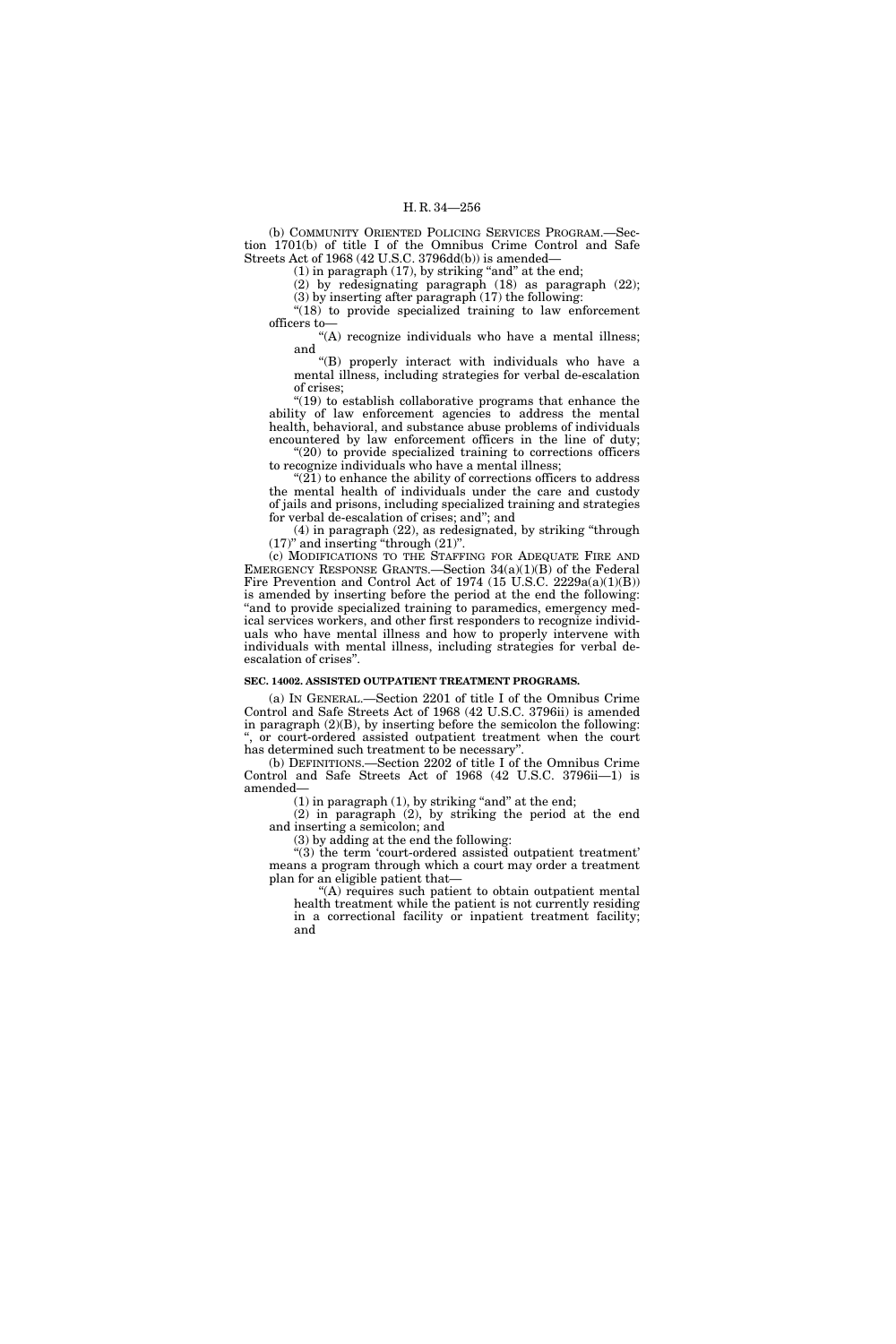''(B) is designed to improve access and adherence by such patient to intensive behavioral health services in order to—

''(i) avert relapse, repeated hospitalizations, arrest, incarceration, suicide, property destruction, and violent behavior; and

''(ii) provide such patient with the opportunity to live in a less restrictive alternative to incarceration or involuntary hospitalization; and

"(4) the term 'eligible patient' means an adult, mentally ill person who, as determined by a court—

"(A) has a history of violence, incarceration, or medically unnecessary hospitalizations;

''(B) without supervision and treatment, may be a danger to self or others in the community;

''(C) is substantially unlikely to voluntarily participate in treatment;

 $'(D)$  may be unable, for reasons other than indigence, to provide for any of his or her basic needs, such as food, clothing, shelter, health, or safety;

" $(E)$  has a history of mental illness or a condition that is likely to substantially deteriorate if the person is not provided with timely treatment; or

''(F) due to mental illness, lacks capacity to fully understand or lacks judgment to make informed decisions regarding his or her need for treatment, care, or supervision.''.

# **SEC. 14003. FEDERAL DRUG AND MENTAL HEALTH COURTS.**

(a) DEFINITIONS.—In this section—

(1) the term ''eligible offender'' means a person who—

(A)(i) previously or currently has been diagnosed by a qualified mental health professional as having a mental illness, mental retardation, or co-occurring mental illness and substance abuse disorders; or

(ii) manifests obvious signs of mental illness, mental retardation, or co-occurring mental illness and substance abuse disorders during arrest or confinement or before any court;

(B) comes into contact with the criminal justice system or is arrested or charged with an offense that is not—

(i) a crime of violence, as defined under applicable State law or in section 3156 of title 18, United States Code; or

(ii) a serious drug offense, as defined in section 924(e)(2)(A) of title 18, United States Code; and

(C) is determined by a judge to be eligible; and (2) the term ''mental illness'' means a diagnosable mental, behavioral, or emotional disorder—

(A) of sufficient duration to meet diagnostic criteria within the most recent edition of the Diagnostic and Statistical Manual of Mental Disorders published by the American Psychiatric Association; and

(B) that has resulted in functional impairment that substantially interferes with or limits 1 or more major life activities.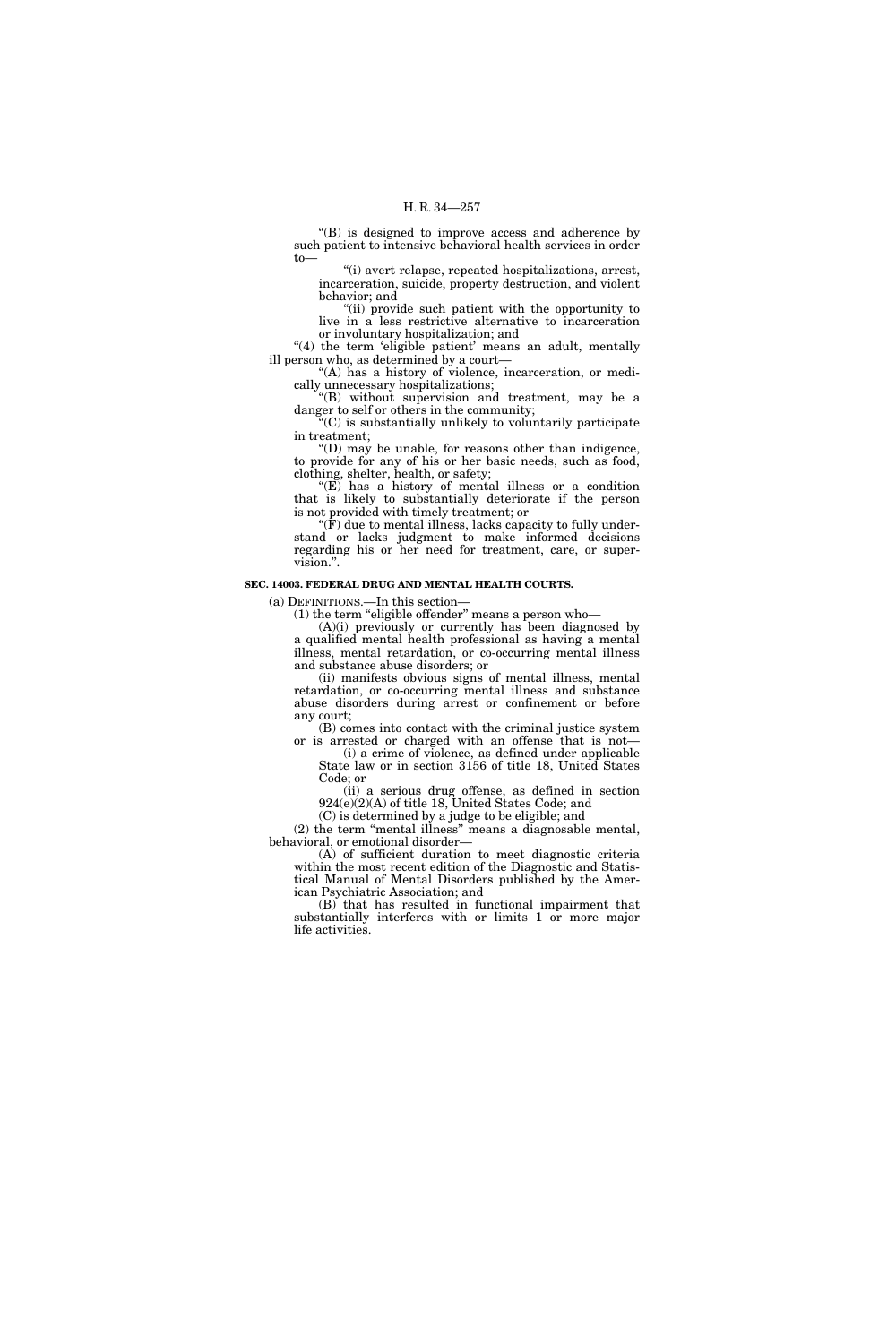(b) ESTABLISHMENT OF PROGRAM.—Not later than 1 year after the date of enactment of this Act, the Attorney General shall establish a pilot program to determine the effectiveness of diverting eligible offenders from Federal prosecution, Federal probation, or a Bureau of Prisons facility, and placing such eligible offenders in drug or mental health courts.

(c) PROGRAM SPECIFICATIONS.—The pilot program established under subsection (b) shall involve—

(1) continuing judicial supervision, including periodic review, of program participants who have a substance abuse problem or mental illness; and

(2) the integrated administration of services and sanctions, which shall include—

(A) mandatory periodic testing, as appropriate, for the use of controlled substances or other addictive substances during any period of supervised release or probation for each program participant;

(B) substance abuse treatment for each program participant who requires such services;

(C) diversion, probation, or other supervised release with the possibility of prosecution, confinement, or incarceration based on noncompliance with program requirements or failure to show satisfactory progress toward completing program requirements;

(D) programmatic offender management, including case management, and aftercare services, such as relapse prevention, health care, education, vocational training, job placement, housing placement, and child care or other family support services for each program participant who requires such services;

(E) outpatient or inpatient mental health treatment, as ordered by the court, that carries with it the possibility of dismissal of charges or reduced sentencing upon successful completion of such treatment;

(F) centralized case management, including—

(i) the consolidation of all cases, including violations of probations, of the program participant; and

(ii) coordination of all mental health treatment plans and social services, including life skills and vocational training, housing and job placement, education, health care, and relapse prevention for each program participant who requires such services; and

(G) continuing supervision of treatment plan compliance by the program participant for a term not to exceed the maximum allowable sentence or probation period for the charged or relevant offense and, to the extent practicable, continuity of psychiatric care at the end of the supervised period.

(d) IMPLEMENTATION; DURATION.—The pilot program established under subsection (b) shall be conducted—

(1) in not less than 1 United States judicial district, designated by the Attorney General in consultation with the Director of the Administrative Office of the United States Courts, as appropriate for the pilot program; and

(2) during fiscal year 2017 through fiscal year 2021.

(e) CRITERIA FOR DESIGNATION.—Before making a designation under subsection (d)(1), the Attorney General shall—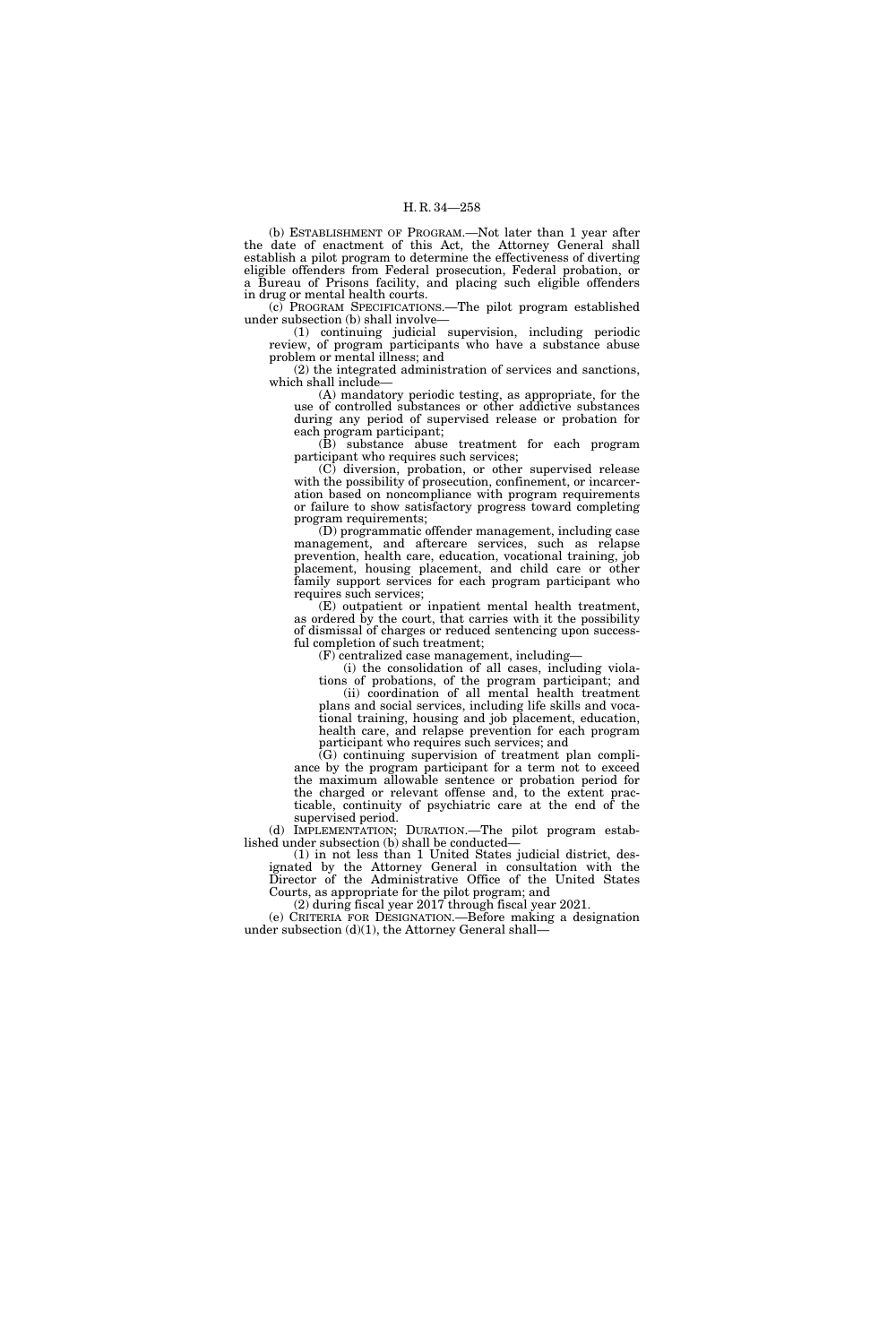(1) obtain the approval, in writing, of the United States Attorney for the United States judicial district being designated; (2) obtain the approval, in writing, of the chief judge for the United States judicial district being designated; and

(3) determine that the United States judicial district being designated has adequate behavioral health systems for treat-

ment, including substance abuse and mental health treatment. (f) ASSISTANCE FROM OTHER FEDERAL ENTITIES.—The Administrative Office of the United States Courts and the United States Probation Offices shall provide such assistance and carry out such functions as the Attorney General may request in monitoring, supervising, providing services to, and evaluating eligible offenders placed in a drug or mental health court under this section.

(g) REPORTS.—The Attorney General, in consultation with the Director of the Administrative Office of the United States Courts, shall monitor the drug and mental health courts under this section, and shall submit a report to Congress on the outcomes of the program at the end of the period described in subsection (d)(2). **SEC. 14004. MENTAL HEALTH IN THE JUDICIAL SYSTEM.** 

Part V of title I of the Omnibus Crime Control and Safe Streets Act of 1968 (42 U.S.C. 3796ii et seq.) is amended by inserting at the end the following:

**''SEC. 2209. MENTAL HEALTH RESPONSES IN THE JUDICIAL SYSTEM.** 

''(a) PRETRIAL SCREENING AND SUPERVISION.— ''(1) IN GENERAL.—The Attorney General may award grants to States, units of local government, territories, Indian Tribes, nonprofit agencies, or any combination thereof, to develop, implement, or expand pretrial services programs to improve the identification and outcomes of individuals with mental illness.

''(2) ALLOWABLE USES.—Grants awarded under this subsection may be may be used for—

"(A) behavioral health needs and risk screening of defendants, including verification of interview information, mental health evaluation, and criminal history screening;

''(B) assessment of risk of pretrial misconduct through objective, statistically validated means, and presentation to the court of recommendations based on such assessment, including services that will reduce the risk of pre-trial misconduct;

''(C) followup review of defendants unable to meet the conditions of pretrial release;

''(D) evaluation of process and results of pre-trial service programs;

 $E$ <sup>"(E)</sup> supervision of defendants who are on pretrial release, including reminders to defendants of scheduled court dates;

''(F) reporting on process and results of pretrial services programs to relevant public and private mental health stakeholders; and

''(G) data collection and analysis necessary to make available information required for assessment of risk.

"(1) In GENERAL.—The Attorney General may award grants to States, units of local government, territories, Indian Tribes, nonprofit agencies, or any combination thereof, to develop,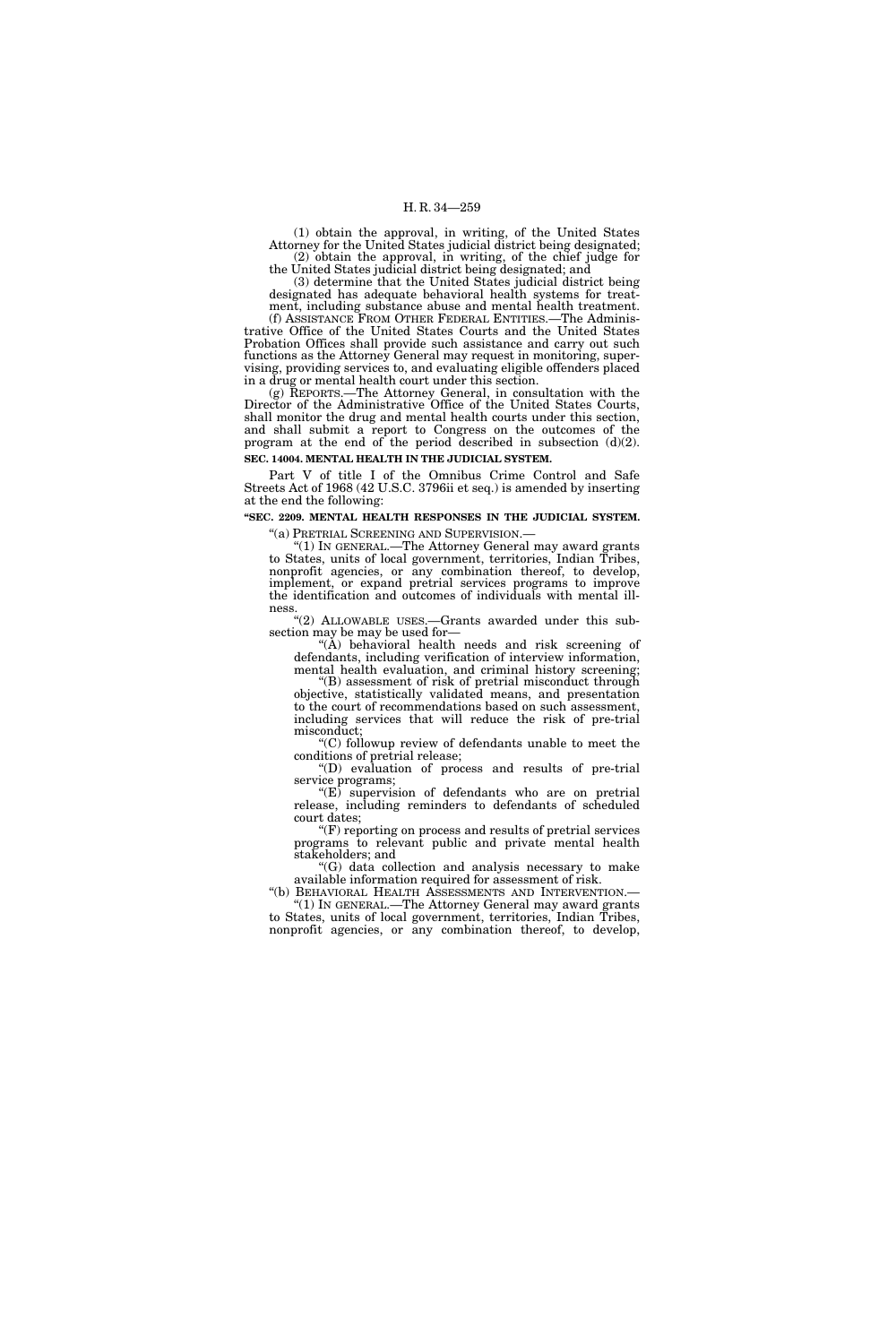implement, or expand a behavioral health screening and assessment program framework for State or local criminal justice systems.

"(2) ALLOWABLE USES.—Grants awarded under this subsection may be used for—

" $(\tilde{A})$  promotion of the use of validated assessment tools to gauge the criminogenic risk, substance abuse needs, and mental health needs of individuals;

(B) initiatives to match the risk factors and needs of individuals to programs and practices associated with research-based, positive outcomes;

''(C) implementing methods for identifying and treating individuals who are most likely to benefit from coordinated supervision and treatment strategies, and identifying individuals who can do well with fewer interventions; and

''(D) collaborative decision-making among the heads of criminal justice agencies, mental health systems, judicial systems, substance abuse systems, and other relevant systems or agencies for determining how treatment and intensive supervision services should be allocated in order to maximize benefits, and developing and utilizing capacity accordingly.

''(c) USE OF GRANT FUNDS.—A State, unit of local government, territory, Indian Tribe, or nonprofit agency that receives a grant under this section shall, in accordance with subsection  $(b)(2)$ , use grant funds for the expenses of a treatment program, including—

''(1) salaries, personnel costs, equipment costs, and other costs directly related to the operation of the program, including costs relating to enforcement;

"(2) payments for treatment providers that are approved by the State or Indian Tribe and licensed, if necessary, to provide needed treatment to program participants, including aftercare supervision, vocational training, education, and job placement; and

''(3) payments to public and nonprofit private entities that are approved by the State or Indian Tribe and licensed, if necessary, to provide alcohol and drug addiction treatment to offenders participating in the program.

"(d) SUPPLEMENT OF NON-FEDERAL FUNDS.

''(1) IN GENERAL.—Grants awarded under this section shall be used to supplement, and not supplant, non-Federal funds that would otherwise be available for programs described in this section.

"(2) FEDERAL SHARE.—The Federal share of a grant made under this section may not exceed 50 percent of the total costs of the program described in an application under subsection (e).

''(e) APPLICATIONS.—To request a grant under this section, a State, unit of local government, territory, Indian Tribe, or nonprofit agency shall submit an application to the Attorney General in such form and containing such information as the Attorney General may reasonably require.

''(f) GEOGRAPHIC DISTRIBUTION.—The Attorney General shall ensure that, to the extent practicable, the distribution of grants under this section is equitable and includes—

''(1) each State; and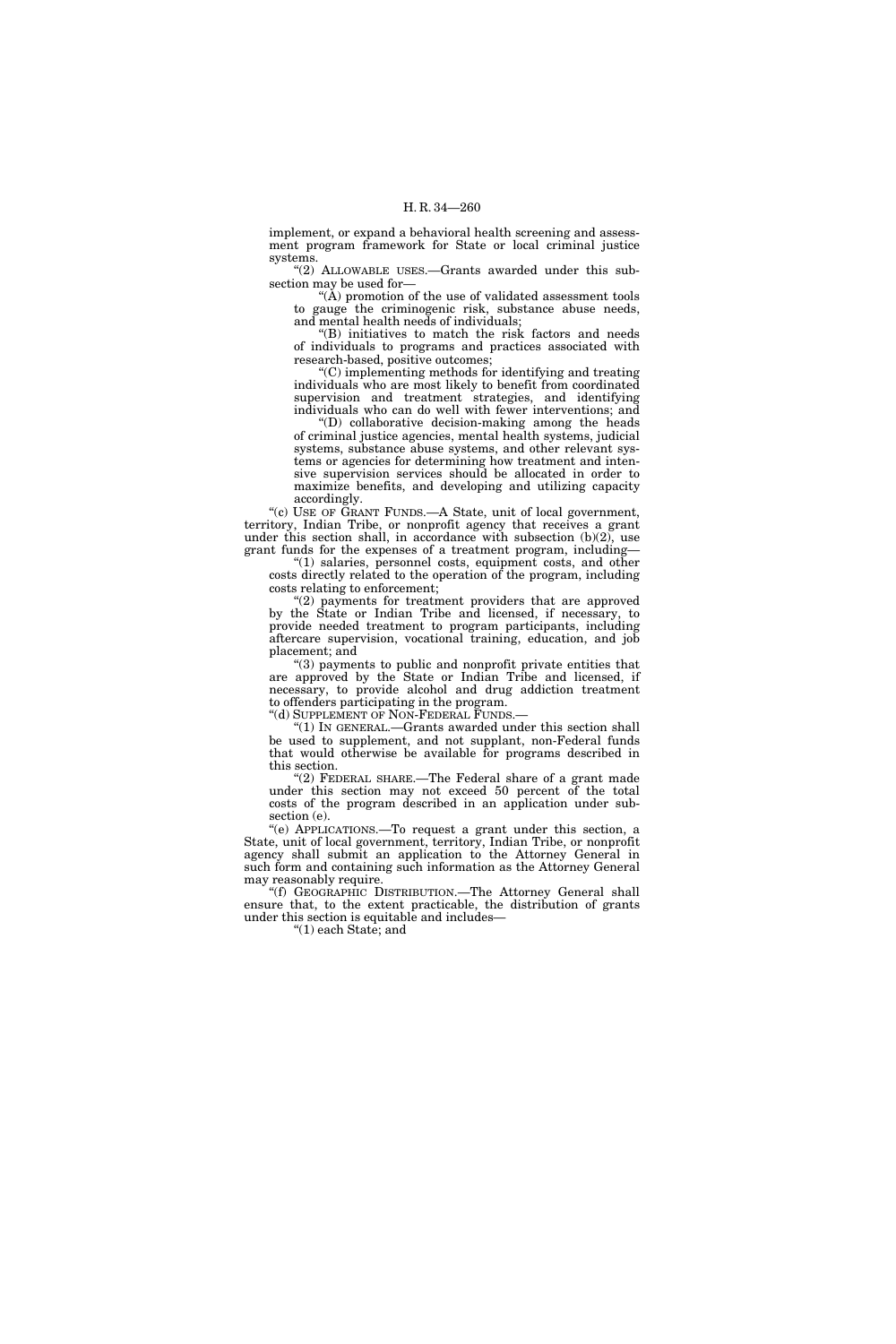"(2) a unit of local government, territory, Indian Tribe, or nonprofit agency—

"(A) in each State; and

''(B) in rural, suburban, Tribal, and urban jurisdictions. "(g) REPORTS AND EVALUATIONS.-For each fiscal year, each grantee under this section during that fiscal year shall submit to the Attorney General a report on the effectiveness of activities carried out using such grant. Each report shall include an evaluation in such form and containing such information as the Attorney General may reasonably require. The Attorney General shall specify the dates on which such reports shall be submitted.

''(h) ACCOUNTABILITY.—Grants awarded under this section shall be subject to the following accountability provisions:

''(1) AUDIT REQUIREMENT.—

''(A) DEFINITION.—In this paragraph, the term 'unresolved audit finding' means a finding in the final audit report of the Inspector General of the Department of Justice under subparagraph (C) that the audited grantee has used grant funds for an unauthorized expenditure or otherwise unallowable cost that is not closed or resolved within 1 year after the date on which final audit report is issued.

''(B) AUDITS.—Beginning in the first fiscal year beginning after the date of enactment of this section, and in each fiscal year thereafter, the Inspector General of the Department of Justice shall conduct audits of grantees under this section to prevent waste, fraud, and abuse of funds by grantees. The Inspector General shall determine the appropriate number of grantees to be audited each year.

''(C) FINAL AUDIT REPORT.—The Inspector General of the Department of Justice shall submit to the Attorney General a final report on each audit conducted under subparagraph (B).

''(D) MANDATORY EXCLUSION.—Grantees under this section about which there is an unresolved audit finding shall not be eligible to receive a grant under this section during the 2 fiscal years beginning after the end of the 1-year period described in subparagraph (A).

''(E) PRIORITY.—In making grants under this section, the Attorney General shall give priority to applicants that did not have an unresolved audit finding during the 3 fiscal years before submitting an application for a grant under this section.

 $f(F)$  REIMBURSEMENT.—If an entity receives a grant under this section during the 2-fiscal-year period during which the entity is prohibited from receiving grants under subparagraph (D), the Attorney General shall—

''(i) deposit an amount equal to the amount of the grant that was improperly awarded to the grantee into the General Fund of the Treasury; and

"(ii) seek to recoup the costs of the repayment under clause (i) from the grantee that was erroneously

awarded grant funds.<br>"(2) NONPROFIT AGENCY REQUIREMENTS.-

"(A) DEFINITION.—For purposes of this paragraph and the grant program under this section, the term 'nonprofit agency' means an organization that is described in section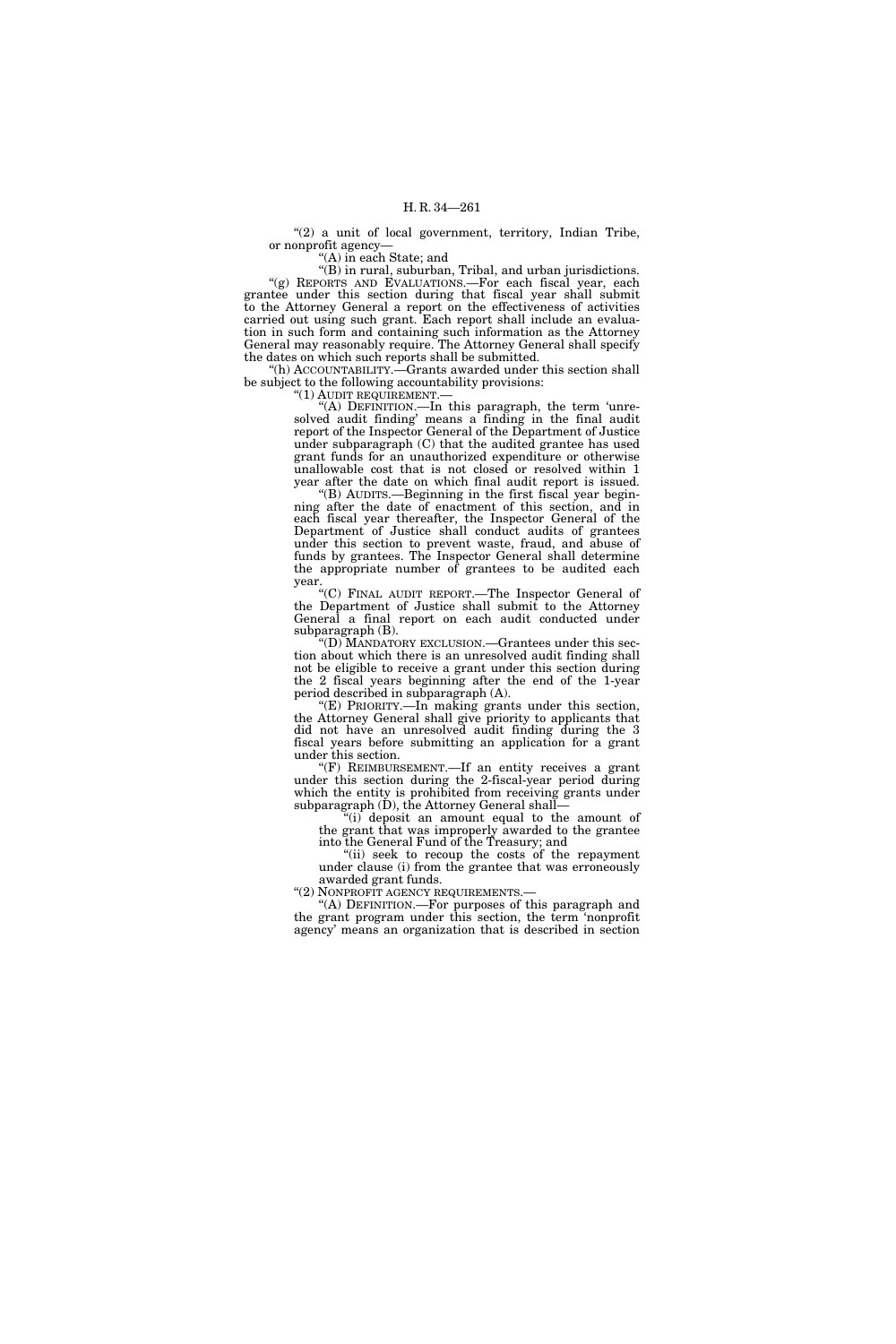501(c)(3) of the Internal Revenue Code of 1986 (26 U.S.C.  $501(c)(3)$  and is exempt from taxation under section  $501(a)$ of the Internal Revenue Code of 1986 (26 U.S.C. 501(a)).

''(B) PROHIBITION.—The Attorney General may not award a grant under this section to a nonprofit agency that holds money in an offshore account for the purpose of avoiding paying the tax described in section 511(a) of the Internal Revenue Code of 1986 (26 U.S.C. 511(a)).

''(C) DISCLOSURE.—Each nonprofit agency that is awarded a grant under this section and uses the procedures prescribed in regulations to create a rebuttable presumption of reasonableness for the compensation of its officers, directors, trustees, and key employees, shall disclose to the Attorney General, in the application for the grant, the process for determining such compensation, including the independent persons involved in reviewing and approving such compensation, the comparability data used, and contemporaneous substantiation of the deliberation and decision. Upon request, the Attorney General shall make the information disclosed under this subparagraph available for public inspection.

''(3) CONFERENCE EXPENDITURES.—

''(A) LIMITATION.—Not more than \$20,000 of the amounts made available to the Department of Justice to carry out this section may be used by the Attorney General, or by any individual or entity awarded a grant under this section to host, or make any expenditures relating to, a conference unless the Deputy Attorney General provides prior written authorization that the funds may be expended to host the conference or make such expenditure.

''(B) WRITTEN APPROVAL.—Written approval under subparagraph (A) shall include a written estimate of all costs associated with the conference, including the cost of all food, beverages, audio-visual equipment, honoraria for speakers, and entertainment.

<sup>"</sup>(C) REPORT.—The Deputy Attorney General shall submit an annual report to the Committee on the Judiciary of the Senate and the Committee on the Judiciary of the House of Representatives on all conference expenditures approved under this paragraph.

 $(4)$  ANNUAL CERTIFICATION.—Beginning in the first fiscal year beginning after the date of enactment of this subsection, the Attorney General shall submit to the Committee on the Judiciary and the Committee on Appropriations of the Senate and the Committee on the Judiciary and the Committee on Appropriations of the House of Representatives an annual certification—

''(A) indicating whether—

''(i) all final audit reports issued by the Office of the Inspector General under paragraph (1) have been completed and reviewed by the appropriate Assistant Attorney General or Director;

"(ii) all mandatory exclusions required under paragraph (1)(D) have been issued; and

''(iii) any reimbursements required under paragraph (1)(F) have been made; and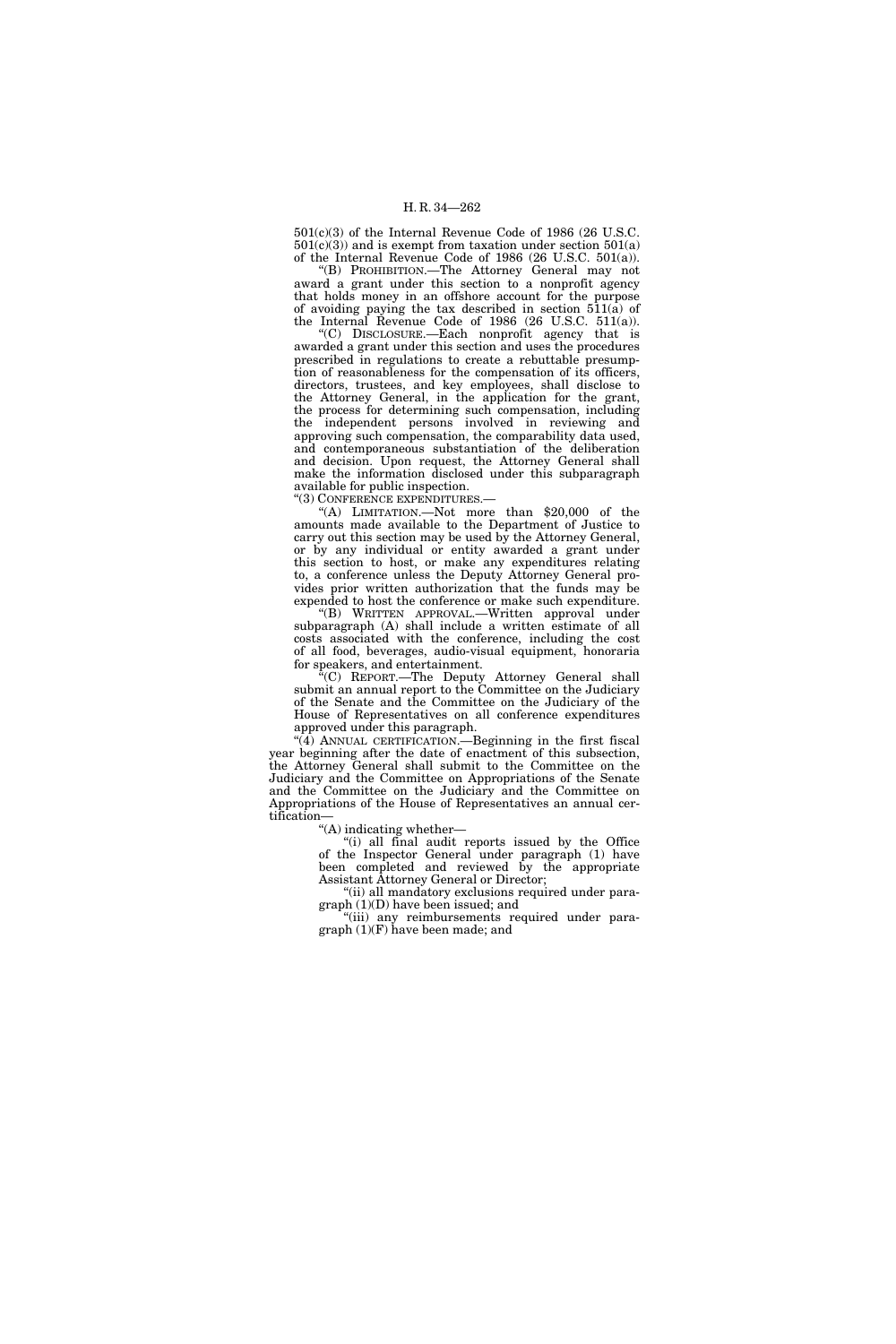''(B) that includes a list of any grantees excluded under paragraph (1)(D) from the previous year.

"(i) PREVENTING DUPLICATIVE GRANTS.—

''(1) IN GENERAL.—Before the Attorney General awards a grant to an applicant under this section, the Attorney General shall compare the possible grant with any other grants awarded to the applicant under this Act to determine whether the grants are for the same purpose.

"(2) REPORT.—If the Attorney General awards multiple grants to the same applicant for the same purpose, the Attorney General shall submit to the Committee on the Judiciary of the Senate and the Committee on the Judiciary of the House of Representatives a report that includes—

 $(A)$  a list of all duplicate grants awarded, including the total dollar amount of any such grants awarded; and ''(B) the reason the Attorney General awarded the duplicate grants.''.

# **SEC. 14005. FORENSIC ASSERTIVE COMMUNITY TREATMENT INITIA-TIVES.**

Section 2991 of the Omnibus Crime Control and Safe Streets Act of 1968 (42 U.S.C. 3797aa) is amended by—

(1) redesignating subsection (j) as subsection (o); and

(2) inserting after subsection (i) the following: "(j) FORENSIC ASSERTIVE COMMUNITY TREATMENT (FACT) INI-

TIATIVE PROGRAM.— ''(1) IN GENERAL.—The Attorney General may make grants to States, units of local government, territories, Indian Tribes, nonprofit agencies, or any combination thereof, to develop, implement, or expand Assertive Community Treatment initiatives to develop forensic assertive community treatment (referred to in this subsection as 'FACT') programs that provide high intensity services in the community for individuals with mental illness with involvement in the criminal justice system to prevent future incarcerations.

"(2) ALLOWABLE USES.—Grant funds awarded under this subsection may be used for—

 $f(A)$  multidisciplinary team initiatives for individuals with mental illnesses with criminal justice involvement that address criminal justice involvement as part of treatment protocols;

''(B) FACT programs that involve mental health professionals, criminal justice agencies, chemical dependency specialists, nurses, psychiatrists, vocational specialists, forensic peer specialists, forensic specialists, and dedicated administrative support staff who work together to provide recovery oriented,  $24/7$  wraparound services;

 $(C)$  services such as integrated evidence-based practices for the treatment of co-occurring mental health and substance-related disorders, assertive outreach and engagement, community-based service provision at participants' residence or in the community, psychiatric rehabilitation, recovery oriented services, services to address criminogenic risk factors, and community tenure;

''(D) payments for treatment providers that are approved by the State or Indian Tribe and licensed, if necessary, to provide needed treatment to eligible offenders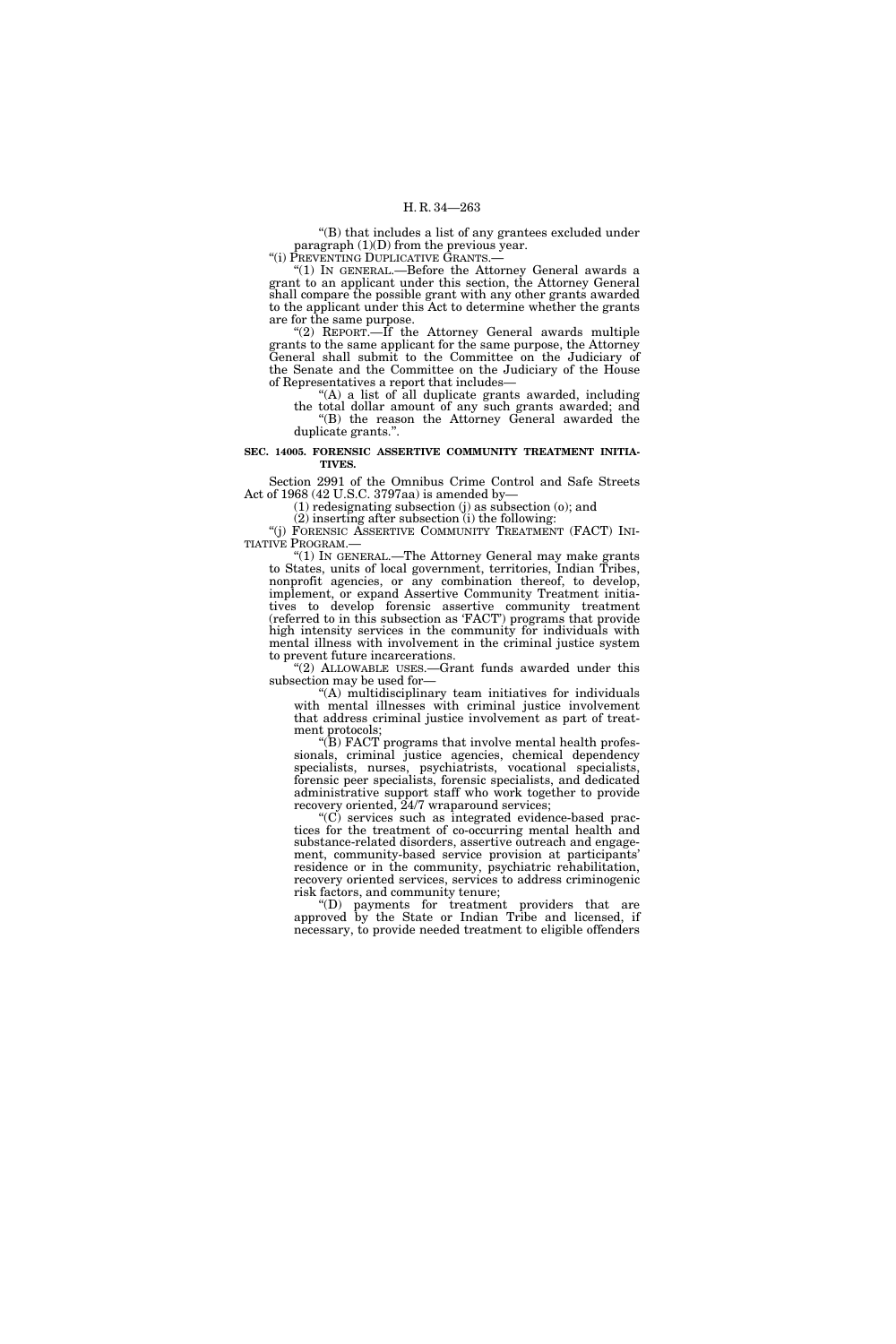participating in the program, including behavioral health services and aftercare supervision; and

 $E(E)$  training for all FACT teams to promote highfidelity practice principles and technical assistance to support effective and continuing integration with criminal justice agency partners.

''(3) SUPPLEMENT AND NOT SUPPLANT.—Grants made under this subsection shall be used to supplement, and not supplant, non-Federal funds that would otherwise be available for programs described in this subsection.

(4) APPLICATIONS.—To request a grant under this subsection, a State, unit of local government, territory, Indian Tribe, or nonprofit agency shall submit an application to the Attorney General in such form and containing such information as the Attorney General may reasonably require.''.

**SEC. 14006. ASSISTANCE FOR INDIVIDUALS TRANSITIONING OUT OF SYSTEMS.** 

Section 2976(f) of title I of the Omnibus Crime Control and Safe Streets Act of 1968 (42 U.S.C. 3797w(f)) is amended—

 $(1)$  in paragraph  $(5)$ , by striking "and" at the end;

(2) in paragraph (6), by striking the period at the end and inserting a semicolon; and

(3) by adding at the end the following:

''(7) provide mental health treatment and transitional services for those with mental illnesses or with co-occurring disorders, including housing placement or assistance; and''.

**SEC. 14007. CO-OCCURRING SUBSTANCE ABUSE AND MENTAL HEALTH CHALLENGES IN DRUG COURTS.** 

Part EE of title I of the Omnibus Crime Control and Safe Streets Act of 1968 (42 U.S.C. 3797u et seq.) is amended—

(1) in section  $2951(a)(1)$  (42 U.S.C. 3797 $u(a)(1)$ ), by inserting '', including co-occurring substance abuse and mental health problems,'' after ''problems''; and

(2) in section 2959(a) (42 U.S.C. 3797u–8(a)), by inserting including training for drug court personnel and officials on identifying and addressing co-occurring substance abuse and mental health problems" after "part".

### **SEC. 14008. MENTAL HEALTH TRAINING FOR FEDERAL UNIFORMED SERVICES.**

(a) IN GENERAL.—Not later than 180 days after the date of enactment of this Act, the Secretary of Defense, the Secretary of Homeland Security, the Secretary of Health and Human Services, and the Secretary of Commerce shall provide the following to each of the uniformed services (as that term is defined in section 101 of title 10, United States Code) under their direction:

(1) TRAINING PROGRAMS.—Programs that offer specialized and comprehensive training in procedures to identify and respond appropriately to incidents in which the unique needs of individuals with mental illnesses are involved.

(2) IMPROVED TECHNOLOGY.—Computerized information systems or technological improvements to provide timely information to Federal law enforcement personnel, other branches of the uniformed services, and criminal justice system personnel to improve the Federal response to mentally ill individuals.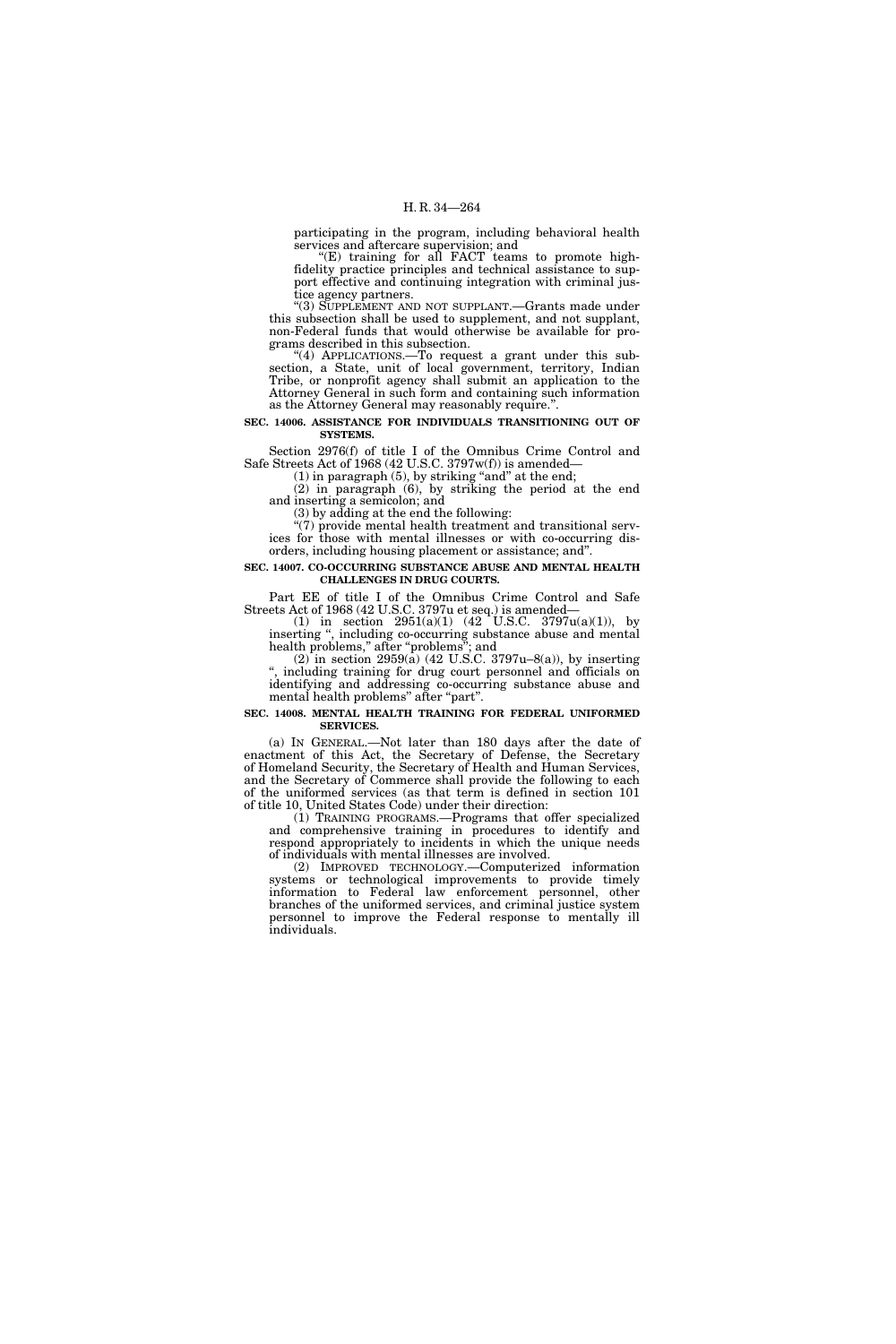(3) COOPERATIVE PROGRAMS.—The establishment and expansion of cooperative efforts to promote public safety through the use of effective intervention with respect to mentally ill individuals encountered by members of the uniformed services.

# **SEC. 14009. ADVANCING MENTAL HEALTH AS PART OF OFFENDER REENTRY.**

(a) REENTRY DEMONSTRATION PROJECTS.—Section 2976(f) of title I of the Omnibus Crime Control and Safe Streets Act of 1968 (42 U.S.C. 3797w(f)), as amended by section 14006, is amended—

 $(1)$  in paragraph  $(3)(C)$ , by inserting "mental health services,'' before ''drug treatment''; and

(2) by adding at the end the following:

''(8) target offenders with histories of homelessness, substance abuse, or mental illness, including a prerelease assessment of the housing status of the offender and behavioral health needs of the offender with clear coordination with mental health, substance abuse, and homelessness services systems to achieve stable and permanent housing outcomes with appropriate support service.''.

(b) MENTORING GRANTS.—Section 211(b)(2) of the Second Chance Act of 2007 (42 U.S.C. 17531(b)(2)) is amended by inserting '', including mental health care'' after ''community''.

# **SEC. 14010. SCHOOL MENTAL HEALTH CRISIS INTERVENTION TEAMS.**

Section 2701(b) of title I of the Omnibus Crime Control and Safe Streets Act of 1968 (42 U.S.C. 3797a(b)) is amended—

(1) by redesignating paragraphs (4) and (5) as paragraphs (5) and (6), respectively; and

(2) by inserting after paragraph (3) the following:

''(4) The development and operation of crisis intervention teams that may include coordination with law enforcement agencies and specialized training for school officials in responding to mental health crises.''.

#### **SEC. 14011. ACTIVE-SHOOTER TRAINING FOR LAW ENFORCEMENT.**

The Attorney General, as part of the Preventing Violence Against Law Enforcement and Ensuring Officer Resilience and Survivability Initiative (VALOR) of the Department of Justice, may provide safety training and technical assistance to local law enforcement agencies, including active-shooter response training.

#### **SEC. 14012. CO-OCCURRING SUBSTANCE ABUSE AND MENTAL HEALTH CHALLENGES IN RESIDENTIAL SUBSTANCE ABUSE TREATMENT PROGRAMS.**

Section 1901(a) of title I of the Omnibus Crime Control and Safe Streets Act of 1968 (42 U.S.C. 3796ff(a)) is amended—

 $(1)$  in paragraph  $(1)$ , by striking "and" at the end;

(2) in paragraph (2), by striking the period at the end and inserting ''; and''; and

(3) by adding at the end the following:

''(3) developing and implementing specialized residential substance abuse treatment programs that identify and provide appropriate treatment to inmates with co-occurring mental health and substance abuse disorders or challenges.''.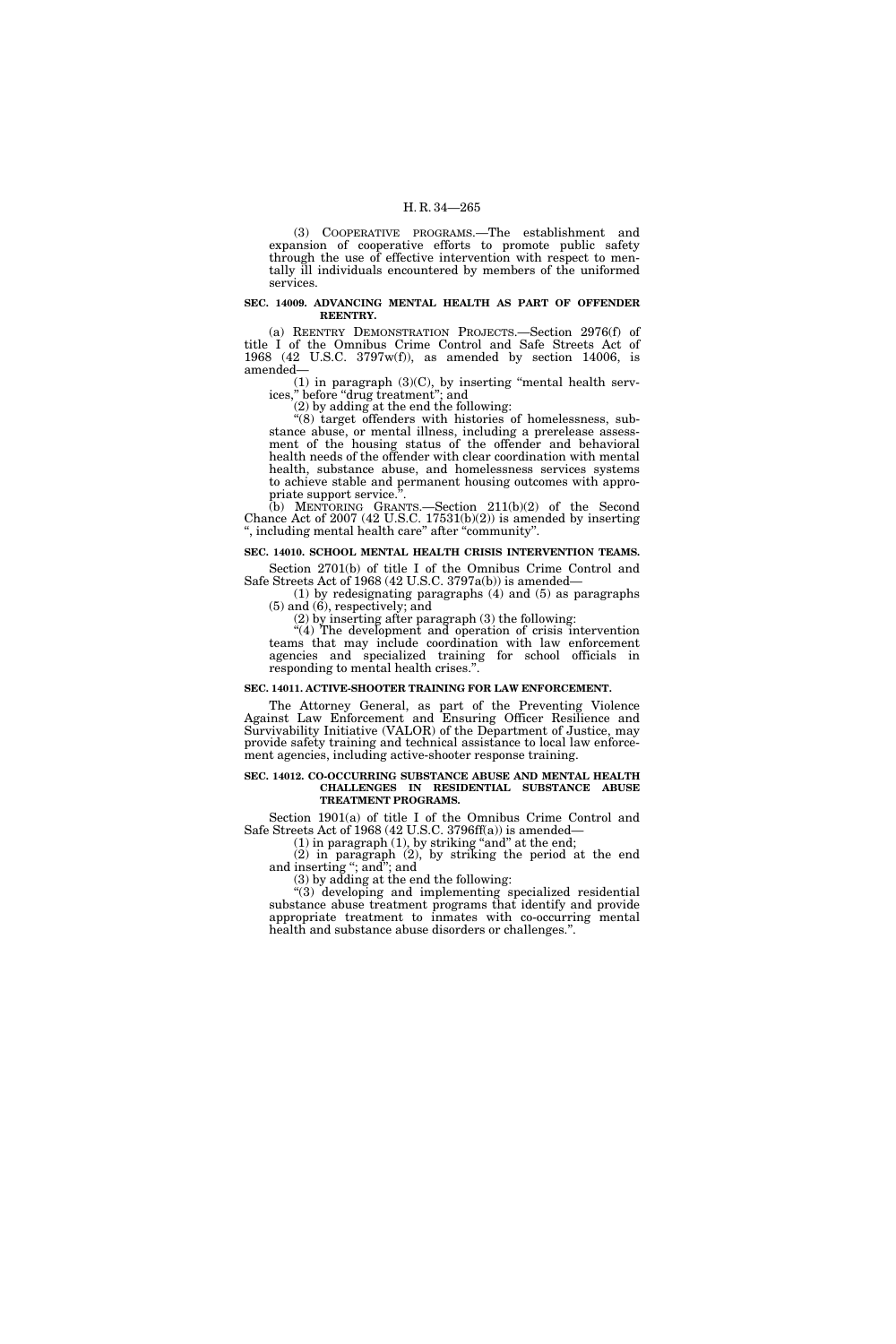# **SEC. 14013. MENTAL HEALTH AND DRUG TREATMENT ALTERNATIVES TO INCARCERATION PROGRAMS.**

Title I of the Omnibus Crime Control and Safe Streets Act of 1968 (42 U.S.C. 3711 et seq.) is amended by striking part CC and inserting the following:

# **''PART CC—MENTAL HEALTH AND DRUG TREATMENT ALTERNATIVES TO INCARCER-ATION PROGRAMS**

# **''SEC. 2901. MENTAL HEALTH AND DRUG TREATMENT ALTERNATIVES TO INCARCERATION PROGRAMS.**

''(a) DEFINITIONS.—In this section—

" $(1)$  the term 'eligible entity' means a State, unit of local government, Indian tribe, or nonprofit organization; and

" $(2)$  the term 'eligible participant' means an individual who—

''(A) comes into contact with the criminal justice system or is arrested or charged with an offense that is not—

"(i) a crime of violence, as defined under applicable State law or in section 3156 of title 18, United States Code; or

"(ii) a serious drug offense, as defined in section 924(e)(2)(A) of title 18, United States Code;

''(B) has a history of, or a current—

''(i) substance use disorder; ''(ii) mental illness; or

''(iii) co-occurring mental illness and substance use

disorder; and

''(C) has been approved for participation in a program funded under this section by the relevant law enforcement agency, prosecuting attorney, defense attorney, probation official, corrections official, judge, representative of a mental health agency, or representative of a substance abuse agency, as required by law.

"(b) PROGRAM AUTHORIZED.—The Attorney General may make grants to eligible entities to develop, implement, or expand a treatment alternative to incarceration program for eligible participants, including—

''(1) pre-booking treatment alternative to incarceration programs, including—

 $(A)$  law enforcement training on substance use disorders, mental illness, and co-occurring mental illness and substance use disorders;

''(B) receiving centers as alternatives to incarceration of eligible participants;

 $\widetilde{C}(C)$  specialized response units for calls related to substance use disorders, mental illness, or co-occurring mental illness and substance use disorders; and

''(D) other arrest and pre-booking treatment alternatives to incarceration models; or

''(2) post-booking treatment alternative to incarceration programs, including—

''(A) specialized clinical case management;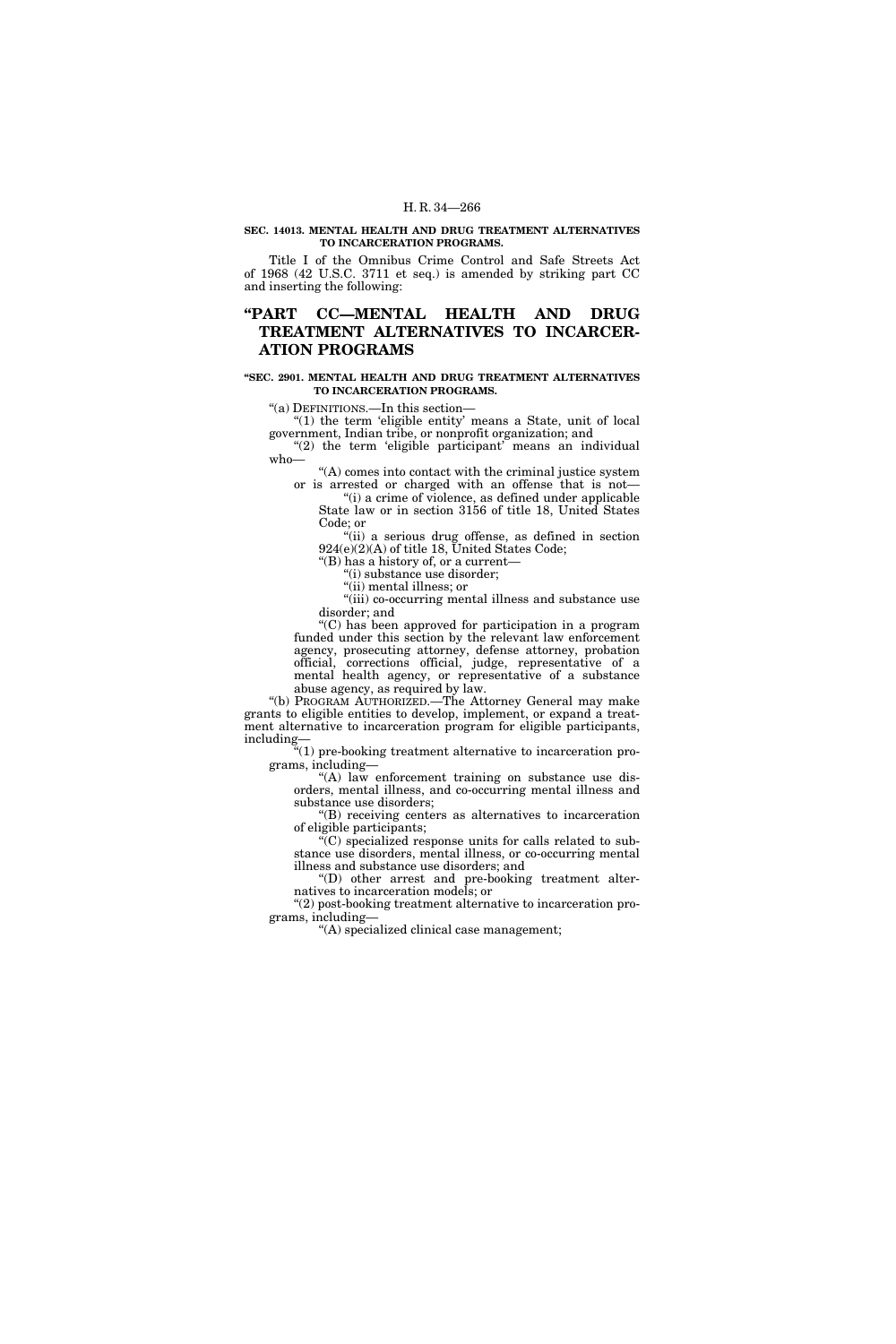''(B) pre-trial services related to substances use disorders, mental illness, and co-occurring mental illness and substance use disorders;

''(C) prosecutor and defender based programs;

''(D) specialized probation;

''(E) treatment and rehabilitation programs; and

''(F) problem-solving courts, including mental health courts, drug courts, co-occurring mental health and substance abuse courts, DWI courts, and veterans treatment courts.

"(c) APPLICATION.-

''(1) IN GENERAL.—An eligible entity desiring a grant under this section shall submit an application to the Attorney General—

 $(A)$  that meets the criteria under paragraph  $(2)$ ; and ''(B) at such time, in such manner, and accompanied

by such information as the Attorney General may require.  $\cdot$ (2) CRITERIA.—An eligible entity, in submitting an application under paragraph (1), shall—

''(A) provide extensive evidence of collaboration with State and local government agencies overseeing health, community corrections, courts, prosecution, substance abuse, mental health, victims services, and employment services, and with local law enforcement agencies;

 $H(B)$  demonstrate consultation with the Single State Authority for Substance Abuse of the State (as that term is defined in section 201(e) of the Second Chance Act of 2007);

''(C) demonstrate that evidence-based treatment practices will be utilized; and

''(D) demonstrate that evidence-based screening and assessment tools will be used to place participants in the treatment alternative to incarceration program.

''(d) REQUIREMENTS.—Each eligible entity awarded a grant for a treatment alternative to incarceration program under this section shall—

''(1) determine the terms and conditions of participation in the program by eligible participants, taking into consideration the collateral consequences of an arrest, prosecution or criminal conviction;

 $\degree$ (2) ensure that each substance abuse and mental health treatment component is licensed and qualified by the relevant jurisdiction;

 $(3)$  for programs described in subsection  $(b)(2)$ , organize an enforcement unit comprised of appropriately trained law enforcement professionals under the supervision of the State, Tribal, or local criminal justice agency involved, the duties of which shall include—

''(A) the verification of addresses and other contact information of each eligible participant who participates or desires to participate in the program; and

''(B) if necessary, the location, apprehension, arrest, and return to custody of an eligible participant in the program who has absconded from the facility of a treatment provider or has otherwise significantly violated the terms and conditions of the program, consistent with Federal and State confidentiality requirements;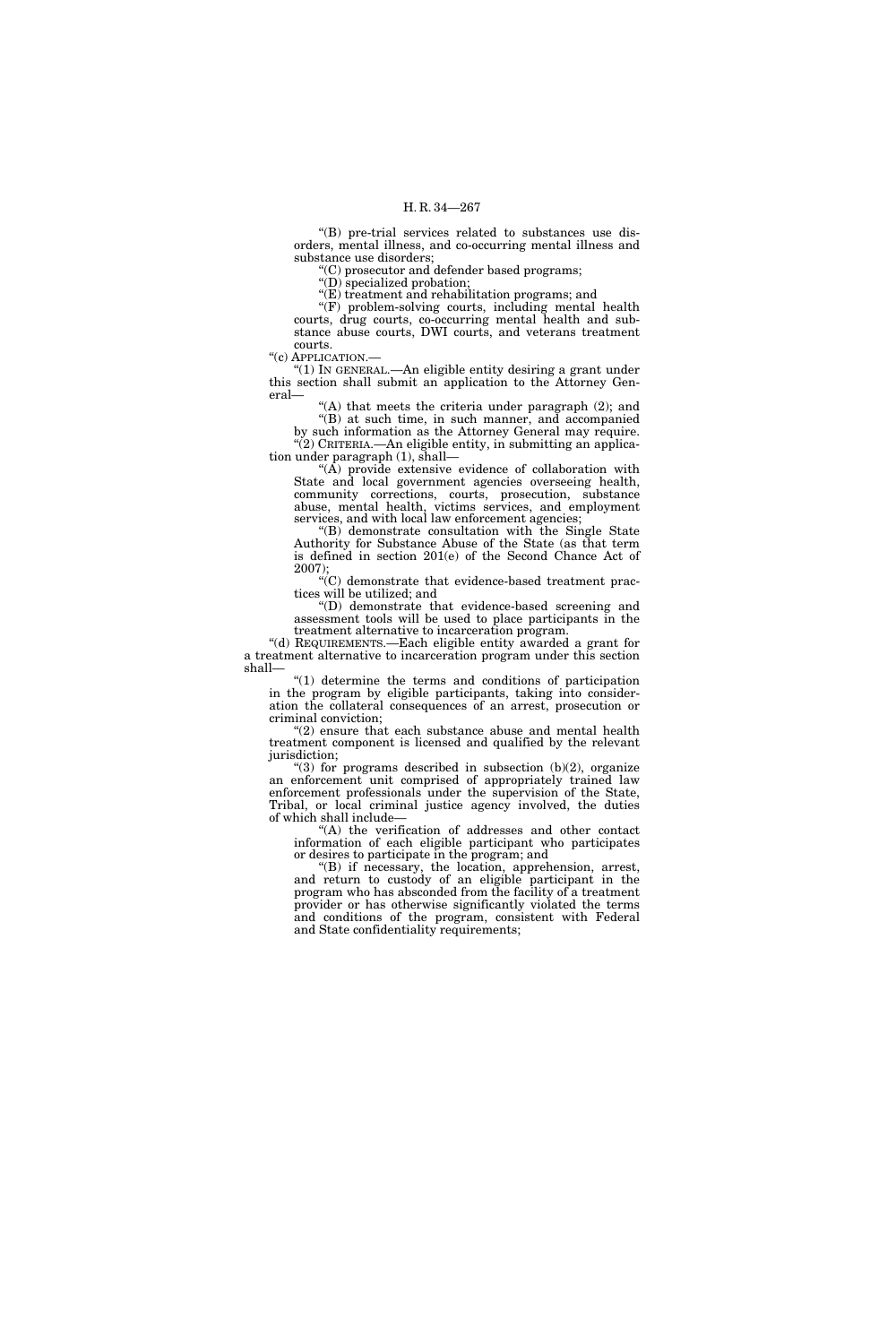''(4) notify the relevant criminal justice entity if any eligible participant in the program absconds from the facility of the treatment provider or otherwise violates the terms and conditions of the program, consistent with Federal and State confidentiality requirements;

''(5) submit periodic reports on the progress of treatment or other measured outcomes from participation in the program of each eligible participant in the program to the relevant State, Tribal, or local criminal justice agency, including mental health courts, drug courts, co-occurring mental health and substance abuse courts, DWI courts, and veterans treatment courts;

''(6) describe the evidence-based methodology and outcome measurements that will be used to evaluate the program, and specifically explain how such measurements will provide valid measures of the impact of the program; and

''(7) describe how the program could be broadly replicated if demonstrated to be effective.

''(e) USE OF FUNDS.—An eligible entity shall use a grant received under this section for expenses of a treatment alternative to incarceration program, including—

''(1) salaries, personnel costs, equipment costs, and other costs directly related to the operation of the program, including the enforcement unit;

"(2) payments for treatment providers that are approved by the relevant State or Tribal jurisdiction and licensed, if necessary, to provide needed treatment to eligible offenders participating in the program, including aftercare supervision, vocational training, education, and job placement; and

''(3) payments to public and nonprofit private entities that are approved by the State or Tribal jurisdiction and licensed, if necessary, to provide alcohol and drug addiction treatment to eligible offenders participating in the program.

''(f) SUPPLEMENT NOT SUPPLANT.—An eligible entity shall use Federal funds received under this section only to supplement the funds that would, in the absence of those Federal funds, be made available from other Federal and non-Federal sources for the activities described in this section, and not to supplant those funds. The Federal share of a grant made under this section may not exceed 50 percent of the total costs of the program described in an application under subsection (d).

'(g) GEOGRAPHIC DISTRIBUTION.—The Attorney General shall ensure that, to the extent practicable, the geographical distribution of grants under this section is equitable and includes a grant to an eligible entity in—

''(1) each State;

" $(2)$  rural, suburban, and urban areas; and

 $\sqrt{\left(3\right)}$  Tribal jurisdictions.

''(h) REPORTS AND EVALUATIONS.—Each fiscal year, each recipient of a grant under this section during that fiscal year shall submit to the Attorney General a report on the outcomes of activities carried out using that grant in such form, containing such information, and on such dates as the Attorney General shall specify.

"(i) ACCOUNTABILITY.—All grants awarded by the Attorney General under this section shall be subject to the following accountability provisions:

 $''(1)$  AUDIT REQUIREMENT.—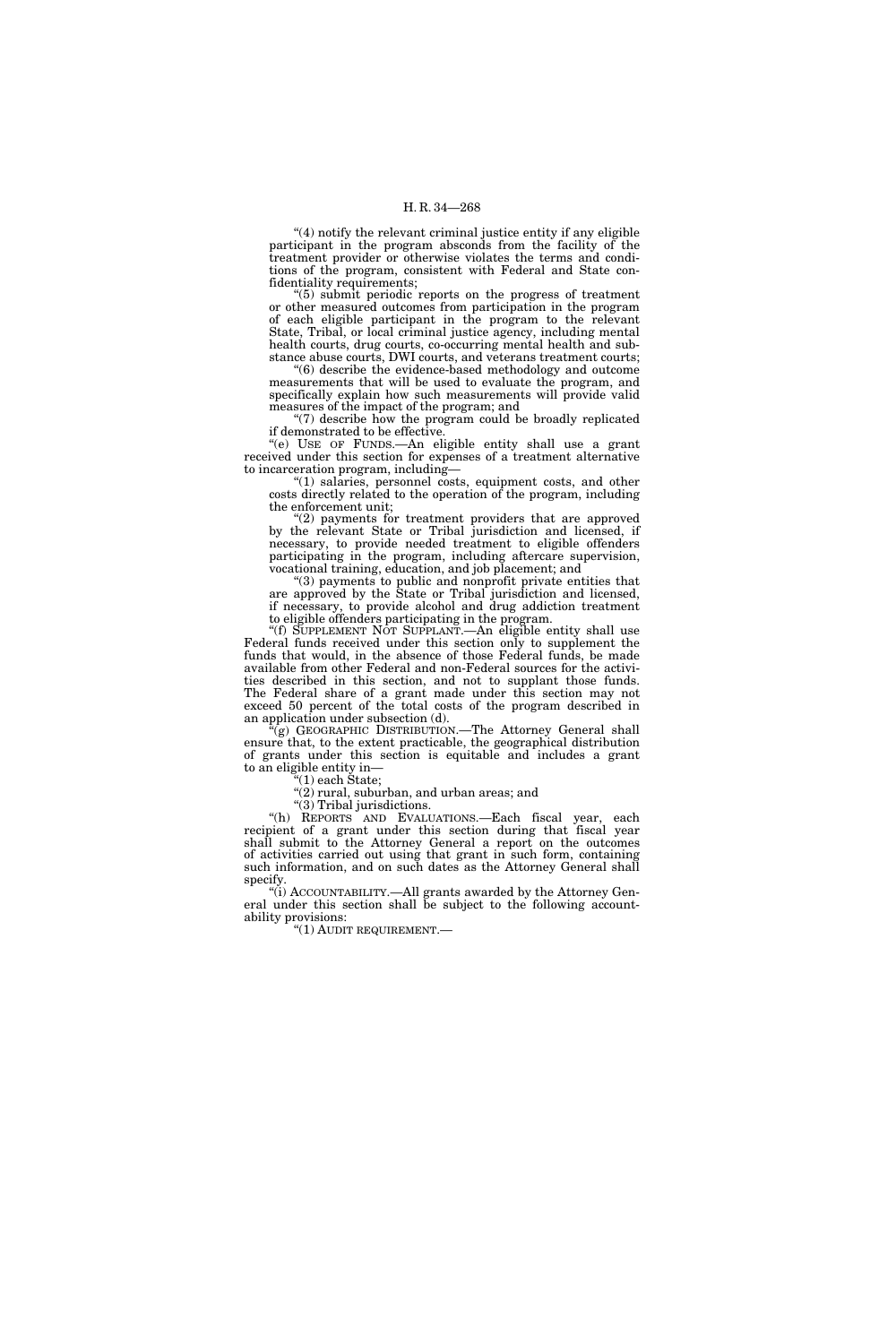''(A) DEFINITION.—In this paragraph, the term 'unresolved audit finding' means a finding in the final audit report of the Inspector General of the Department of Justice that the audited grantee has utilized grant funds for an unauthorized expenditure or otherwise unallowable cost that is not closed or resolved within 12 months from the date on which the final audit report is issued.

'(B) AUDITS.—Beginning in the first fiscal year beginning after the date of enactment of this subsection, and in each fiscal year thereafter, the Inspector General of the Department of Justice shall conduct audits of recipients of grants under this section to prevent waste, fraud, and abuse of funds by grantees. The Inspector General shall determine the appropriate number of grantees to be audited each year.

''(C) MANDATORY EXCLUSION.—A recipient of grant funds under this section that is found to have an unresolved audit finding shall not be eligible to receive grant funds under this section during the first 2 fiscal years beginning after the end of the 12-month period described in subparagraph (A).

''(D) PRIORITY.—In awarding grants under this section, the Attorney General shall give priority to eligible applicants that did not have an unresolved audit finding during the 3 fiscal years before submitting an application for a grant under this section.

''(E) REIMBURSEMENT.—If an entity is awarded grant funds under this section during the 2-fiscal-year period during which the entity is barred from receiving grants under subparagraph (C), the Attorney General shall—

''(i) deposit an amount equal to the amount of the grant funds that were improperly awarded to the grantee into the General Fund of the Treasury; and

"(ii) seek to recoup the costs of the repayment to the fund from the grant recipient that was erro-

neously awarded grant funds.<br>"(2) NONPROFIT ORGANIZATION REQUIREMENTS.

"(A) DEFINITION.—For purposes of this paragraph and the grant programs under this part, the term 'nonprofit organization' means an organization that is described in section 501(c)(3) of the Internal Revenue Code of 1986 and is exempt from taxation under section 501(a) of such Code.

''(B) PROHIBITION.—The Attorney General may not award a grant under this part to a nonprofit organization that holds money in offshore accounts for the purpose of avoiding paying the tax described in section 511(a) of the Internal Revenue Code of 1986.

''(C) DISCLOSURE.—Each nonprofit organization that is awarded a grant under this section and uses the procedures prescribed in regulations to create a rebuttable presumption of reasonableness for the compensation of its officers, directors, trustees, and key employees, shall disclose to the Attorney General, in the application for the grant, the process for determining such compensation, including the independent persons involved in reviewing and approving such compensation, the comparability data used,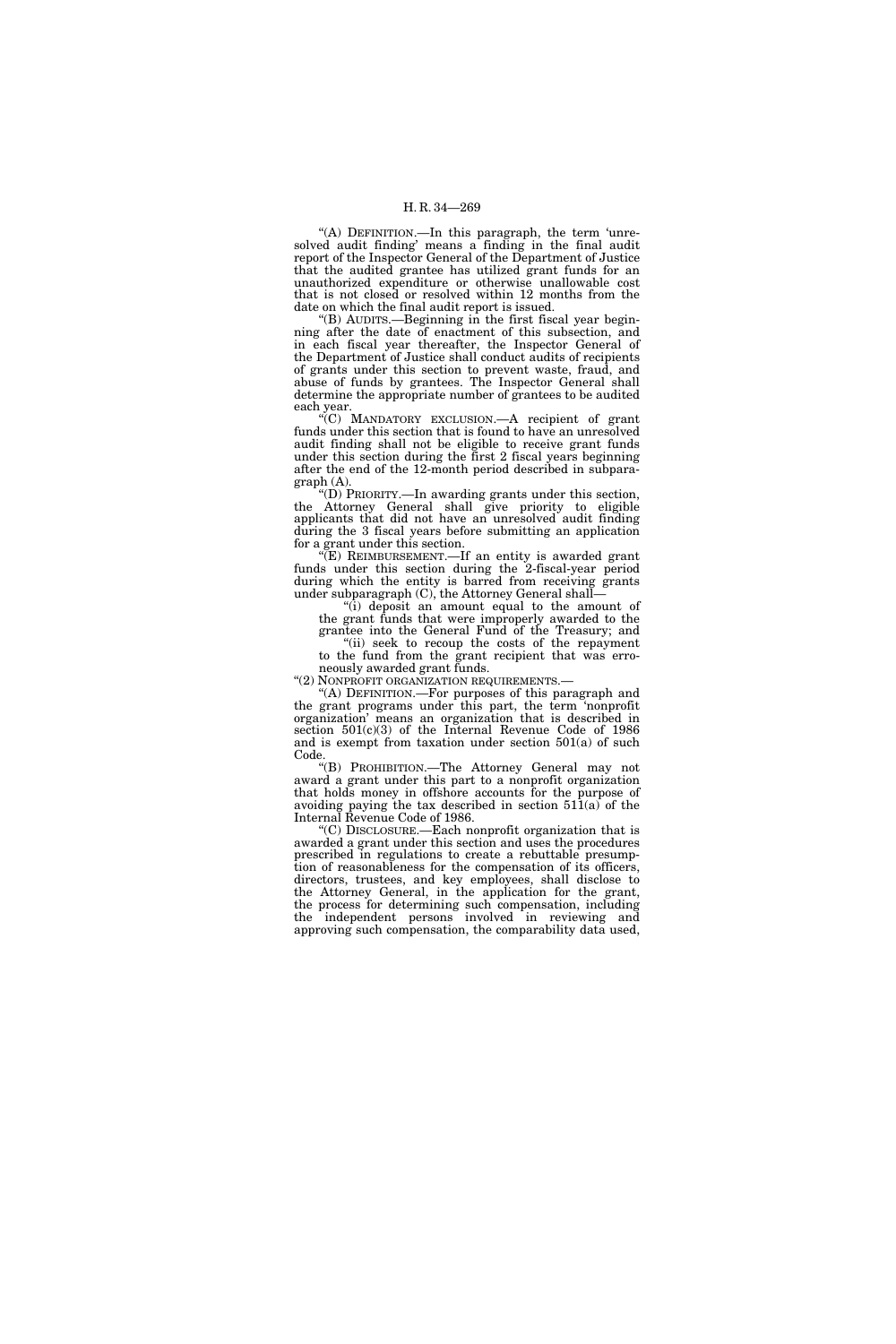and contemporaneous substantiation of the deliberation and decision. Upon request, the Attorney General shall make the information disclosed under this subparagraph available for public inspection.

''(3) CONFERENCE EXPENDITURES.—

''(A) LIMITATION.—No amounts made available to the Department of Justice under this section may be used by the Attorney General, or by any individual or entity awarded discretionary funds through a cooperative agreement under this section, to host or support any expenditure for conferences that uses more than \$20,000 in funds made available by the Department of Justice, unless the head of the relevant agency or department, provides prior written authorization that the funds may be expended to host the conference.

''(B) WRITTEN APPROVAL.—Written approval under subparagraph (A) shall include a written estimate of all costs associated with the conference, including the cost of all food, beverages, audio-visual equipment, honoraria for speakers, and entertainment.

<sup>\*</sup>(C) REPORT.—The Deputy Attorney General shall submit an annual report to the Committee on the Judiciary of the Senate and the Committee on the Judiciary of the House of Representatives on all conference expenditures approved under this paragraph.

 $\sqrt[4]{4}$ ) ANNUAL CERTIFICATION.—Beginning in the first fiscal year beginning after the date of enactment of this subsection, the Attorney General shall submit, to the Committee on the Judiciary and the Committee on Appropriations of the Senate and the Committee on the Judiciary and the Committee on Appropriations of the House of Representatives, an annual certification—

''(A) indicating whether—

''(i) all audits issued by the Office of the Inspector General under paragraph (1) have been completed and reviewed by the appropriate Assistant Attorney General or Director;

"(ii) all mandatory exclusions required under paragraph (1)(C) have been issued; and

''(iii) all reimbursements required under paragraph (1)(E) have been made; and

''(B) that includes a list of any grant recipients excluded under paragraph (1) from the previous year.

"(5) PREVENTING DUPLICATIVE GRANTS.-

''(A) IN GENERAL.—Before the Attorney General awards a grant to an applicant under this section, the Attorney General shall compare potential grant awards with other grants awarded under this Act to determine if duplicate grant awards are awarded for the same purpose.

''(B) REPORT.—If the Attorney General awards duplicate grants to the same applicant for the same purpose the Attorney General shall submit to the Committee on the Judiciary of the Senate and the Committee on the Judiciary of the House of Representatives a report that includes—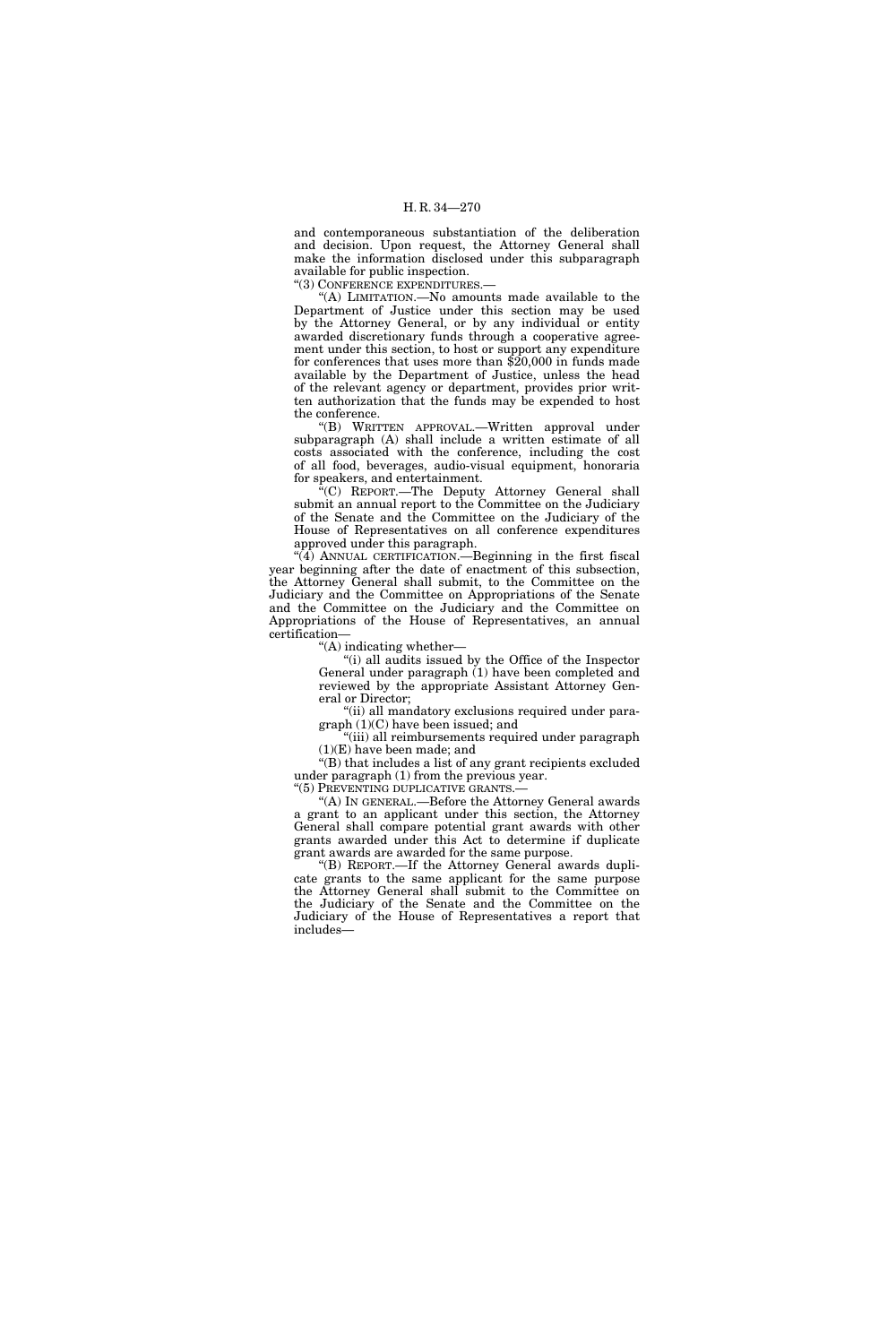''(i) a list of all duplicate grants awarded, including the total dollar amount of any duplicate grants awarded; and

''(ii) the reason the Attorney General awarded the duplicate grants.''.

# **SEC. 14014. NATIONAL CRIMINAL JUSTICE AND MENTAL HEALTH TRAINING AND TECHNICAL ASSISTANCE.**

Part HH of title I of the Omnibus Crime Control and Safe Streets Act of 1968 (42 U.S.C. 3797aa et seq.) is amended by adding at the end the following:

# **''SEC. 2992. NATIONAL CRIMINAL JUSTICE AND MENTAL HEALTH TRAINING AND TECHNICAL ASSISTANCE.**

"(a) AUTHORITY.-The Attorney General may make grants to eligible organizations to provide for the establishment of a National Criminal Justice and Mental Health Training and Technical Assistance Center.

''(b) ELIGIBLE ORGANIZATION.—For purposes of subsection (a), the term 'eligible organization' means a national nonprofit organization that provides technical assistance and training to, and has special expertise and broad, national-level experience in, mental health, crisis intervention, criminal justice systems, law enforcement, translating evidence into practice, training, and research, and education and support of people with mental illness and the families of such individuals.

"(c) USE OF FUNDS.—Any organization that receives a grant under subsection (a) shall collaborate with other grant recipients to establish and operate a National Criminal Justice and Mental Health Training and Technical Assistance Center to—

''(1) provide law enforcement officer training regarding mental health and working with individuals with mental illnesses, with an emphasis on de-escalation of encounters between law enforcement officers and those with mental disorders or in crisis, which shall include support the development of in-person and technical information exchanges between systems and the individuals working in those systems in support of the concepts identified in the training;

''(2) provide education, training, and technical assistance for States, Indian tribes, territories, units of local government, service providers, nonprofit organizations, probation or parole officers, prosecutors, defense attorneys, emergency response providers, and corrections institutions to advance practice and knowledge relating to mental health crisis and approaches to mental health and criminal justice across systems;

''(3) provide training and best practices to mental health providers and criminal justice agencies relating to diversion initiatives, jail and prison strategies, reentry of individuals with mental illnesses into the community, and dispatch protocols and triage capabilities, including the establishment of learning sites;

"(4) develop suicide prevention and crisis intervention training and technical assistance for criminal justice agencies;

''(5) develop a receiving center system and pilot strategy that provides, for a jurisdiction, a single point of entry into the mental health and substance abuse system for assessments and appropriate placement of individuals experiencing a crisis;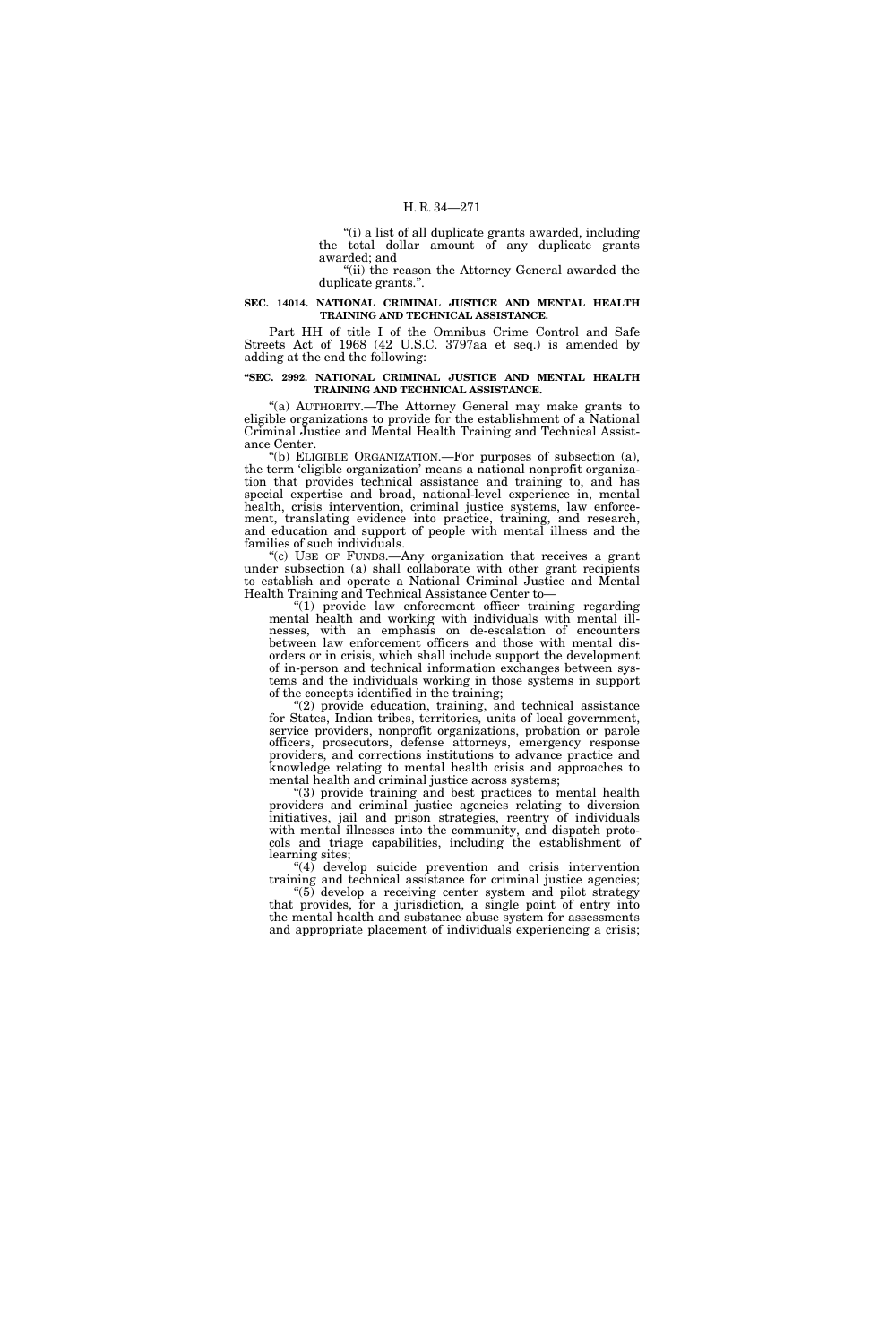''(6) collect data and best practices in mental health and criminal health and criminal justice initiatives and policies from grantees under this part, other recipients of grants under this section, Federal, State, and local agencies involved in the provision of mental health services, and nongovernmental organizations involved in the provision of mental health services;

''(7) develop and disseminate to mental health providers and criminal justice agencies evaluation tools, mechanisms, and measures to better assess and document performance measures and outcomes relating to the provision of mental health services;

''(8) disseminate information to States, units of local government, criminal justice agencies, law enforcement agencies, and other relevant entities about best practices, policy standards, and research findings relating to the provision of mental health services; and

''(9) provide education and support to individuals with mental illness involved with, or at risk of involvement with, the criminal justice system, including the families of such individuals.

''(d) ACCOUNTABILITY.—Grants awarded under this section shall be subject to the following accountability provisions:

"(1) AUDIT REQUIREMENT.-

''(A) DEFINITION.—In this paragraph, the term 'unresolved audit finding' means a finding in the final audit report of the Inspector General of the Department of Justice under subparagraph (C) that the audited grantee has used grant funds for an unauthorized expenditure or otherwise unallowable cost that is not closed or resolved within 1 year after the date on which the final audit report is issued.

''(B) AUDITS.—Beginning in the first fiscal year beginning after the date of enactment of this section, and in each fiscal year thereafter, the Inspector General of the Department of Justice shall conduct audits of grantees under this section to prevent waste, fraud, and abuse of funds by grantees. The Inspector General shall determine the appropriate number of grantees to be audited each year.

''(C) FINAL AUDIT REPORT.—The Inspector General of the Department of Justice shall submit to the Attorney General a final report on each audit conducted under subparagraph (B).

'(D) MANDATORY EXCLUSION.—Grantees under this section about which there is an unresolved audit finding shall not be eligible to receive a grant under this section during the 2 fiscal years beginning after the end of the 1-year period described in subparagraph (A).

''(E) PRIORITY.—In making grants under this section, the Attorney General shall give priority to applicants that did not have an unresolved audit finding during the 3 fiscal years before submitting an application for a grant under this section.

 $(F)$  REIMBURSEMENT.—If an entity receives a grant under this section during the 2-fiscal-year period during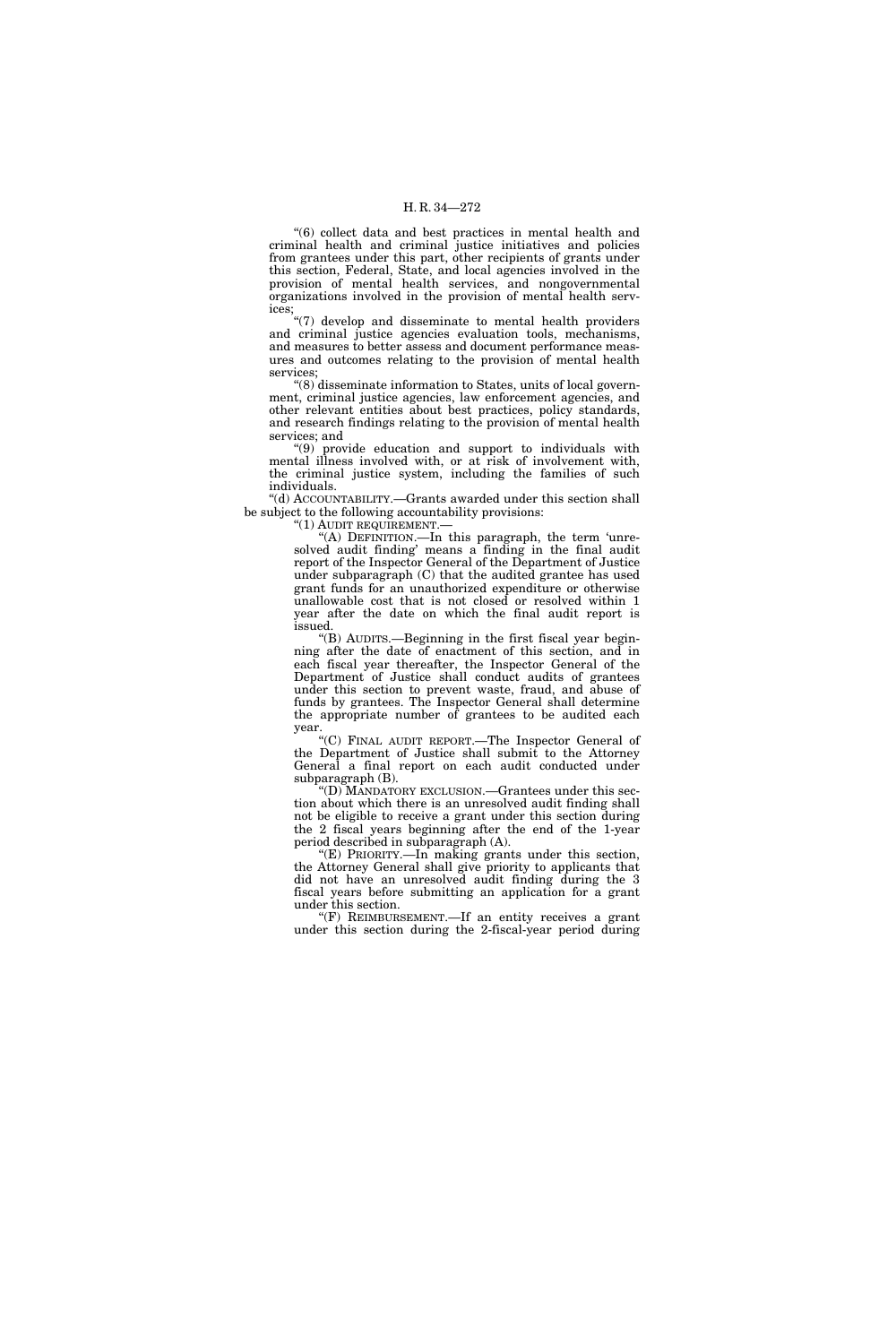which the entity is prohibited from receiving grants under subparagraph  $(D)$ , the Attorney General shall-

 $f'(i)$  deposit an amount equal to the amount of the grant that was improperly awarded to the grantee into the General Fund of the Treasury; and

"(ii) seek to recoup the costs of the repayment under clause (i) from the grantee that was erroneously awarded grant funds.

"(2) NONPROFIT AGENCY REQUIREMENTS.-

''(A) DEFINITION.—For purposes of this paragraph and the grant program under this section, the term 'nonprofit agency' means an organization that is described in section 501(c)(3) of the Internal Revenue Code of 1986 (26 U.S.C.  $501(c)(3)$  and is exempt from taxation under section  $501(a)$ of the Internal Revenue Code of 1986 (26 U.S.C. 501(a)).

''(B) PROHIBITION.—The Attorney General may not award a grant under this section to a nonprofit agency that holds money in an offshore account for the purpose of avoiding paying the tax described in section 511(a) of the Internal Revenue Code of 1986 (26 U.S.C. 511(a)).

''(C) DISCLOSURE.—Each nonprofit agency that is awarded a grant under this section and uses the procedures prescribed in regulations to create a rebuttable presumption of reasonableness for the compensation of its officers, directors, trustees, and key employees, shall disclose to the Attorney General, in the application for the grant, the process for determining such compensation, including the independent persons involved in reviewing and approving such compensation, the comparability data used, and contemporaneous substantiation of the deliberation and decision. Upon request, the Attorney General shall make the information disclosed under this subparagraph available for public inspection.

''(3) CONFERENCE EXPENDITURES.—

"(A) LIMITATION.—No amounts made available to the Department of Justice under this section may be used by the Attorney General, or by any individual or entity awarded discretionary funds through a cooperative agreement under this section, to host or support any expenditure for conferences that uses more than \$20,000 in funds made available by the Department of Justice, unless the head of the relevant agency or department, provides prior written authorization that the funds may be expended to host the conference.

''(B) WRITTEN APPROVAL.—Written approval under subparagraph (A) shall include a written estimate of all costs associated with the conference, including the cost of all food, beverages, audio-visual equipment, honoraria for speakers, and entertainment.

''(C) REPORT.—The Deputy Attorney General shall submit an annual report to the Committee on the Judiciary of the Senate and the Committee on the Judiciary of the House of Representatives on all conference expenditures approved under this paragraph.

 $(4)$  ANNUAL CERTIFICATION.—Beginning in the first fiscal year beginning after the date of enactment of this subsection, the Attorney General shall submit to the Committee on the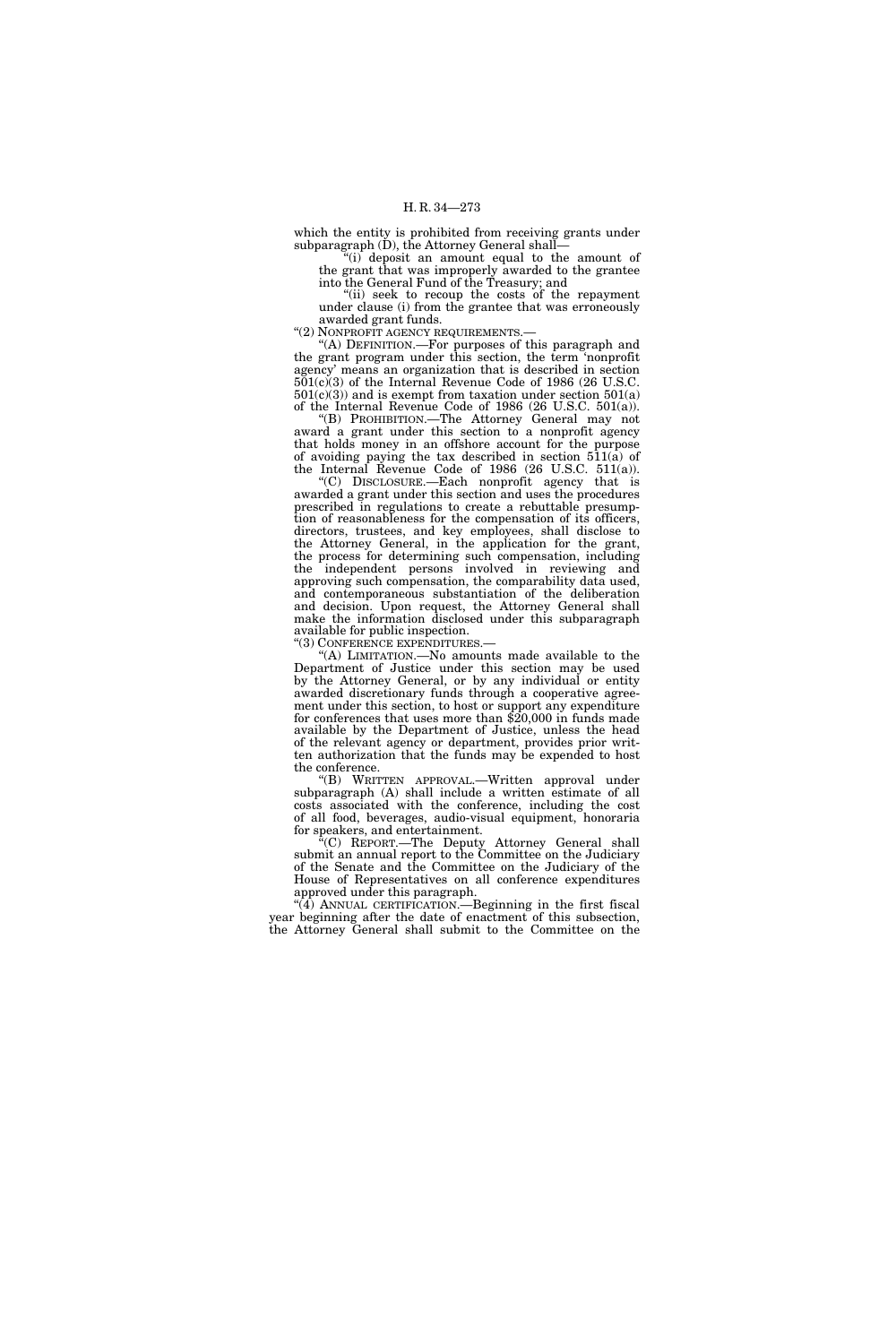Judiciary and the Committee on Appropriations of the Senate and the Committee on the Judiciary and the Committee on Appropriations of the House of Representatives an annual certification—

 $\cdot$ "(A) indicating whether—

"(i) all final audit reports issued by the Office of the Inspector General under paragraph (1) have been completed and reviewed by the appropriate Assistant Attorney General or Director;

"(ii) all mandatory exclusions required under paragraph (1)(D) have been issued; and

"(iii) any reimbursements required under paragraph (1)(F) have been made; and

 $\rm ^{4}(B)$  that includes a list of any grantees excluded under paragraph (1)(D) from the previous year.

(5) PREVENTING DUPLICATIVE GRANTS.

''(A) IN GENERAL.—Before the Attorney General awards a grant to an applicant under this section, the Attorney General shall compare potential grant awards with other grants awarded under this Act to determine if duplicate grant awards are awarded for the same purpose.

''(B) REPORT.—If the Attorney General awards duplicate grants to the same applicant for the same purpose the Attorney General shall submit to the Committee on the Judiciary of the Senate and the Committee on the Judiciary of the House of Representatives a report that includes—

"(i) a list of all duplicate grants awarded, including the total dollar amount of any duplicate grants awarded; and

"(ii) the reason the Attorney General awarded the duplicate grants.''.

# **SEC. 14015. IMPROVING DEPARTMENT OF JUSTICE DATA COLLECTION ON MENTAL ILLNESS INVOLVED IN CRIME.**

(a) IN GENERAL.—Notwithstanding any other provision of law, on or after the date that is 90 days after the date on which the Attorney General promulgates regulations under subsection (b), any data prepared by, or submitted to, the Attorney General or the Director of the Federal Bureau of Investigation with respect to the incidences of homicides, law enforcement officers killed, seriously injured, and assaulted, or individuals killed or seriously injured by law enforcement officers shall include data with respect to the involvement of mental illness in such incidences, if any.

(b) REGULATIONS.—Not later than 90 days after the date of the enactment of this Act, the Attorney General shall promulgate or revise regulations as necessary to carry out subsection (a).

#### **SEC. 14016. REPORTS ON THE NUMBER OF MENTALLY ILL OFFENDERS IN PRISON.**

(a) REPORT ON THE COST OF TREATING THE MENTALLY ILL IN THE CRIMINAL JUSTICE SYSTEM.—Not later than 12 months after the date of enactment of this Act, the Comptroller General of the United States shall submit to Congress a report detailing the cost of imprisonment for individuals who have serious mental illness by the Federal Government or a State or unit of local government, which shall include—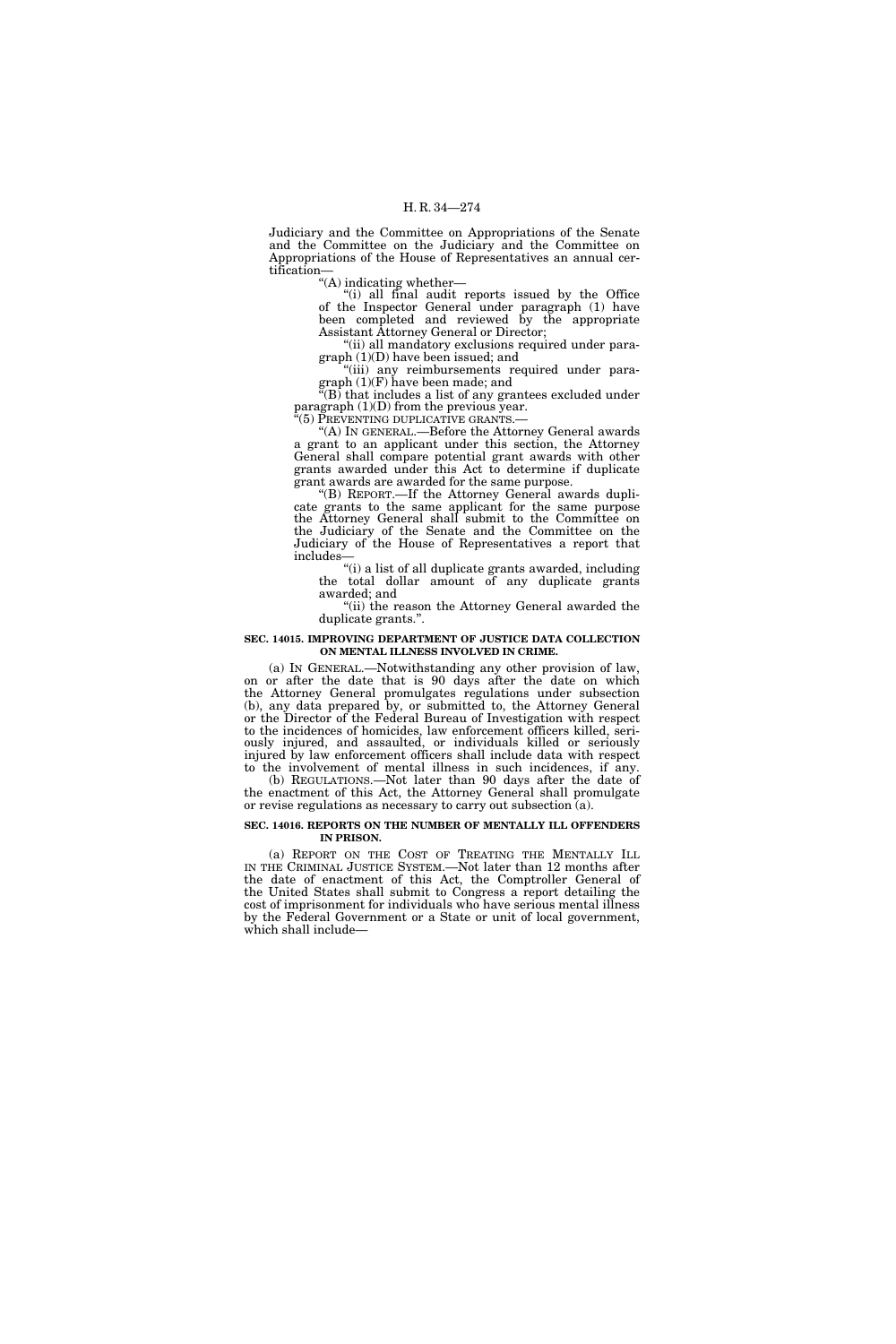(1) the number and type of crimes committed by individuals with serious mental illness each year; and

(2) detail strategies or ideas for preventing crimes by those individuals with serious mental illness from occurring.

(b) DEFINITION.—For purposes of this section, the Attorney General, in consultation with the Assistant Secretary of Mental Health and Substance Use Disorders, shall define ''serious mental illness'' based on the ''Health Care Reform for Americans with Severe Mental Illnesses: Report'' of the National Advisory Mental Health Council, American Journal of Psychiatry 1993; 150:1447– 1465.

#### **SEC. 14017. CODIFICATION OF DUE PROCESS FOR DETERMINATIONS BY SECRETARY OF VETERANS AFFAIRS OF MENTAL CAPACITY OF BENEFICIARIES.**

(a) IN GENERAL.—Chapter 55 of title 38, United States Code, is amended by inserting after section 5501 the following new section:

#### **''§ 5501A. Beneficiaries' rights in mental competence determinations**

''The Secretary may not make an adverse determination concerning the mental capacity of a beneficiary to manage monetary benefits paid to or for the beneficiary by the Secretary under this title unless such beneficiary has been provided all of the following, subject to the procedures and timelines prescribed by the Secretary for determinations of incompetency:

''(1) Notice of the proposed adverse determination and the supporting evidence.

''(2) An opportunity to request a hearing.

''(3) An opportunity to present evidence, including an opinion from a medical professional or other person, on the capacity of the beneficiary to manage monetary benefits paid to or for the beneficiary by the Secretary under this title.

''(4) An opportunity to be represented at no expense to the Government (including by counsel) at any such hearing and to bring a medical professional or other person to provide relevant testimony at any such hearing.''.

(b) CLERICAL AMENDMENT.—The table of sections at the beginning of such chapter 55 is amended by inserting after the item relating to section 5501 the following new item:

# ''5501A. Beneficiaries' rights in mental competence determinations''.

(c) EFFECTIVE DATE.—Section 5501A of title 38, United States Code, as added by subsection (a), shall apply to determinations made by the Secretary of Veterans Affairs on or after the date of the enactment of this Act.

#### **SEC. 14018. REAUTHORIZATION OF APPROPRIATIONS.**

Subsection (o) of section 2991 of the Omnibus Crime Control and Safe Streets Act of 1968 (42 U.S.C. 3797aa), as redesignated by section 14006, is amended—

 $(1)$  in paragraph  $(1)(C)$ , by striking "2009 through 2014" and inserting "2017 through 2021"; and

(2) by adding at the end the following:

''(3) LIMITATION.—Not more than 20 percent of the funds authorized to be appropriated under this section may be used for purposes described in subsection (i) (relating to veterans).''.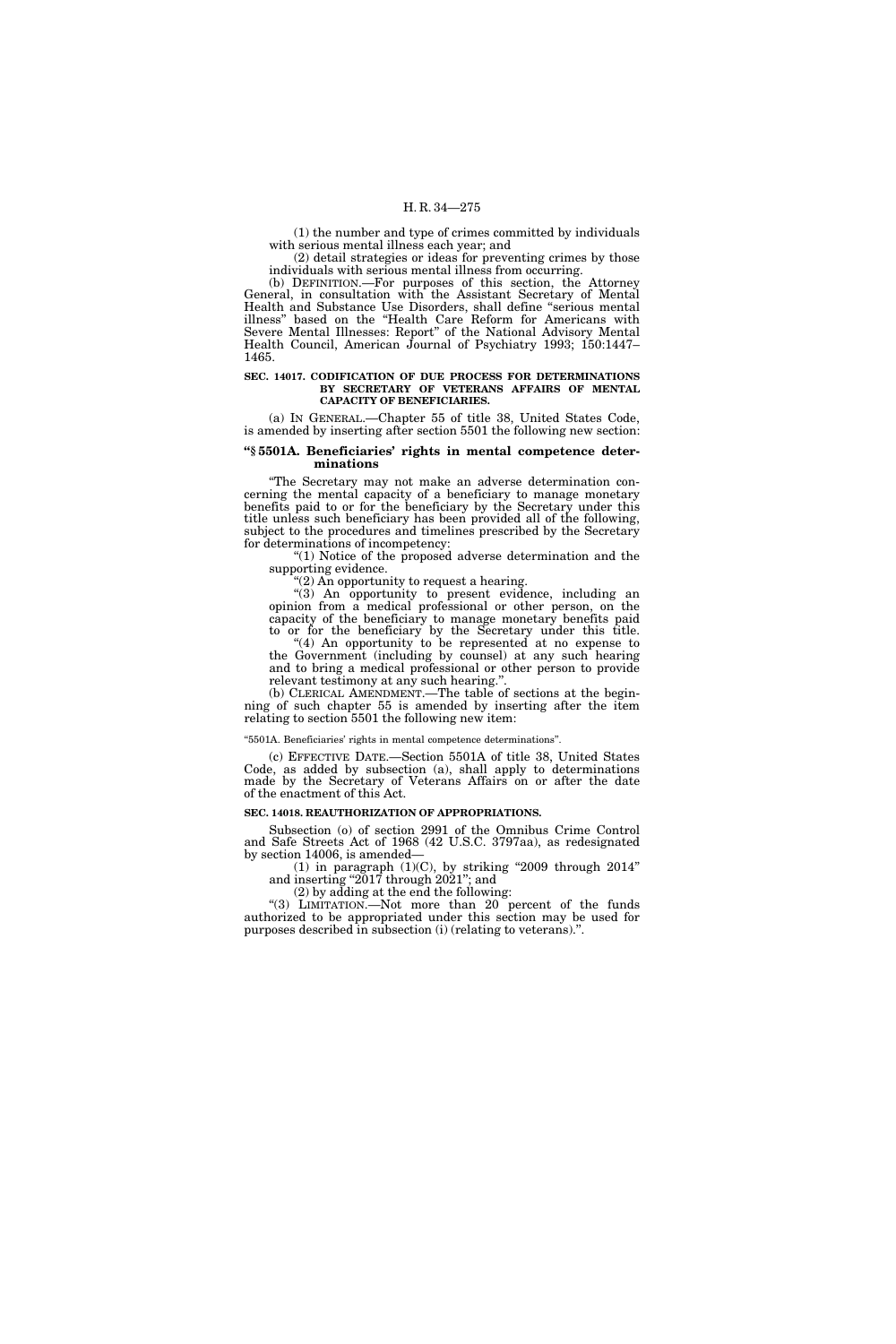# **Subtitle B—Comprehensive Justice and Mental Health**

# **SEC. 14021. SEQUENTIAL INTERCEPT MODEL.**

Section 2991 of title I of the Omnibus Crime Control and Safe Streets Act of 1968 (42 U.S.C. 3797aa), as amended by section 14005, is amended by inserting after subsection  $(j)$ , the following:

''(k) SEQUENTIAL INTERCEPT GRANTS.— ''(1) DEFINITION.—In this subsection, the term 'eligible entity' means a State, unit of local government, Indian tribe, or tribal organization.

"(2) AUTHORIZATION.—The Attorney General may make grants under this subsection to an eligible entity for sequential intercept mapping and implementation in accordance with paragraph (3).<br>"(3) SEQUENTIAL INTERCEPT MAPPING; IMPLEMENTATION.—

An eligible entity that receives a grant under this subsection may use funds for—

''(A) sequential intercept mapping, which—

''(i) shall consist of—

''(I) convening mental health and criminal justice stakeholders to—

''(aa) develop a shared understanding of the flow of justice-involved individuals with mental illnesses through the criminal justice system; and

"(bb) identify opportunities for improved collaborative responses to the risks and needs of individuals described in item (aa); and

''(II) developing strategies to address gaps in services and bring innovative and effective programs to scale along multiple intercepts, grams to scale along multiple intercepts, including—

''(aa) emergency and crisis services;

"(bb) specialized police-based responses; "(cc) court hearings and disposition alter-

natives; "(dd) reentry from jails and prisons; and ''(ee) community supervision, treatment and support services; and

"(ii) may serve as a starting point for the development of strategic plans to achieve positive public health and safety outcomes; and ''(B) implementation, which shall—

"(i) be derived from the strategic plans described in subparagraph (A)(ii); and

''(ii) consist of—

''(I) hiring and training personnel;

"(II) identifying the eligible entity's target population;

''(III) providing services and supports to reduce unnecessary penetration into the criminal justice system;

 $'(\vec{IV})$  reducing recidivism;

''(V) evaluating the impact of the eligible entity's approach; and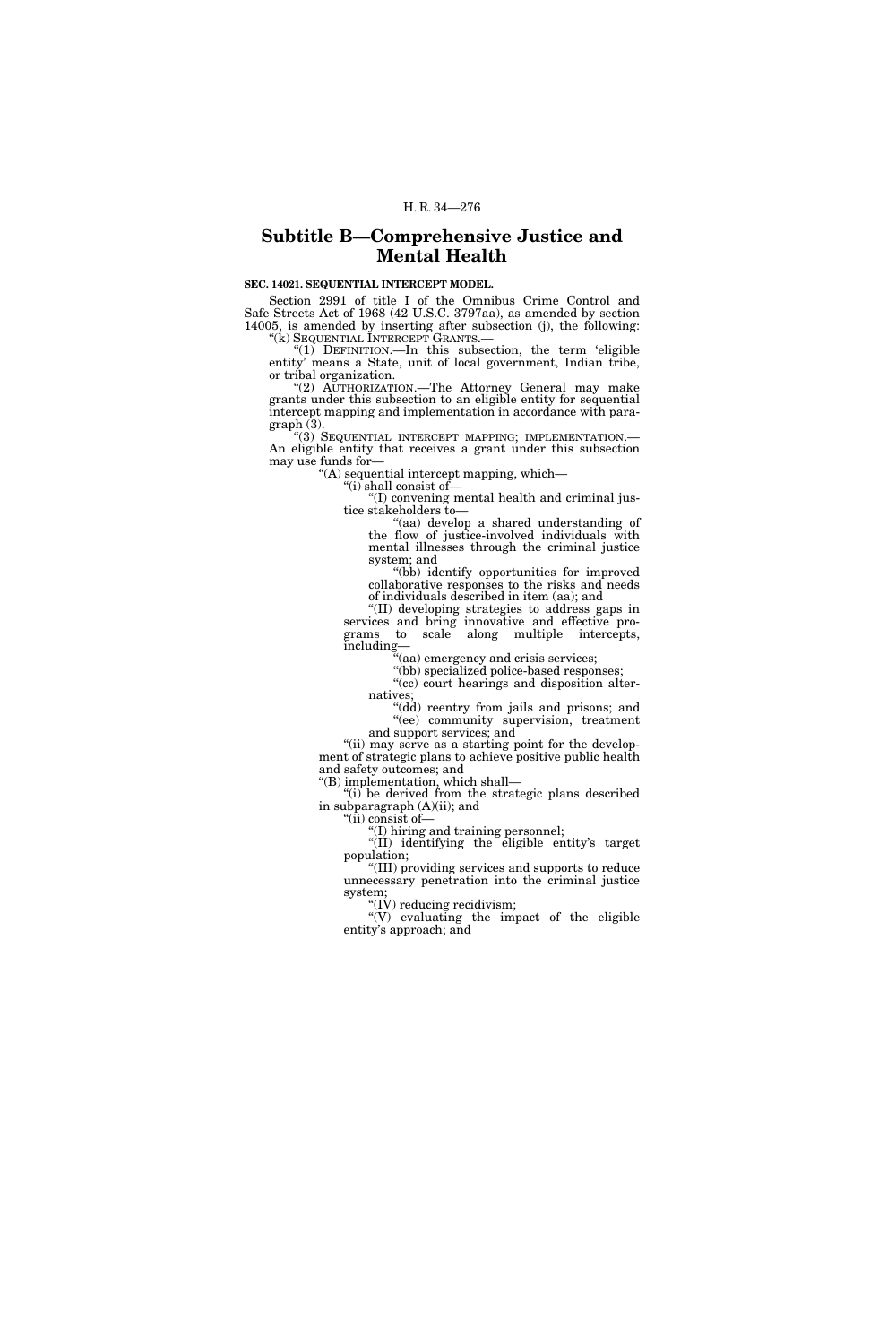''(VI) planning for the sustainability of effective interventions.''.

# **SEC. 14022. PRISON AND JAILS.**

Section 2991 of title I of the Omnibus Crime Control and Safe Streets Act of 1968 (42 U.S.C. 3797aa) is amended by inserting after subsection (k), as added by section 14021, the following: "(1) CORRECTIONAL FACILITIES.—

"(1) DEFINITIONS.—<br>"(A) CORRECTIONAL FACILITY.—The term 'correctional facility' means a jail, prison, or other detention facility used to house people who have been arrested, detained, held, or convicted by a criminal justice agency or a court. ''(B) ELIGIBLE INMATE.—The term 'eligible inmate'

means an individual who— "(i) is being held, detained, or incarcerated in a correctional facility; and

"(ii) manifests obvious signs of a mental illness or has been diagnosed by a qualified mental health professional as having a mental illness.

"(2) CORRECTIONAL FACILITY GRANTS.—The Attorney General may award grants to applicants to enhance the capabilities of a correctional facility—

 $(A)$  to identify and screen for eligible inmates;

" $(B)$  to plan and provide-

" $(i)$  initial and periodic assessments of the clinical, medical, and social needs of inmates; and

''(ii) appropriate treatment and services that address the mental health and substance abuse needs of inmates;

''(C) to develop, implement, and enhance—

''(i) post-release transition plans for eligible inmates that, in a comprehensive manner, coordinate health, housing, medical, employment, and other appropriate services and public benefits;

"(ii) the availability of mental health care services and substance abuse treatment services; and

"(iii) alternatives to solitary confinement and segregated housing and mental health screening and treatment for inmates placed in solitary confinement or segregated housing; and

''(D) to train each employee of the correctional facility to identify and appropriately respond to incidents involving inmates with mental health or co-occurring mental health and substance abuse disorders.''.

**SEC. 14023. ALLOWABLE USES.** 

Section 2991(b)(5)(I) of title I of the Omnibus Crime Control and Safe Streets Act of 1968 (42 U.S.C. 3797aa(b)(5)(I)) is amended by adding at the end the following:

''(v) TEAMS ADDRESSING FREQUENT USERS OF CRISIS SERVICES.—Multidisciplinary teams that—

''(I) coordinate, implement, and administer community-based crisis responses and long-term plans for frequent users of crisis services;

''(II) provide training on how to respond appropriately to the unique issues involving frequent users of crisis services for public service personnel,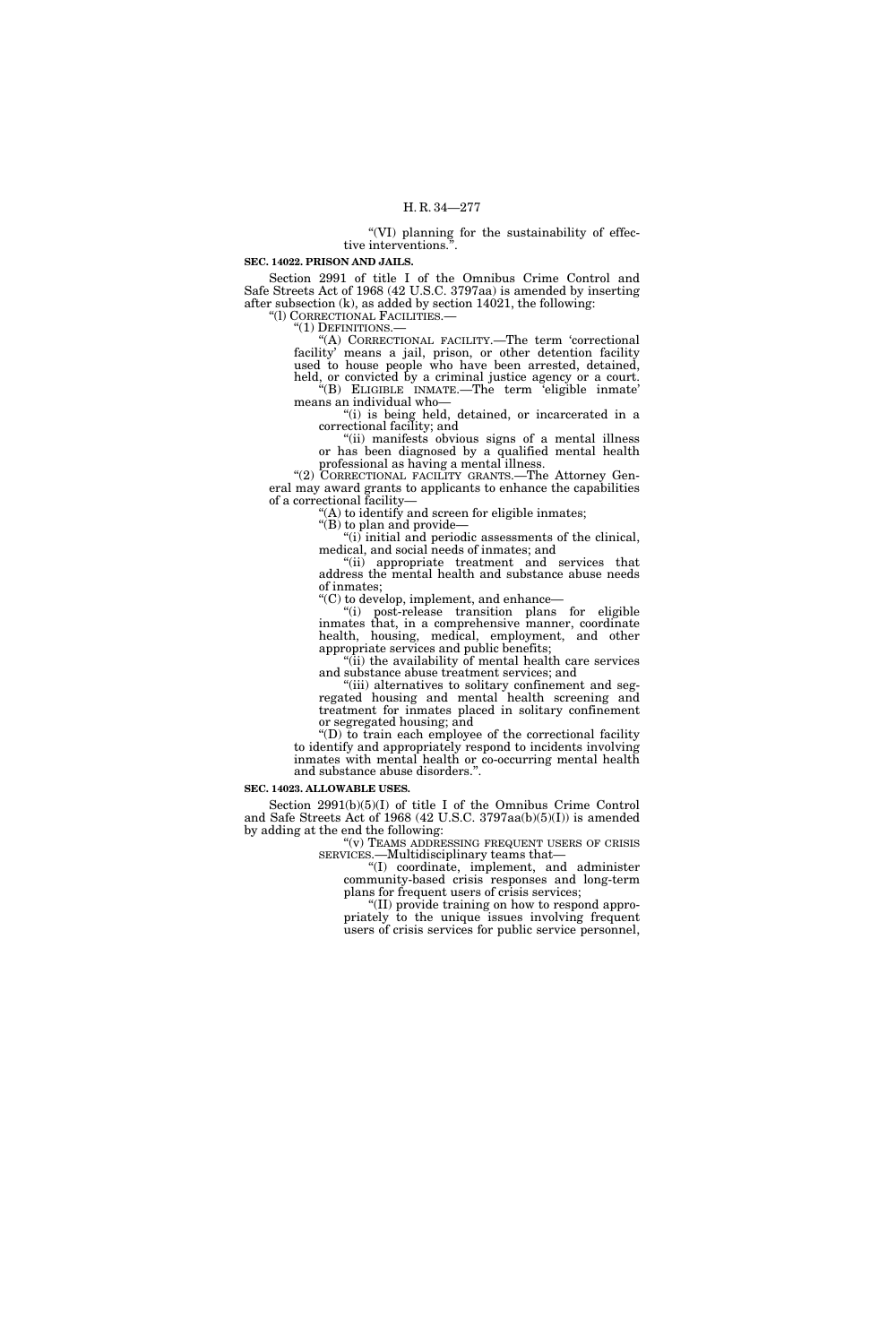including criminal justice, mental health, substance abuse, emergency room, healthcare, law enforcement, corrections, and housing personnel; '(III) develop or support alternatives to hos-

pital and jail admissions for frequent users of crisis services that provide treatment, stabilization, and other appropriate supports in the least restrictive, yet appropriate, environment; and

 $\sqrt{\text{i}}$  (IV) develop protocols and systems among law enforcement, mental health, substance abuse, housing, corrections, and emergency medical service operations to provide coordinated assistance to frequent users of crisis services.''.

#### **SEC. 14024. LAW ENFORCEMENT TRAINING.**

Section 2991(h) of title I of the Omnibus Crime Control and Safe Streets Act of 1968 (42 U.S.C. 3797aa(h)) is amended—

(1) in paragraph (1), by adding at the end the following: " $(F)$  ACADEMY TRAINING. To provide support for academy curricula, law enforcement officer orientation programs, continuing education training, and other programs that teach law enforcement personnel how to identify and respond to incidents involving persons with mental health disorders or co-occurring mental health and substance abuse disorders.''; and

(2) by adding at the end the following:

"(4) PRIORITY CONSIDERATION.—The Attorney General, in awarding grants under this subsection, shall give priority to programs that law enforcement personnel and members of the mental health and substance abuse professions develop and administer cooperatively.''.

#### **SEC. 14025. FEDERAL LAW ENFORCEMENT TRAINING.**

Not later than 1 year after the date of enactment of this Act, the Attorney General shall provide direction and guidance for the following:

(1) TRAINING PROGRAMS.—Programs that offer specialized and comprehensive training, in procedures to identify and appropriately respond to incidents in which the unique needs of individuals who have a mental illness are involved, to first responders and tactical units of—

(A) Federal law enforcement agencies; and

(B) other Federal criminal justice agencies such as the Bureau of Prisons, the Administrative Office of the United States Courts, and other agencies that the Attorney General determines appropriate.

(2) IMPROVED TECHNOLOGY.—The establishment of, or improvement of existing, computerized information systems to provide timely information to employees of Federal law enforcement agencies, and Federal criminal justice agencies to improve the response of such employees to situations involving individuals who have a mental illness.

#### **SEC. 14026. GAO REPORT.**

No later than 1 year after the date of enactment of this Act, the Comptroller General of the United States, in coordination with the Attorney General, shall submit to Congress a report on—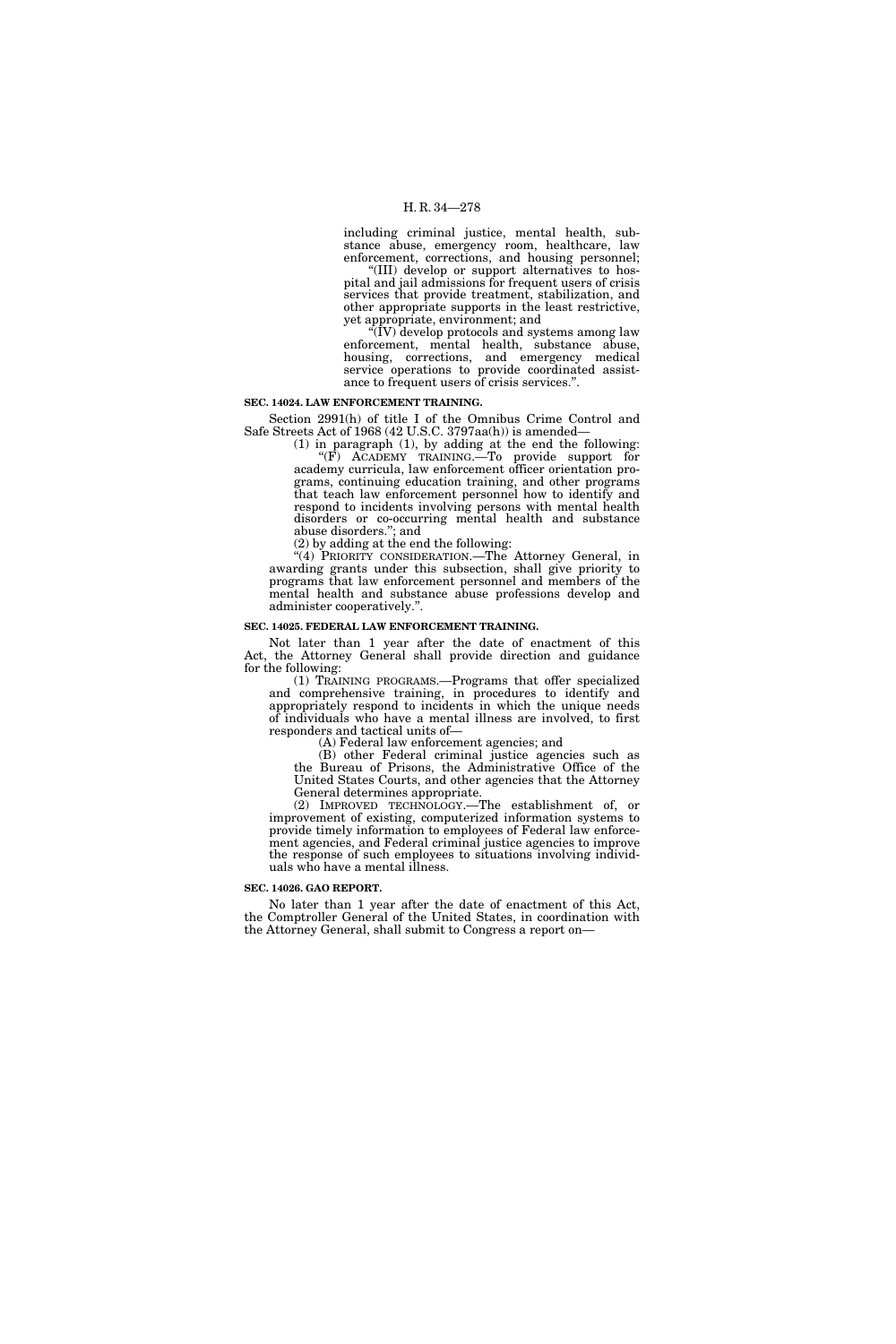(1) the practices that Federal first responders, tactical units, and corrections officers are trained to use in responding to individuals with mental illness;

(2) procedures to identify and appropriately respond to incidents in which the unique needs of individuals who have a mental illness are involved, to Federal first responders and tactical units;

(3) the application of evidence-based practices in criminal justice settings to better address individuals with mental illnesses; and

(4) recommendations on how the Department of Justice can expand and improve information sharing and dissemination of best practices.

#### **SEC. 14027. EVIDENCE BASED PRACTICES.**

Section 2991(c) of title I of the Omnibus Crime Control and Safe Streets Act of 1968 (42 U.S.C. 3797aa(c)) is amended—

 $(1)$  in paragraph  $(3)$ , by striking "or" at the end;

(2) by redesignating paragraph (4) as paragraph (6); and (3) by inserting after paragraph (3), the following:

"(4) propose interventions that have been shown by empirical evidence to reduce recidivism;<br>"(5) when appropriate, use validated assessment tools to

''(5) when appropriate, use validated assessment tools to target preliminarily qualified offenders with a moderate or high risk of recidivism and a need for treatment and services; or''.

# **SEC. 14028. TRANSPARENCY, PROGRAM ACCOUNTABILITY, AND ENHANCEMENT OF LOCAL AUTHORITY.**

(a) IN GENERAL.—Section 2991(a) of title I of the Omnibus Crime Control and Safe Streets Act of 1968 (42 U.S.C. 3797aa(a)) is amended—

 $(1)$  in paragraph  $(7)$ —

(A) in the heading, by striking ''MENTAL ILLNESS'' and inserting ''MENTAL ILLNESS; MENTAL HEALTH DISORDER''; and

(B) by striking ''term 'mental illness' means'' and inserting ''terms 'mental illness' and 'mental health disorder' mean''; and

(2) by striking paragraph (9) and inserting the following: ''(9) PRELIMINARILY QUALIFIED OFFENDER.—

"(A) In GENERAL.—The term 'preliminarily qualified offender' means an adult or juvenile accused of an offense who—

 $(ii)(I)$  previously or currently has been diagnosed by a qualified mental health professional as having a mental illness or co-occurring mental illness and substance abuse disorders;

''(II) manifests obvious signs of mental illness or co-occurring mental illness and substance abuse disorders during arrest or confinement or before any court; or

''(III) in the case of a veterans treatment court provided under subsection (i), has been diagnosed with, or manifests obvious signs of, mental illness or a substance abuse disorder or co-occurring mental illness and substance abuse disorder;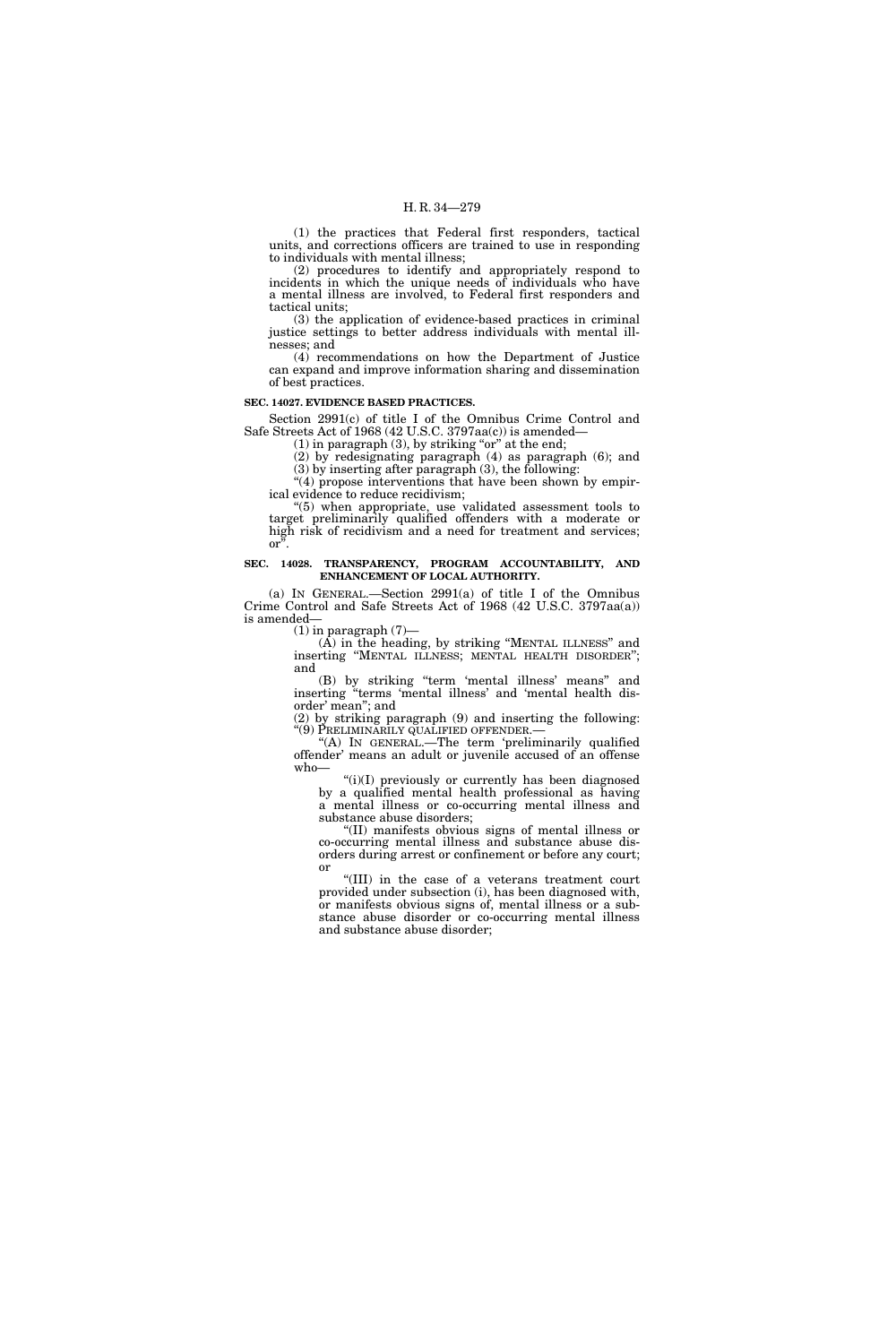"(ii) has been unanimously approved for participation in a program funded under this section by, when appropriate—

''(I) the relevant—

''(aa) prosecuting attorney;

''(bb) defense attorney;

''(cc) probation or corrections official; and ''(dd) judge; and

''(II) a representative from the relevant mental health agency described in subsection  $(b)(5)(B)(i)$ ; ''(iii) has been determined, by each person described in clause (ii) who is involved in approving the adult or juvenile for participation in a program funded under this section, to not pose a risk of violence

to any person in the program, or the public, if selected to participate in the program; and "(iv) has not been charged with or convicted of-

''(I) any sex offense (as defined in section 111 of the Sex Offender Registration and Notification Act (42 U.S.C. 16911)) or any offense relating to

the sexual exploitation of children; or ''(II) murder or assault with intent to commit murder.

''(B) DETERMINATION.—In determining whether to designate a defendant as a preliminarily qualified offender, the relevant prosecuting attorney, defense attorney, probation or corrections official, judge, and mental health or substance abuse agency representative shall take into account—

''(i) whether the participation of the defendant in the program would pose a substantial risk of violence to the community;

''(ii) the criminal history of the defendant and the nature and severity of the offense for which the defendant is charged;

"(iii) the views of any relevant victims to the offense;

"(iv) the extent to which the defendant would benefit from participation in the program;

" $(v)$  the extent to which the community would realize cost savings because of the defendant's participation in the program; and

"(vi) whether the defendant satisfies the eligibility criteria for program participation unanimously established by the relevant prosecuting attorney, defense attorney, probation or corrections official, judge and mental health or substance abuse agency representative.''.

(b) TECHNICAL AND CONFORMING AMENDMENT.—Section 2927(2) of title I of the Omnibus Crime Control and Safe Streets Act of  $1968$  (42 U.S.C.  $3797s-6(2)$ ) is amended by striking "has the meaning given that term in section 2991(a)." and inserting "means an offense that—

> $(A)$  does not have as an element the use, attempted use, or threatened use of physical force against the person or property of another; or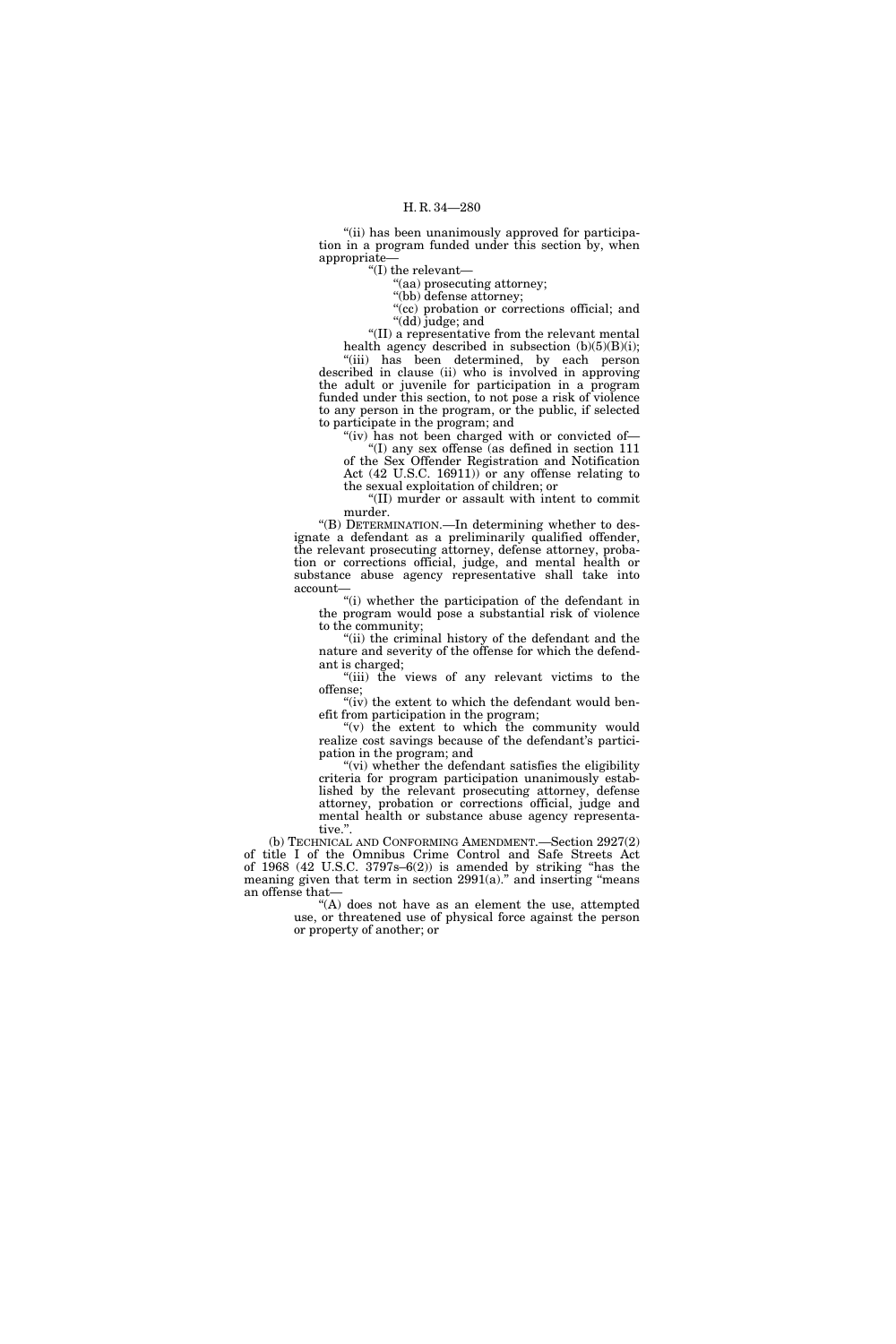"(B) is not a felony that by its nature involves a substantial risk that physical force against the person or property of another may be used in the course of committing the offense.''.

# **SEC. 14029. GRANT ACCOUNTABILITY.**

Section 2991 of title I of the Omnibus Crime Control and Safe Streets Act of 1968 (42 U.S.C. 3797aa) is amended by inserting after subsection (l), as added by section 14022, the following:

''(m) ACCOUNTABILITY.—All grants awarded by the Attorney General under this section shall be subject to the following accountability provisions:

"(1) AUDIT REQUIREMENT.-

''(A) DEFINITION.—In this paragraph, the term 'unresolved audit finding' means a finding in the final audit report of the Inspector General of the Department of Justice that the audited grantee has utilized grant funds for an unauthorized expenditure or otherwise unallowable cost that is not closed or resolved within 12 months from the date when the final audit report is issued.

''(B) AUDITS.—Beginning in the first fiscal year beginning after the date of enactment of this subsection, and in each fiscal year thereafter, the Inspector General of the Department of Justice shall conduct audits of recipients of grants under this section to prevent waste, fraud, and abuse of funds by grantees. The Inspector General shall determine the appropriate number of grantees to be audited each year.

''(C) MANDATORY EXCLUSION.—A recipient of grant funds under this section that is found to have an unresolved audit finding shall not be eligible to receive grant funds under this section during the first 2 fiscal years beginning after the end of the 12-month period described in subparagraph (A).

''(D) PRIORITY.—In awarding grants under this section, the Attorney General shall give priority to eligible applicants that did not have an unresolved audit finding during the 3 fiscal years before submitting an application for a grant under this section.

 $\sqrt{\text{E}}$ ) REIMBURSEMENT.—If an entity is awarded grant funds under this section during the 2-fiscal-year period during which the entity is barred from receiving grants under subparagraph  $(C)$ , the Attorney General shall-

''(i) deposit an amount equal to the amount of the grant funds that were improperly awarded to the grantee into the General Fund of the Treasury; and

''(ii) seek to recoup the costs of the repayment to the fund from the grant recipient that was erroneously awarded grant funds.

"(2) NONPROFIT ORGANIZATION REQUIREMENTS.

''(A) DEFINITION.—For purposes of this paragraph and the grant programs under this part, the term 'nonprofit organization' means an organization that is described in section 501(c)(3) of the Internal Revenue Code of 1986 and is exempt from taxation under section 501(a) of such Code.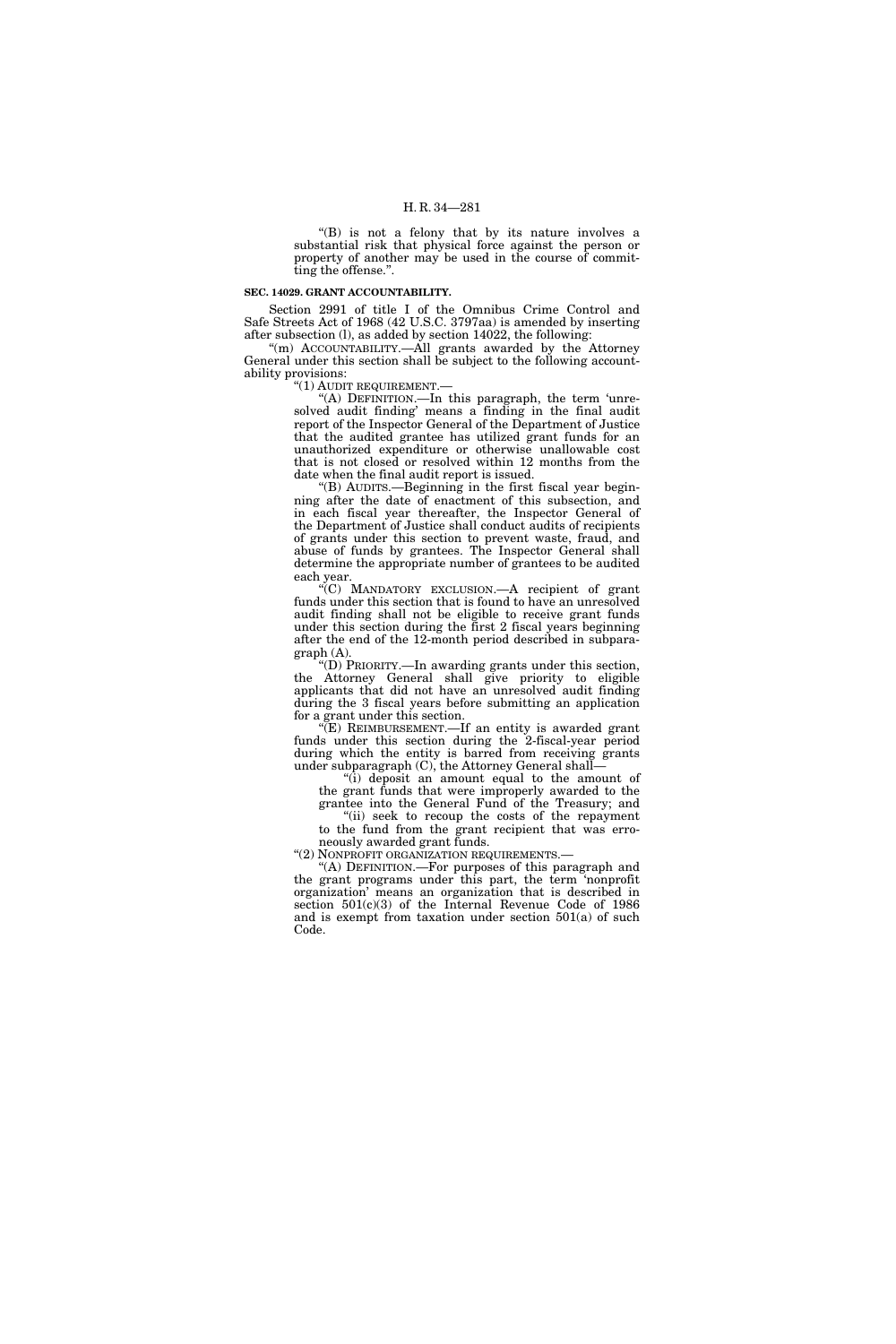''(B) PROHIBITION.—The Attorney General may not award a grant under this part to a nonprofit organization that holds money in offshore accounts for the purpose of avoiding paying the tax described in section  $511(a)$  of the Internal Revenue Code of 1986.

''(C) DISCLOSURE.—Each nonprofit organization that is awarded a grant under this section and uses the procedures prescribed in regulations to create a rebuttable presumption of reasonableness for the compensation of its officers, directors, trustees, and key employees, shall disclose to the Attorney General, in the application for the grant, the process for determining such compensation, including the independent persons involved in reviewing and approving such compensation, the comparability data used, and contemporaneous substantiation of the deliberation and decision. Upon request, the Attorney General shall make the information disclosed under this subparagraph available for public inspection.

''(3) CONFERENCE EXPENDITURES.—

 $(A)$  LIMITATION.—No amounts made available to the Department of Justice under this section may be used by the Attorney General, or by any individual or entity awarded discretionary funds through a cooperative agreement under this section, to host or support any expenditure for conferences that uses more than \$20,000 in funds made available by the Department of Justice, unless the head of the relevant agency or department, provides prior written authorization that the funds may be expended to host the conference.

''(B) WRITTEN APPROVAL.—Written approval under subparagraph (A) shall include a written estimate of all costs associated with the conference, including the cost of all food, beverages, audio-visual equipment, honoraria for speakers, and entertainment.

''(C) REPORT.—The Deputy Attorney General shall submit an annual report to the Committee on the Judiciary of the Senate and the Committee on the Judiciary of the House of Representatives on all conference expenditures approved under this paragraph.

 $(4)$  ANNUAL CERTIFICATION.—Beginning in the first fiscal year beginning after the date of enactment of this subsection, the Attorney General shall submit, to the Committee on the Judiciary and the Committee on Appropriations of the Senate and the Committee on the Judiciary and the Committee on Appropriations of the House of Representatives, an annual certification—

''(A) indicating whether—

''(i) all audits issued by the Office of the Inspector General under paragraph (1) have been completed and reviewed by the appropriate Assistant Attorney General or Director;

''(ii) all mandatory exclusions required under paragraph (1)(C) have been issued; and

''(iii) all reimbursements required under paragraph  $(1)(E)$  have been made; and

 $\sqrt[4]{(B)}$  that includes a list of any grant recipients excluded under paragraph (1) from the previous year.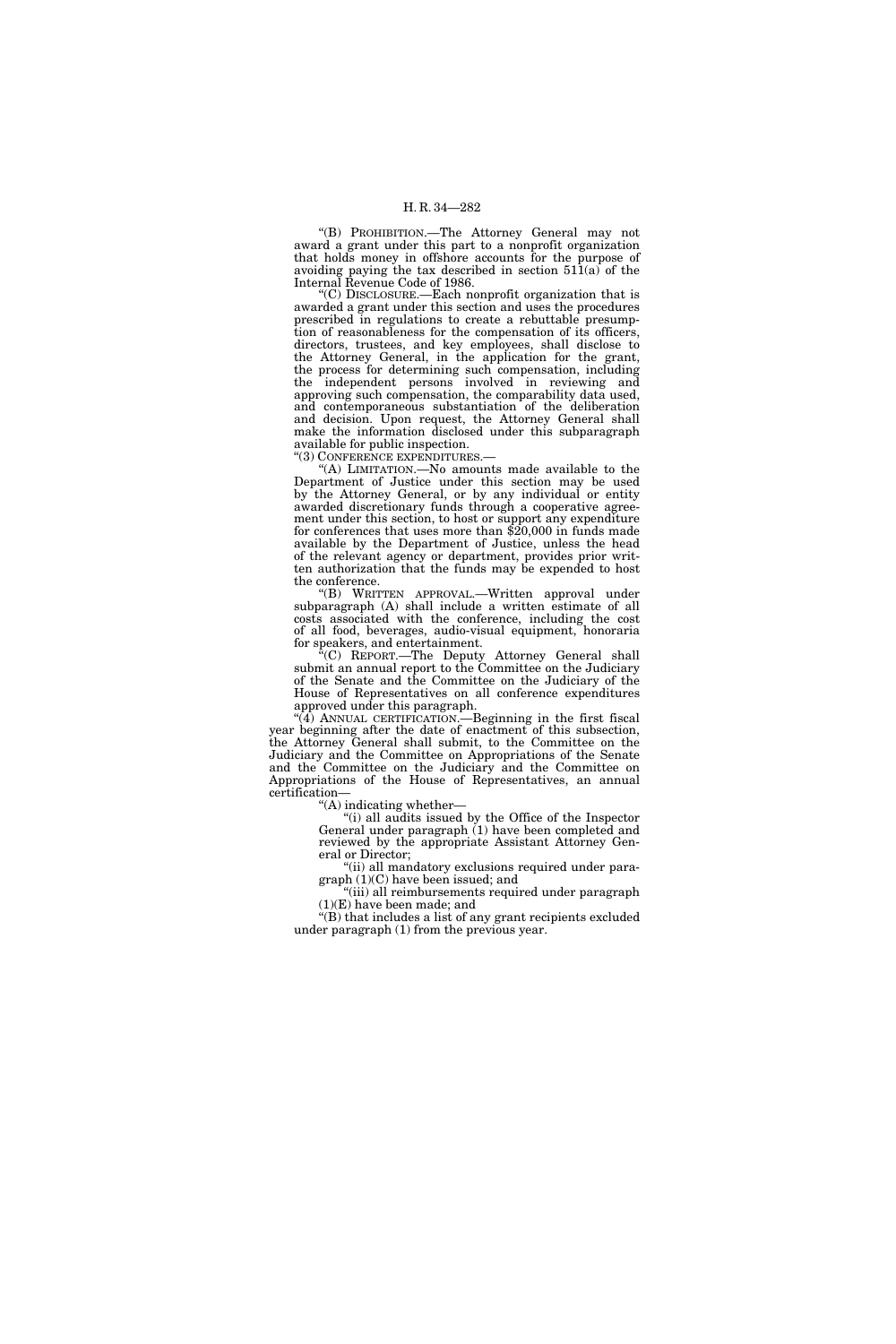''(n) PREVENTING DUPLICATIVE GRANTS.—

'(1) In GENERAL.—Before the Attorney General awards a grant to an applicant under this section, the Attorney General shall compare potential grant awards with other grants awarded under this Act to determine if duplicate grant awards are awarded for the same purpose.

"(2) REPORT.—If the Attorney General awards duplicate grants to the same applicant for the same purpose the Attorney General shall submit to the Committee on the Judiciary of the Senate and the Committee on the Judiciary of the House of Representatives a report that includes—

''(A) a list of all duplicate grants awarded, including the total dollar amount of any duplicate grants awarded; and

''(B) the reason the Attorney General awarded the duplicate grants.''.

# **DIVISION C—INCREASING CHOICE, AC-CESS, AND QUALITY IN HEALTH CARE FOR AMERICANS**

**SEC. 15000. SHORT TITLE.** 

This division may be cited as the ''Increasing Choice, Access, and Quality in Health Care for Americans Act''.

# **TITLE XV—PROVISIONS RELATING TO MEDICARE PART A**

# SEC. 15001. DEVELOPMENT OF MEDICARE HCPCS VERSION OF MS-**DRG CODES FOR SIMILAR HOSPITAL SERVICES.**

Section 1886 of the Social Security Act (42 U.S.C. 1395ww) is amended by adding at the end the following new subsection: ''(t) RELATING SIMILAR INPATIENT AND OUTPATIENT HOSPITAL SERVICES.

"(1) DEVELOPMENT OF HCPCS VERSION OF MS-DRG CODES.-Not later than January 1, 2018, the Secretary shall develop HCPCS versions for MS–DRGs that are similar to the ICD– 10–PCS for such MS–DRGs such that, to the extent possible, the MS–DRG assignment shall be similar for a claim coded with the HCPCS version as an identical claim coded with a ICD–10–PCS code.

''(2) COVERAGE OF SURGICAL MS–DRGS.—In carrying out paragraph (1), the Secretary shall develop HCPCS versions of MS–DRG codes for not fewer than 10 surgical MS–DRGs. "(3) PUBLICATION AND DISSEMINATION OF THE HCPCS

VERSIONS OF MS–DRGS.—

''(A) IN GENERAL.—The Secretary shall develop a HCPCS MS–DRG definitions manual and software that is similar to the definitions manual and software for ICD– 10–PCS codes for such MS–DRGs. The Secretary shall post the HCPCS MS–DRG definitions manual and software on the Internet website of the Centers for Medicare & Medicaid Services. The HCPCS MS–DRG definitions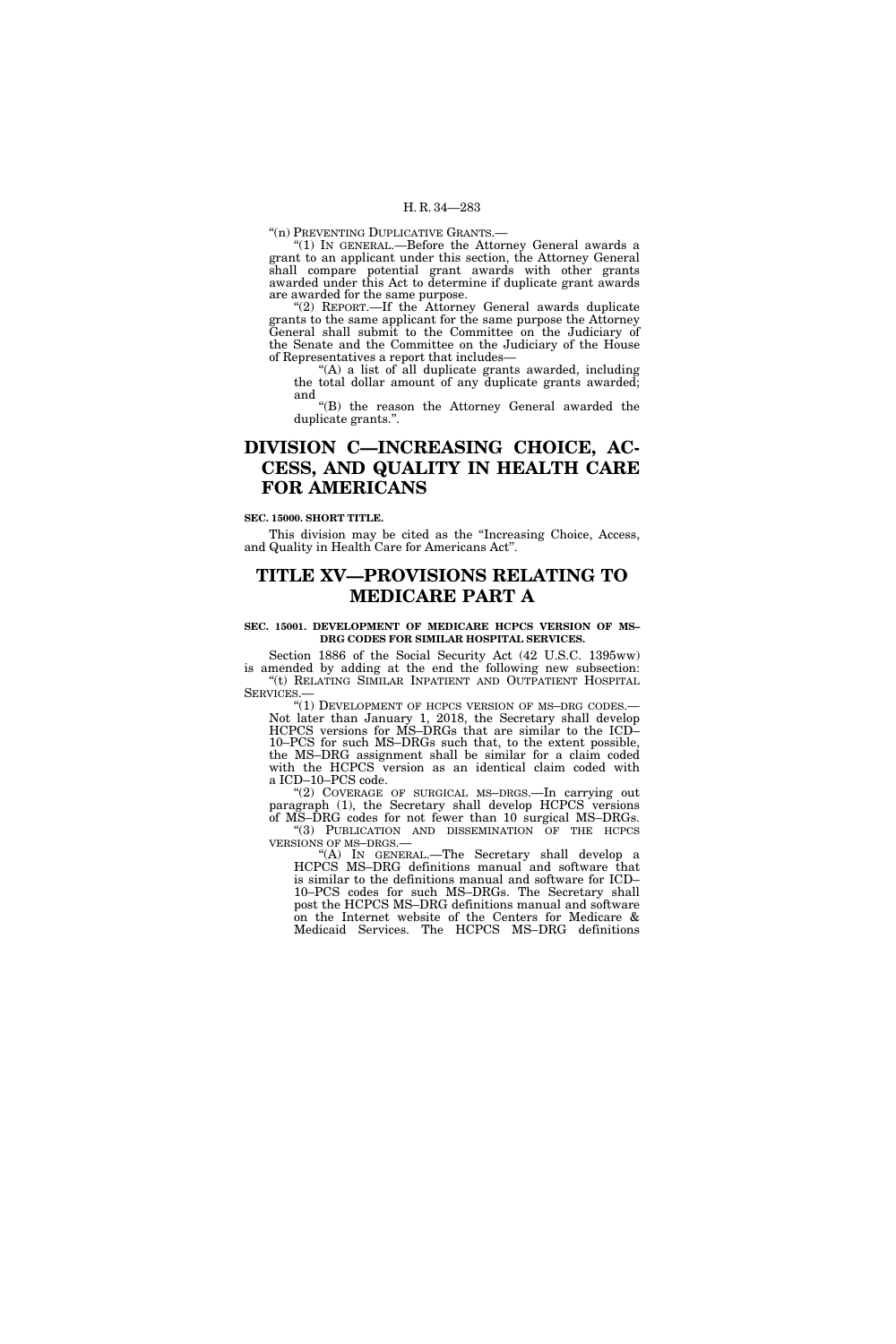manual and software shall be in the public domain and available for use and redistribution without charge.

''(B) USE OF PREVIOUS ANALYSIS DONE BY MEDPAC.— In developing the HCPCS MS–DRG definitions manual and software under subparagraph (A), the Secretary shall consult with the Medicare Payment Advisory Commission and shall consider the analysis done by such Commission in translating outpatient surgical claims into inpatient surgical MS–DRGs in preparing chapter 7 (relating to hospital short-stay policy issues) of its 'Medicare and the Health Care Delivery System' report submitted to Congress in June 2015.

''(4) DEFINITION AND REFERENCE.—In this subsection:

''(A) HCPCS.—The term 'HCPCS' means, with respect to hospital items and services, the code under the Healthcare Common Procedure Coding System (HCPCS) (or a successor code) for such items and services.

''(B) ICD–10–PCS.—The term 'ICD–10–PCS' means the International Classification of Diseases, 10th Revision, Procedure Coding System, and includes any subsequent revision of such International Classification of Diseases, Procedure Coding System.''.

# **SEC. 15002. ESTABLISHING BENEFICIARY EQUITY IN THE MEDICARE HOSPITAL READMISSION PROGRAM.**

(a) TRANSITIONAL ADJUSTMENT FOR DUAL ELIGIBLE POPU-LATION.—Section 1886(q)(3) of the Social Security Act (42 U.S.C.  $1395ww(q)(3)$  is amended-

(1) in subparagraph (A), by inserting ''subject to subparagraph (D),'' after ''purposes of paragraph (1),''; and

(2) by adding at the end the following new subparagraph: (D) TRANSITIONAL ADJUSTMENT FOR DUAL ELIGIBLES.

''(i) IN GENERAL.—In determining a hospital's adjustment factor under this paragraph for purposes of making payments for discharges occurring during and after fiscal year 2019, and before the application of clause (i) of subparagraph (E), the Secretary shall assign hospitals to groups (as defined by the Secretary under clause (ii)) and apply the applicable provisions of this subsection using a methodology in a manner that allows for separate comparison of hospitals within each such group, as determined by the Secretary.

"(ii) DEFINING GROUPS.—For purposes of this subparagraph, the Secretary shall define groups of hospitals, based on their overall proportion, of the inpatients who are entitled to, or enrolled for, benefits under part A, and who are full-benefit dual eligible individuals (as defined in section 1935(c)(6)). In defining groups, the Secretary shall consult the Medicare Payment Advisory Commission and may consider the analysis done by such Commission in preparing the portion of its report submitted to Congress in June 2013 relating to readmissions.<br>"(iii) MINIMIZING REPORTING BURDEN ON HOS-

PITALS.—In carrying out this subparagraph, the Secretary shall not impose any additional reporting requirements on hospitals.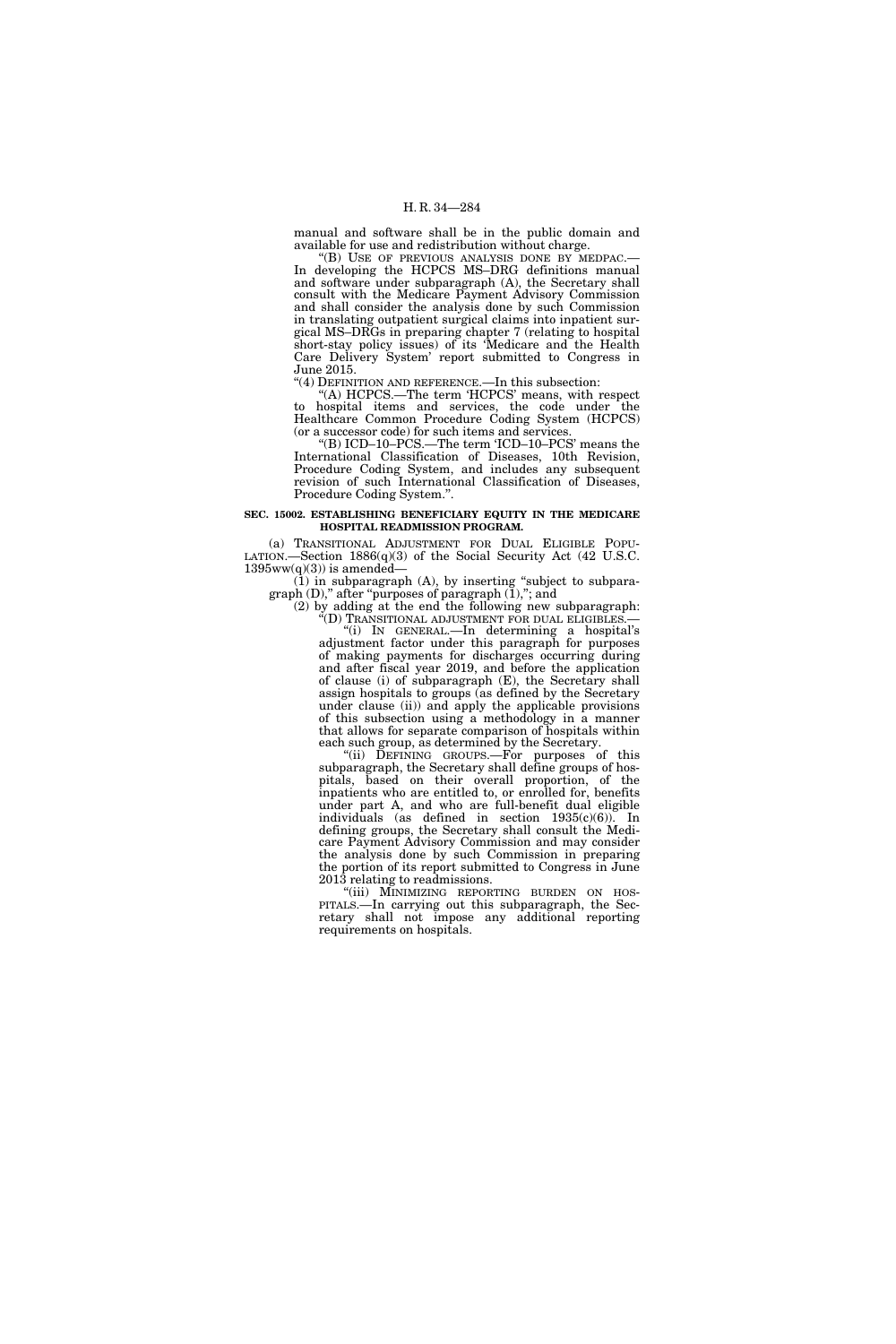"(iv) BUDGET NEUTRAL DESIGN METHODOLOGY.-The Secretary shall design the methodology to implement this subparagraph so that the estimated total amount of reductions in payments under this subsection equals the estimated total amount of reductions in payments that would otherwise occur under this subsection if this subparagraph did not apply.'

(b) CHANGES IN RISK ADJUSTMENT.—Section  $1886(q)(3)$  of the Social Security Act (42 U.S.C. 1395ww(q)(3)), as amended by subsection (a), is further amended by adding at the end the following new subparagraph:

''(E) CHANGES IN RISK ADJUSTMENT.—

''(i) CONSIDERATION OF RECOMMENDATIONS IN IMPACT REPORTS.—The Secretary may take into account the studies conducted and the recommendations made by the Secretary under section  $2(d)(1)$  of the IMPACT Act of 2014 (Public Law 113–185; 42 U.S.C. 1395lll note) with respect to the application under this subsection of risk adjustment methodologies. Nothing in this clause shall be construed as precluding consideration of the use of groupings of hospitals.

'(ii) CONSIDERATION OF EXCLUSION OF PATIENT CASES BASED ON V OR OTHER APPROPRIATE CODES.— In promulgating regulations to carry out this subsection with respect to discharges occurring after fiscal year 2018, the Secretary may consider the use of V or other ICD-related codes for removal of a readmission. The Secretary may consider modifying measures under this subsection to incorporate V or other ICDrelated codes at the same time as other changes are being made under this subparagraph.

'(iii) REMOVAL OF CERTAIN READMISSIONS.—In promulgating regulations to carry out this subsection, with respect to discharges occurring after fiscal year 2018, the Secretary may consider removal as a readmission of an admission that is classified within one or more of the following: transplants, end-stage renal disease, burns, trauma, psychosis, or substance abuse. The Secretary may consider modifying measures under this subsection to remove readmissions at the same time as other changes are being made under this subparagraph.''.

(c) MEDPAC STUDY ON READMISSIONS PROGRAM.—The Medicare Payment Advisory Commission shall conduct a study to review overall hospital readmissions described in section  $1886(q)(5)(E)$  of the Social Security Act (42 U.S.C. 1395ww(q)(5)(E)) and whether such readmissions are related to any changes in outpatient and emergency services furnished. The Commission shall submit to Congress a report on such study in its report to Congress in June 2018.

# **SEC. 15003. FIVE-YEAR EXTENSION OF THE RURAL COMMUNITY HOS-PITAL DEMONSTRATION PROGRAM.**

(a) EXTENSION.—Section 410A of the Medicare Prescription Drug, Improvement, and Modernization Act of 2003 (Public Law 108–173; 42 U.S.C. 1395ww note) is amended—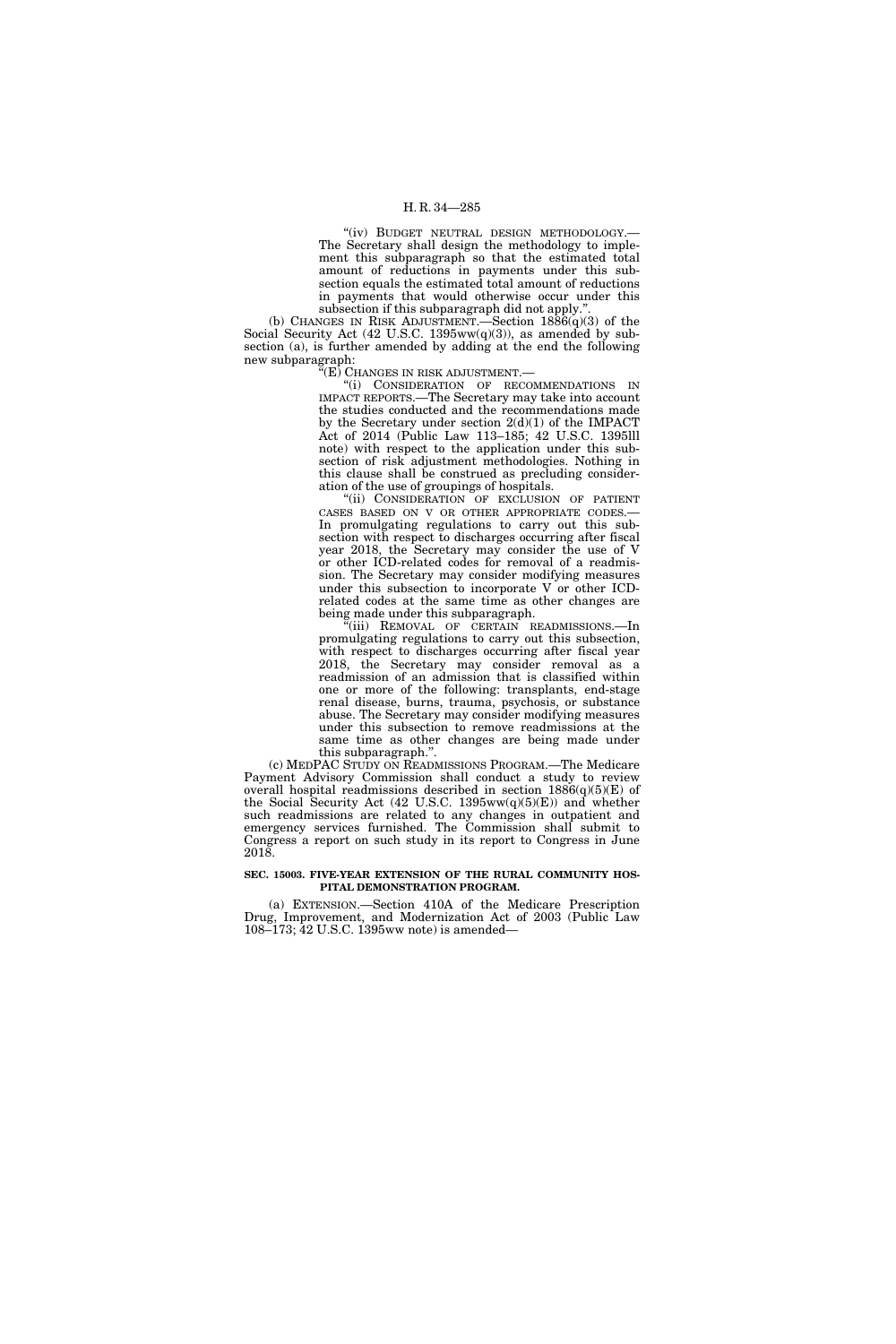(1) in subsection (a)(5), by striking ''5-year extension period'' and inserting ''10-year extension period''; and

 $(2)$  in subsection  $(g)$ —

(A) in the subsection heading, by striking ''FIVE-YEAR'' and inserting ''TEN-YEAR'';

(B) in paragraph (1), by striking "additional 5-year" and inserting "additional 10-year";

(C) by striking ''5-year extension period'' and inserting ''10-year extension period'' each place it appears;

(D) in paragraph  $(4)(B)$ -

(i) in the matter preceding clause (i), by inserting "each 5-year period in" after "hospital during"; and (ii) in clause (i), by inserting ''each applicable 5 year period in'' after ''the first day of''; and

 $(E)$  by adding at the end the following new paragraphs: ''(5) OTHER HOSPITALS IN DEMONSTRATION PROGRAM.— During the second 5 years of the 10-year extension period, the Secretary shall apply the provisions of paragraph (4) to rural community hospitals that are not described in paragraph (4) but are participating in the demonstration program under this section as of December 30, 2014, in a similar manner as such provisions apply to rural community hospitals described in paragraph (4).

"(6) EXPANSION OF DEMONSTRATION PROGRAM TO RURAL AREAS IN ANY STATE.—

''(A) IN GENERAL.—The Secretary shall, notwithstanding subsection (a)(2) or paragraph (2) of this subsection, not later than 120 days after the date of the enactment of this paragraph, issue a solicitation for applications to select up to the maximum number of additional rural community hospitals located in any State to participate in the demonstration program under this section for the second 5 years of the 10-year extension period without exceeding the limitation under paragraph (3) of this subsection.

''(B) PRIORITY.—In determining which rural community hospitals that submitted an application pursuant to the solicitation under subparagraph  $(A)$  to select for participation in the demonstration program, the Secretary—

''(i) shall give priority to rural community hospitals located in one of the 20 States with the lowest population densities (as determined by the Secretary using the 2015 Statistical Abstract of the United States); and

"(ii) may consider-

''(I) closures of hospitals located in rural areas in the State in which the rural community hospital is located during the 5-year period immediately preceding the date of the enactment of this paragraph; and

''(II) the population density of the State in which the rural community hospital is located.". (b) CHANGE IN TIMING FOR REPORT.—Subsection (e) of such section 410A is amended—

(1) by striking ''Not later than 6 months after the completion of the demonstration program under this section'' and inserting ''Not later than August 1, 2018''; and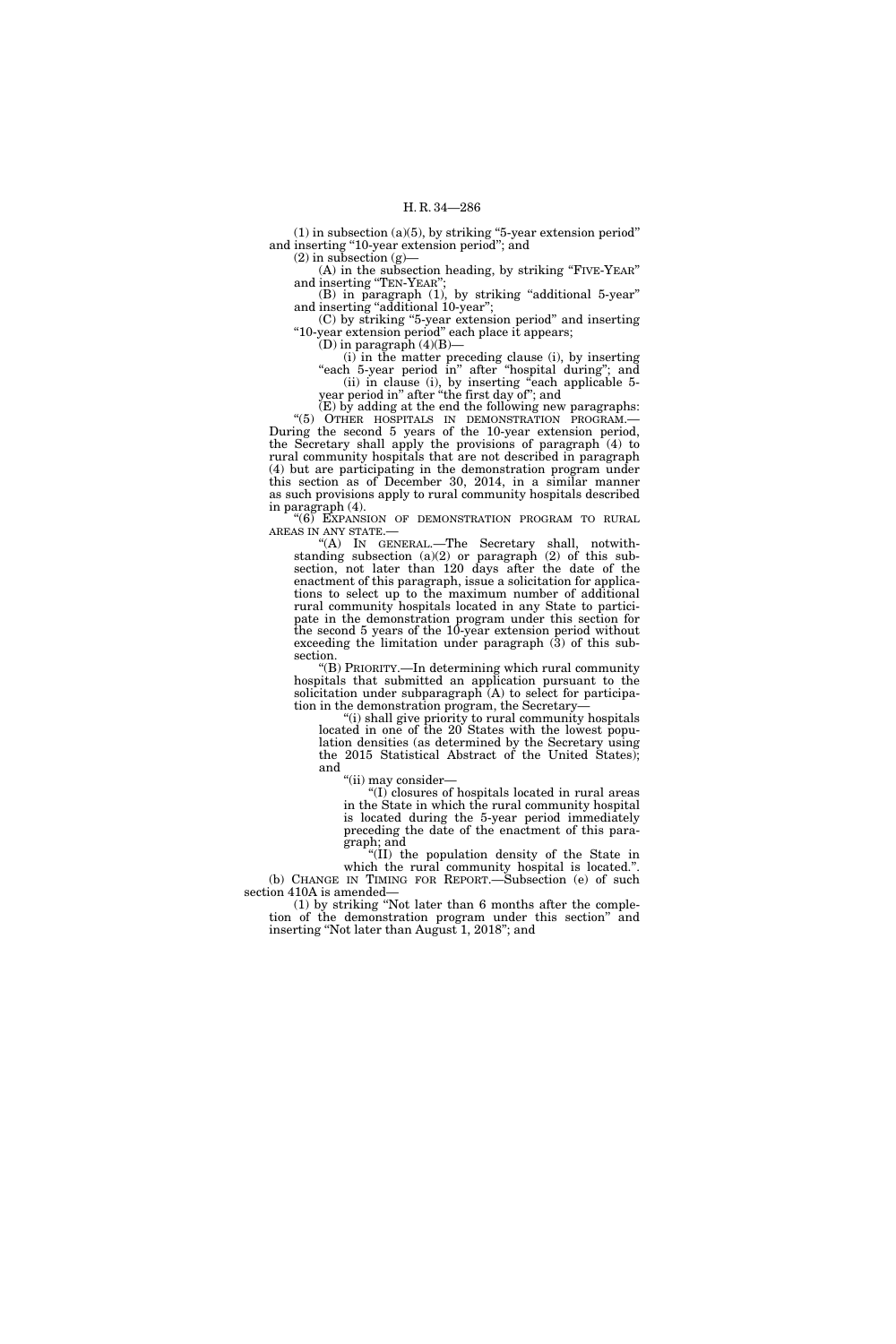(2) by striking ''such program'' and inserting ''the demonstration program under this section''.

# **SEC. 15004. REGULATORY RELIEF FOR LTCHS.**

(a) TECHNICAL CHANGE TO THE MEDICARE LONG-TERM CARE HOSPITAL MORATORIUM EXCEPTION.—

(1) IN GENERAL.—Section  $114(d)(7)$  of the Medicare, Medicaid, and SCHIP Extension Act of 2007 (42 U.S.C. 1395ww note), as amended by sections 3106(b) and 10312(b) of Public Law 111–148, section 1206(b)(2) of the Pathway for SGR Reform Act of 2013 (division B of Public Law 113–67), and section 112 of the Protecting Access to Medicare Act of 2014 (Public Law 113–93), is amended by striking ''The moratorium under paragraph  $(1)(A)$ " and inserting "Any moratorium under para $graph (1)$ ".

(2) EFFECTIVE DATE.—The amendment made by paragraph (1) shall take effect as if included in the enactment of section 112 of the Protecting Access to Medicare Act of 2014.

(b) MODIFICATION TO MEDICARE LONG-TERM CARE HOSPITAL HIGH COST OUTLIER PAYMENTS.—Section 1886(m) of the Social Security Act (42 U.S.C. 1395ww(m)) is amended by adding at the end the following new paragraph:<br>"(7) TREATMENT OF HIGH COST OUTLIER PAYMENTS.-

"(A) ADJUSTMENT TO THE STANDARD FEDERAL PAYMENT RATE FOR ESTIMATED HIGH COST OUTLIER PAYMENTS.—<br>Under the system described in paragraph (1), for fiscal years beginning on or after October 1, 2017, the Secretary shall reduce the standard Federal payment rate as if the estimated aggregate amount of high cost outlier payments for standard Federal payment rate discharges for each such fiscal year would be equal to 8 percent of estimated aggregate payments for standard Federal payment rate discharges for each such fiscal year.

''(B) LIMITATION ON HIGH COST OUTLIER PAYMENT AMOUNTS.—Notwithstanding subparagraph (A), the Secretary shall set the fixed loss amount for high cost outlier payments such that the estimated aggregate amount of high cost outlier payments made for standard Federal payment rate discharges for fiscal years beginning on or after October 1, 2017, shall be equal to 99.6875 percent of 8 percent of estimated aggregate payments for standard Federal payment rate discharges for each such fiscal year.

(C) WAIVER OF BUDGET NEUTRALITY.—Any reduction in payments resulting from the application of subparagraph (B) shall not be taken into account in applying any budget neutrality provision under such system.

''(D) NO EFFECT ON SITE NEUTRAL HIGH COST OUTLIER PAYMENT RATE.—This paragraph shall not apply with respect to the computation of the applicable site neutral payment rate under paragraph (6)."

#### **SEC. 15005. SAVINGS FROM IPPS MACRA PAY-FOR THROUGH NOT APPLYING DOCUMENTATION AND CODING ADJUST-MENTS.**

Section 7(b)(1)(B) of the TMA, Abstinence Education, and QI Programs Extension Act of 2007 (Public Law 110–90), as amended by section 631(b) of the American Taxpayer Relief Act of 2012 (Public Law 112–240) and section  $414(1)(B)(iii)$  of the Medicare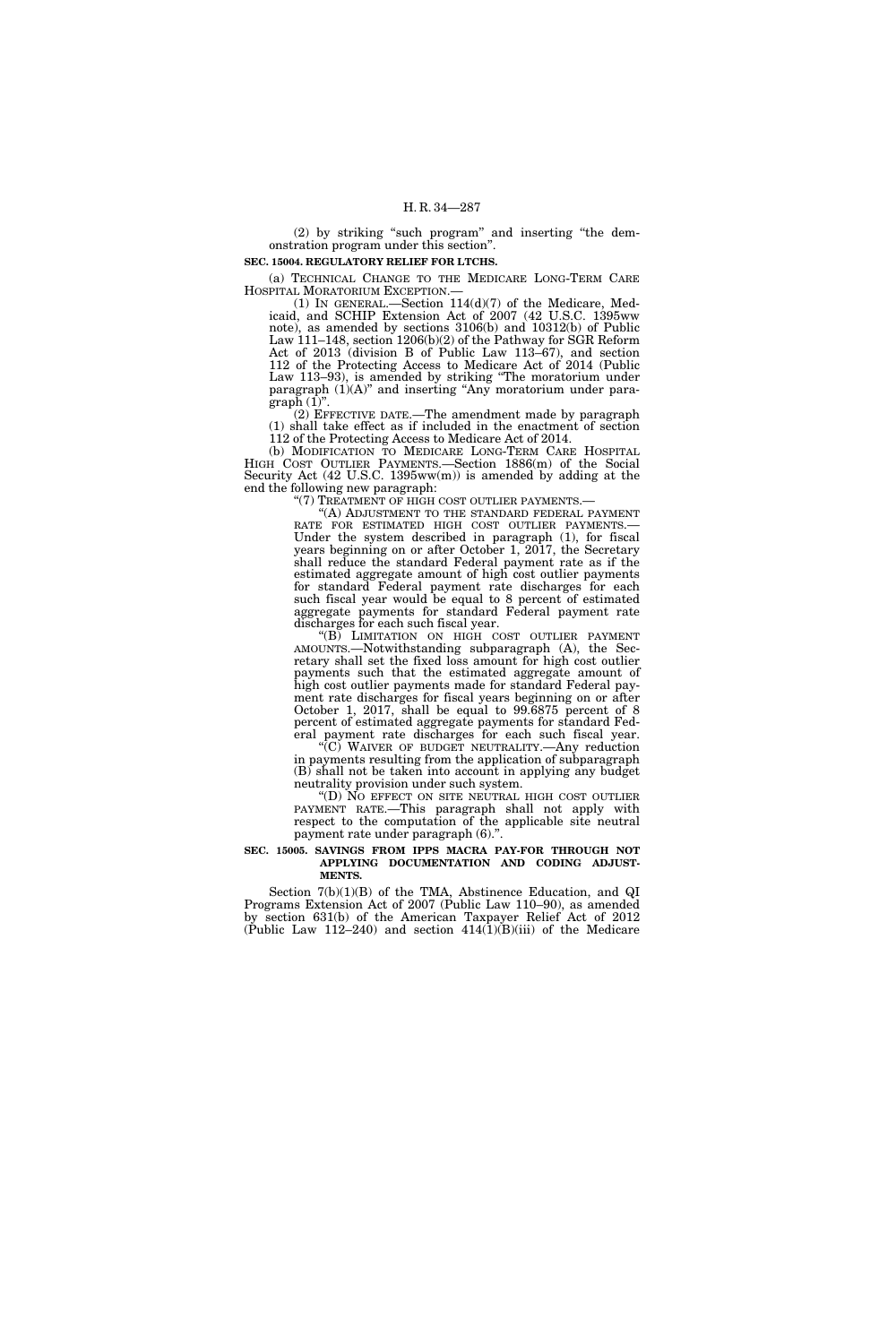Access and CHIP Reauthorization Act of 2015 (Public Law 114– 10), is amended in clause (iii) by striking ''an increase of 0.5 percentage points for discharges occurring during each of fiscal years 2018 through 2023'' and inserting ''an increase of 0.4588 percentage points for discharges occurring during fiscal year 2018 and 0.5 percentage points for discharges occurring during each of fiscal years 2019 through 2023''.

# **SEC. 15006. EXTENSION OF CERTAIN LTCH MEDICARE PAYMENT RULES.**

(a) 25–PERCENT PATIENT THRESHOLD PAYMENT ADJUSTMENT.— Section 114(c)(1)(A) of the Medicare, Medicaid, and SCHIP Extension Act of 2007 (42 U.S.C. 1395ww note), as amended by section 4302(a) of division B of the American Recovery and Reinvestment Act (Public Law 111–5), sections 3106(a) and 10312(a) of Public Law 111–148, and section 1206(b)(1)(B) of the Pathway for SGR Reform Act of 2013 (division B of Public Law 113–67), is amended by striking ''for a 9-year period'' and inserting ''through June 30, 2016, and for discharges occurring on or after October 1, 2016, and before October 1, 2017".

(b) PAYMENT FOR HOSPITALS-WITHIN-HOSPITALS.—Section 114(c)(2) of the Medicare, Medicaid, and SCHIP Extension Act of 2007 (42 U.S.C. 1395ww note), as amended by section 4302(a) of division B of the American Recovery and Reinvestment Act (Public Law 111–5), sections 3106(a) and 10312(a) of Public Law 111–148, and section 1206(b)(1)(A) of the Pathway for SGR Reform Act of 2013 (division B of Public Law 113–67), is amended—

 $(1)$  in subparagraph  $(A)$ , by inserting "or any similar provision," after "Regulations,

(2) in subparagraph  $(B)$ -

(A) in clause (i), by inserting "or any similar provision," after ''Regulations,''; and

(B) in clause (ii), by inserting ", or any similar provision," after "Regulations"; and

(3) in subparagraph (C), by striking ''for a 9-year period'' and inserting ''through June 30, 2016, and for discharges occurring on or after October 1, 2016, and before October 1, 2017''.

#### **SEC. 15007. APPLICATION OF RULES ON THE CALCULATION OF HOS-PITAL LENGTH OF STAY TO ALL LTCHS.**

(a) IN GENERAL.—Section  $1206(a)(3)$  of the Pathway for SGR Reform Act of 2013 (division B of Public Law 113–67; 42 U.S.C. 1395ww note) is amended—

(1) by striking subparagraph (B);

(2) by striking ''SITE NEUTRAL BASIS.—'' and all that follows through ''For discharges occurring'' and inserting ''SITE NEUTRAL BASIS.—For discharges occurring'';

(3) by striking ''subject to subparagraph (B),''; and

(4) by redesignating clauses (i) and (ii) as subparagraphs (A) and (B), respectively, and moving each of such subparagraphs (as so redesignated) 2 ems to the left.

(b) EFFECTIVE DATE.—The amendments made by subsection (a) shall be effective as if included in the enactment of section 1206(a)(3) of the Pathway for SGR Reform Act of 2013 (division B of Public Law 113–67; 42 U.S.C. 1395ww note).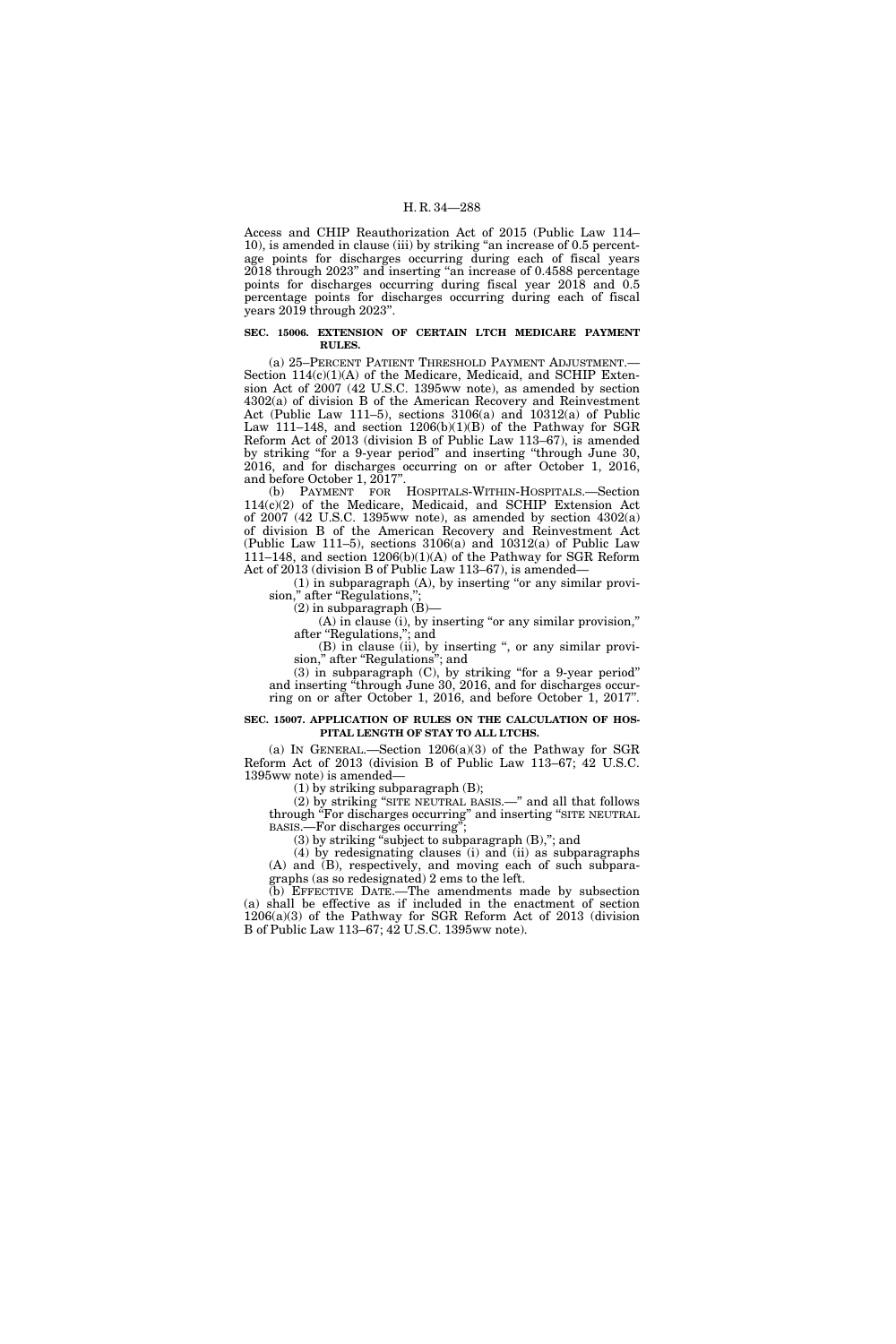#### **SEC. 15008. CHANGE IN MEDICARE CLASSIFICATION FOR CERTAIN HOSPITALS.**

(a) IN GENERAL.—Subsection  $(d)(1)(B)(iv)$  of section 1886 of the Social Security Act (42 U.S.C. 1395ww) is amended—

 $(1)$  in subclause  $(I)$ , by striking "or" at the end;

(2) in subclause (II)—

(A) by striking ", or" at the end and inserting a semicolon;

(B) by redesignating such subclause as clause (vi) and by moving it to immediately follow clause (v); and

(C) in clause (v), by striking the semicolon at the end and inserting ", or"; and

(3) by striking " $(iv)(I)$  a hospital" and inserting " $(iv)$  a hospital''.

(b) CONFORMING PAYMENT REFERENCES.—The second sentence of subsection  $(d)(1)(B)$  of such section is amended-

(1) by inserting "(as in effect as of such date)" after "clause  $(iv)$ "; and

 $(2)$  by inserting "(or, in the case of a hospital described in clause (iv)(II), as so in effect, shall be classified under clause (vi) on and after the effective date of such clause (vi) and for cost reporting periods beginning on or after January 1, 2015, shall not be subject to subsection (m) as of the date of such classification)'' after ''so classified''.

(c) APPLICATION.—

(1) IN GENERAL.—For cost reporting periods beginning on or after January 1, 2015, in the case of an applicable hospital (as defined in paragraph  $(3)$ ), the following shall apply:

(A) Payment for inpatient operating costs shall be made on a reasonable cost basis in the manner provided in section  $412.526(c)(3)$  of title 42, Code of Federal Regulations (as in effect on January 1, 2015) and in any subsequent modifications.

(B) Payment for capital costs shall be made in the manner provided by section  $412.526(c)(4)$  of title 42, Code of Federal Regulations (as in effect on such date).

(C) Claims for payment for Medicare beneficiaries who are discharged on or after January 1, 2017, shall be processed as claims which are paid on a reasonable cost basis as described in section 412.526(c) of title 42, Code of Federal Regulations (as in effect on such date).

(2) APPLICABLE HOSPITAL DEFINED.—In this subsection, the term ''applicable hospital'' means a hospital that is classified under clause (iv)(II) of section 1886(d)(1)(B) of the Social Security Act  $(42 \text{ U.S.C. } 1395 \text{ww}(d)(1)(B))$  on the day before the date of the enactment of this Act and which is classified under clause (vi) of such section, as redesignated and moved by subsection (a), on or after such date of enactment.

(d) CONFORMING TECHNICAL AMENDMENTS.—

(1) Section 1899B(a)(2)(A)(iv) of the Social Security Act  $(42 \text{ U.S.C. } 1395 \text{III}(a)(2)(A)(iv))$  is amended by striking " $1886(d)(1)(B)(iv)(II)$ " and inserting " $1886(d)(1)(B)(vi)$ ".

(2) Section 1886(m)(5)(F) of such Act (42 U.S.C.  $1395ww(m)(5)(F)$  is amended in each of clauses (i) and (ii) by striking " $(d)(1)(B)(iv)(II)$ " and inserting " $(d)(1)(B)(vi)$ ".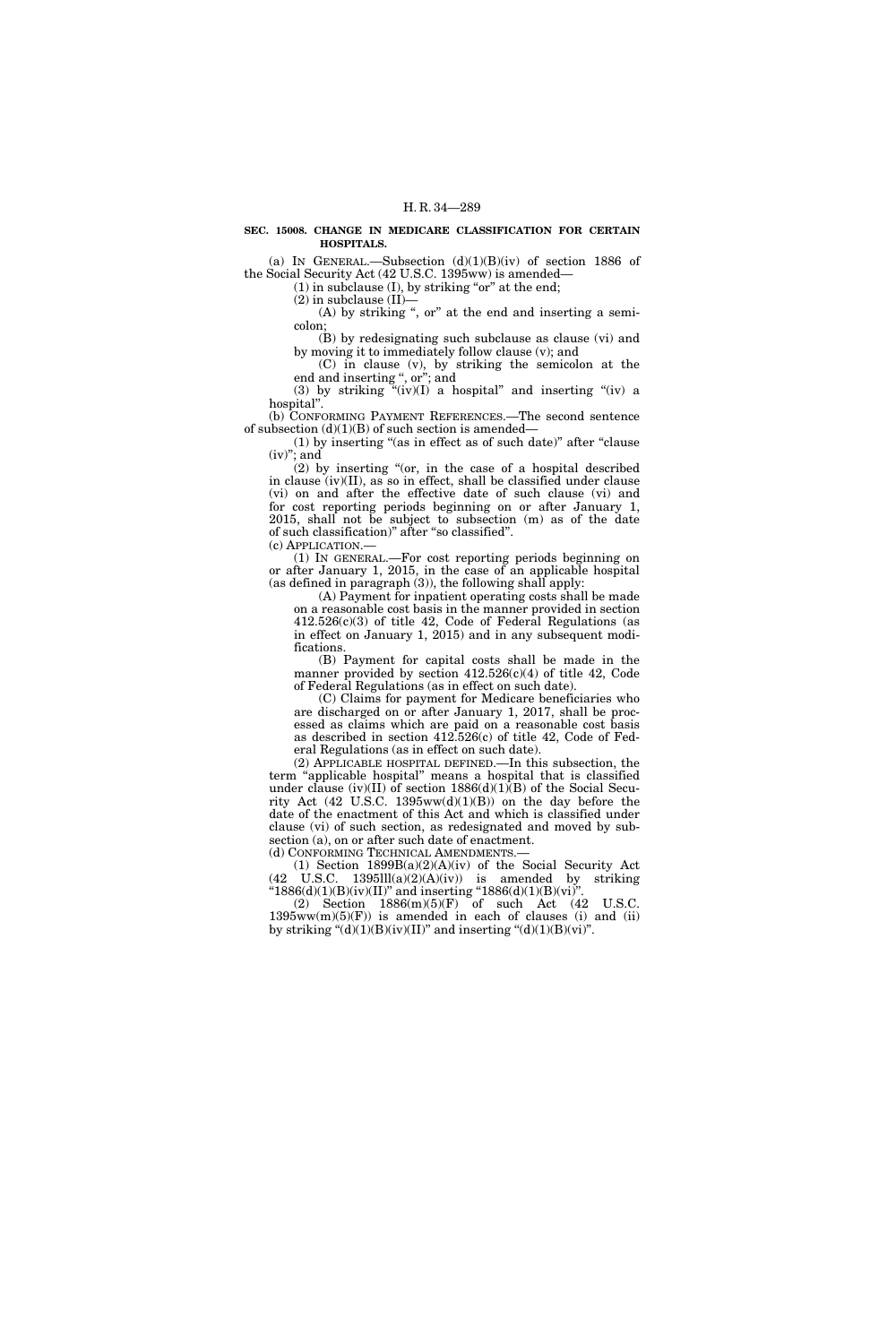#### **SEC. 15009. TEMPORARY EXCEPTION TO THE APPLICATION OF THE MEDICARE LTCH SITE NEUTRAL PROVISIONS FOR CER-TAIN SPINAL CORD SPECIALTY HOSPITALS.**

(a) EXCEPTION.—Section 1886(m)(6) of the Social Security Act  $(42 \text{ U.S.C. } 1395 \text{ww(m)}(6))$  is amended—

(1) in subparagraph  $(A)(i)$ , by striking "and  $(E)$ " and inserting ",  $(E)$ , and  $(F)$ "; and

(2) by adding at the end the following new subparagraph: ''(F) TEMPORARY EXCEPTION FOR CERTAIN SPINAL CORD SPECIALTY HOSPITALS.—For discharges in cost reporting periods beginning during fiscal years 2018 and 2019, subparagraph (A)(i) shall not apply (and payment shall be made to a long-term care hospital without regard to this paragraph) if such discharge is from a long-term care hospital that meets each of the following requirements:

''(i) NOT-FOR-PROFIT.—The long-term care hospital was a not-for-profit long-term care hospital on June 1, 2014, as determined by cost report data.

"(ii) PRIMARILY PROVIDING TREATMENT FOR CATA-STROPHIC SPINAL CORD OR ACQUIRED BRAIN INJURIES OR OTHER PARALYZING NEUROMUSCULAR CONDITIONS.— Of the discharges in calendar year 2013 from the longterm care hospital for which payment was made under this section, at least 50 percent were classified under MS–LTCH–DRGs 28, 29, 52, 57, 551, 573, and 963. ''(iii) SIGNIFICANT OUT-OF-STATE ADMISSIONS.—

''(I) IN GENERAL.—The long-term care hospital discharged inpatients (including both individuals entitled to, or enrolled for, benefits under this title and individuals not so entitled or enrolled) during fiscal year 2014 who had been admitted from at least 20 of the 50 States, determined by the States of residency of such inpatients and based on such data submitted by the hospital to the Secretary as the Secretary may require.

''(II) IMPLEMENTATION.—Notwithstanding any other provision of law, the Secretary may implement subclause (I) by program instruction or otherwise.

''(III) NON-APPLICATION OF PAPERWORK REDUC-TION ACT.—Chapter 35 of title 44, United States Code, shall not apply to data collected under this clause.''.

(b) STUDY AND REPORT ON THE STATUS AND VIABILITY OF CERTAIN SPINAL CORD SPECIALTY LONG-TERM CARE HOSPITALS.—

(1) STUDY.—The Comptroller General of the United States shall conduct a study on long-term care hospitals described in section  $1886(m)(6)$ <sup>(</sup>F) of the Social Security Act, as added by subsection (a). Such report shall include an analysis of the following:

(A) The impact on such hospitals of the classification and facility licensure by State agencies of such hospitals.

(B) The Medicare payment rates for such hospitals. (C) Data on the number and health care needs of Medicare beneficiaries who have been diagnosed with catastrophic spinal cord or acquired brain injuries or other paralyzing neuromuscular conditions (as described within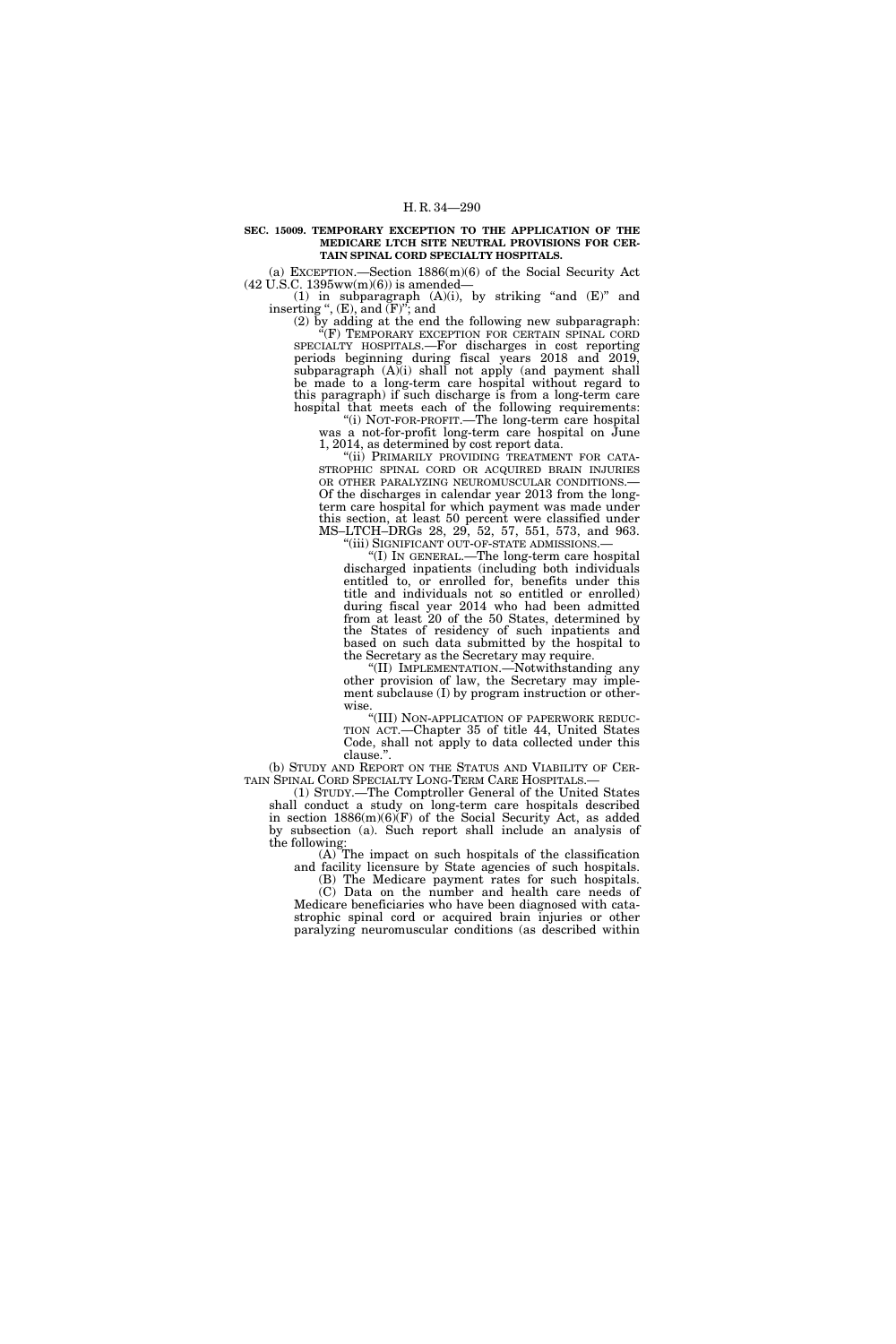the discharge classifications specified in clause (ii) of such section) who are receiving services from such hospitals. (2) REPORT.—Not later than October 1, 2018, the Comptroller General shall submit to Congress a report on the study conducted under paragraph (1), including recommendations for such legislation and administrative action as the Comptroller General determines appropriate.

#### **SEC. 15010. TEMPORARY EXTENSION TO THE APPLICATION OF THE MEDICARE LTCH SITE NEUTRAL PROVISIONS FOR CER-TAIN DISCHARGES WITH SEVERE WOUNDS.**

(a) IN GENERAL.—Section 1886(m)(6) of the Social Security Act  $(42 \text{ U.S.C. } 1395 \text{ww(m)}(6))$ , as amended by section 15009, is further amended—

(1) in subparagraph  $(A)(i)$  by striking "and  $(F)$ " and inserting " $(F)$ , and  $(G)$ ";

(2) in subparagraph  $(E)(i)(I)(aa)$ , by striking "the amendment made'' and all that follows before the semicolon and inserting "the last sentence of subsection  $(d)(1)(B)$ "; and

(3) by adding at the end the following new subparagraph: ''(G) ADDITIONAL TEMPORARY EXCEPTION FOR CERTAIN SEVERE WOUND DISCHARGES FROM CERTAIN LONG-TERM CARE HOSPITALS.—

''(i) IN GENERAL.—For a discharge occurring in a cost reporting period beginning during fiscal year 2018, subparagraph  $(A)(i)$  shall not apply (and payment shall be made to a long-term care hospital without regard to this paragraph) if such discharge—

''(I) is from a long-term care hospital identified by the last sentence of subsection  $(d)(1)(B)$ :

''(II) is classified under MS–LTCH–DRG 602, 603, 539, or 540; and

''(III) is with respect to an individual treated by a long-term care hospital for a severe wound. "(ii) SEVERE WOUND DEFINED. In this subparagraph, the term 'severe wound' means a wound which is a stage 3 wound, stage 4 wound, unstageable wound, non-healing surgical wound, or fistula as identified in the claim from the long-term care hospital.

''(iii) WOUND DEFINED.—In this subparagraph, the term 'wound' means an injury involving division of tissue or rupture of the integument or mucous membrane with exposure to the external environment.''.

(c) STUDY AND REPORT TO CONGRESS.— (1) STUDY.—The Comptroller General of the United States shall, in consultation with relevant stakeholders, conduct a study on the treatment needs of individuals entitled to benefits under part A of title XVIII of the Social Security Act or enrolled under part B of such title who require specialized wound care, and the cost, for such individuals and the Medicare program under such title, of treating severe wounds in rural and urban

areas. Such study shall include an assessment of— (A) access of such individuals to appropriate levels

of care for such cases; (B) the potential impact that section  $1886(m)(6)(A)(i)$ of such Act  $(42 \text{ U.S.C. } 1395 \text{ww}(m)(6)(A)(i))$  will have on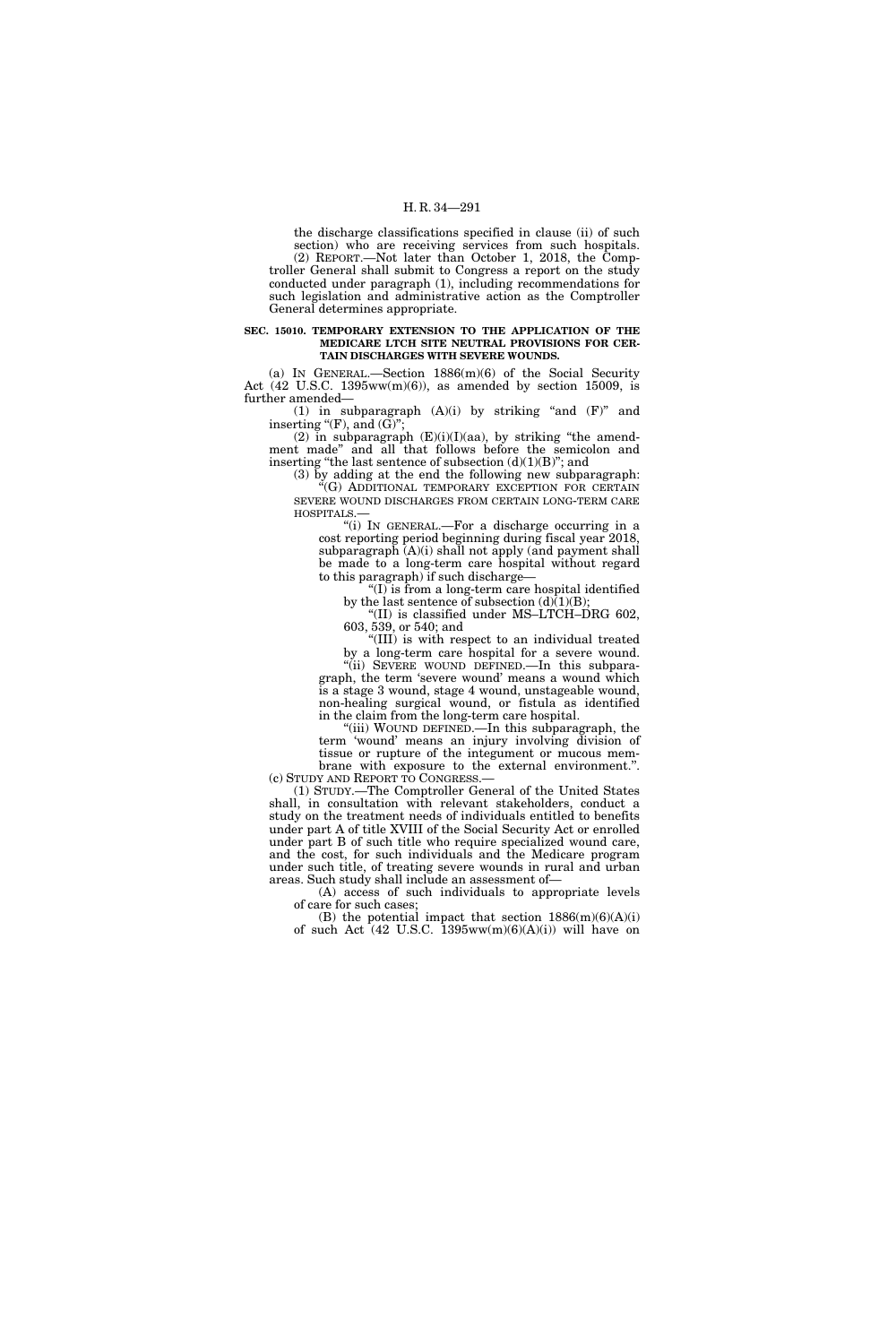the access, quality, and cost of care for such individuals; and

(C) how to appropriately pay for such care under the Medicare program under such title.

(2) REPORT.—Not later than October 1, 2020, the Comptroller General shall submit to Congress a report on the study conducted under paragraph (1), including recommendations for such legislation and administrative action as the Comptroller General determines appropriate.

## **TITLE XVI—PROVISIONS RELATING TO MEDICARE PART B**

#### **SEC. 16001. CONTINUING MEDICARE PAYMENT UNDER HOPD PROSPEC-TIVE PAYMENT SYSTEM FOR SERVICES FURNISHED BY MID-BUILD OFF-CAMPUS OUTPATIENT DEPARTMENTS OF PROVIDERS.**

(a) IN GENERAL.—Section  $1833(t)(21)$  of the Social Security Act (42 U.S.C. 1395l(t)(21)) is amended—

 $(1)$  in subparagraph  $(B)$ –

(A) in clause (i), by striking "clause (ii)" and inserting ''the subsequent provisions of this subparagraph''; and

(B) by adding at the end the following new clauses: "(iii) DEEMED TREATMENT FOR 2017.—For purposes of applying clause (ii) with respect to applicable items and services furnished during 2017, a department of a provider (as so defined) not described in such clause is deemed to be billing under this subsection with respect to covered OPD services furnished prior to November 2, 2015, if the Secretary received from the provider prior to December 2, 2015, an attestation  $\bar{p}$  (pursuant to section 413.65(b)(3) of title 42 of the Code of Federal Regulations) that such department was a department of a provider (as so defined).

"(iv) ALTERNATIVE EXCEPTION BEGINNING WITH 2018.—For purposes of paragraph  $(1)(B)(v)$  and this paragraph with respect to applicable items and services furnished during 2018 or a subsequent year, the term 'off-campus outpatient department of a provider' also shall not include a department of a provider (as so defined) that is not described in clause  $(ii)$  if-

''(I) the Secretary receives from the provider an attestation (pursuant to such section 413.65(b)(3)) not later than December 31, 2016 (or, if later, 60 days after the date of the enactment of this clause), that such department met the requirements of a department of a provider specified in section 413.65 of title 42 of the Code of Federal Regulations;

''(II) the provider includes such department as part of the provider on its enrollment form in accordance with the enrollment process under section 1866(j); and

''(III) the department met the mid-build requirement of clause (v) and the Secretary receives, not later than 60 days after the date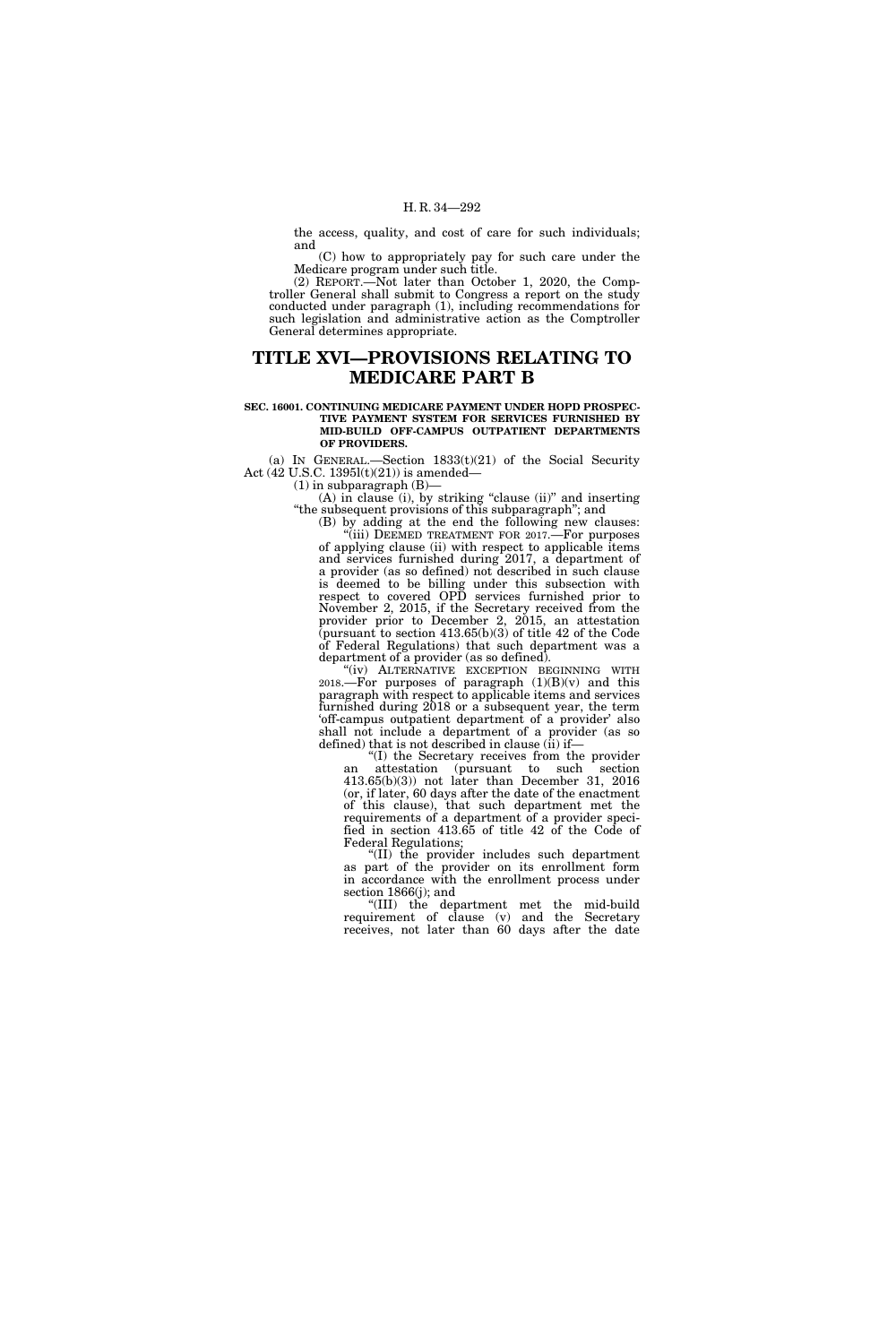of the enactment of this clause, from the chief executive officer or chief operating officer of the provider a written certification that the department met such requirement.

''(v) MID-BUILD REQUIREMENT DESCRIBED.—The mid-build requirement of this clause is, with respect to a department of a provider, that before November 2, 2015, the provider had a binding written agreement with an outside unrelated party for the actual construction of such department.

''(vii) AUDIT.—Not later than December 31, 2018, the Secretary shall audit the compliance with requirements of clause (iv) with respect to each department of a provider to which such clause applies. If the Secretary finds as a result of an audit under this clause that the applicable requirements were not met with respect to such department, the department shall not be excluded from the term 'off-campus outpatient department of a provider' under such clause.

'(viii) IMPLEMENTATION.—For purposes of implementing clauses (iii) through (vii):

''(I) Notwithstanding any other provision of law, the Secretary may implement such clauses by program instruction or otherwise.

"(II) Subchapter I of chapter 35 of title 44, United States Code, shall not apply.

''(III) For purposes of carrying out this subparagraph with respect to clauses (iii) and (iv) (and clause (vii) insofar as it relates to clause  $(iv)$ , \$10,000,000 shall be available from the Federal Supplementary Medical Insurance Trust Fund under section 1841, to remain available until December 31, 2018.''; and

(2) in subparagraph (E), by adding at the end the following new clause:

"(iv) The determination of an audit under subpara $graph(B)(vii).".$ 

(b) EFFECTIVE DATE.—The amendments made by this section shall be effective as if included in the enactment of section 603 of the Bipartisan Budget Act of 2015 (Public Law 114–74).

#### **SEC. 16002. TREATMENT OF CANCER HOSPITALS IN OFF-CAMPUS OUT-PATIENT DEPARTMENT OF A PROVIDER POLICY.**

(a) IN GENERAL.—Section  $1833(t)(21)(B)$  of the Social Security Act (42 U.S.C. 1395l(t)(21)(B)), as amended by section 16001(a), is amended—

(1) by inserting after clause (v) the following new clause: For purposes of paragraph  $(1)(B)(v)$  and this paragraph with respect to applicable items and services furnished during 2017 or a subsequent year, the term 'off-campus outpatient department of a provider' also shall not include a department of a provider (as so defined) that is not described in clause (ii) if the provider is a hospital described in section  $1886(d)(1)(B)(v)$  and— ''(I) in the case of a department that met the

requirements of section 413.65 of title 42 of the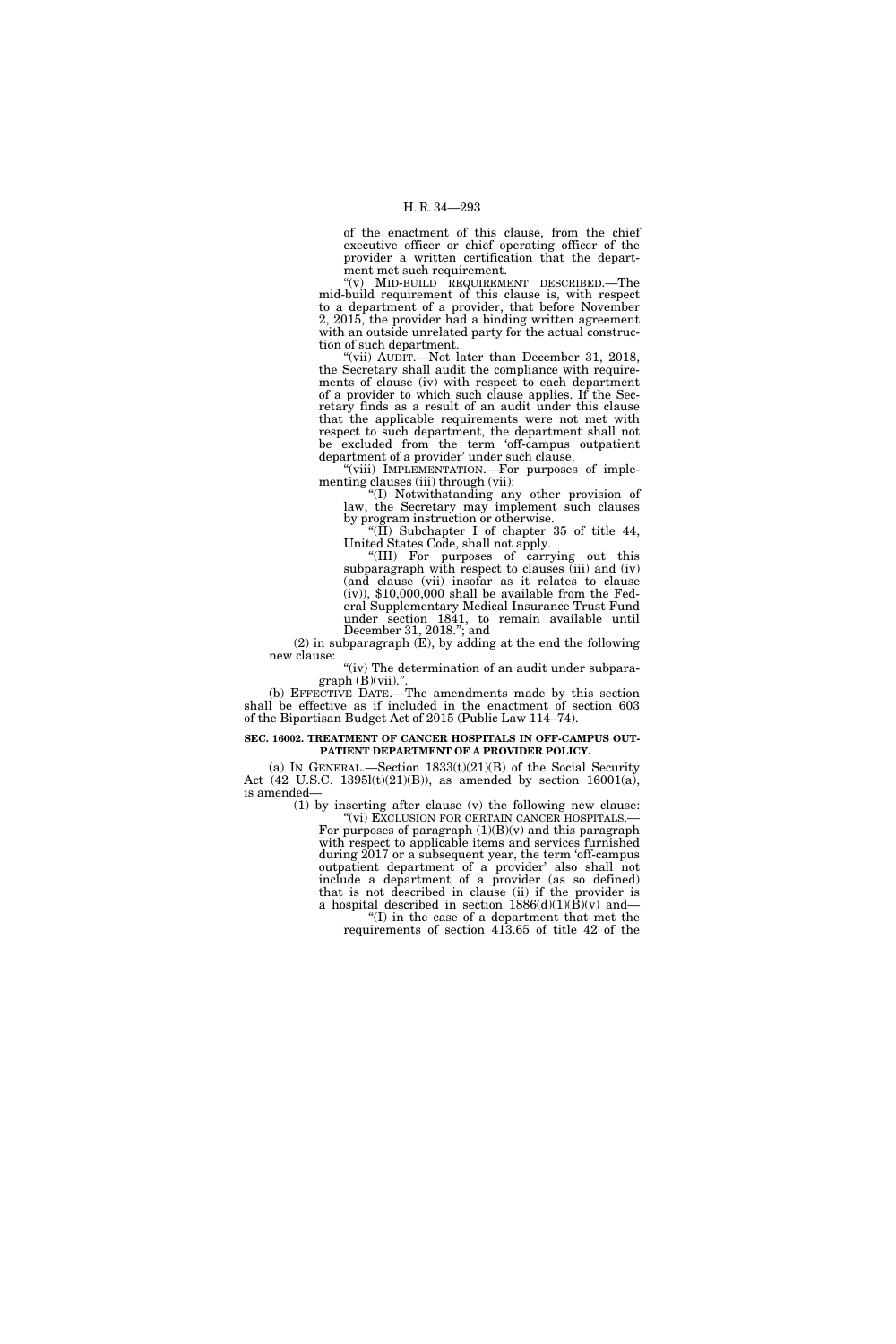Code of Federal Regulations after November 1, 2015, and before the date of the enactment of this clause, the Secretary receives from the provider an attestation that such department met such requirements not later than 60 days after such date of enactment; or

''(II) in the case of a department that meets such requirements after such date of enactment, the Secretary receives from the provider an attestation that such department meets such requirements not later than 60 days after the date such requirements are first met with respect to such department.'';

(2) in clause (vii), by inserting after the first sentence the following: ''Not later than 2 years after the date the Secretary receives an attestation under clause (vi) relating to compliance of a department of a provider with requirements referred to in such clause, the Secretary shall audit the compliance with such requirements with respect to the department.''; and

(3) in clause (viii)(III), by adding at the end the following: ''For purposes of carrying out this subparagraph with respect to clause (vi) (and clause (vii) insofar as it relates to such clause), \$2,000,000 shall be available from the Federal Supplementary Medical Insurance Trust Fund under section 1841, to remain available until expended.''.

(b) OFFSETTING SAVINGS.—Section 1833(t)(18) of the Social Security Act  $(42 \text{ U.S.C. } 1395 \text{I(t)}(18))$  is amended—

(1) in subparagraph  $(B)$ , by inserting ", subject to subparagraph (C)," after "shall"; and

(2) by adding at the end the following new subparagraph: ''(C) TARGET PCR ADJUSTMENT.—In applying section 419.43(i) of title 42 of the Code of Federal Regulations to implement the appropriate adjustment under this paragraph for services furnished on or after January 1, 2018, the Secretary shall use a target PCR that is 1.0 percentage points less than the target PCR that would otherwise apply. In addition to the percentage point reduction under the previous sentence, the Secretary may consider making an additional percentage point reduction to such target PCR that takes into account payment rates for applicable items and services described in paragraph (21)(C) other than for services furnished by hospitals described in section  $1886(d)(1)(B)(v)$ . In making any budget neutrality adjustments under this subsection for 2018 or a subsequent year, the Secretary shall not take into account the reduced expenditures that result from the application of this subparagraph.''.

(c) EFFECTIVE DATE.—The amendments made by this section shall be effective as if included in the enactment of section 603 of the Bipartisan Budget Act of 2015 (Public Law 114–74).

#### **SEC. 16003. TREATMENT OF ELIGIBLE PROFESSIONALS IN AMBULA-TORY SURGICAL CENTERS FOR MEANINGFUL USE AND MIPS.**

Section 1848(a)(7)(D) of the Social Security Act (42 U.S.C.  $1395w-4(a)(7)(D)$ ) is amended—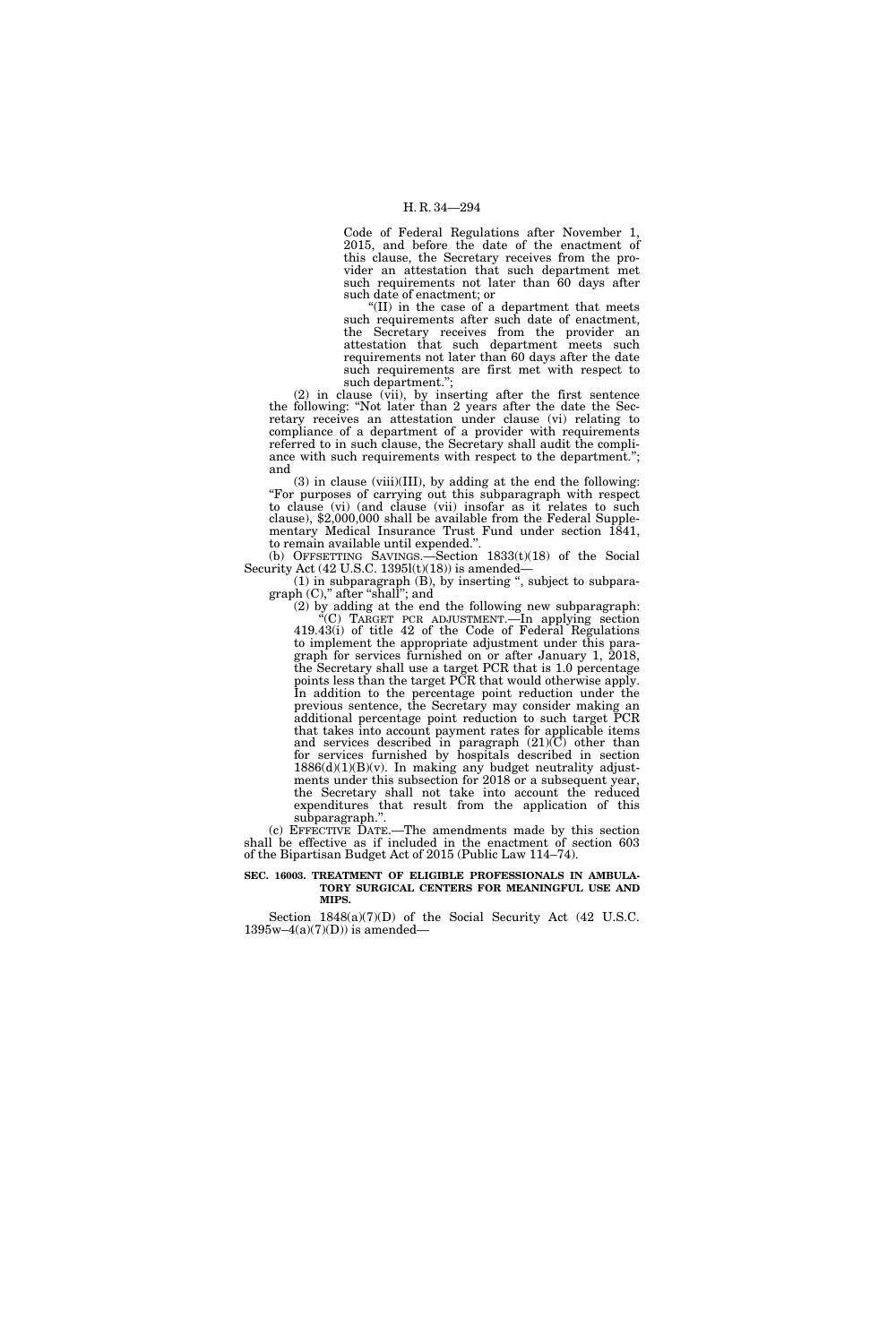(1) by striking ''HOSPITAL-BASED ELIGIBLE PROFESSIONALS'' and all that follows through ''No payment'' and inserting the following: ''HOSPITAL-BASED AND AMBULATORY SURGICAL CENTER-BASED ELIGIBLE PROFESSIONALS.—

''(i) HOSPITAL-BASED.—No payment''; and

(2) by adding at the end the following new clauses:

''(ii) AMBULATORY SURGICAL CENTER-BASED.—Subject to clause (iv), no payment adjustment may be made under subparagraph (A) for 2017 and 2018 in the case of an eligible professional with respect to whom substantially all of the covered professional services furnished by such professional are furnished in an ambulatory surgical center.

''(iii) DETERMINATION.—The determination of whether an eligible professional is an eligible professional described in clause (ii) may be made on the basis of—

''(I) the site of service (as defined by the Secretary); or

 $\sqrt{\text{III}}$  an attestation submitted by the eligible professional.

Determinations made under subclauses (I) and (II) shall be made without regard to any employment or billing arrangement between the eligible professional and any other supplier or provider of services.

"(iv) SUNSET.—Clause (ii) shall no longer apply as of the first year that begins more than 3 years after the date on which the Secretary determines, through notice and comment rulemaking, that certified EHR technology applicable to the ambulatory surgical center setting is available.''.

#### **SEC. 16004. CONTINUING ACCESS TO HOSPITALS ACT OF 2016.**

(a) EXTENSION OF ENFORCEMENT INSTRUCTION ON SUPERVISION REQUIREMENTS FOR OUTPATIENT THERAPEUTIC SERVICES IN CRIT-ICAL ACCESS AND SMALL RURAL HOSPITALS THROUGH 2016.—Section 1 of Public Law 113–198, as amended by section 1 of Public Law 114–112, is amended—

(1) in the heading, by striking ''**2014 AND 2015**'' and inserting ''**2016**''; and

 $(2)$  by striking "and  $2015$ " and inserting ",  $2015$ , and  $2016$ ". (b) REPORT.—Not later than 1 year after the date of the enactment of this Act, the Medicare Payment Advisory Commission (established under section 1805 of the Social Security Act (42 U.S.C. 1395b–6)) shall submit to Congress a report analyzing the effect of the extension of the enforcement instruction under section 1 of Public Law 113–198, as amended by section 1 of Public Law 114–112 and subsection (a) of this section, on the access to health care by Medicare beneficiaries, on the economic impact and the impact upon hospital staffing needs, and on the quality of health care furnished to such beneficiaries.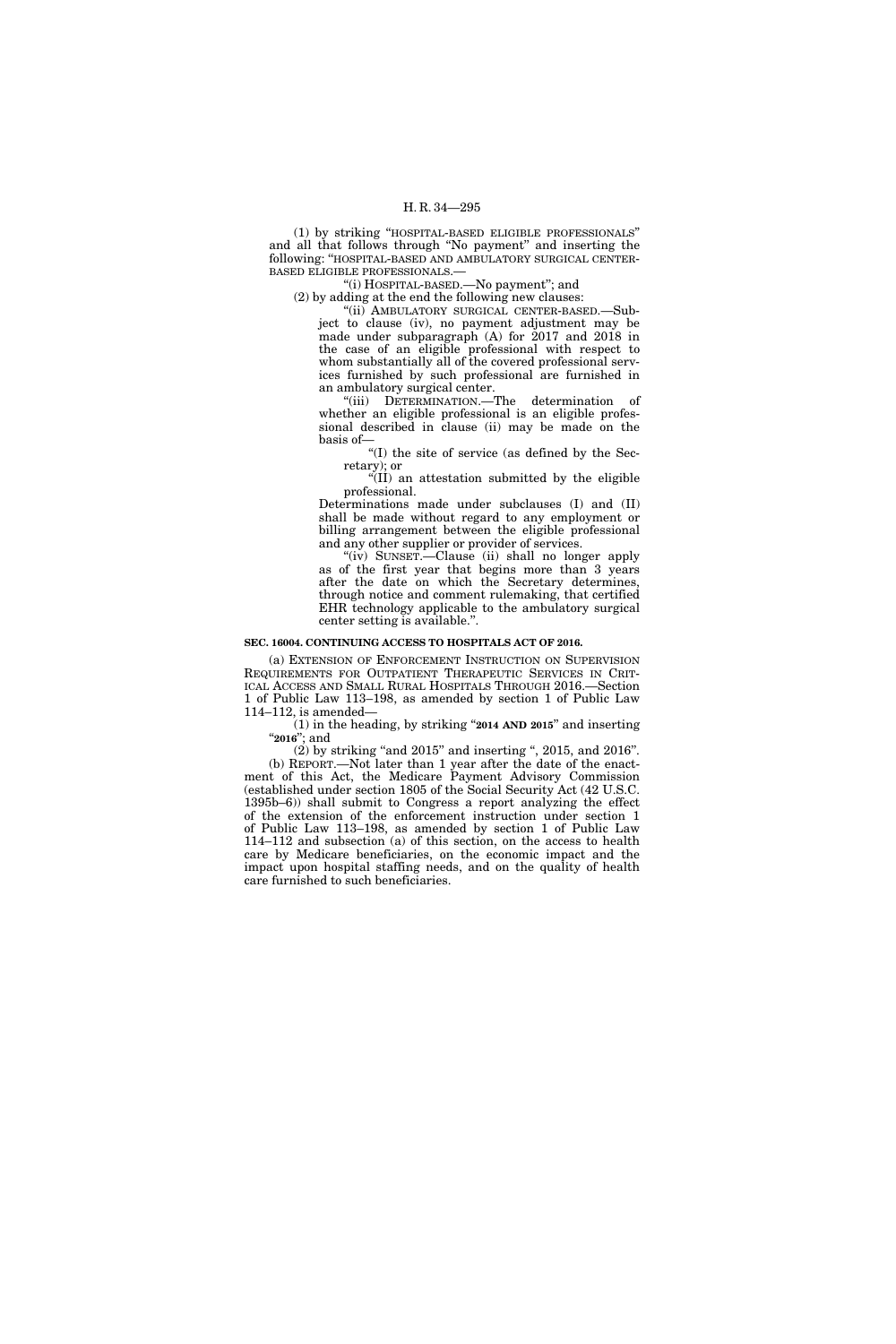**SEC. 16005. DELAY OF IMPLEMENTATION OF MEDICARE FEE SCHEDULE ADJUSTMENTS FOR WHEELCHAIR ACCES-SORIES AND SEATING SYSTEMS WHEN USED IN CONJUNCTION WITH COMPLEX REHABILITATION TECH-NOLOGY (CRT) WHEELCHAIRS.** 

Section 2(a) of the Patient Access and Medicare Protection Act (42 U.S.C. 1305 note) is amended by striking ''January 1, 2017'' and inserting ''July 1, 2017''.

#### **SEC. 16006. ALLOWING PHYSICAL THERAPISTS TO UTILIZE LOCUM TENENS ARRANGEMENTS UNDER MEDICARE.**

(a) IN GENERAL.—The first sentence of section  $1842(b)(6)$  of the Social Security Act (42 U.S.C. 1395u(b)(6)), as amended by section 5012, is further amended—

(1) by striking "and" before " $(I)$ "; and

(2) by inserting before the period at the end the following: '', and (J) in the case of outpatient physical therapy services furnished by physical therapists in a health professional shortage area (as defined in section  $332(a)(1)(A)$  of the Public Health Service Act), a medically underserved area (as designated pursuant to section 330(b)(3)(A) of such Act), or a rural area (as defined in section  $1886(d)(2)(D)$ ), subparagraph (D) of this sentence shall apply to such services and therapists in the same manner as such subparagraph applies to physicians' services furnished by physicians''.

(b) EFFECTIVE DATE; IMPLEMENTATION.—

(1) EFFECTIVE DATE.—The amendments made by subsection (a) shall apply to services furnished beginning not later than six months after the date of the enactment of this Act.

(2) IMPLEMENTATION.—The Secretary of Health and Human Services may implement subparagraph (J) of section 1842(b)(6) of the Social Security Act (42 U.S.C. 1395u(b)(6)), as added by subsection (a)(2), by program instruction or otherwise.

#### **SEC. 16007. EXTENSION OF THE TRANSITION TO NEW PAYMENT RATES FOR DURABLE MEDICAL EQUIPMENT UNDER THE MEDI-CARE PROGRAM.**

(a) IN GENERAL.—The Secretary of Health and Human Services shall extend the transition period described in clause (i) of section 414.210(g)(9) of title 42, Code of Federal Regulations, from June 30, 2016, to December 31, 2016 (with the full implementation described in clause (ii) of such section applying to items and services furnished with dates of service on or after January 1, 2017).

(b) STUDY AND REPORT.—

 $(1)$  STUDY.-

(A) IN GENERAL.—The Secretary of Health and Human Services shall conduct a study that examines the impact of applicable payment adjustments upon—

(i) the number of suppliers of durable medical equipment that, on a date that is not before January 1, 2016, and not later than December 31, 2016, ceased to conduct business as such suppliers; and

(ii) the availability of durable medical equipment, during the period beginning on January 1, 2016, and ending on December 31, 2016, to individuals entitled to benefits under part A of title XVIII of the Social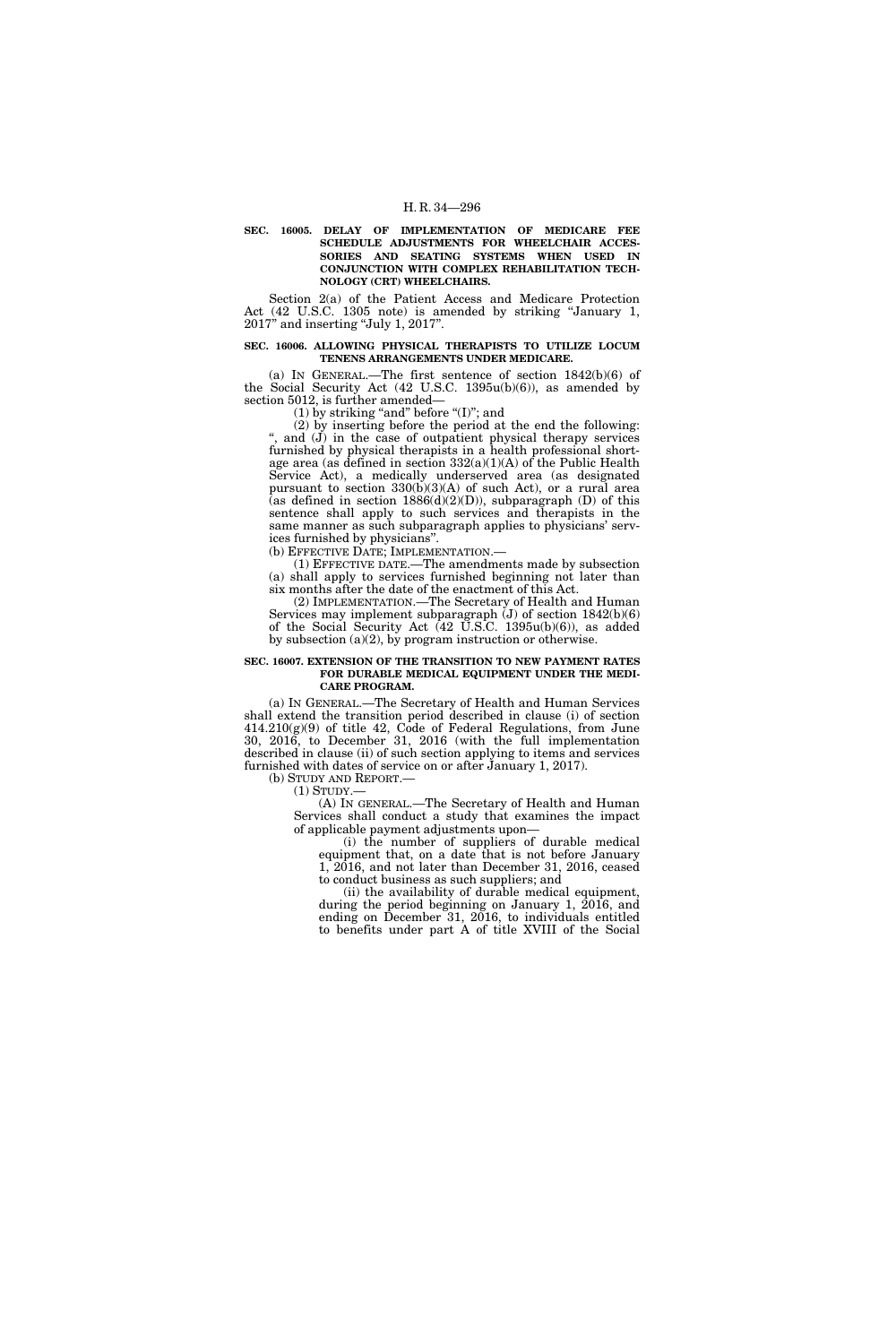Security Act (42 U.S.C. 1395 et seq.) or enrolled under part B of such title.

(B) DEFINITIONS.—For purposes of this subsection, the following definitions apply:

(i) SUPPLIER; DURABLE MEDICAL EQUIPMENT.—The terms "supplier" and "durable medical equipment" have the meanings given such terms by section 1861 of the Social Security Act (42 U.S.C. 1395x).

(ii) APPLICABLE PAYMENT ADJUSTMENT.—The term "applicable payment adjustment" means a payment adjustment described in section 414.210(g) of title 42, Code of Federal Regulations, that is phased in by paragraph (9)(i) of such section. For purposes of the preceding sentence, a payment adjustment that is phased in pursuant to the extension under subsection (a) shall be considered a payment adjustment that is phased in by such paragraph (9)(i).

(2) REPORT.—The Secretary of Health and Human Services shall, not later than January 12, 2017, submit to the Committees on Ways and Means and on Energy and Commerce of the House of Representatives, and to the Committee on Finance of the Senate, a report on the findings of the study conducted under paragraph (1).

#### **SEC. 16008. REQUIREMENTS IN DETERMINING ADJUSTMENTS USING INFORMATION FROM COMPETITIVE BIDDING PRO-GRAMS.**

(a) IN GENERAL.—Section  $1834(a)(1)(G)$  of the Social Security Act  $(42 \text{ U.S.C. } 1395 \text{m(a)}(1)(G))$  is amended by adding at the end the following new sentence: ''In the case of items and services furnished on or after January 1, 2019, in making any adjustments under clause (ii) or (iii) of subparagraph (F), under subsection  $(h)(1)(H)(ii)$ , or under section  $1842(s)(3)(B)$ , the Secretary shall—

''(i) solicit and take into account stakeholder input; and

"(ii) take into account the highest amount bid by a winning supplier in a competitive acquisition area and a comparison of each of the following with respect to non-competitive acquisition areas and competitive acquisition areas:

''(I) The average travel distance and cost associated with furnishing items and services in the area.

''(II) The average volume of items and services furnished by suppliers in the area.

"(III) The number of suppliers in the area.". (b) CONFORMING AMENDMENTS.  $-(1)$  Section 1834(h)(1)(H)(ii) of the Social Security Act (42 U.S.C. 1395m(h)(1)(H)(ii)) is amended by striking ''the Secretary'' and inserting ''subject to subsection  $(a)(1)(G)$ , the Secretary".

(2) Section 1842(s)(3)(B) of the Social Security Act (42 U.S.C. 1395m(s)(3)(B)) is amended by striking ''the Secretary'' and inserting "subject to section  $1834(a)(1)(G)$ , the Secretary".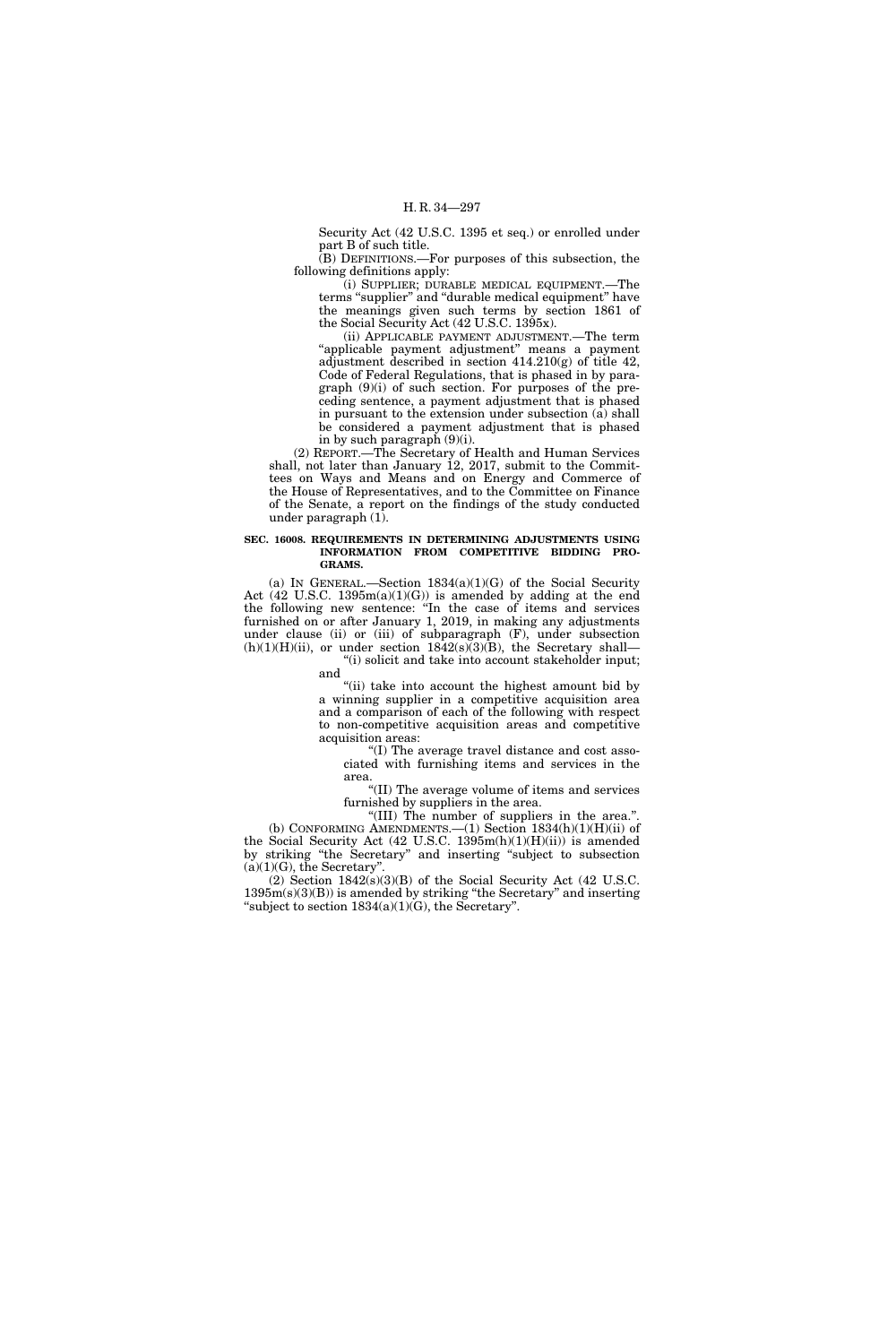# **TITLE XVII—OTHER MEDICARE PROVISIONS**

#### **SEC. 17001. DELAY IN AUTHORITY TO TERMINATE CONTRACTS FOR MEDICARE ADVANTAGE PLANS FAILING TO ACHIEVE MINIMUM QUALITY RATINGS.**

(a) FINDINGS.—Consistent with the studies provided under the IMPACT Act of 2014 (Public Law 113–185), it is the intent of Congress—

(1) to continue to study and request input on the effects of socioeconomic status and dual-eligible populations on the Medicare Advantage STARS rating system before reforming such system with the input of stakeholders; and

(2) pending the results of such studies and input, to provide for a temporary delay in authority of the Centers for Medicare & Medicaid Services (CMS) to terminate Medicare Advantage plan contracts solely on the basis of performance of plans under the STARS rating system.

(b) DELAY IN MA CONTRACT TERMINATION AUTHORITY FOR PLANS FAILING TO ACHIEVE MINIMUM QUALITY RATINGS.—Section 1857(h) of the Social Security Act (42 U.S.C. 1395w–27(h)) is amended by adding at the end the following new paragraph:

"(3) DELAY IN CONTRACT TERMINATION AUTHORITY FOR PLANS FAILING TO ACHIEVE MINIMUM QUALITY RATING.—During the period beginning on the date of the enactment of this paragraph and through the end of plan year 2018, the Secretary may not terminate a contract under this section with respect to the offering of an MA plan by a Medicare Advantage organization solely because the MA plan has failed to achieve a minimum quality rating under the 5-star rating system under section  $1853(0)(4)$ ."

#### **SEC. 17002. REQUIREMENT FOR ENROLLMENT DATA REPORTING FOR MEDICARE.**

Section 1874 of the Social Security Act (42 U.S.C. 1395kk) is amended by adding at the end the following new subsection: ''(g) REQUIREMENT FOR ENROLLMENT DATA REPORTING.—

" $(1)$  In GENERAL.—Each year (beginning with 2016), the Secretary shall submit to the Committees on Ways and Means and Energy and Commerce of the House of Representatives and the Committee on Finance of the Senate a report on Medicare enrollment data (and, in the case of part A, on data on individuals receiving benefits under such part) as of a date in such year specified by the Secretary. Such data shall be presented—

''(A) by Congressional district and State; and

"(B) in a manner that provides for such data based on—

''(i) fee-for-service enrollment (as defined in para $graph (2);$ 

"(ii) enrollment under part C (including separate for aggregate enrollment in MA–PD plans and aggregate enrollment in MA plans that are not MA–PD plans); and

''(iii) enrollment under part D.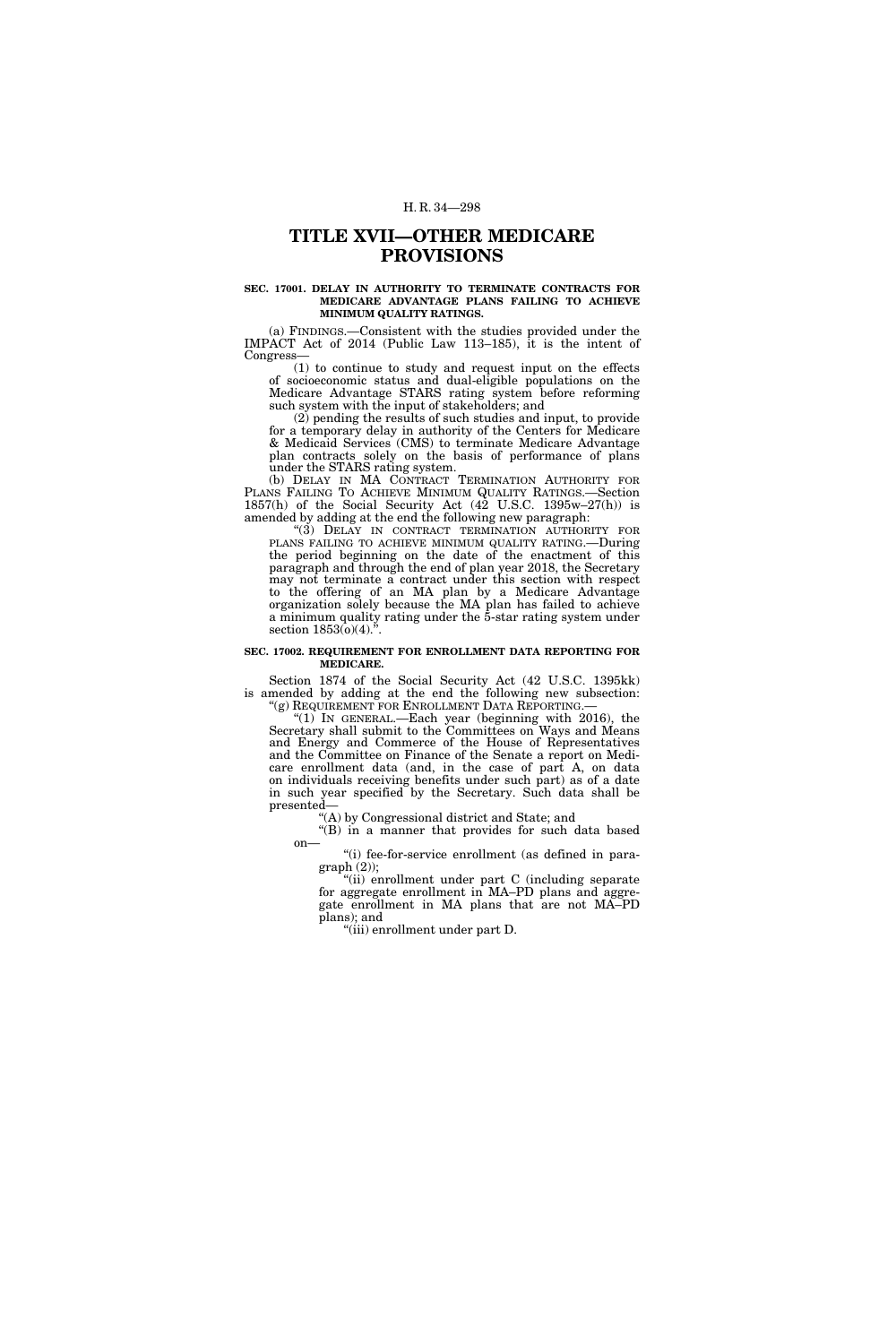"(2) FEE-FOR-SERVICE ENROLLMENT DEFINED. For purpose of paragraph (1)(B)(i), the term 'fee-for-service enrollment' means aggregate enrollment (including receipt of benefits other than through enrollment) under—

''(A) part A only;

''(B) part B only; and

" $(C)$  both part  $A$  and part B.".

#### **SEC. 17003. UPDATING THE WELCOME TO MEDICARE PACKAGE.**

(a) IN GENERAL.—Not later than 12 months after the last day of the period for the request of information described in subsection (b), the Secretary of Health and Human Services shall, taking into consideration information collected pursuant to subsection (b), update the information included in the Welcome to Medicare package to include information, presented in a clear and simple manner, about options for receiving benefits under the Medicare program under title XVIII of the Social Security Act (42 U.S.C. 1395 et seq.), including through the original medicare fee-for-service program under parts A and B of such title (42 U.S.C. 1395c et seq., 42 U.S.C. 1395j et seq.), Medicare Advantage plans under part C of such title (42 U.S.C. 1395w–21 et seq.), and prescription drug plans under part D of such title (42 U.S.C. 1395w–101 et seq.)). The Secretary shall make subsequent updates to the information included in the Welcome to Medicare package as appropriate.

(b) REQUEST FOR INFORMATION.—Not later than 6 months after the date of the enactment of this Act, the Secretary of Health and Human Services shall request information, including recommendations, from stakeholders (including patient advocates, issuers, and employers) on information included in the Welcome to Medicare package, including pertinent data and information regarding enrollment and coverage for Medicare eligible individuals. **SEC. 17004. NO PAYMENT FOR ITEMS AND SERVICES FURNISHED BY** 

### **NEWLY ENROLLED PROVIDERS OR SUPPLIERS WITHIN A TEMPORARY MORATORIUM AREA.**

(a) MEDICARE.—Section 1866(j)(7) of the Social Security Act  $(42 \text{ U.S.C. } 1395 \text{cc}(j)(7))$  is amended—

(1) in the paragraph heading, by inserting ''; NONPAYMENT'' before the period; and

(2) by adding at the end the following new subparagraph: "(C) NONPAYMENT.—

"(i) In GENERAL.—No payment may be made under this title or under a program described in subparagraph (A) with respect to an item or service described in clause (ii) furnished on or after October 1, 2017.

''(ii) ITEM OR SERVICE DESCRIBED.—An item or service described in this clause is an item or service furnished—

''(I) within a geographic area with respect to which a temporary moratorium imposed under subparagraph (A) is in effect; and

''(II) by a provider of services or supplier that meets the requirements of clause (iii).

''(iii) REQUIREMENTS.—For purposes of clause (ii), the requirements of this clause are that a provider of services or supplier—

''(I) enrolls under this title on or after the effective date of such temporary moratorium; and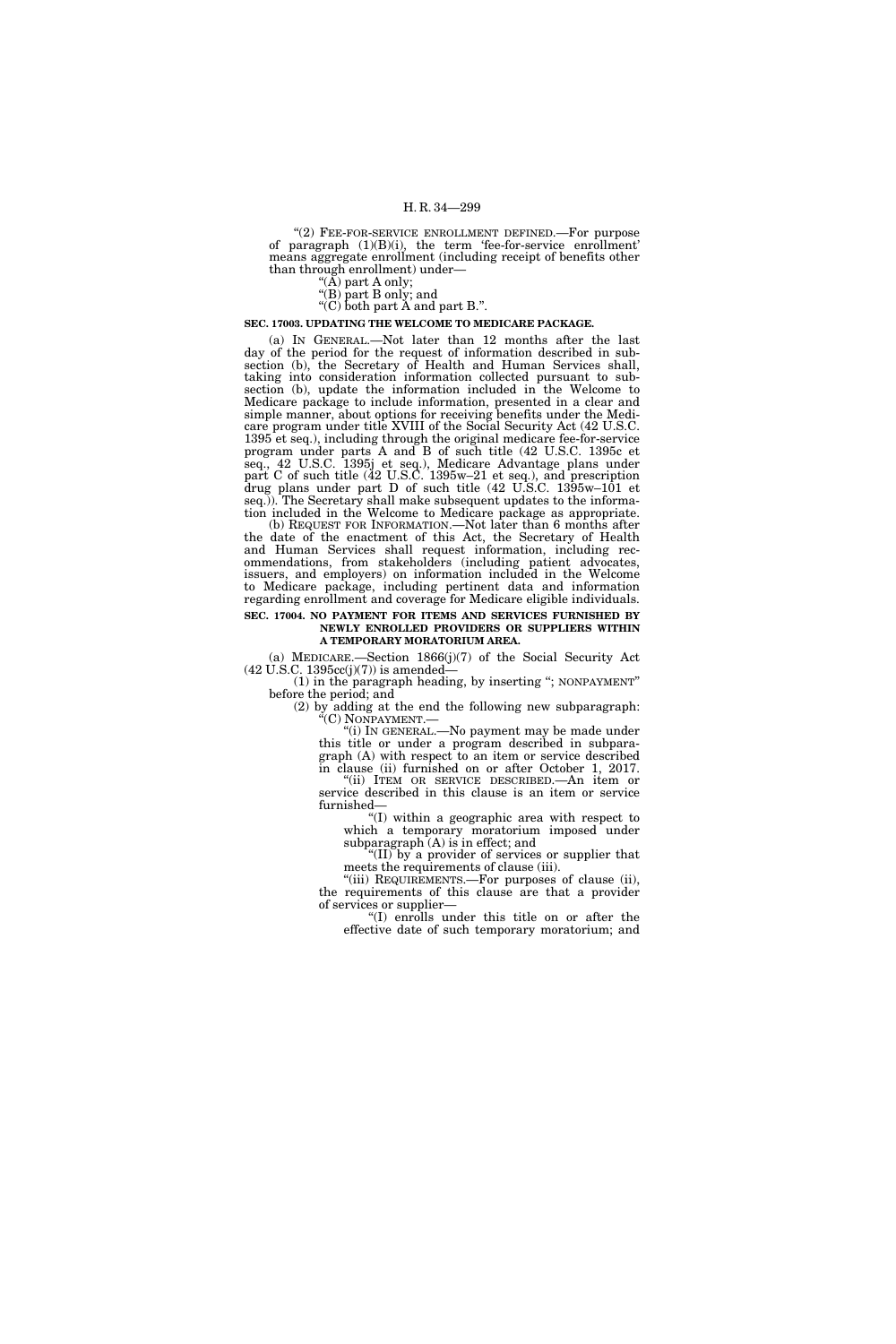''(II) is within a category of providers of services and suppliers (as described in subparagraph  $(A)$ ) subject to such temporary moratorium.

"(iv) PROHIBITION ON CHARGES FOR SPECIFIED ITEMS OR SERVICES.—In no case shall a provider of services or supplier described in clause (ii)(II) charge an individual or other person for an item or service described in clause (ii) furnished on or after October 1, 2017, to an individual entitled to benefits under part A or enrolled under part B or an individual under a program specified in subparagraph (A).''.

(b) CONFORMING AMENDMENTS.—

(1) MEDICAID.—

(A) IN GENERAL.—Section 1903(i)(2) of the Social Security  $Act$  (42 U.S.C. 1396b(i)(2)), as amended by section  $5005(a)(4)$ , is further amended–

(i) in subparagraph  $(C)$ , by striking "or" at the end; and

(ii) by adding at the end the following new subparagraph:

" $(E)$  with respect to any amount expended for such an item or service furnished during calendar quarters beginning on or after October 1, 2017, subject to section  $1902$ (kk)(4)(A)(ii)(II), within a geographic area that is subject to a moratorium imposed under section 1866(j)(7) by a provider or supplier that meets the requirements specified in subparagraph  $(C)(iii)$  of such section, during the period of such moratorium; or''.

(B) EXCEPTION WITH RESPECT TO ACCESS.—Section 1902(kk)(4)(A)(ii) of the Social Security Act (42 U.S.C.  $1396a(kk)(4)(A)(ii)$  is amended to read as follows:

''(ii) EXCEPTIONS.—

''(I) COMPLIANCE WITH MORATORIUM.—A State shall not be required to comply with a temporary moratorium described in clause (i) if the State determines that the imposition of such temporary moratorium would adversely impact beneficiaries' access to medical assistance.

''(II) FFP AVAILABLE.—Notwithstanding section 1903(i)(2)(E), payment may be made to a State under this title with respect to amounts expended for items and services described in such section if the Secretary, in consultation with the State agency administering the State plan under this title (or a waiver of the plan), determines that denying payment to the State pursuant to such section would adversely impact beneficiaries' access to medical assistance. ''.

(C) STATE PLAN REQUIREMENT WITH RESPECT TO LIMITA-TION ON CHARGES TO BENEFICIARIES.—Section 1902(kk)(4)(A) of the Social Security Act (42 U.S.C.  $1396a(kk)(4)(A)$  is amended by adding at the end the following new clause:<br>"(iii) LIMITATION ON CHARGES TO BENEFICIARIES.—

With respect to any amount expended for items or services furnished during calendar quarters beginning on or after October 1, 2017, the State prohibits, during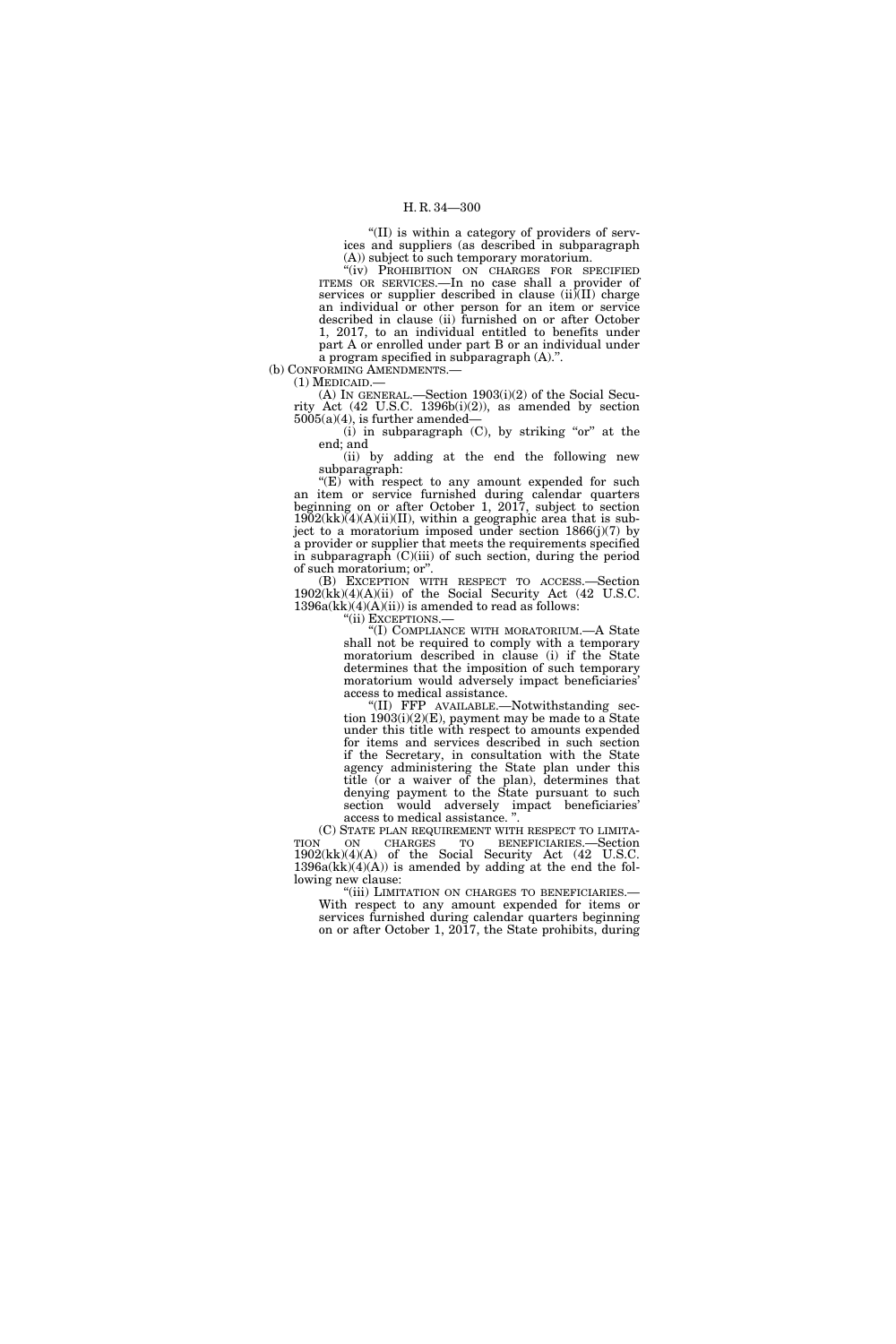the period of a temporary moratorium described in clause (i), a provider meeting the requirements specified in subparagraph  $(C)(iii)$  of section 1866 $(j)(7)$  from charging an individual or other person eligible to receive medical assistance under the State plan under this title (or a waiver of the plan) for an item or service described in section  $190\overline{3}$ (i)(2)(E) furnished to such an individual.

(2) CORRECTING AMENDMENTS TO RELATED PROVISIONS.— (A) SECTION 1866(J).—Section 1866(j) of the Social Security Act  $(42 \text{ U.S.C. } 1395\text{cc}(j))$  is amended-

(i) in paragraph  $(1)(A)$ —

 $(I)$  by striking "paragraph  $(4)$ " and inserting ''paragraph (5)'';

(II) by striking ''moratoria in accordance with paragraph (5)'' and inserting ''moratoria in accordance with paragraph (7)''; and

(III) by striking ''paragraph (6)'' and inserting "paragraph (9)"; and

(ii) by redesignating the second paragraph (8) (redesignated by section 1304(1) of Public Law 111– 152) as paragraph (9).

(B) SECTION 1902(KK).—Section 1902(kk) of such Act (42 U.S.C. 1396a(kk)) is amended—

(i) in paragraph  $(1)$ , by striking "section  $1886(j)(2)$ " and inserting "section  $1866(j)(2)$ "; (ii) in paragraph (2), by striking "section  $1886(j)(3)$ "

and inserting "section  $1866(j)(3)$ "; (iii) in paragraph (3), by striking ''section

 $1886(j)(4)$ " and inserting "section  $1866(j)(5)$ "; and  $(iv)$  in paragraph  $(4)(A)$ , by striking "section  $1886(j)(6)$ " and inserting "section  $1866(j)(7)$ ".

**SEC. 17005. PRESERVATION OF MEDICARE BENEFICIARY CHOICE UNDER MEDICARE ADVANTAGE.** 

Section 1851(e)(2) of the Social Security Act (42 U.S.C. 1395w–  $21(e)(2)$ ) is amended—

 $(1)$  in subparagraph  $(C)$ —

(A) in the heading, by inserting "FROM 2011 THROUGH 2018" after "45-DAY PERIOD"; and

(B) by inserting "and ending with 2018" after "beginning with 2011''; and

(2) by adding at the end the following new subparagraph: "(G) CONTINUOUS OPEN ENROLLMENT AND

DISENROLLMENT FOR FIRST 3 MONTHS IN 2016 AND SUBSE-QUENT YEARS.—<br>"(i) IN GENERAL.—Subject to clause (ii) and subparagraph (D)—

 $\sqrt[\text{H}(I)]$  in the case of an MA eligible individual who is enrolled in an MA plan, at any time during the first 3 months of a year (beginning with 2019); or

''(II) in the case of an individual who first becomes an MA eligible individual during a year (beginning with 2019) and enrolls in an MA plan, during the first 3 months during such year in which the individual is an MA eligible individual;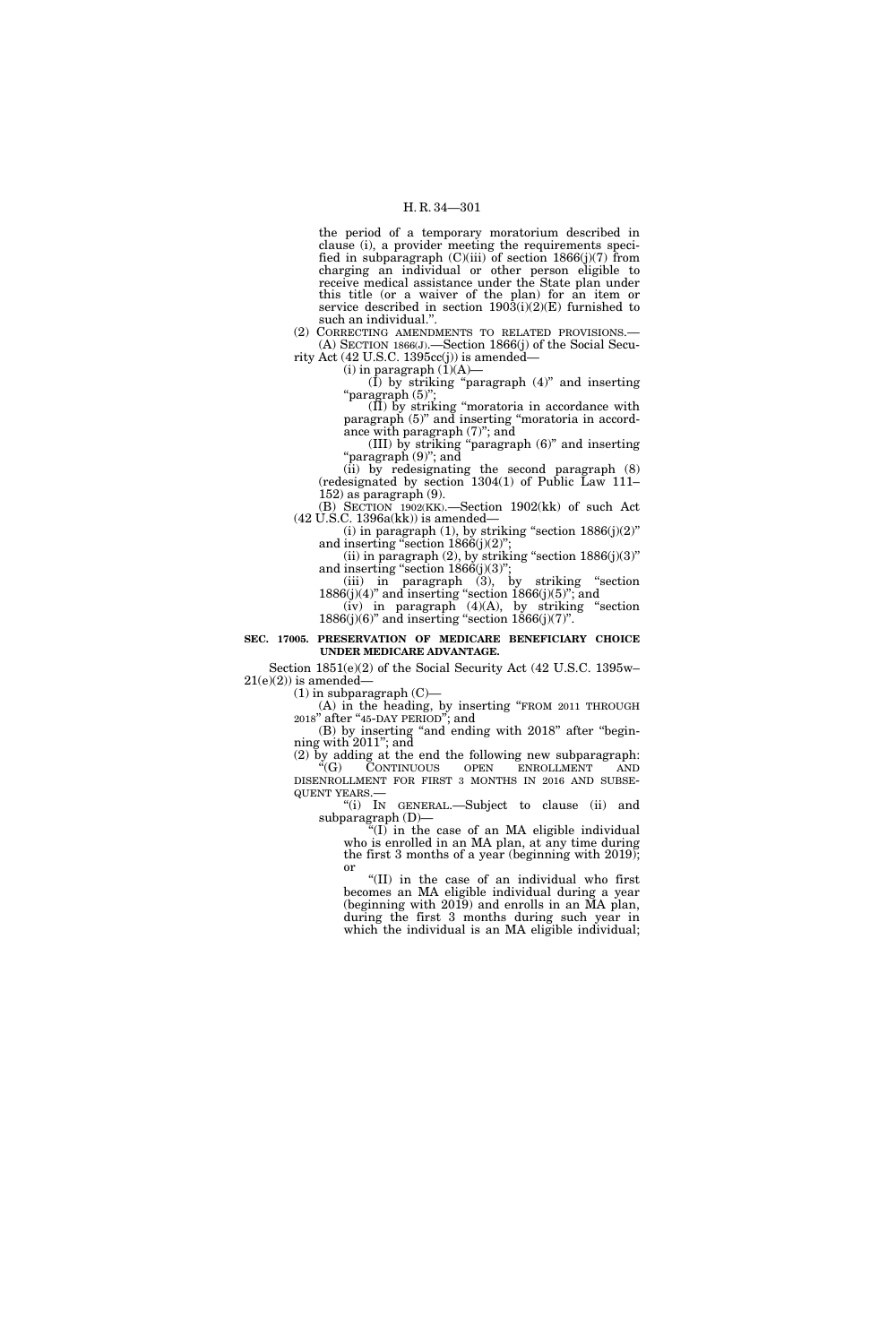such MA eligible individual may change the election under subsection (a)(1).

''(ii) LIMITATION OF ONE CHANGE DURING OPEN ENROLLMENT PERIOD EACH YEAR.—An individual may change the election pursuant to clause (i) only once during the applicable 3-month period described in such clause in each year. The limitation under this clause shall not apply to changes in elections effected during an annual, coordinated election period under paragraph (3) or during a special enrollment period under paragraph (4).

''(iii) LIMITED APPLICATION TO PART D.—Clauses (i) and (ii) of this subparagraph shall only apply with respect to changes in enrollment in a prescription drug plan under part D in the case of an individual who, previous to such change in enrollment, is enrolled in a Medicare Advantage plan.

"(iv) LIMITATIONS ON MARKETING.— Pursuant to subsection (j), no unsolicited marketing or marketing materials may be sent to an individual described in clause (i) during the continuous open enrollment and disenrollment period established for the individual under such clause, notwithstanding marketing guidelines established by the Centers for Medicare & Medicaid Services.''.

#### **SEC. 17006. ALLOWING END-STAGE RENAL DISEASE BENEFICIARIES TO CHOOSE A MEDICARE ADVANTAGE PLAN.**

(a) REMOVING PROHIBITION.—

(1) IN GENERAL.—Section  $1851(a)(3)$  of the Social Security Act (42 U.S.C. 1395w–21(a)(3)) is amended—

(A) by striking subparagraph (B); and

(B) by striking ''ELIGIBLE INDIVIDUAL'' and all that follows through "In this title, subject to subparagraph  $(B)$ ," and inserting ''ELIGIBLE INDIVIDUAL.—In this title,''. (2) CONFORMING AMENDMENTS.—

(A) Section 1852(b)(1) of the Social Security Act (42 U.S.C. 1395w–22(b)(1)) is amended—

(i) by striking subparagraph (B); and

(ii) by striking ''BENEFICIARIES'' and all that follows through ''A Medicare+Choice organization'' and inserting ''BENEFICIARIES.—A Medicare Advantage organization''.

(B) Section 1859(b)(6) of the Social Security Act (42 U.S.C. 1395w–28(b)(6)) is amended, in the last sentence, by striking ''may waive'' and all that follows through ''subparagraph and''.

(3) EFFECTIVE DATE.—The amendments made by this subsection shall apply with respect to plan years beginning on or after January 1, 2021.

(b) EXCLUDING COSTS FOR KIDNEY ACQUISITIONS FROM MA BENCHMARK.—Section 1853 of the Social Security Act (42 U.S.C.  $1395w-23$ ) is amended—

(1) in subsection (k)—

 $(A)$  in paragraph  $(1)$ —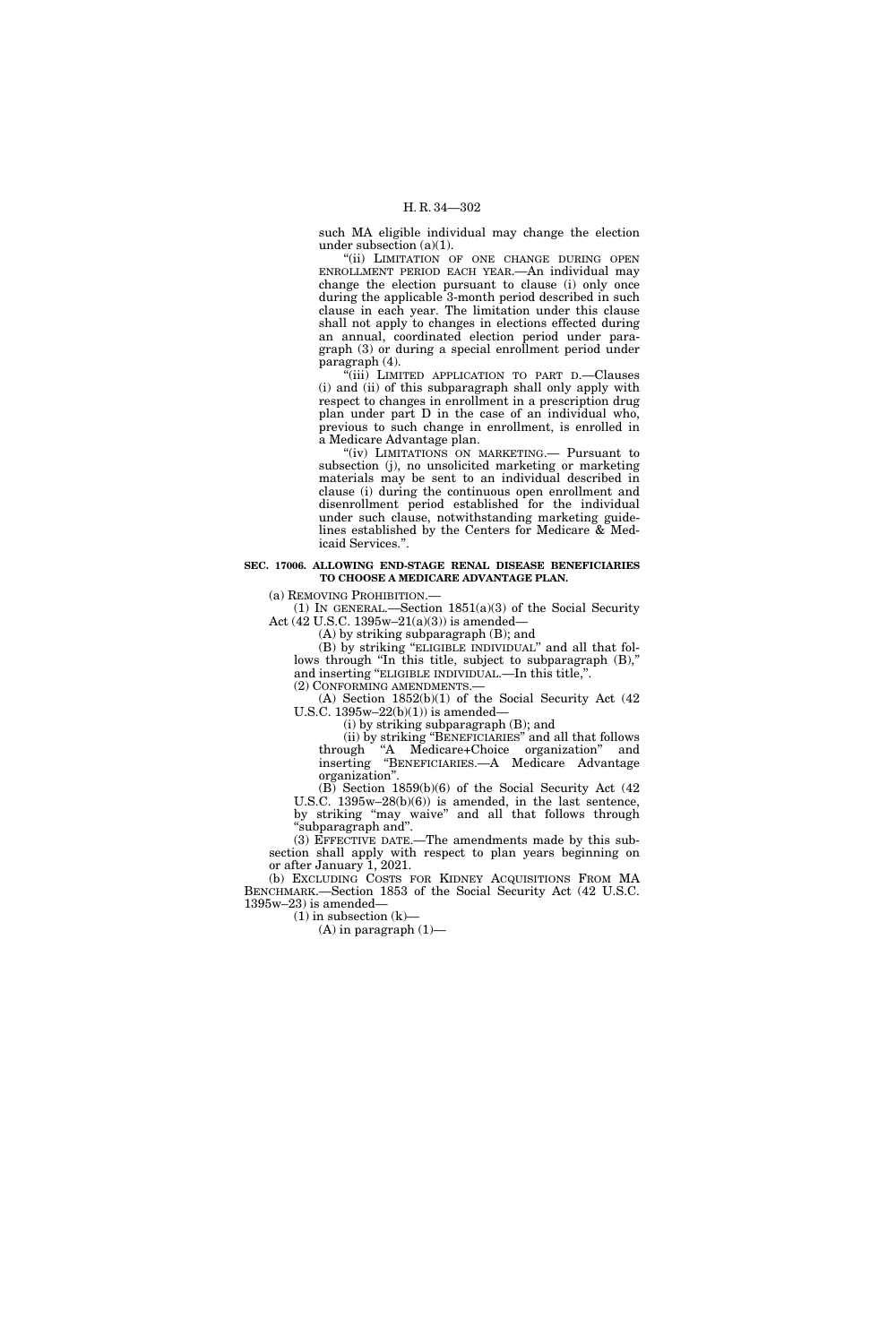(i) in the matter preceding subparagraph (A), by striking "paragraphs (2) and (4)" and inserting "paragraphs  $(2)$ ,  $(4)$ , and  $(5)$ "; and

 $(ii)$  in subparagraph  $(B)(i)$ , by striking "paragraphs" (2) and  $(4)$ " and inserting "paragraphs  $(2)$ ,  $(4)$ , and  $(5)$ "; and

(B) by adding at the end the following new paragraph: "(5) EXCLUSION OF COSTS FOR KIDNEY ACQUISITIONS FROM CAPITATION RATES.—After determining the applicable amount for an area for a year under paragraph  $(1)$  (beginning with 2021), the Secretary shall adjust such applicable amount to exclude from such applicable amount the Secretary's estimate of the standardized costs for payments for organ acquisitions for kidney transplants covered under this title (including expenses covered under section 1881(d)) in the area for the year.''; and

 $(2)$  in subsection  $(n)(2)$ —

 $(A)$  in subparagraph  $(A)(i)$ , by inserting "and, for 2021 and subsequent years, the exclusion of payments for organ acquisitions for kidney transplants from the capitation rate as described in subsection  $(k)(5)$ " before the semicolon at the end;

 $(B)$  in subparagraph  $(E)$ , in the matter preceding clause (i), by striking ''subparagraph (F)'' and inserting ''subparagraphs  $(F)$  and  $(G)$ "; and

(C) by adding at the end the following new subparagraph:

''(G) APPLICATION OF KIDNEY ACQUISITIONS ADJUST-MENT.—The base payment amount specified in subparagraph (E) for a year (beginning with 2021) shall be adjusted in the same manner under paragraph (5) of subsection (k) as the applicable amount is adjusted under such subsection.''.

(c) FFS COVERAGE OF KIDNEY ACQUISITIONS.—

(1) IN GENERAL.—Section  $1852(a)(1)(B)(i)$  of the Social Security Act (42 U.S.C. 1395w–22(a)(1)(B)(i)) is amended by inserting "or coverage for organ acquisitions for kidney transplants, including as covered under section 1881(d)'' after ''hospice care''.

(2) CONFORMING AMENDMENT.—Section 1851(i) of the Social Security Act (42 U.S.C. 1395w–21(i)) is amended by adding at the end the following new paragraph:

"(3) FFS PAYMENT FOR EXPENSES FOR KIDNEY ACQUISI-TIONS.—Paragraphs (1) and (2) shall not apply with respect to expenses for organ acquisitions for kidney transplants described in section  $\overline{1852(a)(1)}(B)(i)$ .".

(3) EFFECTIVE DATE.—The amendments made by this subsection shall apply with respect to plan years beginning on or after January 1, 2021.

(d) EVALUATION OF QUALITY.—

(1) IN GENERAL.—The Secretary of Health and Human Services (in this subsection referred to as the "Secretary") shall conduct an evaluation of whether the 5-star rating system based on the data collected under section 1852(e) of the Social Security Act (42 U.S.C. 1395w–22(e)) should include a quality measure specifically related to care for enrollees in Medicare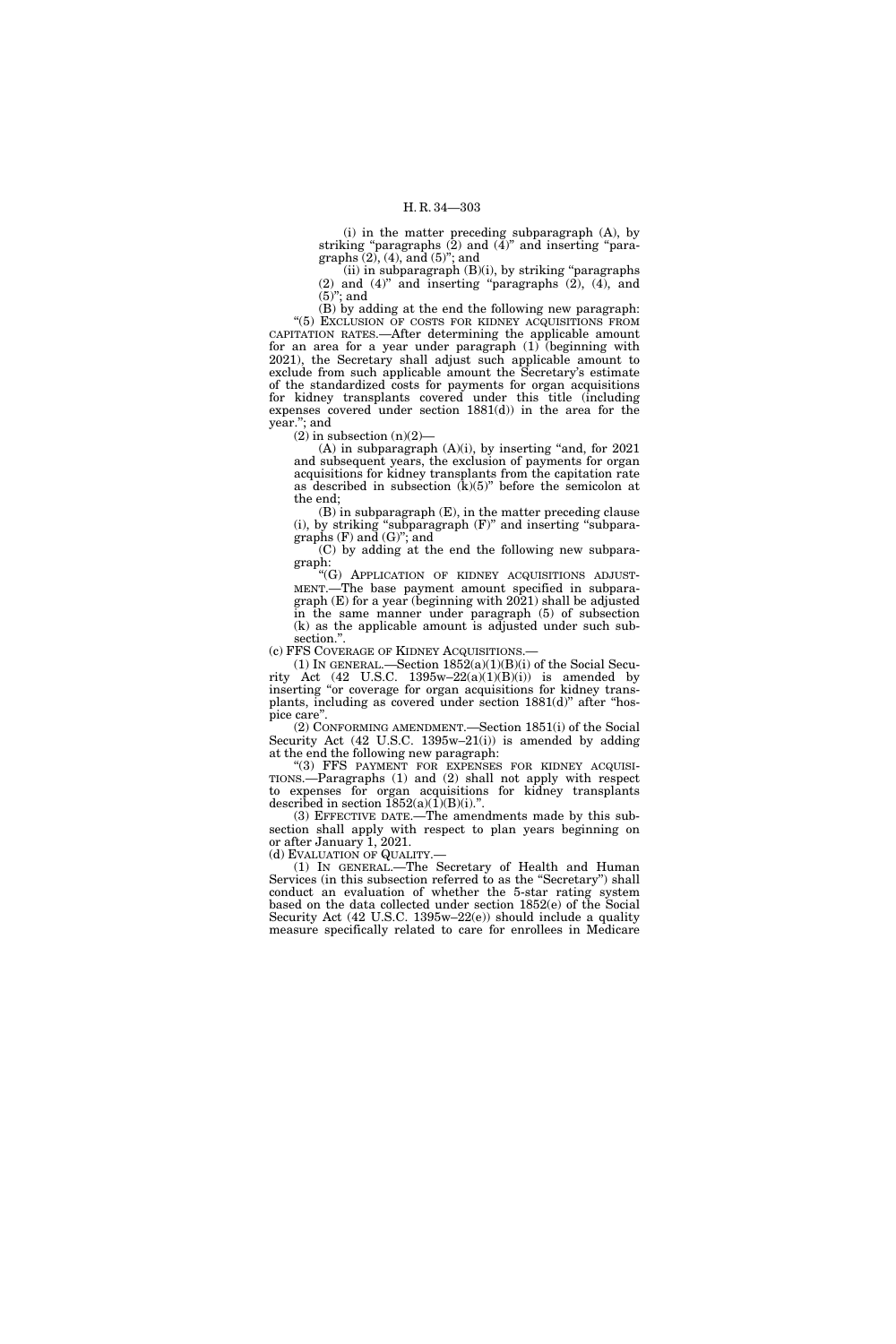Advantage plans under part C of title XVIII of such Act determined to have end-stage renal disease.

(2) PUBLIC AVAILABILITY.—Not later than April 1, 2020, the Secretary shall post on the Internet website of the Centers for Medicare & Medicaid Services the results of the evaluation under paragraph (1).

(e) REPORT.—Not later than December 31, 2023, the Secretary of Health and Human Services (in this subsection referred to as the ''Secretary'') shall submit to Congress a report on the impact of the provisions of, and amendments made by, this section with respect to the following:

(1) Spending under—

(A) the original Medicare fee-for-service program under parts A and B of title XVIII of the Social Security Act; and

(B) the Medicare Advantage program under part C of such title.

(2) The number of enrollees determined to have end-stage renal disease—

(A) in the original Medicare fee-for-service program; and

(B) in the Medicare Advantage program.

(3) The sufficiency of the amount of data under the original Medicare fee-for-service program for individuals determined to have end-stage renal disease for purposes of determining payment rates for end-stage renal disease under the Medicare Advantage program.

(f) IMPROVEMENTS TO RISK ADJUSTMENT UNDER MEDICARE ADVANTAGE.—

(1) IN GENERAL.—Section 1853(a)(1) of the Social Security Act (42 U.S.C. 1395w–23(a)(1)) is amended—

(A) in subparagraph  $(C)(i)$ , by striking "The Secretary" and inserting "Subject to subparagraph  $(I)$ , the Secretary"; and

(B) by adding at the end the following new subparagraph:

''(I) IMPROVEMENTS TO RISK ADJUSTMENT FOR 2019 AND SUBSEQUENT YEARS.—

''(i) IN GENERAL.—In order to determine the appropriate adjustment for health status under subparagraph (C)(i), the following shall apply:

''(I) TAKING INTO ACCOUNT TOTAL NUMBER OF DISEASES OR CONDITIONS.—The Secretary shall take into account the total number of diseases or conditions of an individual enrolled in an MA plan. The Secretary shall make an additional adjustment under such subparagraph as the number of diseases or conditions of an individual increases.

''(II) USING AT LEAST 2 YEARS OF DIAGNOSTIC DATA.—The Secretary may use at least 2 years of diagnosis data.

''(III) PROVIDING SEPARATE ADJUSTMENTS FOR DUAL ELIGIBLE INDIVIDUALS.—With respect to individuals who are dually eligible for benefits under this title and title XIX, the Secretary shall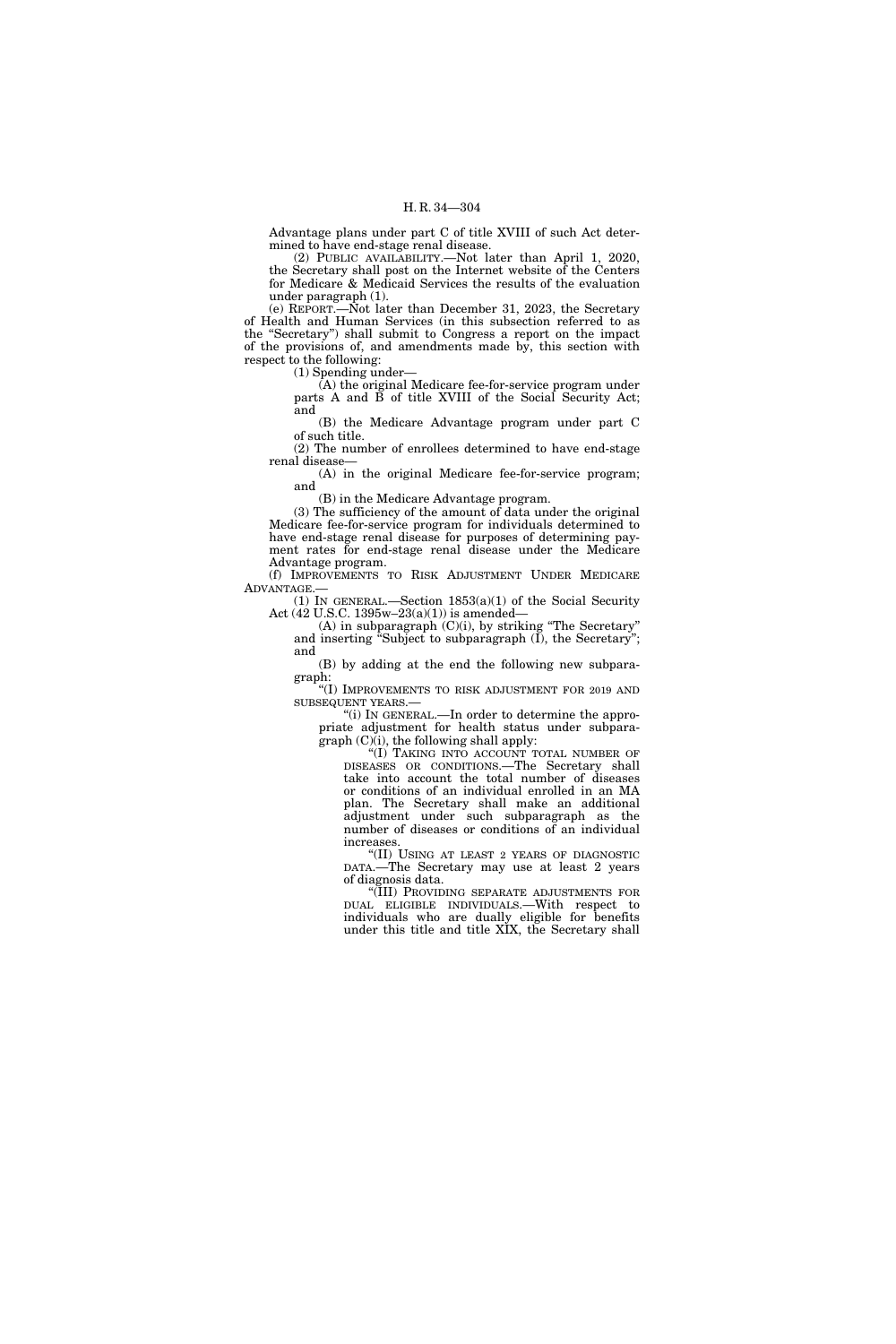make separate adjustments for each of the following:

''(aa) Full-benefit dual eligible individuals (as defined in section  $1935(c)(6)$ ).

''(bb) Such individuals not described in item (aa).

"(IV) EVALUATION OF MENTAL HEALTH AND SUBSTANCE USE DISORDERS.—The Secretary shall evaluate the impact of including additional diagnosis codes related to mental health and substance use disorders in the risk adjustment model.

''(V) EVALUATION OF CHRONIC KIDNEY DIS-EASE.—The Secretary shall evaluate the impact of including the severity of chronic kidney disease in the risk adjustment model.

"(VI) EVALUATION OF PAYMENT RATES FOR END-STAGE RENAL DISEASE.—The Secretary shall evaluate whether other factors (in addition to those described in subparagraph (H)) should be taken into consideration when computing payment rates under such subparagraph.

''(ii) PHASED-IN IMPLEMENTATION.—The Secretary shall phase-in any changes to risk adjustment payment amounts under subparagraph (C)(i) under this subparagraph over a 3-year period, beginning with 2019, with such changes being fully implemented for 2022 and subsequent years.

"(iii) OPPORTUNITY FOR REVIEW AND PUBLIC COM-MENT.—The Secretary shall provide an opportunity for review of the proposed changes to such risk adjustment payment amounts under this subparagraph and a public comment period of not less than 60 days before implementing such changes.''.

(2) STUDIES AND REPORTS.—

(A) REPORTS ON THE RISK ADJUSTMENT SYSTEM.—

(i) MEDPAC EVALUATION AND REPORT.—

(I) EVALUATION.—The Medicare Payment Advisory Commission shall conduct an evaluation of the impact of the provisions of, and amendments made by, this section on risk scores for enrollees in Medicare Advantage plans under part C of title XVIII of the Social Security Act and payments to Medicare Advantage plans under such part, including the impact of such provisions and amendments on the overall accuracy of risk scores under the Medicare Advantage program.

(II) REPORT.—Not later than July 1, 2020, the Medicare Payment Advisory Commission shall submit to Congress a report on the evaluation under subclause (I), together with recommendations for such legislation and administrative action as the Commission determines appropriate.

(ii) REPORTS BY SECRETARY OF HEALTH AND HUMAN SERVICES.—Not later than December 31, 2018, and every 3 years thereafter, the Secretary of Health and Human Services shall submit to Congress a report on the risk adjustment model and the ESRD risk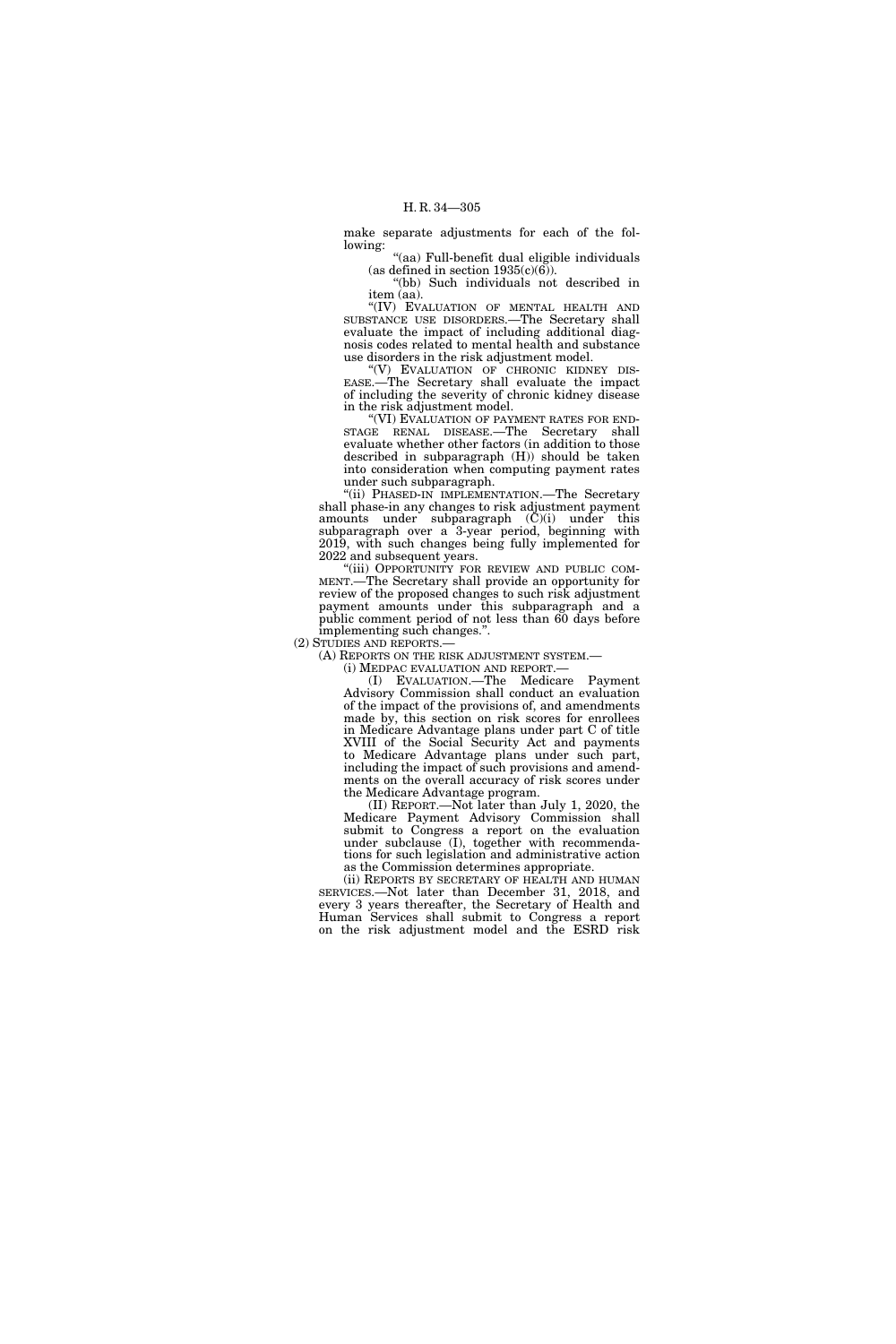adjustment model under the Medicare Advantage program under part C of title XVIII of the Social Security Act, including any revisions to either such model since the previous report. Such report shall include information on how such revisions impact the predictive ratios under either such model for groups of enrollees in Medicare Advantage plans, including very high and very low cost enrollees, and groups defined by the number of chronic conditions of enrollees.

(B) STUDY AND REPORT ON FUNCTIONAL STATUS.— (i) STUDY.—The Comptroller General of the United States (in this subparagraph referred to as the ''Comptroller General'') shall conduct a study on how to most accurately measure the functional status of enrollees in Medicare Advantage plans and whether the use of such functional status would improve the accuracy of risk adjustment payments under the Medicare Advantage program under part C of title XVIII of the Social Security Act. Such study shall include an analysis of the challenges in collecting and reporting functional status information for Medicare Advantage plans under such part, providers of services and suppliers under the Medicare program, and the Centers for Medicare & Medicaid Services.

(ii) REPORT.—Not later than June 30, 2018, the Comptroller General shall submit to Congress a report containing the results of the study under clause (i), together with recommendations for such legislation and administrative action as the Comptroller General determines appropriate.

#### **SEC. 17007. IMPROVEMENTS TO THE ASSIGNMENT OF BENEFICIARIES UNDER THE MEDICARE SHARED SAVINGS PROGRAM.**

Section  $1899(c)$  of the Social Security Act (42 U.S.C.  $1395jjj(c)$ ) is amended—

(1) by striking ''utilization of primary'' and inserting ''utilization of—  $''(1)$  in the case of performance years beginning on or after

April 1, 2012, primary' (2) in paragraph (1), as added by paragraph (1) of this

section, by striking the period at the end and inserting "; and'';

(3) by adding at the end the following new paragraph:  $(2)$  in the case of performance years beginning on or after January 1, 2019, services provided under this title by a Federally qualified health center or rural health clinic (as those terms are defined in section 1861(aa)), as may be determined by the Secretary.''.

## **TITLE XVIII—OTHER PROVISIONS**

#### **SEC. 18001. EXCEPTION FROM GROUP HEALTH PLAN REQUIREMENTS FOR QUALIFIED SMALL EMPLOYER HEALTH REIMBURSEMENT ARRANGEMENTS.**

(a) AMENDMENTS TO THE INTERNAL REVENUE CODE OF 1986 AND THE PATIENT PROTECTION AND AFFORDABLE CARE ACT.—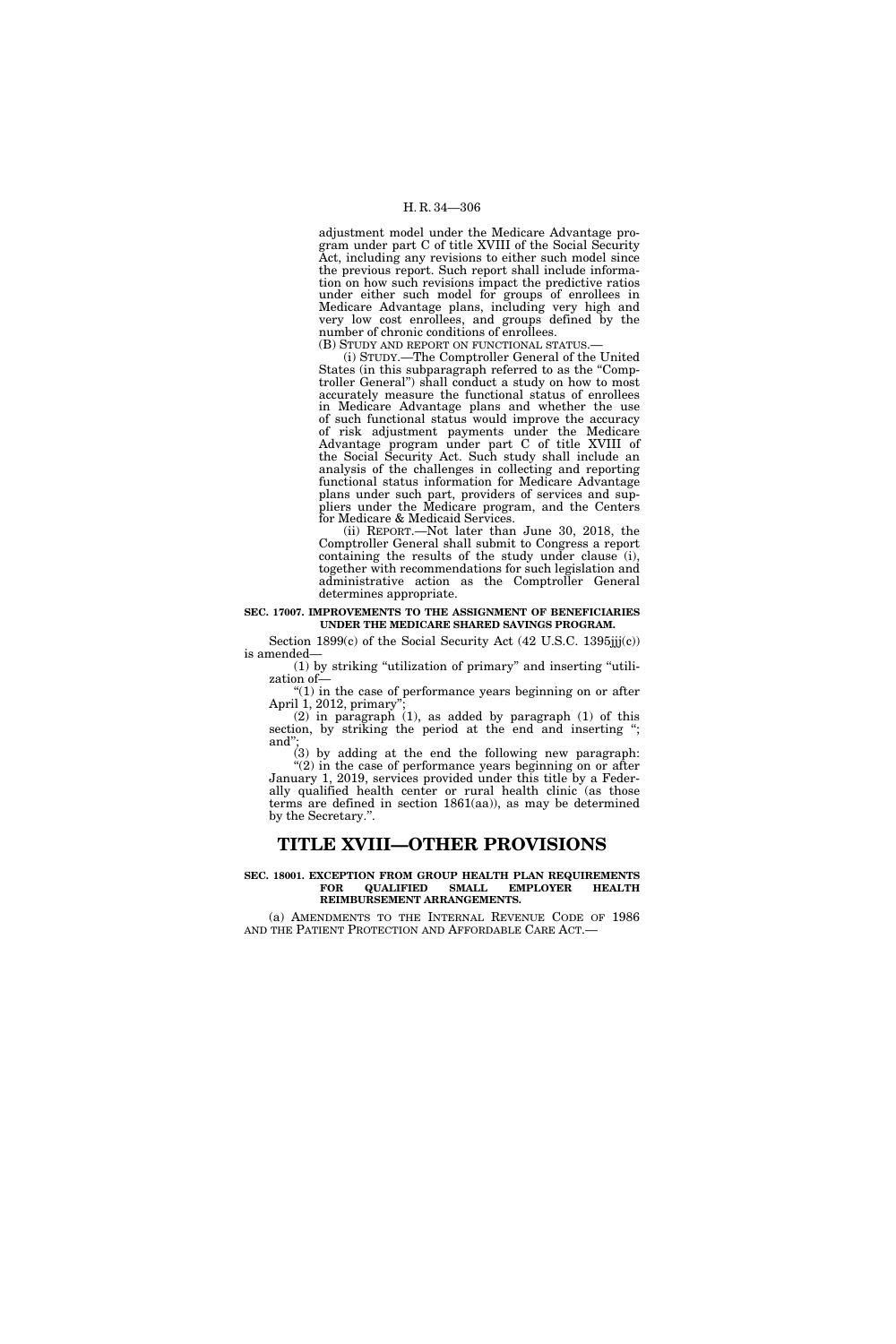(1) IN GENERAL.—Section 9831 of the Internal Revenue Code of 1986 is amended by adding at the end the following new subsection:

''(d) EXCEPTION FOR QUALIFIED SMALL EMPLOYER HEALTH REIMBURSEMENT ARRANGEMENTS.—

"(1) IN GENERAL.—For purposes of this title (except as provided in section  $4980I(f)(4)$  and notwithstanding any other provision of this title), the term 'group health plan' shall not include any qualified small employer health reimbursement arrangement.

"(2) QUALIFIED SMALL EMPLOYER HEALTH REIMBURSEMENT ARRANGEMENT.—For purposes of this subsection—

''(A) IN GENERAL.—The term 'qualified small employer health reimbursement arrangement' means an arrangement which—

''(i) is described in subparagraph (B), and

"(ii) is provided on the same terms to all eligible employees of the eligible employer.

''(B) ARRANGEMENT DESCRIBED.—An arrangement is described in this subparagraph if—

"(i) such arrangement is funded solely by an eligible employer and no salary reduction contributions may be made under such arrangement,

"(ii) such arrangement provides, after the employee provides proof of coverage, for the payment of, or reimbursement of, an eligible employee for expenses for medical care (as defined in section 213(d)) incurred by the eligible employee or the eligible employee's family members (as determined under the terms of the arrangement), and

"(iii) the amount of payments and reimbursements described in clause (ii) for any year do not exceed \$4,950 (\$10,000 in the case of an arrangement that also provides for payments or reimbursements for family members of the employee).

"(C) CERTAIN VARIATION PERMITTED.—For purposes of subparagraph  $(A)(ii)$ , an arrangement shall not fail to be treated as provided on the same terms to each eligible employee merely because the employee's permitted benefit under such arrangement varies in accordance with the variation in the price of an insurance policy in the relevant individual health insurance market based on—

''(i) the age of the eligible employee (and, in the case of an arrangement which covers medical expenses of the eligible employee's family members, the age of such family members), or

"(ii) the number of family members of the eligible employee the medical expenses of which are covered under such arrangement.

The variation permitted under the preceding sentence shall be determined by reference to the same insurance policy with respect to all eligible employees.

''(D) RULES RELATING TO MAXIMUM DOLLAR LIMITA-TION.—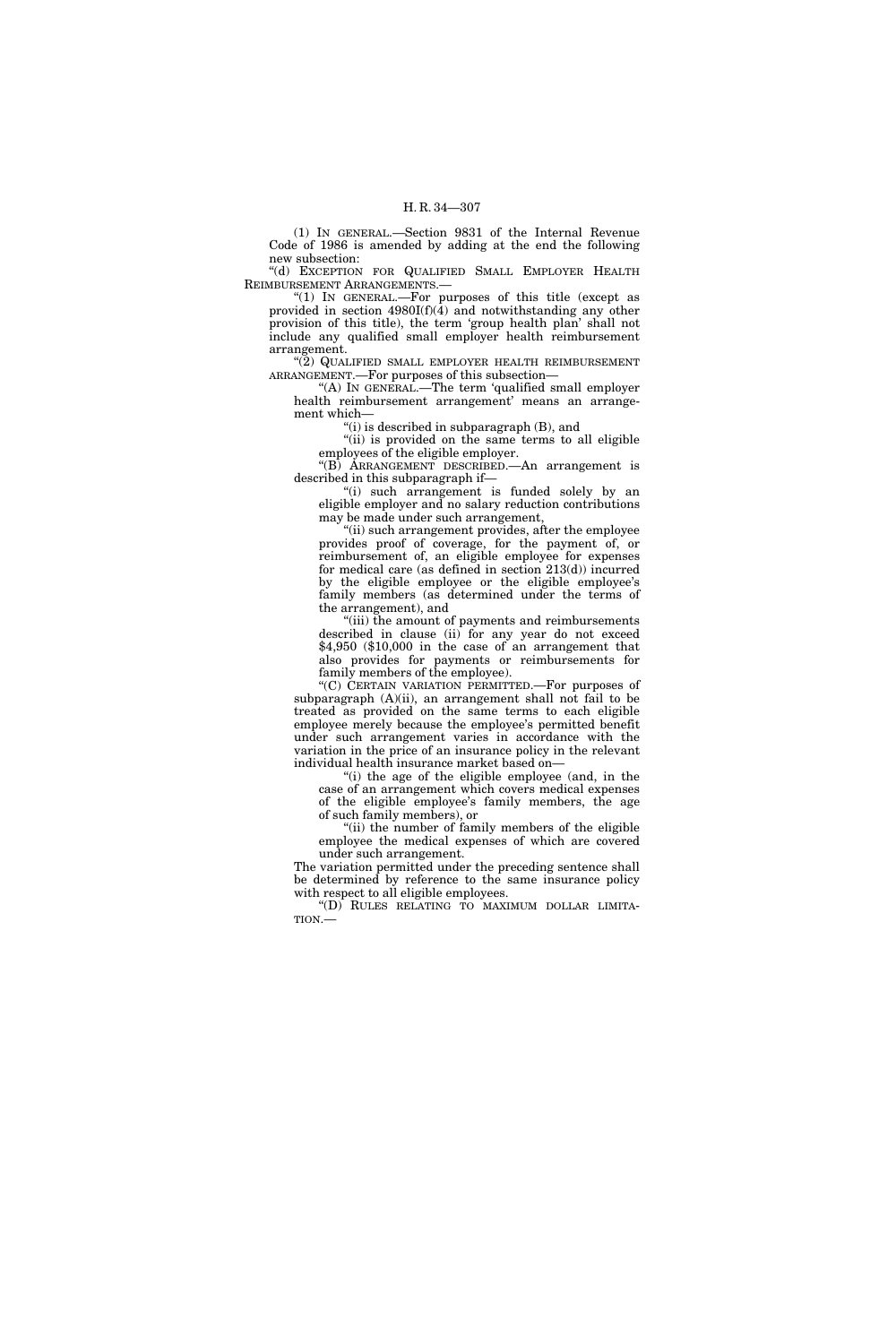''(i) AMOUNT PRORATED IN CERTAIN CASES.—In the case of an individual who is not covered by an arrangement for the entire year, the limitation under subparagraph (B)(iii) for such year shall be an amount which bears the same ratio to the amount which would (but for this clause) be in effect for such individual for such year under subparagraph (B)(iii) as the number of months for which such individual is covered by the arrangement for such year bears to 12.

''(ii) INFLATION ADJUSTMENT.—In the case of any year beginning after 2016, each of the dollar amounts in subparagraph (B)(iii) shall be increased by an amount equal to—

 $\H$ (I) such dollar amount, multiplied by

''(II) the cost-of-living adjustment determined under section  $1(f)(3)$  for the calendar year in which the taxable year begins, determined by substituting 'calendar year 2015' for 'calendar year 1992' in subparagraph (B) thereof.

If any dollar amount increased under the preceding sentence is not a multiple of \$50, such dollar amount shall be rounded to the next lowest multiple of \$50. ''(3) OTHER DEFINITIONS.—For purposes of this subsection—

''(A) ELIGIBLE EMPLOYEE.—The term 'eligible employee' means any employee of an eligible employer, except that the terms of the arrangement may exclude from consideration employees described in any clause of section  $105(h)(3)(\dot{B})$  (applied by substituting '90 days' for '3 years' in clause (i) thereof).

''(B) ELIGIBLE EMPLOYER.—The term 'eligible employer' means an employer that—

"(i) is not an applicable large employer as defined in section  $4980H(c)(2)$ , and

''(ii) does not offer a group health plan to any of its employees.

''(C) PERMITTED BENEFIT.—The term 'permitted benefit' means, with respect to any eligible employee, the maximum dollar amount of payments and reimbursements which may be made under the terms of the qualified small employer health reimbursement arrangement for the year with respect to such employee.

''(4) NOTICE.—

''(A) IN GENERAL.—An employer funding a qualified small employer health reimbursement arrangement for any year shall, not later than 90 days before the beginning of such year (or, in the case of an employee who is not eligible to participate in the arrangement as of the beginning of such year, the date on which such employee is first so eligible), provide a written notice to each eligible employee which includes the information described in subparagraph (B).

''(B) CONTENTS OF NOTICE.—The notice required under subparagraph (A) shall include each of the following:

 $\tilde{f}(i)$  A statement of the amount which would be such eligible employee's permitted benefit under the arrangement for the year.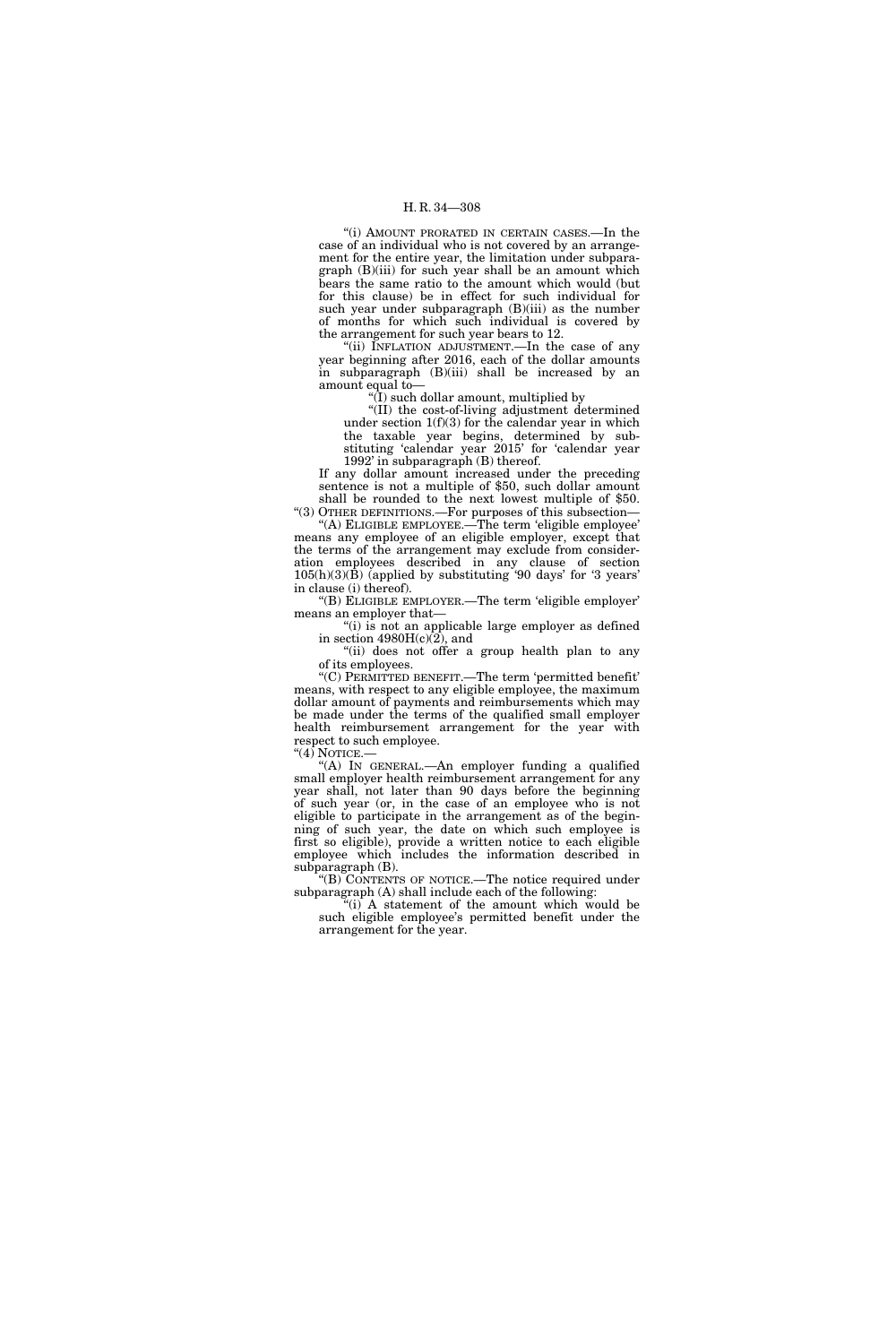"(ii) A statement that the eligible employee should provide the information described in clause (i) to any health insurance exchange to which the employee applies for advance payment of the premium assistance tax credit.

"(iii) A statement that if the employee is not covered under minimum essential coverage for any month the employee may be subject to tax under section 5000A for such month and reimbursements under the arrangement may be includible in gross income.''.

(2) LIMITATION ON EXCLUSION FROM GROSS INCOME.—Section 106 of such Code is amended by adding at the end the following:

''(g) QUALIFIED SMALL EMPLOYER HEALTH REIMBURSEMENT ARRANGEMENT.—For purposes of this section and section 105, payments or reimbursements from a qualified small employer health reimbursement arrangement (as defined in section 9831(d)) of an individual for medical care (as defined in section 213(d)) shall not be treated as paid or reimbursed under employer-provided coverage for medical expenses under an accident or health plan if for the month in which such medical care is provided the individual does not have minimum essential coverage (within the meaning of section  $5000A(f)$ ."

(3) COORDINATION WITH HEALTH INSURANCE PREMIUM CREDIT.—Section 36B(c) of such Code is amended by adding at the end the following new paragraph:

''(4) SPECIAL RULES FOR QUALIFIED SMALL EMPLOYER HEALTH REIMBURSEMENT ARRANGEMENTS.—

"(A) In GENERAL.—The term 'coverage month' shall not include any month with respect to an employee (or any spouse or dependent of such employee) if for such month the employee is provided a qualified small employer health reimbursement arrangement which constitutes affordable coverage.

(B) DENIAL OF DOUBLE BENEFIT.—In the case of any employee who is provided a qualified small employer health reimbursement arrangement for any coverage month (determined without regard to subparagraph (A)), the credit otherwise allowable under subsection (a) to the taxpayer for such month shall be reduced (but not below zero) by the amount described in subparagraph  $(C)(i)(II)$  for such month.

''(C) AFFORDABLE COVERAGE.—For purposes of subparagraph (A), a qualified small employer health reimbursement arrangement shall be treated as constituting affordable coverage for a month if—

''(i) the excess of—

''(I) the amount that would be paid by the employee as the premium for such month for selfonly coverage under the second lowest cost silver plan offered in the relevant individual health insurance market, over

"(II)  $\mathcal{V}_{12}$  of the employee's permitted benefit (as defined in section  $\frac{9831(d)(3)(C)}{2}$  under such arrangement, does not exceed—

"(ii)  $\frac{1}{12}$  of 9.5 percent of the employee's household income.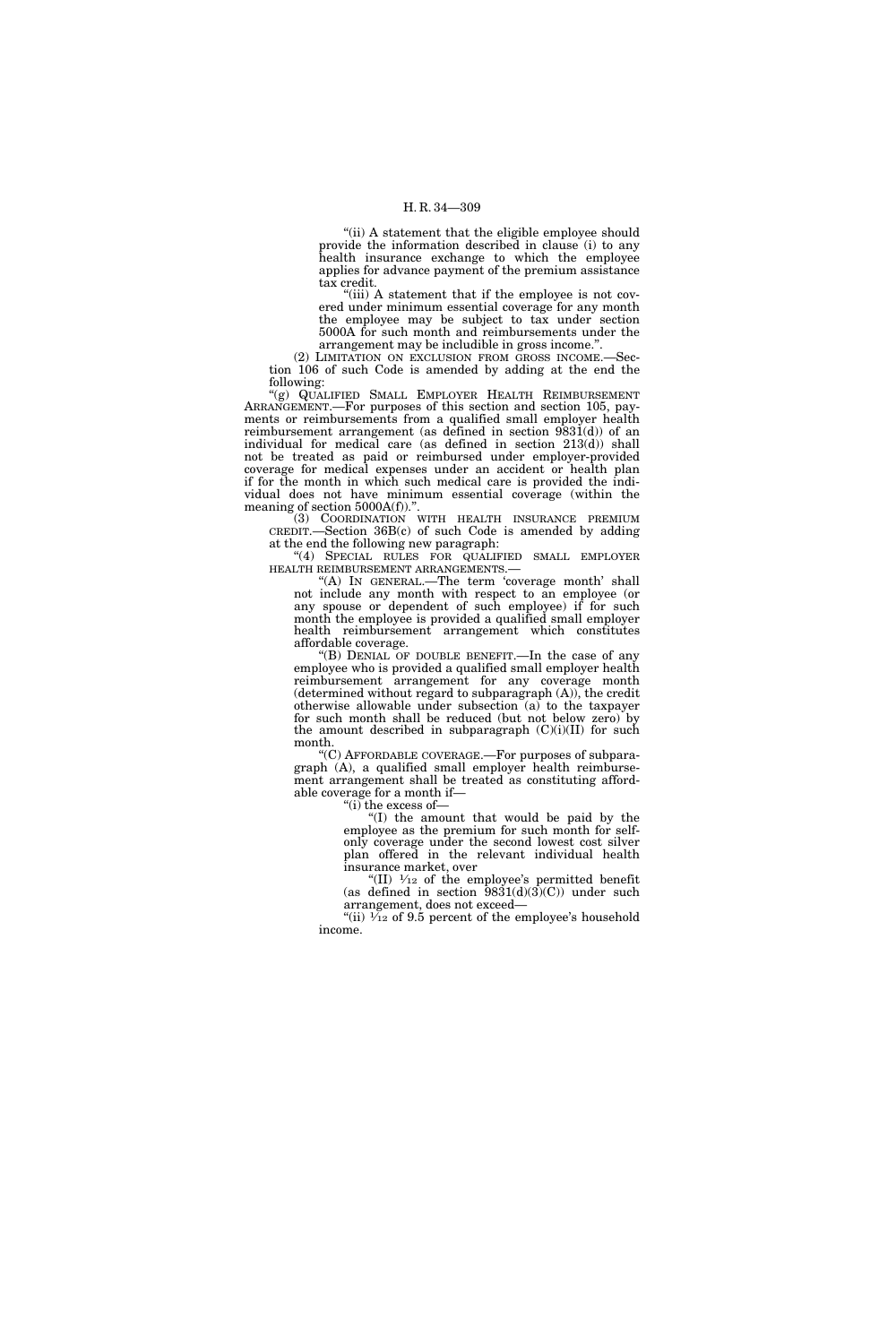''(D) QUALIFIED SMALL EMPLOYER HEALTH REIMBURSE-MENT ARRANGEMENT.—For purposes of this paragraph, the term 'qualified small employer health reimbursement arrangement' has the meaning given such term by section 9831(d)(2).

"(E) COVERAGE FOR LESS THAN ENTIRE YEAR.—In the case of an employee who is provided a qualified small employer health reimbursement arrangement for less than an entire year, subparagraph (C)(i)(II) shall be applied by substituting 'the number of months during the year for which such arrangement was provided' for '12'.

''(F) INDEXING.—In the case of plan years beginning in any calendar year after 2014, the Secretary shall adjust the 9.5 percent amount under subparagraph  $(C)(ii)$  in the same manner as the percentages are adjusted under subsection (b)(3)(A)(ii).".

(4) APPLICATION OF EXCISE TAX ON HIGH COST EMPLOYER-SPONSORED HEALTH COVERAGE.—

(A) IN GENERAL.—Section  $4980I(f)(4)$  of such Code is amended by adding at the end the following: ''Section  $9831(d)(1)$  shall not apply for purposes of this section.".

(B) DETERMINATION OF COST OF COVERAGE.—Section  $4980I(d)(2)$  of such Code is amended by redesignating subparagraph (D) as subparagraph (E) and by inserting after subparagraph (C) the following new subparagraph:

''(D) QUALIFIED SMALL EMPLOYER HEALTH REIMBURSE-MENT ARRANGEMENTS.—In the case of applicable employersponsored coverage consisting of coverage under any qualified small employer health reimbursement arrangement (as defined in section  $9831(d)(2)$ ), the cost of coverage shall be equal to the amount described in section  $6051(a)(15)$ .".

(5) ENFORCEMENT OF NOTICE REQUIREMENT.—Section 6652 of such Code is amended by adding at the end the following new subsection:

''(o) FAILURE TO PROVIDE NOTICES WITH RESPECT TO QUALIFIED SMALL EMPLOYER HEALTH REIMBURSEMENT ARRANGEMENTS.—In the case of each failure to provide a written notice as required by section 9831(d)(4), unless it is shown that such failure is due to reasonable cause and not willful neglect, there shall be paid, on notice and demand of the Secretary and in the same manner as tax, by the person failing to provide such written notice, an amount equal to \$50 per employee per incident of failure to provide such notice, but the total amount imposed on such person for all such failures during any calendar year shall not exceed \$2,500.''.

(6) REPORTING.— (A) W–2 REPORTING.—Section 6051(a) of such Code is amended by striking "and" at the end of paragraph (13), by striking the period at the end of paragraph (14) and inserting ", and", and by inserting after paragraph (14) the following new paragraph:

"(15) the total amount of permitted benefit (as defined in section 9831(d)(3)(C)) for the year under a qualified small employer health reimbursement arrangement (as defined in section  $9831(d)(2)$  with respect to the employee.".

(B) INFORMATION REQUIRED TO BE PROVIDED BY EXCHANGE SUBSIDY APPLICANTS.—Section 1411(b)(3) of the Patient Protection and Affordable Care Act is amended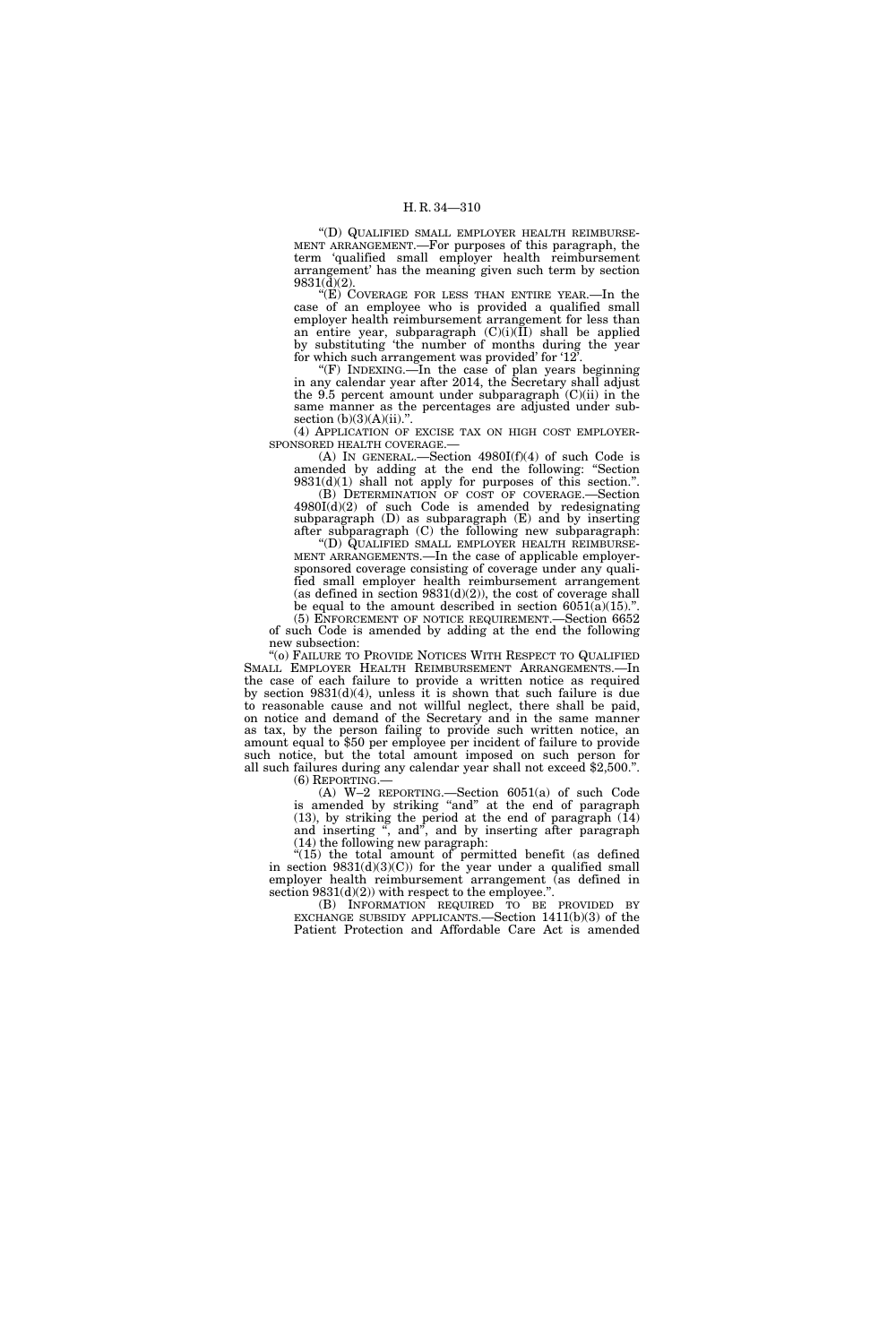by redesignating subparagraph (B) as subparagraph (C) and by inserting after subparagraph (A) the following new subparagraph:

''(B) CERTAIN INDIVIDUAL HEALTH INSURANCE POLICIES OBTAINED THROUGH SMALL EMPLOYERS.—The amount of the enrollee's permitted benefit (as defined in section 9831(d)(3)(C) of the Internal Revenue Code of 1986) under a qualified small employer health reimbursement arrangement (as defined in section 9831(d)(2) of such Code).''. (7) EFFECTIVE DATES.—

(A) IN GENERAL.—Except as otherwise provided in this paragraph, the amendments made by this subsection shall apply to years beginning after December 31, 2016.

(B) TRANSITION RELIEF.—The relief under Treasury Notice 2015–17 shall be treated as applying to any plan year beginning on or before December 31, 2016.

(C) COORDINATION WITH HEALTH INSURANCE PREMIUM CREDIT.—The amendments made by paragraph (3) shall apply to taxable years beginning after December 31, 2016. (D) EMPLOYEE NOTICE.—

(i) IN GENERAL.—The amendments made by paragraph (5) shall apply to notices with respect to years beginning after December 31, 2016.

(ii) TRANSITION RELIEF.—For purposes of section 6652(o) of the Internal Revenue Code of 1986 (as added by this Act), a person shall not be treated as failing to provide a written notice as required by section  $9831(d)(4)$  of such Code if such notice is so provided not later than 90 days after the date of the enactment of this Act.

(E) W–2 REPORTING.—The amendments made by paragraph (6)(A) shall apply to calendar years beginning after December 31, 2016.

(F) INFORMATION PROVIDED BY EXCHANGE SUBSIDY APPLICANTS.—

(i) IN GENERAL.—The amendments made by paragraph (6)(B) shall apply to applications for enrollment made after December 31, 2016.

(ii) VERIFICATION.—Verification under section 1411 of the Patient Protection and Affordable Care Act of information provided under section  $1411(b)(3)(B)$  of such Act shall apply with respect to months beginning after October 2016.

(iii) TRANSITIONAL RELIEF.—In the case of an application for enrollment under section 1411(b) of the Patient Protection and Affordable Care Act made before April 1, 2017, the requirement of section 1411(b)(3)(B) of such Act shall be treated as met if the information described therein is provided not later than 30 days after the date on which the applicant receives the notice described in section  $9831\overline{d}(4)$  of the Internal Revenue Code of 1986.

(8) SUBSTANTIATION REQUIREMENTS.—The Secretary of the Treasury (or his designee) may issue substantiation requirements as necessary to carry out this subsection.

(b) AMENDMENTS TO THE EMPLOYEE RETIREMENT INCOME SECU- RITY ACT OF 1974.—